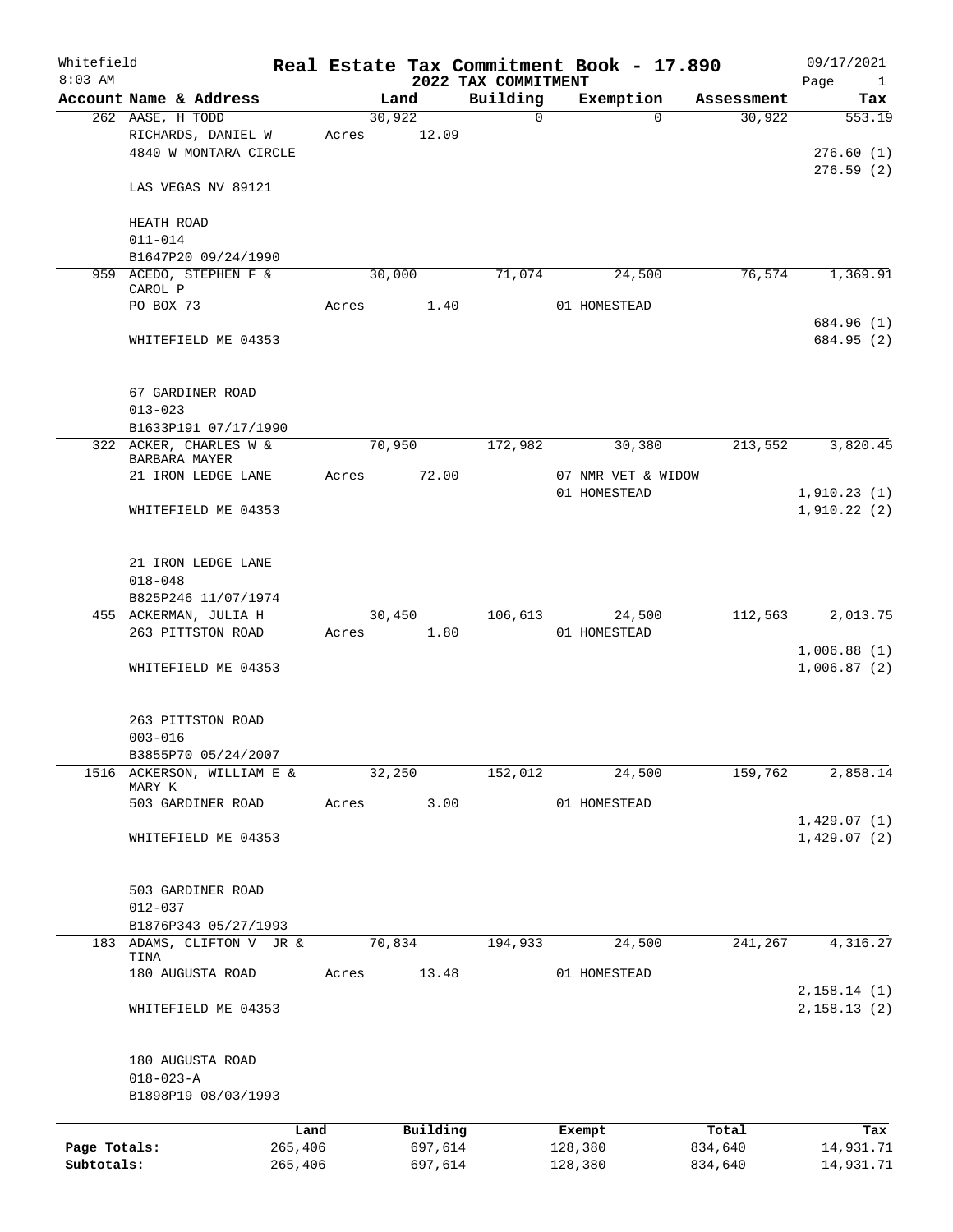| Whitefield<br>$8:03$ AM |                                          |         |       |         |           | 2022 TAX COMMITMENT | Real Estate Tax Commitment Book - 17.890 |                        | 09/17/2021<br>Page<br>2 |
|-------------------------|------------------------------------------|---------|-------|---------|-----------|---------------------|------------------------------------------|------------------------|-------------------------|
|                         | Account Name & Address                   |         |       | Land    |           | Building            | Exemption                                | Assessment             | Tax                     |
|                         | 515 ADAMS, CLIFTON V JR                  |         |       | 30, 300 |           | 73,909              |                                          | 104,209<br>$\Omega$    | 1,864.30                |
|                         | ADAMS, TINA M                            |         | Acres |         | 1.70      |                     |                                          |                        |                         |
|                         | 180 AUGUSTA ROAD                         |         |       |         |           |                     |                                          |                        | 932.15(1)               |
|                         |                                          |         |       |         |           |                     |                                          |                        | 932.15(2)               |
|                         | WHITEFIELD ME 04353                      |         |       |         |           |                     |                                          |                        |                         |
|                         |                                          |         |       |         |           |                     |                                          |                        |                         |
|                         | 197 AUGUSTA ROAD                         |         |       |         |           |                     |                                          |                        |                         |
|                         | $018 - 004$                              |         |       |         |           |                     |                                          |                        |                         |
|                         | B5298P295 08/28/2018                     |         |       |         |           |                     |                                          |                        |                         |
|                         | 1773 ADAMS, MICHAEL L                    |         |       | 31,035  |           | 18,387              | 24,500                                   | 24,922                 | 445.85                  |
|                         | ADAMS, ROSE A                            |         | Acres |         | 2.19      |                     | 01 HOMESTEAD                             |                        |                         |
|                         | PO BOX 244                               |         |       |         |           |                     |                                          |                        | 222.93(1)               |
|                         |                                          |         |       |         |           |                     |                                          |                        | 222.92(2)               |
|                         | WHITEFIELD ME 04353                      |         |       |         |           |                     |                                          |                        |                         |
|                         |                                          |         |       |         |           |                     |                                          |                        |                         |
|                         | 114 NORTH HUNTS MEADOW                   |         |       |         |           |                     |                                          |                        |                         |
|                         | $018 - 054$                              |         |       |         |           |                     |                                          |                        |                         |
|                         | B5215P240 12/15/2017                     |         |       |         |           |                     |                                          |                        |                         |
| 1897                    | ADAMS, SCOTT A & BROOKE<br>М             |         |       | 31,455  |           | 87,765              |                                          | 119,220<br>0           | 2,132.85                |
|                         | 198 AUGUSTA ROAD                         |         | Acres |         | 2.47      |                     |                                          |                        |                         |
|                         |                                          |         |       |         |           |                     |                                          |                        | 1,066.43(1)             |
|                         | WHITEFIELD ME 04353                      |         |       |         |           |                     |                                          |                        | 1,066.42(2)             |
|                         |                                          |         |       |         |           |                     |                                          |                        |                         |
|                         |                                          |         |       |         |           |                     |                                          |                        |                         |
|                         | 198 AUGUSTA ROAD                         |         |       |         |           |                     |                                          |                        |                         |
|                         | $018 - 023 - B$                          |         |       |         |           |                     |                                          |                        |                         |
|                         | B4440P279 09/12/2011                     |         |       |         |           |                     |                                          |                        |                         |
|                         | 680 AGJH LLC                             |         |       | 412,500 |           | $\mathbf 0$         |                                          | $\mathbf 0$<br>412,500 | 7,379.63                |
|                         | 54 BISCAY ROAD                           |         | Acres |         | 55.00     |                     |                                          |                        |                         |
|                         |                                          |         |       |         |           |                     |                                          |                        | 3,689.82(1)             |
|                         | DAMARISCOTTA ME 04543                    |         |       |         |           |                     |                                          |                        | 3,689.81(2)             |
|                         |                                          |         |       |         |           |                     |                                          |                        |                         |
|                         |                                          |         |       |         |           |                     |                                          |                        |                         |
|                         | DOYLE ROAD                               |         |       |         |           |                     |                                          |                        |                         |
|                         | $019 - 023$                              |         |       |         |           |                     |                                          |                        |                         |
|                         | B5101P217 01/31/2017                     |         |       |         |           |                     |                                          |                        |                         |
|                         | 1710 ALBEE, AMANDA L & ERIC              |         |       | 39,730  |           | 142,442             |                                          | 0<br>182,172           | 3,259.06                |
|                         | M II                                     |         |       |         |           |                     |                                          |                        |                         |
|                         | 230 HUNTS MEADOW ROAD                    |         | Acres |         | 10.60     |                     |                                          |                        |                         |
|                         |                                          |         |       |         |           |                     |                                          |                        | 1,629.53(1)             |
|                         | WHITEFIELD ME 04353                      |         |       |         |           |                     |                                          |                        | 1,629.53(2)             |
|                         |                                          |         |       |         |           |                     |                                          |                        |                         |
|                         |                                          |         |       |         |           |                     |                                          |                        |                         |
|                         | 230 HUNTS MEADOW ROAD<br>$012 - 023 - C$ |         |       |         |           |                     |                                          |                        |                         |
|                         | B4677P59 06/19/2013                      |         |       |         |           |                     |                                          |                        |                         |
|                         | 174 ALBERT, TINA                         |         |       | 31,950  |           | 120,367             | 24,500                                   | 127,817                | 2,286.65                |
|                         | 344 NORTH HOWE ROAD                      |         | Acres |         | 2.80      |                     | 01 HOMESTEAD                             |                        |                         |
|                         |                                          |         |       |         |           |                     |                                          |                        | 1, 143.33(1)            |
|                         | WHITEFIELD ME 04353                      |         |       |         |           |                     |                                          |                        | 1, 143.32(2)            |
|                         |                                          |         |       |         |           |                     |                                          |                        |                         |
|                         |                                          |         |       |         |           |                     |                                          |                        |                         |
|                         | 344 NORTH HOWE ROAD                      |         |       |         |           |                     |                                          |                        |                         |
|                         | $020 - 005 - B$                          |         |       |         |           |                     |                                          |                        |                         |
|                         | B4154P275 06/10/2009                     |         |       |         |           |                     |                                          |                        |                         |
|                         |                                          |         |       |         |           |                     |                                          |                        |                         |
|                         |                                          |         |       |         |           |                     |                                          |                        |                         |
|                         |                                          |         |       |         |           |                     |                                          |                        |                         |
|                         |                                          | Land    |       |         | Building  |                     | Exempt                                   | Total                  | Tax                     |
| Page Totals:            |                                          | 576,970 |       |         | 442,870   |                     | 49,000                                   | 970,840                | 17,368.34               |
| Subtotals:              |                                          | 842,376 |       |         | 1,140,484 |                     | 177,380                                  | 1,805,480              | 32,300.05               |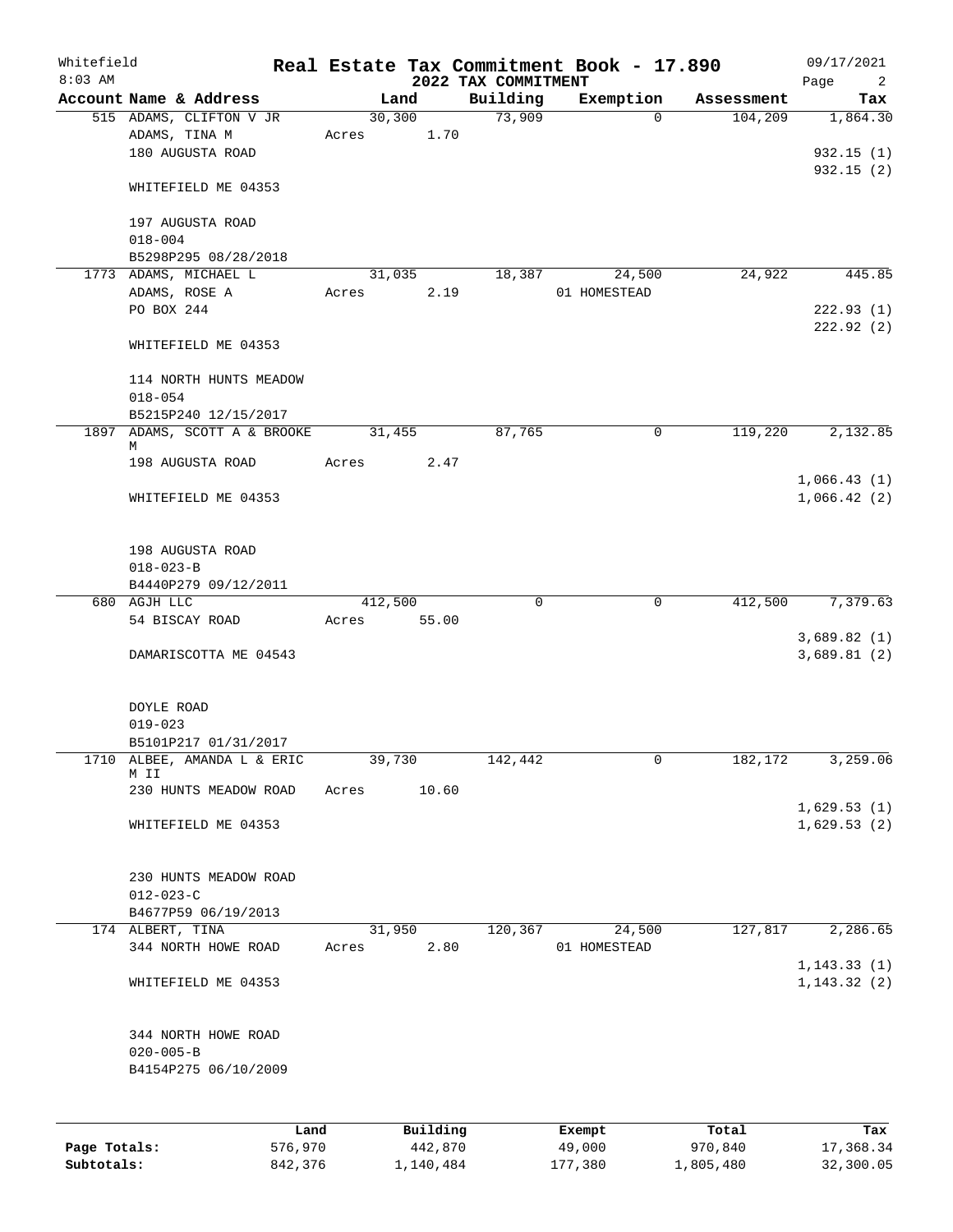| Whitefield<br>$8:03$ AM |                                                                                     |        |                | 2022 TAX COMMITMENT | Real Estate Tax Commitment Book - 17.890 |            | 09/17/2021<br>Page<br>$\overline{\mathbf{3}}$ |
|-------------------------|-------------------------------------------------------------------------------------|--------|----------------|---------------------|------------------------------------------|------------|-----------------------------------------------|
|                         | Account Name & Address                                                              |        | Land           | Building            | Exemption                                | Assessment | Tax                                           |
|                         | 1149 ALESSANDRO CORPORATION<br>C/O- STEVE SMITH<br>PO BOX 38<br>WHITEFIELD ME 04353 | Acres  | 33,945<br>4.13 | 185,434             | $\Omega$                                 | 219,379    | 3,924.69<br>1,962.35(1)<br>1,962.34(2)        |
|                         | 17 MILLS ROAD<br>$026 - 028 - A$                                                    |        |                |                     |                                          |            |                                               |
|                         | B4060P105 10/08/2008<br>1080 ALLEN, GEORGE C                                        | 37,900 |                | $\mathbf 0$         | 0                                        | 37,900     | 678.03                                        |
|                         | PROPERTY TRUST                                                                      |        |                |                     |                                          |            |                                               |
|                         | PO BOX 536                                                                          | Acres  | 21.00          |                     |                                          |            |                                               |
|                         | ELLSWORTH ME 04605                                                                  |        |                |                     |                                          |            | 339.02(1)<br>339.01(2)                        |
|                         | HILTON ROAD<br>$011 - 045$<br>B2620P87 11/27/2000                                   |        |                |                     |                                          |            |                                               |
|                         | 349 ALLEN, GERALD L                                                                 |        | 30,600         | 15,626              | 24,500                                   | 21,726     | 388.68                                        |
|                         | GILLEY, BRETT E                                                                     | Acres  | 1.90           |                     | 01 HOMESTEAD                             |            |                                               |
|                         | 56 BLUE GOOSE LANE                                                                  |        |                |                     |                                          |            | 194.34 (1)                                    |
|                         | WHITEFIELD ME 04353                                                                 |        |                |                     |                                          |            | 194.34 (2)                                    |
|                         | 56 BLUE GOOSE LANE<br>$010 - 011 - F$                                               |        |                |                     |                                          |            |                                               |
|                         | B5382P18 05/08/2019                                                                 |        |                |                     |                                          |            |                                               |
|                         | 1143 ALLEN, JON C & LORI                                                            | 25,600 |                | 63,305              | 24,500                                   | 64,405     | 1,152.21                                      |
|                         | 45 COOKSON LANE                                                                     | Acres  | 1.90           |                     | 01 HOMESTEAD                             |            |                                               |
|                         |                                                                                     |        |                |                     |                                          |            | 576.11(1)                                     |
|                         | WHITEFIELD ME 04353                                                                 |        |                |                     |                                          |            | 576.10(2)                                     |
|                         | 45 COOKSON LANE<br>$020 - 048 - 001$<br>B2053P299 04/26/1995                        |        |                |                     |                                          |            |                                               |
|                         | 1155 ALLEN, THOMAS L SR                                                             | 29,170 |                | 0                   | 0                                        | 29,170     | 521.85                                        |
|                         | 759 COOPER ROAD                                                                     | Acres  | 9.90           |                     |                                          |            |                                               |
|                         |                                                                                     |        |                |                     |                                          |            | 260.93(1)                                     |
|                         | CHELSEA ME 04330                                                                    |        |                |                     |                                          |            | 260.92(2)                                     |
|                         | COOPER ROAD<br>$018 - 022$                                                          |        |                |                     |                                          |            |                                               |
|                         | B4853P217 01/09/2015                                                                |        |                |                     |                                          |            |                                               |
|                         | 745 ALLEN, WAYNE S                                                                  |        | 55,490         | 88,553              | $\mathbf 0$                              | 144,043    | 2,576.93                                      |
|                         | 728 COOPER ROAD                                                                     | Acres  | 6.80           |                     |                                          |            |                                               |
|                         | WHITEFIELD ME 04353                                                                 |        |                |                     |                                          |            | 1,288.47(1)<br>1,288.46(2)                    |
|                         | 728 COOPER ROAD<br>$018 - 002$<br>B2145P70 05/13/1996 B2070P41 07/05/1995           |        |                |                     |                                          |            |                                               |
|                         |                                                                                     |        |                |                     |                                          |            |                                               |

|              | Land      | Building  | Exempt  | Total     | Tax       |
|--------------|-----------|-----------|---------|-----------|-----------|
| Page Totals: | 212,705   | 352,918   | 49,000  | 516,623   | 9,242.39  |
| Subtotals:   | 1,055,081 | 1,493,402 | 226,380 | 2,322,103 | 41,542.44 |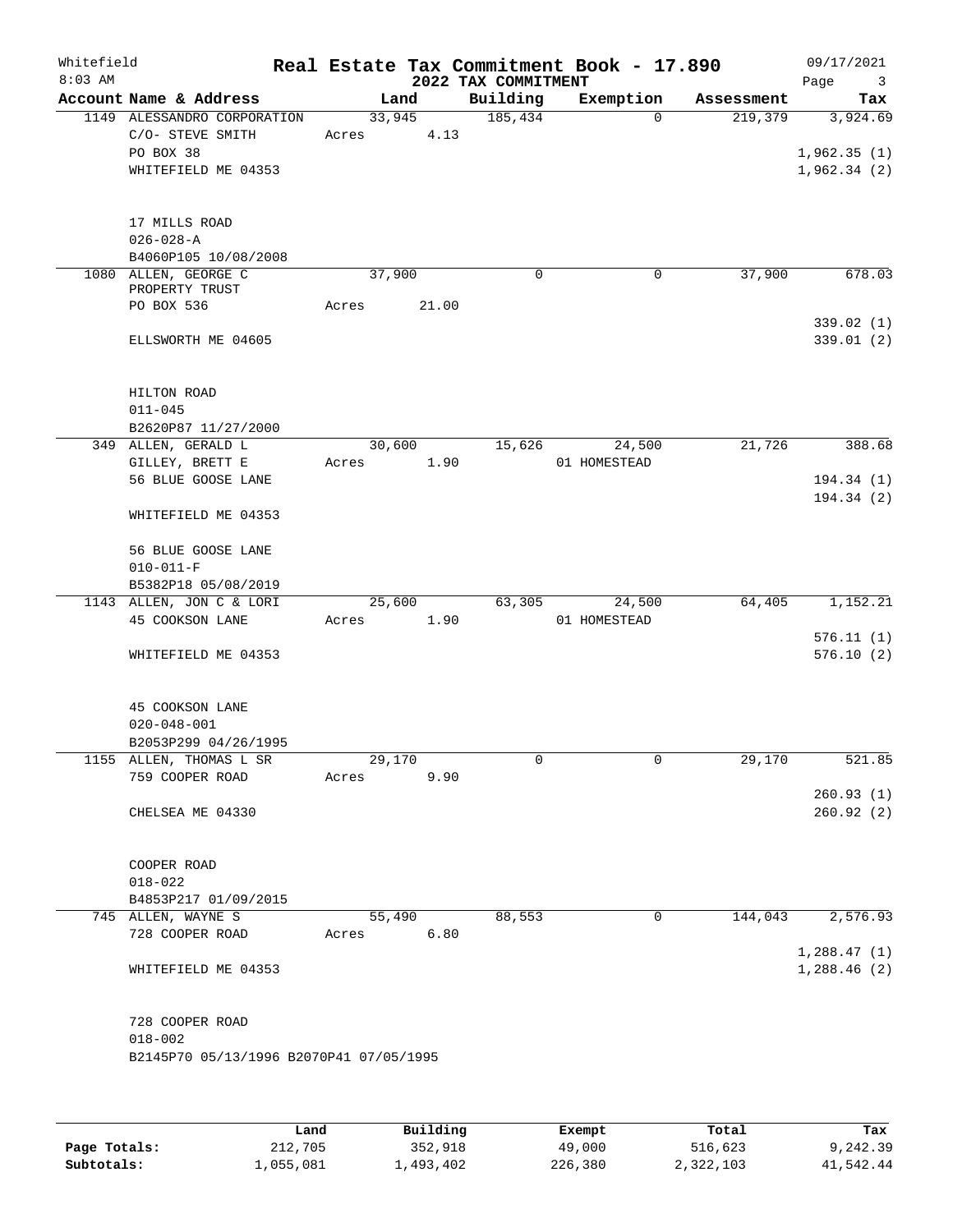| Whitefield   |                                                                   |       |           |                                 | Real Estate Tax Commitment Book - 17.890 |            | 09/17/2021             |
|--------------|-------------------------------------------------------------------|-------|-----------|---------------------------------|------------------------------------------|------------|------------------------|
| $8:03$ AM    | Account Name & Address                                            |       | Land      | 2022 TAX COMMITMENT<br>Building | Exemption                                | Assessment | Page<br>4<br>Tax       |
|              | 1359 ALLENS BLUEBERRY                                             |       | 91,205    | 0                               | $\Omega$                                 | 91,205     | 1,631.66               |
|              | FREEZER INC                                                       |       |           |                                 |                                          |            |                        |
|              | PO BOX 536                                                        | Acres | 118.91    |                                 |                                          |            |                        |
|              | ELLSWORTH ME 04605                                                |       |           |                                 |                                          |            | 815.83(1)<br>815.83(2) |
|              |                                                                   |       |           |                                 |                                          |            |                        |
|              | CROCKER AVENUE SOUTH                                              |       |           |                                 |                                          |            |                        |
|              | $001 - 027$                                                       |       |           |                                 |                                          |            |                        |
|              | B2454P181 05/06/1999                                              |       |           |                                 |                                          |            |                        |
|              | 1893 AMES, NICKOLAS B                                             |       | 30,645    | 32,061                          | $\mathbf 0$                              | 62,706     | 1,121.81               |
|              | WITWICKI, LINDSAY M<br>54 GIBBS ROAD                              | Acres | 1.93      |                                 |                                          |            | 560.91(1)              |
|              |                                                                   |       |           |                                 |                                          |            | 560.90(2)              |
|              | WISCASSETT ME 04578                                               |       |           |                                 |                                          |            |                        |
|              | 464 NORTH HOWE ROAD                                               |       |           |                                 |                                          |            |                        |
|              | $020 - 010 - C - 1$                                               |       |           |                                 |                                          |            |                        |
| 1532         | B5008P318 05/16/2016<br>ANDERSEN, CHARLENE &                      |       | 35,000    | 39,781                          | 0                                        | 74,781     | 1,337.83               |
|              | ANDERSEN, WILLIAM                                                 |       |           |                                 |                                          |            |                        |
|              | DUDLEY, PENNILYN                                                  | Acres | 0.61      |                                 |                                          |            |                        |
|              | C/O WILLIAM ANDERSEN                                              |       |           |                                 |                                          |            | 668.92(1)              |
|              | 19 PIMILICO POND ROAD                                             |       |           |                                 |                                          |            | 668.91(2)              |
|              | FORESTDALE MA 02641                                               |       |           |                                 |                                          |            |                        |
|              | 100 CLARY LAKE LANE                                               |       |           |                                 |                                          |            |                        |
|              | $028 - 004$                                                       |       |           |                                 |                                          |            |                        |
|              | B1565P240 08/02/1989<br>16 ANDERSEN, WILLIAM H &                  |       | 38,000    | 31,648                          | 0                                        | 69,648     | 1,246.00               |
|              | ANDERSEN, CHARLENE                                                |       |           |                                 |                                          |            |                        |
|              | DUDLEY, PENNILYN                                                  | Acres | 0.61      |                                 |                                          |            |                        |
|              | C/O CHARLENE ANDERSEN                                             |       |           |                                 |                                          |            | 623.00(1)              |
|              | 54 GARLAND ROAD                                                   |       |           |                                 |                                          |            | 623.00(2)              |
|              | NOTTINGHAM NH 03290                                               |       |           |                                 |                                          |            |                        |
|              | 102 CLARY LAKE LANE                                               |       |           |                                 |                                          |            |                        |
|              | $028 - 003$                                                       |       |           |                                 |                                          |            |                        |
|              | B5569P300 08/13/2020 B4804P65 07/30/2014                          |       |           |                                 |                                          |            |                        |
|              | 1207 ANDERSON, ANTHONY J                                          |       | 37,650    | 208,249                         | 0                                        | 245,899    | 4,399.13               |
|              | ANDERSON, KENDRA E<br>442 HEATH ROAD                              | Acres | 8.00      |                                 |                                          |            | 2,199.57(1)            |
|              |                                                                   |       |           |                                 |                                          |            | 2,199.56(2)            |
|              | WHITEFIELD ME 04353                                               |       |           |                                 |                                          |            |                        |
|              | 442 HEATH ROAD                                                    |       |           |                                 |                                          |            |                        |
|              | $008 - 001 - A$                                                   |       |           |                                 |                                          |            |                        |
|              | B5343P194 01/02/2019                                              |       |           |                                 |                                          |            |                        |
|              | 1088 ANDERSON, PATRICIA S                                         |       | 41,450    | 133,965                         | 0                                        | 175,415    | 3,138.17               |
|              | ANDERSON, ERIN E                                                  | Acres | 6.50      |                                 |                                          |            |                        |
|              | 67 SOUTH HUNTS MEADOW<br>ROAD                                     |       |           |                                 |                                          |            | 1,569.09(1)            |
|              | WHITEFIELD ME 04353                                               |       |           |                                 |                                          |            | 1,569.08(2)            |
|              | 246 MILLS ROAD LOT 1                                              |       |           |                                 |                                          |            |                        |
|              | $017 - 008 - A$                                                   |       |           |                                 |                                          |            |                        |
|              | B5104P157 02/01/2017 B5104P153 01/31/2017 B5052P308<br>06/29/2016 |       |           |                                 |                                          |            |                        |
|              | Land                                                              |       | Building  |                                 | Exempt                                   | Total      | Tax                    |
| Page Totals: | 273,950                                                           |       | 445,704   |                                 | 0                                        | 719,654    | 12,874.60              |
| Subtotals:   | 1,329,031                                                         |       | 1,939,106 |                                 | 226,380                                  | 3,041,757  | 54, 417.04             |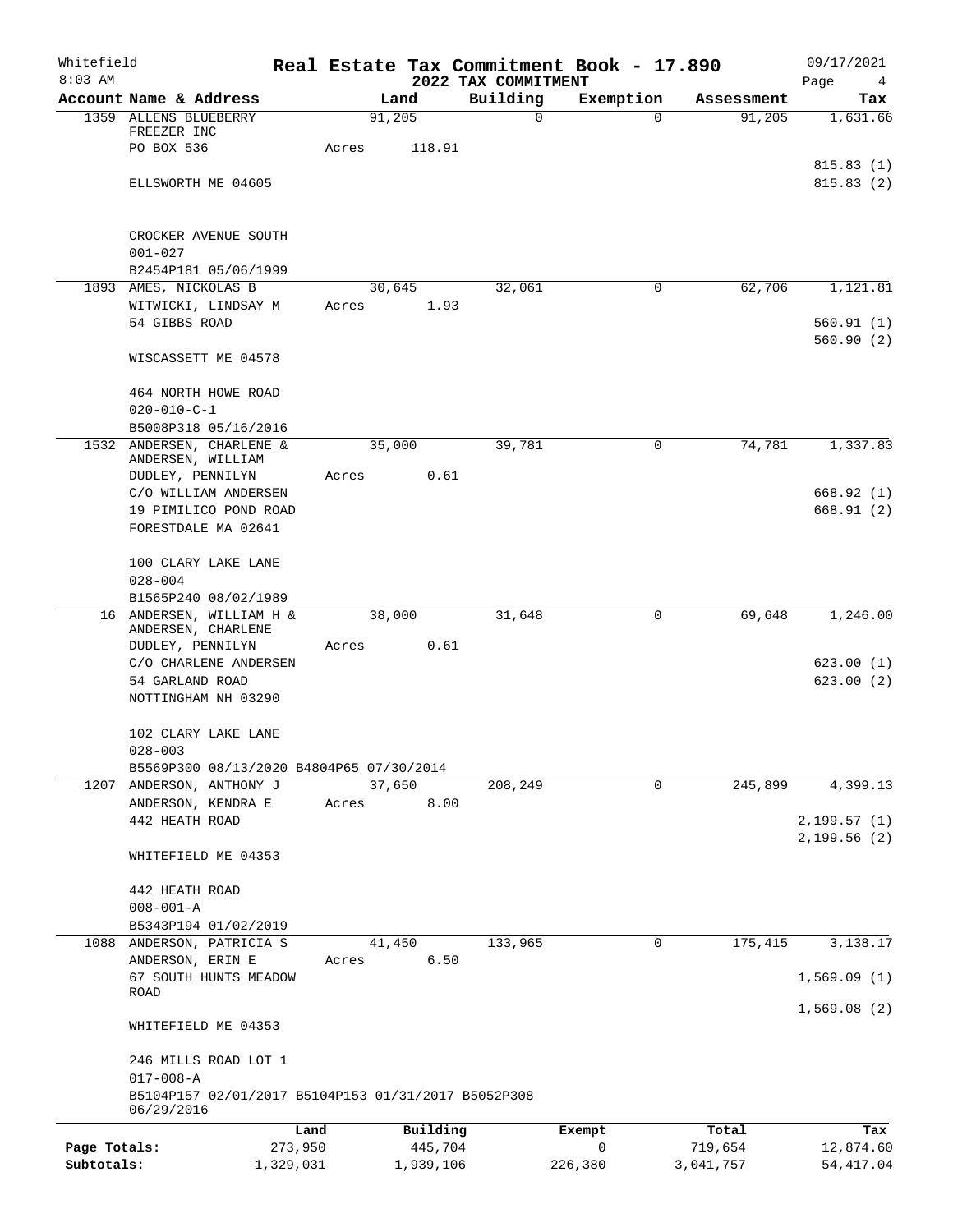| Whitefield |                                               |                  |                 |                     | Real Estate Tax Commitment Book - 17.890 |            | 09/17/2021  |
|------------|-----------------------------------------------|------------------|-----------------|---------------------|------------------------------------------|------------|-------------|
| $8:03$ AM  |                                               |                  |                 | 2022 TAX COMMITMENT |                                          |            | Page<br>5   |
|            | Account Name & Address                        |                  | Land            | Building            | Exemption                                | Assessment | Tax         |
|            | 1828 ANDERSON, PATRICIA S<br>ANDERSON, ERIN E | 30, 135<br>Acres | 1.59            | 36,759              | $\Omega$                                 | 66,894     | 1,196.73    |
|            | 67 S. HUNTS MEADOW ROAD                       |                  |                 |                     |                                          |            | 598.37(1)   |
|            |                                               |                  |                 |                     |                                          |            | 598.36(2)   |
|            | WHITEFIELD ME 04353                           |                  |                 |                     |                                          |            |             |
|            | <b>35 SOMERVILLE ROAD</b>                     |                  |                 |                     |                                          |            |             |
|            | $025 - 006 - 1$                               |                  |                 |                     |                                          |            |             |
|            | B5143P256 06/08/2017                          |                  |                 |                     |                                          |            |             |
| 318        | ANDERSON, PATRICIA S &<br>H BRADFORD          |                  | 62,200          | 116,479             | 24,500                                   | 154,179    | 2,758.26    |
|            | ANDERSON, ERIN E &<br>JOHNSON, MICHAEL S      | Acres            | 43.00           |                     | 01 HOMESTEAD                             |            |             |
|            | 67 SOUTH HUNTS MEADOW                         |                  |                 |                     |                                          |            | 1,379.13(1) |
|            | <b>ROAD</b>                                   |                  |                 |                     |                                          |            | 1,379.13(2) |
|            | WHITEFIELD ME 04353                           |                  |                 |                     |                                          |            |             |
|            | 67 SOUTH HUNTS MEADOW                         |                  |                 |                     |                                          |            |             |
|            | $012 - 001$                                   |                  |                 |                     |                                          |            |             |
|            | B4497P255 03/02/2012                          |                  |                 |                     |                                          |            |             |
|            | 1311 ANDERSON, ROBERT                         | Acres            | 59,750<br>56.00 | $\mathbf 0$         | $\mathbf 0$                              | 59,750     | 1,068.93    |
|            | PETERSON, ANDREW<br>290 COWELL ROAD           |                  |                 |                     |                                          |            | 534.47 (1)  |
|            |                                               |                  |                 |                     |                                          |            | 534.46 (2)  |
|            | WRENTHAM MA 02093                             |                  |                 |                     |                                          |            |             |
|            | STEARNS BROOK LANE                            |                  |                 |                     |                                          |            |             |
|            | $011 - 029$                                   |                  |                 |                     |                                          |            |             |
|            | B5656P240 02/01/2021                          |                  |                 |                     |                                          |            |             |
| 949        | ANGELL, GLENN B & ROSE<br>MARIE               |                  | 52,385          | 179,413             | 24,500                                   | 207,298    | 3,708.56    |
|            | 380 NO HUNTS MEADOW<br>ROAD                   | Acres            | 27.90           |                     | 01 HOMESTEAD                             |            |             |
|            |                                               |                  |                 |                     |                                          |            | 1,854.28(1) |
|            | WHITEFIELD ME 04353                           |                  |                 |                     |                                          |            | 1,854.28(2) |
|            |                                               |                  |                 |                     |                                          |            |             |
|            | 380 NORTH HUNTS MEADOW                        |                  |                 |                     |                                          |            |             |
|            | $018 - 040$                                   |                  |                 |                     |                                          |            |             |
|            | B1429P3 10/09/1987                            |                  |                 |                     |                                          |            |             |
|            | 976 AQUAFORTIS ASSOCIATES<br><b>LLC</b>       |                  | 27,100          | 18,126              | 0                                        | 45,226     | 809.09      |
|            | PO BOX 1024                                   | Acres            | 2.90            |                     |                                          |            |             |
|            |                                               |                  |                 |                     |                                          |            | 404.55(1)   |
|            | CAMDEN ME 04843                               |                  |                 |                     |                                          |            | 404.54(2)   |
|            | MILLS ROAD                                    |                  |                 |                     |                                          |            |             |
|            | $017 - 004 - A$                               |                  |                 |                     |                                          |            |             |
|            | B4275P85 04/13/2010                           |                  |                 |                     |                                          |            |             |

|              | Land      | Building  | Exempt  | Total     | Tax       |
|--------------|-----------|-----------|---------|-----------|-----------|
| Page Totals: | 231,570   | 350,777   | 49,000  | 533,347   | 9,541.57  |
| Subtotals:   | 1,560,601 | 2,289,883 | 275,380 | 3,575,104 | 63,958.61 |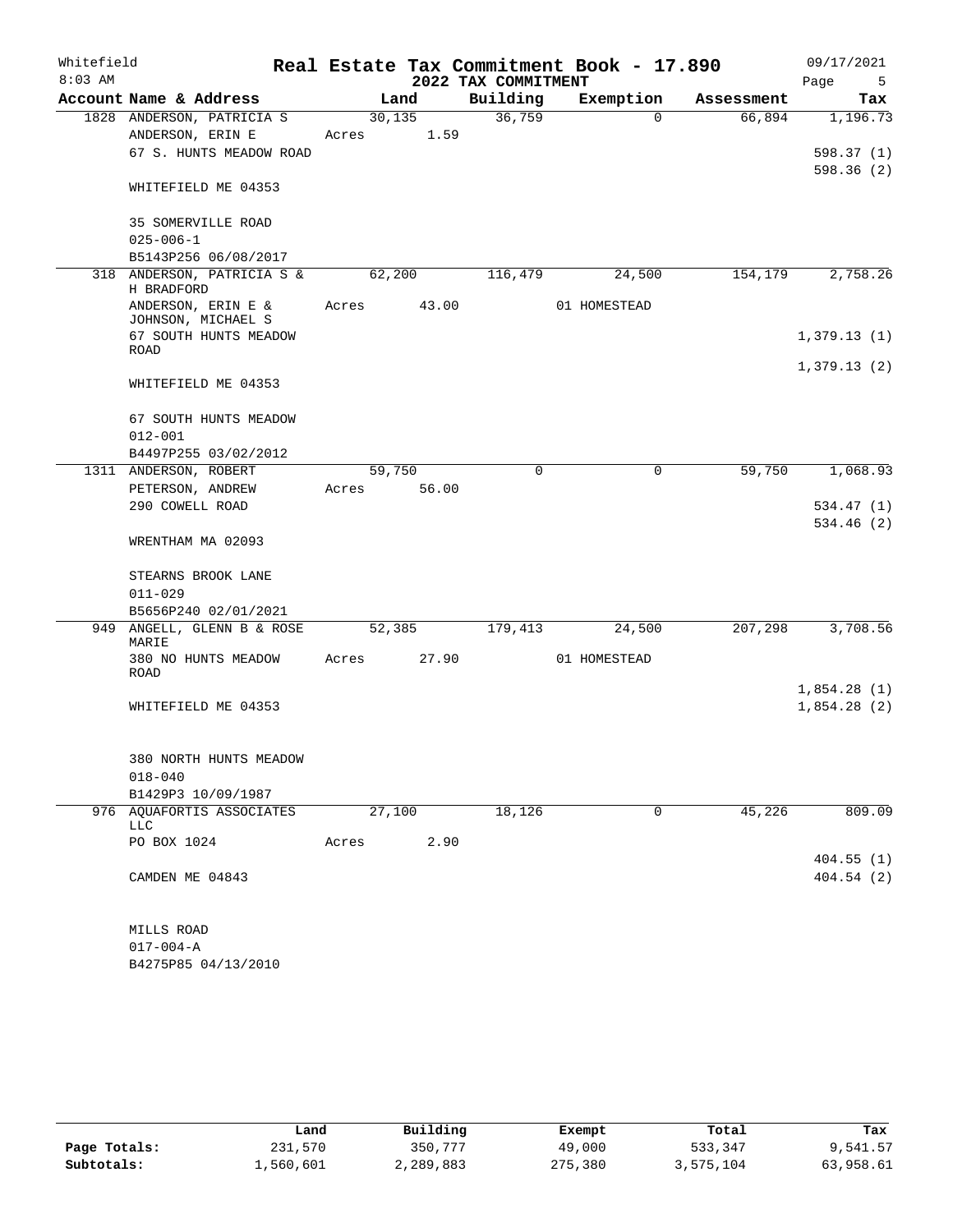| Whitefield<br>$8:03$ AM |                                                   |            |        |         | 2022 TAX COMMITMENT | Real Estate Tax Commitment Book - 17.890 |            | 09/17/2021<br>Page<br>6  |
|-------------------------|---------------------------------------------------|------------|--------|---------|---------------------|------------------------------------------|------------|--------------------------|
|                         | Account Name & Address                            |            | Land   |         | Building            | Exemption                                | Assessment | Tax                      |
|                         | 520 AQUAFORTIS ASSOCIATES<br>LLC                  |            | 35,000 |         | $\mathbf 0$         | $\Omega$                                 | 35,000     | 626.15                   |
|                         | PO BOX 1024                                       | Acres      |        | 1.05    |                     |                                          |            |                          |
|                         | CAMDEN ME 04843                                   |            |        |         |                     |                                          |            | 313.08(1)<br>313.07(2)   |
|                         |                                                   |            |        |         |                     |                                          |            |                          |
|                         | MILLS ROAD                                        |            |        |         |                     |                                          |            |                          |
|                         | $017 - 055 - B$                                   |            |        |         |                     |                                          |            |                          |
|                         | B4275P85 05/07/2010<br>1764 AQUAFORTIS ASSOCIATES |            | 0      |         | 16,445              | 0                                        | 16,445     | 294.20                   |
|                         | LLC<br>PO BOX 1024                                |            |        |         |                     |                                          |            |                          |
|                         |                                                   |            |        |         |                     |                                          |            | 147.10(1)                |
|                         | CAMDEN ME 04843                                   |            |        |         |                     |                                          |            | 147.10(2)                |
|                         | 103 MILLS ROAD                                    |            |        |         |                     |                                          |            |                          |
|                         | $017 - 055 - B - ON$                              |            |        |         |                     |                                          |            |                          |
|                         | B4275P82 04/13/2010                               |            |        |         |                     |                                          |            |                          |
|                         | 28 ARBOUR, FRANKLIN F SR                          |            | 30,750 |         | 3,819               | 24,500                                   | 10,069     | 180.13                   |
|                         | PO BOX 183                                        | Acres      |        | 2.00    |                     | 01 HOMESTEAD                             |            |                          |
|                         |                                                   |            |        |         |                     |                                          |            | 90.07(1)                 |
|                         | COOPERS MILLS ME 04341                            |            |        |         |                     |                                          |            | 90.06(2)                 |
|                         | 136 SOUTH HOWE ROAD                               |            |        |         |                     |                                          |            |                          |
|                         | $017 - 019$                                       |            |        |         |                     |                                          |            |                          |
|                         | B2430P170 02/10/1999                              |            |        |         |                     |                                          |            |                          |
|                         | 602 ARMSTRONG, DONNA M                            |            |        | 30, 300 |                     | 96,796 24,500                            | 102,596    | 1,835.44                 |
|                         | 340 COOPER ROAD                                   | Acres 1.70 |        |         |                     | 01 HOMESTEAD                             |            |                          |
|                         |                                                   |            |        |         |                     |                                          |            | 917.72 (1)               |
|                         | WHITEFIELD ME 04353                               |            |        |         |                     |                                          |            | 917.72(2)                |
|                         | 340 COOPER ROAD                                   |            |        |         |                     |                                          |            |                          |
|                         | $015 - 038 - A$                                   |            |        |         |                     |                                          |            |                          |
|                         | B4287P268 06/18/2010                              |            |        |         |                     |                                          |            |                          |
|                         | 1659 ARW PROPERTIES                               |            | 0      |         | 20,612              | 0                                        | 20,612     | 368.75                   |
|                         | 485 TOWNHOUSE ROAD                                |            |        |         |                     |                                          |            |                          |
|                         |                                                   |            |        |         |                     |                                          |            | 184.38(1)                |
|                         | WHITEFIELD ME 04353                               |            |        |         |                     |                                          |            | 184.37(2)                |
|                         | 477 TOWNHOUSE ROAD                                |            |        |         |                     |                                          |            |                          |
|                         | $010 - 008 - A - ON$                              |            |        |         |                     |                                          |            |                          |
|                         | 1670 ASHLINE, KEVIN                               |            | 32,265 |         | 16,910              | 0                                        | 49,175     | 879.74                   |
|                         | 344 NORTH HOWE ROAD                               | Acres      |        | 3.01    |                     |                                          |            |                          |
|                         | WHITEFIELD ME 04353                               |            |        |         |                     |                                          |            | 439.87 (1)<br>439.87 (2) |
|                         | 68 CLOVER LANE                                    |            |        |         |                     |                                          |            |                          |
|                         | $012 - 028 - H$                                   |            |        |         |                     |                                          |            |                          |
|                         | B3081P206 06/18/2003                              |            |        |         |                     |                                          |            |                          |
|                         |                                                   |            |        |         |                     |                                          |            |                          |

|              | Land      | Building  | Exempt  | Total     | Tax       |
|--------------|-----------|-----------|---------|-----------|-----------|
| Page Totals: | 128,315   | 154,582   | 49,000  | 233,897   | 4,184.41  |
| Subtotals:   | 1,688,916 | 2,444,465 | 324,380 | 3,809,001 | 68,143.02 |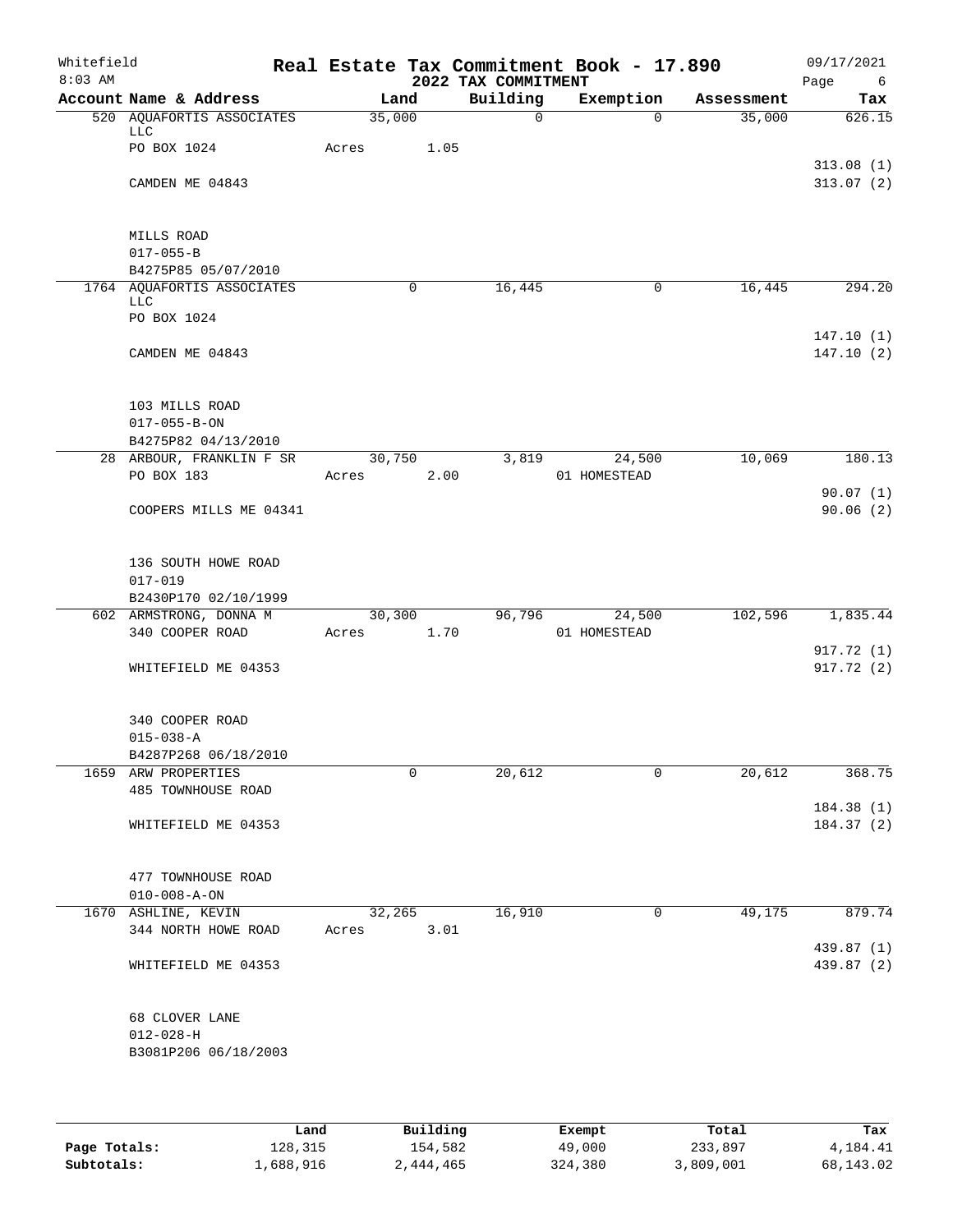| Whitefield<br>$8:03$ AM |                                                               |       |                       | 2022 TAX COMMITMENT | Real Estate Tax Commitment Book - 17.890   |            | 09/17/2021<br>Page<br>$\overline{7}$ |
|-------------------------|---------------------------------------------------------------|-------|-----------------------|---------------------|--------------------------------------------|------------|--------------------------------------|
|                         | Account Name & Address                                        |       | Land                  | Building            | Exemption                                  | Assessment | Tax                                  |
|                         | 1354 ATWOOD, RONALD O &<br>PRISCILLA E<br>PO BOX 7            | Acres | 33,750<br>4.00        | 143,347             | 30,380<br>05 VET EXEMPTION<br>01 HOMESTEAD | 146,717    | 2,624.77                             |
|                         | WHITEFIELD ME 04353                                           |       |                       |                     |                                            |            | 1,312.39(1)<br>1,312.38(2)           |
|                         | 35 OXBOW LANE<br>$013 - 047 - A$<br>B2840P197 04/19/2002      |       |                       |                     |                                            |            |                                      |
|                         | 960 AUBEE, PAULINE<br>PO BOX 135                              |       | 42,714<br>Acres 14.33 | 125,376             | 24,500<br>01 HOMESTEAD                     | 143,590    | 2,568.83                             |
|                         | COOPERS MILLS ME 04341                                        |       |                       |                     |                                            |            | 1,284.42(1)<br>1, 284.41(2)          |
|                         | 318 NORTH HOWE ROAD<br>$020 - 004 - A$                        |       |                       |                     |                                            |            |                                      |
|                         | B1740P189 01/02/1992 B1725P242 10/21/1991<br>923 AUGUSTA CORP |       | 31,050                | 8,800               | 0                                          | 39,850     | 712.92                               |
|                         | 458 AUGUSTA ROAD                                              | Acres | 2.20                  |                     |                                            |            |                                      |
|                         | JEFFERSON ME 04348                                            |       |                       |                     |                                            |            | 356.46(1)<br>356.46(2)               |
|                         | 515 GARDINER ROAD<br>$012 - 036$                              |       |                       |                     |                                            |            |                                      |
|                         | B5678P277 02/12/2021<br>135 AUGUSTA ROAD LLC                  |       | 25,714                | 8,428               | $\mathbf 0$                                | 34,142     | 610.80                               |
|                         | 358 MILLAY ROAD                                               | Acres | 5.58                  |                     |                                            |            | 305.40(1)                            |
|                         | BOWDOINHAM ME 04008                                           |       |                       |                     |                                            |            | 305.40(2)                            |
|                         | 135 AUGUSTA ROAD<br>$018 - 011$                               |       |                       |                     |                                            |            |                                      |
|                         | B4385P11 03/22/2011                                           |       |                       |                     |                                            |            |                                      |
|                         | 836 BABB, TYSON J<br>524 GARDINER ROAD                        | Acres | 34,500<br>4.50        | 39,301              | 0                                          | 73,801     | 1,320.30                             |
|                         | WHITEFIELD ME 04353                                           |       |                       |                     |                                            |            | 660.15(1)<br>660.15(2)               |
|                         | 524 GARDINER ROAD<br>$012 - 066 - A$<br>B5396P96 06/19/2019   |       |                       |                     |                                            |            |                                      |
|                         | 965 BAILEY, LYNDAL<br>237 NORTH HUNTS MEADOW                  | Acres | 69,750<br>56.00       | 96,383              | 30,380<br>01 HOMESTEAD                     | 135,753    | 2,428.62                             |
|                         | RD                                                            |       |                       |                     | 05 VET EXEMPTION                           |            | 1, 214.31(1)                         |
|                         | WHITEFIELD ME 04353                                           |       |                       |                     |                                            |            | 1, 214.31(2)                         |
|                         | 237 NORTH HUNTS MEADOW<br>$018 - 050$<br>B1268P197 10/18/1985 |       |                       |                     |                                            |            |                                      |
|                         |                                                               |       |                       |                     |                                            |            |                                      |

|              | Land      | Building  | Exempt  | Total     | Tax       |
|--------------|-----------|-----------|---------|-----------|-----------|
| Page Totals: | 237,478   | 421,635   | 85,260  | 573,853   | 10,266.24 |
| Subtotals:   | 1,926,394 | 2,866,100 | 409,640 | 4,382,854 | 78,409.26 |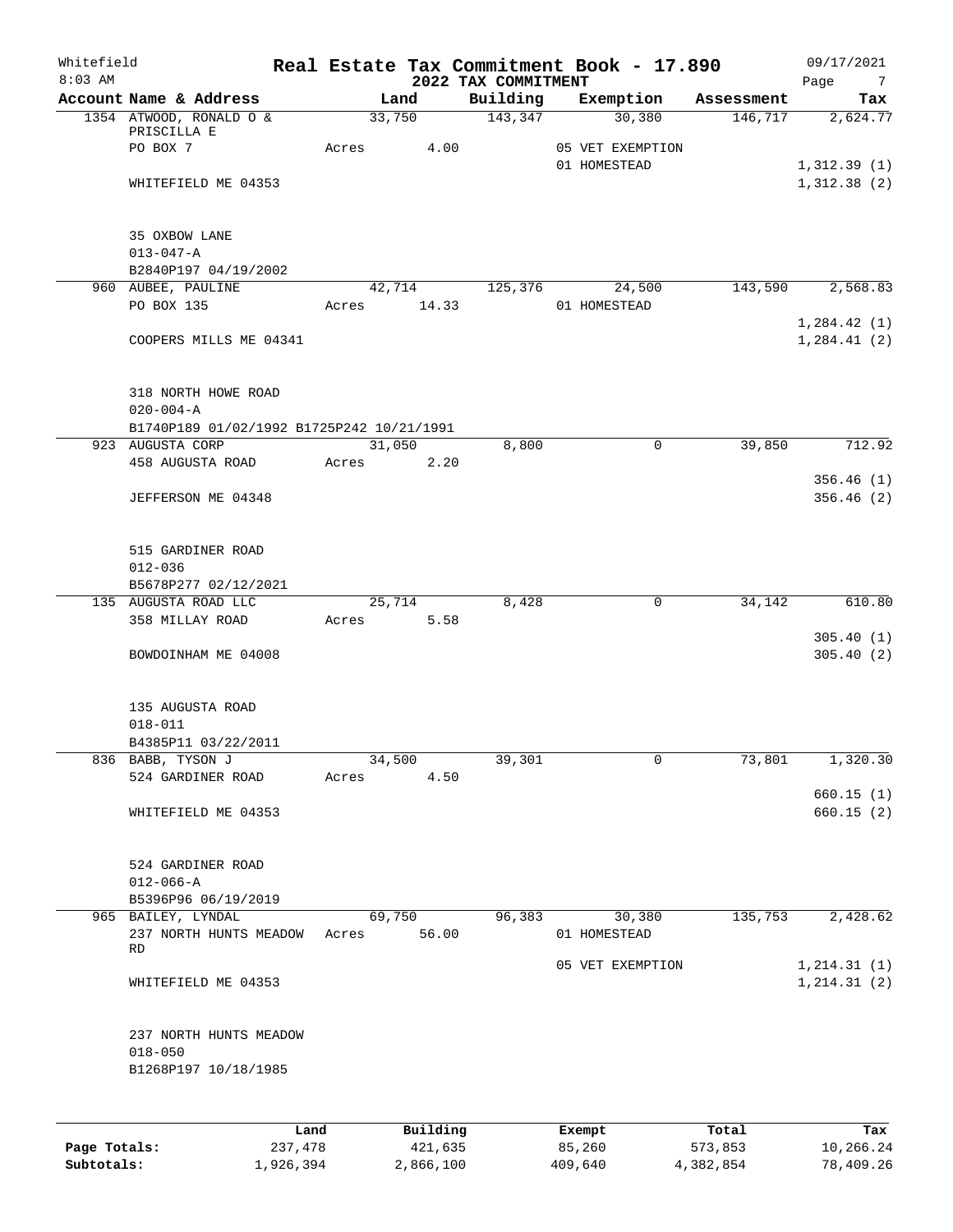| Whitefield<br>$8:03$ AM |                                                                    |         |           | 2022 TAX COMMITMENT | Real Estate Tax Commitment Book - 17.890 |          |            | 09/17/2021             |
|-------------------------|--------------------------------------------------------------------|---------|-----------|---------------------|------------------------------------------|----------|------------|------------------------|
|                         | Account Name & Address                                             |         | Land      | Building            | Exemption                                |          | Assessment | Page<br>8<br>Tax       |
|                         | 449 BAILEY, LYNDAL                                                 |         | 37,250    |                     | $\mathbf 0$                              | $\Omega$ | 37,250     | 666.40                 |
|                         | 237 NO. HUNTS MEADOW<br><b>ROAD</b>                                | Acres   | 20.00     |                     |                                          |          |            |                        |
|                         | WHITEFIELD ME 04353                                                |         |           |                     |                                          |          |            | 333.20(1)<br>333.20(2) |
|                         |                                                                    |         |           |                     |                                          |          |            |                        |
|                         | CLARK LANE<br>$018 - 028$                                          |         |           |                     |                                          |          |            |                        |
|                         | B1268P197 10/18/1985                                               |         |           |                     |                                          |          |            |                        |
|                         | 18 BAILEY, MARK R                                                  |         | 30,750    | 143,825             |                                          | 24,500   | 150,075    | 2,684.84               |
|                         | 214 NORTH HUNTS MEADOW<br>ROAD                                     | Acres   |           | 2.00                | 01 HOMESTEAD                             |          |            | 1,342.42(1)            |
|                         | WHITEFIELD ME 04353                                                |         |           |                     |                                          |          |            | 1,342.42(2)            |
|                         | 214 NORTH HUNTS MEADOW                                             |         |           |                     |                                          |          |            |                        |
|                         | $018 - 033 - A$                                                    |         |           |                     |                                          |          |            |                        |
|                         | B4724P209 10/21/2013 B2143P96 05/06/1996<br>1620 BAILEY, RANDALL & |         | 30,000    | 108,064             |                                          | 24,500   | 113,564    | 2,031.66               |
|                         | KIMBERLY                                                           |         |           |                     |                                          |          |            |                        |
|                         | 4 GRAND ARMY ROAD                                                  | Acres   |           | 0.77                | 01 HOMESTEAD                             |          |            | 1,015.83(1)            |
|                         | WHITEFIELD ME 04353                                                |         |           |                     |                                          |          |            | 1,015.83(2)            |
|                         |                                                                    |         |           |                     |                                          |          |            |                        |
|                         | 4 GRAND ARMY ROAD                                                  |         |           |                     |                                          |          |            |                        |
|                         | $026 - 008$                                                        |         |           |                     |                                          |          |            |                        |
|                         | B2389P162 10/14/1998                                               |         |           |                     |                                          |          |            |                        |
|                         | 1735 BAILEY, REBECCA ANNE                                          | Acres   | 30,300    | 97,943<br>1.70      | 01 HOMESTEAD                             | 24,500   | 103,743    | 1,855.96               |
|                         | BAILEY, JOSHUA OTIS<br>15 WHITETAIL LANE                           |         |           |                     |                                          |          |            | 927.98 (1)             |
|                         |                                                                    |         |           |                     |                                          |          |            | 927.98(2)              |
|                         | WHITEFIELD ME 04353                                                |         |           |                     |                                          |          |            |                        |
|                         | 15 WHITETAIL LANE                                                  |         |           |                     |                                          |          |            |                        |
|                         | $017 - 038 - D$<br>B5355P191 01/28/2019 B5303P99 09/11/2018        |         |           |                     |                                          |          |            |                        |
|                         | 1564 BAILEY, RODNEY M                                              |         | 30,000    | 101,217             |                                          | 24,500   | 106,717    | 1,909.17               |
|                         | BAILEY, CATHERINE J                                                | Acres   |           | 0.52                | 01 HOMESTEAD                             |          |            |                        |
|                         | 255 NO HUNTS MEADOW                                                |         |           |                     |                                          |          |            | 954.59 (1)             |
|                         | ROAD                                                               |         |           |                     |                                          |          |            | 954.58(2)              |
|                         | WHITEFIELD ME 04353                                                |         |           |                     |                                          |          |            |                        |
|                         | 255 NORTH HUNTS MEADOW                                             |         |           |                     |                                          |          |            |                        |
|                         | $018 - 049$                                                        |         |           |                     |                                          |          |            |                        |
|                         | B4921P176 08/24/2015                                               |         |           |                     |                                          |          |            |                        |
|                         | 1879 BAILEY, RODNEY M                                              |         | 32,055    | 85,273              |                                          | 24,500   | 92,828     | 1,660.69               |
|                         | BAILEY, MARGO J<br>246 NO HUNTS MEADOW                             | Acres   |           | 2.87                | 01 HOMESTEAD                             |          |            | 830.35 (1)             |
|                         | <b>ROAD</b>                                                        |         |           |                     |                                          |          |            |                        |
|                         | WHITEFIELD ME 04353                                                |         |           |                     |                                          |          |            | 830.34 (2)             |
|                         | 246 NORTH HUNTS MEADOW                                             |         |           |                     |                                          |          |            |                        |
|                         | $018 - 033$                                                        |         |           |                     |                                          |          |            |                        |
|                         | B4921P173 08/24/2015                                               |         |           |                     |                                          |          |            |                        |
|                         |                                                                    | Land    | Building  |                     | Exempt                                   |          | Total      | Tax                    |
| Page Totals:            |                                                                    | 190,355 | 536,322   |                     | 122,500                                  |          | 604,177    | 10,808.72              |
| Subtotals:              | 2,116,749                                                          |         | 3,402,422 |                     | 532,140                                  |          | 4,987,031  | 89, 217.98             |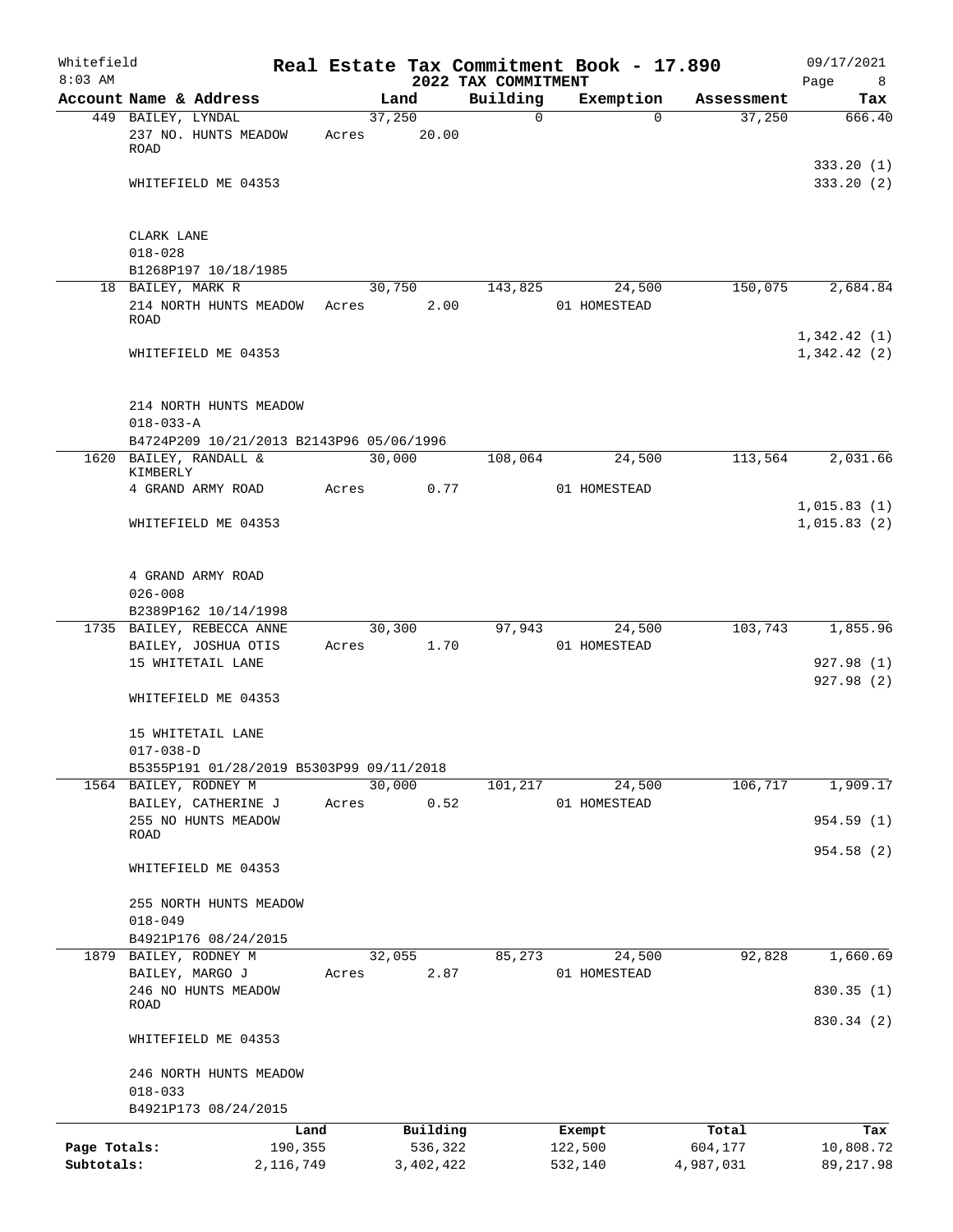| Whitefield<br>$8:03$ AM    |                                                                              |                 |                      | 2022 TAX COMMITMENT | Real Estate Tax Commitment Book - 17.890 |                      | 09/17/2021<br>Page<br>9    |
|----------------------------|------------------------------------------------------------------------------|-----------------|----------------------|---------------------|------------------------------------------|----------------------|----------------------------|
|                            | Account Name & Address                                                       | Land            |                      | Building            | Exemption                                | Assessment           | Tax                        |
|                            | 1697 BAILEY, RODNEY M &<br>CATHERINE J<br>255 NO HUNTS MEADOW<br><b>ROAD</b> | 5,850<br>Acres  | 3.90                 | 0                   | 0                                        | 5,850                | 104.66<br>52.33(1)         |
|                            | WHITEFIELD ME 04353                                                          |                 |                      |                     |                                          |                      | 52.33(2)                   |
|                            | NORTH HUNTS MEADOW ROAD<br>$018 - 050 - A$<br>B4921P176 08/24/2015           |                 |                      |                     |                                          |                      |                            |
|                            | 863 BAILEY, RODNEY M &<br>CATHERINE J<br>BAILEY, MARGO J &                   | 35,867<br>Acres | 101.13               | $\mathbf 0$         | 0                                        | 35,867               | 641.66                     |
|                            | BAILEY MARK R<br>255 NO HUNTS MEADOW<br>ROAD                                 |                 |                      |                     |                                          |                      | 320.83(1)                  |
|                            | WHITEFIELD ME 04353                                                          |                 |                      |                     |                                          |                      | 320.83(2)                  |
|                            | 246 NORTH HUNTS MEADOW<br>$018 - 033$                                        |                 |                      |                     |                                          |                      |                            |
|                            | B4921P178 08/24/2015                                                         |                 |                      |                     |                                          |                      |                            |
|                            | 1144 BAIRD, WILLIAM R<br>16 WOOD LANE                                        | 30,780<br>Acres | 2.02                 | 39,433              | 0                                        | 70,213               | 1,256.11                   |
|                            | WHITEFIELD ME 04353                                                          |                 |                      |                     |                                          |                      | 628.06(1)<br>628.05(2)     |
|                            | 16 WOOD LANE<br>$020 - 049 - F$                                              |                 |                      |                     |                                          |                      |                            |
|                            | B5627P117 12/01/2020                                                         |                 |                      |                     |                                          |                      |                            |
|                            | 426 BAKER, SEAN M                                                            | 35,338<br>Acres | 5.11                 | 156,382             | 24,500<br>01 HOMESTEAD                   | 167,220              | 2,991.57                   |
|                            | BAKER, SARAH L<br>125 MAIN STREET                                            |                 |                      |                     |                                          |                      | 1,495.79(1)<br>1,495.78(2) |
|                            | WHITEFIELD ME 04353                                                          |                 |                      |                     |                                          |                      |                            |
|                            | 125 MAIN STREET<br>$022 - 018$                                               |                 |                      |                     |                                          |                      |                            |
|                            | B5455P287 11/02/2019                                                         |                 |                      |                     |                                          |                      |                            |
|                            | 1734 BALBO, SUZANNE E<br>TOWLE, WILLIAM C<br>737 TOWNHOUSE ROAD              | 31,185<br>Acres | 2.29                 | 60,189              | 0                                        | 91,374               | 1,634.68<br>817.34 (1)     |
|                            | WHITEFIELD ME 04353                                                          |                 |                      |                     |                                          |                      | 817.34 (2)                 |
|                            | 148 PHILBRICK LANE                                                           |                 |                      |                     |                                          |                      |                            |
|                            | $006 - 007 - A$<br>B5535P100 06/17/2020                                      |                 |                      |                     |                                          |                      |                            |
|                            | 536 BALDIGA, KIMBERLY R<br>19A ABBY LANE                                     | 32,475<br>Acres | 3.15                 | 70,797              | $\mathbf 0$                              | 103,272              | 1,847.54                   |
|                            | WHITEFIELD ME 04353                                                          |                 |                      |                     |                                          |                      | 923.77 (1)<br>923.77 (2)   |
|                            | 19 ABBY LANE<br>$020 - 039 - B$<br>B5215P48 12/19/2017                       |                 |                      |                     |                                          |                      |                            |
|                            | Land                                                                         |                 | Building             |                     | Exempt                                   | Total                | Tax                        |
| Page Totals:<br>Subtotals: | 171,495<br>2,288,244                                                         |                 | 326,801<br>3,729,223 |                     | 24,500<br>556,640                        | 473,796<br>5,460,827 | 8,476.22<br>97,694.20      |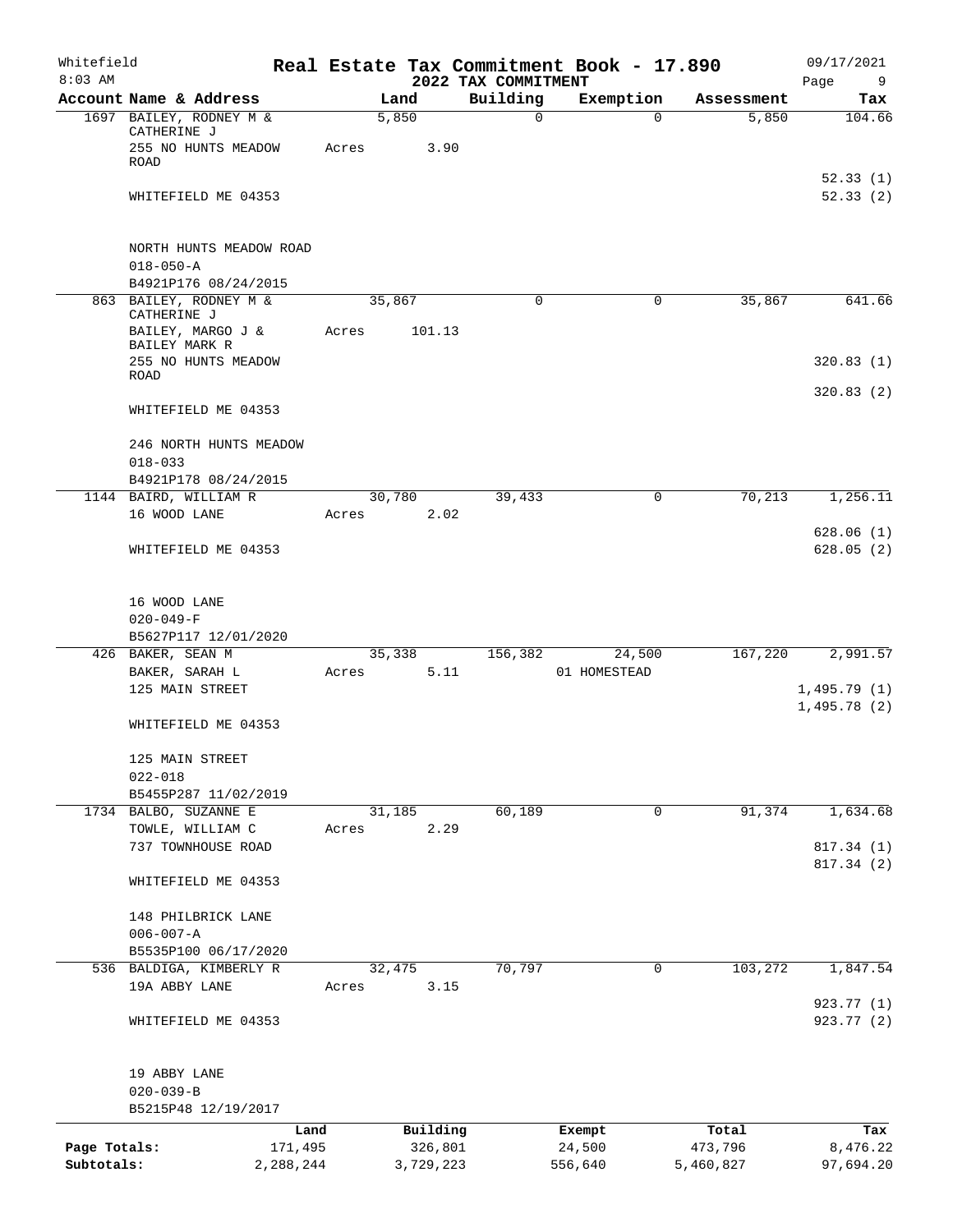| Whitefield<br>$8:03$ AM |                                            |           |       |        |           | 2022 TAX COMMITMENT | Real Estate Tax Commitment Book - 17.890 |            | 09/17/2021                     |
|-------------------------|--------------------------------------------|-----------|-------|--------|-----------|---------------------|------------------------------------------|------------|--------------------------------|
|                         | Account Name & Address                     |           |       | Land   |           | Building            | Exemption                                | Assessment | Page<br>10 <sup>°</sup><br>Tax |
|                         | 25 BALDWIN, ASHLEY                         |           |       | 35,000 |           | 100, 245            | $\Omega$                                 | 135,245    | 2,419.53                       |
|                         | MARKMANN, KYLE                             |           | Acres |        | 1.50      |                     |                                          |            |                                |
|                         | 214 WISCASSET ROAD                         |           |       |        |           |                     |                                          |            | 1,209.77(1)                    |
|                         |                                            |           |       |        |           |                     |                                          |            | 1,209.76(2)                    |
|                         | WHITEFIELD ME 04353                        |           |       |        |           |                     |                                          |            |                                |
|                         |                                            |           |       |        |           |                     |                                          |            |                                |
|                         | 214 WISCASSET ROAD                         |           |       |        |           |                     |                                          |            |                                |
|                         | $004 - 029$                                |           |       |        |           |                     |                                          |            |                                |
|                         | B5655P250 01/29/2021                       |           |       |        |           | 139,878             |                                          |            |                                |
| 1320                    | BALL, THOMAS P & VIOLET<br>R               |           |       | 40,730 |           |                     | 30,380                                   | 150,228    | 2,687.58                       |
|                         | 560 TOWNHOUSE ROAD                         |           | Acres |        | 5.60      |                     | 05 VET EXEMPTION                         |            |                                |
|                         |                                            |           |       |        |           |                     | 01 HOMESTEAD                             |            | 1,343.79(1)                    |
|                         | WHITEFIELD ME 04353                        |           |       |        |           |                     |                                          |            | 1,343.79(2)                    |
|                         |                                            |           |       |        |           |                     |                                          |            |                                |
|                         |                                            |           |       |        |           |                     |                                          |            |                                |
|                         | 560 TOWNHOUSE ROAD                         |           |       |        |           |                     |                                          |            |                                |
|                         | $010 - 028$                                |           |       |        |           |                     |                                          |            |                                |
|                         | B2595P61 09/05/2000                        |           |       |        |           |                     |                                          |            |                                |
|                         | 1639 BALMERT, JAMES M &<br>WERBER, TAMMY L |           |       | 32,100 |           | 83,770              | 24,500                                   | 91,370     | 1,634.61                       |
|                         | 358 NORTH HOWE ROAD                        |           | Acres |        | 2.90      |                     | 01 HOMESTEAD                             |            |                                |
|                         |                                            |           |       |        |           |                     |                                          |            | 817.31(1)                      |
|                         | WHITEFIELD ME 04353                        |           |       |        |           |                     |                                          |            | 817.30(2)                      |
|                         |                                            |           |       |        |           |                     |                                          |            |                                |
|                         |                                            |           |       |        |           |                     |                                          |            |                                |
|                         | 358 NORTH HOWE ROAD                        |           |       |        |           |                     |                                          |            |                                |
|                         | $020 - 005 - D$                            |           |       |        |           |                     |                                          |            |                                |
|                         | B4959P302 12/17/2015 B4759P149 02/26/2014  |           |       |        |           |                     |                                          |            |                                |
|                         | 54 BARNARD, JAMES R<br>PO BOX 18           |           | Acres | 33,150 | 3.60      | 105,286             | 24,500<br>01 HOMESTEAD                   | 113,936    | 2,038.32                       |
|                         |                                            |           |       |        |           |                     |                                          |            | 1,019.16(1)                    |
|                         | WHITEFIELD ME 04353                        |           |       |        |           |                     |                                          |            | 1,019.16(2)                    |
|                         |                                            |           |       |        |           |                     |                                          |            |                                |
|                         |                                            |           |       |        |           |                     |                                          |            |                                |
|                         | 109 GARDINER ROAD                          |           |       |        |           |                     |                                          |            |                                |
|                         | $012 - 047 - A$                            |           |       |        |           |                     |                                          |            |                                |
|                         | B1170P105 12/05/1983                       |           |       |        |           |                     |                                          |            |                                |
| 1219                    | BARNES, ROBERT S II                        |           |       | 34,810 |           | 2,000               | 0                                        | 36,810     | 658.53                         |
|                         | 868 EAST RIVER ROAD                        |           | Acres |        | 16.95     |                     |                                          |            |                                |
|                         | WHITEFIELD ME 04353                        |           |       |        |           |                     |                                          |            | 329.27(1)<br>329.26(2)         |
|                         |                                            |           |       |        |           |                     |                                          |            |                                |
|                         |                                            |           |       |        |           |                     |                                          |            |                                |
|                         | 868 EAST RIVER ROAD                        |           |       |        |           |                     |                                          |            |                                |
|                         | $007 - 064$                                |           |       |        |           |                     |                                          |            |                                |
|                         | B3983P271 03/31/2008                       |           |       |        |           |                     |                                          |            |                                |
| 1041                    | BARNSTEIN JOHN & SHEILA                    |           |       | 35,000 |           | 13,965              | $\mathsf{O}$                             | 48,965     | 875.98                         |
|                         | PO BOX 5                                   |           | Acres |        | 0.26      |                     |                                          |            |                                |
|                         |                                            |           |       |        |           |                     |                                          |            | 437.99 (1)                     |
|                         | WARREN ME 04864                            |           |       |        |           |                     |                                          |            | 437.99 (2)                     |
|                         |                                            |           |       |        |           |                     |                                          |            |                                |
|                         | 35 HORNPOUT LANE                           |           |       |        |           |                     |                                          |            |                                |
|                         | $028 - 008$                                |           |       |        |           |                     |                                          |            |                                |
|                         | B5628P57 12/03/2020                        |           |       |        |           |                     |                                          |            |                                |
|                         |                                            |           |       |        |           |                     |                                          |            |                                |
|                         |                                            |           |       |        |           |                     |                                          |            |                                |
|                         |                                            | Land      |       |        | Building  |                     | Exempt                                   | Total      | Tax                            |
| Page Totals:            |                                            | 210,790   |       |        | 445,144   |                     | 79,380                                   | 576,554    | 10,314.55                      |
| Subtotals:              |                                            | 2,499,034 |       |        | 4,174,367 |                     | 636,020                                  | 6,037,381  | 108,008.75                     |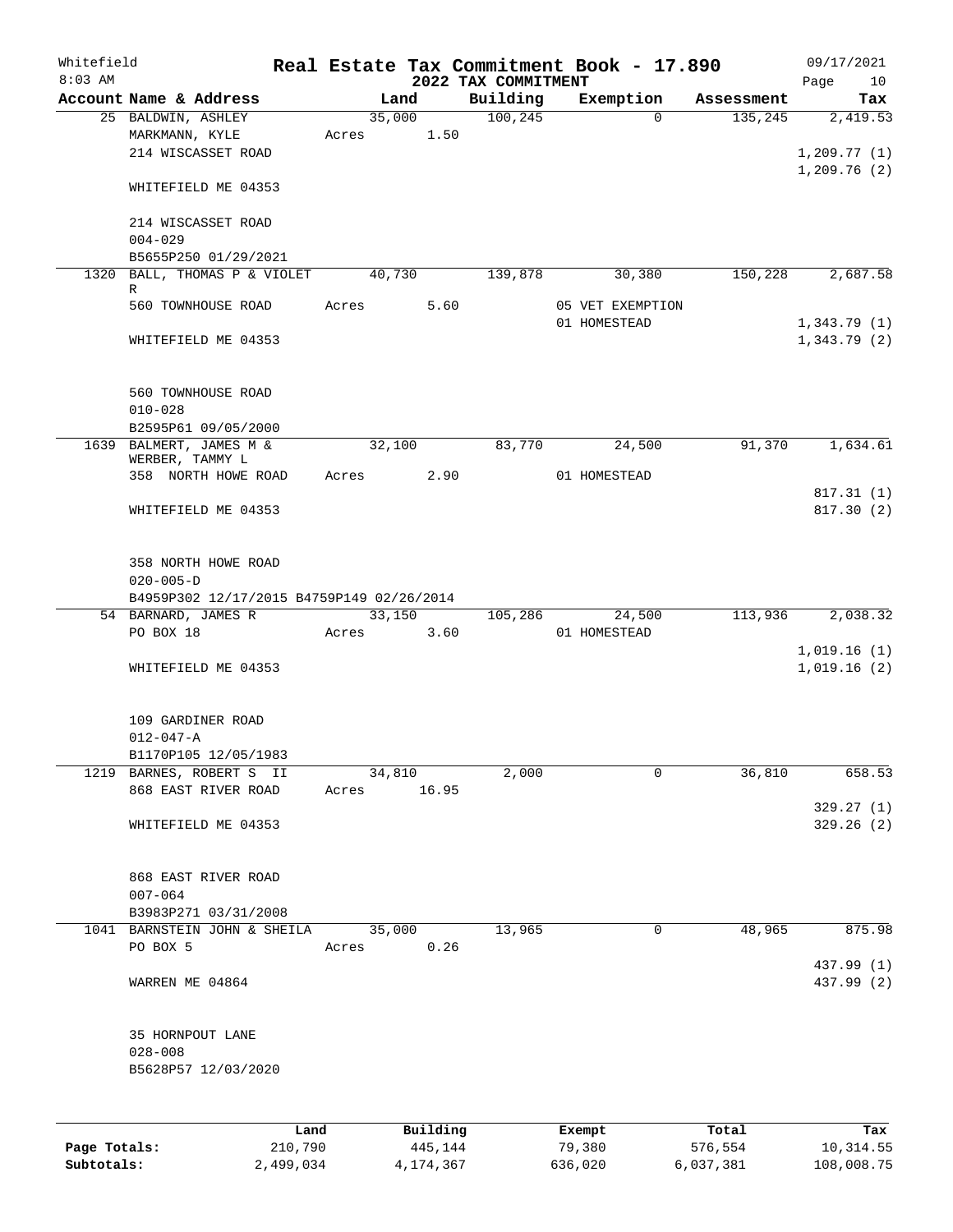| Whitefield<br>$8:03$ AM |                                                                        |                 |      | 2022 TAX COMMITMENT | Real Estate Tax Commitment Book - 17.890 |            | 09/17/2021<br>Page<br>11 |
|-------------------------|------------------------------------------------------------------------|-----------------|------|---------------------|------------------------------------------|------------|--------------------------|
|                         | Account Name & Address                                                 | Land            |      | Building            | Exemption                                | Assessment | Tax                      |
|                         | 343 BARON, ERNEST F JR<br>BARON, JENNIFER E<br>1307 EAST PITTSTON ROAD | 15,000<br>Acres | 0.38 | 47,806              | $\Omega$                                 | 62,806     | 1,123.60<br>561.80(1)    |
|                         | PITTSTON ME 04345                                                      |                 |      |                     |                                          |            | 561.80(2)                |
|                         | 420 PITTSTON ROAD<br>$003 - 008 - B$                                   |                 |      |                     |                                          |            |                          |
|                         | B2096P131 10/23/1995<br>1136 BARON, SHANNON M P                        | 30,285          |      | 99,028              | 24,500                                   | 104,813    |                          |
|                         | MULLENS, WAYNE<br>458 NORTH HOWE ROAD                                  | Acres           | 1.69 |                     | 01 HOMESTEAD                             |            | 1,875.10<br>937.55(1)    |
|                         | WHITEFIELD ME 04353                                                    |                 |      |                     |                                          |            | 937.55 (2)               |
|                         | 458 NORTH HOWE ROAD<br>$020 - 009 - D$<br>B5000P186 04/20/2016         |                 |      |                     |                                          |            |                          |
|                         | 902 BARON, SHANNON M P                                                 | 30,000          |      | 95,716              | 0                                        | 125,716    | 2,249.06                 |
|                         | 458 NORTH HOWE ROAD                                                    | Acres           | 0.98 |                     |                                          |            |                          |
|                         |                                                                        |                 |      |                     |                                          |            | 1, 124.53(1)             |
|                         | WHITEFIELD ME 04353                                                    |                 |      |                     |                                          |            | 1, 124.53(2)             |
|                         | 187 MAIN STREET<br>$021 - 015$                                         |                 |      |                     |                                          |            |                          |
|                         | B3566P73 09/30/2005                                                    |                 |      |                     |                                          |            |                          |
|                         | 345 BARTER, ERNEST & EILEEN                                            | 30,750          |      | 67,408              | $\mathbf 0$                              | 98,158     | 1,756.05                 |
|                         | 30 PITTSTON ROAD                                                       | Acres           | 2.00 |                     |                                          |            |                          |
|                         | WHITEFIELD ME 04353                                                    |                 |      |                     |                                          |            | 878.03 (1)<br>878.02(2)  |
|                         | 30 PITTSTON ROAD<br>$031 - 005$                                        |                 |      |                     |                                          |            |                          |
|                         | B3325P144 07/02/2004                                                   |                 |      |                     |                                          |            |                          |
|                         | 1489 BARTLETT, CHERYL                                                  | 30,000          |      | 69,286              | 0                                        | 99,286     | 1,776.23                 |
|                         | PO BOX 107                                                             | Acres           | 0.69 |                     |                                          |            |                          |
|                         |                                                                        |                 |      |                     |                                          |            | 888.12 (1)               |
|                         | WINDSOR ME 04363                                                       |                 |      |                     |                                          |            | 888.11 (2)               |
|                         | 125 AUGUSTA ROAD                                                       |                 |      |                     |                                          |            |                          |
|                         | $018 - 012$<br>B2276P86 09/29/1997                                     |                 |      |                     |                                          |            |                          |
|                         | 366 BARTLETT, KENNETH                                                  | 34,650          |      | 57,077              | 24,500                                   | 67,227     | 1,202.69                 |
|                         | 287 HILTON ROAD                                                        | Acres           | 4.60 |                     | 01 HOMESTEAD                             |            |                          |
|                         |                                                                        |                 |      |                     |                                          |            | 601.35(1)                |
|                         | WHITEFIELD ME 04353                                                    |                 |      |                     |                                          |            | 601.34(2)                |
|                         | 287 HILTON ROAD                                                        |                 |      |                     |                                          |            |                          |
|                         | $014 - 002$                                                            |                 |      |                     |                                          |            |                          |
|                         | B5353P313 02/06/2019                                                   |                 |      |                     |                                          |            |                          |

|              | Land      | Building  | Exempt  | Total     | Tax        |
|--------------|-----------|-----------|---------|-----------|------------|
| Page Totals: | 170,685   | 436,321   | 49,000  | 558,006   | 9,982.73   |
| Subtotals:   | 2,669,719 | 4,610,688 | 685,020 | 6,595,387 | 117,991.48 |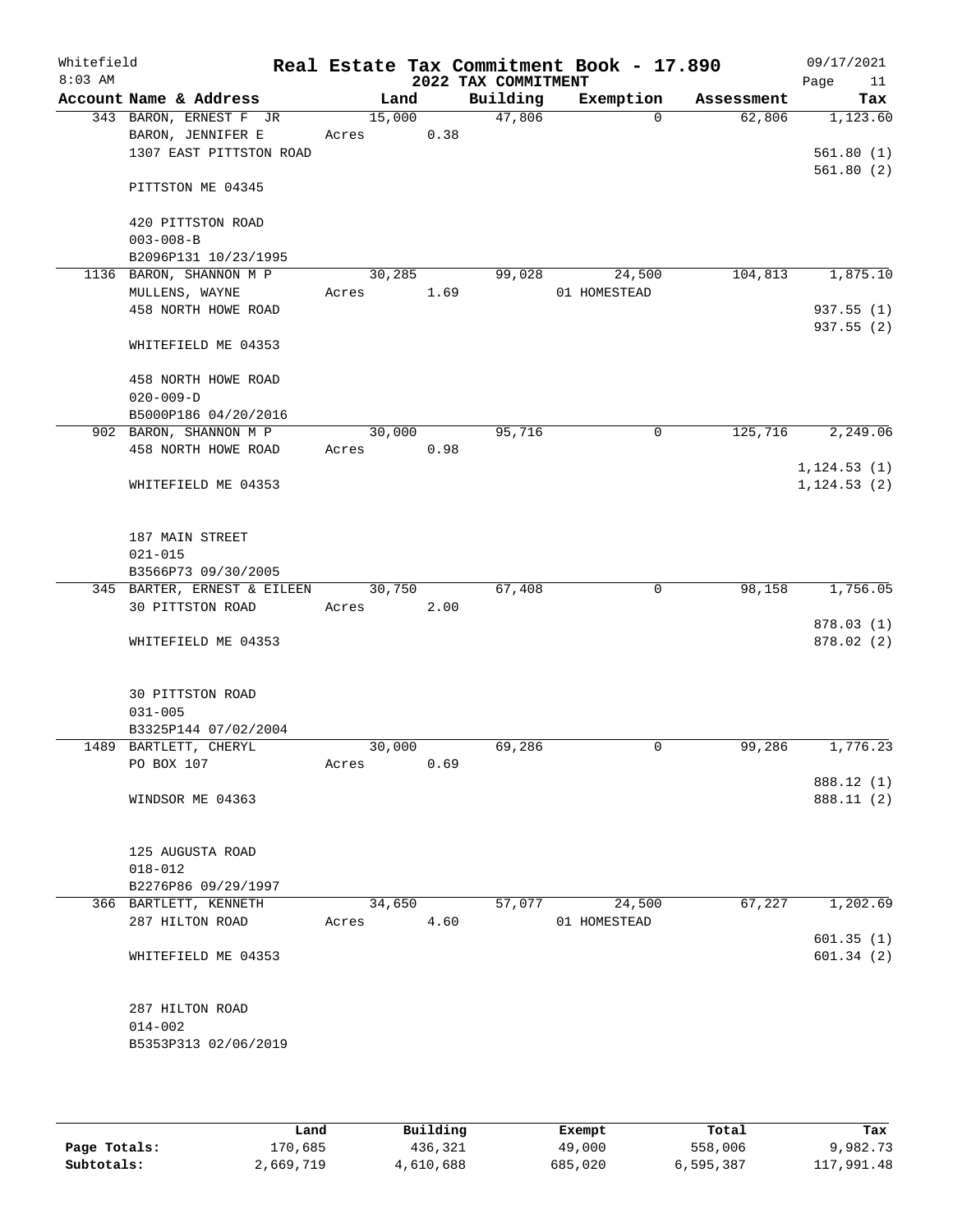| Whitefield<br>$8:03$ AM |                                                |            |        | 2022 TAX COMMITMENT | Real Estate Tax Commitment Book - 17.890 |            | 09/17/2021<br>12<br>Page |
|-------------------------|------------------------------------------------|------------|--------|---------------------|------------------------------------------|------------|--------------------------|
|                         | Account Name & Address                         |            | Land   | Building            | Exemption                                | Assessment | Tax                      |
|                         | 708 BARTLETT, KENNETH A                        |            | 35,250 | 135,062             | 24,500                                   | 145,812    | 2,608.58                 |
|                         | BARTLETT, KIMBERLY S                           | Acres      | 5.00   |                     | 01 HOMESTEAD                             |            |                          |
|                         | 104 PHILBRICK LANE                             |            |        |                     |                                          |            | 1,304.29(1)              |
|                         | WHITEFIELD ME 04353                            |            |        |                     |                                          |            | 1,304.29(2)              |
|                         | 104 PHILBRICK LANE                             |            |        |                     |                                          |            |                          |
|                         | $006 - 008 - A$                                |            |        |                     |                                          |            |                          |
|                         | B4941P140 10/21/2015                           |            |        |                     |                                          |            |                          |
|                         | 1023 BARTLETT, SAMUEL                          | 30,150     |        | 157,559             | 24,500                                   | 163, 209   | 2,919.81                 |
|                         | 387 MILLS ROAD                                 | Acres      | 1.60   |                     | 01 HOMESTEAD                             |            | 1,459.91(1)              |
|                         | WHITEFIELD ME 04353                            |            |        |                     |                                          |            | 1,459.90(2)              |
|                         | 387 MILLS ROAD                                 |            |        |                     |                                          |            |                          |
|                         | $017 - 027$                                    |            |        |                     |                                          |            |                          |
|                         | B4393P188 04/21/2011                           |            |        |                     |                                          |            |                          |
|                         | 199 BARTLETT, SAMUEL                           | 20,000     |        | 33,129              | $\mathbf 0$                              | 53,129     | 950.48                   |
|                         | 387 MILLS ROAD                                 | Acres 1.30 |        |                     |                                          |            | 475.24(1)                |
|                         | WHITEFIELD ME 04353                            |            |        |                     |                                          |            | 475.24(2)                |
|                         | 393 MILLS ROAD                                 |            |        |                     |                                          |            |                          |
|                         | $017 - 025$                                    |            |        |                     |                                          |            |                          |
|                         | B4393P188 04/21/2011<br>461 BARTLETT, SAMUEL L | 62,590     |        | $\Omega$            | 0                                        | 62,590     | 1,119.74                 |
|                         | 387 MILLS ROAD                                 | Acres      | 97.18  |                     |                                          |            |                          |
|                         |                                                |            |        |                     |                                          |            | 559.87(1)                |
|                         | WHITEFIELD ME 04353                            |            |        |                     |                                          |            | 559.87 (2)               |
|                         | MILLS ROAD                                     |            |        |                     |                                          |            |                          |
|                         | $017 - 026$                                    |            |        |                     |                                          |            |                          |
|                         | B4393P188 04/21/2011                           |            |        |                     |                                          |            |                          |
|                         | 70 BARTON, DESIREE                             | 30,000     |        | 26,308              | $\mathbf 0$                              | 56,308     | 1,007.35                 |
|                         | RODRIQUEZ, RICHARD B                           | Acres      | 1.50   |                     |                                          |            |                          |
|                         | 22 LILAC LANE                                  |            |        |                     |                                          |            | 503.68(1)                |
|                         | WHITEFIELD Maine 04353                         |            |        |                     |                                          |            | 503.67(2)                |
|                         | 22 LILAC LANE                                  |            |        |                     |                                          |            |                          |
|                         | $018 - 020 - H$                                |            |        |                     |                                          |            |                          |
|                         | B5390P137 05/31/2019                           |            |        |                     |                                          |            |                          |
|                         | 1702 BARTON, JESSE                             | 30,480     |        | 76,808              | 24,500                                   | 82,788     | 1,481.08                 |
|                         | 211 HUNTS MEADOW ROAD                          | Acres      | 1.82   |                     | 01 HOMESTEAD                             |            |                          |
|                         |                                                |            |        |                     |                                          |            | 740.54(1)                |
|                         | WHITEFIELD ME 04353                            |            |        |                     |                                          |            | 740.54(2)                |
|                         | 211 HUNTS MEADOW ROAD                          |            |        |                     |                                          |            |                          |
|                         | $012 - 024 - D$                                |            |        |                     |                                          |            |                          |
|                         | B4584P293 10/24/2012                           |            |        |                     |                                          |            |                          |
|                         |                                                |            |        |                     |                                          |            |                          |

|              | Land      | Building  | Exempt  | Total      | Tax        |
|--------------|-----------|-----------|---------|------------|------------|
| Page Totals: | 208,470   | 428,866   | 73,500  | 563,836    | 10,087.04  |
| Subtotals:   | 2,878,189 | 5,039,554 | 758,520 | , 159, 223 | 128,078.52 |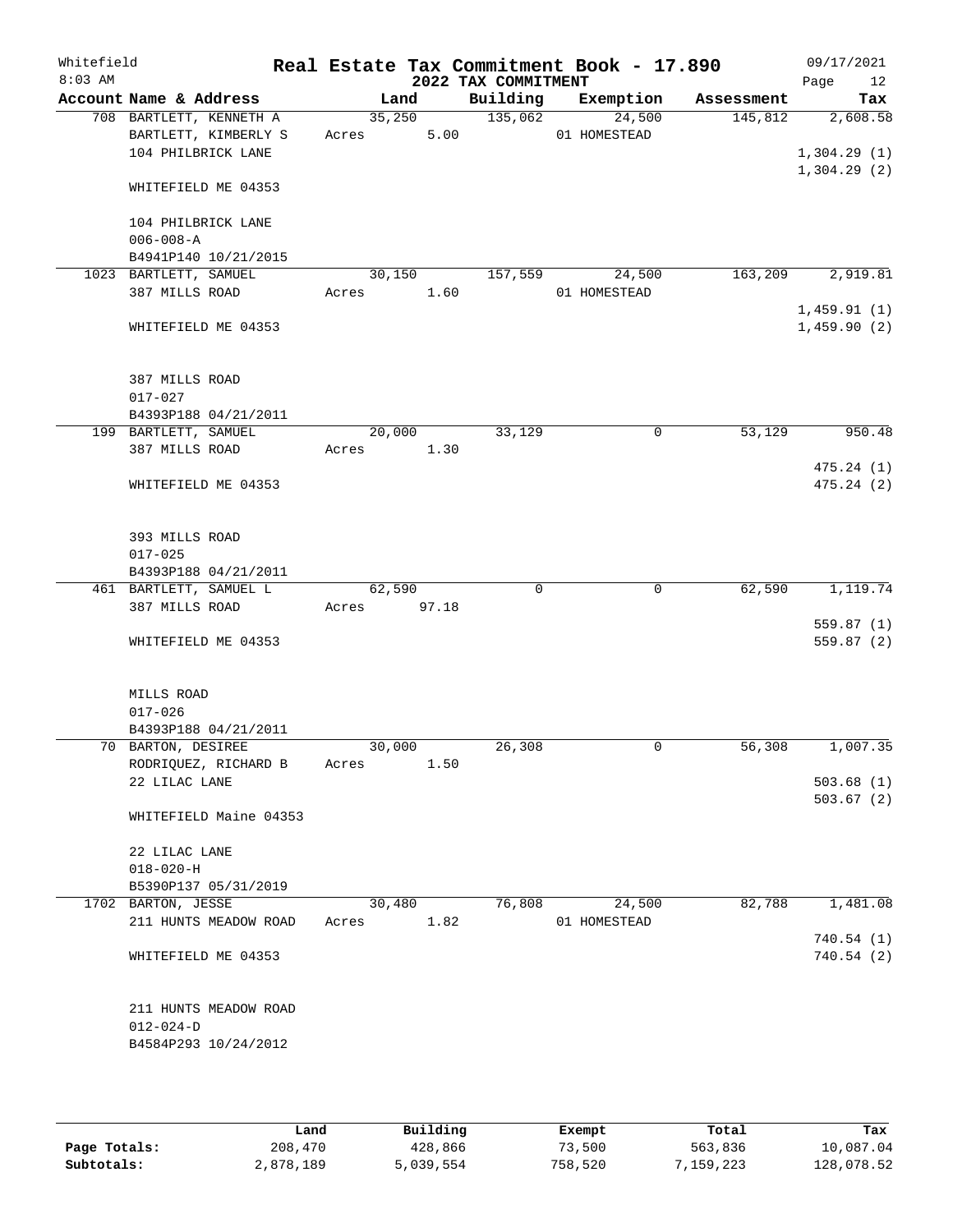| Whitefield<br>$8:03$ AM |                                                    |        |       | 2022 TAX COMMITMENT | Real Estate Tax Commitment Book - 17.890 |            | 09/17/2021<br>Page<br>13 |
|-------------------------|----------------------------------------------------|--------|-------|---------------------|------------------------------------------|------------|--------------------------|
|                         | Account Name & Address                             | Land   |       | Building            | Exemption                                | Assessment | Tax                      |
|                         | 1754 BASSETT, JAMIE C &                            | 36,050 |       | $\mathsf{O}$        | $\Omega$                                 | 36,050     | 644.93                   |
|                         | TERRI J<br>PO BOX 13                               | Acres  | 18.50 |                     |                                          |            |                          |
|                         |                                                    |        |       |                     |                                          |            | 322.47(1)                |
|                         | JEFFERSON ME 04348                                 |        |       |                     |                                          |            | 322.46(2)                |
|                         | STEARNS BROOK LANE                                 |        |       |                     |                                          |            |                          |
|                         | $011 - 032 - 4$                                    |        |       |                     |                                          |            |                          |
|                         | B3483P69 05/16/2005                                |        |       |                     |                                          |            |                          |
|                         | 1203 BASTON, DIANA & ROGER                         | 31,380 |       | 74,044              | 24,500                                   | 80,924     | 1,447.73                 |
|                         | 287 MILLS ROAD                                     | Acres  | 2.42  |                     | 01 HOMESTEAD                             |            |                          |
|                         | WHITEFIELD ME 04353                                |        |       |                     |                                          |            | 723.87(1)<br>723.86(2)   |
|                         | 287 MILLS ROAD                                     |        |       |                     |                                          |            |                          |
|                         | $017 - 033$                                        |        |       |                     |                                          |            |                          |
|                         | B4068P128 11/04/2008                               |        |       |                     |                                          |            |                          |
|                         | 58 BASTON, ROGER                                   | 31,050 |       | $\mathbf 0$         | $\mathbf 0$                              | 31,050     | 555.48                   |
|                         | BASTON, DIANA S                                    | Acres  | 6.00  |                     |                                          |            |                          |
|                         | 287 MILLS ROAD                                     |        |       |                     |                                          |            | 277.74(1)                |
|                         | WHITEFIELD ME 04353                                |        |       |                     |                                          |            | 277.74(2)                |
|                         | MILLS ROAD                                         |        |       |                     |                                          |            |                          |
|                         | $017 - 009 - A$                                    |        |       |                     |                                          |            |                          |
|                         | B4068P128 11/04/2008                               |        |       |                     |                                          |            |                          |
|                         | 374 BATCHELDER, PETER                              | 34,890 |       | 103,992             | 24,500                                   | 114,382    | 2,046.29                 |
|                         | PO BOX 185                                         | Acres  | 4.76  |                     | 01 HOMESTEAD                             |            |                          |
|                         |                                                    |        |       |                     |                                          |            | 1,023.15(1)              |
|                         | AUGUSTA ME 04330                                   |        |       |                     |                                          |            | 1,023.14(2)              |
|                         | 48 MOPAR LANE                                      |        |       |                     |                                          |            |                          |
|                         | $018 - 006$                                        | 23,985 |       | 0                   | 0                                        | 23,985     | 429.09                   |
|                         | 281 BATCHELDER, PETER A SR<br>BATCHELDER, MURIEL A | Acres  | 26.90 |                     |                                          |            |                          |
|                         | PO BOX 185                                         |        |       |                     |                                          |            | 214.55(1)                |
|                         |                                                    |        |       |                     |                                          |            | 214.54(2)                |
|                         | AUGUSTA ME 04330                                   |        |       |                     |                                          |            |                          |
|                         | AUGUSTA ROAD                                       |        |       |                     |                                          |            |                          |
|                         | $018 - 007$                                        |        |       |                     |                                          |            |                          |
|                         | B5230P108 02/16/2018                               |        |       |                     |                                          |            |                          |
|                         | 1643 BATCHELDER, PETER A SR                        | 27,330 |       | 0                   | $\mathbf 0$                              | 27,330     | 488.93                   |
|                         | BATCHELDER, MURIEL A                               | Acres  | 7.60  |                     |                                          |            |                          |
|                         | PO BOX 185                                         |        |       |                     |                                          |            | 244.47 (1)<br>244.46 (2) |
|                         | AUGUSTA ME 04330                                   |        |       |                     |                                          |            |                          |
|                         | AUGUSTA ROAD                                       |        |       |                     |                                          |            |                          |
|                         | $018 - 008$                                        |        |       |                     |                                          |            |                          |
|                         | B5230P108 02/16/2018                               |        |       |                     |                                          |            |                          |
|                         |                                                    |        |       |                     |                                          |            |                          |

|              | Land      | Building  | Exempt  | Total     | Tax        |
|--------------|-----------|-----------|---------|-----------|------------|
| Page Totals: | 184,685   | 178,036   | 49,000  | 313,721   | 5,612.45   |
| Subtotals:   | 3,062,874 | 5,217,590 | 807,520 | 1,472,944 | 133,690.97 |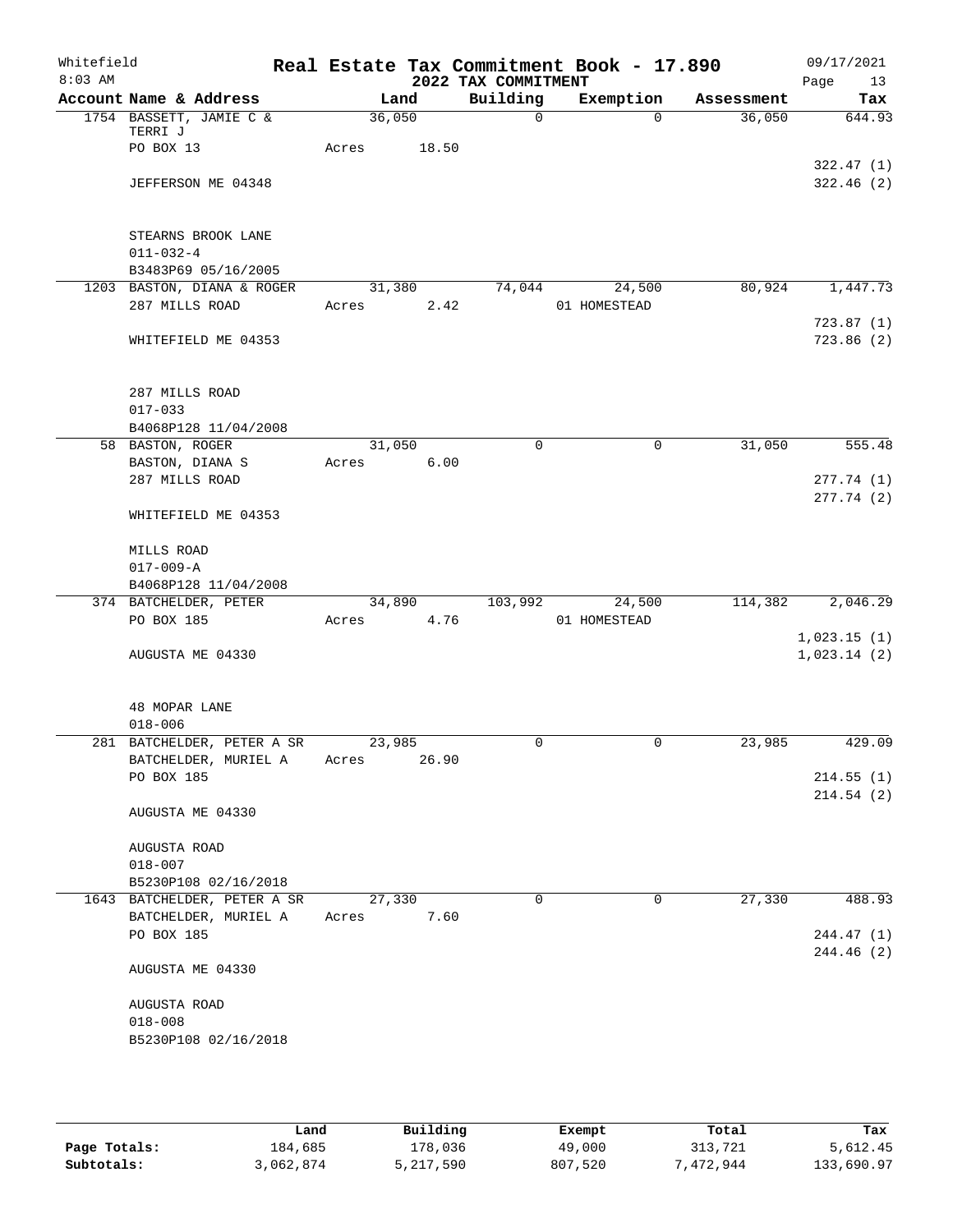| Whitefield<br>$8:03$ AM |                                                                |                   |        | 2022 TAX COMMITMENT | Real Estate Tax Commitment Book - 17.890 |            | 09/17/2021<br>Page<br>14 |
|-------------------------|----------------------------------------------------------------|-------------------|--------|---------------------|------------------------------------------|------------|--------------------------|
|                         | Account Name & Address                                         |                   | Land   | Building            | Exemption                                | Assessment | Tax                      |
|                         | 545 BEACH, JAMES A                                             | 45,729            |        | 0                   | $\Omega$                                 | 45,729     | 818.09                   |
|                         | 116 PURINGTON AVENUE                                           | Acres             | 83.00  |                     |                                          |            |                          |
|                         |                                                                |                   |        |                     |                                          |            | 409.05(1)                |
|                         | AUGUSTA ME 04330                                               |                   |        |                     |                                          |            | 409.04(2)                |
|                         |                                                                |                   |        |                     |                                          |            |                          |
|                         |                                                                | TG- MW-55 & HW-20 |        |                     |                                          |            |                          |
|                         | STEARNS BROOK LANE                                             |                   |        |                     |                                          |            |                          |
|                         | $011 - 030$                                                    |                   |        |                     |                                          |            |                          |
|                         | B4490P52 02/08/2012 B2101P225 11/13/1995<br>1962 BEAL, ADELINE | 20,000            |        | $\Omega$            | 0                                        | 20,000     | 357.80                   |
|                         | BEAL, CODY                                                     | Acres             | 1.50   |                     |                                          |            |                          |
|                         | 682 OCEAN POINT ROAD                                           |                   |        |                     |                                          |            | 178.90(1)                |
|                         |                                                                |                   |        |                     |                                          |            | 178.90(2)                |
|                         | EAST BOOTHBAY ME 04544                                         |                   |        |                     |                                          |            |                          |
|                         |                                                                |                   |        |                     |                                          |            |                          |
|                         | 574 HEAD TIDE ROAD                                             |                   |        |                     |                                          |            |                          |
|                         | $002 - 011 - C$                                                |                   |        |                     |                                          |            |                          |
|                         | B5520P274 04/06/2020                                           |                   |        |                     |                                          |            |                          |
|                         | 549 BEARCE, MONIQUE M                                          | 31,725            |        | 157,168             | $\mathbf 0$                              | 188,893    | 3,379.30                 |
|                         | 208 DEVINE ROAD                                                | Acres             | 2.65   |                     |                                          |            |                          |
|                         |                                                                |                   |        |                     |                                          |            | 1,689.65(1)              |
|                         | WHITEFIELD ME 04353                                            |                   |        |                     |                                          |            | 1,689.65(2)              |
|                         |                                                                |                   |        |                     |                                          |            |                          |
|                         | 208 DEVINE ROAD                                                |                   |        |                     |                                          |            |                          |
|                         | $016 - 013 - C$                                                |                   |        |                     |                                          |            |                          |
|                         | B5529P261 06/05/2020                                           |                   |        |                     |                                          |            |                          |
|                         | 253 BEAULIEU, BRIAN I                                          |                   | 30,000 | 146,578             | 24,500                                   | 152,078    | 2,720.68                 |
|                         | MERRELL, ERICA M                                               | Acres             | 1.50   |                     | 01 HOMESTEAD                             |            |                          |
|                         | 38 MOOSEHEAD LANE                                              |                   |        |                     |                                          |            | 1,360.34(1)              |
|                         |                                                                |                   |        |                     |                                          |            | 1,360.34(2)              |
|                         | WHITEFIELD ME 04353                                            |                   |        |                     |                                          |            |                          |
|                         |                                                                |                   |        |                     |                                          |            |                          |
|                         | 38 MOOSEHEAD LANE                                              |                   |        |                     |                                          |            |                          |
|                         | $012 - 029 - J$                                                |                   |        |                     |                                          |            |                          |
|                         | B4547P88 07/19/2012<br>1330 BEAUMIER, JAMES P                  | 41,378            |        | 148,469             | 24,500                                   | 165,347    | 2,958.06                 |
|                         | 98 HUNTS MEADOW ROAD                                           | Acres             | 12.66  |                     | 01 HOMESTEAD                             |            |                          |
|                         |                                                                |                   |        |                     |                                          |            | 1,479.03(1)              |
|                         | WHITEFIELD ME 04353                                            |                   |        |                     |                                          |            | 1,479.03(2)              |
|                         |                                                                |                   |        |                     |                                          |            |                          |
|                         |                                                                |                   |        |                     |                                          |            |                          |
|                         | 98 HUNTS MEADOW ROAD                                           |                   |        |                     |                                          |            |                          |
|                         | $012 - 015 - D$                                                |                   |        |                     |                                          |            |                          |
|                         | B4158P104 06/12/2009                                           |                   |        |                     |                                          |            |                          |
|                         | 1085 BEAUSOLEIL, RICHARD R &<br>CYNTHIA J                      | 31,065            |        | 83,653              | 30,380                                   | 84,338     | 1,508.81                 |
|                         | 292 NORTH HOWE ROAD                                            | Acres             | 2.21   |                     | 05 VET EXEMPTION                         |            |                          |
|                         |                                                                |                   |        |                     | 01 HOMESTEAD                             |            | 754.41 (1)               |
|                         | WHITEFIELD ME 04353                                            |                   |        |                     |                                          |            | 754.40(2)                |
|                         |                                                                |                   |        |                     |                                          |            |                          |
|                         |                                                                |                   |        |                     |                                          |            |                          |
|                         | 292 NORTH HOWE ROAD                                            |                   |        |                     |                                          |            |                          |
|                         | $020 - 003 - A$                                                |                   |        |                     |                                          |            |                          |
|                         | B2872P21 06/20/2002                                            |                   |        |                     |                                          |            |                          |
|                         |                                                                |                   |        |                     |                                          |            |                          |
|                         |                                                                |                   |        |                     |                                          |            |                          |

|              | Land      | Building  | Exempt  | Total     | Tax          |
|--------------|-----------|-----------|---------|-----------|--------------|
| Page Totals: | 199,897   | 535,868   | 79,380  | 656,385   | 11,742.74    |
| Subtotals:   | 3,262,771 | 5,753,458 | 886,900 | 8,129,329 | 145, 433. 71 |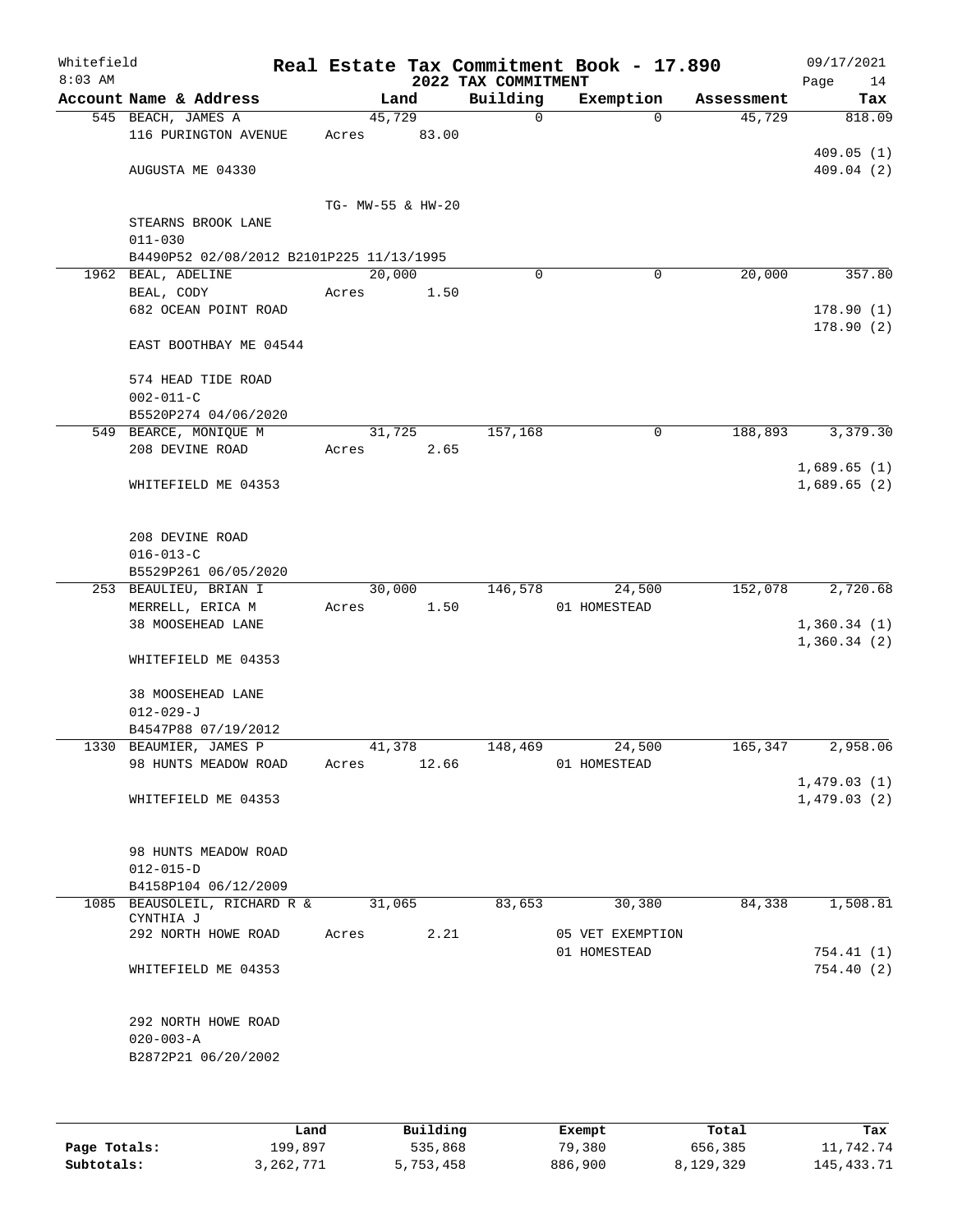| Whitefield<br>$8:03$ AM |                                                    | Real Estate Tax Commitment Book - 17.890 | 2022 TAX COMMITMENT |              |            | 09/17/2021<br>Page<br>15 |
|-------------------------|----------------------------------------------------|------------------------------------------|---------------------|--------------|------------|--------------------------|
|                         | Account Name & Address                             | Land                                     | Building            | Exemption    | Assessment | Tax                      |
|                         | 1582 BELL, JAMES N & DARLENE                       | 32,445                                   | 171,933             | 24,500       | 179,878    | 3,218.02                 |
|                         | D<br>467 GARDINER ROAD                             | Acres<br>3.13                            |                     | 01 HOMESTEAD |            |                          |
|                         |                                                    |                                          |                     |              |            | 1,609.01(1)              |
|                         | WHITEFIELD ME 04353                                |                                          |                     |              |            | 1,609.01(2)              |
|                         | 467 GARDINER ROAD                                  |                                          |                     |              |            |                          |
|                         | $012 - 038 - B$                                    |                                          |                     |              |            |                          |
|                         | B3495P86 06/06/2005<br>79 BELLEFLEUR, CARLINE A    | 30,000                                   | 102,132             | 24,500       | 107,632    | 1,925.54                 |
|                         | PO BOX 163                                         | 0.61<br>Acres                            |                     | 01 HOMESTEAD |            |                          |
|                         |                                                    |                                          |                     |              |            | 962.77(1)                |
|                         | WHITEFIELD ME 04353                                |                                          |                     |              |            | 962.77(2)                |
|                         | 18 GRAND ARMY ROAD                                 |                                          |                     |              |            |                          |
|                         | $026 - 011$                                        |                                          |                     |              |            |                          |
|                         | B1488P6 07/22/1988<br>1627 BENEDICT, JOSEPH W      | 174,250                                  | 157,742             | 0            | 331,992    | 5,939.34                 |
|                         | KELLEY-BENEDICT,<br>PATRICIA                       | Acres<br>265.00                          |                     |              |            |                          |
|                         | 58 WHITNEY STREET                                  |                                          |                     |              |            | 2,969.67(1)              |
|                         | NORTHBOROUGH MA 01532                              |                                          |                     |              |            | 2,969.67(2)              |
|                         | 242 DEVINE ROAD                                    |                                          |                     |              |            |                          |
|                         | $019 - 006$                                        |                                          |                     |              |            |                          |
|                         | B5007P310 05/23/2016<br>1506 BENEDICT, JOSEPH W    | 32,370                                   | 0                   | 0            | 32,370     | 579.10                   |
|                         | KELLEY-BENEDICT,                                   | 13.90<br>Acres                           |                     |              |            |                          |
|                         | PATRICIA<br>58 WHITNEY STREET                      |                                          |                     |              |            |                          |
|                         |                                                    |                                          |                     |              |            | 289.55(1)<br>289.55(2)   |
|                         | NORTHBOROUGH MA 01532                              |                                          |                     |              |            |                          |
|                         | DEVINE ROAD                                        |                                          |                     |              |            |                          |
|                         | $019 - 054$                                        |                                          |                     |              |            |                          |
|                         | B5007P310 05/23/2016                               |                                          |                     |              |            |                          |
|                         | 886 BENNE, STEPHEN III<br>PO BOX 99                | 137,086<br>365.90<br>Acres               | 144,726             | $\mathbf 0$  | 281,812    | 5,041.62                 |
|                         |                                                    |                                          |                     |              |            | 2,520.81(1)              |
|                         | WHITEFIELD ME 04353                                |                                          |                     |              |            | 2,520.81(2)              |
|                         | 316 HUNTS MEADOW ROAD                              |                                          |                     |              |            |                          |
|                         | $015 - 010$                                        |                                          |                     |              |            |                          |
|                         | B1030P199 05/20/1980<br>1521 BENNE, THOMAS & PAULA |                                          | $\mathbf 0$         | 0            |            | 441.88                   |
|                         | 587 TOWNHOUSE ROAD                                 | 24,700<br>28.00<br>Acres                 |                     |              | 24,700     |                          |
|                         | WHITEFIELD ME 04353                                |                                          |                     |              |            | 220.94(1)<br>220.94(2)   |
|                         |                                                    |                                          |                     |              |            |                          |
|                         | TOWNHOUSE ROAD<br>$009 - 030$                      |                                          |                     |              |            |                          |
|                         | B1047P106 11/03/1980                               |                                          |                     |              |            |                          |
|                         | Land                                               | Building                                 |                     | Exempt       | Total      | Tax                      |
| Page Totals:            | 430,851                                            | 576,533                                  |                     | 49,000       | 958,384    | 17,145.50                |
| Subtotals:              | 3,693,622                                          | 6,329,991                                |                     | 935,900      | 9,087,713  | 162,579.21               |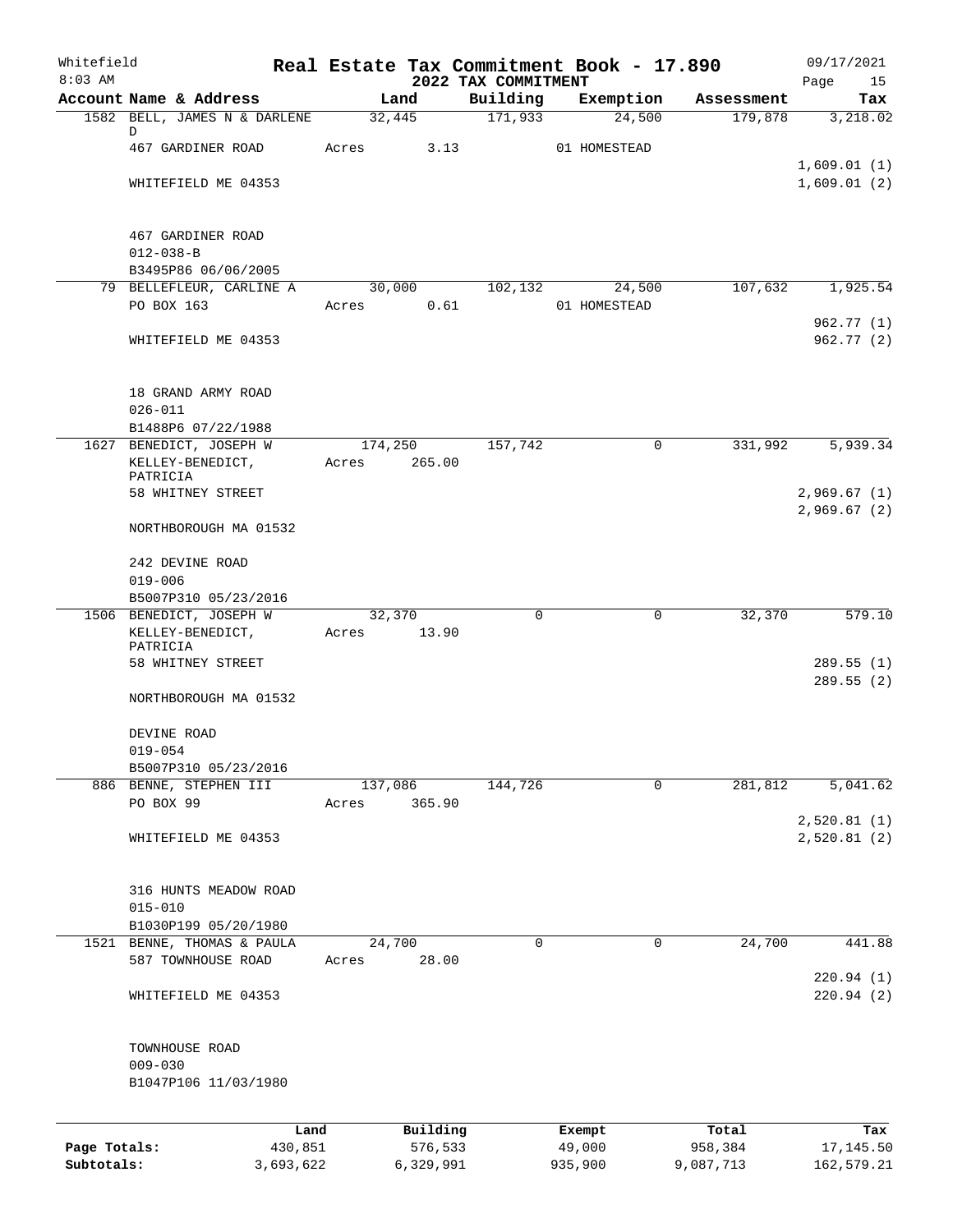| Whitefield<br>$8:03$ AM |                                           |       |                         |                                      | Real Estate Tax Commitment Book - 17.890 |            | 09/17/2021             |
|-------------------------|-------------------------------------------|-------|-------------------------|--------------------------------------|------------------------------------------|------------|------------------------|
|                         | Account Name & Address                    |       | Land                    | 2022 TAX COMMITMENT<br>Building      | Exemption                                | Assessment | Page<br>16<br>Tax      |
|                         | 1648 BENNE, THOMAS & PAULA                |       | 45,330                  | 58,216                               | 24,500                                   | 79,046     | 1,414.13               |
|                         | 587 TOWNHOUSE ROAD                        | Acres | 17.60                   |                                      | 01 HOMESTEAD                             |            |                        |
|                         |                                           |       |                         |                                      |                                          |            | 707.07(1)              |
|                         | WHITEFIELD ME 04353                       |       |                         |                                      |                                          |            | 707.06(2)              |
|                         |                                           |       |                         |                                      |                                          |            |                        |
|                         |                                           |       |                         |                                      |                                          |            |                        |
|                         | 587 TOWNHOUSE ROAD                        |       |                         |                                      |                                          |            |                        |
|                         | $010 - 002$<br>B4347P146 12/01/2010       |       |                         |                                      |                                          |            |                        |
|                         | 1356 BENNETT, RACHEL E                    |       | 30,480                  | 102,651                              | 24,500                                   | 108,631    | 1,943.41               |
|                         | 432 WISCASSET ROAD                        | Acres | 1.82                    |                                      | 01 HOMESTEAD                             |            |                        |
|                         |                                           |       |                         |                                      |                                          |            | 971.71 (1)             |
|                         | WHITEFIELD ME 04353                       |       |                         |                                      |                                          |            | 971.70 (2)             |
|                         |                                           |       |                         |                                      |                                          |            |                        |
|                         |                                           |       |                         |                                      |                                          |            |                        |
|                         | 432 WISCASSET ROAD                        |       |                         |                                      |                                          |            |                        |
|                         | $004 - 002$                               |       |                         |                                      |                                          |            |                        |
|                         | B5402P207 06/28/2019 B4729P257 11/05/2013 |       |                         |                                      |                                          |            |                        |
|                         | 1215 BENT, SUSAN Y                        |       | 30,300                  | 74,581                               | 24,500                                   | 80,381     | 1,438.02               |
|                         | PO BOX 63                                 | Acres | 1.70                    |                                      | 01 HOMESTEAD                             |            |                        |
|                         | NOBLEBORO ME 04555                        |       |                         |                                      |                                          |            | 719.01(1)<br>719.01(2) |
|                         |                                           |       |                         |                                      |                                          |            |                        |
|                         |                                           |       |                         |                                      |                                          |            |                        |
|                         | 754 WISCASSET ROAD                        |       |                         |                                      |                                          |            |                        |
|                         | $001 - 058 - D$                           |       |                         |                                      |                                          |            |                        |
|                         | B4867P223 03/13/2015                      |       |                         |                                      |                                          |            |                        |
|                         | 1882 BERGERON, MARK D                     |       | 31,470                  | 142,010                              | $\mathbf 0$                              | 173,480    | 3,103.56               |
|                         | BERGERON, MARIE A                         | Acres | 2.48                    |                                      |                                          |            |                        |
|                         | 109 APPLE RIDGE ROAD                      |       |                         |                                      |                                          |            | 1,551.78(1)            |
|                         |                                           |       |                         |                                      |                                          |            | 1,551.78(2)            |
|                         | WEST SPRINGFIELD MA<br>01089              |       |                         |                                      |                                          |            |                        |
|                         |                                           |       |                         | Located off to the side of 527 HT RD |                                          |            |                        |
|                         | HEAD TIDE ROAD                            |       |                         |                                      |                                          |            |                        |
|                         | $005 - 001 - A$                           |       |                         |                                      |                                          |            |                        |
|                         | B4971P100 01/22/2016                      |       |                         |                                      |                                          |            |                        |
|                         | 957 BERINSKY, HELENE J                    |       | 49,371                  | 0                                    | 0                                        | 49,371     | 883.25                 |
|                         | 48 HILLCREST ROAD                         | Acres | 82.00                   |                                      |                                          |            |                        |
|                         |                                           |       |                         |                                      |                                          |            | 441.63(1)              |
|                         | WAKEFIELD RI 02879                        |       |                         |                                      |                                          |            | 441.62 (2)             |
|                         |                                           |       |                         |                                      |                                          |            |                        |
|                         |                                           |       | TG- SW-4, MW-53 & HW-10 |                                      |                                          |            |                        |
|                         | EAST RIVER ROAD                           |       |                         |                                      |                                          |            |                        |
|                         | $010 - 056$<br>B658P273 03/17/1970        |       |                         |                                      |                                          |            |                        |
|                         | 575 BERRY, ANDREW &                       |       | 10,750                  | $\Omega$                             | $\mathbf 0$                              | 10,750     | 192.32                 |
|                         | MACKENNEY, ELIZABETH                      |       |                         |                                      |                                          |            |                        |
|                         | 55 GRAND ARMY ROAD                        | Acres | 0.50                    |                                      |                                          |            |                        |
|                         |                                           |       |                         |                                      |                                          |            | 96.16(1)               |
|                         | WHITEFIELD ME 04353                       |       |                         |                                      |                                          |            | 96.16(2)               |
|                         |                                           |       |                         |                                      |                                          |            |                        |
|                         |                                           |       |                         |                                      |                                          |            |                        |
|                         | GRAND ARMY ROAD                           |       |                         |                                      |                                          |            |                        |
|                         | $026 - 014$                               |       |                         |                                      |                                          |            |                        |
|                         | B3389P215 11/04/2004                      |       |                         |                                      |                                          |            |                        |
|                         |                                           |       |                         |                                      |                                          |            |                        |
|                         |                                           |       |                         |                                      |                                          |            |                        |
|                         |                                           | Land  | Building                |                                      | Exempt                                   | Total      | Tax                    |
| Page Totals:            | 197,701                                   |       | 377,458                 |                                      | 73,500                                   | 501,659    | 8,974.69               |

**Subtotals:** 3,891,323 6,707,449 1,009,400 9,589,372 171,553.90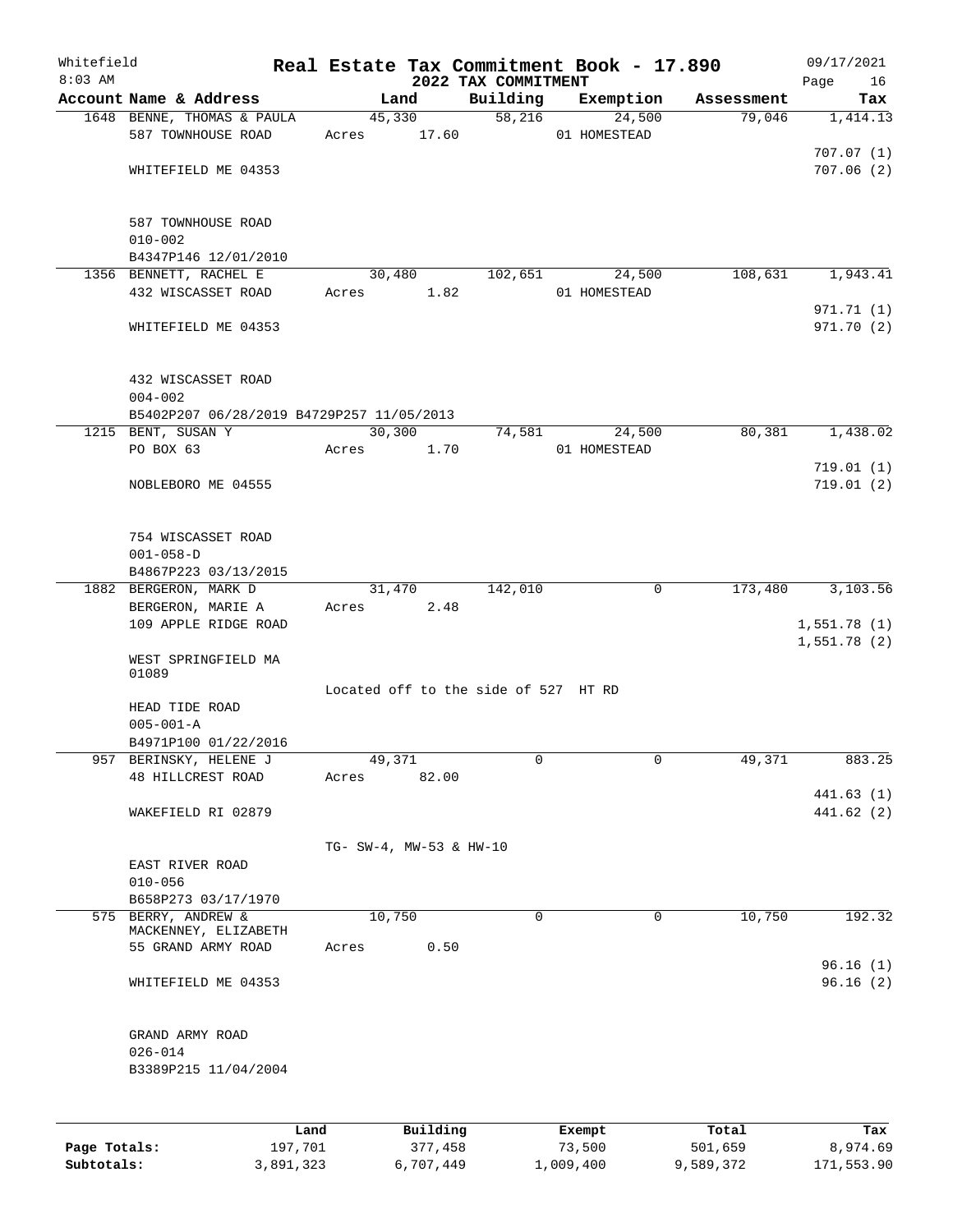| Whitefield<br>$8:03$ AM |                          |       |        |          | 2022 TAX COMMITMENT | Real Estate Tax Commitment Book - 17.890 |            | 09/17/2021<br>Page<br>17 |
|-------------------------|--------------------------|-------|--------|----------|---------------------|------------------------------------------|------------|--------------------------|
|                         | Account Name & Address   |       | Land   |          | Building            | Exemption                                | Assessment | Tax                      |
|                         | 638 BERRY, ANDREW B      |       | 55,825 |          | 163,041             | 24,500                                   | 194,366    | 3,477.21                 |
|                         | PO BOX 120               | Acres |        | 25.50    |                     | 01 HOMESTEAD                             |            |                          |
|                         |                          |       |        |          |                     |                                          |            | 1,738.61(1)              |
|                         | WHITEFIELD ME 04353      |       |        |          |                     |                                          |            | 1,738.60(2)              |
|                         |                          |       |        |          |                     |                                          |            |                          |
|                         |                          |       |        |          |                     |                                          |            |                          |
|                         | 399 EAST RIVER ROAD      |       |        |          |                     |                                          |            |                          |
|                         | $010 - 041$              |       |        |          |                     |                                          |            |                          |
|                         | B1298P71 04/17/1986      |       |        |          |                     |                                          |            |                          |
|                         | 1523 BERRY, ANDREW B     |       | 74,250 |          | 144,968             | 0                                        | 219,218    | 3,921.81                 |
|                         | PO BOX 120               | Acres |        | 65.00    |                     |                                          |            |                          |
|                         |                          |       |        |          |                     |                                          |            | 1,960.91(1)              |
|                         | WHITEFIELD ME 04353      |       |        |          |                     |                                          |            | 1,960.90(2)              |
|                         |                          |       |        |          |                     |                                          |            |                          |
|                         |                          |       |        |          |                     |                                          |            |                          |
|                         | 55 TOWN FARM LANE        |       |        |          |                     |                                          |            |                          |
|                         | $010 - 047$              |       |        |          |                     |                                          |            |                          |
|                         | B1298P71 04/17/1986      |       |        |          |                     |                                          |            |                          |
|                         | 1660 BERRY, ANDREW B &   |       | 37,550 |          | 113,719             | 0                                        | 151,269    | 2,706.20                 |
|                         | MCLEAN, ELIZABETH A      |       |        |          |                     |                                          |            |                          |
|                         | 55 GRAND ARMY ROAD       | Acres |        | 3.20     |                     |                                          |            |                          |
|                         |                          |       |        |          |                     |                                          |            | 1,353.10(1)              |
|                         | WHITEFIELD ME 04353      |       |        |          |                     |                                          |            | 1,353.10(2)              |
|                         |                          |       |        |          |                     |                                          |            |                          |
|                         |                          |       |        |          |                     |                                          |            |                          |
|                         | 55 GRAND ARMY ROAD       |       |        |          |                     |                                          |            |                          |
|                         | $013 - 042$              |       |        |          |                     |                                          |            |                          |
|                         | B3389P215 11/05/2004     |       |        |          |                     |                                          |            |                          |
|                         | 812 BERRY, JONATHAN &    |       | 42,266 |          | 104,563             | 0                                        | 146,829    | 2,626.77                 |
|                         | JESSICA                  |       |        |          |                     |                                          |            |                          |
|                         | 335 PITTSTON ROAD        | Acres |        | 13.77    |                     |                                          |            |                          |
|                         |                          |       |        |          |                     |                                          |            | 1,313.39(1)              |
|                         | WHITEFIELD ME 04353      |       |        |          |                     |                                          |            | 1,313.38(2)              |
|                         |                          |       |        |          |                     |                                          |            |                          |
|                         |                          |       |        |          |                     |                                          |            |                          |
|                         | 335 PITTSTON ROAD        |       |        |          |                     |                                          |            |                          |
|                         | $003 - 012$              |       |        |          |                     |                                          |            |                          |
|                         | B4285P252 06/14/2010     |       |        |          |                     |                                          |            |                          |
|                         | 1503 BERRY, STEPHEN      |       | 35,000 |          | 112,026             | 0                                        | 147,026    | 2,630.30                 |
|                         | 124 MAIN STREET          | Acres |        | 1.10     |                     |                                          |            |                          |
|                         |                          |       |        |          |                     |                                          |            | 1,315.15(1)              |
|                         | WHITEFIELD ME 04353      |       |        |          |                     |                                          |            | 1,315.15(2)              |
|                         |                          |       |        |          |                     |                                          |            |                          |
|                         |                          |       |        |          |                     |                                          |            |                          |
|                         | 124 MAIN STREET          |       |        |          |                     |                                          |            |                          |
|                         | $022 - 011$              |       |        |          |                     |                                          |            |                          |
|                         | B5263P107 05/31/2018     |       |        |          |                     |                                          |            |                          |
|                         | 1569 BERTRAND, RAYMOND D |       | 79,750 |          | 0                   | $\mathsf{O}$                             | 79,750     | 1,426.73                 |
|                         | 679 PLYMOUTH ST          | Acres |        | 96.00    |                     |                                          |            |                          |
|                         |                          |       |        |          |                     |                                          |            | 713.37(1)                |
|                         | MIDDLEBORO MA 02346      |       |        |          |                     |                                          |            | 713.36(2)                |
|                         |                          |       |        |          |                     |                                          |            |                          |
|                         |                          |       |        |          |                     |                                          |            |                          |
|                         | HEATH ROAD               |       |        |          |                     |                                          |            |                          |
|                         | $011 - 007$              |       |        |          |                     |                                          |            |                          |
|                         | B5495P152 02/28/2020     |       |        |          |                     |                                          |            |                          |
|                         |                          |       |        |          |                     |                                          |            |                          |
|                         |                          |       |        |          |                     |                                          |            |                          |
|                         |                          | Land  |        | Building |                     | Exempt                                   | Total      | Tax                      |

|              | --------  | ____________ | _______   | --------   | -------    |
|--------------|-----------|--------------|-----------|------------|------------|
| Page Totals: | 324,641   | 638,317      | 24,500    | 938,458    | 16,789.02  |
| Subtotals:   | 4,215,964 | 7,345,766    | 1,033,900 | 10,527,830 | 188,342.92 |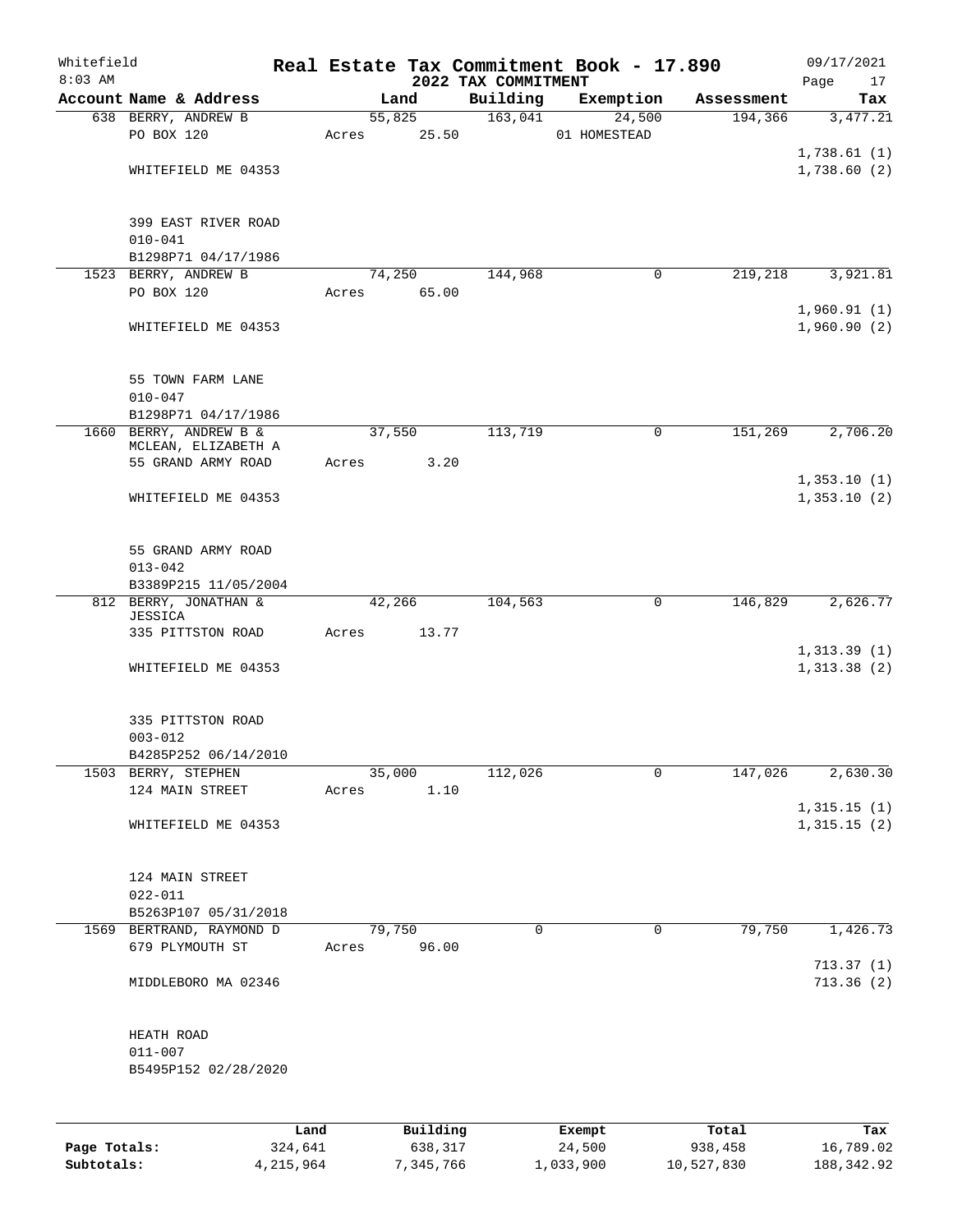| Whitefield                 |                                                                             |                      |                      |                     | Real Estate Tax Commitment Book - 17.890 |                        | 09/17/2021                 |
|----------------------------|-----------------------------------------------------------------------------|----------------------|----------------------|---------------------|------------------------------------------|------------------------|----------------------------|
| $8:03$ AM                  |                                                                             |                      |                      | 2022 TAX COMMITMENT |                                          |                        | Page<br>18                 |
|                            | Account Name & Address                                                      |                      | Land                 | Building<br>86,950  | Exemption                                | Assessment             | Tax                        |
|                            | 755 BERUBE, JAY R<br>43 GARDINER ROAD                                       | Acres                | 30,030<br>1.52       |                     | 24,500<br>01 HOMESTEAD                   | 92,480                 | 1,654.47                   |
|                            | WHITEFIELD ME 04353                                                         |                      |                      |                     |                                          |                        | 827.24 (1)<br>827.23(2)    |
|                            | 43 GARDINER ROAD<br>$013 - 026$<br>B4992P156 04/04/2016                     |                      |                      |                     |                                          |                        |                            |
|                            | 1061 BESSEY, BROCK A & ERIN<br>Е                                            |                      | 42,690               | 229,015             | 24,500                                   | 247,205                | 4,422.50                   |
|                            | 72 SOUTH HUNTS MEADOW<br>ROAD                                               | Acres                | 14.30                |                     | 01 HOMESTEAD                             |                        | 2, 211.25 (1)              |
|                            | WHITEFIELD ME 04353                                                         |                      |                      |                     |                                          |                        | 2, 211.25 (2)              |
|                            | 72 SOUTH HUNTS MEADOW<br>$012 - 002$<br>B4283P82 06/08/2010                 |                      |                      |                     |                                          |                        |                            |
|                            | 1435 BEST, NORMAN A                                                         |                      | 30,000               | 33,024              | 30,380                                   | 32,644                 | 584.00                     |
|                            | BEST, DOROTHY J<br>114 SOUTH HOWE ROAD                                      | Acres                |                      | 1.50                | 01 HOMESTEAD<br>05 VET EXEMPTION         |                        | 292.00(1)                  |
|                            | WHITEFIELD ME 04353                                                         |                      |                      |                     |                                          |                        | 292.00(2)                  |
|                            | 114 SOUTH HOWE ROAD<br>$017 - 018 - B$                                      |                      |                      |                     |                                          |                        |                            |
|                            | B5418P64 08/06/2019<br>710 BHS INC                                          |                      | 150,000              | $\mathbf 0$         |                                          | 150,000<br>$\mathbf 0$ | 2,683.50                   |
|                            | 683 NORTHERN AVENUE                                                         | Acres                | 20.00                |                     |                                          |                        |                            |
|                            | FARMINGDALE ME 04344                                                        |                      |                      |                     |                                          |                        | 1,341.75(1)<br>1,341.75(2) |
|                            | DOYLE ROAD<br>$019 - 021 - 002$<br>B5003P118 05/12/2016 B1448P82 01/12/1988 |                      |                      |                     |                                          |                        |                            |
| 380                        | BICKFORD, ARNOLD E III                                                      |                      | 36,634               | 57,410              | 24,500                                   | 69,544                 | 1,244.14                   |
|                            | 304 NO HUNTS MEADOW<br>ROAD                                                 | Acres                |                      | 6.73                | 01 HOMESTEAD                             |                        |                            |
|                            | WHITEFIELD ME 04353                                                         |                      |                      |                     |                                          |                        | 622.07(1)<br>622.07(2)     |
|                            | 304 NORTH HUNTS MEADOW<br>$018 - 035$<br>B2470P53 06/21/1999                |                      |                      |                     |                                          |                        |                            |
|                            | 681 BICKFORD, JILL J                                                        |                      | 30,000               | 125,602             | 24,500                                   | 131,102                | 2,345.41                   |
|                            | 11 GRAND ARMY ROAD                                                          | Acres                |                      | 0.80                | 01 HOMESTEAD                             |                        | 1,172.71(1)                |
|                            | WHITEFIELD ME 04353                                                         |                      |                      |                     |                                          |                        | 1, 172.70(2)               |
|                            | 11 GRAND ARMY ROAD<br>$026 - 018$<br>B1744P305 01/21/1992                   |                      |                      |                     |                                          |                        |                            |
|                            |                                                                             | Land                 | Building             |                     | Exempt                                   | Total                  | Tax                        |
| Page Totals:<br>Subtotals: |                                                                             | 319,354<br>4,535,318 | 532,001<br>7,877,767 |                     | 128,380<br>1,162,280                     | 722,975<br>11,250,805  | 12,934.02<br>201, 276.94   |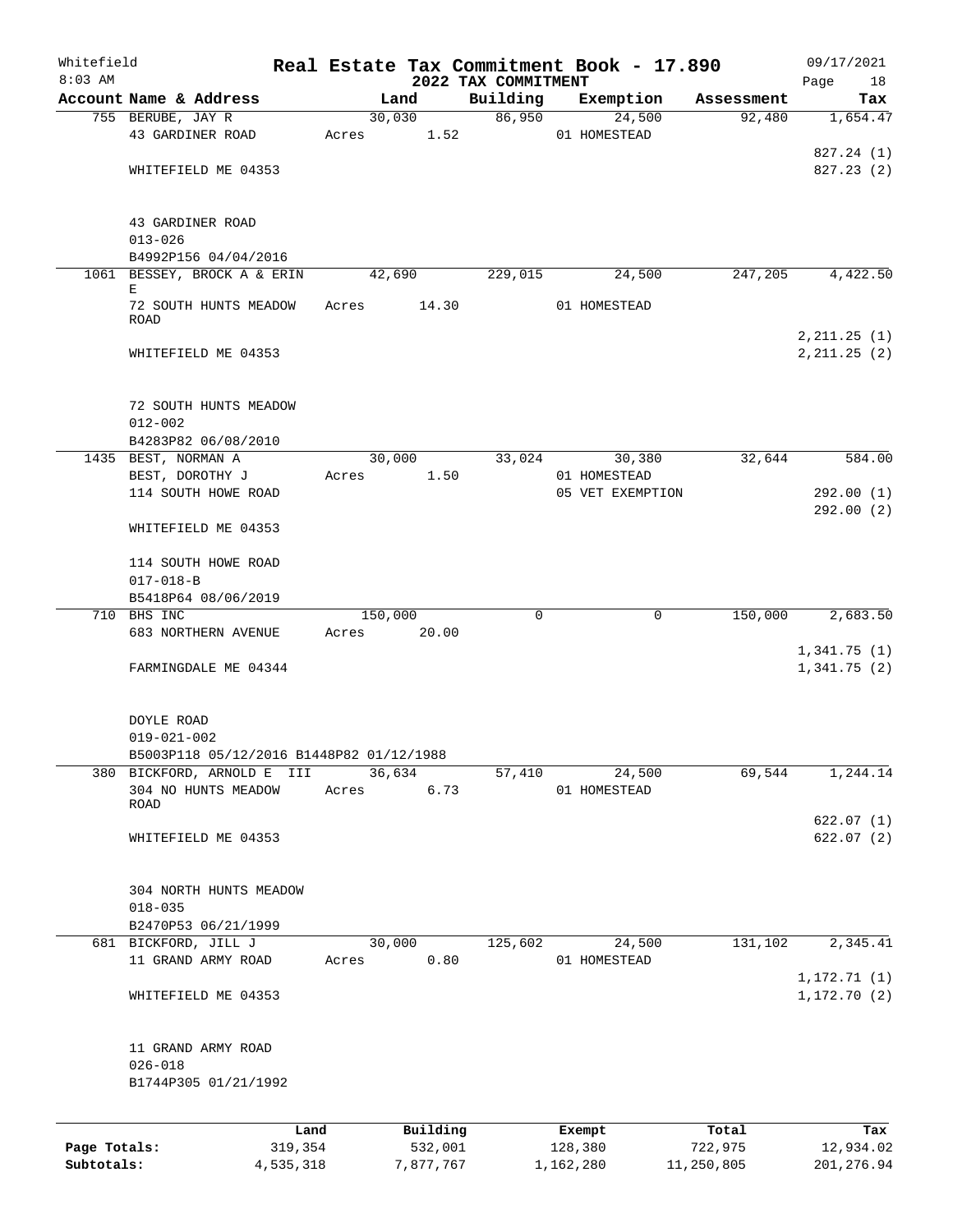| Whitefield<br>$8:03$ AM |                                                         | Real Estate Tax Commitment Book - 17.890 | 2022 TAX COMMITMENT |                        |            | 09/17/2021<br>Page<br>19 |
|-------------------------|---------------------------------------------------------|------------------------------------------|---------------------|------------------------|------------|--------------------------|
|                         | Account Name & Address                                  | Land                                     | Building            | Exemption              | Assessment | Tax                      |
|                         | 1059 BILLS, ROBERT J                                    | 49,450                                   | 54,408              | 24,500                 | 79,358     | 1,419.71                 |
|                         | BILLS, ANNE C                                           | 20.00<br>Acres                           |                     | 01 HOMESTEAD           |            |                          |
|                         | 158 SOUTH HOWE ROAD                                     |                                          |                     |                        |            | 709.86(1)                |
|                         | WHITEFIELD ME 04353                                     |                                          |                     |                        |            | 709.85(2)                |
|                         | 158 SOUTH HOWE ROAD                                     |                                          |                     |                        |            |                          |
|                         | $017 - 018$<br>B4805P31 08/01/2014 B1410P307 07/30/1987 |                                          |                     |                        |            |                          |
|                         | 474 BINEAU, MARJORIE O                                  | 30,600                                   | 109,511             | 24,500                 | 115,611    | 2,068.28                 |
|                         | PO BOX 100                                              | Acres<br>1.90                            |                     | 01 HOMESTEAD           |            |                          |
|                         |                                                         |                                          |                     |                        |            | 1,034.14(1)              |
|                         | COOPERS MILLS ME 04341                                  |                                          |                     |                        |            | 1,034.14(2)              |
|                         | 113 MAIN STREET                                         |                                          |                     |                        |            |                          |
|                         | $022 - 026$                                             |                                          |                     |                        |            |                          |
|                         | B1418P122 08/31/1987                                    |                                          |                     |                        |            |                          |
|                         | 413 BINNS, DENNIS & JANET<br>509 TOWNHOUSE ROAD         | 79,750<br>70.00<br>Acres                 | 184,914             | 24,500<br>01 HOMESTEAD | 240,164    | 4, 296.53                |
|                         |                                                         |                                          |                     |                        |            | 2,148.27(1)              |
|                         | WHITEFIELD ME 04353                                     |                                          |                     |                        |            | 2, 148.26 (2)            |
|                         | 509 TOWNHOUSE ROAD<br>$010 - 005$                       |                                          |                     |                        |            |                          |
|                         | B748P103 10/12/1972                                     |                                          |                     |                        |            |                          |
|                         | 206 BINNS, DENNIS R & JANET                             | 20,450                                   | 997                 | $\mathbf 0$            | 21,447     | 383.69                   |
|                         | 509 TOWNHOUSE ROAD                                      | 1.80<br>Acres                            |                     |                        |            |                          |
|                         |                                                         |                                          |                     |                        |            | 191.85(1)                |
|                         | WHITEFIELD ME 04353                                     |                                          |                     |                        |            | 191.84(2)                |
|                         | TOWNHOUSE ROAD                                          |                                          |                     |                        |            |                          |
|                         | $010 - 008 - C$                                         |                                          |                     |                        |            |                          |
|                         | B2484P233 08/03/1999                                    |                                          |                     |                        |            |                          |
|                         | 1623 BINNS, DENNIS R & JANET                            | 13,740                                   | 0                   | 0                      | 13,740     | 245.81                   |
|                         | 509 TOWNHOUSE ROAD                                      | 12.80<br>Acres                           |                     |                        |            |                          |
|                         |                                                         |                                          |                     |                        |            | 122.91(1)                |
|                         | WHITEFIELD ME 04353                                     |                                          |                     |                        |            | 122.90(2)                |
|                         | TOWNHOUSE ROAD, BACK OF                                 |                                          |                     |                        |            |                          |
|                         | $009 - 032$                                             |                                          |                     |                        |            |                          |
|                         | B2484P233 08/03/1999<br>568 BINNS, SUSAN ELAINE         | 31,500                                   | 97,127              | 24,500                 | 104,127    | 1,862.83                 |
|                         | 334 NORTH HOWE ROAD                                     | 2.50<br>Acres                            |                     | 01 HOMESTEAD           |            |                          |
|                         |                                                         |                                          |                     |                        |            | 931.42 (1)               |
|                         | WHITEFIELD ME 04353                                     |                                          |                     |                        |            | 931.41 (2)               |
|                         | 334 NORTH HOWE ROAD                                     |                                          |                     |                        |            |                          |
|                         | $020 - 005 - A$                                         |                                          |                     |                        |            |                          |
|                         | B1725P79 10/18/1991                                     |                                          |                     |                        |            |                          |
|                         |                                                         |                                          |                     |                        |            |                          |

|              | Land      | Building  | Exempt    | Total      | Tax          |
|--------------|-----------|-----------|-----------|------------|--------------|
| Page Totals: | 225,490   | 446,957   | 98,000    | 574,447    | 10,276.85    |
| Subtotals:   | 4,760,808 | 8,324,724 | 1,260,280 | 11,825,252 | 211, 553. 79 |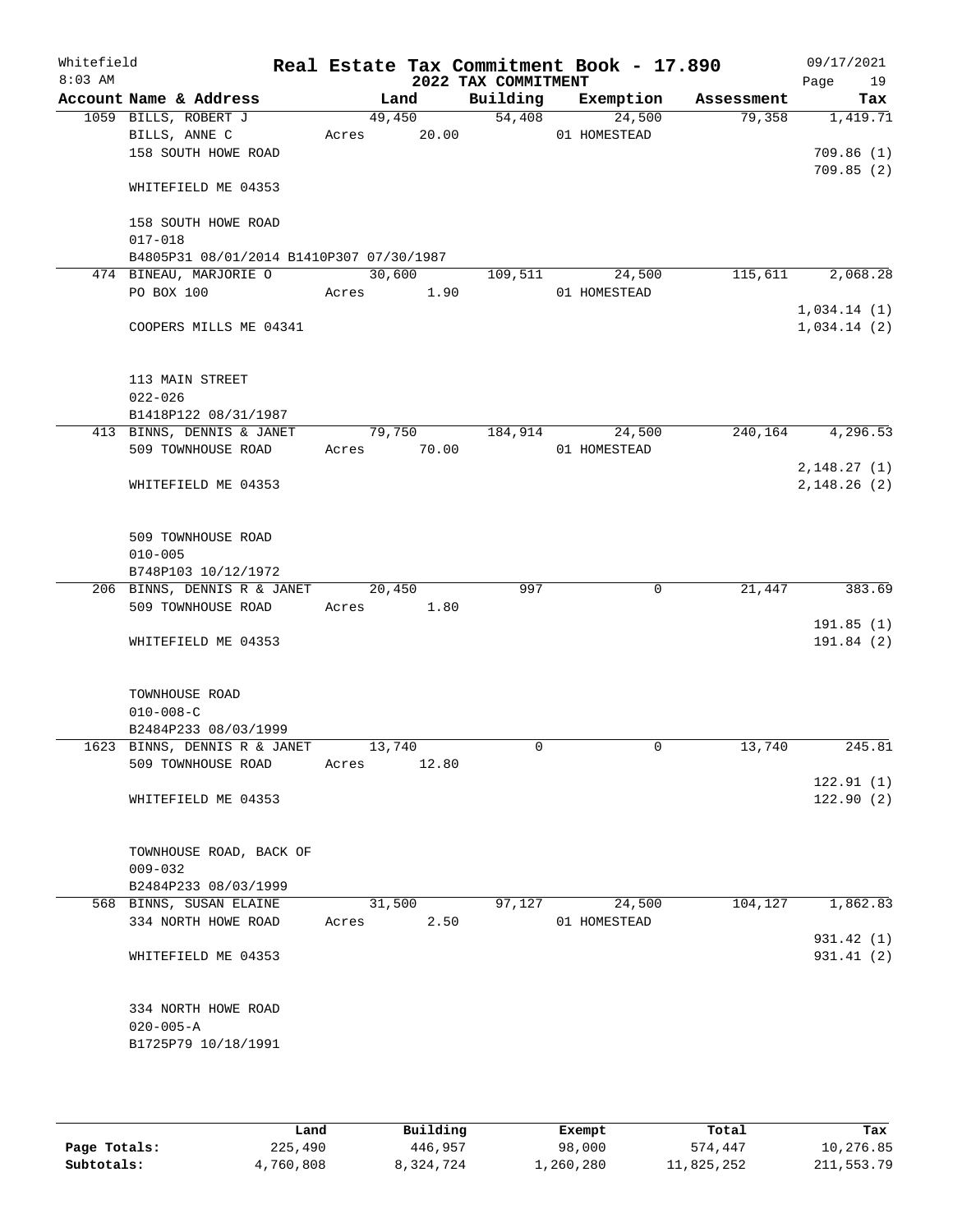| Whitefield<br>$8:03$ AM |                                                       |                 |        | 2022 TAX COMMITMENT | Real Estate Tax Commitment Book - 17.890 |            | 09/17/2021<br>20<br>Page     |
|-------------------------|-------------------------------------------------------|-----------------|--------|---------------------|------------------------------------------|------------|------------------------------|
|                         | Account Name & Address                                |                 | Land   | Building            | Exemption                                | Assessment | Tax                          |
|                         | 1950 BIRCH, ANDREW W<br>7 COLUMBIA STREET             | 25,474<br>Acres | 5.28   | 0                   | $\Omega$                                 | 25,474     | 455.73                       |
|                         | AUGUSTA ME 04330                                      |                 |        |                     |                                          |            | 227.87(1)<br>227.86(2)       |
|                         |                                                       |                 |        |                     |                                          |            |                              |
|                         | MAIN STREET                                           |                 |        |                     |                                          |            |                              |
|                         | $022 - 018 - A - 1$<br>B5488P281 02/05/2020           |                 |        |                     |                                          |            |                              |
|                         | 1946 BIRCH, NANCY J                                   | 23,105          |        | 0                   | $\mathbf 0$                              | 23,105     | 413.35                       |
|                         | 67 GARY L. MAIETTA<br>PARKWAY #3                      | Acres           | 3.57   |                     |                                          |            |                              |
|                         | SOUTH PORTLAND ME 04126                               |                 |        |                     |                                          |            | 206.68(1)<br>206.67(2)       |
|                         | MAIN STREET                                           |                 |        |                     |                                          |            |                              |
|                         | $022 - 018 - A$<br>B5488P284 02/05/2020               |                 |        |                     |                                          |            |                              |
|                         | 1908 BISHOP, CHRISTOPHER                              | 22,550          |        | 0                   | 0                                        | 22,550     | 403.42                       |
|                         | 239 HILTON ROAD                                       | Acres           | 3.20   |                     |                                          |            |                              |
|                         |                                                       |                 |        |                     |                                          |            | 201.71(1)                    |
|                         | WHITEFIELD ME 04353                                   |                 |        |                     |                                          |            | 201.71(2)                    |
|                         | MILLS ROAD<br>$017 - 057 - 1$                         |                 |        |                     |                                          |            |                              |
|                         | B5115P48 03/17/2017                                   |                 |        |                     |                                          |            |                              |
|                         | 110 BISHOP, CHRISTOPHER S                             |                 | 30,450 | 73,916              | 0                                        | 104,366    | 1,867.11                     |
|                         | BISHOP, ANNE-DORA T                                   | Acres           | 1.80   |                     |                                          |            |                              |
|                         | 239 HILTON ROAD                                       |                 |        |                     |                                          |            | 933.56 (1)                   |
|                         | WHITEFIELD ME 04353                                   |                 |        |                     |                                          |            | 933.55 (2)                   |
|                         | 239 HILTON ROAD                                       |                 |        |                     |                                          |            |                              |
|                         | $014 - 005 - B$                                       |                 |        |                     |                                          |            |                              |
|                         | B3582P304 11/02/2005                                  |                 |        |                     |                                          |            |                              |
|                         | 1715 BLACK TREE REAL ESTATE<br>9072 SILVER LAKE DRIVE | 30,300<br>Acres | 1.70   | 96,733              | 0                                        | 127,033    | 2,272.62                     |
|                         | CEDAR HILLS UT 84062                                  |                 |        |                     |                                          |            | 1, 136.31(1)<br>1, 136.31(2) |
|                         |                                                       |                 |        |                     |                                          |            |                              |
|                         | 94 MAIN STREET                                        |                 |        |                     |                                          |            |                              |
|                         | $022 - 004 - B$                                       |                 |        |                     |                                          |            |                              |
|                         | B4465P297 12/01/2011<br>1245 BLAGDEN, ROBERT L        |                 | 42,125 | 0                   | 0                                        | 42,125     | 753.62                       |
|                         | 842 GARDINER ROAD                                     | Acres           | 27.50  |                     |                                          |            | 376.81 (1)                   |
|                         | WISCASSET ME 04578                                    |                 |        |                     |                                          |            | 376.81(2)                    |
|                         | THAYER ROAD                                           |                 |        |                     |                                          |            |                              |
|                         | $001 - 021 - A$                                       |                 |        |                     |                                          |            |                              |
|                         | B3891P59 08/07/2007                                   |                 |        |                     |                                          |            |                              |
|                         |                                                       |                 |        |                     |                                          |            |                              |

|              | Land      | Building  | Exempt    | Total      | Tax        |
|--------------|-----------|-----------|-----------|------------|------------|
| Page Totals: | 174,004   | 170,649   |           | 344,653    | 6.165.85   |
| Subtotals:   | 4,934,812 | 8,495,373 | 1,260,280 | 12,169,905 | 217,719.64 |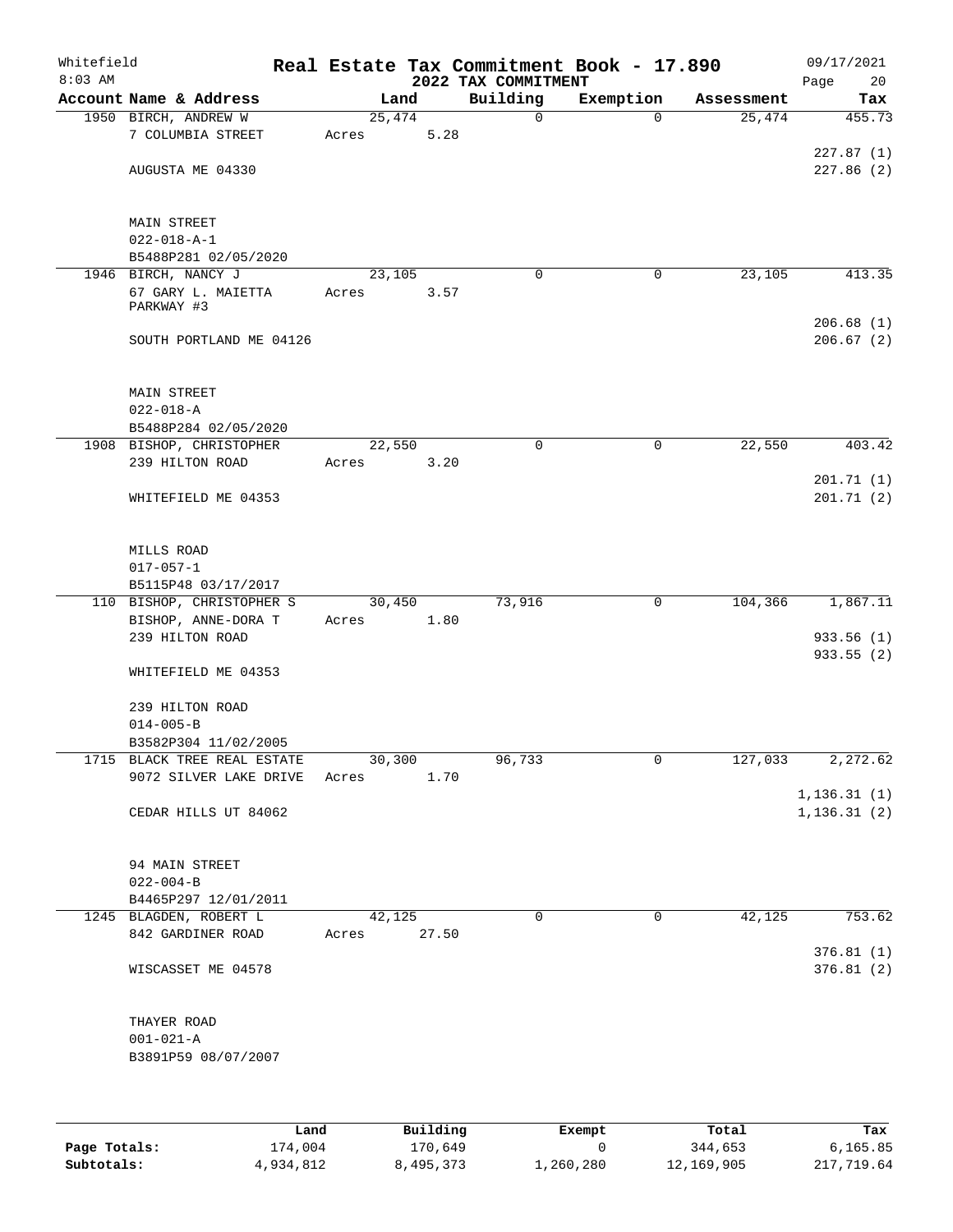| Whitefield<br>$8:03$ AM |                                                                                 |             |        | 2022 TAX COMMITMENT | Real Estate Tax Commitment Book - 17.890 |            | 09/17/2021<br>Page 21        |
|-------------------------|---------------------------------------------------------------------------------|-------------|--------|---------------------|------------------------------------------|------------|------------------------------|
|                         | Account Name & Address                                                          |             | Land   | Building            | Exemption                                | Assessment | Tax                          |
|                         | 1239 BLAIR, SALLY A & TERRY                                                     |             |        | 64,450 129,672      | 24,500                                   | 169,622    | 3,034.54                     |
|                         | L.<br>47 HILTON ROAD                                                            | Acres 18.00 |        |                     | 01 HOMESTEAD                             |            |                              |
|                         | WHITEFIELD ME 04353                                                             |             |        |                     |                                          |            | 1, 517.27(1)<br>1, 517.27(2) |
|                         | 47 HILTON ROAD<br>$027 - 004$                                                   |             |        |                     |                                          |            |                              |
|                         | B1510P26 10/25/1988                                                             |             |        |                     |                                          |            |                              |
|                         | 1375 BLAIR, TERRY L & SALLY 30,210<br>Α                                         |             |        | 11,366              | 0                                        | 41,576     | 743.79                       |
|                         | 47 HILTON ROAD                                                                  | Acres 1.64  |        |                     |                                          |            | 371.90(1)                    |
|                         | WHITEFIELD ME 04353                                                             |             |        |                     |                                          |            | 371.89(2)                    |
|                         | 42 EAST RIVER ROAD<br>$027 - 008$                                               |             |        |                     |                                          |            |                              |
|                         | B3684P263 06/05/2006<br>1695 BLAIR, TERRY L JR                                  |             | 30,075 | 96,819              | $\overline{0}$                           |            | 126,894 2,270.13             |
|                         | 23 HILTON ROAD                                                                  | Acres 1.55  |        |                     |                                          |            |                              |
|                         | WHITEFIELD ME 04353                                                             |             |        |                     |                                          |            | 1, 135.07(1)<br>1, 135.06(2) |
|                         | 23 HILTON ROAD<br>$027 - 004 - A$                                               |             |        |                     |                                          |            |                              |
|                         | B4750P282 01/17/2014 B4623P272 01/30/2013<br>1273 BLAKE, EARL C & GALE M 30,780 |             |        | 104,870             | $\mathbf 0$                              | 135,650    | 2,426.78                     |
|                         | 256 HEATH ROAD                                                                  | Acres 2.02  |        |                     |                                          |            |                              |
|                         | WHITEFIELD ME 04353                                                             |             |        |                     |                                          |            | 1, 213.39(1)<br>1, 213.39(2) |
|                         | 256 HEATH ROAD<br>$011 - 014 - B$<br>B1985P242 06/15/1994                       |             |        |                     |                                          |            |                              |
|                         | 1264 BOLDUC, SETH                                                               | 23,000      |        | 0                   | 0                                        | 23,000     | 411.47                       |
|                         | ATKINS, LUCY                                                                    | Acres       | 3.50   |                     |                                          |            |                              |
|                         | 36 SOUTH FOWLES LANE                                                            |             |        |                     |                                          |            | 205.74(1)<br>205.73(2)       |
|                         | WHITEFIELD ME 04353                                                             |             |        |                     |                                          |            |                              |
|                         | HOLLYWOOD BOULEVARD                                                             |             |        |                     |                                          |            |                              |
|                         | $005 - 025 - A$                                                                 |             |        |                     |                                          |            |                              |
|                         | B5263P132 06/01/2019<br>758 BOLDUC, SETH                                        | 34,050      |        | 76,632              | 24,500                                   | 86,182     | 1,541.80                     |
|                         | ATKINS, LUCY                                                                    | Acres       | 4.20   |                     | 01 HOMESTEAD                             |            |                              |
|                         | 36 SOUTH FOWLES LANE                                                            |             |        |                     |                                          |            | 770.90(1)<br>770.90(2)       |
|                         | WHITEFIELD ME 04353                                                             |             |        |                     |                                          |            |                              |
|                         | 36 SOUTH FOWLES LANE<br>$005 - 026$                                             |             |        |                     |                                          |            |                              |
|                         | B5263P132 06/01/2019 B1838P213 12/17/1992                                       |             |        |                     |                                          |            |                              |
|                         |                                                                                 |             |        |                     |                                          |            |                              |
|                         |                                                                                 |             |        |                     |                                          |            |                              |

|              | Land        | Building  | Exempt    | Total      | Tax          |
|--------------|-------------|-----------|-----------|------------|--------------|
| Page Totals: | 212,565     | 419,359   | 49,000    | 582,924    | 10,428.51    |
| Subtotals:   | 5, 147, 377 | 8,914,732 | 1,309,280 | 12,752,829 | 228, 148. 15 |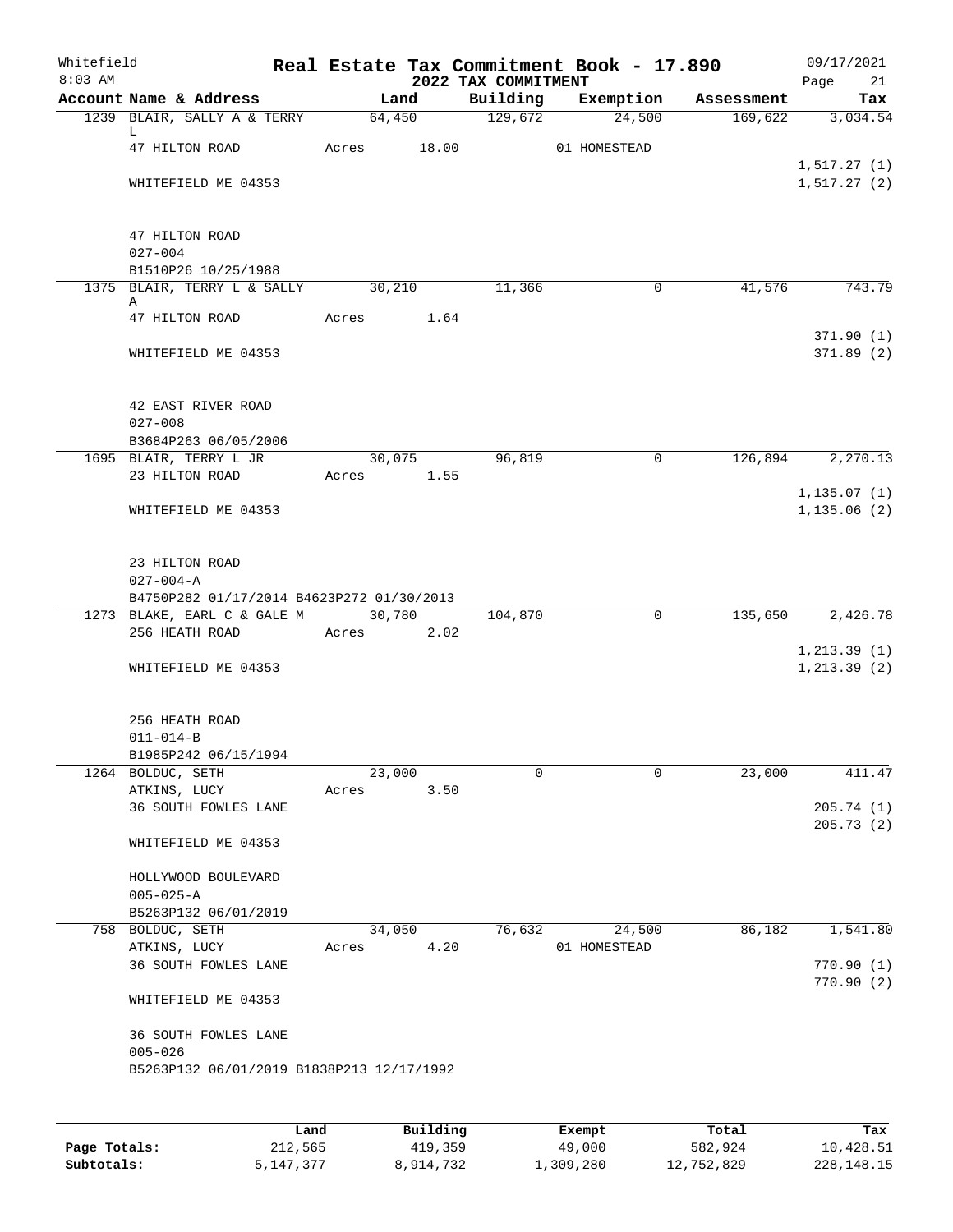| Whitefield   |                                           |             |       |        |           |                                 | Real Estate Tax Commitment Book - 17.890 |                      | 09/17/2021             |
|--------------|-------------------------------------------|-------------|-------|--------|-----------|---------------------------------|------------------------------------------|----------------------|------------------------|
| $8:03$ AM    | Account Name & Address                    |             |       | Land   |           | 2022 TAX COMMITMENT<br>Building | Exemption                                |                      | Page<br>22             |
|              | 1019 BOLDUC, SETH                         |             |       | 7,500  |           | 3,767                           | $\Omega$                                 | Assessment<br>11,267 | Tax<br>201.57          |
|              | ATKINS, LUCY                              |             | Acres |        | 5.00      |                                 |                                          |                      |                        |
|              | 36 SOUTH FOWLES LANE                      |             |       |        |           |                                 |                                          |                      | 100.79(1)              |
|              |                                           |             |       |        |           |                                 |                                          |                      | 100.78(2)              |
|              | WHITEFIELD ME 04353                       |             |       |        |           |                                 |                                          |                      |                        |
|              | SOUTH FOWLES LANE                         |             |       |        |           |                                 |                                          |                      |                        |
|              | $005 - 031 - A$                           |             |       |        |           |                                 |                                          |                      |                        |
|              | B5263P132 06/01/2019                      |             |       |        |           |                                 |                                          |                      |                        |
|              | 1610 BONAPARTE, HANNAH B                  |             |       | 25,270 |           | $\Omega$                        | 0                                        | 25,270               | 452.08                 |
|              | 1625 GRANVILLE AVE,                       |             | Acres |        | 1.68      |                                 |                                          |                      |                        |
|              | #301                                      |             |       |        |           |                                 |                                          |                      |                        |
|              | LOS ANGELES CA 90025                      |             |       |        |           |                                 |                                          |                      | 226.04(1)<br>226.04(2) |
|              |                                           |             |       |        |           |                                 |                                          |                      |                        |
|              | WISCASSET ROAD                            |             |       |        |           |                                 |                                          |                      |                        |
|              | $031 - 018$                               |             |       |        |           |                                 |                                          |                      |                        |
|              | B5453P67 10/01/2019                       |             |       |        |           |                                 |                                          |                      |                        |
|              | 1541 BOND, AARON J & STACEY               |             |       | 30,150 |           | 90,891                          | 24,500                                   | 96,541               | 1,727.12               |
|              | M                                         |             |       |        |           |                                 |                                          |                      |                        |
|              | 158 HEAD TIDE ROAD                        |             | Acres |        | 1.60      |                                 | 01 HOMESTEAD                             |                      |                        |
|              |                                           |             |       |        |           |                                 |                                          |                      | 863.56(1)              |
|              | WHITEFIELD ME 04353                       |             |       |        |           |                                 |                                          |                      | 863.56(2)              |
|              | 158 HEAD TIDE ROAD                        |             |       |        |           |                                 |                                          |                      |                        |
|              | $008 - 011 - B$                           |             |       |        |           |                                 |                                          |                      |                        |
|              | B2707P116 07/13/2000 B2559P119 04/27/2000 |             |       |        |           |                                 |                                          |                      |                        |
|              | 260 BONENFANT, BARBARA A &                |             |       | 41,050 |           | 125,113                         | 24,500                                   | 141,663              | 2,534.35               |
|              | DANIEL                                    |             |       |        |           |                                 |                                          |                      |                        |
|              | 300 MILLS ROAD                            |             | Acres |        | 6.00      |                                 | 01 HOMESTEAD                             |                      |                        |
|              |                                           |             |       |        |           |                                 |                                          |                      | 1,267.18(1)            |
|              | WHITEFIELD ME 04353                       |             |       |        |           |                                 |                                          |                      | 1, 267.17(2)           |
|              | 300 MILLS ROAD                            |             |       |        |           |                                 |                                          |                      |                        |
|              | $017 - 009 - B$                           |             |       |        |           |                                 |                                          |                      |                        |
|              | B1898P185 08/04/1993                      |             |       |        |           |                                 |                                          |                      |                        |
|              | 434 BONENFANT, BARBARA A &                |             |       | 24,500 |           | $\mathbf 0$                     | $\mathbf 0$                              | 24,500               | 438.31                 |
|              | DANIEL P                                  |             |       |        |           |                                 |                                          |                      |                        |
|              | 300 MILLS ROAD                            |             | Acres |        | 4.50      |                                 |                                          |                      |                        |
|              |                                           |             |       |        |           |                                 |                                          |                      | 219.16(1)              |
|              | WHITEFIELD ME 04353                       |             |       |        |           |                                 |                                          |                      | 219.15(2)              |
|              | MILLS ROAD                                |             |       |        |           |                                 |                                          |                      |                        |
|              | $017 - 032 - A$                           |             |       |        |           |                                 |                                          |                      |                        |
|              | B1898P185 08/04/1993                      |             |       |        |           |                                 |                                          |                      |                        |
|              | 465 BOSSIE, MICHELLE &                    |             |       | 35,970 |           | 20,111                          | 0                                        | 56,081               | 1,003.29               |
|              | KENNETH                                   |             |       |        |           |                                 |                                          |                      |                        |
|              | 120 HUNTS MEADOW ROAD                     |             | Acres |        | 5.90      |                                 |                                          |                      |                        |
|              | WHITEFIELD ME 04353                       |             |       |        |           |                                 |                                          |                      | 501.65(1)<br>501.64(2) |
|              |                                           |             |       |        |           |                                 |                                          |                      |                        |
|              | 120 HUNTS MEADOW ROAD                     |             |       |        |           |                                 |                                          |                      |                        |
|              | $012 - 017 - A$                           |             |       |        |           |                                 |                                          |                      |                        |
|              | B2386P115 10/02/1998                      |             |       |        |           |                                 |                                          |                      |                        |
|              |                                           | Land        |       |        | Building  |                                 | Exempt                                   | Total                | Tax                    |
| Page Totals: |                                           | 164,440     |       |        | 239,882   |                                 | 49,000                                   | 355,322              | 6,356.72               |
| Subtotals:   |                                           | 5, 311, 817 |       |        | 9,154,614 |                                 | 1,358,280                                | 13,108,151           | 234,504.87             |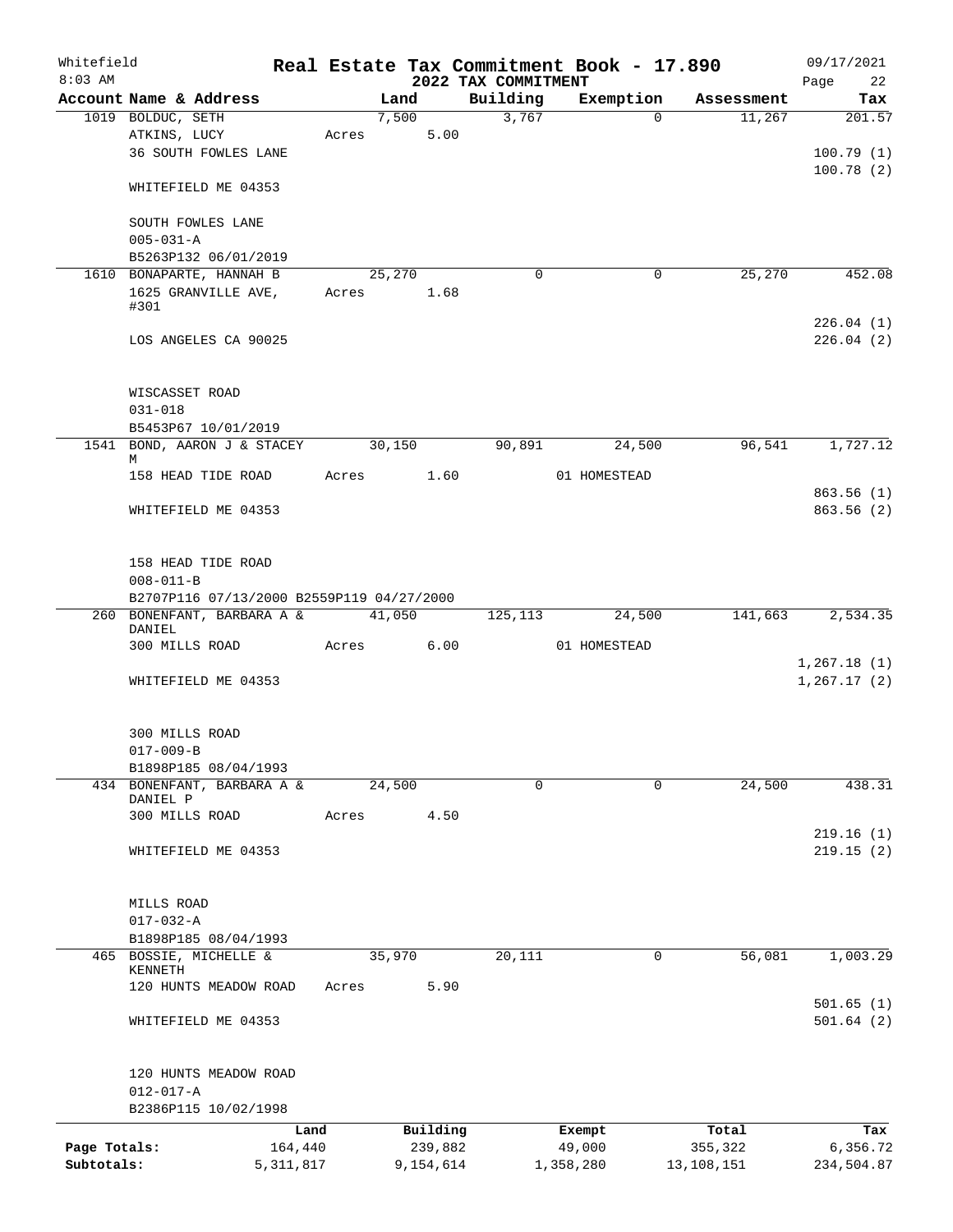| Whitefield<br>$8:03$ AM |                                                             |       |                | 2022 TAX COMMITMENT | Real Estate Tax Commitment Book - 17.890 |            | 09/17/2021<br>Page<br>23 |
|-------------------------|-------------------------------------------------------------|-------|----------------|---------------------|------------------------------------------|------------|--------------------------|
|                         | Account Name & Address                                      |       | Land           | Building            | Exemption                                | Assessment | Tax                      |
|                         | 299 BOSSIE, RONALD S SR<br>745 COOPER ROAD                  | Acres | 30,000<br>1.50 | 6,777               | 24,500<br>01 HOMESTEAD                   | 12,277     | 219.64                   |
|                         | WHITEFIELD ME 04353                                         |       |                |                     |                                          |            | 109.82(1)<br>109.82(2)   |
|                         | 745 COOPER ROAD<br>$018 - 022 - A$                          |       |                |                     |                                          |            |                          |
|                         | B5346P142 01/17/2019                                        |       |                |                     |                                          |            |                          |
|                         | 1033 BOTHFIELD, DAVID &<br>SEIDEL, KARIN M                  |       | 41,210         | $\mathbf 0$         | $\mathbf 0$                              | 41,210     | 737.25                   |
|                         | 253 JONES ROAD                                              | Acres | 18.70          |                     |                                          |            |                          |
|                         | HYDE PARK VT 05655                                          |       |                |                     |                                          |            | 368.63(1)<br>368.62(2)   |
|                         | EAST RIVER ROAD<br>$013 - 061$                              |       |                |                     |                                          |            |                          |
|                         | B4155P236 04/21/2009                                        |       |                |                     |                                          |            |                          |
|                         | 1460 BOUCHER, BRANDON                                       |       | 33,150         | 25,118              | $\mathsf{O}$                             | 58,268     | 1,042.41                 |
|                         | 221 GRAND ARMY ROAD                                         | Acres | 3.60           |                     |                                          |            | 521.21(1)                |
|                         | WHITEFIELD ME 04353                                         |       |                |                     |                                          |            | 521.20(2)                |
|                         | 14 HILTON ROAD<br>$026 - 004$                               |       |                |                     |                                          |            |                          |
|                         | B4769P188 04/08/2014 B4766P12 03/24/2014                    |       |                |                     |                                          |            |                          |
|                         | 150 BOUDREAU, SHERRY<br>214 HUNTS MEADOW ROAD               | Acres | 10,140<br>8.30 | $\mathbf 0$         | $\mathbf 0$                              | 10,140     | 181.40                   |
|                         |                                                             |       |                |                     |                                          |            | 90.70(1)                 |
|                         | PITTSTON ME 04345                                           |       |                |                     |                                          |            | 90.70(2)                 |
|                         | VIGUE ROAD, REAR<br>$019 - 037$                             |       |                |                     |                                          |            |                          |
|                         | B1302P59 05/12/1986                                         |       |                |                     |                                          |            |                          |
|                         | 230 BOUDREAU, SHERRY<br>214 HUNTS MEADOW ROAD               | Acres | 2,250<br>1.50  | 0                   | $\mathbf 0$                              | 2,250      | 40.25                    |
|                         | PITTSTON ME 04345                                           |       |                |                     |                                          |            | 20.13(1)<br>20.12(2)     |
|                         | VIGUE ROAD<br>$019 - 036$                                   |       |                |                     |                                          |            |                          |
|                         | B1302P59 05/12/1986                                         |       |                |                     |                                          |            |                          |
|                         | 466 BOURQUE, STEPHEN & LOIS<br>PO BOX 57                    | Acres | 32,100<br>2.90 | 67,517              | 24,500<br>01 HOMESTEAD                   | 75,117     | 1,343.84                 |
|                         | WHITEFIELD ME 04353                                         |       |                |                     |                                          |            | 671.92(1)<br>671.92(2)   |
|                         | 15 VILLAGE VIEW LANE<br>$030 - 008$<br>B1231P266 03/22/1985 |       |                |                     |                                          |            |                          |
|                         |                                                             |       |                |                     |                                          |            |                          |

|              | Land      | Building  | Exempt    | Total      | Tax        |
|--------------|-----------|-----------|-----------|------------|------------|
| Page Totals: | 148,850   | 99,412    | 49,000    | 199,262    | 3,564.79   |
| Subtotals:   | 5,460,667 | 9,254,026 | ⊥,407,280 | 13,307,413 | 238,069.66 |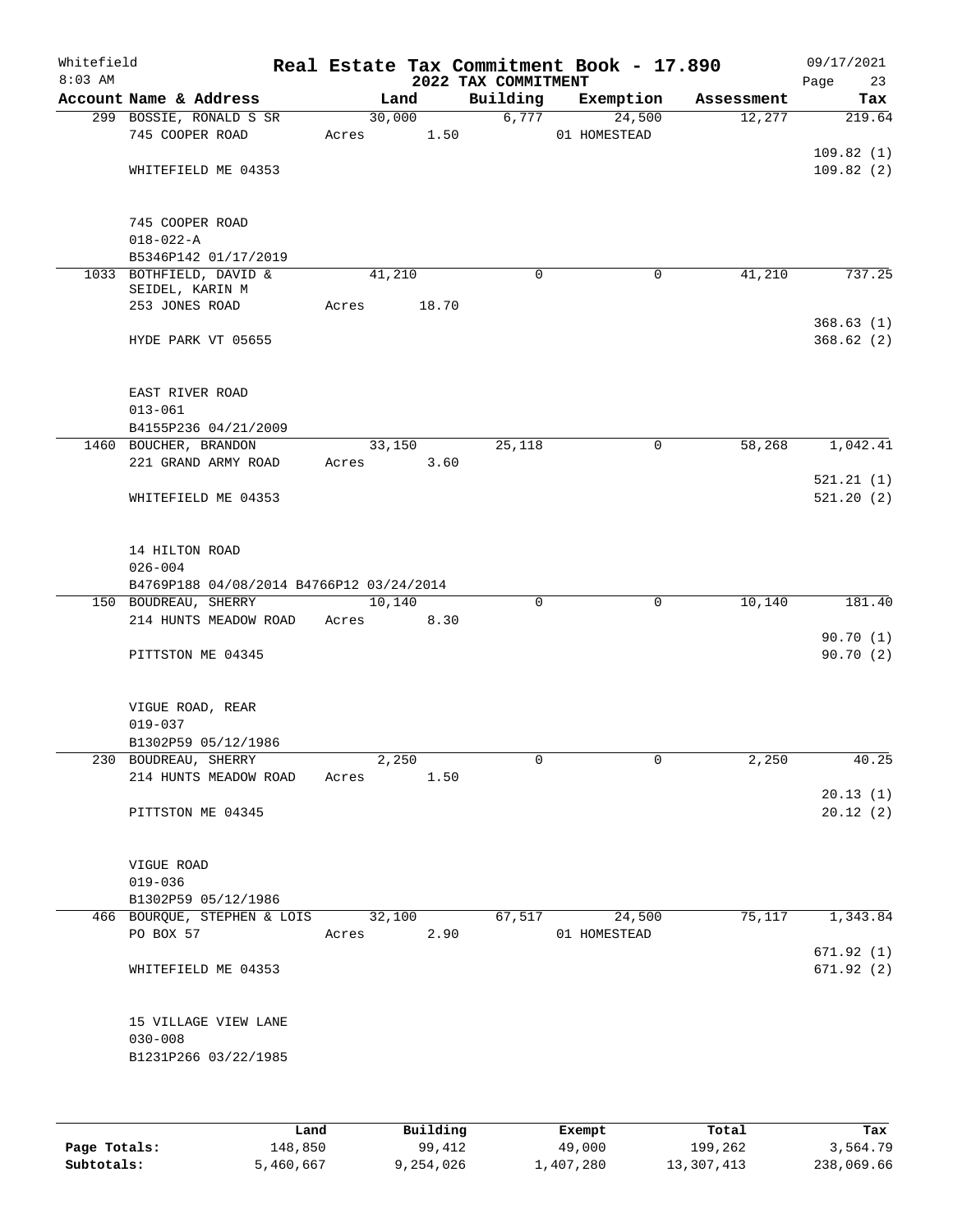| Whitefield<br>$8:03$ AM    |                                                             |                      |                 |                      |                                 | Real Estate Tax Commitment Book - 17.890 |                       | 09/17/2021              |
|----------------------------|-------------------------------------------------------------|----------------------|-----------------|----------------------|---------------------------------|------------------------------------------|-----------------------|-------------------------|
|                            | Account Name & Address                                      |                      | Land            |                      | 2022 TAX COMMITMENT<br>Building | Exemption                                | Assessment            | Page<br>24<br>Tax       |
|                            | 1368 BOWDEN, BRAD T                                         |                      | 3,000           |                      | $\mathbf 0$                     | $\Omega$                                 | 3,000                 | 53.67                   |
|                            | 369 MILLS ROAD                                              |                      | Acres           | 2.00                 |                                 |                                          |                       |                         |
|                            |                                                             |                      |                 |                      |                                 |                                          |                       | 26.84(1)                |
|                            | WHITEFIELD ME 04353                                         |                      |                 |                      |                                 |                                          |                       | 26.83(2)                |
|                            | COOKSON LANE, BACK OF                                       |                      |                 |                      |                                 |                                          |                       |                         |
|                            | $017 - 023$                                                 |                      |                 |                      |                                 |                                          |                       |                         |
|                            | B4981P238 03/01/2016                                        |                      |                 |                      |                                 |                                          |                       |                         |
|                            | 1733 BOWDEN, BRAD TOBEY<br>369 MILLS ROAD                   |                      | 35,100<br>Acres | 4.90                 | 98,656                          | 30,380<br>01 HOMESTEAD                   | 103,376               | 1,849.40                |
|                            |                                                             |                      |                 |                      |                                 | 05 VET EXEMPTION                         |                       | 924.70 (1)              |
|                            | WHITEFIELD ME 04353                                         |                      |                 |                      |                                 |                                          |                       | 924.70 (2)              |
|                            | 369 MILLS ROAD                                              |                      |                 |                      |                                 |                                          |                       |                         |
|                            | $017 - 030 - B$                                             |                      |                 |                      |                                 |                                          |                       |                         |
|                            | B4646P307 04/01/2013                                        |                      |                 |                      |                                 |                                          |                       |                         |
|                            | 817 BOWDEN, BRADLEY L                                       |                      | 42,314          |                      | $\mathbf 0$                     | $\mathbf 0$                              | 42,314                | 757.00                  |
|                            | PO BOX 91                                                   |                      | Acres           | 13.83                |                                 |                                          |                       |                         |
|                            | WHITEFIELD ME 04353                                         |                      |                 |                      |                                 |                                          |                       | 378.50(1)<br>378.50(2)  |
|                            | TOWNHOUSE ROAD                                              |                      |                 |                      |                                 |                                          |                       |                         |
|                            | $013 - 054 - A$                                             |                      |                 |                      |                                 |                                          |                       |                         |
|                            | B4646P309 04/01/2013                                        |                      |                 |                      |                                 |                                          |                       |                         |
|                            | 440 BOWDEN, BRADLEY L &<br>SHARI                            |                      | 30,000          |                      | 41,433                          | 24,500                                   | 46,933                | 839.63                  |
|                            | PO BOX 91                                                   |                      | Acres           | 1.10                 |                                 | 01 HOMESTEAD                             |                       |                         |
|                            | WHITEFIELD ME 04353                                         |                      |                 |                      |                                 |                                          |                       | 419.82(1)<br>419.81(2)  |
|                            | 28 HILTON ROAD                                              |                      |                 |                      |                                 |                                          |                       |                         |
|                            | $027 - 013$                                                 |                      |                 |                      |                                 |                                          |                       |                         |
|                            | B3957P306 01/15/2008                                        |                      |                 |                      |                                 |                                          |                       |                         |
|                            | 1352 BOWDEN, GEORGE W JR                                    |                      | 30,000          |                      | 54,558                          | 24,500                                   | 60,058                | 1,074.44                |
|                            | 9 EAST RIVER ROAD                                           |                      | Acres           | 1.00                 |                                 | 01 HOMESTEAD                             |                       | 537.22(1)               |
|                            | WHITEFIELD ME 04353<br>3518                                 |                      |                 |                      |                                 |                                          |                       | 537.22 (2)              |
|                            |                                                             |                      |                 |                      |                                 |                                          |                       |                         |
|                            | 9 EAST RIVER ROAD<br>$026 - 006$                            |                      |                 |                      |                                 |                                          |                       |                         |
|                            | B3288P13 05/17/2004                                         |                      |                 |                      |                                 |                                          |                       |                         |
|                            | 1454 BOWDEN, GEORGE W JR                                    |                      | 41,770          |                      | $\mathbf 0$                     | $\mathbf 0$                              | 41,770                | 747.27                  |
|                            | 9 EAST RIVER ROAD                                           |                      | Acres           | 19.40                |                                 |                                          |                       |                         |
|                            | WHITEFIELD ME 04353<br>3518                                 |                      |                 |                      |                                 |                                          |                       | 373.64(1)<br>373.63(2)  |
|                            | 45 TOWNHOUSE ROAD<br>$013 - 012 - A$<br>B4084P35 12/12/2008 |                      |                 |                      |                                 |                                          |                       |                         |
|                            |                                                             |                      |                 |                      |                                 |                                          |                       |                         |
|                            |                                                             | Land                 |                 | Building             |                                 | Exempt                                   | Total                 | Tax                     |
| Page Totals:<br>Subtotals: |                                                             | 182,184<br>5,642,851 |                 | 194,647<br>9,448,673 |                                 | 79,380<br>1,486,660                      | 297,451<br>13,604,864 | 5,321.41<br>243, 391.07 |
|                            |                                                             |                      |                 |                      |                                 |                                          |                       |                         |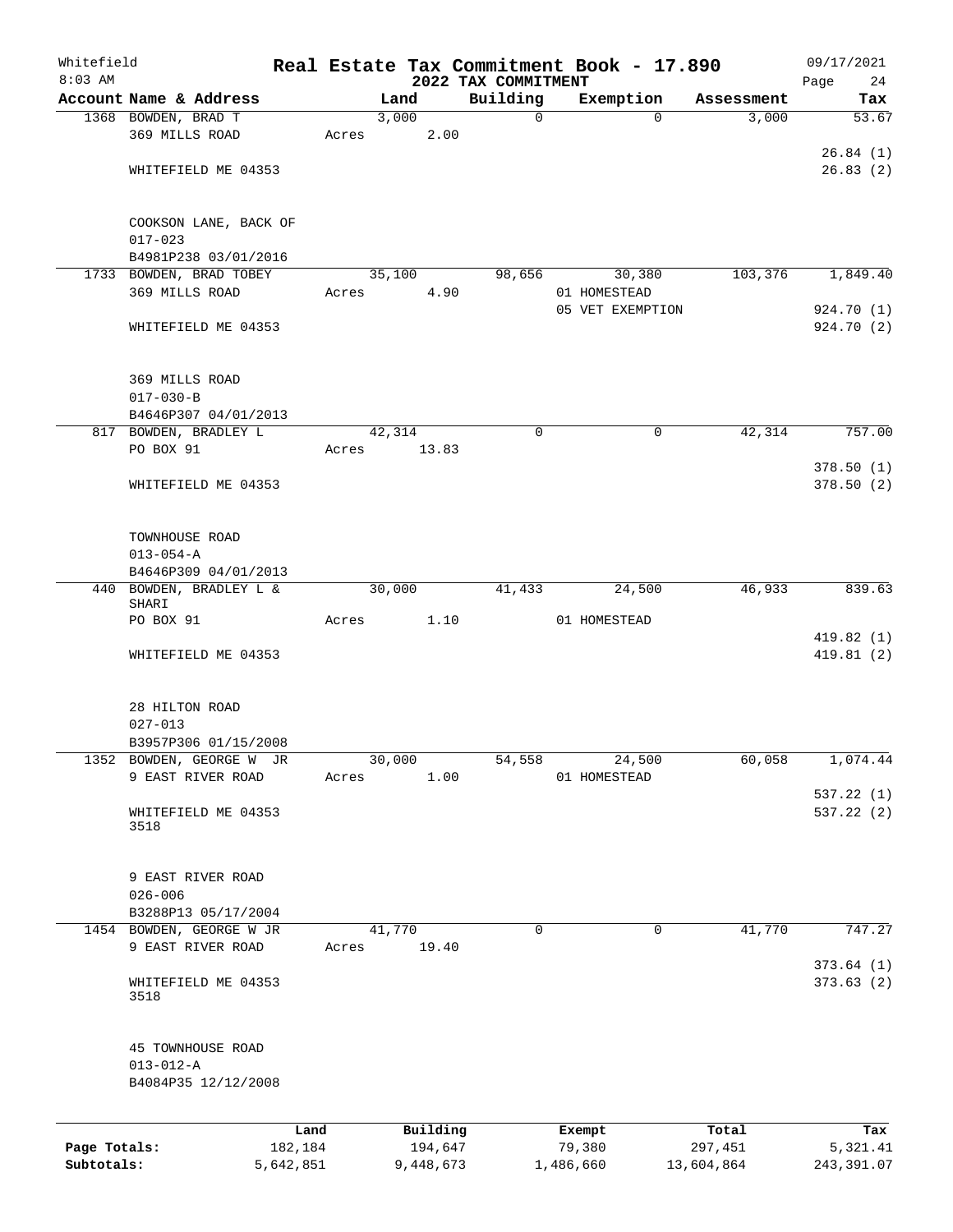| Whitefield<br>$8:03$ AM |                                                 |       |        |       | 2022 TAX COMMITMENT | Real Estate Tax Commitment Book - 17.890 |            | 09/17/2021<br>Page<br>25 |
|-------------------------|-------------------------------------------------|-------|--------|-------|---------------------|------------------------------------------|------------|--------------------------|
|                         | Account Name & Address                          |       | Land   |       | Building            | Exemption                                | Assessment | Tax                      |
|                         | 234 BOYIAN, JUDITH                              |       | 38,970 |       | 148,542             | $\Omega$                                 | 187,512    | 3,354.59                 |
|                         | 420 VIGUE ROAD                                  | Acres |        | 9.65  |                     |                                          |            |                          |
|                         |                                                 |       |        |       |                     |                                          |            | 1,677.30(1)              |
|                         | WHITEFIELD ME 04353                             |       |        |       |                     |                                          |            | 1,677.29(2)              |
|                         |                                                 |       |        |       |                     |                                          |            |                          |
|                         | 420 VIGUE ROAD                                  |       |        |       |                     |                                          |            |                          |
|                         | $019 - 012 - A$                                 |       |        |       |                     |                                          |            |                          |
|                         | B2431P293 02/16/1999                            |       |        |       |                     |                                          |            |                          |
|                         | 251 BOYNTON, DAVID A                            |       | 70,150 |       | $\mathbf 0$         | 0                                        | 70,150     | 1,254.98                 |
|                         | PO BOX 87                                       | Acres |        | 80.00 |                     |                                          |            |                          |
|                         |                                                 |       |        |       |                     |                                          |            | 627.49(1)                |
|                         | WHITEFIELD ME 04353                             |       |        |       |                     |                                          |            | 627.49(2)                |
|                         |                                                 |       |        |       |                     |                                          |            |                          |
|                         | HILTON ROAD                                     |       |        |       |                     |                                          |            |                          |
|                         | $011 - 036$                                     |       |        |       |                     |                                          |            |                          |
|                         | B5666P33 02/18/2021                             |       |        |       |                     |                                          |            |                          |
|                         | 325 BOYNTON, DAVID A                            |       | 34,746 |       | $\mathbf 0$         | $\mathbf 0$                              | 34,746     | 621.61                   |
|                         | PO BOX 87                                       | Acres |        | 16.87 |                     |                                          |            |                          |
|                         |                                                 |       |        |       |                     |                                          |            | 310.81(1)                |
|                         | WHITEFIELD ME 04353                             |       |        |       |                     |                                          |            | 310.80(2)                |
|                         |                                                 |       |        |       |                     |                                          |            |                          |
|                         | HILTON ROAD                                     |       |        |       |                     |                                          |            |                          |
|                         | $011 - 046$                                     |       |        |       |                     |                                          |            |                          |
|                         | B5666P33 02/18/2021                             |       |        |       |                     |                                          |            | 129.34                   |
|                         | 1340 BOYNTON, DAVID A<br>BOYNTON, MELISSA D     | Acres | 7,230  | 4.82  | $\mathbf 0$         | $\mathbf 0$                              | 7,230      |                          |
|                         | PO BOX 87                                       |       |        |       |                     |                                          |            | 64.67(1)                 |
|                         |                                                 |       |        |       |                     |                                          |            | 64.67(2)                 |
|                         | WHITEFIELD ME 04353                             |       |        |       |                     |                                          |            |                          |
|                         |                                                 |       |        |       |                     |                                          |            |                          |
|                         | BENNER LANE                                     |       |        |       |                     |                                          |            |                          |
|                         | $016 - 047 - D$                                 |       |        |       |                     |                                          |            |                          |
|                         | B5307P288 09/24/2018<br>1467 BOYNTON, DAVID A & |       | 34,980 |       | 56,255              | 0                                        | 91,235     | 1,632.19                 |
|                         | MELISSA D                                       |       |        |       |                     |                                          |            |                          |
|                         | PO BOX 87                                       | Acres |        | 4.82  |                     |                                          |            |                          |
|                         |                                                 |       |        |       |                     |                                          |            | 816.10(1)                |
|                         | WHITEFIELD ME 04353                             |       |        |       |                     |                                          |            | 816.09(2)                |
|                         |                                                 |       |        |       |                     |                                          |            |                          |
|                         | 140 BENNER LANE                                 |       |        |       |                     |                                          |            |                          |
|                         | $016 - 047 - C$                                 |       |        |       |                     |                                          |            |                          |
|                         | B4964P85 12/30/2015                             |       |        |       |                     |                                          |            |                          |
|                         | 1494 BOYNTON, DAVID A &                         |       | 48,250 |       | 169,285             | 24,500                                   | 193,035    | 3,453.40                 |
|                         | MELISSA D<br>PO BOX 87                          | Acres |        | 15.00 |                     | 01 HOMESTEAD                             |            |                          |
|                         |                                                 |       |        |       |                     |                                          |            | 1,726.70(1)              |
|                         | WHITEFIELD ME 04353                             |       |        |       |                     |                                          |            | 1,726.70(2)              |
|                         |                                                 |       |        |       |                     |                                          |            |                          |
|                         | 251 BENNER LANE                                 |       |        |       |                     |                                          |            |                          |
|                         | $016 - 049$                                     |       |        |       |                     |                                          |            |                          |
|                         | B4777P15 05/07/2014                             |       |        |       |                     |                                          |            |                          |
|                         |                                                 |       |        |       |                     |                                          |            |                          |
|                         |                                                 |       |        |       |                     |                                          |            |                          |
|                         |                                                 |       |        |       |                     |                                          |            |                          |

|              | Land      | Building  | Exempt    | Total      | Tax        |
|--------------|-----------|-----------|-----------|------------|------------|
| Page Totals: | 234,326   | 374,082   | 24,500    | 583,908    | 10,446.11  |
| Subtotals:   | 5,877,177 | 9,822,755 | 1,511,160 | 14,188,772 | 253,837.18 |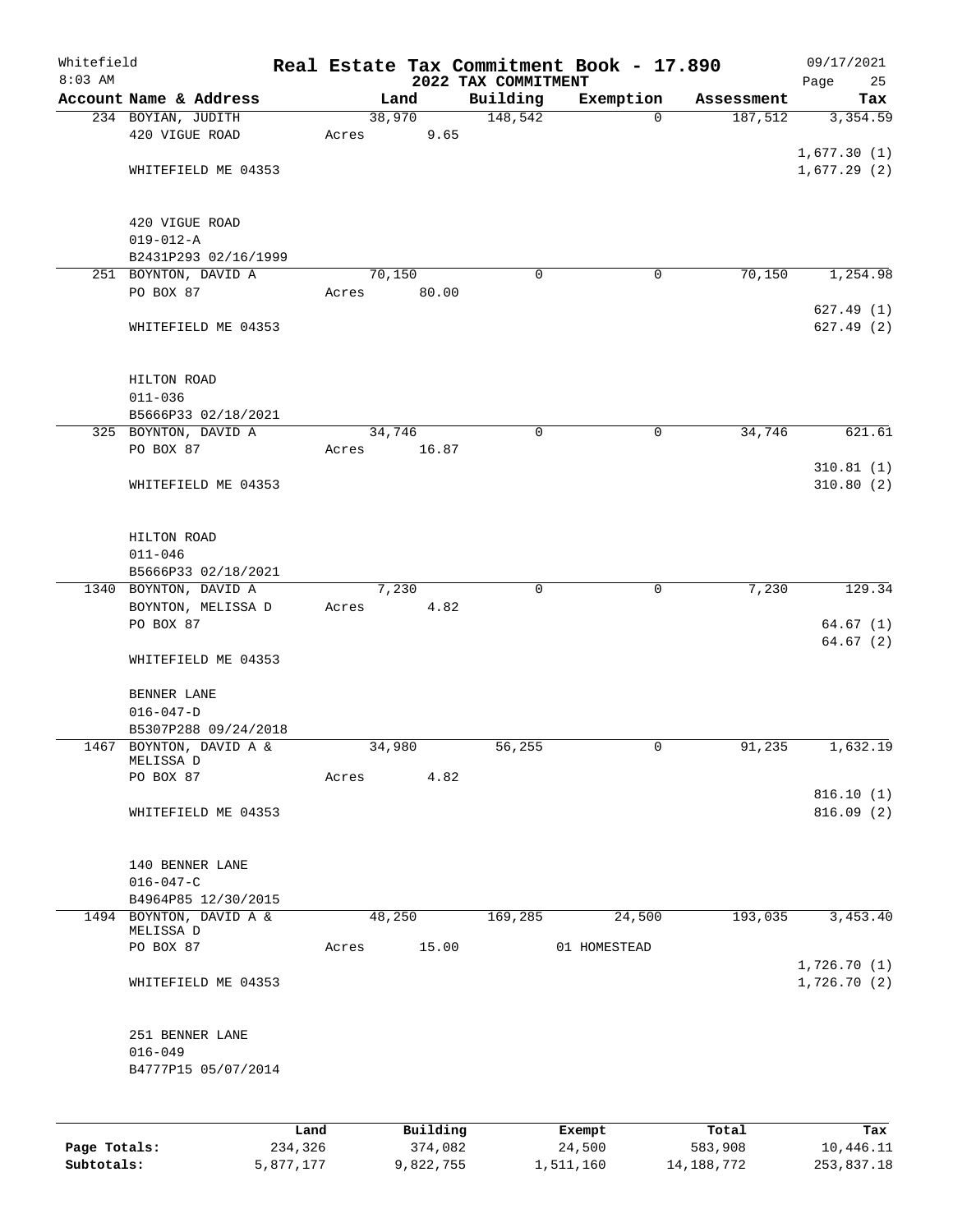| Whitefield<br>$8:03$ AM |                                                     |                 |          | 2022 TAX COMMITMENT | Real Estate Tax Commitment Book - 17.890 |            | 09/17/2021<br>26<br>Page   |
|-------------------------|-----------------------------------------------------|-----------------|----------|---------------------|------------------------------------------|------------|----------------------------|
|                         | Account Name & Address                              | Land            |          | Building            | Exemption                                | Assessment | Tax                        |
|                         | 577 BOYNTON, MARY M EST OF<br>BOYNTON, ROGER JR PER | 30,000<br>Acres | 0.82     | 600                 | $\Omega$                                 | 30,600     | 547.43                     |
|                         | REP<br>347 BOTTOM HILL ROAD                         |                 |          |                     |                                          |            | 273.72 (1)                 |
|                         | AUGUSTA ME 04330                                    |                 |          |                     |                                          |            | 273.71(2)                  |
|                         | 638 TOWNHOUSE ROAD<br>$007 - 030$                   |                 |          |                     |                                          |            |                            |
|                         | B3932P234 11/13/2007                                |                 |          |                     |                                          |            |                            |
|                         | 907 BRADFORD, TAMMY I                               | 40,802          |          | 15,732              | 0                                        | 56,534     | 1,011.39                   |
|                         | <b>40 TRESTLE LANE</b>                              | Acres           | 5.69     |                     |                                          |            | 505.70(1)                  |
|                         | WHITEFIELD ME 04353                                 |                 |          |                     |                                          |            | 505.69(2)                  |
|                         | <b>40 TRESTLE LANE</b><br>$017 - 014$               |                 |          |                     |                                          |            |                            |
|                         | B5112P183 03/07/2017                                |                 |          |                     |                                          |            |                            |
|                         | 1323 BRANN, BENJAMIN PATRICK                        | 28,450          |          | 0                   | 0                                        | 28,450     | 508.97                     |
|                         | 196 LEIGHTON ROAD                                   | Acres           | 9.00     |                     |                                          |            |                            |
|                         |                                                     |                 |          |                     |                                          |            | 254.49(1)                  |
|                         | AUGUSTA ME 04330                                    |                 |          |                     |                                          |            | 254.48 (2)                 |
|                         | 50 GARDINER ROAD                                    |                 |          |                     |                                          |            |                            |
|                         | $013 - 018$                                         |                 |          |                     |                                          |            |                            |
|                         | B5631P159 12/04/2020                                |                 |          |                     |                                          |            |                            |
|                         | 1177 BRANN, BENJAMIN R                              | 35,895          |          | 193,376             | 24,500                                   | 204,771    | 3,663.35                   |
|                         | PRIKRYL, INGRID                                     | Acres           | 5.43     |                     | 01 HOMESTEAD                             |            |                            |
|                         | 66 MARINE LANE                                      |                 |          |                     |                                          |            | 1,831.68(1)<br>1,831.67(2) |
|                         | WHITEFIELD ME 04353                                 |                 |          |                     |                                          |            |                            |
|                         | 66 MARINE LANE<br>$018 - 037 - F$                   |                 |          |                     |                                          |            |                            |
|                         | B5011P296 06/03/2016 B4198P106 09/09/2009           |                 |          |                     |                                          |            |                            |
|                         | 198 BRANN, BRUCE                                    | 31,500          |          | 20, 313             | 24,500                                   | 27,313     | 488.63                     |
|                         | 132 SOUTH HOWE ROAD                                 | Acres           | 2.50     |                     | 01 HOMESTEAD                             |            |                            |
|                         |                                                     |                 |          |                     |                                          |            | 244.32 (1)                 |
|                         | WHITEFIELD ME 04353                                 |                 |          |                     |                                          |            | 244.31 (2)                 |
|                         | 132 SOUTH HOWE ROAD                                 |                 |          |                     |                                          |            |                            |
|                         | $017 - 018 - A$                                     |                 |          |                     |                                          |            |                            |
|                         | B1393P149 05/28/1987                                |                 |          |                     |                                          |            |                            |
|                         | 1910 BRANN, DEAN                                    | 31,950          |          | 129,330             | 0                                        | 161,280    | 2,885.30                   |
|                         | BRANN, BARBARA A                                    | Acres           | 2.80     |                     |                                          |            |                            |
|                         | 51 MARINE LANE                                      |                 |          |                     |                                          |            | 1,442.65(1)                |
|                         | WHITEFIELD ME<br>04353-3229                         |                 |          |                     |                                          |            | 1,442.65(2)                |
|                         | 51 MARINE LANE                                      |                 |          |                     |                                          |            |                            |
|                         | $018 - 037 - 02$<br>B5639P64 12/04/2020             |                 |          |                     |                                          |            |                            |
|                         |                                                     |                 |          |                     |                                          |            |                            |
|                         |                                                     |                 |          |                     |                                          |            |                            |
|                         | Land                                                |                 | Building |                     | Exempt                                   | Total      | Tax                        |
| Page Totals:            | 198,597                                             |                 | 359,351  |                     | 49,000                                   | 508,948    | 9,105.07                   |

**Subtotals:** 6,075,774 10,182,106 1,560,160 14,697,720 262,942.25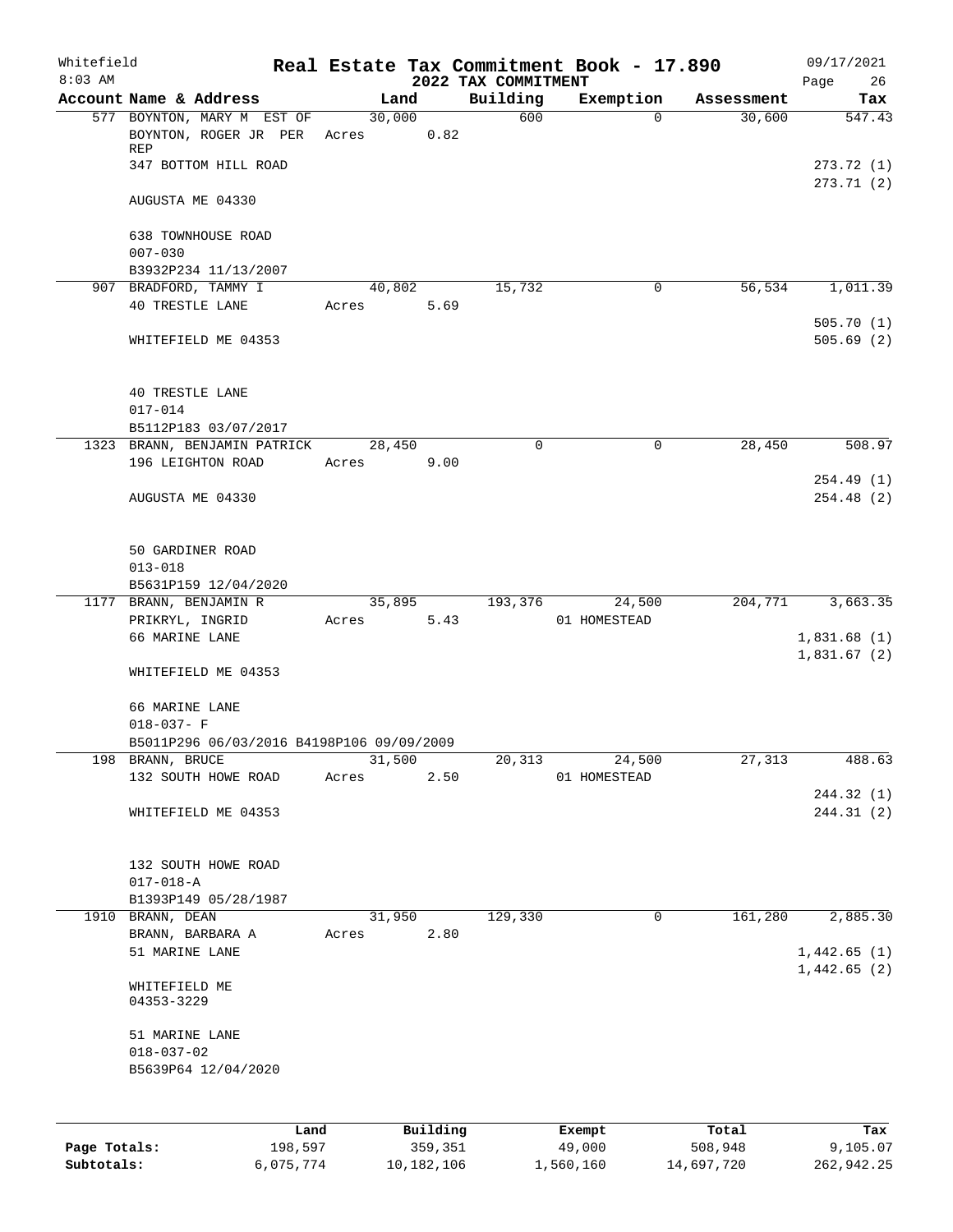| Whitefield<br>$8:03$ AM |                                                    |       |        |          | 2022 TAX COMMITMENT | Real Estate Tax Commitment Book - 17.890 |            | 09/17/2021<br>27<br>Page   |
|-------------------------|----------------------------------------------------|-------|--------|----------|---------------------|------------------------------------------|------------|----------------------------|
|                         | Account Name & Address                             |       | Land   |          | Building            | Exemption                                | Assessment | Tax                        |
|                         | 1622 BRANN, GERALD L & TONI<br>113 SOUTH HOWE ROAD | Acres | 32,100 | 2.90     | 109,468             | 30,380<br>01 HOMESTEAD                   | 111,188    | 1,989.15                   |
|                         |                                                    |       |        |          |                     | 05 VET EXEMPTION                         |            | 994.58 (1)                 |
|                         | WHITEFIELD ME 04353                                |       |        |          |                     |                                          |            | 994.57 (2)                 |
|                         | 113 SOUTH HOWE ROAD                                |       |        |          |                     |                                          |            |                            |
|                         | $017 - 017 - C$<br>B1470P194 05/13/1988            |       |        |          |                     |                                          |            |                            |
|                         | 1698 BRANN, JAMES L &                              |       | 30,675 |          | 189,672             | 24,500                                   | 195,847    | 3,503.70                   |
|                         | SHANNON F                                          |       |        |          |                     |                                          |            |                            |
|                         | PO BOX 75                                          | Acres |        | 1.95     |                     | 01 HOMESTEAD                             |            | 1,751.85(1)                |
|                         | WHITEFIELD ME 04353                                |       |        |          |                     |                                          |            | 1,751.85(2)                |
|                         | <b>30 BENNER LANE</b>                              |       |        |          |                     |                                          |            |                            |
|                         | $013 - 038 - A$                                    |       |        |          |                     |                                          |            |                            |
|                         | B2885P55 07/19/2002                                |       |        |          |                     |                                          |            |                            |
|                         | 59 BRANN, JAMES M<br>BRANN, SYLVIA M               | Acres | 35,000 | 0.62     | 63,229              | 24,500<br>01 HOMESTEAD                   | 73,729     | 1,319.01                   |
|                         | 3 PITTSTON ROAD                                    |       |        |          |                     |                                          |            | 659.51(1)                  |
|                         |                                                    |       |        |          |                     |                                          |            | 659.50 (2)                 |
|                         | WHITEFIELD ME 04353                                |       |        |          |                     |                                          |            |                            |
|                         | 3 PITTSTON ROAD                                    |       |        |          |                     |                                          |            |                            |
|                         | $031 - 012$                                        |       |        |          |                     |                                          |            |                            |
|                         | B1366P67 01/13/1987<br>1747 BRANN, JESSE           |       | 22,250 |          | 0                   | $\mathbf 0$                              | 22,250     | 398.05                     |
|                         | 132 MT VISTA DRIVE                                 | Acres |        | 3.00     |                     |                                          |            |                            |
|                         |                                                    |       |        |          |                     |                                          |            | 199.03(1)                  |
|                         | SIDNEY ME 04330                                    |       |        |          |                     |                                          |            | 199.02(2)                  |
|                         | MARINE LANE                                        |       |        |          |                     |                                          |            |                            |
|                         | $018 - 037 - E$                                    |       |        |          |                     |                                          |            |                            |
|                         | B4976P168 02/08/2016                               |       |        |          | 181,226             |                                          |            |                            |
|                         | 1348 BRANN, KEITH A &<br>CYNTHIA                   |       | 30,660 |          |                     | 24,500                                   | 187,386    | 3,352.34                   |
|                         | 17 MARINE LANE                                     | Acres |        | 1.94     |                     | 01 HOMESTEAD                             |            |                            |
|                         | WHITEFIELD ME 04353                                |       |        |          |                     |                                          |            | 1,676.17(1)<br>1,676.17(2) |
|                         |                                                    |       |        |          |                     |                                          |            |                            |
|                         | 17 MARINE LANE                                     |       |        |          |                     |                                          |            |                            |
|                         | $018 - 037 - A$<br>B2136P66 04/08/1996             |       |        |          |                     |                                          |            |                            |
|                         | 603 BRANN, LARRY & PAULINE                         |       | 40,000 |          | 92,478              | 24,500                                   | 107,978    | 1,931.73                   |
|                         | 232 MILLS ROAD                                     | Acres |        | 0.99     |                     | 01 HOMESTEAD                             |            |                            |
|                         |                                                    |       |        |          |                     |                                          |            | 965.87(1)                  |
|                         | WHITEFIELD ME 04353                                |       |        |          |                     |                                          |            | 965.86(2)                  |
|                         | 232 MILLS ROAD                                     |       |        |          |                     |                                          |            |                            |
|                         | $017 - 007$                                        |       |        |          |                     |                                          |            |                            |
|                         | B1086P27 11/12/1981                                |       |        |          |                     |                                          |            |                            |
|                         |                                                    |       |        |          |                     |                                          |            |                            |
|                         | Land                                               |       |        | Building |                     | Exempt                                   | Total      | Tax                        |

|              | Land      | Building   | Exempt    | Total      | Tax          |
|--------------|-----------|------------|-----------|------------|--------------|
| Page Totals: | 190,685   | 636,073    | 128,380   | 698,378    | 12,493.98    |
| Subtotals:   | 6,266,459 | 10,818,179 | 1,688,540 | 15,396,098 | 275, 436, 23 |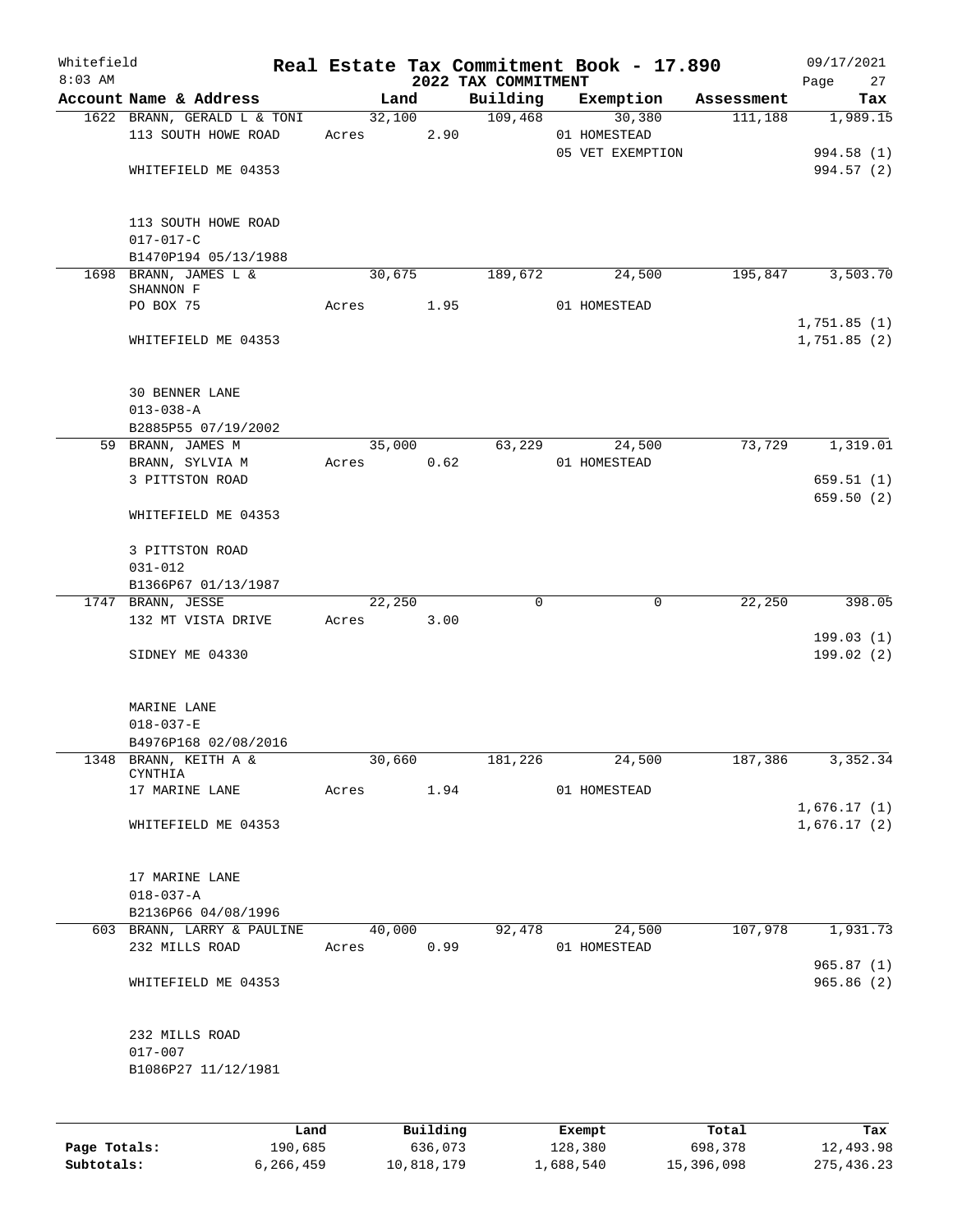| Whitefield<br>$8:03$ AM |                                           |        |        | 2022 TAX COMMITMENT | Real Estate Tax Commitment Book - 17.890 |            | 09/17/2021<br>Page<br>28 |
|-------------------------|-------------------------------------------|--------|--------|---------------------|------------------------------------------|------------|--------------------------|
|                         | Account Name & Address                    |        | Land   | Building            | Exemption                                | Assessment | Tax                      |
|                         | 1427 BRANN, LINDA                         | 43,890 |        | 6,097               | $\Omega$                                 | 49,987     | 894.27                   |
|                         | PO BOX 30                                 | Acres  | 15.80  |                     |                                          |            |                          |
|                         |                                           |        |        |                     |                                          |            | 447.14 (1)               |
|                         | COOPERS MILLS ME 04341                    |        |        |                     |                                          |            | 447.13 (2)               |
|                         |                                           |        |        |                     |                                          |            |                          |
|                         |                                           |        |        |                     |                                          |            |                          |
|                         | 636 MILLS ROAD                            |        |        |                     |                                          |            |                          |
|                         | $024 - 002$<br>B860P145 11/05/1975        |        |        |                     |                                          |            |                          |
|                         | 1296 BRANN, LINDA L                       | 30,000 |        |                     | 16,537<br>24,500                         | 22,037     | 394.24                   |
|                         | PO BOX 30                                 | Acres  | 1.50   |                     | 01 HOMESTEAD                             |            |                          |
|                         |                                           |        |        |                     |                                          |            | 197.12(1)                |
|                         | COOPERS MILLS ME 04341                    |        |        |                     |                                          |            | 197.12 (2)               |
|                         |                                           |        |        |                     |                                          |            |                          |
|                         |                                           |        |        |                     |                                          |            |                          |
|                         | 638 MILLS ROAD                            |        |        |                     |                                          |            |                          |
|                         | $024 - 003$                               |        |        |                     |                                          |            |                          |
|                         | B2730P111 09/10/2001 B2678P296 04/26/2001 |        |        |                     |                                          |            |                          |
|                         | 20 BRANN, REGINALD T                      |        | 38,750 | 11,027              | $\mathbf 0$                              | 49,777     | 890.51                   |
|                         | 1294 EAST PITTSTON ROAD Acres 4.00        |        |        |                     |                                          |            | 445.26(1)                |
|                         | PITTSTON ME 04345-5725                    |        |        |                     |                                          |            | 445.25(2)                |
|                         |                                           |        |        |                     |                                          |            |                          |
|                         |                                           |        |        |                     |                                          |            |                          |
|                         | 410 TOWNHOUSE ROAD                        |        |        |                     |                                          |            |                          |
|                         | $010 - 018$                               |        |        |                     |                                          |            |                          |
|                         | B5597P297 08/26/2020 B5126P127 04/20/2017 |        |        |                     |                                          |            |                          |
|                         | 540 BRANN, RICHARD A                      | 20,840 |        | $\Omega$            | 0                                        | 20,840     | 372.83                   |
|                         | 37 BRANN ROAD                             | Acres  | 2.06   |                     |                                          |            |                          |
|                         |                                           |        |        |                     |                                          |            | 186.42(1)                |
|                         | WINDSOR ME 04363                          |        |        |                     |                                          |            | 186.41(2)                |
|                         |                                           |        |        |                     |                                          |            |                          |
|                         | MARINE LANE                               |        |        |                     |                                          |            |                          |
|                         | $018 - 037$                               |        |        |                     |                                          |            |                          |
|                         | 1654 BRANN, ROBERT & FAITH                | 47,210 |        | 61,930              | 24,500                                   | 84,640     | 1,514.21                 |
|                         | PO BOX 32                                 | Acres  | 19.95  |                     | 01 HOMESTEAD                             |            |                          |
|                         |                                           |        |        |                     |                                          |            | 757.11(1)                |
|                         | COOPERS MILLS ME 04341                    |        |        |                     |                                          |            | 757.10(2)                |
|                         |                                           |        |        |                     |                                          |            |                          |
|                         | 18 NORTHEAST LANE                         |        |        |                     |                                          |            |                          |
|                         | $025 - 001$                               |        |        |                     |                                          |            |                          |
|                         | B868P270 02/02/1976                       |        |        |                     |                                          |            |                          |
|                         | 1726 BRANN, ROBERT A JR                   | 40,890 |        | 23,382              | 0                                        | 64,272     | 1,149.83                 |
|                         | BRANN, KRISTY J                           | Acres  | 12.05  |                     |                                          |            |                          |
|                         | PO BOX 32                                 |        |        |                     |                                          |            | 574.92(1)                |
|                         |                                           |        |        |                     |                                          |            | 574.91(2)                |
|                         | COOPERS MILLS ME 04341                    |        |        |                     |                                          |            |                          |
|                         |                                           |        |        |                     |                                          |            |                          |
|                         | 13 NORTHEAST LANE                         |        |        |                     |                                          |            |                          |
|                         | $025 - 001 - A$                           |        |        |                     |                                          |            |                          |
|                         | B3272P199 04/16/2004                      |        |        |                     |                                          |            |                          |
|                         |                                           |        |        |                     |                                          |            |                          |

|              | Land      | Building   | Exempt    | Total      | Tax        |
|--------------|-----------|------------|-----------|------------|------------|
| Page Totals: | 221,580   | 118,973    | 49,000    | 291,553    | 5,215.89   |
| Subtotals:   | 6,488,039 | 10,937,152 | 1,737,540 | 15,687,651 | 280,652.12 |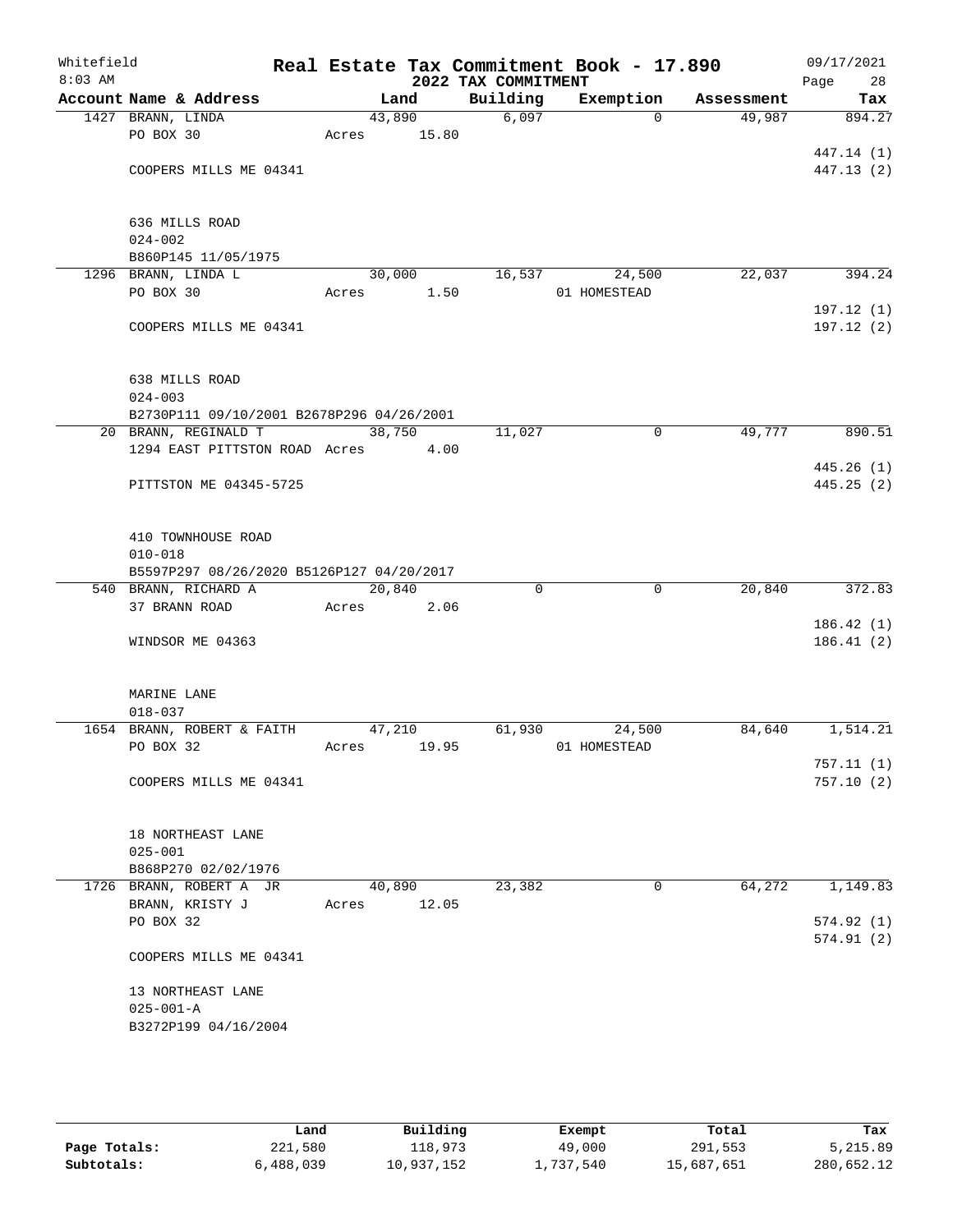| Whitefield                 |                                                             |                      |       |        |                       |                                 | Real Estate Tax Commitment Book - 17.890 |                       | 09/17/2021             |
|----------------------------|-------------------------------------------------------------|----------------------|-------|--------|-----------------------|---------------------------------|------------------------------------------|-----------------------|------------------------|
| $8:03$ AM                  | Account Name & Address                                      |                      |       | Land   |                       | 2022 TAX COMMITMENT<br>Building | Exemption                                |                       | Page<br>29             |
|                            | 1912 BRANN, RONNIE                                          |                      |       | 33,900 |                       | 0                               | $\Omega$                                 | Assessment<br>33,900  | Tax<br>606.47          |
|                            | 19 ERSKINE ROAD                                             |                      | Acres |        | 4.10                  |                                 |                                          |                       |                        |
|                            |                                                             |                      |       |        |                       |                                 |                                          |                       | 303.24(1)              |
|                            | WINDSOR ME 04363                                            |                      |       |        |                       |                                 |                                          |                       | 303.23(2)              |
|                            |                                                             |                      |       |        |                       |                                 |                                          |                       |                        |
|                            | MARINE LANE                                                 |                      |       |        |                       |                                 |                                          |                       |                        |
|                            | $018 - 037 - 04$                                            |                      |       |        |                       |                                 |                                          |                       |                        |
|                            | B5100P221 01/20/2017                                        |                      |       |        |                       |                                 |                                          |                       |                        |
|                            | 1911 BRANN, SCOT                                            |                      |       | 32,100 |                       | 0                               | 0                                        | 32,100                | 574.27                 |
|                            | 242 AUGUSTA-ROCKLAND<br>ROAD                                |                      | Acres |        | 2.90                  |                                 |                                          |                       |                        |
|                            |                                                             |                      |       |        |                       |                                 |                                          |                       | 287.14 (1)             |
|                            | WINDSOR ME 04363                                            |                      |       |        |                       |                                 |                                          |                       | 287.13(2)              |
|                            |                                                             |                      |       |        |                       |                                 |                                          |                       |                        |
|                            | MARINE LANE                                                 |                      |       |        |                       |                                 |                                          |                       |                        |
|                            | $018 - 037 - 03$                                            |                      |       |        |                       |                                 |                                          |                       |                        |
|                            | B5100P237 01/20/2017                                        |                      |       |        |                       |                                 |                                          |                       |                        |
|                            | 1768 BRANN, SCOT M                                          |                      |       | 28,610 |                       | $\mathbf 0$                     | $\mathsf{O}$                             | 28,610                | 511.83                 |
|                            | 242 AUGUSTA-ROCKLAND                                        |                      | Acres |        | 9.20                  |                                 |                                          |                       |                        |
|                            | ROAD                                                        |                      |       |        |                       |                                 |                                          |                       |                        |
|                            |                                                             |                      |       |        |                       |                                 |                                          |                       | 255.92(1)              |
|                            | WINDSOR ME 04363                                            |                      |       |        |                       |                                 |                                          |                       | 255.91(2)              |
|                            | WINDSOR LINE, ON                                            |                      |       |        |                       |                                 |                                          |                       |                        |
|                            | $018 - 038 - A$                                             |                      |       |        |                       |                                 |                                          |                       |                        |
|                            | B4504P39 03/20/2012                                         |                      |       |        |                       |                                 |                                          |                       |                        |
|                            | 1500 BRANN, TERRIE                                          |                      |       | 20,291 |                       | 400                             | $\mathbf 0$                              | 20,691                | 370.16                 |
|                            | BUCK, AMY & BRANN,                                          |                      | Acres |        | 4.41                  |                                 |                                          |                       |                        |
|                            | CRAIG                                                       |                      |       |        |                       |                                 |                                          |                       |                        |
|                            | 214 SENOTT ROAD                                             |                      |       |        |                       |                                 |                                          |                       | 185.08(1)              |
|                            |                                                             |                      |       |        |                       |                                 |                                          |                       | 185.08(2)              |
|                            | WHITEFIELD ME 04353                                         |                      |       |        |                       |                                 |                                          |                       |                        |
|                            | SENOTT ROAD                                                 |                      |       |        |                       |                                 |                                          |                       |                        |
|                            | $017 - 038 - C$                                             |                      |       |        |                       |                                 |                                          |                       |                        |
|                            | B2582P69 07/21/2000                                         |                      |       |        |                       |                                 |                                          |                       |                        |
|                            | 33 BRANN, TERRIE J PLUMMER<br>BRANN, CRAIG WOODBURY & Acres |                      |       | 36,018 | 5.96                  | 61,310                          | 24,500<br>01 HOMESTEAD                   | 72,828                | 1,302.89               |
|                            | BUCK, AMY WYETH                                             |                      |       |        |                       |                                 |                                          |                       |                        |
|                            | 214 SENOTT ROAD                                             |                      |       |        |                       |                                 |                                          |                       | 651.45(1)              |
|                            |                                                             |                      |       |        |                       |                                 |                                          |                       | 651.44(2)              |
|                            | WHITEFIELD ME 04353                                         |                      |       |        |                       |                                 |                                          |                       |                        |
|                            | 214 SENOTT ROAD                                             |                      |       |        |                       |                                 |                                          |                       |                        |
|                            | $017 - 041$                                                 |                      |       |        |                       |                                 |                                          |                       |                        |
|                            | B4975P168 02/03/2016                                        |                      |       |        |                       |                                 |                                          |                       |                        |
|                            | 71 BRANN, WAYNE & CAROL                                     |                      |       | 34,500 |                       | 93,575                          | 24,500                                   | 103,575               | 1,852.96               |
|                            | 473 NORTH HOWE ROAD                                         |                      | Acres |        | 4.50                  |                                 | 01 HOMESTEAD                             |                       |                        |
|                            |                                                             |                      |       |        |                       |                                 |                                          |                       | 926.48(1)              |
|                            | WHITEFIELD ME 04353                                         |                      |       |        |                       |                                 |                                          |                       | 926.48(2)              |
|                            | 473 NORTH HOWE ROAD                                         |                      |       |        |                       |                                 |                                          |                       |                        |
|                            | $021 - 001$                                                 |                      |       |        |                       |                                 |                                          |                       |                        |
|                            |                                                             |                      |       |        |                       |                                 |                                          |                       |                        |
|                            |                                                             | Land                 |       |        | Building              |                                 | Exempt                                   | Total                 | Tax                    |
| Page Totals:<br>Subtotals: |                                                             | 185,419<br>6,673,458 |       |        | 155,285<br>11,092,437 |                                 | 49,000<br>1,786,540                      | 291,704<br>15,979,355 | 5,218.58<br>285,870.70 |
|                            |                                                             |                      |       |        |                       |                                 |                                          |                       |                        |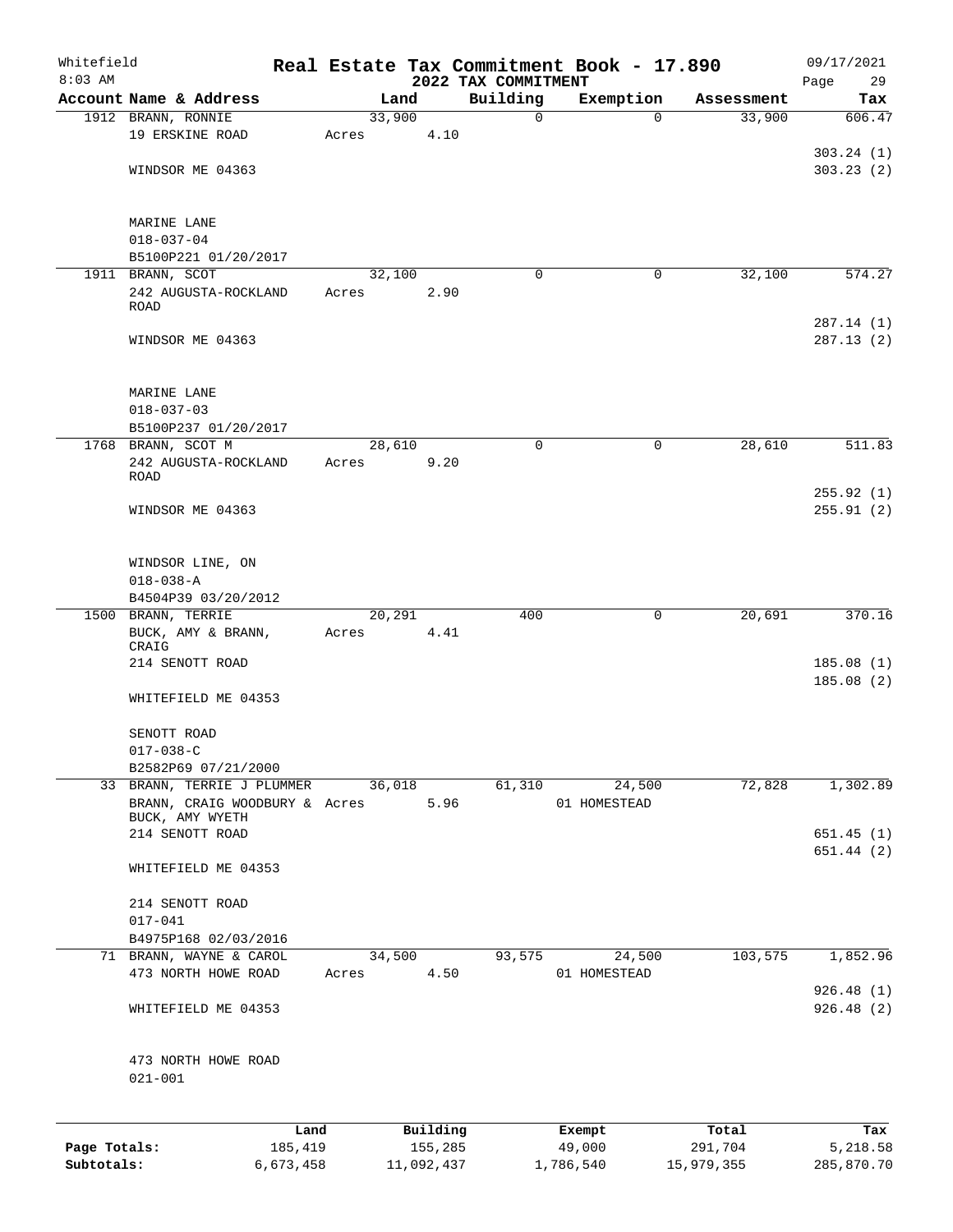| Whitefield   |                                          |           |       |         |              | Real Estate Tax Commitment Book - 17.890 |              |             |            | 09/17/2021                 |
|--------------|------------------------------------------|-----------|-------|---------|--------------|------------------------------------------|--------------|-------------|------------|----------------------------|
| $8:03$ AM    | Account Name & Address                   |           |       | Land    |              | 2022 TAX COMMITMENT<br>Building          |              | Exemption   | Assessment | Page<br>30                 |
|              | 320 BRANN-GUIMOND, TINA                  |           |       |         | 51,170       | 20,394                                   |              | 24,500      | 47,064     | Tax<br>841.97              |
|              | GUIMOND, PATRICK                         |           | Acres |         | 3.78         |                                          | 01 HOMESTEAD |             |            |                            |
|              | 138 AUGUSTA ROAD                         |           |       |         |              |                                          |              |             |            | 420.99 (1)                 |
|              |                                          |           |       |         |              |                                          |              |             |            | 420.98(2)                  |
|              | WHITEFIELD ME 04353                      |           |       |         |              |                                          |              |             |            |                            |
|              | 138 AUGUSTA ROAD                         |           |       |         |              |                                          |              |             |            |                            |
|              | $018 - 020 - C$                          |           |       |         |              |                                          |              |             |            |                            |
|              | B4507P203 03/30/2012 B1977P77 05/19/1994 |           |       |         |              |                                          |              |             |            |                            |
|              | 1156 BRETON, ARTHUR A &                  |           |       | 30, 255 |              | 85,068                                   |              | 24,500      | 90,823     | 1,624.82                   |
|              | APRIL A                                  |           |       |         | 1.67         |                                          |              |             |            |                            |
|              | 122 NO HUNTS MEADOW<br>ROAD              |           | Acres |         |              |                                          | 01 HOMESTEAD |             |            |                            |
|              | WHITEFIELD ME 04353                      |           |       |         |              |                                          |              |             |            | 812.41 (1)<br>812.41(2)    |
|              |                                          |           |       |         |              |                                          |              |             |            |                            |
|              | 122 NORTH HUNTS MEADOW                   |           |       |         |              |                                          |              |             |            |                            |
|              | $018 - 030 - A - 1$                      |           |       |         |              |                                          |              |             |            |                            |
|              | B1646P223 09/20/1990                     |           |       |         |              |                                          |              |             |            |                            |
|              | 804 BRETON, GLEN P & KAREN               |           |       | 25,882  |              | 19,653                                   |              | 0           | 45,535     | 814.62                     |
|              | L                                        |           |       |         |              |                                          |              |             |            |                            |
|              | 375 NO HUNTS MEADOW                      |           | Acres |         | 5.79         |                                          |              |             |            |                            |
|              | ROAD                                     |           |       |         |              |                                          |              |             |            |                            |
|              |                                          |           |       |         |              |                                          |              |             |            | 407.31(1)                  |
|              | WHITEFIELD ME 04353                      |           |       |         |              |                                          |              |             |            | 407.31(2)                  |
|              |                                          |           |       |         |              |                                          |              |             |            |                            |
|              | 375 NORTH HUNTS MEADOW                   |           |       |         |              |                                          |              |             |            |                            |
|              | $018 - 044$                              |           |       |         |              |                                          |              |             |            |                            |
|              | B4829P133 10/20/2014                     |           |       |         |              |                                          |              |             |            |                            |
|              | 1269 BRIDGFORTH, JUSTIN R                |           |       | 42,610  |              | 74,934                                   |              | $\mathbf 0$ | 117,544    | 2,102.86                   |
|              | 267 MILLS ROAD                           |           | Acres |         | 14.20        |                                          |              |             |            |                            |
|              | WHITEFIELD ME 04353                      |           |       |         |              |                                          |              |             |            | 1,051.43(1)<br>1,051.43(2) |
|              |                                          |           |       |         |              |                                          |              |             |            |                            |
|              | 267 MILLS ROAD                           |           |       |         |              |                                          |              |             |            |                            |
|              | $017 - 049$                              |           |       |         |              |                                          |              |             |            |                            |
|              | B5552P277 07/20/2020                     |           |       |         |              |                                          |              |             |            |                            |
|              | 1236 BRIDGFORTH, JUSTIN R                |           |       | 30,810  |              | 0                                        |              | $\mathbf 0$ | 30,810     | 551.19                     |
|              | 267 MILLS ROAD                           |           | Acres |         | 5.70         |                                          |              |             |            |                            |
|              |                                          |           |       |         |              |                                          |              |             |            | 275.60(1)                  |
|              | WHITEFIELD ME 04353                      |           |       |         |              |                                          |              |             |            | 275.59(2)                  |
|              |                                          |           |       |         |              |                                          |              |             |            |                            |
|              | MILLS ROAD LOT 3                         |           |       |         |              |                                          |              |             |            |                            |
|              | $017 - 008 - C$                          |           |       |         |              |                                          |              |             |            |                            |
|              | B5552P277 07/17/2020                     |           |       |         |              |                                          |              |             |            |                            |
| 1881         | BRILLANT, JEAN L                         |           |       | 25,072  |              | 61,034                                   |              | 24,500      | 61,606     | 1,102.13                   |
|              | 7 IRISH LANE                             |           | Acres |         | 1.59         |                                          | 01 HOMESTEAD |             |            |                            |
|              |                                          |           |       |         |              |                                          |              |             |            | 551.07(1)                  |
|              | WHITEFIELD ME 04353                      |           |       |         |              |                                          |              |             |            | 551.06(2)                  |
|              | 7 IRISH LANE                             |           |       |         |              |                                          |              |             |            |                            |
|              | $006 - 021 - C$                          |           |       |         |              |                                          |              |             |            |                            |
|              | B5053P196 09/16/2016                     |           |       |         |              |                                          |              |             |            |                            |
|              |                                          | Land      |       |         | Building     |                                          | Exempt       |             | Total      | Tax                        |
| Page Totals: |                                          | 205,799   |       |         | 261,083      |                                          | 73,500       |             | 393,382    | 7,037.59                   |
| Subtotals:   |                                          | 6,879,257 |       |         | 11, 353, 520 |                                          | 1,860,040    |             | 16,372,737 | 292,908.29                 |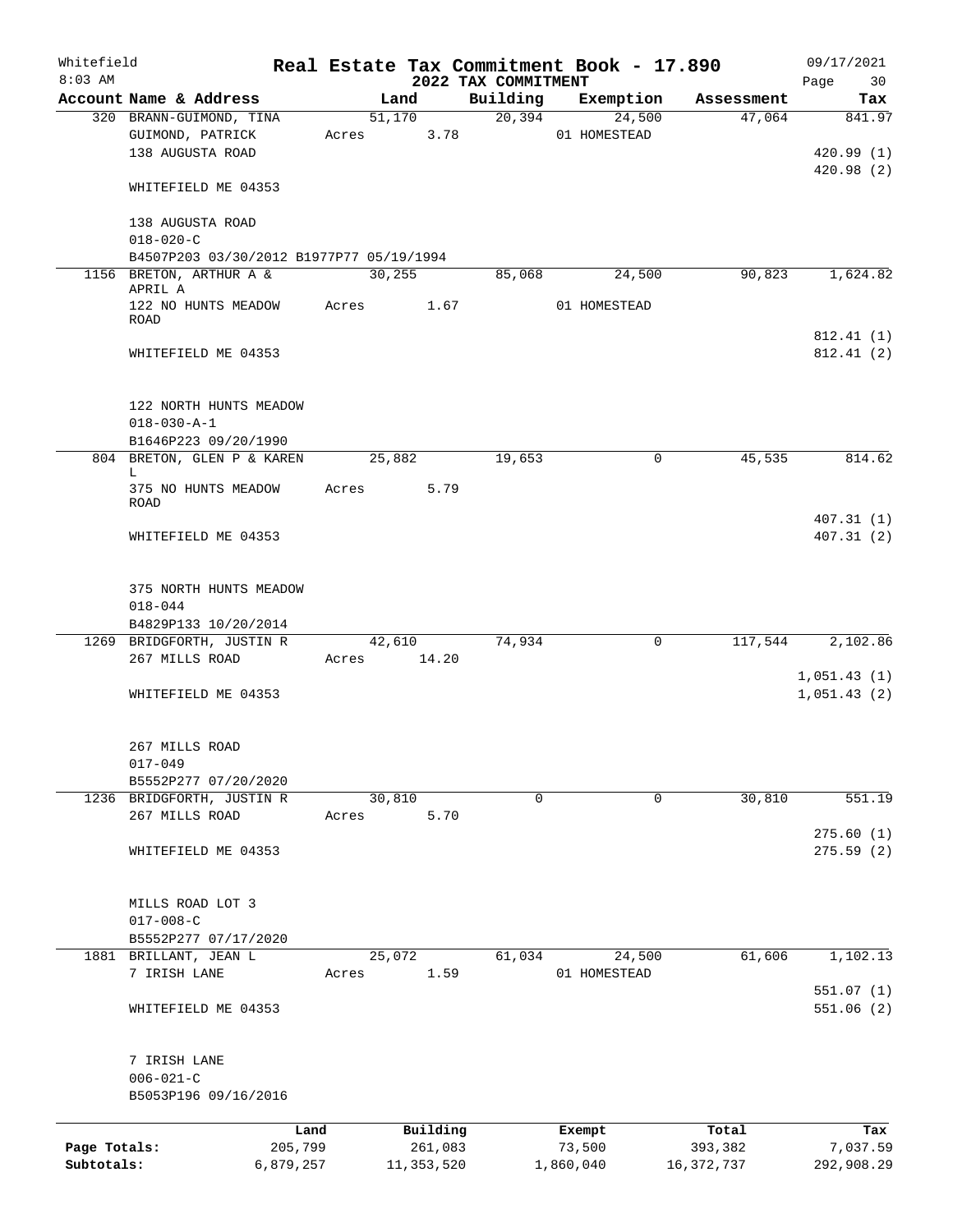| Whitefield<br>$8:03$ AM |                                                                 |       |        | 2022 TAX COMMITMENT | Real Estate Tax Commitment Book - 17.890 |            | 09/17/2021<br>Page<br>31 |
|-------------------------|-----------------------------------------------------------------|-------|--------|---------------------|------------------------------------------|------------|--------------------------|
|                         | Account Name & Address                                          |       | Land   | Building            | Exemption                                | Assessment | Tax                      |
|                         | 331 BRINZOW, ALEXANDER                                          |       | 600    | 0                   | $\mathbf 0$                              | 600        | 10.73                    |
|                         | 136 SMITH ROAD                                                  | Acres | 0.40   |                     |                                          |            |                          |
|                         |                                                                 |       |        |                     |                                          |            | 5.37(1)                  |
|                         | FARMINGDALE ME 04344                                            |       |        |                     |                                          |            | 5.36(2)                  |
|                         | WEARY POND ROAD SOUTH                                           |       |        |                     |                                          |            |                          |
|                         | $011 - 027$                                                     |       |        |                     |                                          |            |                          |
|                         | B934P145 10/17/1977                                             |       |        |                     |                                          |            |                          |
|                         | 1387 BROCHU, DONALD                                             |       | 66,050 | $\Omega$            | 0                                        | 66,050     | 1,181.63                 |
|                         | 860 WHITEFIELD ROAD                                             | Acres | 68.60  |                     |                                          |            |                          |
|                         |                                                                 |       |        |                     |                                          |            | 590.82(1)                |
|                         | PITTSTON ME 04345                                               |       |        |                     |                                          |            | 590.81 (2)               |
|                         | CLOVER LANE                                                     |       |        |                     |                                          |            |                          |
|                         | $012 - 028$                                                     |       |        |                     |                                          |            |                          |
|                         | B4473P292 12/23/2011                                            |       |        |                     |                                          |            |                          |
|                         | 1146 BRONN, CLIFTON                                             |       | 41,570 | 0                   | $\mathbf 0$                              | 41,570     | 743.69                   |
|                         | 176 HEAD TIDE ROAD                                              | Acres | 12.90  |                     |                                          |            |                          |
|                         |                                                                 |       |        |                     |                                          |            | 371.85(1)                |
|                         | WHITEFIELD ME 04353                                             |       |        |                     |                                          |            | 371.84(2)                |
|                         | HEAD TIDE ROAD                                                  |       |        |                     |                                          |            |                          |
|                         | $008 - 011$                                                     |       |        |                     |                                          |            |                          |
|                         | B5117P227 03/01/2017 B5076P84 11/09/2016 B2197P74<br>11/13/1996 |       |        |                     |                                          |            |                          |
|                         | 847 BRONN, CLIFTON GEORGE                                       |       | 33,300 | 131,075             | 24,500                                   | 139,875    | 2,502.36                 |
|                         | 176 HEAD TIDE ROAD                                              | Acres | 3.70   |                     | 01 HOMESTEAD                             |            |                          |
|                         |                                                                 |       |        |                     |                                          |            | 1,251.18(1)              |
|                         | WHITEFIELD ME 04353                                             |       |        |                     |                                          |            | 1,251.18(2)              |
|                         | 176 HEAD TIDE ROAD                                              |       |        |                     |                                          |            |                          |
|                         | $008 - 012$                                                     |       |        |                     |                                          |            |                          |
|                         | B957P80 05/30/1978                                              |       |        |                     |                                          |            |                          |
|                         | 1966 BRONN, GEORGE                                              |       | 0      | 3,673               | 0                                        | 3,673      | 65.71                    |
|                         | 80 ANGEL LINE LANE                                              |       |        |                     |                                          |            |                          |
|                         |                                                                 |       |        |                     |                                          |            | 32.86(1)                 |
|                         | WHITEFIELD ME 04353                                             |       |        |                     |                                          |            | 32.85(2)                 |
|                         | 80 ANGEL LINE LANE                                              |       |        |                     |                                          |            |                          |
|                         | $008 - 011 - ON$                                                |       |        |                     |                                          |            |                          |
|                         | 712 BROOKE, WILLIAM & GAIL                                      |       | 60,900 | 151,852             | 24,500                                   | 188,252    | 3,367.83                 |
|                         | 41 COOPER ROAD                                                  | Acres | 41.00  |                     | 01 HOMESTEAD                             |            |                          |
|                         |                                                                 |       |        |                     |                                          |            | 1,683.92(1)              |
|                         | WHITEFIELD ME 04353                                             |       |        |                     |                                          |            | 1,683.91(2)              |
|                         | 41 COOPER ROAD                                                  |       |        |                     |                                          |            |                          |
|                         | $016 - 026$                                                     |       |        |                     |                                          |            |                          |
|                         | B1429P298 10/14/1987                                            |       |        |                     |                                          |            |                          |
|                         |                                                                 |       |        |                     |                                          |            |                          |

|              | Land     | Building   | Exempt    | Total      | Tax        |
|--------------|----------|------------|-----------|------------|------------|
| Page Totals: | 202,420  | 286,600    | 49,000    | 440,020    | .871.95    |
| Subtotals:   | ,081,677 | 11,640,120 | 1,909,040 | 16,812,757 | 300,780.24 |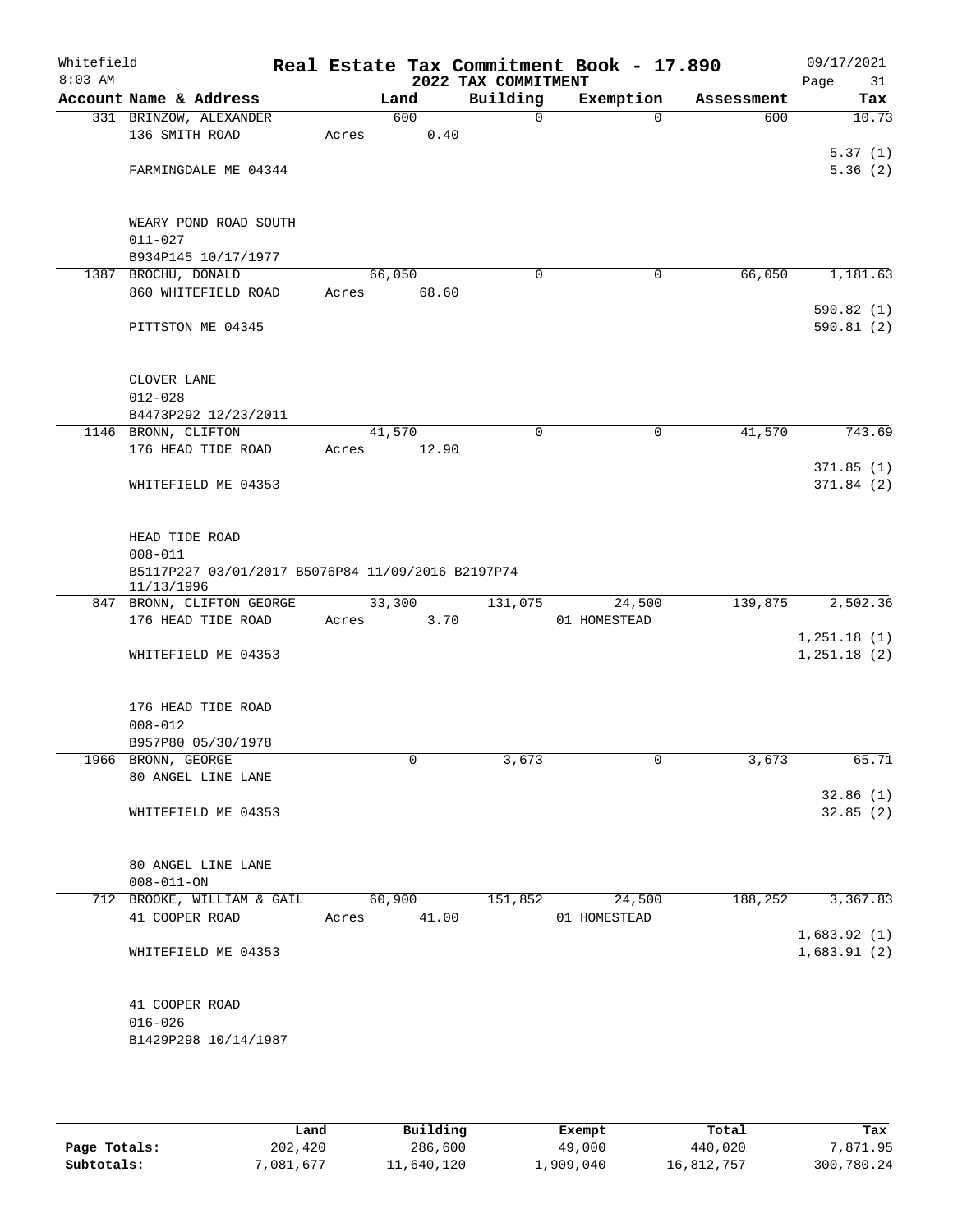| Whitefield |                                         |       |        |       |                     | Real Estate Tax Commitment Book - 17.890 |            | 09/17/2021               |
|------------|-----------------------------------------|-------|--------|-------|---------------------|------------------------------------------|------------|--------------------------|
| $8:03$ AM  |                                         |       |        |       | 2022 TAX COMMITMENT |                                          |            | Page<br>32               |
|            | Account Name & Address                  |       | Land   |       | Building            | Exemption                                | Assessment | Tax                      |
|            | 462 BROOKE, WILLIAM W &<br>GAIL         |       | 13,980 |       | $\mathbf 0$         | $\Omega$                                 | 13,980     | 250.10                   |
|            | 41 COOPER ROAD                          | Acres |        | 13.10 |                     |                                          |            | 125.05(1)                |
|            | WHITEFIELD ME 04353                     |       |        |       |                     |                                          |            | 125.05(2)                |
|            | COOPER ROAD                             |       |        |       |                     |                                          |            |                          |
|            | $016 - 025$                             |       |        |       |                     |                                          |            |                          |
|            | B1429P298 10/14/1987                    |       |        |       |                     |                                          |            |                          |
|            | 1606 BROOKE, WILLIAM W &<br>GAIL D      |       | 27,090 |       | $\Omega$            | $\mathbf 0$                              | 27,090     | 484.64                   |
|            | 41 COOPER ROAD                          | Acres |        | 7.30  |                     |                                          |            |                          |
|            | WHITEFIELD ME 04353                     |       |        |       |                     |                                          |            | 242.32(1)<br>242.32 (2)  |
|            | COOPER ROAD                             |       |        |       |                     |                                          |            |                          |
|            | $016 - 001$                             |       |        |       |                     |                                          |            |                          |
|            | B1429P298 10/14/1987                    |       |        |       |                     |                                          |            |                          |
|            | 1278 BROOKE, WILLIAM W &<br>GAIL D      |       | 6,900  |       | $\Omega$            | 0                                        | 6,900      | 123.44                   |
|            | 41 COOPER ROAD                          | Acres |        | 4.60  |                     |                                          |            |                          |
|            | WHITEFIELD ME 04353                     |       |        |       |                     |                                          |            | 61.72(1)<br>61.72(2)     |
|            | COOPER ROAD                             |       |        |       |                     |                                          |            |                          |
|            | $016 - 002$                             |       |        |       |                     |                                          |            |                          |
|            | B1429P298 10/14/1987                    |       |        |       |                     |                                          |            |                          |
|            | 634 BROWN, CAROLE A<br>BROWN, TIMOTHY M | Acres | 42,400 | 3.10  | 136,660             | 24,500<br>01 HOMESTEAD                   | 154,560    | 2,765.08                 |
|            | 34 CLARK LANE                           |       |        |       |                     |                                          |            | 1,382.54(1)              |
|            |                                         |       |        |       |                     |                                          |            | 1,382.54(2)              |
|            | WHITEFIELD ME 04353                     |       |        |       |                     |                                          |            |                          |
|            | 34 CLARK LANE                           |       |        |       |                     |                                          |            |                          |
|            | $015 - 052$                             |       |        |       |                     |                                          |            |                          |
|            | B5032P18 07/14/2016                     |       |        |       |                     |                                          |            |                          |
| 908        | BROWN, CAROLE A &<br>TIMOTHY M          |       | 52,580 |       | 23,475              | 0                                        | 76,055     | 1,360.62                 |
|            | 34 CLARK LANE                           | Acres |        | 28.20 |                     |                                          |            |                          |
|            | WHITEFIELD ME 04353                     |       |        |       |                     |                                          |            | 680.31 (1)<br>680.31 (2) |
|            |                                         |       |        |       |                     |                                          |            |                          |
|            | 86 CLARK LANE<br>$018 - 024$            |       |        |       |                     |                                          |            |                          |

B3911P50 09/19/2007

|              | Land      | Building   | Exempt    | Total      | Tax        |
|--------------|-----------|------------|-----------|------------|------------|
| Page Totals: | 142,950   | 160,135    | 24,500    | 278,585    | 4,983.88   |
| Subtotals:   | 7,224,627 | 11,800,255 | 1,933,540 | 17,091,342 | 305,764.12 |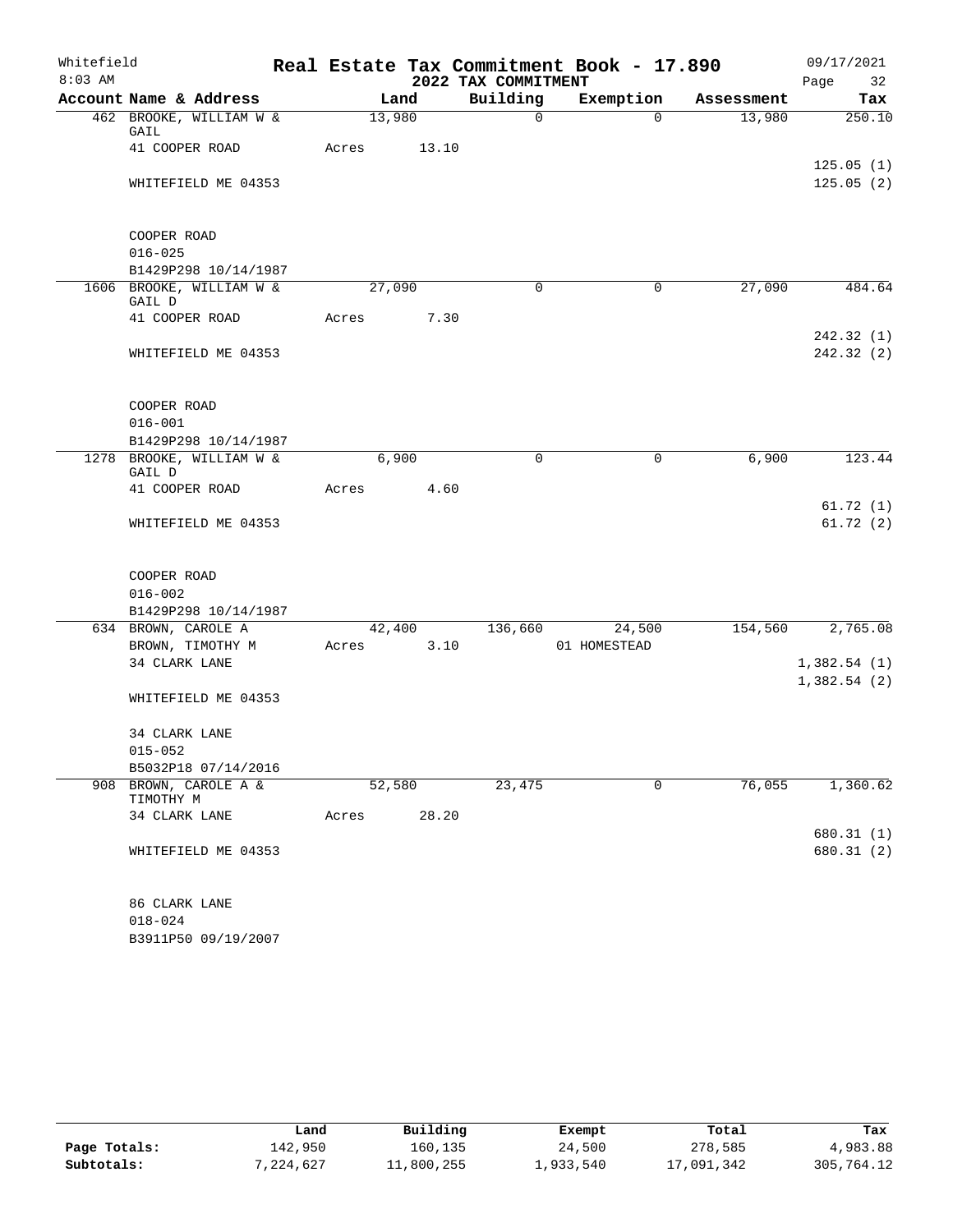| Whitefield                 |                                                                                  |       |                       |                                 | Real Estate Tax Commitment Book - 17.890 |                       | 09/17/2021                 |
|----------------------------|----------------------------------------------------------------------------------|-------|-----------------------|---------------------------------|------------------------------------------|-----------------------|----------------------------|
| $8:03$ AM                  | Account Name & Address                                                           |       | Land                  | 2022 TAX COMMITMENT<br>Building | Exemption                                | Assessment            | Page<br>33<br>Tax          |
|                            | 978 BROWN, DAVID G &<br>PRUDENCE J TRUSTEES<br>BROWN FAMILY<br>IRREVOCABLE TRUST | Acres | 7,580<br>5.10         | $\mathsf{O}$                    | $\Omega$                                 | 7,580                 | 135.61                     |
|                            | 450 NASH ROAD                                                                    |       |                       |                                 |                                          |                       | 67.81(1)<br>67.80(2)       |
|                            | PITTSTON ME 04345                                                                |       |                       |                                 |                                          |                       |                            |
|                            | PITTSTON TOWN LINE<br>$003 - 001$<br>B5335P303 12/12/2018                        |       |                       |                                 |                                          |                       |                            |
|                            | 339 BROWN, DAVID R & LOIS C                                                      |       | 31,215                | 18,265                          | 0                                        | 49,480                | 885.20                     |
|                            | PO BOX 28                                                                        | Acres | 2.31                  |                                 |                                          |                       | 442.60 (1)                 |
|                            | WHITEFIELD ME 04353                                                              |       |                       |                                 |                                          |                       | 442.60 (2)                 |
|                            | 64 EAST RIVER ROAD<br>$027 - 009$                                                |       |                       |                                 |                                          |                       |                            |
|                            | B4858P75 02/03/2015<br>179 BROWN, DAVID R & LOIS C                               |       | 30,750                | 14,598                          | 24,500                                   | 20,848                | 372.97                     |
|                            | PO BOX 28                                                                        | Acres | 2.00                  |                                 | 01 HOMESTEAD                             |                       |                            |
|                            | WHITEFIELD ME 04353                                                              |       |                       |                                 |                                          |                       | 186.49(1)<br>186.48(2)     |
|                            | 201 HILTON ROAD<br>$014 - 006 - A$                                               |       |                       |                                 |                                          |                       |                            |
|                            | B1400P124 06/22/1987<br>482 BROWN, DOUGLAS                                       |       | 32,250                | 146,363                         | 24,500                                   | 154,113               | 2,757.08                   |
|                            | BROWN, ELIZABETH                                                                 | Acres | 3.00                  |                                 | 01 HOMESTEAD                             |                       |                            |
|                            | 63 PITTSTON ROAD                                                                 |       |                       |                                 |                                          |                       | 1,378.54(1)<br>1,378.54(2) |
|                            | WHITEFIELD ME<br>04353-3918                                                      |       |                       |                                 |                                          |                       |                            |
|                            | 63 PITTSTON ROAD<br>$030 - 012 - A$                                              |       |                       |                                 |                                          |                       |                            |
|                            | B5309P303 09/28/2018                                                             |       |                       | $\Omega$                        | 0                                        | 23,000                | 411.47                     |
|                            | 952 BROWN, DOUGLAS<br>BROWN, ELIZABETH A                                         | Acres | 23,000<br>3.50        |                                 |                                          |                       |                            |
|                            | 63 PITTSTON ROAD                                                                 |       |                       |                                 |                                          |                       | 205.74 (1)<br>205.73(2)    |
|                            | WHITEFIELD ME<br>04353-3918                                                      |       |                       |                                 |                                          |                       |                            |
|                            | PITTSTON ROAD                                                                    |       |                       |                                 |                                          |                       |                            |
|                            | $030 - 016$<br>B5309P303 09/28/2018                                              |       |                       |                                 |                                          |                       |                            |
|                            | 725 BROWN, JOSEPH E                                                              |       | 33,890                | 0                               | 0                                        | 33,890                | 606.29                     |
|                            | BROWN, MARILYN G                                                                 | Acres | 15.80                 |                                 |                                          |                       |                            |
|                            | 64 SOMERVILLE ROAD                                                               |       |                       |                                 |                                          |                       | 303.15(1)<br>303.14(2)     |
|                            | JEFFERSON ME 04348                                                               |       |                       |                                 |                                          |                       |                            |
|                            | SOMERVILLE ROAD<br>$023 - 002$                                                   |       |                       |                                 |                                          |                       |                            |
|                            | B5325P305 10/25/2018                                                             |       |                       |                                 |                                          |                       |                            |
|                            |                                                                                  | Land  | Building              |                                 | Exempt                                   | Total                 | Tax                        |
| Page Totals:<br>Subtotals: | 158,685<br>7,383,312                                                             |       | 179,226<br>11,979,481 |                                 | 49,000<br>1,982,540                      | 288,911<br>17,380,253 | 5,168.62<br>310,932.74     |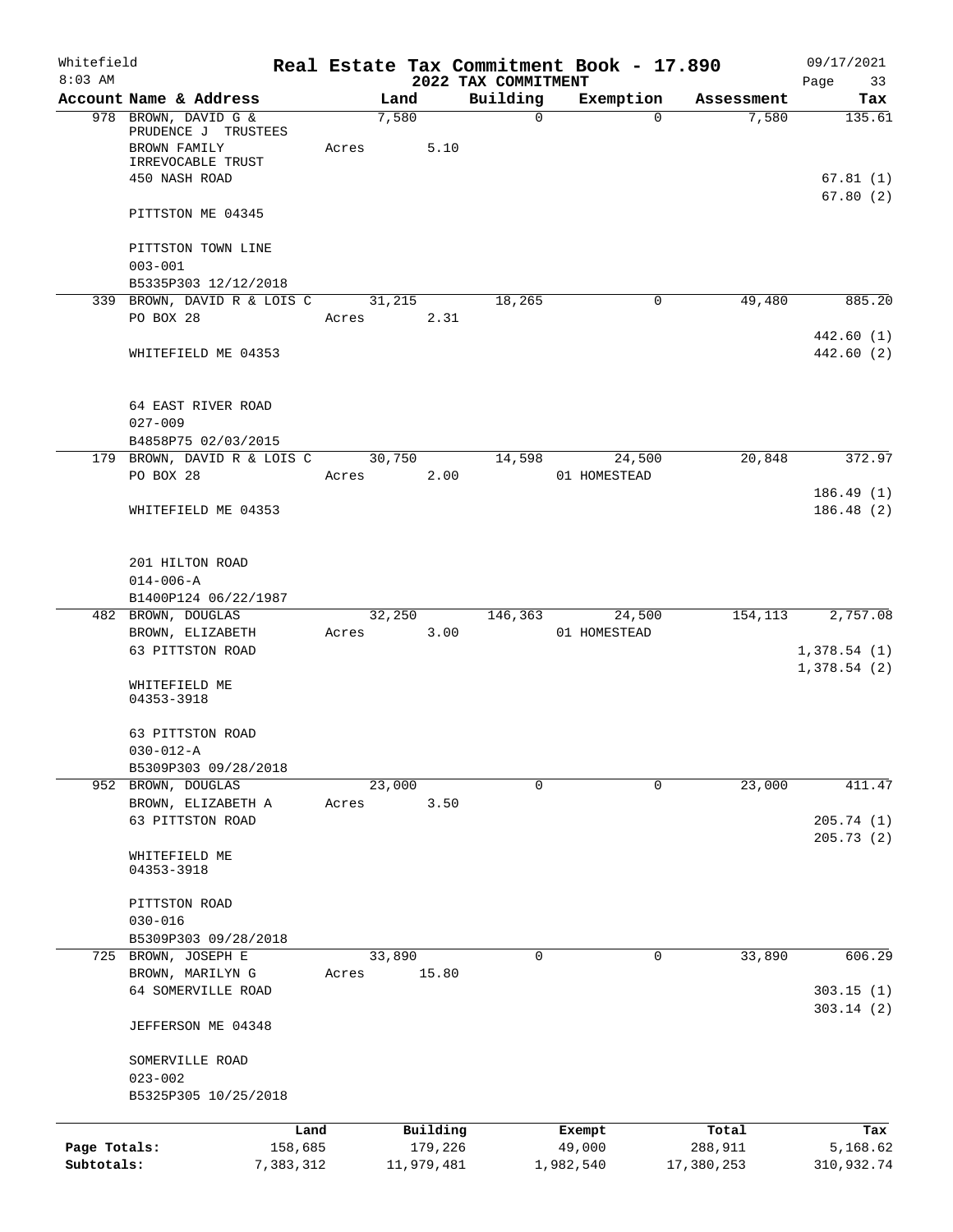| Whitefield<br>$8:03$ AM |                                |        |             | 2022 TAX COMMITMENT | Real Estate Tax Commitment Book - 17.890 |            | 09/17/2021<br>Page<br>34 |
|-------------------------|--------------------------------|--------|-------------|---------------------|------------------------------------------|------------|--------------------------|
|                         | Account Name & Address         | Land   |             | Building            | Exemption                                | Assessment | Tax                      |
|                         | 1230 BROWN, JULIE              |        | $\mathbf 0$ | 15,509              | $\Omega$                                 | 15,509     | 277.46                   |
|                         | 25 PINE RIDGE DRIVE            |        |             |                     |                                          |            |                          |
|                         |                                |        |             |                     |                                          |            | 138.73(1)                |
|                         | WINDSOR ME 04363               |        |             |                     |                                          |            | 138.73(2)                |
|                         |                                |        |             |                     |                                          |            |                          |
|                         |                                |        |             |                     |                                          |            |                          |
|                         | 25 PINE RIDGE TRAILER          |        |             |                     |                                          |            |                          |
|                         | $019 - 033 - AON$              |        |             |                     |                                          |            |                          |
|                         | 1314 BROWN, LLOYD<br>PO BOX 72 |        | $\mathbf 0$ | 9,600               | 0                                        | 9,600      | 171.74                   |
|                         |                                |        |             |                     |                                          |            | 85.87(1)                 |
|                         | WHITEFIELD ME 04353            |        |             |                     |                                          |            | 85.87 (2)                |
|                         |                                |        |             |                     |                                          |            |                          |
|                         |                                |        |             |                     |                                          |            |                          |
|                         | 295 PITTSTON ROAD              |        |             |                     |                                          |            |                          |
|                         | $003 - 014 - AON$              |        |             |                     |                                          |            |                          |
|                         | 1838 BROWN, LOIS               | 27,330 |             | $\mathbf 0$         | $\mathsf{O}$                             | 27,330     | 488.93                   |
|                         | P O BOX 28                     | Acres  | 7.60        |                     |                                          |            |                          |
|                         |                                |        |             |                     |                                          |            | 244.47 (1)               |
|                         | WHITEFIELD ME 04353            |        |             |                     |                                          |            | 244.46 (2)               |
|                         |                                |        |             |                     |                                          |            |                          |
|                         |                                |        |             |                     |                                          |            |                          |
|                         | TOWNHOUSE ROAD                 |        |             |                     |                                          |            |                          |
|                         | $013 - 012 - D$                |        |             |                     |                                          |            |                          |
|                         | B4084P38 01/02/2009            |        |             |                     |                                          |            |                          |
|                         | 821 BROWN, LUCILLE D           | 36,210 |             | 73,664              | 24,500                                   | 85,374     | 1,527.34                 |
|                         | BROWN, SCOTT W                 | Acres  | 6.20        |                     | 01 HOMESTEAD                             |            |                          |
|                         | 509 HEATH ROAD                 |        |             |                     |                                          |            | 763.67(1)                |
|                         | WHITEFIELD ME 04353            |        |             |                     |                                          |            | 763.67(2)                |
|                         |                                |        |             |                     |                                          |            |                          |
|                         | 509 HEATH ROAD                 |        |             |                     |                                          |            |                          |
|                         | $007 - 053 - A$                |        |             |                     |                                          |            |                          |
|                         | B5073P44 11/08/2016            |        |             |                     |                                          |            |                          |
|                         | 534 BROWN, TIMOTHY M           | 28,930 |             | 0                   | $\mathsf{O}$                             | 28,930     | 517.56                   |
|                         | 34 CLARK LANE                  | Acres  | 9.60        |                     |                                          |            |                          |
|                         |                                |        |             |                     |                                          |            | 258.78(1)                |
|                         | WHITEFIELD ME 04353            |        |             |                     |                                          |            | 258.78 (2)               |
|                         |                                |        |             |                     |                                          |            |                          |
|                         |                                |        |             |                     |                                          |            |                          |
|                         | CLARK LANE                     |        |             |                     |                                          |            |                          |
|                         | $018 - 025$                    |        |             |                     |                                          |            |                          |
|                         | B5440P79 10/02/2019            |        |             |                     |                                          |            |                          |
|                         | 1836 BROWN, TIMOTHY M          | 30,000 |             | 190,197             | 0                                        | 220,197    | 3,939.32                 |
|                         | 34 CLARK LANE                  | Acres  | 1.50        |                     |                                          |            |                          |
|                         |                                |        |             |                     |                                          |            | 1,969.66(1)              |
|                         | WHITEFIELD ME 04353            |        |             |                     |                                          |            | 1,969.66(2)              |
|                         |                                |        |             |                     |                                          |            |                          |
|                         | 189 AUGUSTA ROAD               |        |             |                     |                                          |            |                          |
|                         | $018 - 010 - C$                |        |             |                     |                                          |            |                          |
|                         | B5478P201 01/10/2020           |        |             |                     |                                          |            |                          |
|                         |                                |        |             |                     |                                          |            |                          |

|              | Land      | Building   | Exempt    | Total      | Tax        |
|--------------|-----------|------------|-----------|------------|------------|
| Page Totals: | 122,470   | 288,970    | 24,500    | 386,940    | 6,922.35   |
| Subtotals:   | 7,505,782 | 12,268,451 | 2,007,040 | 17,767,193 | 317,855.09 |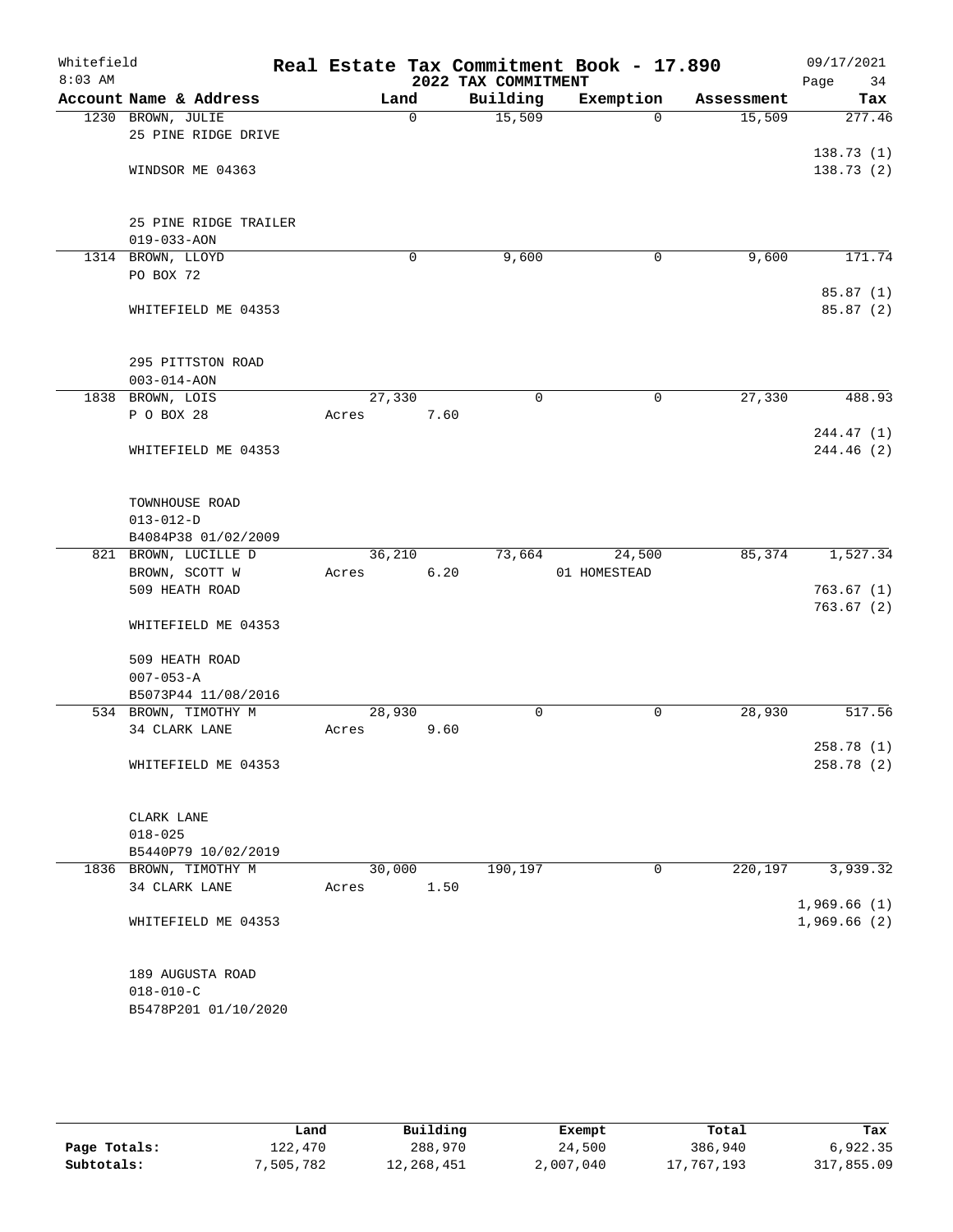| Whitefield |                                      |       |        |      |                     | Real Estate Tax Commitment Book - 17.890 |            | 09/17/2021   |
|------------|--------------------------------------|-------|--------|------|---------------------|------------------------------------------|------------|--------------|
| $8:03$ AM  |                                      |       |        |      | 2022 TAX COMMITMENT |                                          |            | 35<br>Page   |
|            | Account Name & Address               |       | Land   |      | Building            | Exemption                                | Assessment | Tax          |
|            | 524 BROWN-COLLINS, JESSE B           |       | 36,690 |      | 94,388              | $\Omega$                                 | 131,078    | 2,344.99     |
|            | FLOOD, CHRISTINA L                   | Acres |        | 6.80 |                     |                                          |            |              |
|            | 195 NO HUNTS MEADOW<br>ROAD          |       |        |      |                     |                                          |            | 1,172.50(1)  |
|            | WHITEFIELD ME 04353                  |       |        |      |                     |                                          |            | 1, 172.49(2) |
|            | 195 NORTH HUNTS MEADOW               |       |        |      |                     |                                          |            |              |
|            | $018 - 051 - A$                      |       |        |      |                     |                                          |            |              |
|            | B5631P204 12/07/2020                 |       |        |      |                     |                                          |            |              |
|            | 1217 BRYANT, DAVID S & NANCY<br>K    |       | 30,000 |      | 156,634             | 24,500                                   | 162,134    | 2,900.58     |
|            | 36 PITTSTON ROAD                     | Acres |        | 0.75 |                     | 01 HOMESTEAD                             |            |              |
|            |                                      |       |        |      |                     |                                          |            | 1,450.29(1)  |
|            | WHITEFIELD ME 04353                  |       |        |      |                     |                                          |            | 1,450.29(2)  |
|            | <b>36 PITTSTON ROAD</b>              |       |        |      |                     |                                          |            |              |
|            | $031 - 006$                          |       |        |      |                     |                                          |            |              |
|            | B1744P133 01/21/1992                 |       |        |      |                     |                                          |            |              |
|            | 1131 BRYANT, GLENICE F &             |       | 35,100 |      | 162,836             | 0                                        | 197,936    | 3,541.08     |
|            | DAVID HEIRS                          |       |        |      |                     |                                          |            |              |
|            | 35 PITTSTON ROAD                     | Acres |        | 4.90 |                     |                                          |            |              |
|            |                                      |       |        |      |                     |                                          |            | 1,770.54(1)  |
|            | WHITEFIELD ME 04353                  |       |        |      |                     |                                          |            | 1,770.54(2)  |
|            | 35 PITTSTON ROAD                     |       |        |      |                     |                                          |            |              |
|            | $031 - 007$                          |       |        |      |                     |                                          |            |              |
|            | B1943P7 12/30/1993                   |       |        |      |                     |                                          |            |              |
|            | 541 BRYANT, RANDALL B                |       | 32,250 |      | 122,960             | 24,500                                   | 130,710    | 2,338.40     |
|            | 354 SOUTH HUNTS MEADOW Acres<br>ROAD |       |        | 3.00 |                     | 01 HOMESTEAD                             |            |              |
|            |                                      |       |        |      |                     |                                          |            | 1,169.20(1)  |
|            | WHITEFIELD ME 04353                  |       |        |      |                     |                                          |            | 1,169.20(2)  |
|            |                                      |       |        |      |                     |                                          |            |              |
|            | 354 SOUTH HUNTS MEADOW               |       |        |      |                     |                                          |            |              |
|            | $009 - 025$                          |       |        |      |                     |                                          |            |              |
|            | B5068P185 10/19/2016                 |       |        |      |                     |                                          |            |              |
|            | 776 BUCKINGHAM, TERRI ANN            |       | 6,150  |      | 0                   | $\mathbf 0$                              | 6,150      | 110.02       |
|            | PO BOX 592                           | Acres |        | 4.10 |                     |                                          |            |              |
|            |                                      |       |        |      |                     |                                          |            | 55.01(1)     |
|            | MANCHESTER ME 04351                  |       |        |      |                     |                                          |            | 55.01(2)     |
|            | PITTSTON ROAD                        |       |        |      |                     |                                          |            |              |
|            | $004 - 044 - E$                      |       |        |      |                     |                                          |            |              |

B5058P210 08/23/2016

|              | Land     | Building   | Exempt    | Total      | Tax        |
|--------------|----------|------------|-----------|------------|------------|
| Page Totals: | 140,190  | 536,818    | 49,000    | 628,008    | 11,235.07  |
| Subtotals:   | ,645,972 | 12,805,269 | 2,056,040 | 18,395,201 | 329,090.16 |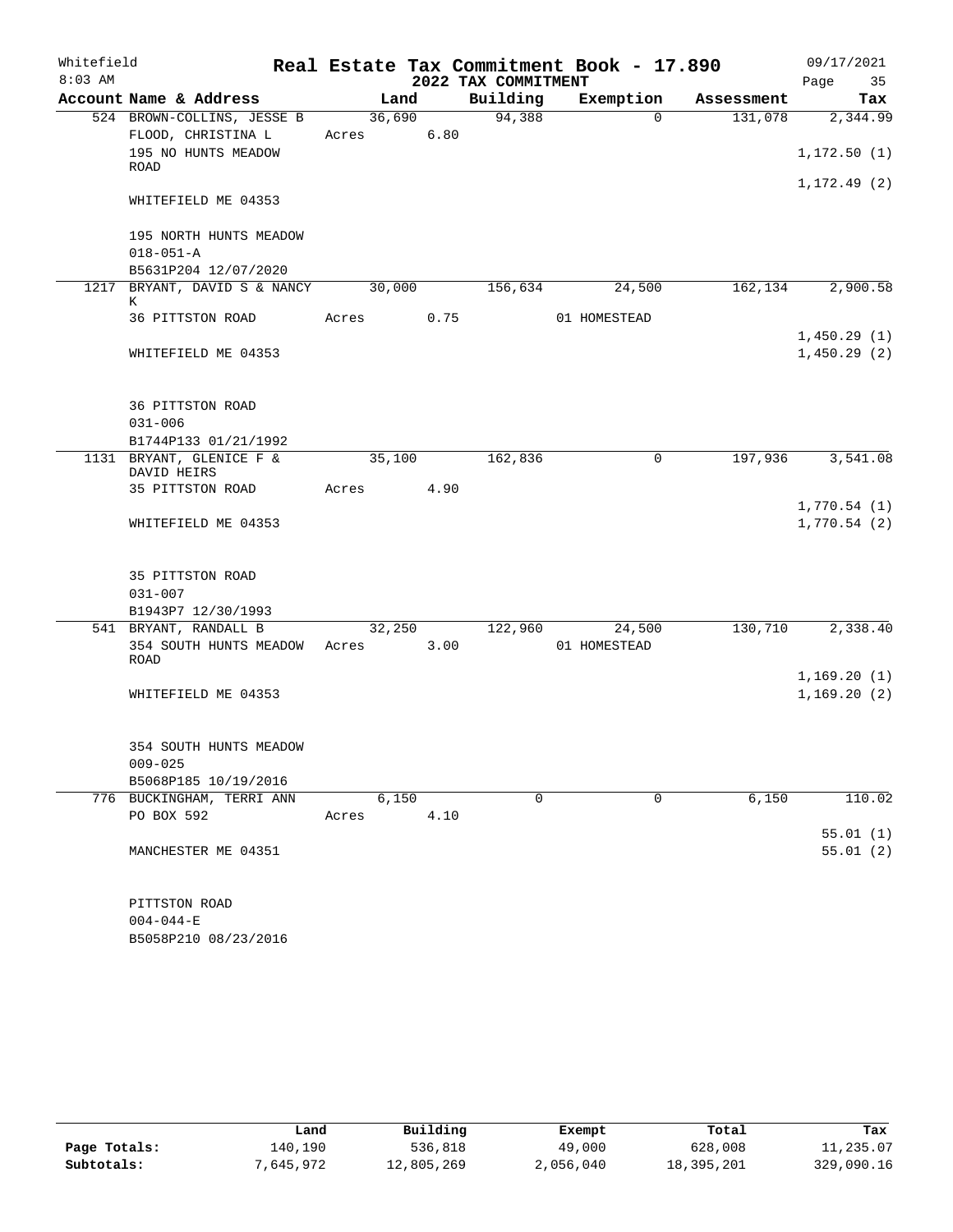| Whitefield<br>$8:03$ AM |                                                                                |       |                 | 2022 TAX COMMITMENT | Real Estate Tax Commitment Book - 17.890 |            | 09/17/2021<br>Page<br>36    |
|-------------------------|--------------------------------------------------------------------------------|-------|-----------------|---------------------|------------------------------------------|------------|-----------------------------|
|                         | Account Name & Address                                                         |       | Land            | Building            | Exemption                                | Assessment | Tax                         |
|                         | 1771 BUGGIA, LAWRENCE B JR<br>TRUSTEE<br>BUGGIA, LAWRENCE B JR<br>LIVING TRUST | Acres | 22, 385<br>3.09 | $\mathbf 0$         | $\Omega$                                 | 22,385     | 400.47                      |
|                         | PO BOX 123                                                                     |       |                 |                     |                                          |            | 200.24(1)<br>200.23(2)      |
|                         | MONMOUTH ME 04259                                                              |       |                 |                     |                                          |            |                             |
|                         | EAST RIVER ROAD<br>$007 - 053 - C$<br>B5303P284 09/11/2018                     |       |                 |                     |                                          |            |                             |
|                         | 909 BUMFORD, JASPER W                                                          |       | 34,800          | 7,484               | 24,500                                   | 17,784     | 318.16                      |
|                         | 251 SOUTH HUNTS MEADOW<br>ROAD                                                 | Acres | 4.70            |                     | 01 HOMESTEAD                             |            |                             |
|                         | WHITEFIELD ME 04353                                                            |       |                 |                     |                                          |            | 159.08(1)<br>159.08(2)      |
|                         | 251 SOUTH HUNTS MEADOW<br>$009 - 005 - A$<br>B4162P262 05/18/2009              |       |                 |                     |                                          |            |                             |
|                         | 926 BUMPS, GLENN                                                               |       | 25,000          | 453                 | $\mathbf 0$                              | 25,453     | 455.35                      |
|                         | 21 FERRY ROAD                                                                  | Acres | 1.50            |                     |                                          |            |                             |
|                         | SIDNEY ME 04330                                                                |       |                 |                     |                                          |            | 227.68(1)<br>227.67(2)      |
|                         | TOWNHOUSE ROAD<br>$010 - 030 - A$<br>B4389P4 04/05/2011                        |       |                 |                     |                                          |            |                             |
|                         | 1357 BUMPS, SHELDON & DIANNE                                                   |       | 35,842          | 90,162              | 0                                        | 126,004    | 2,254.21                    |
|                         | 1346 LAKEVIEW DRIVE                                                            | Acres | 5.74            |                     |                                          |            |                             |
|                         | CHINA ME 04358                                                                 |       |                 |                     |                                          |            | 1, 127.11(1)<br>1,127.10(2) |
|                         | 769 TOWNHOUSE ROAD<br>$007 - 018 - C$                                          |       |                 |                     |                                          |            |                             |
|                         | B5345P114 01/14/2019                                                           |       |                 |                     |                                          |            |                             |
|                         | 342 BUNKER, HILLBURN C &<br>LENORA                                             |       | 30,000          | 50,037              | 30,380                                   | 49,657     | 888.36                      |
|                         | 90 MAIN STREET                                                                 | Acres | 0.38            |                     | 01 HOMESTEAD<br>05 VET EXEMPTION         |            | 444.18 (1)                  |
|                         | WHITEFIELD ME 04353                                                            |       |                 |                     |                                          |            | 444.18 (2)                  |
|                         | 90 MAIN STREET<br>$022 - 003$                                                  |       |                 |                     |                                          |            |                             |
|                         | B1457P188 03/03/1988                                                           |       |                 |                     |                                          |            |                             |
|                         | 788 BUNTING, WILLIAM H                                                         |       | 6,578           | 0                   | 0                                        | 6,578      | 117.68                      |
|                         | 305 GARDINER ROAD                                                              | Acres | 16.61           |                     |                                          |            | 58.84(1)                    |
|                         | WHITEFIELD<br>ME 04353                                                         |       |                 |                     |                                          |            | 58.84(2)                    |
|                         | GARDINER ROAD<br>$012 - 055$<br>B1390P343 05/19/1987                           |       |                 |                     |                                          |            |                             |
|                         |                                                                                | Land  | Building        |                     | Exempt                                   | Total      | Tax                         |
| Page Totals:            | 154,605                                                                        |       | 148,136         |                     | 54,880                                   | 247,861    | 4,434.23                    |
| Subtotals:              | 7,800,577                                                                      |       | 12,953,405      |                     | 2,110,920                                | 18,643,062 | 333,524.39                  |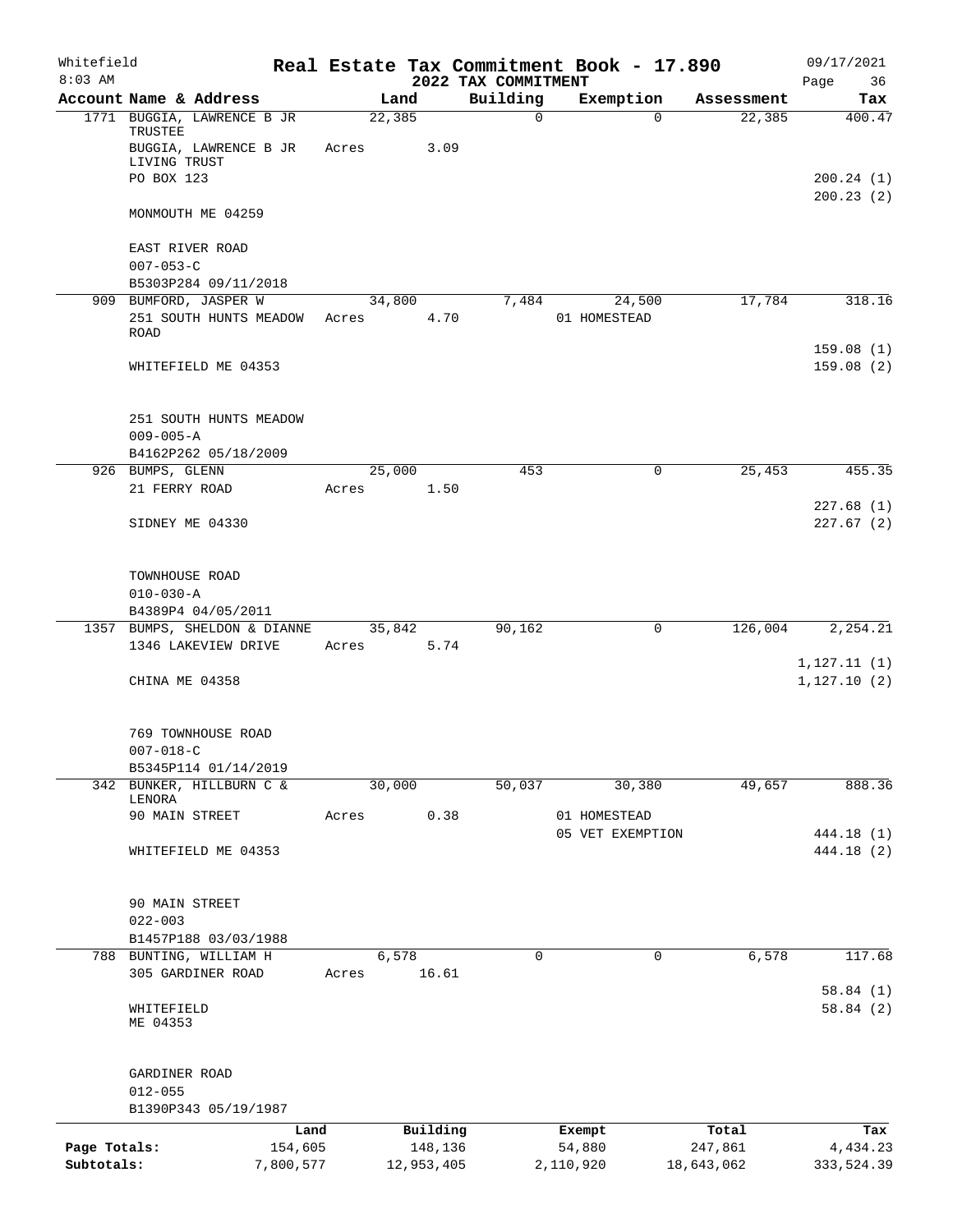| Whitefield<br>$8:03$ AM |                                                                        |                 |                     | 2022 TAX COMMITMENT | Real Estate Tax Commitment Book - 17.890 |                  | 09/17/2021<br>Page<br>37             |
|-------------------------|------------------------------------------------------------------------|-----------------|---------------------|---------------------|------------------------------------------|------------------|--------------------------------------|
|                         | Account Name & Address                                                 | Land            |                     | Building            | Exemption                                | Assessment       | Tax                                  |
|                         | 1248 BUNTING, WILLIAM H<br>305 GARDINER ROAD<br>WHITEFIELD<br>ME 04353 | 73,595<br>Acres | 63.69               | 44,050              | 24,500<br>01 HOMESTEAD                   | 93,145           | 1,666.36<br>833.18 (1)<br>833.18 (2) |
|                         | 305 GARDINER ROAD<br>$012 - 040$<br>B5463P301 12/02/2019               |                 |                     |                     |                                          |                  |                                      |
|                         | 1284 BUNTING, WILLIAM H<br>305 GARDINER ROAD                           | 19,008<br>Acres | 48.00               | $\Omega$            | 0                                        | 19,008           | 340.05                               |
|                         | WHITEFIELD<br>ME 04353                                                 |                 |                     |                     |                                          |                  | 170.03(1)<br>170.02(2)               |
|                         | GARDINER ROAD<br>$012 - 053$<br>B704P217 08/27/1971                    |                 |                     |                     |                                          |                  |                                      |
|                         | 1417 BUNTING, WILLIAM H<br>305 GARDINER ROAD                           | 16,400<br>Acres | 41.00               | $\Omega$            | $\mathbf 0$                              | 16,400           | 293.40                               |
|                         | WHITEFIELD<br>ME 04353                                                 |                 |                     |                     |                                          |                  | 146.70(1)<br>146.70(2)               |
|                         | GARDINER ROAD<br>$012 - 052$<br>B2570P150 06/13/2000                   |                 |                     |                     |                                          |                  |                                      |
|                         | 1916 BURDICK, ASHLEY                                                   |                 | $\mathbf 0$         | 79,502              | 24,500                                   | 55,002           | 983.99                               |
|                         | 121 TOWN HOUSE ROAD<br>WHITEFIELD ME 04353                             |                 |                     |                     | 01 HOMESTEAD                             |                  | 492.00 (1)<br>491.99 (2)             |
|                         | 121 TOWNHOUSE ROAD<br>$013 - 056 - ON$                                 |                 |                     |                     |                                          |                  |                                      |
| 1568                    | BURGE, ROBERT<br>33 WYMAN ROAD                                         | 8,475<br>Acres  | 23.00               | $\mathbf 0$         | 0                                        | 8,475            | 151.62                               |
|                         | LEXINGTON MA 02420                                                     |                 |                     |                     |                                          |                  | 75.81(1)<br>75.81(2)                 |
|                         | WEARY POND ROAD SOUTH<br>$008 - 037$<br>B4723P302 10/18/2013           | TG- MW-23       |                     |                     |                                          |                  |                                      |
|                         | 1405 BURGE, ROBERT                                                     | 61,399          |                     | 83,789              | 0                                        | 145,188          | 2,597.41                             |
|                         | 33 WYMAN ROAD                                                          | Acres           | 73.00               |                     |                                          |                  |                                      |
|                         | LEXINGTON MA 02420                                                     |                 |                     |                     |                                          |                  | 1, 298.71(1)<br>1, 298.70(2)         |
|                         | JEFFERSON TOWN LINE<br>$008 - 035$<br>B4723P302 10/18/2013             |                 |                     |                     |                                          |                  |                                      |
| Page Totals:            | Land<br>178,877                                                        |                 | Building<br>207,341 |                     | Exempt<br>49,000                         | Total<br>337,218 | Tax<br>6,032.83                      |

**Subtotals:** 7,979,454 13,160,746 2,159,920 18,980,280 339,557.22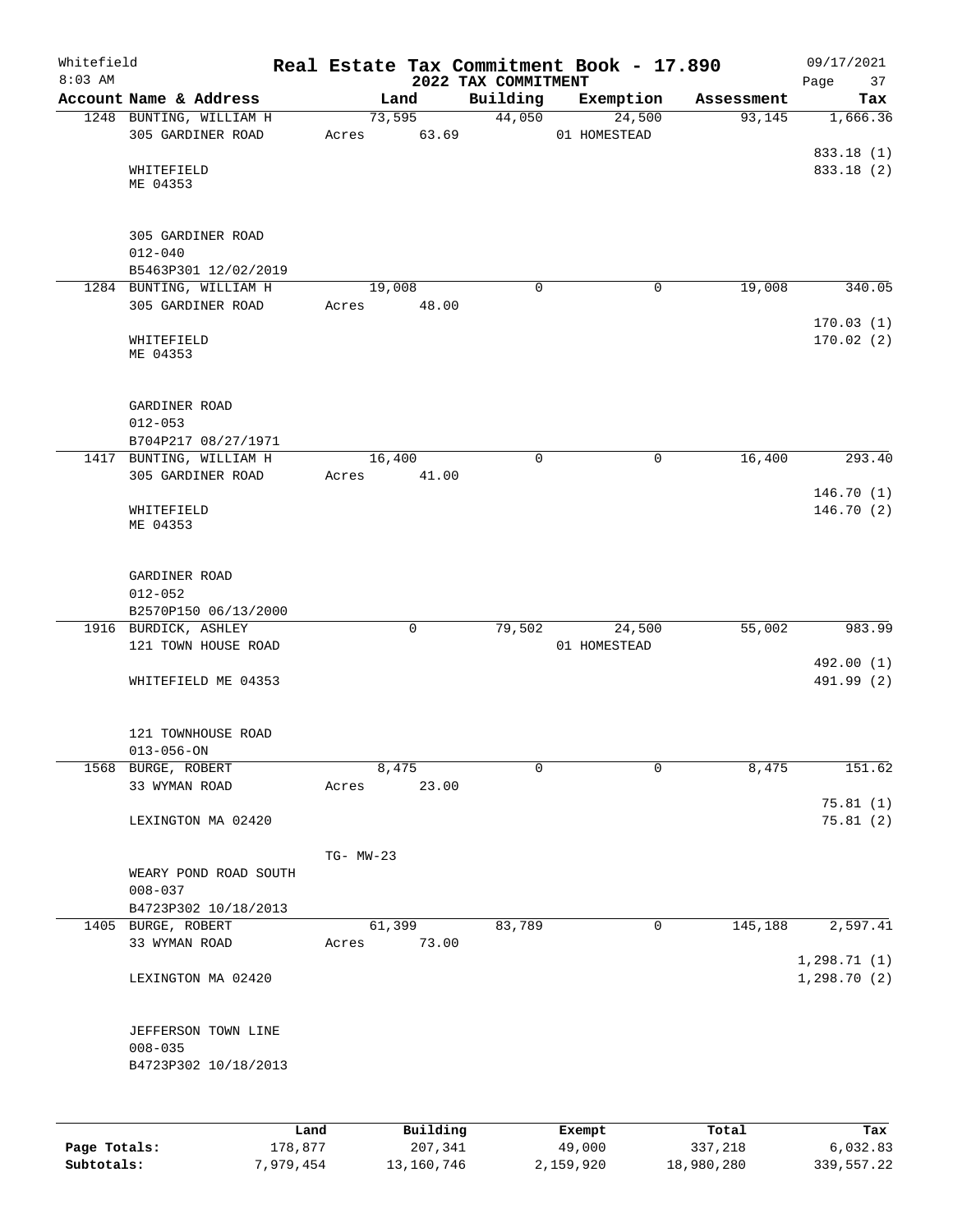| Whitefield<br>$8:03$ AM |                                                |      |            |          | 2022 TAX COMMITMENT | Real Estate Tax Commitment Book - 17.890 |            | 09/17/2021<br>Page<br>38 |
|-------------------------|------------------------------------------------|------|------------|----------|---------------------|------------------------------------------|------------|--------------------------|
|                         | Account Name & Address                         |      |            | Land     | Building            | Exemption                                | Assessment | Tax                      |
|                         | 653 BURGE, ROBERT                              |      |            | 4,616    | $\mathbf 0$         | $\Omega$                                 | 4,616      | 82.58                    |
|                         | 33 WYMAN ROAD                                  |      | Acres      | 22.00    |                     |                                          |            |                          |
|                         |                                                |      |            |          |                     |                                          |            | 41.29(1)                 |
|                         | LEXINGTON MA 02420                             |      |            |          |                     |                                          |            | 41.29(2)                 |
|                         |                                                |      |            |          |                     |                                          |            |                          |
|                         |                                                |      | $TG-MW-9$  |          |                     |                                          |            |                          |
|                         | STEARNS BROOK LANE                             |      |            |          |                     |                                          |            |                          |
|                         | $008 - 031$                                    |      |            |          |                     |                                          |            |                          |
|                         | B4723P302 10/18/2013                           |      |            |          |                     |                                          |            |                          |
|                         | 258 BURGE, ROBERT                              |      |            | 4,479    | 0                   | 0                                        | 4,479      | 80.13                    |
|                         | 33 WYMAN ROAD                                  |      | Acres      | 26.00    |                     |                                          |            |                          |
|                         |                                                |      |            |          |                     |                                          |            | 40.07(1)                 |
|                         | LEXINGTON MA 02420                             |      |            |          |                     |                                          |            | 40.06(2)                 |
|                         |                                                |      |            |          |                     |                                          |            |                          |
|                         |                                                |      | $TG-MW-7$  |          |                     |                                          |            |                          |
|                         | STEARNS BROOK LANE                             |      |            |          |                     |                                          |            |                          |
|                         | $008 - 030$                                    |      |            |          |                     |                                          |            |                          |
|                         | B4723P302 10/18/2013<br>371 BURGE, ROBERT      |      | 87,845     |          | 0                   | 0                                        | 87,845     | 1,571.55                 |
|                         | 33 WYMAN ROAD                                  |      | Acres      | 269.00   |                     |                                          |            |                          |
|                         |                                                |      |            |          |                     |                                          |            | 785.78 (1)               |
|                         | LEXINGTON MA 02420                             |      |            |          |                     |                                          |            | 785.77 (2)               |
|                         |                                                |      |            |          |                     |                                          |            |                          |
|                         |                                                |      | TG- MW-227 |          |                     |                                          |            |                          |
|                         | STEARNS BROOK LANE                             |      |            |          |                     |                                          |            |                          |
|                         | $008 - 032$                                    |      |            |          |                     |                                          |            |                          |
|                         | B4723P302 10/18/2013                           |      |            |          |                     |                                          |            |                          |
|                         | 144 BURGE, ROBERT                              |      |            | 4,353    | $\mathbf 0$         | $\mathbf 0$                              | 4,353      | 77.88                    |
|                         | 33 WYMAN ROAD                                  |      | Acres      | 14.00    |                     |                                          |            |                          |
|                         |                                                |      |            |          |                     |                                          |            | 38.94(1)                 |
|                         | LEXINGTON MA 02420                             |      |            |          |                     |                                          |            | 38.94(2)                 |
|                         |                                                |      |            |          |                     |                                          |            |                          |
|                         |                                                |      | TG- MW-11  |          |                     |                                          |            |                          |
|                         | STEARNS BROOK LANE                             |      |            |          |                     |                                          |            |                          |
|                         | $008 - 034$                                    |      |            |          |                     |                                          |            |                          |
|                         | B4723P302 10/18/2013<br>382 BURGESS, JASON D & |      | 35,250     |          | 149,531             | 24,500                                   | 160,281    | 2,867.43                 |
|                         | MICHELE A                                      |      |            |          |                     |                                          |            |                          |
|                         | 29 PHILBRICK LANE                              |      | Acres      | 5.00     |                     | 01 HOMESTEAD                             |            |                          |
|                         |                                                |      |            |          |                     |                                          |            | 1,433.72(1)              |
|                         | WHITEFIELD ME 04353                            |      |            |          |                     |                                          |            | 1,433.71(2)              |
|                         |                                                |      |            |          |                     |                                          |            |                          |
|                         |                                                |      |            |          |                     |                                          |            |                          |
|                         | 29 PHILBRICK LANE                              |      |            |          |                     |                                          |            |                          |
|                         | $007 - 025 - A$                                |      |            |          |                     |                                          |            |                          |
|                         | B3029P162 04/02/2003                           |      |            |          |                     |                                          |            |                          |
|                         | 1554 BURHOE, LESLIE &<br>KOLLER, BERTIE B      |      | 45,700     |          | 19,099              | $\mathbf 0$                              | 64,799     | 1,159.25                 |
|                         | 164A HENRY LANE                                |      | Acres      | 33.00    |                     |                                          |            |                          |
|                         |                                                |      |            |          |                     |                                          |            | 579.63(1)                |
|                         | WHITEFIELD ME 04353                            |      |            |          |                     |                                          |            | 579.62(2)                |
|                         |                                                |      |            |          |                     |                                          |            |                          |
|                         |                                                |      |            |          |                     |                                          |            |                          |
|                         | 164 HENRY LANE                                 |      |            |          |                     |                                          |            |                          |
|                         | $015 - 035$                                    |      |            |          |                     |                                          |            |                          |
|                         | B4951P134 11/20/2015                           |      |            |          |                     |                                          |            |                          |
|                         |                                                |      |            |          |                     |                                          |            |                          |
|                         |                                                |      |            |          |                     |                                          |            |                          |
|                         |                                                | Land |            | Building |                     | Exempt                                   | Total      | Tax                      |
|                         |                                                |      |            |          |                     |                                          |            |                          |

| Page Totals: | 182,243   | 168,630    | 24,500    | 326,373    | 5,838.82   |
|--------------|-----------|------------|-----------|------------|------------|
| Subtotals:   | 8,161,697 | 13,329,376 | 2,184,420 | 19,306,653 | 345,396.04 |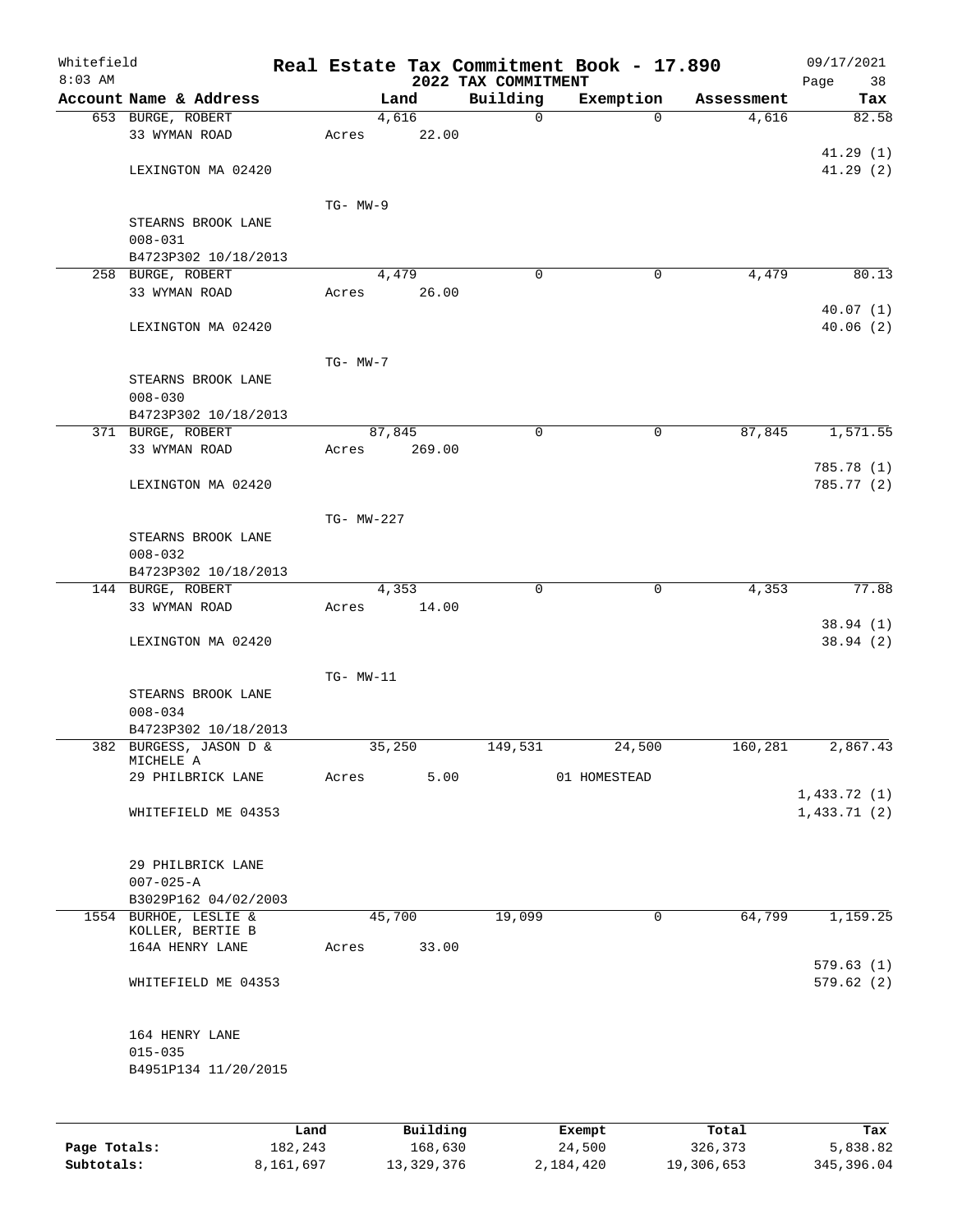| Whitefield |                                              |       |                     |             | Real Estate Tax Commitment Book - 17.890 |            | 09/17/2021   |  |
|------------|----------------------------------------------|-------|---------------------|-------------|------------------------------------------|------------|--------------|--|
| $8:03$ AM  |                                              |       | 2022 TAX COMMITMENT |             |                                          |            |              |  |
|            | Account Name & Address                       |       | Land                | Building    | Exemption                                | Assessment | Tax          |  |
|            | 1007 BURMAN, LORENE MAE<br><b>ESTATE</b>     |       | 30,978              | $\mathbf 0$ | 0                                        | 30,978     | 554.20       |  |
|            | BURMAN, WILLIAM HOWARD<br>PER REP            | Acres | 5.91                |             |                                          |            |              |  |
|            | 16 STEEP HILL ROAD                           |       |                     |             |                                          |            | 277.10(1)    |  |
|            | ORRINGTON ME 04474                           |       |                     |             |                                          |            | 277.10(2)    |  |
|            | ROCKLAND ROAD                                |       |                     |             |                                          |            |              |  |
|            | $024 - 006$                                  |       |                     |             |                                          |            |              |  |
|            | B5662P121 02/08/2021                         |       |                     |             |                                          |            |              |  |
| 108        | BURNS, DANIEL T &<br>DOROTHY L TRUSTEES      |       | 37,970              | 183,490     | 24,500                                   | 196,960    | 3,523.61     |  |
|            | BURNS LIVING TRUST                           | Acres | 11.90               |             | 01 HOMESTEAD                             |            |              |  |
|            | 52 JEFFERSON ROAD                            |       |                     |             |                                          |            | 1,761.81(1)  |  |
|            |                                              |       |                     |             |                                          |            | 1,761.80(2)  |  |
|            | WHITEFIELD ME 04353                          |       |                     |             |                                          |            |              |  |
|            | 52 JEFFERSON ROAD                            |       |                     |             |                                          |            |              |  |
|            | $026 - 034$                                  |       |                     |             |                                          |            |              |  |
|            | B5028P187 02/11/2016                         |       |                     |             |                                          |            |              |  |
|            | 1364 BURNS, DANIEL T &<br>DOROTHY L TRUSTEES |       | 59,400              | 75,673      | $\mathbf 0$                              | 135,073    | 2,416.46     |  |
|            | BURNS LIVING TRUST                           | Acres | 31.00               |             |                                          |            |              |  |
|            | 52 JEFFERSON ROAD                            |       |                     |             |                                          |            | 1, 208.23(1) |  |
|            | WHITEFIELD ME 04353                          |       |                     |             |                                          |            | 1, 208.23(2) |  |
|            | 60 MILLS ROAD                                |       |                     |             |                                          |            |              |  |
|            | $017 - 001$                                  |       |                     |             |                                          |            |              |  |
|            | B5028P189 07/14/2016                         |       |                     |             |                                          |            |              |  |
|            | 833 BURNS, IAN                               |       | 30,630              | 158,367     | $\mathbf 0$                              | 188,997    | 3,381.16     |  |
|            | BOWER, CAITLYN                               | Acres | 1.92                |             |                                          |            |              |  |
|            | PO BOX 7                                     |       |                     |             |                                          |            | 1,690.58(1)  |  |
|            | DAMARISCOTTA ME 04543                        |       |                     |             |                                          |            | 1,690.58(2)  |  |
|            | 170 THAYER ROAD                              |       |                     |             |                                          |            |              |  |
|            | $001 - 021 - B$                              |       |                     |             |                                          |            |              |  |
|            | B5592P111 09/28/2020                         |       |                     |             |                                          |            |              |  |
| 1418       | BURNS, JOHN B & MARTHA<br>JΤ                 |       | 60,250              | 173,531     | 24,500                                   | 209,281    | 3,744.04     |  |
|            | 92 DEVINE ROAD                               | Acres | 40.00               |             | 01 HOMESTEAD                             |            |              |  |
|            |                                              |       |                     |             |                                          |            | 1,872.02(1)  |  |
|            | WHITEFIELD ME 04353                          |       |                     |             |                                          |            | 1,872.02(2)  |  |
|            | 92 DEVINE ROAD                               |       |                     |             |                                          |            |              |  |
|            | $016 - 012$                                  |       |                     |             |                                          |            |              |  |
|            | B1443P347 12/21/1987                         |       |                     |             |                                          |            |              |  |

|              | Land      | Building   | Exempt      | Total      | Tax        |
|--------------|-----------|------------|-------------|------------|------------|
| Page Totals: | 219,228   | 591,061    | 49,000      | 761,289    | 13,619.47  |
| Subtotals:   | 8,380,925 | 13,920,437 | 2, 233, 420 | 20,067,942 | 359,015.51 |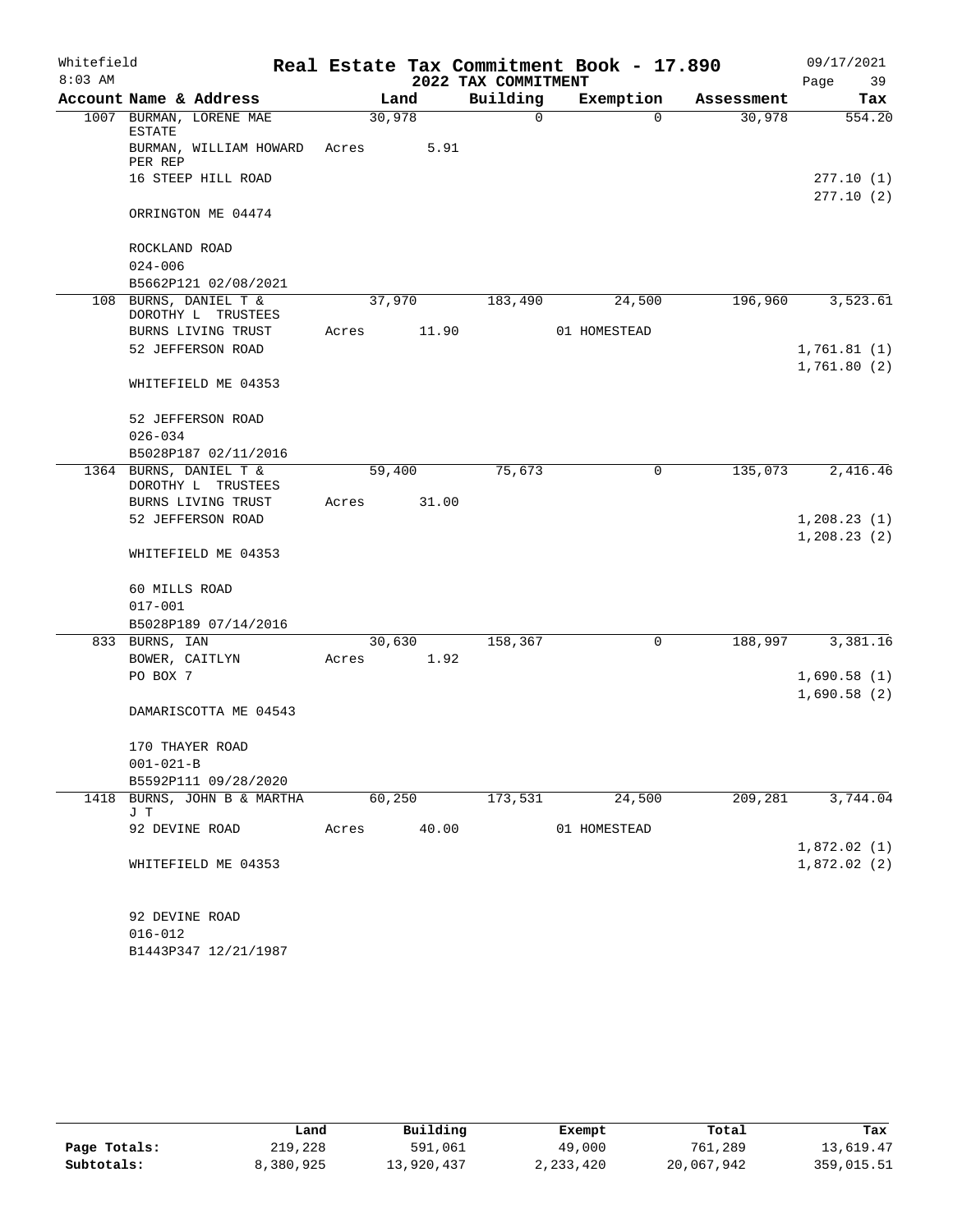| Whitefield<br>$8:03$ AM |                                                     |             |        |       | Real Estate Tax Commitment Book - 17.890<br>2022 TAX COMMITMENT |              |             |            | Page | 09/17/2021<br>40           |
|-------------------------|-----------------------------------------------------|-------------|--------|-------|-----------------------------------------------------------------|--------------|-------------|------------|------|----------------------------|
|                         | Account Name & Address                              |             | Land   |       | Building                                                        | Exemption    |             | Assessment |      | Tax                        |
|                         | 741 BURTNER, JENNIFER C &<br>VANESSA J<br>TRUSTEES  |             | 79,350 |       | 6,066                                                           |              | $\Omega$    | 85,416     |      | 1,528.09                   |
|                         | RIVERVIEW TRUST<br>PO BOX 461                       | Acres       |        | 95.20 |                                                                 |              |             |            |      | 764.05(1)<br>764.04(2)     |
|                         | HINGHAM MA 02043                                    |             |        |       |                                                                 |              |             |            |      |                            |
|                         | NORTH HUNTS MEADOW ROAD<br>$018 - 034$              |             |        |       |                                                                 |              |             |            |      |                            |
|                         | B4248P156 02/08/2010<br>706 BURTNER, JENNIFER CAROL |             |        |       | $\Omega$                                                        |              | $\mathbf 0$ |            |      | 328.82                     |
|                         | PO BOX 461                                          | Acres 18.60 | 18,380 |       |                                                                 |              |             | 18,380     |      |                            |
|                         | HINGHAM MA 02043                                    |             |        |       |                                                                 |              |             |            |      | 164.41(1)<br>164.41(2)     |
|                         | NORTH HUNTS MEADOW RD,<br>$018 - 027$               |             |        |       |                                                                 |              |             |            |      |                            |
|                         | B4752P215 01/27/2014<br>68 BURTON, ANDREW           |             | 30,840 |       | 91,049                                                          |              | 24,500      | 97,389     |      | 1,742.29                   |
|                         | BURTON, KIERSTEN                                    | Acres       |        | 2.06  |                                                                 | 01 HOMESTEAD |             |            |      |                            |
|                         | 553 TOWNHOUSE ROAD                                  |             |        |       |                                                                 |              |             |            |      | 871.15(1)                  |
|                         | WHITEFIELD ME 04353                                 |             |        |       |                                                                 |              |             |            |      | 871.14 (2)                 |
|                         | 553 TOWNHOUSE ROAD<br>$010 - 003 - A$               |             |        |       |                                                                 |              |             |            |      |                            |
|                         | B5181P229 09/15/2017                                |             |        |       |                                                                 |              |             |            |      |                            |
|                         | 1434 BUSHNELL, MICHAEL L                            |             | 20,600 |       | $\mathbf 0$                                                     |              | $\mathbf 0$ | 20,600     |      | 368.53                     |
|                         | 16 SHERBROOKE DRIVE                                 | Acres       |        | 1.90  |                                                                 |              |             |            |      |                            |
|                         |                                                     |             |        |       |                                                                 |              |             |            |      | 184.27(1)                  |
|                         | PRINCETON JCT NJ 08550                              |             |        |       |                                                                 |              |             |            |      | 184.26 (2)                 |
|                         | HEAD TIDE ROAD<br>$005 - 012$                       |             |        |       |                                                                 |              |             |            |      |                            |
|                         | B1031P146 05/30/1980                                |             |        |       |                                                                 |              |             |            |      |                            |
|                         | 760 CADWALLADER, JOHN R III                         |             | 32,040 |       | 83,259                                                          |              | 0           | 115,299    |      | 2,062.70                   |
|                         | 203 MARSTON ROAD                                    | Acres       |        | 2.86  |                                                                 |              |             |            |      |                            |
|                         | RICHMOND ME 04357                                   |             |        |       |                                                                 |              |             |            |      | 1,031.35(1)<br>1,031.35(2) |
|                         |                                                     |             |        |       |                                                                 |              |             |            |      |                            |
|                         | 93 HILTON ROAD<br>$027 - 001$                       |             |        |       |                                                                 |              |             |            |      |                            |
|                         | B4977P58 02/10/2016                                 |             |        |       |                                                                 |              |             |            |      |                            |
|                         | 1755 CAMPBELL, DENNIST                              |             | 37,250 |       | 157,751                                                         |              | 0           | 195,001    |      | 3,488.57                   |
|                         | CAMPBELL, ELIZABETH M                               | Acres       |        | 7.50  |                                                                 |              |             |            |      |                            |
|                         | 372 ATKINS ROAD                                     |             |        |       |                                                                 |              |             |            |      | 1,744.29(1)                |
|                         | JEFFERSON ME 04348                                  |             |        |       |                                                                 |              |             |            |      | 1,744.28(2)                |
|                         | 372 STEARNS BROOK LANE                              |             |        |       |                                                                 |              |             |            |      |                            |
|                         | $011 - 032 - 1$<br>B3504P35 06/23/2005              |             |        |       |                                                                 |              |             |            |      |                            |
|                         |                                                     |             |        |       |                                                                 |              |             |            |      |                            |

|              | Land      | Building   | Exempt    | Total      | Tax        |
|--------------|-----------|------------|-----------|------------|------------|
| Page Totals: | 218,460   | 338,125    | 24,500    | 532,085    | 9,519.00   |
| Subtotals:   | 8,599,385 | 14,258,562 | 2,257,920 | 20,600,027 | 368,534.51 |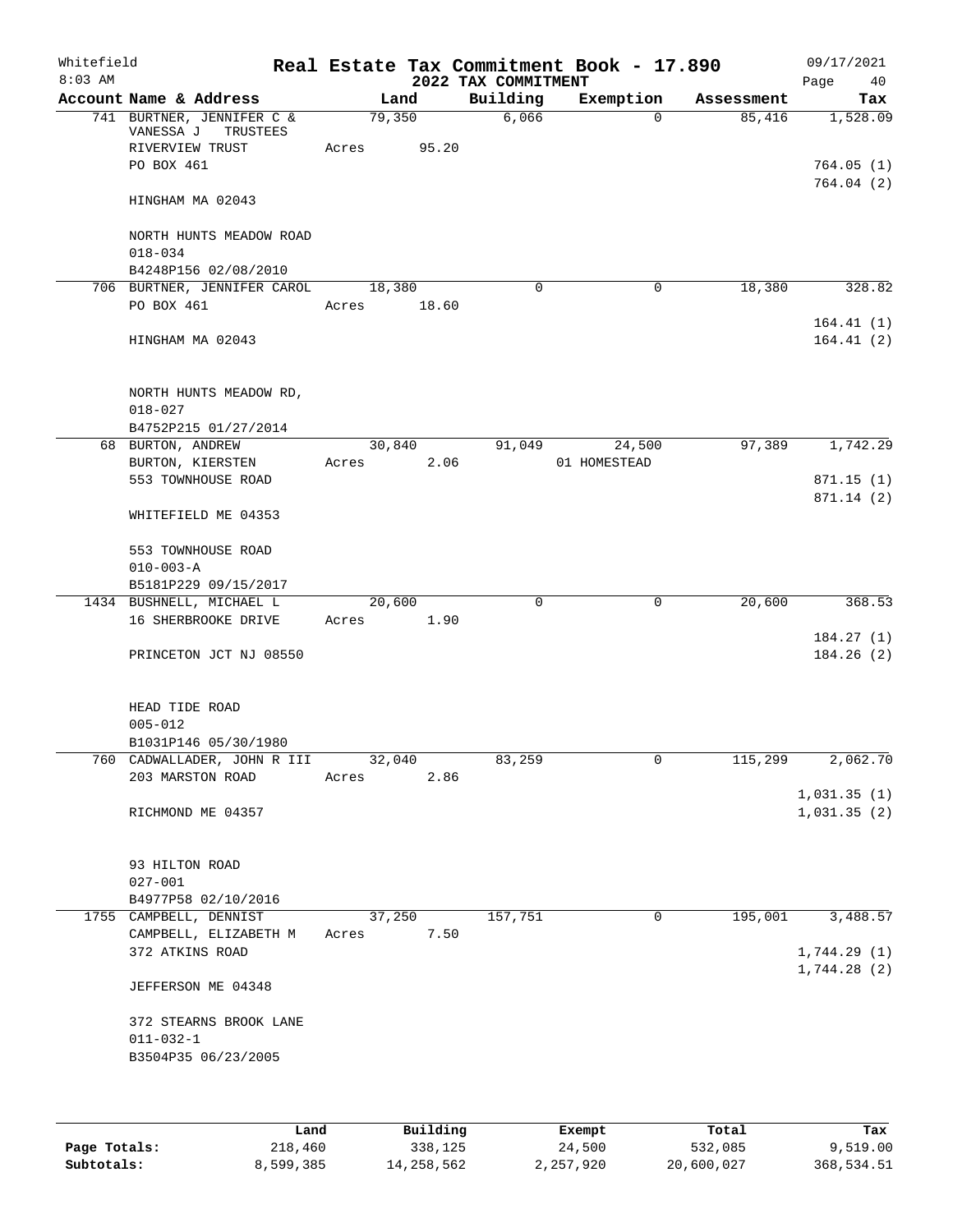| Whitefield<br>$8:03$ AM |                                                         |            |        | 2022 TAX COMMITMENT | Real Estate Tax Commitment Book - 17.890 |            | 09/17/2021<br>Page<br>41   |
|-------------------------|---------------------------------------------------------|------------|--------|---------------------|------------------------------------------|------------|----------------------------|
|                         | Account Name & Address                                  | Land       |        | Building            | Exemption                                | Assessment | Tax                        |
|                         | 124 CAMPBELL, NEILAND N JR<br>286 WISCASSET ROAD        | Acres 6.20 | 41,210 | 180,652             | 24,500<br>01 HOMESTEAD                   | 197,362    | 3,530.81                   |
|                         | WHITEFIELD ME 04353                                     |            |        |                     |                                          |            | 1,765.41(1)<br>1,765.40(2) |
|                         |                                                         |            |        |                     |                                          |            |                            |
|                         | 286 WISCASSET ROAD<br>$004 - 022$                       |            |        |                     |                                          |            |                            |
|                         | B2772P134 12/13/2001                                    |            |        |                     |                                          |            |                            |
|                         | 749 CAMPBELL, RICHARD W                                 | 30,720     |        | 45,441              | 0                                        | 76,161     | 1,362.52                   |
|                         | 414 NORTH HOWE ROAD                                     | Acres      | 1.98   |                     |                                          |            | 681.26(1)                  |
|                         | WHITEFIELD ME 04353                                     |            |        |                     |                                          |            | 681.26 (2)                 |
|                         | 414 NORTH HOWE ROAD                                     |            |        |                     |                                          |            |                            |
|                         | $020 - 007 - A$                                         |            |        |                     |                                          |            |                            |
|                         | B2748P78 10/23/2000 B2353P45 06/22/1998                 |            |        |                     |                                          |            |                            |
|                         | 1111 CAPEN, GLEN A<br>910 EAST RIVER ROAD               |            | 30,000 | 69,100              | 24,500                                   | 74,600     | 1,334.59                   |
|                         |                                                         | Acres      | 1.00   |                     | 01 HOMESTEAD                             |            | 667.30(1)                  |
|                         | WHITEFIELD ME 04353                                     |            |        |                     |                                          |            | 667.29(2)                  |
|                         | 910 EAST RIVER ROAD                                     |            |        |                     |                                          |            |                            |
|                         | $007 - 066$                                             |            |        |                     |                                          |            |                            |
|                         | B2707P193 07/19/2001                                    |            |        |                     |                                          |            |                            |
|                         | 337 CAPPER, APRIL MICHELLE                              | 30,000     |        | 95,616              | $\mathbf 0$                              | 125,616    | 2,247.27                   |
|                         | 221 GRAND ARMY ROAD                                     | Acres      | 0.87   |                     |                                          |            |                            |
|                         |                                                         |            |        |                     |                                          |            | 1, 123.64(1)               |
|                         | WHITEFIELD ME 04353                                     |            |        |                     |                                          |            | 1, 123.63(2)               |
|                         | 221 GRAND ARMY ROAD                                     |            |        |                     |                                          |            |                            |
|                         | $013 - 035$<br>B4215P65 10/22/2009 B4209P314 10/08/2009 |            |        |                     |                                          |            |                            |
|                         | 528 CAPUTO, CORY                                        | 33,650     |        | $\Omega$            | $\mathbf 0$                              | 33,650     | 602.00                     |
|                         | 576 COOPERS MILLS ROAD                                  | Acres      | 15.50  |                     |                                          |            |                            |
|                         |                                                         |            |        |                     |                                          |            | 301.00(1)                  |
|                         | WINDSOR ME 04363                                        |            |        |                     |                                          |            | 301.00(2)                  |
|                         | SOUTH HUNTS MEADOW ROAD                                 |            |        |                     |                                          |            |                            |
|                         | $009 - 004$                                             |            |        |                     |                                          |            |                            |
|                         | B4490P20 02/08/2012                                     |            |        |                     |                                          |            |                            |
|                         | 1553 CAPUTO, CURRY T                                    | 44,050     |        | 168, 313            | 24,500                                   | 187,863    | 3,360.87                   |
|                         | LANI, ANDREA E                                          | Acres      | 16.00  |                     | 01 HOMESTEAD                             |            |                            |
|                         | 317 SOUTH HUNTS MEADOW<br>ROAD                          |            |        |                     |                                          |            | 1,680.44(1)                |
|                         | WHITEFIELD ME 04353                                     |            |        |                     |                                          |            | 1,680.43(2)                |
|                         |                                                         |            |        |                     |                                          |            |                            |
|                         | 317 SOUTH HUNTS MEADOW                                  |            |        |                     |                                          |            |                            |
|                         | $009 - 004 - B$                                         |            |        |                     |                                          |            |                            |
|                         | B4492P252 02/16/2012                                    |            |        |                     |                                          |            |                            |
|                         |                                                         |            |        |                     |                                          |            |                            |

|              | Land      | Building   | Exempt    | Total        | Tax        |
|--------------|-----------|------------|-----------|--------------|------------|
| Page Totals: | 209,630   | 559,122    | 73,500    | 695,252      | 12,438.06  |
| Subtotals:   | 8,809,015 | 14,817,684 | 2,331,420 | 21, 295, 279 | 380,972.57 |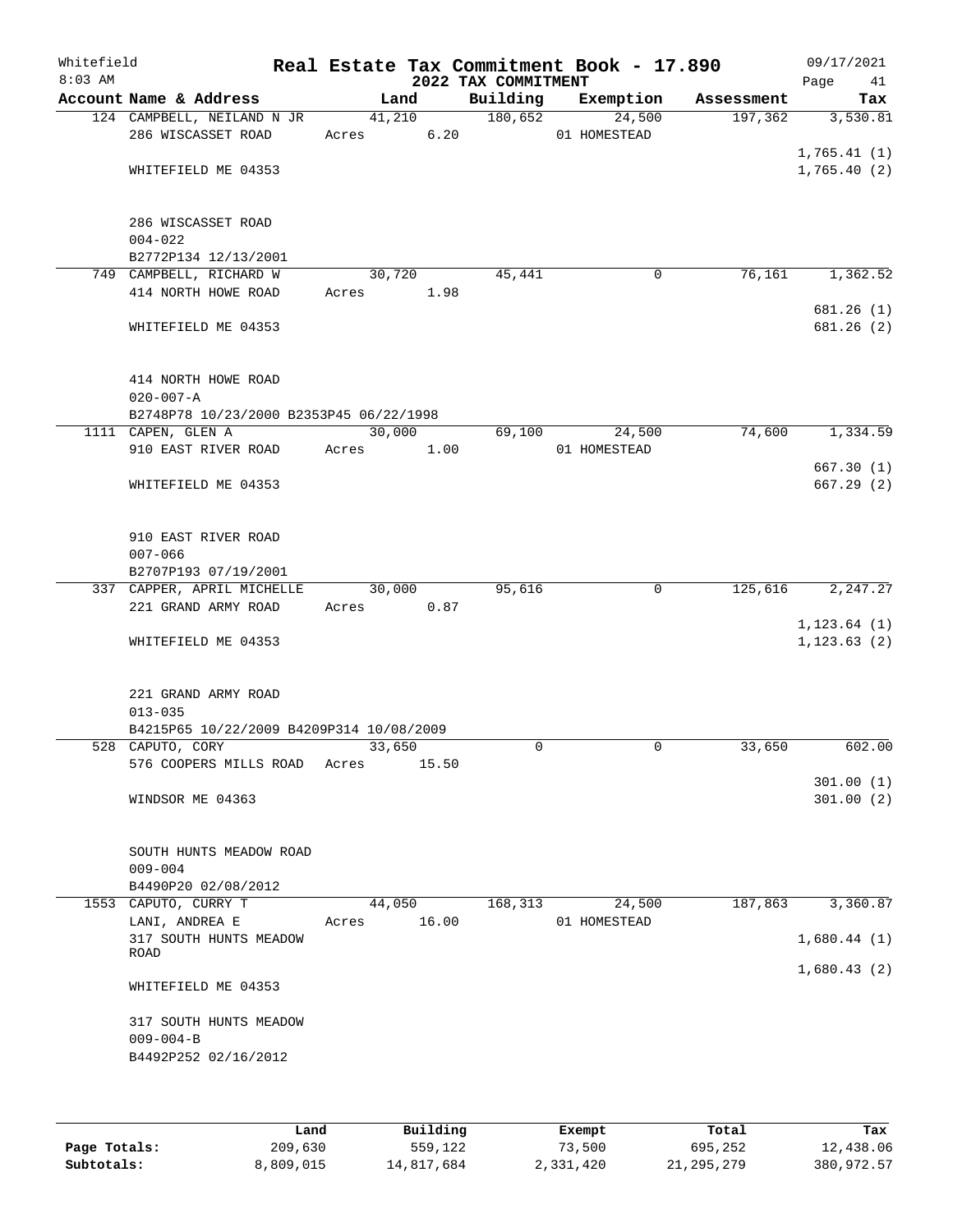| Whitefield<br>$8:03$ AM |                                       |       |              | 2022 TAX COMMITMENT | Real Estate Tax Commitment Book - 17.890 |            | 09/17/2021             |
|-------------------------|---------------------------------------|-------|--------------|---------------------|------------------------------------------|------------|------------------------|
|                         | Account Name & Address                |       | Land         | Building            | Exemption                                | Assessment | Page<br>42<br>Tax      |
|                         | 1527 CARLTON, STEVEN F &              |       | 33,000       | 71,647              | 24,500                                   | 80,147     | 1,433.83               |
|                         | DIANNE M                              |       |              |                     |                                          |            |                        |
|                         | 144 HUNTS MEADOW ROAD                 | Acres | 3.50         |                     | 01 HOMESTEAD                             |            |                        |
|                         |                                       |       |              |                     |                                          |            | 716.92(1)              |
|                         | WHITEFIELD ME 04353                   |       |              |                     |                                          |            | 716.91(2)              |
|                         | 144 HUNTS MEADOW ROAD                 |       |              |                     |                                          |            |                        |
|                         | $012 - 017 - D$                       |       |              |                     |                                          |            |                        |
|                         | B2366P332 07/30/1998                  |       |              |                     |                                          |            |                        |
|                         | 1176 CARON, RICHARD A &               |       | 31,875       | 128,891             | 0                                        | 160,766    | 2,876.10               |
|                         | MALINDA J<br>314 NO HUNTS MEADOW      | Acres | 2.75         |                     |                                          |            |                        |
|                         | ROAD                                  |       |              |                     |                                          |            |                        |
|                         |                                       |       |              |                     |                                          |            | 1,438.05(1)            |
|                         | WHITEFIELD ME 04353                   |       |              |                     |                                          |            | 1,438.05(2)            |
|                         | 314 NORTH HUNTS MEADOW                |       |              |                     |                                          |            |                        |
|                         | $018 - 035 - A$                       |       |              |                     |                                          |            |                        |
|                         | B3988P74 03/13/2008                   |       |              |                     |                                          |            |                        |
|                         | 1457 CARRIGAN, CAROL L                |       | 30,750       | 162,202             | 24,500                                   | 168,452    | 3,013.61               |
|                         | CARRIGAN, JASON M                     | Acres | 2.00         |                     | 01 HOMESTEAD                             |            |                        |
|                         | 96 HUNTS MEADOW ROAD                  |       |              |                     |                                          |            | 1,506.81(1)            |
|                         | WHITEFIELD ME 04353                   |       |              |                     |                                          |            | 1,506.80(2)            |
|                         |                                       |       |              |                     |                                          |            |                        |
|                         | 96 HUNTS MEADOW ROAD                  |       |              |                     |                                          |            |                        |
|                         | $012 - 015 - C$                       |       |              |                     |                                          |            |                        |
|                         | B5649P296 01/19/2021                  |       |              |                     |                                          |            |                        |
|                         | 233 CARTER, SHANNON D                 |       | 33,945       | 134,490             | 24,500                                   | 143,935    | 2,575.00               |
|                         | 128 BENNER LANE                       | Acres | 4.13         |                     | 01 HOMESTEAD                             |            | 1,287.50(1)            |
|                         | WHITEFIELD ME 04353                   |       |              |                     |                                          |            | 1,287.50(2)            |
|                         |                                       |       |              |                     |                                          |            |                        |
|                         | 128 BENNER LANE                       |       |              |                     |                                          |            |                        |
|                         | $016 - 043 - B$                       |       |              |                     |                                          |            |                        |
|                         | B3902P228 08/31/2007                  |       |              |                     |                                          |            |                        |
|                         | 1716 CARTLIDGE, JACQUELINE M          |       | 32,595       | 63,587              | 24,500                                   | 71,682     | 1,282.39               |
|                         | 12 ASHFORD LANE                       | Acres | 3.23         |                     | 01 HOMESTEAD                             |            |                        |
|                         | WHITEFIELD ME 04353                   |       |              |                     |                                          |            | 641.20(1)<br>641.19(2) |
|                         |                                       |       |              |                     |                                          |            |                        |
|                         | 12 ASHFORD LANE                       |       |              |                     |                                          |            |                        |
|                         | $020 - 010 - A$                       |       |              |                     |                                          |            |                        |
|                         | B3142P82 09/02/2003                   |       |              |                     |                                          |            |                        |
|                         | 1369 CASWELL, MARY E                  |       | 37,170       | 66,080              | 24,500                                   | 78,750     | 1,408.84               |
|                         | 392 NO HUNTS MEADOW<br>ROAD           | Acres | 7.40         |                     | 01 HOMESTEAD                             |            |                        |
|                         | WHITEFIELD ME 04353                   |       |              |                     |                                          |            | 704.42(1)<br>704.42(2) |
|                         |                                       |       |              |                     |                                          |            |                        |
|                         | 392 NORTH HUNTS MEADOW<br>$018 - 041$ |       |              |                     |                                          |            |                        |
|                         | Land                                  |       | Building     |                     | Exempt                                   | Total      | Tax                    |
| Page Totals:            | 199,335                               |       | 626,897      |                     | 122,500                                  | 703,732    | 12,589.77              |
| Subtotals:              | 9,008,350                             |       | 15, 444, 581 |                     | 2,453,920                                | 21,999,011 | 393,562.34             |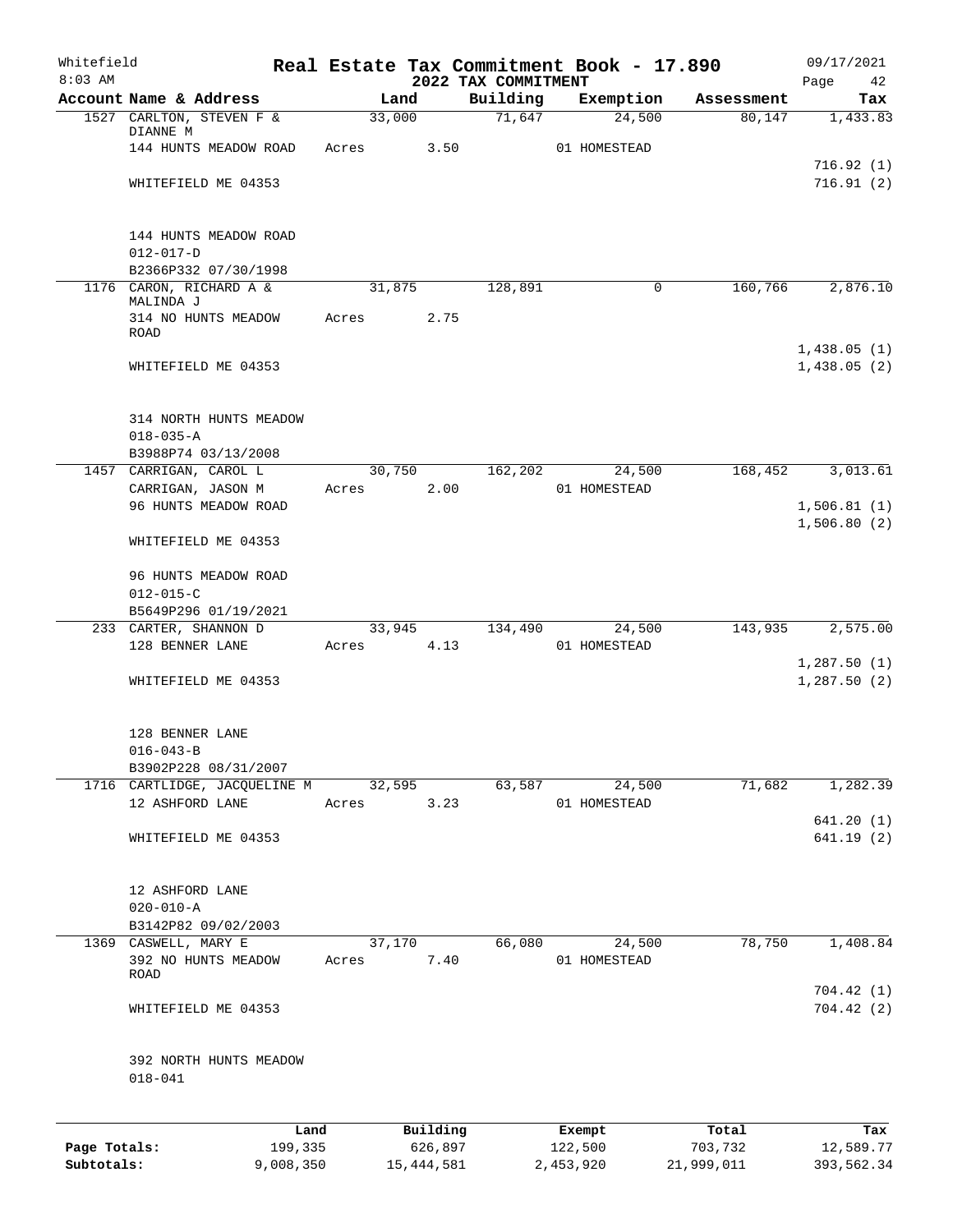| Whitefield<br>$8:03$ AM |                                                                                |                 |            |                                 | Real Estate Tax Commitment Book - 17.890 |            | 09/17/2021                    |
|-------------------------|--------------------------------------------------------------------------------|-----------------|------------|---------------------------------|------------------------------------------|------------|-------------------------------|
|                         | Account Name & Address                                                         |                 | Land       | 2022 TAX COMMITMENT<br>Building | Exemption                                | Assessment | Page<br>43<br>Tax             |
|                         | 508 CASWELL, MARY E<br>392 NO HUNTS MEADOW                                     | 20,000<br>Acres | 1.50       | $\mathbf 0$                     | $\Omega$                                 | 20,000     | 357.80                        |
|                         | <b>ROAD</b>                                                                    |                 |            |                                 |                                          |            | 178.90(1)                     |
|                         | WHITEFIELD ME 04353                                                            |                 |            |                                 |                                          |            | 178.90(2)                     |
|                         | NORTH HUNTS MEADOW ROAD<br>$018 - 041 - A$                                     |                 |            |                                 |                                          |            |                               |
|                         | B1618P217 05/11/1990                                                           |                 |            |                                 |                                          |            |                               |
|                         | 675 CAYER, LIONEL J & JILL                                                     |                 | 30,645     | 136,107                         | 24,500                                   | 142,252    | 2,544.89                      |
|                         | D<br>229 DOYLE ROAD                                                            | Acres           | 1.93       |                                 | 01 HOMESTEAD                             |            |                               |
|                         | WHITEFIELD ME 04353                                                            |                 |            |                                 |                                          |            | 1, 272.45(1)<br>1, 272.44 (2) |
|                         | 229 DOYLE ROAD                                                                 |                 |            |                                 |                                          |            |                               |
|                         | $019 - 029$                                                                    |                 |            |                                 |                                          |            |                               |
|                         | B2151P265 07/24/1985<br>910 CEDERLUND, GREG                                    |                 | 31,650     | $\Omega$                        | $\mathbf 0$                              | 31,650     | 566.22                        |
|                         | 28 TRAILS END                                                                  | Acres           | 13.00      |                                 |                                          |            |                               |
|                         | FREEPORT ME 04032                                                              |                 |            |                                 |                                          |            | 283.11(1)<br>283.11(2)        |
|                         | CROCKER AVENUE NORTH<br>$004 - 038$                                            |                 |            |                                 |                                          |            |                               |
|                         | B1630P331 07/06/1990                                                           |                 |            |                                 |                                          |            |                               |
|                         | 1112 CENTRAL MAINE POWER<br>C/O AVANGRID MANAGEMENT Acres<br>COMPANY-LOCAL TAX | 153,000         | 51.00      | $\mathbf 0$                     | $\mathbf 0$                              | 153,000    | 2,737.17                      |
|                         | ONE CITY CENTER, 5TH<br><b>FLOOR</b>                                           |                 |            |                                 |                                          |            | 1,368.59(1)                   |
|                         | PORTLAND ME 04101                                                              |                 |            |                                 |                                          |            | 1,368.58(2)                   |
|                         | WISCASSET ROAD<br>$001 - 061$                                                  |                 |            |                                 |                                          |            |                               |
| 586                     | CENTRAL MAINE POWER                                                            | 73,200          |            | $\mathbf 0$                     | 0                                        | 73,200     | 1,309.55                      |
|                         | C/O AVANGRID MANAGEMENT Acres<br>COMPANY-LOCAL TAX                             |                 | 24.40      |                                 |                                          |            |                               |
|                         | ONE CITY CENTER, 5TH<br><b>FLOOR</b>                                           |                 |            |                                 |                                          |            | 654.78 (1)                    |
|                         | PORTLAND ME 04101                                                              |                 |            |                                 |                                          |            | 654.77 (2)                    |
|                         | DOYLE ROAD<br>$019 - 032$                                                      |                 |            |                                 |                                          |            |                               |
| 723                     | CENTRAL MAINE POWER<br>C/O AVANGRID MANAGEMENT Acres<br>COMPANY-LOCAL TAX      | 174,000         | 58.00      | 0                               | 0                                        | 174,000    | 3,112.86                      |
|                         | ONE CITY CENTER, 5TH<br><b>FLOOR</b>                                           |                 |            |                                 |                                          |            | 1,556.43(1)                   |
|                         | PORTLAND ME 04101                                                              |                 |            |                                 |                                          |            | 1,556.43(2)                   |
|                         | DEVINE ROAD<br>$019 - 052$                                                     |                 |            |                                 |                                          |            |                               |
|                         |                                                                                | Land            | Building   |                                 | Exempt                                   | Total      | Tax                           |
| Page Totals:            | 482,495                                                                        |                 | 136,107    |                                 | 24,500                                   | 594,102    | 10,628.49                     |
| Subtotals:              | 9,490,845                                                                      |                 | 15,580,688 |                                 | 2,478,420                                | 22,593,113 | 404,190.83                    |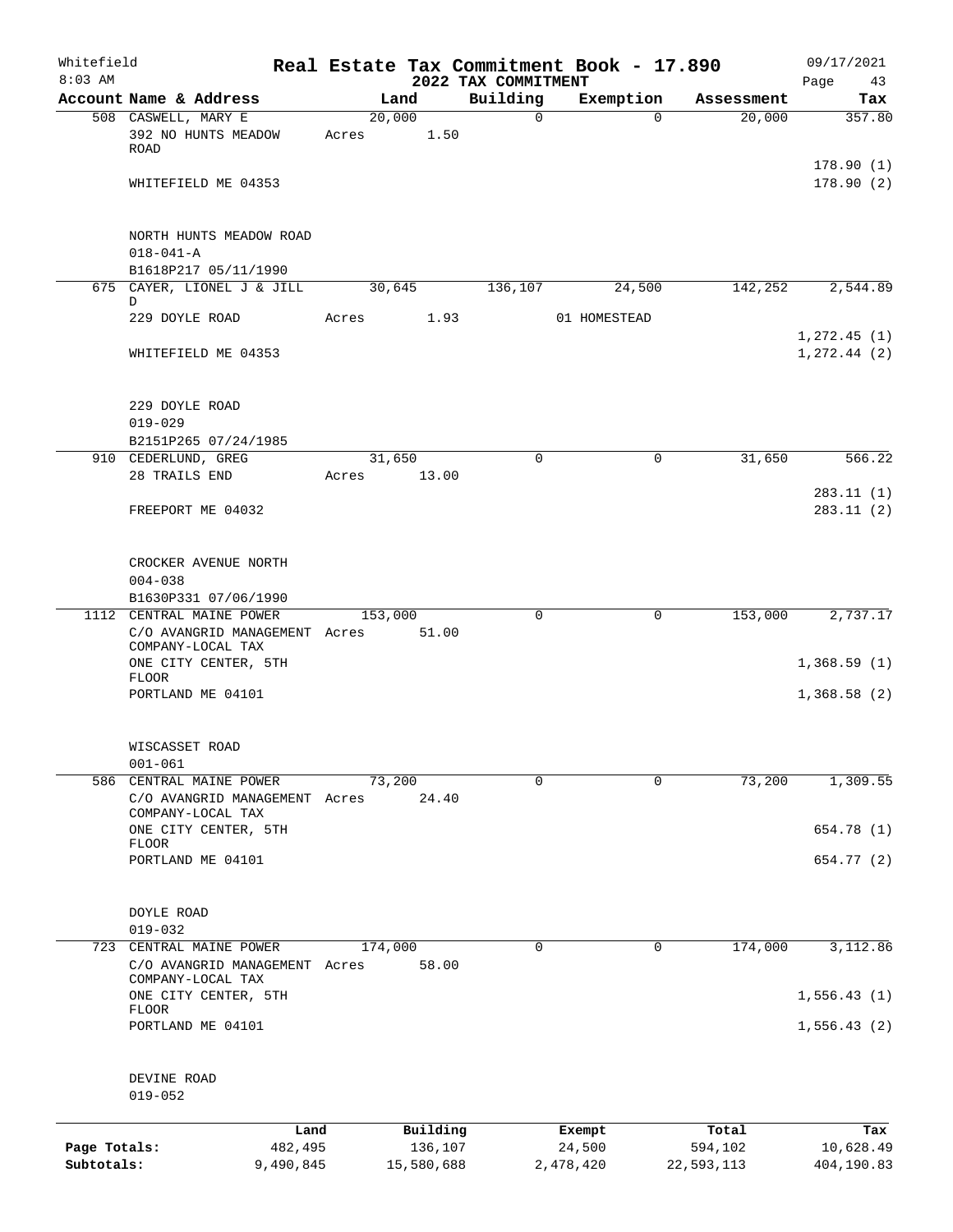| Whitefield |                                                                               |         |       |                     | Real Estate Tax Commitment Book - 17.890 |            | 09/17/2021  |
|------------|-------------------------------------------------------------------------------|---------|-------|---------------------|------------------------------------------|------------|-------------|
| $8:03$ AM  |                                                                               |         |       | 2022 TAX COMMITMENT |                                          |            | Page<br>44  |
|            | Account Name & Address                                                        | Land    |       | Building            | Exemption                                | Assessment | Tax         |
|            | 126 CENTRAL MAINE POWER<br>C/O AVANGRID MANAGEMENT Acres<br>COMPANY-LOCAL TAX | 147,000 | 49.00 | $\Omega$            | $\Omega$                                 | 147,000    | 2,629.83    |
|            | ONE CITY CENTER, 5TH<br>FLOOR                                                 |         |       |                     |                                          |            | 1,314.92(1) |
|            | PORTLAND ME 04101                                                             |         |       |                     |                                          |            | 1,314.91(2) |
|            | WISCASSET ROAD<br>$004 - 005$                                                 |         |       |                     |                                          |            |             |
|            | 102 CENTRAL MAINE POWER                                                       | 56,640  |       | $\mathbf 0$         | $\mathbf 0$                              | 56,640     | 1,013.29    |
|            | C/O AVANGRID MANAGEMENT Acres<br>COMPANY-LOCAL TAX                            |         | 18.88 |                     |                                          |            |             |
|            | ONE CITY CENTER, 5TH<br><b>FLOOR</b>                                          |         |       |                     |                                          |            | 506.65(1)   |
|            | PORTLAND ME 04101                                                             |         |       |                     |                                          |            | 506.64(2)   |
|            | ROCKLAND ROAD, OFF OF<br>$018 - 005$                                          |         |       |                     |                                          |            |             |
|            | B4277P76 05/18/2010                                                           |         |       | $\mathbf 0$         | $\mathsf{O}$                             | 46,800     | 837.25      |
|            | 103 CENTRAL MAINE POWER<br>C/O AVANGRID MANAGEMENT Acres<br>COMPANY-LOCAL TAX | 46,800  | 15.60 |                     |                                          |            |             |
|            | ONE CITY CENTER, 5TH<br><b>FLOOR</b>                                          |         |       |                     |                                          |            | 418.63(1)   |
|            | PORTLAND ME 04101                                                             |         |       |                     |                                          |            | 418.62(2)   |
|            | GARDINER ROAD<br>$013 - 022$                                                  |         |       |                     |                                          |            |             |
|            | 1347 CENTRAL MAINE POWER                                                      | 123,000 |       | 0                   | $\mathsf{O}$                             | 123,000    | 2,200.47    |
|            | C/O AVANGRID MANAGEMENT Acres<br>COMPANY-LOCAL TAX                            |         | 41.00 |                     |                                          |            |             |
|            | ONE CITY CENTER, 5TH<br>FLOOR                                                 |         |       |                     |                                          |            | 1,100.24(1) |
|            | PORTLAND ME 04101                                                             |         |       |                     |                                          |            | 1,100.23(2) |
|            | WEST PITTSTON ROAD<br>$007 - 008$                                             |         |       |                     |                                          |            |             |
|            | 1312 CENTRAL MAINE POWER                                                      | 5,400   |       | $\Omega$            | $\Omega$                                 | 5,400      | 96.61       |
|            | C/O AVANGRID MANAGEMENT Acres<br>COMPANY-LOCAL TAX                            |         | 1.80  |                     |                                          |            |             |
|            | ONE CITY CENTER, 5TH<br><b>FLOOR</b>                                          |         |       |                     |                                          |            | 48.31(1)    |
|            | PORTLAND ME 04101                                                             |         |       |                     |                                          |            | 48.30 (2)   |
|            | COOPER ROAD                                                                   |         |       |                     |                                          |            |             |
|            | $016 - 018$                                                                   |         |       |                     |                                          |            |             |

|              | Land      | Building   | Exempt    | Total      | Tax        |
|--------------|-----------|------------|-----------|------------|------------|
| Page Totals: | 378,840   |            |           | 378,840    | 6,777.45   |
| Subtotals:   | 9,869,685 | 15,580,688 | 2,478,420 | 22,971,953 | 410,968.28 |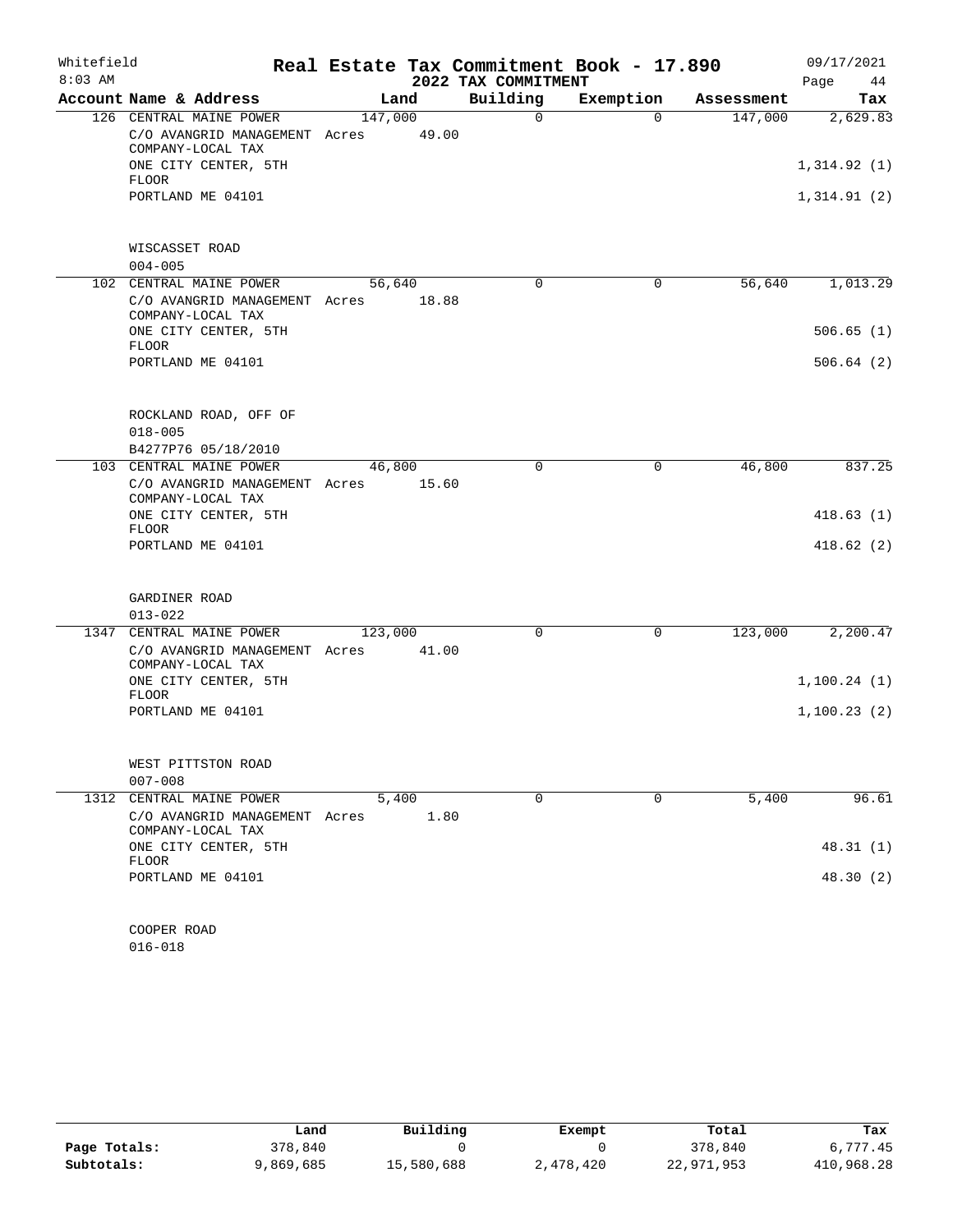| Whitefield<br>$8:03$ AM |                                                                                |                      |            | Real Estate Tax Commitment Book - 17.890<br>2022 TAX COMMITMENT |             |                     | 09/17/2021<br>45<br>Page |
|-------------------------|--------------------------------------------------------------------------------|----------------------|------------|-----------------------------------------------------------------|-------------|---------------------|--------------------------|
|                         | Account Name & Address                                                         | Land                 |            | Building                                                        | Exemption   | Assessment          | Tax                      |
|                         | 1283 CENTRAL MAINE POWER<br>C/O AVANGRID MANAGEMENT Acres<br>COMPANY-LOCAL TAX | 76,200               | 25.40      | $\mathbf 0$                                                     | $\Omega$    | 76,200              | 1,363.22                 |
|                         | ONE CITY CENTER, 5TH<br>FLOOR<br>PORTLAND ME 04101                             |                      |            |                                                                 |             |                     | 681.61 (1)<br>681.61 (2) |
|                         | DOYLE ROAD<br>$019 - 008$                                                      |                      |            |                                                                 |             |                     |                          |
|                         | 1256 CENTRAL MAINE POWER<br>C/O AVANGRID MANAGEMENT Acres<br>COMPANY-LOCAL TAX | 372,000              | 124.00     | $\mathbf 0$                                                     | $\mathbf 0$ | 372,000             | 6,655.08                 |
|                         | ONE CITY CENTER, 5TH<br>FLOOR                                                  |                      |            |                                                                 |             |                     | 3,327.54(1)              |
|                         | PORTLAND ME 04101                                                              |                      |            |                                                                 |             |                     | 3,327.54(2)              |
|                         | GARDINER ROAD<br>$012 - 048$<br>B467P454                                       |                      |            |                                                                 |             |                     |                          |
|                         | 1517 CENTRAL MAINE POWER<br>C/O AVANGRID MANAGEMENT                            | 12,556,810<br>0<br>0 | 12,556,810 | 224,641.33                                                      |             |                     |                          |
|                         | COMPANY-LOCAL TAX<br>ONE CITY CENTER, 5TH<br><b>FLOOR</b>                      |                      |            |                                                                 |             |                     | 112,320.67               |
|                         | PORTLAND ME 04101                                                              |                      |            |                                                                 |             |                     | 112,320.66               |
|                         | WISCASSET ROAD<br>$001 - 061 - ON$                                             |                      |            |                                                                 |             |                     |                          |
|                         | 1602 CENTRAL MAINE POWER<br>C/O AVANGRID MANAGEMENT Acres<br>COMPANY-LOCAL TAX | 63,000               | 21.00      | $\mathbf 0$                                                     | 0           | 63,000              | 1,127.07                 |
|                         | ONE CITY CENTER, 5TH<br><b>FLOOR</b><br>PORTLAND ME 04101                      |                      |            |                                                                 |             |                     | 563.54(1)<br>563.53(2)   |
|                         |                                                                                |                      |            |                                                                 |             |                     |                          |
|                         | WEST PITTSTON ROAD<br>$007 - 007$                                              |                      |            |                                                                 |             |                     |                          |
| 241                     | CHADWICK, LAWRENCE JOHN<br>JR & ROBERT EDWARD<br>FOYE, THERESA ANN             | 25,650<br>Acres      | 5.50       | $\mathbf 0$                                                     | $\Omega$    | 25,650              | 458.88                   |
|                         | 34 CHADWICK LANE                                                               |                      |            |                                                                 |             |                     | 229.44(1)<br>229.44 (2)  |
|                         | PITTSTON ME 04345                                                              |                      |            |                                                                 |             |                     |                          |
|                         | RADDEN LANE<br>$003 - 007$                                                     |                      |            |                                                                 |             |                     |                          |
|                         | B1709P294 08/08/1991                                                           |                      |            | $\Omega$                                                        | $\mathbf 0$ |                     |                          |
|                         | 1790 CHADWICK, LYNN ANN<br>491 NASH ROAD                                       | 26,450<br>Acres      | 6.50       |                                                                 |             | 26,450              | 473.19<br>236.60(1)      |
|                         | PITTSTON ME 04345                                                              |                      |            |                                                                 |             |                     | 236.59(2)                |
|                         | PITTSTON TOWN LINE<br>$003 - 003$                                              |                      |            |                                                                 |             |                     |                          |
|                         | B3766P306 10/04/2006                                                           |                      |            |                                                                 |             |                     |                          |
| Page Totals:            | Land<br>13, 120, 110                                                           |                      | Building   | 0                                                               | Exempt<br>0 | Total<br>13,120,110 | Tax<br>234,718.77        |
| Subtotals:              | 22,989,795                                                                     |                      | 15,580,688 |                                                                 | 2,478,420   | 36,092,063          | 645,687.05               |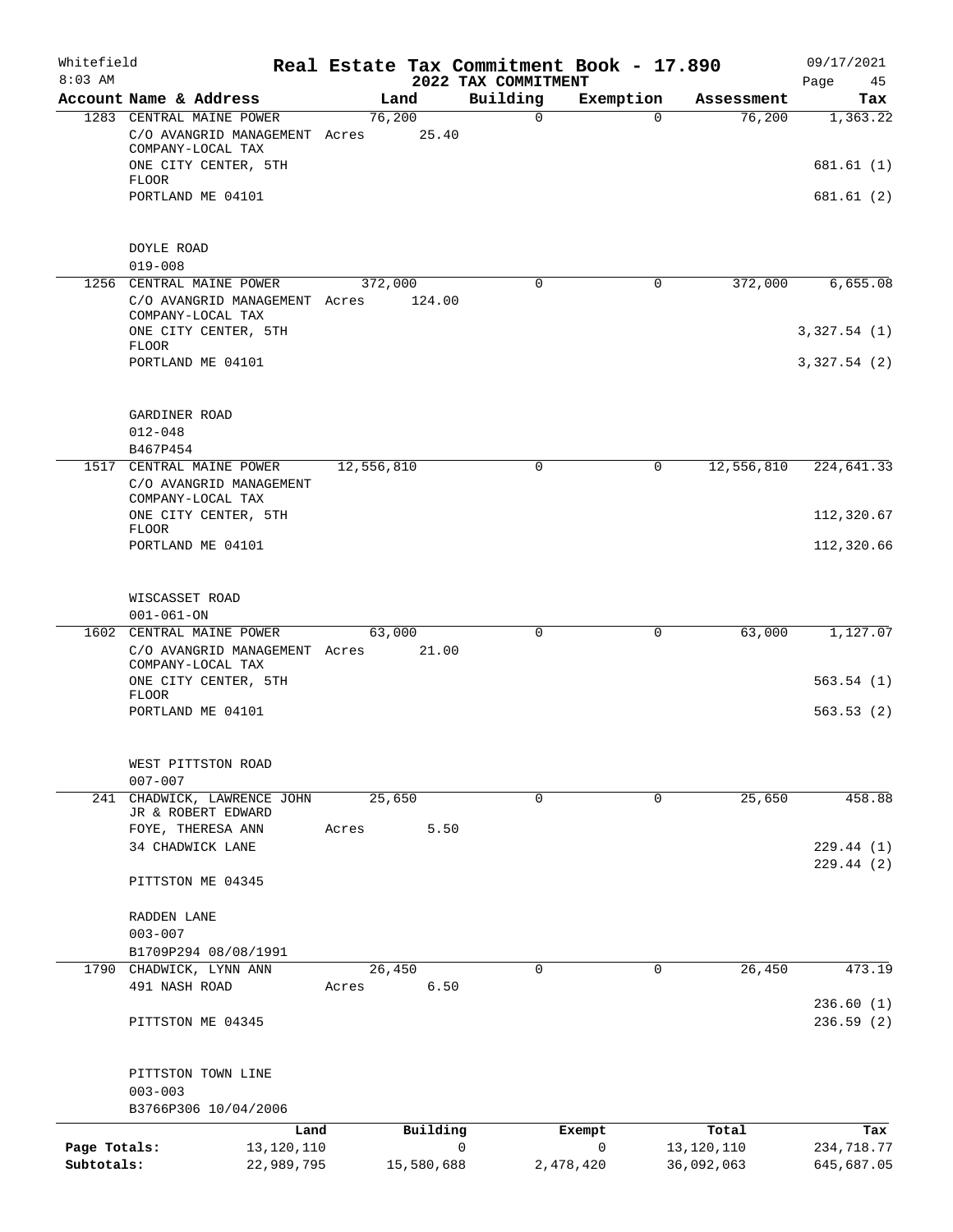| Whitefield<br>$8:03$ AM |                                                                  | Real Estate Tax Commitment Book - 17.890 | 2022 TAX COMMITMENT |                        |            | 09/17/2021<br>Page<br>46           |
|-------------------------|------------------------------------------------------------------|------------------------------------------|---------------------|------------------------|------------|------------------------------------|
|                         | Account Name & Address                                           | Land                                     | Building            | Exemption              | Assessment | Tax                                |
|                         | 313 CHAPMAN, KENNETH S<br>ESTATE<br>FOSTER, SHEILA MAE PER Acres | 30,540<br>1.86                           | 101,819             | $\Omega$               | 132,359    | 2,367.90                           |
|                         | REP<br>538 LAUREL HILL ROAD                                      |                                          |                     |                        |            | 1,183.95(1)                        |
|                         | NORWICH CT 06360                                                 |                                          |                     |                        |            | 1, 183.95(2)                       |
|                         | 93 HEATH ROAD<br>$011 - 010 - C$                                 |                                          |                     |                        |            |                                    |
|                         | B5582P211 09/11/2020                                             |                                          |                     |                        |            |                                    |
|                         | 1724 CHAREST, LAURIER F<br>DUBOIS, DIANE<br>257 OAK HILL ROAD    | 32,850<br>3.40<br>Acres                  | 31,776              | 0                      | 64,626     | 1,156.16<br>578.08(1)<br>578.08(2) |
|                         | AUBURN ME 04210                                                  |                                          |                     |                        |            |                                    |
|                         | 21 ACORN LANE<br>$012 - 019 - B$                                 |                                          |                     |                        |            |                                    |
|                         | B5667P317 02/23/2021                                             |                                          |                     |                        |            |                                    |
|                         | 1740 CHASE, ABRAM D<br>67 AUGUSTA ROAD                           | 1,305<br>0.87<br>Acres                   | $\Omega$            | $\mathbf 0$            | 1,305      | 23.35                              |
|                         | JEFFERSON ME 04348 3896                                          |                                          |                     |                        |            | 11.68(1)<br>11.67(2)               |
|                         | GRAND ARMY ROAD<br>$013 - 015$<br>B3391P203 02/01/2003           |                                          |                     |                        |            |                                    |
|                         | 1289 CHASE, C PATRICK                                            | 11,405                                   | $\mathbf 0$         | 0                      | 11,405     | 204.04                             |
|                         | PO BOX 142                                                       | 28.80<br>Acres                           |                     |                        |            |                                    |
|                         | WHITEFIELD ME 04353                                              |                                          |                     |                        |            | 102.02(1)<br>102.02(2)             |
|                         | WEST DEXTER LANE<br>$013 - 002$                                  |                                          |                     |                        |            |                                    |
|                         | B3863P141 03/02/2007<br>727 CHASE, C PATRICK                     | 1,940                                    | 0                   | $\mathbf 0$            | 1,940      | 34.71                              |
|                         | PO BOX 142                                                       | Acres 4.90                               |                     |                        |            |                                    |
|                         | WHITEFIELD ME 04353                                              |                                          |                     |                        |            | 17.36(1)<br>17.35(2)               |
|                         |                                                                  |                                          |                     |                        |            |                                    |
|                         | WEST DEXTER LANE                                                 |                                          |                     |                        |            |                                    |
|                         | $012 - 058$                                                      |                                          |                     |                        |            |                                    |
|                         | B3863P141 03/02/2007                                             |                                          |                     |                        |            |                                    |
|                         | 1546 CHASE, C PATRICK &<br>ROBIN<br>PO BOX 142                   | 55,870<br>Acres 66.50                    | 139,958             | 24,500<br>01 HOMESTEAD | 171,328    | 3,065.06                           |
|                         |                                                                  |                                          |                     |                        |            | 1,532.53(1)                        |
|                         | WHITEFIELD ME 04353                                              |                                          |                     |                        |            | 1,532.53(2)                        |
|                         | 333 TOWNHOUSE ROAD<br>$010 - 014$                                |                                          |                     |                        |            |                                    |
|                         |                                                                  |                                          |                     |                        |            |                                    |
|                         |                                                                  | Building<br>Land                         |                     | <b>Exempt</b>          | Total      | Tax                                |

|              | Land         | Building   | Exempt    | Total        | Tax        |
|--------------|--------------|------------|-----------|--------------|------------|
| Page Totals: | 133,910      | 273,553    | 24,500    | 382,963      | 6,851.22   |
| Subtotals:   | 23, 123, 705 | 15,854,241 | 2,502,920 | 36, 475, 026 | 652,538.27 |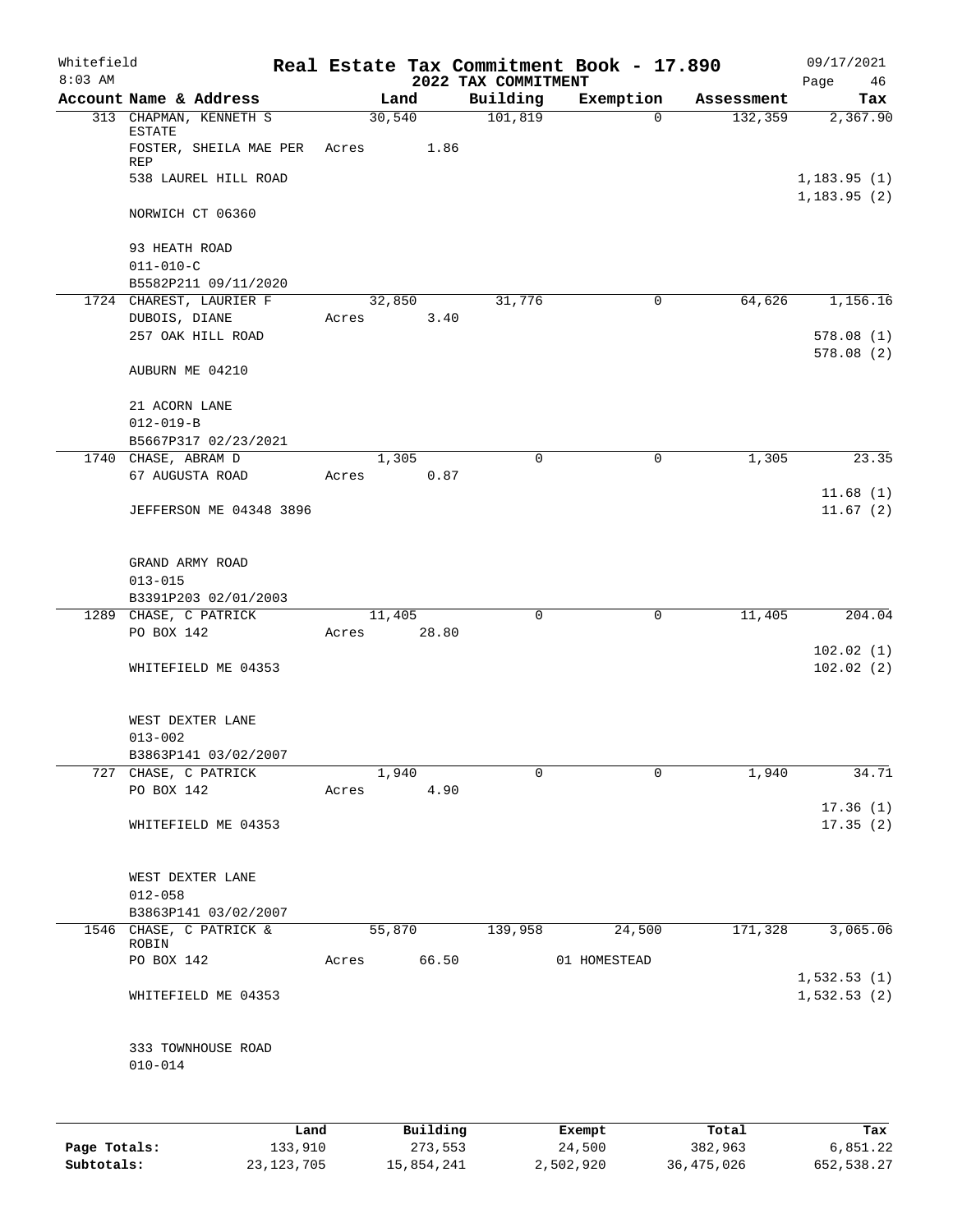| Whitefield<br>$8:03$ AM |                                         |                          |       | 2022 TAX COMMITMENT | Real Estate Tax Commitment Book - 17.890 |            | 09/17/2021<br>47<br>Page |
|-------------------------|-----------------------------------------|--------------------------|-------|---------------------|------------------------------------------|------------|--------------------------|
|                         | Account Name & Address                  |                          | Land  | Building            | Exemption                                | Assessment | Tax                      |
|                         | 1137 CHASE, CHARLES P                   | 40,650                   |       | 147,260             | $\Omega$                                 | 187,910    | 3,361.71                 |
|                         | PO BOX 142                              | Acres                    | 11.75 |                     |                                          |            |                          |
|                         |                                         |                          |       |                     |                                          |            | 1,680.86(1)              |
|                         | WHITEFIELD ME 04353                     |                          |       |                     |                                          |            | 1,680.85(2)              |
|                         |                                         |                          |       |                     |                                          |            |                          |
|                         | 69 MILLS ROAD                           |                          |       |                     |                                          |            |                          |
|                         | $017 - 057 - A$                         |                          |       |                     |                                          |            |                          |
|                         | B5435P22 09/19/2019 B2520P25 11/24/1999 |                          |       |                     |                                          |            |                          |
|                         | 1694 CHASE, DAVID A                     | 51,215                   |       | 129,630             | $\mathbf 0$                              | 180,845    | 3,235.32                 |
|                         | CHASE, BETTY J                          | Acres                    | 34.00 |                     |                                          |            |                          |
|                         | 23 MERRYMEETING DRIVE                   |                          |       |                     |                                          |            | 1,617.66(1)              |
|                         |                                         |                          |       |                     |                                          |            | 1,617.66(2)              |
|                         | PORTLAND ME 04103                       |                          |       |                     |                                          |            |                          |
|                         |                                         | TG- SW-7, MW-21 & HW-1.5 |       |                     |                                          |            |                          |
|                         | 55 SALMON POOL LANE<br>$007 - 033$      |                          |       |                     |                                          |            |                          |
|                         | B805P231 05/10/1974                     |                          |       |                     |                                          |            |                          |
|                         | 1402 CHASE, FAYE P                      | 10,250                   |       | $\mathbf 0$         | $\mathbf 0$                              | 10,250     | 183.37                   |
|                         | 845 EAST RIVER ROAD                     | Acres                    | 3.50  |                     |                                          |            |                          |
|                         |                                         |                          |       |                     |                                          |            | 91.69(1)                 |
|                         | WHITEFIELD ME 04353                     |                          |       |                     |                                          |            | 91.68(2)                 |
|                         |                                         |                          |       |                     |                                          |            |                          |
|                         |                                         |                          |       |                     |                                          |            |                          |
|                         | EAST RIVER ROAD                         |                          |       |                     |                                          |            |                          |
|                         | $007 - 046$<br>B2522P144 12/06/1999     |                          |       |                     |                                          |            |                          |
|                         | 1121 CHASE, FAYE P                      | 34,200                   |       | 102,768             | 30,380                                   | 106,588    | 1,906.86                 |
|                         | 845 EAST RIVER ROAD                     | Acres                    | 4.30  |                     | 05 VET EXEMPTION                         |            |                          |
|                         |                                         |                          |       |                     | 01 HOMESTEAD                             |            | 953.43(1)                |
|                         | WHITEFIELD ME 04353                     |                          |       |                     |                                          |            | 953.43(2)                |
|                         |                                         |                          |       |                     |                                          |            |                          |
|                         |                                         |                          |       |                     |                                          |            |                          |
|                         | 845 EAST RIVER ROAD                     |                          |       |                     |                                          |            |                          |
|                         | $007 - 045$<br>B2522P144 12/06/1999     |                          |       |                     |                                          |            |                          |
|                         | 930 CHASE, MATTHEW J                    | 31,500                   |       | 110,558             | 24,500                                   | 117,558    | 2,103.11                 |
|                         | PO BOX 181                              | Acres                    | 2.50  |                     | 01 HOMESTEAD                             |            |                          |
|                         |                                         |                          |       |                     |                                          |            | 1,051.56(1)              |
|                         | WHITEFIELD ME 04353                     |                          |       |                     |                                          |            | 1,051.55(2)              |
|                         |                                         |                          |       |                     |                                          |            |                          |
|                         |                                         |                          |       |                     |                                          |            |                          |
|                         | 11 PIPER ROAD<br>$026 - 015 - A$        |                          |       |                     |                                          |            |                          |
|                         | B2354P318 06/24/1998                    |                          |       |                     |                                          |            |                          |
|                         | 289 CHASE, PETER E                      |                          | 1,500 | $\mathbf 0$         | 0                                        | 1,500      | 26.84                    |
|                         | 1204 W. GAMBRELL STREET Acres           |                          | 1.00  |                     |                                          |            |                          |
|                         |                                         |                          |       |                     |                                          |            | 13.42(1)                 |
|                         | FORT WORTH TX 76115                     |                          |       |                     |                                          |            | 13.42(2)                 |
|                         |                                         |                          |       |                     |                                          |            |                          |
|                         |                                         |                          |       |                     |                                          |            |                          |
|                         | GRAND ARMY ROAD                         |                          |       |                     |                                          |            |                          |
|                         | $013 - 041$<br>B5317P229 10/22/2018     |                          |       |                     |                                          |            |                          |
|                         |                                         |                          |       |                     |                                          |            |                          |
|                         |                                         |                          |       |                     |                                          |            |                          |

|              | Land         | Building   | Exempt    | Total      | Tax          |
|--------------|--------------|------------|-----------|------------|--------------|
| Page Totals: | 169.315      | 490,216    | 54,880    | 604,651    | 10,817.21    |
| Subtotals:   | 23, 293, 020 | 16,344,457 | 2,557,800 | 37,079,677 | 663, 355, 48 |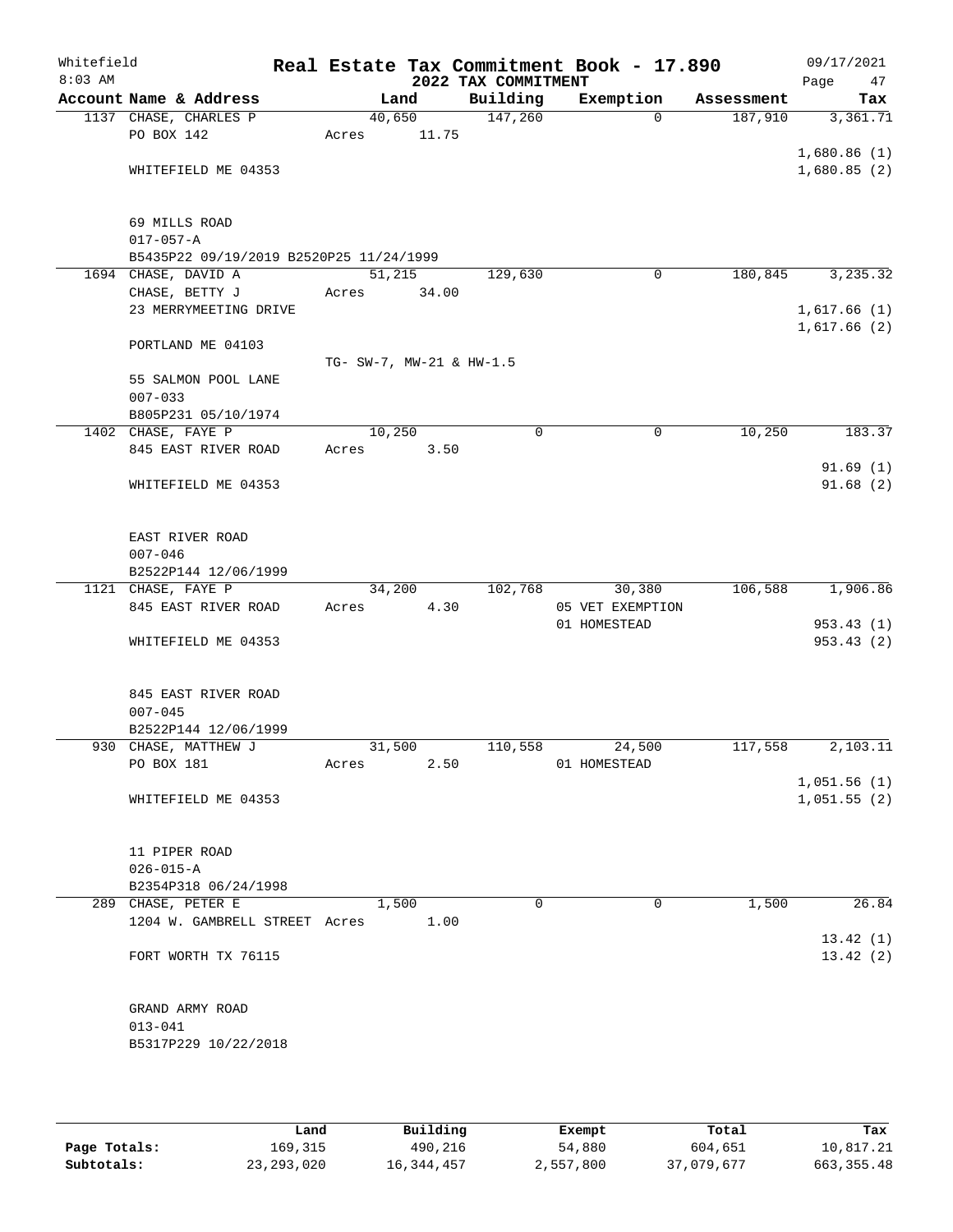| Whitefield<br>$8:03$ AM |                                            |        |       | 2022 TAX COMMITMENT | Real Estate Tax Commitment Book - 17.890 |            | 09/17/2021<br>Page<br>48 |
|-------------------------|--------------------------------------------|--------|-------|---------------------|------------------------------------------|------------|--------------------------|
|                         | Account Name & Address                     | Land   |       | Building            | Exemption                                | Assessment | Tax                      |
|                         | 274 CHASE, RICHARD R                       | 86,250 |       | 80,608              | 30,380                                   | 136,478    | 2,441.59                 |
|                         | 175 WISCASSET ROAD                         | Acres  | 89.00 |                     | 01 HOMESTEAD<br>05 VET EXEMPTION         |            | 1,220.80(1)              |
|                         | WHITEFIELD ME 04353                        |        |       |                     |                                          |            | 1,220.79(2)              |
|                         | 175 WISCASSET ROAD                         |        |       |                     |                                          |            |                          |
|                         | $004 - 031$                                |        |       |                     |                                          |            |                          |
|                         | B1433P280                                  | 37,562 |       | $\mathbf 0$         | 0                                        | 37,562     | 671.98                   |
|                         | 518 CHASE, RICHARD R<br>175 WISCASSET ROAD | Acres  | 20.48 |                     |                                          |            |                          |
|                         |                                            |        |       |                     |                                          |            | 335.99(1)                |
|                         | WHITEFIELD ME 04353                        |        |       |                     |                                          |            | 335.99(2)                |
|                         | CROCKER AVENUE NORTH<br>$004 - 039$        |        |       |                     |                                          |            |                          |
|                         | 120 CHASE, RICHARD R                       | 35,750 |       | $\Omega$            | $\mathbf 0$                              | 35,750     | 639.57                   |
|                         | 175 WISCASSET ROAD                         | Acres  | 45.00 |                     |                                          |            |                          |
|                         |                                            |        |       |                     |                                          |            | 319.79 (1)               |
|                         | WHITEFIELD ME 04353                        |        |       |                     |                                          |            | 319.78(2)                |
|                         | CROCKER AVENUE NORTH<br>$004 - 044 - C$    |        |       |                     |                                          |            |                          |
|                         | 928 CHASE, RICHARD R                       | 12,300 |       | $\mathbf 0$         | $\mathbf 0$                              | 12,300     | 220.05                   |
|                         | 175 WISCASSET ROAD                         | Acres  | 11.00 |                     |                                          |            |                          |
|                         | WHITEFIELD ME 04353                        |        |       |                     |                                          |            | 110.03(1)<br>110.02(2)   |
|                         | CROCKER AVENUE SOUTH<br>$004 - 043$        |        |       |                     |                                          |            |                          |
|                         | B1433P279 10/30/1987                       |        |       |                     |                                          |            |                          |
|                         | 774 CHASE, RICHARD R                       | 30,000 |       | 5,644               | 0                                        | 35,644     | 637.67                   |
|                         | CHASE, MAUREEN                             | Acres  | 1.30  |                     |                                          |            |                          |
|                         | 175 WISCASSET ROAD                         |        |       |                     |                                          |            | 318.84(1)<br>318.83(2)   |
|                         | WHITEFIELD ME 04353                        |        |       |                     |                                          |            |                          |
|                         | 543 TOWNHOUSE ROAD                         |        |       |                     |                                          |            |                          |
|                         | $010 - 004$                                |        |       |                     |                                          |            |                          |
|                         | B1164P71 10/20/1983                        |        |       |                     |                                          |            |                          |
|                         | 1537 CHASE, RICHARD R                      | 42,650 |       | 1,933               | 0                                        | 44,583     | 797.59                   |
|                         | 175 WISCASSET ROAD                         | Acres  | 8.00  |                     |                                          |            |                          |
|                         | WHITEFIELD ME 04353                        |        |       |                     |                                          |            | 398.80 (1)<br>398.79 (2) |
|                         | 164 WISCASSET ROAD<br>$004 - 030$          |        |       |                     |                                          |            |                          |

|              | Land       | Building   | Exempt    | Total        | Tax        |
|--------------|------------|------------|-----------|--------------|------------|
| Page Totals: | 244,512    | 88,185     | 30,380    | 302,317      | 5,408.45   |
| Subtotals:   | 23,537,532 | 16,432,642 | 2,588,180 | 37, 381, 994 | 668,763.93 |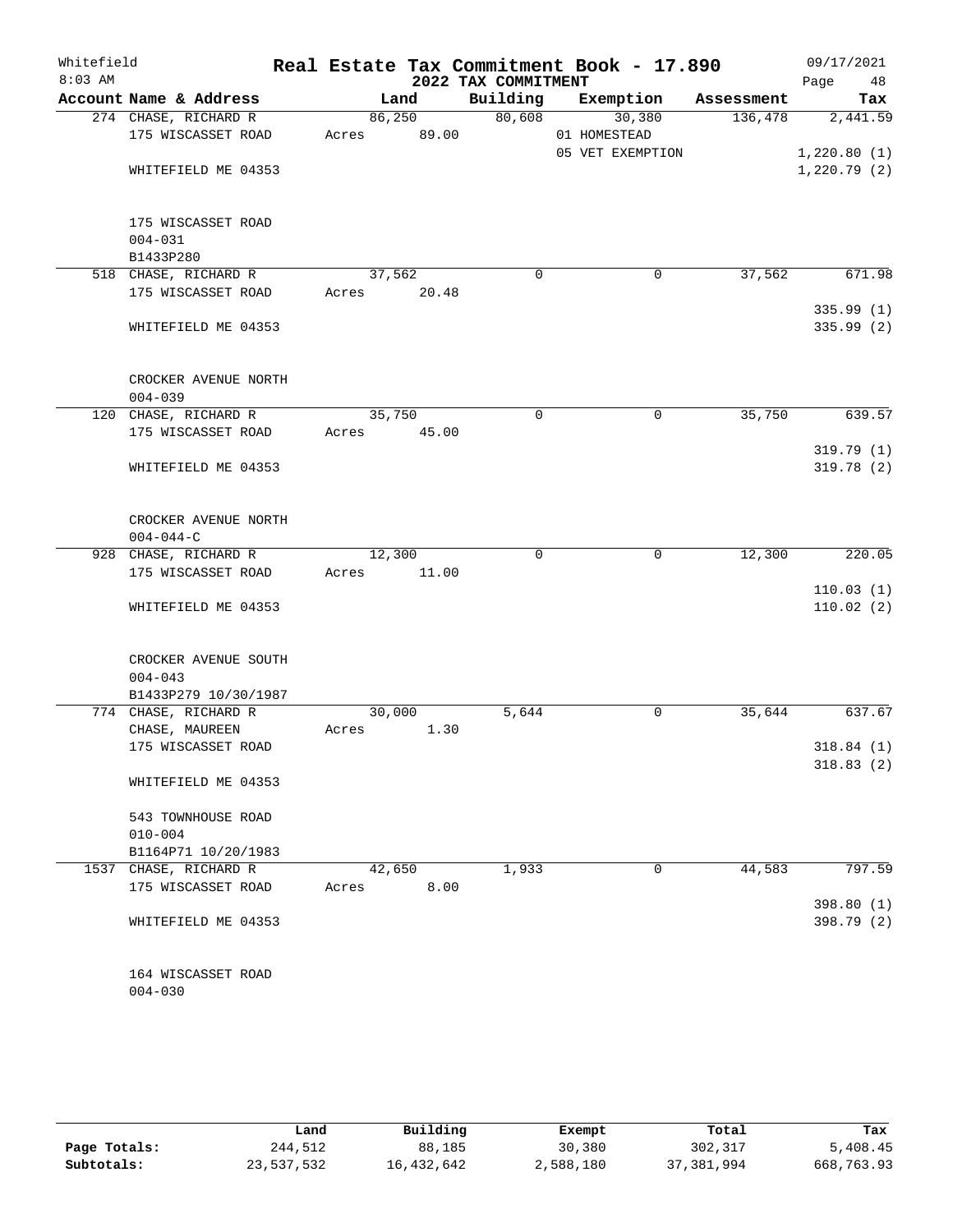| Whitefield<br>$8:03$ AM |                                    |         |        | 2022 TAX COMMITMENT | Real Estate Tax Commitment Book - 17.890 |            | 09/17/2021<br>Page<br>49   |
|-------------------------|------------------------------------|---------|--------|---------------------|------------------------------------------|------------|----------------------------|
|                         | Account Name & Address             |         | Land   | Building            | Exemption                                | Assessment | Tax                        |
|                         | 1522 CHASE, ROBERTA                |         | 4,800  | $\mathbf 0$         | $\Omega$                                 | 4,800      | 85.87                      |
|                         | 79 WISCASSET ROAD                  | Acres   | 3.20   |                     |                                          |            |                            |
|                         |                                    |         |        |                     |                                          |            | 42.94(1)                   |
|                         | WHITEFIELD ME 04353                |         |        |                     |                                          |            | 42.93(2)                   |
|                         | CROCKER AVENUE NORTH               |         |        |                     |                                          |            |                            |
|                         | $004 - 033$                        |         |        |                     |                                          |            |                            |
|                         | B2837P130 04/11/2002               |         |        |                     |                                          |            |                            |
|                         | 1390 CHASE, ROBERTA                |         | 4,800  | $\mathbf 0$         | $\mathbf 0$                              | 4,800      | 85.87                      |
|                         | 79 WISCASSET ROAD                  | Acres   | 3.20   |                     |                                          |            |                            |
|                         |                                    |         |        |                     |                                          |            | 42.94 (1)                  |
|                         | WHITEFIELD ME 04353                |         |        |                     |                                          |            | 42.93(2)                   |
|                         | CROCKER AVENUE NORTH               |         |        |                     |                                          |            |                            |
|                         | $004 - 034$                        |         |        |                     |                                          |            |                            |
|                         | B1517P149 11/30/1988               |         |        |                     |                                          |            |                            |
|                         | 832 CHASE, ROBERTA                 | 104,250 |        | 0                   | 0                                        | 104,250    | 1,865.03                   |
|                         | 79 WISCASSET ROAD                  | Acres   | 145.00 |                     |                                          |            |                            |
|                         |                                    |         |        |                     |                                          |            | 932.52(1)                  |
|                         | WHITEFIELD ME 04353                |         |        |                     |                                          |            | 932.51 (2)                 |
|                         | CROCKER AVENUE SOUTH               |         |        |                     |                                          |            |                            |
|                         | $004 - 044$                        |         |        |                     |                                          |            |                            |
|                         | B1517P146 11/30/1988               |         |        |                     |                                          |            |                            |
|                         | 393 CHASE, ROBERTA                 |         | 77,750 | 177,096             | 24,500                                   | 230,346    | 4,120.89                   |
|                         | 79 WISCASSET ROAD                  | Acres   | 72.00  |                     | 01 HOMESTEAD                             |            |                            |
|                         | WHITEFIELD ME 04353                |         |        |                     |                                          |            | 2,060.45(1)<br>2,060.44(2) |
|                         |                                    |         |        |                     |                                          |            |                            |
|                         | 79 WISCASSET ROAD                  |         |        |                     |                                          |            |                            |
|                         | $007 - 077$                        |         |        |                     |                                          |            |                            |
|                         | B1517P144 11/30/1988               |         |        |                     |                                          |            |                            |
|                         | 407 CHASE, ROBERTA                 |         | 13,020 | $\mathbf 0$         | 0                                        | 13,020     | 232.93                     |
|                         | 79 WISCASSET ROAD                  | Acres   | 11.90  |                     |                                          |            |                            |
|                         | WHITEFIELD ME 04353                |         |        |                     |                                          |            | 116.47(1)<br>116.46(2)     |
|                         |                                    |         |        |                     |                                          |            |                            |
|                         | CROCKER AVENUE NORTH               |         |        |                     |                                          |            |                            |
|                         | $004 - 035$                        |         |        |                     |                                          |            |                            |
|                         | B1517P149 11/30/1988               |         |        |                     |                                          |            |                            |
|                         | 1797 CHASE, ROBIN L &<br>PATRICK C |         | 30,330 | 23,204              | $\mathbf 0$                              | 53,534     | 957.72                     |
|                         | PO BOX 142                         | Acres   | 5.10   |                     |                                          |            |                            |
|                         | WHITEFIELD ME 04353                |         |        |                     |                                          |            | 478.86 (1)<br>478.86 (2)   |
|                         |                                    |         |        |                     |                                          |            |                            |
|                         | 5 WEST DEXTER LANE                 |         |        |                     |                                          |            |                            |
|                         | $013 - 002 - A$                    |         |        |                     |                                          |            |                            |
|                         | B4514P153 04/18/2012               |         |        |                     |                                          |            |                            |
|                         |                                    |         |        |                     |                                          |            |                            |
|                         |                                    |         |        |                     |                                          |            |                            |
|                         |                                    |         |        |                     |                                          |            |                            |

|              | Land       | Building   | Exempt    | Total      | Tax        |
|--------------|------------|------------|-----------|------------|------------|
| Page Totals: | 234,950    | 200,300    | 24,500    | 410,750    | 7,348.31   |
| Subtotals:   | 23,772,482 | 16,632,942 | 2,612,680 | 37,792,744 | 676.112.24 |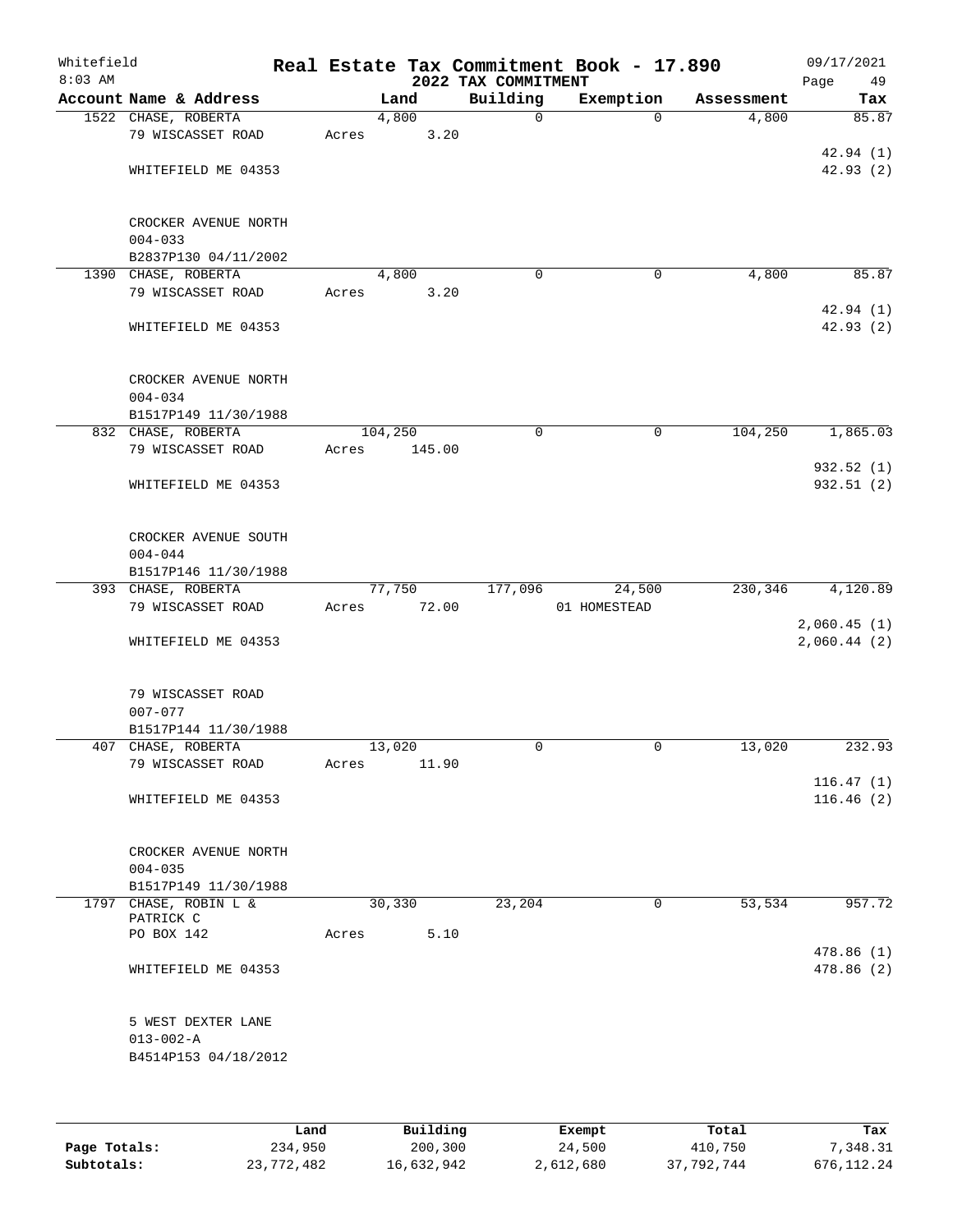| Whitefield<br>$8:03$ AM |                                                 |       |                    | 2022 TAX COMMITMENT | Real Estate Tax Commitment Book - 17.890 |            | 09/17/2021<br>Page<br>50 |
|-------------------------|-------------------------------------------------|-------|--------------------|---------------------|------------------------------------------|------------|--------------------------|
|                         | Account Name & Address                          |       | Land               | Building            | Exemption                                | Assessment | Tax                      |
|                         | 1573 CHASE, TIMOTHY & MARTHA                    |       | 480                | $\Omega$            | $\Omega$                                 | 480        | 8.59                     |
|                         | PO BOX 78                                       | Acres |                    | 0.32                |                                          |            |                          |
|                         |                                                 |       |                    |                     |                                          |            | 4.30(1)                  |
|                         | WHITEFIELD ME 04353                             |       |                    |                     |                                          |            | 4.29(2)                  |
|                         |                                                 |       |                    |                     |                                          |            |                          |
|                         |                                                 |       |                    |                     |                                          |            |                          |
|                         | GRAND ARMY ROAD                                 |       |                    |                     |                                          |            |                          |
|                         | $013 - 044 - A$                                 |       |                    |                     |                                          |            |                          |
|                         | 152 CHASE, TIMOTHY & MARTHA 43,642<br>PO BOX 78 | Acres | 15.49              | 233,612             | 30,380<br>01 HOMESTEAD                   | 246,874    | 4,416.58                 |
|                         |                                                 |       |                    |                     | 05 VET EXEMPTION                         |            | 2,208.29(1)              |
|                         | WHITEFIELD ME 04353                             |       |                    |                     |                                          |            | 2, 208.29(2)             |
|                         |                                                 |       |                    |                     |                                          |            |                          |
|                         |                                                 |       |                    |                     |                                          |            |                          |
|                         | 23 GRAND ARMY ROAD                              |       |                    |                     |                                          |            |                          |
|                         | $026 - 015$                                     |       |                    |                     |                                          |            |                          |
|                         | B5406P77 06/25/2019                             |       |                    |                     |                                          |            |                          |
|                         | 935 CHASE, TIMOTHY L                            |       | 32,310             | 75,950              | 0                                        | 108,260    | 1,936.77                 |
|                         | PO BOX 78                                       | Acres |                    | 3.04                |                                          |            |                          |
|                         |                                                 |       |                    |                     |                                          |            | 968.39(1)                |
|                         | WHITEFIELD ME 04353                             |       |                    |                     |                                          |            | 968.38(2)                |
|                         |                                                 |       |                    |                     |                                          |            |                          |
|                         | 45 MILLS ROAD                                   |       |                    |                     |                                          |            |                          |
|                         | $017 - 057$                                     |       |                    |                     |                                          |            |                          |
|                         | B2125P162 02/22/1996                            |       |                    |                     |                                          |            |                          |
|                         | 1076 CHELLIS, JONATHAN<br>WENDELL               |       | 39,818             | 178,910             | 24,500                                   | 194,228    | 3, 474.74                |
|                         | CHELLIS, ELIZABETH<br>FRANCES                   | Acres | 10.71              |                     | 01 HOMESTEAD                             |            |                          |
|                         | 62 HEATH ROAD                                   |       |                    |                     |                                          |            | 1,737.37(1)              |
|                         |                                                 |       |                    |                     |                                          |            | 1,737.37(2)              |
|                         | WHITEFIELD ME 04353                             |       |                    |                     |                                          |            |                          |
|                         |                                                 |       |                    |                     |                                          |            |                          |
|                         | 62 HEATH ROAD<br>$011 - 020 - B$                |       |                    |                     |                                          |            |                          |
|                         | B5197P214 10/20/2017                            |       |                    |                     |                                          |            |                          |
|                         | 1105 CHIAPPINI, WALTER R                        |       | 32,010             | 100, 211            | $\mathbf{0}$                             | 132,221    | 2, 365.43                |
|                         | STANLEY, VIRGINIA                               | Acres |                    | 2.84                |                                          |            |                          |
|                         | 491 WISCASSET ROAD                              |       |                    |                     |                                          |            | 1,182.72(1)              |
|                         |                                                 |       |                    |                     |                                          |            | 1,182.71(2)              |
|                         | WHITEFIELD ME 04353                             |       |                    |                     |                                          |            |                          |
|                         |                                                 |       |                    |                     |                                          |            |                          |
|                         | 414 COOPER ROAD<br>$015 - 018 - A$              |       |                    |                     |                                          |            |                          |
|                         | B2804P137 02/06/2002                            |       |                    |                     |                                          |            |                          |
|                         | 372 CHIAPPINI, WALTER R                         |       | 152,408            | 104,019             | 0                                        | 256, 427   | 4,587.48                 |
|                         | STANLEY, VIRGINIA L                             | Acres | 229.50             |                     |                                          |            |                          |
|                         | 491 WISCASSET ROAD                              |       |                    |                     |                                          |            | 2, 293.74 (1)            |
|                         |                                                 |       |                    |                     |                                          |            | 2, 293.74 (2)            |
|                         | WHITEFIELD ME 04353                             |       |                    |                     |                                          |            |                          |
|                         |                                                 |       | TG- MW-165 & HW-33 |                     |                                          |            |                          |
|                         | 495 WISCASSET ROAD                              |       |                    |                     |                                          |            |                          |
|                         | $004 - 006$                                     |       |                    |                     |                                          |            |                          |
|                         | B4721P124 10/09/2013                            |       |                    |                     |                                          |            |                          |
|                         |                                                 |       |                    |                     |                                          |            |                          |
|                         |                                                 |       |                    |                     |                                          |            |                          |

|              | Land       | Building   | Exempt    | Total      | Tax        |
|--------------|------------|------------|-----------|------------|------------|
| Page Totals: | 300,668    | 692,702    | 54,880    | 938,490    | 16,789.59  |
| Subtotals:   | 24,073,150 | 17,325,644 | 2,667,560 | 38,731,234 | 692,901.83 |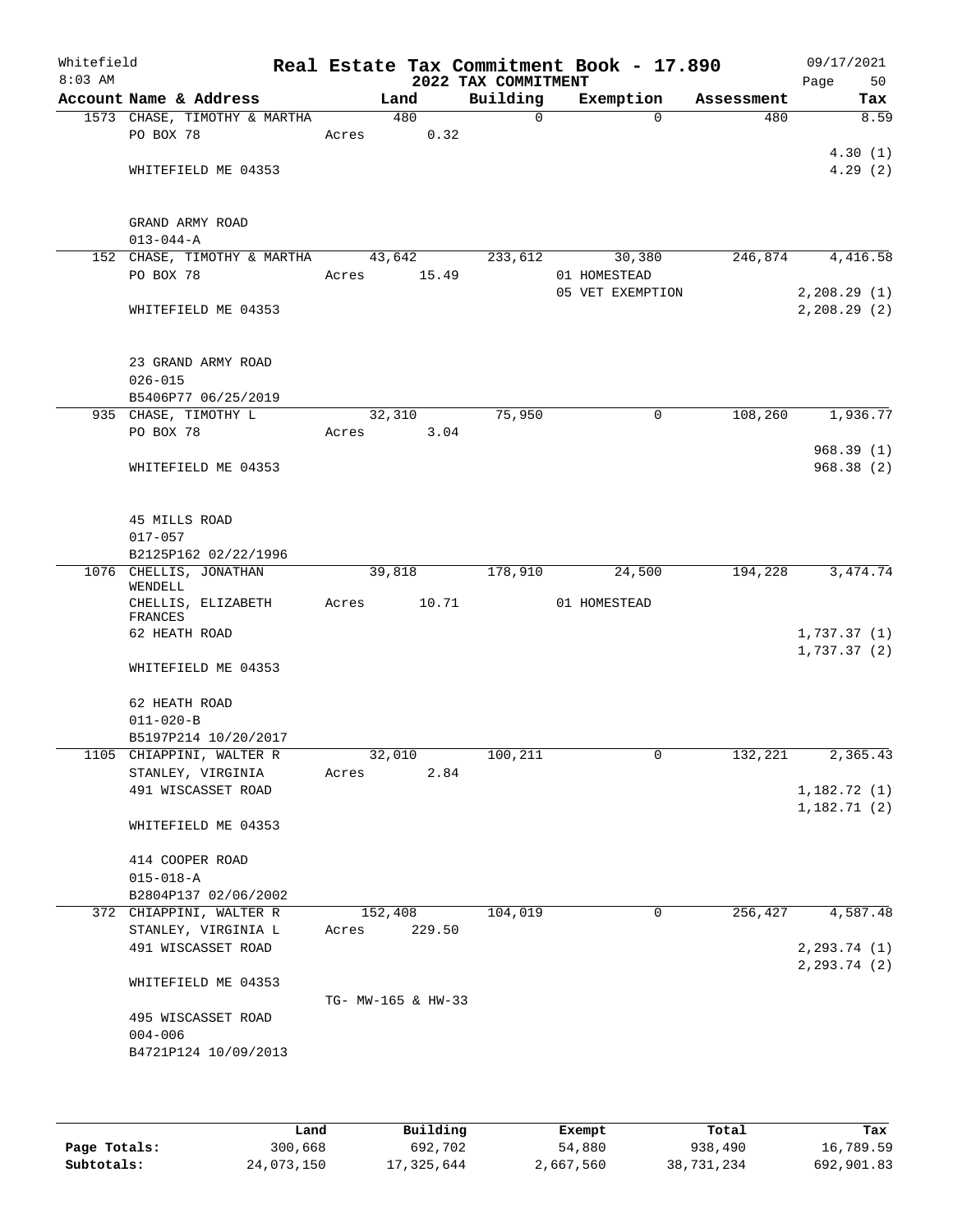| Whitefield<br>$8:03$ AM |                                                              |        |             | 2022 TAX COMMITMENT | Real Estate Tax Commitment Book - 17.890 |            | 09/17/2021<br>51<br>Page     |
|-------------------------|--------------------------------------------------------------|--------|-------------|---------------------|------------------------------------------|------------|------------------------------|
|                         | Account Name & Address                                       |        | Land        | Building            | Exemption                                | Assessment | Tax                          |
|                         | 1723 CHIAPPINI, WALTER R<br>491 WISCASSET ROAD               |        | $\mathbf 0$ | 169,560             | 24,500<br>01 HOMESTEAD                   | 145,060    | 2,595.12                     |
|                         | WHITEFIELD ME 04353                                          |        |             |                     |                                          |            | 1, 297.56(1)<br>1, 297.56(2) |
|                         | 491 WISCASSET ROAD<br>$004 - 006 - ON - 2$                   |        |             |                     |                                          |            |                              |
|                         | 1738 CHIARELL, JERALD J                                      |        | 26,354      | $\mathbf 0$         | 0                                        | 26, 354    | 471.47                       |
|                         | 490 GARDINER ROAD                                            | Acres  | 6.38        |                     |                                          |            |                              |
|                         | WHITEFIELD ME 04353                                          |        |             |                     |                                          |            | 235.74(1)<br>235.73(2)       |
|                         | GARDINER ROAD<br>$012 - 065 - B$                             |        |             |                     |                                          |            |                              |
|                         | B3394P110 11/12/2004                                         |        |             |                     |                                          |            |                              |
| 1737                    | CHIARELL, JERALD J &<br>JULIE O                              |        | 36,250      | 170,519             | 24,500                                   | 182,269    | 3,260.79                     |
|                         | 490 GARDINER ROAD                                            | Acres  | 6.25        |                     | 01 HOMESTEAD                             |            |                              |
|                         |                                                              |        |             |                     |                                          |            | 1,630.40(1)                  |
|                         | WHITEFIELD ME 04353                                          |        |             |                     |                                          |            | 1,630.39(2)                  |
|                         | 490 GARDINER ROAD<br>$012 - 065 - A$                         |        |             |                     |                                          |            |                              |
|                         | B3394P107 11/12/2004                                         |        |             |                     |                                          |            |                              |
|                         | 1484 CHIARELL, JULIE O                                       |        | 24,500      | $\Omega$            | 0                                        | 24,500     | 438.31                       |
|                         | 490 GARDINER ROAD                                            | Acres  | 4.50        |                     |                                          |            | 219.16(1)                    |
|                         | WHITEFIELD ME 04353                                          |        |             |                     |                                          |            | 219.15(2)                    |
|                         | GARDINER ROAD<br>$012 - 065$<br>B4277P90 05/18/2010          |        |             |                     |                                          |            |                              |
|                         | 759 CHOATE, DIANA L                                          | 30,000 |             | 87,328              | 24,500                                   | 92,828     | 1,660.69                     |
|                         | 31 WINDSOR ROAD                                              | Acres  | 0.35        |                     | 01 HOMESTEAD                             |            |                              |
|                         | WHITEFIELD ME 04353                                          |        |             |                     |                                          |            | 830.35(1)<br>830.34 (2)      |
|                         | 31 WINDSOR ROAD<br>$022 - 023$                               |        |             |                     |                                          |            |                              |
|                         | B2418P210 01/04/1999                                         |        |             |                     |                                          |            |                              |
| 1783                    | CIFRINO, EMMA A &<br>WRIGHT, AMORY B CIFRINO<br>TRUSTEES     |        | 40,850      | 121,203             | 24,500                                   | 137,553    | 2,460.82                     |
|                         | FOREST EDGE FARM TRUST<br>256 HOLLYWOOD BOULEVARD            | Acres  | 12.00       |                     | 01 HOMESTEAD                             |            | 1,230.41(1)                  |
|                         | WHITEFIELD ME 04353                                          |        |             |                     |                                          |            | 1,230.41(2)                  |
|                         | 256 HOLLYWOOD BOULEVARD<br>$002 - 022$<br>B5474P1 11/27/2019 |        |             |                     |                                          |            |                              |
|                         | Land                                                         |        | Building    |                     | Exempt                                   | Total      | Tax                          |

|              | Land         | Building   | Exempt    | Total        | Tax        |
|--------------|--------------|------------|-----------|--------------|------------|
| Page Totals: | 157,954      | 548,610    | 98,000    | 608,564      | 10,887.20  |
| Subtotals:   | 24, 231, 104 | 17,874,254 | 2,765,560 | 39, 339, 798 | 703,789.03 |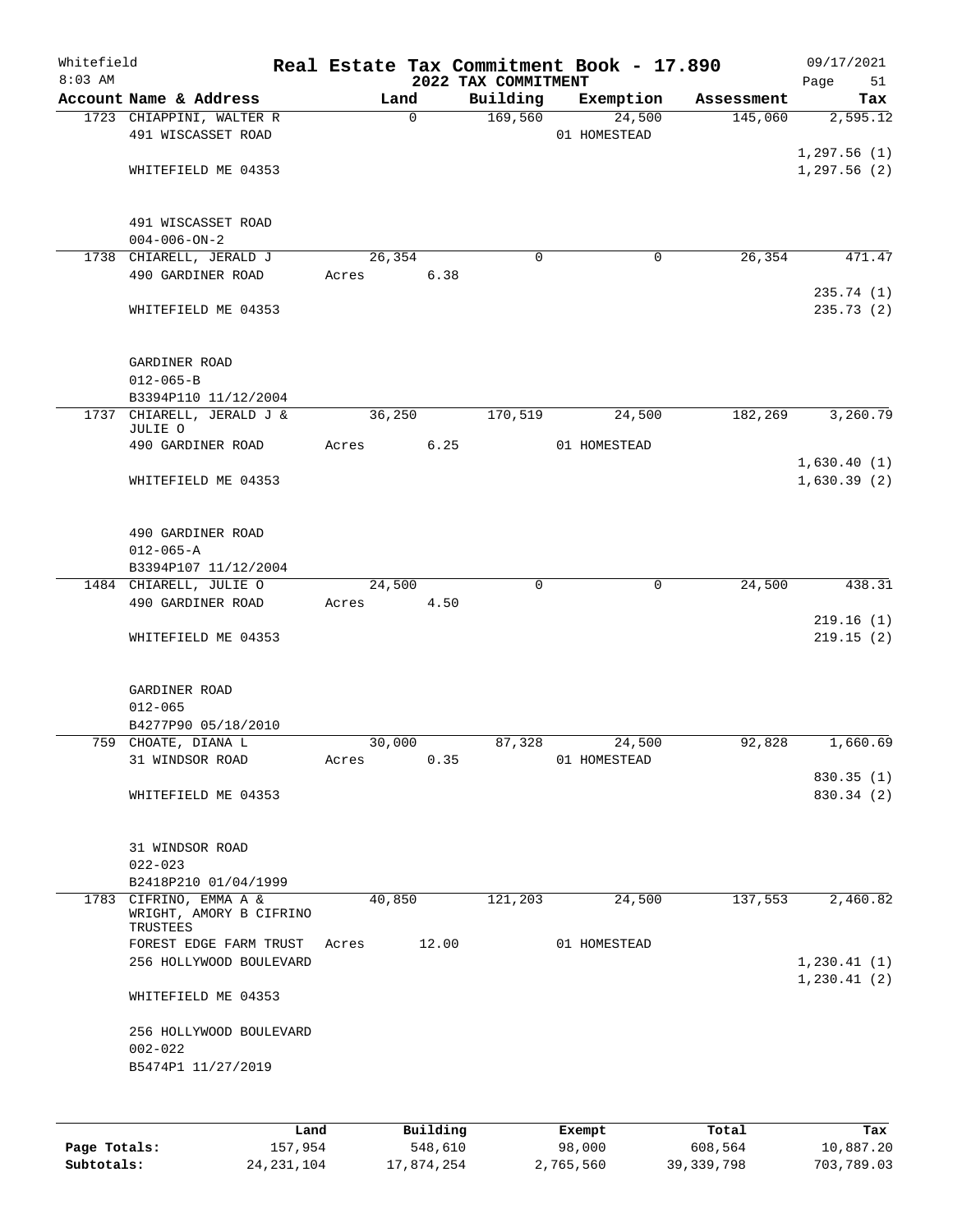| Whitefield<br>$8:03$ AM |                                                                                                        |                 |            | 2022 TAX COMMITMENT | Real Estate Tax Commitment Book - 17.890 |            | 09/17/2021<br>52<br>Page     |
|-------------------------|--------------------------------------------------------------------------------------------------------|-----------------|------------|---------------------|------------------------------------------|------------|------------------------------|
|                         | Account Name & Address                                                                                 | Land            |            | Building            | Exemption                                | Assessment | Tax                          |
|                         | 1682 CLARK, ALAN GEORGE &<br>LINDA JANE TRUSTEES<br>CLARK, ALAN GEORGE &<br>LINDA JANE LIVING<br>TRUST | 30,030<br>Acres | 1.52       | 112,481             | $\Omega$                                 | 142,511    | 2,549.52                     |
|                         | 358 EAST 30 NORTH                                                                                      |                 |            |                     |                                          |            | 1,274.76(1)<br>1, 274.76(2)  |
|                         | GRANTSVILLE UT 84029                                                                                   |                 |            |                     |                                          |            |                              |
|                         | 392 DEVINE ROAD<br>$019 - 012 - C$<br>B4664P77 05/20/2013                                              |                 |            |                     |                                          |            |                              |
|                         | 95 CLARK, DANA E                                                                                       | 31,500          |            | 19,269              | 0                                        | 50,769     | 908.26                       |
|                         | 192 ATKINS ROAD                                                                                        | Acres           | 2.50       |                     |                                          |            |                              |
|                         | <b>JEFFERSON ME 04348 3249</b>                                                                         |                 |            |                     |                                          |            | 454.13 (1)<br>454.13(2)      |
|                         | 73 ROCKLAND ROAD<br>$024 - 007 - A$                                                                    |                 |            |                     |                                          |            |                              |
|                         | B1890P11 07/02/1993<br>1835 CLARK, DAVID S                                                             | 48,105          |            | $\Omega$            | $\mathbf 0$                              | 48,105     | 860.60                       |
|                         | 151 MAIN STREET                                                                                        | Acres           | 36.70      |                     |                                          |            |                              |
|                         |                                                                                                        |                 |            |                     |                                          |            | 430.30(1)                    |
|                         | WHITEFIELD ME 04353                                                                                    |                 |            |                     |                                          |            | 430.30 (2)                   |
|                         | NORTH HOWE ROAD                                                                                        |                 |            |                     |                                          |            |                              |
|                         | $020 - 010 - C$                                                                                        |                 |            |                     |                                          |            |                              |
|                         | B4737P136 11/27/2013                                                                                   |                 |            |                     |                                          |            |                              |
|                         | 1528 CLARK, DAVID S & SHARON<br>L                                                                      | 30,240          |            | 23,565              | 0                                        | 53,805     | 962.57                       |
|                         | 151 MAIN STREET                                                                                        | Acres           | 1.66       |                     |                                          |            |                              |
|                         | WHITEFIELD ME 04353                                                                                    |                 |            |                     |                                          |            | 481.29 (1)<br>481.28 (2)     |
|                         | 139 HUNTS MEADOW ROAD<br>$012 - 028 - A$                                                               |                 |            |                     |                                          |            |                              |
|                         | B3019P2 03/18/2003<br>388 CLARK, DAVID S & SHARON                                                      | 30,000          |            | 133,990             | 24,500                                   | 139,490    | 2,495.48                     |
|                         | L                                                                                                      |                 |            |                     |                                          |            |                              |
|                         | 151 MAIN STREET                                                                                        | Acres           | 1.40       |                     | 01 HOMESTEAD                             |            |                              |
|                         | WHITEFIELD ME 04353                                                                                    |                 |            |                     |                                          |            | 1, 247.74(1)<br>1, 247.74(2) |
|                         | 151 MAIN STREET<br>$021 - 019$                                                                         |                 |            |                     |                                          |            |                              |
|                         | B2108P180 12/12/1995                                                                                   |                 |            |                     |                                          |            |                              |
|                         | 387 CLARK, SHARON L                                                                                    | 46,050          |            | 105,469             | $\mathbf 0$                              | 151,519    | 2,710.67                     |
|                         | 151 MAIN STREET                                                                                        | Acres           | 6.00       |                     |                                          |            | 1,355.34(1)                  |
|                         | WHITEFIELD ME 04353                                                                                    |                 |            |                     |                                          |            | 1, 355.33(2)                 |
|                         |                                                                                                        |                 |            |                     |                                          |            |                              |
|                         | 87 MILLS ROAD<br>$017 - 056$                                                                           |                 |            |                     |                                          |            |                              |
|                         | B4509P87 04/04/2012                                                                                    |                 |            |                     |                                          |            |                              |
|                         |                                                                                                        | Land            | Building   |                     | Exempt                                   | Total      | Tax                          |
| Page Totals:            | 215,925                                                                                                |                 | 394,774    |                     | 24,500                                   | 586,199    | 10,487.10                    |
| Subtotals:              | 24, 447, 029                                                                                           |                 | 18,269,028 |                     | 2,790,060                                | 39,925,997 | 714, 276.13                  |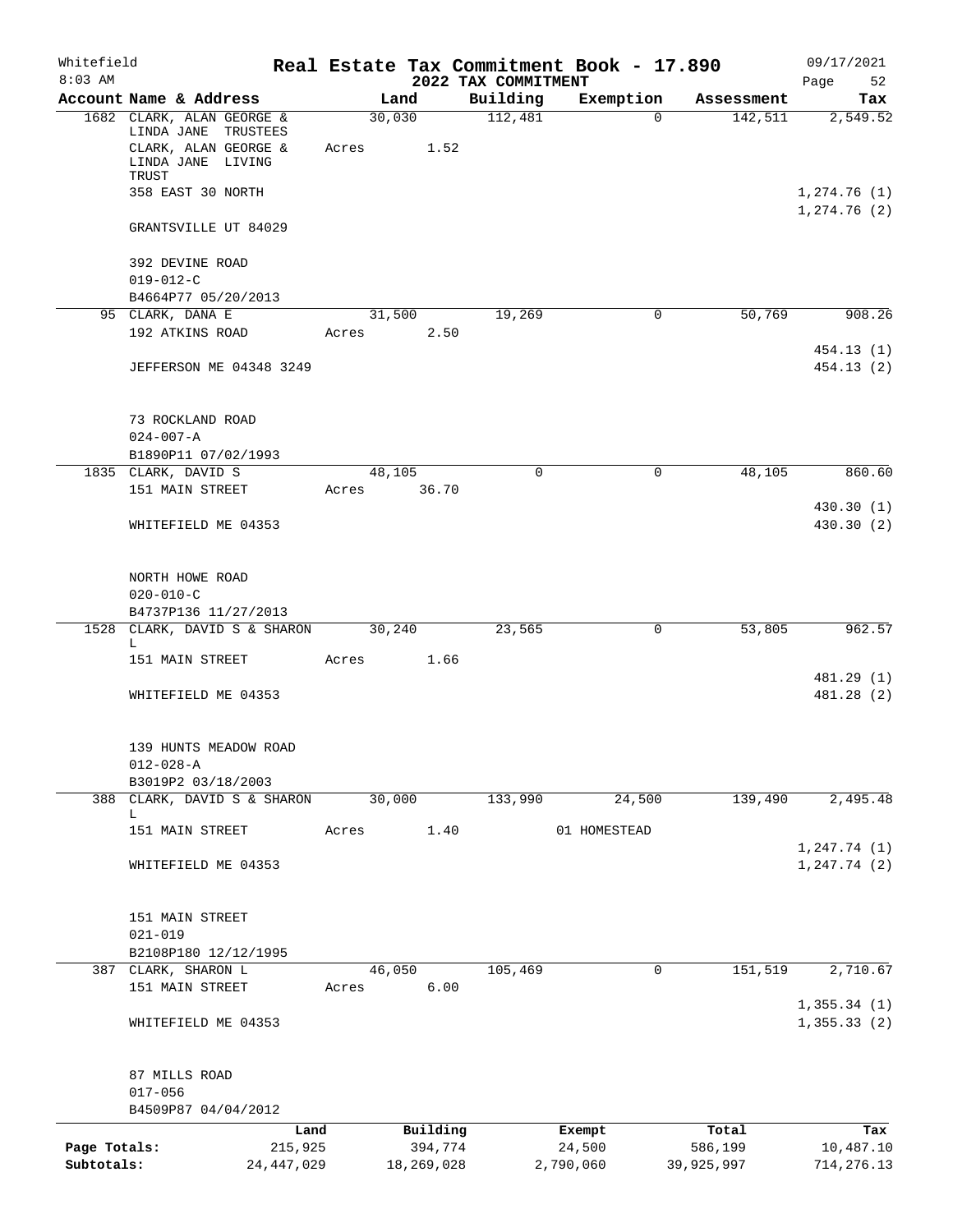| Whitefield   |                                          |         |       |                |          |                     | Real Estate Tax Commitment Book - 17.890 |                       | 09/17/2021      |
|--------------|------------------------------------------|---------|-------|----------------|----------|---------------------|------------------------------------------|-----------------------|-----------------|
| $8:03$ AM    | Account Name & Address                   |         |       |                |          | 2022 TAX COMMITMENT |                                          |                       | Page<br>53      |
|              | 217 CLARK, SHARON L                      |         |       | Land<br>33,255 |          | Building<br>68,283  | Exemption<br>0                           | Assessment<br>101,538 | Tax<br>1,816.51 |
|              | 151 MAIN ST                              |         | Acres |                | 3.67     |                     |                                          |                       |                 |
|              |                                          |         |       |                |          |                     |                                          |                       | 908.26(1)       |
|              | WHITEFIELD ME 04353                      |         |       |                |          |                     |                                          |                       | 908.25(2)       |
|              |                                          |         |       |                |          |                     |                                          |                       |                 |
|              | 36 MILLS ROAD                            |         |       |                |          |                     |                                          |                       |                 |
|              | $026 - 024$                              |         |       |                |          |                     |                                          |                       |                 |
|              | B1184P37 04/18/1984                      |         |       |                |          |                     |                                          |                       |                 |
|              | 1158 CLARK, SHARON L                     |         |       | 56,760         |          | 0                   | 0                                        | 56,760                | 1,015.44        |
|              | 151 MAIN STREET                          |         | Acres |                | 50.02    |                     |                                          |                       |                 |
|              |                                          |         |       |                |          |                     |                                          |                       | 507.72(1)       |
|              | WHITEFIELD ME 04353                      |         |       |                |          |                     |                                          |                       | 507.72(2)       |
|              | BENNER LANE                              |         |       |                |          |                     |                                          |                       |                 |
|              | $016 - 047$                              |         |       |                |          |                     |                                          |                       |                 |
|              | B4509P85 04/04/2012                      |         |       |                |          |                     |                                          |                       |                 |
|              | 1184 CLARK'S ENTERPRISES,                |         |       | 35,322         |          | 136,679             | 0                                        | 172,001               | 3,077.10        |
|              | LLC                                      |         |       |                |          |                     |                                          |                       |                 |
|              | 735 EAST POND ROAD                       |         | Acres |                | 5.09     |                     |                                          |                       |                 |
|              |                                          |         |       |                |          |                     |                                          |                       | 1,538.55(1)     |
|              | NOBLEBORO ME 04555                       |         |       |                |          |                     |                                          |                       | 1,538.55(2)     |
|              | 414 HEAD TIDE ROAD                       |         |       |                |          |                     |                                          |                       |                 |
|              | $005 - 021 - A$                          |         |       |                |          |                     |                                          |                       |                 |
|              | B5657P145 02/01/2021 B5650P98 01/15/2021 |         |       |                |          |                     |                                          |                       |                 |
|              | 1172 CLARY LAKE REALTY TRUST             |         |       | 35,000         |          | 90,360              | 0                                        | 125,360               | 2,242.69        |
|              | PRESCOTT, LARRY E &                      |         | Acres |                | 0.30     |                     |                                          |                       |                 |
|              | SANDRA G TRUSTEES                        |         |       |                |          |                     |                                          |                       |                 |
|              | 17 KINGS ROAD                            |         |       |                |          |                     |                                          |                       | 1, 121.35(1)    |
|              | YORK ME 03909                            |         |       |                |          |                     |                                          |                       | 1, 121.34(2)    |
|              | 23 PICKEREL LANE                         |         |       |                |          |                     |                                          |                       |                 |
|              | $029 - 004$                              |         |       |                |          |                     |                                          |                       |                 |
|              | B2517P146 11/15/1999                     |         |       |                |          |                     |                                          |                       |                 |
|              | 69 CLEAVES, BRIAN G                      |         |       | 33,750         |          | 107,306             | 30,380                                   | 110,676               | 1,979.99        |
|              | CLEAVES, RHONDA R                        |         | Acres |                | 4.00     |                     | 05 VET EXEMPTION                         |                       |                 |
|              | PO BOX 46                                |         |       |                |          |                     | 01 HOMESTEAD                             |                       | 990.00 (1)      |
|              | COOPERS MILLS ME 04341                   |         |       |                |          |                     |                                          |                       | 989.99 (2)      |
|              | 681 VIGUE ROAD                           |         |       |                |          |                     |                                          |                       |                 |
|              | $020 - 014 - A$                          |         |       |                |          |                     |                                          |                       |                 |
|              | B1233P283 04/09/1985                     |         |       |                |          |                     |                                          |                       |                 |
|              | 891 CLEAVES, RHONDA R                    |         |       | 37,630         |          | 6,981               | 0                                        | 44,611                | 798.09          |
|              | PO BOX 46                                |         | Acres |                | 40.20    |                     |                                          |                       | 399.05(1)       |
|              | COOPERS MILLS ME 04341                   |         |       |                |          |                     |                                          |                       | 399.04(2)       |
|              | VIGUE ROAD                               |         |       |                |          |                     |                                          |                       |                 |
|              | $020 - 014$                              |         |       |                |          |                     |                                          |                       |                 |
|              | B3128P15 08/19/2003                      |         |       |                |          |                     |                                          |                       |                 |
|              |                                          |         |       |                |          |                     |                                          |                       |                 |
|              |                                          | Land    |       |                | Building |                     | Exempt                                   | Total                 | Tax             |
| Page Totals: |                                          | 231,717 |       |                | 409,609  |                     | 30,380                                   | 610,946               | 10,929.82       |

**Subtotals:** 24,678,746 18,678,637 2,820,440 40,536,943 725,205.95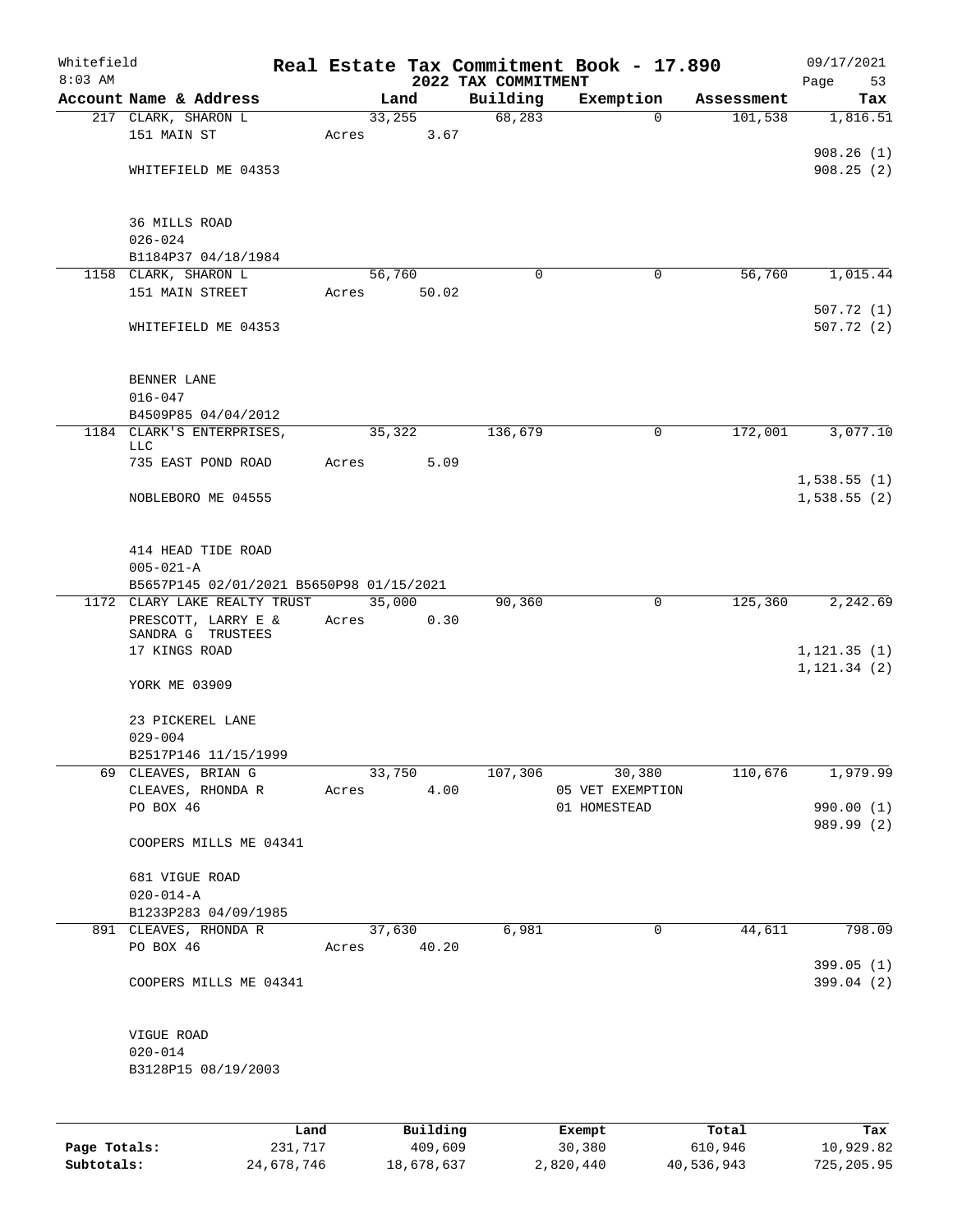| Whitefield<br>$8:03$ AM |                                                    |        |       | 2022 TAX COMMITMENT | Real Estate Tax Commitment Book - 17.890 |            | 09/17/2021<br>Page<br>54 |
|-------------------------|----------------------------------------------------|--------|-------|---------------------|------------------------------------------|------------|--------------------------|
|                         | Account Name & Address                             | Land   |       | Building            | Exemption                                | Assessment | Tax                      |
|                         | 578 CLEAVES, RHONDA R                              | 50,500 |       | 59,004              | $\Omega$                                 | 109,504    | 1,959.03                 |
|                         | PO BOX 46                                          | Acres  | 25.00 |                     |                                          |            |                          |
|                         |                                                    |        |       |                     |                                          |            | 979.52(1)                |
|                         | COOPERS MILLS ME 04341                             |        |       |                     |                                          |            | 979.51(2)                |
|                         |                                                    |        |       |                     |                                          |            |                          |
|                         |                                                    |        |       |                     |                                          |            |                          |
|                         | 668 VIGUE ROAD<br>$019 - 043$                      |        |       |                     |                                          |            |                          |
|                         |                                                    |        |       |                     |                                          |            |                          |
|                         | B3128P15 08/19/2003<br>1482 CLOUTIER, ROSARIO G JR | 30,000 |       | 97,996              | 24,500                                   | 103,496    | 1,851.54                 |
|                         | CLOUTIER, LINDA                                    |        | 0.88  |                     |                                          |            |                          |
|                         | PO BOX 140                                         | Acres  |       |                     | 01 HOMESTEAD                             |            | 925.77(1)                |
|                         |                                                    |        |       |                     |                                          |            | 925.77(2)                |
|                         | WHITEFIELD ME 04353                                |        |       |                     |                                          |            |                          |
|                         |                                                    |        |       |                     |                                          |            |                          |
|                         | 247 GRAND ARMY ROAD                                |        |       |                     |                                          |            |                          |
|                         | $013 - 030$                                        |        |       |                     |                                          |            |                          |
|                         | 1616 CLOUTIER, SHAWN S                             | 30,000 |       | 70, 293             | 0                                        | 100, 293   | 1,794.24                 |
|                         | 255 GRAND ARMY ROAD                                | Acres  | 0.86  |                     |                                          |            |                          |
|                         |                                                    |        |       |                     |                                          |            | 897.12 (1)               |
|                         | WHITEFIELD ME 04353                                |        |       |                     |                                          |            | 897.12 (2)               |
|                         |                                                    |        |       |                     |                                          |            |                          |
|                         |                                                    |        |       |                     |                                          |            |                          |
|                         | 255 GRAND ARMY ROAD                                |        |       |                     |                                          |            |                          |
|                         | $013 - 029$                                        |        |       |                     |                                          |            |                          |
|                         | B4779P159 05/14/2014 B4752P248 01/27/2014          |        |       |                     |                                          |            |                          |
|                         | 813 COATES, KELLIE A &                             | 38,750 |       | 142,441             | 24,500                                   | 156,691    | 2,803.20                 |
|                         | CHRISTOPHER A                                      |        |       |                     |                                          |            |                          |
|                         | 104 FOX FARM LANE                                  | Acres  | 4.00  |                     | 01 HOMESTEAD                             |            |                          |
|                         |                                                    |        |       |                     |                                          |            | 1,401.60(1)              |
|                         | WHITEFIELD ME 04353                                |        |       |                     |                                          |            | 1,401.60(2)              |
|                         |                                                    |        |       |                     |                                          |            |                          |
|                         |                                                    |        |       |                     |                                          |            |                          |
|                         | 104 FOX FARM LANE                                  |        |       |                     |                                          |            |                          |
|                         | $020 - 011 - B$                                    |        |       |                     |                                          |            |                          |
|                         | B4784P99 05/30/2014                                |        |       |                     |                                          |            |                          |
|                         | 1199 COCO, ANTHONY & SABRINA                       | 30,000 |       | 4,937               | 0                                        | 34,937     | 625.02                   |
|                         | 487 TOWNHOUSE ROAD                                 | Acres  | 1.00  |                     |                                          |            |                          |
|                         |                                                    |        |       |                     |                                          |            | 312.51(1)                |
|                         | WHITEFIELD ME 04353                                |        |       |                     |                                          |            | 312.51(2)                |
|                         |                                                    |        |       |                     |                                          |            |                          |
|                         |                                                    |        |       |                     |                                          |            |                          |
|                         | 493 TOWNHOUSE ROAD                                 |        |       |                     |                                          |            |                          |
|                         | $010 - 007$                                        |        |       |                     |                                          |            |                          |
|                         | B3768P161 11/08/2006                               |        |       |                     |                                          |            |                          |
|                         | 1294 COCO, ANTHONY & SABRINA                       | 30,750 |       | 159,445             | 0                                        | 190,195    | 3,402.59                 |
|                         | 487 TOWNHOUSE ROAD                                 | Acres  | 2.00  |                     |                                          |            |                          |
|                         |                                                    |        |       |                     |                                          |            | 1,701.30(1)              |
|                         | WHITEFIELD ME 04353                                |        |       |                     |                                          |            | 1,701.29(2)              |
|                         |                                                    |        |       |                     |                                          |            |                          |
|                         |                                                    |        |       |                     |                                          |            |                          |
|                         | 487 TOWNHOUSE ROAD                                 |        |       |                     |                                          |            |                          |
|                         | $010 - 008 - B$                                    |        |       |                     |                                          |            |                          |
|                         | B1844P89 01/04/1993                                |        |       |                     |                                          |            |                          |
|                         |                                                    |        |       |                     |                                          |            |                          |

|              | Land       | Building     | Exempt    | Total      | Tax        |
|--------------|------------|--------------|-----------|------------|------------|
| Page Totals: | 210,000    | 534,116      | 49,000    | 695,116    | 12,435.62  |
| Subtotals:   | 24,888,746 | 19, 212, 753 | 2,869,440 | 41,232,059 | 737,641.57 |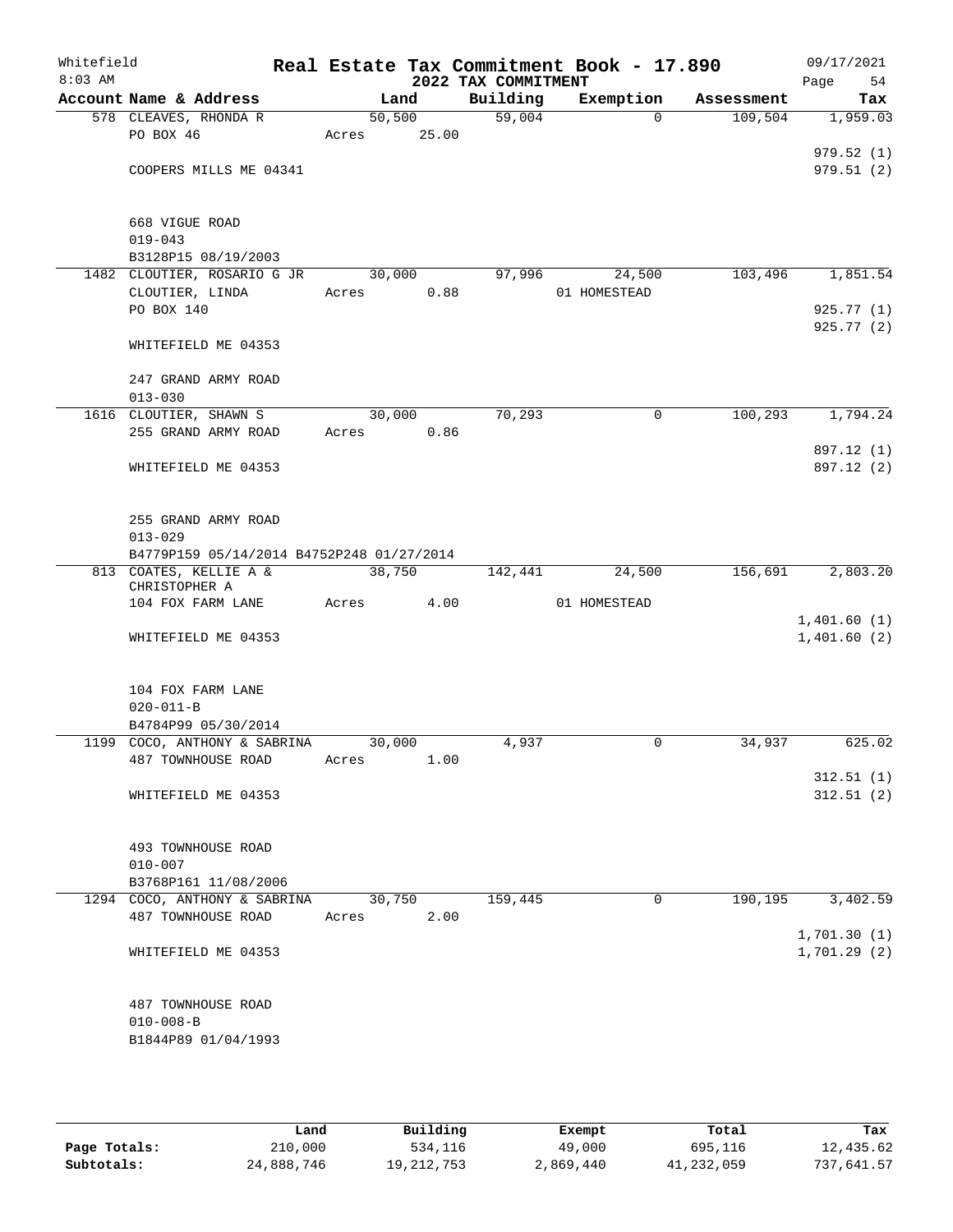| Whitefield<br>$8:03$ AM |                                              |             |             | 2022 TAX COMMITMENT | Real Estate Tax Commitment Book - 17.890 |            | 09/17/2021<br>55<br>Page |
|-------------------------|----------------------------------------------|-------------|-------------|---------------------|------------------------------------------|------------|--------------------------|
|                         | Account Name & Address                       | Land        |             | Building            | Exemption                                | Assessment | Tax                      |
|                         | 769 COCO, ANTHONY F                          | 40,666      |             | 103,017             | $\Omega$                                 | 143,683    | 2,570.49                 |
|                         | COCO, SABRINA D                              | Acres       | 5.52        |                     |                                          |            |                          |
|                         | 487 TOWNHOUSE ROAD                           |             |             |                     |                                          |            | 1, 285.25(1)             |
|                         | WHITEFIELD ME 04353                          |             |             |                     |                                          |            | 1, 285.24 (2)            |
|                         | 486 TOWNHOUSE ROAD<br>$010 - 022 - B$        |             |             |                     |                                          |            |                          |
|                         | B5344P77 01/10/2019                          |             |             |                     |                                          |            |                          |
| 1333                    | COCO, ANTHONY F &                            | 40,250      |             | 55,773              | 0                                        | 96,023     | 1,717.85                 |
|                         | SABRINA D                                    |             |             |                     |                                          |            |                          |
|                         | 487 TOWNHOUSE ROAD                           | Acres       | 5.00        |                     |                                          |            | 858.93 (1)               |
|                         | WHITEFIELD ME 04353                          |             |             |                     |                                          |            | 858.92 (2)               |
|                         | 492 TOWNHOUSE ROAD                           |             |             |                     |                                          |            |                          |
|                         | $010 - 023$                                  |             |             |                     |                                          |            |                          |
|                         | B4933P200 09/28/2016<br>391 COLBY, CAROLYN J | 375         |             | $\mathbf 0$         | $\mathbf 0$                              | 375        | 6.71                     |
|                         | 219 MAIN STREET                              | Acres       | 0.25        |                     |                                          |            |                          |
|                         |                                              |             |             |                     |                                          |            | 3.36(1)                  |
|                         | WINDSOR ME 04363                             |             |             |                     |                                          |            | 3.35(2)                  |
|                         | <b>MAIN STREET</b>                           |             |             |                     |                                          |            |                          |
|                         | $021 - 013$                                  |             |             |                     |                                          |            |                          |
|                         | B5507P182 03/23/2020                         |             |             |                     |                                          |            |                          |
|                         | 1875 COLBY, MEAGAN M                         |             | $\mathbf 0$ | 54,424              | 0                                        | 54,424     | 973.65                   |
|                         | C/O L JAMES & CECELIA<br>ROGERS              |             |             |                     |                                          |            |                          |
|                         | 3 COOKSON LANE                               |             |             |                     |                                          |            | 486.83(1)                |
|                         | WHITEFIELD ME 04353                          |             |             |                     |                                          |            | 486.82 (2)               |
|                         |                                              |             |             |                     |                                          |            |                          |
|                         | 3 COOKSON LANE                               |             |             |                     |                                          |            |                          |
|                         | $020 - 049 - A - ON$                         |             |             |                     |                                          |            |                          |
|                         | 1548 COLE, CHARLES DOUGLAS 46,275            |             |             |                     | 32, 223 24, 500                          | 53,998     | 966.02                   |
|                         | PO BOX 82                                    | Acres       | 2.35        |                     | 01 HOMESTEAD                             |            |                          |
|                         | COOPERS MILLS ME 04341                       |             |             |                     |                                          |            | 483.01 (1)<br>483.01 (2) |
|                         |                                              |             |             |                     |                                          |            |                          |
|                         | 1 OTTER LANE                                 |             |             |                     |                                          |            |                          |
|                         | $024 - 004 - B$                              |             |             |                     |                                          |            |                          |
|                         | B5173P101 08/23/2017                         |             |             |                     |                                          |            |                          |
|                         | 87 COLLADO, ANTONIO                          |             | 42,722      | 137,142             | 24,500                                   | 155,364    | 2,779.46                 |
|                         | COLLADO, ANNA                                | Acres 14.34 |             |                     | 01 HOMESTEAD                             |            |                          |
|                         | 300 THAYER ROAD                              |             |             |                     |                                          |            | 1,389.73(1)              |
|                         | WHITEFIELD ME 04353                          |             |             |                     |                                          |            | 1,389.73(2)              |
|                         |                                              |             |             |                     |                                          |            |                          |
|                         | 300 THAYER ROAD                              |             |             |                     |                                          |            |                          |
|                         | $001 - 023$<br>B4270P270 04/15/2010          |             |             |                     |                                          |            |                          |
|                         |                                              |             |             |                     |                                          |            |                          |
|                         |                                              |             |             |                     |                                          |            |                          |

|              | Land       | Building   | Exempt    | Total      | Tax        |
|--------------|------------|------------|-----------|------------|------------|
| Page Totals: | 170,288    | 382,579    | 49,000    | 503,867    | 9,014.18   |
| Subtotals:   | 25,059,034 | 19,595,332 | 2,918,440 | 41,735,926 | 746,655.75 |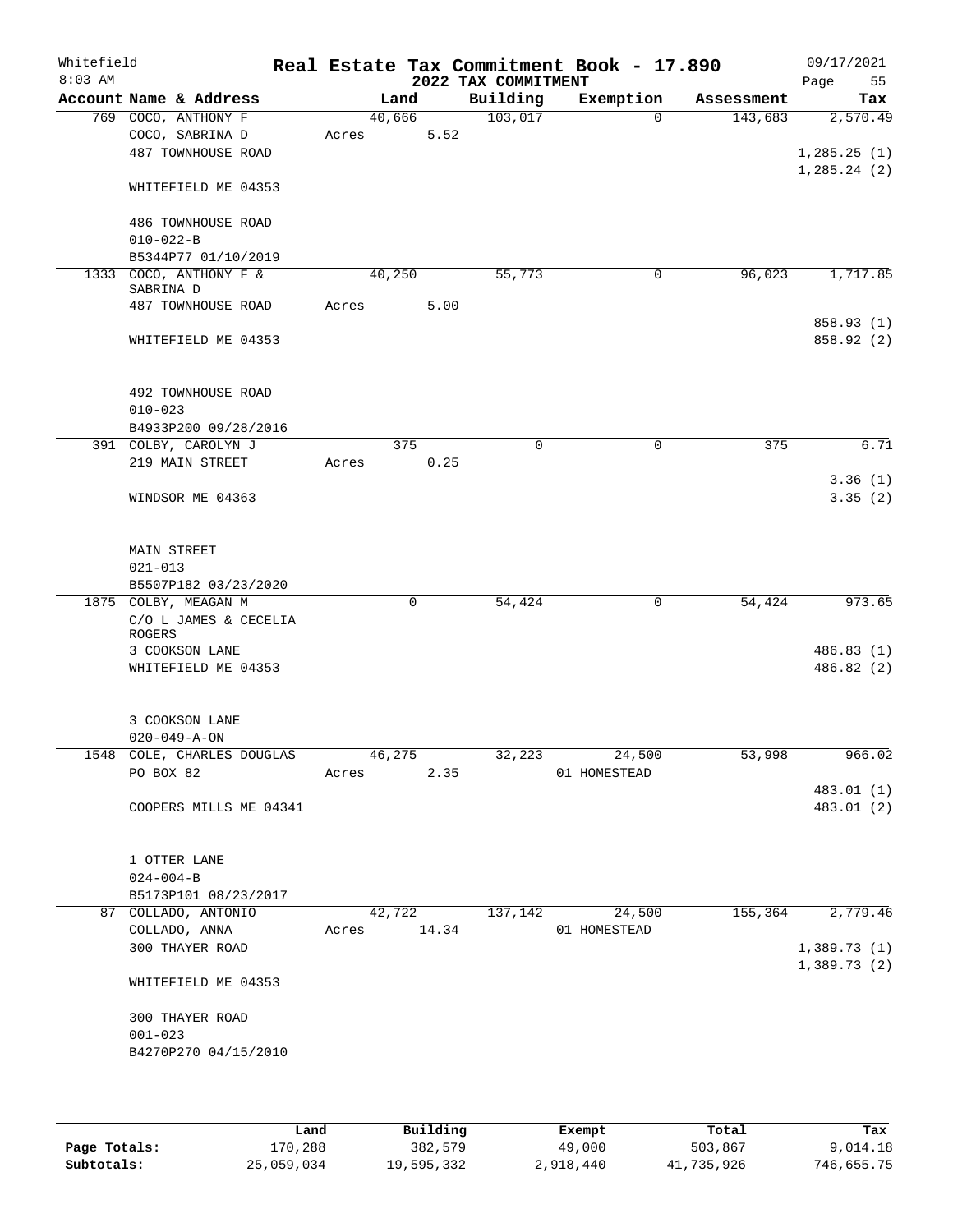| Whitefield                 |                                                            |                         |       |                       |                                 | Real Estate Tax Commitment Book - 17.890 |                       | 09/17/2021                 |
|----------------------------|------------------------------------------------------------|-------------------------|-------|-----------------------|---------------------------------|------------------------------------------|-----------------------|----------------------------|
| $8:03$ AM                  | Account Name & Address                                     |                         |       | Land                  | 2022 TAX COMMITMENT<br>Building | Exemption                                | Assessment            | 56<br>Page<br>Tax          |
|                            | 82 COLPITT, CHRISTINE M                                    |                         |       | 37,250                | 0                               | $\Omega$                                 | 37,250                | 666.40                     |
|                            | 104 SOUTH HUNTS MEADOW<br><b>ROAD</b>                      |                         | Acres | 20.00                 |                                 |                                          |                       |                            |
|                            | WHITEFIELD ME 04353                                        |                         |       |                       |                                 |                                          |                       | 333.20(1)<br>333.20(2)     |
|                            | SOUTH HUNTS MEADOW ROAD<br>$009 - 007 - A$                 |                         |       |                       |                                 |                                          |                       |                            |
|                            | B1682P39 04/03/1991                                        |                         |       |                       |                                 |                                          |                       |                            |
|                            | 592 COLPITT, CHRISTINE M<br>104 SOUTH HUNTS MEADOW<br>ROAD |                         | Acres | 7,500<br>5.00         | $\Omega$                        | $\mathbf 0$                              | 7,500                 | 134.18                     |
|                            | WHITEFIELD ME 04353                                        |                         |       |                       |                                 |                                          |                       | 67.09(1)<br>67.09(2)       |
|                            | SOUTH HUNTS MEADOW ROAD<br>$009 - 009 - B$                 |                         |       |                       |                                 |                                          |                       |                            |
|                            | B1682P39 04/03/1991                                        |                         |       |                       |                                 |                                          |                       |                            |
|                            | 1852 COLPITT, THOMAS JR<br>COLPITT, CHRISTINE M            |                         | Acres | 22,100<br>24.00       | $\Omega$                        | $\mathbf 0$                              | 22,100                | 395.37                     |
|                            | 104 SOUTH HUNTS MEADOW                                     |                         |       |                       |                                 |                                          |                       | 197.69(1)                  |
|                            | ROAD                                                       |                         |       |                       |                                 |                                          |                       | 197.68(2)                  |
|                            | WHITEFIELD ME 04353                                        |                         |       |                       |                                 |                                          |                       |                            |
|                            | SOUTH HUNTS MEADOW ROAD<br>$009 - 013 - A$                 |                         |       |                       |                                 |                                          |                       |                            |
|                            | B4563P137 08/27/2012                                       |                         |       |                       |                                 |                                          |                       |                            |
|                            | 646 COLPITT, THOMAS JR &<br>CHRISTINE                      |                         |       | 38,130                | 135,314                         | 24,500                                   | 148,944               | 2,664.61                   |
|                            | 104 SOUTH HUNTS MEADOW<br>ROAD                             |                         | Acres | 8.60                  |                                 | 01 HOMESTEAD                             |                       |                            |
|                            | WHITEFIELD ME 04353                                        |                         |       |                       |                                 |                                          |                       | 1,332.31(1)<br>1,332.30(2) |
|                            | 104 SOUTH HUNTS MEADOW<br>$009 - 008$                      |                         |       |                       |                                 |                                          |                       |                            |
|                            | 423 CONDON, JON M                                          |                         |       | 30,000                | 181,695                         | 24,500                                   | 187,195               | 3,348.92                   |
|                            | 466 EAST RIVER ROAD                                        |                         | Acres | 1.50                  |                                 | 01 HOMESTEAD                             |                       |                            |
|                            | WHITEFIELD ME 04353                                        |                         |       |                       |                                 |                                          |                       | 1,674.46(1)<br>1,674.46(2) |
|                            | 466 EAST RIVER ROAD<br>$010 - 050 - A$                     |                         |       |                       |                                 |                                          |                       |                            |
|                            | B4390P161 04/11/2011                                       |                         |       |                       |                                 |                                          |                       |                            |
|                            | 218 CONLEY, GAIL P<br>CONLEY, STEPHEN                      |                         | Acres | 54,370<br>36.00       | 132,629                         | 24,500<br>01 HOMESTEAD                   | 162,499               | 2,907.11                   |
|                            | PO BOX 22                                                  |                         |       |                       |                                 |                                          |                       | 1,453.56(1)<br>1,453.55(2) |
|                            | WHITEFIELD ME 04353                                        |                         |       |                       |                                 |                                          |                       |                            |
|                            | 433 EAST RIVER ROAD<br>$010 - 040$                         |                         |       |                       |                                 |                                          |                       |                            |
|                            |                                                            | Land                    |       | Building              |                                 | Exempt                                   | Total                 | Tax                        |
| Page Totals:<br>Subtotals: |                                                            | 189,350<br>25, 248, 384 |       | 449,638<br>20,044,970 |                                 | 73,500<br>2,991,940                      | 565,488<br>42,301,414 | 10,116.59<br>756,772.34    |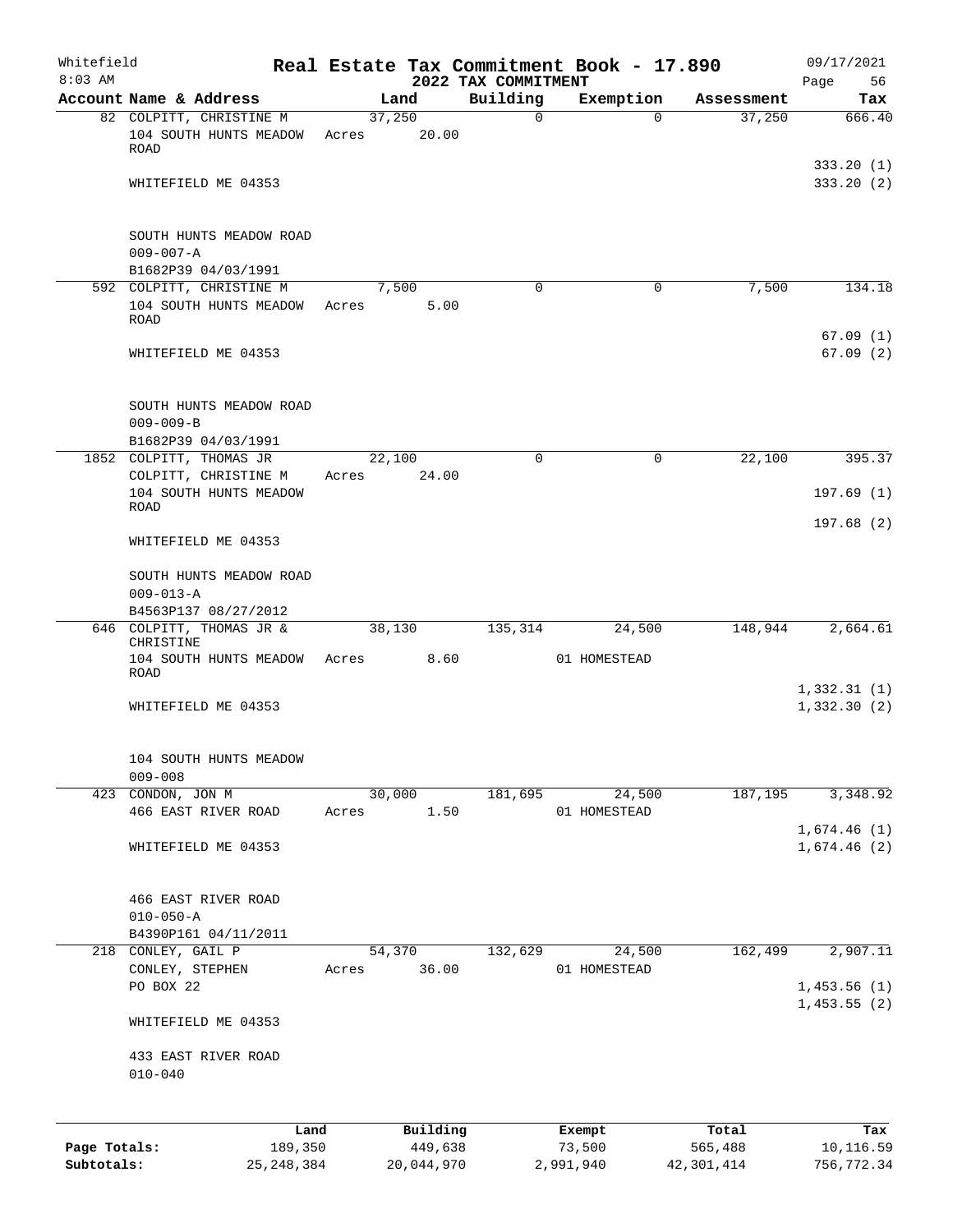| Whitefield<br>$8:03$ AM |                                                             |                 |       |                     | 2022 TAX COMMITMENT | Real Estate Tax Commitment Book - 17.890 |                  | 09/17/2021<br>57<br>Page        |
|-------------------------|-------------------------------------------------------------|-----------------|-------|---------------------|---------------------|------------------------------------------|------------------|---------------------------------|
|                         | Account Name & Address                                      |                 |       | Land                | Building            | Exemption                                | Assessment       | Tax                             |
|                         | 1403 CONLEY, GAIL P<br>CONLEY, STEPHEN<br>PO BOX 22         |                 | Acres | 11,011<br>20.80     | $\mathbf 0$         | $\Omega$                                 | 11,011           | 196.99<br>98.50(1)<br>98.49 (2) |
|                         | WHITEFIELD ME 04353                                         |                 |       |                     |                     |                                          |                  |                                 |
|                         | EAST RIVER ROAD<br>$013 - 076$                              |                 |       |                     |                     |                                          |                  |                                 |
|                         | B4628P193 02/12/2013                                        |                 |       |                     |                     |                                          |                  |                                 |
|                         | 1407 CONLEY, GAIL P                                         |                 |       | 9,185               | 0                   | 0                                        | 9,185            | 164.32                          |
|                         | CONLEY, STEPHEN<br>PO BOX 22                                |                 | Acres | 16.50               |                     |                                          |                  | 82.16(1)<br>82.16(2)            |
|                         | WHITEFIELD ME 04353                                         |                 |       |                     |                     |                                          |                  |                                 |
|                         | HEATH ROAD, OFF OF<br>$011 - 005$                           |                 |       |                     |                     |                                          |                  |                                 |
|                         | B4628P193 02/12/2013                                        |                 |       |                     |                     |                                          |                  |                                 |
|                         | 1259 CONLEY, GAIL P                                         |                 |       | 22,550              | 0                   | 0                                        | 22,550           | 403.42                          |
|                         | CONLEY, STEPHEN                                             |                 | Acres | 54.00               |                     |                                          |                  |                                 |
|                         | PO BOX 22                                                   |                 |       |                     |                     |                                          |                  | 201.71(1)                       |
|                         | WHITEFIELD ME 04353                                         |                 |       |                     |                     |                                          |                  | 201.71(2)                       |
|                         | EAST RIVER ROAD                                             |                 |       |                     |                     |                                          |                  |                                 |
|                         | $010 - 048$                                                 |                 |       |                     |                     |                                          |                  |                                 |
|                         | B4628P193 02/12/2013                                        |                 |       |                     |                     |                                          |                  |                                 |
|                         | 729 CONRAD, ELIZABETH &<br>RICHARD                          |                 |       | 66,750              | 97,350              | 0                                        | 164,100          | 2,935.75                        |
|                         | 3 WASHINGTON COURT                                          |                 | Acres | 50.00               |                     |                                          |                  | 1,467.88(1)                     |
|                         | KENNEBUNKPORT ME 04046                                      |                 |       |                     |                     |                                          |                  | 1,467.87(2)                     |
|                         | 26 BOYNTON LANE                                             |                 |       |                     |                     |                                          |                  |                                 |
|                         | $007 - 068$                                                 |                 |       |                     |                     |                                          |                  |                                 |
|                         | B3865P259 06/15/2007<br>273 CONRAD, RICHARD &               |                 |       | 30,150              | 0                   | 0                                        | 30,150           | 539.38                          |
|                         | ELIZABETH                                                   |                 |       |                     |                     |                                          |                  |                                 |
|                         | 3 WASHINGTON COURT                                          |                 | Acres | 1.60                |                     |                                          |                  |                                 |
|                         | KENNEBUNKPORT ME 04046                                      |                 |       |                     |                     |                                          |                  | 269.69(1)<br>269.69(2)          |
|                         |                                                             |                 |       |                     |                     |                                          |                  |                                 |
|                         | 2 BOYNTON LANE                                              |                 |       |                     |                     |                                          |                  |                                 |
|                         | $007 - 069$                                                 |                 |       |                     |                     |                                          |                  |                                 |
|                         | B3914P43 09/26/2007                                         |                 |       |                     |                     |                                          |                  |                                 |
| 1676                    | CONSOLIDATED<br>COMMUNICATIONS<br>NORTHERN NEW ENGLAND      |                 |       | $\mathbf 0$         | 58,311              | 0                                        | 58,311           | 1,043.18                        |
|                         | TELEPHONE OPERATIONS<br>NORTHERN NEW ENGLAND                |                 |       |                     |                     |                                          |                  | 521.59(1)                       |
|                         | TELEPHONE OPERATIONS<br>ATTN: TAX 2-4                       |                 |       |                     |                     |                                          |                  | 521.59(2)                       |
|                         | 121 SOUTH 17TH STREET<br>MATTOON IL 61938<br>40 MAIN STREET |                 |       |                     |                     |                                          |                  |                                 |
|                         | $024 - 007 - ON$                                            |                 |       |                     |                     |                                          |                  |                                 |
|                         |                                                             |                 |       |                     |                     |                                          |                  |                                 |
| Page Totals:            |                                                             | Land<br>139,646 |       | Building<br>155,661 |                     | Exempt<br>0                              | Total<br>295,307 | Tax<br>5,283.04                 |
| Subtotals:              |                                                             | 25,388,030      |       | 20, 200, 631        |                     | 2,991,940                                | 42,596,721       | 762,055.38                      |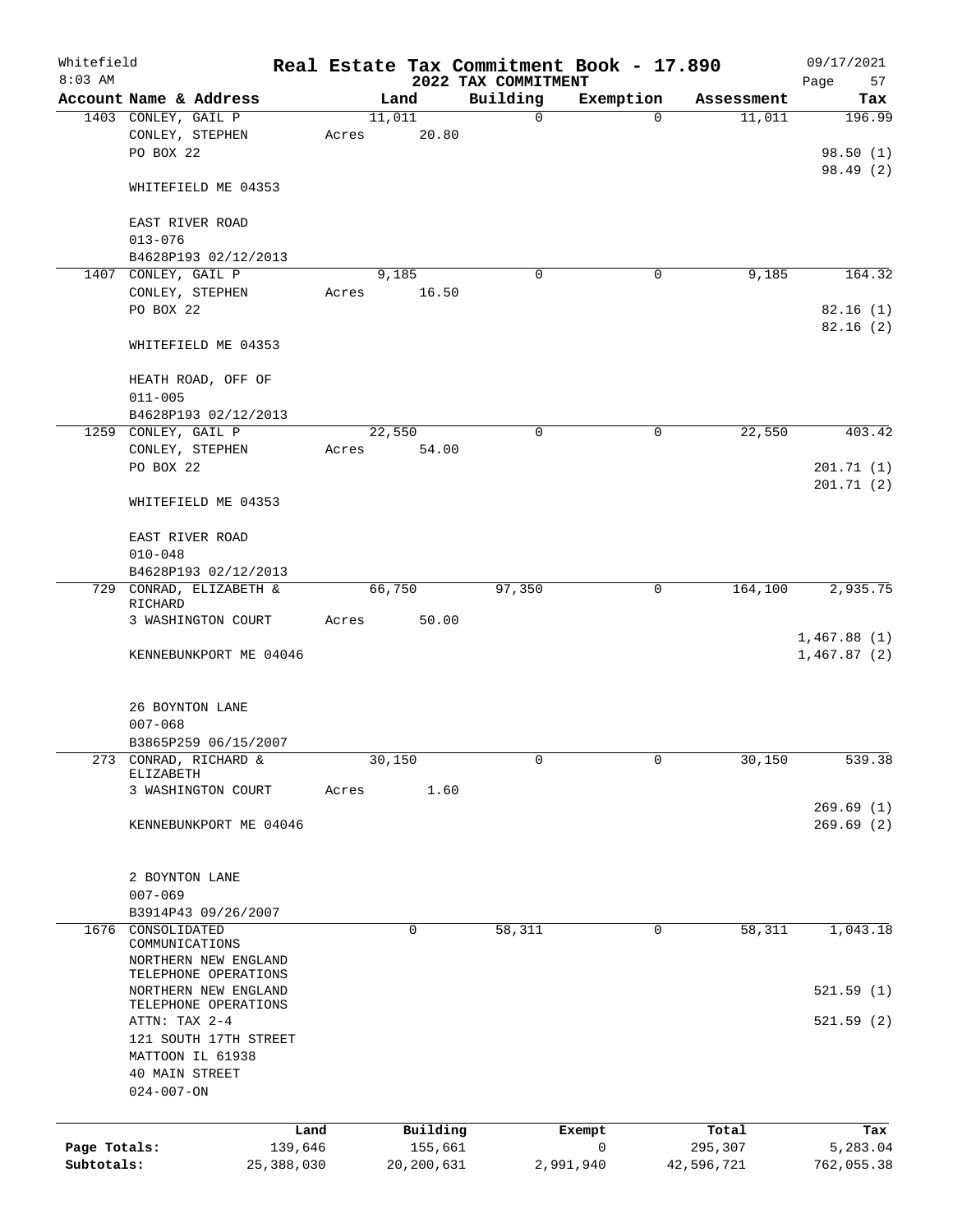| Whitefield |                                                        |     |             |        |      |                     | Real Estate Tax Commitment Book - 17.890 |            | 09/17/2021             |
|------------|--------------------------------------------------------|-----|-------------|--------|------|---------------------|------------------------------------------|------------|------------------------|
| $8:03$ AM  |                                                        |     |             |        |      | 2022 TAX COMMITMENT |                                          |            | Page<br>58             |
|            | Account Name & Address                                 |     |             | Land   |      |                     | Building Exemption                       | Assessment | Tax                    |
|            | 1234 COOLEY, ARTHUR B &<br>CAROL                       |     |             | 30,000 |      | 93,241              | 30,380                                   | 92,861     | 1,661.28               |
|            | 18 ROCKLAND ROAD                                       |     | Acres       |        | 1.00 |                     | 01 HOMESTEAD<br>05 VET EXEMPTION         |            | 830.64(1)              |
|            | WHITEFIELD ME 04353                                    |     |             |        |      |                     |                                          |            | 830.64 (2)             |
|            | 18 ROCKLAND ROAD<br>$025 - 003$                        |     |             |        |      |                     |                                          |            |                        |
|            | B873P89 03/30/1976                                     |     |             |        |      |                     |                                          |            |                        |
|            | 351 COOLEY, ARTHUR B &<br>CAROL B                      |     |             | 255    |      | $\Omega$            | $\Omega$                                 | 255        | 4.56                   |
|            | 18 ROCKLAND ROAD                                       |     | Acres       |        | 0.17 |                     |                                          |            |                        |
|            | WHITEFIELD ME 04353                                    |     |             |        |      |                     |                                          |            | 2.28(1)<br>2.28(2)     |
|            | ROCKLAND ROAD<br>$025 - 003 - A$<br>B2444P2 03/31/1999 |     |             |        |      |                     |                                          |            |                        |
|            | 552 COOMBS, JAMES & HOLLY                              |     |             | 480    |      | $\Omega$            | $\mathbf 0$                              | 480        | 8.59                   |
|            | HILL-COOMBS                                            |     |             |        |      |                     |                                          |            |                        |
|            | 131 HOLMES STREET                                      |     | Acres       |        | 0.32 |                     |                                          |            |                        |
|            | ROCKLAND ME 04841                                      |     |             |        |      |                     |                                          |            | 4.30(1)<br>4.29(2)     |
|            | MEAHER LANE<br>$015 - 017$                             |     |             |        |      |                     |                                          |            |                        |
|            | B3224P46 01/20/2004                                    |     |             |        |      |                     |                                          |            |                        |
|            | 615 COONS, JEFFERY L                                   |     |             | 32,290 |      | $\Omega$            | $\mathbf 0$                              | 32,290     | 577.67                 |
|            | 830 CLIFTON HILLS<br><b>STREET</b>                     |     | Acres 13.80 |        |      |                     |                                          |            |                        |
|            | ORLANDO FL 32828                                       |     |             |        |      |                     |                                          |            | 288.84(1)<br>288.83(2) |
|            | MARINE LANE                                            |     |             |        |      |                     |                                          |            |                        |
|            | $018 - 036$<br>B4796P22 07/03/2014                     |     |             |        |      |                     |                                          |            |                        |
|            | 187 COONS, KERRY LYNN<br><b>ESTATE</b>                 |     |             | 27,910 |      | $\mathbf 0$         | $\mathbf 0$                              | 27,910     | 499.31                 |
|            | COONS, DAVID W<br>REP                                  | PER | Acres       |        | 3.44 |                     |                                          |            |                        |
|            | 1604 RIVERSIDE DRIVE                                   |     |             |        |      |                     |                                          |            | 249.66(1)              |
|            | VASSALBORO ME<br>04989-4127                            |     |             |        |      |                     |                                          |            | 249.65(2)              |
|            | NORTH HOWE ROAD<br>$020 - 025$                         |     |             |        |      |                     |                                          |            |                        |
|            | B5259P021 05/16/2018                                   |     |             |        |      |                     |                                          |            |                        |

|              | Land       | Building     | Exempt    | Total      | Tax        |
|--------------|------------|--------------|-----------|------------|------------|
| Page Totals: | 90,935     | 93,241       | 30,380    | 153,796    | 2,751.41   |
| Subtotals:   | 25,478,965 | 20, 293, 872 | 3,022,320 | 42,750,517 | 764,806.79 |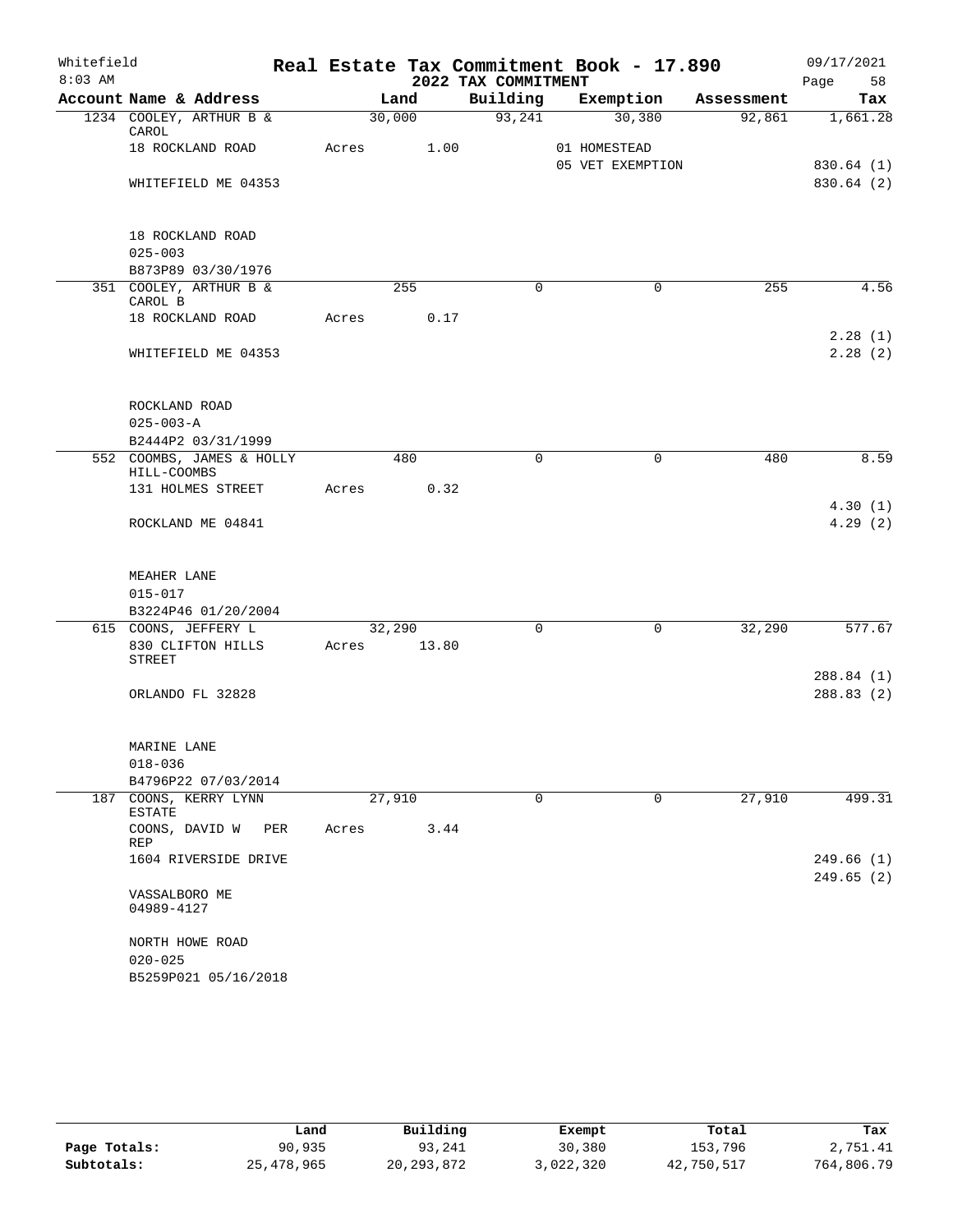| Whitefield   |                                                                                                   |            |        |              |                                 | Real Estate Tax Commitment Book - 17.890 |            | 09/17/2021             |
|--------------|---------------------------------------------------------------------------------------------------|------------|--------|--------------|---------------------------------|------------------------------------------|------------|------------------------|
| $8:03$ AM    | Account Name & Address                                                                            |            |        | Land         | 2022 TAX COMMITMENT<br>Building | Exemption                                | Assessment | Page<br>59<br>Tax      |
|              | 182 COOPER, GARY E                                                                                |            | 39,200 |              | $\mathbf 0$                     | $\Omega$                                 | 39,200     | 701.29                 |
|              | GAGNE, LINDA B TRUSTEE Acres 23.00<br>C/O CHUCK L COOPER<br>25 CASWELL STREET<br>AUGUSTA ME 04330 |            |        |              |                                 |                                          |            | 350.65(1)<br>350.64(2) |
|              | COOPER ROAD                                                                                       |            |        |              |                                 |                                          |            |                        |
|              | $018 - 001 - A$<br>B2371P232 08/12/1998                                                           |            |        |              |                                 |                                          |            |                        |
|              | 444 COOPER, MITCHELL                                                                              |            |        | $\mathbf 0$  | 8,653                           | 0                                        | 8,653      | 154.80                 |
|              | 250 EAST RIVER ROAD                                                                               |            |        |              |                                 |                                          |            | 77.40(1)               |
|              | WHITEFIELD ME 04353                                                                               |            |        |              |                                 |                                          |            | 77.40(2)               |
|              | 250 EAST RIVER ROAD<br>$013 - 073 - ON$                                                           |            |        |              |                                 |                                          |            |                        |
| 889          | COOPER-HASKELL, DAWNA                                                                             |            | 57,007 |              | 112,085                         | 24,500                                   | 144,592    | 2,586.75               |
|              | JEAN                                                                                              |            |        |              |                                 |                                          |            |                        |
|              | 71 SENOTT ROAD                                                                                    | Acres      |        | 35.01        |                                 | 01 HOMESTEAD                             |            | 1, 293.38(1)           |
|              | WHITEFIELD ME 04353                                                                               |            |        |              |                                 |                                          |            | 1, 293.37(2)           |
|              | 71 SENOTT ROAD<br>$017 - 047$                                                                     |            |        |              |                                 |                                          |            |                        |
|              | B4563P2 08/23/2012 B2404P200 11/30/1998                                                           |            |        |              |                                 |                                          |            |                        |
|              | 112 CORBIN, BRADLEY &<br>ELIZABETH                                                                |            | 8,036  |              | $\mathbf 0$                     | $\Omega$                                 | 8,036      | 143.76                 |
|              | 14 ELM LANE                                                                                       | Acres      |        | 5.67         |                                 |                                          |            | 71.88(1)               |
|              | WINDSOR ME 04363                                                                                  |            |        |              |                                 |                                          |            | 71.88(2)               |
|              | AUGUSTA ROAD                                                                                      |            |        |              |                                 |                                          |            |                        |
|              | $018 - 013 - B$                                                                                   |            |        |              |                                 |                                          |            |                        |
|              | B2613P248 11/03/2000                                                                              |            |        |              |                                 |                                          |            |                        |
|              | 1386 CORBIN, BRADLEY F &<br>ELIZABETH J                                                           |            | 2,760  |              |                                 |                                          | 2,760      | 49.38                  |
|              | 14 ELM LANE                                                                                       | Acres      |        | 1.84         |                                 |                                          |            |                        |
|              |                                                                                                   |            |        |              |                                 |                                          |            | 24.69(1)               |
|              | WINDSOR ME 04363                                                                                  |            |        |              |                                 |                                          |            | 24.69(2)               |
|              | AUGUSTA ROAD                                                                                      |            |        |              |                                 |                                          |            |                        |
|              | $018 - 010$                                                                                       |            |        |              |                                 |                                          |            |                        |
|              | B2613P248 11/03/2000                                                                              |            |        |              |                                 |                                          |            |                        |
|              | 1371 CORBIN, BRADLEY FF &<br>ELIZABETH J                                                          |            | 29,714 |              | 0                               | 0                                        | 29,714     | 531.58                 |
|              | 14 ELM LANE                                                                                       | Acres      |        | 10.58        |                                 |                                          |            |                        |
|              | WINDSOR ME 04363                                                                                  |            |        |              |                                 |                                          |            | 265.79(1)<br>265.79(2) |
|              | AUGUSTA ROAD                                                                                      |            |        |              |                                 |                                          |            |                        |
|              | $018 - 013$                                                                                       |            |        |              |                                 |                                          |            |                        |
|              | B2613P248 11/03/2000                                                                              |            |        |              |                                 |                                          |            |                        |
|              |                                                                                                   | Land       |        | Building     |                                 | Exempt                                   | Total      | Tax                    |
| Page Totals: |                                                                                                   | 136,717    |        | 120,738      |                                 | 24,500                                   | 232,955    | 4,167.56               |
| Subtotals:   |                                                                                                   | 25,615,682 |        | 20, 414, 610 |                                 | 3,046,820                                | 42,983,472 | 768,974.35             |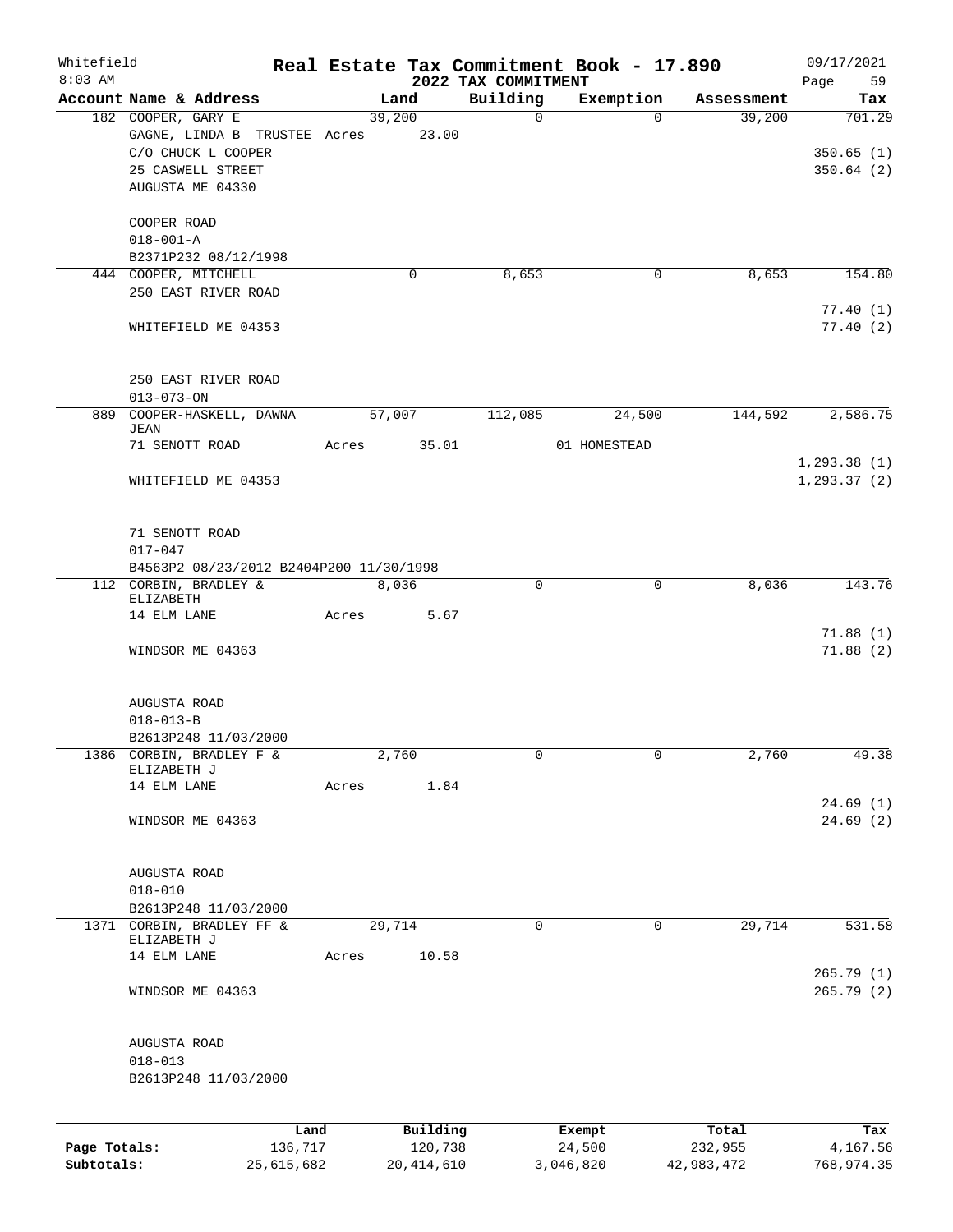| Whitefield<br>$8:03$ AM |                                                 |       |        | 2022 TAX COMMITMENT | Real Estate Tax Commitment Book - 17.890 |                       | 09/17/2021<br>Page<br>60 |
|-------------------------|-------------------------------------------------|-------|--------|---------------------|------------------------------------------|-----------------------|--------------------------|
|                         | Account Name & Address                          |       | Land   | Building            | Exemption                                | Assessment            | Tax                      |
|                         | 1937 CORBIN, SCOTT A                            |       | 21,770 | $\mathsf{O}$        |                                          | 21,770<br>$\Omega$    | 389.47                   |
|                         | CORBIN, NELIA E                                 | Acres | 2.68   |                     |                                          |                       |                          |
|                         | 995 RIVERSIDE DRIVE                             |       |        |                     |                                          |                       | 194.74 (1)               |
|                         |                                                 |       |        |                     |                                          |                       | 194.73(2)                |
|                         | AUGUSTA ME 04330                                |       |        |                     |                                          |                       |                          |
|                         |                                                 |       |        |                     |                                          |                       |                          |
|                         | ROUTE 17                                        |       |        |                     |                                          |                       |                          |
|                         | $018 - 013 - D$                                 |       |        |                     |                                          |                       |                          |
|                         | B5482P193 01/17/2020                            |       | 37,650 | 74,223              | 24,500                                   | 87,373                |                          |
|                         | 698 CORUM, MICHAEL J JR<br>221 PITTSTON ROAD    | Acres | 8.00   |                     | 01 HOMESTEAD                             |                       | 1,563.10                 |
|                         |                                                 |       |        |                     |                                          |                       | 781.55(1)                |
|                         | WHITEFIELD ME 04353                             |       |        |                     |                                          |                       | 781.55 (2)               |
|                         |                                                 |       |        |                     |                                          |                       |                          |
|                         |                                                 |       |        |                     |                                          |                       |                          |
|                         | 221 PITTSTON ROAD                               |       |        |                     |                                          |                       |                          |
|                         | $007 - 001$                                     |       |        |                     |                                          |                       |                          |
|                         | B5242P15 03/23/2018                             |       |        |                     |                                          |                       |                          |
|                         | 1169 COTE, DAVID                                |       | 33,900 | 101,990             | 24,500                                   | 111,390               | 1,992.77                 |
|                         | COTE, HOLLY A                                   | Acres | 4.10   |                     | 01 HOMESTEAD                             |                       |                          |
|                         | PO BOX 17                                       |       |        |                     |                                          |                       | 996.39(1)                |
|                         |                                                 |       |        |                     |                                          |                       | 996.38 (2)               |
|                         | WHITEFIELD ME 04353                             |       |        |                     |                                          |                       |                          |
|                         |                                                 |       |        |                     |                                          |                       |                          |
|                         | 5 PARTRIDGE LANE                                |       |        |                     |                                          |                       |                          |
|                         | $016 - 021 - A$                                 |       |        |                     |                                          |                       |                          |
|                         | B2992P138 01/31/2003<br>378 COTE, DAVID & HOLLY |       | 36,370 | $\mathbf 0$         |                                          | 36,370<br>$\mathbf 0$ | 650.66                   |
|                         | PO BOX 17                                       | Acres | 18.90  |                     |                                          |                       |                          |
|                         |                                                 |       |        |                     |                                          |                       | 325.33(1)                |
|                         | WHITEFIELD ME 04353                             |       |        |                     |                                          |                       | 325.33(2)                |
|                         |                                                 |       |        |                     |                                          |                       |                          |
|                         |                                                 |       |        |                     |                                          |                       |                          |
|                         | PARTRIDGE LANE                                  |       |        |                     |                                          |                       |                          |
|                         | $016 - 021$                                     |       |        |                     |                                          |                       |                          |
|                         | B3443P212 02/10/2005                            |       |        |                     |                                          |                       |                          |
|                         | 341 COTE, MICHAEL J                             |       | 34,725 | 119,438             | 24,500                                   | 129,663               | 2,319.67                 |
|                         | COTE, KYRSTIN M                                 | Acres | 4.65   |                     | 01 HOMESTEAD                             |                       |                          |
|                         | 283 DOYLE ROAD                                  |       |        |                     |                                          |                       | 1, 159.84(1)             |
|                         |                                                 |       |        |                     |                                          |                       | 1, 159.83(2)             |
|                         | WHITEFIELD ME 04353                             |       |        |                     |                                          |                       |                          |
|                         | 283 DOYLE ROAD                                  |       |        |                     |                                          |                       |                          |
|                         | $019 - 027$                                     |       |        |                     |                                          |                       |                          |
|                         | B5622P210 11/28/2020                            |       |        |                     |                                          |                       |                          |
|                         | 720 COTE, MICHAEL J                             |       | 1,785  | $\Omega$            |                                          | 1,785<br>0            | 31.93                    |
|                         | COTE, KYRSTIN M                                 | Acres | 1.19   |                     |                                          |                       |                          |
|                         | 283 DOYLE ROAD                                  |       |        |                     |                                          |                       | 15.97(1)                 |
|                         |                                                 |       |        |                     |                                          |                       | 15.96(2)                 |
|                         | WHITEFIELD ME 04353                             |       |        |                     |                                          |                       |                          |
|                         |                                                 |       |        |                     |                                          |                       |                          |
|                         | DOYLE ROAD                                      |       |        |                     |                                          |                       |                          |
|                         | $019 - 024 - A$                                 |       |        |                     |                                          |                       |                          |
|                         | B5661P99 02/16/2021 B5622P210 11/28/2020        |       |        |                     |                                          |                       |                          |
|                         |                                                 |       |        |                     |                                          |                       |                          |
|                         |                                                 |       |        |                     |                                          |                       |                          |

|              | Land       | Building   | Exempt    | Total        | Tax        |
|--------------|------------|------------|-----------|--------------|------------|
| Page Totals: | 166,200    | 295,651    | 73,500    | 388,351      | 6,947.60   |
| Subtotals:   | 25,781,882 | 20,710,261 | 3,120,320 | 43, 371, 823 | 775,921.95 |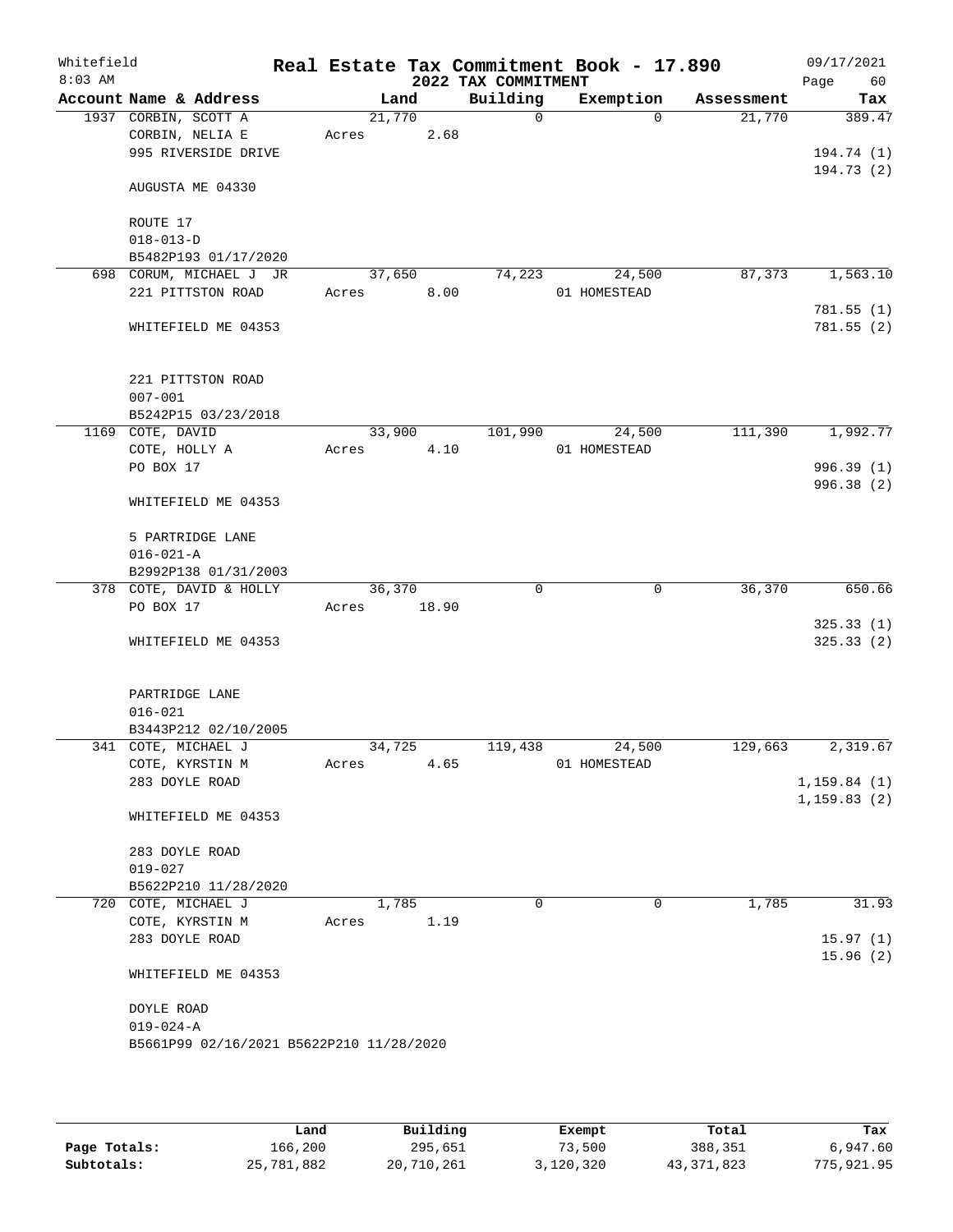| Whitefield                             |                                                                                                                                                              |                |                                                                                     | Real Estate Tax Commitment Book - 17.890 |                                                            | 09/17/2021<br>Page<br>61   |
|----------------------------------------|--------------------------------------------------------------------------------------------------------------------------------------------------------------|----------------|-------------------------------------------------------------------------------------|------------------------------------------|------------------------------------------------------------|----------------------------|
| Account Name & Address                 |                                                                                                                                                              |                |                                                                                     |                                          | Assessment                                                 | Tax                        |
| 1963 COTE, WENDY L<br>COTE, WARREN J   | Acres                                                                                                                                                        | 10.70          | 0                                                                                   | $\mathbf 0$                              | 29,810                                                     | 533.30                     |
| 154 BARBER ROAD                        |                                                                                                                                                              |                |                                                                                     |                                          |                                                            | 266.65(1)<br>266.65(2)     |
| RANDOLPH ME 04346                      |                                                                                                                                                              |                |                                                                                     |                                          |                                                            |                            |
| 19 CRABAPPLE LANE<br>$008 - 009 - 001$ |                                                                                                                                                              |                |                                                                                     |                                          |                                                            |                            |
| B5531P31 06/08/2020                    |                                                                                                                                                              |                |                                                                                     |                                          |                                                            |                            |
| ASSOCIATES                             |                                                                                                                                                              |                |                                                                                     |                                          |                                                            | 9,739.10                   |
|                                        |                                                                                                                                                              |                |                                                                                     |                                          |                                                            | 4,869.55(1)                |
| COOPERS MILLS ME 04341                 |                                                                                                                                                              |                |                                                                                     |                                          |                                                            | 4,869.55(2)                |
| 132 MAIN STREET                        |                                                                                                                                                              |                |                                                                                     |                                          |                                                            |                            |
| B1540P85                               |                                                                                                                                                              |                |                                                                                     |                                          |                                                            |                            |
| 673 COUTTS BROTHERS INC                |                                                                                                                                                              |                | $\mathbf 0$                                                                         | 0                                        | 20,300                                                     | 363.17                     |
| PO BOX 58                              | Acres                                                                                                                                                        | 1.70           |                                                                                     |                                          |                                                            |                            |
| GARDINER ME 04345                      |                                                                                                                                                              |                |                                                                                     |                                          |                                                            | 181.59(1)<br>181.58(2)     |
| NORTH HUNTS MEADOW ROAD<br>$019 - 001$ |                                                                                                                                                              |                |                                                                                     |                                          |                                                            |                            |
| B1624P151 06/07/1990                   |                                                                                                                                                              |                |                                                                                     |                                          |                                                            |                            |
|                                        |                                                                                                                                                              |                | $\mathbf 0$                                                                         | 0                                        | 221,250                                                    | 3,958.16                   |
|                                        |                                                                                                                                                              |                |                                                                                     |                                          |                                                            |                            |
| GARDINER ME 04345                      |                                                                                                                                                              |                |                                                                                     |                                          |                                                            | 1,979.08(1)<br>1,979.08(2) |
| NORTH HUNTS MEADOW ROAD<br>$018 - 030$ |                                                                                                                                                              |                |                                                                                     |                                          |                                                            |                            |
|                                        |                                                                                                                                                              |                |                                                                                     |                                          |                                                            |                            |
| 281 HUNTS MEADOW ROAD                  | Acres                                                                                                                                                        | 2.00           |                                                                                     |                                          |                                                            | 938.29                     |
| WHITEFIELD ME 04353                    |                                                                                                                                                              |                |                                                                                     |                                          |                                                            | 469.15(1)<br>469.14(2)     |
| 281 HUNTS MEADOW ROAD                  |                                                                                                                                                              |                |                                                                                     |                                          |                                                            |                            |
| B4853P108 01/08/2015                   |                                                                                                                                                              |                |                                                                                     |                                          |                                                            |                            |
| 913 COWLES, STEVEN                     |                                                                                                                                                              |                | 202,165                                                                             | 24,500                                   | 269, 415                                                   | 4,819.83                   |
| COWLES, JULIE                          | Acres                                                                                                                                                        |                |                                                                                     |                                          |                                                            |                            |
| 139 MILLS ROAD                         |                                                                                                                                                              |                |                                                                                     |                                          |                                                            | 2,409.92(1)<br>2,409.91(2) |
| WHITEFIELD ME 04353                    |                                                                                                                                                              |                |                                                                                     |                                          |                                                            |                            |
| 139 MILLS ROAD<br>$017 - 055 - A$      |                                                                                                                                                              |                |                                                                                     |                                          |                                                            |                            |
|                                        | 1045 COUNTRY MANOR<br>PO BOX 209<br>$022 - 013$<br>1705 COUTTS BROTHERS INC<br>PO BOX 58<br>B4054P224 09/24/2008<br>539 COUTTS, CODY & PAMELA<br>$015 - 050$ | Acres<br>Acres | Land<br>29,810<br>76, 562<br>8.14<br>20,300<br>221,250<br>29.50<br>30,750<br>91,750 | Building<br>467,826<br>21,698<br>80.00   | 2022 TAX COMMITMENT<br>Exemption<br>0<br>0<br>01 HOMESTEAD | 544,388<br>52,448          |

|              | Land       | Building   | Exempt      | Total      | Tax        |
|--------------|------------|------------|-------------|------------|------------|
| Page Totals: | 470,422    | 691,689    | 24,500      | 1,137,611  | 20,351.85  |
| Subtotals:   | 26,252,304 | 21,401,950 | 3, 144, 820 | 44,509,434 | 796,273.80 |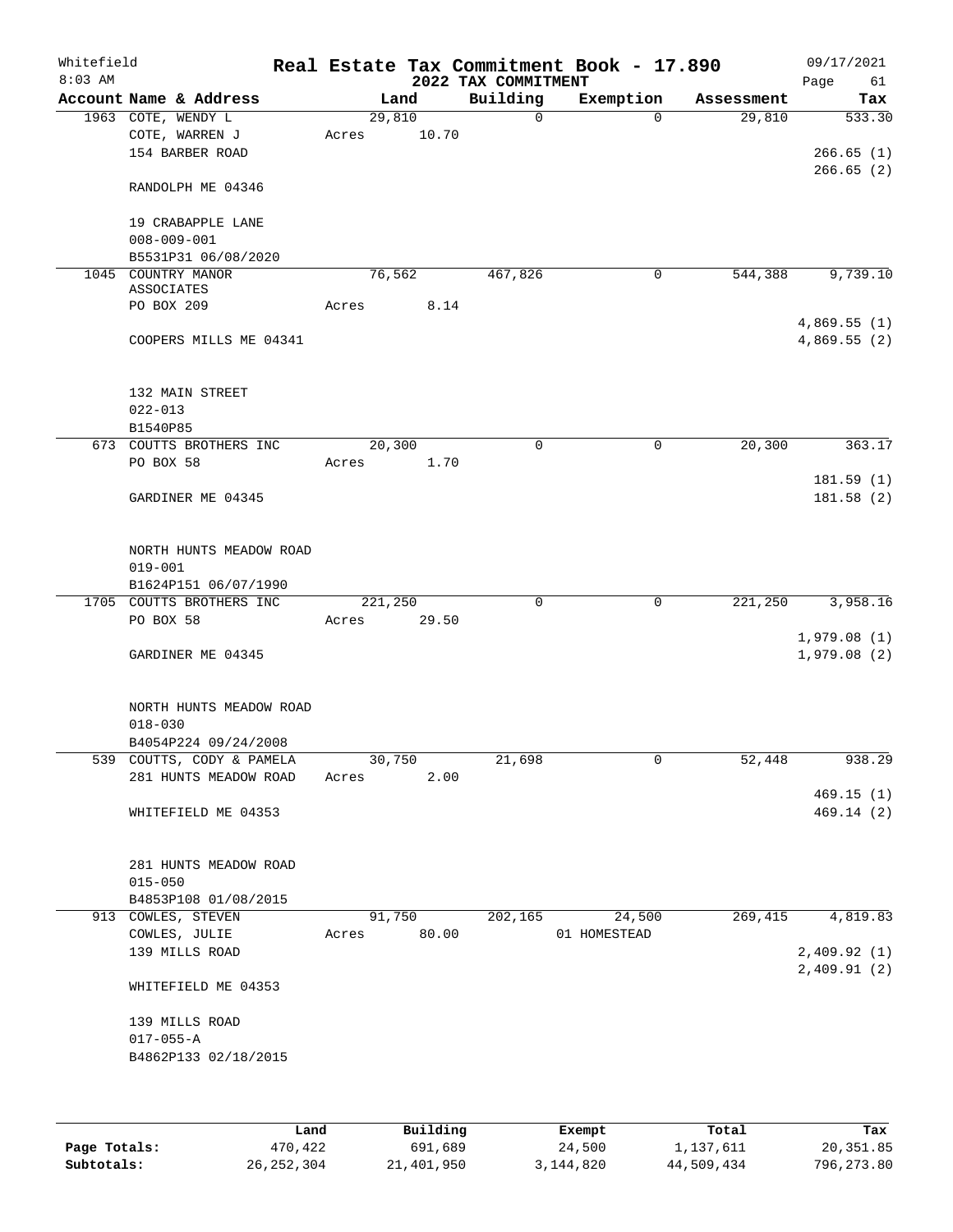| Whitefield<br>$8:03$ AM |                                               |              |                      |            |          | 2022 TAX COMMITMENT |             | Real Estate Tax Commitment Book - 17.890 |             |              | 09/17/2021<br>62<br>Page |
|-------------------------|-----------------------------------------------|--------------|----------------------|------------|----------|---------------------|-------------|------------------------------------------|-------------|--------------|--------------------------|
|                         | Account Name & Address                        |              |                      | Land       |          | Building            |             |                                          | Exemption   | Assessment   | Tax                      |
|                         | 1679 CREAMER, MARK A                          |              |                      | 30,720     |          |                     | 91,503      |                                          | 24,500      | 97,723       | 1,748.26                 |
|                         | CREAMER, KIMBERLY L                           |              | Acres                |            | 1.98     |                     |             | 01 HOMESTEAD                             |             |              |                          |
|                         | 768 TOWNHOUSE ROAD                            |              |                      |            |          |                     |             |                                          |             |              | 874.13 (1)               |
|                         |                                               |              |                      |            |          |                     |             |                                          |             |              | 874.13(2)                |
|                         | WHITEFIELD ME 04353                           |              |                      |            |          |                     |             |                                          |             |              |                          |
|                         |                                               |              |                      |            |          |                     |             |                                          |             |              |                          |
|                         | 768 TOWNHOUSE ROAD                            |              |                      |            |          |                     |             |                                          |             |              |                          |
|                         | $007 - 034 - A$<br>B5012P24 06/03/2016        |              |                      |            |          |                     |             |                                          |             |              |                          |
|                         | 641 CRISSMAN, JAMES H &                       |              |                      | 48,250     |          |                     | 161,108     |                                          | 0           | 209,358      | 3,745.41                 |
|                         | LOUISA M TRUSTEES                             |              |                      |            |          |                     |             |                                          |             |              |                          |
|                         | CRISSMAN, JAMES H 2009                        |              | Acres                |            | 15.00    |                     |             |                                          |             |              |                          |
|                         | TRUST & CRISSMAN,                             |              |                      |            |          |                     |             |                                          |             |              |                          |
|                         | LOUISA M TRUST                                |              |                      |            |          |                     |             |                                          |             |              |                          |
|                         | 3 BRIGHAM STREET                              |              |                      |            |          |                     |             |                                          |             |              | 1,872.71(1)              |
|                         | WATERTOWN MA 02472                            |              |                      |            |          |                     |             |                                          |             |              | 1,872.70(2)              |
|                         |                                               |              |                      |            |          |                     |             |                                          |             |              |                          |
|                         | 149 HEAD TIDE ROAD                            |              |                      |            |          |                     |             |                                          |             |              |                          |
|                         | $007 - 074$                                   |              |                      |            |          |                     |             |                                          |             |              |                          |
|                         | B5680P31 03/05/2021                           |              |                      |            |          |                     |             |                                          |             |              |                          |
|                         | 467 CROCKER DEANNE                            |              |                      | 38,114     |          |                     | 123,733     |                                          | 24,500      | 137,347      | 2,457.14                 |
|                         | PO BOX 98                                     |              | Acres                |            | 8.58     |                     |             | 01 HOMESTEAD                             |             |              |                          |
|                         |                                               |              |                      |            |          |                     |             |                                          |             |              | 1,228.57(1)              |
|                         | WHITEFIELD ME 04353                           |              |                      |            |          |                     |             |                                          |             |              | 1,228.57(2)              |
|                         |                                               |              |                      |            |          |                     |             |                                          |             |              |                          |
|                         |                                               |              |                      |            |          |                     |             |                                          |             |              |                          |
|                         | 49 GARDINER ROAD                              |              |                      |            |          |                     |             |                                          |             |              |                          |
|                         | $013 - 025$                                   |              |                      |            |          |                     |             |                                          |             |              |                          |
|                         | 219 CROCKER, RICHARD A SR                     |              |                      | 25,650     |          |                     | $\mathbf 0$ |                                          | $\mathbf 0$ | 25,650       | 458.88                   |
|                         | & SHERRI<br>34 CENTRAL STREET                 |              | Acres                |            | 5.50     |                     |             |                                          |             |              |                          |
|                         |                                               |              |                      |            |          |                     |             |                                          |             |              | 229.44(1)                |
|                         | RANDOLPH ME 04346                             |              |                      |            |          |                     |             |                                          |             |              | 229.44(2)                |
|                         |                                               |              |                      |            |          |                     |             |                                          |             |              |                          |
|                         |                                               |              |                      |            |          |                     |             |                                          |             |              |                          |
|                         | GRAND ARMY ROAD                               |              |                      |            |          |                     |             |                                          |             |              |                          |
|                         | $013 - 031$                                   |              |                      |            |          |                     |             |                                          |             |              |                          |
|                         | B3213P101 12/29/2003                          |              |                      |            |          |                     |             |                                          |             |              |                          |
|                         | 964 CROCKER, STEVEN                           |              |                      | 30,000     |          |                     | 195,272     |                                          | $\mathbf 0$ | 225,272      | 4,030.12                 |
|                         | PO BOX 98                                     |              | Acres                |            | 0.27     |                     |             |                                          |             |              |                          |
|                         |                                               |              |                      |            |          |                     |             |                                          |             |              | 2,015.06(1)              |
|                         | WHITEFIELD ME 04353                           |              |                      |            |          |                     |             |                                          |             |              | 2,015.06(2)              |
|                         |                                               |              |                      |            |          |                     |             |                                          |             |              |                          |
|                         |                                               |              | WHITEFIELD SUPERETTE |            |          |                     |             |                                          |             |              |                          |
|                         | 3 MILLS ROAD                                  |              |                      |            |          |                     |             |                                          |             |              |                          |
|                         | $026 - 029$                                   |              |                      |            |          |                     |             |                                          |             |              |                          |
|                         | B946P156 02/16/1978<br>1949 CROMWELL, JACKSON |              |                      | 25,250     |          |                     | $\mathbf 0$ |                                          | $\mathbf 0$ | 25,250       | 451.72                   |
|                         | HARTILL, ELISE C                              |              | Acres                |            | 5.00     |                     |             |                                          |             |              |                          |
|                         | 1226 MAIN ROAD                                |              |                      |            |          |                     |             |                                          |             |              | 225.86(1)                |
|                         |                                               |              |                      |            |          |                     |             |                                          |             |              | 225.86(2)                |
|                         | WESTPORT ISLAND ME                            |              |                      |            |          |                     |             |                                          |             |              |                          |
|                         | 04578                                         |              |                      |            |          |                     |             |                                          |             |              |                          |
|                         |                                               |              |                      |            |          |                     |             |                                          |             |              |                          |
|                         | 88 NORTH FOWLES LANE                          |              |                      |            |          |                     |             |                                          |             |              |                          |
|                         | $008 - 041 - A$                               |              |                      |            |          |                     |             |                                          |             |              |                          |
|                         | B5483P216 01/24/2020                          |              |                      |            |          |                     |             |                                          |             |              |                          |
|                         |                                               | Land         |                      |            | Building |                     |             |                                          |             | Total        | Tax                      |
| Page Totals:            |                                               | 197,984      |                      |            | 571,616  |                     |             | Exempt<br>49,000                         |             | 720,600      | 12,891.53                |
| Subtotals:              |                                               | 26, 450, 288 |                      | 21,973,566 |          |                     |             | 3,193,820                                |             | 45, 230, 034 | 809,165.33               |
|                         |                                               |              |                      |            |          |                     |             |                                          |             |              |                          |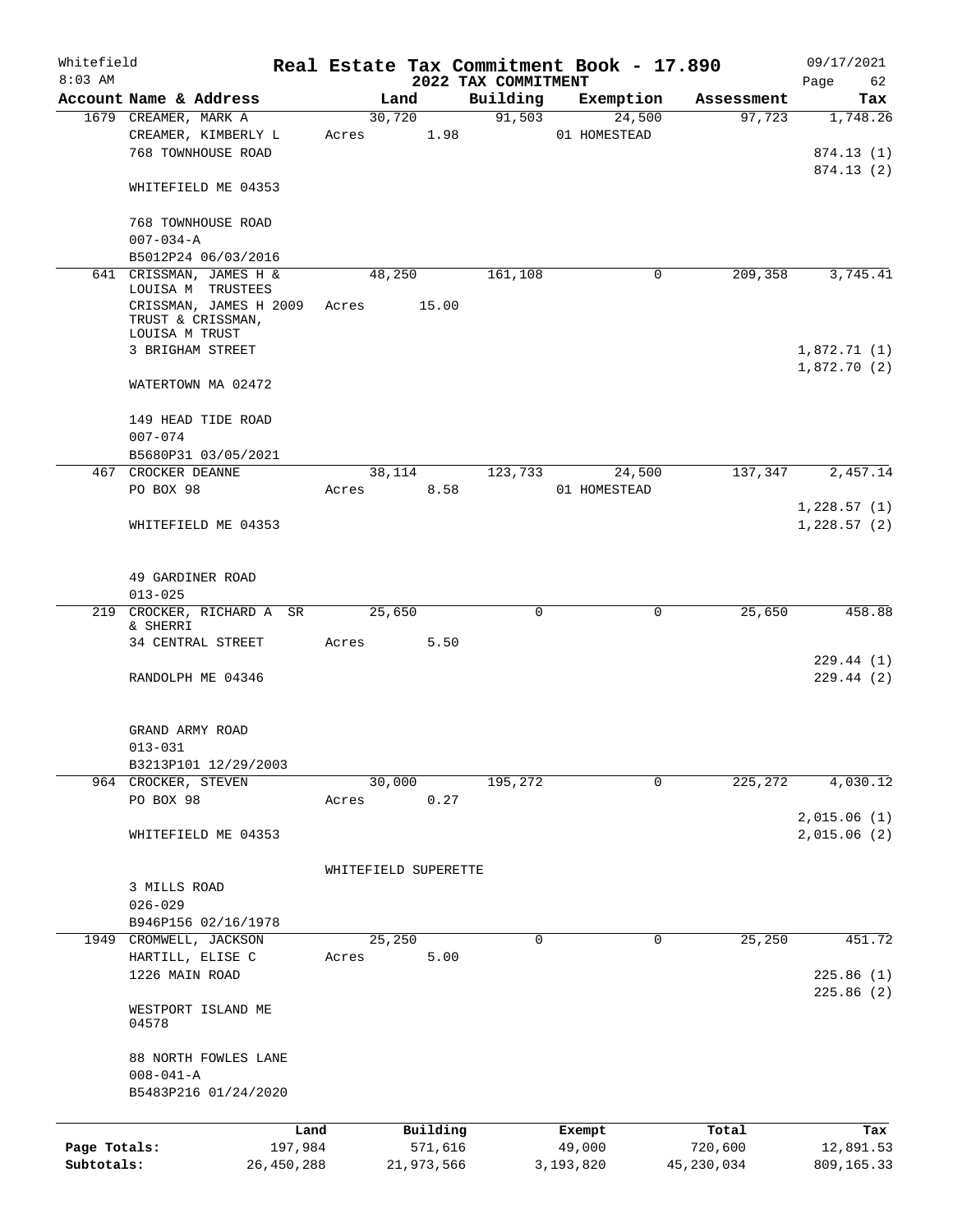| Whitefield<br>$8:03$ AM    |                                                    |            |       |              |                                 | Real Estate Tax Commitment Book - 17.890 |            | 09/17/2021                 |
|----------------------------|----------------------------------------------------|------------|-------|--------------|---------------------------------|------------------------------------------|------------|----------------------------|
|                            | Account Name & Address                             |            |       | Land         | 2022 TAX COMMITMENT<br>Building | Exemption                                | Assessment | 63<br>Page<br>Tax          |
|                            | 1404 CROMWELL, RYAN<br>CHRISTOPER                  |            |       | 37,712       | 153,849                         | $\mathbf 0$                              | 191,561    | 3,427.03                   |
|                            | BUMA, JAMIE MICHELA                                |            | Acres | 20.78        |                                 |                                          |            |                            |
|                            | 400 SOUTH HUNTS MEADOW<br>ROAD                     |            |       |              |                                 |                                          |            | 1,713.52(1)                |
|                            | WHITEFIELD ME 04353                                |            |       |              |                                 |                                          |            | 1, 713.51(2)               |
|                            |                                                    |            |       |              |                                 |                                          |            |                            |
|                            | 400 SOUTH HUNTS MEADOW<br>$006 - 021 - A$          |            |       |              |                                 |                                          |            |                            |
|                            | B5023P83 06/30/2016                                |            |       |              |                                 |                                          |            |                            |
|                            | 890 CRONKHITE, BEVERLY E                           |            |       | 41,610       | 123,757                         | 0                                        | 165,367    | 2,958.42                   |
|                            | 98 MILLS ROAD                                      |            | Acres | 6.70         |                                 |                                          |            | 1,479.21(1)                |
|                            | WHITEFIELD ME 04353                                |            |       |              |                                 |                                          |            | 1,479.21(2)                |
|                            | 98 MILLS ROAD                                      |            |       |              |                                 |                                          |            |                            |
|                            | $017 - 003$                                        |            |       |              |                                 |                                          |            |                            |
|                            | B5666P33 02/18/2021                                |            |       |              |                                 |                                          |            |                            |
|                            | 1798 CRONKHITE, JUSTIN                             |            |       | 35,210       | $\Omega$                        | $\Omega$                                 | 35,210     | 629.91                     |
|                            | CRONKHITE, COURTNEY                                |            | Acres | 11.20        |                                 |                                          |            |                            |
|                            | 140 BENNER LANE                                    |            |       |              |                                 |                                          |            | 314.96(1)<br>314.95(2)     |
|                            | WHITEFIELD ME 04353                                |            |       |              |                                 |                                          |            |                            |
|                            | 587 HEAD TIDE ROAD                                 |            |       |              |                                 |                                          |            |                            |
|                            | $002 - 006 - A$                                    |            |       |              |                                 |                                          |            |                            |
|                            | B5583P147 09/14/2020                               |            |       |              |                                 |                                          |            |                            |
|                            | 177 CROOKER REALTY<br>EQUIPMENT LLC                |            |       | 171,000      | $\mathbf 0$                     | $\mathbf 0$                              | 171,000    | 3,059.19                   |
|                            | PO BOX 5001                                        |            | Acres | 22.80        |                                 |                                          |            |                            |
|                            | 103 LEWISTON ROAD<br>TOPSHAM ME 04086              |            |       |              |                                 |                                          |            | 1,529.60(1)<br>1,529.59(2) |
|                            |                                                    |            |       |              |                                 |                                          |            |                            |
|                            | 715 WISCASSET ROAD                                 |            |       |              |                                 |                                          |            |                            |
|                            | $001 - 035 - A$                                    |            |       |              |                                 |                                          |            |                            |
|                            | B4826P233 10/10/2014 B1382P2<br>156 CROOKER REALTY |            |       | 72,750       | $\mathbf 0$                     | 0                                        | 72,750     | 1,301.50                   |
|                            | EQUIPMENT LLC                                      |            |       |              |                                 |                                          |            |                            |
|                            | PO BOX 5001                                        |            | Acres | 9.70         |                                 |                                          |            |                            |
|                            | 103 LEWISTON ROAD                                  |            |       |              |                                 |                                          |            | 650.75(1)                  |
|                            | TOPSHAM ME 04086                                   |            |       |              |                                 |                                          |            | 650.75 (2)                 |
|                            | BEN BAILEY ROAD                                    |            |       |              |                                 |                                          |            |                            |
|                            | $001 - 005$                                        |            |       |              |                                 |                                          |            |                            |
|                            | B4826P233 10/10/2014                               |            |       |              |                                 |                                          |            |                            |
| 359                        | CROOKER REALTY                                     |            |       | 264,675      | 0                               | 0                                        | 264,675    | 4,735.04                   |
|                            | EQUIPMENT LLC                                      |            |       |              |                                 |                                          |            |                            |
|                            | PO BOX 5001                                        |            | Acres | 35.29        |                                 |                                          |            |                            |
|                            | 103 LEWISTON ROAD                                  |            |       |              |                                 |                                          |            | 2,367.52 (1)               |
|                            | TOPSHAM ME 04086                                   |            |       |              |                                 |                                          |            | 2,367.52(2)                |
|                            | PALMER ROAD                                        |            |       |              |                                 |                                          |            |                            |
|                            | $001 - 019$                                        |            |       |              |                                 |                                          |            |                            |
|                            | B4826P233 10/10/2014                               |            |       |              |                                 |                                          |            |                            |
|                            |                                                    | Land       |       | Building     |                                 | Exempt                                   | Total      | Tax                        |
| Page Totals:<br>Subtotals: |                                                    | 622,957    |       | 277,606      |                                 | $\mathbf 0$                              | 900,563    | 16,111.09                  |
|                            |                                                    | 27,073,245 |       | 22, 251, 172 |                                 | 3,193,820                                | 46,130,597 | 825, 276.42                |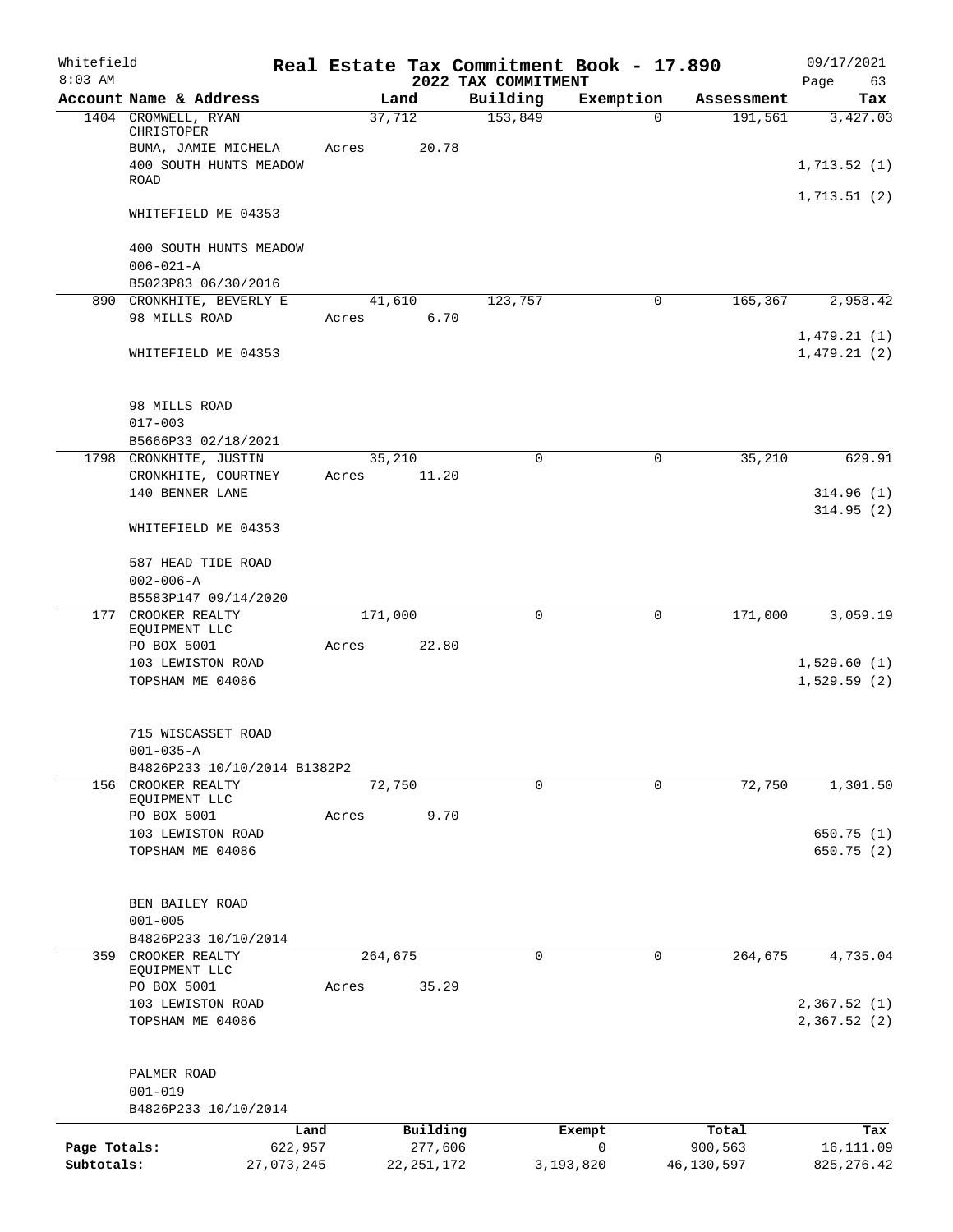| Whitefield<br>$8:03$ AM    |                                        |                           |         |                         | 2022 TAX COMMITMENT | Real Estate Tax Commitment Book - 17.890 |                         | 09/17/2021<br>Page<br>64   |
|----------------------------|----------------------------------------|---------------------------|---------|-------------------------|---------------------|------------------------------------------|-------------------------|----------------------------|
|                            | Account Name & Address                 |                           |         | Land                    | Building            | Exemption                                | Assessment              | Tax                        |
| 917                        | CROOKER REALTY                         |                           | 405,000 |                         | 0                   | $\mathbf 0$                              | 405,000                 | 7, 245.45                  |
|                            | EQUIPMENT LLC                          |                           |         |                         |                     |                                          |                         |                            |
|                            | PO BOX 5001<br>103 LEWISTON ROAD       |                           | Acres   | 54.00                   |                     |                                          |                         | 3,622.73(1)                |
|                            | TOPSHAM ME 04086                       |                           |         |                         |                     |                                          |                         | 3,622.72(2)                |
|                            |                                        |                           |         |                         |                     |                                          |                         |                            |
|                            |                                        |                           |         |                         |                     |                                          |                         |                            |
|                            | PALMER ROAD                            |                           |         |                         |                     |                                          |                         |                            |
|                            | $001 - 007$<br>B4826P233 10/10/2014    |                           |         |                         |                     |                                          |                         |                            |
| 1020                       | CROOKER REALTY                         |                           | 532,500 |                         | 0                   | $\mathbf 0$                              | 532,500                 | 9,526.42                   |
|                            | EQUIPMENT LLC                          |                           |         |                         |                     |                                          |                         |                            |
|                            | PO BOX 5001                            |                           | Acres   | 71.00                   |                     |                                          |                         |                            |
|                            | 103 LEWISTON ROAD                      |                           |         |                         |                     |                                          |                         | 4,763.21(1)                |
|                            | TOPSHAM ME 04086                       |                           |         |                         |                     |                                          |                         | 4,763.21(2)                |
|                            |                                        |                           |         |                         |                     |                                          |                         |                            |
|                            | THAYER ROAD<br>$001 - 035$             |                           |         |                         |                     |                                          |                         |                            |
|                            | B4826P233 10/10/2014                   |                           |         |                         |                     |                                          |                         |                            |
|                            | 1014 CROOKER REALTY                    |                           |         | 61,500                  | 0                   | $\mathbf 0$                              | 61,500                  | 1,100.23                   |
|                            | EQUIPMENT LLC                          |                           |         |                         |                     |                                          |                         |                            |
|                            | PO BOX 5001                            |                           | Acres   | 8.20                    |                     |                                          |                         |                            |
|                            | 103 LEWISTON ROAD                      |                           |         |                         |                     |                                          |                         | 550.12(1)                  |
|                            | TOPSHAM ME 04086                       |                           |         |                         |                     |                                          |                         | 550.11(2)                  |
|                            | BEN BAILEY ROAD                        |                           |         |                         |                     |                                          |                         |                            |
|                            | $001 - 006$                            |                           |         |                         |                     |                                          |                         |                            |
|                            | B4826P233 10/10/2014                   |                           |         |                         |                     |                                          |                         |                            |
| 1163                       | CROOKER REALTY                         |                           |         | 6,600                   | $\mathbf 0$         | 0                                        | 6,600                   | 118.07                     |
|                            | EQUIPMENT LLC                          |                           |         |                         |                     |                                          |                         |                            |
|                            | PO BOX 5001<br>103 LEWISTON ROAD       |                           | Acres   | 0.88                    |                     |                                          |                         | 59.04(1)                   |
|                            | TOPSHAM ME 04086                       |                           |         |                         |                     |                                          |                         | 59.03(2)                   |
|                            |                                        |                           |         |                         |                     |                                          |                         |                            |
|                            | BEN BAILEY ROAD                        |                           |         |                         |                     |                                          |                         |                            |
|                            | $001 - 004$                            |                           |         |                         |                     |                                          |                         |                            |
| 1436                       | B4826P233 10/10/2014<br>CROOKER REALTY |                           |         | 87,750                  | 0                   | 0                                        | 87,750                  | 1,569.85                   |
|                            | EQUIPMENT LLC                          |                           |         |                         |                     |                                          |                         |                            |
|                            | PO BOX 5001                            |                           | Acres   | 11.70                   |                     |                                          |                         |                            |
|                            | 103 LEWISTON ROAD                      |                           |         |                         |                     |                                          |                         | 784.93 (1)                 |
|                            | TOPSHAM ME 04086                       |                           |         |                         |                     |                                          |                         | 784.92 (2)                 |
|                            | THAYER ROAD                            |                           |         |                         |                     |                                          |                         |                            |
|                            | $001 - 034$                            |                           |         |                         |                     |                                          |                         |                            |
|                            | B4826P233 10/10/2014                   |                           |         |                         |                     |                                          |                         |                            |
|                            | 663 CROSBY, JOHN R                     |                           |         | 35,650                  | 131,077             | $\mathbf 0$                              | 166, 727                | 2,982.75                   |
|                            | 19 LINDEN STREET                       |                           | Acres   | 5.50                    |                     |                                          |                         |                            |
|                            | MARBLEHEAD MA 01945                    |                           |         |                         |                     |                                          |                         | 1,491.38(1)<br>1,491.37(2) |
|                            |                                        |                           |         |                         |                     |                                          |                         |                            |
|                            | 52 SENOTT ROAD                         |                           |         |                         |                     |                                          |                         |                            |
|                            | $017 - 035$                            |                           |         |                         |                     |                                          |                         |                            |
|                            | B5199P294 11/13/2017                   |                           |         |                         |                     |                                          |                         |                            |
|                            |                                        | Land                      |         | Building                |                     | Exempt                                   | Total                   | Tax                        |
| Page Totals:<br>Subtotals: |                                        | 1,129,000<br>28, 202, 245 |         | 131,077<br>22, 382, 249 |                     | $\mathbf 0$<br>3,193,820                 | 1,260,077<br>47,390,674 | 22,542.77<br>847,819.19    |
|                            |                                        |                           |         |                         |                     |                                          |                         |                            |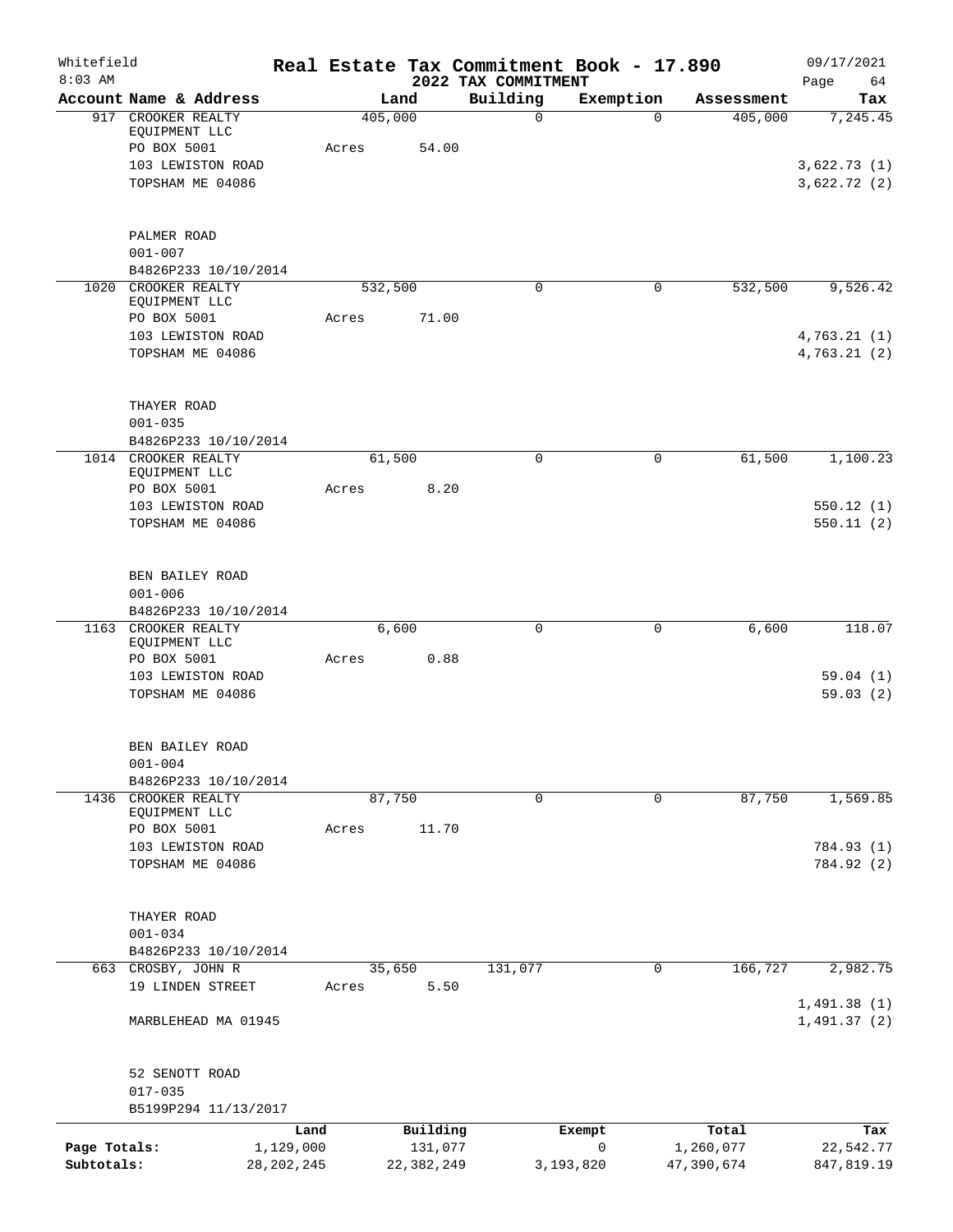| Whitefield<br>$8:03$ AM |                                              |       |                 | 2022 TAX COMMITMENT | Real Estate Tax Commitment Book - 17.890 |            | 09/17/2021<br>65<br>Page |
|-------------------------|----------------------------------------------|-------|-----------------|---------------------|------------------------------------------|------------|--------------------------|
|                         | Account Name & Address                       |       | Land            | Building            | Exemption                                | Assessment | Tax                      |
|                         | 612 CROXFORD, SHARON V &                     |       | 31,950          | 76,708              | 24,500                                   | 84,158     | 1,505.59                 |
|                         | ENOS, ROBERT<br>301 NORTH HOWE ROAD          | Acres | 2.80            |                     | 01 HOMESTEAD                             |            |                          |
|                         |                                              |       |                 |                     |                                          |            | 752.80(1)                |
|                         | WHITEFIELD ME 04353                          |       |                 |                     |                                          |            | 752.79(2)                |
|                         |                                              |       |                 |                     |                                          |            |                          |
|                         | 301 NORTH HOWE ROAD                          |       |                 |                     |                                          |            |                          |
|                         | $020 - 024$                                  |       |                 |                     |                                          |            |                          |
|                         | B4415P258 07/06/2011 B1014P254 11/09/1979    |       |                 |                     |                                          |            |                          |
|                         | 1345 CRUMMETT, THURLOW E<br>STUTZER, KAREN S | Acres | 35,000<br>0.38  | 115,500             | 0                                        | 150,500    | 2,692.45                 |
|                         | 5 VALLEY VIEW COURT                          |       |                 |                     |                                          |            | 1,346.23(1)              |
|                         |                                              |       |                 |                     |                                          |            | 1,346.22(2)              |
|                         | NEWTON NJ 07860                              |       |                 |                     |                                          |            |                          |
|                         | 21 HORNPOUT LANE                             |       |                 |                     |                                          |            |                          |
|                         | $028 - 007$                                  |       |                 |                     |                                          |            |                          |
|                         | B5188P270 09/18/2017                         |       |                 |                     |                                          |            |                          |
|                         | 1563 CUMMINGS, RICHARD L JR                  |       | 31,170          | 6,553               | 0                                        | 37,723     | 674.86                   |
|                         | PO BOX 142                                   | Acres | 2.28            |                     |                                          |            |                          |
|                         | WINDSOR ME 04352                             |       |                 |                     |                                          |            | 337.43(1)<br>337.43(2)   |
|                         |                                              |       |                 |                     |                                          |            |                          |
|                         | 286 DOYLE ROAD                               |       |                 |                     |                                          |            |                          |
|                         | $019 - 022 - A$                              |       |                 |                     |                                          |            |                          |
|                         | B4583P199 10/22/2012                         |       |                 |                     |                                          |            |                          |
|                         | 795 CUMMINGS, RICHARD L JR<br>PO BOX 142     | Acres | 44,794<br>16.93 | 4,895               | 0                                        | 49,689     | 888.94                   |
|                         |                                              |       |                 |                     |                                          |            | 444.47 (1)               |
|                         | WINDSOR ME 04352                             |       |                 |                     |                                          |            | 444.47 (2)               |
|                         |                                              |       |                 |                     |                                          |            |                          |
|                         | 292 DOYLE ROAD                               |       |                 |                     |                                          |            |                          |
|                         | $019 - 022$                                  |       |                 |                     |                                          |            |                          |
|                         | B4583P199 10/22/2012                         |       |                 |                     |                                          |            |                          |
|                         | 1153 CUMMINGS, RICHARD L JR<br>PO BOX 142    | Acres | 10,039<br>1.14  | 0                   | $\mathsf{O}$                             | 10,039     | 179.60                   |
|                         |                                              |       |                 |                     |                                          |            | 89.80 (1)                |
|                         | WINDSOR ME 04352                             |       |                 |                     |                                          |            | 89.80(2)                 |
|                         |                                              |       |                 |                     |                                          |            |                          |
|                         | DOYLE ROAD                                   |       |                 |                     |                                          |            |                          |
|                         | $019 - 022 - B$                              |       |                 |                     |                                          |            |                          |
|                         | B4583P199 10/22/2012                         |       |                 |                     |                                          |            |                          |
|                         | 243 CUMMINGS, RICHARD L JR                   |       | 68,680          | 173,260             | 24,500                                   | 217,440    | 3,890.00                 |
|                         | PO BOX 142                                   | Acres | 53.86           |                     | 01 HOMESTEAD                             |            | 1,945.00(1)              |
|                         | WINDSOR ME 04363                             |       |                 |                     |                                          |            | 1,945.00(2)              |
|                         |                                              |       |                 |                     |                                          |            |                          |
|                         | 4 DOYLE ROAD                                 |       |                 |                     |                                          |            |                          |
|                         | $019 - 014$                                  |       |                 |                     |                                          |            |                          |
|                         | B2147P251 05/21/1996                         |       |                 |                     |                                          |            |                          |
|                         |                                              |       |                 |                     |                                          |            |                          |
|                         |                                              |       |                 |                     |                                          |            |                          |
|                         |                                              |       |                 |                     |                                          |            |                          |

|              | Land         | Building   | Exempt    | Total      | Tax        |
|--------------|--------------|------------|-----------|------------|------------|
| Page Totals: | 221,633      | 376,916    | 49,000    | 549,549    | 9,831.44   |
| Subtotals:   | 28, 423, 878 | 22,759,165 | 3,242,820 | 47,940,223 | 857,650.63 |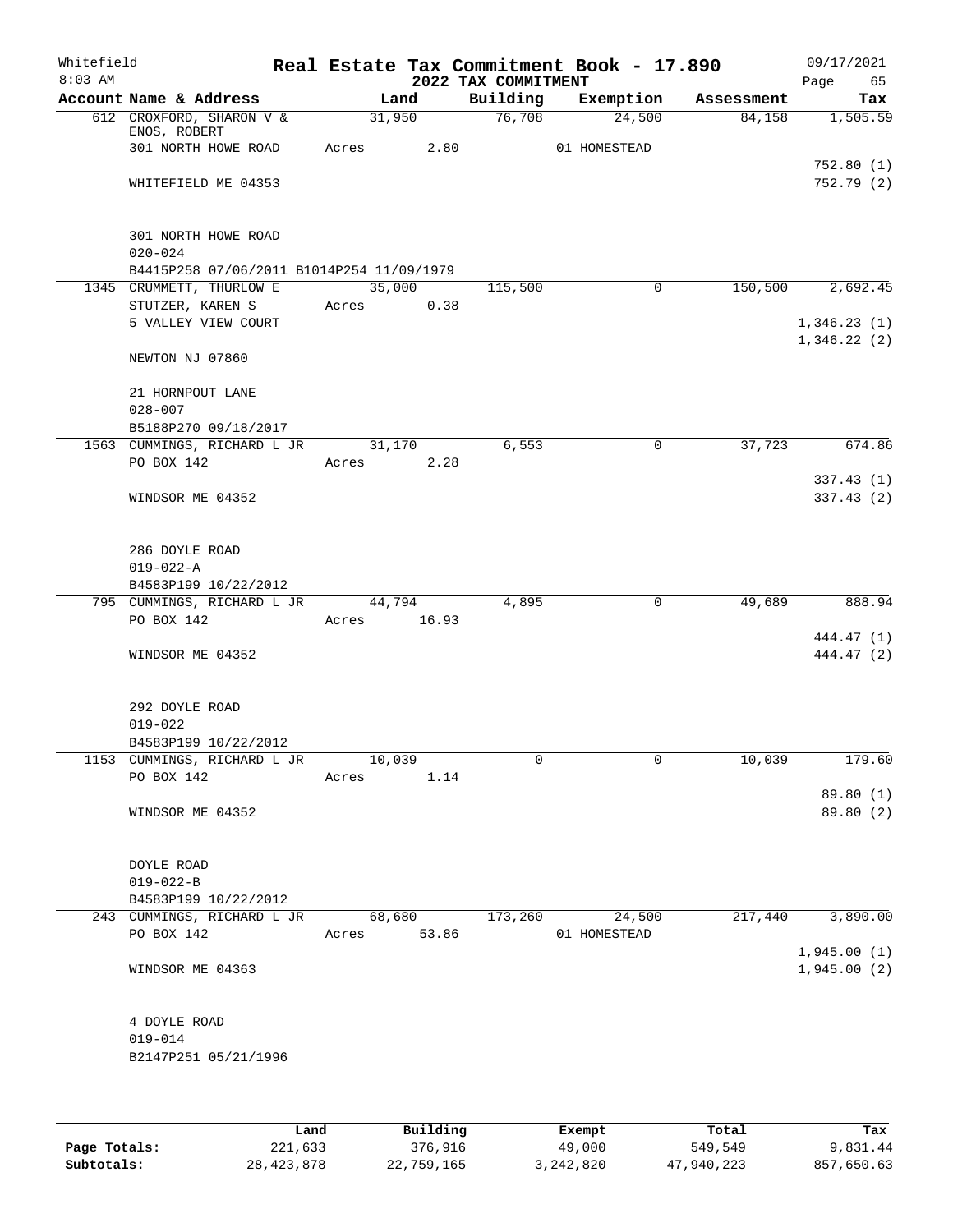| Whitefield<br>$8:03$ AM |                                            |       |              | Real Estate Tax Commitment Book - 17.890<br>2022 TAX COMMITMENT |              |             |              | 09/17/2021<br>Page<br>66   |
|-------------------------|--------------------------------------------|-------|--------------|-----------------------------------------------------------------|--------------|-------------|--------------|----------------------------|
|                         | Account Name & Address                     |       | Land         | Building                                                        |              | Exemption   | Assessment   | Tax                        |
|                         | 1632 CUMMINGS, TODD                        |       | 30,600       | 166, 208                                                        |              | 24,500      | 172,308      | 3,082.59                   |
|                         | CUMMINGS, GRETA M                          | Acres | 1.90         |                                                                 | 01 HOMESTEAD |             |              |                            |
|                         | 34 EAST RIVER ROAD                         |       |              |                                                                 |              |             |              | 1,541.30(1)                |
|                         |                                            |       |              |                                                                 |              |             |              | 1,541.29(2)                |
|                         | WHITEFIELD ME 04353                        |       |              |                                                                 |              |             |              |                            |
|                         | 34 EAST RIVER ROAD                         |       |              |                                                                 |              |             |              |                            |
|                         | $027 - 007$                                |       |              |                                                                 |              |             |              |                            |
|                         | B5359P233 02/28/2019 B4405P146 06/06/2011  |       |              |                                                                 |              |             |              |                            |
|                         | 1380 CUNNINGHAM, CHAD                      |       | 30,000       | 13,037                                                          |              | 24,500      | 18,537       | 331.63                     |
|                         | 172 SENOTT ROAD                            | Acres | 1.35         |                                                                 | 01 HOMESTEAD |             |              |                            |
|                         |                                            |       |              |                                                                 |              |             |              | 165.82(1)                  |
|                         | WHITEFIELD ME 04353                        |       |              |                                                                 |              |             |              | 165.81(2)                  |
|                         |                                            |       |              |                                                                 |              |             |              |                            |
|                         |                                            |       |              |                                                                 |              |             |              |                            |
|                         | 172 SENOTT ROAD                            |       |              |                                                                 |              |             |              |                            |
|                         | $017 - 038 - A$                            |       |              |                                                                 |              |             |              |                            |
|                         | B3090P236 07/01/2003                       |       |              | 0                                                               |              | $\mathbf 0$ |              | 205.74                     |
|                         | 1032 CUNNINGHAM, CLIFTON L<br>EST OF<br>JR |       | 11,500       |                                                                 |              |             | 11,500       |                            |
|                         | CUNNINGHAM, JOANNE N                       | Acres | 10.00        |                                                                 |              |             |              |                            |
|                         | PER REP                                    |       |              |                                                                 |              |             |              |                            |
|                         | 169A SOUTH STREET                          |       |              |                                                                 |              |             |              | 102.87(1)                  |
|                         | MARLBOROUGH MA 01742                       |       |              |                                                                 |              |             |              | 102.87(2)                  |
|                         |                                            |       |              |                                                                 |              |             |              |                            |
|                         | EAST RIVER ROAD                            |       |              |                                                                 |              |             |              |                            |
|                         | $010 - 049 - A$                            |       |              |                                                                 |              |             |              |                            |
|                         | B4419P224 07/19/2011                       |       |              |                                                                 |              |             |              |                            |
|                         | 1251 CUNNINGHAM, LILLIAN M                 |       | 47,250       | 76,486                                                          |              | 24,500      | 99,236       | 1,775.33                   |
|                         | 417 MILLS ROAD                             | Acres | 20.00        |                                                                 | 01 HOMESTEAD |             |              |                            |
|                         |                                            |       |              |                                                                 |              |             |              | 887.67 (1)                 |
|                         | WHITEFIELD ME 04353                        |       |              |                                                                 |              |             |              | 887.66 (2)                 |
|                         |                                            |       |              |                                                                 |              |             |              |                            |
|                         | 417 MILLS ROAD                             |       |              |                                                                 |              |             |              |                            |
|                         | $020 - 049$                                |       |              |                                                                 |              |             |              |                            |
|                         | B5381P36 05/09/2019                        |       |              |                                                                 |              |             |              |                            |
| 587                     | CUNNINGHAM, PERCY JR                       |       | 49,990       | 0                                                               |              | $\mathbf 0$ | 49,990       | 894.32                     |
|                         | TRUSTEE                                    |       |              |                                                                 |              |             |              |                            |
|                         | CUNNINGHAM, PERCY M JR                     | Acres | 39.60        |                                                                 |              |             |              |                            |
|                         | TRUST                                      |       |              |                                                                 |              |             |              |                            |
|                         | 76 CREST DRIVE                             |       |              |                                                                 |              |             |              | 447.16(1)                  |
|                         | SOMERSWORTH NH 03878                       |       |              |                                                                 |              |             |              | 447.16(2)                  |
|                         |                                            |       |              |                                                                 |              |             |              |                            |
|                         | COOPER ROAD                                |       |              |                                                                 |              |             |              |                            |
|                         | $015 - 023$                                |       |              |                                                                 |              |             |              |                            |
|                         | B3331P221 07/27/2004                       |       |              |                                                                 |              |             |              |                            |
| 1501                    | CURRAN, JOSEPH F &                         |       | 30,750       | 154,935                                                         |              | 24,500      | 161, 185     | 2,883.60                   |
|                         | STACIE M                                   |       |              |                                                                 |              |             |              |                            |
|                         | 215 PITTSTON ROAD                          | Acres | 2.00         |                                                                 | 01 HOMESTEAD |             |              |                            |
|                         | WHITEFIELD ME 04353                        |       |              |                                                                 |              |             |              | 1,441.80(1)<br>1,441.80(2) |
|                         |                                            |       |              |                                                                 |              |             |              |                            |
|                         |                                            |       |              |                                                                 |              |             |              |                            |
|                         | 215 PITTSTON ROAD                          |       |              |                                                                 |              |             |              |                            |
|                         | $007 - 001 - A$                            |       |              |                                                                 |              |             |              |                            |
|                         | B2857P128 05/22/2002                       |       |              |                                                                 |              |             |              |                            |
|                         |                                            | Land  | Building     |                                                                 | Exempt       |             | Total        | Tax                        |
| Page Totals:            | 200,090                                    |       | 410,666      |                                                                 | 98,000       |             | 512,756      | 9,173.21                   |
| Subtotals:              | 28,623,968                                 |       | 23, 169, 831 |                                                                 | 3,340,820    |             | 48, 452, 979 | 866, 823.84                |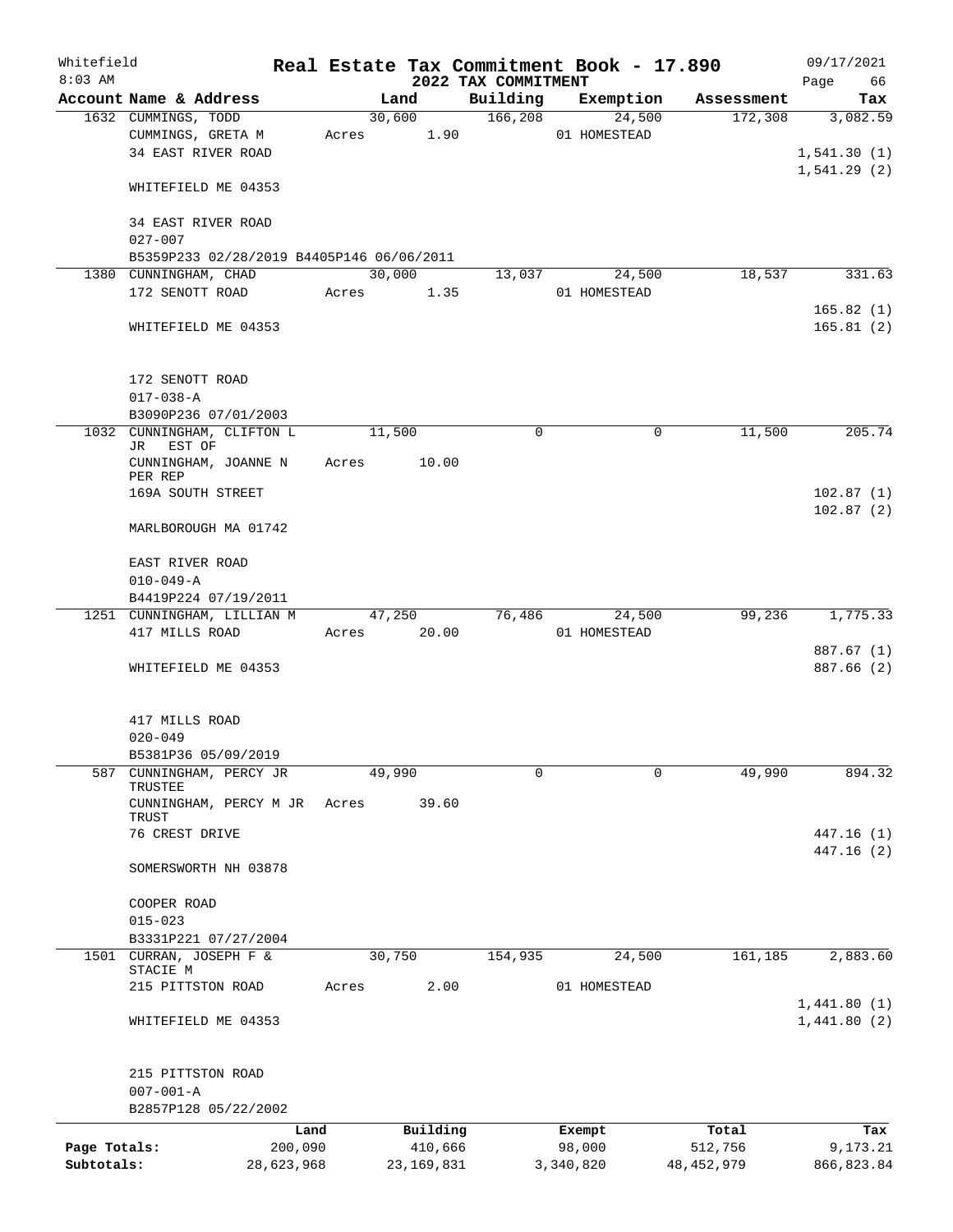| Whitefield<br>$8:03$ AM |                    |                                        |       |        | 2022 TAX COMMITMENT | Real Estate Tax Commitment Book - 17.890 |            | 09/17/2021<br>Page<br>67 |
|-------------------------|--------------------|----------------------------------------|-------|--------|---------------------|------------------------------------------|------------|--------------------------|
|                         |                    | Account Name & Address                 |       | Land   | Building            | Exemption                                | Assessment | Tax                      |
|                         |                    | 1166 CURTIS, CAROLYN E                 |       | 35,000 | 40,885              | $\Omega$                                 | 75,885     | 1,357.58                 |
|                         | DEVLIN, PAUL J     |                                        | Acres | 0.41   |                     |                                          |            |                          |
|                         | 5 SUMMIT WAY       |                                        |       |        |                     |                                          |            | 678.79(1)                |
|                         | SACO ME 04072      |                                        |       |        |                     |                                          |            | 678.79(2)                |
|                         |                    | 13 HORNPOUT LANE                       |       |        |                     |                                          |            |                          |
|                         | $028 - 005$        |                                        |       |        |                     |                                          |            |                          |
|                         |                    | B5421P4 08/16/2019 B5412P30 07/26/2019 |       |        |                     |                                          |            |                          |
|                         |                    | 1732 CUSHING, GEORGE D                 |       | 34,560 | 201,933             | 24,500                                   | 211,993    | 3,792.55                 |
|                         | 545 HEATH ROAD     |                                        | Acres | 4.54   |                     | 01 HOMESTEAD                             |            |                          |
|                         |                    |                                        |       |        |                     |                                          |            | 1,896.28(1)              |
|                         |                    | WHITEFIELD ME 04353                    |       |        |                     |                                          |            | 1,896.27(2)              |
|                         | 545 HEATH ROAD     |                                        |       |        |                     |                                          |            |                          |
|                         | $007 - 056 - A$    |                                        |       |        |                     |                                          |            |                          |
|                         |                    | B2471P231 06/24/1999                   |       |        |                     |                                          |            |                          |
|                         |                    | 1451 CUSHING, JONATHAN J               |       | 46,474 | 139,663             | 24,500                                   | 161,637    | 2,891.69                 |
|                         |                    | 470 TOWNHOUSE ROAD                     | Acres | 12.78  |                     | 01 HOMESTEAD                             |            |                          |
|                         |                    |                                        |       |        |                     |                                          |            | 1,445.85(1)              |
|                         |                    | WHITEFIELD ME 04353                    |       |        |                     |                                          |            | 1,445.84(2)              |
|                         |                    | 470 TOWNHOUSE ROAD                     |       |        |                     |                                          |            |                          |
|                         | $010 - 022$        |                                        |       |        |                     |                                          |            |                          |
|                         |                    | B4890P249 06/01/2015                   |       |        |                     |                                          |            |                          |
|                         | 1412 CUSHING, RUTH |                                        |       | 19,500 | $\Omega$            | $\mathbf 0$                              | 19,500     | 348.86                   |
|                         |                    | 465 TOWNHOUSE ROAD                     | Acres | 20.00  |                     |                                          |            |                          |
|                         |                    |                                        |       |        |                     |                                          |            | 174.43(1)                |
|                         |                    | WHITEFIELD ME 04353                    |       |        |                     |                                          |            | 174.43(2)                |
|                         |                    | ROONEY LANE, OFF OF                    |       |        |                     |                                          |            |                          |
|                         | $009 - 018$        |                                        |       |        |                     |                                          |            |                          |
|                         |                    | B5320P110 09/28/2018                   |       |        |                     |                                          |            |                          |
|                         | 1303 CUSHING, RUTH |                                        |       | 44,500 | $\mathbf 0$         | $\mathbf 0$                              | 44,500     | 796.11                   |
|                         |                    | 465 TOWNHOUSE ROAD                     | Acres | 30.00  |                     |                                          |            |                          |
|                         |                    | WHITEFIELD ME 04353                    |       |        |                     |                                          |            | 398.06(1)<br>398.05(2)   |
|                         |                    |                                        |       |        |                     |                                          |            |                          |
|                         |                    | 535 TOWNHOUSE ROAD                     |       |        |                     |                                          |            |                          |
|                         | $010 - 008 - G$    |                                        |       |        |                     |                                          |            |                          |
|                         |                    | B5320P110 09/28/2018                   |       |        |                     |                                          |            |                          |
|                         |                    | 51 CUSHING, RUTH ELLEN                 |       | 33,315 | 41,501              | 24,500                                   | 50,316     | 900.15                   |
|                         |                    | 465 TOWNHOUSE ROAD                     | Acres | 3.71   |                     | 01 HOMESTEAD                             |            |                          |
|                         |                    |                                        |       |        |                     |                                          |            | 450.08(1)<br>450.07 (2)  |
|                         |                    | WHITEFIELD ME 04353                    |       |        |                     |                                          |            |                          |
|                         |                    | 465 TOWNHOUSE ROAD                     |       |        |                     |                                          |            |                          |
|                         | $010 - 008 - A$    |                                        |       |        |                     |                                          |            |                          |
|                         |                    | B1548P22 05/11/1989                    |       |        |                     |                                          |            |                          |
|                         |                    |                                        |       |        |                     |                                          |            |                          |

|              | Land       | Building   | Exempt    | Total      | Tax        |
|--------------|------------|------------|-----------|------------|------------|
| Page Totals: | 213,349    | 423,982    | 73,500    | 563,831    | 10,086.94  |
| Subtotals:   | 28,837,317 | 23,593,813 | 3,414,320 | 49,016,810 | 876,910.78 |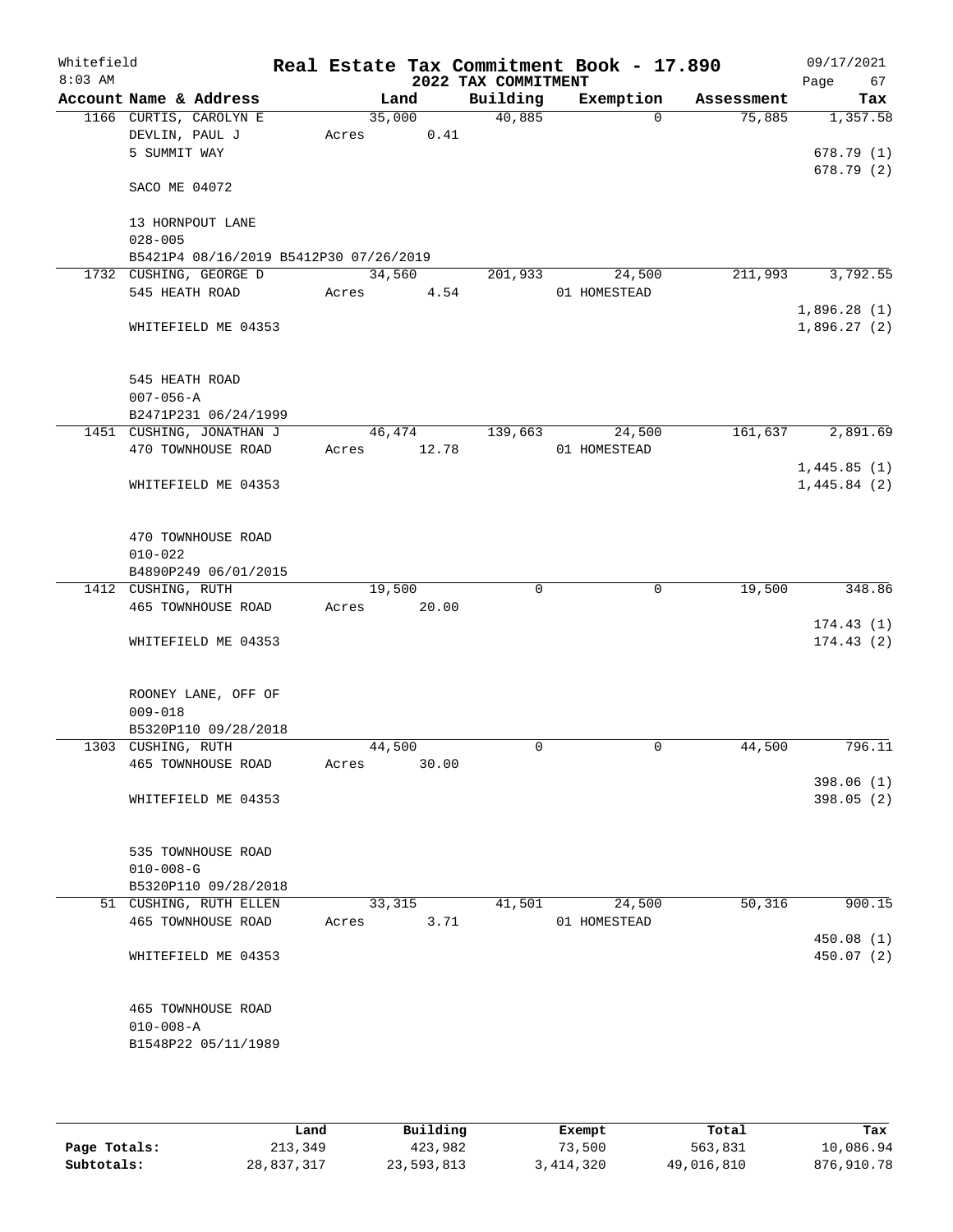| Whitefield<br>$8:03$ AM |                                        |        |        | 2022 TAX COMMITMENT | Real Estate Tax Commitment Book - 17.890 |            | 09/17/2021<br>68<br>Page |
|-------------------------|----------------------------------------|--------|--------|---------------------|------------------------------------------|------------|--------------------------|
|                         | Account Name & Address                 |        | Land   | Building            | Exemption                                | Assessment | Tax                      |
|                         | 728 CUTHBERTSON, LEE                   | 40,250 |        | $\Omega$            | $\Omega$                                 | 40,250     | 720.07                   |
|                         | CUTHBERTSON, VICTORIA R Acres 17.50    |        |        |                     |                                          |            |                          |
|                         | 88 OAK GROVE ROAD                      |        |        |                     |                                          |            | 360.04(1)                |
|                         | VASSALBORO ME 04989                    |        |        |                     |                                          |            | 360.03(2)                |
|                         | NORTH HOWE ROAD                        |        |        |                     |                                          |            |                          |
|                         | $020 - 023$                            |        |        |                     |                                          |            |                          |
|                         | B5218P21 12/05/2017 B2182P2 09/13/1996 |        |        |                     |                                          |            |                          |
|                         | 1197 CUTHBERTSON, MICHAEL W            | 30,750 |        | 193,749             | 24,500                                   | 199,999    | 3,577.98                 |
|                         | CUTHBERTSON, PAULA A                   | Acres  | 2.00   |                     | 01 HOMESTEAD                             |            |                          |
|                         | 288 HOWE ROAD                          |        |        |                     |                                          |            | 1,788.99(1)              |
|                         |                                        |        |        |                     |                                          |            | 1,788.99(2)              |
|                         | WHITEFIELD ME 04353                    |        |        |                     |                                          |            |                          |
|                         | 288 NORTH HOWE ROAD                    |        |        |                     |                                          |            |                          |
|                         | $020 - 002 - A$                        |        |        |                     |                                          |            |                          |
|                         | B2602P63 09/27/2000                    |        |        |                     |                                          |            |                          |
|                         | 1044 CUTHBERTSON, MICHAEL W            | 34,125 |        | 261,646             | 0                                        | 295,771    | 5,291.34                 |
|                         | CUTHBERTSON, PAULA A                   | Acres  | 4.25   |                     |                                          |            |                          |
|                         | 288 HOWE ROAD                          |        |        |                     |                                          |            | 2,645.67(1)              |
|                         |                                        |        |        |                     |                                          |            | 2,645.67 (2)             |
|                         | WHITEFIELD ME 04353                    |        |        |                     |                                          |            |                          |
|                         | 208 ROCKLAND ROAD                      |        |        |                     |                                          |            |                          |
|                         | $021 - 006$                            |        |        |                     |                                          |            |                          |
|                         | B3700P251 06/30/2006                   |        |        |                     |                                          |            |                          |
|                         | 97 CUTHBERTSON, MICHAEL W              |        | 37,346 | 24,167              | $\mathbf 0$                              | 61,513     | 1,100.47                 |
|                         | CUTHBERTSON, PAULA A                   | Acres  | 7.62   |                     |                                          |            |                          |
|                         | 288 HOWE ROAD                          |        |        |                     |                                          |            | 550.24(1)                |
|                         |                                        |        |        |                     |                                          |            | 550.23(2)                |
|                         | WHITEFIELD ME 04353                    |        |        |                     |                                          |            |                          |
|                         | 224 ROCKLAND ROAD                      |        |        |                     |                                          |            |                          |
|                         | $021 - 007 - A$                        |        |        |                     |                                          |            |                          |
|                         | B4289P203 06/23/2010                   |        |        |                     |                                          |            |                          |
|                         | 1042 CUTHBERTSON, TIMOTHY              | 48,410 |        | 131,536             | 24,500                                   | 155,446    | 2,780.93                 |
|                         | CUTHBERTSON, JO A                      | Acres  | 15.20  |                     | 01 HOMESTEAD                             |            |                          |
|                         | 278 NORTH HOWE ROAD                    |        |        |                     |                                          |            | 1,390.47(1)              |
|                         |                                        |        |        |                     |                                          |            | 1,390.46(2)              |
|                         | WHITEFIELD ME 04353                    |        |        |                     |                                          |            |                          |
|                         | 278 NORTH HOWE ROAD                    |        |        |                     |                                          |            |                          |
|                         | $020 - 002$                            |        |        |                     |                                          |            |                          |
|                         | B1030P181 05/20/1980                   |        |        |                     |                                          |            |                          |
|                         | 308 CUTHBERTSON, TIMOTHY W             | 22,132 |        | $\Omega$            | $\mathbf 0$                              | 22,132     | 395.94                   |
|                         | CUTHBERTSON, JO A                      | Acres  | 17.04  |                     |                                          |            |                          |
|                         | 278 NORTH HOWE ROAD                    |        |        |                     |                                          |            | 197.97(1)                |
|                         |                                        |        |        |                     |                                          |            | 197.97(2)                |
|                         | WHITEFIELD ME 04353                    |        |        |                     |                                          |            |                          |
|                         | NORTH HOWE ROAD                        |        |        |                     |                                          |            |                          |
|                         | $020 - 003$                            |        |        |                     |                                          |            |                          |
|                         | B2664P4 04/13/2001                     |        |        |                     |                                          |            |                          |
|                         |                                        |        |        |                     |                                          |            |                          |
|                         |                                        |        |        |                     |                                          |            |                          |

|              | Land       | Building     | Exempt    | Total      | Tax        |
|--------------|------------|--------------|-----------|------------|------------|
| Page Totals: | 213,013    | 611,098      | 49,000    | 775,111    | 13,866.73  |
| Subtotals:   | 29,050,330 | 24, 204, 911 | 3,463,320 | 49,791,921 | 890,777.51 |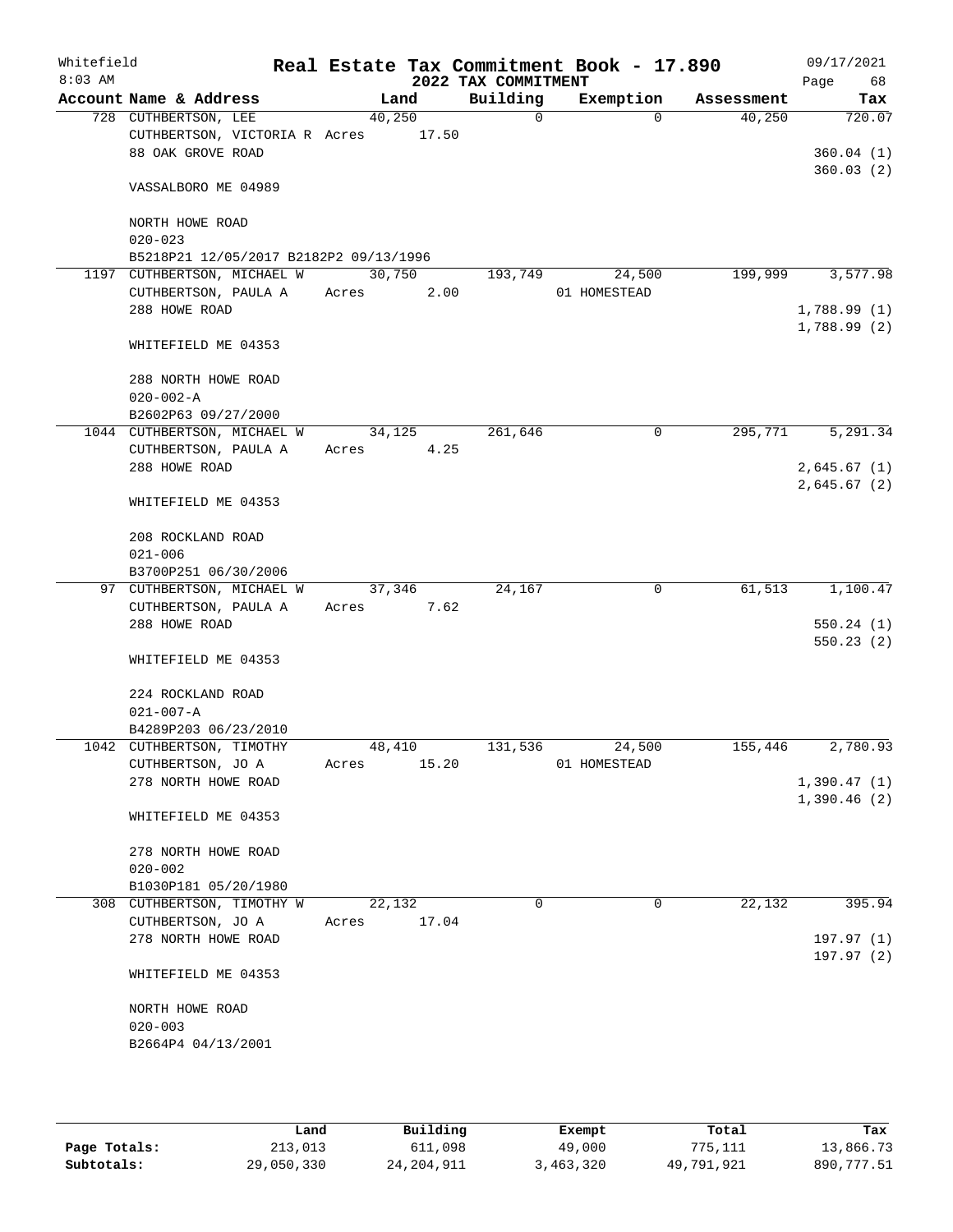| Whitefield |                                                                                                                          |        |       |                     | Real Estate Tax Commitment Book - 17.890 |            | 09/17/2021                   |
|------------|--------------------------------------------------------------------------------------------------------------------------|--------|-------|---------------------|------------------------------------------|------------|------------------------------|
| $8:03$ AM  |                                                                                                                          |        |       | 2022 TAX COMMITMENT |                                          |            | Page<br>69                   |
|            | Account Name & Address                                                                                                   |        | Land  | Building            | Exemption                                | Assessment | Tax                          |
|            | 1316 CYRUS, CATHERINE V &<br>CLARK, SAMUEL THAYER<br>CYRUS & CLARK, WILLIAM<br>D & CLARK, MATTHEW JOHN<br>CYRUS TRUSTEES | 56,800 |       | 78,813              | 0                                        | 135,613    | 2,426.12                     |
|            | SWEET FERN LANE REAL<br>ESTATE TRUST & ZEEB,<br>HOLLY                                                                    | Acres  | 27.00 |                     |                                          |            |                              |
|            | <b>36 LONGFELLOW AVENUE</b>                                                                                              |        |       |                     |                                          |            | 1, 213.06(1)<br>1, 213.06(2) |
|            | BRUNSWICK ME 04011                                                                                                       |        |       |                     |                                          |            |                              |
|            | 96 SWEET FERN LANE<br>$001 - 046$                                                                                        |        |       |                     |                                          |            |                              |
|            | B5546P57 07/01/2020                                                                                                      |        |       |                     |                                          |            |                              |
|            | 1362 D F PARTNERSHIP                                                                                                     | 61,750 |       | 0                   | $\mathbf 0$                              | 61,750     | 1,104.71                     |
|            | PO BOX 2683                                                                                                              | Acres  | 60.00 |                     |                                          |            |                              |
|            | BELLAIRE TX 77402                                                                                                        |        |       |                     |                                          |            | 552.36(1)<br>552.35(2)       |
|            | SENOTT ROAD                                                                                                              |        |       |                     |                                          |            |                              |
|            | $017 - 042$                                                                                                              |        |       |                     |                                          |            |                              |
|            | B5086P271 12/12/2016                                                                                                     |        |       |                     |                                          |            |                              |
|            | 588 D F PARTNERSHIP                                                                                                      | 27,690 |       | $\Omega$            | $\mathbf 0$                              | 27,690     | 495.37                       |
|            | PO BOX 2683                                                                                                              | Acres  | 32.60 |                     |                                          |            |                              |
|            | BELLAIRE TX 77402                                                                                                        |        |       |                     |                                          |            | 247.69(1)<br>247.68(2)       |
|            | JEFFERSON TOWN LINE                                                                                                      |        |       |                     |                                          |            |                              |
|            | $017 - 024$                                                                                                              |        |       |                     |                                          |            |                              |
|            | B5086P271 12/12/2016                                                                                                     |        |       |                     |                                          |            |                              |
|            | 921 DALEY, PHYLLIS A                                                                                                     | 87,250 |       | 93,252              | 24,500                                   | 156,002    | 2,790.88                     |
|            | 342 SOUTH HUNTS MEADOW<br>ROAD                                                                                           | Acres  | 91.00 |                     | 01 HOMESTEAD                             |            |                              |
|            |                                                                                                                          |        |       |                     |                                          |            | 1,395.44(1)                  |
|            | WHITEFIELD ME 04353                                                                                                      |        |       |                     |                                          |            | 1,395.44(2)                  |
|            | 342 SOUTH HUNTS MEADOW                                                                                                   |        |       |                     |                                          |            |                              |
|            | $009 - 024$                                                                                                              |        |       |                     |                                          |            |                              |
|            | B1405P305 07/13/1987                                                                                                     |        |       |                     |                                          |            |                              |
|            | 283 DALKE, WILLIAM & SYLVIA                                                                                              | 35,330 |       | 105,004             | 24,500                                   | 115,834    | 2,072.27                     |
|            | 238 HOLLYWOOD BOULEVARD Acres                                                                                            |        | 5.10  |                     | 01 HOMESTEAD                             |            |                              |
|            |                                                                                                                          |        |       |                     |                                          |            | 1,036.14(1)                  |
|            | WHITEFIELD ME 04353                                                                                                      |        |       |                     |                                          |            | 1,036.13(2)                  |
|            | 238 HOLLYWOOD BOULEVARD                                                                                                  |        |       |                     |                                          |            |                              |
|            | $002 - 021 - A$                                                                                                          |        |       |                     |                                          |            |                              |
|            | B1951P232 02/02/1994                                                                                                     |        |       |                     |                                          |            |                              |

|              | Land         | Building   | Exempt    | Total      | Tax        |
|--------------|--------------|------------|-----------|------------|------------|
| Page Totals: | 268,820      | 277,069    | 49,000    | 496,889    | 8,889.35   |
| Subtotals:   | 29, 319, 150 | 24,481,980 | 3,512,320 | 50,288,810 | 899,666.86 |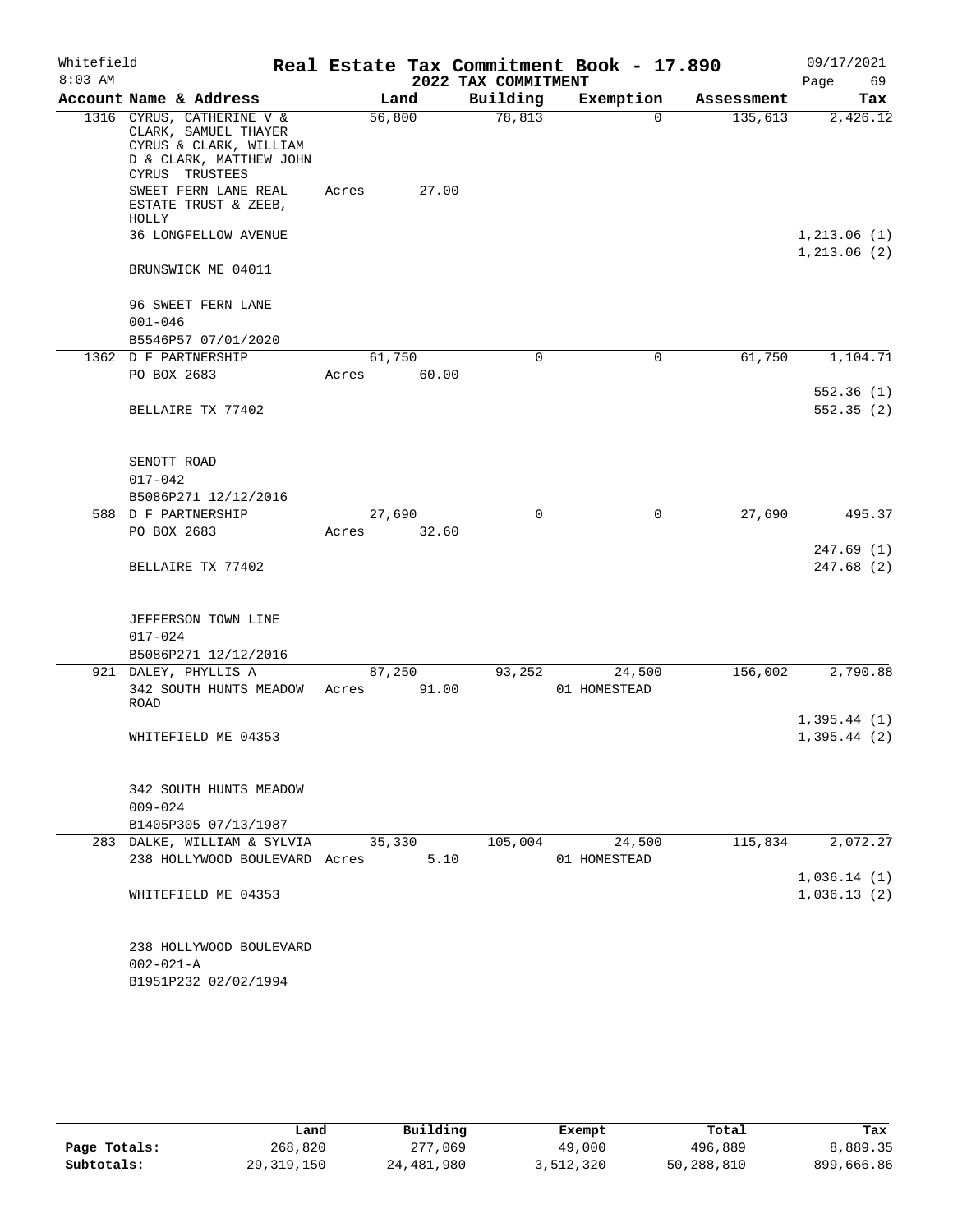| Whitefield |                                         |        |       |                     | Real Estate Tax Commitment Book - 17.890 |            | 09/17/2021             |
|------------|-----------------------------------------|--------|-------|---------------------|------------------------------------------|------------|------------------------|
| $8:03$ AM  |                                         |        |       | 2022 TAX COMMITMENT |                                          |            | Page<br>70             |
|            | Account Name & Address                  |        | Land  | Building            | Exemption                                | Assessment | Tax                    |
|            | 1811 DALKE, WILLIAM F III &<br>SYLVIA S | 20,150 |       | 0                   | $\Omega$                                 | 20,150     | 360.48                 |
|            | 238 HOLLYWOOD BOULEVARD Acres           |        | 21.00 |                     |                                          |            |                        |
|            |                                         |        |       |                     |                                          |            | 180.24(1)              |
|            | WHITEFIELD ME 04353                     |        |       |                     |                                          |            | 180.24(2)              |
|            |                                         |        |       |                     |                                          |            |                        |
|            | HEAD TIDE ROAD                          |        |       |                     |                                          |            |                        |
|            | $002 - 011 - B$                         |        |       |                     |                                          |            |                        |
|            | B3898P274 08/10/2007                    |        |       |                     |                                          |            |                        |
|            | 662 DALTON, CYNTHIA                     | 40,760 |       | $\Omega$            | 0                                        | 40,760     | 729.20                 |
|            | DALTON, RICHARD A JR                    | Acres  | 25.40 |                     |                                          |            |                        |
|            | 1790 LITCHI COURT                       |        |       |                     |                                          |            | 364.60(1)<br>364.60(2) |
|            | ORANGE PARK FL 32073                    |        |       |                     |                                          |            |                        |
|            | WEARY POND ROAD NORTH                   |        |       |                     |                                          |            |                        |
|            | $011 - 023$                             |        |       |                     |                                          |            |                        |
|            | B5612P19 10/30/2020                     |        |       |                     |                                          |            |                        |
|            | 726 DANCER, BETHANY A                   | 30,000 |       | 23,879              | 24,500                                   | 29,379     | 525.59                 |
|            | 3 TROTTER LANE                          | Acres  | 1.20  |                     | 01 HOMESTEAD                             |            |                        |
|            |                                         |        |       |                     |                                          |            | 262.80(1)              |
|            | WHITEFIELD ME 04353                     |        |       |                     |                                          |            | 262.79(2)              |
|            |                                         |        |       |                     |                                          |            |                        |
|            |                                         |        |       |                     |                                          |            |                        |
|            | 3 TROTTER LANE<br>$003 - 018$           |        |       |                     |                                          |            |                        |
|            | B5320P76 10/26/2018 B987P247 02/26/1979 |        |       |                     |                                          |            |                        |
| 298        | DANCER, HELLEN BRAWN                    | 56,090 |       | 118,471             | 0                                        | 174,561    | 3,122.90               |
|            | ESTATE OF                               |        |       |                     |                                          |            |                        |
|            | BOURQUE, LOIS D PER<br><b>REP</b>       | Acres  | 33.60 |                     |                                          |            |                        |
|            | C/O- LOIS DANCER                        |        |       |                     |                                          |            | 1,561.45(1)            |
|            | <b>BOURQUE</b>                          |        |       |                     |                                          |            |                        |
|            | PO BOX 57                               |        |       |                     |                                          |            | 1,561.45(2)            |
|            | WHITEFIELD ME 04353                     |        |       |                     |                                          |            |                        |
|            | 21 VILLAGE VIEW LANE                    |        |       |                     |                                          |            |                        |
|            | $007 - 014$                             |        |       |                     |                                          |            |                        |
|            | B5507P120 04/08/2020                    |        |       |                     |                                          |            |                        |
| 1629       | DANCER, HELLEN BRAWN<br>ESTATE OF       | 26,690 |       | 0                   | $\mathbf 0$                              | 26,690     | 477.48                 |
|            | BOURQUE, LOIS D PER<br>REP              | Acres  | 6.80  |                     |                                          |            |                        |
|            | C/O- LOIS DANCER                        |        |       |                     |                                          |            | 238.74 (1)             |
|            | <b>BOURQUE</b>                          |        |       |                     |                                          |            |                        |
|            | PO BOX 57                               |        |       |                     |                                          |            | 238.74(2)              |
|            | WHITEFIELD ME 04353                     |        |       |                     |                                          |            |                        |
|            | PITTSTON ROAD                           |        |       |                     |                                          |            |                        |
|            | $030 - 011$                             |        |       |                     |                                          |            |                        |
|            | B5507P120 04/08/2020                    |        |       |                     |                                          |            |                        |

|              | Land       | Building   | Exempt    | Total      | Tax        |
|--------------|------------|------------|-----------|------------|------------|
| Page Totals: | 173,690    | 142,350    | 24,500    | 291,540    | 5,215.65   |
| Subtotals:   | 29,492,840 | 24,624,330 | 3,536,820 | 50,580,350 | 904,882.51 |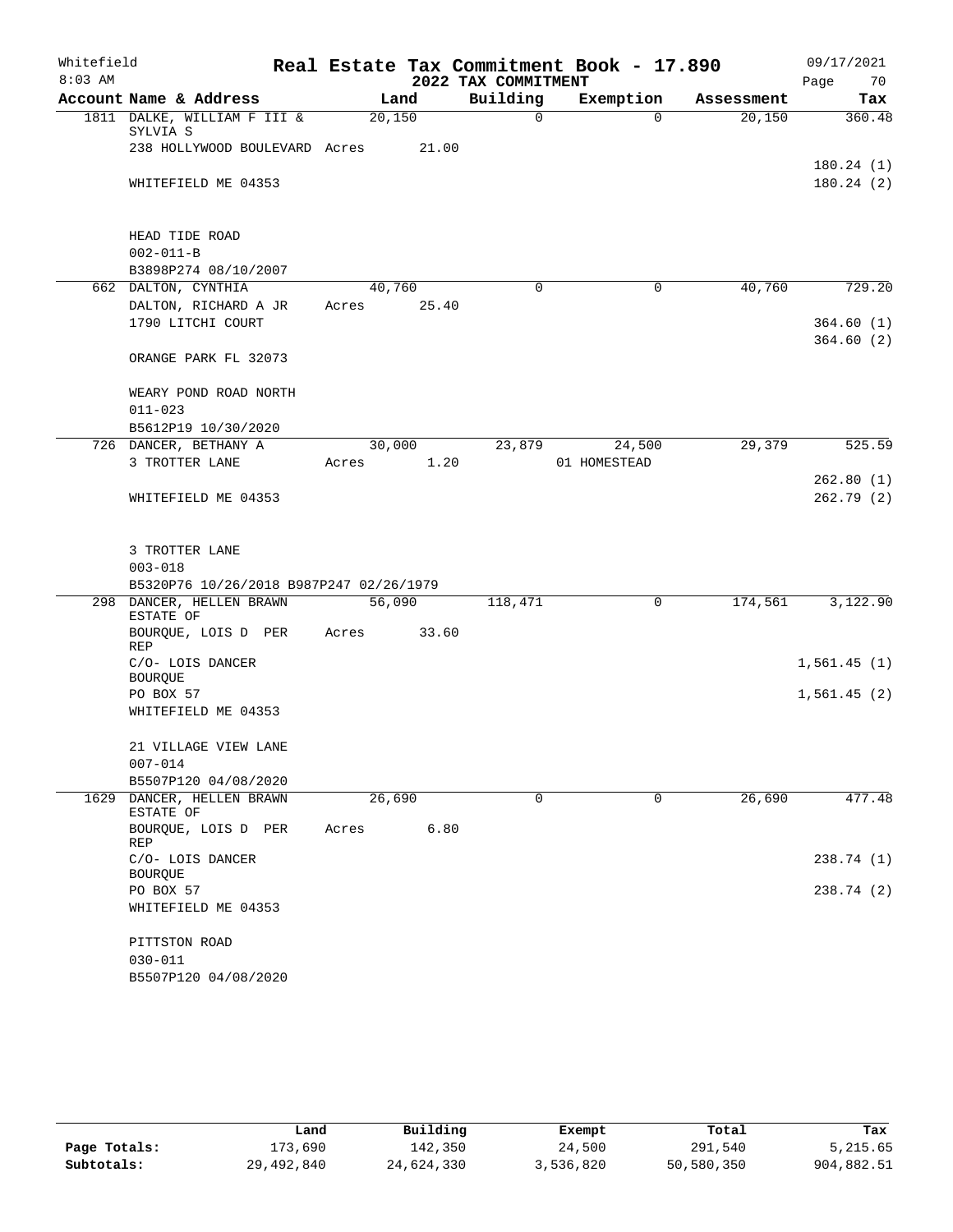| Whitefield<br>$8:03$ AM |                                                          |       |        |             | 2022 TAX COMMITMENT | Real Estate Tax Commitment Book - 17.890 |             | 09/17/2021<br>Page<br>71 |
|-------------------------|----------------------------------------------------------|-------|--------|-------------|---------------------|------------------------------------------|-------------|--------------------------|
|                         | Account Name & Address                                   |       | Land   |             | Building            | Exemption                                | Assessment  | Tax                      |
|                         | 373 DANCER, LOUISE P<br>9 TROTTER LANE                   | Acres | 42,210 | 13.70       | 18,049              | 30,380<br>05 VET EXEMPTION               | 29,879      | 534.54                   |
|                         | WHITEFIELD ME 04353                                      |       |        |             |                     | 01 HOMESTEAD                             |             | 267.27(1)<br>267.27(2)   |
|                         |                                                          |       |        |             |                     |                                          |             |                          |
|                         | 9 TROTTER LANE                                           |       |        |             |                     |                                          |             |                          |
|                         | $003 - 017$<br>B658P481 06/10/1970                       |       |        |             |                     |                                          |             |                          |
|                         | 1140 DANIELS, DALE                                       |       |        | $\mathbf 0$ | 6,230               | 6,230                                    | $\mathbf 0$ | 0.00                     |
|                         | 210 PITTSTON ROAD                                        |       |        |             |                     | 01 HOMESTEAD                             |             |                          |
|                         | WHITEFIELD ME 04353                                      |       |        |             |                     |                                          |             |                          |
|                         | 210 PITTSTON ROAD                                        |       |        |             |                     |                                          |             |                          |
|                         | $004 - 046 - ON$                                         |       |        |             |                     |                                          |             |                          |
|                         | 699 DANIELS, GRACE L                                     |       | 51,500 |             | 36,372              | 24,500                                   | 63,372      | 1,133.73                 |
|                         | DANIELS, JOHN M                                          | Acres |        | 4.00        |                     | 01 HOMESTEAD                             |             |                          |
|                         | 204 PITTSTON ROAD                                        |       |        |             |                     |                                          |             | 566.87(1)                |
|                         | WHITEFIELD ME 04353                                      |       |        |             |                     |                                          |             | 566.86(2)                |
|                         | 204 PITTSTON ROAD                                        |       |        |             |                     |                                          |             |                          |
|                         | $004 - 046$                                              |       |        |             |                     |                                          |             |                          |
|                         | B5443P273 10/11/2019                                     |       |        |             |                     |                                          |             |                          |
|                         | 916 DARVEAU, DARLIN M                                    |       | 30,000 |             | 142,659             | 0                                        | 172,659     | 3,088.87                 |
|                         | DARVEAU, RITA L<br>8 LILAC LANE                          | Acres |        | 1.50        |                     |                                          |             | 1,544.44(1)              |
|                         |                                                          |       |        |             |                     |                                          |             | 1,544.43(2)              |
|                         | WHITEFIELD ME 04353                                      |       |        |             |                     |                                          |             |                          |
|                         | 8 LILAC LANE                                             |       |        |             |                     |                                          |             |                          |
|                         | $018 - 020 - F$                                          |       |        |             |                     |                                          |             |                          |
|                         | B4996P21 04/15/2016                                      |       |        |             |                     | 0                                        | 64,265      | 1,149.70                 |
|                         | 1012 DAUPHIN, DONALD E<br>TRUSTEE<br>DAUPHIN FAMILY REAL | Acres | 49,200 | 23.00       | 15,065              |                                          |             |                          |
|                         | ESTATE TRUST                                             |       |        |             |                     |                                          |             |                          |
|                         | 14 SPRUCE STREET                                         |       |        |             |                     |                                          |             | 574.85(1)                |
|                         | <b>BATH ME 04530</b>                                     |       |        |             |                     |                                          |             | 574.85(2)                |
|                         | 39 JEWETT LANE                                           |       |        |             |                     |                                          |             |                          |
|                         | $008 - 008$                                              |       |        |             |                     |                                          |             |                          |
|                         | B2453P151 05/04/1999                                     |       |        |             |                     |                                          |             |                          |
|                         | 811 DAUPHIN, KATHY E                                     |       | 62,980 |             | 31,989              | 0                                        | 94,969      | 1,699.00                 |
|                         | DAUPHIN, HAROLD E                                        | Acres |        | 52.46       |                     |                                          |             |                          |
|                         | PO BOX 112                                               |       |        |             |                     |                                          |             | 849.50 (1)               |
|                         | WHITEFIELD ME 04353                                      |       |        |             |                     |                                          |             | 849.50 (2)               |
|                         | WEARY POND ROAD SOUTH                                    |       |        |             |                     |                                          |             |                          |
|                         | $008 - 020$                                              |       |        |             |                     |                                          |             |                          |
|                         | B3914P199 09/26/2007                                     |       |        |             |                     |                                          |             |                          |
|                         |                                                          |       |        |             |                     |                                          |             |                          |

|              | Land       | Building   | Exempt    | Total      | Tax        |
|--------------|------------|------------|-----------|------------|------------|
| Page Totals: | 235,890    | 250,364    | 61,110    | 425,144    | 7,605.84   |
| Subtotals:   | 29,728,730 | 24,874,694 | 3,597,930 | 51,005,494 | 912,488.35 |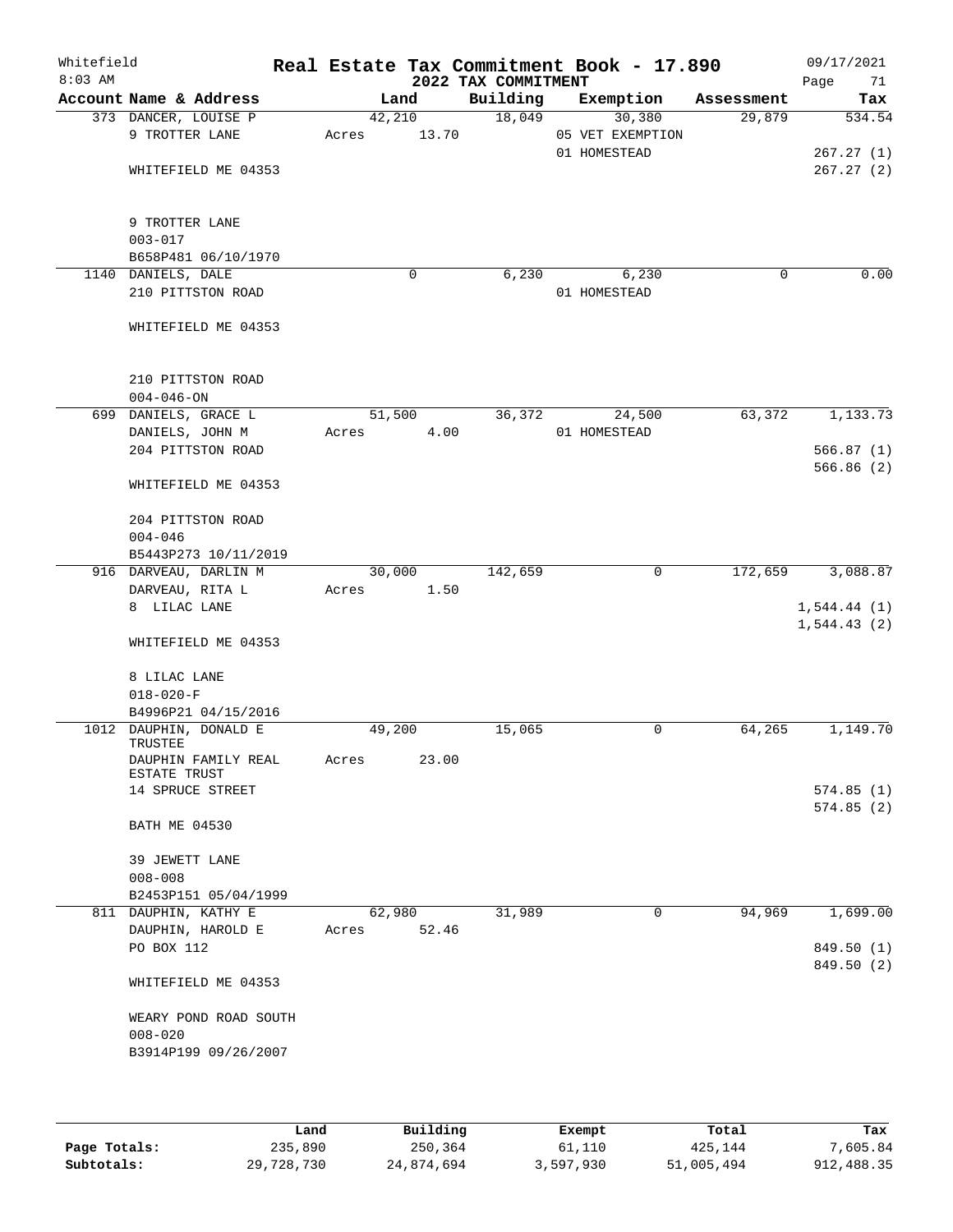| Whitefield<br>$8:03$ AM |                                                         | Real Estate Tax Commitment Book - 17.890 | 2022 TAX COMMITMENT |                  |            | 09/17/2021<br>Page<br>72 |
|-------------------------|---------------------------------------------------------|------------------------------------------|---------------------|------------------|------------|--------------------------|
|                         | Account Name & Address                                  | Land                                     | Building            | Exemption        | Assessment | Tax                      |
|                         | 397 DAUPHIN, KATHY E<br>DAUPHIN, HAROLD E<br>PO BOX 112 | 31,570<br>12.90<br>Acres                 | $\mathsf{O}$        | $\Omega$         | 31,570     | 564.79<br>282.40(1)      |
|                         | WHITEFIELD ME 04353                                     |                                          |                     |                  |            | 282.39(2)                |
|                         | WEARY POND ROAD NORTH<br>$011 - 018$                    |                                          |                     |                  |            |                          |
|                         | B4680P52 06/27/2013                                     |                                          |                     |                  |            |                          |
|                         | 415 DAUPHIN, KATHY E                                    | 26,130                                   | $\mathbf 0$         | 0                | 26,130     | 467.47                   |
|                         | DAUPHIN, HAROLD E<br>PO BOX 112                         | 6.10<br>Acres                            |                     |                  |            | 233.74 (1)<br>233.73(2)  |
|                         | WHITEFIELD ME 04353                                     |                                          |                     |                  |            |                          |
|                         | WEARY POND ROAD NORTH<br>$011 - 026$                    |                                          |                     |                  |            |                          |
|                         | B4680P52 06/27/2013<br>336 DAUPHIN, KATHY E             | 42,410                                   | 139,558             | 30,380           | 151,588    | 2,711.91                 |
|                         | DAUPHIN, HAROLD E                                       | 7.70<br>Acres                            |                     | 05 VET EXEMPTION |            |                          |
|                         | PO BOX 112                                              |                                          |                     | 01 HOMESTEAD     |            | 1,355.96(1)              |
|                         | WHITEFIELD ME 04353                                     |                                          |                     |                  |            | 1,355.95(2)              |
|                         | 183 EAST RIVER ROAD<br>$013 - 066$                      |                                          |                     |                  |            |                          |
|                         | B5080P284 11/08/2016                                    |                                          |                     |                  |            |                          |
|                         | 771 DAVEY, REGINA A                                     | 38,669                                   | 137,194             | $\mathbf 0$      | 175,863    | 3,146.19                 |
|                         | 89 SHAMROCK AVENUE                                      | 14.00<br>Acres                           |                     |                  |            | 1,573.10(1)              |
|                         | DAMARISCOTTA ME 04543                                   |                                          |                     |                  |            | 1,573.09(2)              |
|                         |                                                         | $TG - SW-5$ & $MW-3$                     |                     |                  |            |                          |
|                         | 381 WISCASSET ROAD<br>$004 - 011$                       |                                          |                     |                  |            |                          |
|                         | B4306P89 08/17/2010                                     |                                          |                     |                  |            |                          |
|                         | 1514 DAVEY, REGINA A<br>89 SHAMROCK LANE                | 16,373<br>48.00<br>Acres                 | 0                   | $\mathbf 0$      | 16,373     | 292.91                   |
|                         |                                                         |                                          |                     |                  |            | 146.46(1)                |
|                         | DAMARISCOTTA ME 04543                                   |                                          |                     |                  |            | 146.45(2)                |
|                         |                                                         | TG - SW-20 & MW-28                       |                     |                  |            |                          |
|                         | CROCKER AVENUE NORTH<br>$004 - 012$                     |                                          |                     |                  |            |                          |
|                         | B2206P300 12/23/1996                                    |                                          |                     |                  |            |                          |
|                         | 690 DAVIS, ARTHUR K &                                   | 8,380                                    | $\Omega$            | 0                | 8,380      | 149.92                   |
|                         | SHIRLEY M<br>87 HUNTS MEADOW ROAD                       | 6.10<br>Acres                            |                     |                  |            |                          |
|                         |                                                         |                                          |                     |                  |            | 74.96(1)                 |
|                         | PITTSTON ME 04345                                       |                                          |                     |                  |            | 74.96(2)                 |
|                         | HUNTS MEADOW ROAD<br>$006 - 018$                        |                                          |                     |                  |            |                          |
|                         | B4729P244 11/05/2013                                    |                                          |                     |                  |            |                          |
|                         |                                                         |                                          |                     |                  |            |                          |

|              | Land       | Building     | Exempt    | Total        | Tax        |
|--------------|------------|--------------|-----------|--------------|------------|
| Page Totals: | 163,532    | 276,752      | 30,380    | 409,904      | 7,333.19   |
| Subtotals:   | 29,892,262 | 25, 151, 446 | 3,628,310 | 51, 415, 398 | 919,821.54 |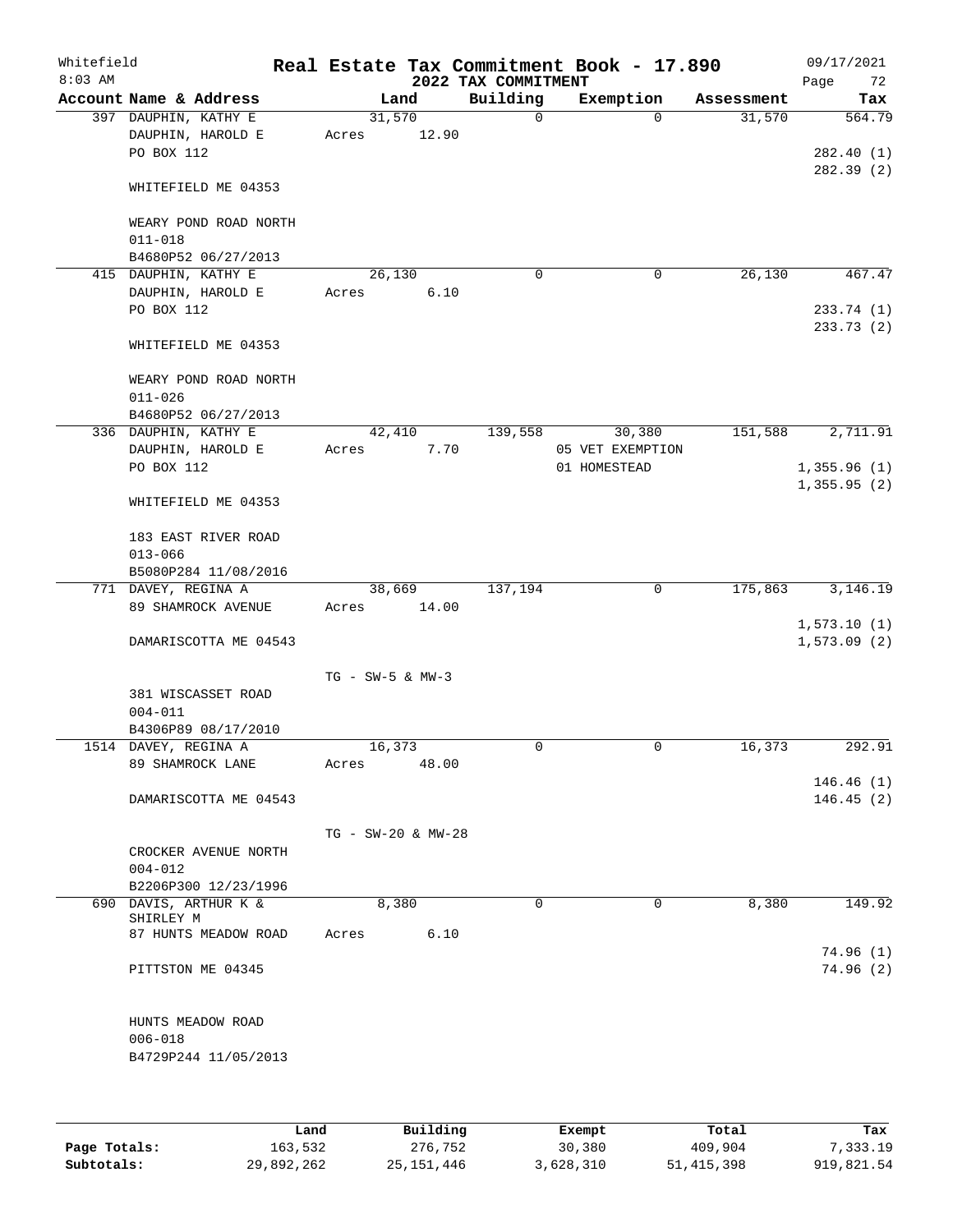| Whitefield |                                   |        |       |                     | Real Estate Tax Commitment Book - 17.890 |            | 09/17/2021    |          |
|------------|-----------------------------------|--------|-------|---------------------|------------------------------------------|------------|---------------|----------|
| $8:03$ AM  |                                   |        |       | 2022 TAX COMMITMENT |                                          |            | Page          | 73       |
|            | Account Name & Address            |        | Land  | Building            | Exemption                                | Assessment |               | Tax      |
|            | 637 DAVIS, MATTHEW A              | 30,630 |       | 15,614              | $\Omega$                                 | 46,244     |               | 827.31   |
|            | 428 TOWNHOUSE ROAD                | Acres  | 1.92  |                     |                                          |            |               |          |
|            |                                   |        |       |                     |                                          |            | 413.66(1)     |          |
|            | WHITEFIELD ME 04353               |        |       |                     |                                          |            | 413.65(2)     |          |
|            |                                   |        |       |                     |                                          |            |               |          |
|            | 428 TOWNHOUSE ROAD                |        |       |                     |                                          |            |               |          |
|            | $010 - 019$                       |        |       |                     |                                          |            |               |          |
|            | B2240P318 05/22/1997              |        |       |                     |                                          |            |               |          |
| 1618       | DAXLAND, KARL GUSTAV &            | 59,565 |       | 92,375              | 0                                        | 151,940    |               | 2,718.21 |
|            | MARY LOU JENDRY<br>TRUSTEES       |        |       |                     |                                          |            |               |          |
|            | DAXLAND-DRIFT ROAD                | Acres  | 25.10 |                     |                                          |            |               |          |
|            | REALTY TRUST                      |        |       |                     |                                          |            |               |          |
|            | PO BOX 251                        |        |       |                     |                                          |            | 1,359.11(1)   |          |
|            |                                   |        |       |                     |                                          |            | 1,359.10(2)   |          |
|            | ALNA ME 04535                     |        |       |                     |                                          |            |               |          |
|            |                                   |        |       |                     |                                          |            |               |          |
|            | 527 HEAD TIDE ROAD                |        |       |                     |                                          |            |               |          |
|            | $005 - 001$                       |        |       |                     |                                          |            |               |          |
|            | B4586P40 10/29/2012               |        |       |                     |                                          |            |               |          |
|            | 574 DE LISLE, ROBERT C<br>TRUSTEE | 45,850 |       | 116,608             | 24,500                                   | 137,958    |               | 2,468.07 |
|            | DE LISLE, ROBERT C                | Acres  | 12.00 |                     | 01 HOMESTEAD                             |            |               |          |
|            | REVOCABLE TRUST                   |        |       |                     |                                          |            |               |          |
|            | 337 HEAD TIDE ROAD                |        |       |                     |                                          |            | 1, 234.04 (1) |          |
|            |                                   |        |       |                     |                                          |            | 1, 234.03(2)  |          |
|            | WHITEFIELD ME 04353               |        |       |                     |                                          |            |               |          |
|            | 3701                              |        |       |                     |                                          |            |               |          |
|            | 337 HEAD TIDE ROAD                |        |       |                     |                                          |            |               |          |
|            | $005 - 008$                       |        |       |                     |                                          |            |               |          |
|            | B4941P121 10/21/2015              |        |       |                     |                                          |            |               |          |
|            | 472 DE LISLE, ROBERT C            | 20,300 |       | 0                   | 0                                        | 20, 300    |               | 363.17   |
|            | TRUSTEE                           |        |       |                     |                                          |            |               |          |
|            | DE LISLE, ROBERT C                | Acres  | 1.70  |                     |                                          |            |               |          |
|            | REVOCABLE TRUST                   |        |       |                     |                                          |            |               |          |
|            | 337 HEAD TIDE ROAD                |        |       |                     |                                          |            | 181.59(1)     |          |
|            |                                   |        |       |                     |                                          |            | 181.58(2)     |          |
|            | WHITEFIELD ME 04353<br>3701       |        |       |                     |                                          |            |               |          |
|            |                                   |        |       |                     |                                          |            |               |          |
|            | HEAD TIDE ROAD                    |        |       |                     |                                          |            |               |          |
|            | $005 - 018 - A$                   |        |       |                     |                                          |            |               |          |
|            | B4941P121 10/21/2015              |        |       |                     |                                          |            |               |          |
|            | 1968 DEARBORN, CHRISTOPHER L      | 25,570 |       | 14,833              | 0                                        | 40,403     |               | 722.81   |
|            | HALL, COURTNIE E                  | Acres  | 5.40  |                     |                                          |            |               |          |
|            | 32 GARDINER ROAD                  |        |       |                     |                                          |            | 361.41(1)     |          |
|            |                                   |        |       |                     |                                          |            | 361.40(2)     |          |
|            | WHITEFIELD ME 04353               |        |       |                     |                                          |            |               |          |
|            |                                   |        |       |                     |                                          |            |               |          |
|            | 32 GARDINER ROAD                  |        |       |                     |                                          |            |               |          |
|            | $013 - 018 - 1$                   |        |       |                     |                                          |            |               |          |
|            | B5569P302 08/19/2020              |        |       |                     |                                          |            |               |          |
|            |                                   |        |       |                     |                                          |            |               |          |

|              | Land       | Building   | Exempt    | Total      | Tax          |
|--------------|------------|------------|-----------|------------|--------------|
| Page Totals: | 181.915    | 239,430    | 24,500    | 396,845    | 7,099.57     |
| Subtotals:   | 30,074,177 | 25,390,876 | 3,652,810 | 51,812,243 | 926, 921. 11 |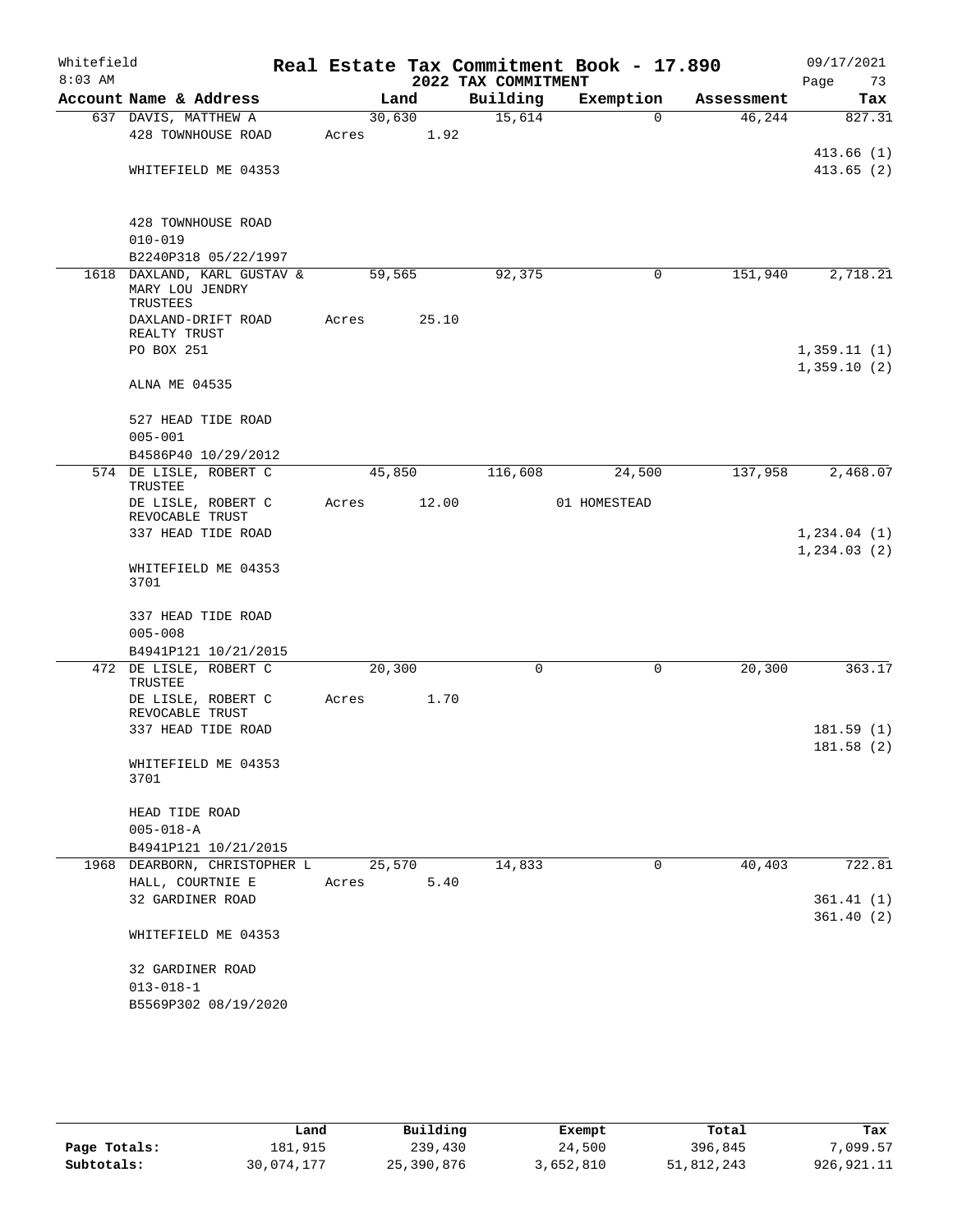| Whitefield<br>$8:03$ AM |                                                                  |                 |       | 2022 TAX COMMITMENT | Real Estate Tax Commitment Book - 17.890 |                      | 09/17/2021<br>Page<br>74     |
|-------------------------|------------------------------------------------------------------|-----------------|-------|---------------------|------------------------------------------|----------------------|------------------------------|
|                         | Account Name & Address                                           |                 | Land  | Building            | Exemption                                | Assessment           | Tax                          |
|                         | 1148 DEATON, HERBERT<br>199 SOUTH HUNTS MEADOW<br><b>ROAD</b>    | 32,250<br>Acres | 3.00  | 160,084             | 24,500<br>01 HOMESTEAD                   | 167,834              | 3,002.55                     |
|                         | WHITEFIELD ME 04353                                              |                 |       |                     |                                          |                      | 1,501.28(1)<br>1,501.27(2)   |
|                         | 199 SOUTH HUNTS MEADOW<br>$009 - 006 - A$<br>B4613P19 12/31/2012 |                 |       |                     |                                          |                      |                              |
|                         | 1021 DEBLOIS, MARIAH                                             | 31,620          |       | 101,902             | $\mathbf 0$                              | $1\overline{33,522}$ | 2,388.71                     |
|                         | MORIN, JOSHUA                                                    | Acres           | 2.58  |                     |                                          |                      |                              |
|                         | 177 HUNTS MEADOW ROAD                                            |                 |       |                     |                                          |                      | 1, 194.36(1)                 |
|                         | WHITEFIELD ME 04353                                              |                 |       |                     |                                          |                      | 1, 194.35(2)                 |
|                         | 177 HUNTS MEADOW ROAD                                            |                 |       |                     |                                          |                      |                              |
|                         | $012 - 027 - B$                                                  |                 |       |                     |                                          |                      |                              |
|                         | B5180P318 09/14/2017                                             |                 |       |                     |                                          |                      |                              |
|                         | 590 DELANO, LUKE A                                               | 41,150          |       | $\mathbf 0$         | 0                                        | 41,150               | 736.17                       |
|                         | 301 DEVINE ROAD                                                  | Acres           | 26.00 |                     |                                          |                      |                              |
|                         |                                                                  |                 |       |                     |                                          |                      | 368.09(1)                    |
|                         | WHITEFIELD ME 04353                                              |                 |       |                     |                                          |                      | 368.08(2)                    |
|                         | FINN BROOK LANE                                                  |                 |       |                     |                                          |                      |                              |
|                         | $019 - 053$                                                      |                 |       |                     |                                          |                      |                              |
|                         | B3530P36 08/05/2005                                              |                 |       |                     |                                          |                      |                              |
|                         | 793 DELANO, LUKE A                                               | 52,290          |       | 99,280              | 24,500                                   | 127,070              | 2,273.28                     |
|                         | 301 DEVINE ROAD                                                  | Acres           | 13.80 |                     | 01 HOMESTEAD                             |                      |                              |
|                         | WHITEFIELD ME 04353                                              |                 |       |                     |                                          |                      | 1, 136.64(1)<br>1, 136.64(2) |
|                         | 301 DEVINE ROAD                                                  |                 |       |                     |                                          |                      |                              |
|                         | $019 - 053 - A$                                                  |                 |       |                     |                                          |                      |                              |
|                         | B2425P130 01/25/1999                                             |                 |       |                     |                                          |                      |                              |
|                         | 239 DELANO, LUKE A                                               |                 | 0     | 5,197               | 0                                        | 5,197                | 92.97                        |
|                         | 301 DEVINE ROAD                                                  |                 |       |                     |                                          |                      |                              |
|                         |                                                                  |                 |       |                     |                                          |                      | 46.49(1)                     |
|                         | WHITEFIELD ME 04353                                              |                 |       |                     |                                          |                      | 46.48 (2)                    |
|                         | 4 FINN BROOK LANE                                                |                 |       |                     |                                          |                      |                              |
|                         | $016 - 039 - ON$                                                 |                 |       |                     |                                          |                      |                              |
|                         | 1011 DELANO, OSBORN M HEIRS                                      |                 | 9,820 | $\Omega$            | $\Omega$                                 | 9,820                | 175.68                       |
|                         | 19 FINN BROOK LANE                                               | Acres           | 7.90  |                     |                                          |                      |                              |
|                         | WHITEFIELD ME 04353                                              |                 |       |                     |                                          |                      | 87.84 (1)<br>87.84 (2)       |
|                         | DEVINE ROAD                                                      |                 |       |                     |                                          |                      |                              |
|                         | $019 - 051$                                                      |                 |       |                     |                                          |                      |                              |
|                         | B3659P45 04/10/2006                                              |                 |       |                     |                                          |                      |                              |

|              | Land         | Building   | Exempt    | Total      | Tax        |
|--------------|--------------|------------|-----------|------------|------------|
| Page Totals: | 167,130      | 366,463    | 49,000    | 484,593    | 8,669.36   |
| Subtotals:   | 30, 241, 307 | 25,757,339 | 3,701,810 | 52,296,836 | 935,590.47 |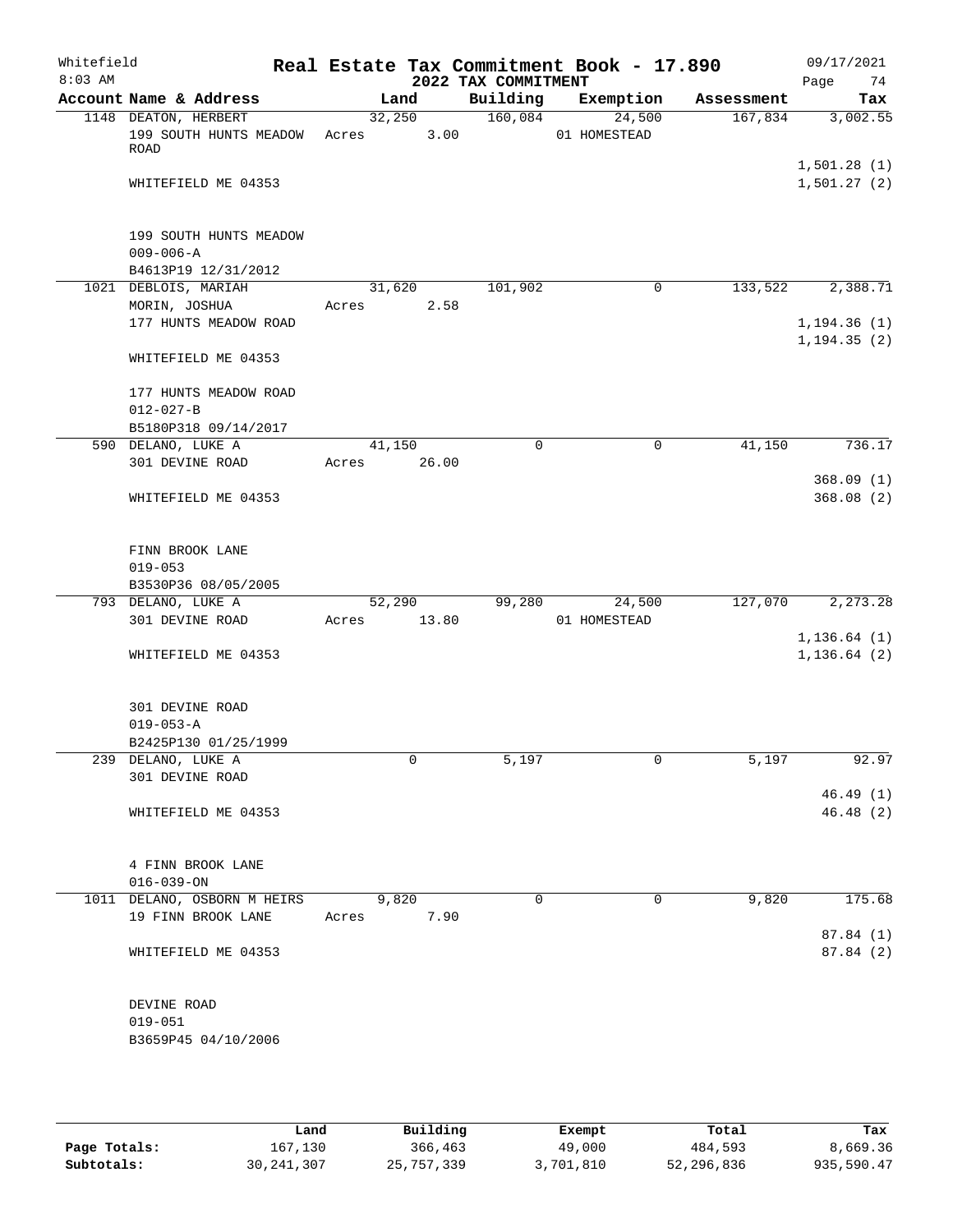| Whitefield<br>$8:03$ AM |                                 |                                                 |         |          | 2022 TAX COMMITMENT | Real Estate Tax Commitment Book - 17.890 |            | 09/17/2021<br>Page         |
|-------------------------|---------------------------------|-------------------------------------------------|---------|----------|---------------------|------------------------------------------|------------|----------------------------|
|                         | Account Name & Address          |                                                 |         | Land     | Building            | Exemption                                | Assessment | 75<br>Tax                  |
|                         |                                 | 416 DELANO, OSBORN M LIFE                       | 113,050 |          | 75,079              | $\Omega$                                 | 188,129    | 3,365.63                   |
|                         | ESTATE<br>DELANO, LUKE          |                                                 | Acres   | 18.50    |                     |                                          |            |                            |
|                         |                                 | 19 FINN BROOK LANE                              |         |          |                     |                                          |            | 1,682.82(1)                |
|                         |                                 |                                                 |         |          |                     |                                          |            | 1,682.81(2)                |
|                         |                                 | WHITEFIELD ME 04353                             |         |          |                     |                                          |            |                            |
|                         |                                 | 19 FINN BROOK LANE                              |         |          |                     |                                          |            |                            |
|                         | $016 - 039$                     |                                                 |         |          |                     |                                          |            |                            |
|                         |                                 | B3659P45 04/10/2006                             |         |          |                     |                                          |            |                            |
|                         |                                 | 744 DELISLE, CHRISTOPHER                        | 15,500  |          | $\Omega$            | 0                                        | 15,500     | 277.30                     |
|                         | DELISLE, TARA                   |                                                 | Acres   | 15.00    |                     |                                          |            |                            |
|                         | 377 HEATH ROAD                  |                                                 |         |          |                     |                                          |            | 138.65(1)                  |
|                         |                                 | WHITEFIELD ME 04353                             |         |          |                     |                                          |            | 138.65(2)                  |
|                         |                                 |                                                 |         |          |                     |                                          |            |                            |
|                         | HEATH ROAD                      |                                                 |         |          |                     |                                          |            |                            |
|                         | $011 - 016$                     |                                                 |         |          |                     |                                          |            |                            |
|                         |                                 | B5179P60 09/05/2017                             |         |          |                     |                                          |            |                            |
|                         |                                 | 649 DELISLE, CHRISTOPHER                        | 43,750  |          | $\mathbf 0$         | $\mathbf 0$                              | 43,750     | 782.69                     |
|                         | DELISLE, TARA<br>377 HEATH ROAD |                                                 | Acres   | 30.00    |                     |                                          |            | 391.35(1)                  |
|                         |                                 |                                                 |         |          |                     |                                          |            | 391.34(2)                  |
|                         |                                 | WHITEFIELD ME 04353                             |         |          |                     |                                          |            |                            |
|                         | HEATH ROAD                      |                                                 |         |          |                     |                                          |            |                            |
|                         | $011 - 001$                     |                                                 |         |          |                     |                                          |            |                            |
|                         |                                 | B5179P58 09/05/2017                             |         |          |                     |                                          |            |                            |
|                         |                                 | 556 DELISLE, CHRISTOPHER M                      | 31,875  |          | 185,327             | 24,500                                   | 192,702    | 3,447.44                   |
|                         | & TARA R                        |                                                 |         |          |                     |                                          |            |                            |
|                         | 377 HEATH ROAD                  |                                                 | Acres   | 2.75     |                     | 01 HOMESTEAD                             |            |                            |
|                         |                                 | WHITEFIELD ME 04353                             |         |          |                     |                                          |            | 1,723.72(1)<br>1,723.72(2) |
|                         |                                 |                                                 |         |          |                     |                                          |            |                            |
|                         | 377 HEATH ROAD                  |                                                 |         |          |                     |                                          |            |                            |
|                         | $010 - 065 - A$                 |                                                 |         |          |                     |                                          |            |                            |
|                         |                                 | B3355P23 08/25/2004                             |         |          |                     |                                          |            |                            |
|                         | 1672 DELOREY, DAVID R           |                                                 | 32,670  |          | 83,426              | 30,380                                   | 85,716     | 1,533.46                   |
|                         | 16 COWBOY LANE                  |                                                 | Acres   | 3.28     |                     | 01 HOMESTEAD                             |            |                            |
|                         |                                 |                                                 |         |          |                     | 05 VET EXEMPTION                         |            | 766.73(1)                  |
|                         |                                 | WHITEFIELD ME 04353                             |         |          |                     |                                          |            | 766.73 (2)                 |
|                         |                                 |                                                 |         |          |                     |                                          |            |                            |
|                         | 16 COWBOY LANE                  |                                                 |         |          |                     |                                          |            |                            |
|                         | $020 - 005 - E$                 |                                                 |         |          |                     |                                          |            |                            |
|                         |                                 | B4936P280 10/07/2015<br>1119 DELVECCHIO, JOHN R | 52,900  |          | 153,380             | 24,500                                   | 181,780    | 3,252.04                   |
|                         |                                 | DELVECCHIO, BARBARA W                           | Acres   | 21.00    |                     | 01 HOMESTEAD                             |            |                            |
|                         |                                 | 358 WISCASSET ROAD                              |         |          |                     |                                          |            | 1,626.02(1)                |
|                         |                                 |                                                 |         |          |                     |                                          |            | 1,626.02(2)                |
|                         |                                 | WHITEFIELD ME 04353                             |         |          |                     |                                          |            |                            |
|                         |                                 | 358 WISCASSET ROAD                              |         |          |                     |                                          |            |                            |
|                         | $004 - 016$                     |                                                 |         |          |                     |                                          |            |                            |
|                         |                                 | B1450P171 01/22/1988                            |         |          |                     |                                          |            |                            |
|                         |                                 |                                                 |         |          |                     |                                          |            |                            |
|                         |                                 | Land                                            |         | Building |                     |                                          | Total      | Tax                        |
| Page Totals:            |                                 | 289,745                                         |         | 497,212  |                     | Exempt<br>79,380                         | 707,577    | 12,658.56                  |

**Subtotals:** 30,531,052 26,254,551 3,781,190 53,004,413 948,249.03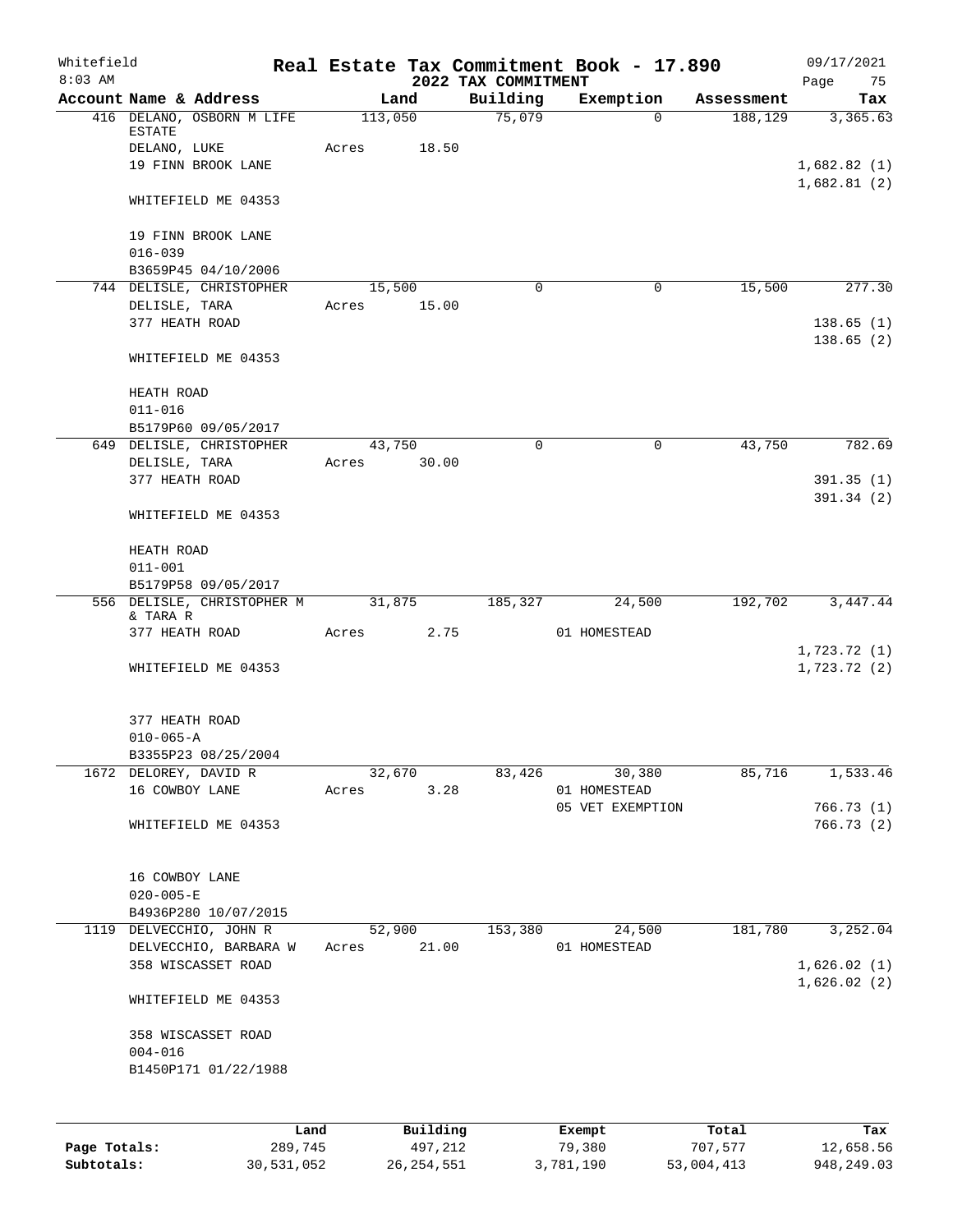| Whitefield<br>$8:03$ AM |                                                                | Real Estate Tax Commitment Book - 17.890 | 2022 TAX COMMITMENT |                        |            | 09/17/2021<br>76<br>Page   |
|-------------------------|----------------------------------------------------------------|------------------------------------------|---------------------|------------------------|------------|----------------------------|
|                         | Account Name & Address                                         | Land                                     | Building            | Exemption              | Assessment | Tax                        |
|                         | 333 DEMERCHANT, JEAN<br>HALEY, BETTY-JEAN<br>493 GARDINER ROAD | 34,800<br>4.70<br>Acres                  | 104,874             | 24,500<br>01 HOMESTEAD | 115, 174   | 2,060.46<br>1,030.23(1)    |
|                         | WHITEFIELD ME 04353                                            |                                          |                     |                        |            | 1,030.23(2)                |
|                         | 493 GARDINER ROAD<br>$012 - 038 - A$                           |                                          |                     |                        |            |                            |
|                         | B5653P67 01/26/2021 B5641P51 12/29/2020                        |                                          |                     |                        |            |                            |
|                         | 458 DEMERCHANT, KATHLEEN E<br>113 PINECREST ROAD               | 23,825<br>4.05<br>Acres                  | $\mathbf 0$         | $\mathbf 0$            | 23,825     | 426.23<br>213.12(1)        |
|                         | PORTLAND ME 04102                                              |                                          |                     |                        |            | 213.11(2)                  |
|                         | GARDINER ROAD<br>$012 - 038 - C$<br>B4129P2 04/16/2009         |                                          |                     |                        |            |                            |
|                         | 148 DEMERS FAMILY TRUST                                        | 31,970                                   | 0                   | 0                      | 31,970     | 571.94                     |
|                         | 141 MAIN STREET                                                | 13.40<br>Acres                           |                     |                        |            | 285.97(1)                  |
|                         | WHITEFIELD ME 04353                                            |                                          |                     |                        |            | 285.97(2)                  |
|                         | HUNTS MEADOW ROAD<br>$015 - 047$<br>B4184P56 08/04/2009        |                                          |                     |                        |            |                            |
|                         | 920 DEMERS, RONALD J &                                         | 30,000                                   | 25,283              | 24,500                 | 30,783     | 550.71                     |
|                         | SUSAN<br>141 MAIN STREET                                       | 0.19<br>Acres                            |                     | 01 HOMESTEAD           |            |                            |
|                         |                                                                |                                          |                     |                        |            | 275.36(1)                  |
|                         | WHITEFIELD ME 04353                                            |                                          |                     |                        |            | 275.35(2)                  |
|                         | 141 MAIN STREET<br>$022 - 014$<br>B1686P139 04/25/1991         |                                          |                     |                        |            |                            |
|                         | 958 DENHAM, ARTHUR & ELAINE                                    | 32,550                                   | 58,697              | 30,380                 | 60,867     | 1,088.91                   |
|                         | 230 PITTSTON ROAD                                              | 3.20<br>Acres                            |                     | 05 VET EXEMPTION       |            |                            |
|                         | WHITEFIELD ME 04353                                            |                                          |                     | 01 HOMESTEAD           |            | 544.46 (1)<br>544.45(2)    |
|                         | 230 PITTSTON ROAD<br>$004 - 048$                               |                                          |                     |                        |            |                            |
|                         | B613P350 05/02/1966<br>1391 DENHAM, ROY                        | 54,842                                   | 116,888             | 24,500                 | 147,230    | 2,633.94                   |
|                         | 309 WISCASSET ROAD                                             | 31.68<br>Acres                           |                     | 01 HOMESTEAD           |            |                            |
|                         | WHITEFIELD ME 04353                                            |                                          |                     |                        |            | 1,316.97(1)<br>1,316.97(2) |
|                         | 309 WISCASSET ROAD<br>$004 - 018$<br>B3150P60 09/18/2003       |                                          |                     |                        |            |                            |
|                         |                                                                |                                          |                     |                        |            |                            |

|              | Land       | Building   | Exempt    | Total      | Tax        |
|--------------|------------|------------|-----------|------------|------------|
| Page Totals: | 207,987    | 305,742    | 103,880   | 409,849    | 7,332.19   |
| Subtotals:   | 30,739,039 | 26,560,293 | 3,885,070 | 53,414,262 | 955,581.22 |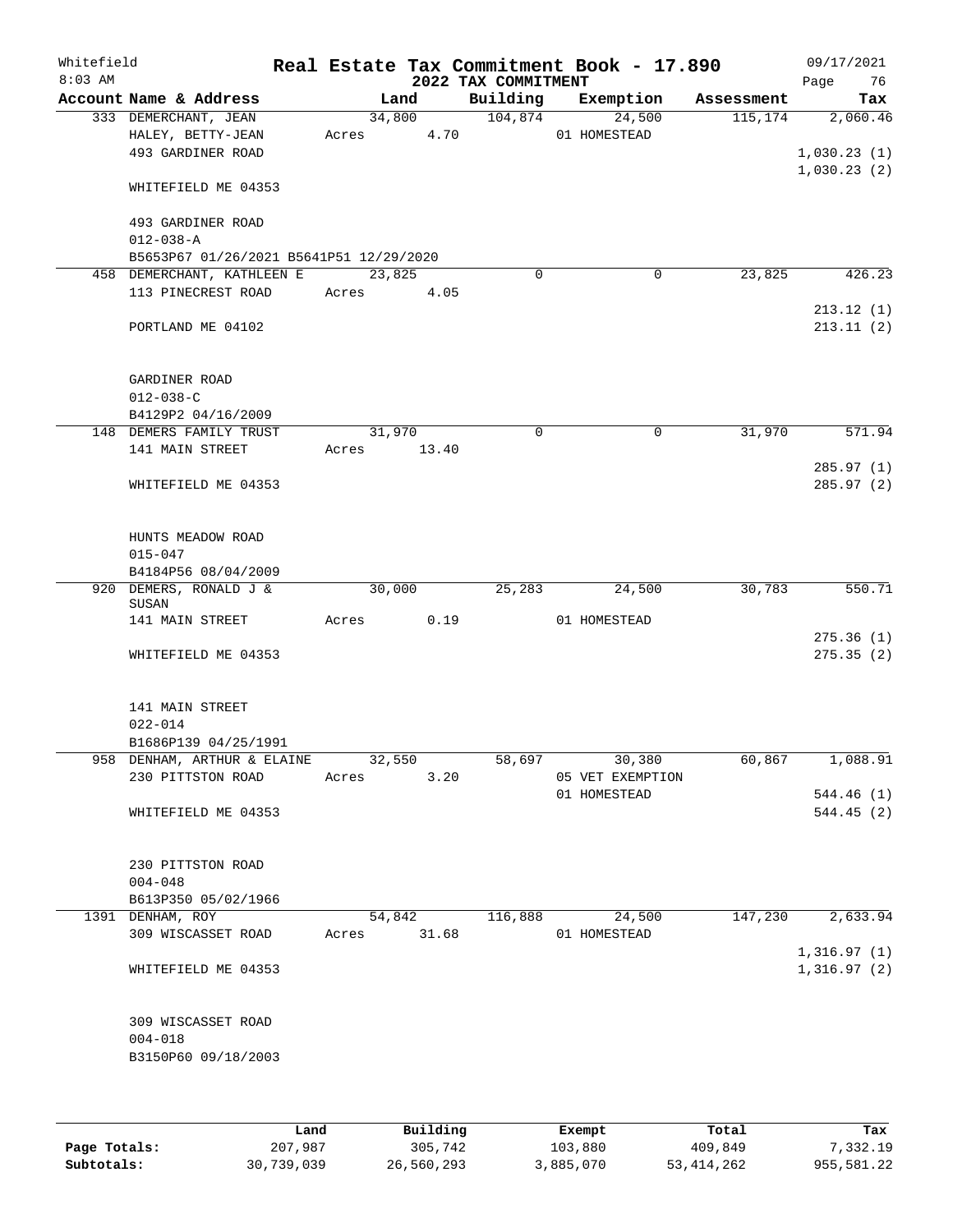| Whitefield   |                                                  |            |                                 |            |                                 | Real Estate Tax Commitment Book - 17.890 |            | 09/17/2021                 |
|--------------|--------------------------------------------------|------------|---------------------------------|------------|---------------------------------|------------------------------------------|------------|----------------------------|
| $8:03$ AM    | Account Name & Address                           |            |                                 | Land       | 2022 TAX COMMITMENT<br>Building | Exemption                                | Assessment | Page<br>77<br>Tax          |
|              | 223 DENHAM, ROY                                  |            | 33,250                          |            | $\mathbf 0$                     | $\Omega$                                 | 33,250     | 594.84                     |
|              | 309 WISCASSET ROAD                               |            | Acres                           | 15.00      |                                 |                                          |            |                            |
|              |                                                  |            |                                 |            |                                 |                                          |            | 297.42 (1)                 |
|              | WHITEFIELD ME 04353                              |            |                                 |            |                                 |                                          |            | 297.42(2)                  |
|              |                                                  |            |                                 |            |                                 |                                          |            |                            |
|              | 45 WISCASSET ROAD                                |            |                                 |            |                                 |                                          |            |                            |
|              | $031 - 001$                                      |            |                                 |            |                                 |                                          |            |                            |
|              | B5490P246 02/12/2020                             |            |                                 |            |                                 |                                          |            |                            |
|              | 78 DERECKTOR, ELIZABETH                          |            |                                 | 47,155     | 76,222                          | 0                                        | 123,377    | 2,207.21                   |
|              | BROWN, PETER                                     |            | Acres                           | 25.70      |                                 |                                          |            |                            |
|              | 557 HEAD TIDE ROAD                               |            |                                 |            |                                 |                                          |            | 1, 103.61(1)               |
|              | WHITEFIELD ME 04353                              |            |                                 |            |                                 |                                          |            | 1, 103.60(2)               |
|              |                                                  |            | TG - SW-11 & MW-9.7             |            |                                 |                                          |            |                            |
|              | 557 HEAD TIDE ROAD                               |            |                                 |            |                                 |                                          |            |                            |
|              | $002 - 006$                                      |            |                                 |            |                                 |                                          |            |                            |
|              | B4024P194 07/02/2008                             |            |                                 |            |                                 |                                          |            |                            |
|              | 1475 DERECKTOR, ELIZABETH &<br>BROWN, PETER      |            | 12,945                          |            | $\mathbf 0$                     | $\mathbf 0$                              | 12,945     | 231.59                     |
|              | 557 HEAD TIDE ROAD                               |            | Acres                           | 41.30      |                                 |                                          |            |                            |
|              |                                                  |            |                                 |            |                                 |                                          |            | 115.80(1)                  |
|              | WHITEFIELD ME 04353                              |            |                                 |            |                                 |                                          |            | 115.79(2)                  |
|              |                                                  |            |                                 |            |                                 |                                          |            |                            |
|              | HEAD TIDE ROAD                                   |            | TG - SW-20.30 & MW-17.5         |            |                                 |                                          |            |                            |
|              | $002 - 011$                                      |            |                                 |            |                                 |                                          |            |                            |
|              | B4024P194 07/02/2008                             |            |                                 |            |                                 |                                          |            |                            |
|              | 1534 DESPARD, DANIEL R                           |            |                                 | 36,098     | 140,850                         | 24,500                                   | 152,448    | 2,727.29                   |
|              | DESPARD, LYDIA J                                 |            | Acres                           | 6.06       |                                 | 01 HOMESTEAD                             |            |                            |
|              | 88 BENNER LANE                                   |            |                                 |            |                                 |                                          |            | 1,363.65(1)<br>1,363.64(2) |
|              | WHITEFIELD ME 04353                              |            |                                 |            |                                 |                                          |            |                            |
|              |                                                  |            |                                 |            |                                 |                                          |            |                            |
|              | 88 BENNER LANE                                   |            |                                 |            |                                 |                                          |            |                            |
|              | $016 - 044 - A$                                  |            |                                 |            |                                 |                                          |            |                            |
|              | B5460P239 11/15/2019                             |            |                                 |            |                                 |                                          |            |                            |
|              | 1377 DETRAGLIA, KATEY FORD &<br>FRANK A TRUSTEES |            | 56,672                          |            | 0                               | 0                                        | 56,672     | 1,013.86                   |
|              | DETRAGLIA, KATEY FORD                            |            | Acres                           | 84.00      |                                 |                                          |            |                            |
|              | FAMILY TRUST<br>17 PINE HILL LANE                |            |                                 |            |                                 |                                          |            | 506.93(1)                  |
|              |                                                  |            |                                 |            |                                 |                                          |            | 506.93(2)                  |
|              | SUDBURY MA 01776                                 |            |                                 |            |                                 |                                          |            |                            |
|              |                                                  |            | $TG - SW-60$ , $MW-15$ & $HW-4$ |            |                                 |                                          |            |                            |
|              | HEATH ROAD                                       |            |                                 |            |                                 |                                          |            |                            |
|              | $007 - 060$                                      |            |                                 |            |                                 |                                          |            |                            |
|              | B4739P38 12/04/2013<br>1261 DIGIACOMO, GABRIEL   |            | 62,330                          |            | 0                               | 0                                        | 62,330     | 1,115.08                   |
|              | 35 TOWNHOUSE ROAD                                |            | Acres                           | 43.20      |                                 |                                          |            |                            |
|              |                                                  |            |                                 |            |                                 |                                          |            | 557.54(1)                  |
|              | WHITEFIELD ME 04353                              |            |                                 |            |                                 |                                          |            | 557.54(2)                  |
|              |                                                  |            |                                 |            |                                 |                                          |            |                            |
|              | NORTH FOWLES LANE                                |            |                                 |            |                                 |                                          |            |                            |
|              | $008 - 015$<br>B5486P151 02/03/2020              |            |                                 |            |                                 |                                          |            |                            |
|              |                                                  |            |                                 |            |                                 |                                          |            |                            |
|              |                                                  | Land       |                                 | Building   |                                 |                                          | Total      | Tax                        |
| Page Totals: |                                                  | 248,450    |                                 | 217,072    |                                 | Exempt<br>24,500                         | 441,022    | 7,889.87                   |
| Subtotals:   |                                                  | 30,987,489 |                                 | 26,777,365 |                                 | 3,909,570                                | 53,855,284 | 963, 471.09                |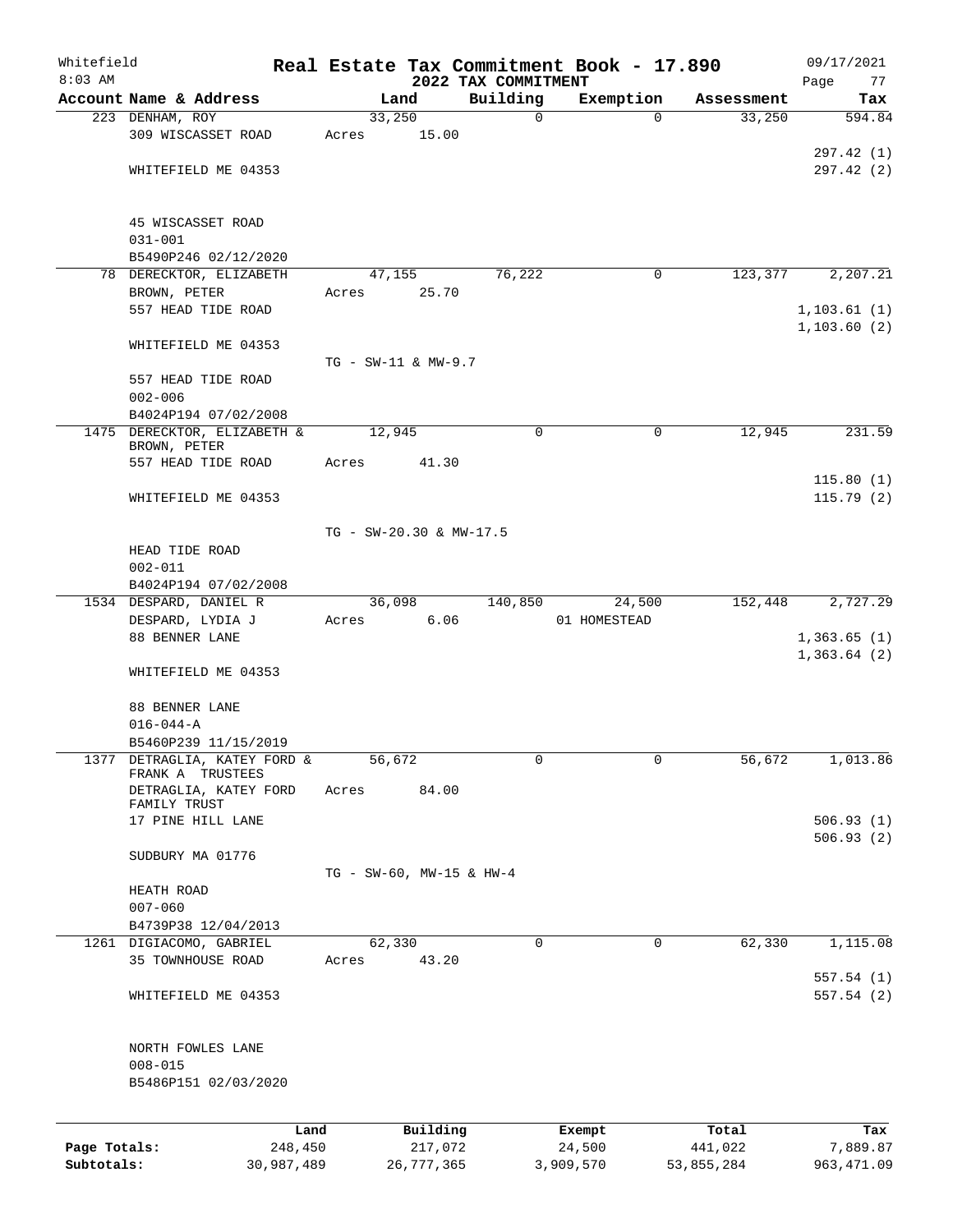| Whitefield<br>$8:03$ AM |                                          | Real Estate Tax Commitment Book - 17.890 | 2022 TAX COMMITMENT |                                  |            | 09/17/2021<br>78<br>Page |
|-------------------------|------------------------------------------|------------------------------------------|---------------------|----------------------------------|------------|--------------------------|
|                         | Account Name & Address                   | Land                                     | Building            | Exemption                        | Assessment | Tax                      |
|                         | 1240 DIKET, LINWOOD T                    | 44,762                                   | 81,216              | 24,500                           | 101,478    | 1,815.44                 |
|                         | 372 TOWNHOUSE ROAD                       | 10.64<br>Acres                           |                     | 01 HOMESTEAD                     |            |                          |
|                         |                                          |                                          |                     |                                  |            | 907.72(1)                |
|                         | WHITEFIELD ME 04353                      |                                          |                     |                                  |            | 907.72(2)                |
|                         | 372 TOWNHOUSE ROAD                       |                                          |                     |                                  |            |                          |
|                         | $010 - 017 - F$                          |                                          |                     |                                  |            |                          |
|                         | B2384P228 09/28/1998                     |                                          |                     |                                  |            |                          |
|                         | 1127 DINSMORE, RAYMOND J JR              | 26,426                                   | $\mathbf 0$         | 0                                | 26,426     | 472.76                   |
|                         | 25 ELEANOR DRIVE                         | Acres<br>6.47                            |                     |                                  |            |                          |
|                         | SEEKONK MA 02771                         |                                          |                     |                                  |            | 236.38(1)<br>236.38 (2)  |
|                         |                                          |                                          |                     |                                  |            |                          |
|                         | NORTH HOWE ROAD                          |                                          |                     |                                  |            |                          |
|                         | $020 - 004 - C$                          |                                          |                     |                                  |            |                          |
|                         | B3069P118 05/30/2003                     |                                          |                     |                                  |            |                          |
|                         | 533 DIXON, GWYN B                        | 35,025                                   | 146,348             | 30,380                           | 150,993    | 2,701.26                 |
|                         | 151 SOUTH HOWE ROAD                      | 4.85<br>Acres                            |                     | 01 HOMESTEAD<br>05 VET EXEMPTION |            | 1,350.63(1)              |
|                         | WHITEFIELD ME 04353                      |                                          |                     |                                  |            | 1,350.63(2)              |
|                         |                                          |                                          |                     |                                  |            |                          |
|                         | 151 SOUTH HOWE ROAD                      |                                          |                     |                                  |            |                          |
|                         | $017 - 015$                              |                                          |                     |                                  |            |                          |
|                         | B919P27 06/20/1977                       |                                          |                     |                                  |            |                          |
|                         | 1579 DIXON, SEAN MATTHEW                 | 30,570                                   | 79,586              | 24,500                           | 85,656     | 1,532.39                 |
|                         | DIXON, CHRISTINA M                       | 1.88<br>Acres                            |                     | 01 HOMESTEAD                     |            |                          |
|                         | 542 MILLS ROAD                           |                                          |                     |                                  |            | 766.20(1)                |
|                         | WHITEFIELD ME 04353                      |                                          |                     |                                  |            | 766.19(2)                |
|                         | 542 MILLS ROAD                           |                                          |                     |                                  |            |                          |
|                         | $020 - 033 - B$                          |                                          |                     |                                  |            |                          |
|                         | B5681P142 03/17/2021                     |                                          |                     |                                  |            |                          |
|                         | 1954 DIXON, TODD D                       | 76,700                                   | 0                   | 0                                | 76,700     | 1,372.16                 |
|                         | 68 WEST ROAD                             | 101.50<br>Acres                          |                     |                                  |            |                          |
|                         | SOLON ME 04979                           |                                          |                     |                                  |            | 686.08(1)<br>686.08 (2)  |
|                         |                                          |                                          |                     |                                  |            |                          |
|                         | SOUTH HOWE ROAD                          |                                          |                     |                                  |            |                          |
|                         | $017 - 015 - 001$                        |                                          |                     |                                  |            |                          |
|                         | B5500P226 03/11/2020                     |                                          |                     |                                  |            |                          |
|                         | 300 DMITRIEFF, JASON                     | 30,250                                   | $\Omega$            | 0                                | 30,250     | 541.17                   |
|                         | 479 VIGUE ROAD                           | 5.00<br>Acres                            |                     |                                  |            |                          |
|                         | WHITEFIELD ME 04353                      |                                          |                     |                                  |            | 270.59(1)<br>270.58(2)   |
|                         |                                          |                                          |                     |                                  |            |                          |
|                         | VIGUE ROAD                               |                                          |                     |                                  |            |                          |
|                         | $019 - 046$                              |                                          |                     |                                  |            |                          |
|                         | B4556P22 08/07/2012 B1414P228 08/14/1987 |                                          |                     |                                  |            |                          |
|                         |                                          |                                          |                     |                                  |            |                          |
|                         |                                          |                                          |                     |                                  |            |                          |

|              | Land         | Building   | Exempt    | Total        | Tax        |
|--------------|--------------|------------|-----------|--------------|------------|
| Page Totals: | 243,733      | 307,150    | 79,380    | 471,503      | 8,435.18   |
| Subtotals:   | 31, 231, 222 | 27,084,515 | 3,988,950 | 54, 326, 787 | 971,906.27 |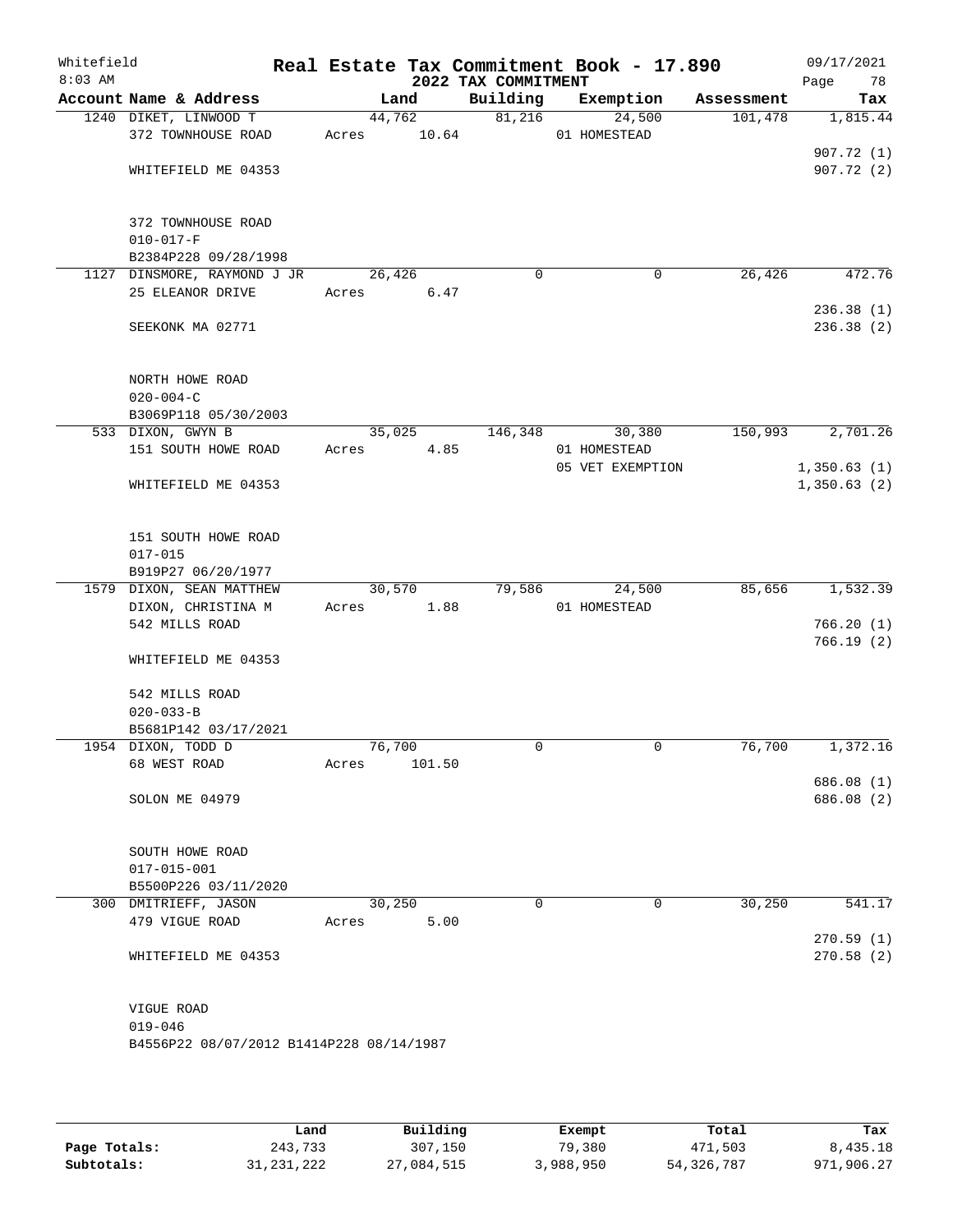| Whitefield<br>$8:03$ AM |                                                 |        |        | Real Estate Tax Commitment Book - 17.890<br>2022 TAX COMMITMENT |              |             |            | 09/17/2021<br>Page<br>79   |
|-------------------------|-------------------------------------------------|--------|--------|-----------------------------------------------------------------|--------------|-------------|------------|----------------------------|
|                         | Account Name & Address                          |        | Land   | Building                                                        | Exemption    |             | Assessment | Tax                        |
|                         | 1095 DMITRIEFF, JASON                           |        | 46,650 | 79,093                                                          |              | 24,500      | 101,243    | 1,811.24                   |
|                         | 479 VIGUE ROAD                                  | Acres  | 13.00  |                                                                 | 01 HOMESTEAD |             |            |                            |
|                         |                                                 |        |        |                                                                 |              |             |            | 905.62(1)                  |
|                         | WHITEFIELD ME 04353                             |        |        |                                                                 |              |             |            | 905.62(2)                  |
|                         | 479 VIGUE ROAD                                  |        |        |                                                                 |              |             |            |                            |
|                         | $019 - 045$                                     |        |        |                                                                 |              |             |            |                            |
|                         | B4556P22 08/07/2012                             |        |        |                                                                 |              |             |            |                            |
|                         | 970 DOAK, DAWN M & TOBY A                       |        | 30,750 | 60,051                                                          |              | 0           | 90,801     | 1,624.43                   |
|                         | 156 AUGUSTA ROAD                                | Acres  | 2.00   |                                                                 |              |             |            |                            |
|                         | WHITEFIELD ME 04353                             |        |        |                                                                 |              |             |            | 812.22(1)<br>812.21 (2)    |
|                         | 156 AUGUSTA ROAD                                |        |        |                                                                 |              |             |            |                            |
|                         | $018 - 020 - E$                                 |        |        |                                                                 |              |             |            |                            |
|                         | B3300P270 05/25/2004                            |        |        |                                                                 |              |             |            |                            |
|                         | 437 DOE, MARK L                                 |        | 40,000 | 111,751                                                         |              | $\mathbf 0$ | 151,751    | 2,714.83                   |
|                         | DOE, TARA A                                     | Acres  | 1.40   |                                                                 |              |             |            |                            |
|                         | 96 SHEEPSCOT ROAD                               |        |        |                                                                 |              |             |            | 1,357.42(1)                |
|                         | NEWCASTLE ME 04553                              |        |        |                                                                 |              |             |            | 1,357.41(2)                |
|                         |                                                 |        |        |                                                                 |              |             |            |                            |
|                         | 111 CLARY LAKE LANE                             |        |        |                                                                 |              |             |            |                            |
|                         | $028 - 001$                                     |        |        |                                                                 |              |             |            |                            |
|                         | B5391P251 06/07/2019<br>500 DONAHUE, CHARLENE P |        | 28,450 | $\Omega$                                                        |              | 0           | 28,450     | 508.97                     |
|                         | MASON, BRIAN S                                  | Acres  | 9.00   |                                                                 |              |             |            |                            |
|                         | 460 MILLS ROAD                                  |        |        |                                                                 |              |             |            | 254.49(1)                  |
|                         |                                                 |        |        |                                                                 |              |             |            | 254.48 (2)                 |
|                         | WHITEFIELD ME 04353                             |        |        |                                                                 |              |             |            |                            |
|                         | MILLS ROAD                                      |        |        |                                                                 |              |             |            |                            |
|                         | $020 - 044$                                     |        |        |                                                                 |              |             |            |                            |
|                         | B5175P21 08/23/2017                             |        |        |                                                                 |              |             |            |                            |
|                         | 1201 DONAHUE, CHARLENE P                        | 45,970 |        | 114,482                                                         |              | 24,500      | 135,952    | 2,432.18                   |
|                         | MASON, BRIAN S                                  | Acres  | 18.40  |                                                                 | 01 HOMESTEAD |             |            |                            |
|                         | 460 MILLS ROAD                                  |        |        |                                                                 |              |             |            | 1,216.09(1)<br>1,216.09(2) |
|                         | WHITEFIELD ME 04353                             |        |        |                                                                 |              |             |            |                            |
|                         | 460 MILLS ROAD                                  |        |        |                                                                 |              |             |            |                            |
|                         | $020 - 030$                                     |        |        |                                                                 |              |             |            |                            |
|                         | B5175P21 08/23/2017                             |        |        |                                                                 |              |             |            |                            |
|                         | 522 DONOVAN, WILLIAM J                          |        | 37,570 | 137,560                                                         |              | 24,500      | 150,630    | 2,694.77                   |
|                         | DONOVAN, JANET C                                | Acres  | 7.90   |                                                                 | 01 HOMESTEAD |             |            |                            |
|                         | PO BOX 821                                      |        |        |                                                                 |              |             |            | 1,347.39(1)                |
|                         | GARDINER ME 04345                               |        |        |                                                                 |              |             |            | 1,347.38(2)                |
|                         |                                                 |        |        |                                                                 |              |             |            |                            |
|                         | 25 NORTH HUNTS MEADOW                           |        |        |                                                                 |              |             |            |                            |
|                         | $015 - 032$                                     |        |        |                                                                 |              |             |            |                            |
|                         | B971P232 09/18/1978                             |        |        |                                                                 |              |             |            |                            |
|                         |                                                 |        |        |                                                                 |              |             |            |                            |
|                         |                                                 |        |        |                                                                 |              |             |            |                            |

|              | Land       | Building   | Exempt    | Total      | Tax        |
|--------------|------------|------------|-----------|------------|------------|
| Page Totals: | 229,390    | 502,937    | 73,500    | 658,827    | 11,786.42  |
| Subtotals:   | 31,460,612 | 27,587,452 | 4,062,450 | 54,985,614 | 983,692.69 |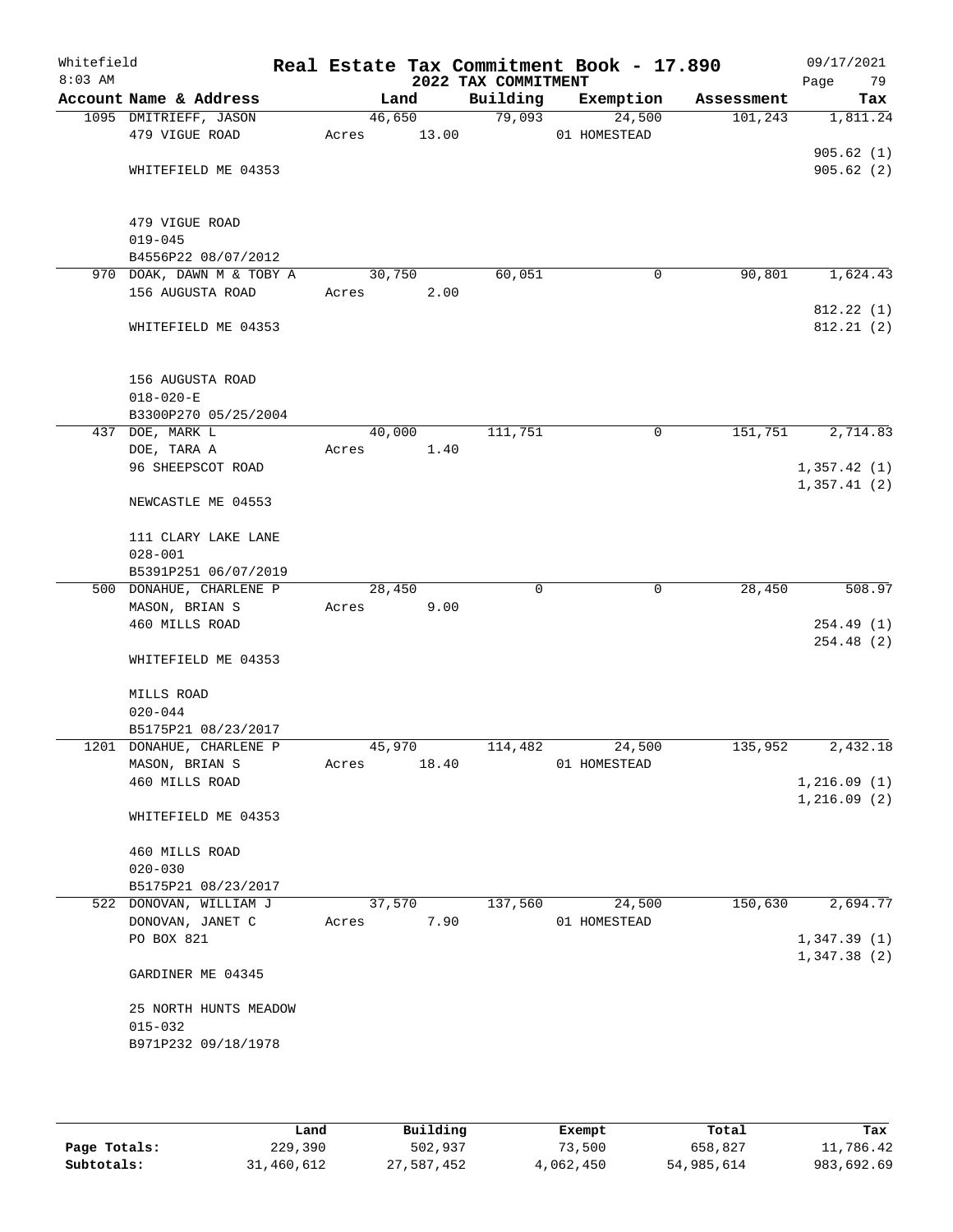| Whitefield<br>$8:03$ AM    |                                                             |       |              |         | 2022 TAX COMMITMENT | Real Estate Tax Commitment Book - 17.890 |                       | 09/17/2021                 |
|----------------------------|-------------------------------------------------------------|-------|--------------|---------|---------------------|------------------------------------------|-----------------------|----------------------------|
|                            | Account Name & Address                                      |       | Land         |         | Building            | Exemption                                | Assessment            | Page<br>80<br>Tax          |
|                            | 1844 DOOLEY, EDWARD A                                       |       | 22,085       |         | $\mathbf 0$         | $\Omega$                                 | 22,085                | 395.10                     |
|                            | TRUMAN-DOOLEY, VICTORIA Acres<br>Α                          |       |              | 2.89    |                     |                                          |                       |                            |
|                            | 811 EIGHTH TERRACE                                          |       |              |         |                     |                                          |                       | 197.55(1)<br>197.55(2)     |
|                            | PALM BEACH GARDENS FL<br>33418                              |       |              |         |                     |                                          |                       |                            |
|                            | JOYS POND LANE<br>$012 - 009 - A$                           |       |              |         |                     |                                          |                       |                            |
|                            | B4157P2 06/12/2009                                          |       |              |         |                     |                                          |                       |                            |
|                            | 761 DOWDY, PHILLIP J &<br>JENNIFER L<br>489 MILLS ROAD      | Acres | 36,530       | 6.60    | 138,218             | 24,500<br>01 HOMESTEAD                   | 150,248               | 2,687.94                   |
|                            | WHITEFIELD ME 04353                                         |       |              |         |                     |                                          |                       | 1,343.97(1)<br>1,343.97(2) |
|                            | 489 MILLS ROAD                                              |       |              |         |                     |                                          |                       |                            |
|                            | $020 - 042$<br>B3560P88 09/25/2005                          |       |              |         |                     |                                          |                       |                            |
| 620                        | DOWLING, JAMES A HEIRS<br>OF                                |       | 30,150       |         | 62,672              | 0                                        | 92,822                | 1,660.59                   |
|                            | DOWLING, FLORENCE I<br>HEIRS OF                             | Acres |              | 1.60    |                     |                                          |                       |                            |
|                            | C/O LORI ALLEN                                              |       |              |         |                     |                                          |                       | 830.30 (1)                 |
|                            | 45 COOKSON LANE<br>WHITEFIELD ME 04353                      |       |              |         |                     |                                          |                       | 830.29 (2)                 |
|                            | 47 COOKSON LANE<br>$020 - 048$                              |       |              |         |                     |                                          |                       |                            |
|                            | B1290P354 03/03/1986 B1009P42 09/17/1979                    |       |              |         |                     |                                          |                       |                            |
|                            | 1338 DOWLING, JESSICA L<br>35 TOWNHOUSE ROAD                | Acres | 33,420       | 3.78    | 115,207             | 0                                        | 148,627               | 2,658.94                   |
|                            |                                                             |       |              |         |                     |                                          |                       | 1,329.47(1)                |
|                            | WHITEFIELD ME 04353                                         |       |              |         |                     |                                          |                       | 1,329.47(2)                |
|                            | 35 TOWNHOUSE ROAD<br>$013 - 013$                            |       |              |         |                     |                                          |                       |                            |
|                            | B4768P233 04/02/2014                                        |       |              |         |                     |                                          |                       |                            |
|                            | 511 DOWNS, ROGER<br>327 HUNTS MEADOW RD                     | Acres | 95,250       | 107.00  | 234,287             | 24,500<br>01 HOMESTEAD                   | 305,037               | 5,457.11                   |
|                            | WHITEFIELD ME 04353                                         |       |              |         |                     |                                          |                       | 2,728.56(1)<br>2,728.55(2) |
|                            | 327 HUNTS MEADOW ROAD<br>$015 - 049$                        |       |              |         |                     |                                          |                       |                            |
|                            | 1867 DOWNS, ROGER C SR                                      |       | 21,500       |         | $\Omega$            | $\mathbf 0$                              | 21,500                | 384.64                     |
|                            | 327 HUNTS MEADOW ROAD                                       | Acres |              | 2.50    |                     |                                          |                       | 192.32(1)                  |
|                            | WHITEFIELD ME 04341                                         |       |              |         |                     |                                          |                       | 192.32(2)                  |
|                            | HUNTS MEADOW ROAD<br>$012 - 024 - E$<br>B5148P42 06/16/2017 |       |              |         |                     |                                          |                       |                            |
|                            |                                                             | Land  | Building     |         |                     | Exempt                                   | Total                 | Tax                        |
| Page Totals:<br>Subtotals: | 238,935<br>31,699,547                                       |       | 28, 137, 836 | 550,384 |                     | 49,000<br>4, 111, 450                    | 740,319<br>55,725,933 | 13, 244.32<br>996,937.01   |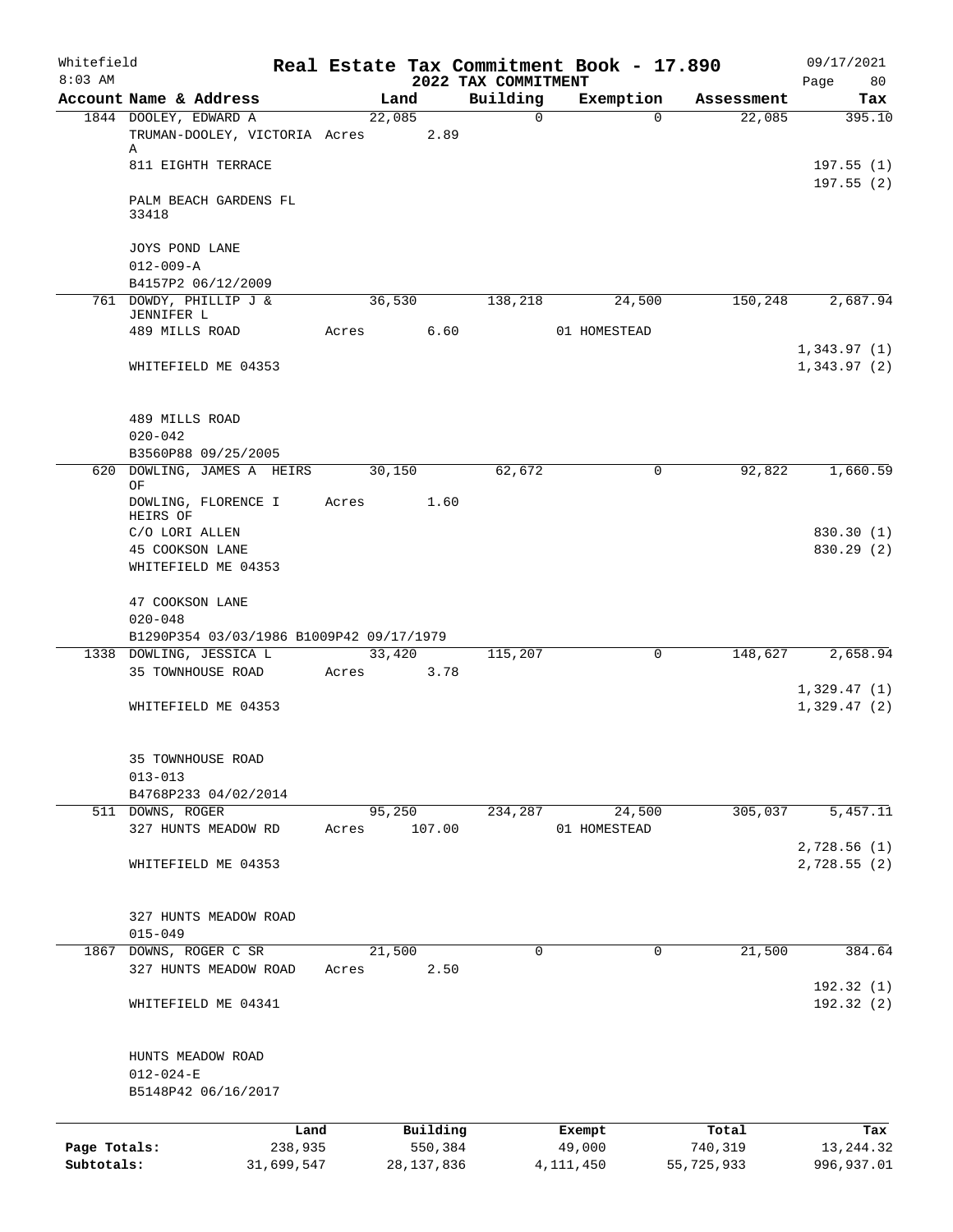| Whitefield   |                              |            |       |        |            |                                 | Real Estate Tax Commitment Book - 17.890 |                        | 09/17/2021        |
|--------------|------------------------------|------------|-------|--------|------------|---------------------------------|------------------------------------------|------------------------|-------------------|
| $8:03$ AM    | Account Name & Address       |            |       | Land   |            | 2022 TAX COMMITMENT<br>Building | Exemption                                | Assessment             | Page<br>81<br>Tax |
|              | 780 DOYON, MARC              |            |       | 33,660 |            | 157,970                         | 24,500                                   | 167, 130               | 2,989.96          |
|              | DOYON, BABY GLEN             |            | Acres |        | 3.94       |                                 | 01 HOMESTEAD                             |                        |                   |
|              | 16 STONE HOUSE COURT         |            |       |        |            |                                 |                                          |                        | 1,494.98(1)       |
|              |                              |            |       |        |            |                                 |                                          |                        | 1,494.98(2)       |
|              | WHITEFIELD ME 04353          |            |       |        |            |                                 |                                          |                        |                   |
|              | 16 STONE HOUSE COURT         |            |       |        |            |                                 |                                          |                        |                   |
|              | $016 - 040 - F$              |            |       |        |            |                                 |                                          |                        |                   |
|              | B5660P278 02/01/2021         |            |       |        |            |                                 |                                          |                        |                   |
|              | 849 DOYON, MARC & BABY GLEN  |            |       | 20,720 |            | 0                               |                                          | 20,720<br>0            | 370.68            |
|              | 16 STONE HOUSE COURT         |            | Acres |        | 1.98       |                                 |                                          |                        |                   |
|              |                              |            |       |        |            |                                 |                                          |                        | 185.34(1)         |
|              | WHITEFIELD ME 04353          |            |       |        |            |                                 |                                          |                        | 185.34(2)         |
|              | STONE HOUSE COURT            |            |       |        |            |                                 |                                          |                        |                   |
|              | $016 - 040 - E$              |            |       |        |            |                                 |                                          |                        |                   |
|              | B4711P273 09/17/2013         |            |       |        |            |                                 |                                          |                        |                   |
|              | 955 DROLET, ROGER M          |            |       | 49,317 |            | 170,956                         | 24,500                                   | 195,773                | 3,502.38          |
|              | DROLET, BETHANY L            |            | Acres |        | 23.18      |                                 | 01 HOMESTEAD                             |                        |                   |
|              | 230 ROCKLAND ROAD            |            |       |        |            |                                 |                                          |                        | 1,751.19(1)       |
|              | WHITEFIELD ME 04353          |            |       |        |            |                                 |                                          |                        | 1,751.19(2)       |
|              | 230 ROCKLAND ROAD            |            |       |        |            |                                 |                                          |                        |                   |
|              | $021 - 007$                  |            |       |        |            |                                 |                                          |                        |                   |
|              | B2884P82 07/17/2002          |            |       |        |            |                                 |                                          |                        |                   |
|              | 998 DUBE, DYLAN M            |            |       | 37,442 |            | 92,880                          |                                          | 130,322<br>$\mathbf 0$ | 2,331.46          |
|              | 53 HEATH ROAD                |            | Acres |        | 7.74       |                                 |                                          |                        |                   |
|              |                              |            |       |        |            |                                 |                                          |                        | 1, 165.73(1)      |
|              | WHITEFIELD ME 04353          |            |       |        |            |                                 |                                          |                        | 1, 165.73(2)      |
|              |                              |            |       |        |            |                                 |                                          |                        |                   |
|              | 53 HEATH ROAD                |            |       |        |            |                                 |                                          |                        |                   |
|              | $011 - 010$                  |            |       |        |            |                                 |                                          |                        |                   |
|              | B5483P72 01/23/2020          |            |       |        |            |                                 |                                          |                        |                   |
|              | 659 DUBE, GERARD M & SANDRA  |            |       | 48,480 |            | 119,032                         | 24,500                                   | 143,012                | 2,558.48          |
|              | Α                            |            |       |        |            |                                 |                                          |                        |                   |
|              | 116 DEVINE ROAD              |            | Acres |        | 24.20      |                                 | 01 HOMESTEAD                             |                        |                   |
|              |                              |            |       |        |            |                                 |                                          |                        | 1, 279.24(1)      |
|              | WHITEFIELD ME 04353          |            |       |        |            |                                 |                                          |                        | 1, 279.24(2)      |
|              | 116 DEVINE ROAD              |            |       |        |            |                                 |                                          |                        |                   |
|              | $016 - 011$                  |            |       |        |            |                                 |                                          |                        |                   |
|              | B1418P167 08/31/1987         |            |       |        |            |                                 |                                          |                        |                   |
|              | 1416 DUBE, KAREN M & MICHAEL |            |       | 31,200 |            | 17,006                          |                                          | 48,206<br>0            | 862.41            |
|              | R                            |            |       |        |            |                                 |                                          |                        |                   |
|              | 94 AUGUSTA ROAD              |            | Acres |        | 2.30       |                                 |                                          |                        | 431.21 (1)        |
|              | WHITEFIELD ME 04353          |            |       |        |            |                                 |                                          |                        | 431.20 (2)        |
|              | 94 AUGUSTA ROAD              |            |       |        |            |                                 |                                          |                        |                   |
|              | $018 - 014 - A$              |            |       |        |            |                                 |                                          |                        |                   |
|              | B2256P94 07/17/1997          |            |       |        |            |                                 |                                          |                        |                   |
|              |                              |            |       |        |            |                                 |                                          |                        |                   |
|              |                              | Land       |       |        | Building   |                                 | Exempt                                   | Total                  | Tax               |
| Page Totals: |                              | 220,819    |       |        | 557,844    |                                 | 73,500                                   | 705,163                | 12,615.37         |
| Subtotals:   |                              | 31,920,366 |       |        | 28,695,680 |                                 | 4,184,950                                | 56,431,096             | 1,009,552.38      |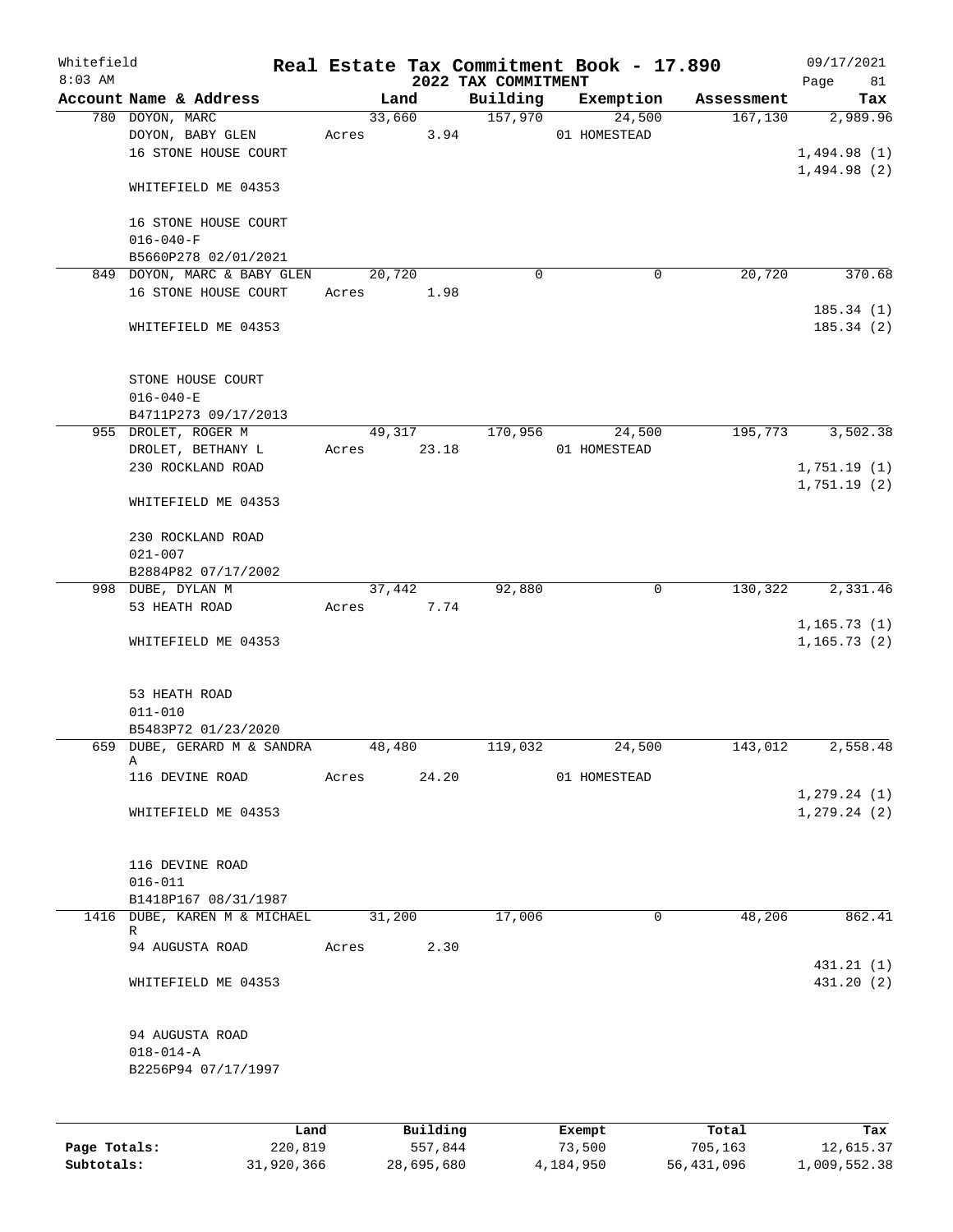| Whitefield<br>$8:03$ AM |                                                                                                                    |             |             | 2022 TAX COMMITMENT | Real Estate Tax Commitment Book - 17.890 |                      | 09/17/2021<br>Page<br>82           |
|-------------------------|--------------------------------------------------------------------------------------------------------------------|-------------|-------------|---------------------|------------------------------------------|----------------------|------------------------------------|
|                         | Account Name & Address                                                                                             |             | Land        | Building            |                                          | Exemption Assessment | Tax                                |
|                         | 743 DUBORD, NICHOLAS H<br>DUBORD, HEATHER A<br>10 BIRCH LANE                                                       | Acres 1.50  | 30,000      | 86,195              | 24,500<br>01 HOMESTEAD                   | 91,695               | 1,640.42<br>820.21(1)<br>820.21(2) |
|                         | WHITEFIELD ME 04353<br>10 BIRCH LANE                                                                               |             |             |                     |                                          |                      |                                    |
|                         | $022 - 020$                                                                                                        |             |             |                     |                                          |                      |                                    |
|                         | B5265P231 05/24/2018                                                                                               |             |             |                     |                                          |                      |                                    |
|                         | 1729 DULAC, DAWN & GILLES<br>188 DEVINE ROAD                                                                       | Acres 15.27 | 43,466      | 189,257             | 24,500<br>01 HOMESTEAD                   | 208,223              | 3,725.11                           |
|                         | WHITEFIELD ME 04353                                                                                                |             |             |                     |                                          |                      | 1,862.56(1)<br>1,862.55(2)         |
|                         | 188 DEVINE ROAD<br>$016 - 013 - H$                                                                                 |             |             |                     |                                          |                      |                                    |
|                         | B3317P26 06/25/2004<br>1286 DULAC, DAWN & RICHARDS,                                                                | 33,075      |             | 31,394              | 24,500                                   | 39,969               | 715.05                             |
|                         | LEE E TRUSTEES<br>RICHARDS, VIOLET H<br>IRREVOCABLE TRUST FOR<br>DAWN DULAC & LEE E<br>RICHARDS<br>188 DEVINE ROAD | Acres 3.55  |             |                     | 01 HOMESTEAD                             |                      |                                    |
|                         | WHITEFIELD ME 04353                                                                                                |             |             |                     |                                          |                      | 357.53(1)<br>357.52(2)             |
|                         | 170 DEVINE ROAD<br>$016 - 013$                                                                                     |             |             |                     |                                          |                      |                                    |
|                         | B4254P220 03/03/2010<br>593 DUMAS, RONALD                                                                          |             | $\mathbf 0$ | 14,858              | $\mathbf 0$                              | 14,858               | 265.81                             |
|                         | 50 JUNIPER LANE                                                                                                    |             |             |                     |                                          |                      |                                    |
|                         | WHITEFIELD ME 04353                                                                                                |             |             |                     |                                          |                      | 132.91(1)<br>132.90(2)             |
|                         | 50 JUNIPER LANE<br>$018 - 030 - A - 30N$                                                                           |             |             |                     |                                          |                      |                                    |
|                         | 38 DUMAS, STEVEN A                                                                                                 |             | 53,165      | 133,836             | 0                                        | 187,001              | 3,345.45                           |
|                         | 34 JUNIPER LANE                                                                                                    | Acres       | 5.11        |                     |                                          |                      | 1,672.73(1)                        |
|                         | WHITEFIELD ME 04353                                                                                                |             |             |                     |                                          |                      | 1,672.72(2)                        |
|                         | 34 JUNIPER LANE<br>$018 - 030 - A - 3$<br>B3641P146 03/01/2006                                                     |             |             |                     |                                          |                      |                                    |
|                         | 227 DUMAS, STEVEN A                                                                                                | 20,780      |             | 0                   | 0                                        | 20,780               | 371.75                             |
|                         | 64 JUNIPER LAND                                                                                                    | Acres       | 2.02        |                     |                                          |                      | 185.88 (1)                         |
|                         | WHITEFIELD ME 04353                                                                                                |             |             |                     |                                          |                      | 185.87 (2)                         |
|                         | 64 JUNIPER LANE<br>$018 - 030 - A - 4$<br>B3641P146 03/01/2006                                                     |             |             |                     |                                          |                      |                                    |
|                         | Land                                                                                                               |             | Building    |                     | Exempt                                   | Total                | Tax                                |
| Page Totals:            | 180,486                                                                                                            |             | 455,540     |                     | 73,500                                   | 562,526              | 10,063.59                          |

**Subtotals:** 32,100,852 29,151,220 4,258,450 56,993,622 1,019,615.97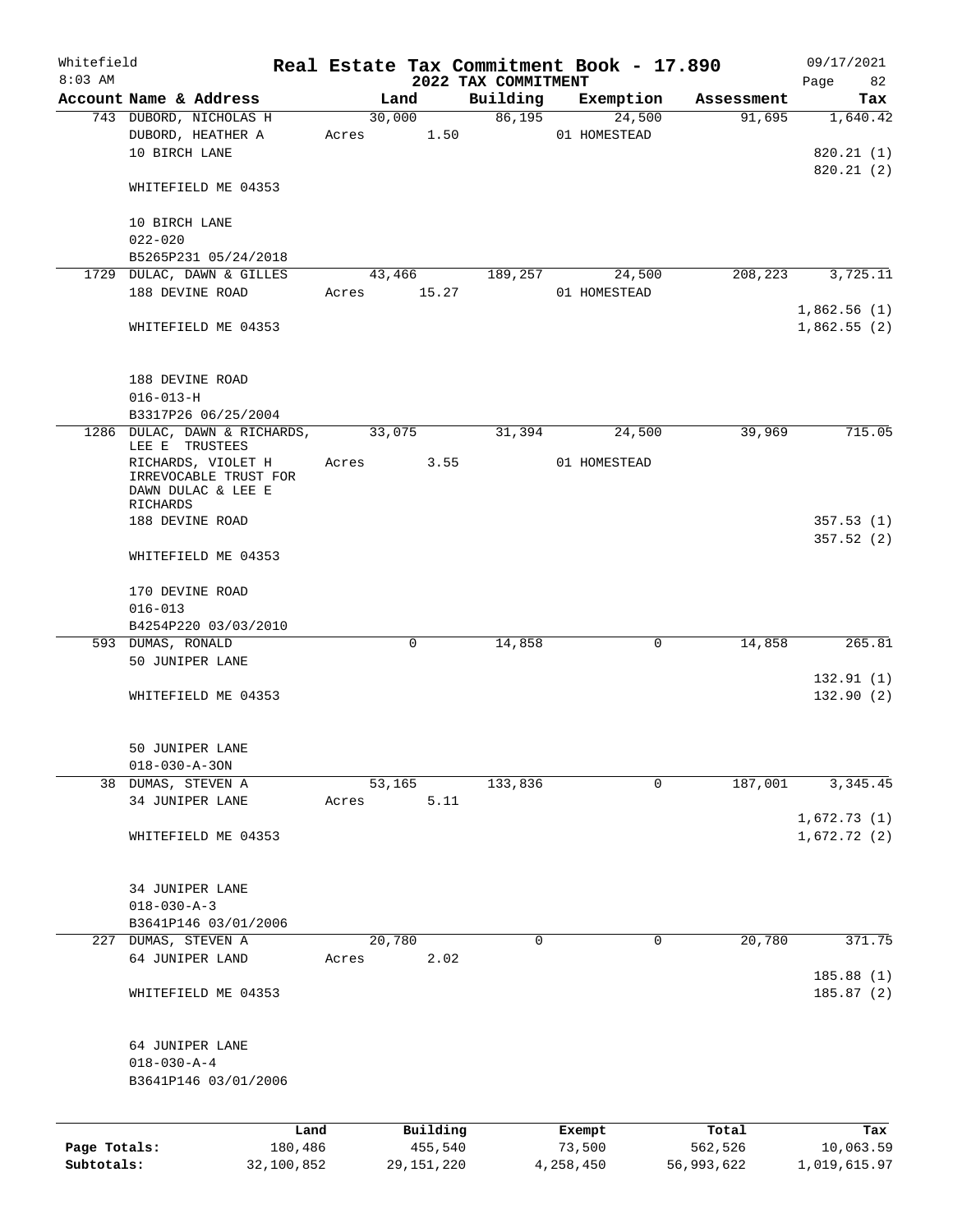| Whitefield   |                                      |         |       |                |            | Real Estate Tax Commitment Book - 17.890 |                  |          |                      | 09/17/2021               |
|--------------|--------------------------------------|---------|-------|----------------|------------|------------------------------------------|------------------|----------|----------------------|--------------------------|
| $8:03$ AM    | Account Name & Address               |         |       |                |            | 2022 TAX COMMITMENT                      |                  |          |                      | Page<br>83               |
|              | 1692 DUMAS, WILLIAM A                |         |       | Land<br>30,750 |            | Building<br>16,977                       | Exemption        | $\Omega$ | Assessment<br>47,727 | Tax<br>853.84            |
|              | 58 JUNIPER LANE                      |         | Acres |                | 2.00       |                                          |                  |          |                      |                          |
|              |                                      |         |       |                |            |                                          |                  |          |                      | 426.92(1)                |
|              | WHITEFIELD ME 04353                  |         |       |                |            |                                          |                  |          |                      | 426.92(2)                |
|              |                                      |         |       |                |            |                                          |                  |          |                      |                          |
|              | 58 JUNIPER LANE                      |         |       |                |            |                                          |                  |          |                      |                          |
|              | $018 - 030 - A - 2$                  |         |       |                |            |                                          |                  |          |                      |                          |
|              | B3541P99 08/24/2005                  |         |       |                |            |                                          |                  |          |                      |                          |
|              | 1221 DUMONT, SHAWN W                 |         |       | 30,345         |            | 25,765                                   |                  | 0        | 56,110               | 1,003.81                 |
|              | 41 PITTSTON ROAD                     |         | Acres |                | 1.73       |                                          |                  |          |                      |                          |
|              |                                      |         |       |                |            |                                          |                  |          |                      | 501.91(1)                |
|              | WHITEFIELD ME 04353                  |         |       |                |            |                                          |                  |          |                      | 501.90(2)                |
|              | 41 PITTSTON ROAD                     |         |       |                |            |                                          |                  |          |                      |                          |
|              | $030 - 013$                          |         |       |                |            |                                          |                  |          |                      |                          |
|              | B4233P268 12/16/2009                 |         |       |                |            |                                          |                  |          |                      |                          |
|              | 389 DUNCAN, FREDERICK J &<br>NANCY J |         |       | 18,570         |            | 22,390                                   |                  | 0        | 40,960               | 732.77                   |
|              | 10 VATERS HIDEAWAY                   |         | Acres |                | 1.88       |                                          |                  |          |                      |                          |
|              |                                      |         |       |                |            |                                          |                  |          |                      | 366.39(1)                |
|              | JEFFERSON ME 04348                   |         |       |                |            |                                          |                  |          |                      | 366.38(2)                |
|              | 255 SENOTT ROAD                      |         |       |                |            |                                          |                  |          |                      |                          |
|              | $017 - 043 - A$                      |         |       |                |            |                                          |                  |          |                      |                          |
|              | B848P245 07/22/1975                  |         |       |                |            |                                          |                  |          |                      |                          |
|              | 433 DUNCAN, HELENE                   |         |       | 36,154         |            | 109,176                                  |                  | 30,380   | 114,950              | 2,056.46                 |
|              | 67 HILTON ROAD                       |         | Acres |                | 6.13       |                                          | 01 HOMESTEAD     |          |                      |                          |
|              |                                      |         |       |                |            |                                          | 05 VET EXEMPTION |          |                      | 1,028.23(1)              |
|              | WHITEFIELD ME 04353                  |         |       |                |            |                                          |                  |          |                      | 1,028.23(2)              |
|              | 67 HILTON ROAD                       |         |       |                |            |                                          |                  |          |                      |                          |
|              | $027 - 002$                          |         |       |                |            |                                          |                  |          |                      |                          |
|              | B760P27 02/06/1973                   |         |       |                |            |                                          |                  |          |                      |                          |
|              | 1272 DUNCAN, RONALD & HELENE         |         |       | 100,010        |            | 0                                        |                  | 0        | 100,010              | 1,789.18                 |
|              | DUNCAN, FREDERICK J &                |         | Acres |                | 201.00     |                                          |                  |          |                      |                          |
|              | NANCY J                              |         |       |                |            |                                          |                  |          |                      |                          |
|              | 67 HILTON ROAD                       |         |       |                |            |                                          |                  |          |                      | 894.59 (1)<br>894.59 (2) |
|              | WHITEFIELD ME 04353                  |         |       |                |            |                                          |                  |          |                      |                          |
|              | SENOTT ROAD                          |         |       |                |            |                                          |                  |          |                      |                          |
|              | $017 - 043$                          |         |       |                |            |                                          |                  |          |                      |                          |
|              | B848P250 07/22/1975                  |         |       |                |            |                                          |                  |          |                      |                          |
| 249          | DUNN, ANDREW E & THOMAS              |         |       | 130,010        |            | 190,118                                  |                  | 0        | 320,128              | 5,727.09                 |
|              | F TRUSTEES<br>DUNN, AVERY E          |         | Acres |                | 154.26     |                                          |                  |          |                      |                          |
|              | IRREVOCABLE TRUST<br>10 MADISON LANE |         |       |                |            |                                          |                  |          |                      | 2,863.55(1)              |
|              | ACTON MA 01720                       |         |       |                |            |                                          |                  |          |                      | 2,863.54(2)              |
|              | 333 VIGUE ROAD                       |         |       |                |            |                                          |                  |          |                      |                          |
|              | $016 - 041$                          |         |       |                |            |                                          |                  |          |                      |                          |
|              | B5455P238 10/22/2019                 |         |       |                |            |                                          |                  |          |                      |                          |
|              |                                      | Land    |       |                | Building   |                                          | Exempt           |          | Total                | Tax                      |
| Page Totals: |                                      | 345,839 |       |                | 364,426    |                                          | 30,380           |          | 679,885              | 12, 163. 15              |
| Subtotals:   | 32,446,691                           |         |       |                | 29,515,646 |                                          | 4,288,830        |          | 57,673,507           | 1,031,779.12             |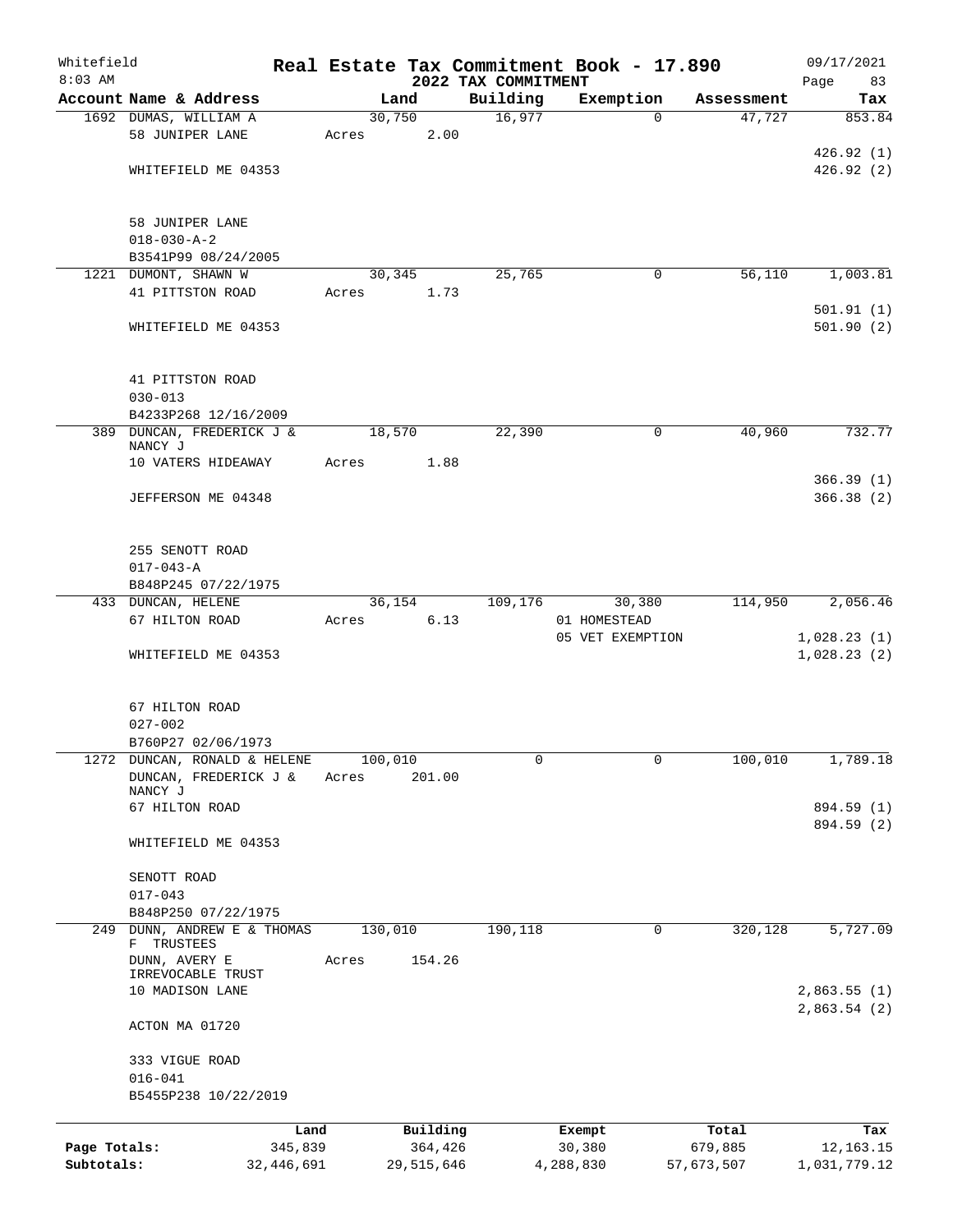| Whitefield<br>$8:03$ AM |                                       |            |       |            |                                 | Real Estate Tax Commitment Book - 17.890 |            | 09/17/2021                 |
|-------------------------|---------------------------------------|------------|-------|------------|---------------------------------|------------------------------------------|------------|----------------------------|
|                         | Account Name & Address                |            |       | Land       | 2022 TAX COMMITMENT<br>Building | Exemption                                | Assessment | 84<br>Page<br>Tax          |
|                         | 468 DUNN, GERARD J                    |            |       | 30,375     | 126,659                         | 24,500                                   | 132,534    | 2,371.03                   |
|                         | DUNN, MARY E                          |            |       | Acres 1.75 |                                 | 01 HOMESTEAD                             |            |                            |
|                         | 43 HUNTS MEADOW ROAD                  |            |       |            |                                 |                                          |            | 1, 185.52(1)               |
|                         |                                       |            |       |            |                                 |                                          |            | 1,185.51(2)                |
|                         | WHITEFIELD ME 04353                   |            |       |            |                                 |                                          |            |                            |
|                         | 43 HUNTS MEADOW ROAD                  |            |       |            |                                 |                                          |            |                            |
|                         | $012 - 033 - C$                       |            |       |            |                                 |                                          |            |                            |
|                         | B5552P167 07/16/2020                  |            |       |            |                                 |                                          |            |                            |
|                         | 213 DURRELL, GENE                     |            |       | 13,100     | $\Omega$                        | 0                                        | 13,100     | 234.36                     |
|                         | DURRELL, TRACY                        |            | Acres | 12.00      |                                 |                                          |            |                            |
|                         | 213 HUNTS MEADOW ROAD                 |            |       |            |                                 |                                          |            | 117.18(1)                  |
|                         |                                       |            |       |            |                                 |                                          |            | 117.18(2)                  |
|                         | PITTSTON ME 04345                     |            |       |            |                                 |                                          |            |                            |
|                         | PHILBRICK LANE                        |            |       |            |                                 |                                          |            |                            |
|                         | $006 - 011 - A$                       |            |       |            |                                 |                                          |            |                            |
|                         | B5248P146 04/06/2018                  |            |       |            |                                 |                                          |            |                            |
|                         | 1684 DURRELL, GENE A & TRACY 35,490   |            |       |            | 201,181                         | 24,500                                   | 212,171    | 3,795.74                   |
|                         | 213 HUNTS MEADOW ROAD                 |            |       | Acres 5.30 |                                 | 01 HOMESTEAD                             |            |                            |
|                         | PITTSTON ME 04345                     |            |       |            |                                 |                                          |            | 1,897.87(1)<br>1,897.87(2) |
|                         |                                       |            |       |            |                                 |                                          |            |                            |
|                         |                                       |            |       |            |                                 |                                          |            |                            |
|                         | 213 SOUTH HUNTS MEADOW                |            |       |            |                                 |                                          |            |                            |
|                         | $006 - 021 - 2$                       |            |       |            |                                 |                                          |            |                            |
|                         | B4704P207 08/28/2013                  |            |       |            |                                 |                                          |            |                            |
|                         | 1232 DYER, ISAAC W III &<br>ISAAC C   |            |       | 76,750     | $\Omega$                        | $\mathbf 0$                              | 76,750     | 1,373.06                   |
|                         | DYER, ERIC W                          |            | Acres | 90.00      |                                 |                                          |            |                            |
|                         | 20 UPPER NARROWS LANE                 |            |       |            |                                 |                                          |            | 686.53(1)                  |
|                         |                                       |            |       |            |                                 |                                          |            | 686.53(2)                  |
|                         | WINTHROP ME 04364                     |            |       |            |                                 |                                          |            |                            |
|                         | HEMLOCK LANE                          |            |       |            |                                 |                                          |            |                            |
|                         | $004 - 044 - B$                       |            |       |            |                                 |                                          |            |                            |
|                         | B2972P13 12/27/2002                   |            |       |            |                                 |                                          |            |                            |
|                         | 665 DYER, ISAAC W III &               |            |       | 67,725     | 0                               | $\mathbf{0}$                             | 67,725     | 1,211.60                   |
|                         | ISAAC C                               |            |       |            |                                 |                                          |            |                            |
|                         | DYER, ERIC W<br>20 UPPER NARROWS LANE |            | Acres | 71.95      |                                 |                                          |            | 605.80(1)                  |
|                         |                                       |            |       |            |                                 |                                          |            | 605.80(2)                  |
|                         | WINTHROP ME 04364                     |            |       |            |                                 |                                          |            |                            |
|                         |                                       |            |       |            |                                 |                                          |            |                            |
|                         | HEMLOCK LANE                          |            |       |            |                                 |                                          |            |                            |
|                         | $003 - 013$<br>B2972P13 12/27/2002    |            |       |            |                                 |                                          |            |                            |
|                         | 1124 DYER, ISAAC W III &              |            |       | 72,850     | 178,062                         | 0                                        | 250,912    | 4,488.82                   |
|                         | ISAAC C                               |            |       |            |                                 |                                          |            |                            |
|                         | DYER, ERIC W                          |            | Acres | 62.20      |                                 |                                          |            |                            |
|                         | 20 UPPER NARROWS LANE                 |            |       |            |                                 |                                          |            | 2, 244.41 (1)              |
|                         | WINTHROP ME 04364                     |            |       |            |                                 |                                          |            | 2, 244.41 (2)              |
|                         |                                       |            |       |            |                                 |                                          |            |                            |
|                         | 338 PITTSTON ROAD                     |            |       |            |                                 |                                          |            |                            |
|                         | $003 - 011$                           |            |       |            |                                 |                                          |            |                            |
|                         | B2972P13 12/27/2002                   |            |       |            |                                 |                                          |            |                            |
|                         |                                       |            |       |            |                                 |                                          |            |                            |
|                         |                                       | Land       |       | Building   |                                 | Exempt                                   | Total      | Tax                        |
| Page Totals:            |                                       | 296,290    |       | 505,902    |                                 | 49,000                                   | 753,192    | 13,474.61                  |
| Subtotals:              |                                       | 32,742,981 |       | 30,021,548 |                                 | 4,337,830                                | 58,426,699 | 1,045,253.73               |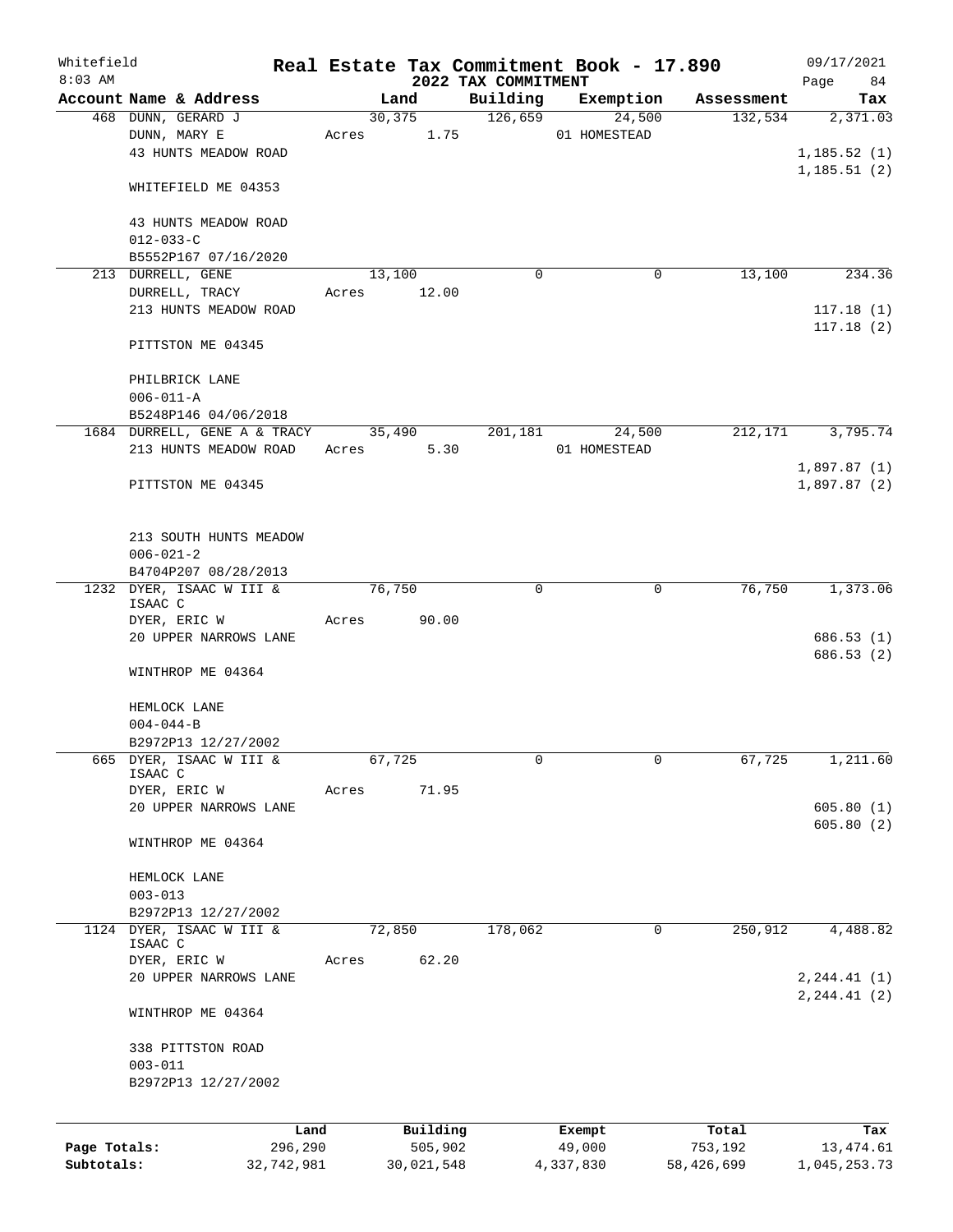| Whitefield<br>$8:03$ AM |                               |                                                   |             |        |        | 2022 TAX COMMITMENT | Real Estate Tax Commitment Book - 17.890 |            | 09/17/2021<br>85<br>Page   |
|-------------------------|-------------------------------|---------------------------------------------------|-------------|--------|--------|---------------------|------------------------------------------|------------|----------------------------|
|                         |                               | Account Name & Address                            |             | Land   |        | Building            | Exemption                                | Assessment | Tax                        |
|                         |                               | 657 EASTMAN, GEORGE M JR<br>EASTMAN, LYNETTE R    | Acres 12.00 | 13,100 |        | $\Omega$            | $\Omega$                                 | 13,100     | 234.36                     |
|                         | 468 NASH ROAD                 |                                                   |             |        |        |                     |                                          |            | 117.18(1)<br>117.18(2)     |
|                         |                               | PITTSTON ME 04345                                 |             |        |        |                     |                                          |            |                            |
|                         | $003 - 002$                   | PITTSTON TOWN LINE                                |             |        |        |                     |                                          |            |                            |
|                         |                               | B5590P110 09/11/2020                              |             |        |        |                     |                                          |            |                            |
|                         |                               | 1100 EDGAR-LARRABEE, MARY L 33,750                |             |        |        | 101,520             | 24,500                                   | 110,770    | 1,981.68                   |
|                         | 176 COOPER ROAD               | LARRABEE, WARREN H                                | Acres       |        | 4.00   |                     | 01 HOMESTEAD                             |            | 990.84 (1)                 |
|                         |                               | WHITEFIELD ME 04353                               |             |        |        |                     |                                          |            | 990.84(2)                  |
|                         | 176 COOPER ROAD               |                                                   |             |        |        |                     |                                          |            |                            |
|                         | $016 - 006 - A$               |                                                   |             |        |        |                     |                                          |            |                            |
|                         |                               | B2980P299 01/13/2003<br>1361 EDGECOMB, VICTOR A & | 30,000      |        |        | 46,985              | 0                                        | 76,985     | 1,377.26                   |
|                         | ANN D<br>130 BAILEY ROAD      |                                                   | Acres 0.70  |        |        |                     |                                          |            |                            |
|                         |                               |                                                   |             |        |        |                     |                                          |            | 688.63 (1)                 |
|                         | ALNA ME 04535                 |                                                   |             |        |        |                     |                                          |            | 688.63 (2)                 |
|                         | 363 MILLS ROAD<br>$017 - 029$ |                                                   |             |        |        |                     |                                          |            |                            |
|                         |                               | B4037P209 08/06/2008                              |             |        |        |                     |                                          |            |                            |
|                         | CARMEN C                      | 1073 EDWARDS, MICHAEL P &                         |             | 30,315 |        | 107,871             | 24,500                                   | 113,686    | 2,033.84                   |
|                         | PO BOX 228                    |                                                   | Acres       |        | 1.71   |                     | 01 HOMESTEAD                             |            |                            |
|                         |                               | COOPERS MILLS ME 04341                            |             |        |        |                     |                                          |            | 1,016.92(1)<br>1,016.92(2) |
|                         | 17 ASHFORD LANE               |                                                   |             |        |        |                     |                                          |            |                            |
|                         | $020 - 010$                   |                                                   |             |        |        |                     |                                          |            |                            |
|                         |                               | B4085P61 01/06/2009<br>282 EKHOLM, ERIK & JUDITH  |             |        | 48,130 | 140,763             | 24,500                                   |            | 164,393 2,940.99           |
|                         |                               | 44 MERIGOLD FARM LANE                             | Acres 14.85 |        |        |                     | 01 HOMESTEAD                             |            |                            |
|                         |                               |                                                   |             |        |        |                     |                                          |            | 1,470.50(1)                |
|                         |                               | WHITEFIELD ME 04353                               |             |        |        |                     |                                          |            | 1,470.49(2)                |
|                         | $010 - 029$                   | 44 MERIGOLD FARM LANE                             |             |        |        |                     |                                          |            |                            |
|                         |                               | 1096 EKHOLM, SUSANNA M                            |             | 41,450 |        | 1,412               | $\mathbf 0$                              | 42,862     | 766.80                     |
|                         |                               | C/O ERIK EKHOLM                                   | Acres 6.50  |        |        |                     |                                          |            |                            |
|                         |                               | 44 MERIGOLD FARM LANE<br>WHITEFIELD ME 04353      |             |        |        |                     |                                          |            | 383.40 (1)<br>383.40(2)    |
|                         | $010 - 029 - A$               | 30 MERIGOLD FARM LANE<br>B1828P108 11/12/1992     |             |        |        |                     |                                          |            |                            |
|                         |                               |                                                   |             |        |        |                     |                                          |            |                            |

|              | Land       | Building   | Exempt      | Total      | Tax          |
|--------------|------------|------------|-------------|------------|--------------|
| Page Totals: | 196,745    | 398,551    | 73,500      | 521,796    | 9,334.93     |
| Subtotals:   | 32,939,726 | 30,420,099 | 4, 411, 330 | 58,948,495 | 1,054,588.66 |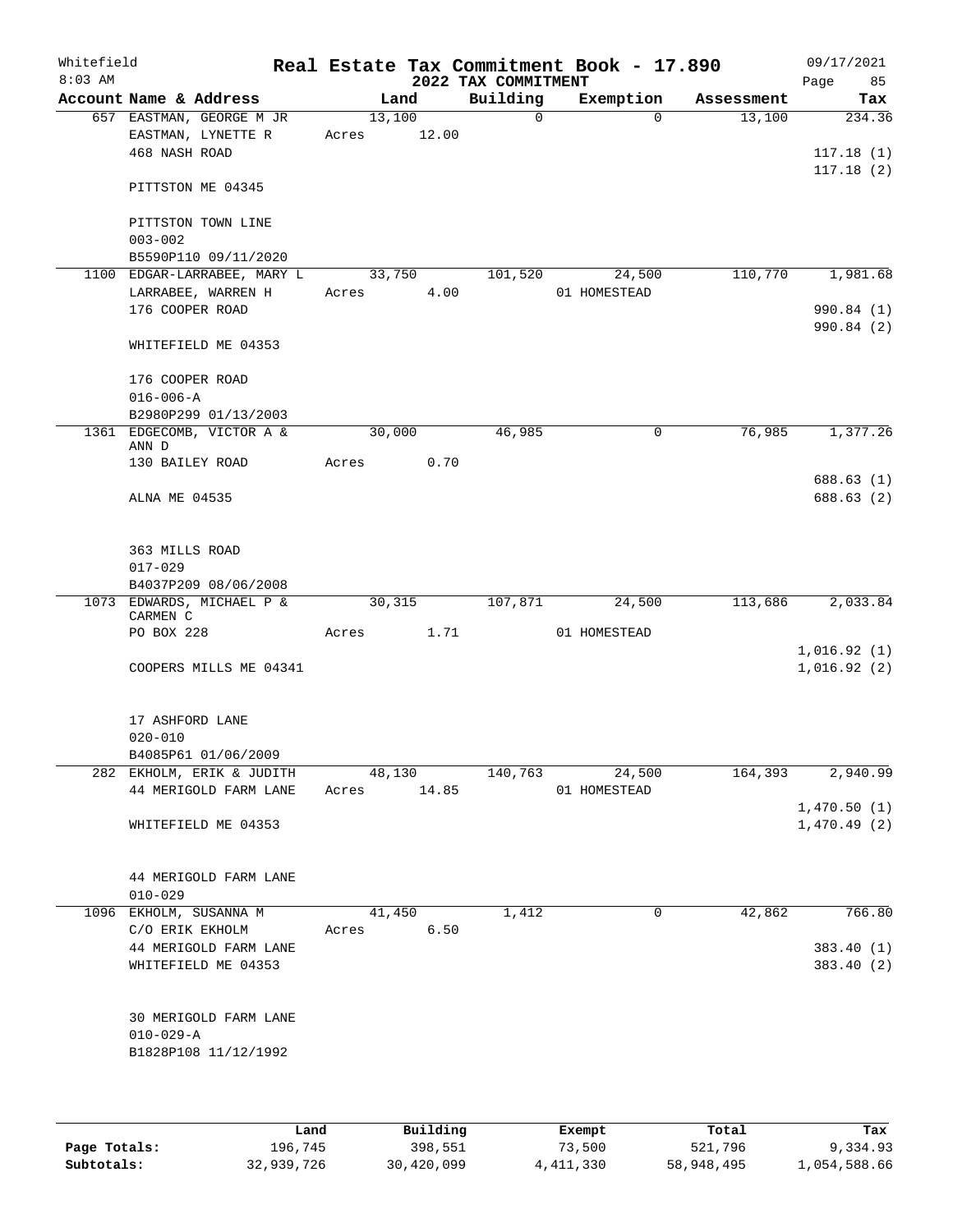| Whitefield   |                                    |         |        |            | Real Estate Tax Commitment Book - 17.890 |                  |           |                           | 09/17/2021              |
|--------------|------------------------------------|---------|--------|------------|------------------------------------------|------------------|-----------|---------------------------|-------------------------|
| $8:03$ AM    | Account Name & Address             |         | Land   |            | 2022 TAX COMMITMENT<br>Building          |                  | Exemption | Assessment                | Page<br>86<br>Tax       |
|              | 1581 ELDER, JEROD M &              |         | 32,100 |            | 94,494                                   |                  | 24,500    | 102,094                   | 1,826.46                |
|              | JULIANNA L                         |         |        |            |                                          |                  |           |                           |                         |
|              | 8 VIGUE ROAD                       | Acres   |        | 2.90       |                                          | 01 HOMESTEAD     |           |                           |                         |
|              | WHITEFIELD ME 04353                |         |        |            |                                          |                  |           |                           | 913.23(1)<br>913.23(2)  |
|              |                                    |         |        |            |                                          |                  |           |                           |                         |
|              | 8 VIGUE ROAD                       |         |        |            |                                          |                  |           |                           |                         |
|              | $013 - 032$                        |         |        |            |                                          |                  |           |                           |                         |
|              | B4874P189 04/08/2015               |         |        |            |                                          |                  |           |                           |                         |
|              | 257 ELLIOTT, CARROLL MARSON        |         | 30,855 |            | 11,021                                   |                  | 30,380    | 11,496                    | 205.66                  |
|              | ELLIOTT, JUDITH<br>PO BOX 174      | Acres   |        | 2.07       |                                          | 01 HOMESTEAD     |           | 12 VET $2-27-61 = 8-5-64$ | 102.83(1)               |
|              |                                    |         |        |            |                                          |                  |           |                           | 102.83(2)               |
|              | WHITEFIELD ME 04353                |         |        |            |                                          |                  |           |                           |                         |
|              | 28 MAPLE LANE                      |         |        |            |                                          |                  |           |                           |                         |
|              | $014 - 006 - C$                    |         |        |            |                                          |                  |           |                           |                         |
|              | B4605P256 12/14/2012               |         |        |            |                                          |                  |           |                           |                         |
|              | 904 ELLIOTT, DAVID C               |         | 43,690 |            | 181,471                                  |                  | 24,500    | 200,661                   | 3,589.83                |
|              | 85 BENNER LANE                     | Acres   |        | 9.30       |                                          | 01 HOMESTEAD     |           |                           |                         |
|              |                                    |         |        |            |                                          |                  |           |                           | 1,794.92(1)             |
|              | WHITEFIELD ME 04353                |         |        |            |                                          |                  |           |                           | 1,794.91(2)             |
|              | 85 BENNER LANE                     |         |        |            |                                          |                  |           |                           |                         |
|              | $016 - 053$                        |         |        |            |                                          |                  |           |                           |                         |
|              | B1283P106 01/06/1986               |         |        |            |                                          |                  |           |                           |                         |
|              | 824 ELLIOTT, DAVID C               |         | 60,525 |            | $\Omega$                                 |                  | 0         | 60,525                    | 1,082.79                |
|              | 85 BENNER ROAD                     | Acres   |        | 57.55      |                                          |                  |           |                           |                         |
|              | WHITEFIELD ME 04353                |         |        |            |                                          |                  |           |                           | 541.40(1)<br>541.39 (2) |
|              |                                    |         |        |            |                                          |                  |           |                           |                         |
|              | BENNER LANE<br>$013 - 038$         |         |        |            |                                          |                  |           |                           |                         |
|              | B4819P192 09/18/2014               |         |        |            |                                          |                  |           |                           |                         |
|              | 550 ELLIS, TRACY A                 |         | 32,970 |            | 0                                        |                  | 0         | 32,970                    | 589.83                  |
|              | 27 MUNSEY AVENUE                   | Acres   |        | 8.40       |                                          |                  |           |                           |                         |
|              |                                    |         |        |            |                                          |                  |           |                           | 294.92 (1)              |
|              | LIVERMORE FALLS ME<br>04254        |         |        |            |                                          |                  |           |                           | 294.91 (2)              |
|              | EAST RIVER ROAD                    |         |        |            |                                          |                  |           |                           |                         |
|              | $013 - 063$                        |         |        |            |                                          |                  |           |                           |                         |
|              | B4586P114 10/29/2012               |         |        |            |                                          |                  |           |                           |                         |
|              | 1651 ELLIS, TRACY A                |         | 94,241 |            | 71,886                                   |                  | 0         | 166,127                   | 2,972.01                |
|              | 27 MUNSEY AVENUE                   | Acres   |        | 47.64      |                                          |                  |           |                           | 1,486.01(1)             |
|              | LIVERMORE FALLS ME<br>04254        |         |        |            |                                          |                  |           |                           | 1,486.00(2)             |
|              |                                    |         |        |            |                                          |                  |           |                           |                         |
|              | 250 EAST RIVER ROAD<br>$013 - 073$ |         |        |            |                                          |                  |           |                           |                         |
|              | B4586P114 10/29/2012               |         |        |            |                                          |                  |           |                           |                         |
|              |                                    | Land    |        | Building   |                                          |                  |           | Total                     | Tax                     |
| Page Totals: |                                    | 294,381 |        | 358,872    |                                          | Exempt<br>79,380 |           | 573,873                   | 10,266.58               |
| Subtotals:   | 33, 234, 107                       |         |        | 30,778,971 |                                          | 4,490,710        |           | 59, 522, 368              | 1,064,855.24            |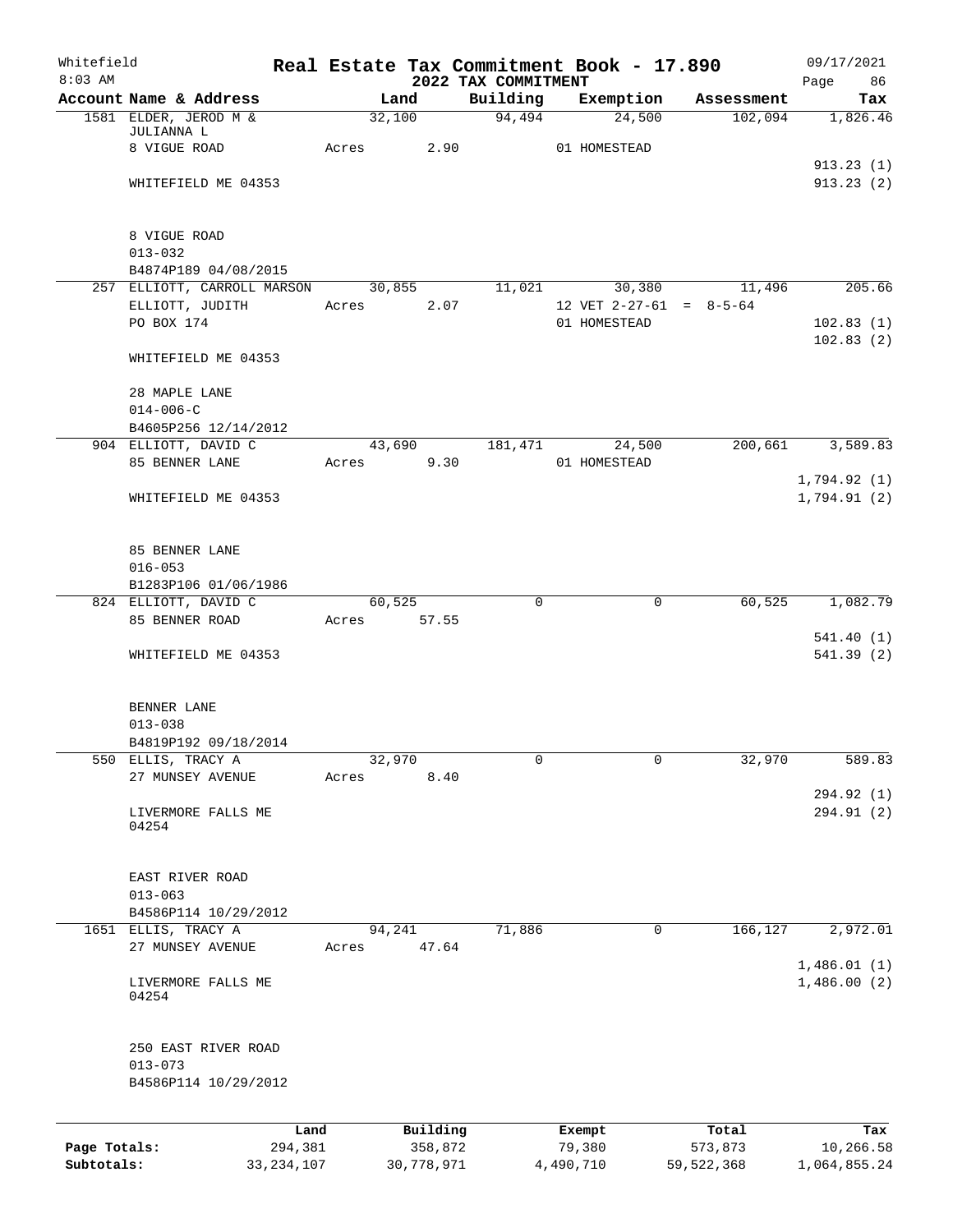| Whitefield<br>$8:03$ AM |                                                 |       |              | 2022 TAX COMMITMENT | Real Estate Tax Commitment Book - 17.890 |            | 09/17/2021<br>Page<br>87 |
|-------------------------|-------------------------------------------------|-------|--------------|---------------------|------------------------------------------|------------|--------------------------|
|                         | Account Name & Address                          |       | Land         | Building            | Exemption                                | Assessment | Tax                      |
|                         | 1515 ELVIN, CHARLES W &                         |       | 37,042       | $\mathbf 0$         | $\Omega$                                 | 37,042     | 662.68                   |
|                         | CHARLENE M<br>371 HILTON ROAD                   | Acres | 19.74        |                     |                                          |            |                          |
|                         | WHITEFIELD ME 04353                             |       |              |                     |                                          |            | 331.34(1)<br>331.34(2)   |
|                         |                                                 |       |              |                     |                                          |            |                          |
|                         | HILTON ROAD                                     |       |              |                     |                                          |            |                          |
|                         | $011 - 020 - A$                                 |       |              |                     |                                          |            |                          |
|                         | B1254P213 08/05/1985<br>1017 ELVIN, CHARLES W & |       | 46,450       | 125,057             | 24,500                                   | 147,007    | 2,629.96                 |
|                         | CHARLENE M                                      |       |              |                     |                                          |            |                          |
|                         | 371 HILTON ROAD                                 | Acres | 19.00        |                     | 01 HOMESTEAD                             |            | 1,314.98(1)              |
|                         | WHITEFIELD ME 04353                             |       |              |                     |                                          |            | 1,314.98(2)              |
|                         | 371 HILTON ROAD                                 |       |              |                     |                                          |            |                          |
|                         | $011 - 041$                                     |       |              |                     |                                          |            |                          |
|                         | B874P117 04/08/1976                             |       |              |                     |                                          |            |                          |
|                         | 1049 ELVIN, CHARLES W &<br>CHARLENE M           |       | 31,626       | $\mathbf 0$         | $\mathbf 0$                              | 31,626     | 565.79                   |
|                         | 371 HILTON ROAD                                 | Acres | 12.97        |                     |                                          |            | 282.90(1)                |
|                         | WHITEFIELD ME 04353                             |       |              |                     |                                          |            | 282.89(2)                |
|                         | HILTON ROAD                                     |       |              |                     |                                          |            |                          |
|                         | $011 - 042$                                     |       |              |                     |                                          |            |                          |
|                         | B1254P213 08/05/1985<br>801 ELWELL, MICHAEL H   |       | 30,900       | 146,502             | 24,500                                   | 152,902    | 2,735.42                 |
|                         | PO BOX 681                                      | Acres | 2.10         |                     | 01 HOMESTEAD                             |            |                          |
|                         |                                                 |       |              |                     |                                          |            | 1,367.71(1)              |
|                         | NEWCASTLE ME 04553                              |       |              |                     |                                          |            | 1,367.71(2)              |
|                         | 44 BRIGID LANE                                  |       |              |                     |                                          |            |                          |
|                         | $006 - 002 - A$                                 |       |              |                     |                                          |            |                          |
|                         | B4772P154 04/22/2014<br>1718 ELWELL, MICHAEL H  |       | 23,915       | $\Omega$            | $\Omega$                                 | 23,915     | 427.84                   |
|                         | PO BOX 681                                      | Acres | 4.11         |                     |                                          |            |                          |
|                         | NEWCASTLE ME 04553                              |       |              |                     |                                          |            | 213.92(1)<br>213.92(2)   |
|                         | BRIGID LANE                                     |       |              |                     |                                          |            |                          |
|                         | $006 - 002 - D$                                 |       |              |                     |                                          |            |                          |
|                         | B4772P154 04/22/2014                            |       |              |                     |                                          |            |                          |
|                         | 104 ELWELL, STEVEN C & JOY<br>Η                 |       | 37,354       | 183,642             | 24,500                                   | 196,496    | 3,515.31                 |
|                         | 119 HUNTS MEADOW ROAD                           | Acres | 7.63         |                     | 01 HOMESTEAD                             |            | 1,757.66(1)              |
|                         | WHITEFIELD ME 04353                             |       |              |                     |                                          |            | 1,757.65(2)              |
|                         | 119 HUNTS MEADOW ROAD                           |       |              |                     |                                          |            |                          |
|                         | $012 - 028 - B$<br>B1306P130 05/29/1986         |       |              |                     |                                          |            |                          |
|                         |                                                 | Land  | Building     |                     | Exempt                                   | Total      | Tax                      |
| Page Totals:            | 207,287                                         |       | 455,201      |                     | 73,500                                   | 588,988    | 10,537.00                |
| Subtotals:              | 33, 441, 394                                    |       | 31, 234, 172 |                     | 4,564,210                                | 60,111,356 | 1,075,392.24             |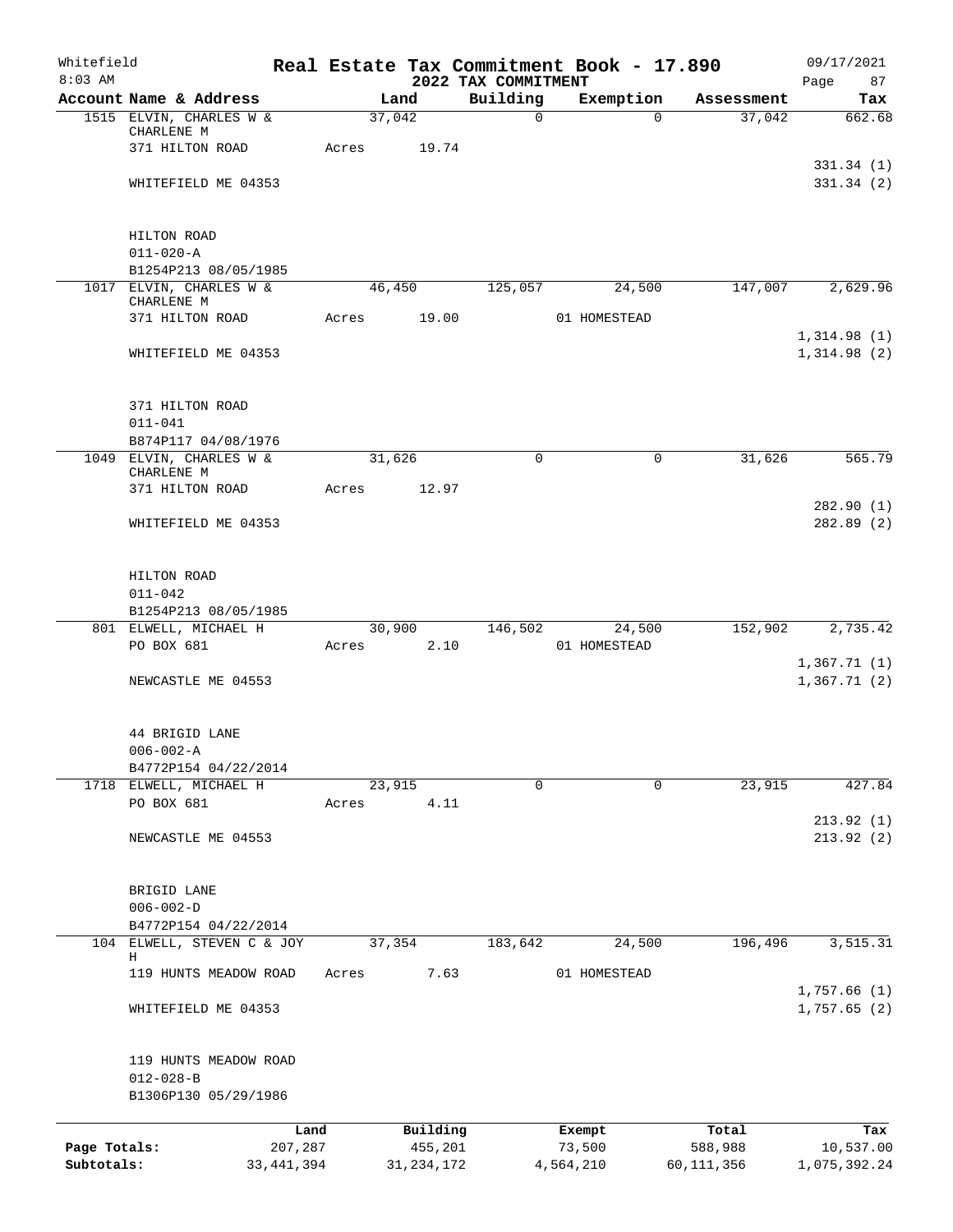| Whitefield<br>$8:03$ AM |                                                 |       |                | 2022 TAX COMMITMENT | Real Estate Tax Commitment Book - 17.890 |            | 09/17/2021<br>Page<br>88 |
|-------------------------|-------------------------------------------------|-------|----------------|---------------------|------------------------------------------|------------|--------------------------|
|                         | Account Name & Address                          |       | Land           | Building            | Exemption                                | Assessment | Tax                      |
|                         | 292 EMERY, MICHAEL &<br><b>JEANNINE</b>         |       | 30,750         | 137,934             | 24,500                                   | 144,184    | 2,579.45                 |
|                         | 42 HILTON ROAD                                  | Acres | 2.00           |                     | 01 HOMESTEAD                             |            | 1,289.73(1)              |
|                         | WHITEFIELD ME 04353                             |       |                |                     |                                          |            | 1,289.72(2)              |
|                         | 42 HILTON ROAD<br>$027 - 014$                   |       |                |                     |                                          |            |                          |
|                         | 1441 ENGSTROM, KRAIG E SR & 30,000              |       |                | 53,551              | 24,500                                   | 59,051     | 1,056.42                 |
|                         | PAULA J<br>ENGSTROM, KRAIG E JR                 |       | Acres 1.50     |                     | 01 HOMESTEAD                             |            |                          |
|                         | 39 COOKSON LANE                                 |       |                |                     |                                          |            | 528.21(1)<br>528.21(2)   |
|                         | WHITEFIELD ME 04353                             |       |                |                     |                                          |            |                          |
|                         | 39 COOKSON LANE<br>$020 - 048 - A$              |       |                |                     |                                          |            |                          |
|                         | B3528P43 08/05/2005                             |       |                |                     |                                          |            |                          |
|                         | 1756 ENGSTROM, KRAIG JR                         |       | 26,370         | $\Omega$            | $\mathbf 0$                              | 26,370     | 471.76                   |
|                         | 39 COOKSON LANE                                 | Acres | 6.40           |                     |                                          |            |                          |
|                         | WHITEFIELD ME 04353                             |       |                |                     |                                          |            | 235.88(1)<br>235.88(2)   |
|                         | STEARNS BROOK LANE<br>$011 - 032 - 3$           |       |                |                     |                                          |            |                          |
|                         | B3534P295 08/16/2005                            |       |                |                     |                                          |            |                          |
|                         | 86 ERICKSON (COUTTS),<br>CASSANDRA JANE BARRETT |       | 30,000         | 26,202              | 24,500                                   | 31,702     | 567.15                   |
|                         | 169 THAYER ROAD                                 | Acres | 0.67           |                     | 01 HOMESTEAD                             |            |                          |
|                         | WHITEFIELD ME 04353                             |       |                |                     |                                          |            | 283.58(1)<br>283.57 (2)  |
|                         |                                                 |       |                |                     |                                          |            |                          |
|                         | 169 THAYER ROAD<br>$001 - 029$                  |       |                |                     |                                          |            |                          |
|                         | B2600P211 09/05/2000                            |       |                |                     |                                          |            |                          |
|                         | 639 EUGLEY, JILL<br>18 MEAHER LANE              | Acres | 32,160<br>2.94 | 100,971             | 24,500<br>01 HOMESTEAD                   | 108,631    | 1,943.41                 |
|                         |                                                 |       |                |                     |                                          |            | 971.71 (1)               |
|                         | WHITEFIELD ME 04353                             |       |                |                     |                                          |            | 971.70 (2)               |
|                         | 18 MEAHER LANE                                  |       |                |                     |                                          |            |                          |
|                         | $015 - 007 - A$<br>B4341P177 11/15/2010         |       |                |                     |                                          |            |                          |
|                         | 927 FAIRSERVICE, MICHAEL O                      |       | 70, 250        | 7,076               | 0                                        | 77,326     | 1,383.36                 |
|                         | 17 HEMLOCK LANE                                 | Acres | 57.00          |                     |                                          |            | 691.68 (1)               |
|                         | WHITEFIELD ME 04353                             |       |                |                     |                                          |            | 691.68(2)                |
|                         | 17 HEMLOCK LANE                                 |       |                |                     |                                          |            |                          |
|                         | $006 - 001$<br>B5673P243 03/01/2021             |       |                |                     |                                          |            |                          |
|                         |                                                 |       |                |                     |                                          |            |                          |
|                         |                                                 | Land  | Building       |                     | Exempt                                   | Total      | Tax                      |

**Page Totals:** 219,530 325,734 98,000 447,264 8,001.55 **Subtotals:** 33,660,924 31,559,906 4,662,210 60,558,620 1,083,393.79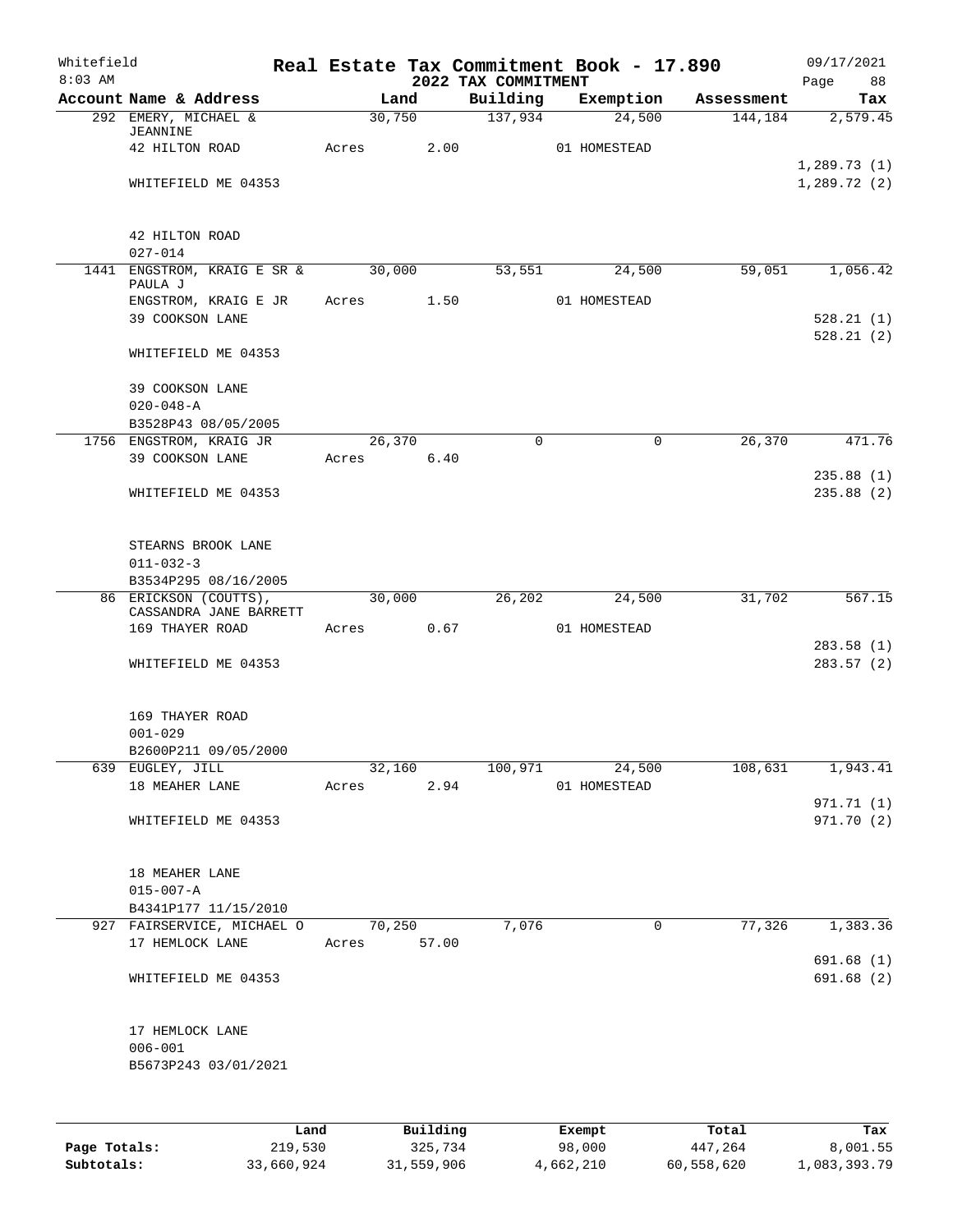| Whitefield<br>$8:03$ AM |                                                          |         |         |              |                                 | Real Estate Tax Commitment Book - 17.890 |            | 09/17/2021        |
|-------------------------|----------------------------------------------------------|---------|---------|--------------|---------------------------------|------------------------------------------|------------|-------------------|
|                         | Account Name & Address                                   |         |         | Land         | 2022 TAX COMMITMENT<br>Building | Exemption                                | Assessment | 89<br>Page<br>Tax |
|                         | 1321 FAIRSERVICE, MICHAEL O                              |         | 30,840  |              | 168, 250                        | $\Omega$                                 | 199,090    | 3,561.72          |
|                         | JR<br>25 HEMLOCK LANE                                    | Acres   |         | 2.06         |                                 |                                          |            |                   |
|                         |                                                          |         |         |              |                                 |                                          |            | 1,780.86(1)       |
|                         | WHITEFIELD ME 04353                                      |         |         |              |                                 |                                          |            | 1,780.86(2)       |
|                         |                                                          |         |         |              |                                 |                                          |            |                   |
|                         | 25 HEMLOCK LANE                                          |         |         |              |                                 |                                          |            |                   |
|                         | $003 - 019$<br>B4790P120 06/17/2014 B2410P136 12/15/1998 |         |         |              |                                 |                                          |            |                   |
|                         | 1003 FARMER, KAREN S TRUST -                             |         | 43,850  |              | 185,343                         | $\Omega$                                 | 229,193    | 4,100.26          |
|                         | FARMER, KAREN & CARROL<br>TRUSTEES                       |         |         |              |                                 |                                          |            |                   |
|                         | FARMER, CARROL D TRUST                                   | Acres   |         | 9.50         |                                 |                                          |            |                   |
|                         | - FARMER, CARROL &<br>KAREN TRUSTEES                     |         |         |              |                                 |                                          |            |                   |
|                         | 521 FENTON AVE NW                                        |         |         |              |                                 |                                          |            | 2,050.13(1)       |
|                         |                                                          |         |         |              |                                 |                                          |            | 2,050.13(2)       |
|                         | PORT CHARLOTTE FL 33952                                  |         |         |              |                                 |                                          |            |                   |
|                         | 129 BENNER LANE                                          |         |         |              |                                 |                                          |            |                   |
|                         | $016 - 052$                                              |         |         |              |                                 |                                          |            |                   |
|                         | B4772P136 04/22/2014<br>1717 FARRELL, JOHN J             |         | 31,245  |              | 57,525                          | $\mathbf 0$                              | 88,770     | 1,588.10          |
|                         | 442 MILLS ROAD                                           | Acres   |         | 2.33         |                                 |                                          |            |                   |
|                         |                                                          |         |         |              |                                 |                                          |            | 794.05 (1)        |
|                         | WHITEFIELD ME 04353                                      |         |         |              |                                 |                                          |            | 794.05(2)         |
|                         | 442 MILLS ROAD                                           |         |         |              |                                 |                                          |            |                   |
|                         | $020 - 029 - A$                                          |         |         |              |                                 |                                          |            |                   |
|                         | B4560P311 08/16/2012                                     |         |         |              |                                 |                                          |            |                   |
|                         | 1324 FARRIS, GREGORY                                     |         | 33,600  |              | 188,446                         | 24,500                                   | 197,546    | 3,534.10          |
|                         | 15 VIGUE ROAD                                            | Acres   |         | 3.90         |                                 | 01 HOMESTEAD                             |            | 1,767.05(1)       |
|                         | WHITEFIELD ME 04353                                      |         |         |              |                                 |                                          |            | 1,767.05(2)       |
|                         |                                                          |         |         |              |                                 |                                          |            |                   |
|                         | 15 VIGUE ROAD                                            |         |         |              |                                 |                                          |            |                   |
| 131                     | $013 - 034$<br>FECAROTTA, JOSEPH M &                     |         | 108,750 |              | 95,259                          | 0                                        | 204,009    | 3,649.72          |
|                         | PATRICIA E                                               |         |         |              |                                 |                                          |            |                   |
|                         | 10 LAKEVIEW DRIVE                                        | Acres   |         | 134.00       |                                 |                                          |            | 1,824.86(1)       |
|                         | DANBURY CT 06811                                         |         |         |              |                                 |                                          |            | 1,824.86(2)       |
|                         |                                                          |         |         |              |                                 |                                          |            |                   |
|                         | 393 NORTH HUNTS MEADOW                                   |         |         |              |                                 |                                          |            |                   |
|                         | $019 - 004$                                              |         |         |              |                                 |                                          |            |                   |
|                         | B2256P232 07/18/1997                                     |         |         |              |                                 |                                          |            |                   |
|                         | 496 FEENEY, THOMAS M                                     |         | 20,615  |              | $\mathbf 0$                     | 0                                        | 20,615     | 368.80            |
|                         | 81 HUNTS MEADOW ROAD                                     | Acres   |         | 1.91         |                                 |                                          |            | 184.40(1)         |
|                         | WHITEFIELD ME 04353                                      |         |         |              |                                 |                                          |            | 184.40(2)         |
|                         | HUNTS MEADOW ROAD                                        |         |         |              |                                 |                                          |            |                   |
|                         | $012 - 029 - D$                                          |         |         |              |                                 |                                          |            |                   |
|                         | B4073P294 11/21/2008                                     |         |         |              |                                 |                                          |            |                   |
|                         |                                                          | Land    |         | Building     |                                 | Exempt                                   | Total      | Tax               |
| Page Totals:            |                                                          | 268,900 |         | 694,823      |                                 | 24,500                                   | 939,223    | 16,802.70         |
| Subtotals:              | 33,929,824                                               |         |         | 32, 254, 729 |                                 | 4,686,710                                | 61,497,843 | 1,100,196.49      |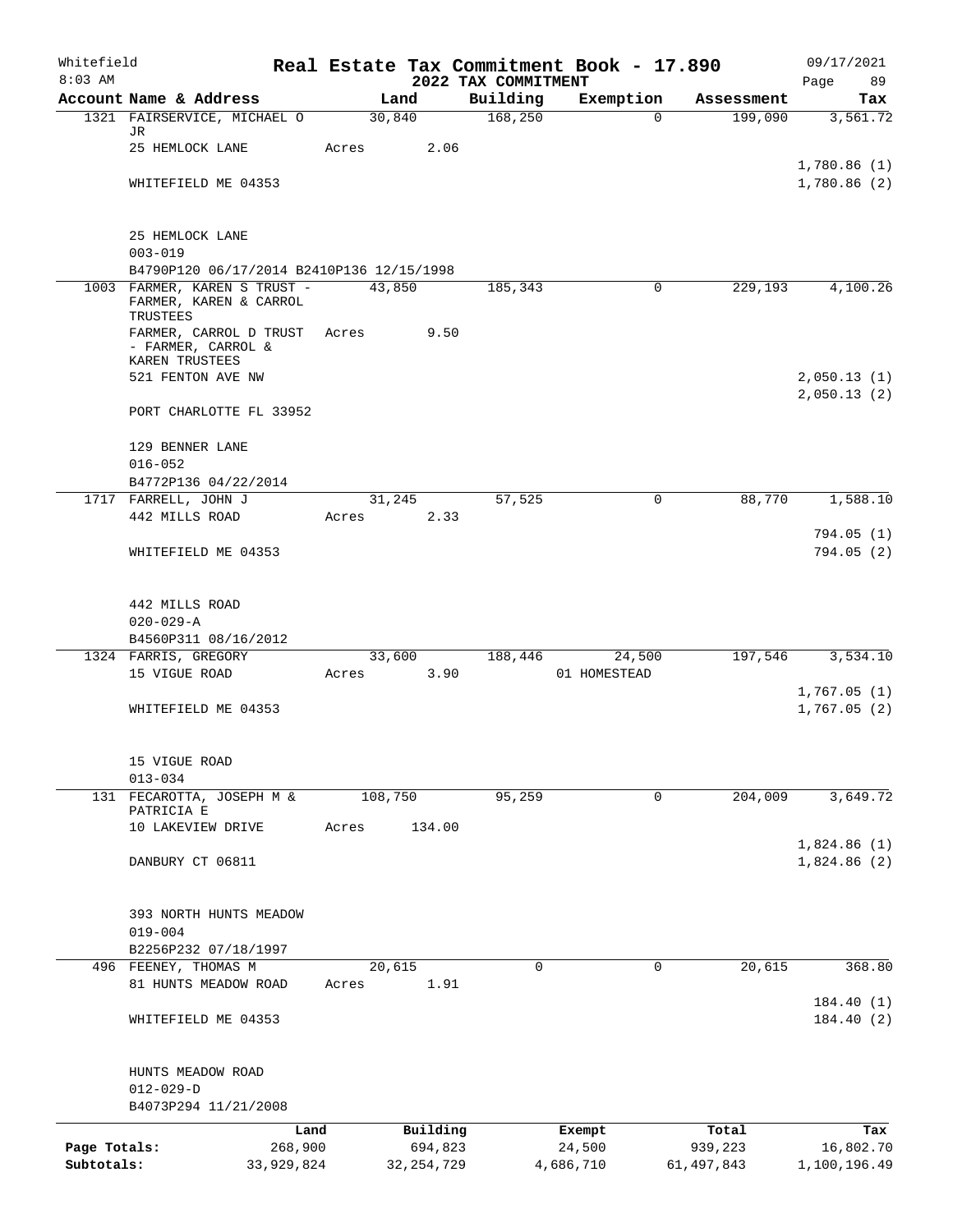| Whitefield<br>$8:03$ AM |                                                           |                 |       | 2022 TAX COMMITMENT | Real Estate Tax Commitment Book - 17.890 |            | 09/17/2021<br>Page<br>90   |
|-------------------------|-----------------------------------------------------------|-----------------|-------|---------------------|------------------------------------------|------------|----------------------------|
|                         | Account Name & Address                                    | Land            |       | Building            | Exemption                                | Assessment | Tax                        |
|                         | 1125 FEENEY, THOMAS M<br>81 HUNTS MEADOW ROAD             | 30,000<br>Acres | 1.50  | 157,625             | 24,500<br>01 HOMESTEAD                   | 163, 125   | 2,918.31                   |
|                         | WHITEFIELD ME 04353                                       |                 |       |                     |                                          |            | 1,459.16(1)<br>1,459.15(2) |
|                         | 81 HUNTS MEADOW ROAD<br>$012 - 029 - A$                   |                 |       |                     |                                          |            |                            |
|                         | B4073P294 11/21/2008<br>1056 FENDERSON, MARK              | 34,730          |       | $\mathbf 0$         | 0                                        | 34,730     | 621.32                     |
|                         | PO BOX 39                                                 | Acres           | 10.60 |                     |                                          |            | 310.66(1)                  |
|                         | WHITEFIELD ME 04353                                       |                 |       |                     |                                          |            | 310.66(2)                  |
|                         | EAST RIVER ROAD<br>$007 - 041$                            |                 |       |                     |                                          |            |                            |
|                         | B1110P94 08/02/1992<br>733 FENDERSON, MARK                | 49,701          |       | 20,220              | 0                                        | 69,921     | 1,250.89                   |
|                         | PO BOX 39                                                 | Acres           | 24.54 |                     |                                          |            |                            |
|                         | WHITEFIELD ME 04353                                       |                 |       |                     |                                          |            | 625.45(1)<br>625.44(2)     |
|                         | 889 EAST RIVER ROAD<br>$007 - 042$<br>B1110P94 08/01/0982 |                 |       |                     |                                          |            |                            |
|                         | 1571 FERGUSON, ELAINE                                     | 40,458          |       | 61,867              | 24,500                                   | 77,825     | 1,392.29                   |
|                         | 289 DOYLE ROAD                                            | Acres           | 11.51 |                     | 01 HOMESTEAD                             |            |                            |
|                         | WHITEFIELD ME 04353                                       |                 |       |                     |                                          |            | 696.15(1)<br>696.14(2)     |
|                         | 289 DOYLE ROAD<br>$019 - 024$                             |                 |       |                     |                                          |            |                            |
|                         | B4004P6 05/16/2008                                        |                 |       |                     |                                          |            |                            |
|                         | 831 FERGUSSON, GEORGE S &<br>MARGARET ANNE                | 40,000          |       | 98,728              | 24,500                                   | 114,228    | 2,043.54                   |
|                         | 326 JEFFERSON ROAD                                        | Acres           | 0.86  |                     | 01 HOMESTEAD                             |            |                            |
|                         | WHITEFIELD ME 04353                                       |                 |       |                     |                                          |            | 1,021.77(1)<br>1,021.77(2) |
|                         | 326 JEFFERSON ROAD<br>$029 - 001 - A$                     |                 |       |                     |                                          |            |                            |
|                         | B4989P255 03/25/2016                                      |                 |       |                     |                                          |            |                            |
|                         | 115 FERGUSSON, SARA J                                     | 43,000          |       | 12,838              | 0                                        | 55,838     | 998.94                     |
|                         | FERGUSSON, GEORGE                                         | Acres           | 3.50  |                     |                                          |            |                            |
|                         | 341 JEFFERSON ROAD                                        |                 |       |                     |                                          |            | 499.47 (1)<br>499.47 (2)   |
|                         | WHITEFIELD ME 04353                                       |                 |       |                     |                                          |            |                            |
|                         | 342 JEFFERSON ROAD<br>$029 - 001$                         |                 |       |                     |                                          |            |                            |
|                         | B1462P23 03/30/1988                                       |                 |       |                     |                                          |            |                            |
|                         |                                                           |                 |       |                     |                                          |            |                            |

|              | Land         | Building   | Exempt    | Total      | Tax          |
|--------------|--------------|------------|-----------|------------|--------------|
| Page Totals: | 237,889      | 351,278    | 73,500    | 515,667    | 9,225.29     |
| Subtotals:   | 34, 167, 713 | 32,606,007 | 4,760,210 | 62,013,510 | 1,109,421.78 |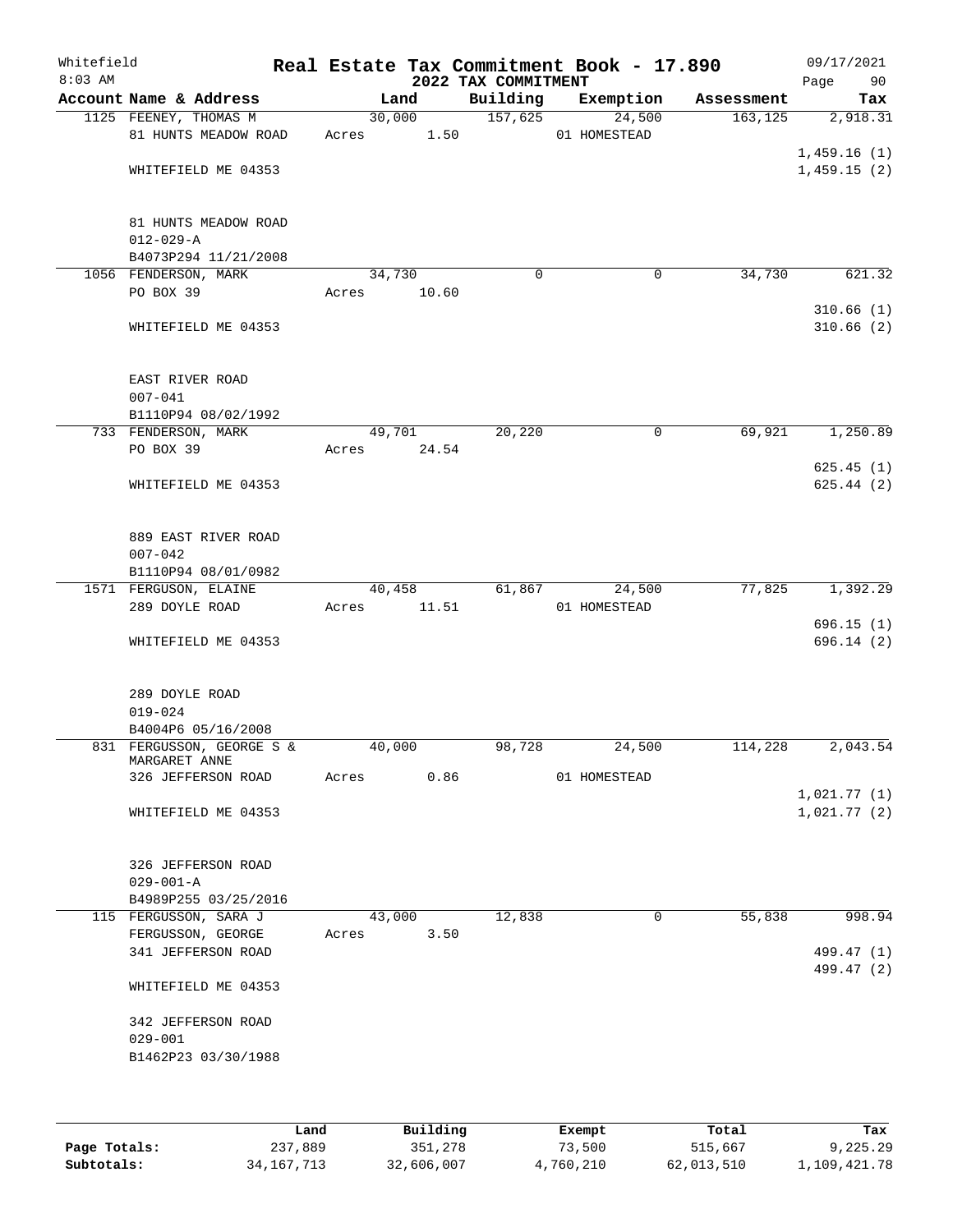| Whitefield   |                                               |              |                 |                                 | Real Estate Tax Commitment Book - 17.890 |                  |             |            | 09/17/2021                 |
|--------------|-----------------------------------------------|--------------|-----------------|---------------------------------|------------------------------------------|------------------|-------------|------------|----------------------------|
| $8:03$ AM    | Account Name & Address                        |              |                 | Land                            | 2022 TAX COMMITMENT<br>Building          | Exemption        |             | Assessment | 91<br>Page<br>Tax          |
|              | 1574 FERGUSSON, SARA J                        |              |                 | 31,650                          | 151,615                                  |                  | 24,500      | 158,765    | 2,840.31                   |
|              | 341 JEFFERSON ROAD                            |              | Acres           | 2.60                            |                                          | 01 HOMESTEAD     |             |            |                            |
|              | WHITEFIELD ME 04353                           |              |                 |                                 |                                          |                  |             |            | 1,420.16(1)<br>1,420.15(2) |
|              | 341 JEFFERSON ROAD                            |              |                 |                                 |                                          |                  |             |            |                            |
|              | $014 - 022 - A$<br>B4906P293 07/13/2015       |              |                 |                                 |                                          |                  |             |            |                            |
|              | 782 FERGUSSON, SARA J &                       |              | 34,055          |                                 | $\Omega$                                 |                  | 0           | 34,055     | 609.24                     |
|              | <b>GEORGE</b><br>FERGUSSON, ELIZABETH & Acres |              |                 | 82.00                           |                                          |                  |             |            |                            |
|              | COLIN<br>341 JEFFERSON ROAD                   |              |                 |                                 |                                          |                  |             |            | 304.62(1)                  |
|              | WHITEFIELD ME 04353                           |              |                 |                                 |                                          |                  |             |            | 304.62(2)                  |
|              |                                               |              |                 | $TG - SW-50$ , $MW-21$ & $HW-2$ |                                          |                  |             |            |                            |
|              | <b>JEFFERSON ROAD</b>                         |              |                 |                                 |                                          |                  |             |            |                            |
|              | $014 - 022$<br>B1462P23 03/30/1988            |              |                 |                                 |                                          |                  |             |            |                            |
|              | 855 FEYLER, DWAYNE &                          |              | 30,900          |                                 | 62,355                                   |                  | 24,500      | 68,755     | 1,230.03                   |
|              | LORRAINE<br>PO BOX 6                          |              | Acres           | 2.10                            |                                          | 01 HOMESTEAD     |             |            |                            |
|              |                                               |              |                 |                                 |                                          |                  |             |            | 615.02(1)                  |
|              | WHITEFIELD ME 04353                           |              |                 |                                 |                                          |                  |             |            | 615.01(2)                  |
|              | 33 JEFFERSON ROAD                             |              |                 |                                 |                                          |                  |             |            |                            |
|              | $026 - 002 - A$                               |              |                 |                                 |                                          |                  |             |            |                            |
|              | B1254P56 08/01/1985<br>686 FEYLER, JENNIE     |              |                 | 33,750                          | 18,237                                   |                  | 30,380      | 21,607     | 386.55                     |
|              | PO BOX 6                                      |              | Acres           | 4.00                            |                                          | 05 VET EXEMPTION |             |            |                            |
|              |                                               |              |                 |                                 |                                          | 01 HOMESTEAD     |             |            | 193.28(1)                  |
|              | WHITEFIELD ME 04353                           |              |                 |                                 |                                          |                  |             |            | 193.27(2)                  |
|              | 43 JEFFERSON ROAD                             |              |                 |                                 |                                          |                  |             |            |                            |
|              | $026 - 002$                                   |              |                 |                                 |                                          |                  |             |            |                            |
|              | 1813 FIELDINGS OIL AND<br>PROPANE, INC        |              |                 | 0                               | 137,118                                  |                  | $\mathbf 0$ | 137,118    | 2,453.04                   |
|              | PO BOX 364                                    |              |                 |                                 |                                          |                  |             |            | 1,226.52(1)                |
|              | SCARBOROUGH ME 04070<br>0364                  |              |                 |                                 |                                          |                  |             |            | 1,226.52(2)                |
|              | 6 EAST RIVER ROAD                             |              |                 |                                 |                                          |                  |             |            |                            |
|              | $026 - 003 - ON$                              |              |                 |                                 |                                          |                  |             |            |                            |
|              | B4518P80 05/01/2012                           |              |                 |                                 |                                          |                  |             |            |                            |
|              | 558 FIELDINGS OIL CO INC<br>420 US ROUTE 1    |              | 30,000<br>Acres | 1.40                            | 178,138                                  |                  | 0           | 208,138    | 3,723.59                   |
|              | SCARBOROUGH ME 04070                          |              |                 |                                 |                                          |                  |             |            | 1,861.80(1)<br>1,861.79(2) |
|              |                                               |              |                 |                                 |                                          |                  |             |            |                            |
|              | 6 EAST RIVER ROAD<br>$026 - 003$              |              |                 |                                 |                                          |                  |             |            |                            |
|              | B4518P80 05/01/2012                           |              |                 |                                 |                                          |                  |             |            |                            |
|              |                                               | Land         |                 | Building                        |                                          | Exempt           |             | Total      | Tax                        |
| Page Totals: |                                               | 160,355      |                 | 547,463                         |                                          | 79,380           |             | 628,438    | 11,242.76                  |
| Subtotals:   |                                               | 34, 328, 068 |                 | 33, 153, 470                    |                                          | 4,839,590        |             | 62,641,948 | 1,120,664.54               |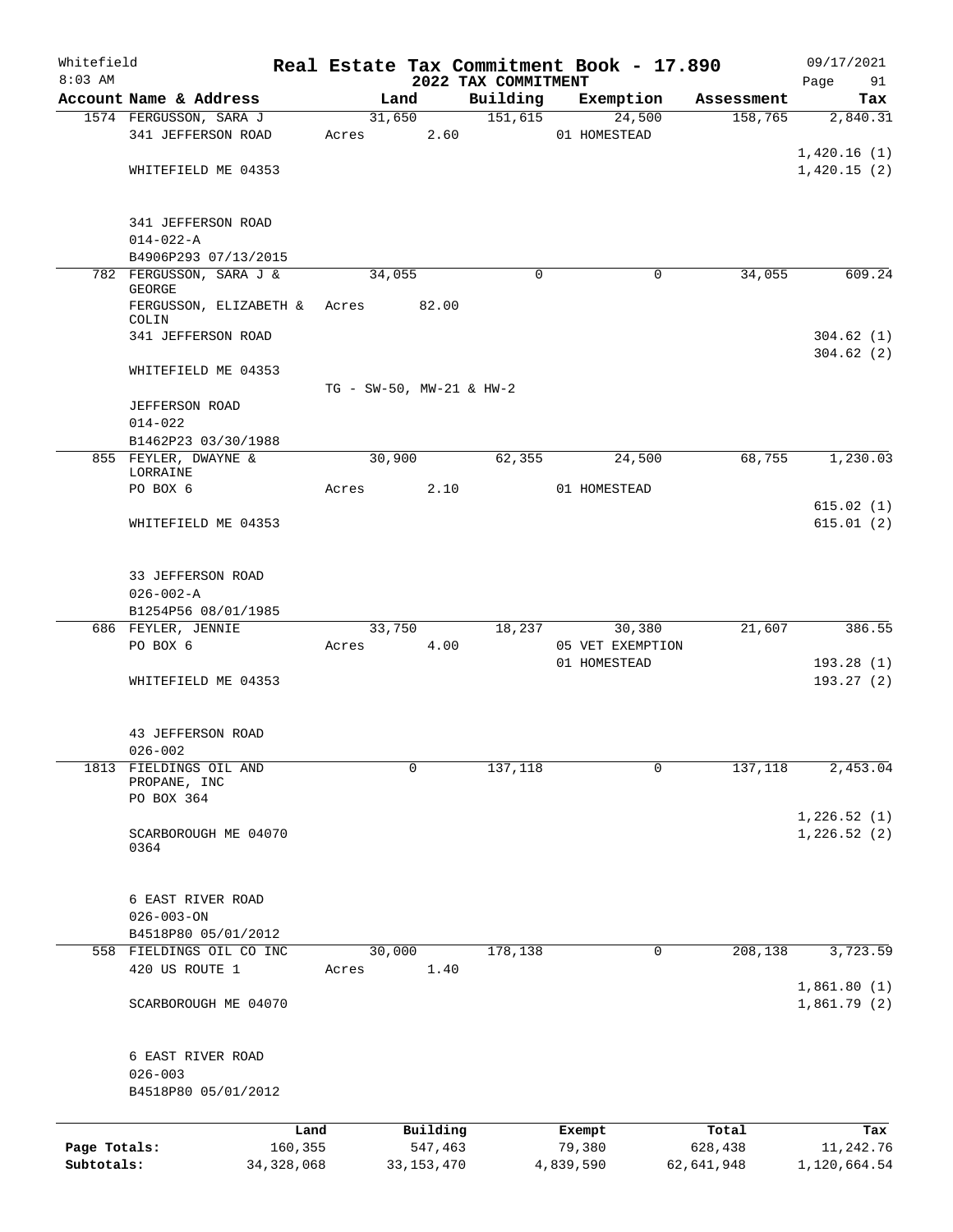| Whitefield<br>$8:03$ AM |                                                                 |              |       | 2022 TAX COMMITMENT | Real Estate Tax Commitment Book - 17.890 |            | 09/17/2021<br>92<br>Page     |
|-------------------------|-----------------------------------------------------------------|--------------|-------|---------------------|------------------------------------------|------------|------------------------------|
|                         | Account Name & Address                                          |              | Land  | Building            | Exemption                                | Assessment | Tax                          |
|                         | 30 FITZ-PATRICK, JAMES E<br>FITZ-PATRICK, CAROLYN M Acres 32.00 | 37,894       |       | 125,452             | 24,500<br>01 HOMESTEAD                   | 138,846    | 2,483.95                     |
|                         | 56 HUNTS MEADOW ROAD                                            |              |       |                     |                                          |            | 1, 241.98(1)<br>1, 241.97(2) |
|                         | WHITEFIELD ME 04353                                             | $TG - HW-30$ |       |                     |                                          |            |                              |
|                         | 56 HUNTS MEADOW ROAD<br>$012 - 013$                             |              |       |                     |                                          |            |                              |
|                         | B1596P245 01/05/1990                                            |              |       |                     |                                          |            |                              |
|                         | 41 FLAGG, JOHN B                                                | 31,875       |       | 143,602             | 0                                        | 175,477    | 3,139.28                     |
|                         | 31 MELVIN LANE                                                  | Acres        | 2.75  |                     |                                          |            | 1,569.64(1)                  |
|                         | GARDINER ME 04345                                               |              |       |                     |                                          |            | 1,569.64(2)                  |
|                         | 22 CHAMBERLAIN BROOK                                            |              |       |                     |                                          |            |                              |
|                         | $030 - 012 - B$                                                 |              |       |                     |                                          |            |                              |
|                         | B5444P93 10/02/2019                                             | 25,250       |       | 0                   | $\mathbf 0$                              | 25,250     | 451.72                       |
|                         | 781 FLANAGAN, LEWIS                                             | Acres        | 5.00  |                     |                                          |            |                              |
|                         | 46 HEAD TIDE ROAD                                               |              |       |                     |                                          |            | 225.86(1)                    |
|                         | ALNA ME 04535                                                   |              |       |                     |                                          |            | 225.86(2)                    |
|                         | WISCASSET ROAD                                                  |              |       |                     |                                          |            |                              |
|                         | $001 - 062$                                                     |              |       |                     |                                          |            |                              |
|                         | B5477P232 01/03/2020                                            |              |       |                     |                                          |            |                              |
|                         | 305 FLANAGAN, MARGARET A                                        | 39,090       |       | 119,575             | 24,500                                   | 134,165    | 2,400.21                     |
|                         | FLANAGAN, MICHAEL E                                             | Acres        | 9.80  |                     | 01 HOMESTEAD                             |            |                              |
|                         | 87 COOKSON LANE                                                 |              |       |                     |                                          |            | 1, 200.11(1)                 |
|                         | WHITEFIELD ME 04353                                             |              |       |                     |                                          |            | 1,200.10(2)                  |
|                         | 87 COOKSON LANE                                                 |              |       |                     |                                          |            |                              |
|                         | $020 - 047$<br>B5169P225 08/11/2017                             |              |       |                     |                                          |            |                              |
|                         | 1035 FLANNERY, CHAD L                                           | 31,200       |       | 186,395             | 24,500                                   | 193,095    | 3, 454.47                    |
|                         | FLANNERY, LOREAL                                                | Acres        | 2.30  |                     | 01 HOMESTEAD                             |            |                              |
|                         | 26 HEATH ROAD                                                   |              |       |                     |                                          |            | 1,727.24(1)                  |
|                         |                                                                 |              |       |                     |                                          |            | 1,727.23(2)                  |
|                         | WHITEFIELD ME 04353                                             |              |       |                     |                                          |            |                              |
|                         | 26 HEATH ROAD                                                   |              |       |                     |                                          |            |                              |
|                         | $014 - 003 - A$                                                 |              |       |                     |                                          |            |                              |
|                         | B5337P248 12/14/2018                                            |              |       |                     |                                          |            |                              |
|                         | 648 FLOGE, MATTHEW C &<br>SHERI A                               | 64,140       |       | 85,005              | 24,500                                   | 124,645    | 2,229.90                     |
|                         | 54 JEFFERSON ROAD                                               | Acres        | 30.60 |                     | 01 HOMESTEAD                             |            |                              |
|                         |                                                                 |              |       |                     |                                          |            | 1, 114.95(1)                 |
|                         | WHITEFIELD ME 04353                                             |              |       |                     |                                          |            | 1, 114.95(2)                 |
|                         | 54 JEFFERSON ROAD                                               |              |       |                     |                                          |            |                              |
|                         | $014 - 015$<br>B2826P221 03/20/2002                             |              |       |                     |                                          |            |                              |
|                         |                                                                 |              |       |                     |                                          |            |                              |

|              | Land       | Building     | Exempt    | Total        | Tax          |
|--------------|------------|--------------|-----------|--------------|--------------|
| Page Totals: | 229,449    | 660,029      | 98,000    | 791,478      | 14, 159. 53  |
| Subtotals:   | 34,557,517 | 33, 813, 499 | 4,937,590 | 63, 433, 426 | 1,134,824.07 |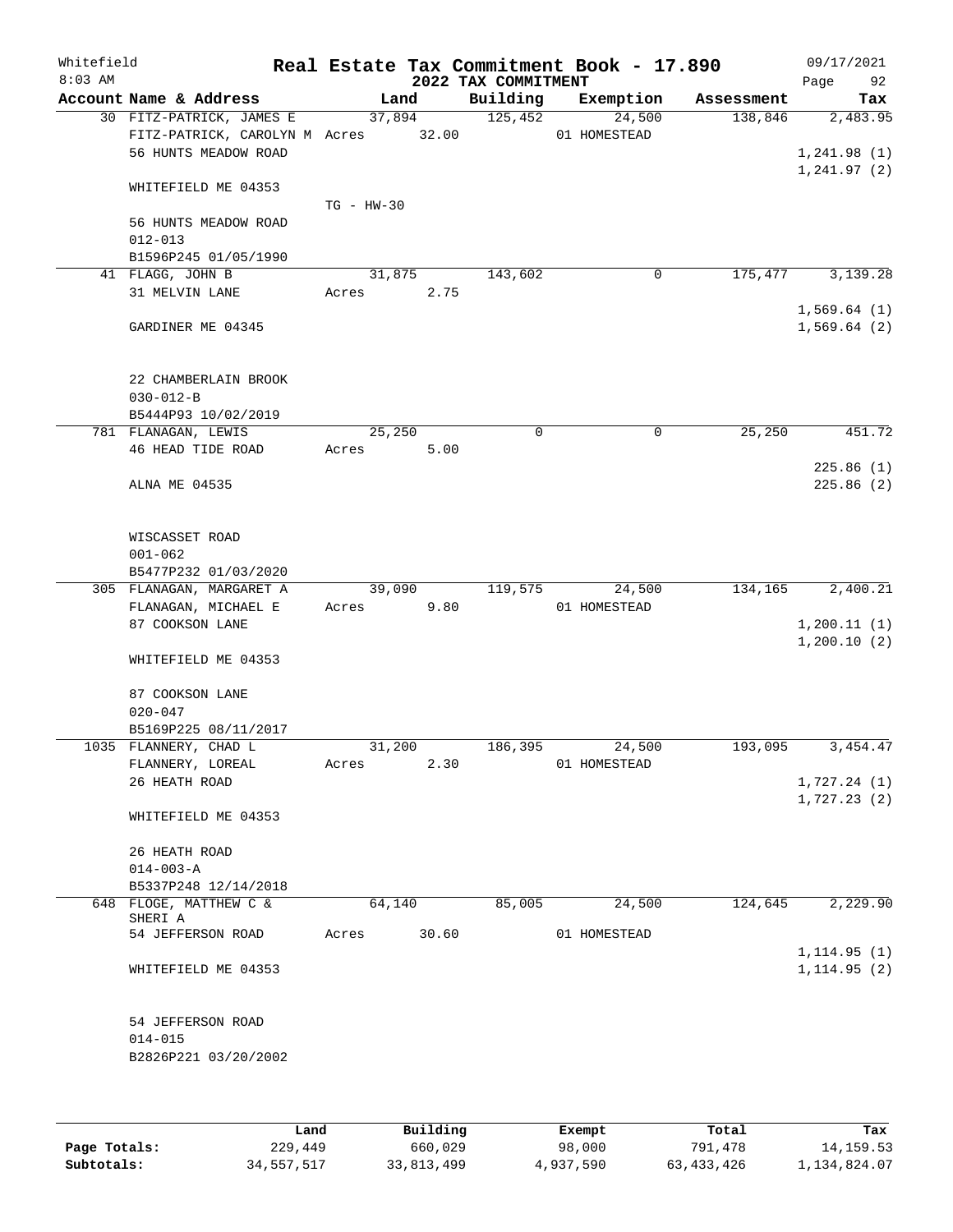| Whitefield<br>$8:03$ AM |                                         |            |       |        |              | 2022 TAX COMMITMENT | Real Estate Tax Commitment Book - 17.890 |                        | 09/17/2021                    |
|-------------------------|-----------------------------------------|------------|-------|--------|--------------|---------------------|------------------------------------------|------------------------|-------------------------------|
|                         | Account Name & Address                  |            |       | Land   |              | Building            | Exemption                                | Assessment             | Page<br>93<br>Tax             |
|                         | 306 FORD, JOSEPH K                      |            |       | 22,100 |              | $\mathbf 0$         |                                          | 22,100<br>$\Omega$     | 395.37                        |
|                         | 795 BUNKER HILL ROAD                    |            | Acres |        | 2.90         |                     |                                          |                        |                               |
|                         |                                         |            |       |        |              |                     |                                          |                        | 197.69(1)                     |
|                         | JEFFERSON ME 04348                      |            |       |        |              |                     |                                          |                        | 197.68(2)                     |
|                         | EAST RIVER ROAD                         |            |       |        |              |                     |                                          |                        |                               |
|                         | $007 - 047$                             |            |       |        |              |                     |                                          |                        |                               |
|                         | B5280P293 06/23/2018                    |            |       |        |              |                     |                                          |                        |                               |
|                         | 613 FORD, MARY LOUISE                   |            |       | 31,050 |              | 66,414              | 24,500                                   | 72,964                 | 1,305.33                      |
|                         | 18 SOUTH HUNTS MEADOW<br>RD.            |            | Acres |        | 1.95         |                     | 01 HOMESTEAD                             |                        |                               |
|                         |                                         |            |       |        |              |                     |                                          |                        | 652.67(1)                     |
|                         | WHITEFIELD ME 04353                     |            |       |        |              |                     |                                          |                        | 652.66 (2)                    |
|                         | 18 SOUTH HUNTS MEADOW                   |            |       |        |              |                     |                                          |                        |                               |
|                         | $012 - 004$                             |            |       |        |              |                     |                                          |                        |                               |
|                         | B4743P292 12/19/2013                    |            |       |        |              |                     |                                          |                        |                               |
|                         | 216 FORDHAM, NICOLE E                   |            |       | 35,000 |              | 94,232              |                                          | 129,232<br>$\mathbf 0$ | 2,311.96                      |
|                         | ROBERTS, JOHN E                         |            | Acres |        | 0.64         |                     |                                          |                        |                               |
|                         | 48 KINGS COVE                           |            |       |        |              |                     |                                          |                        | 1, 155.98(1)                  |
|                         | SOUTH BRISTOL ME 04568                  |            |       |        |              |                     |                                          |                        | 1, 155.98(2)                  |
|                         | 10 WISCASSET ROAD                       |            |       |        |              |                     |                                          |                        |                               |
|                         | $031 - 017$                             |            |       |        |              |                     |                                          |                        |                               |
|                         | B5641P135 12/18/2020                    |            |       |        |              |                     |                                          |                        |                               |
|                         | 445 FOSTER JR, HARTFORD L &<br>SUSAN    |            |       | 27,050 |              | 0                   |                                          | 27,050<br>$\mathbf 0$  | 483.92                        |
|                         | 211 EAST RIVER ROAD                     |            | Acres |        | 63.00        |                     |                                          |                        |                               |
|                         |                                         |            |       |        |              |                     |                                          |                        | 241.96 (1)                    |
|                         | WHITEFIELD ME 04353                     |            |       |        |              |                     |                                          |                        | 241.96 (2)                    |
|                         | EAST RIVER ROAD                         |            |       |        |              |                     |                                          |                        |                               |
|                         | $013 - 071$                             |            |       |        |              |                     |                                          |                        |                               |
|                         | B1308P99 06/04/1986                     |            |       |        |              |                     |                                          |                        |                               |
|                         | 1097 FOSTER JR, HARTFORD L &<br>SUSAN   |            |       | 51,770 |              | 220,375             | 24,500                                   | 247,645                | 4,430.37                      |
|                         | 211 EAST RIVER ROAD                     |            | Acres |        | 19.40        |                     | 01 HOMESTEAD                             |                        |                               |
|                         | WHITEFIELD ME 04353                     |            |       |        |              |                     |                                          |                        | 2, 215.19(1)<br>2, 215.18 (2) |
|                         |                                         |            |       |        |              |                     |                                          |                        |                               |
|                         | 211 EAST RIVER ROAD<br>$013 - 065$      |            |       |        |              |                     |                                          |                        |                               |
|                         | B1308P99 06/04/1986                     |            |       |        |              |                     |                                          |                        |                               |
|                         | 1060 FOSTER, ROBERT F &                 |            |       | 31,450 |              | 0                   |                                          | $\mathbf 0$<br>31,450  | 562.64                        |
|                         | ALBERTA                                 |            |       |        |              |                     |                                          |                        |                               |
|                         | PO BOX 31                               |            | Acres |        | 6.50         |                     |                                          |                        |                               |
|                         | SOUTHPORT ME 04576                      |            |       |        |              |                     |                                          |                        | 281.32(1)<br>281.32 (2)       |
|                         |                                         |            |       |        |              |                     |                                          |                        |                               |
|                         | WISCASSET ROAD<br>$004 - 017$           |            |       |        |              |                     |                                          |                        |                               |
|                         | B823P1575 10/15/1974 B775P95 06/22/1973 |            |       |        |              |                     |                                          |                        |                               |
|                         |                                         | Land       |       |        | Building     |                     | Exempt                                   | Total                  | Tax                           |
| Page Totals:            |                                         | 198,420    |       |        | 381,021      |                     | 49,000                                   | 530,441                | 9,489.59                      |
| Subtotals:              |                                         | 34,755,937 |       |        | 34, 194, 520 |                     | 4,986,590                                | 63,963,867             | 1, 144, 313.66                |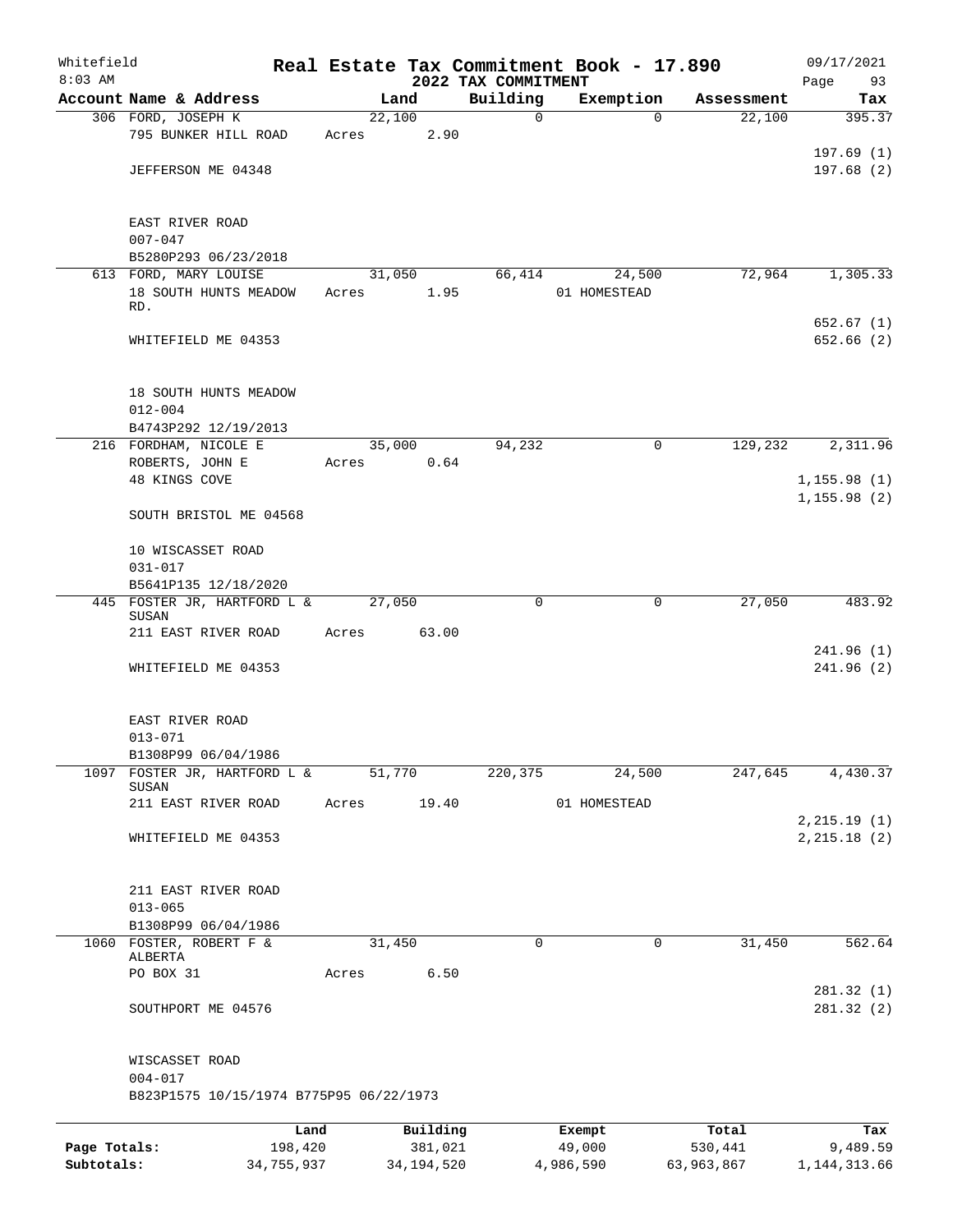| Whitefield<br>$8:03$ AM |                                                              |       |                | 2022 TAX COMMITMENT | Real Estate Tax Commitment Book - 17.890 |            | 09/17/2021<br>Page<br>94 |
|-------------------------|--------------------------------------------------------------|-------|----------------|---------------------|------------------------------------------|------------|--------------------------|
|                         | Account Name & Address                                       |       | Land           | Building            | Exemption                                | Assessment | Tax                      |
|                         | 1824 FOURNIER, ROBERT                                        |       | 30,826         | 42,609              | $\mathbf 0$                              | 73,435     | 1,313.75                 |
|                         | FOURNIER, SHARON                                             | Acres | 8.22           |                     |                                          |            |                          |
|                         | 143 HAYDEN ROWE STREET                                       |       |                |                     |                                          |            | 656.88 (1)               |
|                         | HOPKINGON MA 01748                                           |       |                |                     |                                          |            | 656.87 (2)               |
|                         | 47 MISTY MOUNTAIN LANE                                       |       |                |                     |                                          |            |                          |
|                         | $004 - 018 - C$                                              |       |                |                     |                                          |            |                          |
|                         | B4073P177 11/21/2008                                         |       |                |                     |                                          |            |                          |
|                         | 204 FOX, TORRANCE<br>152 VIGUE ROAD                          | Acres | 30,975<br>2.15 | 66,640              | 24,500<br>01 HOMESTEAD                   | 73,115     | 1,308.03                 |
|                         |                                                              |       |                |                     |                                          |            | 654.02(1)                |
|                         | WHITEFIELD ME 04353                                          |       |                |                     |                                          |            | 654.01 (2)               |
|                         | 152 VIGUE ROAD                                               |       |                |                     |                                          |            |                          |
|                         | $016 - 031$                                                  |       |                |                     |                                          |            |                          |
|                         | B5234P187 03/02/2018                                         |       |                |                     |                                          |            |                          |
|                         | 1612 FOYE, THERESA                                           |       | 8,860          | $\mathbf 0$         | 0                                        | 8,860      | 158.51                   |
|                         | PO BOX 16                                                    | Acres | 6.70           |                     |                                          |            |                          |
|                         | ALNA ME 04535-0016                                           |       |                |                     |                                          |            | 79.26(1)<br>79.25(2)     |
|                         | PITTSTON TOWN LINE<br>$003 - 003 - A$                        |       |                |                     |                                          |            |                          |
|                         | B3766P106 10/20/2006                                         |       |                |                     |                                          |            |                          |
|                         | 584 FRANDSEN, BRUCE M                                        |       | 30,300         | 106,395             | 24,500                                   | 112,195    | 2,007.17                 |
|                         | RATCLIFF, HEATHER                                            | Acres | 1.70           |                     | 01 HOMESTEAD                             |            |                          |
|                         | 14 PITTSTON ROAD                                             |       |                |                     |                                          |            | 1,003.59(1)              |
|                         |                                                              |       |                |                     |                                          |            | 1,003.58(2)              |
|                         | WHITEFIELD ME 04353                                          |       |                |                     |                                          |            |                          |
|                         | 386 COOPER ROAD                                              |       |                |                     |                                          |            |                          |
|                         | $015 - 042$                                                  |       |                |                     |                                          |            |                          |
|                         | B5100P149 10/19/2016                                         |       |                |                     |                                          |            |                          |
|                         | 1477 FRANDSEN, DOROTHY M                                     |       | 44,850         | 83,266              | 24,500                                   | 103,616    | 1,853.69                 |
|                         | 14 PITTSTON ROAD                                             | Acres | 17.00          |                     | 01 HOMESTEAD                             |            | 926.85(1)                |
|                         | WHITEFIELD ME 04353                                          |       |                |                     |                                          |            | 926.84(2)                |
|                         |                                                              |       |                |                     |                                          |            |                          |
|                         | 14 PITTSTON ROAD<br>$007 - 011$                              |       |                |                     |                                          |            |                          |
|                         | B4178P55 07/22/2009 B2556P143 04/20/2000                     |       |                |                     |                                          |            |                          |
|                         | 617 FRANKLIN, ROGER M &                                      |       | 33,000         | 94,979              | 24,500                                   | 103,479    | 1,851.24                 |
|                         | CAROL A                                                      |       |                |                     |                                          |            |                          |
|                         | 160 GARDINER ROAD                                            | Acres | 3.50           |                     | 01 HOMESTEAD                             |            |                          |
|                         | WHITEFIELD ME 04353                                          |       |                |                     |                                          |            | 925.62(1)<br>925.62(2)   |
|                         | 160 GARDINER ROAD<br>$012 - 049 - B$<br>B2641P279 02/07/2001 |       |                |                     |                                          |            |                          |
|                         |                                                              |       |                |                     |                                          |            |                          |

|              | Land       | Building   | Exempt    | Total      | Tax          |
|--------------|------------|------------|-----------|------------|--------------|
| Page Totals: | 178,811    | 393,889    | 98,000    | 474,700    | 8,492.39     |
| Subtotals:   | 34,934,748 | 34,588,409 | 5,084,590 | 64,438,567 | 1,152,806.05 |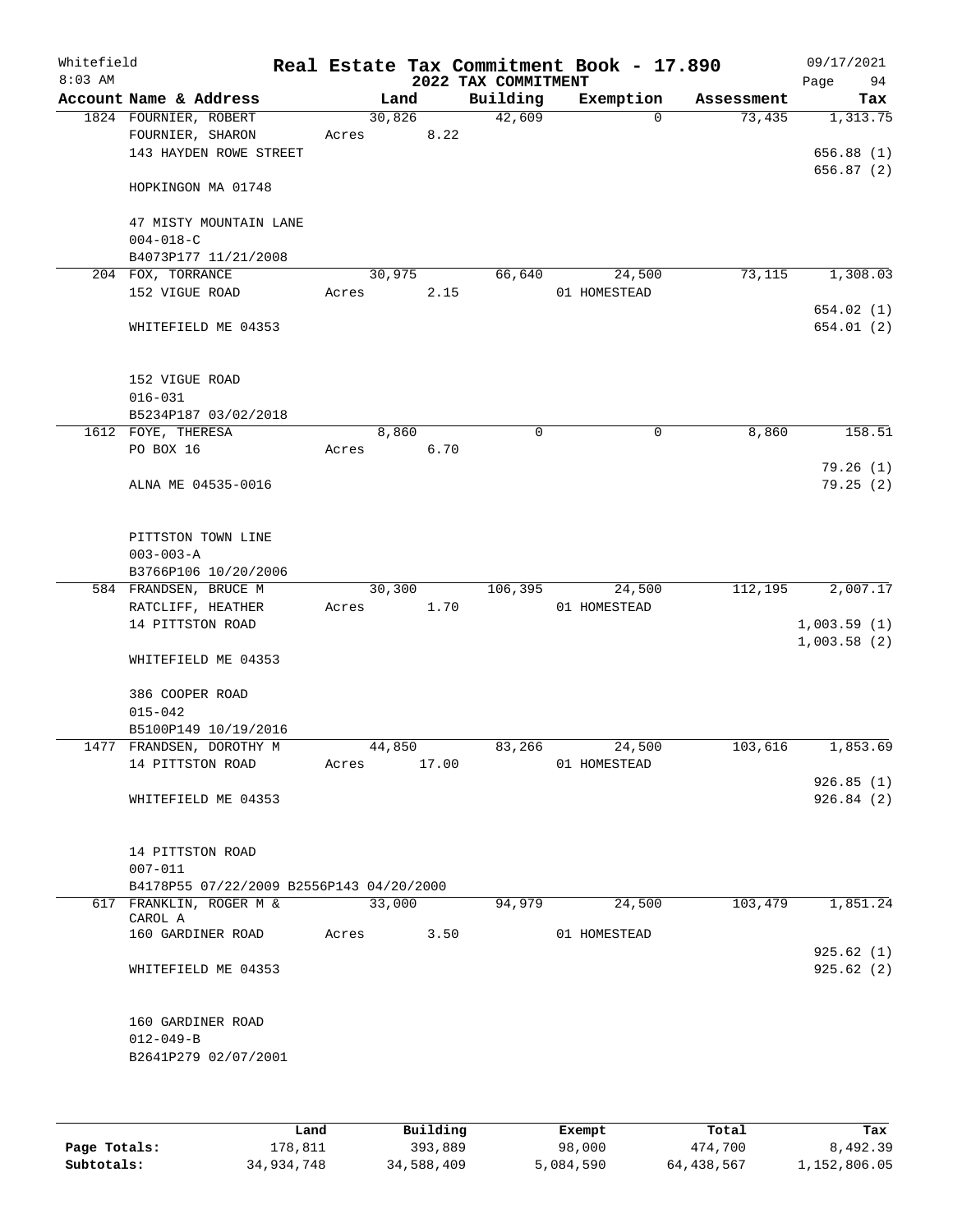| Whitefield<br>$8:03$ AM |                              |        |        | 2022 TAX COMMITMENT | Real Estate Tax Commitment Book - 17.890 |            | 09/17/2021  |            |
|-------------------------|------------------------------|--------|--------|---------------------|------------------------------------------|------------|-------------|------------|
|                         | Account Name & Address       |        | Land   |                     | Building Exemption                       | Assessment | Page        | 95<br>Tax  |
|                         | 1683 FRASCONE, TERRI A       |        | 35,650 | 73,541              | 24,500                                   | 84,691     |             | 1,515.12   |
|                         | 221 HUNTS MEADOW ROAD        | Acres  | 5.50   |                     | 01 HOMESTEAD                             |            |             |            |
|                         |                              |        |        |                     |                                          |            |             | 757.56(1)  |
|                         | PITTSTON ME 04345            |        |        |                     |                                          |            |             | 757.56(2)  |
|                         |                              |        |        |                     |                                          |            |             |            |
|                         |                              |        |        |                     |                                          |            |             |            |
|                         | 221 SOUTH HUNTS MEADOW       |        |        |                     |                                          |            |             |            |
|                         | $006 - 021 - 1$              |        |        |                     |                                          |            |             |            |
|                         | B5074P101 11/10/2016         |        |        |                     |                                          |            |             |            |
|                         | 973 FREEMAN, CATHY N         | 41,410 |        | 215,698             | 24,500                                   | 232,608    |             | 4,161.36   |
|                         | PO BOX 781                   | Acres  | 12.70  |                     | 01 HOMESTEAD                             |            |             |            |
|                         |                              |        |        |                     |                                          |            | 2,080.68(1) |            |
|                         | GARDINER ME 04345            |        |        |                     |                                          |            | 2,080.68(2) |            |
|                         |                              |        |        |                     |                                          |            |             |            |
|                         | 440 GARDINER ROAD            |        |        |                     |                                          |            |             |            |
|                         | $012 - 064 - A$              |        |        |                     |                                          |            |             |            |
|                         | B2244P58 06/04/1997          |        |        |                     |                                          |            |             |            |
|                         | 938 FREEMAN, EDWARD & JOYCE  | 29,410 |        | $\mathbf 0$         | 0                                        | 29,410     |             | 526.14     |
|                         | PO BOX 535                   | Acres  | 10.20  |                     |                                          |            |             |            |
|                         |                              |        |        |                     |                                          |            |             | 263.07(1)  |
|                         | GARDINER ME 04345            |        |        |                     |                                          |            |             | 263.07(2)  |
|                         |                              |        |        |                     |                                          |            |             |            |
|                         |                              |        |        |                     |                                          |            |             |            |
|                         | GARDINER ROAD                |        |        |                     |                                          |            |             |            |
|                         | $012 - 039 - A$              |        |        |                     |                                          |            |             |            |
|                         | 1559 FREEMAN, EDWARD & JOYCE | 71,750 |        | 116,796             | 30,380                                   | 158,166    |             | 2,829.59   |
|                         | PO BOX 535                   | Acres  | 60.00  |                     | 05 VET EXEMPTION                         |            |             |            |
|                         |                              |        |        |                     | 01 HOMESTEAD                             |            | 1,414.80(1) |            |
|                         | GARDINER ME 04345            |        |        |                     |                                          |            | 1,414.79(2) |            |
|                         |                              |        |        |                     |                                          |            |             |            |
|                         | 577 GARDINER ROAD            |        |        |                     |                                          |            |             |            |
|                         | $012 - 009$                  |        |        |                     |                                          |            |             |            |
|                         | 48 FREEMAN, KENNETH &        | 31,260 |        | 75,475              | 24,500                                   | 82,235     |             | 1,471.18   |
|                         | DOROTHY                      |        |        |                     |                                          |            |             |            |
|                         | 18 HUNTS MEADOW ROAD         | Acres  | 2.34   |                     | 01 HOMESTEAD                             |            |             |            |
|                         |                              |        |        |                     |                                          |            |             | 735.59 (1) |
|                         | WHITEFIELD ME 04353          |        |        |                     |                                          |            |             | 735.59(2)  |
|                         |                              |        |        |                     |                                          |            |             |            |
|                         |                              |        |        |                     |                                          |            |             |            |
|                         | 18 HUNTS MEADOW ROAD         |        |        |                     |                                          |            |             |            |
|                         | $012 - 010$                  |        |        |                     |                                          |            |             |            |
|                         | 1850 FREEMAN, STEVE A        | 30,765 |        | 71,876              | 24,500                                   | 78,141     |             | 1,397.94   |
|                         | 10 HUNTS MEADOW              | Acres  | 2.01   |                     | 01 HOMESTEAD                             |            |             |            |
|                         |                              |        |        |                     |                                          |            |             | 698.97 (1) |
|                         | WHITEFIELD ME 04353          |        |        |                     |                                          |            |             | 698.97 (2) |
|                         |                              |        |        |                     |                                          |            |             |            |
|                         | 10 HUNTS MEADOW ROAD         |        |        |                     |                                          |            |             |            |
|                         | $012 - 009 - B$              |        |        |                     |                                          |            |             |            |
|                         | B4251P93 02/17/2010          |        |        |                     |                                          |            |             |            |
|                         |                              |        |        |                     |                                          |            |             |            |
|                         |                              |        |        |                     |                                          |            |             |            |
|                         |                              |        |        |                     |                                          |            |             |            |

|              | Land         | Building     | Exempt    | Total      | Tax          |
|--------------|--------------|--------------|-----------|------------|--------------|
| Page Totals: | 240,245      | 553,386      | 128,380   | 665,251    | 11,901.33    |
| Subtotals:   | 35, 174, 993 | 35, 141, 795 | 5,212,970 | 65,103,818 | 1,164,707.38 |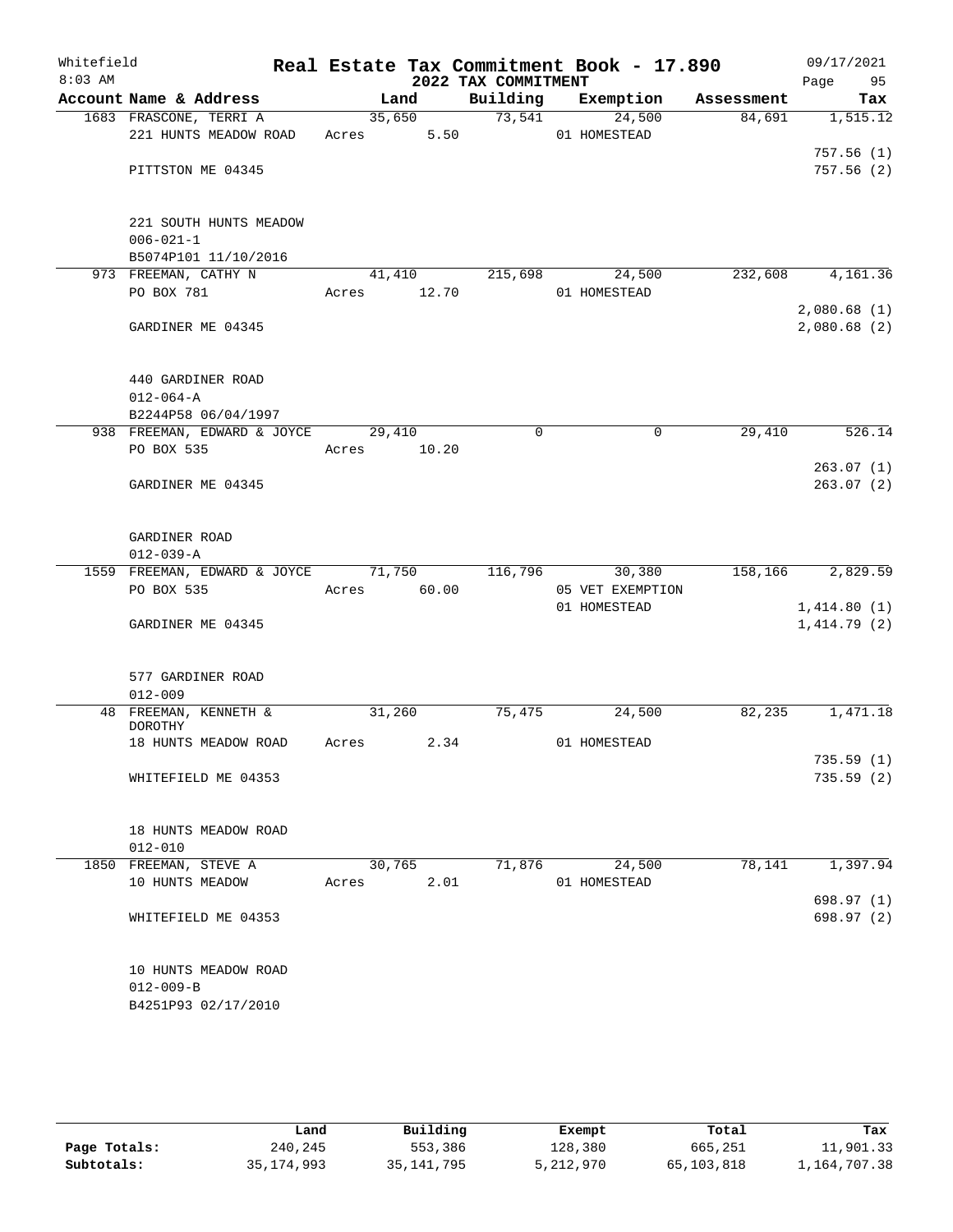| Whitefield<br>$8:03$ AM |                                     |       |          | 2022 TAX COMMITMENT | Real Estate Tax Commitment Book - 17.890 |            | 09/17/2021<br>Page<br>96   |
|-------------------------|-------------------------------------|-------|----------|---------------------|------------------------------------------|------------|----------------------------|
|                         | Account Name & Address              |       | Land     | Building            | Exemption                                | Assessment | Tax                        |
|                         | 1909 FRENCH, JANE                   |       | 32,850   | 0                   | $\Omega$                                 | 32,850     | 587.69                     |
|                         | 150 KINGSLEYS CROSSING              | Acres | 3.40     |                     |                                          |            |                            |
|                         |                                     |       |          |                     |                                          |            | 293.85(1)                  |
|                         | PALERMO ME 04354                    |       |          |                     |                                          |            | 293.84 (2)                 |
|                         | MARINE LANE                         |       |          |                     |                                          |            |                            |
|                         | $018 - 037 - 01$                    |       |          |                     |                                          |            |                            |
|                         | B5100P240 01/20/2017                |       |          |                     |                                          |            |                            |
|                         | 61 FRIEL, DENNIS E &<br>CHARLOTTE J |       | 45,000   | 99,022              | 24,500                                   | 119,522    | 2,138.25                   |
|                         | FRIEL, IAM E                        | Acres | 1.50     |                     | 01 HOMESTEAD                             |            |                            |
|                         | 171 MAIN STREET                     |       |          |                     |                                          |            | 1,069.13(1)                |
|                         | WHITEFIELD ME 04353                 |       |          |                     |                                          |            | 1,069.12(2)                |
|                         | 171 MAIN STREET                     |       |          |                     |                                          |            |                            |
|                         | $021 - 017$                         |       |          |                     |                                          |            |                            |
|                         | B2733P89 09/18/2001                 |       |          |                     |                                          |            |                            |
|                         | 1069 FROEHLICH, PETER E             |       | 59,600   | 157,394             | 24,500                                   | 192,494    | 3,443.72                   |
|                         | 230 PHILBRICK LANE                  | Acres | 39.00    |                     | 01 HOMESTEAD                             |            |                            |
|                         |                                     |       |          |                     |                                          |            | 1,721.86(1)                |
|                         | WHITEFIELD ME 04353                 |       |          |                     |                                          |            | 1,721.86(2)                |
|                         | 230 PHILBRICK LANE                  |       |          |                     |                                          |            |                            |
|                         | $006 - 005$                         |       |          |                     |                                          |            |                            |
|                         | B4389P293 04/06/2011                |       |          |                     |                                          |            |                            |
| 1425                    | FURROW, JOSEPH J &                  |       | 30,000   | 41,812              | 24,500                                   | 47,312     | 846.41                     |
|                         | ANGELA<br>408 DEVINE ROAD           | Acres | 1.37     |                     | 01 HOMESTEAD                             |            |                            |
|                         |                                     |       |          |                     |                                          |            | 423.21(1)                  |
|                         | WHITEFIELD ME 04353                 |       |          |                     |                                          |            | 423.20(2)                  |
|                         | 408 DEVINE ROAD                     |       |          |                     |                                          |            |                            |
|                         | $019 - 011 - A$                     |       |          |                     |                                          |            |                            |
|                         | B3741P77 09/12/2006                 |       |          |                     |                                          |            |                            |
| 1607                    | G & D GRAVEL LLC                    |       | 36,930   | 84,183              | 0                                        | 121, 113   | 2,166.71                   |
|                         | 488 AUGUSTA ROAD                    | Acres | 7.10     |                     |                                          |            |                            |
|                         | JEFFERSON ME 04348                  |       |          |                     |                                          |            | 1,083.36(1)<br>1,083.35(2) |
|                         | 116 VIGUE ROAD                      |       |          |                     |                                          |            |                            |
|                         | $016 - 029$                         |       |          |                     |                                          |            |                            |
|                         | B4859P237 02/06/2015                |       |          |                     |                                          |            |                            |
|                         | 757 G & D GRAVEL LLC                |       | 31,650   | 45,384              | 0                                        | 77,034     | 1,378.14                   |
|                         | 488 AUGUSTA ROAD                    | Acres | 2.60     |                     |                                          |            |                            |
|                         | JEFFERSON ME 04348                  |       |          |                     |                                          |            | 689.07 (1)<br>689.07 (2)   |
|                         |                                     |       |          |                     |                                          |            |                            |
|                         | 116 VIGUE ROAD<br>$016 - 029 - A$   |       |          |                     |                                          |            |                            |
|                         | B4859P287 02/06/2015                |       |          |                     |                                          |            |                            |
|                         |                                     |       |          |                     |                                          |            |                            |
|                         | Land                                |       | Building |                     | Exempt                                   | Total      | Tax                        |
| Page Totals:            | 236,030                             |       | 427,795  |                     | 73,500                                   | 590,325    | 10,560.92                  |

**Subtotals:** 35,411,023 35,569,590 5,286,470 65,694,143 1,175,268.30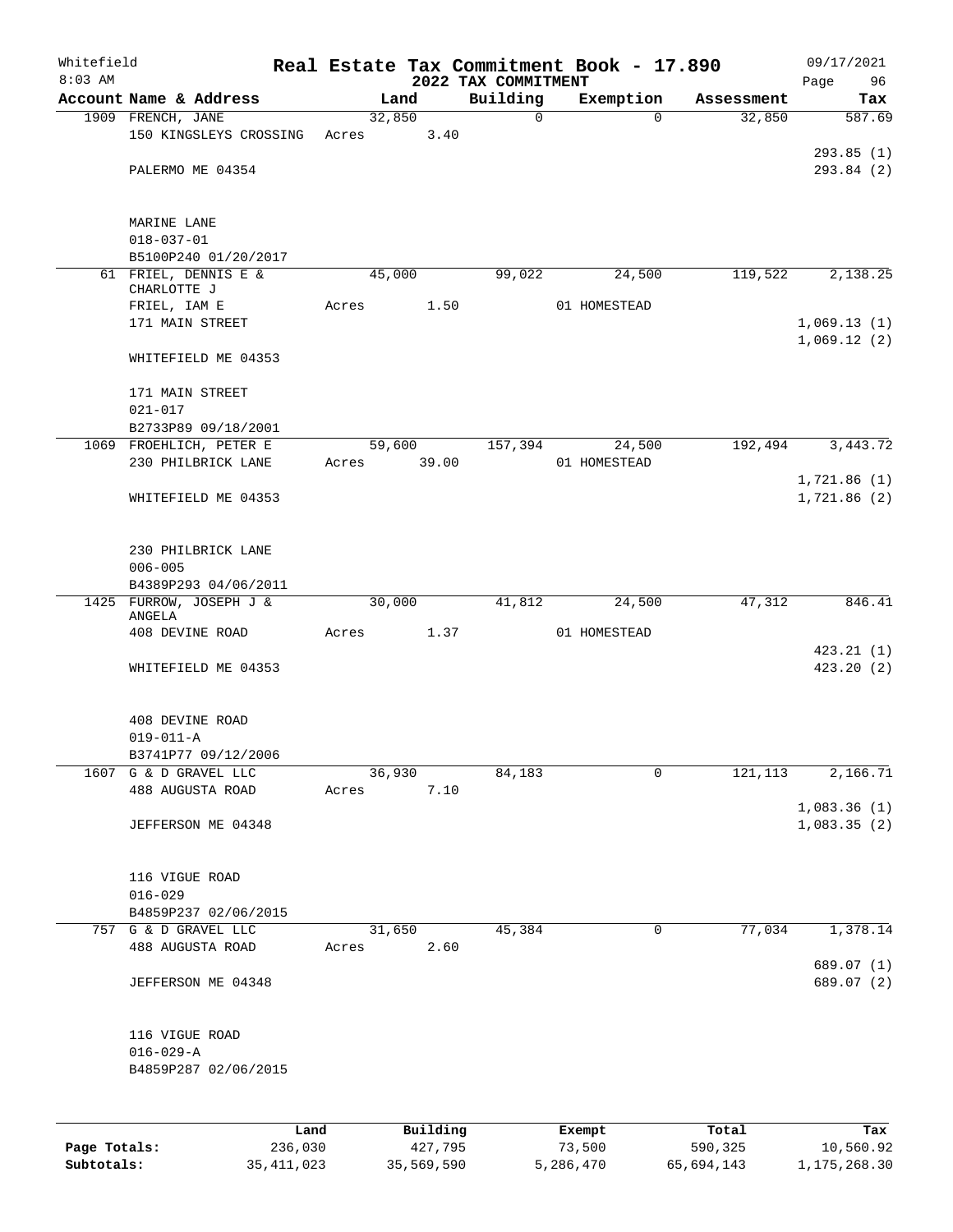| Whitefield<br>$8:03$ AM |                                         |       |            | 2022 TAX COMMITMENT | Real Estate Tax Commitment Book - 17.890 |            | 09/17/2021<br>97<br>Page |
|-------------------------|-----------------------------------------|-------|------------|---------------------|------------------------------------------|------------|--------------------------|
|                         | Account Name & Address                  |       | Land       | Building            | Exemption                                | Assessment | Tax                      |
|                         | 1615 GAGE, DAVID R &                    |       | 52,250     | 64,840              | $\Omega$                                 | 117,090    | 2,094.74                 |
|                         | EPSTEIN, JUDITH L                       |       |            |                     |                                          |            |                          |
|                         | 95 READE STREET                         | Acres | 20.00      |                     |                                          |            |                          |
|                         |                                         |       |            |                     |                                          |            | 1,047.37(1)              |
|                         | NEW YORK NY 10013                       |       |            |                     |                                          |            | 1,047.37(2)              |
|                         | 81 EAST RIVER ROAD                      |       |            |                     |                                          |            |                          |
|                         | $013 - 068$                             |       |            |                     |                                          |            |                          |
|                         | B3284P91 05/15/2001                     |       |            |                     |                                          |            |                          |
|                         | 457 GAGNE, CHRISTINE J                  |       | 30,750     | 159,968             | 24,500                                   | 166,218    | 2,973.64                 |
|                         | 532 MILLS ROAD                          | Acres | 2.00       |                     | 01 HOMESTEAD                             |            |                          |
|                         |                                         |       |            |                     |                                          |            | 1,486.82(1)              |
|                         | WHITEFIELD ME 04353                     |       |            |                     |                                          |            | 1,486.82(2)              |
|                         | 532 MILLS ROAD                          |       |            |                     |                                          |            |                          |
|                         | $020 - 033 - C$                         |       |            |                     |                                          |            |                          |
|                         | B2419P155 01/05/1999                    |       |            |                     |                                          |            |                          |
|                         | 141 GAGNE, TIMOTHY J                    |       | 47,060     | 0                   | 0                                        | 47,060     | 841.90                   |
|                         | SOLOMON, LILA H                         | Acres | 27.40      |                     |                                          |            |                          |
|                         | 399 NORTH HOWE ROAD                     |       |            |                     |                                          |            | 420.95(1)                |
|                         | WHITEFIELD ME 04353                     |       |            |                     |                                          |            | 420.95(2)                |
|                         |                                         |       |            |                     |                                          |            |                          |
|                         | 399 NORTH HOWE ROAD                     |       |            |                     |                                          |            |                          |
|                         | $020 - 021$<br>B5453P158 11/04/2019     |       |            |                     |                                          |            |                          |
| 897                     | GAGNON ROLAND J &                       |       | 35,450     | 97,806              | 24,500                                   | 108,756    | 1,945.64                 |
|                         | THERESA                                 |       |            |                     |                                          |            |                          |
|                         | 163 SENOTT ROAD                         | Acres | 5.25       |                     | 01 HOMESTEAD                             |            |                          |
|                         | WHITEFIELD ME 04353                     |       |            |                     |                                          |            | 972.82(1)<br>972.82(2)   |
|                         |                                         |       |            |                     |                                          |            |                          |
|                         | 163 SENOTT ROAD                         |       |            |                     |                                          |            |                          |
|                         | $017 - 045 - A$                         |       |            |                     |                                          |            |                          |
|                         | B1616P257 05/02/1990                    |       |            |                     |                                          |            |                          |
| 1188                    | GALLAGHER, DAVID W<br><b>ESTATE</b>     |       | 30,975     | 61,090              | 0                                        | 92,065     | 1,647.04                 |
|                         | COOPER, WENDY S &                       | Acres | 2.15       |                     |                                          |            |                          |
|                         | GALLAGHER, JENNIFER N<br>PER REPS       |       |            |                     |                                          |            |                          |
|                         | 59 COOKSON LANE                         |       |            |                     |                                          |            | 823.52 (1)               |
|                         |                                         |       |            |                     |                                          |            | 823.52 (2)               |
|                         | WHITEFIELD ME 04353                     |       |            |                     |                                          |            |                          |
|                         | 59 COOKSON LANE                         |       |            |                     |                                          |            |                          |
|                         | $020 - 049 - E$                         |       |            |                     |                                          |            |                          |
|                         | B5647P197 01/11/2021 B1291P1 03/03/1986 |       |            |                     |                                          |            |                          |
|                         | 259 GALLAGHER, EARL                     |       | 23,420     | $\Omega$            | $\Omega$                                 | 23,420     | 418.98                   |
|                         | 410 SOMERVILLE ROAD                     | Acres | 3.78       |                     |                                          |            |                          |
|                         | SOMERVILLE ME 04348                     |       |            |                     |                                          |            | 209.49(1)<br>209.49(2)   |
|                         |                                         |       |            |                     |                                          |            |                          |
|                         | WOOD LANE<br>$020 - 049 - H$            |       |            |                     |                                          |            |                          |
|                         | B2180P316 09/10/1996                    |       |            |                     |                                          |            |                          |
|                         |                                         | Land  | Building   |                     | Exempt                                   | Total      | Tax                      |
| Page Totals:            | 219,905                                 |       | 383,704    |                     | 49,000                                   | 554,609    | 9,921.94                 |
| Subtotals:              | 35,630,928                              |       | 35,953,294 |                     | 5, 335, 470                              | 66,248,752 | 1, 185, 190. 24          |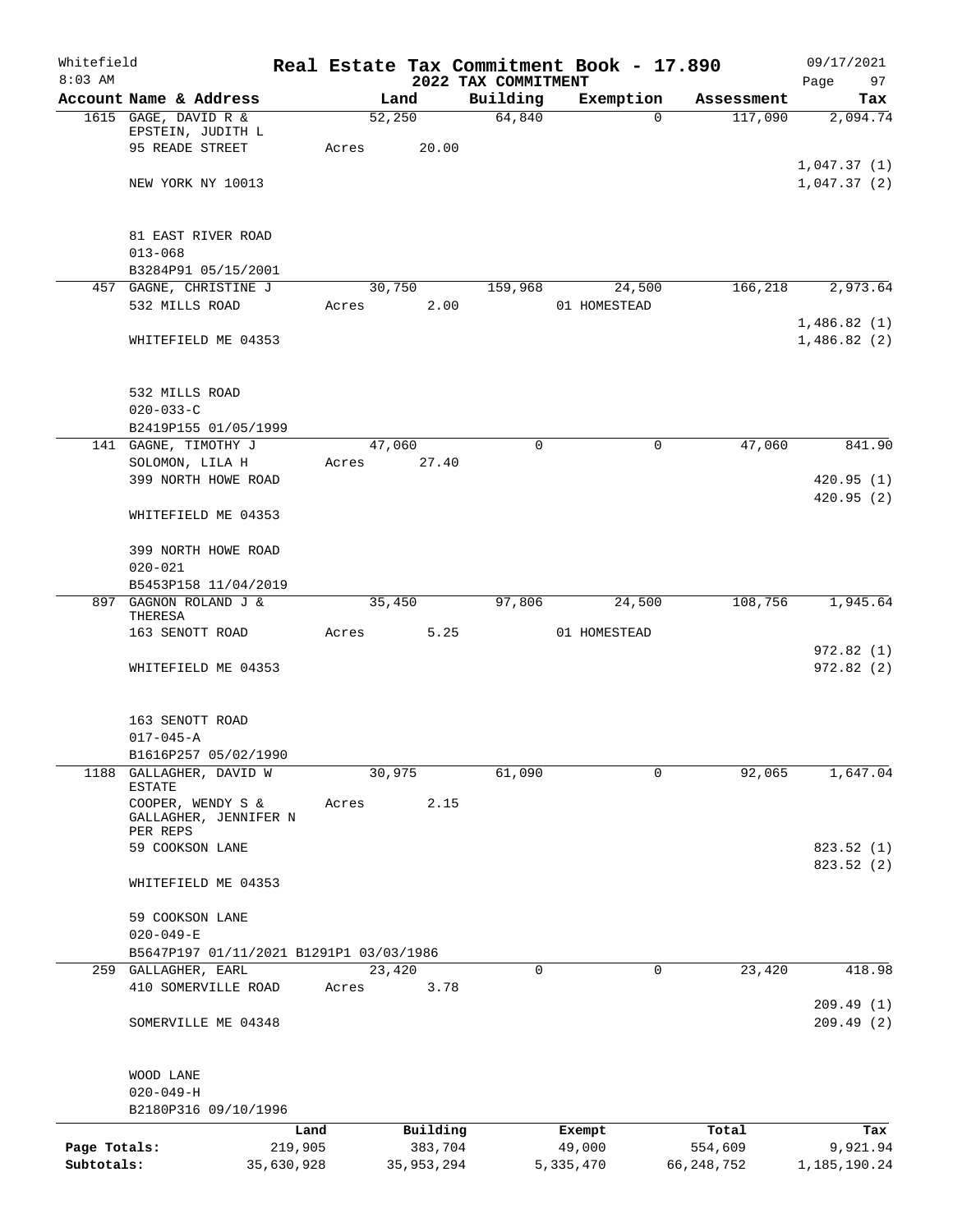| Whitefield |                                       |       |        |          |                                 |        | Real Estate Tax Commitment Book - 17.890 |            | 09/17/2021               |
|------------|---------------------------------------|-------|--------|----------|---------------------------------|--------|------------------------------------------|------------|--------------------------|
| $8:03$ AM  | Account Name & Address                |       | Land   |          | 2022 TAX COMMITMENT<br>Building |        | Exemption                                | Assessment | 98<br>Page<br>Tax        |
|            | 822 GALLAGHER, SHAWN R                |       | 37,625 |          | 133, 154                        |        | 24,500                                   | 146,279    | 2,616.93                 |
|            | BANCROFT, ELIZABETH                   | Acres |        | 3.25     |                                 |        | 01 HOMESTEAD                             |            |                          |
|            | 729 EAST RIVER ROAD                   |       |        |          |                                 |        |                                          |            | 1,308.47(1)              |
|            |                                       |       |        |          |                                 |        |                                          |            | 1,308.46(2)              |
|            | WHITEFIELD ME 04353                   |       |        |          |                                 |        |                                          |            |                          |
|            | 729 EAST RIVER ROAD                   |       |        |          |                                 |        |                                          |            |                          |
|            | $007 - 050 - B$                       |       |        |          |                                 |        |                                          |            |                          |
|            | B4887P167 05/19/2015                  |       |        |          |                                 |        |                                          |            |                          |
|            | 555 GALLANT, DENNIS                   |       | 30,000 |          | 81,775                          |        | 24,500                                   | 87,275     | 1,561.35                 |
|            | PO BOX 232                            | Acres |        | 0.29     |                                 |        | 01 HOMESTEAD                             |            |                          |
|            |                                       |       |        |          |                                 |        |                                          |            | 780.68 (1)               |
|            | WHITEFIELD ME 04353                   |       |        |          |                                 |        |                                          |            | 780.67 (2)               |
|            | 12 GRAND ARMY ROAD                    |       |        |          |                                 |        |                                          |            |                          |
|            | $026 - 009$                           |       |        |          |                                 |        |                                          |            |                          |
|            | B2607P173 10/17/2000                  |       |        |          |                                 |        |                                          |            |                          |
|            | 1018 GALLUP, C WESTCOTT III           |       | 37,370 |          | 0                               |        | 0                                        | 37,370     | 668.55                   |
|            | GALLUP, SUSAN M                       | Acres |        | 13.90    |                                 |        |                                          |            |                          |
|            | 714 WISCASSET ROAD                    |       |        |          |                                 |        |                                          |            | 334.28(1)                |
|            | WHITEFIELD ME 04353                   |       |        |          |                                 |        |                                          |            | 334.27 (2)               |
|            |                                       |       |        |          |                                 |        |                                          |            |                          |
|            | WISCASSET ROAD                        |       |        |          |                                 |        |                                          |            |                          |
|            | $001 - 058$                           |       |        |          |                                 |        |                                          |            |                          |
|            | B3754P267 10/12/2006                  |       |        |          |                                 |        |                                          |            |                          |
|            | 231 GALLUP, C WESTCOTT III            |       | 42,370 |          | 206,733                         |        | 0                                        | 249,103    | 4,456.45                 |
|            | GALLUP, SUSAN M<br>714 WISCASSET ROAD | Acres |        | 13.90    |                                 |        |                                          |            | 2,228.23(1)              |
|            |                                       |       |        |          |                                 |        |                                          |            | 2,228.22(2)              |
|            | WHITEFIELD ME 04353                   |       |        |          |                                 |        |                                          |            |                          |
|            | 714 WISCASSET ROAD                    |       |        |          |                                 |        |                                          |            |                          |
|            | $001 - 057 - 004$                     |       |        |          |                                 |        |                                          |            |                          |
|            | B3754P267 10/12/2006                  |       |        |          |                                 |        |                                          |            |                          |
|            | 479 GALVANI, THOMAS J &<br>FRANCES H  |       | 20,000 |          | 0                               |        | 0                                        | 20,000     | 357.80                   |
|            | DECARVALHO, JULIKAY G                 | Acres |        | 0.52     |                                 |        |                                          |            |                          |
|            | 20 MILLS ROAD                         |       |        |          |                                 |        |                                          |            | 178.90(1)                |
|            |                                       |       |        |          |                                 |        |                                          |            | 178.90(2)                |
|            | WHITEFIELD ME 04353                   |       |        |          |                                 |        |                                          |            |                          |
|            | MILLS ROAD                            |       |        |          |                                 |        |                                          |            |                          |
|            | $026 - 022$                           |       |        |          |                                 |        |                                          |            |                          |
|            | B4414P57 06/30/2011                   |       |        |          |                                 |        |                                          |            |                          |
|            | 1396 GALVANI, THOMAS J &<br>FRANCES H |       | 30,000 |          | 48,807                          |        | 30,380                                   | 48,427     | 866.36                   |
|            | DECARVALHO, JULIKAY G                 | Acres |        | 0.40     |                                 |        | 01 HOMESTEAD                             |            |                          |
|            | 20 MILLS ROAD                         |       |        |          |                                 |        | 07 NMR VET & WIDOW                       |            | 433.18 (1)<br>433.18 (2) |
|            | WHITEFIELD ME 04353                   |       |        |          |                                 |        |                                          |            |                          |
|            | 20 MILLS ROAD                         |       |        |          |                                 |        |                                          |            |                          |
|            | $026 - 021$                           |       |        |          |                                 |        |                                          |            |                          |
|            | B4414P57 06/30/2011                   |       |        |          |                                 |        |                                          |            |                          |
|            |                                       |       |        |          |                                 |        |                                          |            |                          |
|            | Land                                  |       |        | Building |                                 | Exempt |                                          | Total      | Tax                      |

|              | Land       | Building     | Exempt    | Total      | Tax          |
|--------------|------------|--------------|-----------|------------|--------------|
| Page Totals: | 197,365    | 470,469      | 79,380    | 588,454    | 10,527.44    |
| Subtotals:   | 35,828,293 | 36, 423, 763 | 5,414,850 | 66,837,206 | 1,195,717.68 |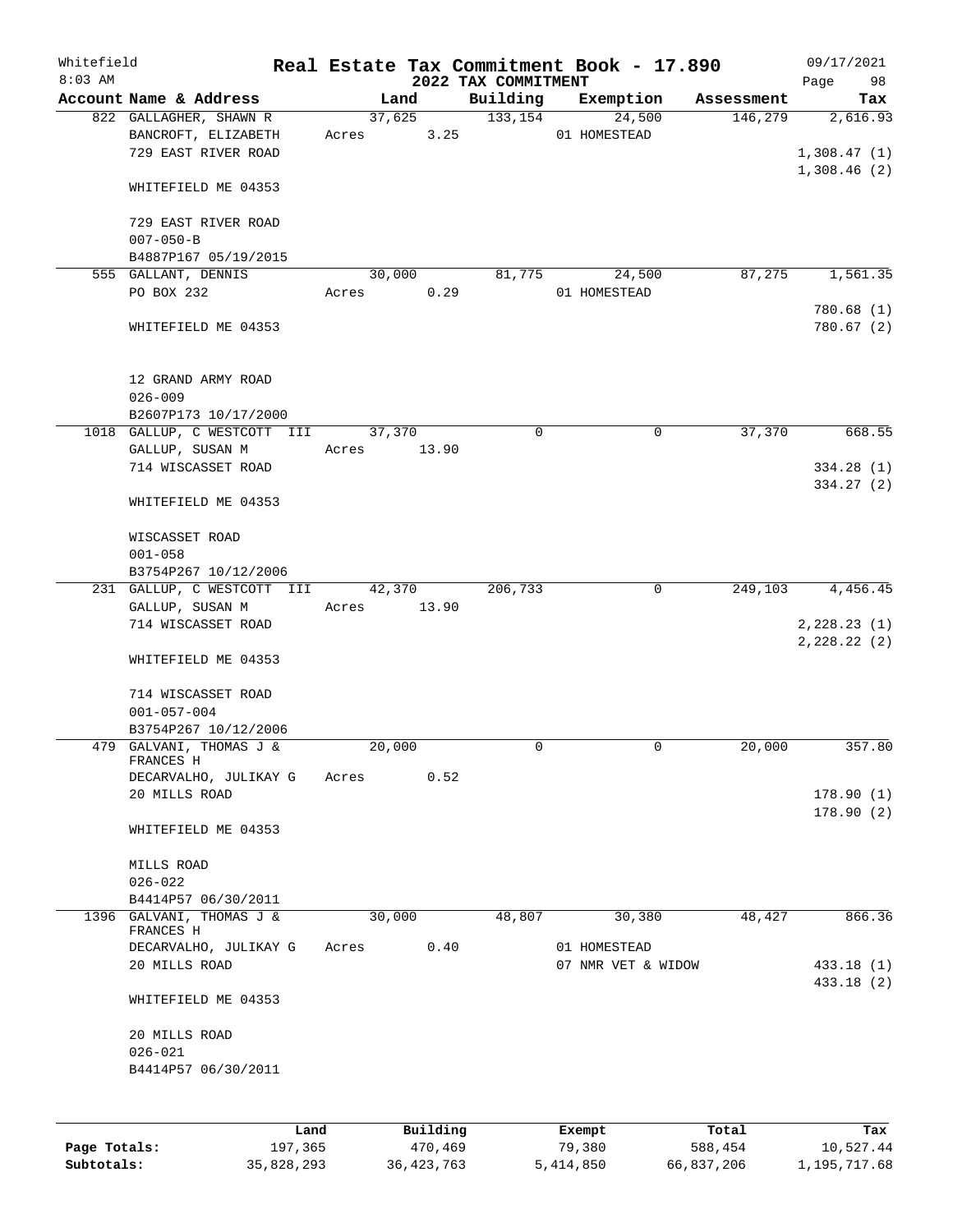| Whitefield<br>$8:03$ AM    |                                                  |                       |        |                       | 2022 TAX COMMITMENT | Real Estate Tax Commitment Book - 17.890 |                       | 09/17/2021<br>99<br>Page  |
|----------------------------|--------------------------------------------------|-----------------------|--------|-----------------------|---------------------|------------------------------------------|-----------------------|---------------------------|
|                            | Account Name & Address                           |                       | Land   |                       | Building            | Exemption                                | Assessment            | Tax                       |
|                            | 1757 GALVIN, EDWARD D                            |                       | 65,240 |                       | $\mathbf 0$         | $\Omega$                                 | 65,240                | 1,167.14                  |
|                            | REVOCABLE TRUST<br>GALVIN, EDWARD D<br>TRUSTEE   | Acres                 |        | 66.98                 |                     |                                          |                       |                           |
|                            | 52 OCEAN DRIVE                                   |                       |        |                       |                     |                                          |                       | 583.57 (1)<br>583.57(2)   |
|                            | BRUNSWICK ME 04011                               |                       |        |                       |                     |                                          |                       |                           |
|                            | WISCASSET ROAD<br>$001 - 040 - D$                |                       |        |                       |                     |                                          |                       |                           |
|                            | B3968P79 07/23/2008<br>1297 GARAGE MAHAL LLC     |                       | 20,000 |                       | 2,661               | 0                                        | 22,661                | 405.41                    |
|                            | 8 MILLS ROAD                                     | Acres                 |        | 0.06                  |                     |                                          |                       | 202.71(1)                 |
|                            | WHITEFIELD ME 04353                              |                       |        |                       |                     |                                          |                       | 202.70(2)                 |
|                            | 8 MILLS ROAD                                     |                       |        |                       |                     |                                          |                       |                           |
|                            | $026 - 019$                                      |                       |        |                       |                     |                                          |                       |                           |
|                            | B4996P6 04/15/2016<br>435 GARCIA, SUZANNE H      |                       | 39,506 |                       | 93,541              | 24,500                                   | 108,547               | 1,941.91                  |
|                            | 754 TOWNHOUSE ROAD                               | Acres                 |        | 10.32                 |                     | 01 HOMESTEAD                             |                       |                           |
|                            |                                                  |                       |        |                       |                     |                                          |                       | 970.96(1)                 |
|                            | WHITEFIELD ME 04353                              |                       |        |                       |                     |                                          |                       | 970.95(2)                 |
|                            | 754 TOWNHOUSE ROAD                               |                       |        |                       |                     |                                          |                       |                           |
|                            | $007 - 034$                                      |                       |        |                       |                     |                                          |                       |                           |
|                            | B1387P226 05/05/1987<br>988 GARDINER ROAD REALTY |                       | 30,000 |                       | 8,415               | 0                                        | 38,415                | 687.24                    |
|                            | TRUST, 18                                        |                       |        |                       |                     |                                          |                       |                           |
|                            | C/O DAN BRINKLER                                 | Acres                 |        | 1.10                  |                     |                                          |                       |                           |
|                            | PO BOX 394<br>NEWCASTLE ME 04553                 |                       |        |                       |                     |                                          |                       | 343.62(1)<br>343.62(2)    |
|                            |                                                  |                       |        |                       |                     |                                          |                       |                           |
|                            | 18 GARDINER ROAD<br>$013 - 017$                  |                       |        |                       |                     |                                          |                       |                           |
|                            | B3974P218 03/05/2008                             |                       |        |                       |                     |                                          |                       |                           |
|                            | 1222 GARDNER-BEST, CHRISTINE<br>Е                |                       | 48,250 |                       | 135,327             | 24,500                                   | 159,077               | 2,845.89                  |
|                            | 508 TOWNHOUSE ROAD                               | Acres                 |        | 15.00                 |                     | 01 HOMESTEAD                             |                       |                           |
|                            |                                                  |                       |        |                       |                     |                                          |                       | 1,422.95(1)               |
|                            | WHITEFIELD ME 04353                              |                       |        |                       |                     |                                          |                       | 1,422.94(2)               |
|                            | 508 TOWNHOUSE ROAD<br>$010 - 024$                |                       |        |                       |                     |                                          |                       |                           |
|                            | B5606P061 10/19/2020 B5564P248 08/10/2020        |                       |        |                       |                     |                                          |                       |                           |
|                            | 1706 GARTHOFF, JERRY &                           |                       | 31,200 |                       | 171,458             | 24,500                                   | 178,158               | 3,187.25                  |
|                            | KELLEY<br>8 HICKORY LANE                         | Acres                 |        | 2.30                  |                     | 01 HOMESTEAD                             |                       |                           |
|                            |                                                  |                       |        |                       |                     |                                          |                       | 1,593.63(1)               |
|                            | WHITEFIELD ME 04353                              |                       |        |                       |                     |                                          |                       | 1,593.62(2)               |
|                            | 8 HICKORY LANE                                   |                       |        |                       |                     |                                          |                       |                           |
|                            | $012 - 026 - B$                                  |                       |        |                       |                     |                                          |                       |                           |
|                            | B3069P31 05/30/2003                              |                       |        |                       |                     |                                          |                       |                           |
|                            |                                                  | Land                  |        | Building              |                     | Exempt                                   | Total                 | Tax                       |
| Page Totals:<br>Subtotals: |                                                  | 234,196<br>36,062,489 |        | 411,402<br>36,835,165 |                     | 73,500<br>5,488,350                      | 572,098<br>67,409,304 | 10,234.84<br>1,205,952.52 |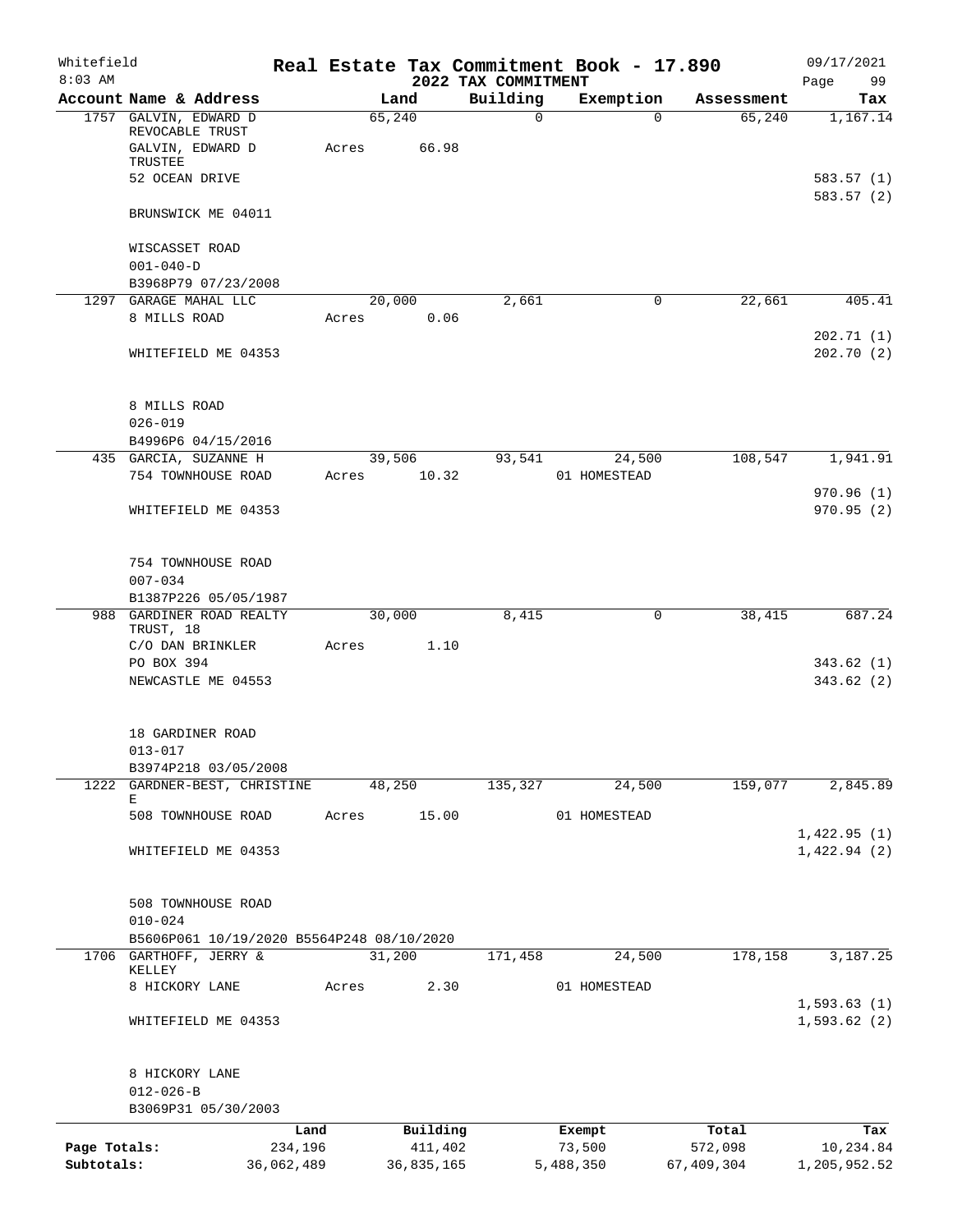| Whitefield<br>$8:03$ AM    |                                                    |         |                       |       | 2022 TAX COMMITMENT | Real Estate Tax Commitment Book - 17.890 |                       | 09/17/2021                 |
|----------------------------|----------------------------------------------------|---------|-----------------------|-------|---------------------|------------------------------------------|-----------------------|----------------------------|
|                            | Account Name & Address                             |         | Land                  |       | Building            | Exemption                                | Assessment            | Page<br>100<br>Tax         |
|                            | 509 GAUVIN, WILLIAM R &                            |         | 30,000                |       | $\Omega$            |                                          | 30,000<br>$\Omega$    | 536.70                     |
|                            | FRANCES A                                          |         |                       |       |                     |                                          |                       |                            |
|                            | 29 MAIN STREET                                     | Acres   |                       | 1.20  |                     |                                          |                       | 268.35(1)                  |
|                            | WHITEFIELD ME 04353                                |         |                       |       |                     |                                          |                       | 268.35(2)                  |
|                            |                                                    |         |                       |       |                     |                                          |                       |                            |
|                            |                                                    |         |                       |       |                     |                                          |                       |                            |
|                            | 168 MAIN STREET                                    |         |                       |       |                     |                                          |                       |                            |
|                            | $021 - 012$<br>B2669P252 04/18/2001                |         |                       |       |                     |                                          |                       |                            |
|                            | 402 GAUVIN, WILLIAM R &                            |         | 36,290                |       | 46,804              | 24,500                                   | 58,594                | 1,048.25                   |
|                            | FRANCES A                                          |         |                       |       |                     |                                          |                       |                            |
|                            | 29 MAIN STREET                                     | Acres   |                       | 6.30  |                     | 01 HOMESTEAD                             |                       | 524.13(1)                  |
|                            | WHITEFIELD ME 04353                                |         |                       |       |                     |                                          |                       | 524.12(2)                  |
|                            |                                                    |         |                       |       |                     |                                          |                       |                            |
|                            |                                                    |         |                       |       |                     |                                          |                       |                            |
|                            | 29 MAIN STREET                                     |         |                       |       |                     |                                          |                       |                            |
|                            | $024 - 010$<br>B3614P99 12/30/2005                 |         |                       |       |                     |                                          |                       |                            |
|                            | 682 GENOVESE, NICHOLAS                             |         | 31,210                |       | $\Omega$            |                                          | $\mathbf 0$<br>31,210 | 558.35                     |
|                            | GENOVESE, ALLISON                                  | Acres   |                       | 6.20  |                     |                                          |                       |                            |
|                            | PO BOX 43                                          |         |                       |       |                     |                                          |                       | 279.18(1)                  |
|                            |                                                    |         |                       |       |                     |                                          |                       | 279.17(2)                  |
|                            | GARDINER ME 04345                                  |         |                       |       |                     |                                          |                       |                            |
|                            | MILLS ROAD                                         |         |                       |       |                     |                                          |                       |                            |
|                            | $017 - 008 - B$                                    |         |                       |       |                     |                                          |                       |                            |
|                            | B5563P124 08/07/2020                               |         |                       |       |                     |                                          |                       |                            |
|                            | 1141 GEORGES, PHILIP<br>27 WOOD LANE               | Acres   | 30,675                | 1.95  | 8,130               | 24,500<br>01 HOMESTEAD                   | 14,305                | 255.92                     |
|                            |                                                    |         |                       |       |                     |                                          |                       | 127.96(1)                  |
|                            | WHITEFIELD ME 04353                                |         |                       |       |                     |                                          |                       | 127.96(2)                  |
|                            |                                                    |         |                       |       |                     |                                          |                       |                            |
|                            | 27 WOOD LANE                                       |         |                       |       |                     |                                          |                       |                            |
|                            | $020 - 049 - I$                                    |         |                       |       |                     |                                          |                       |                            |
|                            | B4756P317 02/13/2014                               |         |                       |       |                     |                                          |                       |                            |
|                            | 1637 GERARDI, CHRISTOPHER R                        |         | 34,050                |       | 47,657              |                                          | $\mathbf 0$<br>81,707 | 1,461.74                   |
|                            | GERARDI, VICKIE A                                  | Acres   |                       | 4.20  |                     |                                          |                       |                            |
|                            | 358 HEAD TIDE ROAD                                 |         |                       |       |                     |                                          |                       | 730.87(1)<br>730.87(2)     |
|                            | WHITEFIELD ME 04353                                |         |                       |       |                     |                                          |                       |                            |
|                            |                                                    |         |                       |       |                     |                                          |                       |                            |
|                            | 378 HEAD TIDE ROAD                                 |         |                       |       |                     |                                          |                       |                            |
|                            | $005 - 020$                                        |         |                       |       |                     |                                          |                       |                            |
|                            | B5130P268 05/08/2017<br>290 GERARDI, CHRISTOPHER R |         | 79,750                |       | 54,725              | 24,500                                   | 109,975               | 1,967.45                   |
|                            | & VICKIE                                           |         |                       |       |                     |                                          |                       |                            |
|                            | 358 HEADTIDE ROAD                                  | Acres   |                       | 76.00 |                     | 01 HOMESTEAD                             |                       |                            |
|                            | WHITEFIELD ME 04353                                |         |                       |       |                     |                                          |                       | 983.73 (1)<br>983.72 (2)   |
|                            |                                                    |         |                       |       |                     |                                          |                       |                            |
|                            |                                                    |         |                       |       |                     |                                          |                       |                            |
|                            | 358 HEAD TIDE ROAD                                 |         |                       |       |                     |                                          |                       |                            |
|                            | $005 - 019$                                        |         |                       |       |                     |                                          |                       |                            |
|                            | B1705P75 07/18/1991                                |         |                       |       |                     |                                          |                       |                            |
|                            |                                                    |         |                       |       |                     |                                          |                       |                            |
|                            |                                                    | Land    | Building              |       |                     | Exempt                                   | Total                 | Tax                        |
| Page Totals:<br>Subtotals: | 36, 304, 464                                       | 241,975 | 157,316<br>36,992,481 |       |                     | 73,500<br>5,561,850                      | 325,791<br>67,735,095 | 5,828.41<br>1, 211, 780.93 |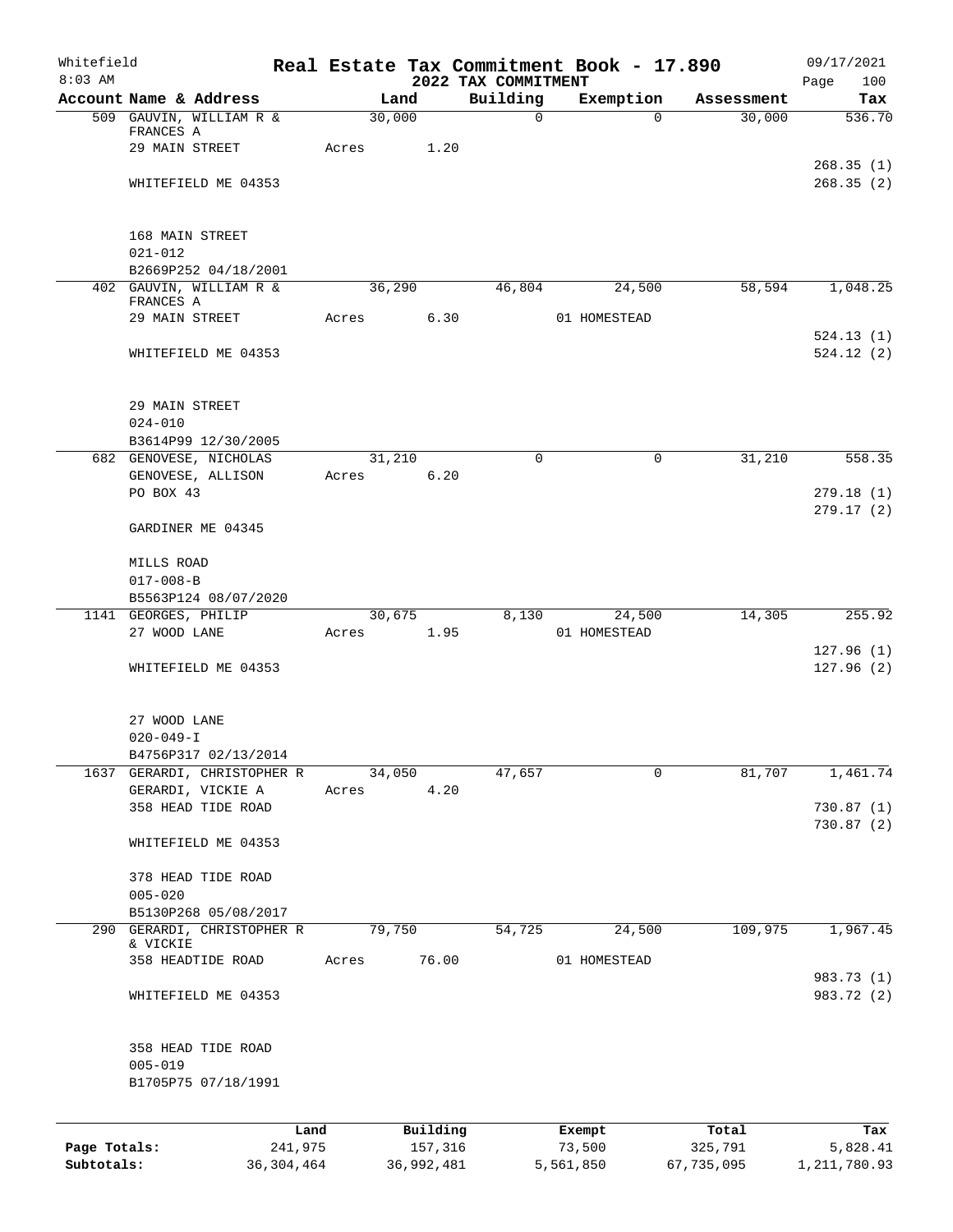| Whitefield |                                               |       |                 |                     |          | Real Estate Tax Commitment Book - 17.890 |                            | 09/17/2021             |
|------------|-----------------------------------------------|-------|-----------------|---------------------|----------|------------------------------------------|----------------------------|------------------------|
| $8:03$ AM  |                                               |       |                 | 2022 TAX COMMITMENT |          |                                          |                            | Page<br>101            |
|            | Account Name & Address                        |       | Land            |                     |          | Building Exemption                       | Assessment                 | Tax                    |
|            | 1193 GERRARD, DANAL & ROBIN<br>78 DEVINE ROAD | Acres | 30,900          | 2.10                |          | 61,187<br>24,500<br>01 HOMESTEAD         | 67,587                     | 1,209.13               |
|            | WHITEFIELD ME 04353                           |       |                 |                     |          |                                          |                            | 604.57(1)<br>604.56(2) |
|            | 78 DEVINE ROAD                                |       |                 |                     |          |                                          |                            |                        |
|            | $016 - 009$                                   |       |                 |                     |          |                                          |                            |                        |
|            | B2877P264 07/03/2002                          |       |                 |                     |          |                                          |                            |                        |
|            | 885 GETCHELL, DANA<br>PO BOX 185              | Acres | 55,500<br>25.00 | 27,226              |          | 07 NMR VET & WIDOW                       | 52,346<br>936.47<br>30,380 |                        |
|            |                                               |       |                 |                     |          | 01 HOMESTEAD                             |                            | 468.24(1)              |
|            | WHITEFIELD ME 04353                           |       |                 |                     |          |                                          |                            | 468.23(2)              |
|            | 173 WEARY POND ROAD                           |       |                 |                     |          |                                          |                            |                        |
|            | $008 - 025$                                   |       |                 |                     |          |                                          |                            |                        |
|            | 735 GETCHELL, DANA                            |       | 48,300          |                     | $\Omega$ | $\mathbf 0$                              | 48,300                     | 864.09                 |
|            | PO BOX 185                                    |       | Acres 37.00     |                     |          |                                          |                            |                        |
|            |                                               |       |                 |                     |          |                                          |                            | 432.05(1)              |
|            | WHITEFIELD ME 04353                           |       |                 |                     |          |                                          |                            | 432.04 (2)             |
|            | WEARY POND ROAD SOUTH                         |       |                 |                     |          |                                          |                            |                        |
|            | $008 - 019$                                   |       |                 |                     |          |                                          |                            |                        |
|            | B2351P184 06/17/1998                          |       |                 |                     |          |                                          |                            |                        |
|            | 248 GETCHELL, DANA                            |       | 25,250          |                     | $\Omega$ | $\mathbf 0$                              | 25, 250                    | 451.72                 |
|            | PO BOX 185                                    | Acres |                 | 5.00                |          |                                          |                            |                        |
|            |                                               |       |                 |                     |          |                                          |                            | 225.86(1)              |
|            | WHITEFIELD ME 04353                           |       |                 |                     |          |                                          |                            | 225.86(2)              |
|            | STEARNS BROOK LANE                            |       |                 |                     |          |                                          |                            |                        |
|            | $008 - 033$                                   |       |                 |                     |          |                                          |                            |                        |
|            | 409 GETCHELL, DANA                            |       | 46,350          |                     | 0        | 0                                        | 46,350                     | 829.20                 |
|            | PO BOX 185                                    | Acres | 34.00           |                     |          |                                          |                            |                        |
|            |                                               |       |                 |                     |          |                                          |                            | 414.60(1)              |
|            | WHITEFIELD ME 04353                           |       |                 |                     |          |                                          |                            | 414.60(2)              |
|            | WEARY POND ROAD SOUTH                         |       |                 |                     |          |                                          |                            |                        |
|            | $008 - 023$                                   |       |                 |                     |          |                                          |                            |                        |
|            | 1342 GETCHELL, DANA                           |       | 23,400          |                     | 0        | 0                                        | 23,400                     | 418.63                 |
|            | PO BOX 185                                    | Acres | 26.00           |                     |          |                                          |                            |                        |
|            |                                               |       |                 |                     |          |                                          |                            | 209.32(1)              |
|            | WHITEFIELD ME 04353                           |       |                 |                     |          |                                          |                            | 209.31(2)              |
|            | WEARY POND ROAD SOUTH                         |       |                 |                     |          |                                          |                            |                        |
|            | $008 - 024$                                   |       |                 |                     |          |                                          |                            |                        |

|              | Land       | Building   | Exempt    | Total      | Tax          |
|--------------|------------|------------|-----------|------------|--------------|
| Page Totals: | 229,700    | 88,413     | 54,880    | 263,233    | 4,709.24     |
| Subtotals:   | 36,534,164 | 37,080,894 | 5,616,730 | 67,998,328 | 1,216,490.17 |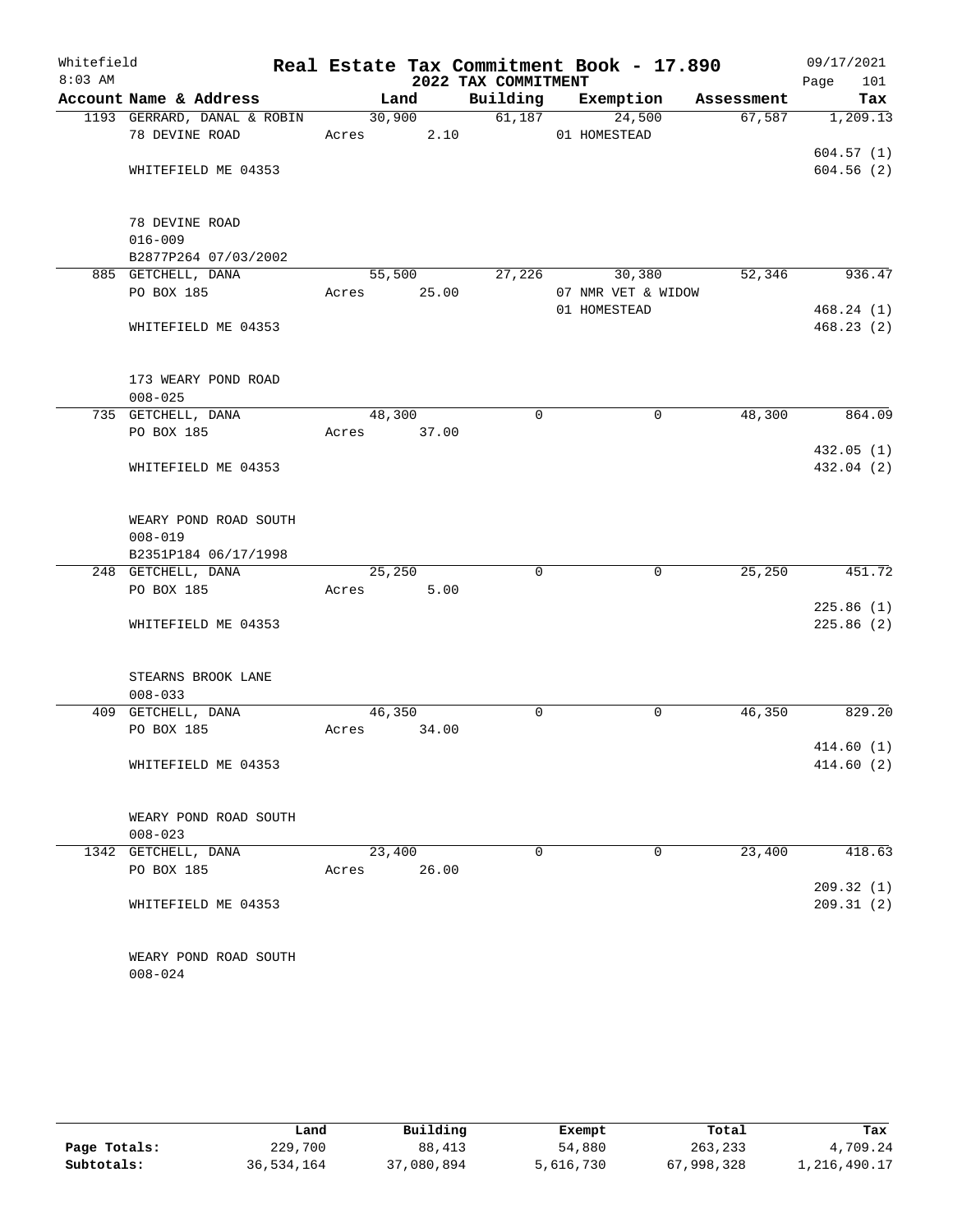| Whitefield<br>$8:03$ AM |                                           |             |       | 2022 TAX COMMITMENT | Real Estate Tax Commitment Book - 17.890 |            | 09/17/2021<br>Page<br>102 |
|-------------------------|-------------------------------------------|-------------|-------|---------------------|------------------------------------------|------------|---------------------------|
|                         | Account Name & Address                    |             | Land  | Building            | Exemption                                | Assessment | Tax                       |
|                         | 786 GETCHELL, DANA H                      | 45,050      |       | $\mathsf{O}$        | $\Omega$                                 | 45,050     | 805.94                    |
|                         | PO BOX 185                                | Acres       | 32.00 |                     |                                          |            |                           |
|                         |                                           |             |       |                     |                                          |            | 402.97(1)                 |
|                         | WHITEFIELD ME 04353                       |             |       |                     |                                          |            | 402.97(2)                 |
|                         |                                           |             |       |                     |                                          |            |                           |
|                         |                                           |             |       |                     |                                          |            |                           |
|                         | WEARY POND ROAD SOUTH                     |             |       |                     |                                          |            |                           |
|                         | $011 - 022$                               |             |       |                     |                                          |            |                           |
|                         | B2701P64 07/06/2001                       |             |       |                     |                                          |            |                           |
|                         | 4 GIBSON, ROBERT J III                    | 32,250      |       | 93,342              | 0                                        | 125,592    | 2,246.84                  |
|                         | 1746 HARPSWELL ISLANDS                    | Acres       | 3.00  |                     |                                          |            |                           |
|                         | <b>ROAD</b>                               |             |       |                     |                                          |            |                           |
|                         |                                           |             |       |                     |                                          |            | 1, 123.42(1)              |
|                         | ORRS ISLAND ME 04066                      |             |       |                     |                                          |            | 1, 123.42(2)              |
|                         |                                           |             |       |                     |                                          |            |                           |
|                         |                                           |             |       |                     |                                          |            |                           |
|                         | 180 EAST RIVER ROAD                       |             |       |                     |                                          |            |                           |
|                         | $013 - 070$                               |             |       |                     |                                          |            |                           |
|                         | B1903P322 08/24/1993 B808P173 06/06/1974  |             |       |                     |                                          |            |                           |
|                         | 1628 GIBSON-GRIFFIN, BRIGID               | 30,000      |       | 146,452             | 24,500                                   | 151,952    | 2,718.42                  |
|                         | 34 PHILBRICK LANE                         | Acres       | 1.30  |                     | 01 HOMESTEAD                             |            |                           |
|                         |                                           |             |       |                     |                                          |            | 1,359.21(1)               |
|                         | WHITEFIELD ME 04353                       |             |       |                     |                                          |            | 1,359.21(2)               |
|                         |                                           |             |       |                     |                                          |            |                           |
|                         |                                           |             |       |                     |                                          |            |                           |
|                         | 34 PHILBRICK LANE                         |             |       |                     |                                          |            |                           |
|                         | $007 - 024$                               |             |       |                     |                                          |            |                           |
|                         | B4017P260 06/19/2008                      |             |       |                     |                                          |            |                           |
|                         | 1595 GILBERT, CHAD E                      | 30,120      |       | 79,312              | 24,500                                   | 84,932     | 1,519.43                  |
|                         | 81 DEVINE ROAD                            | Acres       | 1.58  |                     | 01 HOMESTEAD                             |            |                           |
|                         |                                           |             |       |                     |                                          |            | 759.72 (1)                |
|                         | WHITEFIELD ME 04353                       |             |       |                     |                                          |            | 759.71(2)                 |
|                         |                                           |             |       |                     |                                          |            |                           |
|                         |                                           |             |       |                     |                                          |            |                           |
|                         | 81 DEVINE ROAD                            |             |       |                     |                                          |            |                           |
|                         | $016 - 020$                               |             |       |                     |                                          |            |                           |
|                         | B4515P260 04/25/2012 B2652P165 03/14/2001 |             |       |                     |                                          |            |                           |
|                         | 1575 GILBERT-BRUNELLE, DIANN              | 33,000      |       | 54,528              | 24,500                                   | 63,028     | 1,127.57                  |
|                         | 64 HUNTS MEADOW ROAD                      | Acres       | 3.50  |                     | 01 HOMESTEAD                             |            |                           |
|                         |                                           |             |       |                     |                                          |            | 563.79(1)                 |
|                         | WHITEFIELD ME 04353                       |             |       |                     |                                          |            | 563.78 (2)                |
|                         |                                           |             |       |                     |                                          |            |                           |
|                         |                                           |             |       |                     |                                          |            |                           |
|                         | 64 HUNTS MEADOW ROAD                      |             |       |                     |                                          |            |                           |
|                         | $012 - 014$                               |             |       |                     |                                          |            |                           |
|                         | B4315P248 09/13/2010 B2195P128 11/05/1996 |             |       |                     |                                          |            |                           |
|                         | 1708 GILHOOLEY, EDWARD G                  | 51,618      |       | 164,666             | 24,500                                   | 191,784    | 3,431.02                  |
|                         | 444 HEATH ROAD                            | Acres 26.72 |       |                     | 01 HOMESTEAD                             |            |                           |
|                         |                                           |             |       |                     |                                          |            | 1,715.51(1)               |
|                         |                                           |             |       |                     |                                          |            |                           |
|                         | WHITEFIELD ME 04353                       |             |       |                     |                                          |            | 1,715.51(2)               |
|                         |                                           |             |       |                     |                                          |            |                           |
|                         |                                           |             |       |                     |                                          |            |                           |
|                         | 444 HEATH ROAD                            |             |       |                     |                                          |            |                           |
|                         | $008 - 002 - A$                           |             |       |                     |                                          |            |                           |
|                         | B4288P41 06/18/2010                       |             |       |                     |                                          |            |                           |
|                         |                                           |             |       |                     |                                          |            |                           |
|                         |                                           |             |       |                     |                                          |            |                           |
|                         |                                           |             |       |                     |                                          |            |                           |

|              | Land       | Building   | Exempt    | Total      | Tax          |
|--------------|------------|------------|-----------|------------|--------------|
| Page Totals: | 222,038    | 538,300    | 98,000    | 662,338    | 11,849.22    |
| Subtotals:   | 36,756,202 | 37,619,194 | 5,714,730 | 68,660,666 | 1,228,339.39 |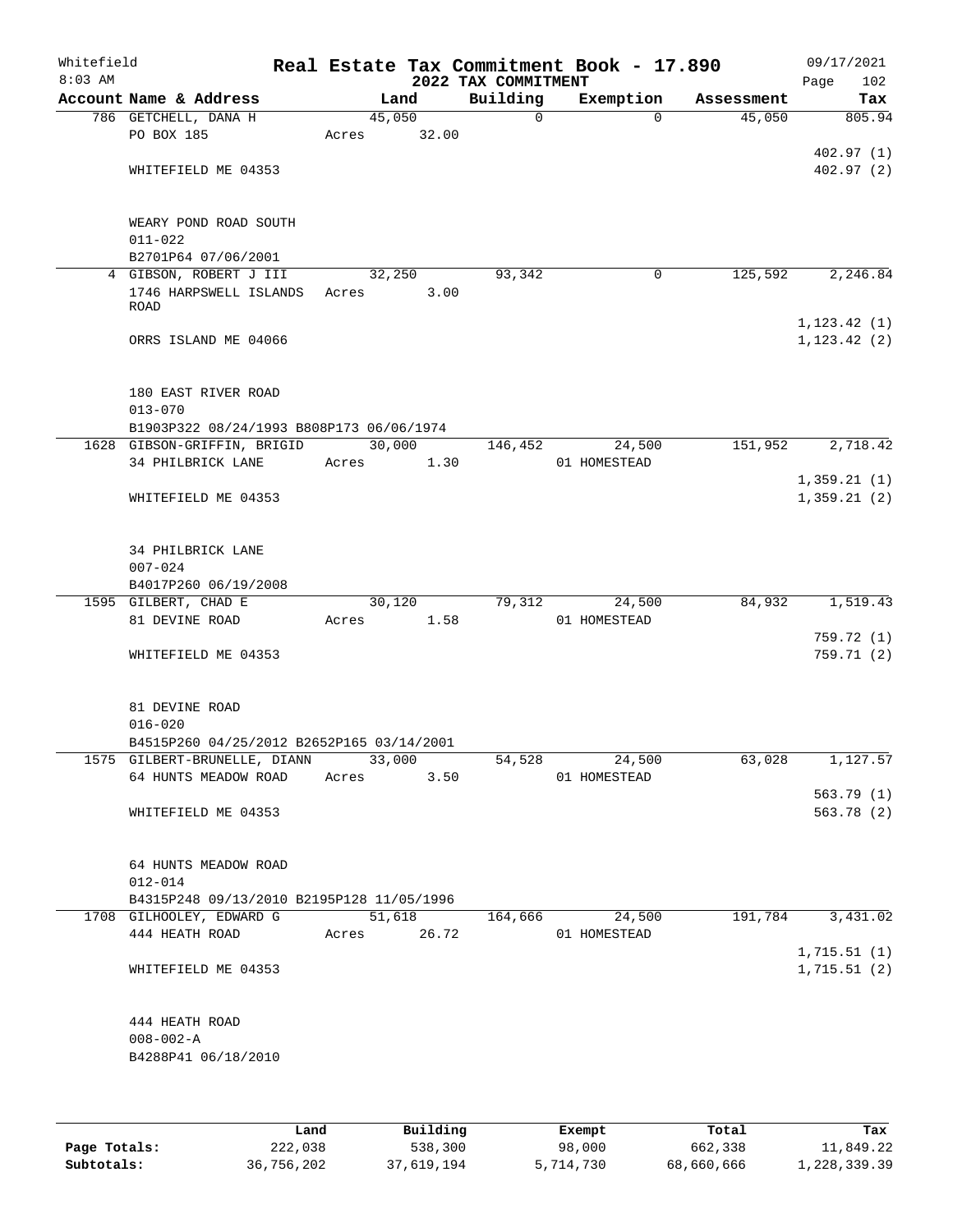| Whitefield<br>$8:03$ AM |                                                 |        |      | 2022 TAX COMMITMENT | Real Estate Tax Commitment Book - 17.890 |            | 09/17/2021<br>103<br>Page |
|-------------------------|-------------------------------------------------|--------|------|---------------------|------------------------------------------|------------|---------------------------|
|                         | Account Name & Address                          | Land   |      | Building            | Exemption                                | Assessment | Tax                       |
|                         | 275 GILMAN, DONNA M                             | 32,250 |      | 27,388              | 30,380                                   | 29,258     | 523.43                    |
|                         | YBARRA, PAULA J<br>10918 MIDLAND BRIDGE         | Acres  | 3.00 |                     | 01 HOMESTEAD<br>05 VET EXEMPTION         |            | 261.72(1)                 |
|                         | ROAD                                            |        |      |                     |                                          |            | 261.71 (2)                |
|                         | HUDSON FL 34677                                 |        |      |                     |                                          |            |                           |
|                         | 171 PITTSTON ROAD<br>$007 - 003$                |        |      |                     |                                          |            |                           |
|                         | B5478P89 01/08/2020                             |        |      |                     |                                          |            |                           |
|                         | 303 GILMAN, TERRI A                             | 53,000 |      | 23,740              | 24,500                                   | 52,240     | 934.57                    |
|                         | GILMAN, SARAH M                                 | Acres  | 5.00 |                     | 01 HOMESTEAD                             |            |                           |
|                         | 97 JEFFERSON ROAD                               |        |      |                     |                                          |            | 467.29(1)<br>467.28(2)    |
|                         | WHITEFIELD ME 04353                             |        |      |                     |                                          |            |                           |
|                         | 97 JEFFERSON ROAD                               |        |      |                     |                                          |            |                           |
|                         | $014 - 025 - A$                                 |        |      |                     |                                          |            |                           |
|                         | B4994P270 04/13/2016<br>66 GIOIA, JAMES         | 27,385 |      | 0                   | $\mathbf 0$                              | 27,385     | 489.92                    |
|                         | 278 MAINE AVENUE                                | Acres  | 3.09 |                     |                                          |            |                           |
|                         |                                                 |        |      |                     |                                          |            | 244.96(1)                 |
|                         | FARMINGDALE ME 04344                            |        |      |                     |                                          |            | 244.96 (2)                |
|                         | EAST RIVER ROAD                                 |        |      |                     |                                          |            |                           |
|                         | $007 - 050$                                     |        |      |                     |                                          |            |                           |
|                         | B5128P177 04/26/2017<br>1959 GIUFFRIDA, STEPHEN | 3,000  |      | 0                   | $\mathbf 0$                              | 3,000      | 53.67                     |
|                         | 112 PITTSTON ROAD                               | Acres  | 0.18 |                     |                                          |            |                           |
|                         |                                                 |        |      |                     |                                          |            | 26.84(1)                  |
|                         | WHITEFIELD ME 04353                             |        |      |                     |                                          |            | 26.83(2)                  |
|                         | PITTSTON ROAD                                   |        |      |                     |                                          |            |                           |
|                         | $030 - 1 - 1$                                   |        |      |                     |                                          |            |                           |
|                         | B815P233 08/01/1974                             |        |      |                     |                                          |            |                           |
|                         | 1539 GIUFFRIDA, STEPHEN                         | 33,450 |      | 65,533              | 24,500                                   | 74,483     | 1,332.50                  |
|                         | 112 PITTSTON ROAD                               | Acres  | 3.80 |                     | 01 HOMESTEAD                             |            |                           |
|                         | WHITEFIELD ME 04353                             |        |      |                     |                                          |            | 666.25(1)<br>666.25 (2)   |
|                         |                                                 |        |      |                     |                                          |            |                           |
|                         | 112 PITTSTON ROAD                               |        |      |                     |                                          |            |                           |
|                         | $030 - 001$                                     |        |      |                     |                                          |            |                           |
|                         | 671 GLEASON, TUCKER J                           | 31,875 |      | 71,926              | 24,500                                   | 79,301     | 1,418.69                  |
|                         | GLEASON, KELLY J                                | Acres  | 2.75 |                     | 01 HOMESTEAD                             |            |                           |
|                         | 431 TOWNHOUSE ROAD                              |        |      |                     |                                          |            | 709.35(1)                 |
|                         | WHITEFIELD ME 04353<br>3409                     |        |      |                     |                                          |            | 709.34 (2)                |
|                         | 431 TOWNHOUSE ROAD                              |        |      |                     |                                          |            |                           |
|                         | $010 - 009 - A$<br>B5169P71 08/15/2017          |        |      |                     |                                          |            |                           |
|                         |                                                 |        |      |                     |                                          |            |                           |

|              | Land       | Building   | Exempt    | Total      | Tax          |
|--------------|------------|------------|-----------|------------|--------------|
| Page Totals: | 180,960    | 188,587    | 103,880   | 265,667    | 4,752.78     |
| Subtotals:   | 36,937,162 | 37,807,781 | 5,818,610 | 68,926,333 | 1,233,092.17 |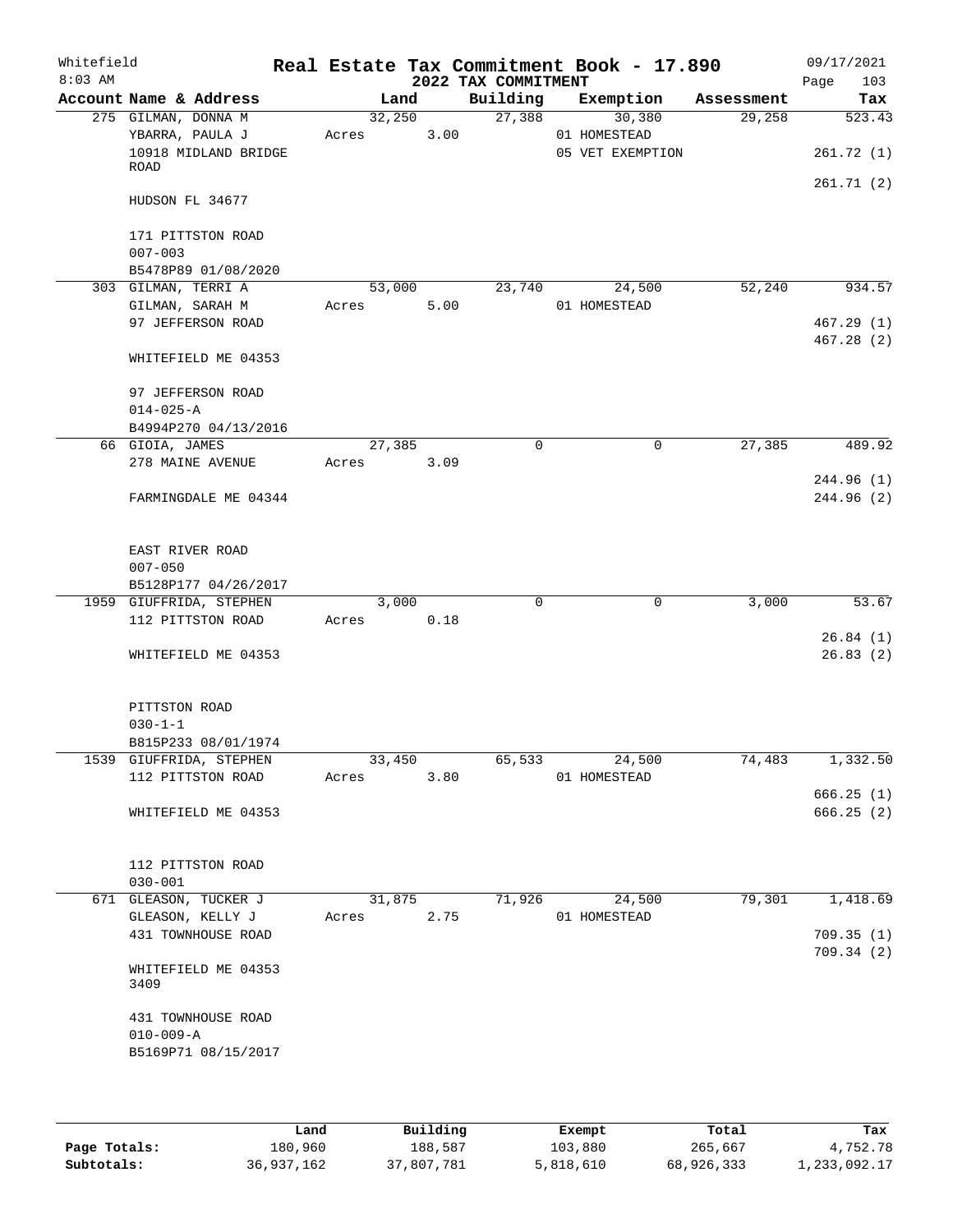| Whitefield |                                        |       |         |            |                     | Real Estate Tax Commitment Book - 17.890 |            | 09/17/2021             |
|------------|----------------------------------------|-------|---------|------------|---------------------|------------------------------------------|------------|------------------------|
| $8:03$ AM  |                                        |       |         |            | 2022 TAX COMMITMENT |                                          |            | 104<br>Page            |
|            | Account Name & Address                 |       | Land    |            | Building            | Exemption                                | Assessment | Tax                    |
|            | 865 GLIDDEN, GEORGIA E &<br>NEWELL R E |       | 30, 345 |            | $\frac{105,529}{ }$ | 5,880                                    | 129,994    | 2,325.59               |
|            | PO BOX 37                              |       |         | Acres 1.73 |                     | 05 VET EXEMPTION                         |            |                        |
|            |                                        |       |         |            |                     |                                          |            | 1,162.80(1)            |
|            | COOPERS MILLS ME 04341                 |       |         |            |                     |                                          |            | 1,162.79(2)            |
|            | 75 MAIN STREET                         |       |         |            |                     |                                          |            |                        |
|            | $022 - 037$                            |       |         |            |                     |                                          |            |                        |
|            | B4446P166 10/07/2011                   |       |         |            |                     |                                          |            |                        |
|            | 859 GLIDDEN, KERMIT D &<br>LAURIE A    |       | 30,000  |            | 55,107              | 24,500                                   | 60,607     | 1,084.26               |
|            | PO BOX 232                             |       |         | Acres 1.40 |                     | 01 HOMESTEAD                             |            |                        |
|            |                                        |       |         |            |                     |                                          |            | 542.13(1)              |
|            | COOPERS MILLS ME 04341                 |       |         |            |                     |                                          |            | 542.13(2)              |
|            | 14 SOMERVILLE ROAD                     |       |         |            |                     |                                          |            |                        |
|            | $025 - 007$                            |       |         |            |                     |                                          |            |                        |
|            | B4110P242 03/10/2009                   |       |         |            |                     |                                          |            |                        |
|            | 1305 GLIDDEN, LYNN ELEANOR             |       |         |            | 31,950 118,726      | 24,500                                   | 126,176    | 2,257.29               |
|            | PO BOX 52                              |       |         | Acres 2.80 |                     | 01 HOMESTEAD                             |            |                        |
|            |                                        |       |         |            |                     |                                          |            | 1,128.65(1)            |
|            | WHITEFIELD ME 04353                    |       |         |            |                     |                                          |            | 1, 128.64 (2)          |
|            | 645 VIGUE ROAD                         |       |         |            |                     |                                          |            |                        |
|            | $020 - 014 - B$                        |       |         |            |                     |                                          |            |                        |
|            | B2327P340 04/14/1998                   |       |         |            |                     |                                          |            |                        |
|            | 101 GLIDDEN, NEWELL R E                |       | 615     |            | $\mathbf 0$         | $\mathbf 0$                              | 615        | 11.00                  |
|            | PO BOX 37                              | Acres |         | 0.41       |                     |                                          |            |                        |
|            |                                        |       |         |            |                     |                                          |            | 5.50(1)                |
|            | COOPERS MILLS ME 04341                 |       |         |            |                     |                                          |            | 5.50(2)                |
|            | <b>MAIN STREET</b>                     |       |         |            |                     |                                          |            |                        |
|            | $025 - 005$                            |       |         |            |                     |                                          |            |                        |
|            | 477 GLIDDEN, NEWELL R E                |       | 210     |            | U                   | $\cup$                                   | 210        | 3.76                   |
|            | PO BOX 37                              | Acres |         | 0.14       |                     |                                          |            |                        |
|            |                                        |       |         |            |                     |                                          |            | 1.88(1)                |
|            | COOPERS MILLS ME 04341                 |       |         |            |                     |                                          |            | 1.88(2)                |
|            | <b>MAIN STREET</b>                     |       |         |            |                     |                                          |            |                        |
|            | $025 - 004$                            |       |         |            |                     |                                          |            |                        |
|            | 650 GLOVER, DENISE                     |       | 40,850  |            | 44,783              | $\mathbf 0$                              | 85,633     | 1,531.97               |
|            | AVANTAGGIO, FRANK G                    | Acres |         | 12.00      |                     |                                          |            |                        |
|            | 13230 SE 256 STREET                    |       |         |            |                     |                                          |            | 765.99(1)<br>765.98(2) |
|            | KENT WA 98042                          |       |         |            |                     |                                          |            |                        |
|            | 189 PHILBRICK LANE                     |       |         |            |                     |                                          |            |                        |
|            | $006 - 013$                            |       |         |            |                     |                                          |            |                        |
|            | B5385P164 05/10/2019                   |       |         |            |                     |                                          |            |                        |
|            |                                        |       |         |            |                     |                                          |            |                        |

|              | Land       | Building     | Exempt    | Total      | Tax          |
|--------------|------------|--------------|-----------|------------|--------------|
| Page Totals: | 133,970    | 324,145      | 54,880    | 403,235    | .213.87      |
| Subtotals:   | 37,071,132 | 38, 131, 926 | 5,873,490 | 69,329,568 | 1,240,306.04 |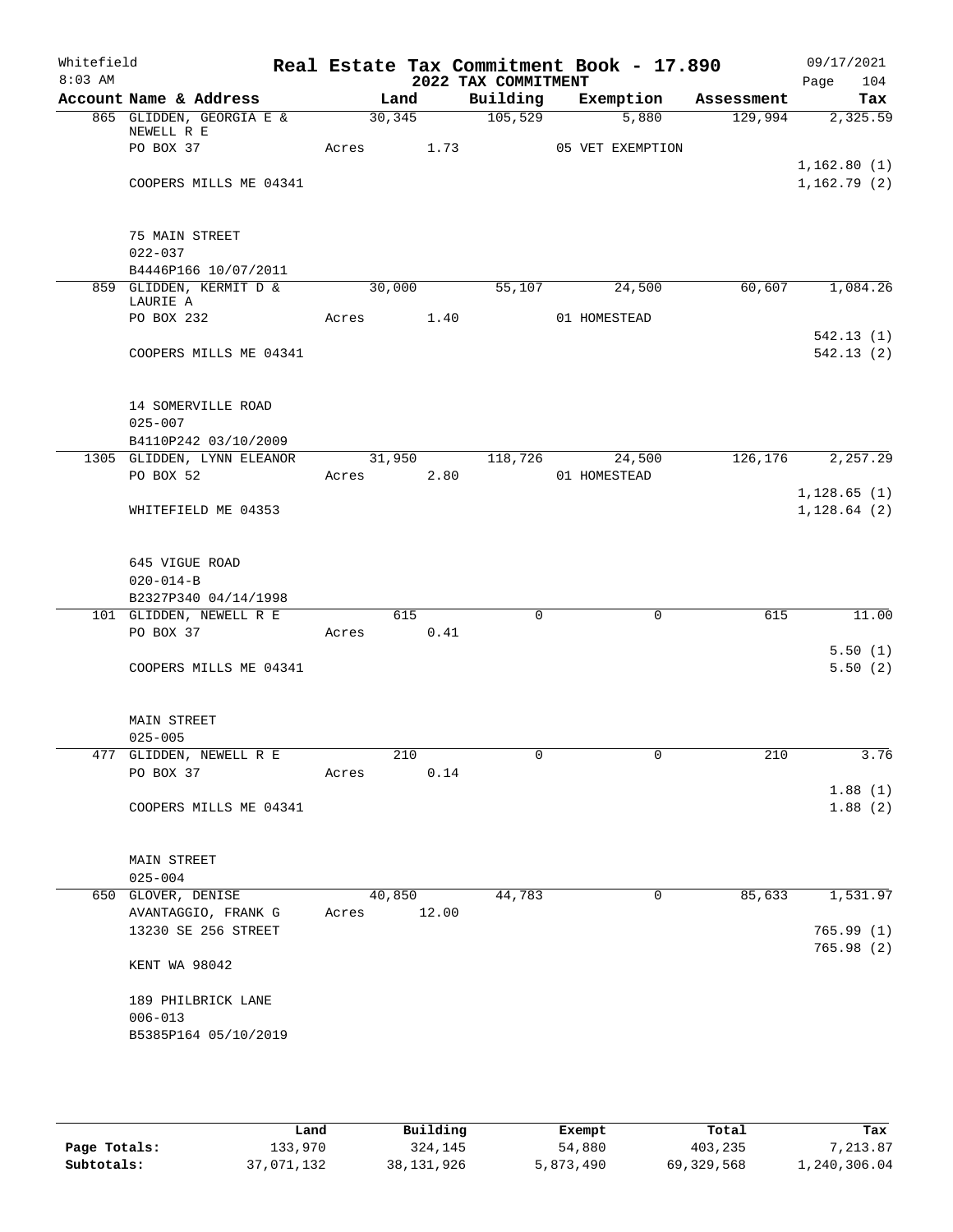| Whitefield<br>$8:03$ AM |                                                          |       |            | 2022 TAX COMMITMENT | Real Estate Tax Commitment Book - 17.890 |            | 09/17/2021<br>Page<br>105 |
|-------------------------|----------------------------------------------------------|-------|------------|---------------------|------------------------------------------|------------|---------------------------|
|                         | Account Name & Address                                   |       | Land       | Building            | Exemption                                | Assessment | Tax                       |
|                         | 429 GOGGIN, WILLIAM F                                    |       | 37,962     | 125,400             | 24,500                                   | 138,862    | 2,484.24                  |
|                         | 586 MILLS ROAD                                           |       | Acres 8.39 |                     | 01 HOMESTEAD                             |            |                           |
|                         |                                                          |       |            |                     |                                          |            | 1, 242.12(1)              |
|                         | WHITEFIELD ME 04353                                      |       |            |                     |                                          |            | 1, 242.12(2)              |
|                         |                                                          |       |            |                     |                                          |            |                           |
|                         | 586 MILLS ROAD                                           |       |            |                     |                                          |            |                           |
|                         | $020 - 034$                                              |       |            |                     |                                          |            |                           |
|                         | B5303P008 09/07/2018                                     |       |            |                     |                                          |            |                           |
|                         | 625 GOLDBERG, ELEANOR J                                  |       | 43,345     | 95,244              | 0                                        | 138,589    | 2,479.36                  |
|                         | 146 WHITNEY AVENUE                                       | Acres | 3.73       |                     |                                          |            |                           |
|                         |                                                          |       |            |                     |                                          |            | 1,239.68(1)               |
|                         | PORTLAND ME 04102                                        |       |            |                     |                                          |            | 1,239.68(2)               |
|                         |                                                          |       |            |                     |                                          |            |                           |
|                         |                                                          |       |            |                     |                                          |            |                           |
|                         | 39 HORNPOUT LANE                                         |       |            |                     |                                          |            |                           |
|                         | $028 - 009$<br>B4569P142 09/13/2012 B1169P199 11/21/1983 |       |            |                     |                                          |            |                           |
|                         | 1252 GOLDEN, LINDA F                                     |       | 30,825     | 80,075              | 24,500                                   | 86,400     | 1,545.70                  |
|                         | 184 SENOTT ROAD                                          | Acres | 2.05       |                     | 01 HOMESTEAD                             |            |                           |
|                         |                                                          |       |            |                     |                                          |            | 772.85(1)                 |
|                         | WHITEFIELD ME 04353                                      |       |            |                     |                                          |            | 772.85(2)                 |
|                         |                                                          |       |            |                     |                                          |            |                           |
|                         |                                                          |       |            |                     |                                          |            |                           |
|                         | 184 SENOTT ROAD                                          |       |            |                     |                                          |            |                           |
|                         | $017 - 040$                                              |       |            |                     |                                          |            |                           |
|                         | B1421P151 09/11/1987<br>498 GOMES, MATTHEW D &           |       | 33,000     | 150,569             | 24,500                                   | 159,069    | 2,845.74                  |
|                         | LESLIE                                                   |       |            |                     |                                          |            |                           |
|                         | 453 MILLS ROAD                                           | Acres | 3.50       |                     | 01 HOMESTEAD                             |            |                           |
|                         |                                                          |       |            |                     |                                          |            | 1,422.87(1)               |
|                         | WHITEFIELD ME 04353                                      |       |            |                     |                                          |            | 1,422.87(2)               |
|                         |                                                          |       |            |                     |                                          |            |                           |
|                         |                                                          |       |            |                     |                                          |            |                           |
|                         | 453 MILLS ROAD<br>$020 - 045 - B$                        |       |            |                     |                                          |            |                           |
|                         | B2168P220 07/29/1996                                     |       |            |                     |                                          |            |                           |
|                         | 311 GOMEZ (TAYLOR), HOLLY G                              |       | 30,000     | 77,324              | 0                                        | 107,324    | 1,920.03                  |
|                         | 51 HUNTS MEADOW ROAD                                     | Acres | 0.93       |                     |                                          |            |                           |
|                         |                                                          |       |            |                     |                                          |            | 960.02(1)                 |
|                         | WHITEFIELD ME 04353                                      |       |            |                     |                                          |            | 960.01(2)                 |
|                         |                                                          |       |            |                     |                                          |            |                           |
|                         |                                                          |       |            |                     |                                          |            |                           |
|                         | 51 HUNTS MEADOW ROAD<br>$012 - 032$                      |       |            |                     |                                          |            |                           |
|                         | B1206P266 09/10/1984                                     |       |            |                     |                                          |            |                           |
|                         | 1173 GOODRIDGE, MARK R &                                 |       | 30,000     | 117,217             | 30,380                                   | 116,837    | 2,090.21                  |
|                         | SUSAN                                                    |       |            |                     |                                          |            |                           |
|                         | PO BOX 117                                               | Acres | 0.25       |                     | 01 HOMESTEAD                             |            |                           |
|                         |                                                          |       |            |                     | 05 VET EXEMPTION                         |            | 1,045.11(1)               |
|                         | COOPERS MILLS ME 04341                                   |       |            |                     |                                          |            | 1,045.10(2)               |
|                         |                                                          |       |            |                     |                                          |            |                           |
|                         | 177 MAIN STREET                                          |       |            |                     |                                          |            |                           |
|                         | $021 - 016$                                              |       |            |                     |                                          |            |                           |
|                         |                                                          |       |            |                     |                                          |            |                           |
|                         |                                                          |       |            |                     |                                          |            |                           |
|                         |                                                          |       |            |                     |                                          |            |                           |

|              | Land       | Building   | Exempt    | Total      | Tax          |
|--------------|------------|------------|-----------|------------|--------------|
| Page Totals: | 205,132    | 645,829    | 103,880   | 747,081    | 13,365.28    |
| Subtotals:   | 37,276,264 | 38,777,755 | 5,977,370 | 70,076,649 | 1,253,671.32 |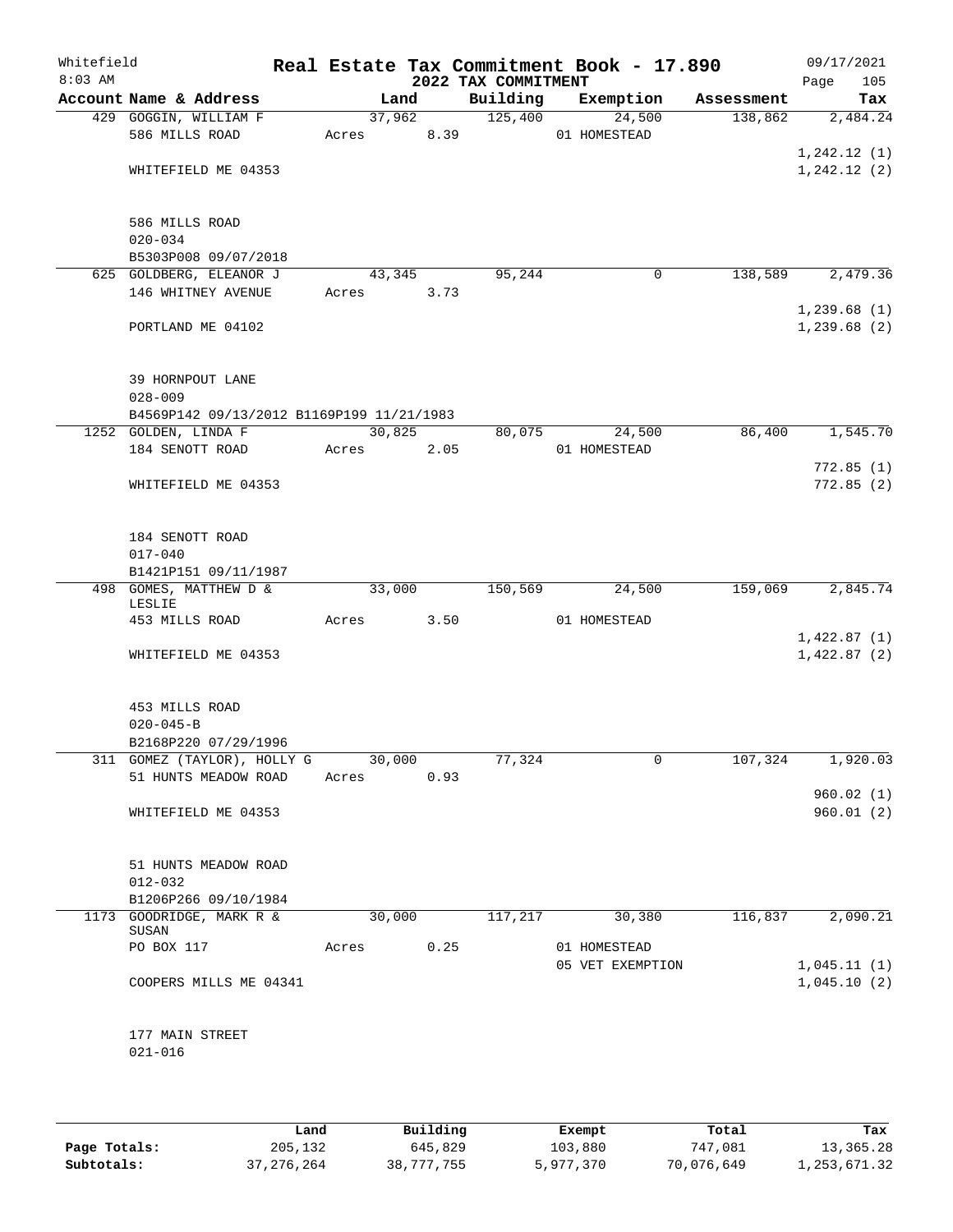| 2022 TAX COMMITMENT<br>Page<br>Account Name & Address<br>Building<br>Exemption<br>Land<br>Assessment<br>125,907<br>1690 GORRILL, STEPHEN W &<br>36,850<br>138,257<br>24,500<br>LOUISA R<br>7.00<br>74 HOLLYWOOD BOULEVARD<br>01 HOMESTEAD<br>Acres<br>WHITEFIELD ME 04353<br>74 HOLLYWOOD BOULEVARD<br>$005 - 032 - D$<br>B2911P1 09/13/2002<br>507 GOTTLIEB, MARTHA J<br>41,370<br>71,830<br>88,700<br>1,586.84<br>24,500<br>93 HEAD TIDE ROAD<br>6.40<br>01 HOMESTEAD<br>Acres<br>WHITEFIELD ME 04353<br>93 HEAD TIDE ROAD<br>$007 - 076$<br>B1915P47 10/01/1993<br>22,302<br>778 GOTTLIEB, NOAH D &<br>20,750<br>1,552<br>0<br>ELIZABETH R<br>94 HEAD TIDE ROAD<br>2.00<br>Acres<br>WHITEFIELD ME 04353<br>94 HEAD TIDE ROAD<br>$007 - 070$<br>B3476P23 05/05/2005<br>61,092<br>825 GOULD, ARTHUR J SR &<br>30,000<br>24,500<br>66,592<br>CLARA<br>GOULD, ARTHUR J JR<br>1.40<br>01 HOMESTEAD<br>Acres<br>PO BOX 54<br>WHITEFIELD ME 04353<br>6 JEFFERSON ROAD<br>$026 - 030$<br>B1661P326<br>30,300<br>645 GOULD, DENNIS A<br>174,023<br>24,500<br>179,823<br>1.70<br>GOULD, DEBRA J<br>01 HOMESTEAD<br>Acres<br>471 HEATH ROAD<br>1,608.51(2)<br>WHITEFIELD ME 04353<br>471 HEATH ROAD<br>$007 - 059$<br>B5542P317 06/26/2020<br>32,700<br>86,761<br>34,300<br>85,161<br>49 GOULD, DONALD & FRANCES<br>233 MILLS ROAD<br>3.30<br>Acres<br>05 VET EXEMPTION<br>01 HOMESTEAD<br>761.77(1)<br>04 BLIND<br>WHITEFIELD ME 04353<br>233 MILLS ROAD<br>$017 - 051$<br>B950P157 03/31/1978<br>Building<br>Land<br>Exempt<br>Total<br>Page Totals:<br>191,970<br>521,165<br>132,300<br>580,835<br>10,391.13<br>Subtotals:<br>37,468,234<br>39,298,920<br>6,109,670 | Whitefield<br>$8:03$ AM |  |  |  | Real Estate Tax Commitment Book - 17.890 |            | 09/17/2021             |
|----------------------------------------------------------------------------------------------------------------------------------------------------------------------------------------------------------------------------------------------------------------------------------------------------------------------------------------------------------------------------------------------------------------------------------------------------------------------------------------------------------------------------------------------------------------------------------------------------------------------------------------------------------------------------------------------------------------------------------------------------------------------------------------------------------------------------------------------------------------------------------------------------------------------------------------------------------------------------------------------------------------------------------------------------------------------------------------------------------------------------------------------------------------------------------------------------------------------------------------------------------------------------------------------------------------------------------------------------------------------------------------------------------------------------------------------------------------------------------------------------------------------------------------------------------------------------------------------------------------------------------------------------------------|-------------------------|--|--|--|------------------------------------------|------------|------------------------|
|                                                                                                                                                                                                                                                                                                                                                                                                                                                                                                                                                                                                                                                                                                                                                                                                                                                                                                                                                                                                                                                                                                                                                                                                                                                                                                                                                                                                                                                                                                                                                                                                                                                                |                         |  |  |  |                                          |            | 106<br>Tax             |
|                                                                                                                                                                                                                                                                                                                                                                                                                                                                                                                                                                                                                                                                                                                                                                                                                                                                                                                                                                                                                                                                                                                                                                                                                                                                                                                                                                                                                                                                                                                                                                                                                                                                |                         |  |  |  |                                          |            | 2,473.42               |
|                                                                                                                                                                                                                                                                                                                                                                                                                                                                                                                                                                                                                                                                                                                                                                                                                                                                                                                                                                                                                                                                                                                                                                                                                                                                                                                                                                                                                                                                                                                                                                                                                                                                |                         |  |  |  |                                          |            |                        |
|                                                                                                                                                                                                                                                                                                                                                                                                                                                                                                                                                                                                                                                                                                                                                                                                                                                                                                                                                                                                                                                                                                                                                                                                                                                                                                                                                                                                                                                                                                                                                                                                                                                                |                         |  |  |  |                                          |            | 1,236.71(1)            |
|                                                                                                                                                                                                                                                                                                                                                                                                                                                                                                                                                                                                                                                                                                                                                                                                                                                                                                                                                                                                                                                                                                                                                                                                                                                                                                                                                                                                                                                                                                                                                                                                                                                                |                         |  |  |  |                                          |            | 1,236.71(2)            |
|                                                                                                                                                                                                                                                                                                                                                                                                                                                                                                                                                                                                                                                                                                                                                                                                                                                                                                                                                                                                                                                                                                                                                                                                                                                                                                                                                                                                                                                                                                                                                                                                                                                                |                         |  |  |  |                                          |            |                        |
|                                                                                                                                                                                                                                                                                                                                                                                                                                                                                                                                                                                                                                                                                                                                                                                                                                                                                                                                                                                                                                                                                                                                                                                                                                                                                                                                                                                                                                                                                                                                                                                                                                                                |                         |  |  |  |                                          |            |                        |
|                                                                                                                                                                                                                                                                                                                                                                                                                                                                                                                                                                                                                                                                                                                                                                                                                                                                                                                                                                                                                                                                                                                                                                                                                                                                                                                                                                                                                                                                                                                                                                                                                                                                |                         |  |  |  |                                          |            |                        |
|                                                                                                                                                                                                                                                                                                                                                                                                                                                                                                                                                                                                                                                                                                                                                                                                                                                                                                                                                                                                                                                                                                                                                                                                                                                                                                                                                                                                                                                                                                                                                                                                                                                                |                         |  |  |  |                                          |            |                        |
|                                                                                                                                                                                                                                                                                                                                                                                                                                                                                                                                                                                                                                                                                                                                                                                                                                                                                                                                                                                                                                                                                                                                                                                                                                                                                                                                                                                                                                                                                                                                                                                                                                                                |                         |  |  |  |                                          |            | 793.42 (1)             |
|                                                                                                                                                                                                                                                                                                                                                                                                                                                                                                                                                                                                                                                                                                                                                                                                                                                                                                                                                                                                                                                                                                                                                                                                                                                                                                                                                                                                                                                                                                                                                                                                                                                                |                         |  |  |  |                                          |            | 793.42 (2)             |
|                                                                                                                                                                                                                                                                                                                                                                                                                                                                                                                                                                                                                                                                                                                                                                                                                                                                                                                                                                                                                                                                                                                                                                                                                                                                                                                                                                                                                                                                                                                                                                                                                                                                |                         |  |  |  |                                          |            |                        |
|                                                                                                                                                                                                                                                                                                                                                                                                                                                                                                                                                                                                                                                                                                                                                                                                                                                                                                                                                                                                                                                                                                                                                                                                                                                                                                                                                                                                                                                                                                                                                                                                                                                                |                         |  |  |  |                                          |            |                        |
|                                                                                                                                                                                                                                                                                                                                                                                                                                                                                                                                                                                                                                                                                                                                                                                                                                                                                                                                                                                                                                                                                                                                                                                                                                                                                                                                                                                                                                                                                                                                                                                                                                                                |                         |  |  |  |                                          |            |                        |
|                                                                                                                                                                                                                                                                                                                                                                                                                                                                                                                                                                                                                                                                                                                                                                                                                                                                                                                                                                                                                                                                                                                                                                                                                                                                                                                                                                                                                                                                                                                                                                                                                                                                |                         |  |  |  |                                          |            | 398.98                 |
|                                                                                                                                                                                                                                                                                                                                                                                                                                                                                                                                                                                                                                                                                                                                                                                                                                                                                                                                                                                                                                                                                                                                                                                                                                                                                                                                                                                                                                                                                                                                                                                                                                                                |                         |  |  |  |                                          |            |                        |
|                                                                                                                                                                                                                                                                                                                                                                                                                                                                                                                                                                                                                                                                                                                                                                                                                                                                                                                                                                                                                                                                                                                                                                                                                                                                                                                                                                                                                                                                                                                                                                                                                                                                |                         |  |  |  |                                          |            | 199.49(1)<br>199.49(2) |
|                                                                                                                                                                                                                                                                                                                                                                                                                                                                                                                                                                                                                                                                                                                                                                                                                                                                                                                                                                                                                                                                                                                                                                                                                                                                                                                                                                                                                                                                                                                                                                                                                                                                |                         |  |  |  |                                          |            |                        |
|                                                                                                                                                                                                                                                                                                                                                                                                                                                                                                                                                                                                                                                                                                                                                                                                                                                                                                                                                                                                                                                                                                                                                                                                                                                                                                                                                                                                                                                                                                                                                                                                                                                                |                         |  |  |  |                                          |            |                        |
|                                                                                                                                                                                                                                                                                                                                                                                                                                                                                                                                                                                                                                                                                                                                                                                                                                                                                                                                                                                                                                                                                                                                                                                                                                                                                                                                                                                                                                                                                                                                                                                                                                                                |                         |  |  |  |                                          |            |                        |
|                                                                                                                                                                                                                                                                                                                                                                                                                                                                                                                                                                                                                                                                                                                                                                                                                                                                                                                                                                                                                                                                                                                                                                                                                                                                                                                                                                                                                                                                                                                                                                                                                                                                |                         |  |  |  |                                          |            | 1,191.33               |
|                                                                                                                                                                                                                                                                                                                                                                                                                                                                                                                                                                                                                                                                                                                                                                                                                                                                                                                                                                                                                                                                                                                                                                                                                                                                                                                                                                                                                                                                                                                                                                                                                                                                |                         |  |  |  |                                          |            |                        |
|                                                                                                                                                                                                                                                                                                                                                                                                                                                                                                                                                                                                                                                                                                                                                                                                                                                                                                                                                                                                                                                                                                                                                                                                                                                                                                                                                                                                                                                                                                                                                                                                                                                                |                         |  |  |  |                                          |            | 595.67(1)              |
|                                                                                                                                                                                                                                                                                                                                                                                                                                                                                                                                                                                                                                                                                                                                                                                                                                                                                                                                                                                                                                                                                                                                                                                                                                                                                                                                                                                                                                                                                                                                                                                                                                                                |                         |  |  |  |                                          |            | 595.66(2)              |
|                                                                                                                                                                                                                                                                                                                                                                                                                                                                                                                                                                                                                                                                                                                                                                                                                                                                                                                                                                                                                                                                                                                                                                                                                                                                                                                                                                                                                                                                                                                                                                                                                                                                |                         |  |  |  |                                          |            |                        |
|                                                                                                                                                                                                                                                                                                                                                                                                                                                                                                                                                                                                                                                                                                                                                                                                                                                                                                                                                                                                                                                                                                                                                                                                                                                                                                                                                                                                                                                                                                                                                                                                                                                                |                         |  |  |  |                                          |            |                        |
|                                                                                                                                                                                                                                                                                                                                                                                                                                                                                                                                                                                                                                                                                                                                                                                                                                                                                                                                                                                                                                                                                                                                                                                                                                                                                                                                                                                                                                                                                                                                                                                                                                                                |                         |  |  |  |                                          |            | 3,217.03               |
|                                                                                                                                                                                                                                                                                                                                                                                                                                                                                                                                                                                                                                                                                                                                                                                                                                                                                                                                                                                                                                                                                                                                                                                                                                                                                                                                                                                                                                                                                                                                                                                                                                                                |                         |  |  |  |                                          |            |                        |
|                                                                                                                                                                                                                                                                                                                                                                                                                                                                                                                                                                                                                                                                                                                                                                                                                                                                                                                                                                                                                                                                                                                                                                                                                                                                                                                                                                                                                                                                                                                                                                                                                                                                |                         |  |  |  |                                          |            | 1,608.52(1)            |
|                                                                                                                                                                                                                                                                                                                                                                                                                                                                                                                                                                                                                                                                                                                                                                                                                                                                                                                                                                                                                                                                                                                                                                                                                                                                                                                                                                                                                                                                                                                                                                                                                                                                |                         |  |  |  |                                          |            |                        |
|                                                                                                                                                                                                                                                                                                                                                                                                                                                                                                                                                                                                                                                                                                                                                                                                                                                                                                                                                                                                                                                                                                                                                                                                                                                                                                                                                                                                                                                                                                                                                                                                                                                                |                         |  |  |  |                                          |            |                        |
|                                                                                                                                                                                                                                                                                                                                                                                                                                                                                                                                                                                                                                                                                                                                                                                                                                                                                                                                                                                                                                                                                                                                                                                                                                                                                                                                                                                                                                                                                                                                                                                                                                                                |                         |  |  |  |                                          |            |                        |
|                                                                                                                                                                                                                                                                                                                                                                                                                                                                                                                                                                                                                                                                                                                                                                                                                                                                                                                                                                                                                                                                                                                                                                                                                                                                                                                                                                                                                                                                                                                                                                                                                                                                |                         |  |  |  |                                          |            | 1,523.53               |
|                                                                                                                                                                                                                                                                                                                                                                                                                                                                                                                                                                                                                                                                                                                                                                                                                                                                                                                                                                                                                                                                                                                                                                                                                                                                                                                                                                                                                                                                                                                                                                                                                                                                |                         |  |  |  |                                          |            |                        |
|                                                                                                                                                                                                                                                                                                                                                                                                                                                                                                                                                                                                                                                                                                                                                                                                                                                                                                                                                                                                                                                                                                                                                                                                                                                                                                                                                                                                                                                                                                                                                                                                                                                                |                         |  |  |  |                                          |            | 761.76(2)              |
|                                                                                                                                                                                                                                                                                                                                                                                                                                                                                                                                                                                                                                                                                                                                                                                                                                                                                                                                                                                                                                                                                                                                                                                                                                                                                                                                                                                                                                                                                                                                                                                                                                                                |                         |  |  |  |                                          |            |                        |
|                                                                                                                                                                                                                                                                                                                                                                                                                                                                                                                                                                                                                                                                                                                                                                                                                                                                                                                                                                                                                                                                                                                                                                                                                                                                                                                                                                                                                                                                                                                                                                                                                                                                |                         |  |  |  |                                          |            |                        |
|                                                                                                                                                                                                                                                                                                                                                                                                                                                                                                                                                                                                                                                                                                                                                                                                                                                                                                                                                                                                                                                                                                                                                                                                                                                                                                                                                                                                                                                                                                                                                                                                                                                                |                         |  |  |  |                                          |            |                        |
|                                                                                                                                                                                                                                                                                                                                                                                                                                                                                                                                                                                                                                                                                                                                                                                                                                                                                                                                                                                                                                                                                                                                                                                                                                                                                                                                                                                                                                                                                                                                                                                                                                                                |                         |  |  |  |                                          |            |                        |
|                                                                                                                                                                                                                                                                                                                                                                                                                                                                                                                                                                                                                                                                                                                                                                                                                                                                                                                                                                                                                                                                                                                                                                                                                                                                                                                                                                                                                                                                                                                                                                                                                                                                |                         |  |  |  |                                          |            | Tax                    |
|                                                                                                                                                                                                                                                                                                                                                                                                                                                                                                                                                                                                                                                                                                                                                                                                                                                                                                                                                                                                                                                                                                                                                                                                                                                                                                                                                                                                                                                                                                                                                                                                                                                                |                         |  |  |  |                                          | 70,657,484 | 1,264,062.45           |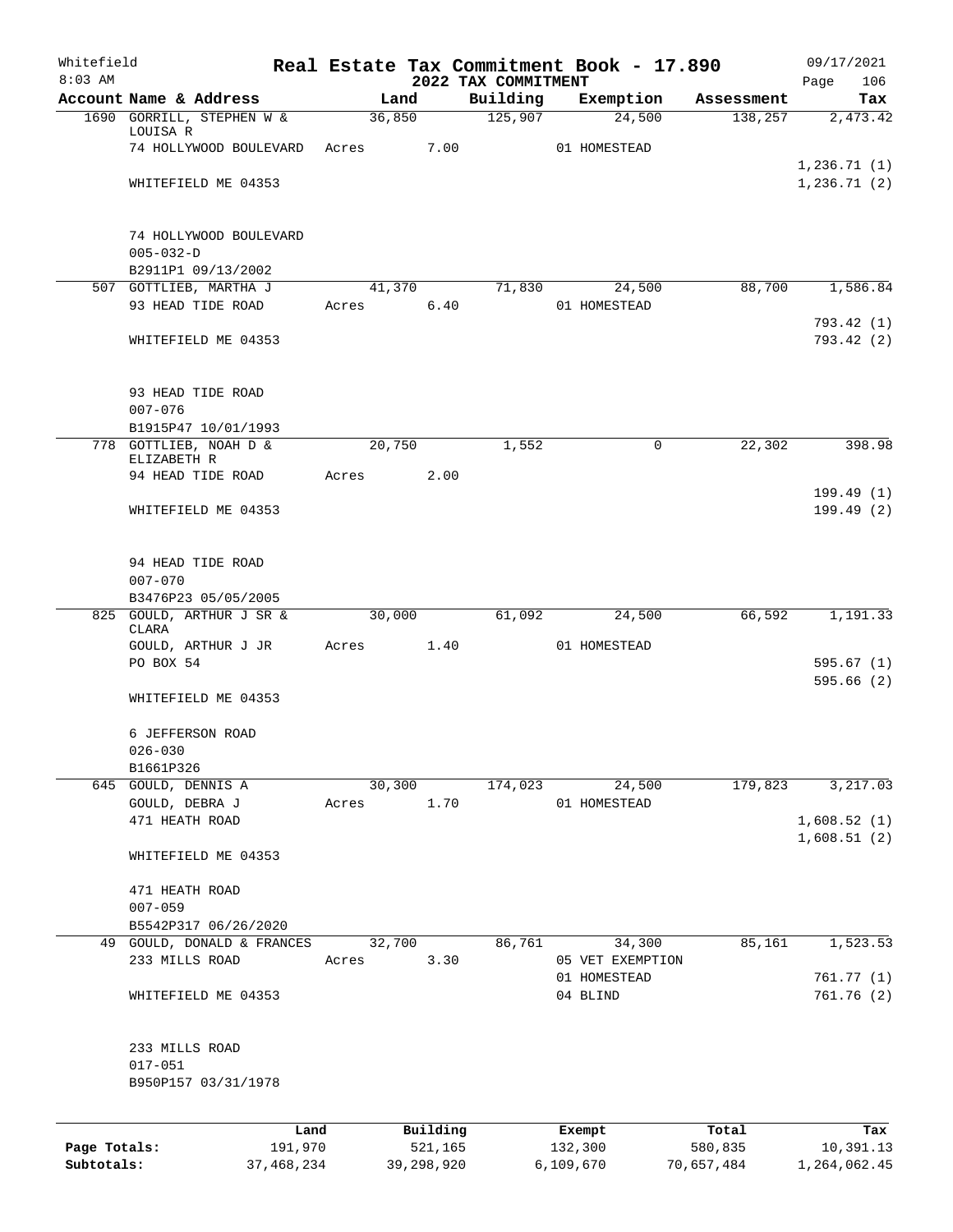| Whitefield<br>$8:03$ AM |                        |        |      | 2022 TAX COMMITMENT | Real Estate Tax Commitment Book - 17.890 |            | 09/17/2021<br>107<br>Page |
|-------------------------|------------------------|--------|------|---------------------|------------------------------------------|------------|---------------------------|
|                         | Account Name & Address | Land   |      | Building            | Exemption                                | Assessment | Tax                       |
|                         | 1154 GOULD, LUCAS D    | 30,150 |      | 110,386             | $\mathbf 0$                              | 140,536    | 2,514.19                  |
|                         | 575 WISCASSET ROAD     | Acres  | 1.60 |                     |                                          |            |                           |
|                         |                        |        |      |                     |                                          |            | 1, 257.10(1)              |
|                         | WHITEFIELD ME 04353    |        |      |                     |                                          |            | 1, 257.09(2)              |
|                         | 575 WISCASSET ROAD     |        |      |                     |                                          |            |                           |
|                         | $001 - 040 - B$        |        |      |                     |                                          |            |                           |
|                         | B4337P91 10/29/2010    |        |      |                     |                                          |            |                           |
|                         | 1218 GOVE, SHEILA I    | 30,000 |      | 20,932              | 0                                        | 50,932     | 911.17                    |
|                         | GOVE, ROBERT L         | Acres  | 1.50 |                     |                                          |            |                           |
|                         | 27 BAKER ROAD          |        |      |                     |                                          |            | 455.59(1)                 |
|                         | WINDSOR ME 04363       |        |      |                     |                                          |            | 455.58 (2)                |
|                         |                        |        |      |                     |                                          |            |                           |
|                         | 353 TOWNHOUSE ROAD     |        |      |                     |                                          |            |                           |
|                         | $010 - 011 - A$        |        |      |                     |                                          |            |                           |
|                         | B5134P86 05/10/2017    |        |      |                     |                                          |            |                           |
|                         | 221 GRADY, BETTY A     | 26,850 |      | 0                   | 0                                        | 26,850     | 480.35                    |
|                         | 130 HEAD TIDE ROAD     | Acres  | 7.00 |                     |                                          |            |                           |
|                         |                        |        |      |                     |                                          |            | 240.18(1)                 |
|                         | WHITEFIELD ME 04353    |        |      |                     |                                          |            | 240.17(2)                 |
|                         | HEAD TIDE ROAD         |        |      |                     |                                          |            |                           |
|                         | $007 - 075$            |        |      |                     |                                          |            |                           |
|                         | B5244P168 04/04/2018   |        |      |                     |                                          |            |                           |
|                         | 837 GRADY, BETTY A     | 36,050 |      | 87,491              | $\mathbf 0$                              | 123,541    | 2,210.15                  |
|                         | 130 HEAD TIDE ROAD     | Acres  | 6.00 |                     |                                          |            |                           |
|                         |                        |        |      |                     |                                          |            | 1, 105.08(1)              |
|                         | WHITEFIELD ME 04353    |        |      |                     |                                          |            | 1, 105.07(2)              |
|                         | 130 HEAD TIDE ROAD     |        |      |                     |                                          |            |                           |
|                         | $007 - 072$            |        |      |                     |                                          |            |                           |
|                         | B5244P168 04/04/2018   |        |      |                     |                                          |            |                           |
|                         | 90 GRADY, DANIEL M     | 20,450 |      | 3,988               | 0                                        | 24,438     | 437.20                    |
|                         | 158 BENNER LANE        | Acres  | 1.80 |                     |                                          |            |                           |
|                         |                        |        |      |                     |                                          |            | 218.60(1)                 |
|                         | WHITEFIELD ME 04353    |        |      |                     |                                          |            | 218.60(2)                 |
|                         | 65 PIPER ROAD          |        |      |                     |                                          |            |                           |
|                         | $026 - 026$            |        |      |                     |                                          |            |                           |
|                         | B4727P313 10/30/2013   |        |      |                     |                                          |            |                           |
|                         | 1346 GRADY, DANIEL M   | 32,550 |      | 77,849              | 24,500                                   | 85,899     | 1,536.73                  |
|                         | 158 BENNER LANE        | Acres  | 3.20 |                     | 01 HOMESTEAD                             |            |                           |
|                         |                        |        |      |                     |                                          |            | 768.37(1)                 |
|                         | WHITEFIELD ME 04353    |        |      |                     |                                          |            | 768.36 (2)                |
|                         | 158 BENNER LANE        |        |      |                     |                                          |            |                           |
|                         | $016 - 047 - A$        |        |      |                     |                                          |            |                           |
|                         | B2183P311 09/20/1996   |        |      |                     |                                          |            |                           |
|                         |                        |        |      |                     |                                          |            |                           |

|              | Land       | Building   | Exempt    | Total      | Tax             |
|--------------|------------|------------|-----------|------------|-----------------|
| Page Totals: | 176,050    | 300,646    | 24,500    | 452,196    | 8,089.79        |
| Subtotals:   | 37,644,284 | 39,599,566 | 6,134,170 | 71,109,680 | 1, 272, 152. 24 |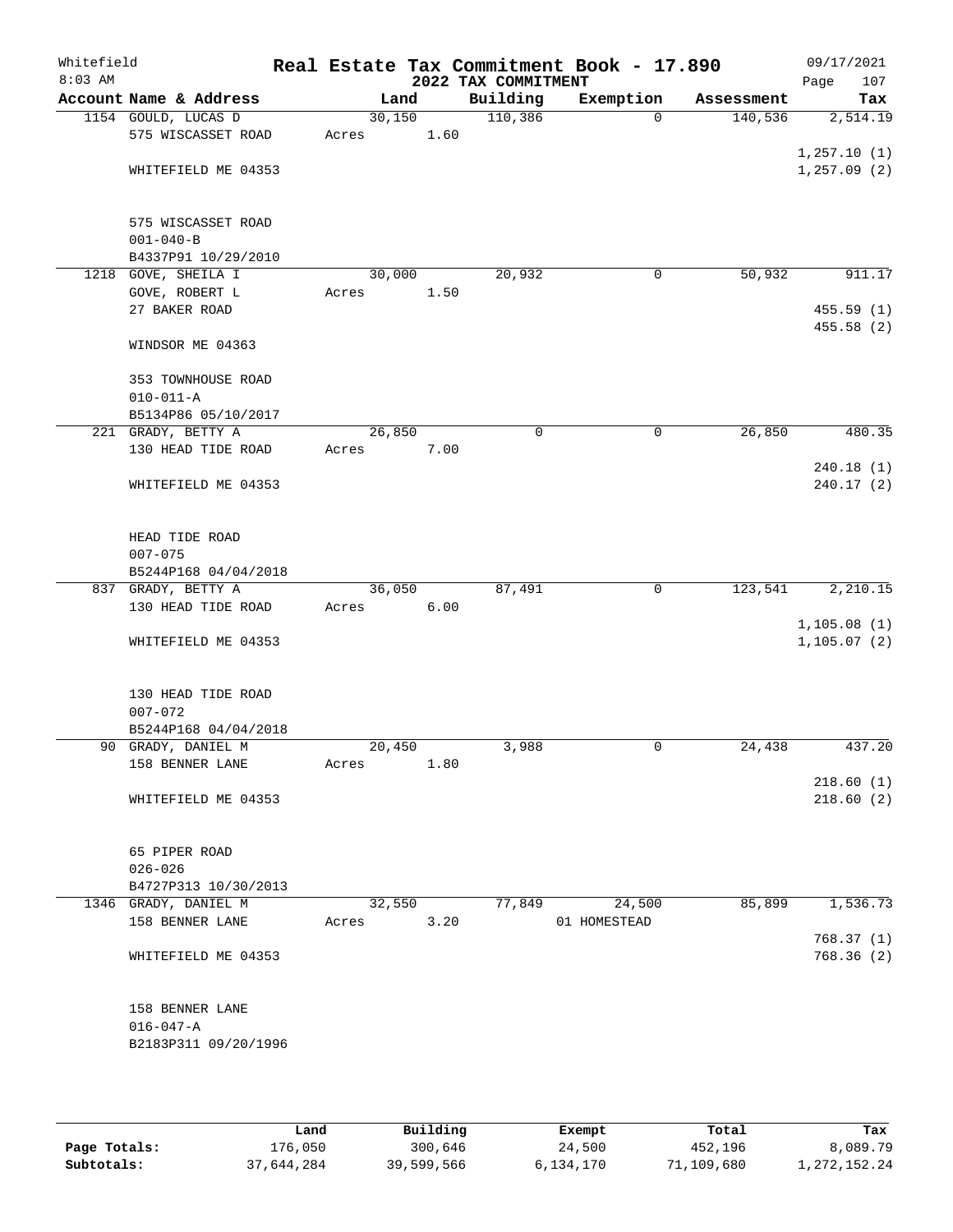| Whitefield<br>$8:03$ AM |                                            |       |        | 2022 TAX COMMITMENT      | Real Estate Tax Commitment Book - 17.890 |            | 09/17/2021<br>Page<br>108 |
|-------------------------|--------------------------------------------|-------|--------|--------------------------|------------------------------------------|------------|---------------------------|
|                         | Account Name & Address                     |       | Land   | Building                 | Exemption                                | Assessment | Tax                       |
|                         | 1549 GRADY, DANIEL M                       |       | 9,004  | $\mathbf 0$              | $\Omega$                                 | 9,004      | 161.08                    |
|                         | 158 BENNER LANE                            | Acres |        | 6.88                     |                                          |            |                           |
|                         |                                            |       |        |                          |                                          |            | 80.54(1)                  |
|                         | WHITEFIELD ME 04353                        |       |        |                          |                                          |            | 80.54(2)                  |
|                         |                                            |       |        |                          |                                          |            |                           |
|                         |                                            |       |        |                          |                                          |            |                           |
|                         | BENNER LANE                                |       |        |                          |                                          |            |                           |
|                         | $016 - 047 - B$                            |       |        |                          |                                          |            |                           |
|                         | B2183P310 09/20/1996                       |       |        |                          |                                          |            |                           |
|                         | 1366 GRADY, DARRYL & JEANNE                |       | 38,258 | 10,634                   | 24,500                                   | 24,392     | 436.37                    |
|                         | 7 CEDAR LANE                               | Acres |        | 5.01                     | 01 HOMESTEAD                             |            |                           |
|                         |                                            |       |        |                          |                                          |            | 218.19(1)                 |
|                         | WHITEFIELD ME 04353                        |       |        |                          |                                          |            | 218.18(2)                 |
|                         |                                            |       |        |                          |                                          |            |                           |
|                         |                                            |       |        | Formerly 181 Hilton Road |                                          |            |                           |
|                         | 7 CEDAR LANE                               |       |        |                          |                                          |            |                           |
|                         | $014 - 007 - A$                            |       |        |                          |                                          |            |                           |
|                         | B3974P207 03/06/2008                       |       |        |                          |                                          |            |                           |
|                         | 1566 GRADY, DARRYL & JEANNE                |       | 35,642 | $\mathbf 0$              | $\mathbf 0$                              | 35,642     | 637.64                    |
|                         | ZEHRING, KATHIE G                          | Acres | 17.99  |                          |                                          |            |                           |
|                         | 181 HILTON ROAD                            |       |        |                          |                                          |            | 318.82(1)                 |
|                         |                                            |       |        |                          |                                          |            | 318.82(2)                 |
|                         | WHITEFIELD ME 04353                        |       |        |                          |                                          |            |                           |
|                         | HILTON ROAD                                |       |        |                          |                                          |            |                           |
|                         | $014 - 007$                                |       |        |                          |                                          |            |                           |
|                         | B5514P286 04/30/2020                       |       |        |                          |                                          |            |                           |
|                         | 492 GRADY, JAMISON A                       |       | 37,250 | 131,173                  | 24,500                                   | 143,923    | 2,574.78                  |
|                         | 64 JEWETT LANE                             | Acres | 20.00  |                          | 01 HOMESTEAD                             |            |                           |
|                         |                                            |       |        |                          |                                          |            | 1,287.39(1)               |
|                         | WHITEFIELD ME 04353                        |       |        |                          |                                          |            | 1,287.39(2)               |
|                         |                                            |       |        |                          |                                          |            |                           |
|                         |                                            |       |        |                          |                                          |            |                           |
|                         | 64 JEWETT LANE                             |       |        |                          |                                          |            |                           |
|                         | $008 - 005 - A$                            |       |        |                          |                                          |            |                           |
|                         | B4402P285 05/27/2011                       |       |        |                          |                                          |            |                           |
|                         | 169 GRADY, JENNIFER H                      |       | 31,500 | 45,290                   | 0                                        | 76,790     | 1,373.77                  |
|                         | GRADY, STEVEN J                            | Acres |        | 2.50                     |                                          |            |                           |
|                         | 8 JEWETT LANE                              |       |        |                          |                                          |            | 686.89(1)                 |
|                         |                                            |       |        |                          |                                          |            | 686.88 (2)                |
|                         | WHITEFIELD ME 04353                        |       |        |                          |                                          |            |                           |
|                         |                                            |       |        |                          |                                          |            |                           |
|                         | 39 JEWETT LANE                             |       |        |                          |                                          |            |                           |
|                         | $008 - 008 - A$                            |       |        |                          |                                          |            |                           |
|                         | B5157P24 06/21/2017<br>751 GRADY, JORDAN C |       | 32,250 | 138,939                  | 24,500                                   | 146,689    | 2,624.27                  |
|                         | GRADY, MERYL A                             | Acres |        | 3.00                     | 01 HOMESTEAD                             |            |                           |
|                         | 9 JEWETT LANE                              |       |        |                          |                                          |            | 1,312.14(1)               |
|                         |                                            |       |        |                          |                                          |            | 1,312.13(2)               |
|                         | WHITEFIELD ME 04353                        |       |        |                          |                                          |            |                           |
|                         |                                            |       |        |                          |                                          |            |                           |
|                         | 9 JEWETT LANE                              |       |        |                          |                                          |            |                           |
|                         | $008 - 010$                                |       |        |                          |                                          |            |                           |
|                         | B5360P173 03/01/2019                       |       |        |                          |                                          |            |                           |
|                         |                                            |       |        |                          |                                          |            |                           |
|                         |                                            |       |        |                          |                                          |            |                           |
|                         |                                            |       |        |                          |                                          |            |                           |

|              | Land       | Building   | Exempt      | Total      | Tax          |
|--------------|------------|------------|-------------|------------|--------------|
| Page Totals: | 183,904    | 326,036    | 73,500      | 436,440    | 7,807.91     |
| Subtotals:   | 37,828,188 | 39,925,602 | 6, 207, 670 | 71,546,120 | 1,279,960.15 |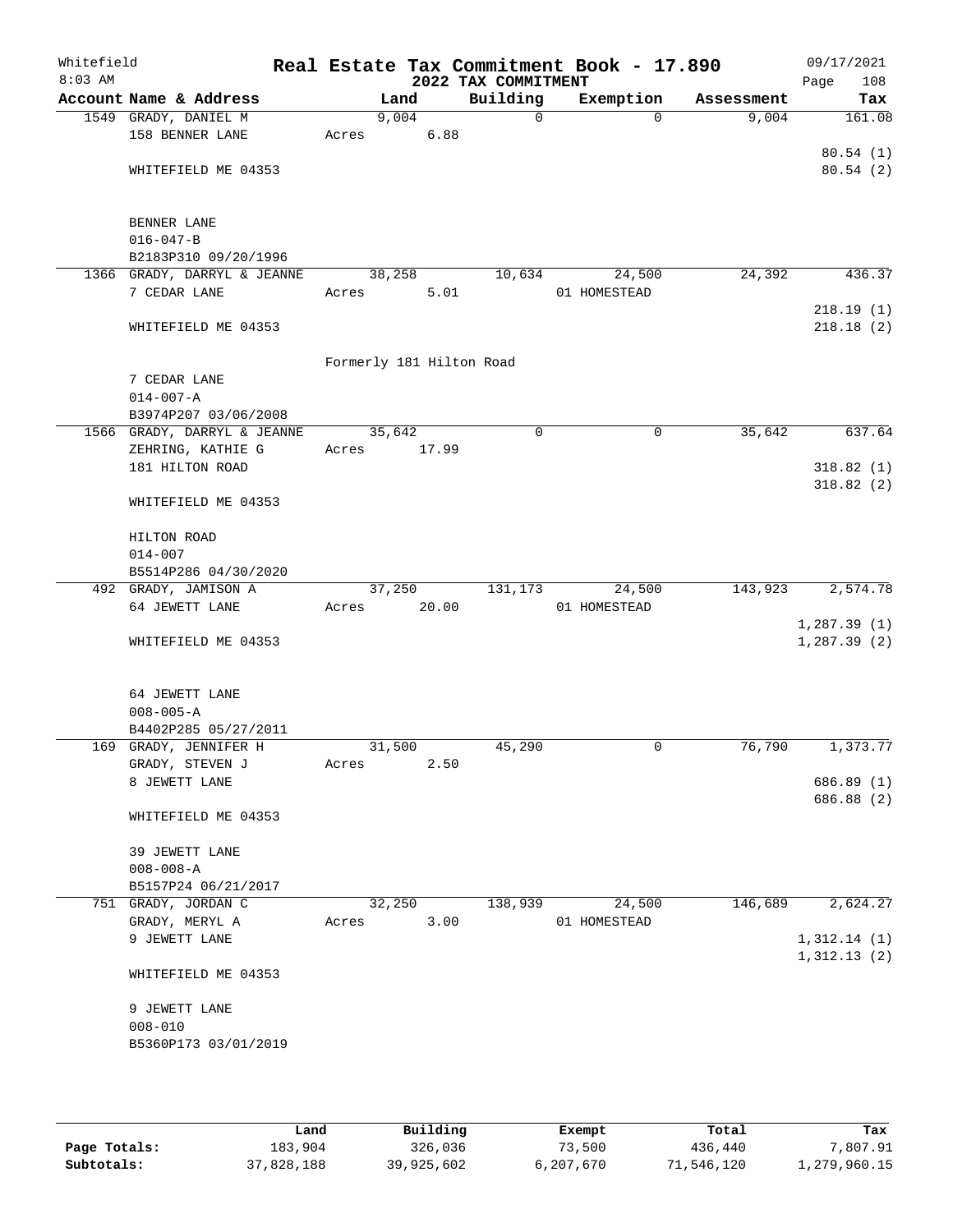| Whitefield<br>$8:03$ AM |                                           |       |         | 2022 TAX COMMITMENT | Real Estate Tax Commitment Book - 17.890 |            | 09/17/2021<br>109<br>Page |
|-------------------------|-------------------------------------------|-------|---------|---------------------|------------------------------------------|------------|---------------------------|
|                         | Account Name & Address                    |       | Land    | Building            | Exemption                                | Assessment | Tax                       |
|                         | 1640 GRADY, STEVEN &                      |       | 64,729  | 185,419             | 24,500                                   | 225,648    | 4,036.84                  |
|                         | JENNIFER                                  |       | 46.89   |                     | 01 HOMESTEAD                             |            |                           |
|                         | 8 JEWETT LANE                             | Acres |         |                     |                                          |            | 2,018.42(1)               |
|                         | WHITEFIELD ME 04353                       |       |         |                     |                                          |            | 2,018.42(2)               |
|                         |                                           |       |         |                     |                                          |            |                           |
|                         |                                           |       |         |                     |                                          |            |                           |
|                         | 8 JEWETT LANE                             |       |         |                     |                                          |            |                           |
|                         | $007 - 072 - A$                           |       |         |                     |                                          |            |                           |
|                         | B1220P152 12/05/1984                      |       |         |                     |                                          |            |                           |
|                         | 1641 GRADY, STEVEN J                      |       | 33,170  | $\Omega$            | 0                                        | 33,170     | 593.41                    |
|                         | 8 JEWETT LANE                             | Acres | 14.90   |                     |                                          |            |                           |
|                         |                                           |       |         |                     |                                          |            | 296.71(1)<br>296.70 (2)   |
|                         | WHITEFIELD ME 04353                       |       |         |                     |                                          |            |                           |
|                         | CROCKER AVENUE NORTH                      |       |         |                     |                                          |            |                           |
|                         | $004 - 032$                               |       |         |                     |                                          |            |                           |
|                         | B4826P78 10/08/2014                       |       |         |                     |                                          |            |                           |
|                         | 1904 GRADY, STEVEN J                      |       | 33,250  | 0                   | 0                                        | 33,250     | 594.84                    |
|                         | 8 JEWITT LANE                             | Acres | 15.00   |                     |                                          |            |                           |
|                         |                                           |       |         |                     |                                          |            | 297.42 (1)                |
|                         | WHITEFIELD ME 04353                       |       |         |                     |                                          |            | 297.42(2)                 |
|                         | CROCKER AVENUE SOUTH                      |       |         |                     |                                          |            |                           |
|                         | $004 - 044 - F$                           |       |         |                     |                                          |            |                           |
|                         | B5086P284 12/10/2016                      |       |         |                     |                                          |            |                           |
|                         | 1520 GRADY, STEVEN J                      |       | 110,600 | $\mathbf 0$         | $\mathbf 0$                              | 110,600    | 1,978.63                  |
|                         | 8 JEWETT LANE                             | Acres | 157.70  |                     |                                          |            |                           |
|                         |                                           |       |         |                     |                                          |            | 989.32 (1)                |
|                         | WHITEFIELD ME 04353                       |       |         |                     |                                          |            | 989.31 (2)                |
|                         | WEARY POND ROAD SOUTH                     |       |         |                     |                                          |            |                           |
|                         | $008 - 016$                               |       |         |                     |                                          |            |                           |
|                         | B5213P10 12/14/2017                       |       |         |                     |                                          |            |                           |
|                         | 1190 GRADY, STEVEN J                      |       | 16,250  | 0                   | $\overline{0}$                           | 16,250     | 290.71                    |
|                         | 8 JEWETT LANE                             | Acres | 15.00   |                     |                                          |            |                           |
|                         |                                           |       |         |                     |                                          |            | 145.36(1)                 |
|                         | WHITEFIELD ME 04353                       |       |         |                     |                                          |            | 145.35(2)                 |
|                         | CROCKER AVENUE NORTH                      |       |         |                     |                                          |            |                           |
|                         | $004 - 037$                               |       |         |                     |                                          |            |                           |
|                         | B4882P226 05/04/2015 B2540P325 02/14/2000 |       |         |                     |                                          |            |                           |
|                         | 1114 GRADY, STEVEN J                      |       | 74,500  | $\Omega$            | $\mathbf 0$                              | 74,500     | 1,332.81                  |
|                         | 8 JEWETT LANE                             | Acres | 85.50   |                     |                                          |            |                           |
|                         |                                           |       |         |                     |                                          |            | 666.41(1)                 |
|                         | WHITEFIELD ME 04353                       |       |         |                     |                                          |            | 666.40(2)                 |
|                         | PHILBRICK LANE                            |       |         |                     |                                          |            |                           |
|                         | $006 - 011$                               |       |         |                     |                                          |            |                           |
|                         | B4951P237 11/20/2015                      |       |         |                     |                                          |            |                           |
|                         |                                           |       |         |                     |                                          |            |                           |
|                         |                                           |       |         |                     |                                          |            |                           |
|                         |                                           |       |         |                     |                                          |            |                           |

|              | Land       | Building     | Exempt    | Total      | Tax          |
|--------------|------------|--------------|-----------|------------|--------------|
| Page Totals: | 332,499    | 185,419      | 24,500    | 493,418    | 8,827.24     |
| Subtotals:   | 38,160,687 | 40, 111, 021 | 6,232,170 | 72,039,538 | 1,288,787.39 |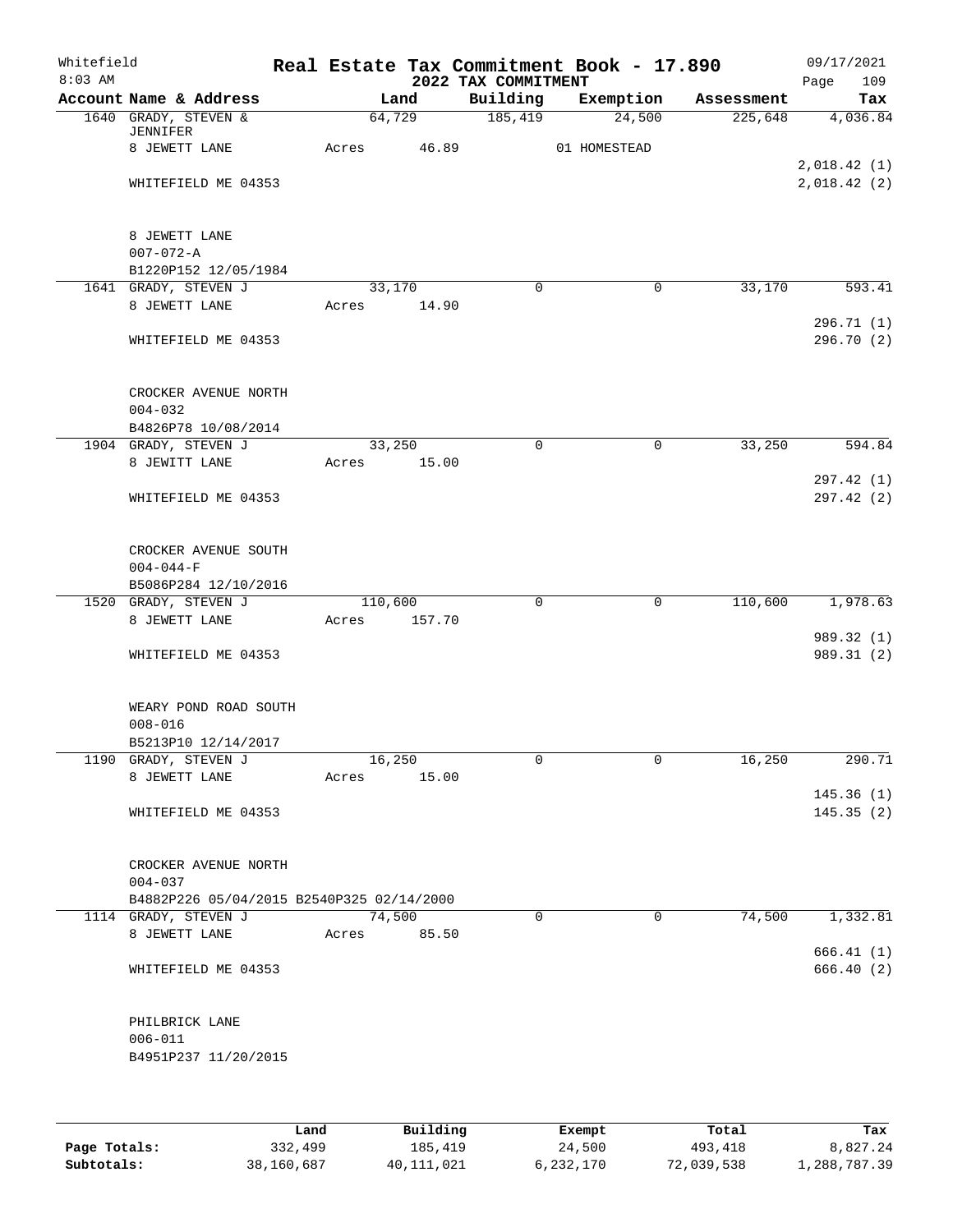| Whitefield<br>$8:03$ AM |                                         |       |        |       | 2022 TAX COMMITMENT | Real Estate Tax Commitment Book - 17.890 |            | Page        | 09/17/2021<br>110      |
|-------------------------|-----------------------------------------|-------|--------|-------|---------------------|------------------------------------------|------------|-------------|------------------------|
|                         | Account Name & Address                  |       | Land   |       | Building            | Exemption                                | Assessment |             | Tax                    |
|                         | 88 GRADY, STEVEN J                      |       | 45,050 |       | 5,868               | 0                                        | 50,918     |             | 910.92                 |
|                         | 8 JEWETT LANE                           | Acres |        | 32.00 |                     |                                          |            |             |                        |
|                         |                                         |       |        |       |                     |                                          |            |             | 455.46(1)              |
|                         | WHITEFIELD ME 04353                     |       |        |       |                     |                                          |            |             | 455.46(2)              |
|                         |                                         |       |        |       |                     |                                          |            |             |                        |
|                         | WEARY POND ROAD SOUTH<br>$011 - 028$    |       |        |       |                     |                                          |            |             |                        |
|                         | B5073P226 11/08/2016                    |       |        |       |                     |                                          |            |             |                        |
|                         | 666 GRADY, STEVEN J                     |       | 33,250 |       | 0                   | 0                                        | 33,250     |             | 594.84                 |
|                         | TRUSTEE                                 |       |        |       |                     |                                          |            |             |                        |
|                         | GRADY, STEVEN J REAL<br>ESTATE TRUST    | Acres |        | 15.00 |                     |                                          |            |             |                        |
|                         | 8 JEWETT LANE                           |       |        |       |                     |                                          |            |             | 297.42 (1)             |
|                         | WHITEFIELD ME 04353                     |       |        |       |                     |                                          |            |             | 297.42(2)              |
|                         | CROCKER AVENUE NORTH                    |       |        |       |                     |                                          |            |             |                        |
|                         | $004 - 039 - A$                         |       |        |       |                     |                                          |            |             |                        |
|                         | B5526P100 05/29/2020                    |       |        |       |                     |                                          |            |             |                        |
|                         | 83 GRASS, JOSHUA A                      |       | 30,975 |       | 158,075             | 30,380                                   | 158,670    |             | 2,838.61               |
|                         | BLOOD, KASEY E                          | Acres |        | 2.15  |                     | 05 VET EXEMPTION                         |            |             |                        |
|                         | 24 STONE HOUSE COURT                    |       |        |       |                     | 01 HOMESTEAD                             |            | 1,419.31(1) |                        |
|                         | WHITEFIELD ME 04353                     |       |        |       |                     |                                          |            | 1,419.30(2) |                        |
|                         | 24 STONE HOUSE COURT                    |       |        |       |                     |                                          |            |             |                        |
|                         | $016 - 040 - D$                         |       |        |       |                     |                                          |            |             |                        |
|                         | B5168P32 08/07/2017                     |       |        |       |                     |                                          |            |             |                        |
|                         | 1242 GRAZIOSO, ABBY L                   |       | 35,266 |       | 81,089              | 24,500                                   | 91,855     |             | 1,643.29               |
|                         | GRAZIOSO, GREG E                        | Acres |        | 5.02  |                     | 01 HOMESTEAD                             |            |             |                        |
|                         | 454 COOPER ROAD                         |       |        |       |                     |                                          |            |             | 821.65(1)<br>821.64(2) |
|                         | WHITEFIELD ME 04353                     |       |        |       |                     |                                          |            |             |                        |
|                         | 454 COOPER ROAD                         |       |        |       |                     |                                          |            |             |                        |
|                         | $015 - 018 - C$                         |       |        |       |                     |                                          |            |             |                        |
|                         | B5104P258 02/02/2017                    |       |        |       |                     |                                          |            |             |                        |
|                         | 1315 GRAZIOSO, DEE ANN L                |       | 33,150 |       | 0                   | 0                                        | 33,150     |             | 593.05                 |
|                         | 37 SHELDON STREET                       | Acres |        | 3.60  |                     |                                          |            |             | 296.53(1)              |
|                         | FARMINGDALE ME 04344                    |       |        |       |                     |                                          |            |             | 296.52(2)              |
|                         |                                         |       |        |       |                     |                                          |            |             |                        |
|                         | SENOTT ROAD                             |       |        |       |                     |                                          |            |             |                        |
|                         | $017 - 044 - A$                         |       |        |       |                     |                                          |            |             |                        |
|                         | B5019P24 06/17/2016 B2787P89 01/10/2002 |       |        |       |                     |                                          |            |             |                        |
|                         | 1505 GRAZIOSO, GLENN & SUSAN            |       |        | 0     | 10,345              | 0                                        | 10,345     |             | 185.07                 |
|                         | 258 DOYLE ROAD                          |       |        |       |                     |                                          |            |             |                        |
|                         |                                         |       |        |       |                     |                                          |            |             | 92.54(1)               |
|                         | WHITEFIELD ME 04353                     |       |        |       |                     |                                          |            |             | 92.53(2)               |
|                         | 258 DOYLE ROAD                          |       |        |       |                     |                                          |            |             |                        |
|                         | $019 - 021 - ON$                        |       |        |       |                     |                                          |            |             |                        |
|                         |                                         |       |        |       |                     |                                          |            |             |                        |
|                         |                                         |       |        |       |                     |                                          |            |             |                        |
|                         |                                         |       |        |       |                     |                                          |            |             |                        |

|              | Land         | Building   | Exempt    | Total      | Tax          |
|--------------|--------------|------------|-----------|------------|--------------|
| Page Totals: | 177,691      | 255,377    | 54,880    | 378,188    | 6,765.78     |
| Subtotals:   | 38, 338, 378 | 40,366,398 | 6,287,050 | 72,417,726 | 1,295,553.17 |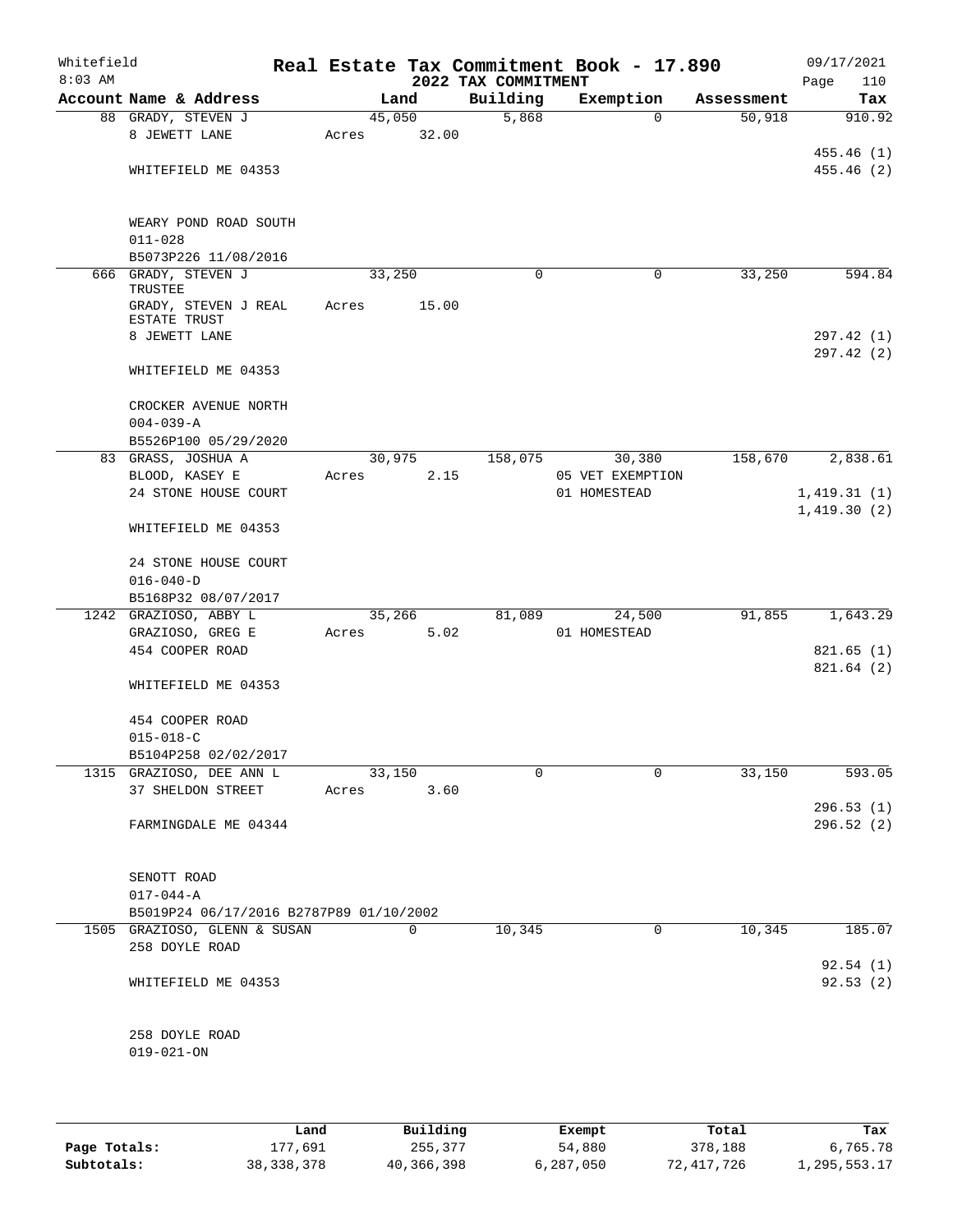| Whitefield<br>$8:03$ AM |                                                                  |       |        |       | 2022 TAX COMMITMENT | Real Estate Tax Commitment Book - 17.890 |            | 09/17/2021<br>Page  | 111 |
|-------------------------|------------------------------------------------------------------|-------|--------|-------|---------------------|------------------------------------------|------------|---------------------|-----|
|                         | Account Name & Address                                           |       | Land   |       | Building            | Exemption                                | Assessment | Tax                 |     |
|                         | 1271 GREEN, DAVID W                                              |       | 30,000 |       | 164,372             | 24,500                                   | 169,872    | 3,039.01            |     |
|                         | 97 HUNTS MEADOW ROAD                                             | Acres |        | 1.50  |                     | 01 HOMESTEAD                             |            | 1,519.51(1)         |     |
|                         | WHITEFIELD ME 04353                                              |       |        |       |                     |                                          |            | 1,519.50(2)         |     |
|                         | 97 HUNTS MEADOW ROAD<br>$012 - 029 - C$                          |       |        |       |                     |                                          |            |                     |     |
|                         | B4251P288 02/18/2010 B2714P230 08/21/2001                        |       |        |       |                     |                                          |            |                     |     |
|                         | 34 GREEN, ROBERT D II                                            |       | 32,450 |       | $\Omega$            | 0                                        | 32,450     | $\overline{580}.53$ |     |
|                         | MCDONOUGH, MARY LEE &<br>GREEN, WILLIAM H<br>625 WISCASSETT ROAD | Acres |        | 14.00 |                     |                                          |            | 290.27(1)           |     |
|                         | WHITEFIELD ME 04353                                              |       |        |       |                     |                                          |            | 290.26(2)           |     |
|                         | HILTON ROAD<br>$011 - 035$                                       |       |        |       |                     |                                          |            |                     |     |
|                         | B1105P176 06/28/1982                                             |       |        |       |                     |                                          |            |                     |     |
|                         | 368 GREGOIRE, BETH M<br>47 PITTSTON ROAD                         | Acres | 31,815 | 2.71  | 49,312              | 24,500<br>01 HOMESTEAD                   | 56,627     | 1,013.06            |     |
|                         |                                                                  |       |        |       |                     |                                          |            | 506.53(1)           |     |
|                         | WHITEFIELD ME 04353                                              |       |        |       |                     |                                          |            | 506.53(2)           |     |
|                         | 47 PITTSTON ROAD<br>$030 - 013 - A$                              |       |        |       |                     |                                          |            |                     |     |
|                         | B5235P255 02/07/2018                                             |       |        |       |                     |                                          |            |                     |     |
|                         | 1010 GREGORY, ALAN                                               |       | 36,690 |       | 78,857              | 24,500                                   | 91,047     | 1,628.83            |     |
|                         | GREGORY, WENDY L                                                 | Acres |        | 6.80  |                     | 01 HOMESTEAD                             |            |                     |     |
|                         | 238 PITTSTON ROAD                                                |       |        |       |                     |                                          |            | 814.42 (1)          |     |
|                         | WHITEFIELD ME 04353                                              |       |        |       |                     |                                          |            | 814.41 (2)          |     |
|                         | 238 PITTSTON ROAD                                                |       |        |       |                     |                                          |            |                     |     |
|                         | $004 - 044 - D$                                                  |       |        |       |                     |                                          |            |                     |     |
|                         | B4894P25 06/09/2015                                              |       |        |       |                     |                                          |            |                     |     |
|                         | 1028 GREINER, JEFFREY S                                          |       | 30,120 |       | 146,578             | 24,500                                   | 152,198    | 2,722.82            |     |
|                         | GREINER, KRISTA LEA<br>28 MOOSEHEAD LANE                         | Acres |        | 1.58  |                     | 01 HOMESTEAD                             |            | 1,361.41(1)         |     |
|                         |                                                                  |       |        |       |                     |                                          |            | 1,361.41(2)         |     |
|                         | WHITEFIELD ME 04353                                              |       |        |       |                     |                                          |            |                     |     |
|                         | 28 MOOSEHEAD LANE                                                |       |        |       |                     |                                          |            |                     |     |
|                         | $012 - 029 - I$                                                  |       |        |       |                     |                                          |            |                     |     |
|                         | B5145P237 06/16/2017                                             |       |        |       |                     |                                          |            |                     |     |
|                         | 1851 GRIFFIN, BRYAN & HOLLY<br>184 NO HUNTS MEADOW RD            | Acres | 25,750 | 2.00  | 1,926               | $\mathbf 0$                              | 27,676     | 495.12              |     |
|                         |                                                                  |       |        |       |                     |                                          |            | 247.56(1)           |     |
|                         | WHITEFIELD ME 04353                                              |       |        |       |                     |                                          |            | 247.56(2)           |     |
|                         | NORTH HUNTS MEADOW ROAD                                          |       |        |       |                     |                                          |            |                     |     |
|                         | $018 - 032 - A$                                                  |       |        |       |                     |                                          |            |                     |     |
|                         | B4558P186 08/13/2012                                             |       |        |       |                     |                                          |            |                     |     |
|                         |                                                                  |       |        |       |                     |                                          |            |                     |     |
|                         |                                                                  |       |        |       |                     |                                          |            |                     |     |

|              | Land       | Building   | Exempt    | Total      | Tax          |
|--------------|------------|------------|-----------|------------|--------------|
| Page Totals: | 186,825    | 441,045    | 98,000    | 529,870    | 9,479.37     |
| Subtotals:   | 38,525,203 | 40,807,443 | 6,385,050 | 72,947,596 | 1,305,032.54 |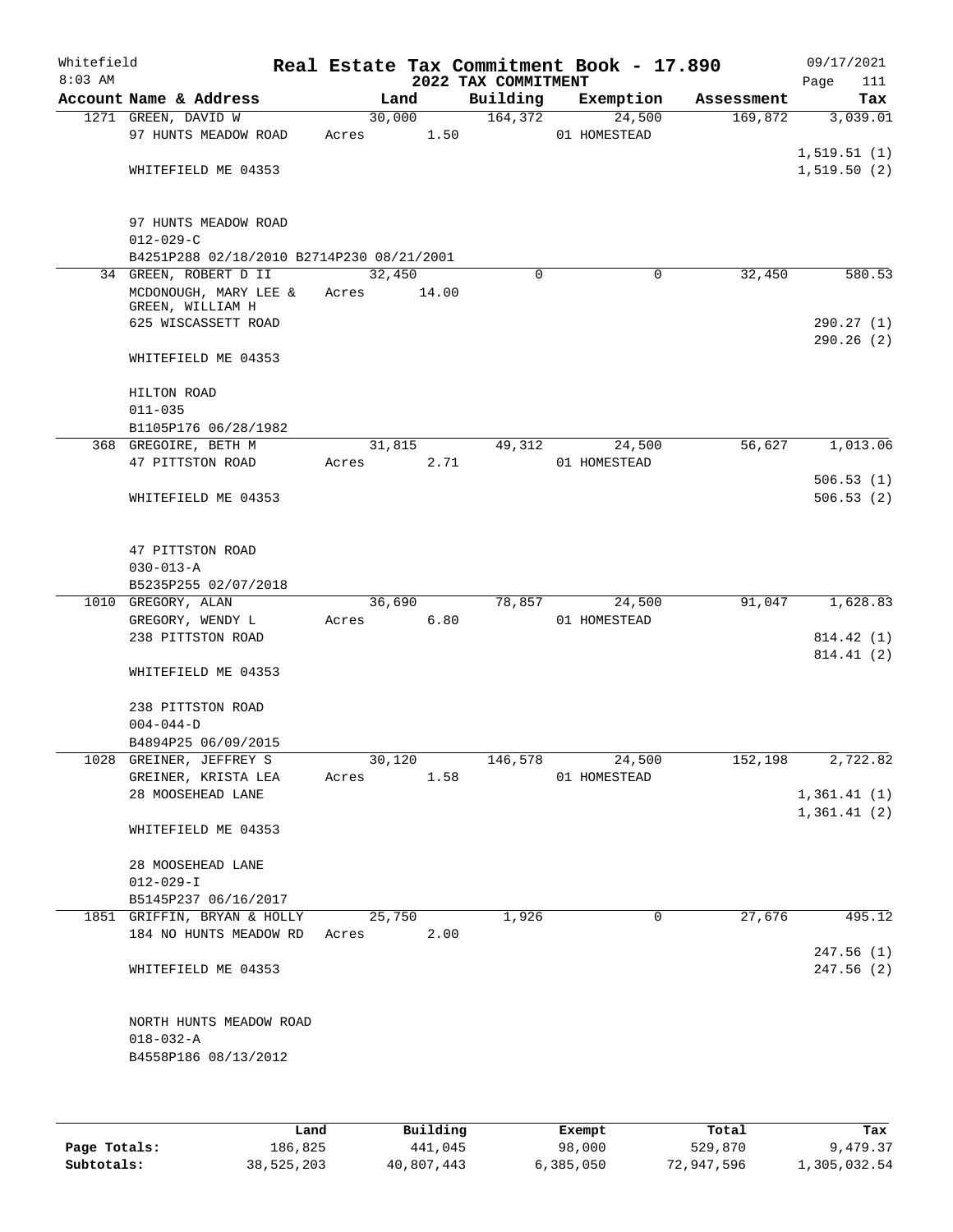| Whitefield<br>$8:03$ AM |                                        |       |                |                                 | Real Estate Tax Commitment Book - 17.890 |            | 09/17/2021                 |
|-------------------------|----------------------------------------|-------|----------------|---------------------------------|------------------------------------------|------------|----------------------------|
|                         | Account Name & Address                 |       | Land           | 2022 TAX COMMITMENT<br>Building | Exemption                                | Assessment | 112<br>Page<br>Tax         |
|                         | 252 GRIFFIN, HOLLY D &                 |       | 47,770         | 166,910                         | 24,500                                   | 190,180    | 3,402.32                   |
|                         | BRYAN J<br>184 NO HUNTS MEADOW<br>ROAD | Acres | 20.80          |                                 | 01 HOMESTEAD                             |            |                            |
|                         | WHITEFIELD ME 04353                    |       |                |                                 |                                          |            | 1,701.16(1)<br>1,701.16(2) |
|                         |                                        |       |                |                                 |                                          |            |                            |
|                         | 184 NORTH HUNTS MEADOW<br>$018 - 031$  |       |                |                                 |                                          |            |                            |
|                         | B3908P175 09/13/2007                   |       |                |                                 |                                          | 66,346     |                            |
|                         | 936 GRIFFIN, JAMES L<br>PO BOX 58      | Acres | 35,000<br>0.71 | 55,846                          | 24,500<br>01 HOMESTEAD                   |            | 1,186.93                   |
|                         |                                        |       |                |                                 |                                          |            | 593.47(1)                  |
|                         | COOPERS MILLS ME<br>04341-0058         |       |                |                                 |                                          |            | 593.46(2)                  |
|                         | 114 MAIN STREET<br>$022 - 009$         |       |                |                                 |                                          |            |                            |
|                         | B5242P133 03/28/2018                   |       |                |                                 |                                          |            |                            |
|                         | 880 GROSSI, CRAIG ROBERT               |       | 44,658         | 246,030                         | $\mathbf 0$                              | 290,688    | 5,200.41                   |
|                         | 167 GARDINER ROAD                      | Acres | 16.76          |                                 |                                          |            |                            |
|                         | WHITEFIELD ME 04353                    |       |                |                                 |                                          |            | 2,600.21(1)<br>2,600.20(2) |
|                         | 167 GARDINER ROAD                      |       |                |                                 |                                          |            |                            |
|                         | $012 - 047$                            |       |                |                                 |                                          |            |                            |
|                         | B5573P93 08/25/2020                    |       |                |                                 |                                          |            |                            |
|                         | 835 GROTTON, EVELINA J &               |       | 37,775         | 14,302                          | 0                                        | 52,077     | 931.66                     |
|                         | MICHAEL S<br>PO BOX 186                | Acres | 3.35           |                                 |                                          |            |                            |
|                         |                                        |       |                |                                 |                                          |            | 465.83(1)                  |
|                         | COOPERS MILLS ME 04341                 |       |                |                                 |                                          |            | 465.83(2)                  |
|                         | 37 WINDSOR ROAD                        |       |                |                                 |                                          |            |                            |
|                         | $022 - 022$                            |       |                |                                 |                                          |            |                            |
| 1969                    | B2508P89 10/14/1999<br>GROVER, DEBBIE  |       | 22,400         | 0                               | 0                                        | 22,400     | 400.74                     |
|                         | GROVER, BRIAN                          | Acres | 3.10           |                                 |                                          |            |                            |
|                         | 31 PUTNUM PARK ROAD                    |       |                |                                 |                                          |            | 200.37(1)                  |
|                         | PITTSTON ME 04345                      |       |                |                                 |                                          |            | 200.37(2)                  |
|                         |                                        |       |                |                                 |                                          |            |                            |
|                         | GARDINER ROAD<br>$012 - 049 - C$       |       |                |                                 |                                          |            |                            |
|                         | B5570P263 08/21/2020                   |       |                |                                 |                                          |            |                            |
| 599                     | GROVER, NANCY A                        |       | 1,035          | 0                               | 0                                        | 1,035      | 18.52                      |
|                         | 16846 ONWARD DRIVE                     | Acres | 0.69           |                                 |                                          |            |                            |
|                         | WESTFIELD IN 46074                     |       |                |                                 |                                          |            | 9.26(1)<br>9.26(2)         |
|                         |                                        |       |                |                                 |                                          |            |                            |
|                         | GARDINER ROAD                          |       |                |                                 |                                          |            |                            |
|                         | $012 - 007$<br>B578P366                |       |                |                                 |                                          |            |                            |
|                         |                                        |       | Building       |                                 |                                          | Total      |                            |
| Page Totals:            | 188,638                                | Land  | 483,088        |                                 | Exempt<br>49,000                         | 622,726    | Tax<br>11,140.58           |
| Subtotals:              | 38,713,841                             |       | 41,290,531     |                                 | 6,434,050                                | 73,570,322 | 1, 316, 173. 12            |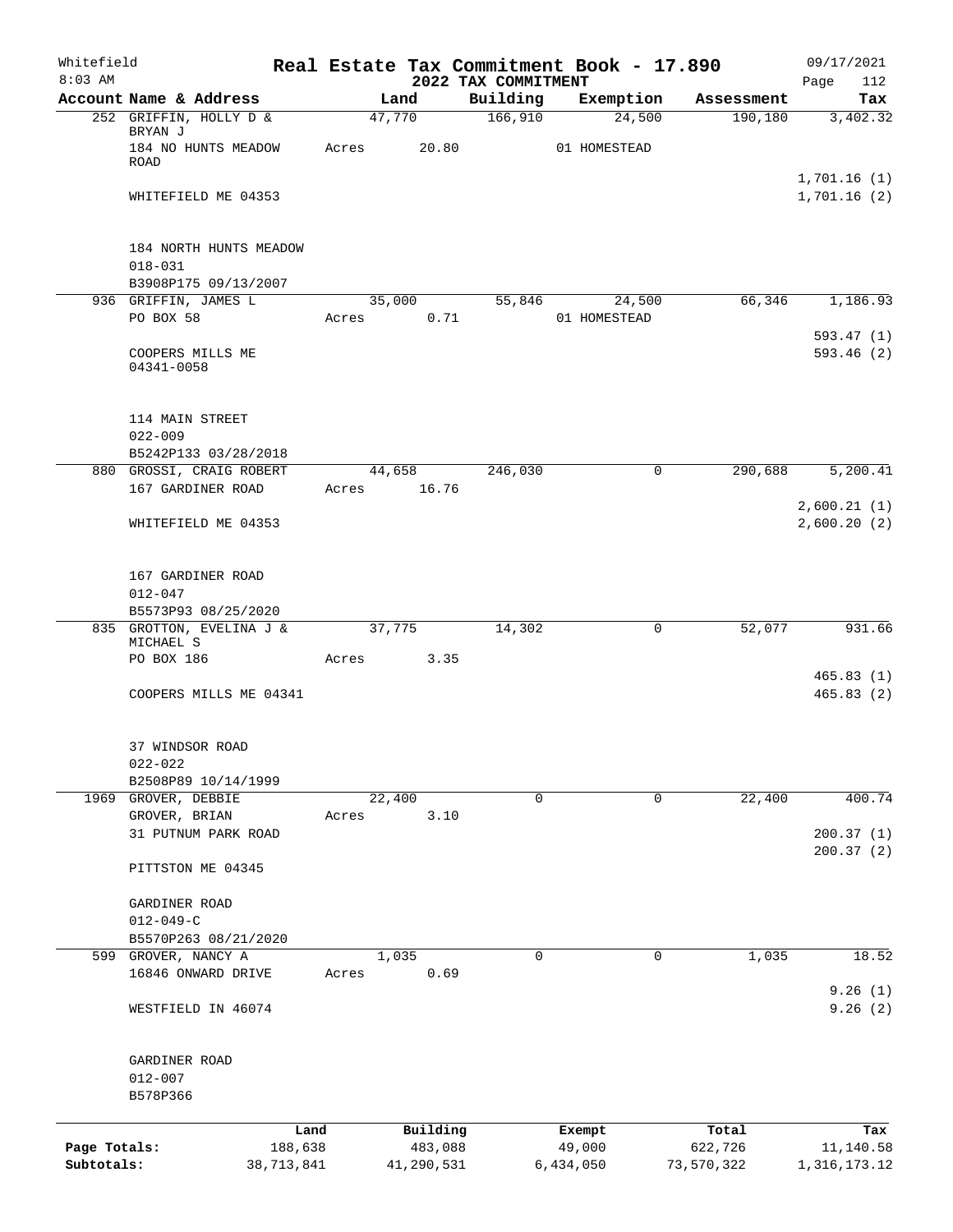| Whitefield<br>$8:03$ AM |                                              |       |          | 2022 TAX COMMITMENT | Real Estate Tax Commitment Book - 17.890 |            | 09/17/2021                 |
|-------------------------|----------------------------------------------|-------|----------|---------------------|------------------------------------------|------------|----------------------------|
|                         | Account Name & Address                       |       | Land     | Building            | Exemption                                | Assessment | Page<br>113<br>Tax         |
|                         | 953 GROVER, NANCY A                          |       | 660      | $\mathsf{O}$        | $\Omega$                                 | 660        | 11.81                      |
|                         | 16846 ONWARD DRIVE                           | Acres | 0.44     |                     |                                          |            |                            |
|                         | WESTFIELD IN 46074                           |       |          |                     |                                          |            | 5.91(1)<br>5.90(2)         |
|                         |                                              |       |          |                     |                                          |            |                            |
|                         | GARDINER ROAD                                |       |          |                     |                                          |            |                            |
|                         | $012 - 008$                                  |       |          |                     |                                          |            |                            |
|                         | B578P366 05/27/1963                          |       |          |                     |                                          |            |                            |
|                         | 594 GUENARD, JOSHUA A                        |       | 40,450   | 97,068              | 0                                        | 137,518    | 2,460.20                   |
|                         | GUENARD, KAYLA M                             | Acres | 11.50    |                     |                                          |            |                            |
|                         | 66 CRABAPPLE LANE                            |       |          |                     |                                          |            | 1,230.10(1)<br>1,230.10(2) |
|                         | WHITEFIELD ME 04353                          |       |          |                     |                                          |            |                            |
|                         | 66 CRABAPPLE LANE                            |       |          |                     |                                          |            |                            |
|                         | $008 - 009$                                  |       |          |                     |                                          |            |                            |
|                         | B5530P137 06/08/2020                         |       |          |                     |                                          |            |                            |
|                         | 1576 GURNEY, JEFFREY T                       |       | 42,370   | 89,083              | 0                                        | 131,453    | 2,351.69                   |
|                         | GURNEY, LAURA M<br>159 THAYER ROAD           | Acres | 13.90    |                     |                                          |            | 1, 175.85(1)               |
|                         |                                              |       |          |                     |                                          |            | 1, 175.84(2)               |
|                         | WHITEFIELD ME 04353                          |       |          |                     |                                          |            |                            |
|                         | 159 THAYER ROAD                              |       |          |                     |                                          |            |                            |
|                         | $001 - 030$                                  |       |          |                     |                                          |            |                            |
|                         | B5201P83 11/09/2017                          |       |          |                     |                                          |            |                            |
|                         | 683 HADDAD, THOMAS & LEILA                   |       | 41,450   | 20,907              | 30,380                                   | 31,977     | 572.07                     |
|                         | 354 TOWNHOUSE ROAD                           | Acres | 6.50     |                     | 01 HOMESTEAD                             |            |                            |
|                         | WHITEFIELD ME 04353                          |       |          |                     | 07 NMR VET & WIDOW                       |            | 286.04(1)<br>286.03(2)     |
|                         |                                              |       |          |                     |                                          |            |                            |
|                         | 354 TOWNHOUSE ROAD                           |       |          |                     |                                          |            |                            |
|                         | $010 - 017 - B$                              |       |          |                     |                                          |            |                            |
|                         | B2151P75 05/31/1996                          |       |          |                     |                                          |            |                            |
|                         | 544 HAINES, DONNA & JONES,                   |       | 68,750   | 3,771               | 0                                        | 72,521     | 1,297.40                   |
|                         | PHILIP H<br>PO BOX 481                       | Acres | 54.00    |                     |                                          |            |                            |
|                         |                                              |       |          |                     |                                          |            | 648.70 (1)                 |
|                         | BREWSTER MA 02631                            |       |          |                     |                                          |            | 648.70 (2)                 |
|                         |                                              |       |          |                     |                                          |            |                            |
|                         | PHILBRICK LANE                               |       |          |                     |                                          |            |                            |
|                         | $006 - 014$                                  |       |          |                     |                                          |            |                            |
|                         | B1759P125 03/20/1992<br>228 HAINKE, HAROLD J |       | 33,250   | $\Omega$            | 0                                        | 33,250     | 594.84                     |
|                         | TASH, SHERRY                                 | Acres | 15.00    |                     |                                          |            |                            |
|                         | PO BOX 208                                   |       |          |                     |                                          |            | 297.42 (1)                 |
|                         |                                              |       |          |                     |                                          |            | 297.42 (2)                 |
|                         | WHITEFIELD ME 04353                          |       |          |                     |                                          |            |                            |
|                         | EAST RIVER ROAD                              |       |          |                     |                                          |            |                            |
|                         | $014 - 014$                                  |       |          |                     |                                          |            |                            |
|                         | B5070P237 11/01/2016                         |       |          |                     |                                          |            |                            |
|                         |                                              |       |          |                     |                                          |            |                            |
|                         |                                              | Land  | Building |                     | <b>Exempt</b>                            | Total      | Tax                        |

|              | Land       | Building   | Exempt    | Total      | Tax          |
|--------------|------------|------------|-----------|------------|--------------|
| Page Totals: | 226,930    | 210,829    | 30,380    | 407,379    | 7,288.01     |
| Subtotals:   | 38,940,771 | 41,501,360 | 6,464,430 | 73,977,701 | 1,323,461.13 |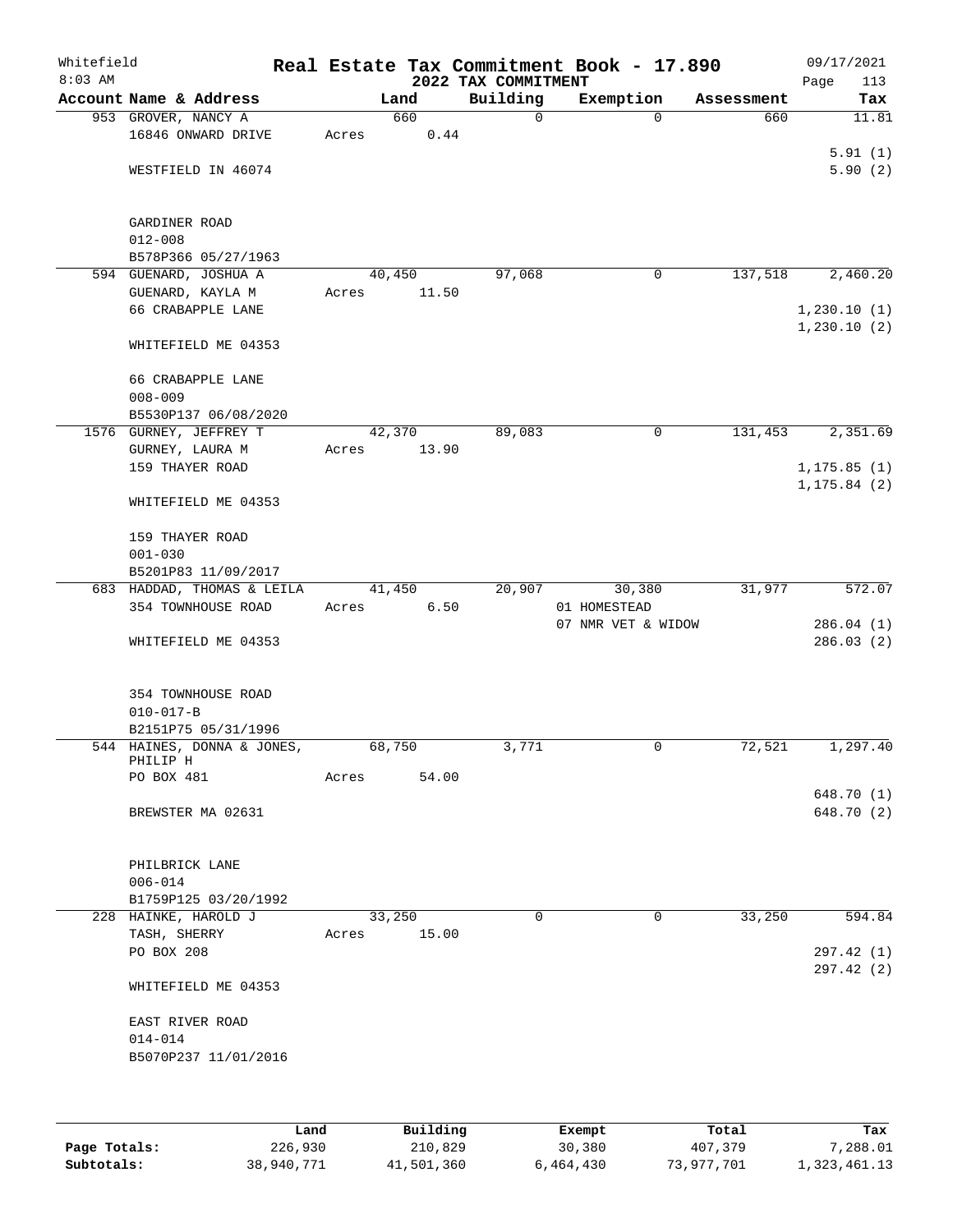| Whitefield<br>$8:03$ AM |                                             |       |        |       | 2022 TAX COMMITMENT | Real Estate Tax Commitment Book - 17.890 |            | 09/17/2021<br>114<br>Page |
|-------------------------|---------------------------------------------|-------|--------|-------|---------------------|------------------------------------------|------------|---------------------------|
|                         | Account Name & Address                      |       | Land   |       | Building            | Exemption                                | Assessment | Tax                       |
|                         | 1565 HAINKE, HAROLD J JR                    |       | 25,538 |       | $\Omega$            | $\Omega$                                 | 25,538     | 456.87                    |
|                         | TASH, SHERRY                                | Acres |        | 5.36  |                     |                                          |            |                           |
|                         | PO BOX 208                                  |       |        |       |                     |                                          |            | 228.44(1)                 |
|                         |                                             |       |        |       |                     |                                          |            | 228.43(2)                 |
|                         | WHITEFIELD ME 04353                         |       |        |       |                     |                                          |            |                           |
|                         |                                             |       |        |       |                     |                                          |            |                           |
|                         | EAST RIVER ROAD                             |       |        |       |                     |                                          |            |                           |
|                         | $013 - 069 - B$                             |       |        |       |                     |                                          |            |                           |
|                         | B5035P118 07/28/2016                        |       |        |       | 126,399             |                                          | 136,399    |                           |
|                         | 1134 HAINKE, HAROLD J JR &<br>TASH, SHERRY  |       | 34,500 |       |                     | 24,500                                   |            | 2,440.18                  |
|                         | PO BOX 208                                  | Acres |        | 4.50  |                     | 01 HOMESTEAD                             |            |                           |
|                         |                                             |       |        |       |                     |                                          |            | 1,220.09(1)               |
|                         | WHITEFIELD ME 04353                         |       |        |       |                     |                                          |            | 1,220.09(2)               |
|                         |                                             |       |        |       |                     |                                          |            |                           |
|                         |                                             |       |        |       |                     |                                          |            |                           |
|                         | 18 WILD WEST LANE                           |       |        |       |                     |                                          |            |                           |
|                         | $013 - 069 - 001$                           |       |        |       |                     |                                          |            |                           |
|                         | B1735P118                                   |       |        |       |                     |                                          |            |                           |
|                         | 763 HALL, ANDREW HEIRS                      |       | 10,700 |       | $\mathbf 0$         | $\mathbf 0$                              | 10,700     | 191.42                    |
|                         | DUNCAN, NANCY PER REP<br>10 VATERS HIDEAWAY | Acres |        | 9.00  |                     |                                          |            | 95.71 (1)                 |
|                         |                                             |       |        |       |                     |                                          |            | 95.71 (2)                 |
|                         | JEFFERSON ME 04348                          |       |        |       |                     |                                          |            |                           |
|                         |                                             |       |        |       |                     |                                          |            |                           |
|                         | DOYLE ROAD, OFF OF                          |       |        |       |                     |                                          |            |                           |
|                         | $019 - 005$                                 |       |        |       |                     |                                          |            |                           |
|                         | B1655P1 10/31/1990                          |       |        |       |                     |                                          |            |                           |
|                         | 12 HALL, EDWARD J                           |       | 53,100 |       | 9,846               | $\mathbf 0$                              | 62,946     | 1,126.10                  |
|                         | 301 BRIARWOOD LANE                          | Acres |        | 29.00 |                     |                                          |            |                           |
|                         |                                             |       |        |       |                     |                                          |            | 563.05(1)                 |
|                         | NEW BERN NC 28560                           |       |        |       |                     |                                          |            | 563.05(2)                 |
|                         |                                             |       |        |       |                     |                                          |            |                           |
|                         |                                             |       |        |       |                     |                                          |            |                           |
|                         | 411 TOWNHOUSE ROAD<br>$010 - 010$           |       |        |       |                     |                                          |            |                           |
|                         | B5462P7 11/25/2019                          |       |        |       |                     |                                          |            |                           |
|                         | 160 HALL, GEORGE W IV                       |       | 30,290 |       | 0                   | 0                                        | 30,290     | 541.89                    |
|                         | 822 TOWNHOUSE ROAD                          | Acres |        | 11.30 |                     |                                          |            |                           |
|                         |                                             |       |        |       |                     |                                          |            | 270.95(1)                 |
|                         | WHITEFIELD ME 04353                         |       |        |       |                     |                                          |            | 270.94(2)                 |
|                         |                                             |       |        |       |                     |                                          |            |                           |
|                         |                                             |       |        |       |                     |                                          |            |                           |
|                         | PHILBRICK LANE                              |       |        |       |                     |                                          |            |                           |
|                         | $006 - 015$                                 |       |        |       |                     |                                          |            |                           |
|                         | B1635P29 07/25/1990                         |       |        |       |                     |                                          |            |                           |
|                         | 693 HALL, GEORGE W IV                       |       | 41,370 |       | 26,396              | 0                                        | 67,766     | 1,212.33                  |
|                         | 822 TOWNHOUSE ROAD                          | Acres |        | 6.40  |                     |                                          |            |                           |
|                         |                                             |       |        |       |                     |                                          |            | 606.17(1)                 |
|                         | WHITEFIELD ME 04353                         |       |        |       |                     |                                          |            | 606.16(2)                 |
|                         |                                             |       |        |       |                     |                                          |            |                           |
|                         | 678 TOWNHOUSE ROAD                          |       |        |       |                     |                                          |            |                           |
|                         | $007 - 032$                                 |       |        |       |                     |                                          |            |                           |
|                         | B4814P220 09/03/2014                        |       |        |       |                     |                                          |            |                           |
|                         |                                             |       |        |       |                     |                                          |            |                           |
|                         |                                             |       |        |       |                     |                                          |            |                           |
|                         |                                             |       |        |       |                     |                                          |            |                           |

|              | Land       | Building   | Exempt    | Total      | Tax          |
|--------------|------------|------------|-----------|------------|--------------|
| Page Totals: | 195,498    | 162,641    | 24,500    | 333,639    | 5,968.79     |
| Subtotals:   | 39,136,269 | 41,664,001 | 6,488,930 | 74,311,340 | 1,329,429.92 |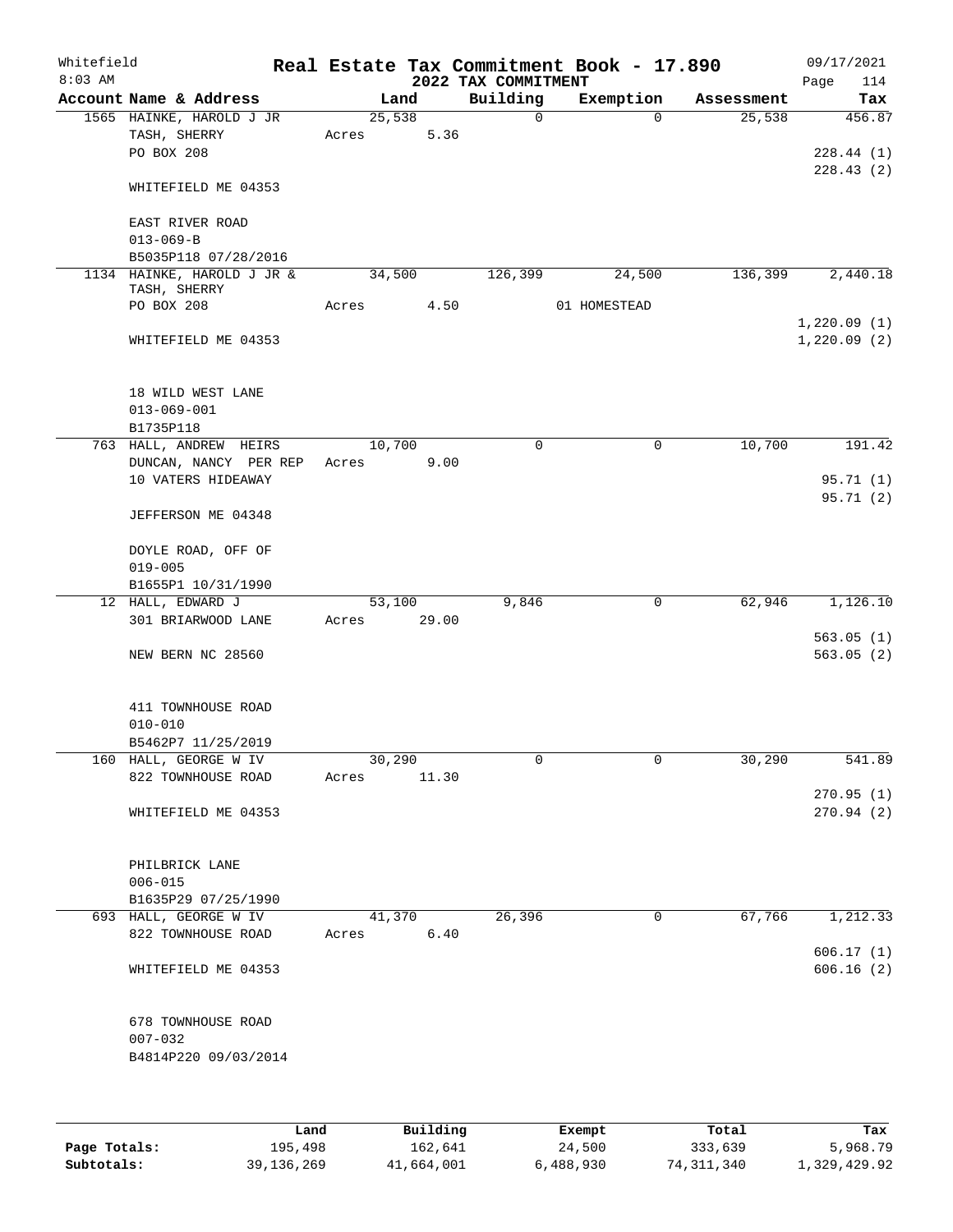| Whitefield<br>$8:03$ AM |                                   |        |       | 2022 TAX COMMITMENT | Real Estate Tax Commitment Book - 17.890 |            | 09/17/2021<br>115<br>Page |
|-------------------------|-----------------------------------|--------|-------|---------------------|------------------------------------------|------------|---------------------------|
|                         | Account Name & Address            |        | Land  | Building            | Exemption                                | Assessment | Tax                       |
|                         | 1921 HALL, GEORGE W IV            | 34,106 |       | $\mathbf 0$         | $\Omega$                                 | 34,106     | 610.16                    |
|                         | HALL, MARY ANN                    | Acres  | 16.07 |                     |                                          |            |                           |
|                         | 822 TOWNHOUSE ROAD                |        |       |                     |                                          |            | 305.08(1)                 |
|                         | WHITEFIELD ME 04353               |        |       |                     |                                          |            | 305.08(2)                 |
|                         | TOWNHOUSE ROAD<br>$007 - 018 - F$ |        |       |                     |                                          |            |                           |
|                         | B5345P129 01/14/2019              |        |       |                     |                                          |            |                           |
|                         | 1923 HALL, GEORGE W IV            | 34,250 |       | $\mathbf 0$         | 0                                        | 34,250     | 612.73                    |
|                         | HALL, MARY ANN                    | Acres  | 10.00 |                     |                                          |            |                           |
|                         | 822 TOWNHOUSE ROAD                |        |       |                     |                                          |            | 306.37(1)                 |
|                         | WHITEFIELD ME 04353               |        |       |                     |                                          |            | 306.36(2)                 |
|                         | TOWNHOUSE ROAD<br>$007 - 036 - 1$ |        |       |                     |                                          |            |                           |
|                         | B5345P125 01/14/2019              |        |       |                     |                                          |            |                           |
|                         | 717 HALL, GEORGE W JR             |        | 120   | $\mathbf 0$         | $\mathbf 0$                              | 120        | 2.15                      |
|                         | PIACOPOLOS, HAROLD                | Acres  | 0.08  |                     |                                          |            |                           |
|                         | 822 TOWNHOUSE ROAD                |        |       |                     |                                          |            | 1.08(1)                   |
|                         | WHITEFIELD ME 04353               |        |       |                     |                                          |            | 1.07(2)                   |
|                         | PITTSTON ROAD<br>$030 - 015$      |        |       |                     |                                          |            |                           |
|                         | B1572P148 09/05/1989              |        |       |                     |                                          |            |                           |
|                         | 432 HALL, GEORGE W JR             | 35,650 |       | $\mathbf 0$         | $\mathbf 0$                              | 35,650     | 637.78                    |
|                         | 822 TOWNHOUSE ROAD                | Acres  | 18.00 |                     |                                          |            |                           |
|                         |                                   |        |       |                     |                                          |            | 318.89(1)                 |
|                         | WHITEFIELD ME 04353               |        |       |                     |                                          |            | 318.89(2)                 |
|                         | PHILBRICK LANE                    |        |       |                     |                                          |            |                           |
|                         | $006 - 011 - B$                   |        |       |                     |                                          |            |                           |
|                         | B1417P148 08/26/1987              |        |       |                     |                                          |            |                           |
|                         | 525 HALL, GEORGE W JR             | 64,750 |       | $\mathbf 0$         | $\mathbf 0$                              | 64,750     | 1,158.38                  |
|                         | PIACOPOLOS, HAROLD                | Acres  | 66.00 |                     |                                          |            |                           |
|                         | 822 TOWNHOUSE ROAD                |        |       |                     |                                          |            | 579.19(1)<br>579.19(2)    |
|                         | WHITEFIELD ME 04353               |        |       |                     |                                          |            |                           |
|                         | 48 PINE CREST LANE<br>$007 - 012$ |        |       |                     |                                          |            |                           |
|                         | B1572P147 09/05/1989              |        |       |                     |                                          |            |                           |
|                         | 1562 HALL, GEORGE W JR &          | 35,394 |       | 0                   | 0                                        | 35,394     | 633.20                    |
|                         | GEORGE W                          |        |       |                     |                                          |            |                           |
|                         | 822 TOWNHOUSE ROAD                | Acres  | 17.68 |                     |                                          |            |                           |
|                         |                                   |        |       |                     |                                          |            | 316.60(1)                 |
|                         | WHITEFIELD ME 04353               |        |       |                     |                                          |            | 316.60(2)                 |
|                         | PHILBRICK LANE                    |        |       |                     |                                          |            |                           |
|                         | $006 - 008$                       |        |       |                     |                                          |            |                           |
|                         |                                   |        |       |                     |                                          |            |                           |

|              | Land         | Building   | Exempt    | Total      | Tax          |
|--------------|--------------|------------|-----------|------------|--------------|
| Page Totals: | 204,270      |            |           | 204,270    | 3,654.40     |
| Subtotals:   | 39, 340, 539 | 41,664,001 | 6,488,930 | 74,515,610 | 1,333,084.32 |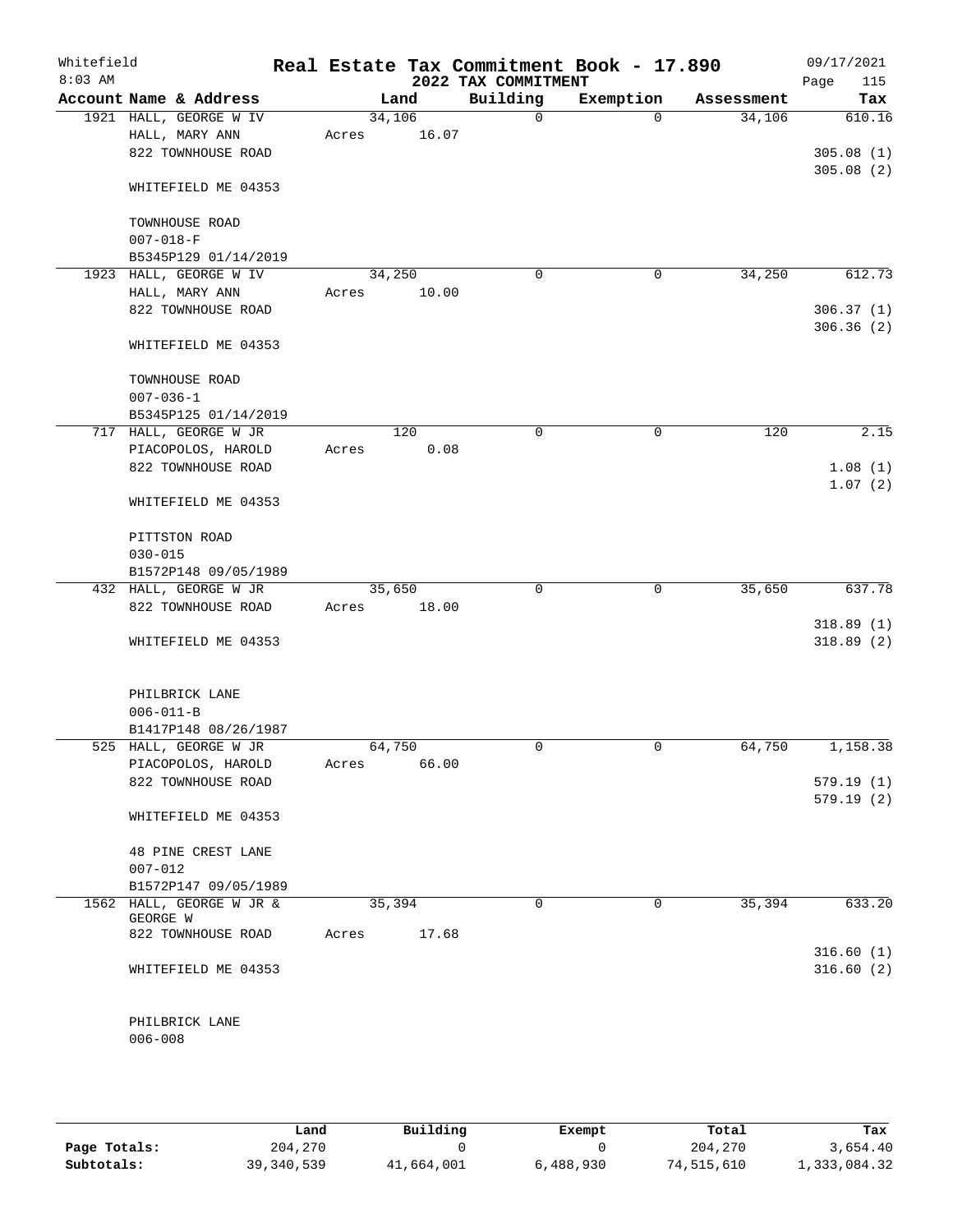| Whitefield<br>$8:03$ AM |                                                     |            |                | 2022 TAX COMMITMENT | Real Estate Tax Commitment Book - 17.890 |            | 09/17/2021<br>116          |
|-------------------------|-----------------------------------------------------|------------|----------------|---------------------|------------------------------------------|------------|----------------------------|
|                         | Account Name & Address                              |            | Land           | Building            | Exemption                                | Assessment | Page<br>Tax                |
|                         | 999 HALL, GEORGE W JR &                             |            | 39,335         | 172,968             | 24,500                                   | 187,803    | 3,359.80                   |
|                         | MARYANN                                             |            |                |                     |                                          |            |                            |
|                         | 822 TOWNHOUSE ROAD                                  | Acres      | 4.39           |                     | 01 HOMESTEAD                             |            |                            |
|                         | WHITEFIELD ME 04353                                 |            |                |                     |                                          |            | 1,679.90(1)<br>1,679.90(2) |
|                         |                                                     |            |                |                     |                                          |            |                            |
|                         | 822 TOWNHOUSE ROAD                                  |            |                |                     |                                          |            |                            |
|                         | $007 - 037 - A$                                     |            |                |                     |                                          |            |                            |
|                         | B5345P111 01/14/2019                                |            |                | $\Omega$            | $\mathbf 0$                              |            |                            |
|                         | 1924 HALL, GEORGE WILLIAM IV<br>BUMPS, DIANNE &     | Acres      | 27,762<br>8.14 |                     |                                          | 27,762     | 496.66                     |
|                         | HALL-KARASS, SUSAN                                  |            |                |                     |                                          |            |                            |
|                         | 822 TOWNHOUSE ROAD                                  |            |                |                     |                                          |            | 248.33(1)                  |
|                         | WHITEFIELD ME 04353                                 |            |                |                     |                                          |            | 248.33(2)                  |
|                         | TOWNHOUSE ROAD                                      |            |                |                     |                                          |            |                            |
|                         | $007 - 018 - G$                                     |            |                |                     |                                          |            |                            |
|                         | B5345P118 01/14/2019                                |            |                |                     |                                          |            |                            |
|                         | 858 HAMILTON, CHRISTOPHER C<br>& PATRICIA M         |            | 24,650         | 3,595               | 0                                        | 28,245     | 505.30                     |
|                         | 6 SOUTH FOWLES LANE                                 | Acres      | 4.60           |                     |                                          |            |                            |
|                         | WHITEFIELD ME 04353                                 |            |                |                     |                                          |            | 252.65(1)<br>252.65(2)     |
|                         |                                                     |            |                |                     |                                          |            |                            |
|                         | HOLLYWOOD BOULEVARD                                 |            |                |                     |                                          |            |                            |
|                         | $005 - 024$                                         |            |                |                     |                                          |            |                            |
|                         | B2576P328 07/03/2000<br>473 HAMILTON, CHRISTOPHER C |            | 52,125         | 87,737              | 24,500                                   | 115,362    | 2,063.83                   |
|                         | & PATRICIA M                                        |            |                |                     |                                          |            |                            |
|                         | 6 SOUTH FOWLES LANE                                 | Acres      | 27.50          |                     | 01 HOMESTEAD                             |            |                            |
|                         | WHITEFIELD ME 04353                                 |            |                |                     |                                          |            | 1,031.92(1)<br>1,031.91(2) |
|                         | 6 SOUTH FOWLES LANE                                 |            |                |                     |                                          |            |                            |
|                         | $005 - 025$                                         |            |                |                     |                                          |            |                            |
|                         | B2576P328 07/03/2000                                |            |                |                     |                                          |            |                            |
|                         | 684 HANLEY, MARK S                                  |            | 92,250         | 0                   | $\mathbf 0$                              | 92,250     | 1,650.35                   |
|                         | HANLEY, JEWEL R                                     | Acres      | 12.30          |                     |                                          |            |                            |
|                         | 477 FOGLER ROAD                                     |            |                |                     |                                          |            | 825.18(1)<br>825.17(2)     |
|                         | BREMEN ME 04353                                     |            |                |                     |                                          |            |                            |
|                         | PALMER ROAD                                         |            |                |                     |                                          |            |                            |
|                         | $001 - 008$                                         |            |                |                     |                                          |            |                            |
|                         | B4616P149 01/11/2013                                |            |                |                     |                                          |            |                            |
| 1479                    | HANNA, LAURA VERONICA                               |            | 41,150         | 0                   | 0                                        | 41,150     | 736.17                     |
|                         | C/O BEVERLY J CHARLES                               | Acres      | 26.00          |                     |                                          |            |                            |
|                         | 135 COUNTY LINE ROAD<br>REIGELSVILLE PA 18077       |            |                |                     |                                          |            | 368.09(1)<br>368.08(2)     |
|                         |                                                     |            |                |                     |                                          |            |                            |
|                         | PITTSTON TOWN LINE<br>$003 - 004$                   |            |                |                     |                                          |            |                            |
|                         | B4976P222 02/08/2016 B4976P219 02/08/2016           |            |                |                     |                                          |            |                            |
|                         |                                                     | Land       | Building       |                     | Exempt                                   | Total      | Tax                        |
| Page Totals:            |                                                     | 277,272    | 264,300        |                     | 49,000                                   | 492,572    | 8,812.11                   |
| Subtotals:              |                                                     | 39,617,811 | 41,928,301     |                     | 6,537,930                                | 75,008,182 | 1,341,896.43               |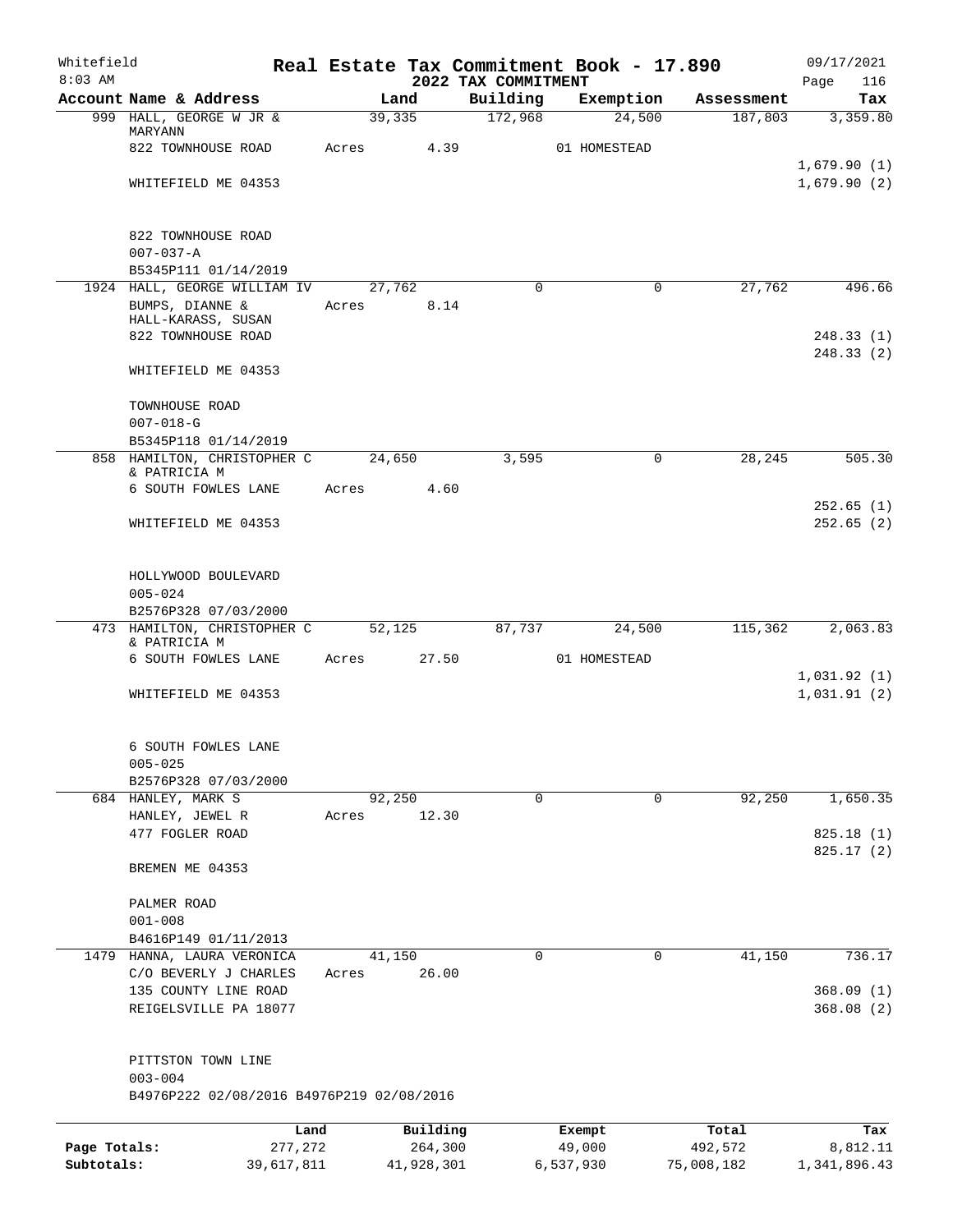| Whitefield<br>$8:03$ AM |                                                                  |                      |      | 2022 TAX COMMITMENT | Real Estate Tax Commitment Book - 17.890 |            | 09/17/2021<br>117<br>Page |
|-------------------------|------------------------------------------------------------------|----------------------|------|---------------------|------------------------------------------|------------|---------------------------|
|                         | Account Name & Address                                           | Land                 |      | Building            | Exemption                                | Assessment | Tax                       |
|                         | 1099 HANSEN, CLAY W<br>SCHWARZ, SHEILA R<br>17 HUNTS MEADOW ROAD | 32,085<br>Acres 2.89 |      | 167,780             | 24,500<br>01 HOMESTEAD                   | 175, 365   | 3,137.28<br>1,568.64(1)   |
|                         | WHITEFIELD ME 04353                                              |                      |      |                     |                                          |            | 1,568.64(2)               |
|                         | 17 HUNTS MEADOW ROAD<br>$012 - 034$<br>B5280P107 07/13/2018      |                      |      |                     |                                          |            |                           |
|                         | 912 HANSON, WALTER KING II                                       | 22,850               |      | 1,257               | $\mathbf 0$                              | 24,107     | 431.27                    |
|                         | 600 MILLS ROAD                                                   | Acres                | 3.40 |                     |                                          |            | 215.64(1)                 |
|                         | WHITEFIELD ME 04353                                              |                      |      |                     |                                          |            | 215.63(2)                 |
|                         | MILLS ROAD<br>$020 - 036$                                        |                      |      |                     |                                          |            |                           |
|                         | B4465P90 11/30/2011                                              |                      |      |                     |                                          |            |                           |
|                         | 853 HANSON, WALTER KING II<br>600 MILLS ROAD                     | 31,230<br>Acres      | 2.32 | 70,235              | 24,500<br>01 HOMESTEAD                   | 76,965     | 1,376.90                  |
|                         |                                                                  |                      |      |                     |                                          |            | 688.45 (1)                |
|                         | WHITEFIELD ME 04353                                              |                      |      |                     |                                          |            | 688.45 (2)                |
|                         | 600 MILLS ROAD                                                   |                      |      |                     |                                          |            |                           |
|                         | $020 - 035 - A$                                                  |                      |      |                     |                                          |            |                           |
|                         | B4465P90 11/30/2011<br>818 HARDMAN, DAVID                        | 30,195               |      | 141,997             | 24,500                                   | 147,692    | $\overline{2,642.21}$     |
|                         | 10 NILSEN LANE                                                   | Acres                | 1.63 |                     | 01 HOMESTEAD                             |            |                           |
|                         |                                                                  |                      |      |                     |                                          |            | 1,321.11(1)               |
|                         | WHITEFIELD ME 04353                                              |                      |      |                     |                                          |            | 1,321.10(2)               |
|                         | 10 NILSEN LANE                                                   |                      |      |                     |                                          |            |                           |
|                         | $004 - 001 - A$<br>B4781P203 05/22/2014 B2008P249 09/15/1994     |                      |      |                     |                                          |            |                           |
|                         | 502 HARDMAN, DAVID                                               | 20,000               |      | 25,162              | 0                                        | 45,162     | 807.95                    |
|                         | 10 NILSEN LANE                                                   | Acres                | 1.10 |                     |                                          |            |                           |
|                         | WHITEFIELD ME 04353                                              |                      |      |                     |                                          |            | 403.98(1)<br>403.97(2)    |
|                         |                                                                  |                      |      |                     |                                          |            |                           |
|                         | 444 WISCASSET ROAD                                               |                      |      |                     |                                          |            |                           |
|                         | $004 - 002 - A$<br>B2008P249 09/15/1994                          |                      |      |                     |                                          |            |                           |
|                         | 884 HARKINS, TIMOTHY II                                          | 30,000               |      | 52,263              | 24,500                                   | 57,763     | 1,033.38                  |
|                         | PO BOX 93                                                        | Acres                | 0.92 |                     | 01 HOMESTEAD                             |            |                           |
|                         |                                                                  |                      |      |                     |                                          |            | 516.69(1)                 |
|                         | WHITEFIELD ME 04353                                              |                      |      |                     |                                          |            | 516.69(2)                 |
|                         | 104 CLARY LAKE LANE                                              |                      |      |                     |                                          |            |                           |
|                         | $028 - 002 - A$<br>B4716P38 09/26/2013 B1632P126 07/10/1990      |                      |      |                     |                                          |            |                           |
|                         |                                                                  |                      |      |                     |                                          |            |                           |

|              | Land       | Building   | Exempt    | Total      | Tax          |
|--------------|------------|------------|-----------|------------|--------------|
| Page Totals: | 166,360    | 458,694    | 98,000    | 527,054    | 9,428.99     |
| Subtotals:   | 39,784,171 | 42,386,995 | 6,635,930 | 75,535,236 | 1,351,325.42 |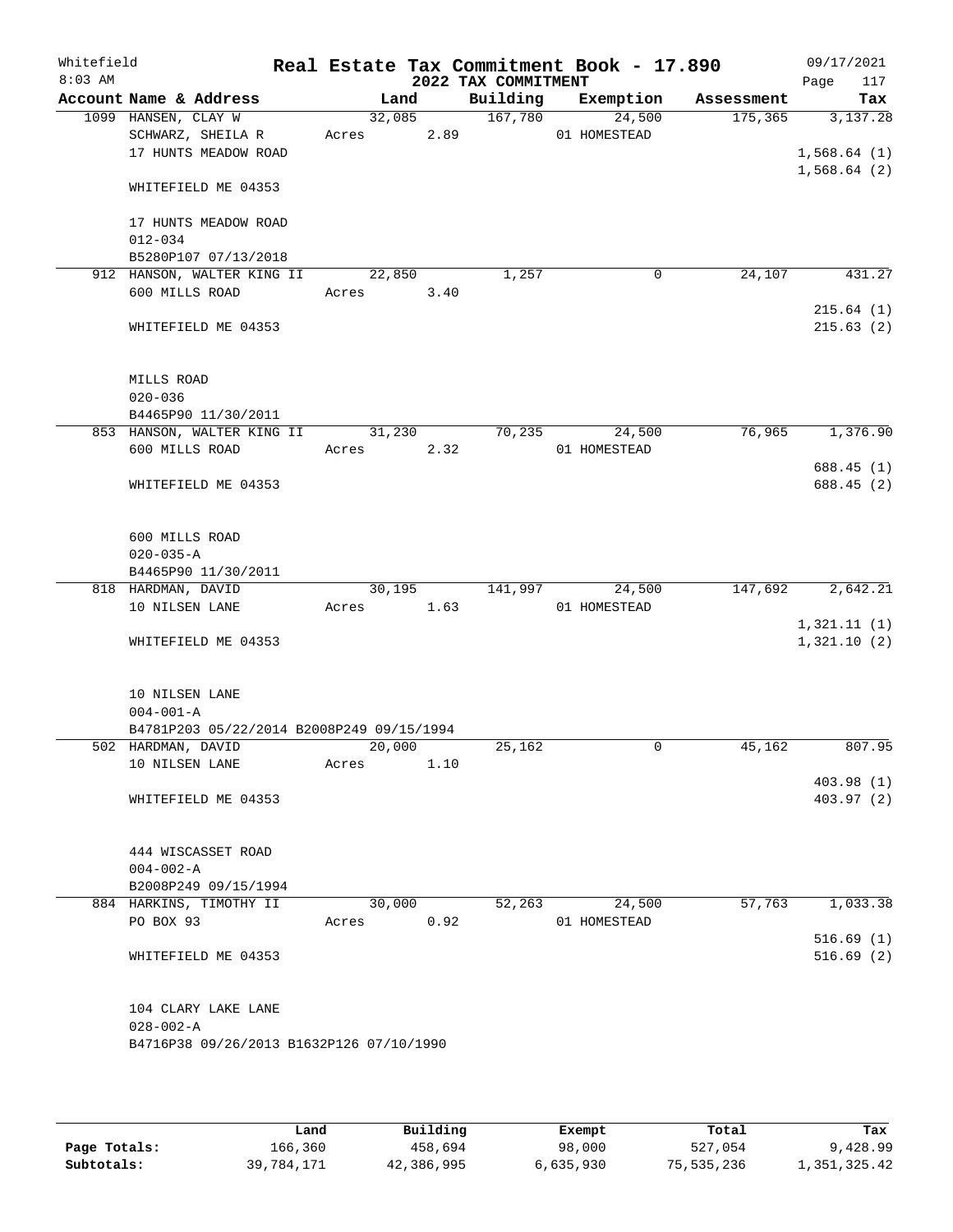| Whitefield |                                              |       |                 |                     | Real Estate Tax Commitment Book - 17.890 |            | 09/17/2021   |
|------------|----------------------------------------------|-------|-----------------|---------------------|------------------------------------------|------------|--------------|
| $8:03$ AM  |                                              |       |                 | 2022 TAX COMMITMENT |                                          |            | 118<br>Page  |
|            | Account Name & Address                       |       | Land            | Building<br>42,983  | Exemption                                | Assessment | Tax          |
|            | 1237 HARMON, BENJAMIN T<br>52 WILD WEST LANE | Acres | 45,554<br>17.88 |                     | 24,500<br>01 HOMESTEAD                   | 64,037     | 1,145.62     |
|            |                                              |       |                 |                     |                                          |            | 572.81(1)    |
|            | WHITEFIELD ME 04353                          |       |                 |                     |                                          |            | 572.81(2)    |
|            |                                              |       |                 |                     |                                          |            |              |
|            | 52 WILD WEST LANE                            |       |                 |                     |                                          |            |              |
|            | $013 - 069$                                  |       |                 |                     |                                          |            |              |
|            | B4844P3 12/04/2014                           |       |                 |                     |                                          |            |              |
|            | 193 HARMON, ELIZABETH CHASE                  |       | 43,490          | 117,076             | 24,500                                   | 136,066    | 2,434.22     |
|            | 892 EAST RIVER ROAD                          | Acres | 15.30           |                     | 01 HOMESTEAD                             |            |              |
|            |                                              |       |                 |                     |                                          |            | 1, 217.11(1) |
|            | WHITEFIELD ME 04353                          |       |                 |                     |                                          |            | 1, 217.11(2) |
|            | 892 EAST RIVER ROAD                          |       |                 |                     |                                          |            |              |
|            | $007 - 065$                                  |       |                 |                     |                                          |            |              |
|            | B1637P32 08/06/1990                          |       |                 |                     |                                          |            |              |
|            | 1583 HARRINGTON, PHIL                        |       | 34,050          | 0                   | 0                                        | 34,050     | 609.15       |
|            | 145 FOWLE HILL ROAD                          | Acres | 16.00           |                     |                                          |            |              |
|            |                                              |       |                 |                     |                                          |            | 304.58(1)    |
|            | WISCASSET ME 04578                           |       |                 |                     |                                          |            | 304.57(2)    |
|            |                                              |       |                 |                     |                                          |            |              |
|            | DEVINE ROAD<br>$019 - 007$                   |       |                 |                     |                                          |            |              |
|            | B4883P119 05/06/2015                         |       |                 |                     |                                          |            |              |
|            | 207 HARRISON, CASEY M                        |       | 35,810          | 71,860              | 24,500                                   | 83,170     | 1,487.91     |
|            | 605 WISCASSET ROAD                           | Acres | 5.70            |                     | 01 HOMESTEAD                             |            |              |
|            |                                              |       |                 |                     |                                          |            | 743.96 (1)   |
|            | WHITEFIELD ME 04353                          |       |                 |                     |                                          |            | 743.95(2)    |
|            |                                              |       |                 |                     |                                          |            |              |
|            | 605 WISCASSET ROAD                           |       |                 |                     |                                          |            |              |
|            | $001 - 038 - C$                              |       |                 |                     |                                          |            |              |
|            | B5143P299 06/09/2017                         |       |                 |                     |                                          |            |              |
|            | 310 HART, GREGORY M & LISA                   |       | 37,962          | 266,257             | 30,380                                   | 273,839    | 4,898.98     |
|            | J<br>11 CROCKER AVENUE NORTH Acres           |       | 8.39            |                     | 01 HOMESTEAD                             |            |              |
|            |                                              |       |                 |                     | 05 VET EXEMPTION                         |            | 2,449.49(1)  |
|            | WHITEFIELD ME 04353                          |       |                 |                     |                                          |            | 2,449.49(2)  |
|            |                                              |       |                 |                     |                                          |            |              |
|            | 11 CROCKER AVENUE NORTH                      |       |                 |                     |                                          |            |              |
|            | $007 - 009$                                  |       |                 |                     |                                          |            |              |
|            | B2857P269 05/23/2002                         |       |                 |                     |                                          |            |              |
|            | 178 HART, LISA M TRUSTEE                     |       | 39,970          | 102,304             | 24,500                                   | 117,774    | 2,106.98     |
|            | PUFFER LINCOLN REALTY<br>TRUST               | Acres | 10.90           |                     | 01 HOMESTEAD                             |            |              |
|            | 161 HUNTS MEADOW ROAD                        |       |                 |                     |                                          |            | 1,053.49(1)  |
|            | WHITEFIELD ME 04353                          |       |                 |                     |                                          |            | 1,053.49(2)  |
|            | 161 HUNTS MEADOW ROAD                        |       |                 |                     |                                          |            |              |
|            | $012 - 027 - A$                              |       |                 |                     |                                          |            |              |
|            | B5323P202 11/01/2018                         |       |                 |                     |                                          |            |              |
|            |                                              |       |                 |                     |                                          |            |              |
|            | Land                                         |       | Building        |                     | Exempt                                   | Total      | Tax          |

|              | Lanu       | <b>Building</b> | Lxempt    | TOLAT      | 1ax.         |
|--------------|------------|-----------------|-----------|------------|--------------|
| Page Totals: | 236,836    | 600,480         | 128,380   | 708,936    | 12,682.86    |
| Subtotals:   | 40,021,007 | 42,987,475      | 6,764,310 | 76,244,172 | 1,364,008.28 |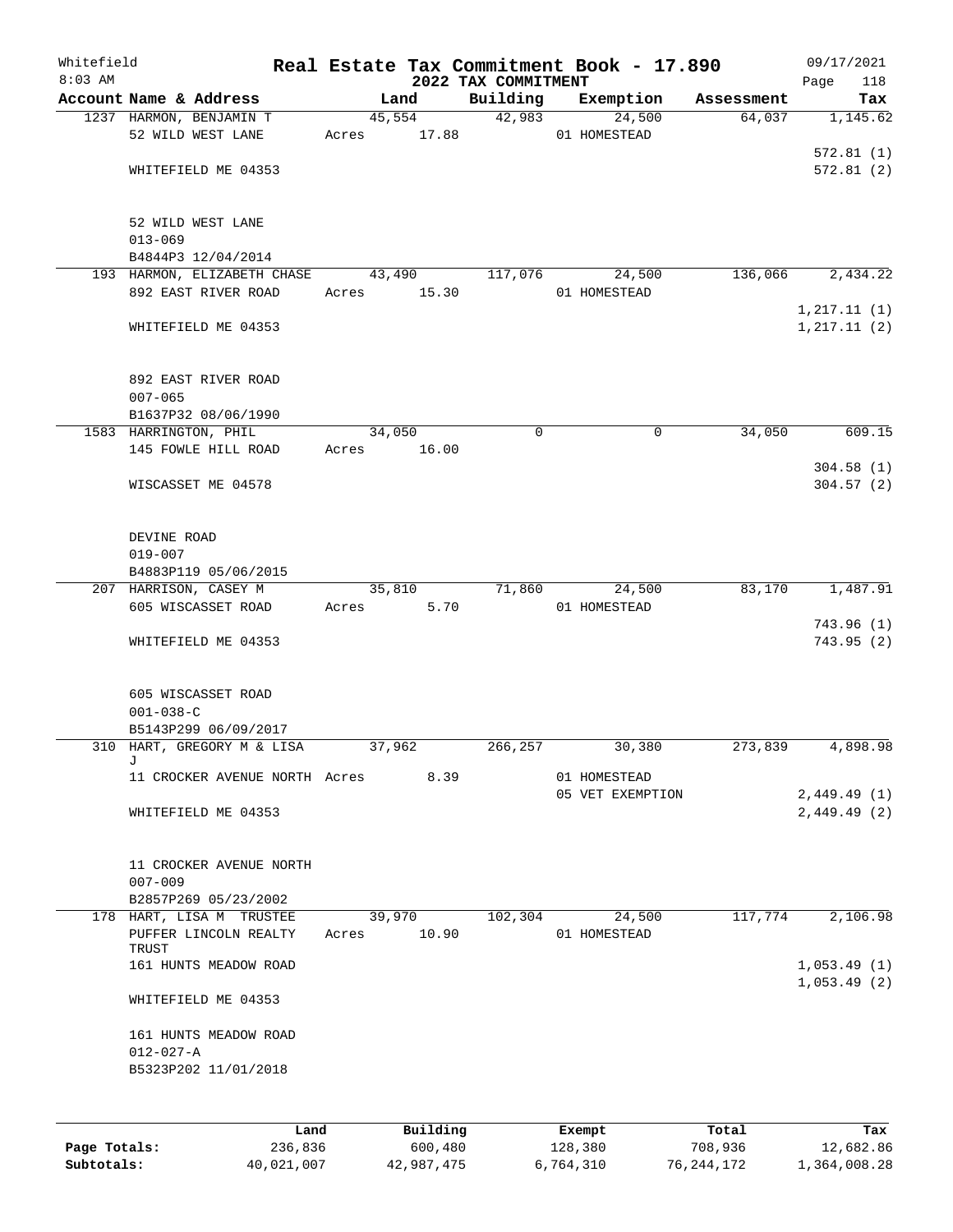| Whitefield<br>$8:03$ AM |                                                    |        |        | 2022 TAX COMMITMENT | Real Estate Tax Commitment Book - 17.890 |            | 09/17/2021<br>Page<br>119  |
|-------------------------|----------------------------------------------------|--------|--------|---------------------|------------------------------------------|------------|----------------------------|
|                         | Account Name & Address                             | Land   |        | Building            | Exemption                                | Assessment | Tax                        |
|                         | 485 HARTLEY, STEVEN J                              |        | 34,080 | 221,203             | 24,500                                   | 230,783    | 4,128.71                   |
|                         | 23 ABBY LANE                                       | Acres  | 4.22   |                     | 01 HOMESTEAD                             |            |                            |
|                         | WHITEFIELD ME 04353                                |        |        |                     |                                          |            | 2,064.36(1)<br>2,064.35(2) |
|                         |                                                    |        |        |                     |                                          |            |                            |
|                         | 23 ABBY LANE                                       |        |        |                     |                                          |            |                            |
|                         | $020 - 039 - C$                                    |        |        |                     |                                          |            |                            |
|                         | B4669P103 05/31/2013                               |        |        |                     |                                          |            |                            |
|                         | 1186 HARTMAN, HERBERT W                            | 35,600 |        | 109,098             | 24,500                                   | 120,198    | 2,150.34                   |
|                         | HARTMAN, LUCY MARTIN                               | Acres  | 1.90   |                     | 01 HOMESTEAD                             |            |                            |
|                         | 872 TOWNHOUSE ROAD                                 |        |        |                     |                                          |            | 1,075.17(1)                |
|                         | WHITEFIELD ME 04353                                |        |        |                     |                                          |            | 1,075.17(2)                |
|                         | 872 TOWNHOUSE ROAD                                 |        |        |                     |                                          |            |                            |
|                         | $007 - 039$                                        |        |        |                     |                                          |            |                            |
|                         | B1209P10 09/20/1984                                |        |        |                     |                                          |            |                            |
|                         | 513 HARTNETT, LISA L                               | 30,600 |        | 94,008              | 0                                        | 124,608    | 2,229.24                   |
|                         | 487 HUNTS MEADOW ROAD                              | Acres  | 1.90   |                     |                                          |            | 1, 114.62(1)               |
|                         | WHITEFIELD ME 04353                                |        |        |                     |                                          |            | 1, 114.62(2)               |
|                         |                                                    |        |        |                     |                                          |            |                            |
|                         | 487 HUNTS MEADOW ROAD                              |        |        |                     |                                          |            |                            |
|                         | $015 - 043$                                        |        |        |                     |                                          |            |                            |
|                         | B5046P32 08/29/2016 B4764P215 03/18/2014 B2837P217 |        |        |                     |                                          |            |                            |
|                         | 510 HARVEY, ROBERT C                               | 31,500 |        | 19,412              | 24,500                                   | 26,412     | 472.51                     |
|                         | 95 AUGUSTA ROAD                                    | Acres  | 2.50   |                     | 01 HOMESTEAD                             |            | 236.26(1)                  |
|                         | WHITEFIELD ME 04353                                |        |        |                     |                                          |            | 236.25(2)                  |
|                         |                                                    |        |        |                     |                                          |            |                            |
|                         | 95 AUGUSTA ROAD                                    |        |        |                     |                                          |            |                            |
|                         | $018 - 013 - A$                                    |        |        |                     |                                          |            |                            |
|                         | B3398P100 11/19/2004 B2895P105 08/09/2002          |        |        |                     |                                          |            |                            |
|                         | 767 HARVILLE, THOMAS W                             | 30,750 |        | 50,184              | $\mathbf 0$                              | 80,934     | 1,447.91                   |
|                         | 17 HESELTON ST                                     | Acres  | 2.00   |                     |                                          |            | 723.96(1)                  |
|                         | SKOWHEGAN ME 04976                                 |        |        |                     |                                          |            | 723.95(2)                  |
|                         |                                                    |        |        |                     |                                          |            |                            |
|                         | 194 ROCKLAND ROAD                                  |        |        |                     |                                          |            |                            |
|                         | $021 - 005$                                        |        |        |                     |                                          |            |                            |
|                         | B5681P38 03/16/2021 B5636P85 12/15/2020            |        |        |                     |                                          |            |                            |
|                         | 1745 HATCH, JAMES                                  | 27,010 |        | $\Omega$            | $\Omega$                                 | 27,010     | 483.21                     |
|                         | JENNINGS, PATRICIA                                 | Acres  | 7.20   |                     |                                          |            |                            |
|                         | 248 LOWER ROUND POND<br>ROAD                       |        |        |                     |                                          |            | 241.61(1)                  |
|                         |                                                    |        |        |                     |                                          |            | 241.60(2)                  |
|                         | BRISTOL ME 04539                                   |        |        |                     |                                          |            |                            |
|                         | ROONEY LANE                                        |        |        |                     |                                          |            |                            |
|                         | $009 - 017 - B$                                    |        |        |                     |                                          |            |                            |
|                         |                                                    |        |        |                     |                                          |            |                            |

|              | Land       | Building   | Exempt    | Total      | Tax          |
|--------------|------------|------------|-----------|------------|--------------|
| Page Totals: | 189,540    | 493,905    | 73,500    | 609,945    | 10,911.92    |
| Subtotals:   | 40,210,547 | 43,481,380 | 6,837,810 | 76,854,117 | 1,374,920.20 |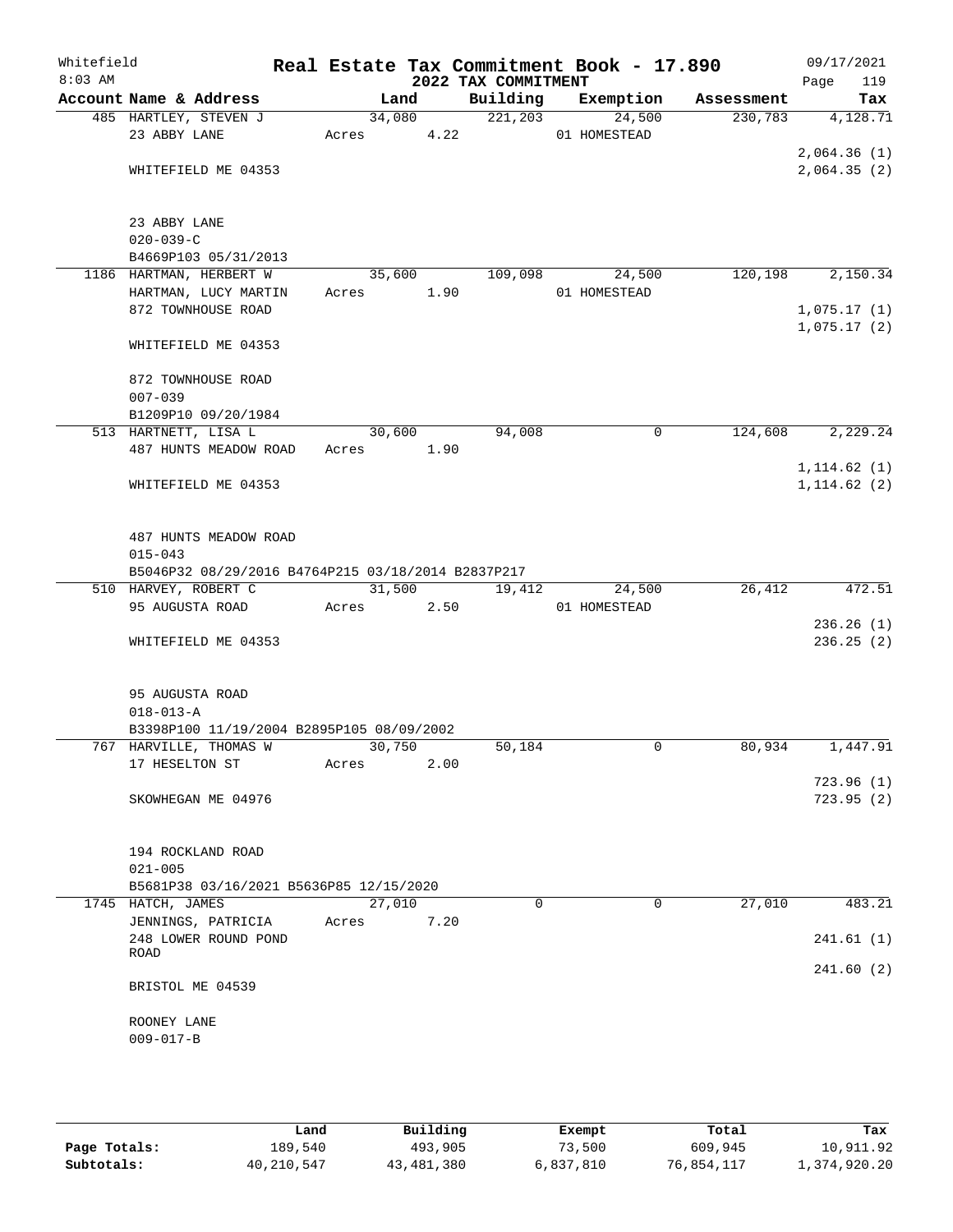| Whitefield<br>$8:03$ AM |                                                    |        |              | 2022 TAX COMMITMENT | Real Estate Tax Commitment Book - 17.890 |            | 09/17/2021<br>120<br>Page  |
|-------------------------|----------------------------------------------------|--------|--------------|---------------------|------------------------------------------|------------|----------------------------|
|                         | Account Name & Address                             | Land   |              | Building            | Exemption                                | Assessment | Tax                        |
|                         | 1429 HATCH, JAMES B                                | 1,575  |              | 0                   | $\Omega$                                 | 1,575      | 28.18                      |
|                         | JENNINGS, PATRICIA A<br>248 LOWER ROUND POND       | Acres  | 1.05         |                     |                                          |            | 14.09(1)                   |
|                         | ROAD                                               |        |              |                     |                                          |            | 14.09(2)                   |
|                         | BRISTOL ME 04539 3214                              |        |              |                     |                                          |            |                            |
|                         | ROONEY LANE                                        |        |              |                     |                                          |            |                            |
|                         | $009 - 034$<br>B2497P302 09/09/1999                |        |              |                     |                                          |            |                            |
|                         | 1341 HATCH, KENNETH L III                          | 40,490 |              | 139,272             | 24,500                                   | 155,262    | 2,777.64                   |
|                         | 44 CHAMBERLAIN BROOK<br>LANE                       | Acres  | 11.55        |                     | 01 HOMESTEAD                             |            |                            |
|                         | WHITEFIELD ME 04353                                |        |              |                     |                                          |            | 1,388.82(1)<br>1,388.82(2) |
|                         | 44 CHAMBERLAIN BROOK                               |        |              |                     |                                          |            |                            |
|                         | $030 - 012$<br>B3475P306 05/05/2005                |        |              |                     |                                          |            |                            |
|                         | 834 HAVEN, GREGORY W                               | 30,000 |              | 127,133             | 0                                        | 157,133    | 2,811.11                   |
|                         | 373 HEAD TIDE ROAD                                 | Acres  | 0.55         |                     |                                          |            |                            |
|                         | WHITEFIELD ME 04353                                |        |              |                     |                                          |            | 1,405.56(1)<br>1,405.55(2) |
|                         | 373 HEAD TIDE ROAD<br>$005 - 007$                  |        |              |                     |                                          |            |                            |
|                         | B3760P153 10/19/2006                               |        |              |                     |                                          |            |                            |
|                         | 245 HAY, LISA M & CARTER,<br>CHRISTINE K           | 37,900 |              | 0                   | 0                                        | 37,900     | 678.03                     |
|                         | 906 RECREATION DRIVE                               | Acres  | 21.00        |                     |                                          |            | 339.02(1)                  |
|                         | CORPUS CHRISTI TX 78418                            |        |              |                     |                                          |            | 339.01(2)                  |
|                         | WEST DEXTER LANE<br>$012 - 059$                    |        |              |                     |                                          |            |                            |
|                         | B4337P25                                           |        |              |                     |                                          |            |                            |
|                         | 340 HAYDEN, DAVID & BARBARA<br>192 GRAND ARMY ROAD | 33,450 | 3.80         | 111,532             | 24,500<br>01 HOMESTEAD                   | 120,482    | 2,155.42                   |
|                         | WHITEFIELD ME 04353                                | Acres  |              |                     |                                          |            | 1,077.71(1)<br>1,077.71(2) |
|                         |                                                    |        |              |                     |                                          |            |                            |
|                         | 192 GRAND ARMY ROAD<br>$013 - 051$                 |        |              |                     |                                          |            |                            |
|                         | B689P287 04/21/1971                                |        |              |                     |                                          |            |                            |
|                         | 696 HAYDEN, SCOTT D                                | 34,800 |              | 265,657             | 24,500                                   | 275,957    | 4,936.87                   |
|                         | 388 HEATH ROAD                                     | Acres  | 4.70         |                     | 01 HOMESTEAD                             |            | 2,468.44(1)                |
|                         | WHITEFIELD ME<br>04353-3528                        |        |              |                     |                                          |            | 2,468.43(2)                |
|                         | 388 HEATH ROAD                                     |        |              |                     |                                          |            |                            |
|                         | $011 - 017$                                        |        |              |                     |                                          |            |                            |
|                         | B5338P27 12/14/2018                                |        |              |                     |                                          |            |                            |
|                         | Land                                               |        | Building     |                     | Exempt                                   | Total      | Tax                        |
| Page Totals:            | 178,215                                            |        | 643,594      |                     | 73,500                                   | 748,309    | 13,387.25                  |
| Subtotals:              | 40,388,762                                         |        | 44, 124, 974 |                     | 6,911,310                                | 77,602,426 | 1,388,307.45               |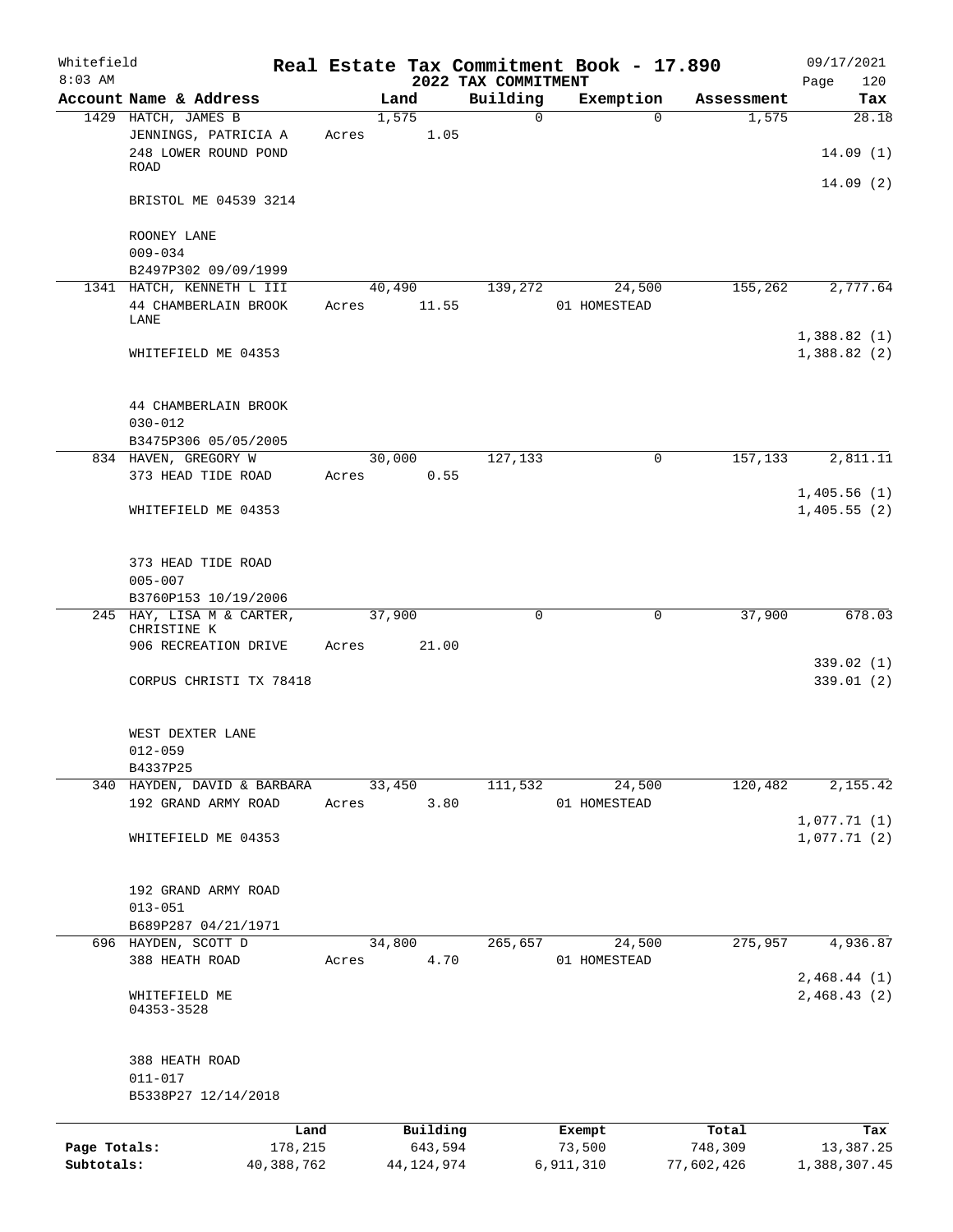| Whitefield<br>$8:03$ AM |                                     |            |       |              | 2022 TAX COMMITMENT | Real Estate Tax Commitment Book - 17.890 |            | 09/17/2021<br>Page<br>121 |
|-------------------------|-------------------------------------|------------|-------|--------------|---------------------|------------------------------------------|------------|---------------------------|
|                         | Account Name & Address              |            |       | Land         | Building            | Exemption                                | Assessment | Tax                       |
|                         | 1459 HAYDEN, SCOTT D                |            |       | 52,629       | $\mathbf 0$         | $\Omega$                                 | 52,629     | 941.53                    |
|                         | 388 HEATH ROAD                      |            | Acres | 43.66        |                     |                                          |            |                           |
|                         |                                     |            |       |              |                     |                                          |            | 470.77 (1)                |
|                         | WHITEFIELD ME                       |            |       |              |                     |                                          |            | 470.76 (2)                |
|                         | 04353-3528                          |            |       |              |                     |                                          |            |                           |
|                         |                                     |            |       |              |                     |                                          |            |                           |
|                         | HEATH ROAD                          |            |       |              |                     |                                          |            |                           |
|                         | $011 - 017 - A$                     |            |       |              |                     |                                          |            |                           |
|                         | B5338P27 12/14/2018                 |            |       |              |                     |                                          |            |                           |
|                         | 903 HAYWARD, RICHARD S              |            |       | 30,570       | 48,860              | 0                                        | 79,430     | 1,421.00                  |
|                         | HAYWARD, DARLENE A                  |            | Acres | 1.88         |                     |                                          |            |                           |
|                         | 382 COOPER ROAD                     |            |       |              |                     |                                          |            | 710.50(1)                 |
|                         |                                     |            |       |              |                     |                                          |            | 710.50(2)                 |
|                         | WHITEFIELD ME 04353                 |            |       |              |                     |                                          |            |                           |
|                         |                                     |            |       |              |                     |                                          |            |                           |
|                         | 382 COOPER ROAD                     |            |       |              |                     |                                          |            |                           |
|                         | $015 - 041$<br>B5293P250 08/15/2018 |            |       |              |                     |                                          |            |                           |
|                         | 995 HEATH, HAROLD R JR              |            |       | 30,000       | 63,674              | 24,500                                   | 69,174     | 1,237.52                  |
|                         | HEATH, CYNTHIA MARIE                |            | Acres | 1.14         |                     | 01 HOMESTEAD                             |            |                           |
|                         | PO BOX 132                          |            |       |              |                     |                                          |            | 618.76(1)                 |
|                         |                                     |            |       |              |                     |                                          |            | 618.76(2)                 |
|                         | WHITEFIELD ME 04353                 |            |       |              |                     |                                          |            |                           |
|                         |                                     |            |       |              |                     |                                          |            |                           |
|                         | 111 HILTON ROAD                     |            |       |              |                     |                                          |            |                           |
|                         | $014 - 010$                         |            |       |              |                     |                                          |            |                           |
|                         | B2124P40 02/14/1996                 |            |       |              |                     |                                          |            |                           |
|                         | 246 HEATH, JOSEPH R HEIRS           |            |       | 43,100       | $\mathbf 0$         | 0                                        | 43,100     | 771.06                    |
|                         | C/O CHERYL & JOSEPH                 |            | Acres | 29.00        |                     |                                          |            |                           |
|                         | HEATH<br>27 HEATH ROAD              |            |       |              |                     |                                          |            | 385.53(1)                 |
|                         | PITTSTON ME 04345                   |            |       |              |                     |                                          |            | 385.53(2)                 |
|                         |                                     |            |       |              |                     |                                          |            |                           |
|                         |                                     |            |       |              |                     |                                          |            |                           |
|                         | HEATH ROAD                          |            |       |              |                     |                                          |            |                           |
|                         | $011 - 003$                         |            |       |              |                     |                                          |            |                           |
|                         | B534P221 05/31/1957                 |            |       |              |                     |                                          |            |                           |
|                         | 428 HEATON-JONES, JENNIFER          |            |       | 30,850       | 0                   | 0                                        | 30,850     | 551.91                    |
|                         | Α<br>679 MAIN STREET, SOUTH         |            |       |              |                     |                                          |            |                           |
|                         |                                     |            | Acres | 12.00        |                     |                                          |            | 275.96(1)                 |
|                         | BRIDGEWATER CT 06752                |            |       |              |                     |                                          |            | 275.95(2)                 |
|                         |                                     |            |       |              |                     |                                          |            |                           |
|                         |                                     |            |       |              |                     |                                          |            |                           |
|                         | CROCKER AVENUE NORTH                |            |       |              |                     |                                          |            |                           |
|                         | $007 - 010$                         |            |       |              |                     |                                          |            |                           |
|                         | B5554P316 07/23/2020                |            |       |              |                     |                                          |            |                           |
|                         | 1224 HEATON-JONES, JENNIFER         |            |       | 22,250       | 0                   | 0                                        | 22,250     | 398.05                    |
|                         | Α                                   |            |       |              |                     |                                          |            |                           |
|                         | 679 MAIN STREET, SOUTH              |            | Acres | 3.00         |                     |                                          |            |                           |
|                         | BRIDGEWATER CT 06752                |            |       |              |                     |                                          |            | 199.03 (1)<br>199.02 (2)  |
|                         |                                     |            |       |              |                     |                                          |            |                           |
|                         |                                     |            |       |              |                     |                                          |            |                           |
|                         | CROCKER AVENUE NORTH                |            |       |              |                     |                                          |            |                           |
|                         | $007 - 010 - A$                     |            |       |              |                     |                                          |            |                           |
|                         | B5554P316 07/23/2020                |            |       |              |                     |                                          |            |                           |
|                         |                                     |            |       |              |                     |                                          |            |                           |
|                         |                                     | Land       |       | Building     |                     | Exempt                                   | Total      | Tax                       |
| Page Totals:            |                                     | 209,399    |       | 112,534      |                     | 24,500                                   | 297,433    | 5,321.07                  |
| Subtotals:              |                                     | 40,598,161 |       | 44, 237, 508 |                     | 6,935,810                                | 77,899,859 | 1,393,628.52              |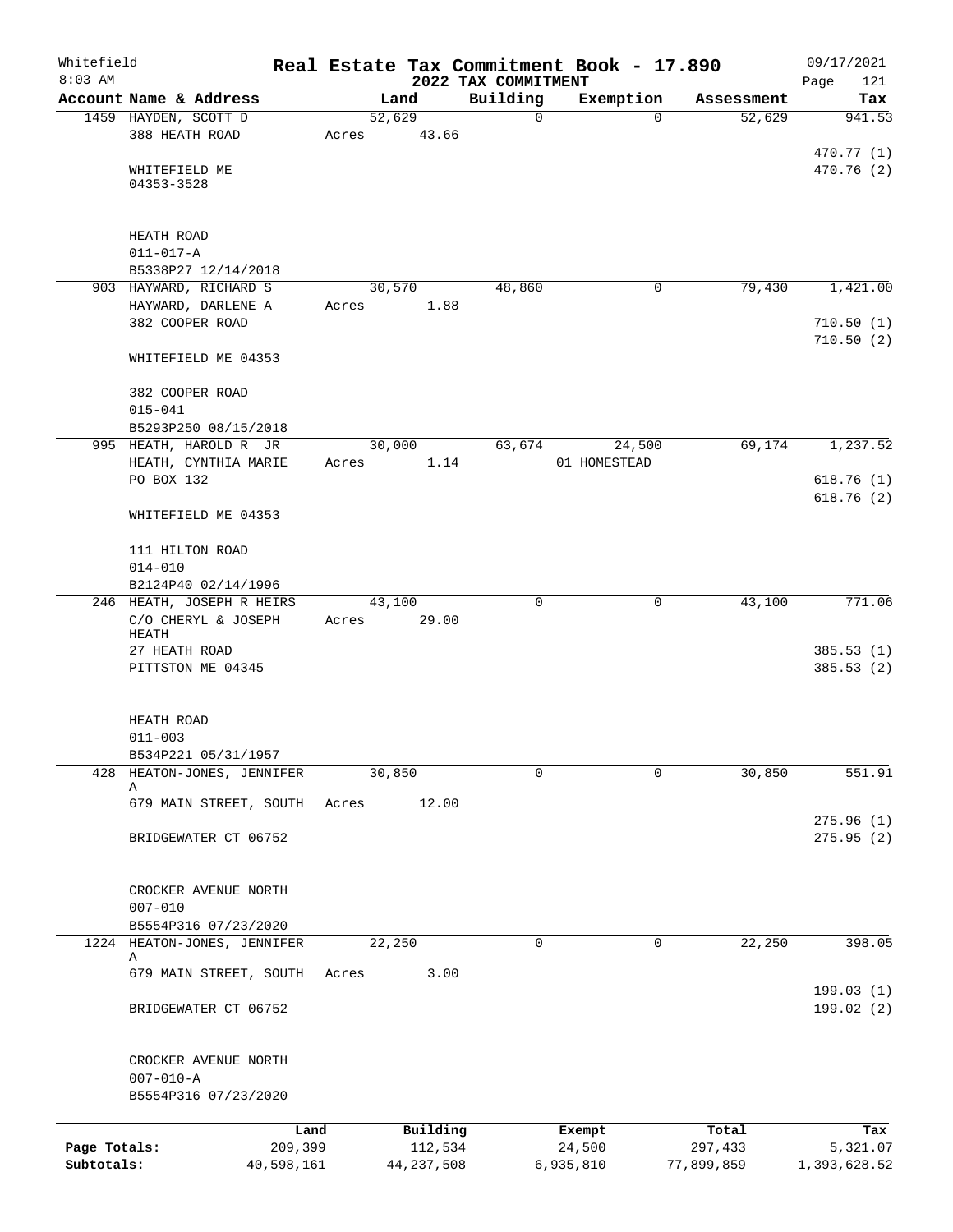| Whitefield |                                          | Real Estate Tax Commitment Book - 17.890 |                     |              |            | 09/17/2021               |
|------------|------------------------------------------|------------------------------------------|---------------------|--------------|------------|--------------------------|
| $8:03$ AM  |                                          |                                          | 2022 TAX COMMITMENT |              |            | Page<br>122              |
|            | Account Name & Address                   | Land                                     | Building            | Exemption    | Assessment | Tax                      |
|            | 448 HELM, GREG A                         | 37,226                                   | 123, 196            | 24,500       | 135,922    | 2,431.64                 |
|            | 184 PITTSTON ROAD                        | 7.47<br>Acres                            |                     | 01 HOMESTEAD |            | 1, 215.82(1)             |
|            | WHITEFIELD ME 04353                      |                                          |                     |              |            | 1, 215.82(2)             |
|            |                                          |                                          |                     |              |            |                          |
|            | 184 PITTSTON ROAD                        |                                          |                     |              |            |                          |
|            | $004 - 045$                              |                                          |                     |              |            |                          |
|            | B5078P267 11/22/2016                     |                                          |                     |              |            |                          |
|            | 1447 HENDERSON, KRISTIAN P               | 31,005                                   | 87,938              | 0            | 118,943    | 2,127.89                 |
|            | MACOMBER, GRACE P<br>160 MILLS ROAD      | 2.17<br>Acres                            |                     |              |            | 1,063.95(1)              |
|            |                                          |                                          |                     |              |            | 1,063.94(2)              |
|            | WHITEFIELD ME 04353                      |                                          |                     |              |            |                          |
|            | 160 MILLS ROAD                           |                                          |                     |              |            |                          |
|            | $017 - 005$                              |                                          |                     |              |            |                          |
|            | B4916P223 08/12/2015                     |                                          |                     |              |            |                          |
|            | 1036 HENDRIX, HENRY J II                 | 33,530                                   | 0                   | 0            | 33,530     | 599.85                   |
|            | HENDRIX, PENNY K<br>7417 WILLOBROOK ROAD | 9.10<br>Acres                            |                     |              |            | 299.93(1)                |
|            |                                          |                                          |                     |              |            | 299.92 (2)               |
|            | FAIRFAX STATION VA<br>22039              |                                          |                     |              |            |                          |
|            | EAST RIVER ROAD                          |                                          |                     |              |            |                          |
|            | $007 - 051$                              |                                          |                     |              |            |                          |
|            | B5395P22 06/17/2019                      |                                          |                     |              |            |                          |
|            | 1015 HENDRIX, HENRY J II &<br>PENNY      | 37,250                                   | 18,224              | 0            | 55,474     | 992.43                   |
|            | 7417 WILLOWBROOK ROAD                    | 20.00<br>Acres                           |                     |              |            |                          |
|            |                                          |                                          |                     |              |            | 496.22 (1)               |
|            | FAIRFAX STATION VA<br>22039              |                                          |                     |              |            | 496.21(2)                |
|            | STEARNS BROOK LANE                       |                                          |                     |              |            |                          |
|            | $008 - 029$                              |                                          |                     |              |            |                          |
|            | B2554P111 04/13/2000                     |                                          |                     |              |            |                          |
| 1444       | HENDRIX, HENRY J II &<br>PENNY K         | 43,336                                   | 0                   | 0            | 43,336     | 775.28                   |
|            | 7417 WILLOWBROOK ROAD                    | 21.67<br>Acres                           |                     |              |            |                          |
|            | FAIRFAX STATION VA                       |                                          |                     |              |            | 387.64 (1)<br>387.64 (2) |
|            | 22039                                    |                                          |                     |              |            |                          |
|            | STEARNS BROOK LANE                       |                                          |                     |              |            |                          |
|            | $008 - 028$                              |                                          |                     |              |            |                          |

|              | Land       | Building   | Exempt    | Total      | Tax          |
|--------------|------------|------------|-----------|------------|--------------|
| Page Totals: | 182.347    | 229,358    | 24,500    | 387,205    | 6.927.09     |
| Subtotals:   | 40,780,508 | 44,466,866 | 6,960,310 | 78,287,064 | 1,400,555.61 |

B3867P84 06/19/2007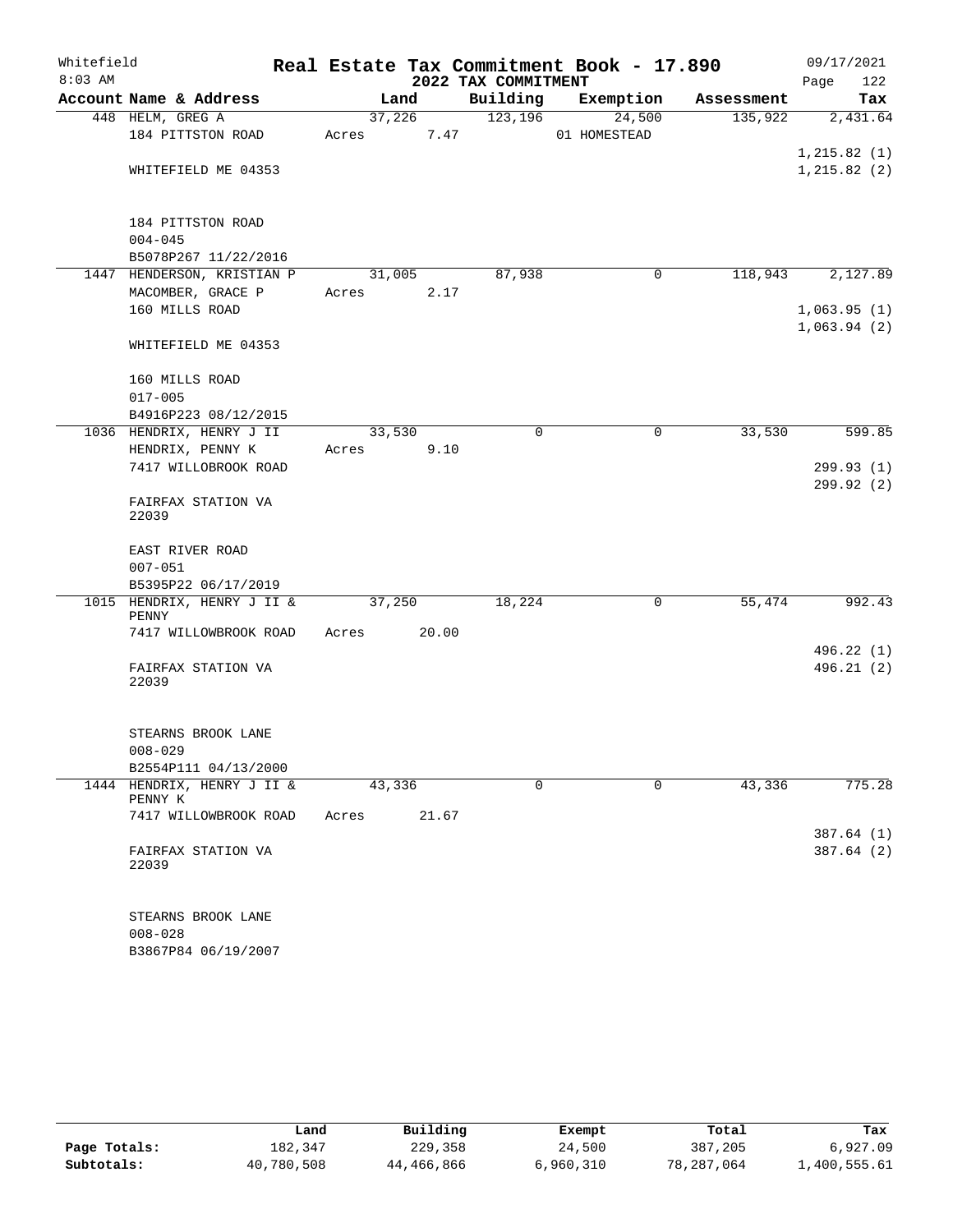| Whitefield<br>$8:03$ AM |                                                     |         |                 |                                 | Real Estate Tax Commitment Book - 17.890 |            | 09/17/2021             |
|-------------------------|-----------------------------------------------------|---------|-----------------|---------------------------------|------------------------------------------|------------|------------------------|
|                         | Account Name & Address                              |         | Land            | 2022 TAX COMMITMENT<br>Building | Exemption                                | Assessment | Page<br>123<br>Tax     |
|                         | 40 HENDRIX, HENRY JEROME<br>II.                     |         | 29,250          | $\mathbf 0$                     | $\Omega$                                 | 29,250     | 523.28                 |
|                         | HENDRIX, PENNY K                                    | Acres   | 10.00           |                                 |                                          |            |                        |
|                         | 7417 WILLOBROOK ROAD                                |         |                 |                                 |                                          |            | 261.64(1)              |
|                         | FAIRFAX STATION VA<br>22039                         |         |                 |                                 |                                          |            | 261.64(2)              |
|                         | STEARNS BROOK LANE<br>$008 - 027$                   |         |                 |                                 |                                          |            |                        |
|                         | B2332P62 04/27/1998                                 |         |                 |                                 |                                          |            |                        |
|                         | 159 HENDRIX, PENNY & HENRY<br>7417 WILLOWBROOK ROAD | Acres   | 22,750<br>25.00 | 0                               | 0                                        | 22,750     | 407.00                 |
|                         | FAIRFAX STATION VA<br>22039                         |         |                 |                                 |                                          |            | 203.50(1)<br>203.50(2) |
|                         | STEARNS BROOK LANE                                  |         |                 |                                 |                                          |            |                        |
|                         | $008 - 026$                                         |         |                 |                                 |                                          |            |                        |
|                         | B2344P29 05/29/1998<br>13 HENDSBEE, GEORGE JR       |         | 68,840          | 13,741                          | 0                                        | 82,581     | 1,477.37               |
|                         | HENDSBEE, BONNIE RAE                                | Acres   | 74.18           |                                 |                                          |            |                        |
|                         | 516 MILLS ROAD                                      |         |                 |                                 |                                          |            | 738.69(1)              |
|                         | WHITEFIELD ME 04353                                 |         |                 |                                 |                                          |            | 738.68(2)              |
|                         | 515 MILLS ROAD<br>$020 - 041$                       |         |                 |                                 |                                          |            |                        |
|                         | B1119P132 10/25/1982                                |         |                 |                                 |                                          |            |                        |
|                         | 1185 HENDSBEE, GEORGE JR                            |         | 62,741          | 119,781                         | 24,500                                   | 158,022    | 2,827.01               |
|                         | HENDSBEE, BONNIE RAE<br>516 MILLS ROAD              | Acres   | 36.14           |                                 | 01 HOMESTEAD                             |            | 1,413.51(1)            |
|                         |                                                     |         |                 |                                 |                                          |            | 1,413.50(2)            |
|                         | WHITEFIELD ME 04353                                 |         |                 |                                 |                                          |            |                        |
|                         | 516 MILLS ROAD                                      |         |                 |                                 |                                          |            |                        |
|                         | $020 - 033$                                         |         |                 |                                 |                                          |            |                        |
|                         | B1119P132 10/25/1982<br>180 HENLEY, JAMES E         |         | 33,945          | 68,062                          | 24,500                                   | 77,507     | 1,386.60               |
|                         | 14 SERENITY LANE                                    | Acres   | 4.13            |                                 | 01 HOMESTEAD                             |            |                        |
|                         |                                                     |         |                 |                                 |                                          |            | 693.30 (1)             |
|                         | WHITEFIELD ME 04353                                 |         |                 |                                 |                                          |            | 693.30 (2)             |
|                         | 14 SERENITY LANE<br>$016 - 043 - C$                 |         |                 |                                 |                                          |            |                        |
|                         | B3073P47 06/05/2003                                 |         |                 |                                 |                                          |            |                        |
|                         | 635 HENRY, REMEMBERANCE                             |         | 31,950          | 139,442                         | 24,500                                   | 146,892    | 2,627.90               |
|                         | DOYLE, ELIZABETH<br>51 SENOTT ROAD                  | Acres   | 2.80            |                                 | 01 HOMESTEAD                             |            | 1,313.95(1)            |
|                         | WHITEFIELD ME 04353                                 |         |                 |                                 |                                          |            | 1,313.95(2)            |
|                         | 51 SENOTT ROAD<br>$017 - 048$                       |         |                 |                                 |                                          |            |                        |
|                         | B5029P179 07/11/2016                                |         |                 |                                 |                                          |            |                        |
|                         |                                                     | Land    | Building        |                                 | Exempt                                   | Total      | Tax                    |
| Page Totals:            |                                                     | 249,476 | 341,026         |                                 | 73,500                                   | 517,002    | 9,249.16               |

**Subtotals:** 41,029,984 44,807,892 7,033,810 78,804,066 1,409,804.77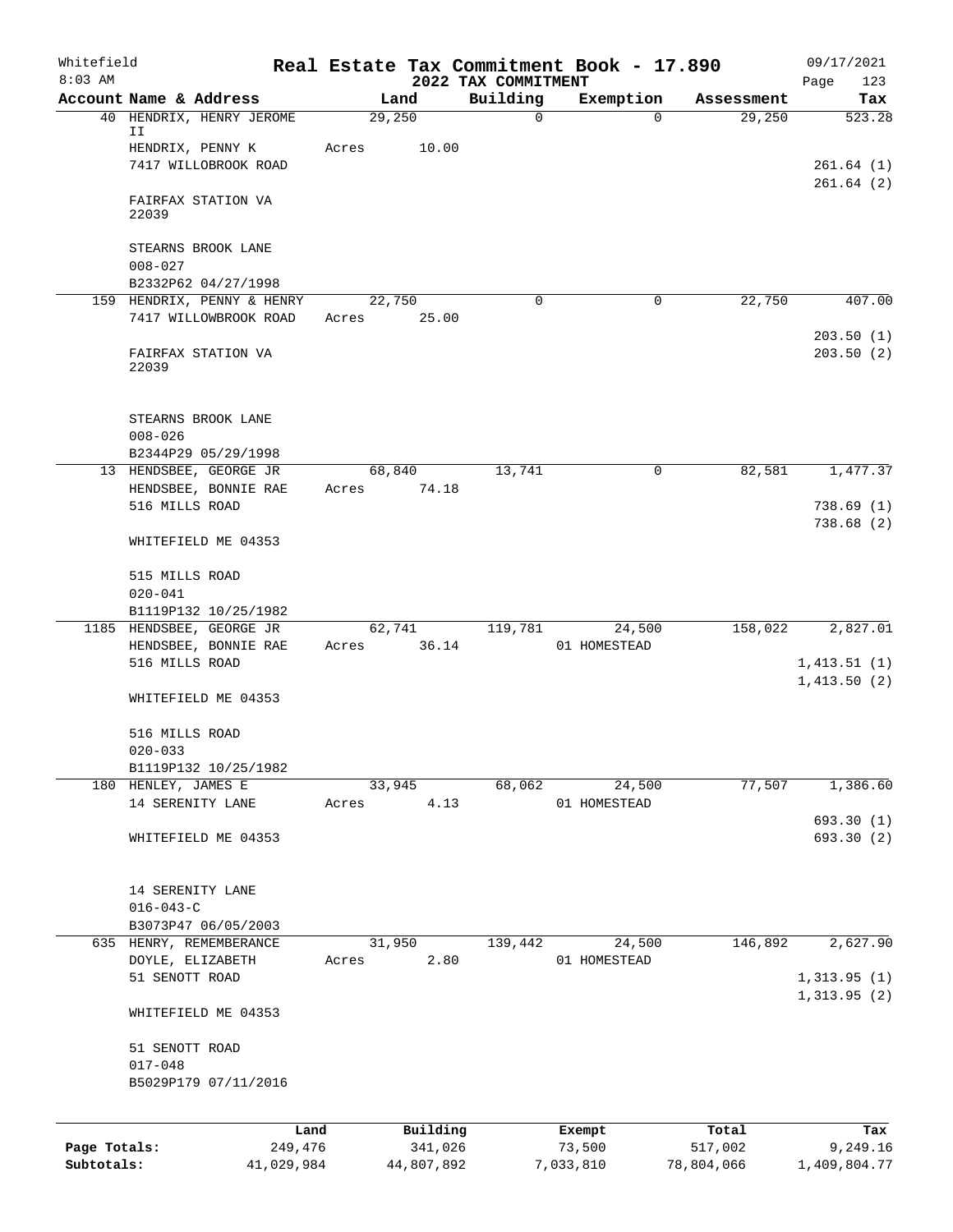| Whitefield<br>$8:03$ AM    |                                    |       |                       |                                 | Real Estate Tax Commitment Book - 17.890 |                       | 09/17/2021                |
|----------------------------|------------------------------------|-------|-----------------------|---------------------------------|------------------------------------------|-----------------------|---------------------------|
|                            | Account Name & Address             |       | Land                  | 2022 TAX COMMITMENT<br>Building | Exemption                                | Assessment            | 124<br>Page<br>Tax        |
|                            | 1544 HICKEY, CAROLE                |       | 30,750                | 109,558                         | 24,500                                   | 115,808               | 2,071.81                  |
|                            | 100 MARINE LANE                    | Acres | 2.00                  |                                 | 01 HOMESTEAD                             |                       |                           |
|                            |                                    |       |                       |                                 |                                          |                       | 1,035.91(1)               |
|                            | WHITEFIELD ME 04353                |       |                       |                                 |                                          |                       | 1,035.90(2)               |
|                            |                                    |       |                       |                                 |                                          |                       |                           |
|                            | 100 MARINE LANE<br>$018 - 036 - C$ |       |                       |                                 |                                          |                       |                           |
|                            | B1748P90 02/06/1992                |       |                       |                                 |                                          |                       |                           |
|                            | 571 HILLMAN, CHERYL A &            |       | 30,750                | 117,545                         | 24,500                                   | 123,795               | 2,214.69                  |
|                            | JEFFREY A                          |       |                       |                                 |                                          |                       |                           |
|                            | 591 HEAD TIDE ROAD                 | Acres | 2.00                  |                                 | 01 HOMESTEAD                             |                       |                           |
|                            |                                    |       |                       |                                 |                                          |                       | 1, 107.35(1)              |
|                            | WHITEFIELD ME 04353                |       |                       |                                 |                                          |                       | 1, 107.34(2)              |
|                            | 591 HEAD TIDE ROAD                 |       |                       |                                 |                                          |                       |                           |
|                            | $002 - 005 - A$                    |       |                       |                                 |                                          |                       |                           |
|                            | B2124P196 02/16/1996               |       |                       |                                 |                                          |                       |                           |
|                            | 142 HILLSTROM, DAVID S &           |       | 35,000                | 53,355                          | $\mathbf 0$                              | 88,355                | 1,580.67                  |
|                            | GAIL A                             |       |                       |                                 |                                          |                       |                           |
|                            | 81 NORTHERN AVENUE                 | Acres | 0.90                  |                                 |                                          |                       |                           |
|                            |                                    |       |                       |                                 |                                          |                       | 790.34(1)                 |
|                            | FARMINGDALE ME 04344               |       |                       |                                 |                                          |                       | 790.33(2)                 |
|                            | 110 CLARY LAKE LANE                |       |                       |                                 |                                          |                       |                           |
|                            | $028 - 002$                        |       |                       |                                 |                                          |                       |                           |
|                            | B4902P144 06/30/2015               |       |                       |                                 |                                          |                       |                           |
|                            | 742 HINES, JAMES W &               |       | 36,200                | 236,589                         | 24,500                                   | 248,289               | 4,441.89                  |
|                            | MORROW, GRETCHEN L                 |       |                       |                                 |                                          |                       |                           |
|                            | 71 FOX FARM LANE                   | Acres | 2.30                  |                                 | 01 HOMESTEAD                             |                       |                           |
|                            |                                    |       |                       |                                 |                                          |                       | 2,220.95(1)               |
|                            | WHITEFIELD ME 04353                |       |                       |                                 |                                          |                       | 2, 220.94(2)              |
|                            | 71 FOX FARM LANE                   |       |                       |                                 |                                          |                       |                           |
|                            | $020 - 011 - C$                    |       |                       |                                 |                                          |                       |                           |
|                            | B4264P127 03/31/2010               |       |                       |                                 |                                          |                       |                           |
|                            | 1133 HOAR, GARY L                  |       | 43,170                | 37,476                          | $\mathbf 0$                              | 80,646                | 1,442.76                  |
|                            | JELLISON, ELANA                    | Acres | 14.90                 |                                 |                                          |                       |                           |
|                            | 46 NO HUNTS MEADOW ROAD            |       |                       |                                 |                                          |                       | 721.38(1)                 |
|                            | WHITEFIELD ME 04353                |       |                       |                                 |                                          |                       | 721.38(2)                 |
|                            | NORTH HUNTS MEADOW ROAD            |       |                       |                                 |                                          |                       |                           |
|                            | $015 - 025$                        |       |                       |                                 |                                          |                       |                           |
|                            | B5039P168 08/04/2016               |       |                       |                                 |                                          |                       |                           |
|                            | 348 HOAR, GARY L                   |       | 42,370                | 168,241                         | 24,500                                   | 186,111               | 3,329.53                  |
|                            | JELLISON, ELANA                    | Acres | 13.90                 |                                 | 01 HOMESTEAD                             |                       |                           |
|                            | 46 NO HUNTS MEADOW ROAD            |       |                       |                                 |                                          |                       | 1,664.77(1)               |
|                            | WHITEFIELD ME 04353                |       |                       |                                 |                                          |                       | 1,664.76(2)               |
|                            | 46 NORTH HUNTS MEADOW              |       |                       |                                 |                                          |                       |                           |
|                            | $015 - 026$                        |       |                       |                                 |                                          |                       |                           |
|                            | B5039P166 08/04/2016               |       |                       |                                 |                                          |                       |                           |
|                            |                                    |       |                       |                                 |                                          |                       |                           |
|                            |                                    | Land  | Building              |                                 | Exempt                                   | Total                 | Tax                       |
| Page Totals:<br>Subtotals: | 218,240<br>41,248,224              |       | 722,764<br>45,530,656 |                                 | 98,000<br>7,131,810                      | 843,004<br>79,647,070 | 15,081.35<br>1,424,886.12 |
|                            |                                    |       |                       |                                 |                                          |                       |                           |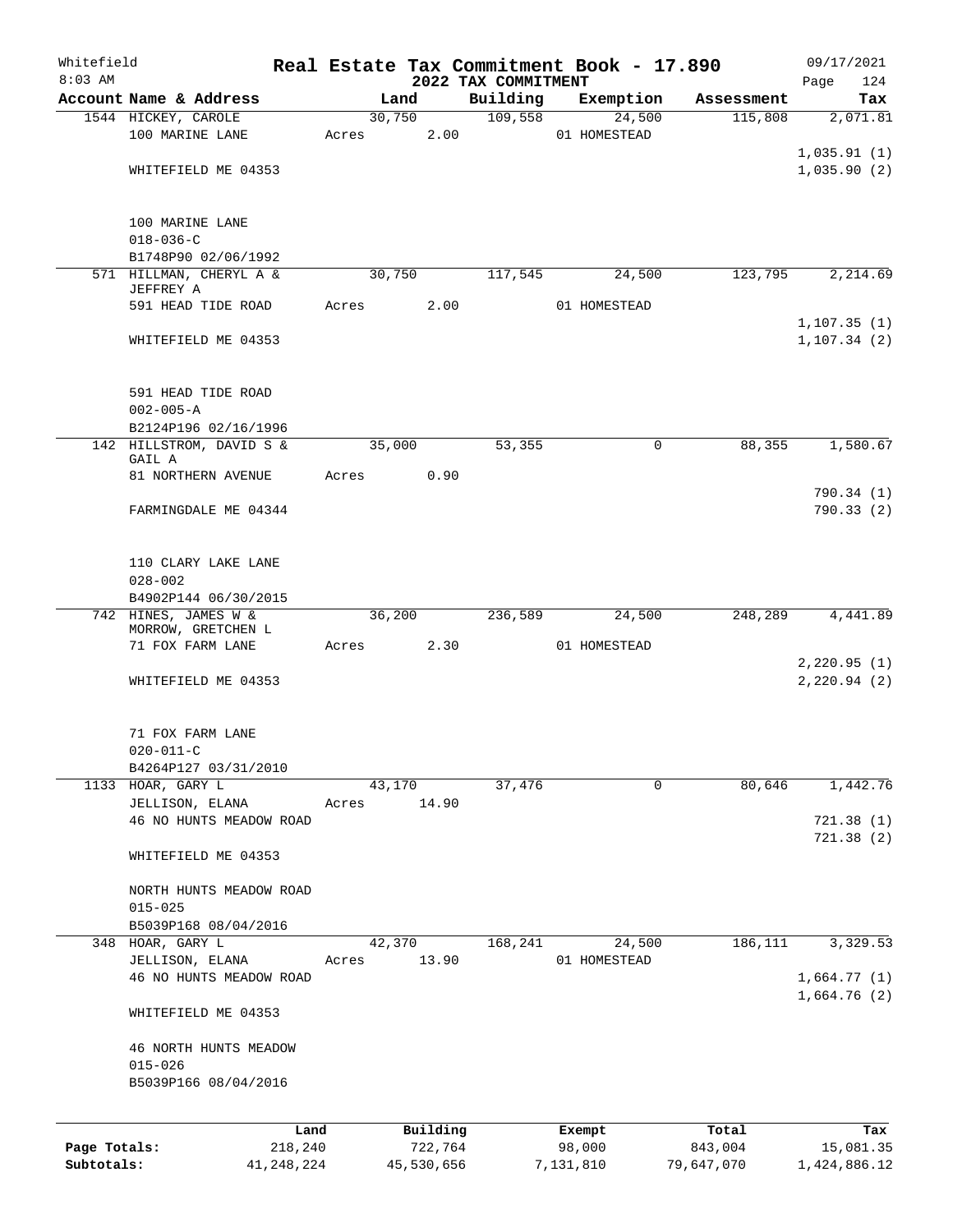| Whitefield   |                                                |              |       |             |                                 | Real Estate Tax Commitment Book - 17.890 |                     | 09/17/2021         |
|--------------|------------------------------------------------|--------------|-------|-------------|---------------------------------|------------------------------------------|---------------------|--------------------|
| $8:03$ AM    | Account Name & Address                         |              |       | Land        | 2022 TAX COMMITMENT<br>Building |                                          |                     | Page<br>125<br>Tax |
|              | 1113 HODGKINS, GREGORY D                       |              |       | $\mathbf 0$ | 9,399                           | Exemption<br>$\Omega$                    | Assessment<br>9,399 | 168.15             |
|              | 652 WISCASSET ROAD                             |              |       |             |                                 |                                          |                     |                    |
|              |                                                |              |       |             |                                 |                                          |                     | 84.08 (1)          |
|              | WHITEFIELD ME 04353                            |              |       |             |                                 |                                          |                     | 84.07(2)           |
|              |                                                |              |       |             |                                 |                                          |                     |                    |
|              |                                                |              |       |             |                                 |                                          |                     |                    |
|              | 645 WISCASSET ROAD<br>$001 - 036 - ON$         |              |       |             |                                 |                                          |                     |                    |
|              | 1310 HODGKINS, GREGORY D                       |              |       | 30,450      | $\mathbf 0$                     | 0                                        | 30,450              | 544.75             |
|              | 645 WISCASSET ROAD                             |              | Acres | 1.80        |                                 |                                          |                     |                    |
|              |                                                |              |       |             |                                 |                                          |                     | 272.38(1)          |
|              | WHITEFIELD ME 04353                            |              |       |             |                                 |                                          |                     | 272.37(2)          |
|              |                                                |              |       |             |                                 |                                          |                     |                    |
|              | 645 WISCASSET ROAD<br>$001 - 036$              |              |       |             |                                 |                                          |                     |                    |
|              | B4769P78 04/04/2014                            |              |       |             |                                 |                                          |                     |                    |
|              | 99 HODGKINS, GREGORY D,                        |              |       | 33,450      | 134,629                         | 24,500                                   | 143,579             | 2,568.63           |
|              | DARYL L, DOREEN L                              |              |       |             |                                 |                                          |                     |                    |
|              | SAWYER, CHERYL H                               |              | Acres | 3.80        |                                 | 01 HOMESTEAD                             |                     |                    |
|              | 645 WISCASSET ROAD                             |              |       |             |                                 |                                          |                     | 1,284.32(1)        |
|              | WHITEFIELD ME 04353                            |              |       |             |                                 |                                          |                     | 1, 284.31(2)       |
|              |                                                |              |       |             |                                 |                                          |                     |                    |
|              | 652 WISCASSET ROAD                             |              |       |             |                                 |                                          |                     |                    |
|              | $001 - 052$                                    |              |       |             |                                 |                                          |                     |                    |
| 497          | B5005P114 05/17/2016<br>HODGKINS, GREGORY D,   |              |       |             | $\mathbf 0$                     | $\mathbf 0$                              | 22,550              | 403.42             |
|              | DARYL L, DOREEN L                              |              |       | 22,550      |                                 |                                          |                     |                    |
|              | SAWYER, CHERYL H                               |              | Acres | 3.20        |                                 |                                          |                     |                    |
|              | 645 WISCASSET ROAD                             |              |       |             |                                 |                                          |                     | 201.71(1)          |
|              | WHITEFIELD ME 04353                            |              |       |             |                                 |                                          |                     | 201.71(2)          |
|              |                                                |              |       |             |                                 |                                          |                     |                    |
|              | WISCASSET ROAD                                 |              |       |             |                                 |                                          |                     |                    |
|              | $001 - 055$                                    |              |       |             |                                 |                                          |                     |                    |
|              | B5005P114 05/17/2016                           |              |       |             |                                 |                                          |                     |                    |
|              | 870 HODGKINS, GREGORY D,<br>DARYL L, DOREEN L  |              |       | 14,468      | 0                               |                                          | 14,468              | 258.83             |
|              | SAWYER, CHERYL H                               |              | Acres | 7.46        |                                 |                                          |                     |                    |
|              | 645 WISCASSET ROAD                             |              |       |             |                                 |                                          |                     | 129.42(1)          |
|              |                                                |              |       |             |                                 |                                          |                     | 129.41(2)          |
|              | WHITEFIELD ME 04353                            |              |       |             |                                 |                                          |                     |                    |
|              | WISCASSET ROAD                                 |              |       |             |                                 |                                          |                     |                    |
|              | $001 - 054$                                    |              |       |             |                                 |                                          |                     |                    |
|              | B5005P114 05/17/2016                           |              |       |             |                                 |                                          |                     |                    |
|              | 1656 HODGKINS, GREGORY D,<br>DARYL L, DOREEN L |              |       | 15,020      | $\mathbf 0$                     | 0                                        | 15,020              | 268.71             |
|              | SAWYER, CHERYL H                               |              | Acres | 14.40       |                                 |                                          |                     |                    |
|              | 645 WISCASSET ROAD                             |              |       |             |                                 |                                          |                     | 134.36(1)          |
|              |                                                |              |       |             |                                 |                                          |                     | 134.35(2)          |
|              | WHITEFIELD ME 04353                            |              |       |             |                                 |                                          |                     |                    |
|              | WISCASSET ROAD                                 |              |       |             |                                 |                                          |                     |                    |
|              | $001 - 053$                                    |              |       |             |                                 |                                          |                     |                    |
|              | B5005P114 05/17/2016                           |              |       |             |                                 |                                          |                     |                    |
|              |                                                |              |       |             |                                 |                                          |                     |                    |
|              |                                                | Land         |       | Building    |                                 | Exempt                                   | Total               | Tax                |
| Page Totals: |                                                | 115,938      |       | 144,028     |                                 | 24,500                                   | 235,466             | 4,212.49           |
| Subtotals:   |                                                | 41, 364, 162 |       | 45,674,684  |                                 | 7,156,310                                | 79,882,536          | 1,429,098.61       |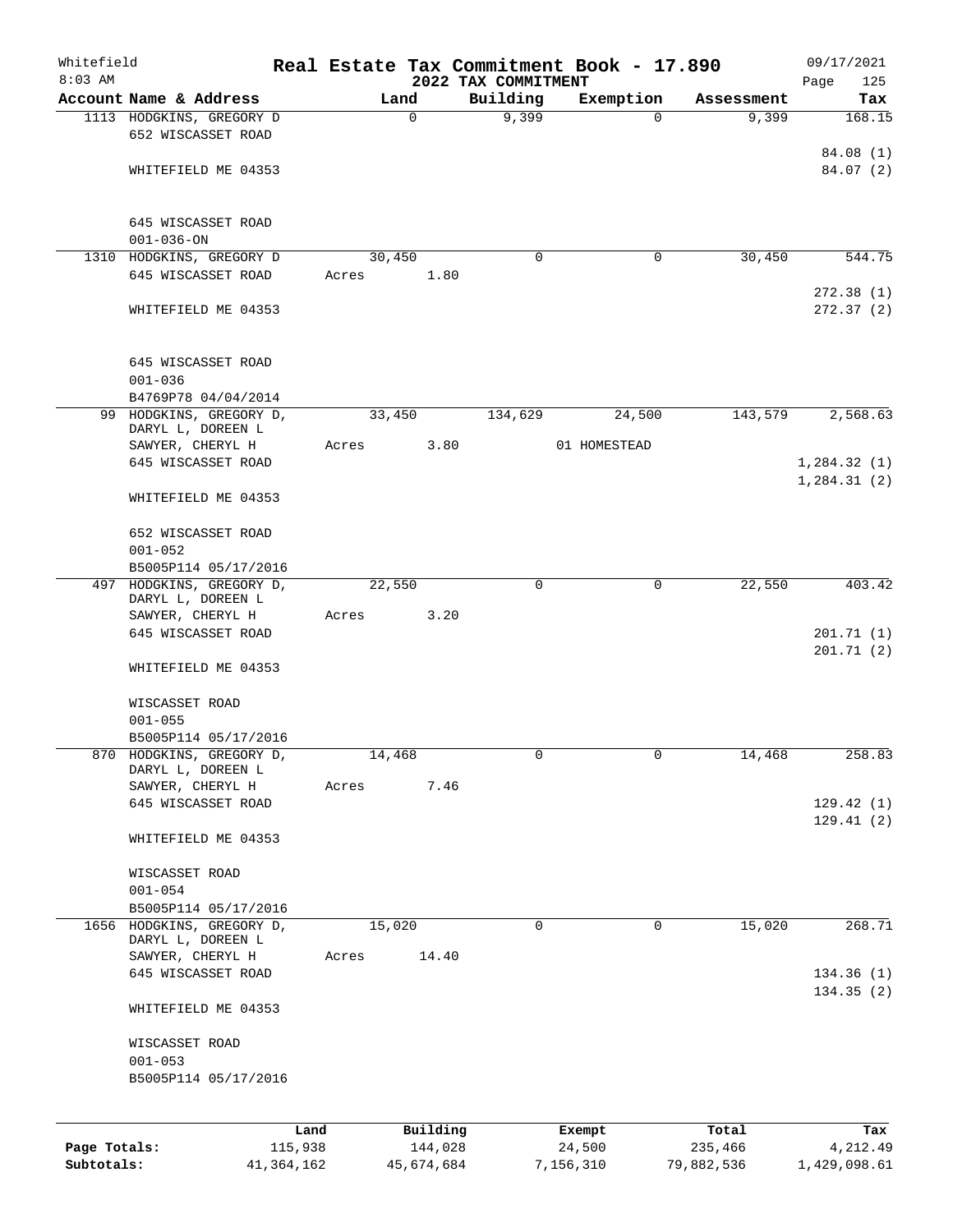| Whitefield<br>$8:03$ AM |                                                     |                               |            | 2022 TAX COMMITMENT | Real Estate Tax Commitment Book - 17.890 |              | 09/17/2021                  |
|-------------------------|-----------------------------------------------------|-------------------------------|------------|---------------------|------------------------------------------|--------------|-----------------------------|
|                         | Account Name & Address                              | Land                          |            | Building            | Exemption                                | Assessment   | Page<br>126<br>Tax          |
|                         | 1116 HOFFMAN, JONATHAN &                            | 20,834                        |            | $\mathbf 0$         | $\Omega$                                 | 20,834       | 372.72                      |
|                         | JULIANA TRUSTEES                                    |                               |            |                     |                                          |              |                             |
|                         | TRIBBY-PERCY<br>IRREVOCABLE TRUST                   | Acres                         | 44.00      |                     |                                          |              |                             |
|                         | 101 OLD MADDEN ROAD                                 |                               |            |                     |                                          |              | 186.36(1)                   |
|                         |                                                     |                               |            |                     |                                          |              | 186.36(2)                   |
|                         | JEFFERSON ME 04348                                  |                               |            |                     |                                          |              |                             |
|                         | <b>JEFFERSON ROAD</b>                               | $TG - SW-21$ , $MW-12 & HW-4$ |            |                     |                                          |              |                             |
|                         | $014 - 021$                                         |                               |            |                     |                                          |              |                             |
|                         | B5363P307 03/18/2019                                |                               |            |                     |                                          |              |                             |
|                         | 1577 HOLM, HILARY H TRUSTEE                         | 23,750                        |            | 0                   | $\mathbf 0$                              | 23,750       | 424.89                      |
|                         | HOLM, HILARY                                        | Acres                         | 4.00       |                     |                                          |              |                             |
|                         | 118 PHILBRICK LANE                                  |                               |            |                     |                                          |              | 212.45(1)                   |
|                         | WHITEFIELD ME 04353                                 |                               |            |                     |                                          |              | 212.44(2)                   |
|                         |                                                     |                               |            |                     |                                          |              |                             |
|                         | PHILBRICK LANE                                      |                               |            |                     |                                          |              |                             |
|                         | $006 - 012 - A$                                     |                               |            |                     |                                          |              |                             |
|                         | B3383P297 10/19/2004<br>1614 HOLM, KENNETH & HILARY | 65,000                        |            | $\Omega$            | $\Omega$                                 | 65,000       | 1,162.85                    |
|                         | 118 PHILBRICK LANE                                  | Acres                         | 102.00     |                     |                                          |              |                             |
|                         |                                                     |                               |            |                     |                                          |              | 581.43(1)                   |
|                         | WHITEFIELD ME 04353                                 |                               |            |                     |                                          |              | 581.42(2)                   |
|                         |                                                     |                               |            |                     |                                          |              |                             |
|                         | PITTSTON ROAD                                       |                               |            |                     |                                          |              |                             |
|                         | $007 - 005$                                         |                               |            |                     |                                          |              |                             |
|                         | B1958P248 03/03/1994<br>1053 HOLM, KENNETH D        | 1,950                         |            | 0                   | $\mathbf 0$                              | 1,950        | 34.89                       |
|                         | 118 PHILBRICK LANE                                  | Acres                         | 1.30       |                     |                                          |              |                             |
|                         |                                                     |                               |            |                     |                                          |              | 17.45(1)                    |
|                         | WHITEFIELD ME 04353                                 |                               |            |                     |                                          |              | 17.44(2)                    |
|                         |                                                     |                               |            |                     |                                          |              |                             |
|                         | TOWNHOUSE ROAD<br>$007 - 019$                       |                               |            |                     |                                          |              |                             |
|                         | B5392P51 06/04/2019                                 |                               |            |                     |                                          |              |                             |
|                         | 531 HOLM, KENNETH D                                 | 12,236                        |            | 0                   | $\mathbf 0$                              | 12,236       | 218.90                      |
|                         | 118 PHILBRICK LANE                                  | Acres                         | 10.92      |                     |                                          |              |                             |
|                         |                                                     |                               |            |                     |                                          |              | 109.45(1)                   |
|                         | WHITEFIELD ME 04353                                 |                               |            |                     |                                          |              | 109.45(2)                   |
|                         |                                                     |                               |            |                     |                                          |              |                             |
|                         | PHILBRICK LANE<br>$006 - 009$                       |                               |            |                     |                                          |              |                             |
|                         | B5392P51 06/04/2019                                 |                               |            |                     |                                          |              |                             |
|                         | 194 HOLM, KENNETH D &                               | 90, 185                       |            | 215,221             | 24,500                                   | 280,906      | 5,025.41                    |
|                         | HILARY                                              |                               |            |                     |                                          |              |                             |
|                         | 118 PHILBRICK LANE                                  | Acres                         | 96.87      |                     | 01 HOMESTEAD                             |              |                             |
|                         | WHITEFIELD ME 04353                                 |                               |            |                     |                                          |              | 2,512.71 (1)<br>2,512.70(2) |
|                         |                                                     |                               |            |                     |                                          |              |                             |
|                         | 118 PHILBRICK LANE                                  |                               |            |                     |                                          |              |                             |
|                         | $006 - 007$                                         |                               |            |                     |                                          |              |                             |
|                         | B1766P85 04/09/1992                                 |                               |            |                     |                                          |              |                             |
|                         |                                                     | Land                          | Building   |                     | Exempt                                   | Total        | Tax                         |
| Page Totals:            | 213,955                                             |                               | 215,221    |                     | 24,500                                   | 404,676      | 7,239.66                    |
| Subtotals:              | 41,578,117                                          |                               | 45,889,905 |                     | 7,180,810                                | 80, 287, 212 | 1,436,338.27                |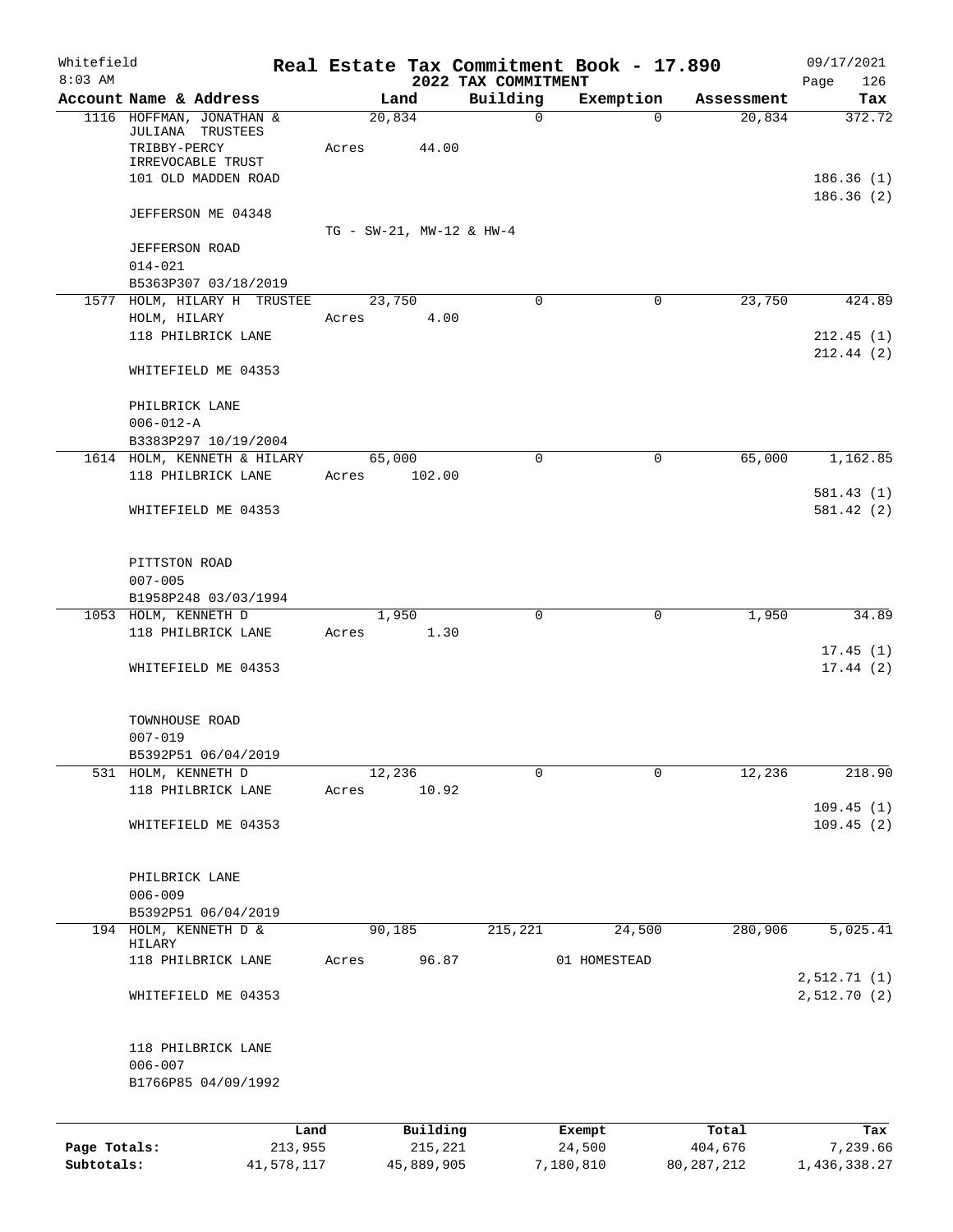| Whitefield<br>$8:03$ AM |                                                | Real Estate Tax Commitment Book - 17.890 | 2022 TAX COMMITMENT |              |            | 09/17/2021<br>127<br>Page |
|-------------------------|------------------------------------------------|------------------------------------------|---------------------|--------------|------------|---------------------------|
|                         | Account Name & Address                         | Land                                     | Building            | Exemption    | Assessment | Tax                       |
|                         | 330 HOLMES, DIANNA M                           | 30,780                                   | 79,722              | 24,500       | 86,002     | 1,538.58                  |
|                         | 106 SOUTH HOWE ROAD                            | 2.02<br>Acres                            |                     | 01 HOMESTEAD |            |                           |
|                         |                                                |                                          |                     |              |            | 769.29(1)                 |
|                         | WHITEFIELD ME 04353                            |                                          |                     |              |            | 769.29(2)                 |
|                         | 106 SOUTH HOWE ROAD                            |                                          |                     |              |            |                           |
|                         | $017 - 018 - C$                                |                                          |                     |              |            |                           |
|                         | B4399P245 05/17/2011<br>583 HOPKINS, CLIFTON   | 49,600                                   | $\mathbf 0$         | 0            | 49,600     | 887.34                    |
|                         | 377 WINDSOR NECK ROAD                          | 39.00<br>Acres                           |                     |              |            |                           |
|                         |                                                |                                          |                     |              |            | 443.67 (1)                |
|                         | WINDSOR ME 04363                               |                                          |                     |              |            | 443.67 (2)                |
|                         | NORTH HUNTS MEADOW ROAD                        |                                          |                     |              |            |                           |
|                         | $015 - 029$                                    |                                          |                     |              |            |                           |
|                         | B4599P81 11/29/2012                            |                                          |                     |              |            |                           |
|                         | 606 HOPKINS, CLIFTON E &<br>JULIE L            | 30,000                                   | 17,839              | 0            | 47,839     | 855.84                    |
|                         | 377 WINDSOR NECK ROAD                          | 1.50<br>Acres                            |                     |              |            |                           |
|                         | WINDSOR ME 04363                               |                                          |                     |              |            | 427.92 (1)<br>427.92 (2)  |
|                         |                                                |                                          |                     |              |            |                           |
|                         | 269 NORTH HUNTS MEADOW                         |                                          |                     |              |            |                           |
|                         | $018 - 047$                                    |                                          |                     |              |            |                           |
|                         | B2628P297 12/21/2000                           |                                          |                     |              |            |                           |
|                         | 464 HOPPE, DIANE B                             | 44,250                                   | 109,955             | 24,500       | 129,705    | 2,320.42                  |
|                         | PO BOX 104                                     | 10.00<br>Acres                           |                     | 01 HOMESTEAD |            | 1,160.21(1)               |
|                         | WHITEFIELD ME 04353                            |                                          |                     |              |            | 1,160.21(2)               |
|                         | 572 TOWNHOUSE ROAD                             |                                          |                     |              |            |                           |
|                         | $010 - 028 - A$                                |                                          |                     |              |            |                           |
|                         | B2469P127 06/18/1999                           |                                          |                     |              |            |                           |
|                         | 212 HOSTETLER, DENNIS N                        | 51,690                                   | 10,952              | 0            | 62,642     | 1,120.67                  |
|                         | HOSTETLER, AMELIA L                            | Acres<br>37.60                           |                     |              |            |                           |
|                         | 599 EAST RIVER ROAD                            |                                          |                     |              |            | 560.34(1)                 |
|                         | WHITEFIELD ME 04353                            |                                          |                     |              |            | 560.33(2)                 |
|                         | 640 EAST RIVER ROAD                            |                                          |                     |              |            |                           |
|                         | $010 - 059$                                    |                                          |                     |              |            |                           |
|                         | B5088P30 12/16/2016<br>250 HOSTETLER, DENNIS N | 70,450                                   | 117,323             | 24,500       | 163, 273   | 2,920.95                  |
|                         | HOSTETLER, AMELIA L                            | 48.00<br>Acres                           |                     | 01 HOMESTEAD |            |                           |
|                         | 599 EAST RIVER ROAD                            |                                          |                     |              |            | 1,460.48(1)               |
|                         | WHITEFIELD ME 04353                            |                                          |                     |              |            | 1,460.47(2)               |
|                         | 599 EAST RIVER ROAD<br>$010 - 032$             |                                          |                     |              |            |                           |
|                         | B5088P30 12/16/2016 B2374P201                  |                                          |                     |              |            |                           |
|                         |                                                |                                          |                     |              |            |                           |

|              | Land       | Building   | Exempt    | Total      | Tax          |
|--------------|------------|------------|-----------|------------|--------------|
| Page Totals: | 276,770    | 335,791    | 73,500    | 539,061    | 9,643.80     |
| Subtotals:   | 41,854,887 | 46,225,696 | 7,254,310 | 80,826,273 | 1,445,982.07 |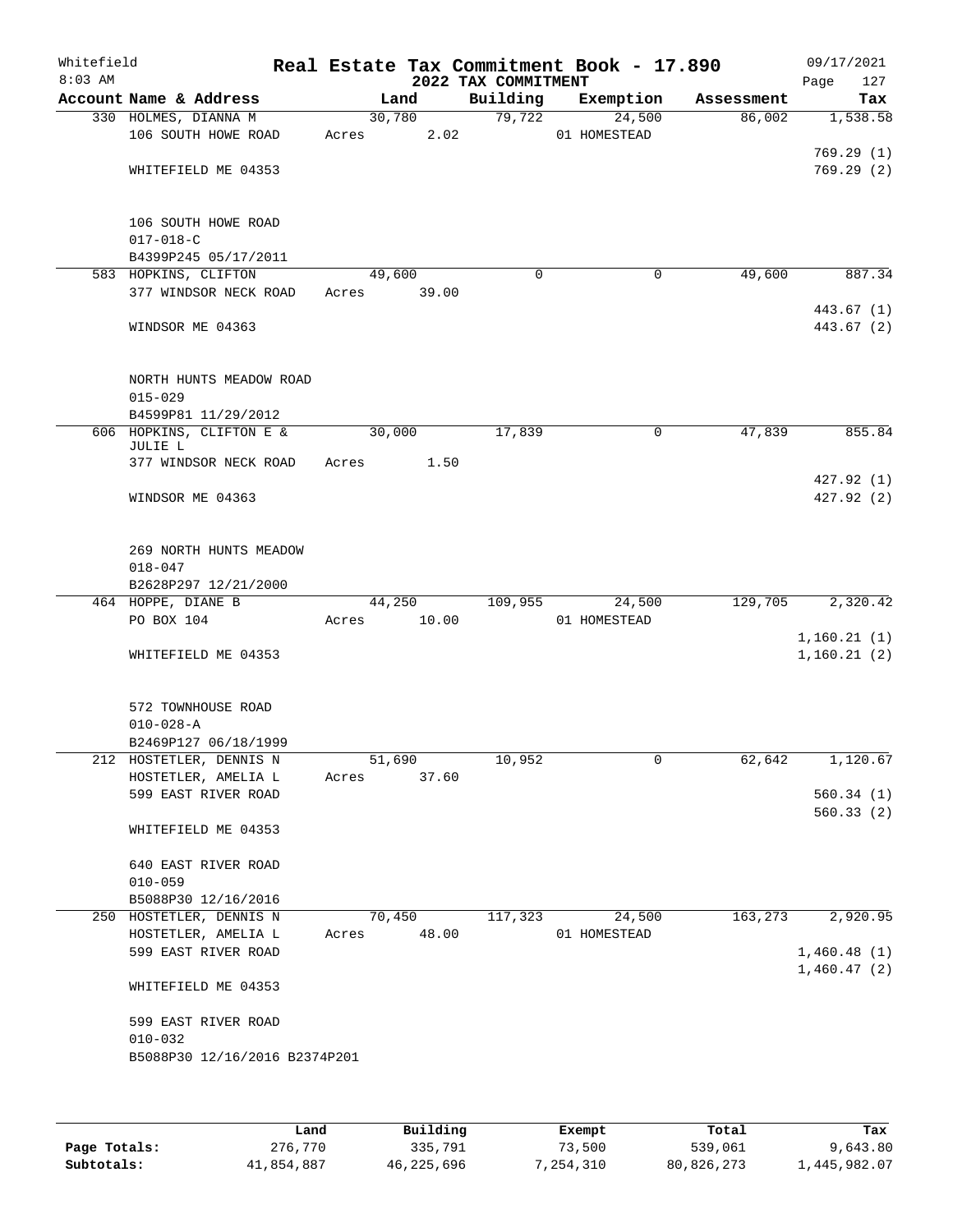| Whitefield<br>$8:03$ AM |                                                |                |          | 2022 TAX COMMITMENT | Real Estate Tax Commitment Book - 17.890 |            | 09/17/2021<br>128<br>Page   |
|-------------------------|------------------------------------------------|----------------|----------|---------------------|------------------------------------------|------------|-----------------------------|
|                         | Account Name & Address                         |                | Land     | Building            | Exemption                                | Assessment | Tax                         |
|                         | 1244 HOSTETLER, DENNIS N                       |                | 28,600   | $\mathbf 0$         | $\Omega$                                 | 28,600     | 511.65                      |
|                         | HOSTETLER, AMELIA L<br>599 EAST RIVER ROAD     | Acres          | 34.00    |                     |                                          |            | 255.83(1)                   |
|                         | WHITEFIELD ME 04353                            |                |          |                     |                                          |            | 255.82(2)                   |
|                         | EAST RIVER ROAD<br>$010 - 058$                 |                |          |                     |                                          |            |                             |
|                         | B5088P30 12/16/2016                            |                |          |                     |                                          |            |                             |
|                         | 946 HOUGHTON, GEOFFREY                         |                | 37,356   | $\Omega$            | 0                                        | 37,356     | 668.30                      |
|                         | 522 HEAD TIDE ROAD<br>WHITEFIELD ME 04353      | Acres          | 30.92    |                     |                                          |            | 334.15(1)<br>334.15(2)      |
|                         |                                                |                |          |                     |                                          |            |                             |
|                         | HEAD TIDE ROAD                                 | $TG - MW - 20$ |          |                     |                                          |            |                             |
|                         | $002 - 009$                                    |                |          |                     |                                          |            |                             |
|                         | B3837P173 04/13/2007 B2626P251 12/15/2000      |                |          |                     |                                          |            |                             |
|                         | 92 HOUGHTON, GEOFFREY P                        |                | 53,600   | 95,245              | 24,500                                   | 124,345    | 2,224.53                    |
|                         | HOUGHTON, JAMIE<br>522 HEAD TIDE ROAD          | Acres          | 5.40     |                     | 01 HOMESTEAD                             |            | 1, 112.27(1)                |
|                         | WHITEFIELD ME 04353                            |                |          |                     |                                          |            | 1, 112.26(2)                |
|                         | 522 HEAD TIDE ROAD                             |                |          |                     |                                          |            |                             |
|                         | $002 - 009 - A$                                |                |          |                     |                                          |            |                             |
|                         | B5189P177 10/12/2017<br>236 HOWARD, MURRAY A & |                | 20,045   | $\Omega$            | 0                                        | 20,045     | 358.61                      |
|                         | CLARISSA R<br>41 MOOSEHEAD LANE                | Acres          | 1.53     |                     |                                          |            |                             |
|                         | WHITEFIELD ME 04353                            |                |          |                     |                                          |            | 179.31(1)<br>179.30(2)      |
|                         |                                                |                |          |                     |                                          |            |                             |
|                         | MOOSEHEAD LANE<br>$012 - 029 - F$              |                |          |                     |                                          |            |                             |
|                         | B2619P39 11/21/2000                            |                |          |                     |                                          |            |                             |
| 319                     | HOWARD, MURRAY A &<br>CLARISSA R               |                | 32,410   | 0                   | 0                                        | 32,410     | 579.81                      |
|                         | 41 MOOSEHEAD LANE                              | Acres          | 13.95    |                     |                                          |            |                             |
|                         | WHITEFIELD ME 04353                            |                |          |                     |                                          |            | 289.91 (1)<br>289.90 (2)    |
|                         |                                                |                |          |                     |                                          |            |                             |
|                         | MOOSEHEAD LANE<br>$012 - 029$                  |                |          |                     |                                          |            |                             |
|                         | B2619P41 11/20/2000                            |                |          |                     |                                          |            |                             |
| 1398                    | HOWARD, MURRAY A &                             |                | 30,330   | 262,229             | 24,500                                   | 268,059    | 4,795.58                    |
|                         | CLARISSA R<br>41 MOOSEHEAD LANE                | Acres          | 1.72     |                     | 01 HOMESTEAD                             |            |                             |
|                         | WHITEFIELD ME 04353                            |                |          |                     |                                          |            | 2,397.79 (1)<br>2,397.79(2) |
|                         |                                                |                |          |                     |                                          |            |                             |
|                         | 41 MOOSEHEAD LANE<br>$012 - 029 - G$           |                |          |                     |                                          |            |                             |
|                         | B2619P39 11/21/2000                            |                |          |                     |                                          |            |                             |
|                         |                                                | Land           | Building |                     | Exempt                                   | Total      | Tax                         |
| Page Totals:            |                                                | 202,341        | 357,474  |                     | 49,000                                   | 510,815    | 9,138.48                    |

**Subtotals:** 42,057,228 46,583,170 7,303,310 81,337,088 1,455,120.55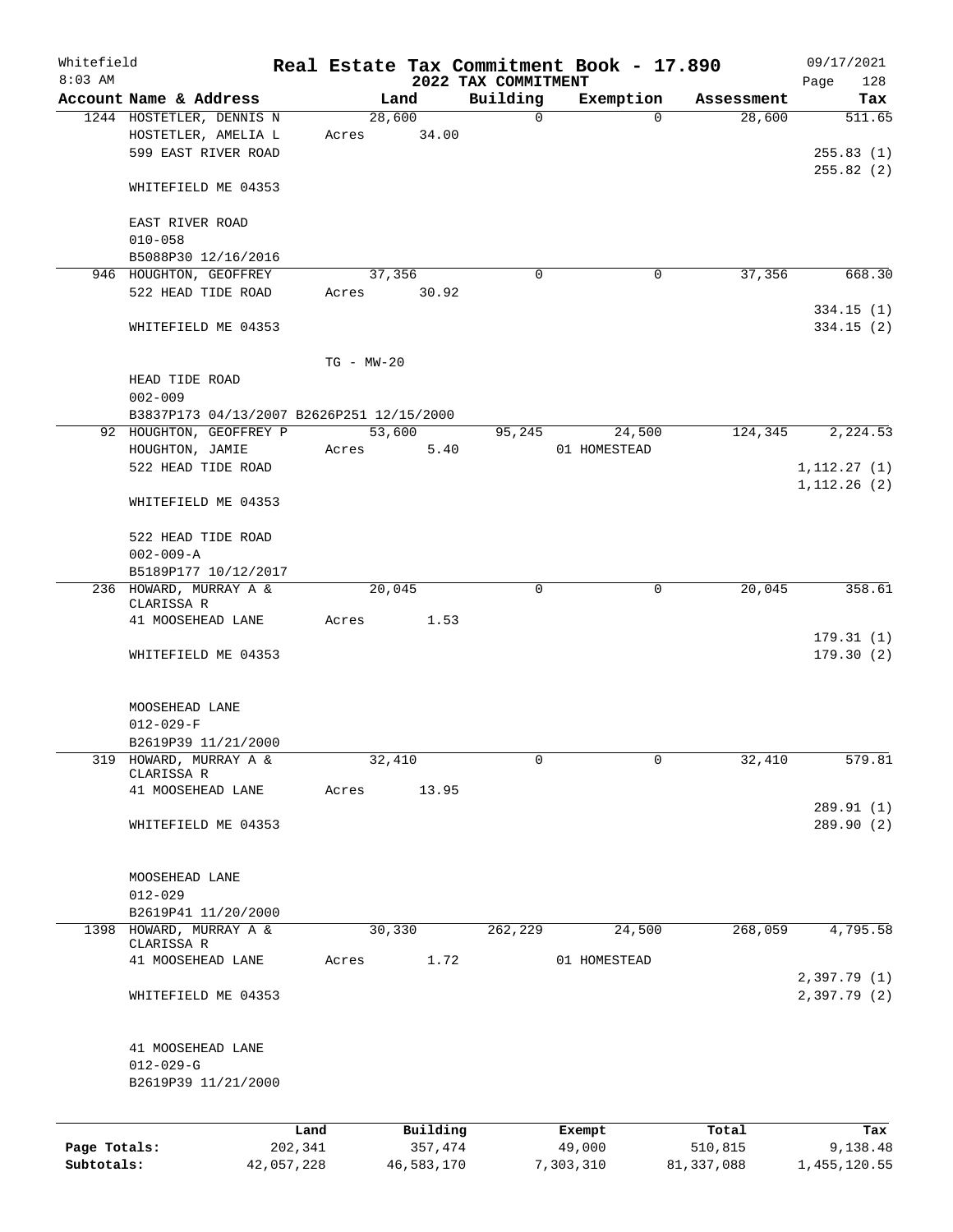| Whitefield<br>$8:03$ AM |                                |             |          |                                 | Real Estate Tax Commitment Book - 17.890 |            | 09/17/2021               |
|-------------------------|--------------------------------|-------------|----------|---------------------------------|------------------------------------------|------------|--------------------------|
|                         | Account Name & Address         |             | Land     | 2022 TAX COMMITMENT<br>Building | Exemption                                | Assessment | 129<br>Page<br>Tax       |
|                         | 85 HOWE, EDWARD E              | 52,450      |          | 106, 251                        | 24,500                                   | 134,201    | 2,400.86                 |
|                         | MACDOUGALL, JESSIE MAE         | Acres 28.00 |          |                                 | 01 HOMESTEAD                             |            |                          |
|                         | 122 HILTON ROAD                |             |          |                                 |                                          |            | 1, 200.43(1)             |
|                         |                                |             |          |                                 |                                          |            | 1,200.43(2)              |
|                         | WHITEFIELD ME 04353            |             |          |                                 |                                          |            |                          |
|                         | 122 HILTON ROAD                |             |          |                                 |                                          |            |                          |
|                         | $014 - 028$                    |             |          |                                 |                                          |            |                          |
|                         | B3707P165 07/19/2006           |             |          |                                 |                                          |            |                          |
|                         | 1212 HOWELL, BRYAN KEITH       | 32,770      |          | 0                               | 0                                        | 32,770     | 586.26                   |
|                         | 2260 BOGARD LANE               | Acres       | 14.40    |                                 |                                          |            |                          |
|                         | MOUNT WASHINGTON KY<br>40047   |             |          |                                 |                                          |            | 293.13(1)<br>293.13 (2)  |
|                         | DOYLE ROAD                     |             |          |                                 |                                          |            |                          |
|                         | $019 - 025$                    |             |          |                                 |                                          |            |                          |
|                         | B5080P239 10/27/2016           |             |          |                                 |                                          |            |                          |
|                         | 1488 HOWELL, RICHARD & SHARI   | 30,000      |          | 102,001                         | 24,500                                   | 107,501    | 1,923.19                 |
|                         | 114 TOWNHOUSE ROAD             | Acres       | 1.40     |                                 | 01 HOMESTEAD                             |            |                          |
|                         | WHITEFIELD ME 04353            |             |          |                                 |                                          |            | 961.60(1)<br>961.59(2)   |
|                         |                                |             |          |                                 |                                          |            |                          |
|                         | 114 TOWNHOUSE ROAD             |             |          |                                 |                                          |            |                          |
|                         | $013 - 056 - A$                |             |          |                                 |                                          |            |                          |
|                         | B1874P300 05/19/1993           |             |          |                                 |                                          |            |                          |
|                         | 685 HOWELL, RICHARD W          | 96,100      |          | 123,917                         | 0                                        | 220,017    | 3,936.10                 |
|                         | 114 TOWN HOUSE ROAD            | Acres       | 60.20    |                                 |                                          |            | 1,968.05(1)              |
|                         | WHITEFIELD ME 04353            |             |          |                                 |                                          |            | 1,968.05(2)              |
|                         | 110 TOWNHOUSE ROAD             |             |          |                                 |                                          |            |                          |
|                         | $013 - 056$                    |             |          |                                 |                                          |            |                          |
|                         | B5049P283 09/06/2016           |             |          |                                 |                                          |            |                          |
|                         | 1068 HOWES, MARK & KATRIN      | 34,516      |          | 102,325                         | 24,500                                   | 112,341    | 2,009.78                 |
|                         | ACOSTA, MARIA D C              | Acres       | 13.60    |                                 | 01 HOMESTEAD                             |            |                          |
|                         | 404 NORTH HUNTS MEADOW<br>ROAD |             |          |                                 |                                          |            | 1,004.89(1)              |
|                         | WHITEFIELD ME 04353            |             |          |                                 |                                          |            | 1,004.89(2)              |
|                         | 404 NORTH HUNTS MEADOW         |             |          |                                 |                                          |            |                          |
|                         | $018 - 042$                    |             |          |                                 |                                          |            |                          |
|                         | B5041P31 08/12/2016            |             |          |                                 |                                          |            |                          |
|                         | 1302 HUANG, CARMEN EMILY       | 30,000      |          | 64,899                          | $\mathbf 0$                              | 94,899     | 1,697.74                 |
|                         | 110 EVANS STREET               | Acres       | 1.09     |                                 |                                          |            |                          |
|                         | QUINCY MA 02171                |             |          |                                 |                                          |            | 848.87 (1)<br>848.87 (2) |
|                         | 241 MILLS ROAD                 |             |          |                                 |                                          |            |                          |
|                         | $017 - 050$                    |             |          |                                 |                                          |            |                          |
|                         | B5615P213 11/06/2020           |             |          |                                 |                                          |            |                          |
|                         |                                |             |          |                                 |                                          |            |                          |
|                         | Land                           |             | Building |                                 | Exempt                                   | Total      | Tax                      |

|              | ------     | ---------  | --------  | -----      | ----         |
|--------------|------------|------------|-----------|------------|--------------|
| Page Totals: | 275,836    | 499,393    | 73,500    | 701,729    | 12,553.93    |
| Subtotals:   | 42,333,064 | 47,082,563 | 7,376,810 | 82,038,817 | 1,467,674.48 |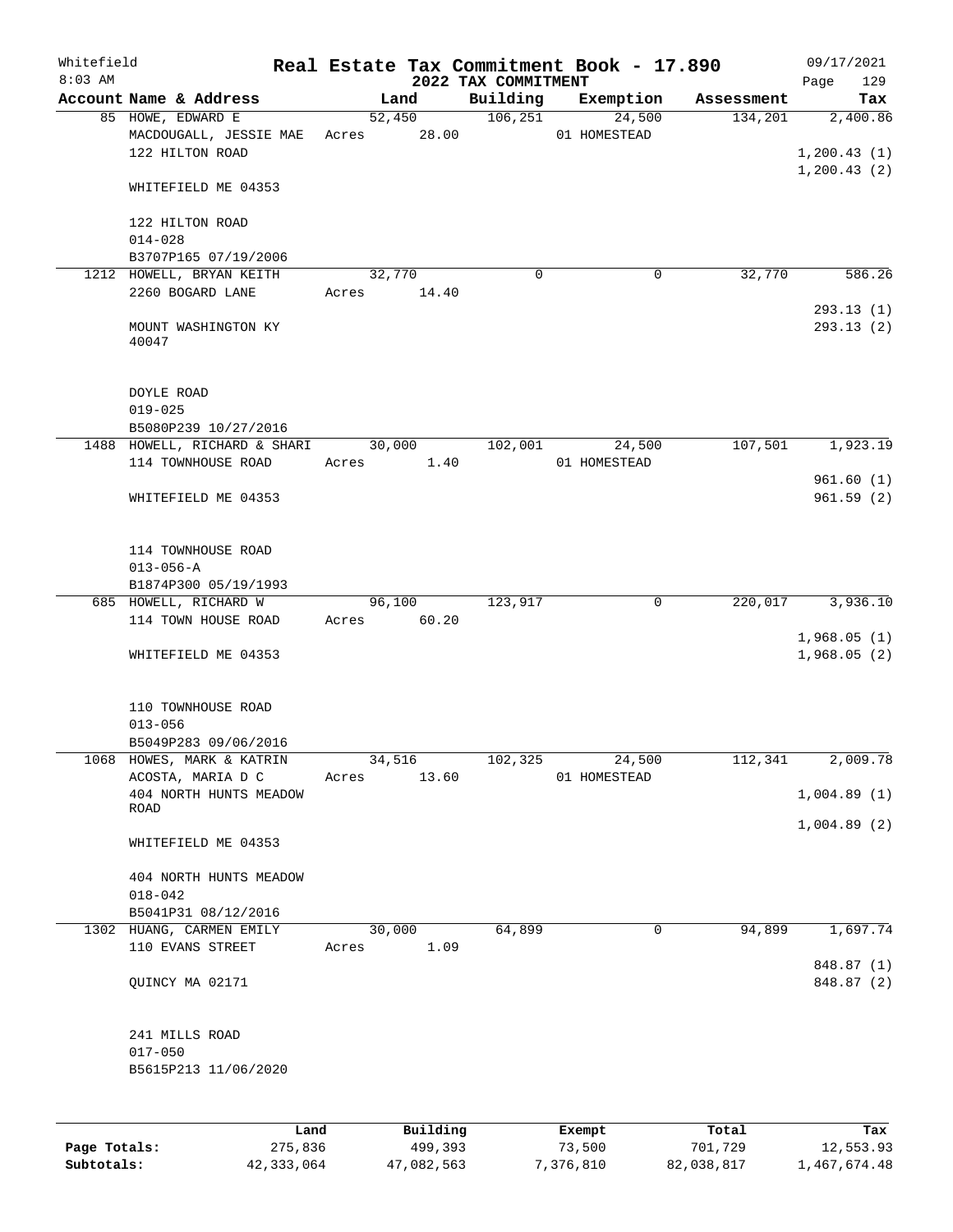| Whitefield<br>$8:03$ AM |                                          |       |        |       | 2022 TAX COMMITMENT | Real Estate Tax Commitment Book - 17.890 |            | 09/17/2021<br>Page<br>130 |
|-------------------------|------------------------------------------|-------|--------|-------|---------------------|------------------------------------------|------------|---------------------------|
|                         | Account Name & Address                   |       | Land   |       | Building            | Exemption                                | Assessment | Tax                       |
|                         | 611 HUANG, XINQIAO                       |       | 150    |       | $\mathsf{O}$        | 0                                        | 150        | $\overline{2.68}$         |
|                         | 754 COOPER ROAD                          | Acres |        | 0.10  |                     |                                          |            |                           |
|                         |                                          |       |        |       |                     |                                          |            | 1.34(1)                   |
|                         | CHELSEA ME 04330                         |       |        |       |                     |                                          |            | 1.34(2)                   |
|                         | COOPER ROAD                              |       |        |       |                     |                                          |            |                           |
|                         | $018 - 003$                              |       |        |       |                     |                                          |            |                           |
|                         | B5573P148 08/24/2020                     |       |        |       |                     |                                          |            |                           |
|                         | 951 HUBERT, JANE                         |       | 840    |       | $\mathbf 0$         | $\mathbf 0$                              | 840        | 15.03                     |
|                         | 364 NASH ROAD                            | Acres |        | 0.56  |                     |                                          |            |                           |
|                         |                                          |       |        |       |                     |                                          |            | 7.52(1)                   |
|                         | PITTSTON ME 04345                        |       |        |       |                     |                                          |            | 7.51(2)                   |
|                         | THAYER ROAD                              |       |        |       |                     |                                          |            |                           |
|                         | $001 - 024$                              |       |        |       |                     |                                          |            |                           |
|                         | 561 HUBERT, JANE H                       |       | 13,900 |       | $\mathbf 0$         | $\mathbf 0$                              | 13,900     | 248.67                    |
|                         | 364 NASH ROAD                            | Acres |        | 13.00 |                     |                                          |            |                           |
|                         |                                          |       |        |       |                     |                                          |            | 124.34(1)                 |
|                         | PITTSTON ME 04345                        |       |        |       |                     |                                          |            | 124.33(2)                 |
|                         | THAYER ROAD                              |       |        |       |                     |                                          |            |                           |
|                         | $001 - 025$                              |       |        |       |                     |                                          |            |                           |
|                         | B3052P117 05/09/2003                     |       |        |       |                     |                                          |            |                           |
|                         | 1486 HUFF, ALICIA & TIMOTHY              |       | 41,010 |       | 196,349             | 24,500                                   | 212,859    | 3,808.05                  |
|                         | 366 DEVINE ROAD                          | Acres |        | 12.20 |                     | 01 HOMESTEAD                             |            |                           |
|                         |                                          |       |        |       |                     |                                          |            | 1,904.03(1)               |
|                         | WHITEFIELD ME 04353                      |       |        |       |                     |                                          |            | 1,904.02(2)               |
|                         | 366 DEVINE ROAD                          |       |        |       |                     |                                          |            |                           |
|                         | $019 - 012 - B$                          |       |        |       |                     |                                          |            |                           |
|                         | B3671P20 05/05/2006                      |       |        |       |                     |                                          |            |                           |
|                         | 1211 HUNNIBELL, SHERRILL                 |       | 49,050 |       | 89,816              | 0                                        | 138,866    | 2,484.31                  |
|                         | 95 CHESTNUT STREET                       | Acres |        | 16.00 |                     |                                          |            |                           |
|                         |                                          |       |        |       |                     |                                          |            | 1,242.16(1)               |
|                         | REHOBOTH MA 02769                        |       |        |       |                     |                                          |            | 1, 242.15(2)              |
|                         | 461 HEAD TIDE ROAD                       |       |        |       |                     |                                          |            |                           |
|                         | $005 - 003$                              |       |        |       |                     |                                          |            |                           |
|                         | B2164P257 07/15/1996                     |       |        |       |                     |                                          |            |                           |
|                         | 691 HUNTLEY, BRIAN D                     |       | 21,450 |       | 0                   | $\mathbf{0}$                             | 21,450     | 383.74                    |
|                         | PO BOX 145                               | Acres |        | 23.00 |                     |                                          |            |                           |
|                         | COOPERS MILLS ME 04341                   |       |        |       |                     |                                          |            | 191.87(1)<br>191.87(2)    |
|                         | BASIN LANE                               |       |        |       |                     |                                          |            |                           |
|                         | $022 - 040$                              |       |        |       |                     |                                          |            |                           |
|                         | B4352P58 12/14/2010 B1380P138 03/31/1987 |       |        |       |                     |                                          |            |                           |
|                         |                                          |       |        |       |                     |                                          |            |                           |
|                         |                                          |       |        |       |                     |                                          |            |                           |

|              | Land       | Building   | Exempt   | Total      | Tax          |
|--------------|------------|------------|----------|------------|--------------|
| Page Totals: | 126,400    | 286,165    | 24,500   | 388,065    | 6,942.48     |
| Subtotals:   | 42,459,464 | 47,368,728 | ,401,310 | 82,426,882 | 1,474,616.96 |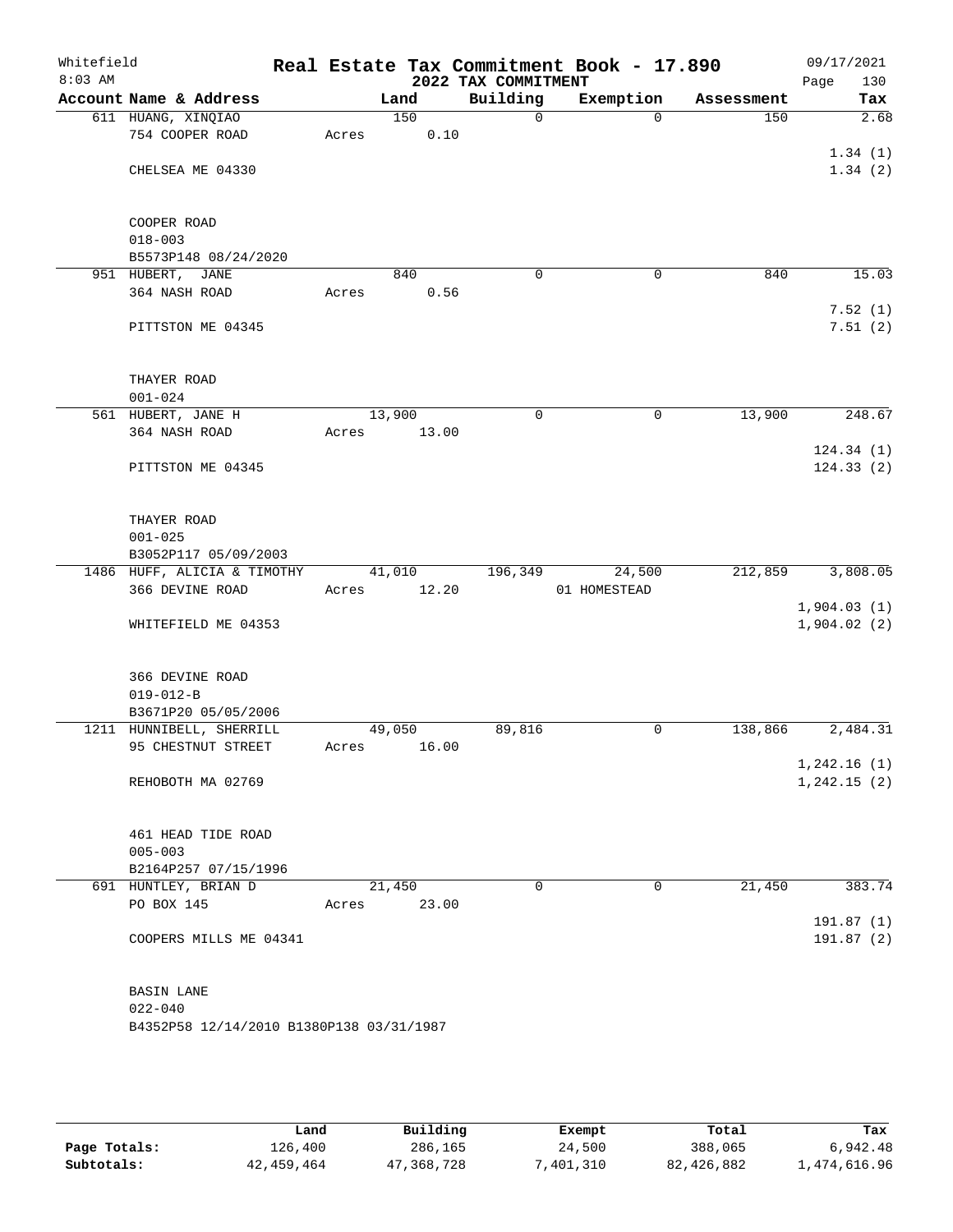| Whitefield<br>$8:03$ AM |                                          |             |        | 2022 TAX COMMITMENT | Real Estate Tax Commitment Book - 17.890 |            | 09/17/2021<br>Page<br>131 |
|-------------------------|------------------------------------------|-------------|--------|---------------------|------------------------------------------|------------|---------------------------|
|                         | Account Name & Address                   |             | Land   | Building            | Exemption                                | Assessment | Tax                       |
|                         | 667 HUNTLEY, BRIAN D                     |             | 20,000 | 2,324               | $\Omega$                                 | 22,324     | 399.38                    |
|                         | PO BOX 145                               | Acres       | 1.50   |                     |                                          |            |                           |
|                         |                                          |             |        |                     |                                          |            | 199.69(1)                 |
|                         | COOPERS MILLS ME 04341                   |             |        |                     |                                          |            | 199.69(2)                 |
|                         |                                          |             |        |                     |                                          |            |                           |
|                         | 72 MAIN STREET                           |             |        |                     |                                          |            |                           |
|                         | $024 - 008$                              |             |        |                     |                                          |            |                           |
|                         | B4352P58 12/14/2010 B1726P170 10/24/1991 |             |        |                     |                                          |            |                           |
|                         | 718 HUNTLEY, BRIAN D                     |             | 7,600  | $\Omega$            | 0                                        | 7,600      | 135.96                    |
|                         | PO BOX 145                               | Acres       | 1.90   |                     |                                          |            |                           |
|                         |                                          |             |        |                     |                                          |            | 67.98(1)                  |
|                         | COOPERS MILLS ME 04341                   |             |        |                     |                                          |            | 67.98(2)                  |
|                         |                                          |             |        |                     |                                          |            |                           |
|                         | <b>BASIN LANE</b>                        |             |        |                     |                                          |            |                           |
|                         | $022 - 032$                              |             |        |                     |                                          |            |                           |
|                         | B4352P58 12/14/2010 B1399P342 06/19/1987 |             |        |                     |                                          |            |                           |
|                         | 1161 HUTCHINS, DONALD E II &             |             | 32,280 | 116,869             | 24,500                                   | 124,649    | 2, 229.97                 |
|                         | LEONETTE                                 |             |        |                     |                                          |            |                           |
|                         | 770 EAST RIVER ROAD                      | Acres       | 3.02   |                     | 01 HOMESTEAD                             |            | 1, 114.99(1)              |
|                         | WHITEFIELD ME 04353                      |             |        |                     |                                          |            | 1, 114.98(2)              |
|                         |                                          |             |        |                     |                                          |            |                           |
|                         |                                          |             |        |                     |                                          |            |                           |
|                         | 770 EAST RIVER ROAD                      |             |        |                     |                                          |            |                           |
|                         | $007 - 055$                              |             |        |                     |                                          |            |                           |
|                         | B1592P74 12/12/1989                      |             |        |                     |                                          |            |                           |
|                         | 425 HUTCHINSON, SANFORD L &<br>ALICE     |             | 56,800 | 88,883              | 24,500                                   | 121,183    | 2,167.96                  |
|                         | PO BOX 90                                | Acres       | 27.00  |                     | 01 HOMESTEAD                             |            |                           |
|                         |                                          |             |        |                     |                                          |            | 1,083.98(1)               |
|                         | WHITEFIELD ME 04353                      |             |        |                     |                                          |            | 1,083.98(2)               |
|                         |                                          |             |        |                     |                                          |            |                           |
|                         |                                          |             |        |                     |                                          |            |                           |
|                         | 63 BENNER LANE                           |             |        |                     |                                          |            |                           |
|                         | $013 - 039$<br>1265 HUTTER, FRANCIS W    | 51,605      |        | 16,984              | 24,500                                   | 44,089     | 788.75                    |
|                         | PO BOX 46                                | Acres 26.70 |        |                     | 01 HOMESTEAD                             |            |                           |
|                         |                                          |             |        |                     |                                          |            | 394.38 (1)                |
|                         | WHITEFIELD ME 04353                      |             |        |                     |                                          |            | 394.37 (2)                |
|                         |                                          |             |        |                     |                                          |            |                           |
|                         |                                          |             |        |                     |                                          |            |                           |
|                         | 147 HILTON ROAD                          |             |        |                     |                                          |            |                           |
|                         | $014 - 008$<br>B1806P145 08/24/1992      |             |        |                     |                                          |            |                           |
|                         | 195 IHW REAL ESTATE LLC                  |             | 30,105 | 27,045              | 0                                        | 57,150     | 1,022.41                  |
|                         | 184 COOPERS MILLS ROAD                   | Acres 1.57  |        |                     |                                          |            |                           |
|                         |                                          |             |        |                     |                                          |            | 511.21(1)                 |
|                         | WINDSOR ME 04363                         |             |        |                     |                                          |            | 511.20(2)                 |
|                         |                                          |             |        |                     |                                          |            |                           |
|                         |                                          |             |        |                     |                                          |            |                           |
|                         | 107 ROCKLAND ROAD                        |             |        |                     |                                          |            |                           |
|                         | $022 - 004$                              |             |        |                     |                                          |            |                           |
|                         | B5158P161 07/20/2017                     |             |        |                     |                                          |            |                           |
|                         |                                          |             |        |                     |                                          |            |                           |

|              | Land       | Building   | Exempt    | Total      | Tax          |
|--------------|------------|------------|-----------|------------|--------------|
| Page Totals: | 198,390    | 252,105    | 73,500    | 376,995    | 6,744.43     |
| Subtotals:   | 42,657,854 | 47,620,833 | 7,474,810 | 82,803,877 | 1,481,361.39 |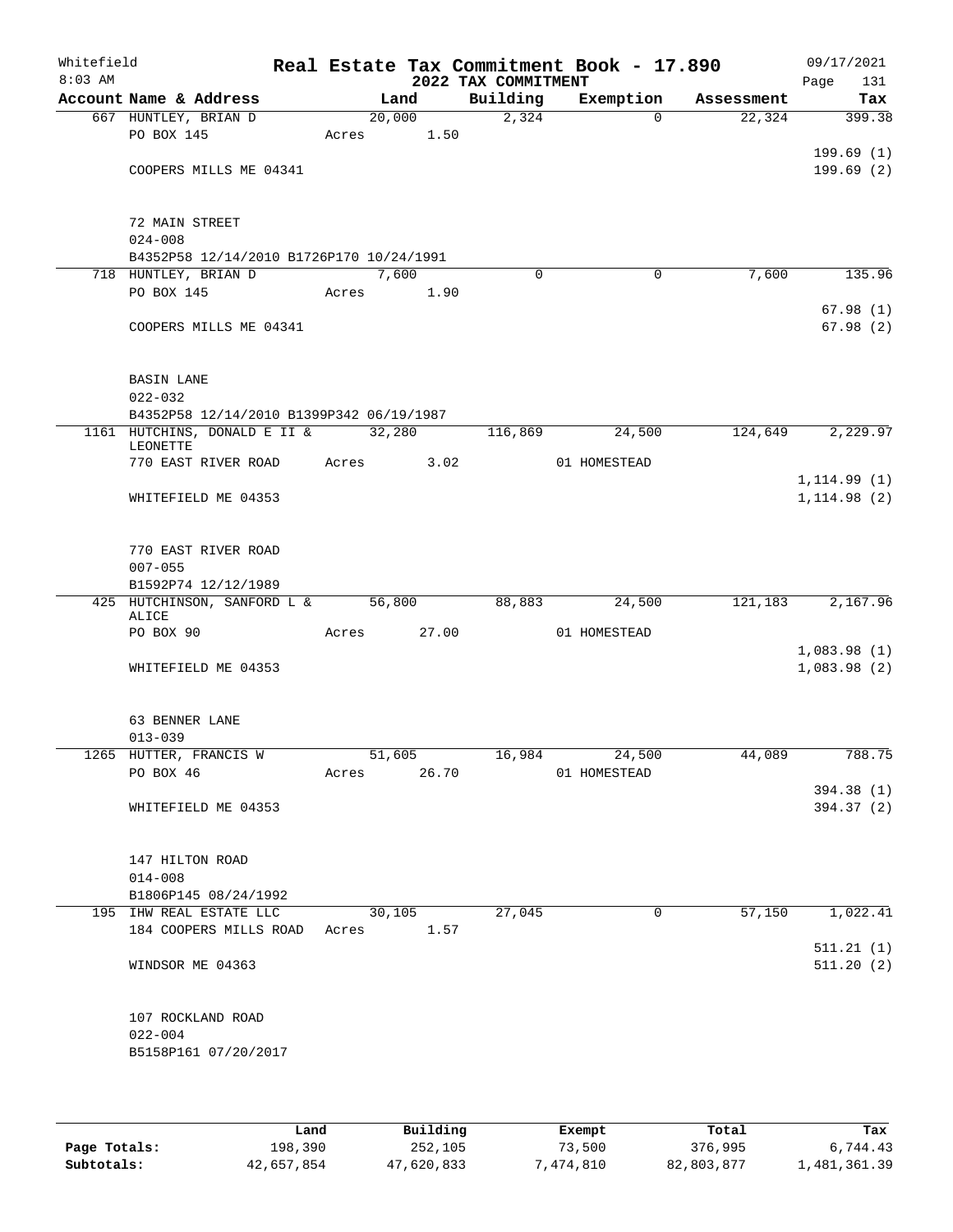| Whitefield<br>$8:03$ AM |                                                     | Real Estate Tax Commitment Book - 17.890 | 2022 TAX COMMITMENT |                |            | 09/17/2021<br>Page<br>132  |
|-------------------------|-----------------------------------------------------|------------------------------------------|---------------------|----------------|------------|----------------------------|
|                         | Account Name & Address                              | Land                                     | Building            | Exemption      | Assessment | Tax                        |
|                         | 997 JACKSON, DANIEL R                               | 30,840                                   | 156,589             | 24,500         | 162,929    | 2,914.80                   |
|                         | 419 HEATH ROAD                                      | 2.06<br>Acres                            |                     | 01 HOMESTEAD   |            |                            |
|                         | WHITEFIELD ME 04353<br>3527                         |                                          |                     |                |            | 1,457.40(1)<br>1,457.40(2) |
|                         | 400 HEATH ROAD                                      |                                          |                     |                |            |                            |
|                         | $010 - 064 - A$                                     |                                          |                     |                |            |                            |
|                         | B4417P132 07/13/2011 B3505P249 06/27/2005 B3304P302 |                                          |                     |                |            |                            |
|                         | 03/11/2004<br>1332 JACKSON, DAVID & ROSE            | 78,250                                   | 127,000             | 0              | 205,250    | 3,671.92                   |
|                         | 670 EAST RIVER ROAD                                 | 73.00<br>Acres                           |                     |                |            |                            |
|                         |                                                     |                                          |                     |                |            | 1,835.96(1)                |
|                         | WHITEFIELD ME 04353                                 |                                          |                     |                |            | 1,835.96(2)                |
|                         | 670 EAST RIVER ROAD                                 |                                          |                     |                |            |                            |
|                         | $010 - 061$                                         |                                          |                     |                |            |                            |
|                         | 1452 JACKSON, DAVID W                               | 56,263                                   | $\Omega$            | $\mathbf 0$    | 56,263     | 1,006.55                   |
|                         | 670 EAST RIVER ROAD                                 | Acres<br>49.25                           |                     |                |            |                            |
|                         |                                                     |                                          |                     |                |            | 503.28(1)                  |
|                         | WHITEFIELD ME 04353                                 |                                          |                     |                |            | 503.27(2)                  |
|                         | HEATH ROAD                                          |                                          |                     |                |            |                            |
|                         | $010 - 065$                                         |                                          |                     |                |            |                            |
|                         | 892 JACKSON, DAVID W                                | 9,900                                    | 0                   | $\mathbf 0$    | 9,900      | 177.11                     |
|                         | 670 EAST RIVER ROAD                                 | 8.00<br>Acres                            |                     |                |            |                            |
|                         | WHITEFIELD ME 04353                                 |                                          |                     |                |            | 88.56(1)<br>88.55(2)       |
|                         |                                                     |                                          |                     |                |            |                            |
|                         | EAST RIVER ROAD                                     |                                          |                     |                |            |                            |
|                         | $010 - 063$                                         |                                          |                     |                |            |                            |
|                         | B2445P19 04/01/1999                                 |                                          |                     |                |            |                            |
|                         | 805 JACKSON, DAVID W                                | 44,411                                   | 13,855              | 0              | 58,266     | 1,042.38                   |
|                         | 670 EAST RIVER ROAD                                 | Acres 42.94                              |                     |                |            |                            |
|                         |                                                     |                                          |                     |                |            | 521.19(1)                  |
|                         | WHITEFIELD ME 04353                                 |                                          |                     |                |            | 521.19(2)                  |
|                         | HEATH ROAD                                          |                                          |                     |                |            |                            |
|                         | $010 - 064$                                         |                                          |                     |                |            |                            |
|                         | 475 JACKSON, DAVID W                                | 30,000                                   | 10,550              | $\overline{0}$ | 40,550     | 725.44                     |
|                         | 147 PITTSTON ROAD                                   | 0.74<br>Acres                            |                     |                |            |                            |
|                         | WHITEFIELD ME 04353                                 |                                          |                     |                |            | 362.72 (1)<br>362.72 (2)   |
|                         |                                                     |                                          |                     |                |            |                            |
|                         | 147 PITTSTON ROAD                                   |                                          |                     |                |            |                            |
|                         | $030 - 003$                                         |                                          |                     |                |            |                            |
|                         | B4039P162 08/09/2008                                |                                          |                     |                |            |                            |
|                         |                                                     |                                          |                     |                |            |                            |

|              | Land       | Building   | Exempt    | Total        | Tax          |
|--------------|------------|------------|-----------|--------------|--------------|
| Page Totals: | 249,664    | 307,994    | 24,500    | 533,158      | 9,538.20     |
| Subtotals:   | 42,907,518 | 47,928,827 | 7,499,310 | 83, 337, 035 | 1,490,899.59 |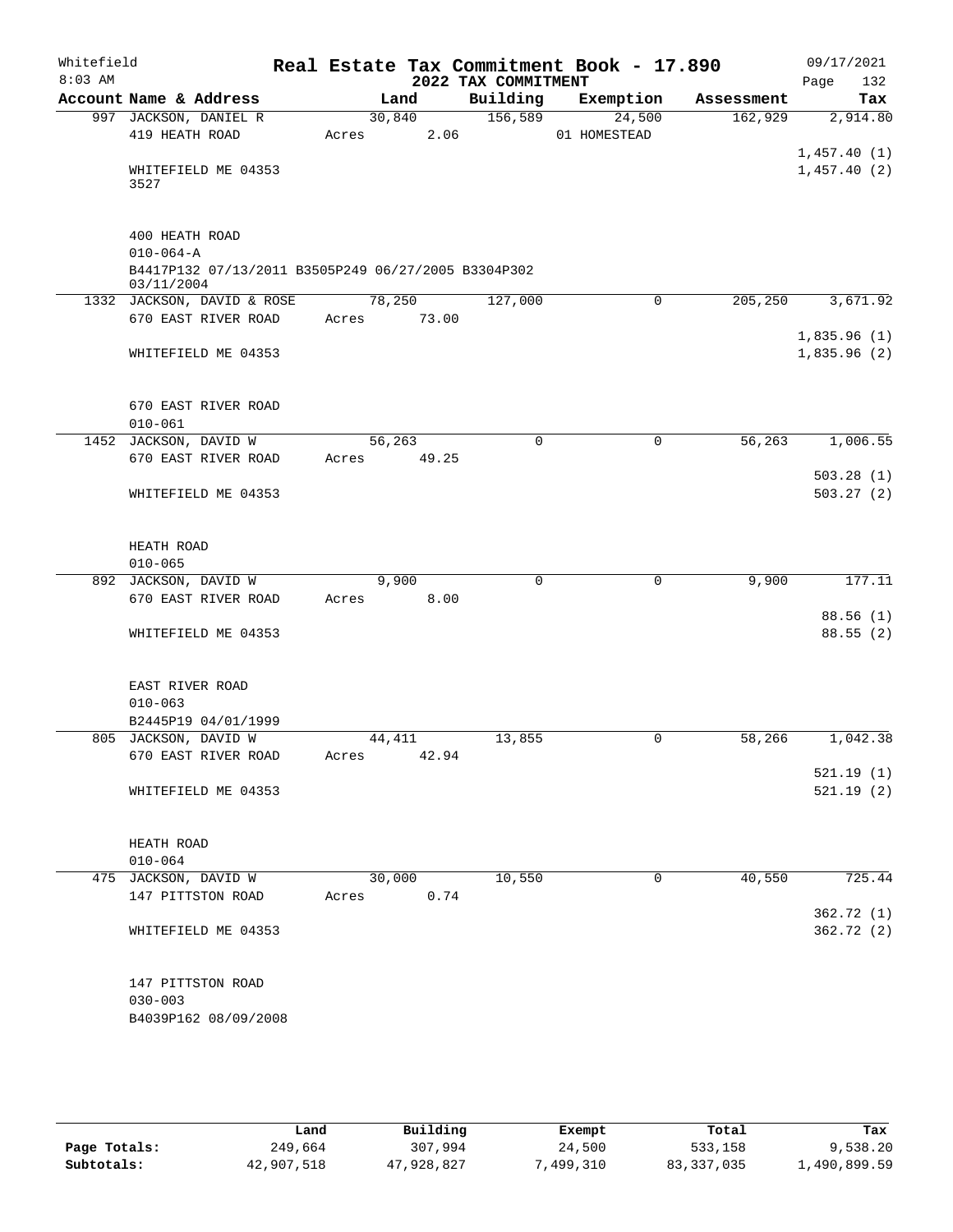| Whitefield   |                                          |       |              |      |                                 | Real Estate Tax Commitment Book - 17.890 |                      | 09/17/2021                 |
|--------------|------------------------------------------|-------|--------------|------|---------------------------------|------------------------------------------|----------------------|----------------------------|
| $8:03$ AM    | Account Name & Address                   |       | Land         |      | 2022 TAX COMMITMENT<br>Building | Exemption                                |                      | 133<br>Page<br>Tax         |
|              | 950 JACKSON, GLENDON                     |       | 36,290       |      | 18,704                          | $\Omega$                                 | Assessment<br>54,994 | 983.84                     |
|              | 9 HAIG PLACE, APT. #406 Acres 6.30       |       |              |      |                                 |                                          |                      | 491.92 (1)                 |
|              | DUNEDIN FL 34698                         |       |              |      |                                 |                                          |                      | 491.92 (2)                 |
|              | 652 EAST RIVER ROAD<br>$010 - 060$       |       |              |      |                                 |                                          |                      |                            |
|              | B4146P58 05/26/2009                      |       |              |      |                                 |                                          |                      |                            |
|              | 1027 JACKSON, GLENDON                    |       | 32,930       |      | $\Omega$                        | 0                                        | 32,930               | 589.12                     |
|              | 9 HAIG PLACE, APT. #406 Acres            |       | 14.60        |      |                                 |                                          |                      |                            |
|              | DUNEDIN FL 34698                         |       |              |      |                                 |                                          |                      | 294.56(1)<br>294.56(2)     |
|              | EAST RIVER ROAD                          |       |              |      |                                 |                                          |                      |                            |
|              | $010 - 062$<br>B4146P58 05/26/2009       |       |              |      |                                 |                                          |                      |                            |
|              | 1781 JACKSON, JOHN H III &<br>KATHLEEN C |       | 35,250       |      | 85,152                          | $\mathbf 0$                              | 120,402              | 2,153.99                   |
|              | 336 NORTH HUNTS MEADOW                   | Acres |              | 5.00 |                                 |                                          |                      |                            |
|              | <b>ROAD</b>                              |       |              |      |                                 |                                          |                      |                            |
|              | WHITEFIELD ME 04353                      |       |              |      |                                 |                                          |                      | 1,077.00(1)<br>1,076.99(2) |
|              | 336 NORTH HUNTS MEADOW<br>$018 - 038$    |       |              |      |                                 |                                          |                      |                            |
|              | B3781P87 12/01/2006                      |       |              |      |                                 |                                          |                      |                            |
|              | 542 JACQUES, JOHN P JR                   |       | 34,800       |      | 18,342                          | 30,380                                   | 22,762               | 407.21                     |
|              | 322 TOWNHOUSE ROAD                       | Acres |              | 4.70 |                                 | 05 VET EXEMPTION                         |                      |                            |
|              | WHITEFIELD ME 04353                      |       |              |      |                                 | 01 HOMESTEAD                             |                      | 203.61(1)<br>203.60(2)     |
|              | 322 TOWNHOUSE ROAD                       |       |              |      |                                 |                                          |                      |                            |
|              | $010 - 016 - A$                          |       |              |      |                                 |                                          |                      |                            |
|              | B1877P83 05/28/1993                      |       |              |      |                                 |                                          |                      |                            |
| 255          | JAMES, DAVID C                           |       | 33,300       |      | 97,988                          | 24,500                                   | 106,788              | 1,910.44                   |
|              | 403 NO HUNTS MEADOW<br>ROAD              | Acres |              | 3.70 |                                 | 01 HOMESTEAD                             |                      |                            |
|              |                                          |       |              |      |                                 |                                          |                      | 955.22(1)                  |
|              | WHITEFIELD ME 04353                      |       |              |      |                                 |                                          |                      | 955.22(2)                  |
|              | 403 NORTH HUNTS MEADOW                   |       |              |      |                                 |                                          |                      |                            |
|              | $019 - 003$<br>B1968P332 04/19/1994      |       |              |      |                                 |                                          |                      |                            |
|              | 1047 JAMES, PAULA J                      |       | 30,300       |      | 83,006                          | 24,500                                   | 88,806               | 1,588.74                   |
|              | JAMES, KARL I                            | Acres |              | 1.70 |                                 | 01 HOMESTEAD                             |                      |                            |
|              | 150 AUGUSTA ROAD                         |       |              |      |                                 |                                          |                      | 794.37 (1)<br>794.37 (2)   |
|              | WHITEFIELD ME 04353                      |       |              |      |                                 |                                          |                      |                            |
|              | 150 AUGUSTA ROAD, LOT 1                  |       |              |      |                                 |                                          |                      |                            |
|              | $018 - 020$                              |       |              |      |                                 |                                          |                      |                            |
|              | B5327P166 11/15/2018                     |       |              |      |                                 |                                          |                      |                            |
|              | Land                                     |       | Building     |      |                                 | Exempt                                   | Total                | Tax                        |
| Page Totals: | 202,870                                  |       | 303,192      |      |                                 | 79,380                                   | 426,682              | 7,633.34                   |
| Subtotals:   | 43,110,388                               |       | 48, 232, 019 |      |                                 | 7,578,690                                | 83,763,717           | 1,498,532.93               |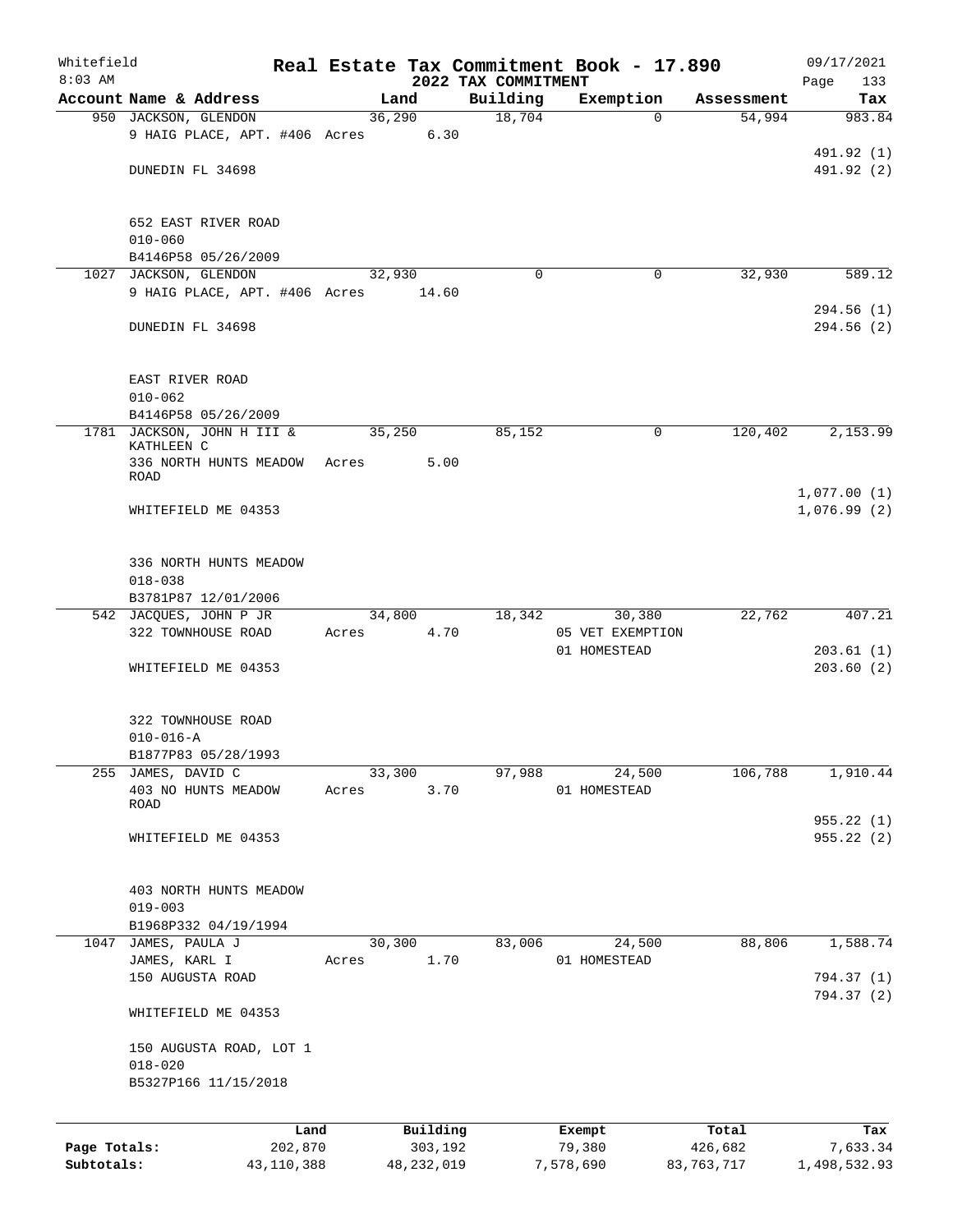| Whitefield<br>$8:03$ AM |                                                                 |                 |        | 2022 TAX COMMITMENT | Real Estate Tax Commitment Book - 17.890 |            | 09/17/2021<br>134<br>Page  |
|-------------------------|-----------------------------------------------------------------|-----------------|--------|---------------------|------------------------------------------|------------|----------------------------|
|                         | Account Name & Address                                          |                 | Land   | Building            | Exemption                                | Assessment | Tax                        |
|                         | 1295 JAMISON, ROBERTA C &                                       | 35,842          |        | 110,858             | 30,380                                   | 116,320    | 2,080.96                   |
|                         | THOMAS A<br>143 GARDINER ROAD                                   | Acres           | 5.74   |                     | 01 HOMESTEAD<br>05 VET EXEMPTION         |            | 1,040.48(1)                |
|                         | WHITEFIELD ME 04353                                             |                 |        |                     |                                          |            | 1,040.48(2)                |
|                         | 143 GARDINER ROAD<br>$012 - 047 - B$<br>B3793P310 12/21/2006    |                 |        |                     |                                          |            |                            |
|                         | 1524 JELLISON, JESSE F JR                                       |                 | 31,800 | 25,626              | $\overline{0}$                           | 57,426     | 1,027.35                   |
|                         | 452 WINDSOR ROAD                                                | Acres           | 2.70   |                     |                                          |            | 513.68(1)                  |
|                         | CHELSEA ME 04330                                                |                 |        |                     |                                          |            | 513.67(2)                  |
|                         | 74 AUGUSTA ROAD<br>$018 - 014 - C$                              |                 |        |                     |                                          |            |                            |
|                         | B3268P4 04/13/2004                                              |                 |        | $\mathbf 0$         | $\mathbf 0$                              |            |                            |
|                         | 1719 JEWETT, BENJAMIN M<br>573 WISCASSET ROAD                   | 26,130<br>Acres | 6.10   |                     |                                          | 26,130     | 467.47                     |
|                         |                                                                 |                 |        |                     |                                          |            | 233.74 (1)                 |
|                         | WHITEFIELD ME 04353                                             |                 |        |                     |                                          |            | 233.73(2)                  |
|                         | WISCASSET ROAD<br>$001 - 040 - C$                               |                 |        |                     |                                          |            |                            |
|                         | B3442P41 02/22/2005                                             |                 |        |                     |                                          |            |                            |
|                         | 766 JEWETT, BENJAMIN M                                          | 32,250          |        | 254,059             | 24,500                                   | 261,809    | 4,683.76                   |
|                         | 573 WISCASSET ROAD                                              | Acres           | 3.00   |                     | 01 HOMESTEAD                             |            |                            |
|                         | WHITEFIELD ME 04353                                             |                 |        |                     |                                          |            | 2,341.88(1)<br>2,341.88(2) |
|                         | 573 WISCASSET ROAD<br>$001 - 040 - A$                           |                 |        |                     |                                          |            |                            |
|                         | B3446P273 02/28/2005 B3442P41 02/22/2005<br>523 JEWETT, MICHAEL | 30,750          |        | 256,247             | 24,500                                   | 262,497    | 4,696.07                   |
|                         | 571 WISCASSET ROAD                                              | Acres           | 2.00   |                     | 01 HOMESTEAD                             |            |                            |
|                         |                                                                 |                 |        |                     |                                          |            | 2,348.04(1)                |
|                         | WHITEFIELD ME 04353                                             |                 |        |                     |                                          |            | 2,348.03 (2)               |
|                         | 571 WISCASSET ROAD<br>$001 - 039$                               |                 |        |                     |                                          |            |                            |
|                         | 843 JEWETT, MICHAEL D &<br>REGINA L                             | 32,250          |        | 0                   | 0                                        | 32,250     | 576.95                     |
|                         | 571 WISCASSET ROAD                                              | Acres           | 3.00   |                     |                                          |            |                            |
|                         |                                                                 |                 |        |                     |                                          |            | 288.48 (1)                 |
|                         | WHITEFIELD ME 04353                                             |                 |        |                     |                                          |            | 288.47(2)                  |
|                         | 158 THAYER ROAD<br>$001 - 020 - A$<br>B4511P106 04/09/2012      |                 |        |                     |                                          |            |                            |
|                         |                                                                 |                 |        |                     |                                          |            |                            |

|              | Land       | Building   | Exempt   | Total      | Tax          |
|--------------|------------|------------|----------|------------|--------------|
| Page Totals: | 189,022    | 646,790    | 79,380   | 756,432    | 13,532.56    |
| Subtotals:   | 43,299,410 | 48,878,809 | .658.070 | 84,520,149 | 1,512,065.49 |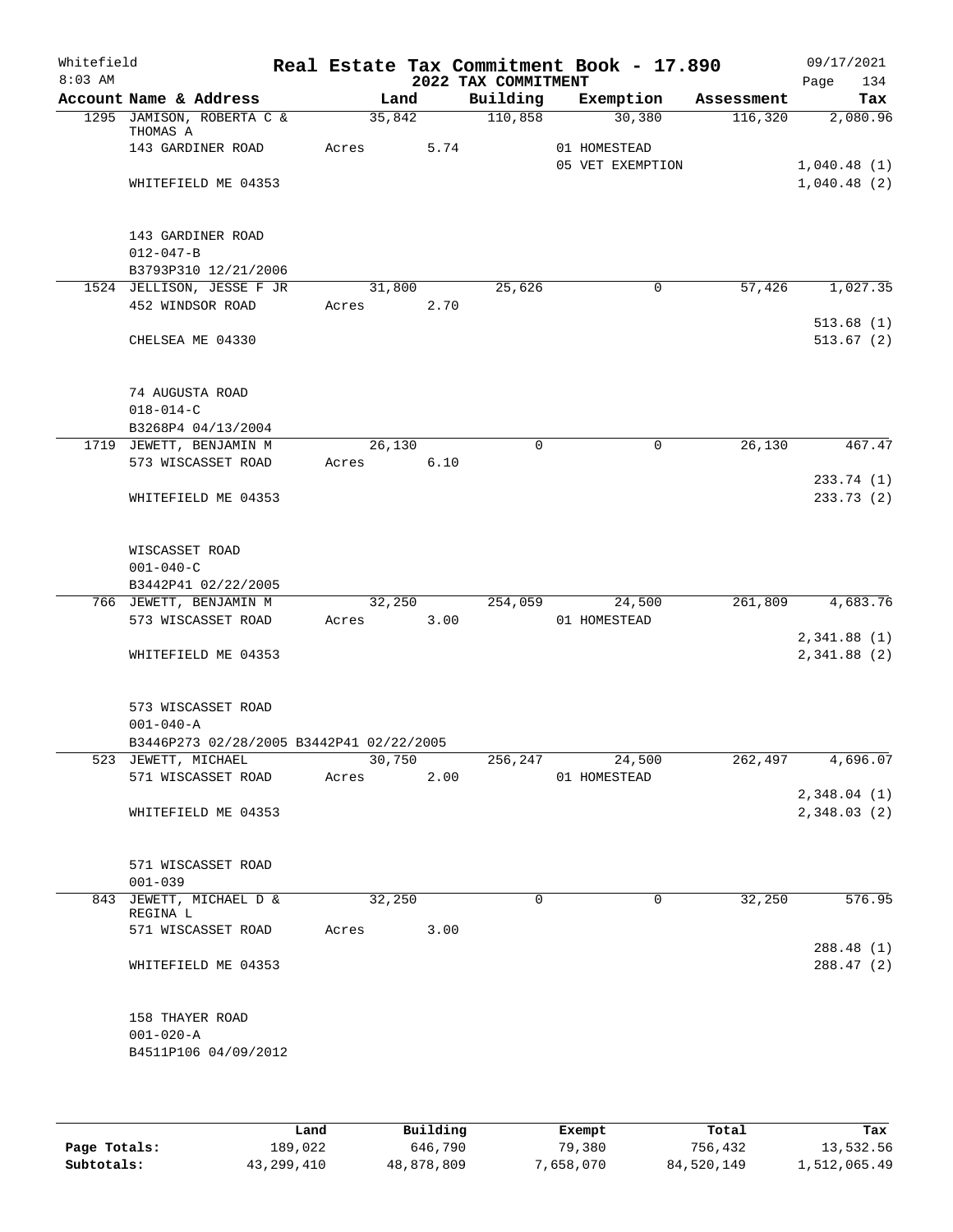| Whitefield<br>$8:03$ AM |                                                                                      |                 |       | 2022 TAX COMMITMENT | Real Estate Tax Commitment Book - 17.890 |            | 09/17/2021<br>135<br>Page  |
|-------------------------|--------------------------------------------------------------------------------------|-----------------|-------|---------------------|------------------------------------------|------------|----------------------------|
|                         | Account Name & Address                                                               | Land            |       | Building            | Exemption                                | Assessment | Tax                        |
|                         | 1917 JOHNSON, DANNY J<br>HERNANDEZ-JOHNSON,<br>STEPHANIE A<br>13854 LA CUARTA STREET | 25,250<br>Acres | 5.00  | $\Omega$            | $\Omega$                                 | 25, 250    | 451.72<br>225.86(1)        |
|                         | WHITTIER CA 90602-2517                                                               |                 |       |                     |                                          |            | 225.86(2)                  |
|                         | COOPER ROAD                                                                          |                 |       |                     |                                          |            |                            |
|                         | $018 - 021 - B$                                                                      |                 |       |                     |                                          |            |                            |
|                         | B4914P96 08/03/2015<br>1674 JOHNSON, JOSHUA R                                        | 39,018          |       | $\Omega$            | $\mathbf 0$                              | 39,018     | 698.03                     |
|                         | JOHNSON, LAURA K                                                                     | Acres           | 22.72 |                     |                                          |            |                            |
|                         | 39 HICKORY LANE                                                                      |                 |       |                     |                                          |            | 349.02 (1)<br>349.01(2)    |
|                         | WHITEFIELD ME 04353                                                                  |                 |       |                     |                                          |            |                            |
|                         | HUNTS MEADOW ROAD<br>$012 - 027$                                                     |                 |       |                     |                                          |            |                            |
|                         | B5431P142 09/12/2019                                                                 |                 |       |                     |                                          |            |                            |
|                         | 214 JOHNSON, JOSHUA R                                                                | 64,638          |       | 174,376             | 24,500                                   | 214,514    | 3,837.66                   |
|                         | JOHNSON, LAURA K                                                                     | Acres           | 46.75 |                     | 01 HOMESTEAD                             |            |                            |
|                         | 39 HICKORY LANE                                                                      |                 |       |                     |                                          |            | 1,918.83(1)<br>1,918.83(2) |
|                         | WHITEFIELD ME 04353                                                                  |                 |       |                     |                                          |            |                            |
|                         | 39 HICKORY LANE                                                                      |                 |       |                     |                                          |            |                            |
|                         | $012 - 026 - A$                                                                      |                 |       |                     |                                          |            |                            |
|                         | B5431P142 09/12/2019<br>1373 JOHNSON, ROBERT                                         | 20,450          |       | 0                   | $\mathbf 0$                              | 20,450     | 365.85                     |
|                         | PO BOX 145                                                                           | Acres           | 1.80  |                     |                                          |            |                            |
|                         |                                                                                      |                 |       |                     |                                          |            | 182.93(1)                  |
|                         | ESSEX MA 01929                                                                       |                 |       |                     |                                          |            | 182.92 (2)                 |
|                         | TOWNHOUSE ROAD<br>$010 - 011 - C$                                                    |                 |       |                     |                                          |            |                            |
|                         | B4823P277 10/02/2014                                                                 |                 |       |                     |                                          |            |                            |
|                         | 557 JONES, EMILY                                                                     | 40,750          |       | 21,526              | 30,380                                   | 31,896     | 570.62                     |
|                         | 295 PITTSTON ROAD                                                                    | Acres           | 2.00  |                     | 05 VET EXEMPTION                         |            |                            |
|                         |                                                                                      |                 |       |                     | 01 HOMESTEAD                             |            | 285.31(1)                  |
|                         | WHITEFIELD ME 04353                                                                  |                 |       |                     |                                          |            | 285.31(2)                  |
|                         | 295 PITTSTON ROAD                                                                    |                 |       |                     |                                          |            |                            |
|                         | $003 - 014$                                                                          |                 |       |                     |                                          |            |                            |
|                         | 705 JONES, JONI S<br>PO BOX 19                                                       | 30,000<br>Acres | 0.29  | 80,637              | 24,500<br>01 HOMESTEAD                   | 86,137     | 1,540.99                   |
|                         |                                                                                      |                 |       |                     |                                          |            | 770.50(1)                  |
|                         | WHITEFIELD ME 04353                                                                  |                 |       |                     |                                          |            | 770.49(2)                  |
|                         | 14 GRAND ARMY ROAD<br>$026 - 010$                                                    |                 |       |                     |                                          |            |                            |
|                         | B2897P1 08/13/2002 B2767P204 12/05/2001                                              |                 |       |                     |                                          |            |                            |
|                         |                                                                                      |                 |       |                     |                                          |            |                            |

|              | Land       | Building     | Exempt    | Total        | Tax          |
|--------------|------------|--------------|-----------|--------------|--------------|
| Page Totals: | 220,106    | 276,539      | 79,380    | 417,265      | 7.464.87     |
| Subtotals:   | 43,519,516 | 49, 155, 348 | 7,737,450 | 84, 937, 414 | 1,519,530.36 |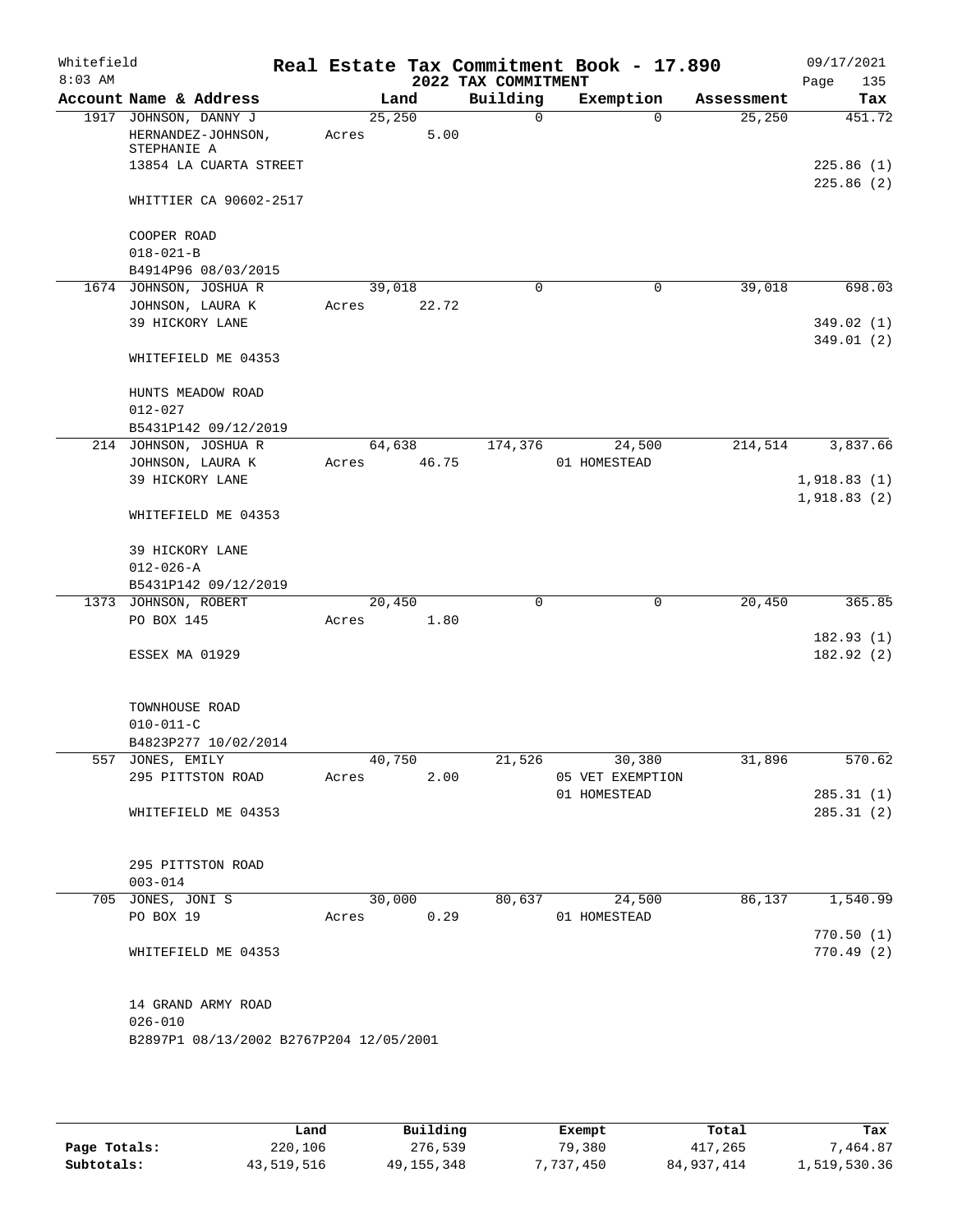| Whitefield<br>$8:03$ AM |                                                    |                 |       |                     | 2022 TAX COMMITMENT | Real Estate Tax Commitment Book - 17.890 |                  | 09/17/2021<br>136<br>Page |
|-------------------------|----------------------------------------------------|-----------------|-------|---------------------|---------------------|------------------------------------------|------------------|---------------------------|
|                         | Account Name & Address                             |                 |       | Land                | Building            | Exemption                                | Assessment       | Tax                       |
|                         | 739 JONES, SCOTT V                                 |                 |       | 76,000              |                     | 62,846<br>24,500                         | 114,346          | 2,045.65                  |
|                         | JONES, SHARON                                      |                 |       | Acres 68.50         |                     | 01 HOMESTEAD                             |                  |                           |
|                         | 194 HEAD TIDE ROAD                                 |                 |       |                     |                     |                                          |                  | 1,022.83(1)               |
|                         |                                                    |                 |       |                     |                     |                                          |                  | 1,022.82(2)               |
|                         | WHITEFIELD ME 04353                                |                 |       |                     |                     |                                          |                  |                           |
|                         |                                                    |                 |       |                     |                     |                                          |                  |                           |
|                         | 194 HEAD TIDE ROAD                                 |                 |       |                     |                     |                                          |                  |                           |
|                         | $008 - 013$                                        |                 |       |                     |                     |                                          |                  |                           |
|                         | B5380P180 05/07/2019                               |                 |       |                     |                     |                                          |                  |                           |
|                         | 1630 JONES, SCOTT V                                |                 |       | 22,385              | $\Omega$            | 0                                        | 22,385           | 400.47                    |
|                         | JONES, SHARON                                      |                 | Acres | 3.09                |                     |                                          |                  |                           |
|                         | 194 HEAD TIDE ROAD                                 |                 |       |                     |                     |                                          |                  | 200.24(1)                 |
|                         |                                                    |                 |       |                     |                     |                                          |                  | 200.23(2)                 |
|                         | WHITEFIELD ME 04353                                |                 |       |                     |                     |                                          |                  |                           |
|                         |                                                    |                 |       |                     |                     |                                          |                  |                           |
|                         | HEAD TIDE ROAD                                     |                 |       |                     |                     |                                          |                  |                           |
|                         | $008 - 014$                                        |                 |       |                     |                     |                                          |                  |                           |
|                         | B5380P180 05/07/2019<br>589 JORDAN, CLAYTON & MARY |                 |       | $\mathbf 0$         | 21,844              |                                          | $\mathbf 0$      | 0.00                      |
|                         | Е                                                  |                 |       |                     |                     | 21,844                                   |                  |                           |
|                         | 8 BLUEBERRY LANE                                   |                 |       |                     |                     | 01 HOMESTEAD                             |                  |                           |
|                         |                                                    |                 |       |                     |                     |                                          |                  |                           |
|                         | WHITEFIELD ME 04353                                |                 |       |                     |                     |                                          |                  |                           |
|                         |                                                    |                 |       |                     |                     |                                          |                  |                           |
|                         |                                                    |                 |       |                     |                     |                                          |                  |                           |
|                         | 8 BLUEBERRY LANE                                   |                 |       |                     |                     |                                          |                  |                           |
|                         | $001 - 011 - ON$                                   |                 |       |                     |                     |                                          |                  |                           |
|                         | 777 JORDAN, CLAYTON & MARY                         |                 |       | 79,194              | 77,247              | 0                                        | 156,441          | 2,798.73                  |
|                         | ELIZABETH                                          |                 |       | 24.49               |                     |                                          |                  |                           |
|                         | 8 BLUEBERRY LANE                                   |                 | Acres |                     |                     |                                          |                  | 1,399.37(1)               |
|                         | WHITEFIELD ME 04353                                |                 |       |                     |                     |                                          |                  | 1,399.36(2)               |
|                         |                                                    |                 |       |                     |                     |                                          |                  |                           |
|                         |                                                    |                 |       |                     |                     |                                          |                  |                           |
|                         | 3 BLUEBERRY LANE                                   |                 |       |                     |                     |                                          |                  |                           |
|                         | $001 - 011$                                        |                 |       |                     |                     |                                          |                  |                           |
|                         | B4345P126 11/24/2010                               |                 |       |                     |                     |                                          |                  |                           |
|                         | 265 JORDAN, CLAYTON S &                            |                 |       | 5,850               | 0                   |                                          | 5,850            | 104.66                    |
|                         | MARY E                                             |                 |       |                     |                     |                                          |                  |                           |
|                         | 8 BLUEBERRY LANE                                   |                 | Acres | 3.90                |                     |                                          |                  |                           |
|                         |                                                    |                 |       |                     |                     |                                          |                  | 52.33(1)                  |
|                         | WHITEFIELD ME 04353                                |                 |       |                     |                     |                                          |                  | 52.33(2)                  |
|                         |                                                    |                 |       |                     |                     |                                          |                  |                           |
|                         |                                                    |                 |       |                     |                     |                                          |                  |                           |
|                         | BLUEBERRY LANE                                     |                 |       |                     |                     |                                          |                  |                           |
|                         | $001 - 009$                                        |                 |       |                     |                     |                                          |                  |                           |
|                         | B4953P302 12/01/2015<br>414 JORDAN, CLAYTON S &    |                 |       | 2,250               | 0                   | 0                                        | 2,250            | 40.25                     |
|                         | MARY E                                             |                 |       |                     |                     |                                          |                  |                           |
|                         | 8 BLUEBERRY LANE                                   |                 | Acres | 1.50                |                     |                                          |                  |                           |
|                         |                                                    |                 |       |                     |                     |                                          |                  | 20.13(1)                  |
|                         | WHITEFIELD ME 04353                                |                 |       |                     |                     |                                          |                  | 20.12(2)                  |
|                         |                                                    |                 |       |                     |                     |                                          |                  |                           |
|                         |                                                    |                 |       |                     |                     |                                          |                  |                           |
|                         | BLUEBERRY LANE                                     |                 |       |                     |                     |                                          |                  |                           |
|                         | $001 - 010$                                        |                 |       |                     |                     |                                          |                  |                           |
|                         | B4953P302 12/01/2015                               |                 |       |                     |                     |                                          |                  |                           |
|                         |                                                    |                 |       |                     |                     |                                          |                  |                           |
|                         |                                                    |                 |       |                     |                     |                                          |                  |                           |
| Page Totals:            |                                                    | Land<br>185,679 |       | Building<br>161,937 |                     | Exempt<br>46,344                         | Total<br>301,272 | Tax<br>5,389.76           |
|                         |                                                    |                 |       |                     |                     |                                          |                  |                           |

**Subtotals:** 43,705,195 49,317,285 7,783,794 85,238,686 1,524,920.12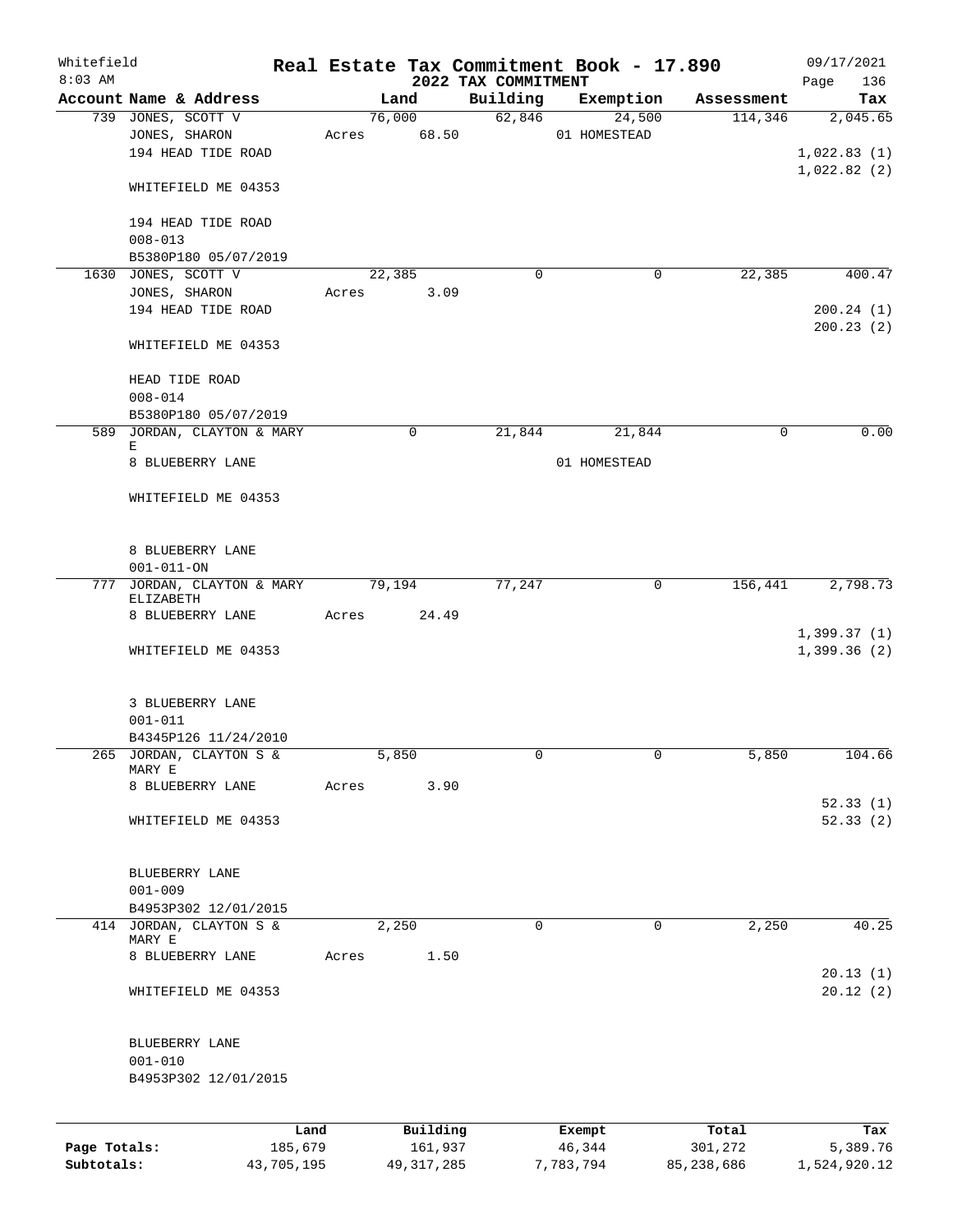| Whitefield<br>$8:03$ AM |                                      |         |            |                                 | Real Estate Tax Commitment Book - 17.890 |            | 09/17/2021                    |
|-------------------------|--------------------------------------|---------|------------|---------------------------------|------------------------------------------|------------|-------------------------------|
|                         | Account Name & Address               |         | Land       | 2022 TAX COMMITMENT<br>Building | Exemption                                | Assessment | 137<br>Page<br>Tax            |
|                         | 654 JORDAN, DOUGLAS J &              |         | 73,255     | 100,787                         | 24,500                                   | 149,542    | 2,675.31                      |
|                         | JULIA A                              |         |            |                                 |                                          |            |                               |
|                         | PO BOX 223                           | Acres   | 63.01      |                                 | 01 HOMESTEAD                             |            |                               |
|                         | WHITEFIELD ME 04353                  |         |            |                                 |                                          |            | 1,337.66(1)<br>1,337.65(2)    |
|                         |                                      |         |            |                                 |                                          |            |                               |
|                         |                                      |         |            |                                 |                                          |            |                               |
|                         | 243 JEFFERSON ROAD<br>$014 - 023$    |         |            |                                 |                                          |            |                               |
|                         | B2512P103 10/28/1999                 |         |            |                                 |                                          |            |                               |
|                         | 1276 JORDAN, DOUGLAS J &             |         | 44,986     | 2,236                           | 0                                        | 47,222     | 844.80                        |
|                         | JULIA A                              |         |            |                                 |                                          |            |                               |
|                         | PO BOX 223                           | Acres   | 17.17      |                                 |                                          |            | 422.40 (1)                    |
|                         | WHITEFIELD ME 04353                  |         |            |                                 |                                          |            | 422.40 (2)                    |
|                         |                                      |         |            |                                 |                                          |            |                               |
|                         |                                      |         |            |                                 |                                          |            |                               |
|                         | <b>JEFFERSON ROAD</b><br>$029 - 003$ |         |            |                                 |                                          |            |                               |
|                         | B2512P103 10/28/1999                 |         |            |                                 |                                          |            |                               |
|                         | 1741 JOSLYN, BETHANY A               |         | 30,675     | 29,132                          | 0                                        | 59,807     | 1,069.95                      |
|                         | 45 COOKSON LANE                      | Acres   | 1.95       |                                 |                                          |            |                               |
|                         |                                      |         |            |                                 |                                          |            | 534.98 (1)                    |
|                         | WHITEFIELD ME 04353                  |         |            |                                 |                                          |            | 534.97 (2)                    |
|                         |                                      |         |            |                                 |                                          |            |                               |
|                         | 29 WOOD LANE                         |         |            |                                 |                                          |            |                               |
|                         | $020 - 049 - J$                      |         |            |                                 |                                          |            |                               |
|                         | B5488P221 02/07/2020                 |         |            |                                 |                                          |            |                               |
|                         | 585 JOSLYN, BROOKE A                 |         | 30,000     | 130,210                         | 0                                        | 160,210    | 2,866.16                      |
|                         | 450 WEST 24TH STREET,<br>APT 11AB    |         | Acres 0.66 |                                 |                                          |            |                               |
|                         |                                      |         |            |                                 |                                          |            | 1,433.08(1)                   |
|                         | NEW YORK NY 10011                    |         |            |                                 |                                          |            | 1,433.08(2)                   |
|                         | 97 MAIN STREET                       |         |            |                                 |                                          |            |                               |
|                         | $022 - 033$                          |         |            |                                 |                                          |            |                               |
|                         | B5158P286 07/20/2017                 |         |            |                                 |                                          |            |                               |
| 993                     | JOSLYN, DANIEL &                     |         | 33,750     | 133,597                         | 24,500                                   | 142,847    | 2,555.53                      |
|                         | CHERYLE                              |         |            |                                 |                                          |            |                               |
|                         | 280 HEAD TIDE ROAD                   | Acres   | 4.00       |                                 | 01 HOMESTEAD                             |            |                               |
|                         | WHITEFIELD ME 04353                  |         |            |                                 |                                          |            | 1, 277.77(1)<br>1, 277.76 (2) |
|                         |                                      |         |            |                                 |                                          |            |                               |
|                         |                                      |         |            |                                 |                                          |            |                               |
|                         | 280 HEAD TIDE ROAD<br>$005 - 017$    |         |            |                                 |                                          |            |                               |
|                         | B943P135 01/05/1978                  |         |            |                                 |                                          |            |                               |
| 1043                    | JOSLYN, EVELYN & RODNEY              |         | 53,100     | 76,283                          | 24,500                                   | 104,883    | 1,876.36                      |
|                         | 266 HEAD TIDE ROAD                   | Acres   | 29.00      |                                 | 01 HOMESTEAD                             |            |                               |
|                         |                                      |         |            |                                 |                                          |            | 938.18 (1)                    |
|                         | WHITEFIELD ME 04353                  |         |            |                                 |                                          |            | 938.18 (2)                    |
|                         |                                      |         |            |                                 |                                          |            |                               |
|                         | 266 HEAD TIDE ROAD<br>$005 - 016$    |         |            |                                 |                                          |            |                               |
|                         | B2185P334 09/30/1996                 |         |            |                                 |                                          |            |                               |
|                         |                                      | Land    | Building   |                                 | Exempt                                   | Total      | Tax                           |
| Page Totals:            |                                      | 265,766 | 472,245    |                                 | 73,500                                   | 664,511    | 11,888.11                     |
| Subtotals:              | 43,970,961                           |         | 49,789,530 |                                 | 7,857,294                                | 85,903,197 | 1,536,808.23                  |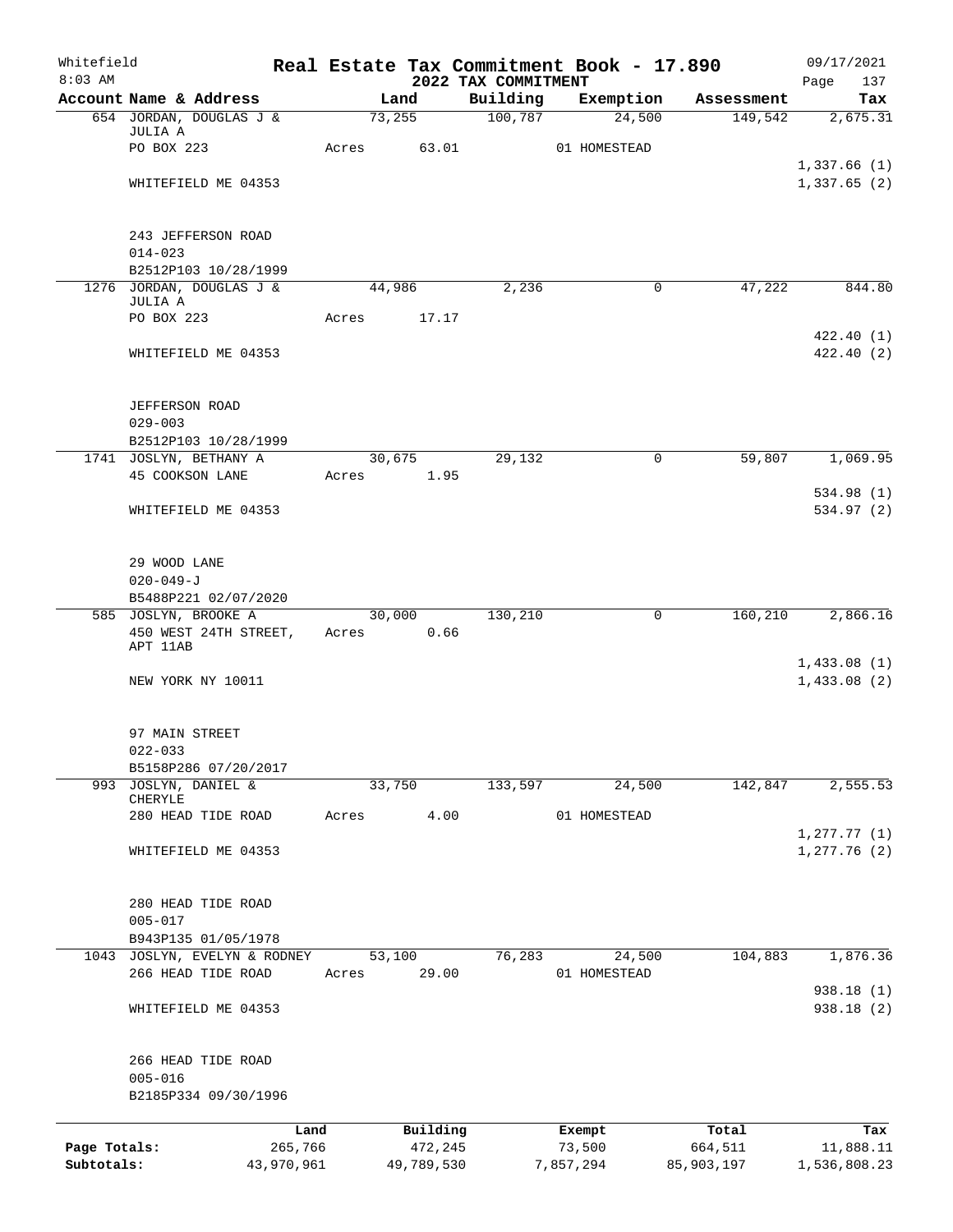| Whitefield<br>$8:03$ AM |                                              | Real Estate Tax Commitment Book - 17.890 | 2022 TAX COMMITMENT |             |            | 09/17/2021<br>138<br>Page  |
|-------------------------|----------------------------------------------|------------------------------------------|---------------------|-------------|------------|----------------------------|
|                         | Account Name & Address                       | Land                                     | Building            | Exemption   | Assessment | Tax                        |
|                         | 1854 JOSLYN, LYMAN GARRETT<br>113 DOYLE ROAD | $\mathbf 0$                              | 8,457               | $\Omega$    | 8,457      | 151.30                     |
|                         | WHITEFIELD ME 04353                          |                                          |                     |             |            | 75.65(1)<br>75.65(2)       |
|                         | 113 DOYLE ROAD<br>$019 - 031 - ON$           |                                          |                     |             |            |                            |
| 1194                    | JOSLYN, RAYMOND E &<br>JUDITH A              | 30,000                                   | 21,913              | 0           | 51,913     | 928.72                     |
|                         | 43 JOSLYN ROAD                               | 0.16<br>Acres                            |                     |             |            | 464.36(1)                  |
|                         | WINDSOR ME 04363                             |                                          |                     |             |            | 464.36(2)                  |
|                         | 190 ROCKLAND ROAD<br>$021 - 004$             |                                          |                     |             |            |                            |
|                         | B1385P205 04/24/1987                         |                                          |                     |             |            |                            |
|                         | 563 JOURDAN, ADAM P<br>JOURDAN, SAMANTHA J   | 30,000                                   | 109,873             | 0           | 139,873    | 2,502.33                   |
|                         | 468 VIGUE ROAD                               | 1.10<br>Acres                            |                     |             |            | 1,251.17(1)<br>1,251.16(2) |
|                         | WHITEFIELD ME 04353                          |                                          |                     |             |            |                            |
|                         | 468 VIGUE ROAD<br>$019 - 040$                |                                          |                     |             |            |                            |
|                         | B5644P62 12/31/2020                          |                                          |                     |             |            |                            |
|                         | 719 KAKASENKO, LYDIA                         | 40,500                                   | $\mathbf 0$         | $\mathbf 0$ | 40,500     | 724.55                     |
|                         | 189 CAMDEN HILL ROAD #2 Acres                | 25.00                                    |                     |             |            |                            |
|                         | NEW MILFORD CT 06776                         |                                          |                     |             |            | 362.28(1)<br>362.27(2)     |
|                         | PITTSTON ROAD                                |                                          |                     |             |            |                            |
|                         | $003 - 010$<br>B4927P50 09/10/2015           |                                          |                     |             |            |                            |
|                         | 1382 KALCENKO, ALEX & GLADYS                 | 33,900                                   | 84,977              | 0           | 118,877    | 2,126.71                   |
|                         | 380 PITTSTON ROAD                            | 4.10<br>Acres                            |                     |             |            |                            |
|                         | WHITEFIELD ME 04353                          |                                          |                     |             |            | 1,063.36(1)<br>1,063.35(2) |
|                         | 380 PITTSTON ROAD                            |                                          |                     |             |            |                            |
|                         | $003 - 009 - A$                              |                                          |                     |             |            |                            |
|                         | 569 KALCENKO, ALEXANDER<br>380 PITTSTON ROAD | 36,450<br>6.50<br>Acres                  | 2,871               | $\mathbf 0$ | 39,321     | 703.45                     |
|                         |                                              |                                          |                     |             |            | 351.73(1)<br>351.72 (2)    |
|                         | WHITEFIELD ME 04353                          |                                          |                     |             |            |                            |
|                         | PITTSTON ROAD<br>$003 - 009$                 |                                          |                     |             |            |                            |
|                         | B2942P221 11/05/2002                         |                                          |                     |             |            |                            |

|              | Land       | Building   | Exempt    | Total        | Tax          |
|--------------|------------|------------|-----------|--------------|--------------|
| Page Totals: | 170,850    | 228,091    |           | 398,941      | ,137.06      |
| Subtotals:   | 44,141,811 | 50,017,621 | 7,857,294 | 86, 302, 138 | 1,543,945.29 |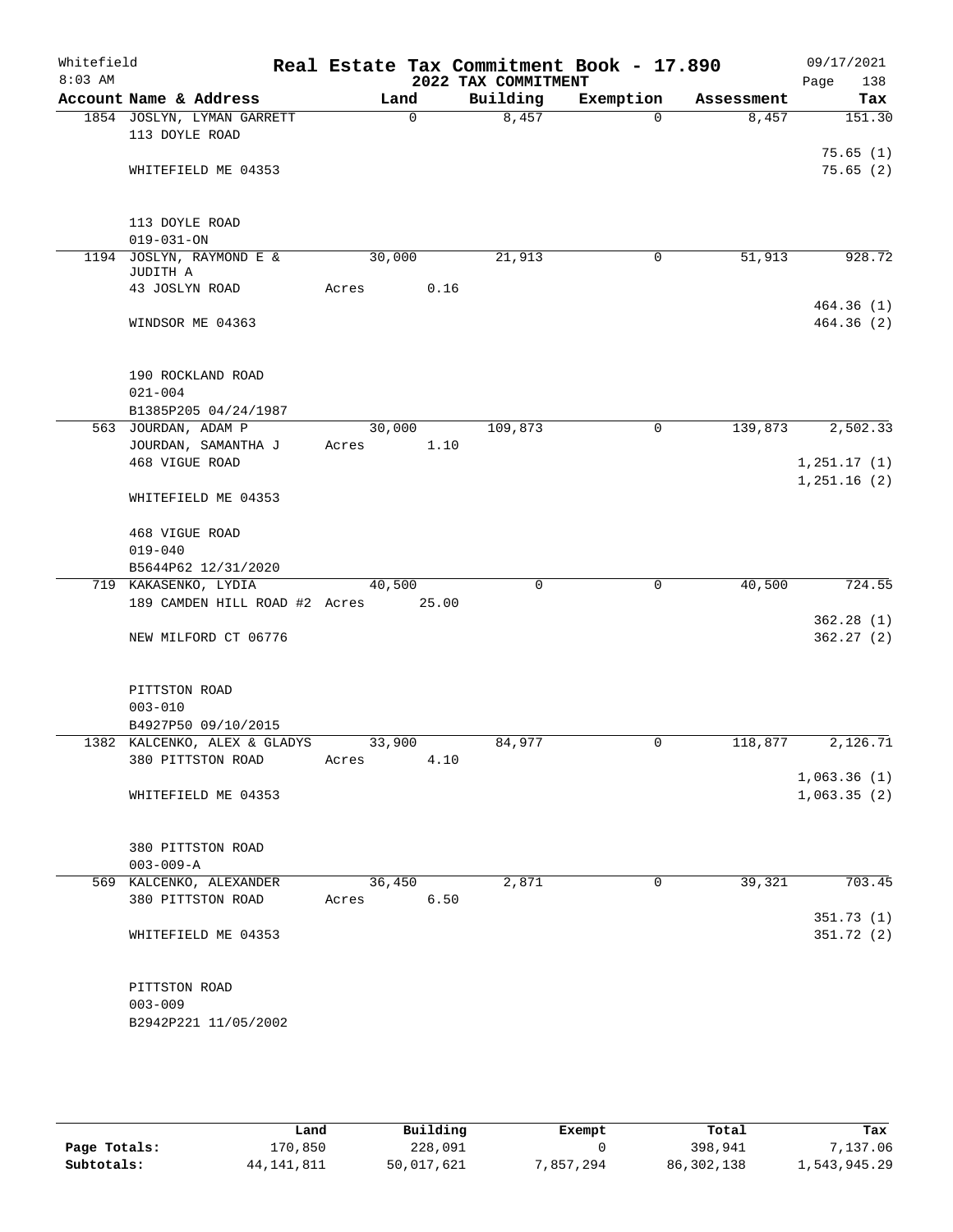| Whitefield<br>$8:03$ AM |                                                 |       |                       | 2022 TAX COMMITMENT | Real Estate Tax Commitment Book - 17.890 |            | 09/17/2021<br>139<br>Page |
|-------------------------|-------------------------------------------------|-------|-----------------------|---------------------|------------------------------------------|------------|---------------------------|
|                         | Account Name & Address                          |       | Land                  | Building            | Exemption                                | Assessment | Tax                       |
|                         | 1282 KALLOCH, JEREMY S &<br>WEBB-KALLOCH, LISA  |       | 35,970                | 96,753              | 24,500                                   | 108, 223   | 1,936.11                  |
|                         | 110 HUNTS MEADOW ROAD                           | Acres | 5.90                  |                     | 01 HOMESTEAD                             |            |                           |
|                         |                                                 |       |                       |                     |                                          |            | 968.06(1)                 |
|                         | WHITEFIELD ME 04353                             |       |                       |                     |                                          |            | 968.05(2)                 |
|                         | 110 HUNTS MEADOW ROAD                           |       |                       |                     |                                          |            |                           |
|                         | $012 - 017 - E$                                 |       |                       |                     |                                          |            |                           |
|                         | B4498P252 03/06/2012                            |       |                       |                     |                                          |            |                           |
|                         | 27 KAMINSKY, CHRISTOPER J 66,100                |       |                       | 106,706             | 24,500                                   | 148,306    | 2,653.19                  |
|                         | KAMINSKY, MARY C<br>18 LIBBY LANE               |       | Acres 49.00           |                     | 01 HOMESTEAD                             |            | 1,326.60(1)               |
|                         |                                                 |       |                       |                     |                                          |            | 1,326.59(2)               |
|                         | WHITEFIELD ME 04353                             |       |                       |                     |                                          |            |                           |
|                         | 18 LIBBY LANE                                   |       |                       |                     |                                          |            |                           |
|                         | $012 - 041$                                     |       |                       |                     |                                          |            |                           |
|                         | B2536P275 01/31/2000                            |       |                       |                     |                                          |            |                           |
|                         | 127 KASELIS, RICHARD M<br>208 HUNTS MEADOW ROAD |       | 44,090<br>Acres 16.05 | 121,323             | 24,500<br>01 HOMESTEAD                   | 140,913    | 2,520.93                  |
|                         |                                                 |       |                       |                     |                                          |            | 1,260.47(1)               |
|                         | WHITEFIELD ME 04353                             |       |                       |                     |                                          |            | 1,260.46(2)               |
|                         |                                                 |       |                       |                     |                                          |            |                           |
|                         | 208 HUNTS MEADOW ROAD                           |       |                       |                     |                                          |            |                           |
|                         | $012 - 021$                                     |       |                       |                     |                                          |            |                           |
|                         | B2854P82 05/15/2002                             |       |                       |                     |                                          |            |                           |
|                         | 1063 KATLER, MAX R & THERESA                    |       | 61,680                | 143,369             | 24,500                                   | 180,549    | 3,230.02                  |
|                         | L.<br>45 ROONEY LANE                            | Acres | 42.20                 |                     | 01 HOMESTEAD                             |            |                           |
|                         |                                                 |       |                       |                     |                                          |            | 1,615.01(1)               |
|                         | WHITEFIELD ME 04353                             |       |                       |                     |                                          |            | 1,615.01(2)               |
|                         |                                                 |       |                       |                     |                                          |            |                           |
|                         | 45 ROONEY LANE                                  |       |                       |                     |                                          |            |                           |
|                         | $012 - 062$<br>B4076P7 12/01/2008               |       |                       |                     |                                          |            |                           |
| 714                     | KEENEY, TIMOTHY S &                             |       | 30,000                | 168,735             | 24,500                                   | 174,235    | 3,117.06                  |
|                         | JACOBS, KATHY                                   |       |                       |                     |                                          |            |                           |
|                         | 91 HUNTS MEADOW ROAD                            | Acres | 1.50                  |                     | 01 HOMESTEAD                             |            | 1,558.53(1)               |
|                         | WHITEFIELD ME 04353                             |       |                       |                     |                                          |            | 1,558.53(2)               |
|                         |                                                 |       |                       |                     |                                          |            |                           |
|                         | 91 HUNTS MEADOW ROAD                            |       |                       |                     |                                          |            |                           |
|                         | $012 - 029 - B$                                 |       |                       |                     |                                          |            |                           |
|                         | B2640P217 01/31/2001                            |       |                       |                     |                                          |            |                           |
| 1638                    | KEEP, WESLEY R &<br>CONSTANCE L                 |       | 36,050                | 99,101              | 24,500                                   | 110,651    | 1,979.55                  |
|                         | 276 PITTSTON ROAD                               | Acres | 6.00                  |                     | 01 HOMESTEAD                             |            |                           |
|                         | WHITEFIELD ME 04353                             |       |                       |                     |                                          |            | 989.78 (1)<br>989.77 (2)  |
|                         |                                                 |       |                       |                     |                                          |            |                           |
|                         | 276 PITTSTON ROAD                               |       |                       |                     |                                          |            |                           |
|                         | $004 - 044 - A$                                 |       |                       |                     |                                          |            |                           |
|                         | B3313P238 06/22/2004                            |       |                       |                     |                                          |            |                           |
|                         | Land                                            |       | Building              |                     | Exempt                                   | Total      | Tax                       |
| Page Totals:            | 273,890                                         |       | 735,987               |                     | 147,000                                  | 862,877    | 15,436.86                 |
| Subtotals:              | 44, 415, 701                                    |       | 50,753,608            |                     | 8,004,294                                | 87,165,015 | 1,559,382.15              |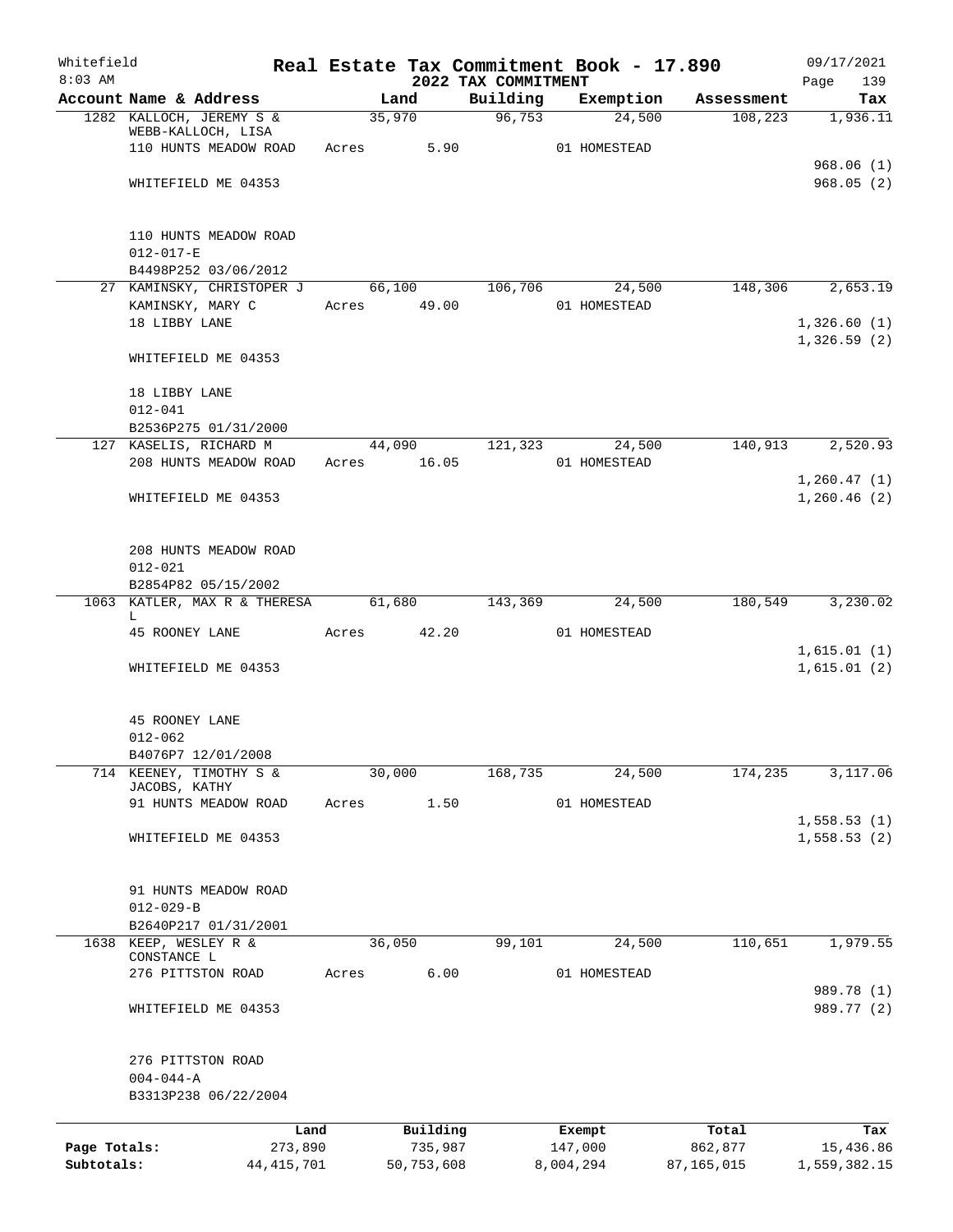| Whitefield   |                                                |       |            |                                 | Real Estate Tax Commitment Book - 17.890 |              | 09/17/2021                   |
|--------------|------------------------------------------------|-------|------------|---------------------------------|------------------------------------------|--------------|------------------------------|
| $8:03$ AM    | Account Name & Address                         |       | Land       | 2022 TAX COMMITMENT<br>Building | Exemption                                | Assessment   | Page<br>140<br>Tax           |
|              | 284 KELCH, BYRON & KATHLEEN                    |       | 43,090     | 23,693                          | $\mathbf 0$                              | 66,783       | 1,194.75                     |
|              | 493 WEST RIVER ROAD                            | Acres | 14.80      |                                 |                                          |              |                              |
|              | PALATKA FL 32177                               |       |            |                                 |                                          |              | 597.38 (1)<br>597.37 (2)     |
|              | 611 TOWNHOUSE ROAD<br>$010 - 001$              |       |            |                                 |                                          |              |                              |
|              | B1729P195 11/13/1991                           |       |            |                                 |                                          |              |                              |
|              | 6 KELCH, BYRON J                               |       | 26,000     | 0                               | 0                                        | 26,000       | 465.14                       |
|              | KELCH, KATHLEEN V                              | Acres | 30.00      |                                 |                                          |              |                              |
|              | 493 WEST RIVER ROAD                            |       |            |                                 |                                          |              | 232.57(1)<br>232.57 (2)      |
|              | PALATKA FL 32177                               |       |            |                                 |                                          |              |                              |
|              | SOUTH HUNTS MEADOW ROAD<br>$009 - 029$         |       |            |                                 |                                          |              |                              |
|              | B1729P195 11/13/1991                           |       |            |                                 |                                          |              |                              |
|              | 417 KELLER, GORDON R &<br>GENEVIEVE M TRUSTEES |       | 40,330     | 119,043                         | 24,500                                   | 134,873      | 2,412.88                     |
|              | KELLER FAMILY TRUST                            | Acres | 5.10       |                                 | 01 HOMESTEAD                             |              |                              |
|              | 76 GRAND ARMY ROAD                             |       |            |                                 |                                          |              | 1, 206.44(1)<br>1, 206.44(2) |
|              | WHITEFIELD ME 04353                            |       |            |                                 |                                          |              |                              |
|              | 76 GRAND ARMY ROAD<br>$013 - 045$              |       |            |                                 |                                          |              |                              |
|              | B5163P101 07/20/2017                           |       |            |                                 |                                          |              |                              |
|              | 623 KELLER, GORDON R &                         |       | 20,900     | 0                               | 0                                        | 20,900       | 373.90                       |
|              | GENEVIEVE M TRUSTEES                           |       | 2.10       |                                 |                                          |              |                              |
|              | KELLER FAMILY TRUST<br>76 GRAND ARMY ROAD      | Acres |            |                                 |                                          |              | 186.95(1)                    |
|              | WHITEFIELD ME 04353                            |       |            |                                 |                                          |              | 186.95 (2)                   |
|              | 78 GRAND ARMY ROAD                             |       |            |                                 |                                          |              |                              |
|              | $013 - 046$                                    |       |            |                                 |                                          |              |                              |
| 1181         | B5146P226 06/08/2017<br>KELLER, GORDON R &     |       | 855        | 0                               | 0                                        | 855          | 15.30                        |
|              | GENEVIEVE M TRUSTEES<br>KELLER FAMILY TRUST    | Acres | 0.57       |                                 |                                          |              |                              |
|              | 76 GRAND ARMY ROAD                             |       |            |                                 |                                          |              | 7.65(1)                      |
|              | WHITEFIELD ME 04353                            |       |            |                                 |                                          |              | 7.65(2)                      |
|              | GRAND ARMY ROAD                                |       |            |                                 |                                          |              |                              |
|              | $013 - 045 - A$                                |       |            |                                 |                                          |              |                              |
|              | B5146P228 06/19/2017<br>358 KELLEY, EUGENE W & |       | 56,935     | 0                               | 0                                        | 56,935       | 1,018.57                     |
|              | JAMES W                                        |       |            |                                 |                                          |              |                              |
|              | 226 ATLANTIC AVENUE                            | Acres | 50.37      |                                 |                                          |              | 509.29(1)                    |
|              | BOOTHBAY HARBOR ME<br>04538                    |       |            |                                 |                                          |              | 509.28(2)                    |
|              | CROCKER AVENUE NORTH<br>$004 - 041$            |       |            |                                 |                                          |              |                              |
|              | Land                                           |       | Building   |                                 | Exempt                                   | Total        | Tax                          |
| Page Totals: | 188,110                                        |       | 142,736    |                                 | 24,500                                   | 306,346      | 5,480.54                     |
| Subtotals:   | 44,603,811                                     |       | 50,896,344 |                                 | 8,028,794                                | 87, 471, 361 | 1,564,862.69                 |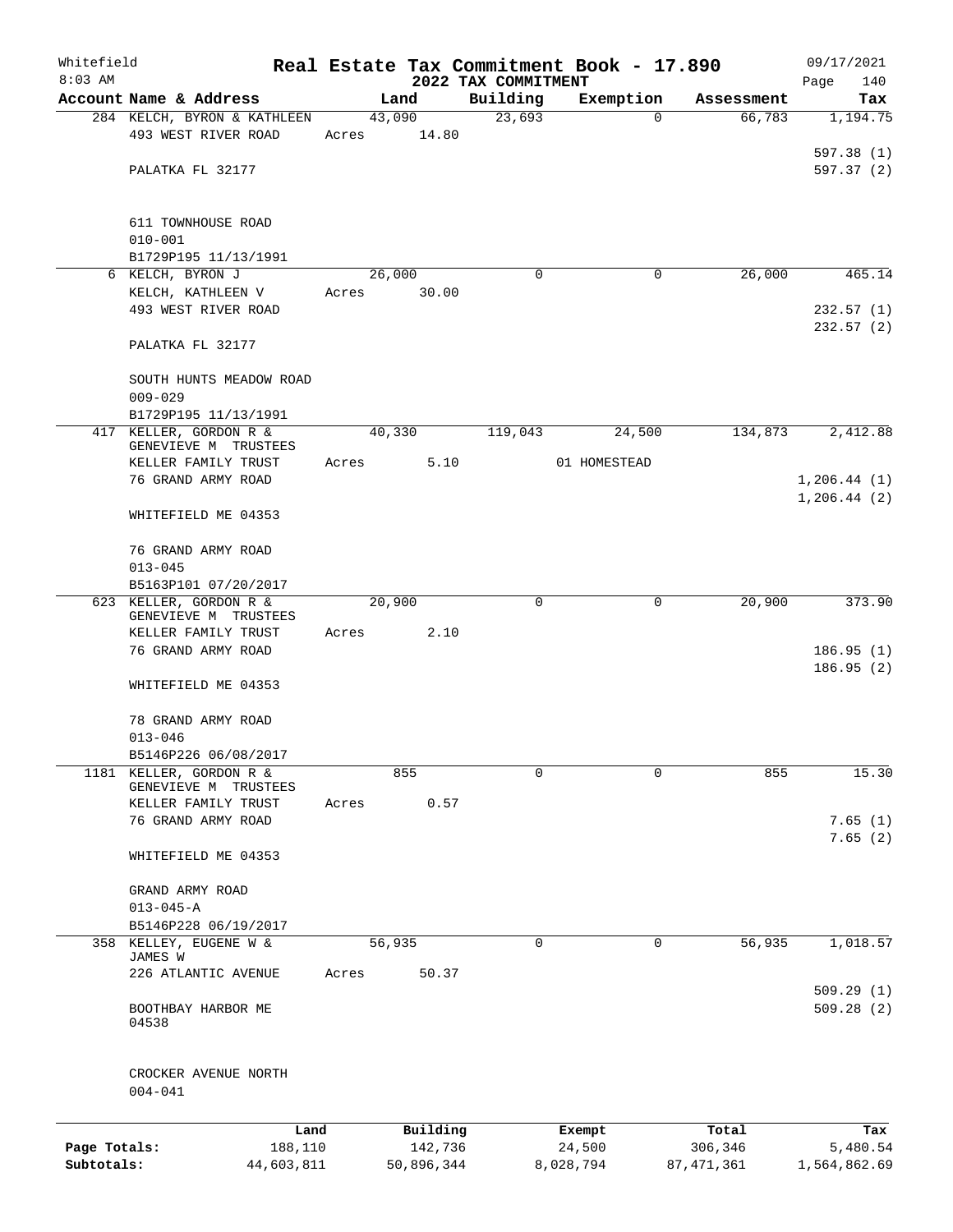| Whitefield<br>$8:03$ AM |                                                                         |       |                 | 2022 TAX COMMITMENT | Real Estate Tax Commitment Book - 17.890 |            | 09/17/2021<br>141<br>Page |
|-------------------------|-------------------------------------------------------------------------|-------|-----------------|---------------------|------------------------------------------|------------|---------------------------|
|                         | Account Name & Address                                                  |       | Land            | Building            | Exemption                                | Assessment | Tax                       |
|                         | 77 KELLEY, EUGENE W &<br>JAMES W                                        |       | 97,250          | 0                   | $\Omega$                                 | 97,250     | 1,739.80                  |
|                         | 226 ATLANTIC AVENUE                                                     | Acres | 131.00          |                     |                                          |            |                           |
|                         | BOOTHBAY HARBOR ME<br>04538                                             |       |                 |                     |                                          |            | 869.90 (1)<br>869.90(2)   |
|                         |                                                                         |       |                 |                     |                                          |            |                           |
|                         | CROCKER AVENUE NORTH<br>$004 - 042$                                     |       |                 |                     |                                          |            |                           |
|                         | B4884P290 05/12/2015                                                    |       |                 |                     |                                          |            |                           |
|                         | 1379 KELLEY, JAMES HEIRS<br>C/O ADAM KELLEY,<br>PERSONAL REPRESENTATIVE | Acres | 27,300<br>32.00 | 0                   | $\mathbf 0$                              | 27,300     | 488.40                    |
|                         | 844 SOUTH CLARY ROAD<br>JEFFERSON ME 04348                              |       |                 |                     |                                          |            | 244.20 (1)<br>244.20 (2)  |
|                         | HUNTS MEADOW ROAD<br>$012 - 020$                                        |       |                 |                     |                                          |            |                           |
|                         | B2304P128 01/26/1998                                                    |       |                 |                     |                                          |            |                           |
|                         | 329 KENNEDY, PETER J                                                    |       | 30,690          | 81,220              | 0                                        | 111,910    | 2,002.07                  |
|                         | BOLDUC, ANITA M<br>577 MILLS ROAD                                       | Acres | 1.96            |                     |                                          |            | 1,001.04(1)               |
|                         | WHITEFIELD ME 04353                                                     |       |                 |                     |                                          |            | 1,001.03(2)               |
|                         | 577 MILLS ROAD                                                          |       |                 |                     |                                          |            |                           |
|                         | $020 - 039 - A$                                                         |       |                 |                     |                                          |            |                           |
|                         | B5245P56 03/30/2018                                                     |       |                 |                     |                                          |            |                           |
|                         | 277 KENOYER, RONALD &                                                   |       | 20,600          | 0                   | $\mathbf 0$                              | 20,600     | 368.53                    |
|                         | PAMELA<br>254 HILTON ROAD                                               | Acres | 1.90            |                     |                                          |            |                           |
|                         | WHITEFIELD ME 04353                                                     |       |                 |                     |                                          |            | 184.27(1)<br>184.26(2)    |
|                         | HILTON ROAD<br>$014 - 004 - A$                                          |       |                 |                     |                                          |            |                           |
| 1920                    | KENOYER, RONALD &                                                       |       | 40,157          | 96,612              | 30,380                                   | 106,389    | 1,903.30                  |
|                         | PAMELA<br>254 HILTON ROAD                                               |       | 11.79           |                     | 01 HOMESTEAD                             |            |                           |
|                         |                                                                         | Acres |                 |                     | 05 VET EXEMPTION                         |            | 951.65(1)                 |
|                         | WHITEFIELD ME 04353                                                     |       |                 |                     |                                          |            | 951.65(2)                 |
|                         | 254 HILTON ROAD<br>$014 - 033 - 1$                                      |       |                 |                     |                                          |            |                           |
|                         | 844 KEYES, LESTER J JR                                                  |       | 61,250          | 0                   | $\mathbf 0$                              | 61,250     | 1,095.76                  |
|                         | C/O PATRICK BOHMER                                                      | Acres | 59.00           |                     |                                          |            |                           |
|                         | 401 JENOA DRIVE<br>CASTLE HAYNE NC<br>28429-4603                        |       |                 |                     |                                          |            | 547.88 (1)<br>547.88 (2)  |
|                         | NORTH HUNTS MEADOW ROAD<br>$015 - 031$<br>B757P185 01/12/1973           |       |                 |                     |                                          |            |                           |
|                         |                                                                         | Land  | Building        |                     | Exempt                                   | Total      | Tax                       |
| Page Totals:            | 277,247                                                                 |       | 177,832         |                     | 30,380                                   | 424,699    | 7,597.86                  |
| Subtotals:              | 44,881,058                                                              |       | 51,074,176      |                     | 8,059,174                                | 87,896,060 | 1,572,460.55              |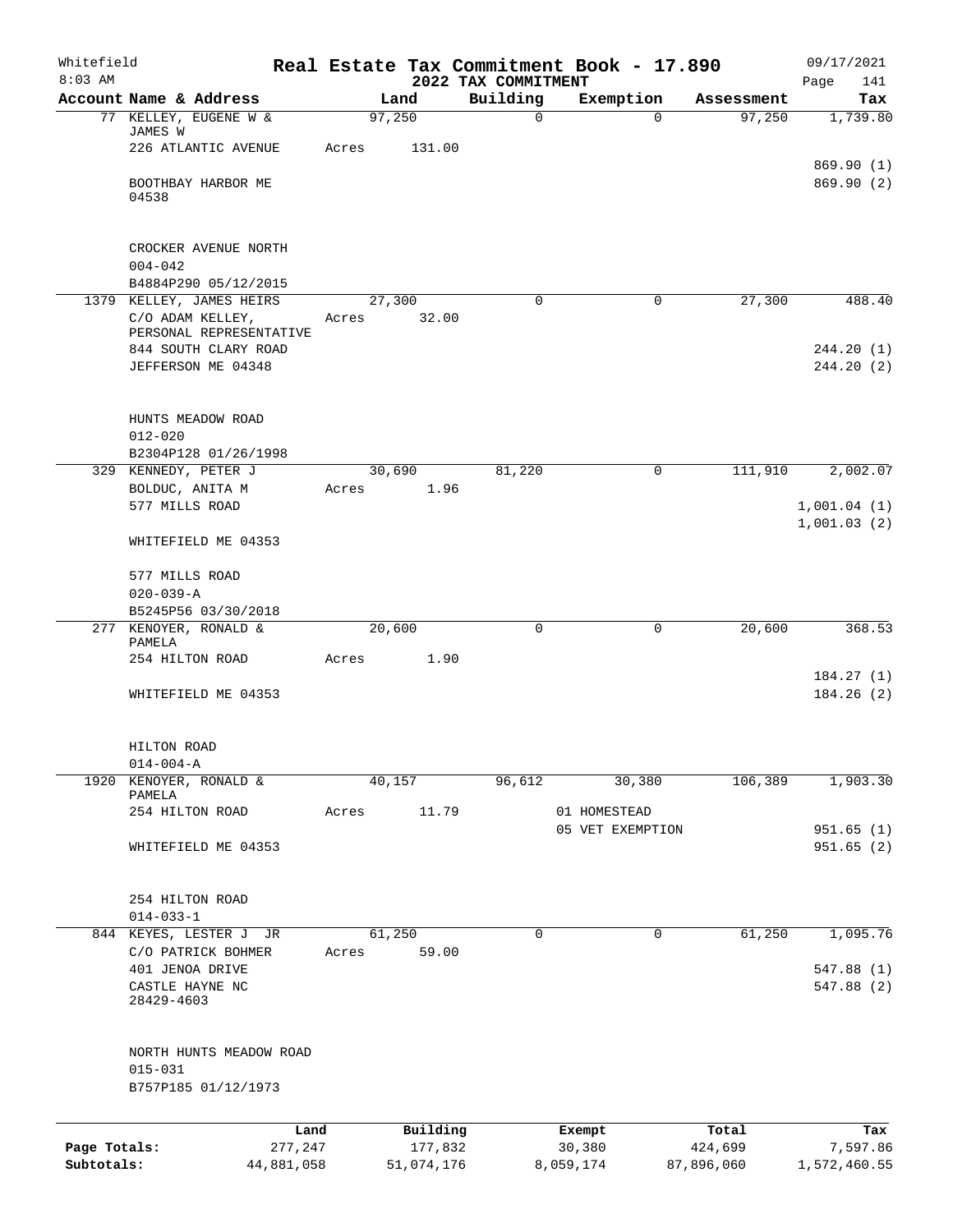| Whitefield<br>$8:03$ AM |                                               |            |       |              |                                 | Real Estate Tax Commitment Book - 17.890 |              | 09/17/2021         |
|-------------------------|-----------------------------------------------|------------|-------|--------------|---------------------------------|------------------------------------------|--------------|--------------------|
|                         | Account Name & Address                        |            |       | Land         | 2022 TAX COMMITMENT<br>Building | Exemption                                | Assessment   | Page<br>142<br>Tax |
|                         | 321 KIERSTEAD, JOHN T &                       |            |       | 30,000       | 123,010                         | $\overline{0}$                           | 153,010      | 2,737.35           |
|                         | JOAN                                          |            |       |              |                                 |                                          |              |                    |
|                         | PO BOX 171                                    |            | Acres | 0.30         |                                 |                                          |              | 1,368.68(1)        |
|                         | WHITEFIELD ME 04353                           |            |       |              |                                 |                                          |              | 1,368.67(2)        |
|                         |                                               |            |       |              |                                 |                                          |              |                    |
|                         | 15 GRAND ARMY ROAD                            |            |       |              |                                 |                                          |              |                    |
|                         | $026 - 017$                                   |            |       |              |                                 |                                          |              |                    |
|                         | B1117P53 10/04/1982                           |            |       |              |                                 |                                          |              |                    |
|                         | 404 KIERSTEAD, JOHN T &<br><b>JOAN</b>        |            |       | 390          | $\Omega$                        | 0                                        | 390          | 6.98               |
|                         | PO BOX 171                                    |            | Acres | 0.26         |                                 |                                          |              |                    |
|                         |                                               |            |       |              |                                 |                                          |              | 3.49(1)            |
|                         | WHITEFIELD ME 04353                           |            |       |              |                                 |                                          |              | 3.49(2)            |
|                         | GRAND ARMY ROAD                               |            |       |              |                                 |                                          |              |                    |
|                         | $026 - 016$                                   |            |       |              |                                 |                                          |              |                    |
|                         | B1117P53 10/04/1982                           |            |       |              |                                 |                                          |              |                    |
|                         | 1101 KILEY, MICHAEL                           |            |       | 38,850       | 79,607                          | 0                                        | 118,457      | 2,119.20           |
|                         | 189 THAYER ROAD                               |            | Acres | 9.50         |                                 |                                          |              | 1,059.60(1)        |
|                         | WHITEFIELD ME 04353                           |            |       |              |                                 |                                          |              | 1,059.60(2)        |
|                         | 189 THAYER ROAD                               |            |       |              |                                 |                                          |              |                    |
|                         | $001 - 028$                                   |            |       |              |                                 |                                          |              |                    |
|                         | B2209P91 12/31/1996                           |            |       |              |                                 |                                          |              |                    |
|                         | 480 KILEY, MICHAEL P                          |            |       | 30,114       | $\mathbf 0$                     | $\mathbf 0$                              | 30,114       | 538.74             |
|                         | 33 WATER STREET                               |            | Acres | 11.08        |                                 |                                          |              | 269.37(1)          |
|                         | DAMARISCOTTA ME 04543                         |            |       |              |                                 |                                          |              | 269.37(2)          |
|                         | THAYER ROAD                                   |            |       |              |                                 |                                          |              |                    |
|                         | $001 - 021$                                   |            |       |              |                                 |                                          |              |                    |
|                         | B2209P91 12/31/1996                           |            |       |              |                                 |                                          |              |                    |
|                         | 1280 KIMBALL, CHRISTINE<br>172 PHILBRICK LANE |            |       | 38,450       | 53,159                          | 24,500                                   | 67,109       | 1,200.58           |
|                         |                                               |            | Acres | 9.00         |                                 | 01 HOMESTEAD                             |              | 600.29(1)          |
|                         | WHITEFIELD ME 04353                           |            |       |              |                                 |                                          |              | 600.29(2)          |
|                         | 172 PHILBRICK LANE                            |            |       |              |                                 |                                          |              |                    |
|                         | $006 - 006$                                   |            |       |              |                                 |                                          |              |                    |
|                         | B1293P169 03/18/1986                          |            |       |              |                                 |                                          |              |                    |
| 747                     | KIMBALL, MICHAEL A &                          |            |       | 1,305        | $\mathbf 0$                     | $\mathbf 0$                              | 1,305        | 23.35              |
|                         | GLENNA<br>PO BOX 356                          |            | Acres | 0.87         |                                 |                                          |              |                    |
|                         |                                               |            |       |              |                                 |                                          |              | 11.68(1)           |
|                         | CAPE NEDDICK ME 03902                         |            |       |              |                                 |                                          |              | 11.67(2)           |
|                         | NORTH HOWE ROAD                               |            |       |              |                                 |                                          |              |                    |
|                         | $020 - 020$                                   |            |       |              |                                 |                                          |              |                    |
|                         | B2353P46 06/22/1998                           |            |       |              |                                 |                                          |              |                    |
|                         |                                               | Land       |       | Building     |                                 | Exempt                                   | Total        | Tax                |
| Page Totals:            |                                               | 139,109    |       | 255,776      |                                 | 24,500                                   | 370,385      | 6,626.20           |
| Subtotals:              |                                               | 45,020,167 |       | 51, 329, 952 |                                 | 8,083,674                                | 88, 266, 445 | 1,579,086.75       |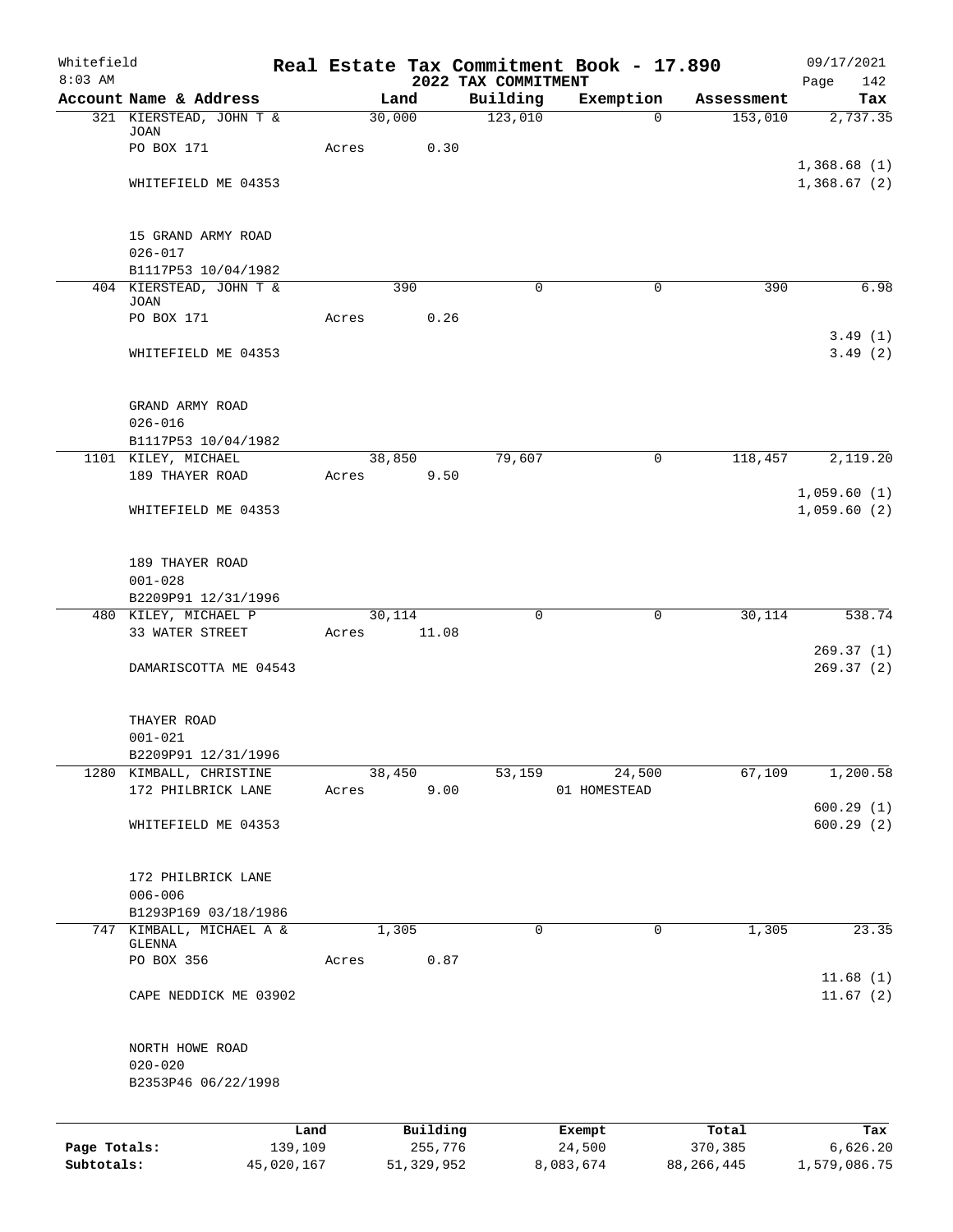| Whitefield<br>$8:03$ AM |                                         |       |        |      | 2022 TAX COMMITMENT | Real Estate Tax Commitment Book - 17.890 |            | 09/17/2021<br>143<br>Page |
|-------------------------|-----------------------------------------|-------|--------|------|---------------------|------------------------------------------|------------|---------------------------|
|                         | Account Name & Address                  |       | Land   |      | Building            | Exemption                                | Assessment | Tax                       |
|                         | 1077 KING, EILEEN E                     |       | 2,100  |      | 0                   | $\Omega$                                 | 2,100      | 37.57                     |
|                         | PO BOX 26                               | Acres |        | 1.40 |                     |                                          |            |                           |
|                         |                                         |       |        |      |                     |                                          |            | 18.79(1)                  |
|                         | WEST BOOTHBAY HARBOR ME<br>04575        |       |        |      |                     |                                          |            | 18.78(2)                  |
|                         |                                         |       |        |      |                     |                                          |            |                           |
|                         | HEAD TIDE ROAD                          |       |        |      |                     |                                          |            |                           |
|                         | $002 - 010$<br>B4140P70 05/12/2009      |       |        |      |                     |                                          |            |                           |
|                         | 802 KING, ERIN                          |       | 60,000 |      | 269,375             | 0                                        | 329,375    | 5,892.52                  |
|                         | 184 MAIN STREET                         | Acres |        | 1.50 |                     |                                          |            |                           |
|                         |                                         |       |        |      |                     |                                          |            | 2,946.26(1)               |
|                         | WHITEFIELD ME 04353                     |       |        |      |                     |                                          |            | 2,946.26(2)               |
|                         | 184 MAIN STREET                         |       |        |      |                     |                                          |            |                           |
|                         | $021 - 011$                             |       |        |      |                     |                                          |            |                           |
|                         | B5120P147 04/04/2017                    |       |        |      |                     |                                          |            |                           |
|                         | 406 KING, ERIN                          |       | 600    |      | 0                   | $\mathbf 0$                              | 600        | 10.73                     |
|                         | 184 MAIN STREET                         | Acres |        | 0.40 |                     |                                          |            |                           |
|                         |                                         |       |        |      |                     |                                          |            | 5.37(1)                   |
|                         | WHITEFIELD ME 04353                     |       |        |      |                     |                                          |            | 5.36(2)                   |
|                         | <b>MAIN STREET</b>                      |       |        |      |                     |                                          |            |                           |
|                         | $021 - 010$                             |       |        |      |                     |                                          |            |                           |
|                         | B5120P147 04/04/2017                    |       |        |      |                     |                                          |            |                           |
|                         | 63 KING, GAIL R & ROBERT D              |       | 65,890 |      | 78,343              | 24,500                                   | 119,733    | 2,142.02                  |
|                         | 624 MILLS ROAD, FRONT                   | Acres |        | 7.30 |                     | 01 HOMESTEAD                             |            |                           |
|                         |                                         |       |        |      |                     |                                          |            | 1,071.01(1)               |
|                         | WHITEFIELD ME 04353                     |       |        |      |                     |                                          |            | 1,071.01(2)               |
|                         | 624 MILLS ROAD, FRONT                   |       |        |      |                     |                                          |            |                           |
|                         | $024 - 001$                             |       |        |      |                     |                                          |            |                           |
|                         | B1579P204 10/10/1989                    |       |        |      |                     |                                          |            |                           |
|                         | 369 KING, GEORGE L                      |       | 27,500 |      | 10,872              | 24,500                                   | 13,872     | 248.17                    |
|                         | 657 TOWNHOUSE ROAD                      | Acres |        | 0.53 |                     | 01 HOMESTEAD                             |            |                           |
|                         | WHITEFIELD ME 04353                     |       |        |      |                     |                                          |            | 124.09(1)<br>124.08(2)    |
|                         |                                         |       |        |      |                     |                                          |            |                           |
|                         | 657 TOWNHOUSE ROAD                      |       |        |      |                     |                                          |            |                           |
|                         | $007 - 027$                             |       |        |      |                     |                                          |            |                           |
|                         | B5206P135 03/21/2017<br>276 KING, JERRY |       | 40,410 |      | 168,340             | 24,500                                   | 184,250    | 3,296.23                  |
|                         | PO BOX 172                              | Acres |        | 5.20 |                     | 01 HOMESTEAD                             |            |                           |
|                         |                                         |       |        |      |                     |                                          |            | 1,648.12(1)               |
|                         | WHITEFIELD ME 04353                     |       |        |      |                     |                                          |            | 1,648.11(2)               |
|                         | 272 MILLS ROAD                          |       |        |      |                     |                                          |            |                           |
|                         | $017 - 008$                             |       |        |      |                     |                                          |            |                           |
|                         | B4753P96 01/28/2014                     |       |        |      |                     |                                          |            |                           |
|                         |                                         |       |        |      |                     |                                          |            |                           |
|                         |                                         |       |        |      |                     |                                          |            |                           |
|                         |                                         |       |        |      |                     |                                          |            |                           |

|              | Land         | Building   | Exempt    | Total      | Tax          |
|--------------|--------------|------------|-----------|------------|--------------|
| Page Totals: | 196,500      | 526,930    | 73,500    | 649,930    | 11,627.24    |
| Subtotals:   | 45, 216, 667 | 51,856,882 | 8,157,174 | 88,916,375 | 1,590,713.99 |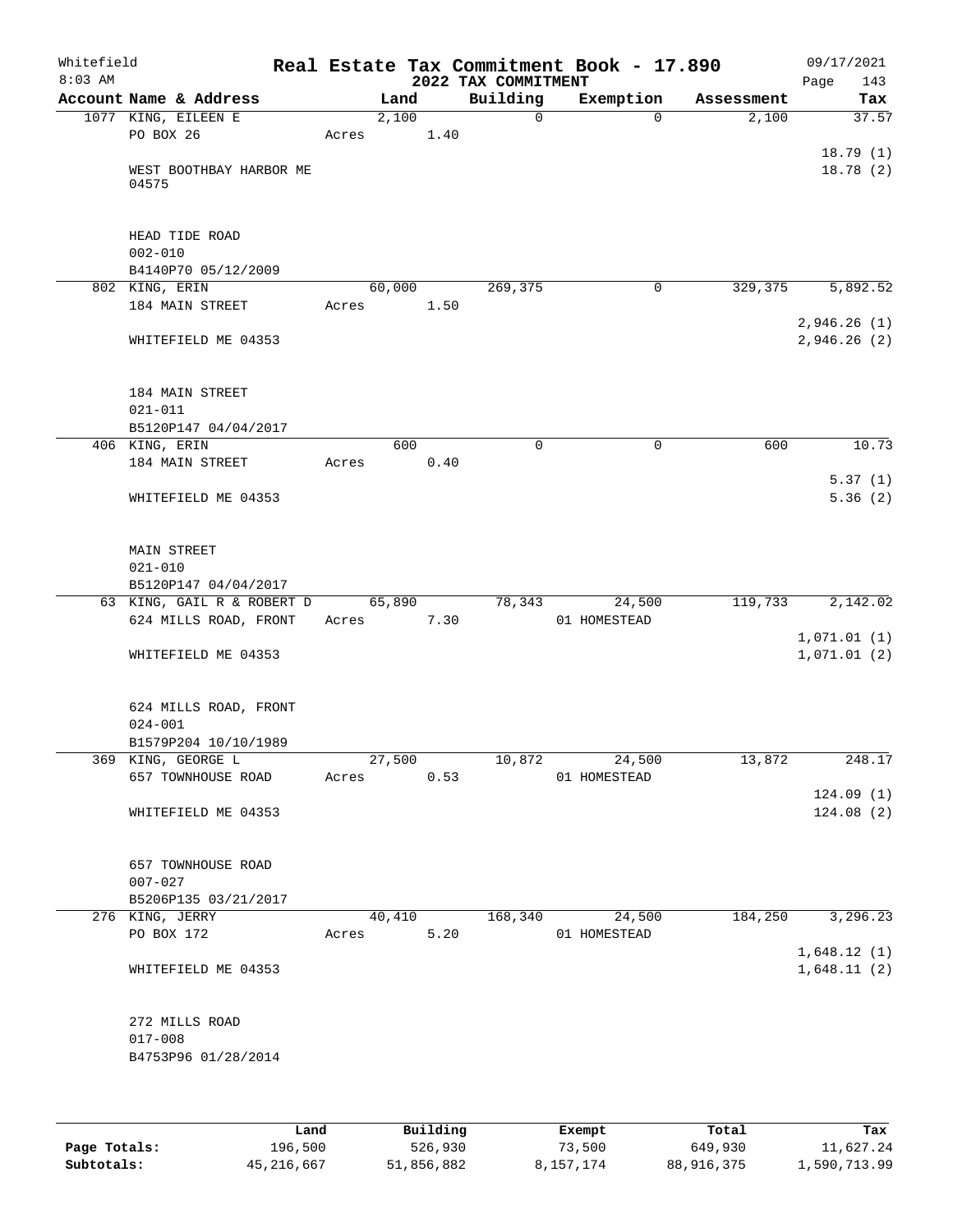| Whitefield<br>$8:03$ AM |                                                                                        |       |        |             | 2022 TAX COMMITMENT | Real Estate Tax Commitment Book - 17.890   |         | 09/17/2021<br>144<br>Page               |
|-------------------------|----------------------------------------------------------------------------------------|-------|--------|-------------|---------------------|--------------------------------------------|---------|-----------------------------------------|
|                         | Account Name & Address                                                                 |       | Land   |             |                     | Building Exemption Assessment              |         | Tax                                     |
|                         | 1026 KINNEY, DOUGLAS A<br>KINNEY, EVELYN A<br>116 GARDINER ROAD<br>WHITEFIELD ME 04353 |       | 40,050 | Acres 11.00 | 131,429             | 30,380<br>01 HOMESTEAD<br>05 VET EXEMPTION | 141,099 | 2,524.26<br>1,262.13(1)<br>1, 262.13(2) |
|                         | 116 GARDINER ROAD<br>$012 - 049 - A$<br>B2388P94 10/08/1998                            |       |        |             |                     |                                            |         |                                         |
|                         | 1592 KIRKPATRICK, GWENDOLYN<br>Α<br>113 COOKSON LANE                                   |       |        | 0           | 69,999              | 24,500<br>01 HOMESTEAD                     | 45,499  | 813.98                                  |
|                         | WHITEFIELD ME 04353                                                                    |       |        |             |                     |                                            |         | 406.99(1)<br>406.99(2)                  |
|                         | 113 COOKSON LANE<br>$017 - 021 - ON$                                                   |       |        |             |                     |                                            |         |                                         |
|                         | 132 KIRKPATRICK, MICHAEL E 73,650                                                      |       |        | Acres 17.00 | 139,577             | 24,500                                     | 188,727 | 3,376.33                                |
|                         | 103 COOKSON LANE<br>WHITEFIELD ME 04353                                                |       |        |             |                     | 01 HOMESTEAD                               |         | 1,688.17(1)<br>1,688.16(2)              |
|                         | 103 COOKSON LANE<br>$017 - 021$                                                        |       |        |             |                     |                                            |         |                                         |
|                         | B5452P104 10/15/2019<br>898 KIRKPATRICK, SHAWN A                                       |       |        |             | 44,050 198,914      | 24,500                                     | 218,464 | 3,908.32                                |
|                         | 123 COOKSON LANE                                                                       |       |        | Acres 16.00 |                     | 01 HOMESTEAD                               |         |                                         |
|                         | WHITEFIELD ME 04353                                                                    |       |        |             |                     |                                            |         | 1,954.16(1)<br>1,954.16(2)              |
|                         | 123 COOKSON LANE<br>$017 - 021 - A$<br>B4262P271 03/26/2010 B2073P314 07/21/1995       |       |        |             |                     |                                            |         |                                         |
|                         | 296 KITTNER, JANET C                                                                   |       | 44,005 |             | $\mathbf 0$         | $\mathbf 0$                                | 44,005  | 787.25                                  |
|                         | C/O- BEVERLY E<br>CRONKHITE                                                            | Acres |        | 22.70       |                     |                                            |         |                                         |
|                         | 98 MILLS ROAD<br>WHITEFIELD ME 04353                                                   |       |        |             |                     |                                            |         | 393.63(1)<br>393.62(2)                  |
|                         | BENNER LANE<br>$016 - 051$                                                             |       |        |             |                     |                                            |         |                                         |
|                         | B5666P33 02/18/2021<br>1318 KITTREDGE, JOEL &                                          |       | 37,650 |             | 131,268             | 24,500                                     | 144,418 | 2,583.64                                |
|                         | NICOLETTE<br>P O BOX 123                                                               | Acres |        | 8.00        |                     | 01 HOMESTEAD                               |         |                                         |
|                         | WHITEFIELD ME 04353                                                                    |       |        |             |                     |                                            |         | 1,291.82(1)<br>1, 291.82 (2)            |
|                         | 7 SPRUCE LANE<br>$004 - 027$<br>B4759P305 02/27/2014 B2208P84 12/27/1996               |       |        |             |                     |                                            |         |                                         |
|                         |                                                                                        | Land. |        | Building    |                     | $F$ vomnt                                  | $T0+2T$ | <b>The s</b>                            |

|              | Land       | Building   | Exempt    | Total      | Tax          |
|--------------|------------|------------|-----------|------------|--------------|
| Page Totals: | 239,405    | 671,187    | 128,380   | 782,212    | 13,993.78    |
| Subtotals:   | 45,456,072 | 52,528,069 | 8,285,554 | 89,698,587 | 1,604,707.77 |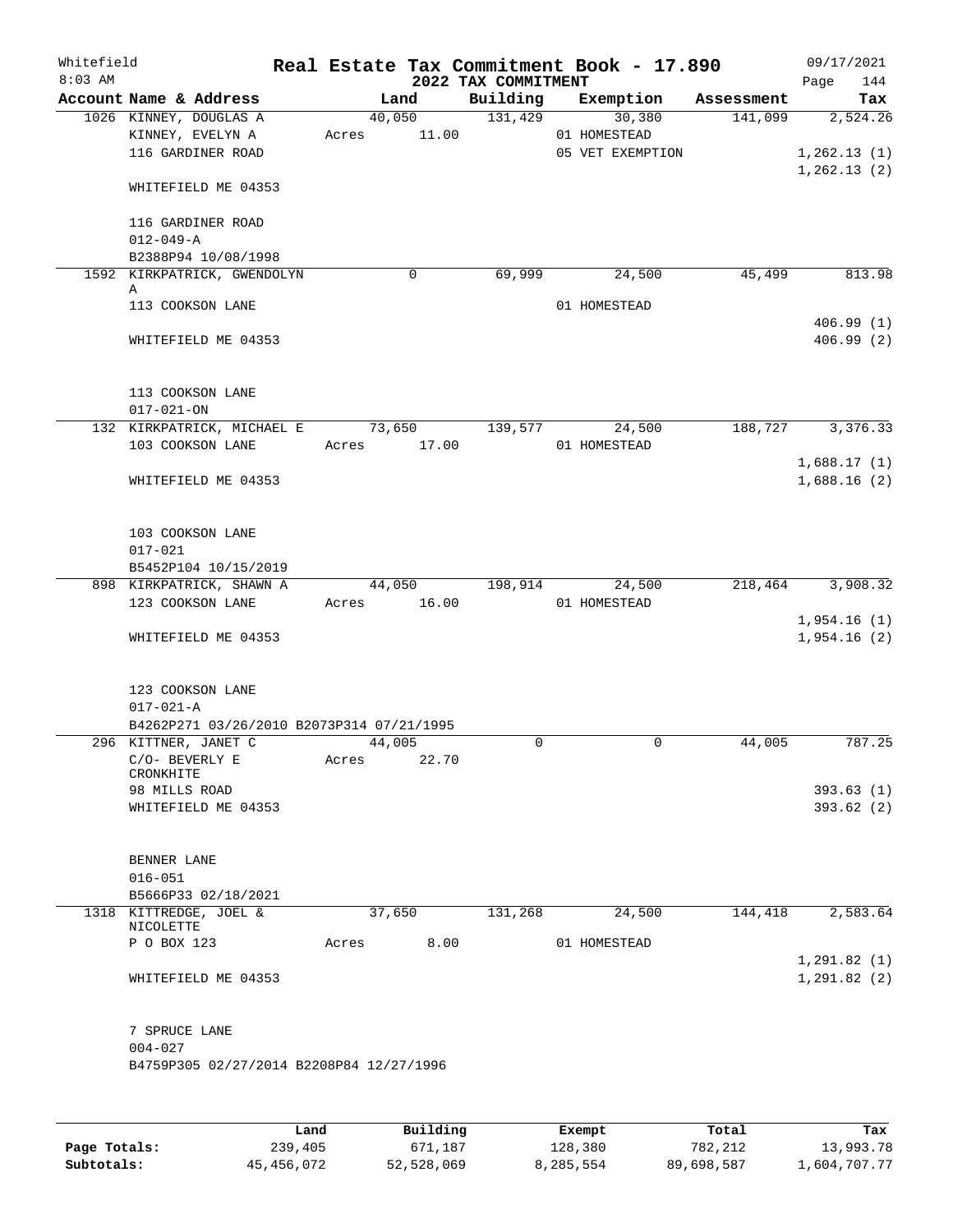| Whitefield<br>$8:03$ AM |                                                      |       |                | 2022 TAX COMMITMENT | Real Estate Tax Commitment Book - 17.890 |            | 09/17/2021<br>145<br>Page  |
|-------------------------|------------------------------------------------------|-------|----------------|---------------------|------------------------------------------|------------|----------------------------|
|                         | Account Name & Address                               |       | Land           | Building            | Exemption                                | Assessment | Tax                        |
|                         | 62 KITTREDGE, JOEL C<br>KITTREDGE, NICOLETTE<br>ANNE | Acres | 35,900<br>2.10 | 110,861             | $\Omega$                                 | 146,761    | 2,625.55                   |
|                         | PO BOX 123                                           |       |                |                     |                                          |            | 1,312.78(1)<br>1,312.77(2) |
|                         | WHITEFIELD ME 04353                                  |       |                |                     |                                          |            |                            |
|                         | 9 SPRUCE LANE<br>$004 - 027 - B$                     |       |                |                     |                                          |            |                            |
|                         | B4898P290 06/22/2015                                 |       |                |                     |                                          |            |                            |
|                         | 1395 KITTREDGE, RIE                                  |       | 40,250         | 132,394             | 24,500                                   | 148,144    | 2,650.30                   |
|                         | 367 HEAD TIDE ROAD                                   | Acres | 5.00           |                     | 01 HOMESTEAD                             |            |                            |
|                         | WHITEFIELD ME 04353                                  |       |                |                     |                                          |            | 1,325.15(1)<br>1,325.15(2) |
|                         | 367 HEAD TIDE ROAD                                   |       |                |                     |                                          |            |                            |
|                         | $005 - 007 - 001$                                    |       |                |                     |                                          |            |                            |
|                         | 155 KNOWLES, DANIEL F &<br>SHEILA A                  |       | 50,500         | 62,695              | 24,500                                   | 88,695     | 1,586.75                   |
|                         | 228 THAYER ROAD                                      | Acres | 25.00          |                     | 01 HOMESTEAD                             |            | 793.38(1)                  |
|                         | WHITEFIELD ME 04353                                  |       |                |                     |                                          |            | 793.37 (2)                 |
|                         | 228 THAYER ROAD                                      |       |                |                     |                                          |            |                            |
|                         | $001 - 022$<br>B2170P59 07/31/1996                   |       |                |                     |                                          |            |                            |
|                         | 651 KNOX, BOBBYJO L                                  |       | 25,000         | 13,165              | $\mathsf{O}$                             | 38,165     | 682.77                     |
|                         | 274 HEATH ROAD                                       | Acres | 0.74           |                     |                                          |            |                            |
|                         |                                                      |       |                |                     |                                          |            | 341.39 (1)                 |
|                         | WHITEFIELD ME 04353                                  |       |                |                     |                                          |            | 341.38(2)                  |
|                         | 527 GARDINER ROAD<br>$012 - 035$                     |       |                |                     |                                          |            |                            |
|                         | B4615P246 01/09/2013                                 |       |                |                     |                                          |            |                            |
|                         | 1611 KNOX, JORDAN                                    |       | 31,200         | 58,268              | 0                                        | 89,468     | 1,600.58                   |
|                         | 29 VALLEY ROAD                                       | Acres | 2.30           |                     |                                          |            |                            |
|                         | JEFFERSON ME 04348                                   |       |                |                     |                                          |            | 800.29(1)<br>800.29 (2)    |
|                         | 90 AUGUSTA ROAD                                      |       |                |                     |                                          |            |                            |
|                         | $018 - 014 - B$                                      |       |                |                     |                                          |            |                            |
|                         | B5577P069 08/31/2020                                 |       |                |                     |                                          |            |                            |
|                         | 1902 KNOX, VIOLET                                    |       | 35,250         | 5,823               | 0                                        | 41,073     | 734.80                     |
|                         | PO BOX 114                                           | Acres | 5.00           |                     |                                          |            |                            |
|                         | COOPERS MILLS ME 04341                               |       |                |                     |                                          |            | 367.40(1)<br>367.40(2)     |
|                         | 41 NOYES LANE                                        |       |                |                     |                                          |            |                            |
|                         | $020 - 037 - 1$<br>B5065P299 10/15/2016              |       |                |                     |                                          |            |                            |
|                         |                                                      |       |                |                     |                                          |            |                            |

|              | Land       | Building   | Exempt    | Total      | Tax          |
|--------------|------------|------------|-----------|------------|--------------|
| Page Totals: | 218,100    | 383,206    | 49,000    | 552,306    | 9,880.75     |
| Subtotals:   | 45,674,172 | 52,911,275 | 8,334,554 | 90,250,893 | 1,614,588.52 |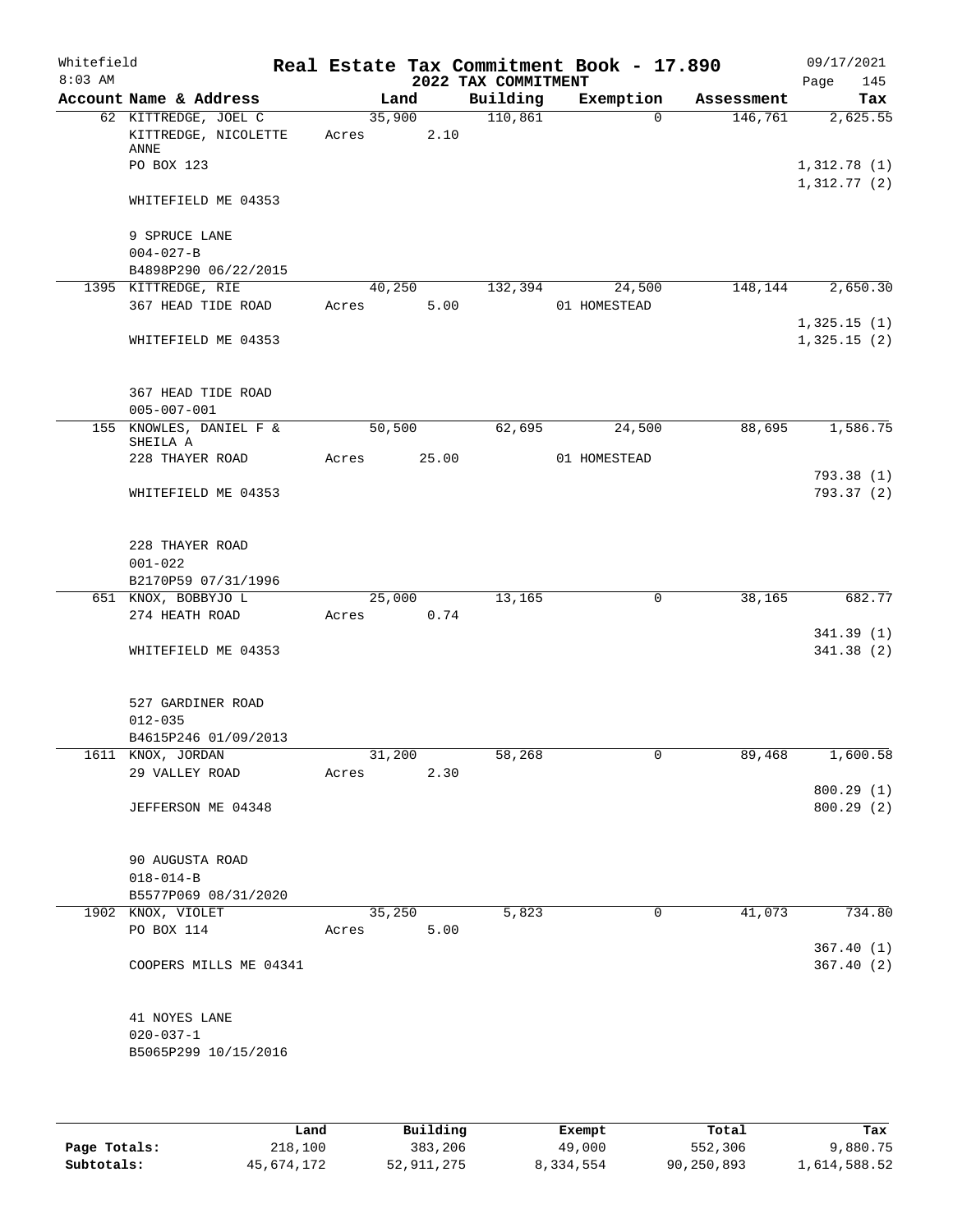| Whitefield |                                                         |      |             |                |            |                     | Real Estate Tax Commitment Book - 17.890 |            | 09/17/2021              |
|------------|---------------------------------------------------------|------|-------------|----------------|------------|---------------------|------------------------------------------|------------|-------------------------|
| $8:03$ AM  |                                                         |      |             |                |            | 2022 TAX COMMITMENT |                                          |            | 146<br>Page             |
|            | Account Name & Address<br>317 KOLLER, BERTIE            |      |             | Land<br>35,378 |            | Building<br>108,725 | Exemption<br>24,500                      | Assessment | Tax                     |
|            | KOLLER, REBECCA<br>137 HENRY LANE                       |      | Acres       |                | 5.16       |                     | 01 HOMESTEAD                             | 119,603    | 2,139.70<br>1,069.85(1) |
|            | WHITEFIELD ME 04353                                     |      |             |                |            |                     |                                          |            | 1,069.85(2)             |
|            | 137 HENRY LANE<br>$012 - 068$                           |      |             |                |            |                     |                                          |            |                         |
|            | B5192P204 10/21/2017                                    |      |             |                |            |                     |                                          |            |                         |
|            | 367 KOOTZ, JOHN P & HEDEVIG                             |      |             | 83,000         |            | 232,018             | 0                                        | 315,018    | 5,635.67                |
|            | R<br>233 HUNTS MEADOW ROAD                              |      | Acres 40.00 |                |            |                     |                                          |            | 2,817.84(1)             |
|            | WHITEFIELD ME 04353                                     |      |             |                |            |                     |                                          |            | 2,817.83(2)             |
|            | 233 HUNTS MEADOW ROAD                                   |      |             |                |            |                     |                                          |            |                         |
|            | $012 - 024 - A$                                         |      |             |                |            |                     |                                          |            |                         |
|            | B3856P265 05/25/2007<br>643 KOPP, FRANKLIN H &          |      |             | 33,000         |            | 107,818             | 30,380                                   | 110,438    | 1,975.74                |
|            | ALICE<br>543 MILLS ROAD                                 |      | Acres       |                | 3.50       |                     | 01 HOMESTEAD                             |            |                         |
|            |                                                         |      |             |                |            |                     | 07 NMR VET & WIDOW                       |            | 987.87 (1)              |
|            | WHITEFIELD ME 04353                                     |      |             |                |            |                     |                                          |            | 987.87 (2)              |
|            | 543 MILLS ROAD<br>$020 - 040$                           |      |             |                |            |                     |                                          |            |                         |
|            | B1023P277 03/04/1980                                    |      |             |                |            |                     |                                          |            |                         |
|            | 1907 KROMHOUT, PETER N                                  |      |             | 10,060         |            | 0                   | 0                                        | 10,060     | 179.97                  |
|            | KROMHOUT, MARY A<br>2282 ALNA ROAD                      |      |             |                | Acres 1.58 |                     |                                          |            | 89.99 (1)               |
|            |                                                         |      |             |                |            |                     |                                          |            | 89.98 (2)               |
|            | ALNA ME 04535                                           |      |             |                |            |                     |                                          |            |                         |
|            | WISCASSET ROAD                                          |      |             |                |            |                     |                                          |            |                         |
|            | $001 - 001 - A$                                         |      |             |                |            |                     |                                          |            |                         |
|            | B5080P89 12/01/2016<br>442 KROOK, PETER E & GAIL        |      |             | 39,250         |            | 107,905             | 24,500                                   | 122,655    | 2,194.30                |
|            | 112 COOPER ROAD                                         |      | Acres       |                | 10.00      |                     | 01 HOMESTEAD                             |            |                         |
|            |                                                         |      |             |                |            |                     |                                          |            | 1,097.15(1)             |
|            | WHITEFIELD ME 04353                                     |      |             |                |            |                     |                                          |            | 1,097.15(2)             |
|            | 112 COOPER ROAD                                         |      |             |                |            |                     |                                          |            |                         |
|            | $016 - 004$<br>B1698P332 06/21/1991                     |      |             |                |            |                     |                                          |            |                         |
|            | 1657 KYPRAGORAS, ANDROS D                               |      |             | 34,260         |            | 92,851              | 24,500                                   | 102,611    | 1,835.71                |
|            | 541 WISCASSET ROAD                                      |      | Acres       |                | 4.34       |                     | 01 HOMESTEAD                             |            | 917.86 (1)              |
|            | WHITEFIELD ME 04353                                     |      |             |                |            |                     |                                          |            | 917.85(2)               |
|            | 541 WISCASSET ROAD<br>$001 - 040$<br>B3728P8 08/23/2006 |      |             |                |            |                     |                                          |            |                         |
|            |                                                         |      |             |                |            |                     |                                          |            |                         |
|            |                                                         | Land |             |                | Building   |                     | Exempt                                   | Total      | Tax                     |

**Page Totals:** 234,948 649,317 103,880 780,385 13,961.09 **Subtotals:** 45,909,120 53,560,592 8,438,434 91,031,278 1,628,549.61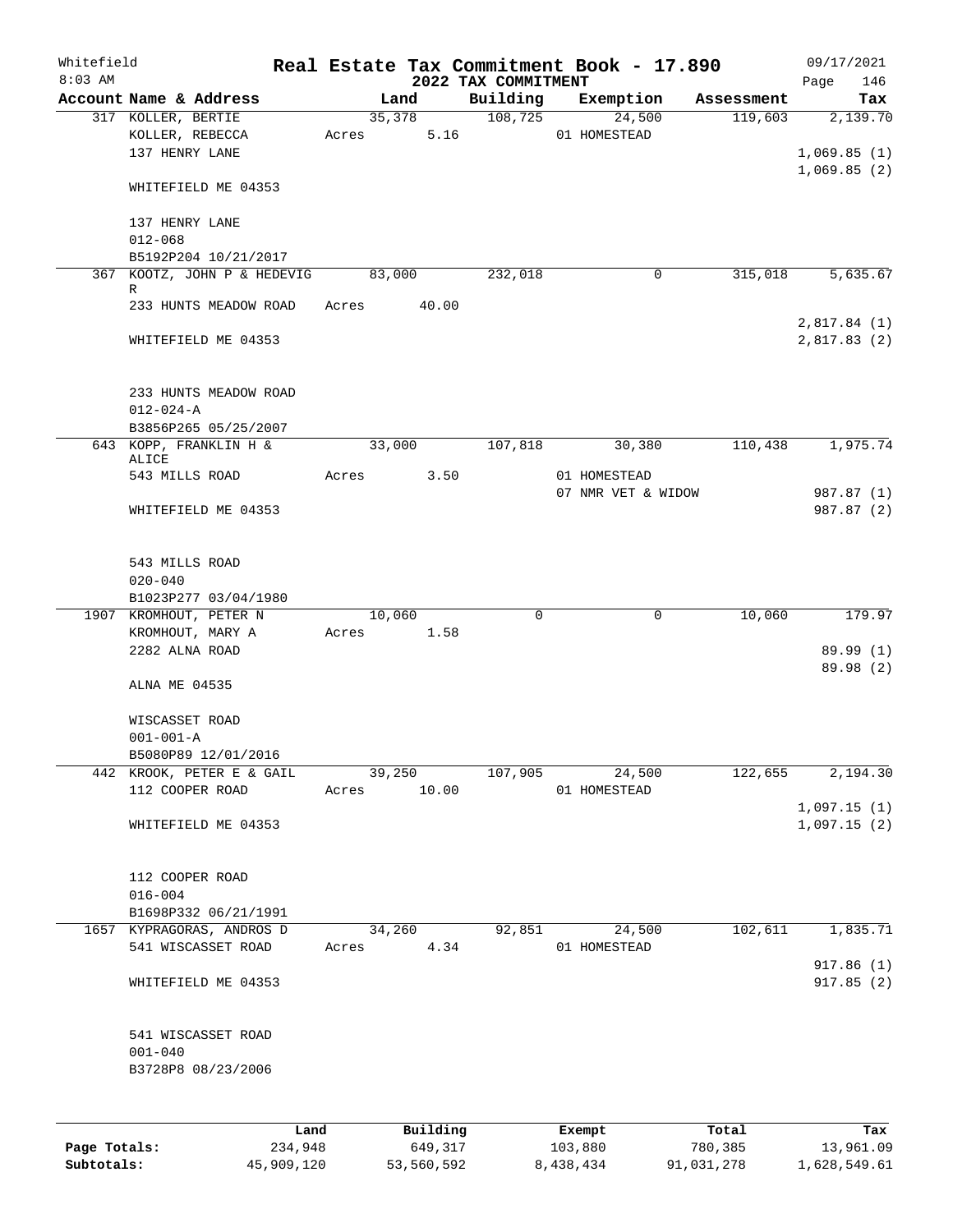| Whitefield<br>$8:03$ AM |                          |       |        | 2022 TAX COMMITMENT | Real Estate Tax Commitment Book - 17.890 |            | 09/17/2021<br>147<br>Page |
|-------------------------|--------------------------|-------|--------|---------------------|------------------------------------------|------------|---------------------------|
|                         | Account Name & Address   |       | Land   | Building            | Exemption                                | Assessment | Tax                       |
|                         | 1681 LABELLE, KELLIE-JO  |       | 37,970 | 129,506             | $\Omega$                                 | 167,476    | 2,996.15                  |
|                         | PO BOX 5659              | Acres | 8.40   |                     |                                          |            |                           |
|                         |                          |       |        |                     |                                          |            | 1,498.08(1)               |
|                         | AUGUSTA ME 04332 5659    |       |        |                     |                                          |            | 1,498.07(2)               |
|                         |                          |       |        |                     |                                          |            |                           |
|                         |                          |       |        |                     |                                          |            |                           |
|                         | 382 DEVINE ROAD          |       |        |                     |                                          |            |                           |
|                         | $019 - 012$              |       |        |                     |                                          |            |                           |
|                         | B3920P239 10/15/2007     |       |        |                     |                                          |            |                           |
|                         | 1091 LABELLE, MARK       |       | 0      | 28,985              | 0                                        | 28,985     | 518.54                    |
|                         | 189 MILLS ROAD           |       |        |                     |                                          |            |                           |
|                         |                          |       |        |                     |                                          |            | 259.27(1)                 |
|                         | WHITEFIELD ME 04353      |       |        |                     |                                          |            | 259.27 (2)                |
|                         |                          |       |        |                     |                                          |            |                           |
|                         |                          |       |        |                     |                                          |            |                           |
|                         | 189 MILLS ROAD           |       |        |                     |                                          |            |                           |
|                         | $017 - 053 - ON$         |       |        |                     |                                          |            |                           |
|                         | 1104 LABELLE, MARK A     |       | 30,540 | 72,671              | 0                                        | 103,211    | 1,846.44                  |
|                         | LABELLE, LINDA M         | Acres | 1.86   |                     |                                          |            |                           |
|                         | 189 MILLS ROAD           |       |        |                     |                                          |            | 923.22(1)                 |
|                         |                          |       |        |                     |                                          |            | 923.22(2)                 |
|                         | WHITEFIELD ME 04353      |       |        |                     |                                          |            |                           |
|                         |                          |       |        |                     |                                          |            |                           |
|                         | 1 DRAGONFLY LANE         |       |        |                     |                                          |            |                           |
|                         | $016 - 035 - A$          |       |        |                     |                                          |            |                           |
|                         | B5406P60 07/11/2019      |       |        |                     |                                          |            |                           |
|                         | 293 LABELLE, MARK A      |       | 47,991 | 23,556              | 0                                        | 71,547     | 1,279.98                  |
|                         | 189 MILLS ROAD           | Acres | 21.14  |                     |                                          |            |                           |
|                         |                          |       |        |                     |                                          |            | 639.99(1)                 |
|                         | WHITEFIELD ME 04353      |       |        |                     |                                          |            | 639.99 (2)                |
|                         |                          |       |        |                     |                                          |            |                           |
|                         |                          |       |        |                     |                                          |            |                           |
|                         | VIGUE ROAD               |       |        |                     |                                          |            |                           |
|                         | $016 - 035$              |       |        |                     |                                          |            |                           |
|                         | B4261P174 03/23/2010     |       |        |                     |                                          |            |                           |
|                         | 626 LABELLE, MARK ALFRED |       | 94,075 | 115,839             | 24,500                                   | 185,414    | 3,317.06                  |
|                         | 189 MILLS ROAD           | Acres | 32.00  |                     | 01 HOMESTEAD                             |            |                           |
|                         |                          |       |        |                     |                                          |            | 1,658.53(1)               |
|                         | WHITEFIELD ME 04353      |       |        |                     |                                          |            | 1,658.53(2)               |
|                         |                          |       |        |                     |                                          |            |                           |
|                         |                          |       |        |                     |                                          |            |                           |
|                         | 179 MILLS ROAD           |       |        |                     |                                          |            |                           |
|                         | $017 - 053$              |       |        |                     |                                          |            |                           |
|                         | B5115P136 03/20/2017     |       |        |                     |                                          |            |                           |
|                         | 658 LABONTE, TRISHA C    |       | 30,150 | 11,123              | 0                                        | 41,273     | 738.37                    |
|                         | 274 PITTSTON ROAD        | Acres | 1.60   |                     |                                          |            |                           |
|                         |                          |       |        |                     |                                          |            | 369.19(1)                 |
|                         | WHITEFIELD ME 04353      |       |        |                     |                                          |            | 369.18(2)                 |
|                         |                          |       |        |                     |                                          |            |                           |
|                         |                          |       |        |                     |                                          |            |                           |
|                         | 274 PITTSTON ROAD        |       |        |                     |                                          |            |                           |
|                         | $004 - 044 - B - 1$      |       |        |                     |                                          |            |                           |
|                         | B5523P259 05/21/2020     |       |        |                     |                                          |            |                           |
|                         |                          |       |        |                     |                                          |            |                           |

|              | Land       | Building   | Exempt    | Total      | Tax          |
|--------------|------------|------------|-----------|------------|--------------|
| Page Totals: | 240,726    | 381,680    | 24,500    | 597,906    | 10,696.54    |
| Subtotals:   | 46,149,846 | 53,942,272 | 8,462,934 | 91,629,184 | 1,639,246.15 |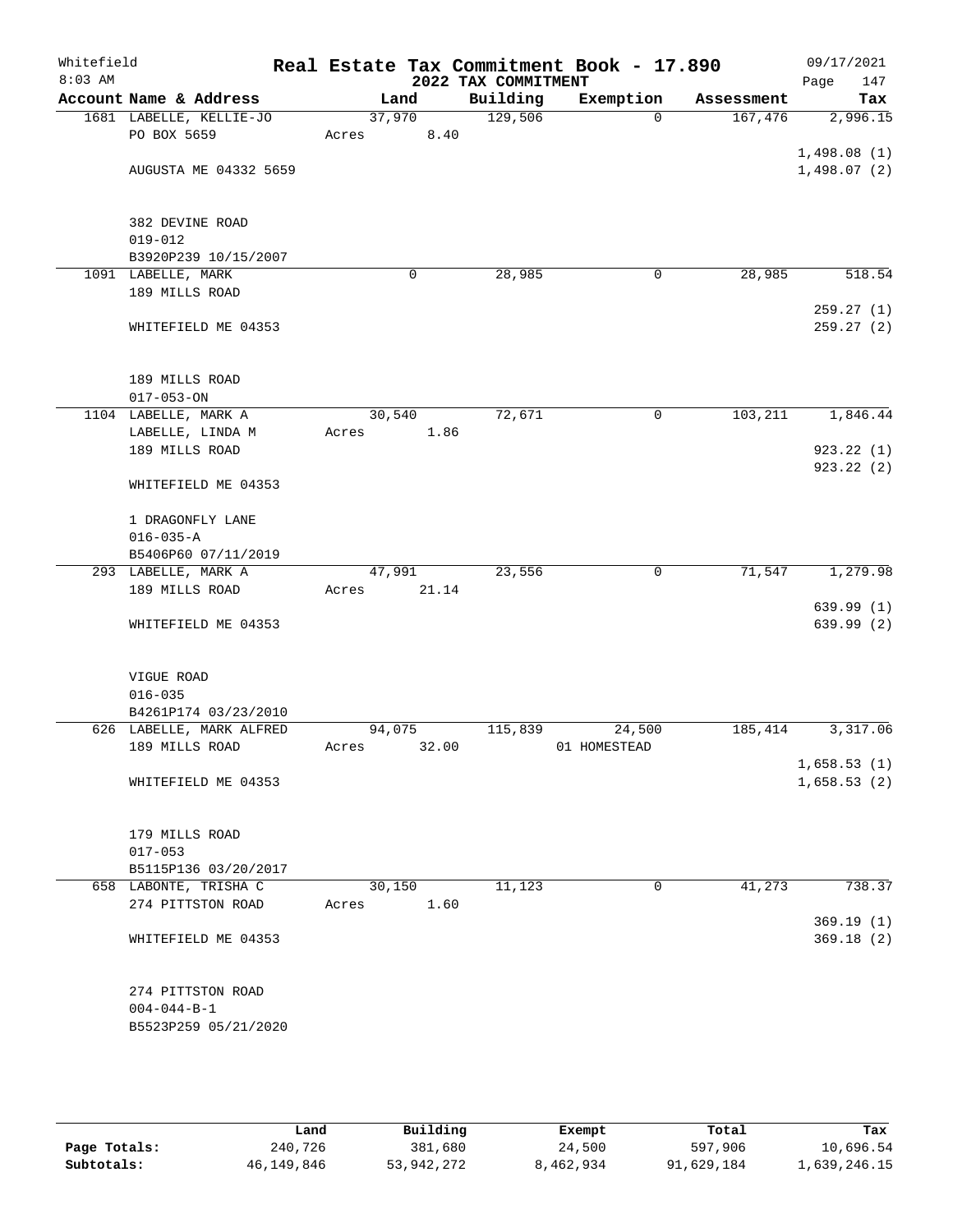| Whitefield<br>$8:03$ AM |                                    |       |                     | 2022 TAX COMMITMENT | Real Estate Tax Commitment Book - 17.890 |             |                  | 09/17/2021               |
|-------------------------|------------------------------------|-------|---------------------|---------------------|------------------------------------------|-------------|------------------|--------------------------|
|                         | Account Name & Address             |       | Land                | Building            | Exemption                                |             | Assessment       | 148<br>Page<br>Tax       |
|                         | 215 LACASSE, ROBERT V &            |       | 30,000              | 93,951              |                                          | 24,500      | 99,451           | 1,779.18                 |
|                         | NANCY                              |       |                     |                     |                                          |             |                  |                          |
|                         | 17 WINDSOR ROAD                    | Acres | 1.00                |                     | 01 HOMESTEAD                             |             |                  |                          |
|                         | WHITEFIELD ME 04353                |       |                     |                     |                                          |             |                  | 889.59 (1)<br>889.59 (2) |
|                         |                                    |       |                     |                     |                                          |             |                  |                          |
|                         | 17 WINDSOR ROAD                    |       |                     |                     |                                          |             |                  |                          |
|                         | $022 - 025$                        |       |                     |                     |                                          |             |                  |                          |
|                         | B970P29 09/15/1978                 |       |                     |                     |                                          |             |                  |                          |
|                         | 1691 LACKEY, REBECCA WRIGHT        |       | 32,250              | 78,885              |                                          | 24,500      | 86,635           | 1,549.90                 |
|                         | LACKEY, FRANK W                    | Acres | 3.00                |                     | 01 HOMESTEAD                             |             |                  |                          |
|                         | 603 HEAD TIDE ROAD                 |       |                     |                     |                                          |             |                  | 774.95(1)<br>774.95(2)   |
|                         | WHITEFIELD ME 04353                |       |                     |                     |                                          |             |                  |                          |
|                         | 603 HEAD TIDE ROAD                 |       |                     |                     |                                          |             |                  |                          |
|                         | $002 - 005 - B$                    |       |                     |                     |                                          |             |                  |                          |
|                         | B3023P250 06/26/2003               |       |                     |                     |                                          |             |                  |                          |
|                         | 356 LACKEY, TIMOTHY C &<br>HEIDI E |       | 42,386              | 200,384             |                                          | 24,500      | 218,270          | 3,904.85                 |
|                         | 110 COOKSON LANE                   | Acres | 13.92               |                     | 01 HOMESTEAD                             |             |                  |                          |
|                         |                                    |       |                     |                     |                                          |             |                  | 1,952.43(1)              |
|                         | WHITEFIELD ME 04353                |       |                     |                     |                                          |             |                  | 1,952.42(2)              |
|                         | 110 COOKSON LANE                   |       |                     |                     |                                          |             |                  |                          |
|                         | $020 - 046$                        |       |                     |                     |                                          |             |                  |                          |
|                         | B3461P207 04/05/2005               |       |                     |                     |                                          |             |                  |                          |
|                         | 1866 LADD, JERED D                 |       | 53,500              | $\mathbf 0$         |                                          | $\mathbf 0$ | 53,500           | 957.12                   |
|                         | LADD, KATIE I                      | Acres | 45.00               |                     |                                          |             |                  |                          |
|                         | 442 NELSON ROAD                    |       |                     |                     |                                          |             |                  | 478.56(1)<br>478.56(2)   |
|                         | CHELSEA ME 04330                   |       |                     |                     |                                          |             |                  |                          |
|                         | MEAHER LANE                        |       |                     |                     |                                          |             |                  |                          |
|                         | $015 - 015 - A$                    |       |                     |                     |                                          |             |                  |                          |
|                         | B5384P234 05/20/2019               |       |                     |                     |                                          |             |                  |                          |
| 390                     | LADD, LEON E<br>SR                 |       | 30,000              | 31,872              |                                          | $\mathbf 0$ | 61,872           | 1,106.89                 |
|                         | LADD, LEON E &                     | Acres | 1.10                |                     |                                          |             |                  |                          |
|                         | BATCHELDER, LORI<br>241 DOYLE ROAD |       |                     |                     |                                          |             |                  | 553.45(1)                |
|                         |                                    |       |                     |                     |                                          |             |                  | 553.44(2)                |
|                         | WHITEFIELD ME 04353                |       |                     |                     |                                          |             |                  |                          |
|                         | 241 DOYLE ROAD                     |       |                     |                     |                                          |             |                  |                          |
|                         | $019 - 026$                        |       |                     |                     |                                          |             |                  |                          |
|                         | B4426P158 08/08/2011               |       |                     |                     |                                          |             |                  |                          |
|                         | 1241 LAFRANCE, ROXY L              |       | 13,100              | 0                   |                                          | 0           | 13,100           | 234.36                   |
|                         | LAFRANCE, LEE J                    | Acres | 12.00               |                     |                                          |             |                  |                          |
|                         | 16 WALDOBORO ROAD                  |       |                     |                     |                                          |             |                  | 117.18(1)                |
|                         | JEFFERSON ME 04348                 |       |                     |                     |                                          |             |                  | 117.18(2)                |
|                         | MEAHER LANE                        |       |                     |                     |                                          |             |                  |                          |
|                         | $015 - 008$                        |       |                     |                     |                                          |             |                  |                          |
|                         | B5623P213 11/24/2020               |       |                     |                     |                                          |             |                  |                          |
|                         |                                    |       |                     |                     |                                          |             |                  |                          |
| Page Totals:            | Land<br>201,236                    |       | Building<br>405,092 |                     | Exempt<br>73,500                         |             | Total<br>532,828 | Tax<br>9,532.30          |
| Subtotals:              | 46, 351, 082                       |       | 54, 347, 364        |                     | 8,536,434                                |             | 92,162,012       | 1,648,778.45             |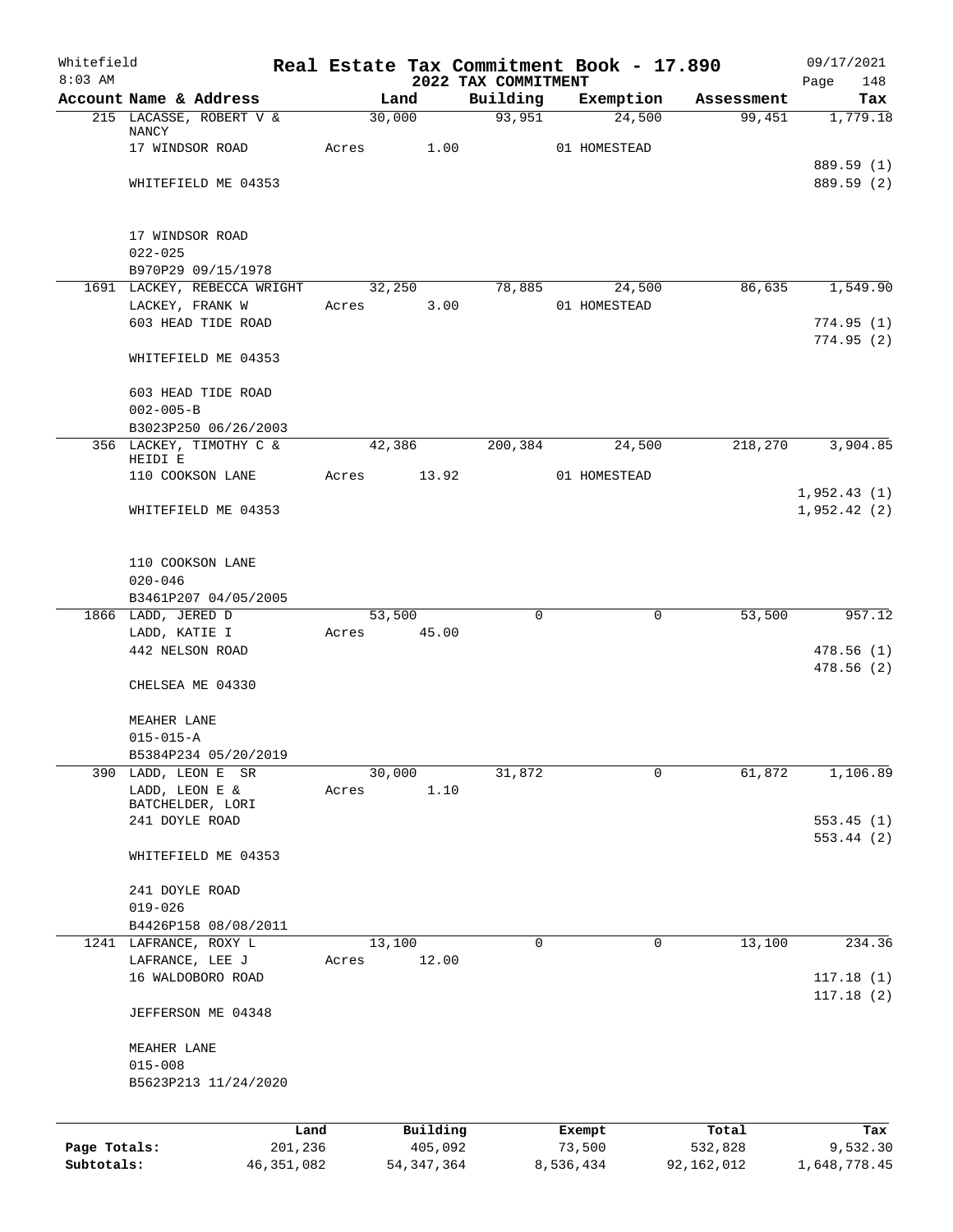| Whitefield<br>$8:03$ AM |                                      |       |                | 2022 TAX COMMITMENT | Real Estate Tax Commitment Book - 17.890 |            | 09/17/2021<br>Page<br>149 |
|-------------------------|--------------------------------------|-------|----------------|---------------------|------------------------------------------|------------|---------------------------|
|                         | Account Name & Address               |       | Land           | Building            | Exemption                                | Assessment | Tax                       |
|                         | 519 LANDMANN, SELBY W                |       | 41,554         | 7,596               | $\Omega$                                 | 49,150     | 879.29                    |
|                         | 221 HUNTS MEADOW ROAD                | Acres | 12.88          |                     |                                          |            |                           |
|                         |                                      |       |                |                     |                                          |            | 439.65(1)                 |
|                         | WHITEFIELD ME 04353                  |       |                |                     |                                          |            | 439.64 (2)                |
|                         |                                      |       |                |                     |                                          |            |                           |
|                         | 221 HUNTS MEADOW ROAD                |       |                |                     |                                          |            |                           |
|                         | $012 - 024 - C$                      |       |                |                     |                                          |            |                           |
|                         | B5010P243 05/31/2016                 |       |                |                     |                                          |            |                           |
|                         | 166 LANDRY, MARK E                   |       | 31,815         | $\mathbf 0$         | 0                                        | 31,815     | 569.17                    |
|                         | ACKERSON, WILLIAM E                  | Acres | 15.10          |                     |                                          |            |                           |
|                         | 4 BOUCHER AVENUE                     |       |                |                     |                                          |            | 284.59 (1)<br>284.58 (2)  |
|                         | AUGUSTA ME 04330                     |       |                |                     |                                          |            |                           |
|                         | HUNTS MEADOW ROAD                    |       |                |                     |                                          |            |                           |
|                         | $012 - 033$                          |       |                |                     |                                          |            |                           |
|                         | B2058P146 05/17/1995                 |       |                |                     |                                          |            |                           |
|                         | 117 LANE, BONNIE E                   |       | 32,850         | 71,163              | 24,500                                   | 79,513     | 1,422.49                  |
|                         | 625 WISCASSET ROAD                   | Acres | 3.40           |                     | 01 HOMESTEAD                             |            |                           |
|                         | WHITEFIELD ME 04353                  |       |                |                     |                                          |            | 711.25(1)<br>711.24(2)    |
|                         |                                      |       |                |                     |                                          |            |                           |
|                         | 625 WISCASSET ROAD                   |       |                |                     |                                          |            |                           |
|                         | $001 - 038 - A$                      |       |                |                     |                                          |            |                           |
|                         | B4980P60 02/22/2016                  |       |                |                     |                                          |            |                           |
|                         | 670 LANK, LINDA<br>41 FOURTH STREET  | Acres | 20,000<br>1.50 | 0                   | $\mathbf 0$                              | 20,000     | 357.80                    |
|                         |                                      |       |                |                     |                                          |            | 178.90(1)                 |
|                         | BRISTOL CT 06010                     |       |                |                     |                                          |            | 178.90(2)                 |
|                         |                                      |       |                |                     |                                          |            |                           |
|                         | WISCASSET ROAD<br>$001 - 060$        |       |                |                     |                                          |            |                           |
|                         | 29 LAROCHELLE-LALLEMAND,             |       | 44,690         | 27,278              | 0                                        | 71,968     | 1,287.51                  |
|                         | CONSTANCE M                          |       |                |                     |                                          |            |                           |
|                         | 7 DEAN COURT                         | Acres | 16.80          |                     |                                          |            |                           |
|                         |                                      |       |                |                     |                                          |            | 643.76 (1)                |
|                         | AUGUSTA ME 04330                     |       |                |                     |                                          |            | 643.75 (2)                |
|                         | 103 CLARK LANE                       |       |                |                     |                                          |            |                           |
|                         | $018 - 029$                          |       |                |                     |                                          |            |                           |
|                         | B2579P203 07/07/2000                 |       |                |                     |                                          |            |                           |
|                         | 1796 LASKEY, STEPHEN E               |       | 43,730         | 123,341             | 24,500                                   | 142,571    | 2,550.60                  |
|                         | LASKEY, TINA J<br>212 JEFFERSON ROAD | Acres | 15.60          |                     | 01 HOMESTEAD                             |            | 1, 275.30(1)              |
|                         |                                      |       |                |                     |                                          |            | 1, 275.30(2)              |
|                         | WHITEFIELD ME 04353                  |       |                |                     |                                          |            |                           |
|                         | 212 JEFFERSON ROAD                   |       |                |                     |                                          |            |                           |
|                         | $014 - 019 - A$                      |       |                |                     |                                          |            |                           |
|                         | B4382P131 03/11/2011                 |       |                |                     |                                          |            |                           |
|                         |                                      |       |                |                     |                                          |            |                           |
|                         |                                      |       |                |                     |                                          |            |                           |

|              | Land       | Building   | Exempt    | Total      | Tax          |
|--------------|------------|------------|-----------|------------|--------------|
| Page Totals: | 214,639    | 229,378    | 49,000    | 395,017    | 7,066.86     |
| Subtotals:   | 46,565,721 | 54,576,742 | 8,585,434 | 92,557,029 | l,655,845.31 |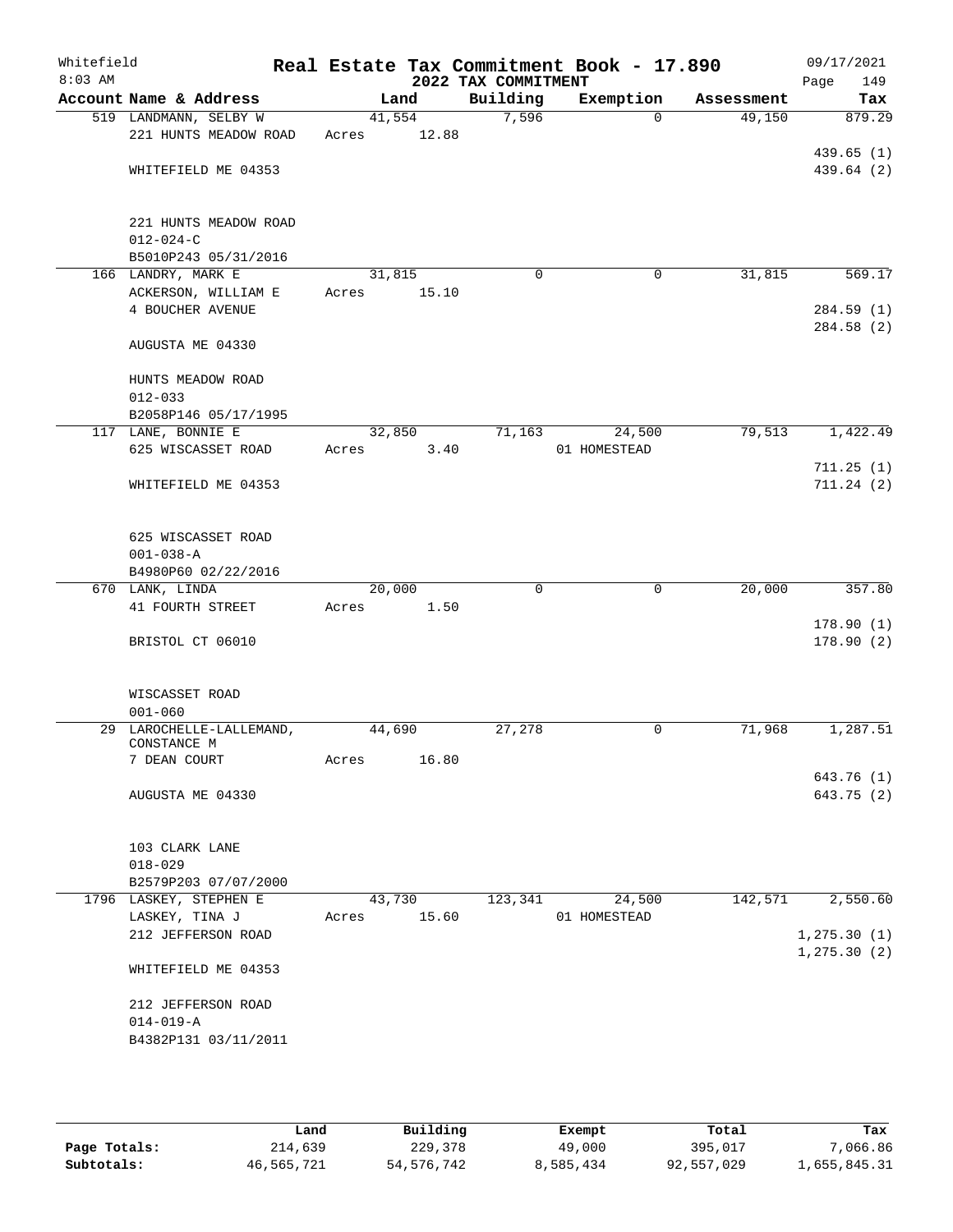| Whitefield |                                        |       |             |       |                     | Real Estate Tax Commitment Book - 17.890 |         | 09/17/2021   |
|------------|----------------------------------------|-------|-------------|-------|---------------------|------------------------------------------|---------|--------------|
| $8:03$ AM  |                                        |       |             |       | 2022 TAX COMMITMENT |                                          |         | Page<br>150  |
|            | Account Name & Address                 |       | Land        |       | Building            | Exemption Assessment                     |         | Tax          |
|            | 116 LEACH, JEFFREY S &<br>JACQUELINE M |       | 30,000      |       | 160,456             | 30,380                                   | 160,076 | 2,863.76     |
|            | 361 NORTH HOWE ROAD                    |       | Acres       | 1.50  |                     | 01 HOMESTEAD                             |         |              |
|            |                                        |       |             |       |                     | 05 VET EXEMPTION                         |         | 1,431.88(1)  |
|            | WHITEFIELD ME 04353                    |       |             |       |                     |                                          |         | 1,431.88(2)  |
|            | 361 NORTH HOWE ROAD                    |       |             |       |                     |                                          |         |              |
|            | $020 - 022 - C$                        |       |             |       |                     |                                          |         |              |
|            | B3333P45 07/28/2004                    |       |             |       |                     |                                          |         |              |
|            | 8 LEAR, ROBERT A                       |       |             |       |                     | 31,650 134,514 24,500                    | 141,664 | 2,534.37     |
|            | LEAR (POTTER),                         |       | Acres 2.60  |       |                     | 01 HOMESTEAD                             |         |              |
|            | CHRISTINE M                            |       |             |       |                     |                                          |         |              |
|            | 40 HOLLYWOOD BOULEVARD                 |       |             |       |                     |                                          |         | 1,267.19(1)  |
|            |                                        |       |             |       |                     |                                          |         | 1, 267.18(2) |
|            | WHITEFIELD ME 04353                    |       |             |       |                     |                                          |         |              |
|            | 40 HOLLYWOOD BOULEVARD                 |       |             |       |                     |                                          |         |              |
|            | $005 - 024 - A$                        |       |             |       |                     |                                          |         |              |
|            | B1519P108 12/09/1988                   |       |             |       |                     |                                          |         |              |
|            | 111 LEASK, PAUL & ALICE                |       | 22,700      |       | $\Omega$            | 0                                        | 22,700  | 406.10       |
|            | 122 DOYLE ROAD                         | Acres |             | 3.30  |                     |                                          |         |              |
|            |                                        |       |             |       |                     |                                          |         | 203.05(1)    |
|            | WHITEFIELD ME 04353                    |       |             |       |                     |                                          |         | 203.05(2)    |
|            |                                        |       |             |       |                     |                                          |         |              |
|            | DOYLE ROAD                             |       |             |       |                     |                                          |         |              |
|            | $019 - 016$                            |       |             |       |                     |                                          |         |              |
|            | 624 LEASK, PAUL L & ALICE              |       | 34,950      |       | 41,368              | 24,500                                   | 51,818  | 927.02       |
|            | 122 DOYLE ROAD                         |       | Acres 4.80  |       |                     | 01 HOMESTEAD                             |         |              |
|            |                                        |       |             |       |                     |                                          |         | 463.51(1)    |
|            | WHITEFIELD ME 04353                    |       |             |       |                     |                                          |         | 463.51(2)    |
|            |                                        |       |             |       |                     |                                          |         |              |
|            | 122 DOYLE ROAD                         |       |             |       |                     |                                          |         |              |
|            | $019 - 017$                            |       |             |       |                     |                                          |         |              |
|            | B1169P23 11/28/1983                    |       |             |       |                     |                                          |         |              |
|            | 1507 LEASK, PAUL L & ALICE             |       | 24,505      |       | 0                   |                                          | 24,505  | 438.39       |
|            | 122 DOYLE ROAD                         | Acres |             | 27.70 |                     |                                          |         |              |
|            |                                        |       |             |       |                     |                                          |         | 219.20(1)    |
|            | WHITEFIELD ME 04353                    |       |             |       |                     |                                          |         | 219.19(2)    |
|            |                                        |       |             |       |                     |                                          |         |              |
|            | DOYLE ROAD                             |       |             |       |                     |                                          |         |              |
|            | $019 - 015$                            |       |             |       |                     |                                          |         |              |
|            |                                        |       |             |       |                     |                                          |         |              |
|            | B2109P362 12/18/1995                   |       |             |       |                     |                                          |         |              |
|            | 396 LEDOGAR, KATE                      |       | 35,645      |       | $\Omega$            | $\Omega$                                 | 35,645  | 637.69       |
|            | 61 MAIN STREET                         |       | Acres 13.30 |       |                     |                                          |         |              |
|            |                                        |       |             |       |                     |                                          |         | 318.85(1)    |
|            | BOWDOINHAM ME 04008                    |       |             |       |                     |                                          |         | 318.84(2)    |
|            | 428 MILLS ROAD                         |       |             |       |                     |                                          |         |              |
|            | $020 - 027$                            |       |             |       |                     |                                          |         |              |
|            | B3945P262 12/10/2007                   |       |             |       |                     |                                          |         |              |
|            |                                        |       |             |       |                     |                                          |         |              |
|            |                                        |       |             |       |                     |                                          |         |              |
|            |                                        |       |             |       |                     |                                          |         |              |

|              | Land       | Building   | Exempt    | Total      | Tax          |
|--------------|------------|------------|-----------|------------|--------------|
| Page Totals: | 179.450    | 336,338    | 79,380    | 436,408    | 7,807.33     |
| Subtotals:   | 46,745,171 | 54,913,080 | 8,664,814 | 92,993,437 | 1,663,652.64 |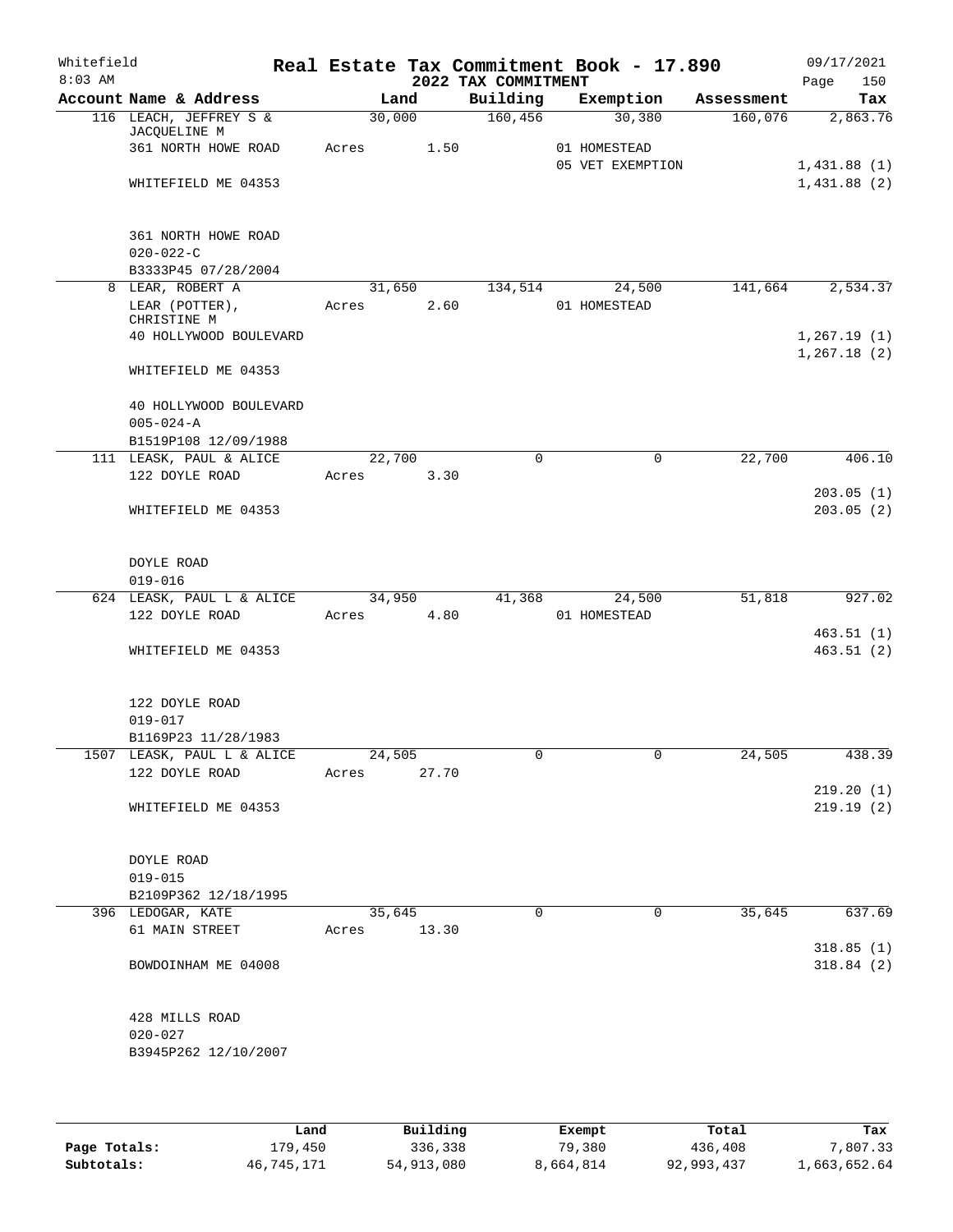| Whitefield<br>$8:03$ AM |                              |       |        |          | 2022 TAX COMMITMENT | Real Estate Tax Commitment Book - 17.890 |            | 09/17/2021<br>151<br>Page |
|-------------------------|------------------------------|-------|--------|----------|---------------------|------------------------------------------|------------|---------------------------|
|                         | Account Name & Address       |       | Land   |          | Building            | Exemption                                | Assessment | Tax                       |
|                         | 52 LEE, DONNA                |       | 49,186 |          | 83,620              | 24,500                                   | 108,306    | 1,937.59                  |
|                         | 311 NORTH HOWE ROAD          | Acres |        | 16.17    |                     | 01 HOMESTEAD                             |            |                           |
|                         |                              |       |        |          |                     |                                          |            | 968.80(1)                 |
|                         | WHITEFIELD ME 04353          |       |        |          |                     |                                          |            | 968.79 (2)                |
|                         |                              |       |        |          |                     |                                          |            |                           |
|                         |                              |       |        |          |                     |                                          |            |                           |
|                         | 311 NORTH HOWE ROAD          |       |        |          |                     |                                          |            |                           |
|                         | $020 - 023 - B$              |       |        |          |                     |                                          |            |                           |
|                         | B5004P51 05/10/2016          |       |        |          |                     |                                          |            |                           |
|                         | 1678 LEE, NATHAN T           |       | 30,750 |          | 58,341              | 0                                        | 89,091     | 1,593.84                  |
|                         | PERFETTO, LUCINDA M          | Acres |        | 2.00     |                     |                                          |            |                           |
|                         | 121 HILTON ROAD              |       |        |          |                     |                                          |            | 796.92 (1)                |
|                         |                              |       |        |          |                     |                                          |            | 796.92 (2)                |
|                         | WHITEFIELD ME 04353          |       |        |          |                     |                                          |            |                           |
|                         |                              |       |        |          |                     |                                          |            |                           |
|                         | 121 HILTON ROAD              |       |        |          |                     |                                          |            |                           |
|                         | $014 - 009 - B$              |       |        |          |                     |                                          |            |                           |
|                         | B4738P1 12/02/2013           |       |        |          |                     |                                          |            |                           |
|                         | 326 LEMAR REALTY LLC         |       | 26,210 |          | $\mathbf 0$         | 0                                        | 26,210     | 468.90                    |
|                         | C/O WANDA LEMAR              | Acres |        | 6.20     |                     |                                          |            |                           |
|                         | 285 MIDDLE ROAD              |       |        |          |                     |                                          |            | 234.45(1)                 |
|                         | DRESDEN ME 04342             |       |        |          |                     |                                          |            | 234.45(2)                 |
|                         |                              |       |        |          |                     |                                          |            |                           |
|                         |                              |       |        |          |                     |                                          |            |                           |
|                         | JEFFERSON ROAD               |       |        |          |                     |                                          |            |                           |
|                         | $014 - 027$                  |       |        |          |                     |                                          |            |                           |
|                         | B5291P66 08/30/2018          |       |        |          |                     |                                          |            |                           |
|                         | 1374 LEMIEUX, EARL R         |       | 31,500 |          | 102,738             | 24,500                                   | 109,738    | 1,963.21                  |
|                         | LEMIEUX, ROBERT E JR         | Acres |        | 2.50     |                     | 01 HOMESTEAD                             |            |                           |
|                         | 377 SOUTH HUNTS MEADOW       |       |        |          |                     |                                          |            | 981.61 (1)                |
|                         | ROAD                         |       |        |          |                     |                                          |            | 981.60 (2)                |
|                         | WHITEFIELD ME 04353          |       |        |          |                     |                                          |            |                           |
|                         |                              |       |        |          |                     |                                          |            |                           |
|                         | 377 SOUTH HUNTS MEADOW       |       |        |          |                     |                                          |            |                           |
|                         | $009 - 002$                  |       |        |          |                     |                                          |            |                           |
|                         | B5335P142 12/22/2018         |       |        |          |                     |                                          |            |                           |
|                         | 355 LEVER, LEO               |       | 37,650 |          | 54,003              | 30,380                                   | 61,273     | 1,096.17                  |
|                         | 200 SOUTH HUNTS MEADOW Acres |       |        | 8.00     |                     | 08 NON WD VET & WID                      |            |                           |
|                         | ROAD                         |       |        |          |                     |                                          |            |                           |
|                         |                              |       |        |          |                     | 01 HOMESTEAD                             |            | 548.09(1)                 |
|                         | WHITEFIELD ME 04353          |       |        |          |                     |                                          |            | 548.08 (2)                |
|                         |                              |       |        |          |                     |                                          |            |                           |
|                         |                              |       |        |          |                     |                                          |            |                           |
|                         | 200 SOUTH HUNTS MEADOW       |       |        |          |                     |                                          |            |                           |
|                         | $009 - 010$                  |       |        |          |                     |                                          |            |                           |
|                         | B1086P171 11/18/1981         |       |        |          |                     |                                          |            |                           |
|                         | 537 LEWIS, BRENDA J          |       | 31,485 |          | 91,433              | 24,500                                   | 98,418     | 1,760.70                  |
|                         | 253 MILLS ROAD               | Acres |        | 2.49     |                     | 01 HOMESTEAD                             |            |                           |
|                         |                              |       |        |          |                     |                                          |            | 880.35 (1)                |
|                         | WHITEFIELD ME 04353          |       |        |          |                     |                                          |            | 880.35 (2)                |
|                         |                              |       |        |          |                     |                                          |            |                           |
|                         |                              |       |        |          |                     |                                          |            |                           |
|                         | 253 MILLS ROAD               |       |        |          |                     |                                          |            |                           |
|                         | $017 - 049 - C$              |       |        |          |                     |                                          |            |                           |
|                         | B4826P65 10/08/2014          |       |        |          |                     |                                          |            |                           |
|                         |                              |       |        |          |                     |                                          |            |                           |
|                         |                              |       |        |          |                     |                                          |            |                           |
|                         |                              | Land  |        | Building |                     | Exempt                                   | Total      | Tax                       |
|                         |                              |       |        |          |                     |                                          |            |                           |

**Page Totals:** 206,781 390,135 103,880 493,036 8,820.41 **Subtotals:** 46,951,952 55,303,215 8,768,694 93,486,473 1,672,473.05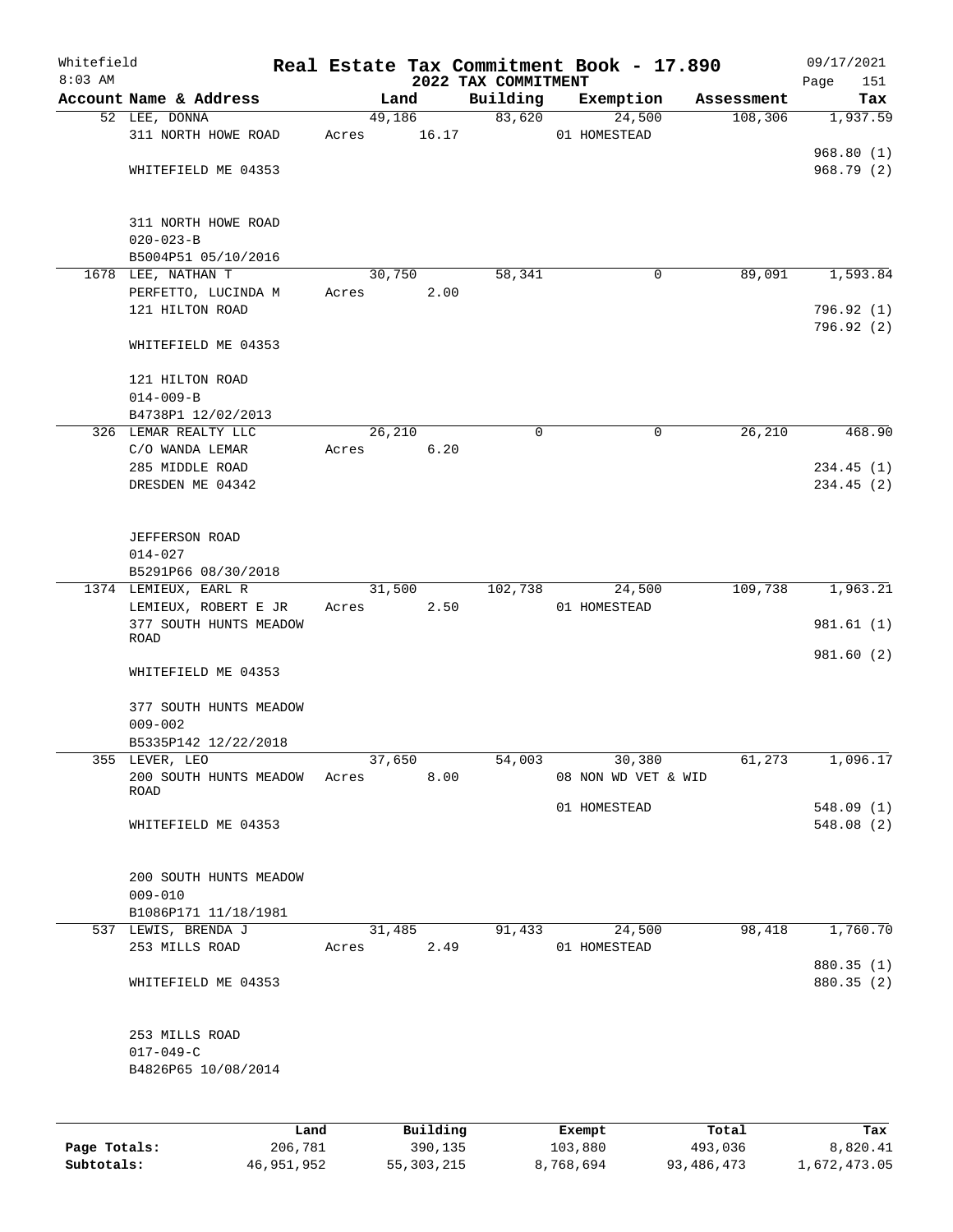| Whitefield<br>$8:03$ AM |                                         |            |       | 2022 TAX COMMITMENT | Real Estate Tax Commitment Book - 17.890 |            | 09/17/2021<br>152<br>Page  |
|-------------------------|-----------------------------------------|------------|-------|---------------------|------------------------------------------|------------|----------------------------|
|                         | Account Name & Address                  | Land       |       | Building            | Exemption                                | Assessment | Tax                        |
|                         | 1263 LEWIS, BRYANT & CANDACE            | 30,000     |       | 65,437              | 24,500                                   | 70,937     | 1,269.06                   |
|                         | 420 WISCASSET ROAD                      | Acres 1.10 |       |                     | 01 HOMESTEAD                             |            |                            |
|                         |                                         |            |       |                     |                                          |            | 634.53(1)                  |
|                         | WHITEFIELD ME 04353                     |            |       |                     |                                          |            | 634.53(2)                  |
|                         | 420 WISCASSET ROAD                      |            |       |                     |                                          |            |                            |
|                         | $004 - 003$                             |            |       |                     |                                          |            |                            |
|                         | B4827P181 10/14/2014                    |            |       |                     |                                          |            |                            |
|                         | 60 LEWIS, MARY G                        | 34,350     |       | 4,201               | 24,500                                   | 14,051     | 251.37                     |
|                         | 130 HUNTS MEADOW ROAD                   | Acres      | 4.40  |                     | 01 HOMESTEAD                             |            | 125.69(1)                  |
|                         | WHITEFIELD ME 04353                     |            |       |                     |                                          |            | 125.68(2)                  |
|                         | 130 HUNTS MEADOW ROAD                   |            |       |                     |                                          |            |                            |
|                         | $012 - 017 - B$                         |            |       |                     |                                          |            |                            |
|                         | B2046P272 03/20/1995                    |            |       |                     |                                          |            |                            |
|                         | 196 LI, HUAN YING                       | 30,480     |       | 134,911             | 0                                        | 165,391    | 2,958.84                   |
|                         | 333 NORTH HOWE ROAD                     | Acres 1.82 |       |                     |                                          |            |                            |
|                         | WHITEFIELD ME 04353                     |            |       |                     |                                          |            | 1,479.42(1)<br>1,479.42(2) |
|                         |                                         |            |       |                     |                                          |            |                            |
|                         | 333 NORTH HOWE ROAD                     |            |       |                     |                                          |            |                            |
|                         | $020 - 022 - B$                         |            |       |                     |                                          |            |                            |
|                         | B5462P224 11/22/2019<br>1448 LI, ZI WEN | 30,000     |       | 132,105             | $\mathbf 0$                              | 162,105    | 2,900.06                   |
|                         | 7108 8TH AVENUE                         | Acres      | 0.69  |                     |                                          |            |                            |
|                         |                                         |            |       |                     |                                          |            | 1,450.03(1)                |
|                         | BROOKLYN NY 11228                       |            |       |                     |                                          |            | 1,450.03(2)                |
|                         | 91 JEFFERSON ROAD                       |            |       |                     |                                          |            |                            |
|                         | $014 - 026$                             |            |       |                     |                                          |            |                            |
|                         | B5263P123 05/30/2018                    |            |       |                     |                                          |            |                            |
|                         | 614 LIBBY, DWAYNE P &                   | 31,665     |       | 8,772               | 24,500                                   | 15,937     | 285.11                     |
|                         | SHERRY L<br>29 BLUE GOOSE LANE          | Acres      | 2.61  |                     | 01 HOMESTEAD                             |            |                            |
|                         |                                         |            |       |                     |                                          |            | 142.56(1)                  |
|                         | WHITEFIELD ME 04353                     |            |       |                     |                                          |            | 142.55(2)                  |
|                         | 29 BLUE GOOSE LANE                      |            |       |                     |                                          |            |                            |
|                         | $010 - 011 - D$                         |            |       |                     |                                          |            |                            |
|                         | B3288P4 05/13/2004                      |            |       |                     |                                          |            |                            |
|                         | 107 LIBBY, JERRY                        | 48,095     |       | 45,800              | 24,500                                   | 69,395     | 1,241.48                   |
|                         | LIBBY, MARY                             | Acres      | 21.30 |                     | 01 HOMESTEAD                             |            |                            |
|                         | 89 MAIN STREET                          |            |       |                     |                                          |            | 620.74(1)                  |
|                         | WHITEFIELD ME 04353                     |            |       |                     |                                          |            | 620.74 (2)                 |
|                         | 89 MAIN STREET                          |            |       |                     |                                          |            |                            |
|                         | $022 - 035$                             |            |       |                     |                                          |            |                            |
|                         | B4927P45 09/10/2015                     |            |       |                     |                                          |            |                            |
|                         |                                         |            |       |                     |                                          |            |                            |
|                         |                                         |            |       |                     |                                          |            |                            |
|                         |                                         |            |       |                     |                                          |            |                            |

|              | Land       | Building   | Exempt    | Total      | Tax          |
|--------------|------------|------------|-----------|------------|--------------|
| Page Totals: | 204,590    | 391,226    | 98,000    | 497.816    | 8,905.92     |
| Subtotals:   | 47,156,542 | 55,694,441 | 8,866,694 | 93,984,289 | 1,681,378.97 |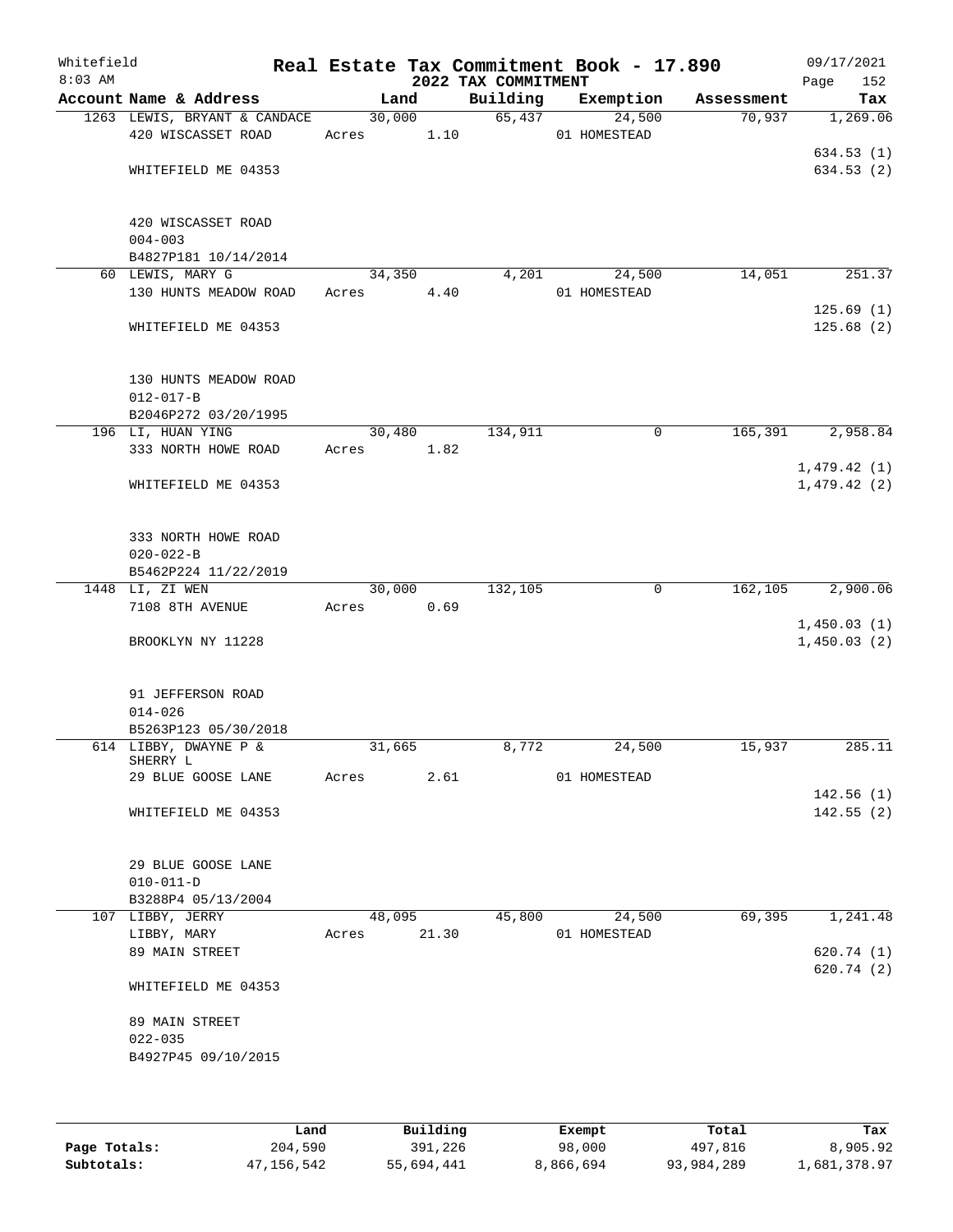| Whitefield   |                                                 |                 |       |        |                     |                                 | Real Estate Tax Commitment Book - 17.890 |                  | 09/17/2021              |
|--------------|-------------------------------------------------|-----------------|-------|--------|---------------------|---------------------------------|------------------------------------------|------------------|-------------------------|
| $8:03$ AM    | Account Name & Address                          |                 |       | Land   |                     | 2022 TAX COMMITMENT<br>Building | Exemption                                | Assessment       | 153<br>Page<br>Tax      |
|              | 948 LIBBY, L JON                                |                 |       | 30,750 |                     | 53,020                          | $\Omega$                                 | 83,770           | 1,498.65                |
|              | 32 MAIN STREET                                  |                 | Acres |        | 2.00                |                                 |                                          |                  |                         |
|              |                                                 |                 |       |        |                     |                                 |                                          |                  | 749.33(1)               |
|              | WHITEFIELD ME 04353                             |                 |       |        |                     |                                 |                                          |                  | 749.32 (2)              |
|              | 32 MAIN STREET<br>$024 - 007$                   |                 |       |        |                     |                                 |                                          |                  |                         |
|              | B2292P140 12/02/1997 B1726P96 10/23/1991        |                 |       |        |                     |                                 |                                          |                  |                         |
|              | 994 LILLY, HAROLD W JR                          |                 |       | 51,200 |                     | 19,708                          | 0                                        | 70,908           | 1,268.54                |
|              | C/O SAVINGS BANK OF<br>MAINE                    |                 | Acres |        | 2.30                |                                 |                                          |                  |                         |
|              | PO BOX 310                                      |                 |       |        |                     |                                 |                                          |                  | 634.27(1)               |
|              | CAMDEN ME 04843-0310                            |                 |       |        |                     |                                 |                                          |                  | 634.27 (2)              |
|              | 480 VIGUE ROAD<br>$019 - 041$                   |                 |       |        |                     |                                 |                                          |                  |                         |
|              | B2785P320 01/09/2002                            |                 |       |        |                     |                                 |                                          |                  |                         |
|              | 736 LINCOLN, AMY                                |                 |       | 31,200 |                     | 103,749                         | 24,500                                   | 110,449          | 1,975.93                |
|              | BISHOP, JARED                                   |                 | Acres |        | 2.30                |                                 | 01 HOMESTEAD                             |                  |                         |
|              | 379 MILLS ROAD                                  |                 |       |        |                     |                                 |                                          |                  | 987.97 (1)              |
|              | WHITEFIELD ME 04353<br>3128                     |                 |       |        |                     |                                 |                                          |                  | 987.96 (2)              |
|              | 379 MILLS ROAD                                  |                 |       |        |                     |                                 |                                          |                  |                         |
|              | $017 - 028$                                     |                 |       |        |                     |                                 |                                          |                  |                         |
|              | B4924P284 09/02/2015<br>1339 LINCOLN, CARROLL & |                 |       | 30,000 |                     | 66,416                          | 24,500                                   | 71,916           | 1,286.58                |
|              | KATHLEEN                                        |                 |       |        |                     |                                 |                                          |                  |                         |
|              | 230 HEAD TIDE ROAD                              |                 | Acres |        | 1.20                |                                 | 01 HOMESTEAD                             |                  |                         |
|              |                                                 |                 |       |        |                     |                                 |                                          |                  | 643.29(1)               |
|              | WHITEFIELD ME 04353                             |                 |       |        |                     |                                 |                                          |                  | 643.29(2)               |
|              | 230 HEAD TIDE ROAD                              |                 |       |        |                     |                                 |                                          |                  |                         |
|              | $005 - 013$                                     |                 |       |        |                     |                                 |                                          |                  |                         |
|              | B1092P15 01/26/1982<br>597 LINCOLN, CHAD        |                 |       | 30,900 |                     | 79,359                          | 0                                        | 110,259          | 1,972.53                |
|              | 57 HUNTS MEADOW ROAD                            |                 | Acres |        | 2.10                |                                 |                                          |                  |                         |
|              |                                                 |                 |       |        |                     |                                 |                                          |                  | 986.27 (1)              |
|              | WHITEFIELD ME 04353                             |                 |       |        |                     |                                 |                                          |                  | 986.26(2)               |
|              | 57 HUNTS MEADOW ROAD                            |                 |       |        |                     |                                 |                                          |                  |                         |
|              | $012 - 031$                                     |                 |       |        |                     |                                 |                                          |                  |                         |
|              | B4258P122 03/15/2010                            |                 |       |        |                     |                                 |                                          |                  |                         |
|              | 1491 LINCOLN, DIANE M &<br>LINCOLN, GARY J      |                 |       | 35,000 |                     | 66,950                          | 0                                        | 101,950          | 1,823.89                |
|              | LINCOLN, JERRY A                                |                 | Acres |        | 0.56                |                                 |                                          |                  |                         |
|              | 525 HEATH ROAD                                  |                 |       |        |                     |                                 |                                          |                  | 911.95(1)<br>911.94 (2) |
|              | WHITEFIELD ME 04353                             |                 |       |        |                     |                                 |                                          |                  |                         |
|              | 921 EAST RIVER ROAD<br>$031 - 014$              |                 |       |        |                     |                                 |                                          |                  |                         |
|              | B5061P112 09/26/2016                            |                 |       |        |                     |                                 |                                          |                  |                         |
| Page Totals: |                                                 | Land<br>209,050 |       |        | Building<br>389,202 |                                 | Exempt<br>49,000                         | Total<br>549,252 | Tax<br>9,826.12         |
| Subtotals:   |                                                 | 47,365,592      |       |        | 56,083,643          |                                 | 8,915,694                                | 94, 533, 541     | 1,691,205.09            |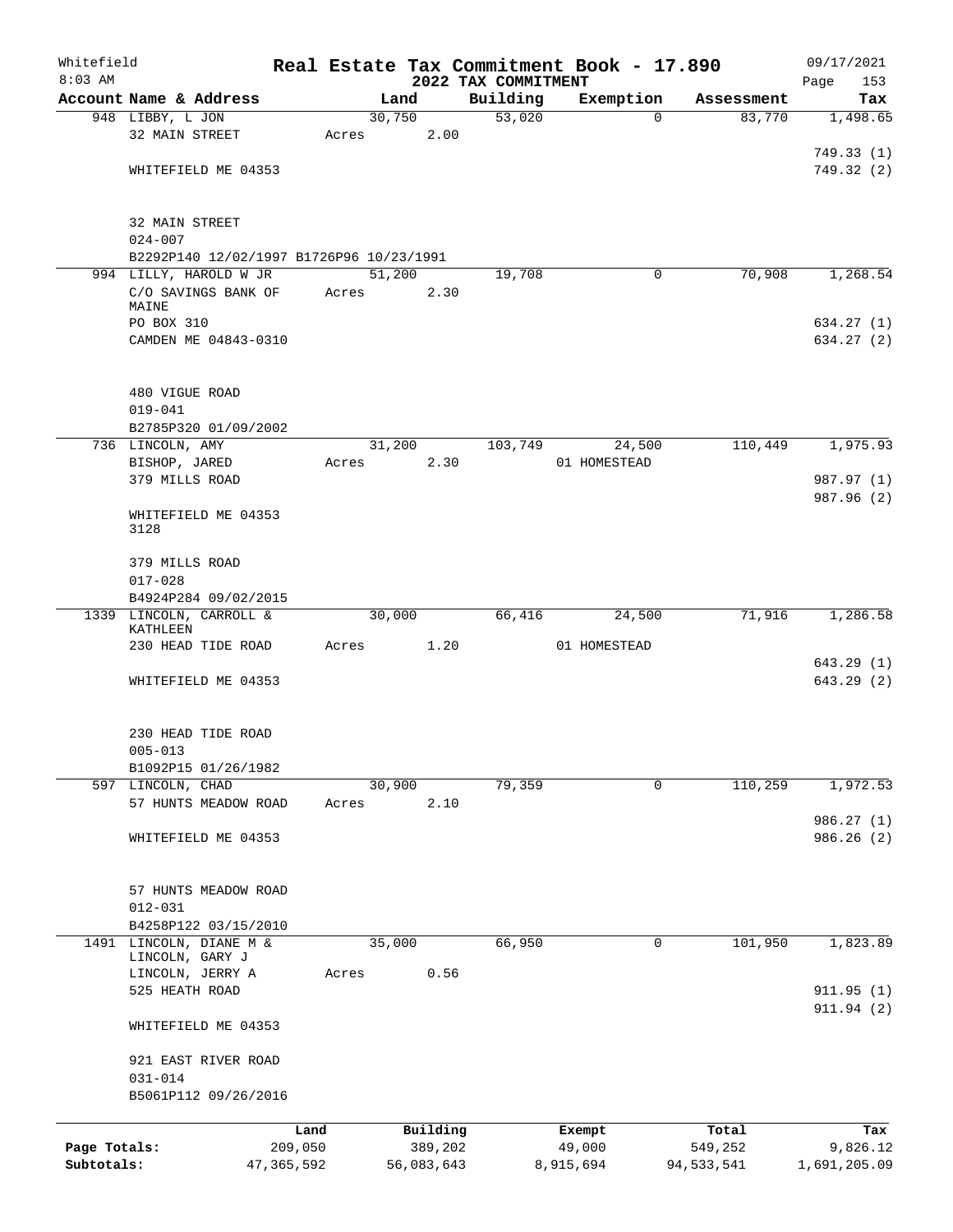| Whitefield<br>$8:03$ AM |                                                            |                       |      | 2022 TAX COMMITMENT | Real Estate Tax Commitment Book - 17.890 |            | 09/17/2021<br>154<br>Page |
|-------------------------|------------------------------------------------------------|-----------------------|------|---------------------|------------------------------------------|------------|---------------------------|
|                         | Account Name & Address                                     | Land                  |      | Building            | Exemption                                | Assessment | Tax                       |
|                         | 750 LINCOLN, ERNESTINE B<br>692 WISCASSET ROAD             | 30,000<br>Acres       | 1.00 | 79,220              | 30,380<br>01 HOMESTEAD                   | 78,840     | 1,410.45                  |
|                         | WHITEFIELD ME 04353                                        |                       |      |                     | 05 VET EXEMPTION                         |            | 705.23(1)<br>705.22(2)    |
|                         | 692 WISCASSET ROAD<br>$001 - 056$                          |                       |      |                     |                                          |            |                           |
|                         | B771P18 05/18/1973<br>1335 LINCOLN, GARY J                 | 30,150                |      | 44,884              | 24,500                                   | 50,534     | 904.05                    |
|                         | 525 HEATH ROAD                                             | Acres                 | 1.60 |                     | 01 HOMESTEAD                             |            |                           |
|                         | WHITEFIELD ME 04353                                        |                       |      |                     |                                          |            | 452.03(1)<br>452.02(2)    |
|                         | 525 HEATH ROAD<br>$007 - 057$                              |                       |      |                     |                                          |            |                           |
|                         | B1141P168 05/23/1983                                       |                       |      |                     |                                          |            |                           |
|                         | 1227 LINCOLN, LEROY &<br>ROXANNE                           | 30,000                |      | 59,365              | 24,500                                   | 64,865     | 1,160.43                  |
|                         | 635 WISCASSET ROAD                                         | Acres                 | 0.91 |                     | 01 HOMESTEAD                             |            |                           |
|                         | WHITEFIELD ME 04353                                        |                       |      |                     |                                          |            | 580.22(1)<br>580.21(2)    |
|                         | 635 WISCASSET ROAD<br>$001 - 037$<br>B1336P347 09/24/1986  |                       |      |                     |                                          |            |                           |
|                         | 979 LINCOLN, MAHLON JR                                     | 30,300                |      | 79,173              | 30,380                                   | 79,093     | 1,414.97                  |
|                         | 394 EAST RIVER ROAD                                        | Acres                 | 1.70 |                     | 01 HOMESTEAD                             |            |                           |
|                         |                                                            |                       |      |                     | 05 VET EXEMPTION                         |            | 707.49(1)                 |
|                         | WHITEFIELD ME 04353                                        |                       |      |                     |                                          |            | 707.48(2)                 |
|                         | 394 EAST RIVER ROAD<br>$010 - 046$<br>B1169P291 12/01/1983 |                       |      |                     |                                          |            |                           |
|                         | 1160 LINSCOTT HOLDINGS LLC                                 | 15,638                |      | 0                   | 0                                        | 15,638     | 279.76                    |
|                         | 92 FARM POND LANE                                          | Acres 42.00           |      |                     |                                          |            |                           |
|                         |                                                            |                       |      |                     |                                          |            | 139.88(1)                 |
|                         | JEFFERSON ME 04348                                         |                       |      |                     |                                          |            | 139.88(2)                 |
|                         |                                                            | TG - SW-32 & MW-8     |      |                     |                                          |            |                           |
|                         | <b>JEFFERSON ROAD</b>                                      |                       |      |                     |                                          |            |                           |
|                         | $014 - 025$                                                |                       |      |                     |                                          |            |                           |
|                         | B3932P11 11/05/2007                                        |                       |      |                     |                                          |            |                           |
|                         | 361 LINSCOTT HOLDINGS LLC<br>92 FARM POND LANE             | 16,950<br>Acres 46.00 |      | $\Omega$            | $\Omega$                                 | 16,950     | 303.24                    |
|                         |                                                            |                       |      |                     |                                          |            | 151.62(1)                 |
|                         | JEFFERSON ME 04348                                         |                       |      |                     |                                          |            | 151.62(2)                 |
|                         |                                                            | $TG - MW - 46$        |      |                     |                                          |            |                           |
|                         | 172 JEFFERSON ROAD                                         |                       |      |                     |                                          |            |                           |
|                         | $014 - 018$                                                |                       |      |                     |                                          |            |                           |
|                         | B3932P11 11/05/2007                                        |                       |      |                     |                                          |            |                           |
|                         |                                                            |                       |      |                     |                                          |            |                           |
|                         |                                                            |                       |      |                     |                                          |            |                           |
|                         |                                                            |                       |      |                     |                                          |            |                           |

|              | Land       | Building   | Exempt    | Total      | Tax          |
|--------------|------------|------------|-----------|------------|--------------|
| Page Totals: | 153,038    | 262,642    | 109,760   | 305,920    | 5,472.90     |
| Subtotals:   | 47,518,630 | 56,346,285 | 9,025,454 | 94,839,461 | 1,696,677.99 |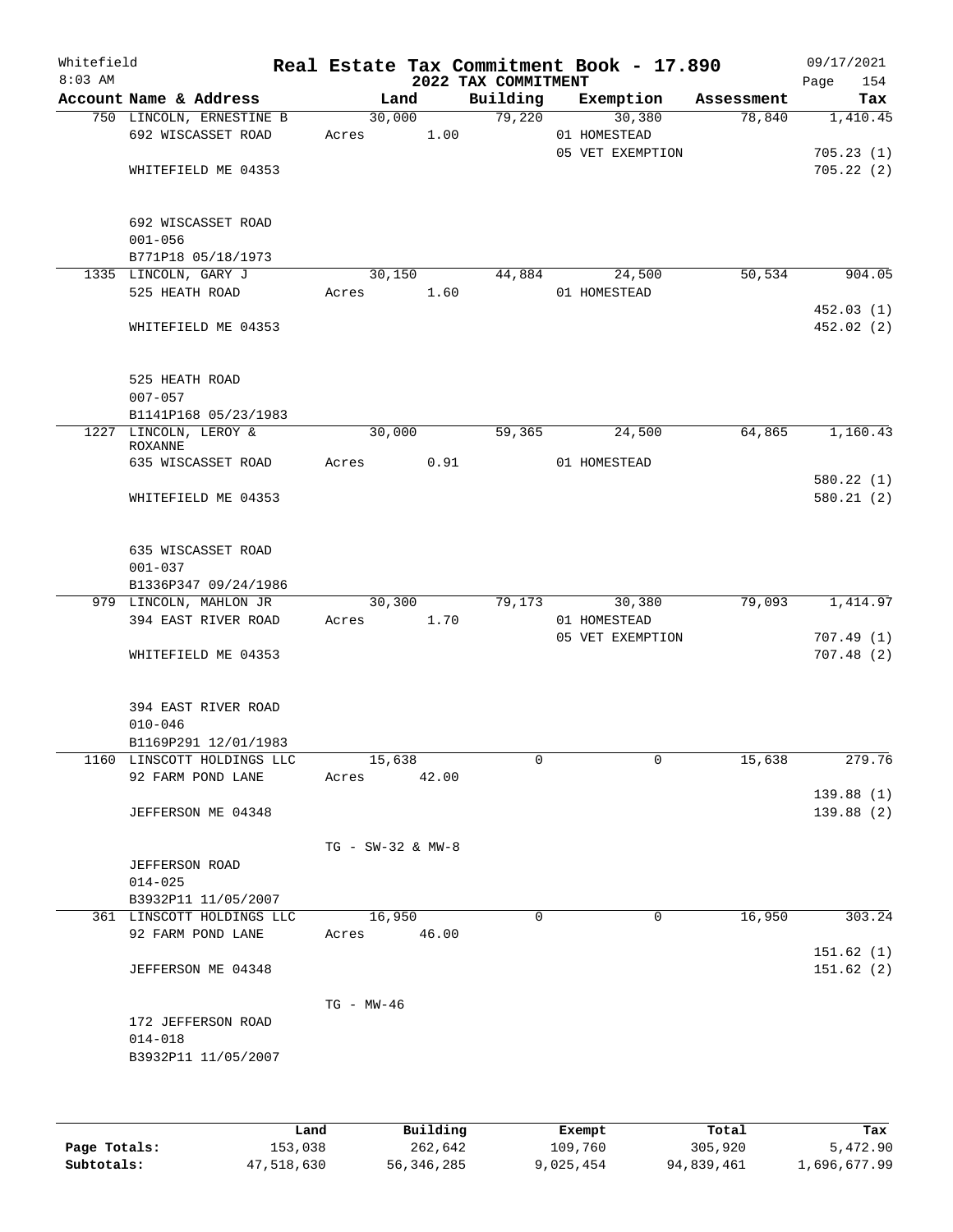| Whitefield<br>$8:03$ AM |                                             |       |        |       | 2022 TAX COMMITMENT | Real Estate Tax Commitment Book - 17.890 |            | 09/17/2021<br>155<br>Page |
|-------------------------|---------------------------------------------|-------|--------|-------|---------------------|------------------------------------------|------------|---------------------------|
|                         | Account Name & Address                      |       | Land   |       | Building            | Exemption                                | Assessment | Tax                       |
|                         | 309 LIPP, FREDERICK                         |       | 3,150  |       | $\mathsf{O}$        | $\Omega$                                 | 3,150      | 56.35                     |
|                         | 643 HEAD TIDE ROAD                          | Acres |        | 2.10  |                     |                                          |            |                           |
|                         |                                             |       |        |       |                     |                                          |            | 28.18(1)                  |
|                         | WHITEFIELD ME 04353                         |       |        |       |                     |                                          |            | 28.17(2)                  |
|                         |                                             |       |        |       |                     |                                          |            |                           |
|                         |                                             |       |        |       |                     |                                          |            |                           |
|                         | HEAD TIDE ROAD                              |       |        |       |                     |                                          |            |                           |
|                         | $002 - 003$                                 |       |        |       |                     |                                          |            |                           |
|                         | B1554P267 06/14/1989                        |       |        |       |                     |                                          |            |                           |
|                         | 438 LIPP, FREDERICK                         |       | 11,420 |       | $\mathbf 0$         | 0                                        | 11,420     | 204.30                    |
|                         | 643 HEAD TIDE ROAD                          | Acres |        | 9.90  |                     |                                          |            |                           |
|                         | WHITEFIELD ME 04353                         |       |        |       |                     |                                          |            | 102.15(1)<br>102.15(2)    |
|                         |                                             |       |        |       |                     |                                          |            |                           |
|                         |                                             |       |        |       |                     |                                          |            |                           |
|                         | HEAD TIDE ROAD                              |       |        |       |                     |                                          |            |                           |
|                         | $002 - 002$                                 |       |        |       |                     |                                          |            |                           |
|                         | B1554P269 06/14/1989                        |       |        |       |                     |                                          |            |                           |
|                         | 1087 LIPP, FREDERICK                        |       | 8,300  |       | 0                   | 0                                        | 8,300      | 148.49                    |
|                         | 643 HEAD TIDE ROAD                          | Acres |        | 2.20  |                     |                                          |            |                           |
|                         |                                             |       |        |       |                     |                                          |            | 74.25(1)                  |
|                         | WHITEFIELD ME 04353                         |       |        |       |                     |                                          |            | 74.24(2)                  |
|                         |                                             |       |        |       |                     |                                          |            |                           |
|                         |                                             |       |        |       |                     |                                          |            |                           |
|                         | HEAD TIDE ROAD                              |       |        |       |                     |                                          |            |                           |
|                         | $002 - 003 - A$                             |       |        |       |                     |                                          |            |                           |
|                         | B1554P267 06/14/1989                        |       |        |       |                     |                                          |            |                           |
|                         | 1055 LIPP, FREDERICK                        |       | 36,690 |       | 41,063              | $\mathbf 0$                              | 77,753     | 1,391.00                  |
|                         | 643 HEAD TIDE ROAD                          | Acres |        | 6.80  |                     |                                          |            |                           |
|                         |                                             |       |        |       |                     |                                          |            | 695.50(1)                 |
|                         | WHITEFIELD ME 04353                         |       |        |       |                     |                                          |            | 695.50(2)                 |
|                         |                                             |       |        |       |                     |                                          |            |                           |
|                         |                                             |       |        |       |                     |                                          |            |                           |
|                         | 640 HEAD TIDE ROAD                          |       |        |       |                     |                                          |            |                           |
|                         | $002 - 013$                                 |       |        |       |                     |                                          |            |                           |
|                         | B1554P271 06/14/1989<br>764 LIPP, FREDERICK |       |        |       |                     | 0                                        |            |                           |
|                         | 643 HEAD TIDE ROAD                          |       | 30,000 | 0.69  | 67,048              |                                          | 97,048     | 1,736.19                  |
|                         |                                             | Acres |        |       |                     |                                          |            | 868.10(1)                 |
|                         | WHITEFIELD ME 04353                         |       |        |       |                     |                                          |            | 868.09 (2)                |
|                         |                                             |       |        |       |                     |                                          |            |                           |
|                         |                                             |       |        |       |                     |                                          |            |                           |
|                         | 643 HEAD TIDE ROAD                          |       |        |       |                     |                                          |            |                           |
|                         | $002 - 001$                                 |       |        |       |                     |                                          |            |                           |
|                         | B1554P269 06/14/1989                        |       |        |       |                     |                                          |            |                           |
|                         | 1800 LIPP, KIMBERLY A &                     |       | 41,280 |       | $\Omega$            | 0                                        | 41,280     | 738.50                    |
|                         | FREDERICK L                                 |       |        |       |                     |                                          |            |                           |
|                         | 643 HEAD TIDE ROAD                          | Acres |        | 26.20 |                     |                                          |            |                           |
|                         |                                             |       |        |       |                     |                                          |            | 369.25(1)                 |
|                         | WHITEFIELD ME 04353                         |       |        |       |                     |                                          |            | 369.25(2)                 |
|                         |                                             |       |        |       |                     |                                          |            |                           |
|                         |                                             |       |        |       |                     |                                          |            |                           |
|                         | HEAD TIDE ROAD                              |       |        |       |                     |                                          |            |                           |
|                         | $002 - 011 - A$                             |       |        |       |                     |                                          |            |                           |
|                         | B3887P124 07/31/2007                        |       |        |       |                     |                                          |            |                           |
|                         |                                             |       |        |       |                     |                                          |            |                           |
|                         |                                             |       |        |       |                     |                                          |            |                           |

|              | Land       | Building   | Exempt    | Total      | Tax          |
|--------------|------------|------------|-----------|------------|--------------|
| Page Totals: | 130,840    | 108,111    |           | 238,951    | 4,274.83     |
| Subtotals:   | 47,649,470 | 56,454,396 | 9,025,454 | 95,078,412 | 1,700,952.82 |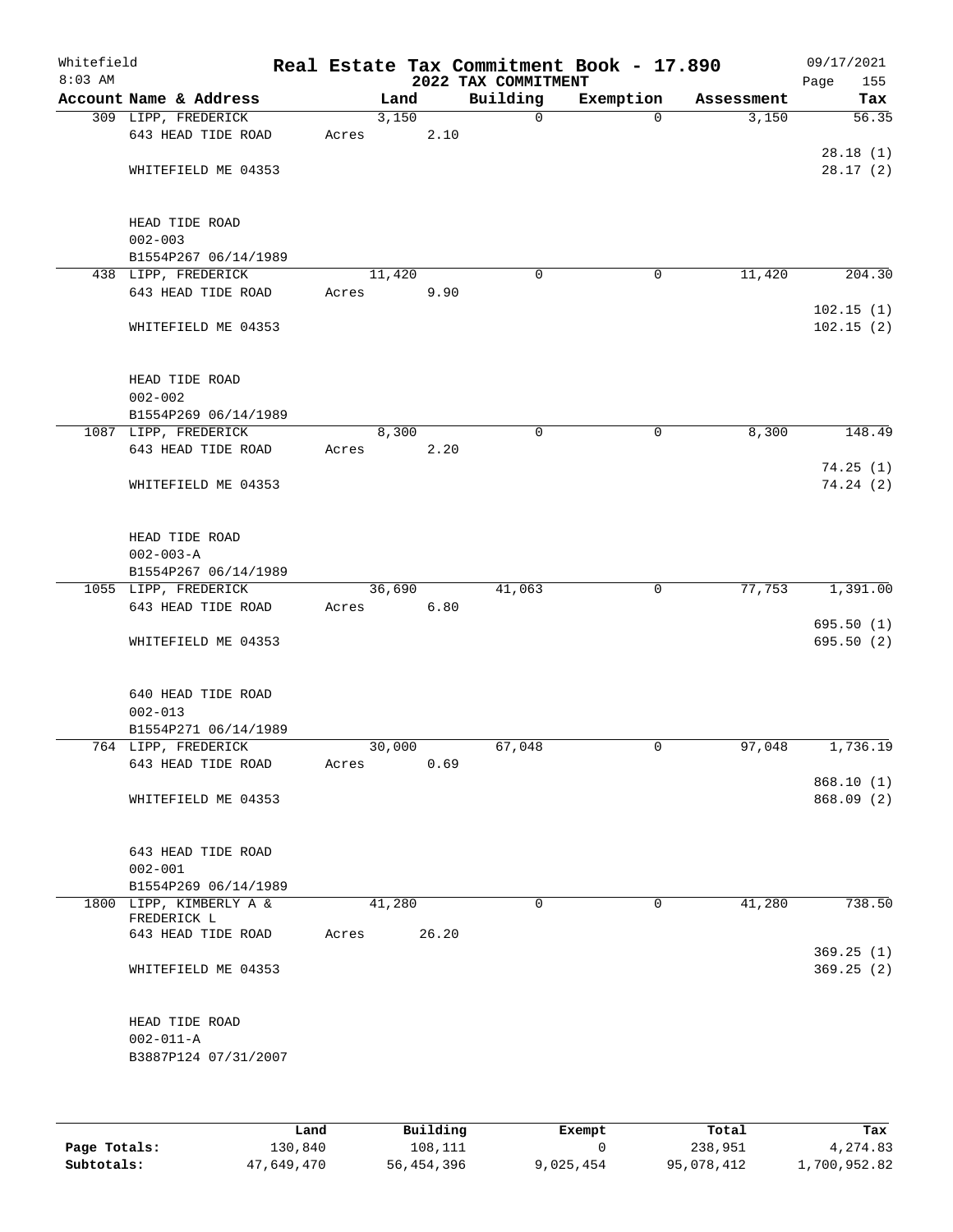| Whitefield<br>$8:03$ AM |                                                              |       |                 | 2022 TAX COMMITMENT | Real Estate Tax Commitment Book - 17.890 |            | 09/17/2021<br>156<br>Page  |
|-------------------------|--------------------------------------------------------------|-------|-----------------|---------------------|------------------------------------------|------------|----------------------------|
|                         | Account Name & Address                                       |       | Land            | Building            | Exemption                                | Assessment | Tax                        |
|                         | 1326 LOMBARDI, CELINE<br>AMBRIZ, JOSE<br>396 TOWNHOUSE ROAD  | Acres | 47,194<br>13.68 | 805                 | $\Omega$                                 | 47,999     | 858.70<br>429.35(1)        |
|                         | WHITEFIELD ME<br>04353-3406                                  |       |                 |                     |                                          |            | 429.35(2)                  |
|                         | 396 TOWNHOUSE ROAD<br>$010 - 017$                            |       |                 |                     |                                          |            |                            |
|                         | B5069P159 10/31/2016 B4828P232 10/16/2014                    |       |                 |                     |                                          |            |                            |
|                         | 697 LONG, BRANDON                                            |       | 27,250          | 64,453              | 30,380                                   | 61,323     | 1,097.07                   |
|                         | 321 HILTON ROAD                                              | Acres | 3.00            |                     | 07 NMR VET & WIDOW<br>01 HOMESTEAD       |            | 548.54(1)                  |
|                         | WHITEFIELD ME 04353                                          |       |                 |                     |                                          |            | 548.53(2)                  |
|                         | 321 HILTON ROAD<br>$014 - 001$                               |       |                 |                     |                                          |            |                            |
|                         | B5090P158 12/27/2016                                         |       |                 |                     |                                          |            |                            |
|                         | 983 LORD, LINDSEY                                            |       | 41,850          | 146,617             | 0                                        | 188,467    | 3,371.67                   |
|                         | POWERS, JACOB                                                | Acres | 7.00            |                     |                                          |            |                            |
|                         | 12 HARDWICK ROAD                                             |       |                 |                     |                                          |            | 1,685.84(1)                |
|                         | BOOTHBAY ME 04537                                            |       |                 |                     |                                          |            | 1,685.83(2)                |
|                         | 550 TOWNHOUSE ROAD<br>$010 - 027$                            |       |                 |                     |                                          |            |                            |
|                         | B5409P182 07/23/2019                                         |       |                 |                     |                                          |            |                            |
|                         | 1394 LORDI, JUNE                                             |       | 40,000          | 108,805             | $\mathbf 0$                              | 148,805    | 2,662.12                   |
|                         | PO BOX 55                                                    | Acres | 0.34            |                     |                                          |            |                            |
|                         |                                                              |       |                 |                     |                                          |            | 1,331.06(1)                |
|                         | WHITEFIELD ME 04353                                          |       |                 |                     |                                          |            | 1,331.06(2)                |
|                         | 26 HORNPOUT LANE<br>$028 - 006$                              |       |                 |                     |                                          |            |                            |
|                         | B5421P4 08/16/2019 B5281P216 07/18/2018                      |       |                 |                     |                                          |            |                            |
|                         | 1287 LOTHROP, BERNAL &                                       |       | 31,050          | 60,456              | 24,500                                   | 67,006     | 1,198.74                   |
|                         | DELORES                                                      |       |                 |                     |                                          |            |                            |
|                         | PO BOX 129                                                   | Acres | 2.20            |                     | 01 HOMESTEAD                             |            |                            |
|                         |                                                              |       |                 |                     |                                          |            | 599.37(1)                  |
|                         | WHITEFIELD ME 04353                                          |       |                 |                     |                                          |            | 599.37 (2)                 |
|                         | 17 GARDINER ROAD<br>$013 - 027$                              |       |                 |                     |                                          |            |                            |
|                         | 1621 LUFKIN, LESLIE C                                        |       | 101,500         | 36, 252             | 24,500                                   | 113,252    | 2,026.08                   |
|                         | 127 NO HUNTS MEADOW<br>ROAD                                  | Acres | 119.50          |                     | 01 HOMESTEAD                             |            |                            |
|                         | WHITEFIELD ME 04353                                          |       |                 |                     |                                          |            | 1,013.04(1)<br>1,013.04(2) |
|                         | 127 NORTH HUNTS MEADOW<br>$015 - 028$<br>B2762P96 11/26/2001 |       |                 |                     |                                          |            |                            |
|                         |                                                              |       |                 |                     |                                          |            |                            |

|              | Land       | Building   | Exempt    | Total      | Tax          |
|--------------|------------|------------|-----------|------------|--------------|
| Page Totals: | 288,844    | 417,388    | 79,380    | 626,852    | 11,214.38    |
| Subtotals:   | 47,938,314 | 56,871,784 | 9,104,834 | 95,705,264 | 1,712,167.20 |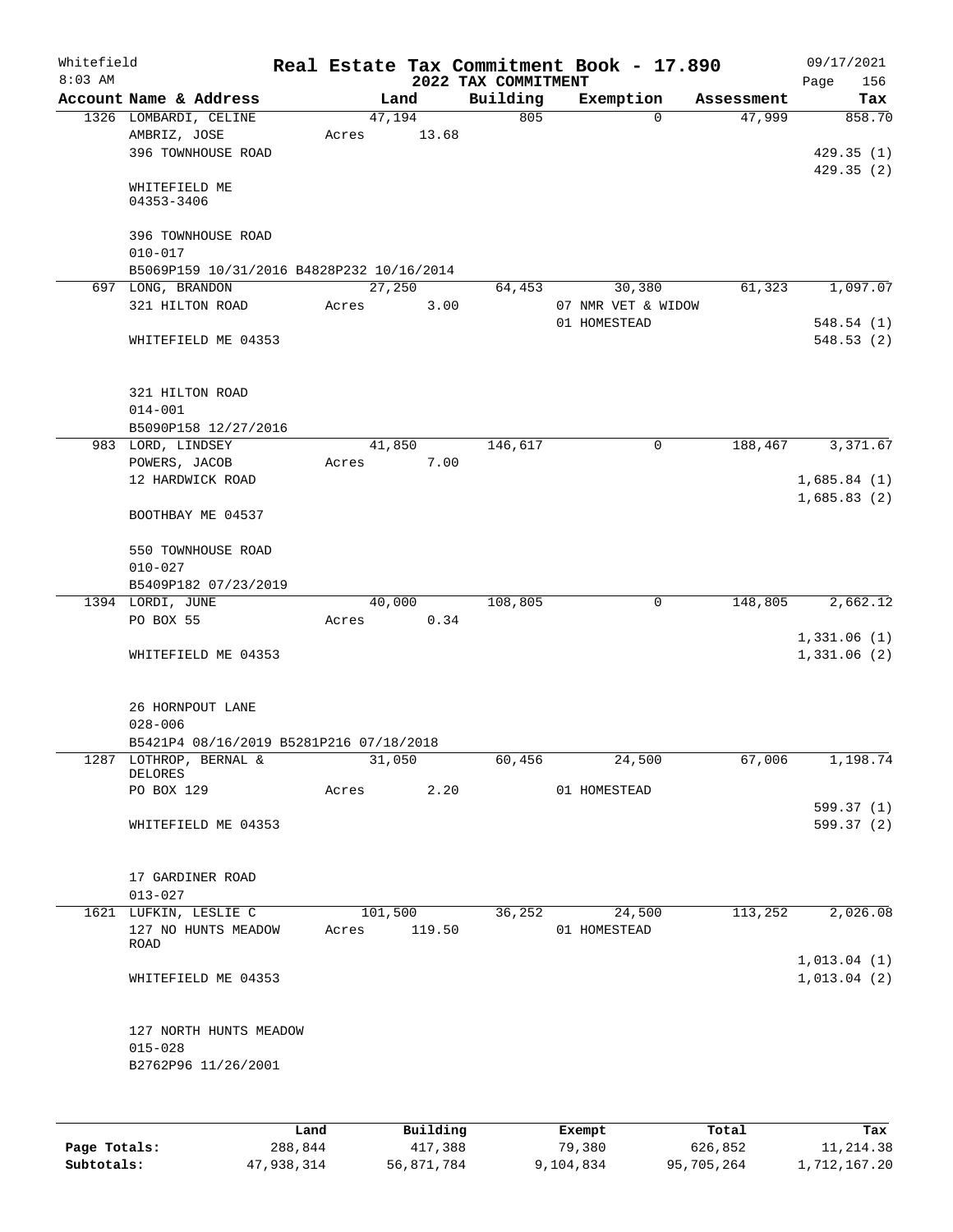| Whitefield<br>$8:03$ AM |                                                                    |                 |        | 2022 TAX COMMITMENT | Real Estate Tax Commitment Book - 17.890 |            | 09/17/2021<br>Page<br>157  |
|-------------------------|--------------------------------------------------------------------|-----------------|--------|---------------------|------------------------------------------|------------|----------------------------|
|                         | Account Name & Address                                             |                 | Land   | Building            | Exemption                                | Assessment | Tax                        |
|                         | 772 LUFKIN, LESLIE C<br>127 NO HUNTS MEADOW<br>ROAD                | 20,000<br>Acres | 1.50   | 0                   | $\Omega$                                 | 20,000     | 357.80                     |
|                         | WHITEFIELD ME 04353                                                |                 |        |                     |                                          |            | 178.90(1)<br>178.90(2)     |
|                         | NORTH HUNTS MEADOW ROAD<br>$015 - 028 - A$<br>B3086P233 06/26/2003 |                 |        |                     |                                          |            |                            |
|                         | 450 LYSOBEY, JEANNE                                                | 30,000          |        | 92,338              | 24,500                                   | 97,838     | 1,750.32                   |
|                         | 30 HUNTS MEADOW ROAD<br>WHITEFIELD ME 04353                        | Acres           | 1.37   |                     | 01 HOMESTEAD                             |            | 875.16(1)<br>875.16(2)     |
|                         | <b>30 HUNTS MEADOW ROAD</b><br>$012 - 011$                         |                 |        |                     |                                          |            |                            |
|                         | B3873P41 06/21/2007<br>121 MACFARLAND, BRIAN                       | 38,750          |        | 600                 | 0                                        | 39,350     | 703.97                     |
|                         | MACFARLAND, CHRISTINA                                              | Acres           | 4.00   |                     |                                          |            |                            |
|                         | 32 PENSION RIDGE ROAD                                              |                 |        |                     |                                          |            | 351.99(1)<br>351.98(2)     |
|                         | BOOTHBAY ME 04537                                                  |                 |        |                     |                                          |            |                            |
|                         | 330 TOWNHOUSE ROAD                                                 |                 |        |                     |                                          |            |                            |
|                         | $010 - 016 - B$<br>B5186P168 09/29/2017                            |                 |        |                     |                                          |            |                            |
|                         | 810 MACLAINE, JOHN                                                 | 60,900          |        | 95,643              | 0                                        | 156,543    | 2,800.55                   |
|                         | MACLAINE, KATIE A                                                  | Acres           | 41.00  |                     |                                          |            |                            |
|                         | 249 THAYER ROAD                                                    |                 |        |                     |                                          |            | 1,400.28(1)<br>1,400.27(2) |
|                         | WHITEFIELD ME<br>04353-3840                                        |                 |        |                     |                                          |            |                            |
|                         | 249 THAYER ROAD<br>$001 - 026$                                     |                 |        |                     |                                          |            |                            |
|                         | B5485P229 01/29/2020                                               |                 |        |                     |                                          |            |                            |
|                         | 939 MAGNUSEN, DAVID M &<br>THERESA<br>23 ROONEY LANE               | 93,525<br>Acres | 123.55 | 0                   | 0                                        | 93,525     | 1,673.16                   |
|                         |                                                                    |                 |        |                     |                                          |            | 836.58 (1)                 |
|                         | WHITEFIELD ME 04353                                                |                 |        |                     |                                          |            | 836.58 (2)                 |
|                         | ROONEY LANE<br>$012 - 060$                                         |                 |        |                     |                                          |            |                            |
|                         | 922 MAGNUSEN, DAVID M &<br>THERESA                                 | 38,050          |        | 97,649              | 24,500                                   | 111,199    | 1,989.35                   |
|                         | 23 ROONEY LANE                                                     | Acres           | 8.50   |                     | 01 HOMESTEAD                             |            |                            |
|                         | WHITEFIELD ME 04353                                                |                 |        |                     |                                          |            | 994.68 (1)<br>994.67 (2)   |
|                         | 23 ROONEY LANE<br>$012 - 063$                                      |                 |        |                     |                                          |            |                            |
|                         |                                                                    |                 |        |                     |                                          |            |                            |

|              | Land       | Building   | Exempt    | Total        | Tax          |
|--------------|------------|------------|-----------|--------------|--------------|
| Page Totals: | 281,225    | 286,230    | 49,000    | 518,455      | 9,275.15     |
| Subtotals:   | 48,219,539 | 57,158,014 | 9,153,834 | 96, 223, 719 | 1,721,442.35 |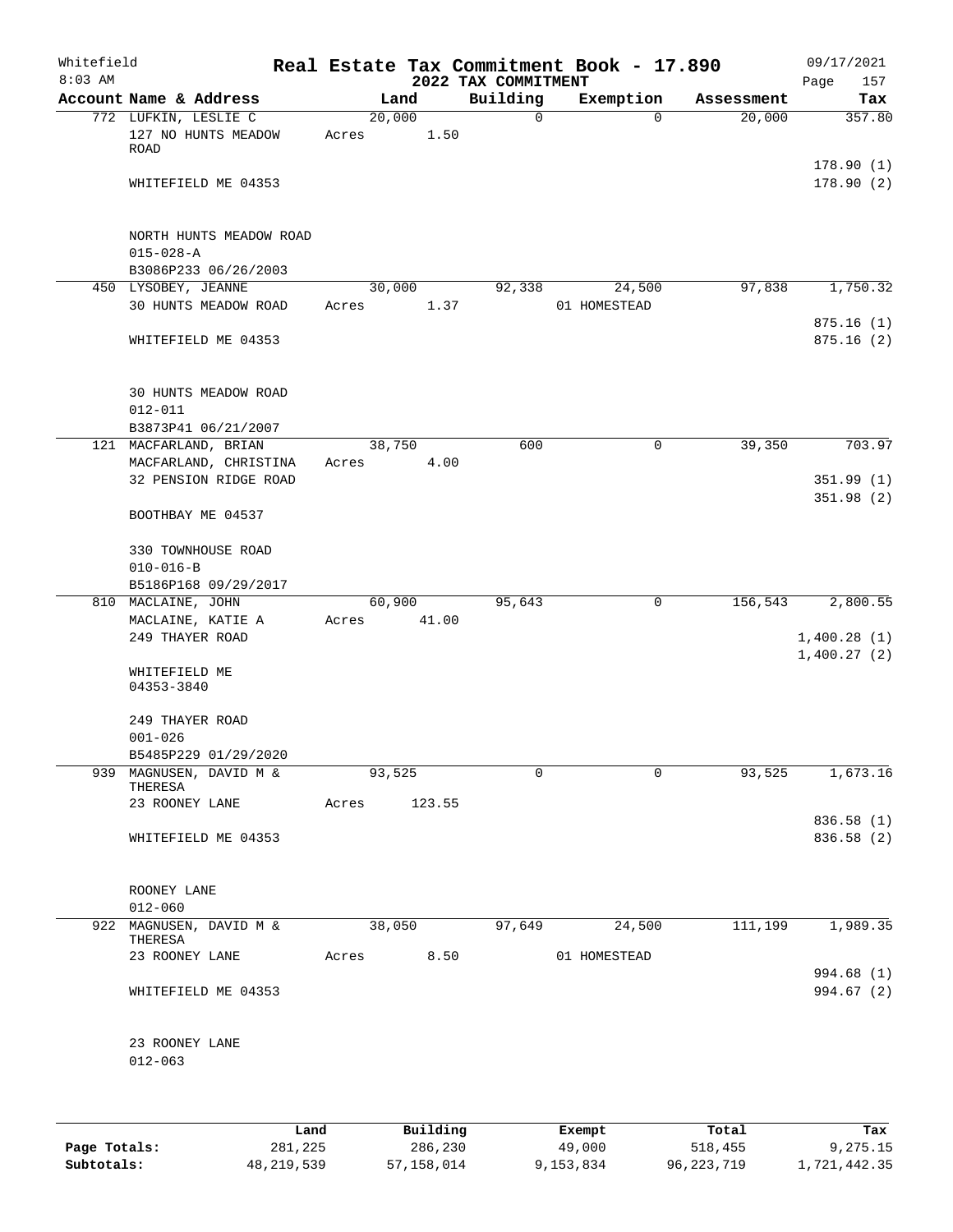| Whitefield<br>$8:03$ AM |                                                                   |         |       |        |          |                                 |             | Real Estate Tax Commitment Book - 17.890 |            | 09/17/2021             |
|-------------------------|-------------------------------------------------------------------|---------|-------|--------|----------|---------------------------------|-------------|------------------------------------------|------------|------------------------|
|                         | Account Name & Address                                            |         |       | Land   |          | 2022 TAX COMMITMENT<br>Building |             | Exemption                                | Assessment | Page<br>158<br>Tax     |
|                         | 185 MAGNUSEN, DAVID M &                                           |         |       | 750    |          |                                 | $\mathbf 0$ | $\Omega$                                 | 750        | 13.42                  |
|                         | THERESA                                                           |         |       |        |          |                                 |             |                                          |            |                        |
|                         | 23 ROONEY LANE                                                    |         | Acres |        | 0.50     |                                 |             |                                          |            | 6.71(1)                |
|                         | WHITEFIELD ME 04353                                               |         |       |        |          |                                 |             |                                          |            | 6.71(2)                |
|                         |                                                                   |         |       |        |          |                                 |             |                                          |            |                        |
|                         |                                                                   |         |       |        |          |                                 |             |                                          |            |                        |
|                         | GARDINER ROAD                                                     |         |       |        |          |                                 |             |                                          |            |                        |
|                         | $012 - 064$<br>162 MAGNUSEN, DAVID M &                            |         |       | 32,450 |          |                                 | $\mathbf 0$ | $\mathbf 0$                              | 32,450     | 580.53                 |
|                         | THERESA                                                           |         |       |        |          |                                 |             |                                          |            |                        |
|                         | 23 ROONEY LANE                                                    |         | Acres |        | 14.00    |                                 |             |                                          |            |                        |
|                         |                                                                   |         |       |        |          |                                 |             |                                          |            | 290.27(1)              |
|                         | WHITEFIELD ME 04353                                               |         |       |        |          |                                 |             |                                          |            | 290.26(2)              |
|                         |                                                                   |         |       |        |          |                                 |             |                                          |            |                        |
|                         | GARDINER ROAD                                                     |         |       |        |          |                                 |             |                                          |            |                        |
|                         | $012 - 039$                                                       |         |       |        |          |                                 |             |                                          |            |                        |
|                         | 1022 MAGUIRE, ANN MARIE                                           |         |       | 62,795 |          |                                 | $\mathbf 0$ | $\mathbf 0$                              | 62,795     | 1,123.40               |
|                         | PO BOX 364                                                        |         | Acres |        | 62.09    |                                 |             |                                          |            |                        |
|                         | SWANS ISLAND ME 04685                                             |         |       |        |          |                                 |             |                                          |            | 561.70(1)<br>561.70(2) |
|                         |                                                                   |         |       |        |          |                                 |             |                                          |            |                        |
|                         |                                                                   |         |       |        |          |                                 |             |                                          |            |                        |
|                         | HEATH ROAD                                                        |         |       |        |          |                                 |             |                                          |            |                        |
|                         | $011 - 013$<br>145 MAGUIRE, ANN MARIE                             |         |       | 58,690 |          |                                 | 81,467      | 0                                        | 140, 157   | 2,507.41               |
|                         | TRUSTEE                                                           |         |       |        |          |                                 |             |                                          |            |                        |
|                         | MAGUIRE, ANN MARIE                                                |         | Acres |        | 37.60    |                                 |             |                                          |            |                        |
|                         | TRUST<br>PO BOX 364                                               |         |       |        |          |                                 |             |                                          |            | 1, 253.71(1)           |
|                         |                                                                   |         |       |        |          |                                 |             |                                          |            | 1, 253.70(2)           |
|                         | SWANS ISLAND ME 04685                                             |         |       |        |          |                                 |             |                                          |            |                        |
|                         |                                                                   |         |       |        |          |                                 |             |                                          |            |                        |
|                         | 235 HEATH ROAD<br>$011 - 004$                                     |         |       |        |          |                                 |             |                                          |            |                        |
|                         | B5252P47 04/24/2018                                               |         |       |        |          |                                 |             |                                          |            |                        |
|                         | 476 MAGUIRE, MARIE E &                                            |         |       | 62,050 |          | 270,607                         |             | 0                                        | 332,657    | 5,951.23               |
|                         | PHILIP G                                                          |         |       |        |          |                                 |             |                                          |            |                        |
|                         | 11 MAYFLOWER DRIVE                                                |         | Acres |        | 15.00    |                                 |             |                                          |            | 2,975.62(1)            |
|                         | MANSFIELD MA 02048                                                |         |       |        |          |                                 |             |                                          |            | 2,975.61(2)            |
|                         |                                                                   |         |       |        |          |                                 |             |                                          |            |                        |
|                         |                                                                   |         |       |        |          |                                 |             |                                          |            |                        |
|                         | 237 NORTH HOWE ROAD<br>$020 - 026$                                |         |       |        |          |                                 |             |                                          |            |                        |
|                         | B2664P235 04/17/2001                                              |         |       |        |          |                                 |             |                                          |            |                        |
|                         | 53 MAHEUX, SHERRY L                                               |         |       | 41,800 |          |                                 | $\Omega$    | $\mathbf 0$                              | 41,800     | 747.80                 |
|                         | 126 THAYER ROAD                                                   |         | Acres |        | 27.00    |                                 |             |                                          |            |                        |
|                         |                                                                   |         |       |        |          |                                 |             |                                          |            | 373.90(1)              |
|                         | WHITEFIELD ME 04353                                               |         |       |        |          |                                 |             |                                          |            | 373.90 (2)             |
|                         |                                                                   |         |       |        |          |                                 |             |                                          |            |                        |
|                         | THAYER ROAD                                                       |         |       |        |          |                                 |             |                                          |            |                        |
|                         | $001 - 020$                                                       |         |       |        |          |                                 |             |                                          |            |                        |
|                         | B5525P231 05/21/2020 B5496P142 02/24/2020 B5175P117<br>08/31/2017 |         |       |        |          |                                 |             |                                          |            |                        |
|                         |                                                                   |         |       |        |          |                                 |             |                                          |            |                        |
|                         |                                                                   |         |       |        |          |                                 |             |                                          |            |                        |
|                         |                                                                   | Land    |       |        | Building |                                 |             | Exempt                                   | Total      | Tax                    |
| Page Totals:            |                                                                   | 258,535 |       |        | 352,074  |                                 |             | 0                                        | 610,609    | 10,923.79              |

**Subtotals:** 48,478,074 57,510,088 9,153,834 96,834,328 1,732,366.14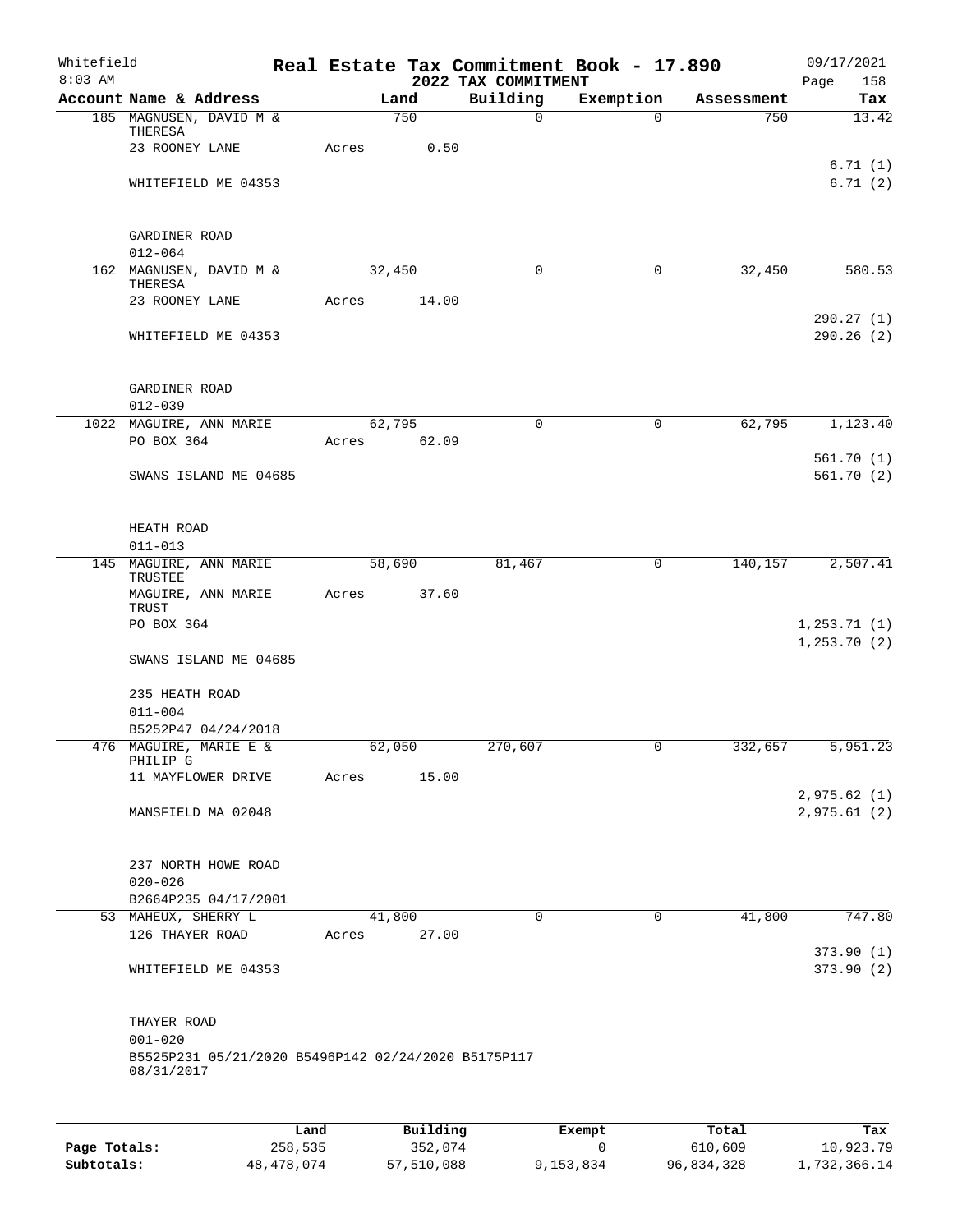| Whitefield<br>$8:03$ AM |                                             |           |            | 2022 TAX COMMITMENT | Real Estate Tax Commitment Book - 17.890 |                        | 09/17/2021         |
|-------------------------|---------------------------------------------|-----------|------------|---------------------|------------------------------------------|------------------------|--------------------|
|                         | Account Name & Address                      |           | Land       | Building            | Exemption                                | Assessment             | Page<br>159<br>Tax |
|                         | 1159 MAHEUX, SHERRY L                       |           | 40,850     | 163, 103            | 24,500                                   | 179,453                | 3,210.41           |
|                         | 126 THAYER ROAD                             | Acres     | 12.00      |                     | 01 HOMESTEAD                             |                        |                    |
|                         |                                             |           |            |                     |                                          |                        | 1,605.21(1)        |
|                         | WHITEFIELD ME 04353                         |           |            |                     |                                          |                        | 1,605.20(2)        |
|                         |                                             |           |            |                     |                                          |                        |                    |
|                         | 126 THAYER ROAD                             |           |            |                     |                                          |                        |                    |
|                         | $001 - 019 - A$                             |           |            |                     |                                          |                        |                    |
|                         | B5525P231 05/21/2020                        |           |            |                     |                                          |                        |                    |
|                         | 381 MAHONEY, MICHAEL A                      |           | 33,000     | 24,052              | 24,500                                   | 32,552                 | 582.36             |
|                         | 148 DOYLE ROAD                              | Acres     | 3.50       |                     | 01 HOMESTEAD                             |                        |                    |
|                         |                                             |           |            |                     |                                          |                        | 291.18(1)          |
|                         | WHITEFIELD ME 04353                         |           |            |                     |                                          |                        | 291.18(2)          |
|                         | 148 DOYLE ROAD                              |           |            |                     |                                          |                        |                    |
|                         | $019 - 018$                                 |           |            |                     |                                          |                        |                    |
|                         | B2537P245 02/02/2000                        |           |            |                     |                                          |                        |                    |
|                         | 1673 MAIN (BRONN), DONNA                    |           | 0          | 18,220              |                                          | 18,220<br>0            | 325.96             |
|                         | 43 ANGEL LINE LANE                          |           |            |                     |                                          |                        |                    |
|                         |                                             |           |            |                     |                                          |                        | 162.98(1)          |
|                         | WHITEFIELD ME 04353                         |           |            |                     |                                          |                        | 162.98(2)          |
|                         | 43 ANGEL LINE LANE                          |           |            |                     |                                          |                        |                    |
|                         | $008 - 011 - C$                             |           |            |                     |                                          |                        |                    |
|                         | B2410P136 12/15/1998                        |           |            |                     |                                          |                        |                    |
|                         | 1082 MAINE ELECTRIC POWER CO                | 7,366,745 |            | 0                   |                                          | 7,366,745<br>0         | 131,791.07         |
|                         | C/O UTILITY SHARED                          |           |            |                     |                                          |                        |                    |
|                         | <b>SERVICES</b>                             |           |            |                     |                                          |                        |                    |
|                         | 162 CANCO ROAD                              |           |            |                     |                                          |                        | 65,895.54          |
|                         | PORTLAND ME 04103 4219                      |           |            |                     |                                          |                        | 65,895.53          |
|                         |                                             |           |            |                     |                                          |                        |                    |
|                         | CMP LINES                                   |           |            |                     |                                          |                        |                    |
|                         | $099 - 000$                                 |           |            |                     |                                          |                        |                    |
|                         | 732 MAINE NATURAL GAS                       |           | 0          | 918,220             |                                          | $\mathbf 0$<br>918,220 | 16,426.96          |
|                         | C/O AVANGRID MANAGEMENT                     |           |            |                     |                                          |                        |                    |
|                         | COMPANY - LOCAL TAX<br>ONE CITY CENTER, 5TH |           |            |                     |                                          |                        | 8, 213.48(1)       |
|                         | <b>FLOOR</b>                                |           |            |                     |                                          |                        |                    |
|                         | PORTLAND ME 04101                           |           |            |                     |                                          |                        | 8, 213.48 (2)      |
|                         |                                             |           |            |                     |                                          |                        |                    |
|                         | AUGUSTA ROAD                                |           |            |                     |                                          |                        |                    |
|                         | 018-RT 17                                   |           |            |                     |                                          |                        |                    |
| 737                     | MAINE WOODS AND WATERS                      |           | 22,250     | 0                   |                                          | 22,250<br>0            | 398.05             |
|                         | LLC<br>99 BOW STREET                        | Acres     | 3.00       |                     |                                          |                        |                    |
|                         |                                             |           |            |                     |                                          |                        | 199.03(1)          |
|                         | FREEPORT ME 04032                           |           |            |                     |                                          |                        | 199.02(2)          |
|                         | SOUTH FOWLES LANE                           |           |            |                     |                                          |                        |                    |
|                         | $008 - 041$                                 |           |            |                     |                                          |                        |                    |
|                         | B5393P227 06/13/2019                        |           |            |                     |                                          |                        |                    |
|                         |                                             |           |            |                     |                                          |                        |                    |
|                         | Land                                        |           | Building   |                     | Exempt                                   | Total                  | Tax                |
| Page Totals:            | 7,462,845                                   |           | 1,123,595  |                     | 49,000                                   | 8,537,440              | 152,734.81         |
| Subtotals:              | 55,940,919                                  |           | 58,633,683 |                     | 9,202,834                                | 105, 371, 768          | 1,885,100.95       |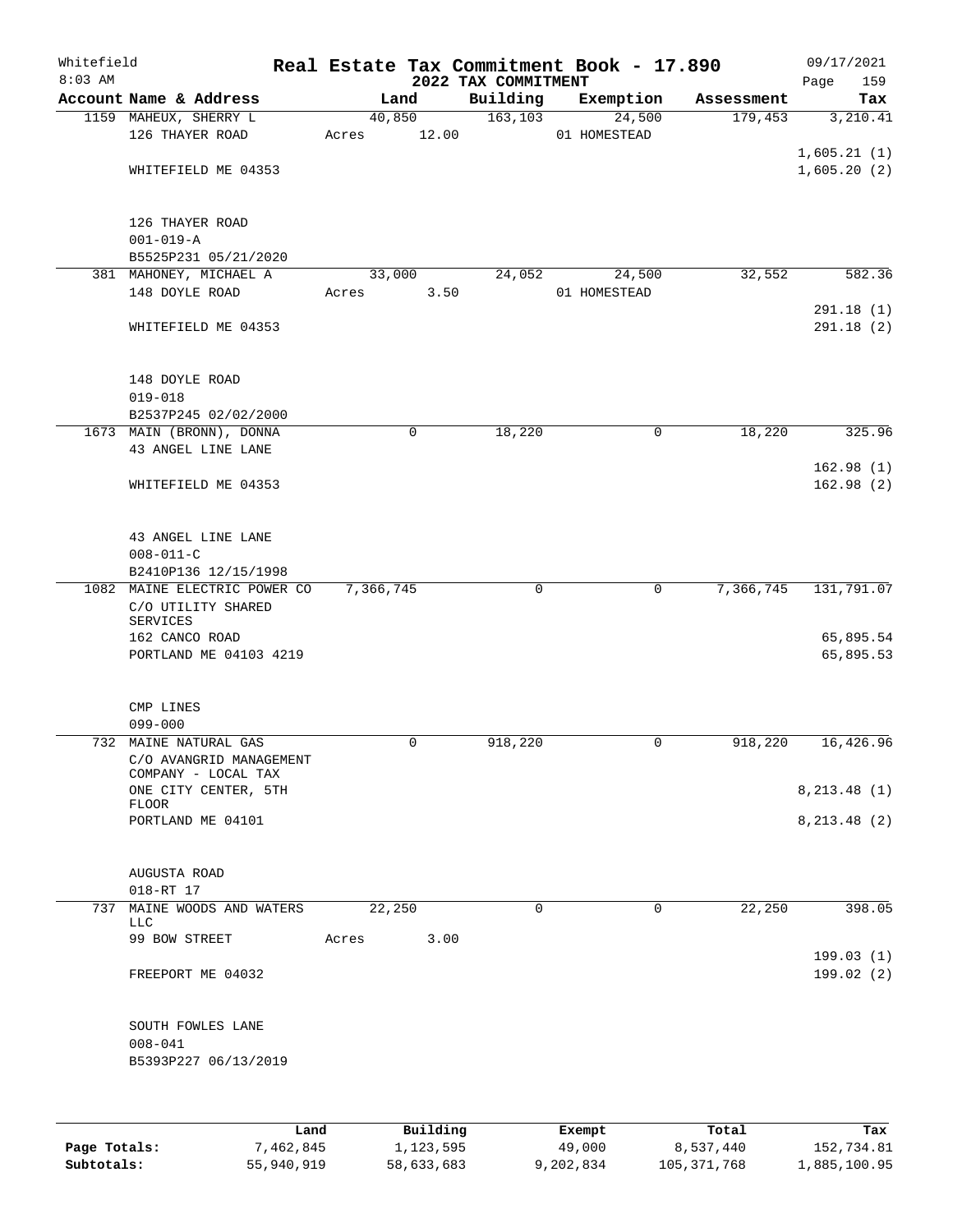| Whitefield |                                          |      |       |        |             |                                 | Real Estate Tax Commitment Book - 17.890 |            | 09/17/2021             |
|------------|------------------------------------------|------|-------|--------|-------------|---------------------------------|------------------------------------------|------------|------------------------|
| $8:03$ AM  | Account Name & Address                   |      |       | Land   |             | 2022 TAX COMMITMENT<br>Building | Exemption                                | Assessment | Page<br>160<br>Tax     |
|            | 256 MAINVILLE, SIDNEY &                  |      |       | 30,000 |             | 79,957                          | 24,500                                   | 85,457     | 1,528.83               |
|            | <b>BONNIE</b>                            |      |       |        |             |                                 |                                          |            |                        |
|            | PO BOX 235                               |      | Acres |        | 0.80        |                                 | 01 HOMESTEAD                             |            |                        |
|            |                                          |      |       |        |             |                                 |                                          |            | 764.42 (1)             |
|            | COOPERS MILLS ME 04341                   |      |       |        |             |                                 |                                          |            | 764.41(2)              |
|            | 192 MAIN STREET                          |      |       |        |             |                                 |                                          |            |                        |
|            | $021 - 009$                              |      |       |        |             |                                 |                                          |            |                        |
|            | B1487P307 07/21/1988                     |      |       |        |             |                                 |                                          |            |                        |
|            | 803 MALDOVAN, GERALD R                   |      |       | 34,650 |             | 105,431                         | 30,380                                   | 109,701    | 1,962.55               |
|            | MALDOVAN, JUDITH A                       |      | Acres |        | 4.60        |                                 | 01 HOMESTEAD                             |            |                        |
|            | PO BOX 35                                |      |       |        |             |                                 | 07 NMR VET & WIDOW                       |            | 981.28 (1)             |
|            | WHITEFIELD ME 04353                      |      |       |        |             |                                 |                                          |            | 981.27 (2)             |
|            | 27 EAST RIVER ROAD                       |      |       |        |             |                                 |                                          |            |                        |
|            | $013 - 043 - F$                          |      |       |        |             |                                 |                                          |            |                        |
|            | 942 MANCHESTER, MARTHA J                 |      |       | 51,550 |             | 0                               | $\mathbf 0$                              | 51,550     | 922.23                 |
|            | 77 MILL ROAD                             |      |       |        | Acres 42.00 |                                 |                                          |            |                        |
|            | EDGECOMB ME 04556                        |      |       |        |             |                                 |                                          |            | 461.12(1)<br>461.11(2) |
|            |                                          |      |       |        |             |                                 |                                          |            |                        |
|            | WISCASSET ROAD                           |      |       |        |             |                                 |                                          |            |                        |
|            | $004 - 024$                              |      |       |        |             |                                 |                                          |            |                        |
|            | B2063P211                                |      |       |        |             |                                 |                                          |            |                        |
|            | 529 MANCHESTER, MARTHA J<br>77 MILL ROAD |      | Acres | 5,700  | 3.80        | $\Omega$                        | $\mathbf 0$                              | 5,700      | 101.97                 |
|            |                                          |      |       |        |             |                                 |                                          |            | 50.99(1)               |
|            | EDGECOMB ME 04556                        |      |       |        |             |                                 |                                          |            | 50.98(2)               |
|            | WISCASSET ROAD                           |      |       |        |             |                                 |                                          |            |                        |
|            | $004 - 025$                              |      |       |        |             |                                 |                                          |            |                        |
|            | B2063P211 06/07/1995                     |      |       |        |             |                                 |                                          |            |                        |
|            | 1081 MANCHESTER, ROBERT S &              |      |       | 50,175 |             | 131,689                         | 30,380                                   | 151,484    | 2,710.05               |
|            | LINDA K<br>PO BOX 4                      |      |       |        | 24.50       |                                 |                                          |            |                        |
|            |                                          |      | Acres |        |             |                                 | 07 NMR VET & WIDOW<br>01 HOMESTEAD       |            | 1,355.03(1)            |
|            | WHITEFIELD ME 04353                      |      |       |        |             |                                 |                                          |            | 1,355.02(2)            |
|            | 100 WEARY POND ROAD                      |      |       |        |             |                                 |                                          |            |                        |
|            | $011 - 021$                              |      |       |        |             |                                 |                                          |            |                        |
|            | B4906P320 07/13/2015                     |      |       |        |             |                                 |                                          |            |                        |
|            | 1437 MANSFIELD, BURTON H &               |      |       | 30,885 |             | 34,974                          | 24,500                                   | 41,359     | 739.91                 |
|            | KATHY L                                  |      |       |        |             |                                 |                                          |            |                        |
|            | 373 TOWNHOUSE ROAD                       |      | Acres |        | 2.09        |                                 | 01 HOMESTEAD                             |            | 369.96(1)              |
|            | WHITEFIELD ME 04353                      |      |       |        |             |                                 |                                          |            | 369.95(2)              |
|            | 373 TOWNHOUSE ROAD                       |      |       |        |             |                                 |                                          |            |                        |
|            | $010 - 011 - B$                          |      |       |        |             |                                 |                                          |            |                        |
|            | B1803P112 08/12/1992                     |      |       |        |             |                                 |                                          |            |                        |
|            |                                          |      |       |        |             |                                 |                                          |            |                        |
|            |                                          | Land |       |        | Building    |                                 | Exempt                                   | Total      | Tax                    |

|              | uanu.      | <b>DUITOTII</b> | LACINUL   | TOLAT       | ias.         |
|--------------|------------|-----------------|-----------|-------------|--------------|
| Page Totals: | 202,960    | 352,051         | 109,760   | 445,251     | 7,965.54     |
| Subtotals:   | 56,143,879 | 58,985,734      | 9,312,594 | 105,817,019 | 1,893,066.49 |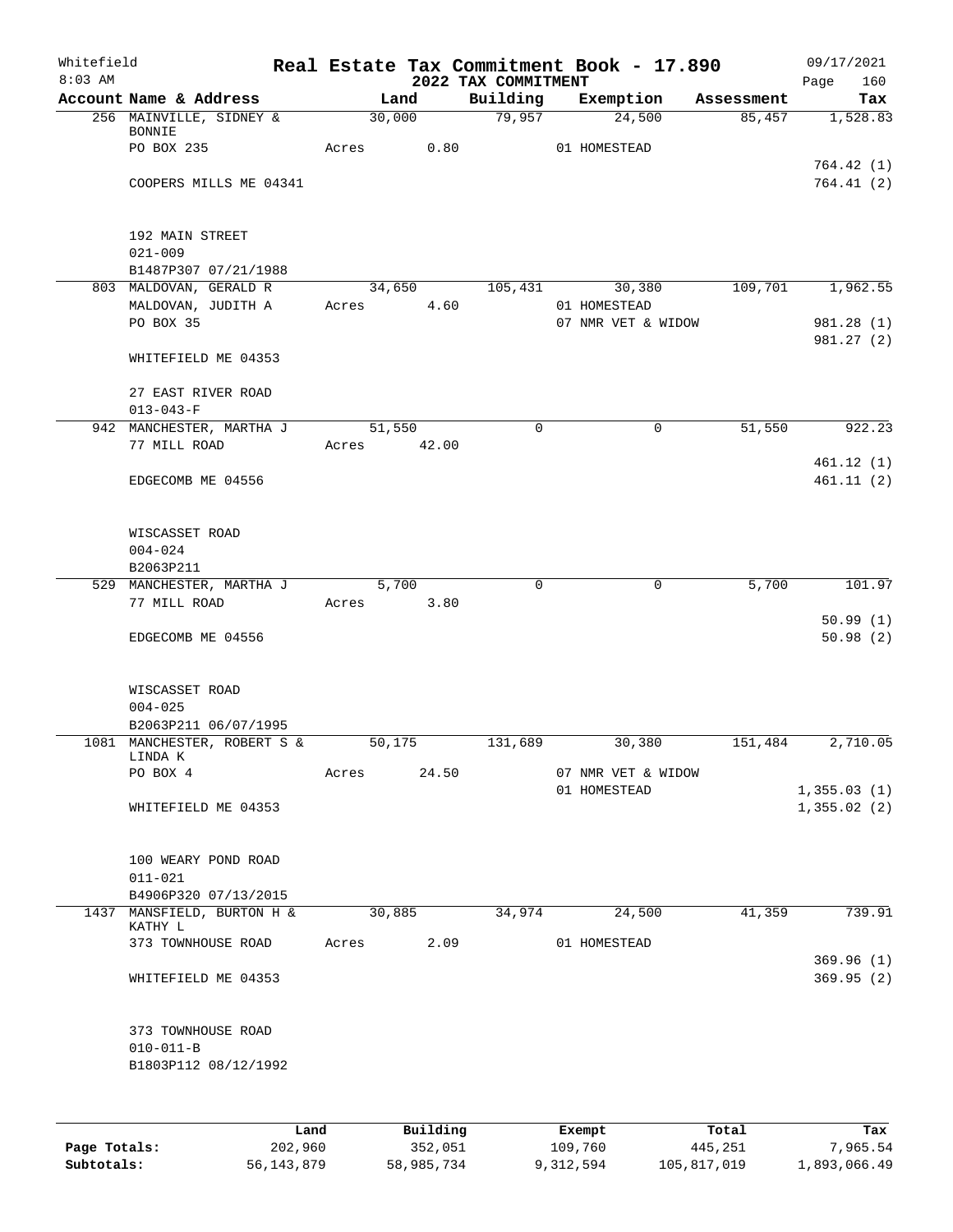| Whitefield<br>$8:03$ AM |                                           |       |        | 2022 TAX COMMITMENT | Real Estate Tax Commitment Book - 17.890 |            | 09/17/2021<br>Page<br>161  |
|-------------------------|-------------------------------------------|-------|--------|---------------------|------------------------------------------|------------|----------------------------|
|                         | Account Name & Address                    |       | Land   | Building            | Exemption                                | Assessment | Tax                        |
|                         | 580 MANSIR PAUL                           |       | 30,150 | 24,486              | $\Omega$                                 | 54,636     | 977.44                     |
|                         | 581 EAST PITTSTON ROAD                    | Acres | 1.60   |                     |                                          |            |                            |
|                         |                                           |       |        |                     |                                          |            | 488.72 (1)                 |
|                         | PITTSTON ME 04345                         |       |        |                     |                                          |            | 488.72 (2)                 |
|                         |                                           |       |        |                     |                                          |            |                            |
|                         |                                           |       |        |                     |                                          |            |                            |
|                         | 9 SENOTT ROAD<br>$017 - 049 - B$          |       |        |                     |                                          |            |                            |
|                         | B4681P71 06/28/2013                       |       |        |                     |                                          |            |                            |
|                         | 1268 MANSIR, PAUL A JR                    |       | 30,000 | 78,228              | 0                                        | 108,228    | 1,936.20                   |
|                         | 49 HENRY LANE                             | Acres | 1.32   |                     |                                          |            |                            |
|                         |                                           |       |        |                     |                                          |            | 968.10(1)                  |
|                         | WHITEFIELD ME 04353                       |       |        |                     |                                          |            | 968.10(2)                  |
|                         |                                           |       |        |                     |                                          |            |                            |
|                         |                                           |       |        |                     |                                          |            |                            |
|                         | 13 HENRY LANE                             |       |        |                     |                                          |            |                            |
|                         | $012 - 043$                               |       |        |                     |                                          |            |                            |
|                         | B4559P198 08/14/2012 B4345P197 11/24/2010 |       |        |                     |                                          |            |                            |
|                         | 1647 MARCACCIO, MARY-ANN                  |       | 30,825 | 23,051              | 24,500                                   | 29,376     | 525.54                     |
|                         | 65 COOKSON LANE                           | Acres | 2.05   |                     | 01 HOMESTEAD                             |            |                            |
|                         |                                           |       |        |                     |                                          |            | 262.77(1)                  |
|                         | WHITEFIELD ME 04353                       |       |        |                     |                                          |            | 262.77 (2)                 |
|                         |                                           |       |        |                     |                                          |            |                            |
|                         | 65 COOKSON LANE                           |       |        |                     |                                          |            |                            |
|                         | $020 - 049 - B$                           |       |        |                     |                                          |            |                            |
|                         | B3717P285 08/07/2006                      |       |        |                     |                                          |            |                            |
|                         | 1196 MARCUS FAMILY FARMS LLC              |       | 25,855 | 164,510             | $\mathbf 0$                              | 190, 365   | 3,405.63                   |
|                         | 98 TOWNHOUSE ROAD                         | Acres | 2.07   |                     |                                          |            |                            |
|                         |                                           |       |        |                     |                                          |            | 1,702.82(1)                |
|                         | WHITEFIELD ME 04353                       |       |        |                     |                                          |            | 1,702.81(2)                |
|                         |                                           |       |        |                     |                                          |            |                            |
|                         |                                           |       |        |                     |                                          |            |                            |
|                         | 104 TOWNHOUSE ROAD                        |       |        |                     |                                          |            |                            |
|                         | $013 - 055 - A$                           |       |        |                     |                                          |            |                            |
|                         | B5476P236 12/31/2019                      |       |        |                     |                                          |            |                            |
|                         | 394 MARCUS FAMILY FARMS LLC               |       | 74,865 | 332,640             | 0                                        | 407,505    | 7,290.26                   |
|                         | 98 TOWNHOUSE ROAD                         | Acres | 56.23  |                     |                                          |            |                            |
|                         | WHITEFIELD ME 04353                       |       |        |                     |                                          |            | 3,645.13(1)<br>3,645.13(2) |
|                         |                                           |       |        |                     |                                          |            |                            |
|                         |                                           |       |        |                     |                                          |            |                            |
|                         | 98 TOWNHOUSE ROAD                         |       |        |                     |                                          |            |                            |
|                         | $013 - 055$                               |       |        |                     |                                          |            |                            |
|                         | B5476P236 12/31/2019                      |       |        |                     |                                          |            |                            |
|                         | 403 MARCUS, PAUL                          |       | 41,250 | 166,315             | 24,500                                   | 183,065    | 3,275.03                   |
|                         | 185 PITTSTON ROAD                         | Acres | 12.50  |                     | 01 HOMESTEAD                             |            |                            |
|                         |                                           |       |        |                     |                                          |            | 1,637.52(1)                |
|                         | WHITEFIELD ME 04353                       |       |        |                     |                                          |            | 1,637.51(2)                |
|                         |                                           |       |        |                     |                                          |            |                            |
|                         |                                           |       |        |                     |                                          |            |                            |
|                         | 185 PITTSTON ROAD                         |       |        |                     |                                          |            |                            |
|                         | $007 - 002$                               |       |        |                     |                                          |            |                            |
|                         | B3781P167 12/05/2006                      |       |        |                     |                                          |            |                            |
|                         |                                           |       |        |                     |                                          |            |                            |
|                         |                                           |       |        |                     |                                          |            |                            |

|              | Land       | Building   | Exempt    | Total       | Tax          |
|--------------|------------|------------|-----------|-------------|--------------|
| Page Totals: | 232,945    | 789,230    | 49,000    | 973,175     | 17,410.10    |
| Subtotals:   | 56,376,824 | 59,774,964 | 9,361,594 | 106,790,194 | 1,910,476.59 |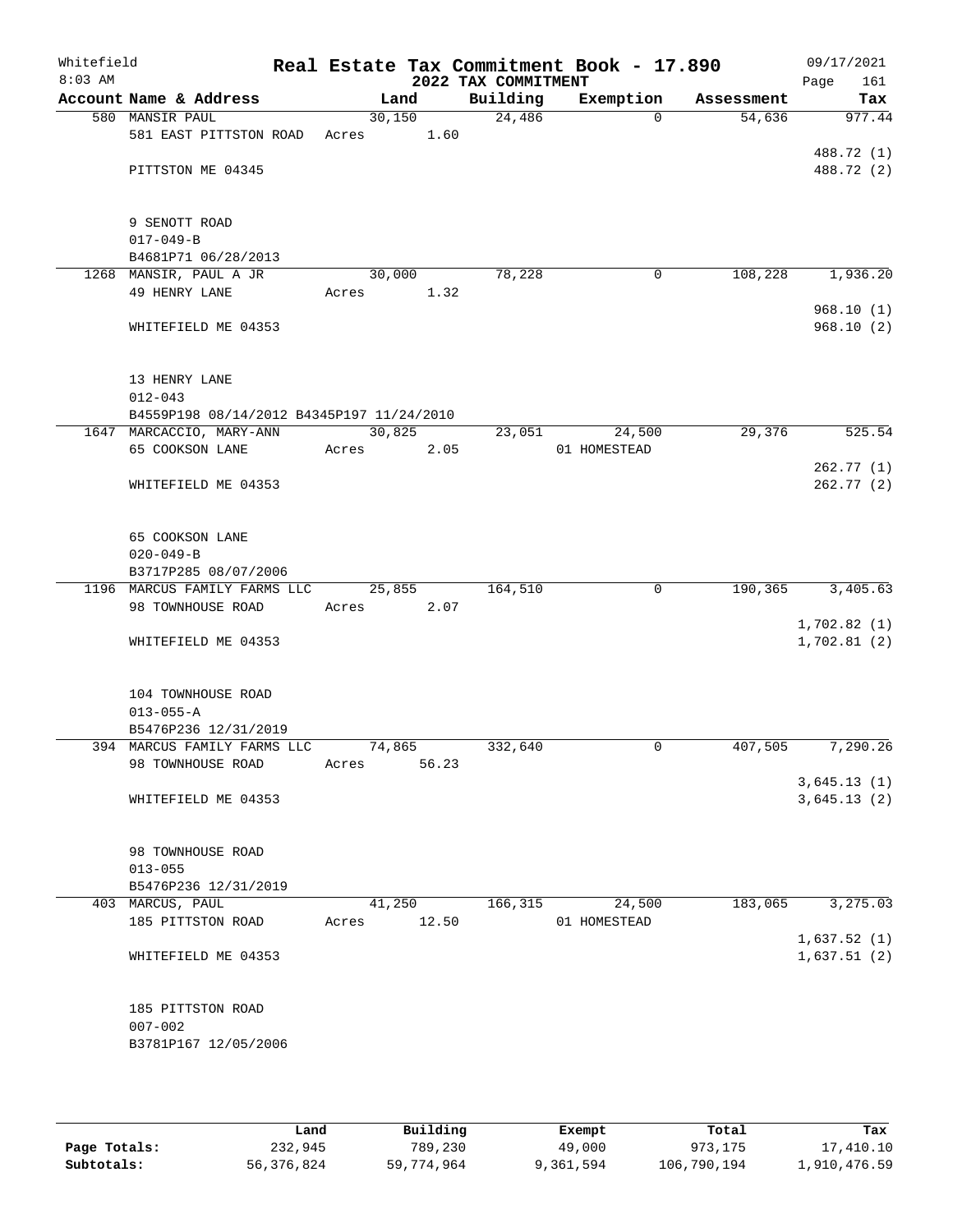| Whitefield<br>$8:03$ AM |                                                                                 |                          |        | 2022 TAX COMMITMENT | Real Estate Tax Commitment Book - 17.890 |            | Page | 09/17/2021<br>162       |
|-------------------------|---------------------------------------------------------------------------------|--------------------------|--------|---------------------|------------------------------------------|------------|------|-------------------------|
|                         | Account Name & Address                                                          | Land                     |        | Building            | Exemption                                | Assessment |      | Tax                     |
|                         | 1871 MARITIMES & NORTHEAST<br>PIPELINE<br>C/O DUFF & PHELPS, LLC<br>PO BOX 2629 | 328,000                  |        | 6,822,960           | $\Omega$                                 | 7,150,960  |      | 127,930.67<br>63,965.34 |
|                         | ADDISON TX 75001                                                                |                          |        |                     |                                          |            |      | 63,965.33               |
|                         | CMP CORRIDOR<br>CMP CORR                                                        |                          |        |                     |                                          |            |      |                         |
|                         | 1499 MARPLE, ANTHONY F &<br>MARIANNE                                            | 101,699                  |        | 166,958             | 24,500                                   | 244,157    |      | 4,367.97                |
|                         | 340 HILTON ROAD                                                                 | Acres                    | 187.00 |                     | 01 HOMESTEAD                             |            |      | 2,183.99(1)             |
|                         | WHITEFIELD ME 04353                                                             |                          |        |                     |                                          |            |      | 2,183.98(2)             |
|                         |                                                                                 | TG - SW-7, MW-58 & HW-50 |        |                     |                                          |            |      |                         |
|                         | 340 HILTON ROAD<br>$011 - 042 - A$                                              |                          |        |                     |                                          |            |      |                         |
|                         | B1221P226 12/19/1984<br>716 MARPLE, ANTHONY F &                                 | 6,364                    |        | 0                   | 0                                        | 6,364      |      | 113.85                  |
|                         | MARIANNE<br>340 HILTON ROAD                                                     | Acres                    | 18.00  |                     |                                          |            |      |                         |
|                         | WHITEFIELD ME 04353                                                             |                          |        |                     |                                          |            |      | 56.93(1)<br>56.92(2)    |
|                         |                                                                                 | $TG - MW-17$             |        |                     |                                          |            |      |                         |
|                         | HILTON ROAD                                                                     |                          |        |                     |                                          |            |      |                         |
|                         | $011 - 020$<br>B1254P209 08/05/1985                                             |                          |        |                     |                                          |            |      |                         |
|                         | 1687 MARSTON, KALEB<br>190 HUNTS MEADOW ROAD                                    | 6,900<br>Acres           | 4.60   | $\mathbf 0$         | 0                                        | 6,900      |      | 123.44                  |
|                         | PITTSTON ME 04345                                                               |                          |        |                     |                                          |            |      | 61.72(1)<br>61.72(2)    |
|                         | SOUTH HUNTS MEADOW ROAD<br>$006 - 021 - 5$<br>B5143P27 05/30/2017               |                          |        |                     |                                          |            |      |                         |
|                         | 1688 MARSTON, ROBERT & MARY                                                     | 6,450                    |        | 0                   | 0                                        | 6,450      |      | 115.39                  |
|                         | 183 HUNTS MEADOW ROAD                                                           | Acres                    | 4.30   |                     |                                          |            |      |                         |
|                         | PITTSTON ME 04345                                                               |                          |        |                     |                                          |            |      | 57.70(1)<br>57.69(2)    |
|                         | SOUTH HUNTS MEADOW ROAD<br>$006 - 021 - 6$                                      |                          |        |                     |                                          |            |      |                         |
|                         | B2869P179 06/14/2002                                                            |                          |        |                     |                                          |            |      |                         |
|                         | 1301 MARTIN, MICHAEL & TONYA 30,300<br>86 DEVINE ROAD                           | Acres                    | 1.70   |                     | 79,897<br>24,500<br>01 HOMESTEAD         | 85,697     |      | 1,533.12                |
|                         | WHITEFIELD ME 04353                                                             |                          |        |                     |                                          |            |      | 766.56(1)<br>766.56(2)  |
|                         | 86 DEVINE ROAD<br>$016 - 010$<br>B2375P179 08/28/1998                           |                          |        |                     |                                          |            |      |                         |
|                         |                                                                                 |                          |        |                     |                                          |            |      |                         |

|              | Land       | Building   | Exempt    | Total       | Tax          |
|--------------|------------|------------|-----------|-------------|--------------|
| Page Totals: | 479,713    | 7,069,815  | 49,000    | 7,500,528   | 134,184.44   |
| Subtotals:   | 56,856,537 | 66,844,779 | 9,410,594 | 114,290,722 | 2,044,661.03 |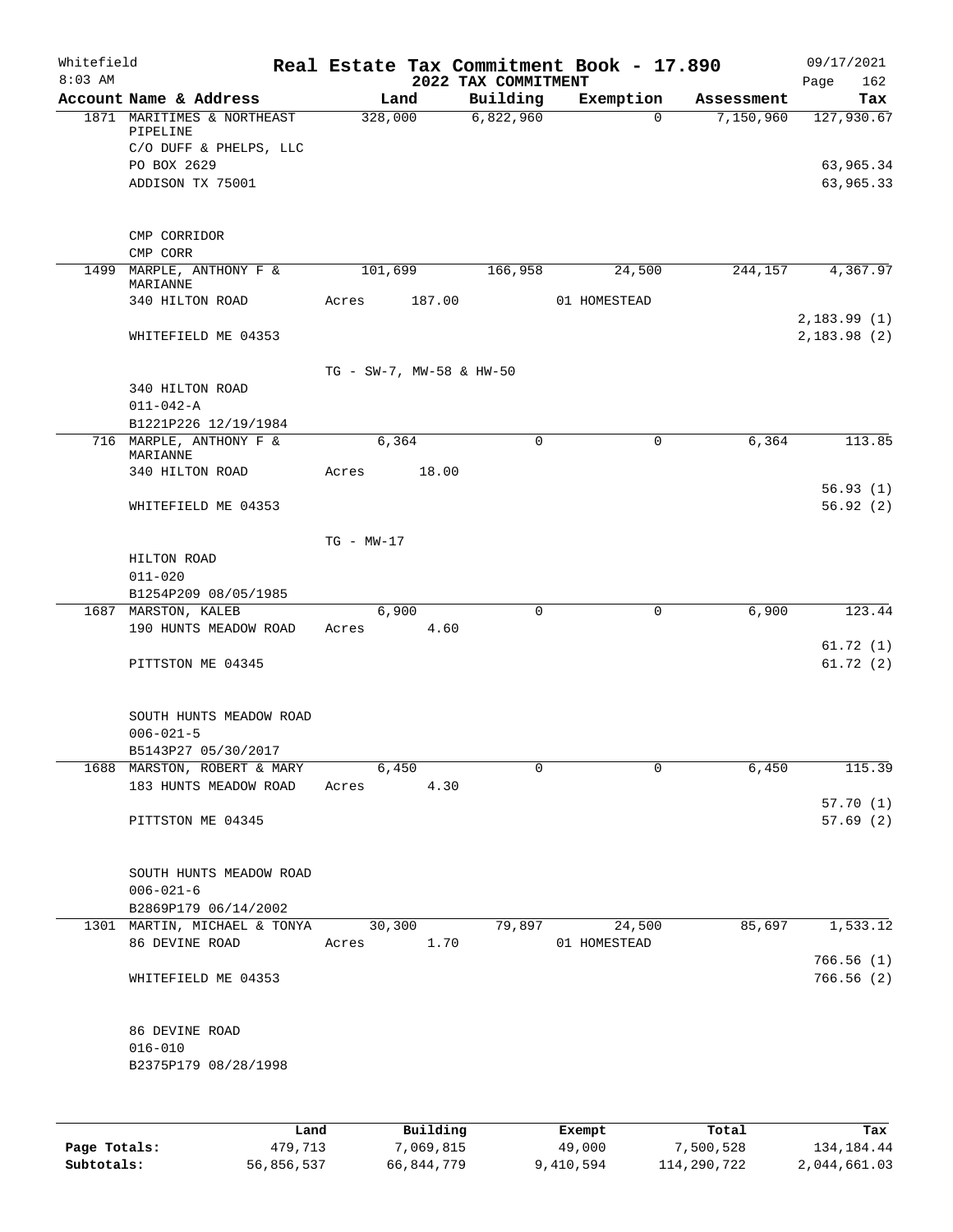| Whitefield<br>$8:03$ AM |                                             |       |                     | 2022 TAX COMMITMENT | Real Estate Tax Commitment Book - 17.890 |                  | 09/17/2021<br>163<br>Page |
|-------------------------|---------------------------------------------|-------|---------------------|---------------------|------------------------------------------|------------------|---------------------------|
|                         | Account Name & Address                      |       | Land                | Building            | Exemption                                | Assessment       | Tax                       |
|                         | 332 MARTIN, RYAN F<br>450 WEST 24TH STREET, | Acres | 35,000<br>1.50      | 128,357             | $\Omega$                                 | 163, 357         | 2,922.46                  |
|                         | APT 11AB                                    |       |                     |                     |                                          |                  | 1,461.23(1)               |
|                         | NEW YORK NY 10011                           |       |                     |                     |                                          |                  | 1,461.23(2)               |
|                         | 110 MAIN STREET                             |       |                     |                     |                                          |                  |                           |
|                         | $022 - 008$<br>B4911P230 07/28/2015         |       |                     |                     |                                          |                  |                           |
|                         | 460 MARTINELLI, BENJAMIN C                  |       | 30,000              | 127,500             | 0                                        | 157,500          | 2,817.68                  |
|                         | 81 FOX FARM ROAD                            | Acres | 0.25                |                     |                                          |                  | 1,408.84(1)               |
|                         | WHITEFIELD ME 04343                         |       |                     |                     |                                          |                  | 1,408.84(2)               |
|                         | 95 MAIN STREET<br>$022 - 034$               |       |                     |                     |                                          |                  |                           |
|                         | B5208P6 11/30/2017                          |       |                     |                     |                                          |                  |                           |
|                         | 604 MARTINELLI, BENJAMIN C                  |       | 36,575              | 156,176             | 24,500                                   | 168,251          | 3,010.01                  |
|                         | 81 FOX FARM LANE                            | Acres | 2.55                |                     | 01 HOMESTEAD                             |                  |                           |
|                         |                                             |       |                     |                     |                                          |                  | 1,505.01(1)               |
|                         | WHITEFIELD ME 04353<br>3001                 |       |                     |                     |                                          |                  | 1,505.00(2)               |
|                         | 81 FOX FARM LANE                            |       |                     |                     |                                          |                  |                           |
|                         | $020 - 011 - A$<br>B5115P218 03/20/2017     |       |                     |                     |                                          |                  |                           |
|                         | 713 MASON, CEDRIC L &                       |       | 63,300              | 95,323              | 24,500                                   | 134,123          | 2,399.46                  |
|                         | <b>BEVERLY</b>                              |       |                     |                     |                                          |                  |                           |
|                         | 241 HEAD TIDE ROAD                          | Acres | 37.00               |                     | 01 HOMESTEAD                             |                  | 1,199.73(1)               |
|                         | WHITEFIELD ME 04353                         |       |                     |                     |                                          |                  | 1, 199.73(2)              |
|                         | 241 HEAD TIDE ROAD                          |       |                     |                     |                                          |                  |                           |
|                         | $005 - 011$                                 |       |                     |                     |                                          |                  |                           |
|                         | B637P469 03/12/1969<br>346 MASON, DAVID J & |       | 30,000              | 53,837              | $\mathbf 0$                              | 83,837           | 1,499.84                  |
|                         | KRAMER, SARAH M                             |       |                     |                     |                                          |                  |                           |
|                         | 79 MAIN STREET                              | Acres | 0.98                |                     |                                          |                  |                           |
|                         | WHITEFIELD ME 04353                         |       |                     |                     |                                          |                  | 749.92 (1)<br>749.92 (2)  |
|                         | 79 MAIN STREET<br>$022 - 036$               |       |                     |                     |                                          |                  |                           |
|                         | B4344P214 11/23/2010                        |       |                     |                     |                                          |                  |                           |
| 1298                    | MASON, JEFFREY J &                          |       | 21,200              | 0                   | 0                                        | 21,200           | 379.27                    |
|                         | KRISTIN M                                   |       |                     |                     |                                          |                  |                           |
|                         | 235 EAST RIVER ROAD                         | Acres | 2.30                |                     |                                          |                  | 189.64(1)                 |
|                         | WHITEFIELD ME 04353                         |       |                     |                     |                                          |                  | 189.63(2)                 |
|                         | AUGUSTA ROAD                                |       |                     |                     |                                          |                  |                           |
|                         | $018 - 014 - H$<br>B3446P215 08/03/2005     |       |                     |                     |                                          |                  |                           |
|                         |                                             |       |                     |                     |                                          |                  |                           |
| Page Totals:            | 216,075                                     | Land  | Building<br>561,193 |                     | Exempt<br>49,000                         | Total<br>728,268 | Tax<br>13,028.72          |
| Subtotals:              | 57,072,612                                  |       | 67, 405, 972        |                     | 9,459,594                                | 115,018,990      | 2,057,689.75              |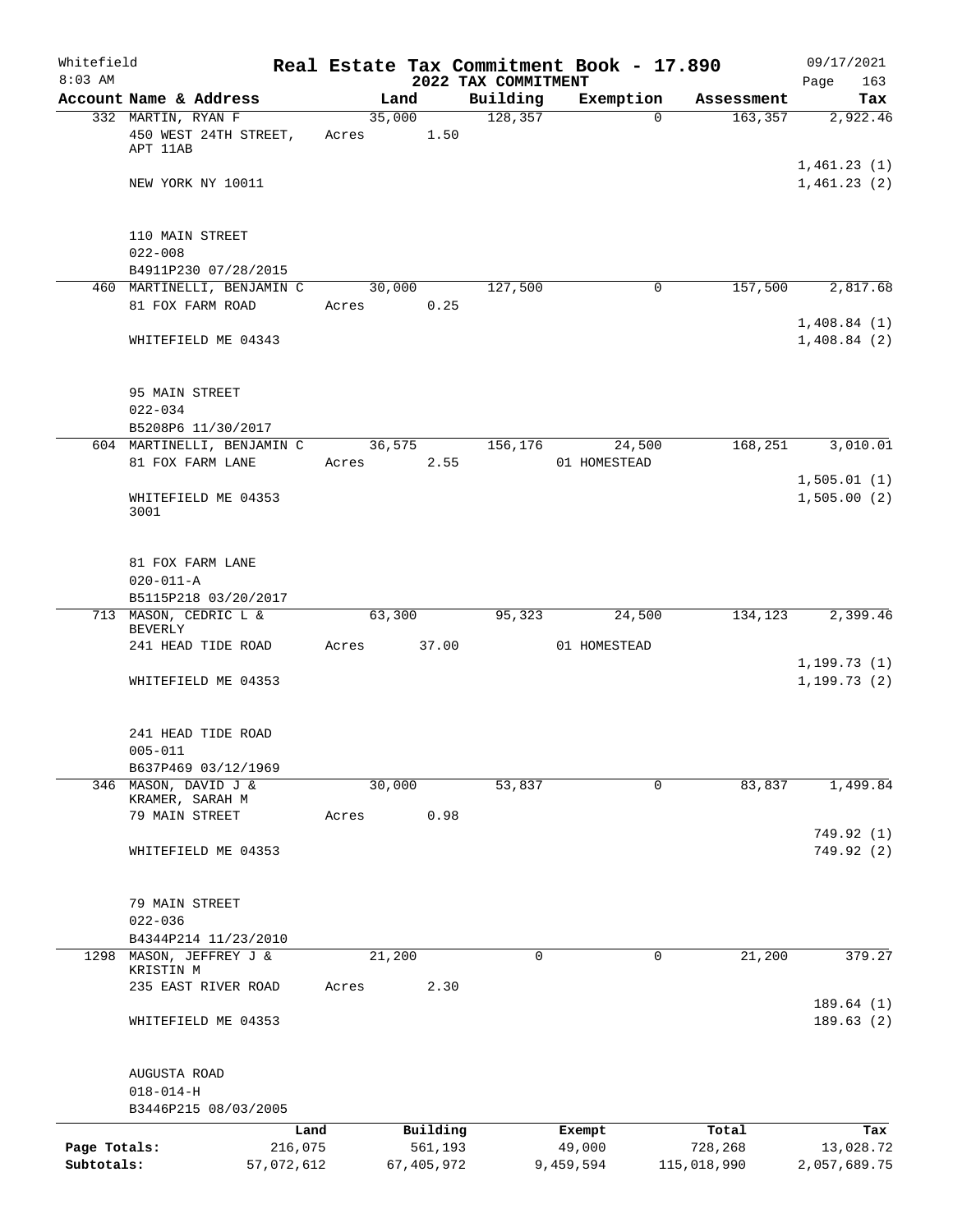| Whitefield<br>$8:03$ AM |                                              |                   |                                     | 2022 TAX COMMITMENT | Real Estate Tax Commitment Book - 17.890 |            | 09/17/2021<br>164<br>Page  |
|-------------------------|----------------------------------------------|-------------------|-------------------------------------|---------------------|------------------------------------------|------------|----------------------------|
|                         | Account Name & Address                       |                   | Land                                | Building            | Exemption                                | Assessment | Tax                        |
|                         | 484 MASON, KRISTIN M &                       | 39,941            |                                     | 173,946             | 24,500                                   | 189,387    | 3,388.13                   |
|                         | JEFFERY J                                    |                   |                                     |                     |                                          |            |                            |
|                         | 235 EAST RIVER ROAD                          | Acres             | 9.00                                |                     | 01 HOMESTEAD                             |            |                            |
|                         | WHITEFIELD ME 04353                          |                   |                                     |                     |                                          |            | 1,694.07(1)<br>1,694.06(2) |
|                         |                                              |                   |                                     |                     |                                          |            |                            |
|                         |                                              | $TG - HW-5$       |                                     |                     |                                          |            |                            |
|                         | 235 EAST RIVER ROAD                          |                   |                                     |                     |                                          |            |                            |
|                         | $013 - 064$                                  |                   |                                     |                     |                                          |            |                            |
|                         | B3589P232 11/14/2005                         |                   |                                     |                     |                                          |            |                            |
|                         | 122 MASON, KRISTIN M &<br>JEFFREY J          | 17,175            |                                     | $\mathbf 0$         | $\mathbf 0$                              | 17,175     | 307.26                     |
|                         | 235 EAST RIVER ROAD                          | Acres             | 37.00                               |                     |                                          |            |                            |
|                         |                                              |                   |                                     |                     |                                          |            | 153.63(1)                  |
|                         | WHITEFIELD ME 04353                          |                   |                                     |                     |                                          |            | 153.63(2)                  |
|                         |                                              |                   |                                     |                     |                                          |            |                            |
|                         |                                              | TG - MW-20 & HW-8 |                                     |                     |                                          |            |                            |
|                         | EAST RIVER ROAD                              |                   |                                     |                     |                                          |            |                            |
|                         | $013 - 072$<br>B3614P34 12/29/2005           |                   |                                     |                     |                                          |            |                            |
|                         | 1165 MASON, WILLIAM J                        |                   | 975                                 | $\Omega$            | $\Omega$                                 | 975        | 17.44                      |
|                         | MASON, PAMELA J                              | Acres             | 0.65                                |                     |                                          |            |                            |
|                         | 769 COOPERS MILLS ROAD                       |                   |                                     |                     |                                          |            | 8.72(1)                    |
|                         |                                              |                   |                                     |                     |                                          |            | 8.72(2)                    |
|                         | WINDSOR ME 04363-3830                        |                   |                                     |                     |                                          |            |                            |
|                         |                                              |                   |                                     |                     |                                          |            |                            |
|                         | WINDSOR ROAD<br>$022 - 021$                  |                   |                                     |                     |                                          |            |                            |
|                         | B5409P103 07/05/2019                         |                   |                                     |                     |                                          |            |                            |
|                         | 1725 MASSEY, CHRISTOPHER P                   | 31,590            |                                     | 81,334              | 0                                        | 112,924    | 2,020.21                   |
|                         | 84 MARINE LANE                               | Acres             | 2.56                                |                     |                                          |            |                            |
|                         |                                              |                   |                                     |                     |                                          |            | 1,010.11(1)                |
|                         | WHITEFIELD ME 04353                          |                   |                                     |                     |                                          |            | 1,010.10(2)                |
|                         |                                              |                   |                                     |                     |                                          |            |                            |
|                         | 84 MARINE LANE                               |                   |                                     |                     |                                          |            |                            |
|                         | $018 - 037 - D$                              |                   |                                     |                     |                                          |            |                            |
|                         | B4612P85 12/28/2012<br>1450 MATCH MOTORS INC | 30,750            |                                     | 94,232              | 0                                        | 124,982    | 2, 235.93                  |
|                         | 327 HUNTS MEADOW ROAD                        | Acres             | 2.00                                |                     |                                          |            |                            |
|                         |                                              |                   |                                     |                     |                                          |            | 1, 117.97(1)               |
|                         | WHITEFIELD ME 04353                          |                   |                                     |                     |                                          |            | 1, 117.96(2)               |
|                         |                                              |                   |                                     |                     |                                          |            |                            |
|                         | 178 AUGUSTA ROAD                             |                   |                                     |                     |                                          |            |                            |
|                         | $018 - 020 - B$                              |                   |                                     |                     |                                          |            |                            |
|                         | B4419P159 07/19/2011                         |                   |                                     |                     |                                          |            |                            |
|                         | 703 MATHEWS, BRUCE M                         | 30,750            |                                     |                     | 99,188<br>30,380                         | 99,558     | 1,781.09                   |
|                         | 75 SENOTT ROAD                               | Acres             | 2.00                                |                     | 01 HOMESTEAD                             |            |                            |
|                         |                                              |                   |                                     |                     | 05 VET EXEMPTION                         |            | 890.55 (1)                 |
|                         | WHITEFIELD ME 04353                          |                   |                                     |                     |                                          |            | 890.54 (2)                 |
|                         | 75 SENOTT ROAD                               |                   |                                     |                     |                                          |            |                            |
|                         | $017 - 047 - A$                              |                   |                                     |                     |                                          |            |                            |
|                         | B4970P94 01/19/2016                          |                   |                                     |                     |                                          |            |                            |
|                         |                                              |                   |                                     |                     |                                          |            |                            |
|                         |                                              |                   |                                     |                     |                                          |            |                            |
|                         | <b>TAMA</b>                                  |                   | $D_{\text{rel}}$ is a set of $\sim$ |                     | $P$ -- $\sim$ m $\sim$ +                 | $T - + -1$ | m.,                        |

|              | Land         | Building   | Exempt    | Total       | Tax          |
|--------------|--------------|------------|-----------|-------------|--------------|
| Page Totals: | 151.181      | 448,700    | 54,880    | 545,001     | 9,750.06     |
| Subtotals:   | 57, 223, 793 | 67,854,672 | 9,514,474 | 115,563,991 | 2,067,439.81 |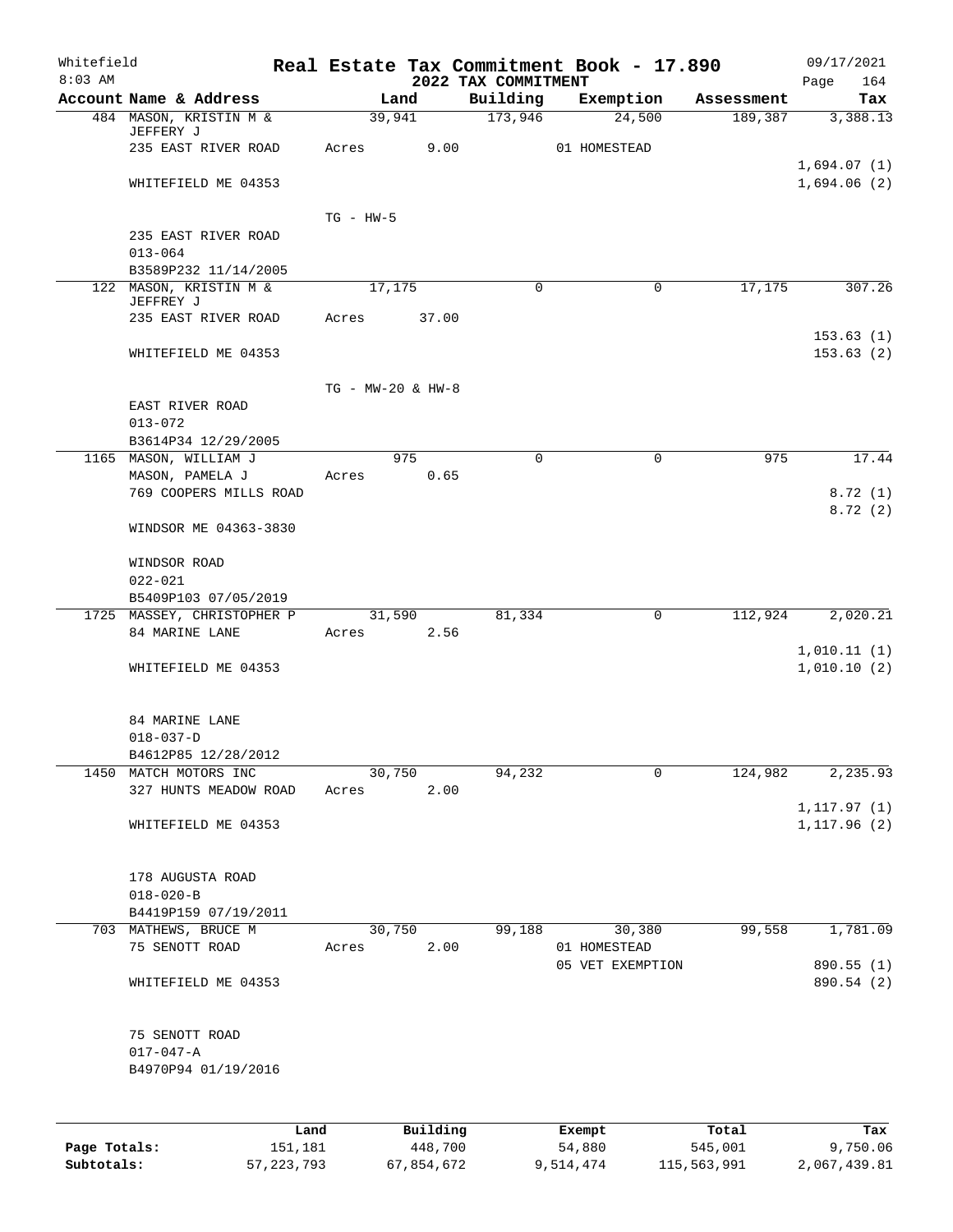| 2022 TAX COMMITMENT<br>Account Name & Address<br>Building<br>Land<br>Exemption<br>Assessment<br>Tax<br>98,909<br>31,065<br>24,500<br>753 MATHEWS, JACOB N &<br>105,474<br>1,886.93<br>JESSICA J<br>2.21<br>434 MILLS ROAD<br>Acres<br>01 HOMESTEAD<br>943.47 (1)<br>943.46 (2)<br>WHITEFIELD ME 04353<br>434 MILLS ROAD<br>$020 - 028$<br>134,870<br>2,412.82<br>1914 MATHEWS, NICOLE<br>20,735<br>114,135<br>0<br>67 SENOTT ROAD<br>1.99<br>Acres<br>1, 206.41(1)<br>WHITEFIELD ME 04353<br>1,206.41(2)<br>67 SENOTT ROAD<br>$017 - 047 - B$<br>B5270P274 06/21/2018<br>30,000<br>59,304<br>64,804<br>1,159.34<br>1062 MATHIEU, AMY<br>24,500<br>0.70<br>549 EAST RIVER ROAD<br>Acres<br>01 HOMESTEAD<br>579.67(1)<br>WHITEFIELD ME 04353<br>579.67(2)<br>549 EAST RIVER ROAD<br>$010 - 034$<br>B5422P246 08/22/2019 B4649P273 04/09/2013 B4649P272<br>04/09/2013<br>0<br>3, 271.51<br>34,725<br>148,143<br>182,868<br>1048 MATHIEU, BRIAN VICTOR<br>GOULET, KRISTA ALAYNA<br>4.65<br>Acres<br>360 COOPER ROAD<br>1,635.76(1)<br>1,635.75(2)<br>WHITEFIELD ME 04353<br>360 COOPER ROAD<br>$015 - 039$<br>B5435P161 09/20/2019<br>867 MATTUCCI, RICHARD &<br>24,700<br>24,700<br>441.88<br>0<br>0<br>BROWN, SANDRA<br>28.00<br>373 WISCASSET ROAD<br>Acres<br>220.94(1)<br>220.94(2)<br>WHITEFIELD ME 04353<br>WISCASSET ROAD<br>$004 - 015$<br>B1145P6 06/17/1983<br>1250 MATTUCCI, RICHARD E &<br>60,250<br>93,409<br>129,159<br>2,310.65<br>24,500<br>BROWN, SANDRA J<br>40.00<br>373 WISCASSET ROAD<br>01 HOMESTEAD<br>Acres<br>1, 155.33(1)<br>1, 155.32(2)<br>WHITEFIELD ME 04353<br>373 WISCASSET ROAD<br>$004 - 014$<br>B1145P6 06/17/1983<br>Building<br>Total<br>Land<br>Exempt<br>Tax<br>513,900<br>Page Totals:<br>201,475<br>73,500<br>641,875<br>11,483.13 | Whitefield |  |  | Real Estate Tax Commitment Book - 17.890 | 09/17/2021  |
|--------------------------------------------------------------------------------------------------------------------------------------------------------------------------------------------------------------------------------------------------------------------------------------------------------------------------------------------------------------------------------------------------------------------------------------------------------------------------------------------------------------------------------------------------------------------------------------------------------------------------------------------------------------------------------------------------------------------------------------------------------------------------------------------------------------------------------------------------------------------------------------------------------------------------------------------------------------------------------------------------------------------------------------------------------------------------------------------------------------------------------------------------------------------------------------------------------------------------------------------------------------------------------------------------------------------------------------------------------------------------------------------------------------------------------------------------------------------------------------------------------------------------------------------------------------------------------------------------------------------------------------------------------------------------------------------------------------------------------------------------------------------------|------------|--|--|------------------------------------------|-------------|
|                                                                                                                                                                                                                                                                                                                                                                                                                                                                                                                                                                                                                                                                                                                                                                                                                                                                                                                                                                                                                                                                                                                                                                                                                                                                                                                                                                                                                                                                                                                                                                                                                                                                                                                                                                          | $8:03$ AM  |  |  |                                          | 165<br>Page |
|                                                                                                                                                                                                                                                                                                                                                                                                                                                                                                                                                                                                                                                                                                                                                                                                                                                                                                                                                                                                                                                                                                                                                                                                                                                                                                                                                                                                                                                                                                                                                                                                                                                                                                                                                                          |            |  |  |                                          |             |
|                                                                                                                                                                                                                                                                                                                                                                                                                                                                                                                                                                                                                                                                                                                                                                                                                                                                                                                                                                                                                                                                                                                                                                                                                                                                                                                                                                                                                                                                                                                                                                                                                                                                                                                                                                          |            |  |  |                                          |             |
|                                                                                                                                                                                                                                                                                                                                                                                                                                                                                                                                                                                                                                                                                                                                                                                                                                                                                                                                                                                                                                                                                                                                                                                                                                                                                                                                                                                                                                                                                                                                                                                                                                                                                                                                                                          |            |  |  |                                          |             |
|                                                                                                                                                                                                                                                                                                                                                                                                                                                                                                                                                                                                                                                                                                                                                                                                                                                                                                                                                                                                                                                                                                                                                                                                                                                                                                                                                                                                                                                                                                                                                                                                                                                                                                                                                                          |            |  |  |                                          |             |
|                                                                                                                                                                                                                                                                                                                                                                                                                                                                                                                                                                                                                                                                                                                                                                                                                                                                                                                                                                                                                                                                                                                                                                                                                                                                                                                                                                                                                                                                                                                                                                                                                                                                                                                                                                          |            |  |  |                                          |             |
|                                                                                                                                                                                                                                                                                                                                                                                                                                                                                                                                                                                                                                                                                                                                                                                                                                                                                                                                                                                                                                                                                                                                                                                                                                                                                                                                                                                                                                                                                                                                                                                                                                                                                                                                                                          |            |  |  |                                          |             |
|                                                                                                                                                                                                                                                                                                                                                                                                                                                                                                                                                                                                                                                                                                                                                                                                                                                                                                                                                                                                                                                                                                                                                                                                                                                                                                                                                                                                                                                                                                                                                                                                                                                                                                                                                                          |            |  |  |                                          |             |
|                                                                                                                                                                                                                                                                                                                                                                                                                                                                                                                                                                                                                                                                                                                                                                                                                                                                                                                                                                                                                                                                                                                                                                                                                                                                                                                                                                                                                                                                                                                                                                                                                                                                                                                                                                          |            |  |  |                                          |             |
|                                                                                                                                                                                                                                                                                                                                                                                                                                                                                                                                                                                                                                                                                                                                                                                                                                                                                                                                                                                                                                                                                                                                                                                                                                                                                                                                                                                                                                                                                                                                                                                                                                                                                                                                                                          |            |  |  |                                          |             |
|                                                                                                                                                                                                                                                                                                                                                                                                                                                                                                                                                                                                                                                                                                                                                                                                                                                                                                                                                                                                                                                                                                                                                                                                                                                                                                                                                                                                                                                                                                                                                                                                                                                                                                                                                                          |            |  |  |                                          |             |
|                                                                                                                                                                                                                                                                                                                                                                                                                                                                                                                                                                                                                                                                                                                                                                                                                                                                                                                                                                                                                                                                                                                                                                                                                                                                                                                                                                                                                                                                                                                                                                                                                                                                                                                                                                          |            |  |  |                                          |             |
|                                                                                                                                                                                                                                                                                                                                                                                                                                                                                                                                                                                                                                                                                                                                                                                                                                                                                                                                                                                                                                                                                                                                                                                                                                                                                                                                                                                                                                                                                                                                                                                                                                                                                                                                                                          |            |  |  |                                          |             |
|                                                                                                                                                                                                                                                                                                                                                                                                                                                                                                                                                                                                                                                                                                                                                                                                                                                                                                                                                                                                                                                                                                                                                                                                                                                                                                                                                                                                                                                                                                                                                                                                                                                                                                                                                                          |            |  |  |                                          |             |
|                                                                                                                                                                                                                                                                                                                                                                                                                                                                                                                                                                                                                                                                                                                                                                                                                                                                                                                                                                                                                                                                                                                                                                                                                                                                                                                                                                                                                                                                                                                                                                                                                                                                                                                                                                          |            |  |  |                                          |             |
|                                                                                                                                                                                                                                                                                                                                                                                                                                                                                                                                                                                                                                                                                                                                                                                                                                                                                                                                                                                                                                                                                                                                                                                                                                                                                                                                                                                                                                                                                                                                                                                                                                                                                                                                                                          |            |  |  |                                          |             |
|                                                                                                                                                                                                                                                                                                                                                                                                                                                                                                                                                                                                                                                                                                                                                                                                                                                                                                                                                                                                                                                                                                                                                                                                                                                                                                                                                                                                                                                                                                                                                                                                                                                                                                                                                                          |            |  |  |                                          |             |
|                                                                                                                                                                                                                                                                                                                                                                                                                                                                                                                                                                                                                                                                                                                                                                                                                                                                                                                                                                                                                                                                                                                                                                                                                                                                                                                                                                                                                                                                                                                                                                                                                                                                                                                                                                          |            |  |  |                                          |             |
|                                                                                                                                                                                                                                                                                                                                                                                                                                                                                                                                                                                                                                                                                                                                                                                                                                                                                                                                                                                                                                                                                                                                                                                                                                                                                                                                                                                                                                                                                                                                                                                                                                                                                                                                                                          |            |  |  |                                          |             |
|                                                                                                                                                                                                                                                                                                                                                                                                                                                                                                                                                                                                                                                                                                                                                                                                                                                                                                                                                                                                                                                                                                                                                                                                                                                                                                                                                                                                                                                                                                                                                                                                                                                                                                                                                                          |            |  |  |                                          |             |
|                                                                                                                                                                                                                                                                                                                                                                                                                                                                                                                                                                                                                                                                                                                                                                                                                                                                                                                                                                                                                                                                                                                                                                                                                                                                                                                                                                                                                                                                                                                                                                                                                                                                                                                                                                          |            |  |  |                                          |             |
|                                                                                                                                                                                                                                                                                                                                                                                                                                                                                                                                                                                                                                                                                                                                                                                                                                                                                                                                                                                                                                                                                                                                                                                                                                                                                                                                                                                                                                                                                                                                                                                                                                                                                                                                                                          |            |  |  |                                          |             |
|                                                                                                                                                                                                                                                                                                                                                                                                                                                                                                                                                                                                                                                                                                                                                                                                                                                                                                                                                                                                                                                                                                                                                                                                                                                                                                                                                                                                                                                                                                                                                                                                                                                                                                                                                                          |            |  |  |                                          |             |
|                                                                                                                                                                                                                                                                                                                                                                                                                                                                                                                                                                                                                                                                                                                                                                                                                                                                                                                                                                                                                                                                                                                                                                                                                                                                                                                                                                                                                                                                                                                                                                                                                                                                                                                                                                          |            |  |  |                                          |             |
|                                                                                                                                                                                                                                                                                                                                                                                                                                                                                                                                                                                                                                                                                                                                                                                                                                                                                                                                                                                                                                                                                                                                                                                                                                                                                                                                                                                                                                                                                                                                                                                                                                                                                                                                                                          |            |  |  |                                          |             |
|                                                                                                                                                                                                                                                                                                                                                                                                                                                                                                                                                                                                                                                                                                                                                                                                                                                                                                                                                                                                                                                                                                                                                                                                                                                                                                                                                                                                                                                                                                                                                                                                                                                                                                                                                                          |            |  |  |                                          |             |
|                                                                                                                                                                                                                                                                                                                                                                                                                                                                                                                                                                                                                                                                                                                                                                                                                                                                                                                                                                                                                                                                                                                                                                                                                                                                                                                                                                                                                                                                                                                                                                                                                                                                                                                                                                          |            |  |  |                                          |             |
|                                                                                                                                                                                                                                                                                                                                                                                                                                                                                                                                                                                                                                                                                                                                                                                                                                                                                                                                                                                                                                                                                                                                                                                                                                                                                                                                                                                                                                                                                                                                                                                                                                                                                                                                                                          |            |  |  |                                          |             |
|                                                                                                                                                                                                                                                                                                                                                                                                                                                                                                                                                                                                                                                                                                                                                                                                                                                                                                                                                                                                                                                                                                                                                                                                                                                                                                                                                                                                                                                                                                                                                                                                                                                                                                                                                                          |            |  |  |                                          |             |
|                                                                                                                                                                                                                                                                                                                                                                                                                                                                                                                                                                                                                                                                                                                                                                                                                                                                                                                                                                                                                                                                                                                                                                                                                                                                                                                                                                                                                                                                                                                                                                                                                                                                                                                                                                          |            |  |  |                                          |             |
|                                                                                                                                                                                                                                                                                                                                                                                                                                                                                                                                                                                                                                                                                                                                                                                                                                                                                                                                                                                                                                                                                                                                                                                                                                                                                                                                                                                                                                                                                                                                                                                                                                                                                                                                                                          |            |  |  |                                          |             |
|                                                                                                                                                                                                                                                                                                                                                                                                                                                                                                                                                                                                                                                                                                                                                                                                                                                                                                                                                                                                                                                                                                                                                                                                                                                                                                                                                                                                                                                                                                                                                                                                                                                                                                                                                                          |            |  |  |                                          |             |
|                                                                                                                                                                                                                                                                                                                                                                                                                                                                                                                                                                                                                                                                                                                                                                                                                                                                                                                                                                                                                                                                                                                                                                                                                                                                                                                                                                                                                                                                                                                                                                                                                                                                                                                                                                          |            |  |  |                                          |             |
|                                                                                                                                                                                                                                                                                                                                                                                                                                                                                                                                                                                                                                                                                                                                                                                                                                                                                                                                                                                                                                                                                                                                                                                                                                                                                                                                                                                                                                                                                                                                                                                                                                                                                                                                                                          |            |  |  |                                          |             |
|                                                                                                                                                                                                                                                                                                                                                                                                                                                                                                                                                                                                                                                                                                                                                                                                                                                                                                                                                                                                                                                                                                                                                                                                                                                                                                                                                                                                                                                                                                                                                                                                                                                                                                                                                                          |            |  |  |                                          |             |
|                                                                                                                                                                                                                                                                                                                                                                                                                                                                                                                                                                                                                                                                                                                                                                                                                                                                                                                                                                                                                                                                                                                                                                                                                                                                                                                                                                                                                                                                                                                                                                                                                                                                                                                                                                          |            |  |  |                                          |             |
|                                                                                                                                                                                                                                                                                                                                                                                                                                                                                                                                                                                                                                                                                                                                                                                                                                                                                                                                                                                                                                                                                                                                                                                                                                                                                                                                                                                                                                                                                                                                                                                                                                                                                                                                                                          |            |  |  |                                          |             |
|                                                                                                                                                                                                                                                                                                                                                                                                                                                                                                                                                                                                                                                                                                                                                                                                                                                                                                                                                                                                                                                                                                                                                                                                                                                                                                                                                                                                                                                                                                                                                                                                                                                                                                                                                                          |            |  |  |                                          |             |
|                                                                                                                                                                                                                                                                                                                                                                                                                                                                                                                                                                                                                                                                                                                                                                                                                                                                                                                                                                                                                                                                                                                                                                                                                                                                                                                                                                                                                                                                                                                                                                                                                                                                                                                                                                          |            |  |  |                                          |             |
|                                                                                                                                                                                                                                                                                                                                                                                                                                                                                                                                                                                                                                                                                                                                                                                                                                                                                                                                                                                                                                                                                                                                                                                                                                                                                                                                                                                                                                                                                                                                                                                                                                                                                                                                                                          |            |  |  |                                          |             |
|                                                                                                                                                                                                                                                                                                                                                                                                                                                                                                                                                                                                                                                                                                                                                                                                                                                                                                                                                                                                                                                                                                                                                                                                                                                                                                                                                                                                                                                                                                                                                                                                                                                                                                                                                                          |            |  |  |                                          |             |
|                                                                                                                                                                                                                                                                                                                                                                                                                                                                                                                                                                                                                                                                                                                                                                                                                                                                                                                                                                                                                                                                                                                                                                                                                                                                                                                                                                                                                                                                                                                                                                                                                                                                                                                                                                          |            |  |  |                                          |             |
|                                                                                                                                                                                                                                                                                                                                                                                                                                                                                                                                                                                                                                                                                                                                                                                                                                                                                                                                                                                                                                                                                                                                                                                                                                                                                                                                                                                                                                                                                                                                                                                                                                                                                                                                                                          |            |  |  |                                          |             |
|                                                                                                                                                                                                                                                                                                                                                                                                                                                                                                                                                                                                                                                                                                                                                                                                                                                                                                                                                                                                                                                                                                                                                                                                                                                                                                                                                                                                                                                                                                                                                                                                                                                                                                                                                                          |            |  |  |                                          |             |

**Subtotals:** 57,425,268 68,368,572 9,587,974 116,205,866 2,078,922.94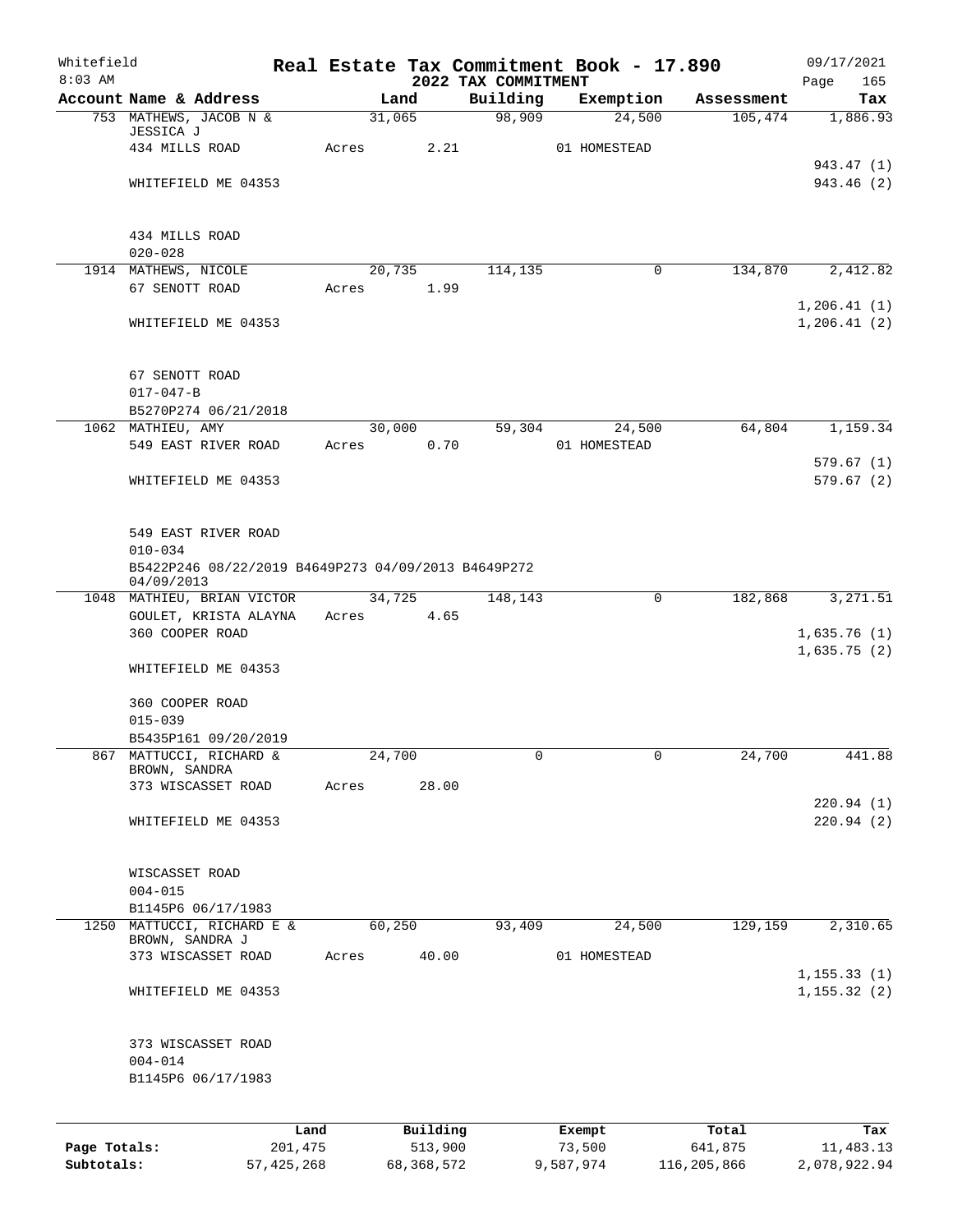| Whitefield<br>$8:03$ AM |                                              |       |        | 2022 TAX COMMITMENT | Real Estate Tax Commitment Book - 17.890 |            | 09/17/2021<br>166<br>Page |
|-------------------------|----------------------------------------------|-------|--------|---------------------|------------------------------------------|------------|---------------------------|
|                         | Account Name & Address                       |       | Land   | Building            | Exemption                                | Assessment | Tax                       |
|                         | 1438 MAXELL, JOHN E                          |       | 91,750 | $\mathsf{O}$        | $\Omega$                                 | 91,750     | 1,641.41                  |
|                         | MAXELL, ALISON L                             | Acres | 120.00 |                     |                                          |            |                           |
|                         | 262 NELSON ROAD                              |       |        |                     |                                          |            | 820.71 (1)                |
|                         | CHELSEA ME 04330                             |       |        |                     |                                          |            | 820.70 (2)                |
|                         |                                              |       |        |                     |                                          |            |                           |
|                         | MEAHER LANE                                  |       |        |                     |                                          |            |                           |
|                         | $015 - 015$                                  |       |        |                     |                                          |            |                           |
|                         | B5190P155 10/13/2017<br>1038 MAYERS, NATASHA |       | 87,900 | 46,753              | 24,500                                   | 110,153    | 1,970.64                  |
|                         | 538 TOWNHOUSE ROAD                           | Acres | 22.50  |                     | 01 HOMESTEAD                             |            |                           |
|                         |                                              |       |        |                     |                                          |            | 985.32 (1)                |
|                         | WHITEFIELD ME 04353                          |       |        |                     |                                          |            | 985.32 (2)                |
|                         |                                              |       |        |                     |                                          |            |                           |
|                         |                                              |       |        |                     |                                          |            |                           |
|                         | 538 TOWNHOUSE ROAD<br>$010 - 026$            |       |        |                     |                                          |            |                           |
|                         | B2541P119 02/15/2000                         |       |        |                     |                                          |            |                           |
|                         | 1483 MAYO, MAE BELLE                         |       | 36,290 | 94,535              | 24,500                                   | 106,325    | 1,902.15                  |
|                         | 222 HUNTS MEADOW ROAD                        | Acres | 6.30   |                     | 01 HOMESTEAD                             |            |                           |
|                         |                                              |       |        |                     |                                          |            | 951.08(1)                 |
|                         | WHITEFIELD ME 04353                          |       |        |                     |                                          |            | 951.07(2)                 |
|                         |                                              |       |        |                     |                                          |            |                           |
|                         |                                              |       |        |                     |                                          |            |                           |
|                         | 222 HUNTS MEADOW ROAD<br>$012 - 022$         |       |        |                     |                                          |            |                           |
|                         | B2861P4 05/24/2002                           |       |        |                     |                                          |            |                           |
|                         | 779 MAZEIKA, AUDREY L                        |       | 6,500  | $\mathbf 0$         | $\mathbf 0$                              | 6,500      | 116.29                    |
|                         | MAZEIKA, DAVID M                             | Acres | 1.00   |                     |                                          |            |                           |
|                         | <b>30 SOUTH MAIN STREET</b>                  |       |        |                     |                                          |            | 58.15(1)                  |
|                         |                                              |       |        |                     |                                          |            | 58.14(2)                  |
|                         | PETERSHAM MA 01366                           |       |        |                     |                                          |            |                           |
|                         | GRAND ARMY ROAD                              |       |        |                     |                                          |            |                           |
|                         | $013 - 044$                                  |       |        |                     |                                          |            |                           |
|                         | B5270P45 04/20/2018                          |       |        |                     |                                          |            |                           |
|                         | 1128 MCCORMICK, KAREN E                      |       | 30,750 | 83,538              | 24,500                                   | 89,788     | 1,606.31                  |
|                         | PO BOX 164                                   | Acres | 2.00   |                     | 01 HOMESTEAD                             |            |                           |
|                         |                                              |       |        |                     |                                          |            | 803.16(1)                 |
|                         | WHITEFIELD ME 04353                          |       |        |                     |                                          |            | 803.15(2)                 |
|                         |                                              |       |        |                     |                                          |            |                           |
|                         | 20 BENNER LANE                               |       |        |                     |                                          |            |                           |
|                         | $013 - 037$                                  |       |        |                     |                                          |            |                           |
|                         | B4771P73 04/16/2014                          |       |        |                     |                                          |            |                           |
|                         | 1108 MCCORMICK, SEAN &                       |       | 30,600 | 136,183             | 24,500                                   | 142,283    | 2,545.44                  |
|                         | LESLIE<br>80 EAST RIVER ROAD                 | Acres | 1.90   |                     | 01 HOMESTEAD                             |            |                           |
|                         |                                              |       |        |                     |                                          |            | 1, 272.72(1)              |
|                         | WHITEFIELD ME 04353                          |       |        |                     |                                          |            | $1, 272.72$ (2)           |
|                         |                                              |       |        |                     |                                          |            |                           |
|                         |                                              |       |        |                     |                                          |            |                           |
|                         | 80 EAST RIVER ROAD<br>$027 - 010$            |       |        |                     |                                          |            |                           |
|                         | B2362P176 07/15/1998                         |       |        |                     |                                          |            |                           |
|                         |                                              |       |        |                     |                                          |            |                           |
|                         |                                              |       |        |                     |                                          |            |                           |
|                         |                                              |       |        |                     |                                          |            |                           |

|              | Land       | Building   | Exempt    | Total       | Tax          |
|--------------|------------|------------|-----------|-------------|--------------|
| Page Totals: | 283,790    | 361,009    | 98,000    | 546,799     | 9,782.24     |
| Subtotals:   | 57,709,058 | 68,729,581 | 9,685,974 | 116,752,665 | 2,088,705.18 |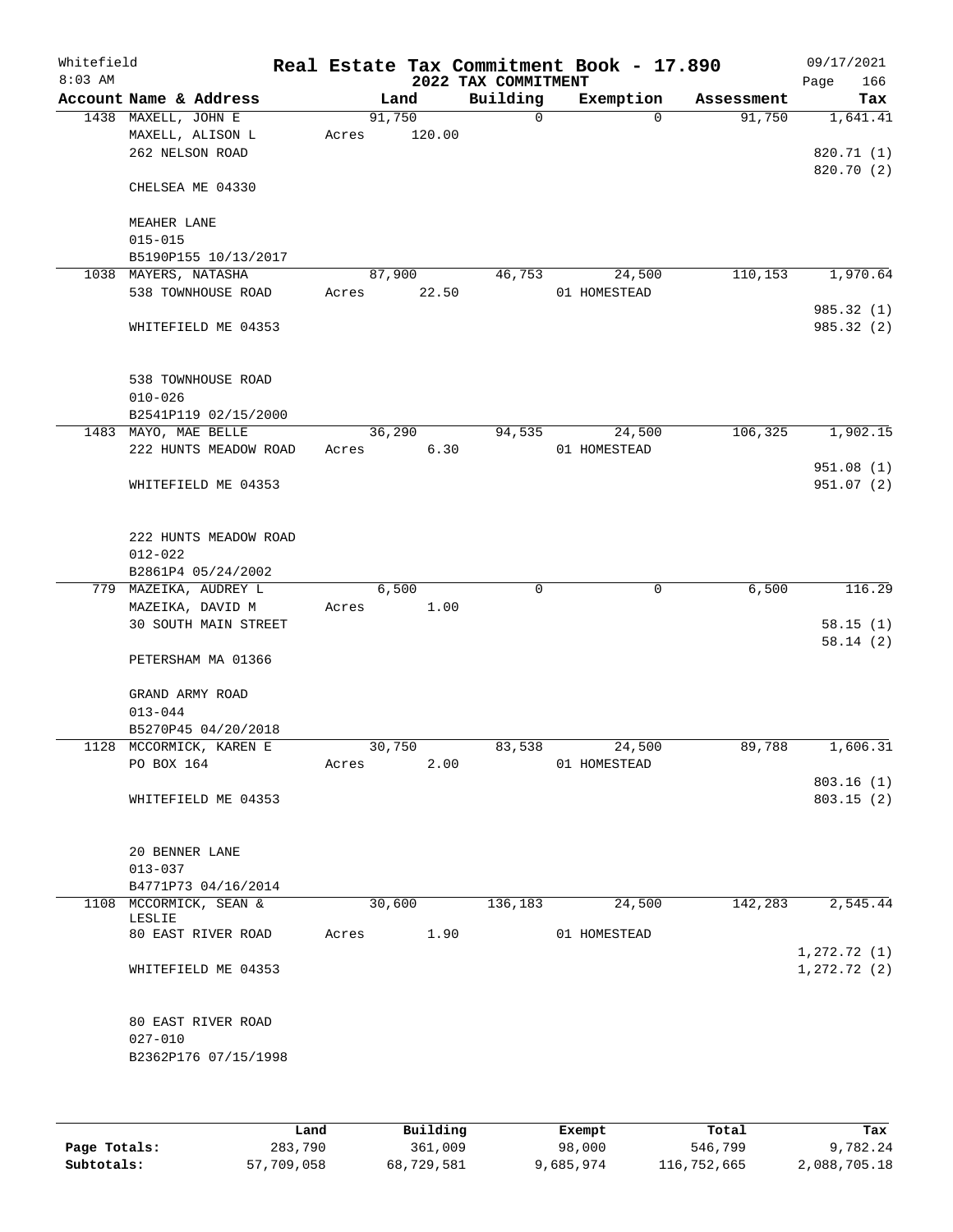| Whitefield<br>$8:03$ AM |                                                  |         |        |            |                                 | Real Estate Tax Commitment Book - 17.890 |              | 09/17/2021             |
|-------------------------|--------------------------------------------------|---------|--------|------------|---------------------------------|------------------------------------------|--------------|------------------------|
|                         | Account Name & Address                           |         | Land   |            | 2022 TAX COMMITMENT<br>Building | Exemption                                | Assessment   | Page<br>167<br>Tax     |
|                         | 268 MCCORMICK, STEVEN C &                        |         | 33,675 |            | 150,019                         | 24,500                                   | 159,194      | 2,847.98               |
|                         | LANA<br>39 EAST RIVER ROAD                       | Acres   |        | 3.95       |                                 | 01 HOMESTEAD                             |              |                        |
|                         |                                                  |         |        |            |                                 |                                          |              | 1,423.99(1)            |
|                         | WHITEFIELD ME 04353                              |         |        |            |                                 |                                          |              | 1,423.99(2)            |
|                         | 39 EAST RIVER ROAD                               |         |        |            |                                 |                                          |              |                        |
|                         | $013 - 043 - B$                                  |         |        |            |                                 |                                          |              |                        |
|                         | B1686P302 04/29/1991<br>1535 MCCRAY, MICHAEL C & |         | 20,000 |            | $\Omega$                        |                                          | 20,000<br>0  | 357.80                 |
|                         | TONIA J                                          |         |        |            |                                 |                                          |              |                        |
|                         | 23 MCCRAY LANE                                   | Acres   |        | 1.00       |                                 |                                          |              | 178.90(1)              |
|                         | AUGUSTA ME 04330                                 |         |        |            |                                 |                                          |              | 178.90(2)              |
|                         | VIGUE ROAD                                       |         |        |            |                                 |                                          |              |                        |
|                         | $016 - 032$                                      |         |        |            |                                 |                                          |              |                        |
|                         | B2546P235 03/13/2000                             |         |        |            |                                 |                                          |              |                        |
|                         | 1476 MCCRIMMON, CHRISTOPHER<br>М                 |         | 30,975 |            | 103,715                         | 24,500                                   | 110, 190     | 1,971.30               |
|                         | MCCRIMMON, SARAH A                               | Acres   |        | 2.15       |                                 | 01 HOMESTEAD                             |              |                        |
|                         | 132 VIGUE ROAD                                   |         |        |            |                                 |                                          |              | 985.65(1)<br>985.65(2) |
|                         | WHITEFIELD ME 04353                              |         |        |            |                                 |                                          |              |                        |
|                         | 132 VIGUE ROAD                                   |         |        |            |                                 |                                          |              |                        |
|                         | $016 - 030$                                      |         |        |            |                                 |                                          |              |                        |
|                         | B5027P307 07/13/2016                             |         |        |            |                                 |                                          |              |                        |
|                         | 190 MCCRIMMON, MACK A<br>130 AUGUSTA ROAD        | Acres   | 32,700 | 3.30       | 19,972                          | 24,500<br>01 HOMESTEAD                   | 28,172       | 504.00                 |
|                         |                                                  |         |        |            |                                 |                                          |              | 252.00(1)              |
|                         | WHITEFIELD ME 04353                              |         |        |            |                                 |                                          |              | 252.00(2)              |
|                         | 130 AUGUSTA ROAD                                 |         |        |            |                                 |                                          |              |                        |
|                         | $018 - 020 - A$                                  |         |        |            |                                 |                                          |              |                        |
|                         | B1277P177 12/02/1985                             |         |        |            |                                 |                                          |              |                        |
|                         | 581 MCDONALD, RICHARD &<br>DEBORAH               |         | 30,030 |            | 73,522                          | 24,500                                   | 79,052       | 1,414.24               |
|                         | PO BOX 146                                       | Acres   |        | 1.52       |                                 | 01 HOMESTEAD                             |              |                        |
|                         | COOPERS MILLS ME 04341                           |         |        |            |                                 |                                          |              | 707.12(1)<br>707.12(2) |
|                         |                                                  |         |        |            |                                 |                                          |              |                        |
|                         | 400 NORTH HOWE ROAD                              |         |        |            |                                 |                                          |              |                        |
|                         | $020 - 007$                                      |         |        |            |                                 |                                          |              |                        |
|                         | B2577P18 07/03/2000                              |         |        |            |                                 |                                          |              |                        |
|                         | 914 MCDONALD, STEVEN P<br>581 WISCASSET ROAD     | Acres   | 64,995 | 47.30      | 90,870                          |                                          | 155,865<br>0 | 2,788.42               |
|                         |                                                  |         |        |            |                                 |                                          |              | 1,394.21(1)            |
|                         | WHITEFIELD ME 04353                              |         |        |            |                                 |                                          |              | 1,394.21(2)            |
|                         | 581 WISCASSET ROAD                               |         |        |            |                                 |                                          |              |                        |
|                         | $001 - 038$<br>B2617P266 11/16/2000              |         |        |            |                                 |                                          |              |                        |
|                         |                                                  | Land    |        | Building   |                                 | Exempt                                   | Total        | Tax                    |
| Page Totals:            |                                                  | 212,375 |        | 438,098    |                                 | 98,000                                   | 552,473      | 9,883.74               |
| Subtotals:              | 57,921,433                                       |         |        | 69,167,679 |                                 | 9,783,974                                | 117,305,138  | 2,098,588.92           |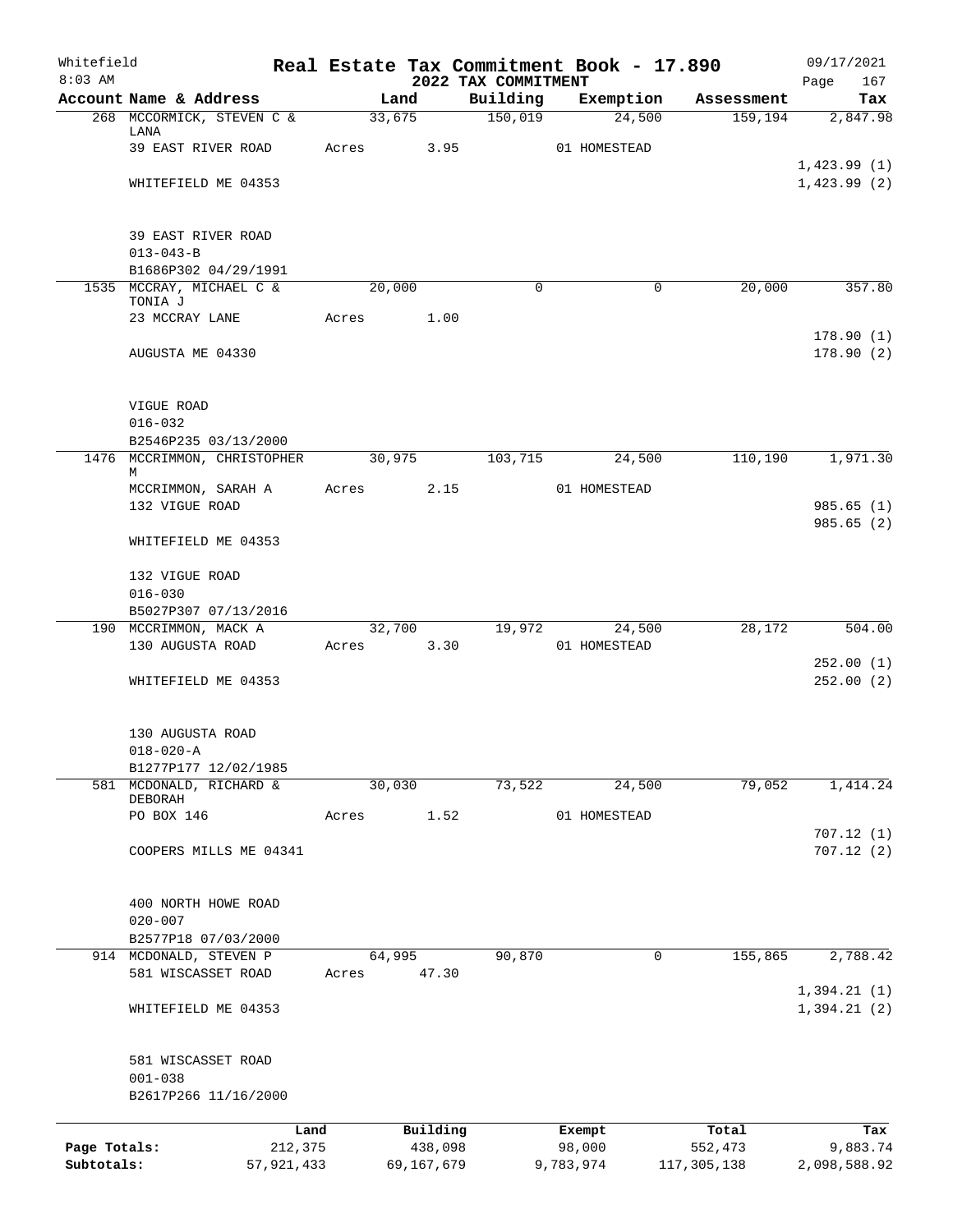| Whitefield   |                                     |         |         |          |                                 | Real Estate Tax Commitment Book - 17.890 |            | 09/17/2021               |
|--------------|-------------------------------------|---------|---------|----------|---------------------------------|------------------------------------------|------------|--------------------------|
| $8:03$ AM    | Account Name & Address              |         |         | Land     | 2022 TAX COMMITMENT<br>Building | Exemption                                | Assessment | 168<br>Page<br>Tax       |
|              | 36 MCEVOY, PAUL                     |         |         | 77,645   | $\mathbf 0$                     | $\mathbf 0$                              | 77,645     | 1,389.07                 |
|              | 12 E CRISMAN ROAD                   |         | Acres   | 91.79    |                                 |                                          |            |                          |
|              |                                     |         |         |          |                                 |                                          |            | 694.54 (1)               |
|              | HARDWICK NJ 07825 9696              |         |         |          |                                 |                                          |            | 694.53 (2)               |
|              |                                     |         |         |          |                                 |                                          |            |                          |
|              |                                     |         |         |          |                                 |                                          |            |                          |
|              | BRIGID LANE                         |         |         |          |                                 |                                          |            |                          |
|              | $006 - 002$<br>B2616P40 11/13/2000  |         |         |          |                                 |                                          |            |                          |
|              | 1006 MCEVOY, PAUL                   |         |         | 20,750   | $\Omega$                        | 0                                        | 20,750     | 371.22                   |
|              | 12 E CRISMAN ROAD                   |         | Acres   | 2.00     |                                 |                                          |            |                          |
|              |                                     |         |         |          |                                 |                                          |            | 185.61(1)                |
|              | HARDWICK NJ 07825 9696              |         |         |          |                                 |                                          |            | 185.61 (2)               |
|              |                                     |         |         |          |                                 |                                          |            |                          |
|              |                                     |         |         |          |                                 |                                          |            |                          |
|              | BRIGID LANE<br>$006 - 002 - B$      |         |         |          |                                 |                                          |            |                          |
|              | B2616P40 11/13/2000                 |         |         |          |                                 |                                          |            |                          |
|              | 974 MCGEE PROPERTIES LLC            |         |         | 45,000   | 0                               | $\mathbf 0$                              | 45,000     | 805.05                   |
|              | 537 HIGH STREET                     |         | Acres   | 6.00     |                                 |                                          |            |                          |
|              |                                     |         |         |          |                                 |                                          |            | 402.53(1)                |
|              | WEST GARDINER ME 04345              |         |         |          |                                 |                                          |            | 402.52(2)                |
|              |                                     |         |         |          |                                 |                                          |            |                          |
|              |                                     |         |         |          |                                 |                                          |            |                          |
|              | 36 HEAD TIDE ROAD<br>$007 - 067$    |         |         |          |                                 |                                          |            |                          |
|              | B5237P115 03/09/2018                |         |         |          |                                 |                                          |            |                          |
|              | 791 MCGEE, STEVEN A                 |         |         | 94,500   | $\Omega$                        | $\mathbf 0$                              | 94,500     | 1,690.61                 |
|              | STEVEN A MCGEE                      |         | Acres   | 12.60    |                                 |                                          |            |                          |
|              | CONSTRUCTION                        |         |         |          |                                 |                                          |            |                          |
|              | 537 HIGH STREET                     |         |         |          |                                 |                                          |            | 845.31 (1)<br>845.30 (2) |
|              | WEST GARDINER ME 04345              |         |         |          |                                 |                                          |            |                          |
|              |                                     |         |         |          |                                 |                                          |            |                          |
|              | DEVINE ROAD, BACK OF                |         |         |          |                                 |                                          |            |                          |
|              | $016 - 015$                         |         |         |          |                                 |                                          |            |                          |
|              | B2317P54 03/10/1998                 |         |         |          |                                 |                                          |            |                          |
|              | 815 MCGEE, STEVEN A                 |         | 269,925 |          | 0                               | $\mathbf{0}$                             | 269,925    | 4,828.96                 |
|              | STEVEN A MCGEE<br>CONSTRUCTION      |         | Acres   | 35.99    |                                 |                                          |            |                          |
|              | 537 HIGH STREET                     |         |         |          |                                 |                                          |            | 2,414.48(1)              |
|              |                                     |         |         |          |                                 |                                          |            | 2,414.48 (2)             |
|              | WEST GARDINER ME 04345              |         |         |          |                                 |                                          |            |                          |
|              |                                     |         |         |          |                                 |                                          |            |                          |
|              | 256 VIGUE ROAD                      |         |         |          |                                 |                                          |            |                          |
|              | $016 - 038$<br>B2317P54 03/10/1998  |         |         |          |                                 |                                          |            |                          |
|              | 247 MCGEE, STEVEN A                 |         |         | 11,820   | $\mathbf 0$                     | $\mathbf 0$                              | 11,820     | 211.46                   |
|              | 537 HIGH STREET                     |         | Acres   | 10.40    |                                 |                                          |            |                          |
|              |                                     |         |         |          |                                 |                                          |            | 105.73(1)                |
|              | WEST GARDINER ME 04345              |         |         |          |                                 |                                          |            | 105.73(2)                |
|              |                                     |         |         |          |                                 |                                          |            |                          |
|              |                                     |         |         |          |                                 |                                          |            |                          |
|              | DEVINE ROAD, OFF OF                 |         |         |          |                                 |                                          |            |                          |
|              | $016 - 019$<br>B4766P265 03/26/2014 |         |         |          |                                 |                                          |            |                          |
|              |                                     |         |         |          |                                 |                                          |            |                          |
|              |                                     |         |         |          |                                 |                                          |            |                          |
|              |                                     | Land    |         | Building |                                 | Exempt                                   | Total      | Tax                      |
| Page Totals: |                                     | 519,640 |         |          | $\mathsf{O}$                    | 0                                        | 519,640    | 9,296.37                 |
|              |                                     |         |         |          |                                 |                                          |            |                          |

**Subtotals:** 58,441,073 69,167,679 9,783,974 117,824,778 2,107,885.29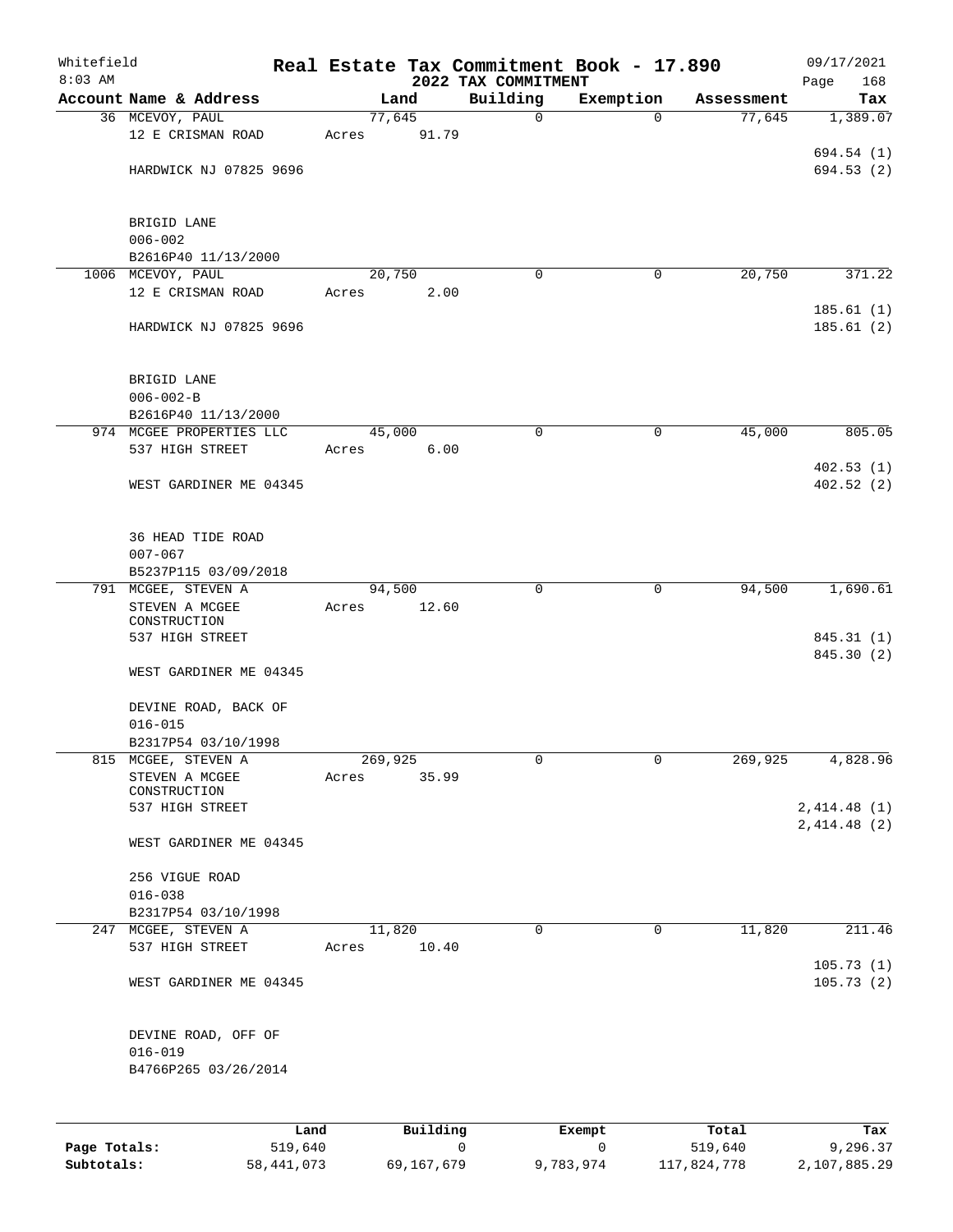| Whitefield<br>$8:03$ AM |                                         |       |          | 2022 TAX COMMITMENT | Real Estate Tax Commitment Book - 17.890 |            | 09/17/2021<br>169<br>Page |
|-------------------------|-----------------------------------------|-------|----------|---------------------|------------------------------------------|------------|---------------------------|
|                         | Account Name & Address                  |       | Land     | Building            | Exemption                                | Assessment | Tax                       |
|                         | 487 MCGRATH, THOMAS E &                 |       | 30,750   | 182,967             | $\mathbf 0$                              | 213,717    | 3,823.40                  |
|                         | PATRICIA J<br>15 HOLLYWOOD BOULEVARD    | Acres | 2.00     |                     |                                          |            |                           |
|                         |                                         |       |          |                     |                                          |            | 1,911.70(1)               |
|                         | WHITEFIELD ME 04353                     |       |          |                     |                                          |            | 1,911.70(2)               |
|                         |                                         |       |          |                     |                                          |            |                           |
|                         |                                         |       |          |                     |                                          |            |                           |
|                         | 15 HOLLYWOOD BOULEVARD                  |       |          |                     |                                          |            |                           |
|                         | $002 - 008 - A$<br>B3010P201 03/03/2003 |       |          |                     |                                          |            |                           |
|                         | 133 MCGUIRE, CALEB                      |       | 30,165   | 95,656              | 0                                        | 125,821    | 2,250.94                  |
|                         | 153 SENOTT ROAD                         | Acres | 1.61     |                     |                                          |            |                           |
|                         |                                         |       |          |                     |                                          |            | 1, 125.47(1)              |
|                         | WHITEFIELD ME 04353                     |       |          |                     |                                          |            | 1, 125.47(2)              |
|                         |                                         |       |          |                     |                                          |            |                           |
|                         | 153 SENOTT ROAD                         |       |          |                     |                                          |            |                           |
|                         | $017 - 045$                             |       |          |                     |                                          |            |                           |
|                         | B5314P212 10/11/2018                    |       |          |                     |                                          |            |                           |
|                         | 410 MCKEE, JACALYN A                    |       | 21,500   | $\mathbf 0$         | 0                                        | 21,500     | 384.64                    |
|                         | 42 HANLEY ROAD                          | Acres | 2.50     |                     |                                          |            |                           |
|                         |                                         |       |          |                     |                                          |            | 192.32(1)                 |
|                         | PITTSTON ME 04345                       |       |          |                     |                                          |            | 192.32(2)                 |
|                         |                                         |       |          |                     |                                          |            |                           |
|                         | PHILBRICK LANE                          |       |          |                     |                                          |            |                           |
|                         | $006 - 016$                             |       |          |                     |                                          |            |                           |
|                         | B2390P103 10/15/1998                    |       |          |                     |                                          |            |                           |
|                         | 1727 MCKEEN, SUSAN B                    |       | 3,600    | $\mathbf 0$         | 0                                        | 3,600      | 64.40                     |
|                         | MCKEEN, WILLIAM C<br>PO BOX 148         | Acres | 2.40     |                     |                                          |            |                           |
|                         |                                         |       |          |                     |                                          |            | 32.20(1)<br>32.20(2)      |
|                         | WHITEFIELD ME 04353                     |       |          |                     |                                          |            |                           |
|                         |                                         |       |          |                     |                                          |            |                           |
|                         | MOSQUITO LANE                           |       |          |                     |                                          |            |                           |
|                         | $017 - 046 - B$                         |       |          |                     |                                          |            |                           |
|                         | B5301P291 06/28/2018                    |       |          |                     |                                          | 164,743    |                           |
|                         | 1168 MCKEEN, WILLIAM C &<br>SUSAN       |       | 58,940   | 130,303             | 24,500                                   |            | 2,947.25                  |
|                         | PO BOX 148                              | Acres | 22.60    |                     | 01 HOMESTEAD                             |            |                           |
|                         |                                         |       |          |                     |                                          |            | 1,473.63(1)               |
|                         | WHITEFIELD ME 04353                     |       |          |                     |                                          |            | 1,473.62(2)               |
|                         |                                         |       |          |                     |                                          |            |                           |
|                         | 32 MOSQUITO LANE                        |       |          |                     |                                          |            |                           |
|                         | $017 - 046 - A$                         |       |          |                     |                                          |            |                           |
|                         | B1375P176 03/04/1987                    |       |          |                     |                                          |            |                           |
|                         | 661 MCKELLAR, MELINDA                   |       | 30,000   | 82,646              | $\mathbf 0$                              | 112,646    | 2,015.24                  |
|                         | 36 CLOVER LANE                          | Acres | 1.50     |                     |                                          |            | 1,007.62(1)               |
|                         | WHITEFIELD ME 04353                     |       |          |                     |                                          |            | 1,007.62(2)               |
|                         |                                         |       |          |                     |                                          |            |                           |
|                         |                                         |       |          |                     |                                          |            |                           |
|                         | 36 CLOVER LANE                          |       |          |                     |                                          |            |                           |
|                         | $012 - 028 - E$                         |       |          |                     |                                          |            |                           |
|                         | B5554P129 07/17/2020                    |       |          |                     |                                          |            |                           |
|                         |                                         |       |          |                     |                                          |            |                           |
|                         | Land                                    |       | Building |                     | Exempt                                   | Total      | Tax                       |
| Page Totals:            | 174,955                                 |       | 491,572  |                     | 24,500                                   | 642,027    | 11,485.87                 |

**Subtotals:** 58,616,028 69,659,251 9,808,474 118,466,805 2,119,371.16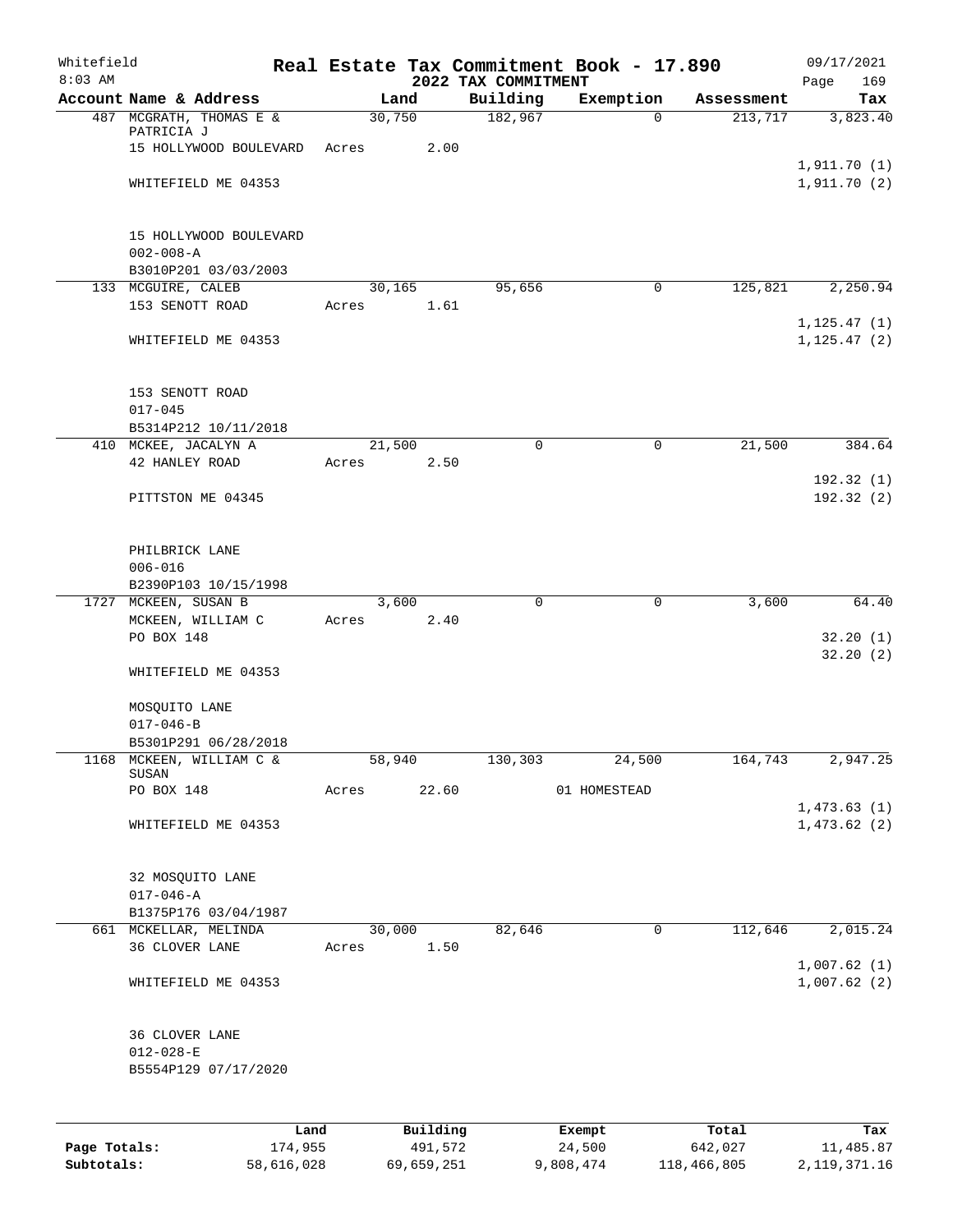| Whitefield<br>$8:03$ AM |                                             |      |       |             |          | Real Estate Tax Commitment Book - 17.890<br>2022 TAX COMMITMENT |              |             |                                             | Page | 09/17/2021<br>170 |
|-------------------------|---------------------------------------------|------|-------|-------------|----------|-----------------------------------------------------------------|--------------|-------------|---------------------------------------------|------|-------------------|
|                         | Account Name & Address                      |      |       | Land        |          | Building                                                        | Exemption    |             | Assessment                                  |      | Tax               |
|                         | 471 MCKENNA, KIMBERLY A                     |      |       | 30,150      |          | 16,511                                                          |              | 24,500      | 22,161                                      |      | 396.46            |
|                         | 17 LILAC LANE                               |      | Acres |             | 1.60     |                                                                 | 01 HOMESTEAD |             |                                             |      |                   |
|                         |                                             |      |       |             |          |                                                                 |              |             |                                             |      | 198.23(1)         |
|                         | WHITEFIELD ME 04353                         |      |       |             |          |                                                                 |              |             |                                             |      | 198.23(2)         |
|                         |                                             |      |       |             |          |                                                                 |              |             |                                             |      |                   |
|                         |                                             |      |       |             |          |                                                                 |              |             |                                             |      |                   |
|                         | 17 LILAC LANE                               |      |       |             |          |                                                                 |              |             |                                             |      |                   |
|                         | $018 - 020 - G$<br>B4063P140 10/21/2008     |      |       |             |          |                                                                 |              |             |                                             |      |                   |
|                         | 192 MCLAUGHLIN, FRANCIS L                   |      |       | 35,100      |          | 160,891                                                         |              | 30,380      | 165,611                                     |      | 2,962.78          |
|                         | IV & KIM M                                  |      |       |             |          |                                                                 |              |             |                                             |      |                   |
|                         | 348 COOPER ROAD                             |      | Acres |             | 4.90     |                                                                 | 01 HOMESTEAD |             |                                             |      |                   |
|                         |                                             |      |       |             |          |                                                                 |              |             | 10 VET 8-24-1982 = $7-31-1984$ 1,481.39 (1) |      |                   |
|                         | WHITEFIELD ME 04353                         |      |       |             |          |                                                                 |              |             |                                             |      | 1,481.39(2)       |
|                         |                                             |      |       |             |          |                                                                 |              |             |                                             |      |                   |
|                         | 348 COOPER ROAD                             |      |       |             |          |                                                                 |              |             |                                             |      |                   |
|                         | $015 - 039 - A$                             |      |       |             |          |                                                                 |              |             |                                             |      |                   |
|                         | B4464P210 11/29/2011                        |      |       |             |          |                                                                 |              |             |                                             |      |                   |
|                         | 1801 MCLEAN, GEORGE                         |      |       | $\mathbf 0$ |          | 24,242                                                          |              | $\mathbf 0$ | 24,242                                      |      | 433.69            |
|                         | 23 MARINE LANE                              |      |       |             |          |                                                                 |              |             |                                             |      |                   |
|                         |                                             |      |       |             |          |                                                                 |              |             |                                             |      | 216.85(1)         |
|                         | WHITEFIELD ME 04353                         |      |       |             |          |                                                                 |              |             |                                             |      | 216.84(2)         |
|                         |                                             |      |       |             |          |                                                                 |              |             |                                             |      |                   |
|                         |                                             |      |       |             |          |                                                                 |              |             |                                             |      |                   |
|                         | 23 MARINE LANE                              |      |       |             |          |                                                                 |              |             |                                             |      |                   |
|                         | $018 - 037 - ON - 1$<br>287 MCLEAN, JAMES A |      |       | 35,570      |          | 125,803                                                         |              | 24,500      | 136,873                                     |      | 2,448.66          |
|                         | 168 HEAD TIDE ROAD                          |      | Acres |             | 5.40     |                                                                 | 01 HOMESTEAD |             |                                             |      |                   |
|                         |                                             |      |       |             |          |                                                                 |              |             |                                             |      | 1, 224.33(1)      |
|                         | WHITEFIELD ME                               |      |       |             |          |                                                                 |              |             |                                             |      | 1, 224.33(2)      |
|                         | 04353-3717                                  |      |       |             |          |                                                                 |              |             |                                             |      |                   |
|                         |                                             |      |       |             |          |                                                                 |              |             |                                             |      |                   |
|                         | 168 HEAD TIDE ROAD                          |      |       |             |          |                                                                 |              |             |                                             |      |                   |
|                         | $008 - 011 - A$                             |      |       |             |          |                                                                 |              |             |                                             |      |                   |
|                         | B5245P223 04/09/2018                        |      |       |             |          |                                                                 |              |             |                                             |      |                   |
|                         | 925 MCLELLAN, SHAWN                         |      |       | 30,150      |          | 104,512                                                         |              | 0           | 134,662                                     |      | 2,409.10          |
|                         | 474 NORTH HOWE ROAD                         |      | Acres |             | 1.60     |                                                                 |              |             |                                             |      |                   |
|                         |                                             |      |       |             |          |                                                                 |              |             |                                             |      | 1, 204.55(1)      |
|                         | WHITEFIELD ME 04353                         |      |       |             |          |                                                                 |              |             |                                             |      | 1, 204.55(2)      |
|                         |                                             |      |       |             |          |                                                                 |              |             |                                             |      |                   |
|                         |                                             |      |       |             |          |                                                                 |              |             |                                             |      |                   |
|                         | 474 NORTH HOWE ROAD                         |      |       |             |          |                                                                 |              |             |                                             |      |                   |
|                         | $021 - 005 - A$<br>B5128P46 03/31/2017      |      |       |             |          |                                                                 |              |             |                                             |      |                   |
|                         | 1590 MCLENNAN, ERICA SUSAN                  |      |       | 40,850      |          | 10,801                                                          |              | $\mathbf 0$ | 51,651                                      |      | 924.04            |
|                         | (DUNCAN)                                    |      |       |             |          |                                                                 |              |             |                                             |      |                   |
|                         | MCLENNAN, ADAM P                            |      | Acres |             | 12.00    |                                                                 |              |             |                                             |      |                   |
|                         | 3915 SOLDIERFISH STREET                     |      |       |             |          |                                                                 |              |             |                                             |      | 462.02(1)         |
|                         |                                             |      |       |             |          |                                                                 |              |             |                                             |      | 462.02(2)         |
|                         | WALDORF MD 20605                            |      |       |             |          |                                                                 |              |             |                                             |      |                   |
|                         | 62 HILTON ROAD                              |      |       |             |          |                                                                 |              |             |                                             |      |                   |
|                         | $027 - 015$                                 |      |       |             |          |                                                                 |              |             |                                             |      |                   |
|                         | B4814P222 09/03/2014                        |      |       |             |          |                                                                 |              |             |                                             |      |                   |
|                         |                                             |      |       |             |          |                                                                 |              |             |                                             |      |                   |
|                         |                                             |      |       |             |          |                                                                 |              |             |                                             |      |                   |
|                         |                                             | Land |       |             | Building |                                                                 | Exempt       |             | Total                                       |      | Tax               |
|                         |                                             |      |       |             |          |                                                                 |              |             |                                             |      |                   |

|              | ⊥and       | Building   | Exempt    | тосат       | тах          |
|--------------|------------|------------|-----------|-------------|--------------|
| Page Totals: | 171,820    | 442,760    | 79,380    | 535,200     | 9,574.73     |
| Subtotals:   | 58,787,848 | 70,102,011 | 9,887,854 | 119,002,005 | 2,128,945.89 |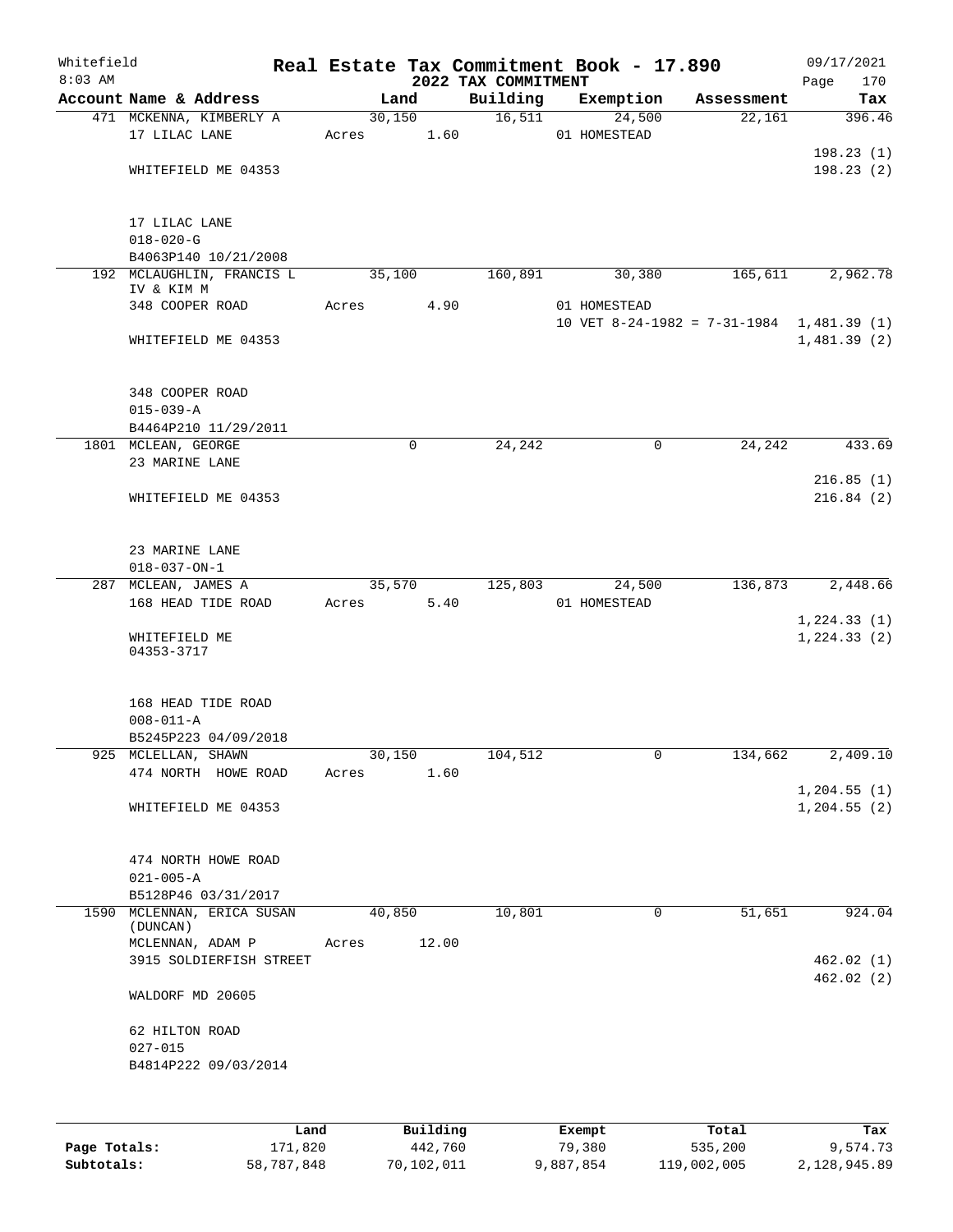| Whitefield<br>$8:03$ AM |                                                                   |                  |                     | 2022 TAX COMMITMENT | Real Estate Tax Commitment Book - 17.890   |                  | 09/17/2021<br>171<br>Page              |
|-------------------------|-------------------------------------------------------------------|------------------|---------------------|---------------------|--------------------------------------------|------------------|----------------------------------------|
|                         | Account Name & Address                                            |                  | Land                | Building            | Exemption                                  | Assessment       | Tax                                    |
|                         | 1859 MCMORROW, MICHAEL<br>MCMORROW, DORIS JANE<br>139 ROONEY LANE | Acres 27.00      | 51,800              | 137,507             | 30,380<br>05 VET EXEMPTION<br>01 HOMESTEAD | 158,927          | 2,843.20<br>1,421.60(1)<br>1,421.60(2) |
|                         | WHITEFIELD ME 04353                                               |                  |                     |                     |                                            |                  |                                        |
|                         | 139 ROONEY LANE<br>$009 - 013 - B$                                |                  |                     |                     |                                            |                  |                                        |
|                         | B4582P86 10/18/2012                                               |                  |                     |                     |                                            |                  |                                        |
|                         | 554 MECK, W LAWRENCE &                                            |                  | 20,000              | $\mathbf 0$         | 0                                          | 20,000           | 357.80                                 |
|                         | EDITH M<br>980 MANOR LANE                                         | Acres            | 0.53                |                     |                                            |                  |                                        |
|                         |                                                                   |                  |                     |                     |                                            |                  | 178.90(1)                              |
|                         | SOUTHAMPTON PA 18966                                              |                  |                     |                     |                                            |                  | 178.90(2)                              |
|                         | 152 PITTSTON ROAD<br>$030 - 002$                                  |                  |                     |                     |                                            |                  |                                        |
|                         | B2088P276 09/21/1995                                              |                  |                     |                     |                                            |                  |                                        |
|                         | 1072 MECK, WATSON L & EDITH 105,750                               |                  |                     | 131,686             | 0                                          | 237,436          | 4,247.73                               |
|                         | М<br>980 MANOR LANE                                               | Acres            | 128.00              |                     |                                            |                  | 2,123.87(1)                            |
|                         | SOUTHHAMPTON PA 18966                                             |                  |                     |                     |                                            |                  | 2,123.86(2)                            |
|                         | 136 PITTSTON ROAD<br>$007 - 006$                                  |                  |                     |                     |                                            |                  |                                        |
|                         | B1893P284 07/16/1993                                              |                  |                     |                     |                                            |                  |                                        |
|                         | 1070 MEHUREN, JOHN G                                              |                  | 54,475              | $\mathbf 0$         | 0                                          | 54,475           | 974.56                                 |
|                         | 681 COOPER ROAD                                                   | Acres 46.50      |                     |                     |                                            |                  | 487.28 (1)                             |
|                         | WHITEFIELD ME 04353                                               |                  |                     |                     |                                            |                  | 487.28 (2)                             |
|                         | COOPER ROAD                                                       |                  |                     |                     |                                            |                  |                                        |
|                         | $018 - 001$                                                       |                  |                     |                     |                                            |                  |                                        |
|                         | B4332P182 10/22/2010                                              |                  |                     |                     |                                            |                  |                                        |
|                         | 1075 MEHUREN, JOHN G<br>681 COOPER ROAD                           | 208,700<br>Acres | 275.40              | 163,387             | 24,500<br>01 HOMESTEAD                     | 347,587          | 6,218.33                               |
|                         |                                                                   |                  |                     |                     |                                            |                  | 3,109.17(1)                            |
|                         | WHITEFIELD ME 04353                                               |                  |                     |                     |                                            |                  | 3,109.16(2)                            |
|                         | 681 COOPER ROAD                                                   |                  |                     |                     |                                            |                  |                                        |
|                         | $018 - 023$                                                       |                  |                     |                     |                                            |                  |                                        |
|                         | B4332P182 10/22/2010<br>823 MEHUREN, JOHN G                       |                  | 0                   | 10,456              | 0                                          | 10,456           | 187.06                                 |
|                         | 681 COOPER ROAD                                                   |                  |                     |                     |                                            |                  | 93.53(1)                               |
|                         | WHITEFIELD ME 04353                                               |                  |                     |                     |                                            |                  | 93.53 (2)                              |
|                         | 681 COOPER ROAD<br>$018 - 023 - ON$<br>B4332P182 10/22/2010       |                  |                     |                     |                                            |                  |                                        |
|                         |                                                                   |                  |                     |                     |                                            |                  |                                        |
| Page Totals:            | Land<br>440,725                                                   |                  | Building<br>443,036 |                     | Exempt<br>54,880                           | Total<br>828,881 | Tax<br>14,828.68                       |

**Subtotals:** 59,228,573 70,545,047 9,942,734 119,830,886 2,143,774.57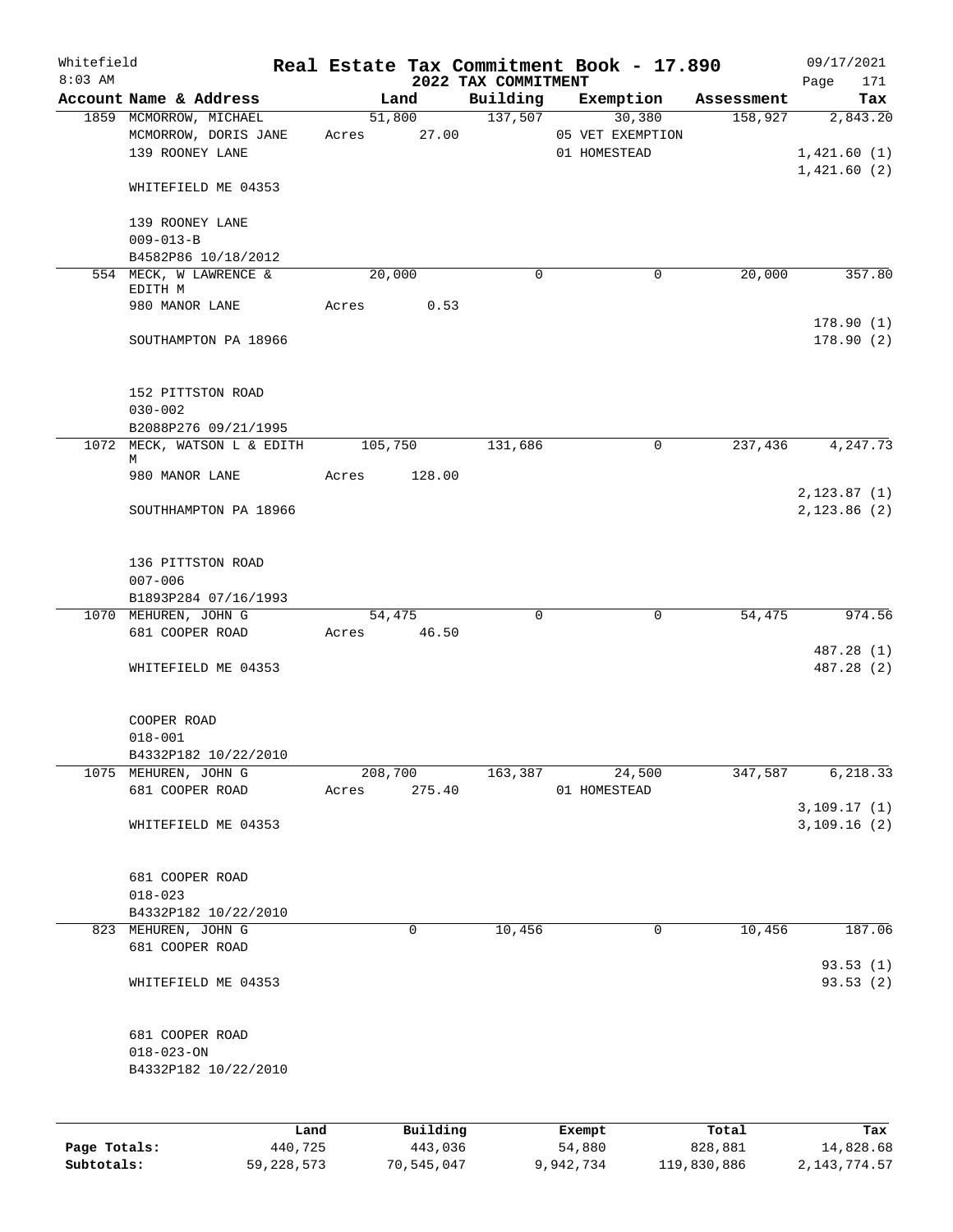| Whitefield<br>$8:03$ AM |                                           |         |       |          | 2022 TAX COMMITMENT | Real Estate Tax Commitment Book - 17.890 |            | 09/17/2021<br>172<br>Page  |
|-------------------------|-------------------------------------------|---------|-------|----------|---------------------|------------------------------------------|------------|----------------------------|
|                         | Account Name & Address                    |         |       | Land     | Building            | Exemption                                | Assessment | Tax                        |
|                         | 1420 MELLOR, DANIEL J SR &                |         |       | 31,050   | 11,106              | $\Omega$                                 | 42,156     | 754.17                     |
|                         | ANNIE LOUISE                              |         |       |          |                     |                                          |            |                            |
|                         | 477 HUNTS MEADOW ROAD                     |         | Acres | 2.20     |                     |                                          |            |                            |
|                         | WHITEFIELD ME 04353                       |         |       |          |                     |                                          |            | 377.09(1)<br>377.08(2)     |
|                         |                                           |         |       |          |                     |                                          |            |                            |
|                         |                                           |         |       |          |                     |                                          |            |                            |
|                         | 477 HUNTS MEADOW ROAD                     |         |       |          |                     |                                          |            |                            |
|                         | $015 - 044$                               |         |       |          |                     |                                          |            |                            |
|                         | B2899P82 08/19/2002                       |         |       |          |                     |                                          |            |                            |
|                         | 1005 MELLOR, JOHN H                       |         |       | 31,500   | 106,682             | 24,500                                   | 113,682    | 2,033.77                   |
|                         | PO BOX 48                                 |         | Acres | 2.50     |                     | 01 HOMESTEAD                             |            |                            |
|                         | WHITEFIELD ME 04353                       |         |       |          |                     |                                          |            | 1,016.89(1)<br>1,016.88(2) |
|                         |                                           |         |       |          |                     |                                          |            |                            |
|                         |                                           |         |       |          |                     |                                          |            |                            |
|                         | 471 HUNTS MEADOW ROAD                     |         |       |          |                     |                                          |            |                            |
|                         | $015 - 045$                               |         |       |          |                     |                                          |            |                            |
|                         | B4468P144 12/07/2011 B1688P287 05/06/1991 |         |       |          |                     |                                          |            |                            |
|                         | 353 MELVILLE, EDWARD C &                  |         |       | 30,375   | 0                   | $\mathbf 0$                              | 30,375     | 543.41                     |
|                         | MEGAN I<br>207 HILTON ROAD                |         | Acres | 1.75     |                     |                                          |            |                            |
|                         |                                           |         |       |          |                     |                                          |            | 271.71(1)                  |
|                         | WHITEFIELD ME 04353                       |         |       |          |                     |                                          |            | 271.70(2)                  |
|                         |                                           |         |       |          |                     |                                          |            |                            |
|                         |                                           |         |       |          |                     |                                          |            |                            |
|                         | HILTON ROAD                               |         |       |          |                     |                                          |            |                            |
|                         | $014 - 006 - B$                           |         |       |          |                     |                                          |            |                            |
|                         | B4201P100 09/16/2009                      |         |       |          |                     |                                          |            |                            |
|                         | 627 MELVILLE, EDWARD C II                 |         |       | 31,125   | 71,321              | 24,500                                   | 77,946     | 1,394.45                   |
|                         | MELVILLE, MEGAN I                         |         | Acres | 2.25     |                     | 01 HOMESTEAD                             |            |                            |
|                         | 207 HILTON ROAD                           |         |       |          |                     |                                          |            | 697.23(1)<br>697.22(2)     |
|                         | WHITEFIELD ME 04353                       |         |       |          |                     |                                          |            |                            |
|                         |                                           |         |       |          |                     |                                          |            |                            |
|                         | 207 HILTON ROAD                           |         |       |          |                     |                                          |            |                            |
|                         | $014 - 006 - I$                           |         |       |          |                     |                                          |            |                            |
|                         | B4611P23 12/28/2012                       |         |       |          |                     |                                          |            |                            |
|                         | 21 MERRILL, DENNIS L                      |         |       | 23,300   | 0                   | 0                                        | 23,300     | 416.84                     |
|                         | MERRILL, NANCY A                          |         | Acres | 3.70     |                     |                                          |            |                            |
|                         | 125 PALMER ROAD                           |         |       |          |                     |                                          |            | 208.42(1)                  |
|                         | WHITEFIELD ME 04353                       |         |       |          |                     |                                          |            | 208.42(2)                  |
|                         |                                           |         |       |          |                     |                                          |            |                            |
|                         | 107 PALMER ROAD                           |         |       |          |                     |                                          |            |                            |
|                         | $001 - 017$                               |         |       |          |                     |                                          |            |                            |
|                         | B4031P7 07/23/2008                        |         |       |          |                     |                                          |            |                            |
| 871                     | MERRILL, DENNIS L &                       |         |       | 34,200   | 132,151             | 30,380                                   | 135,971    | 2,432.52                   |
|                         | NANCY A<br>125 PALMER ROAD                |         | Acres | 4.30     |                     | 01 HOMESTEAD                             |            |                            |
|                         |                                           |         |       |          |                     | 05 VET EXEMPTION                         |            | 1,216.26(1)                |
|                         | WHITEFIELD ME 04353                       |         |       |          |                     |                                          |            | 1,216.26(2)                |
|                         |                                           |         |       |          |                     |                                          |            |                            |
|                         |                                           |         |       |          |                     |                                          |            |                            |
|                         | 125 PALMER ROAD                           |         |       |          |                     |                                          |            |                            |
|                         | $001 - 015$                               |         |       |          |                     |                                          |            |                            |
|                         | B1442P116 12/10/1987                      |         |       |          |                     |                                          |            |                            |
|                         |                                           |         |       |          |                     |                                          |            |                            |
|                         |                                           | Land    |       | Building |                     | Exempt                                   | Total      | Tax                        |
| Page Totals:            |                                           | 181,550 |       | 321,260  |                     | 79,380                                   | 423,430    | 7,575.16                   |

**Subtotals:** 59,410,123 70,866,307 10,022,114 120,254,316 2,151,349.73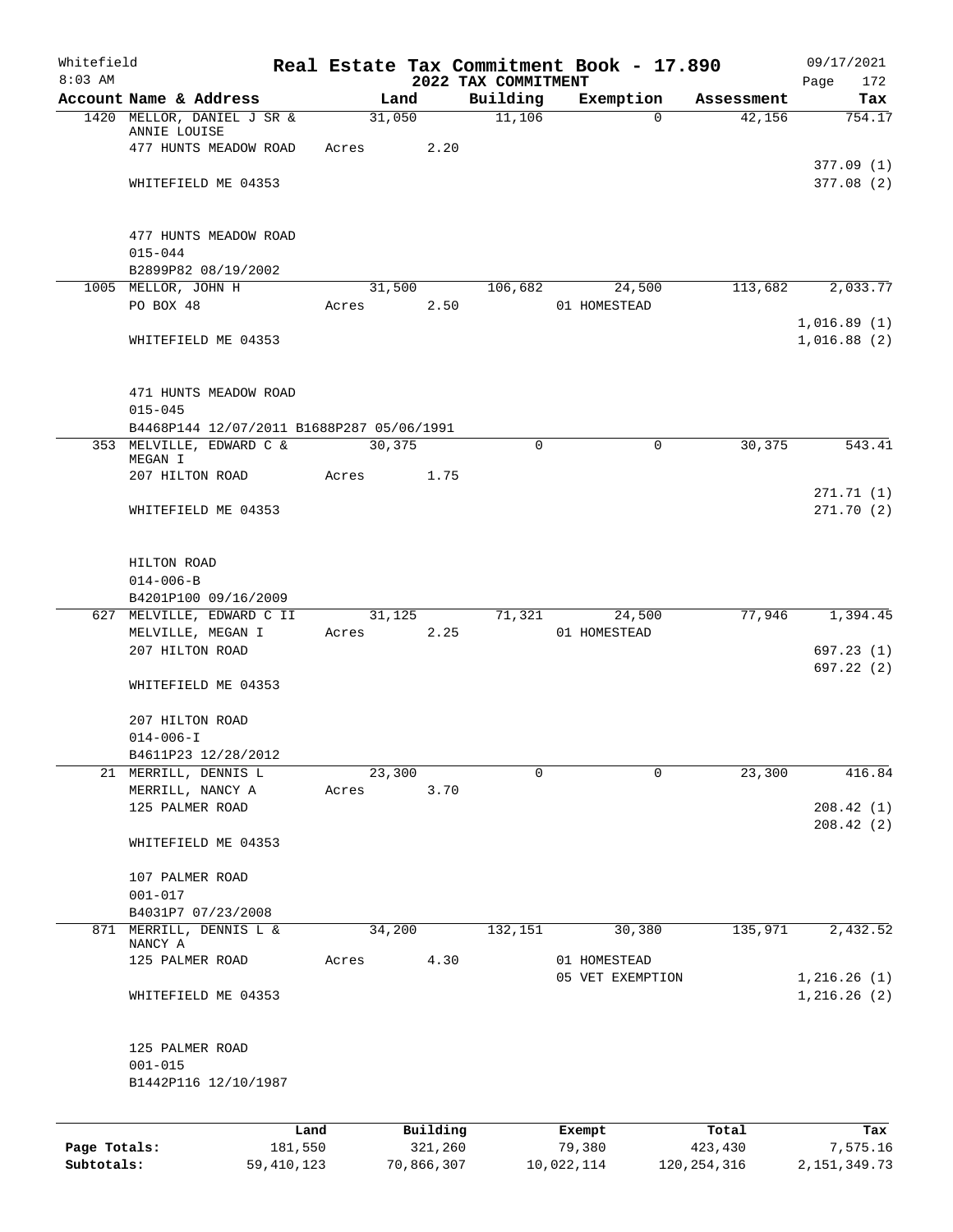| Whitefield<br>$8:03$ AM |                                         |            |       |              | 2022 TAX COMMITMENT | Real Estate Tax Commitment Book - 17.890 |             | 09/17/2021<br>Page<br>173 |
|-------------------------|-----------------------------------------|------------|-------|--------------|---------------------|------------------------------------------|-------------|---------------------------|
|                         | Account Name & Address                  |            |       | Land         | Building            | Exemption                                | Assessment  | Tax                       |
|                         | 971 MERRILL, OWEN B                     |            |       | 35,890       | 40,670              | $\Omega$                                 | 76,560      | 1,369.66                  |
|                         | MERRILL, MONA                           |            | Acres | 5.80         |                     |                                          |             |                           |
|                         | <b>648 TOWNHOUSE ROAD</b>               |            |       |              |                     |                                          |             | 684.83 (1)                |
|                         |                                         |            |       |              |                     |                                          |             | 684.83 (2)                |
|                         | WHITEFIELD ME 04353                     |            |       |              |                     |                                          |             |                           |
|                         |                                         |            |       |              |                     |                                          |             |                           |
|                         | 648 TOWNHOUSE ROAD                      |            |       |              |                     |                                          |             |                           |
|                         | $007 - 031$                             |            |       |              |                     |                                          |             |                           |
|                         | B1535P74 03/01/1989                     |            |       |              |                     |                                          |             |                           |
|                         | 395 MEYER, ERIC                         |            |       | 47,900       | 152,570             | 0                                        | 200,470     | 3,586.41                  |
|                         | 154 SOUTH HUNTS MEADOW<br>ROAD          |            | Acres | 21.00        |                     |                                          |             |                           |
|                         |                                         |            |       |              |                     |                                          |             | 1,793.21(1)               |
|                         | WHITEFIELD ME 04353                     |            |       |              |                     |                                          |             | 1,793.20(2)               |
|                         |                                         |            |       |              |                     |                                          |             |                           |
|                         |                                         |            |       |              |                     |                                          |             |                           |
|                         | 188 SOUTH HUNTS MEADOW                  |            |       |              |                     |                                          |             |                           |
|                         | $009 - 009 - A$                         |            |       |              |                     |                                          |             |                           |
|                         | B5284P286 07/25/2018                    |            |       |              |                     |                                          |             |                           |
|                         | 1246 MEYER, ERIC & MCKENZIE,            |            |       | 37,000       | 148,262             | 24,500                                   | 160,762     | 2,876.03                  |
|                         | PATRICIA                                |            |       |              |                     |                                          |             |                           |
|                         | 154 SOUTH HUNTS MEADOW Acres<br>ROAD    |            |       | 19.00        |                     | 01 HOMESTEAD                             |             |                           |
|                         |                                         |            |       |              |                     |                                          |             | 1,438.02(1)               |
|                         | WHITEFIELD ME 04353                     |            |       |              |                     |                                          |             | 1,438.01(2)               |
|                         |                                         |            |       |              |                     |                                          |             |                           |
|                         |                                         |            |       |              |                     |                                          |             |                           |
|                         | 154 SOUTH HUNTS MEADOW                  |            |       |              |                     |                                          |             |                           |
|                         | $009 - 009$                             |            |       |              |                     |                                          |             |                           |
|                         | B4602P288 12/07/2012                    |            |       |              |                     |                                          |             |                           |
|                         | 895 MEYER, ERIC L                       |            |       | 4,562        | $\mathbf 0$         | 0                                        | 4,562       | 81.61                     |
|                         | 154 SOUTH HUNTS MEADOW Acres            |            |       | 21.66        |                     |                                          |             |                           |
|                         | <b>ROAD</b>                             |            |       |              |                     |                                          |             |                           |
|                         | WHITEFIELD ME 04353                     |            |       |              |                     |                                          |             | 40.81(1)<br>40.80(2)      |
|                         |                                         |            |       |              |                     |                                          |             |                           |
|                         |                                         |            |       |              |                     |                                          |             |                           |
|                         | SOUTH HUNTS MEADOW ROAD                 |            |       |              |                     |                                          |             |                           |
|                         | $009 - 007$                             |            |       |              |                     |                                          |             |                           |
|                         | B4906P83 07/10/2015                     |            |       |              |                     |                                          |             |                           |
|                         | 1157 MICHAUD, GARY R                    |            |       | 30,000       | 65,224              | 24,500                                   | 70,724      | 1,265.25                  |
|                         | 480 NORTH HOWE ROAD                     |            | Acres | 1.50         |                     | 01 HOMESTEAD                             |             |                           |
|                         |                                         |            |       |              |                     |                                          |             | 632.63(1)                 |
|                         | WHITEFIELD ME 04353                     |            |       |              |                     |                                          |             | 632.62(2)                 |
|                         |                                         |            |       |              |                     |                                          |             |                           |
|                         |                                         |            |       |              |                     |                                          |             |                           |
|                         | 480 NORTH HOWE ROAD                     |            |       |              |                     |                                          |             |                           |
|                         | $021 - 005 - B$                         |            |       |              |                     |                                          |             |                           |
| 963                     | B3157P171 09/29/2003<br>MICHAUD, GERALD |            |       | 30,750       | 60,596              | 0                                        | 91,346      | 1,634.18                  |
|                         | MICHAUD, AMBER                          |            | Acres | 2.00         |                     |                                          |             |                           |
|                         | 61 JEFFERSON ROAD                       |            |       |              |                     |                                          |             | 817.09 (1)                |
|                         |                                         |            |       |              |                     |                                          |             | 817.09 (2)                |
|                         | WHITEFIELD ME 04353                     |            |       |              |                     |                                          |             |                           |
|                         | 61 JEFFERSON ROAD                       |            |       |              |                     |                                          |             |                           |
|                         | $026 - 001$                             |            |       |              |                     |                                          |             |                           |
|                         | B5067P139 10/19/2016                    |            |       |              |                     |                                          |             |                           |
|                         |                                         |            |       |              |                     |                                          |             |                           |
|                         |                                         | Land       |       | Building     |                     | Exempt                                   | Total       | Tax                       |
| Page Totals:            |                                         | 186,102    |       | 467,322      |                     | 49,000                                   | 604,424     | 10,813.14                 |
| Subtotals:              |                                         | 59,596,225 |       | 71, 333, 629 |                     | 10,071,114                               | 120,858,740 | 2, 162, 162.87            |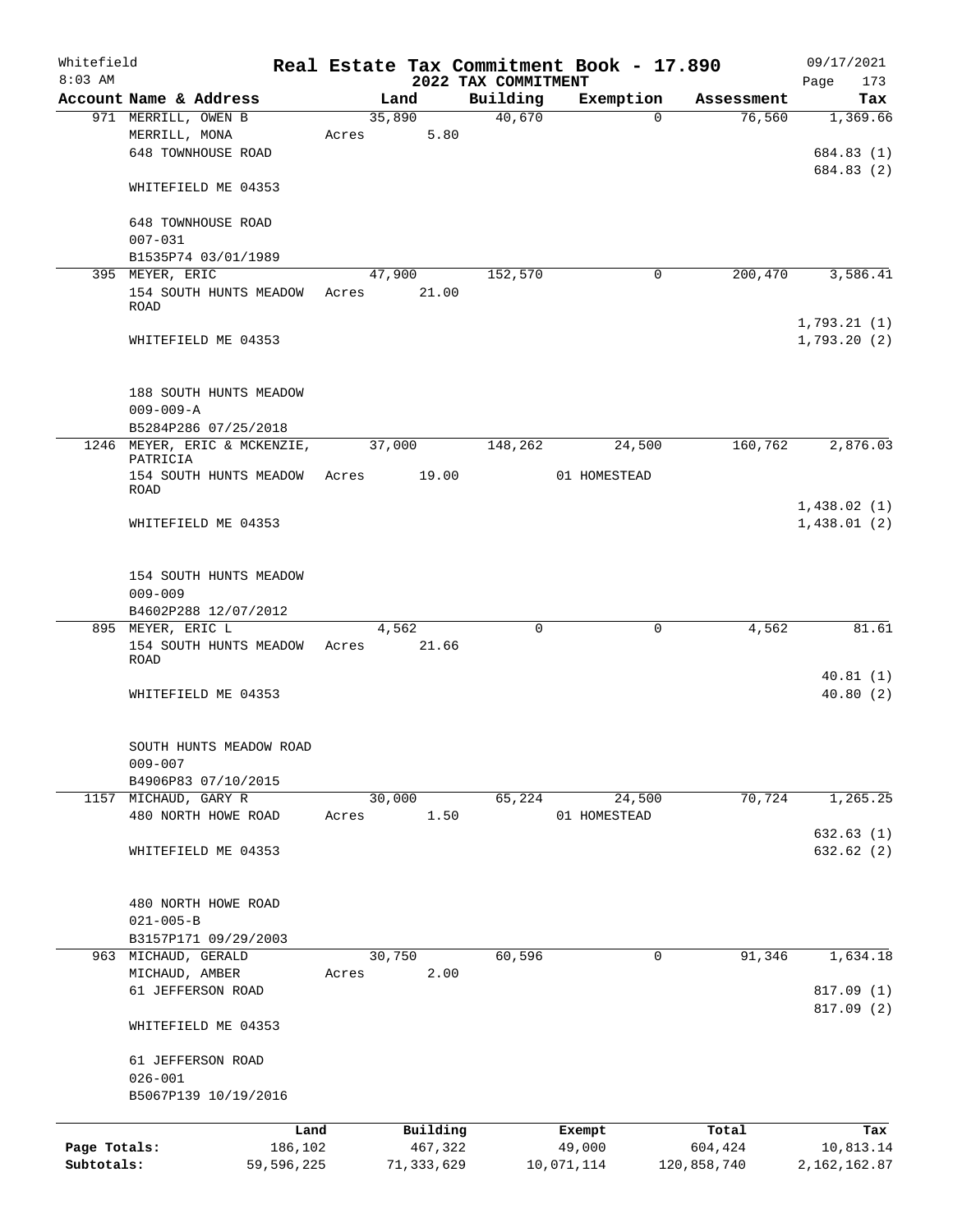| Whitefield<br>$8:03$ AM |                                                             |       |                | 2022 TAX COMMITMENT | Real Estate Tax Commitment Book - 17.890 |            | 09/17/2021<br>174<br>Page |
|-------------------------|-------------------------------------------------------------|-------|----------------|---------------------|------------------------------------------|------------|---------------------------|
|                         | Account Name & Address                                      |       | Land           | Building            | Exemption                                | Assessment | Tax                       |
|                         | 385 MICHAUD, SHANE B &<br>RIPLEY, IVA<br>371 TOWNHOUSE ROAD |       | 36,290<br>6.30 | 86,004              | 24,500                                   | 97,794     | 1,749.53                  |
|                         |                                                             | Acres |                |                     | 01 HOMESTEAD                             |            | 874.77 (1)                |
|                         | WHITEFIELD ME 04353                                         |       |                |                     |                                          |            | 874.76 (2)                |
|                         | 371 TOWNHOUSE ROAD<br>$010 - 011 - E$                       |       |                |                     |                                          |            |                           |
|                         | B2259P62 07/31/1997                                         |       |                |                     |                                          |            |                           |
|                         | 1130 MIDCOAST CONSERVANCY                                   |       | 47,780         | $\Omega$            | 0                                        | 47,780     | 854.78                    |
|                         | PO BOX 439                                                  | Acres | 36.20          |                     |                                          |            | 427.39(1)                 |
|                         | EDGECOMB ME 04556                                           |       |                |                     |                                          |            | 427.39 (2)                |
|                         | VIGUE ROAD                                                  |       |                |                     |                                          |            |                           |
|                         | $019 - 039$                                                 |       |                |                     |                                          |            |                           |
|                         | B4219P169 11/04/2009                                        |       |                |                     |                                          |            |                           |
|                         | 770 MIDCOAST CONSERVANCY                                    |       | 66,750         | 0                   | 0                                        | 66,750     | 1,194.16                  |
|                         | PO BOX 439                                                  | Acres | 60.00          |                     |                                          |            |                           |
|                         | EDGECOMB ME 04556                                           |       |                |                     |                                          |            | 597.08(1)<br>597.08(2)    |
|                         | VIGUE ROAD                                                  |       |                |                     |                                          |            |                           |
|                         | $020 - 016$                                                 |       |                |                     |                                          |            |                           |
|                         | B4219P169 11/04/2009                                        |       |                |                     |                                          |            |                           |
|                         | 1635 MIDCOAST CONSERVANCY                                   |       | 54,200         | 120,995             | 0                                        | 175,195    | 3,134.24                  |
|                         | PO BOX 439                                                  | Acres | 23.00          |                     |                                          |            | 1,567.12(1)               |
|                         | EDGECOMB ME 04556                                           |       |                |                     |                                          |            | 1,567.12(2)               |
|                         | 547 HEAD TIDE ROAD                                          |       |                |                     |                                          |            |                           |
|                         | $002 - 007$                                                 |       |                |                     |                                          |            |                           |
|                         | B5632P177 12/10/2020                                        |       |                |                     |                                          |            |                           |
|                         | 1195 MIETE, JON A                                           |       | 31,575         | 44,920              | 5,880                                    | 70,615     | 1,263.30                  |
|                         | 428 MILLS ROAD                                              | Acres | 2.55           |                     | 05 VET EXEMPTION                         |            | 631.65(1)                 |
|                         | WHITEFIELD ME 04353                                         |       |                |                     |                                          |            | 631.65(2)                 |
|                         | 428 MILLS ROAD                                              |       |                |                     |                                          |            |                           |
|                         | $020 - 027 - A$                                             |       |                |                     |                                          |            |                           |
|                         | B5140P287 05/09/2017                                        |       |                |                     |                                          |            |                           |
|                         | 1649 MIETE, PAUL H JR                                       |       | 14,700         | $\Omega$            | $\mathbf 0$                              | 14,700     | 262.98                    |
|                         | MIETE, SHIRLEY E<br>328 WEST ALNA ROAD                      | Acres | 14.00          |                     |                                          |            |                           |
|                         |                                                             |       |                |                     |                                          |            | 131.49(1)<br>131.49(2)    |
|                         | WISCASSET ME 04578                                          |       |                |                     |                                          |            |                           |
|                         | HOLLYWOOD BOULEVARD                                         |       |                |                     |                                          |            |                           |
|                         | $002 - 022 - A$                                             |       |                |                     |                                          |            |                           |
|                         | B2032P252 12/28/1994                                        |       |                |                     |                                          |            |                           |
|                         |                                                             |       |                |                     |                                          |            |                           |
|                         |                                                             | Land  | Building       |                     | Exempt                                   | Total      | Tax                       |

**Page Totals:** 251,295 251,919 30,380 472,834 8,458.99 **Subtotals:** 59,847,520 71,585,548 10,101,494 121,331,574 2,170,621.86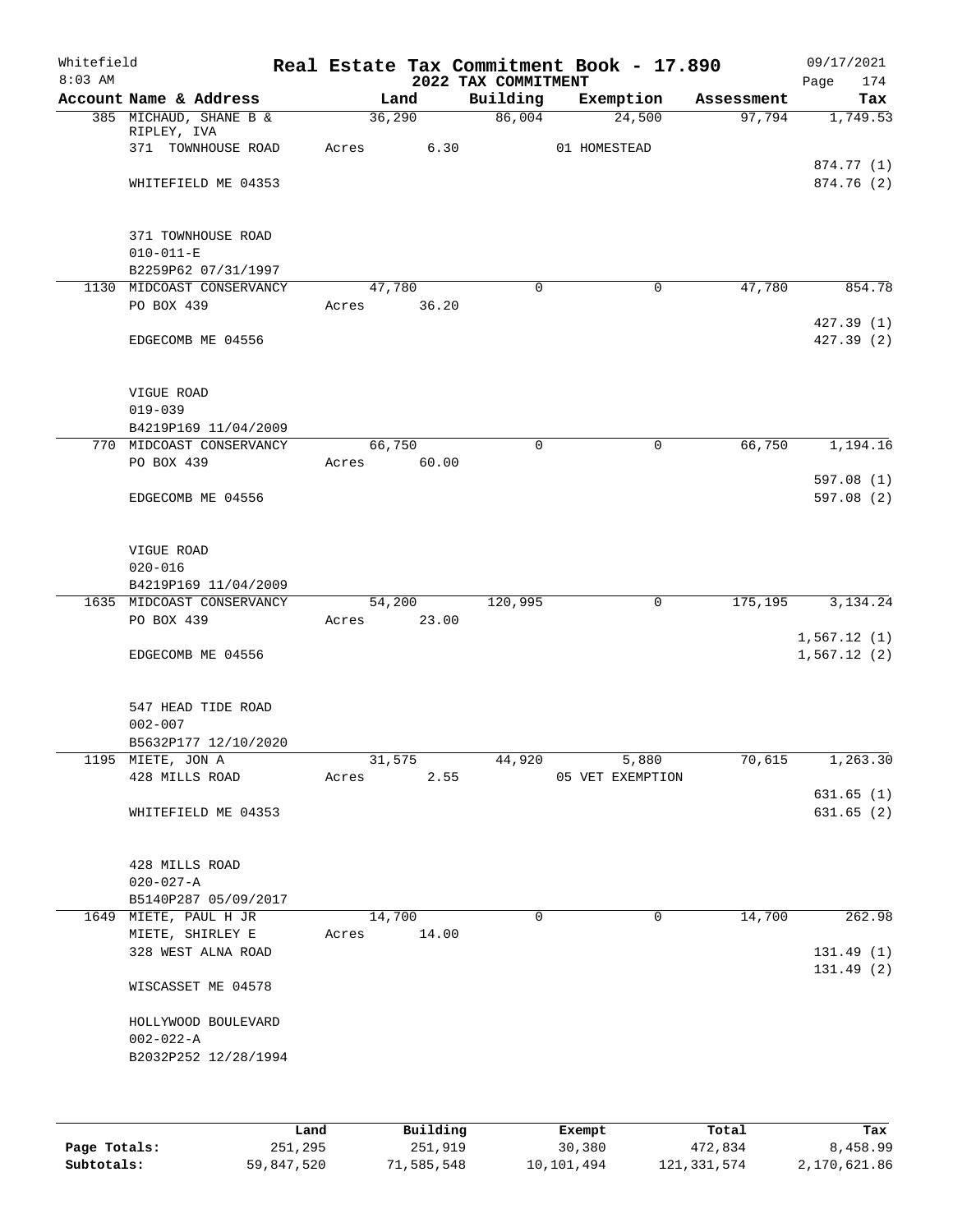| Whitefield<br>$8:03$ AM |                                            |                 |                     |                                 | Real Estate Tax Commitment Book - 17.890 |                  | 09/17/2021                 |
|-------------------------|--------------------------------------------|-----------------|---------------------|---------------------------------|------------------------------------------|------------------|----------------------------|
|                         | Account Name & Address                     |                 | Land                | 2022 TAX COMMITMENT<br>Building | Exemption                                | Assessment       | 175<br>Page<br>Tax         |
|                         | 961 MILLER, AARON, KURT &                  |                 | 46,026              | 21,734                          | $\Omega$                                 | 67,760           | 1,212.23                   |
|                         | SCOTT<br>JACKSON, TRUDY                    | Acres           | 18.47               |                                 |                                          |                  |                            |
|                         | 186 WINDSOR ROAD                           |                 |                     |                                 |                                          |                  | 606.12(1)                  |
|                         |                                            |                 |                     |                                 |                                          |                  | 606.11(2)                  |
|                         | CHELSEA ME 04353                           |                 |                     |                                 |                                          |                  |                            |
|                         | 516 COOPER ROAD                            |                 |                     |                                 |                                          |                  |                            |
|                         | $015 - 020 - B$                            |                 |                     |                                 |                                          |                  |                            |
|                         | B5356P257 02/05/2019                       |                 |                     |                                 |                                          |                  |                            |
|                         | 721 MILLER, AARON, KURT &<br>SCOTT         |                 | 52,288              | 85,932                          | 24,500                                   | 113,720          | 2,034.45                   |
|                         | JACKSON, TRUDY                             | Acres           | 27.75               |                                 | 01 HOMESTEAD                             |                  |                            |
|                         | 186 WINDSOR ROAD                           |                 |                     |                                 |                                          |                  | 1,017.23(1)                |
|                         | CHELSEA ME 04353                           |                 |                     |                                 |                                          |                  | 1,017.22(2)                |
|                         |                                            |                 |                     |                                 |                                          |                  |                            |
|                         | 505 COOPER ROAD<br>$015 - 022$             |                 |                     |                                 |                                          |                  |                            |
|                         | B5356P257 02/05/2019                       |                 |                     |                                 |                                          |                  |                            |
|                         | 1802 MILLER, FRANCES G                     |                 | 38,018              | 5,394                           | 24,500                                   | 18,912           | 338.34                     |
|                         | BLUEHER, WILLIAM E &                       | Acres           | 8.46                |                                 | 01 HOMESTEAD                             |                  |                            |
|                         | WHITNEY, ROBERTA C                         |                 |                     |                                 |                                          |                  |                            |
|                         | PO BOX 4603                                |                 |                     |                                 |                                          |                  | 169.17(1)<br>169.17(2)     |
|                         | AUGUSTA ME 04330                           |                 |                     |                                 |                                          |                  |                            |
|                         | 514 COOPER ROAD                            |                 |                     |                                 |                                          |                  |                            |
|                         | $015 - 020 - C$                            |                 |                     |                                 |                                          |                  |                            |
|                         | B4205P311 09/30/2009                       |                 |                     |                                 |                                          |                  |                            |
|                         | 538 MILLER, GREGORY J                      |                 | 44,010              | 12,394                          | $\mathbf 0$                              | 56,404           | 1,009.07                   |
|                         | MILLER, DIANE M<br>18424 98TH AVENUE NORTH | Acres           | 9.70                |                                 |                                          |                  | 504.54(1)                  |
|                         |                                            |                 |                     |                                 |                                          |                  | 504.53(2)                  |
|                         | MAPLE GROVE MN 55311                       |                 |                     |                                 |                                          |                  |                            |
|                         | 20 OTTER LANE                              |                 |                     |                                 |                                          |                  |                            |
|                         | $024 - 004$                                |                 |                     |                                 |                                          |                  |                            |
|                         | B5062P203 10/06/2016                       |                 |                     |                                 |                                          |                  |                            |
|                         | 65 MILLER, JERRY                           |                 | 2,100               | $\mathbf 0$                     | 0                                        | 2,100            | 37.57                      |
|                         | MILLER, KATIE ANN<br>25 MILLS ROAD         | Acres           | 1.40                |                                 |                                          |                  | 18.79(1)                   |
|                         |                                            |                 |                     |                                 |                                          |                  | 18.78 (2)                  |
|                         | WHITEFIELD ME 04353                        |                 |                     |                                 |                                          |                  |                            |
|                         | HILTON ROAD                                |                 |                     |                                 |                                          |                  |                            |
|                         | $027 - 006$                                |                 |                     |                                 |                                          |                  |                            |
|                         | B5396P300 06/13/2019                       |                 |                     |                                 |                                          |                  |                            |
|                         | 350 MILLER, JERRY J                        |                 | 46,634              | 240,370                         | 0                                        | 287,004          | 5,134.50                   |
|                         | MILLER, KATIE ANN D                        | Acres           | 19.23               |                                 |                                          |                  |                            |
|                         | 25 MILLS ROAD                              |                 |                     |                                 |                                          |                  | 2,567.25(1)<br>2,567.25(2) |
|                         | WHITEFIELD ME 04353                        |                 |                     |                                 |                                          |                  |                            |
|                         | 25 MILLS ROAD                              |                 |                     |                                 |                                          |                  |                            |
|                         | $026 - 028$                                |                 |                     |                                 |                                          |                  |                            |
|                         | B5567P101 07/30/2020                       |                 |                     |                                 |                                          |                  |                            |
|                         |                                            |                 |                     |                                 |                                          |                  |                            |
| Page Totals:            |                                            | Land<br>229,076 | Building<br>365,824 |                                 | Exempt<br>49,000                         | Total<br>545,900 | Tax<br>9,766.16            |
| Subtotals:              |                                            | 60,076,596      | 71,951,372          |                                 | 10,150,494                               | 121,877,474      | 2,180,388.02               |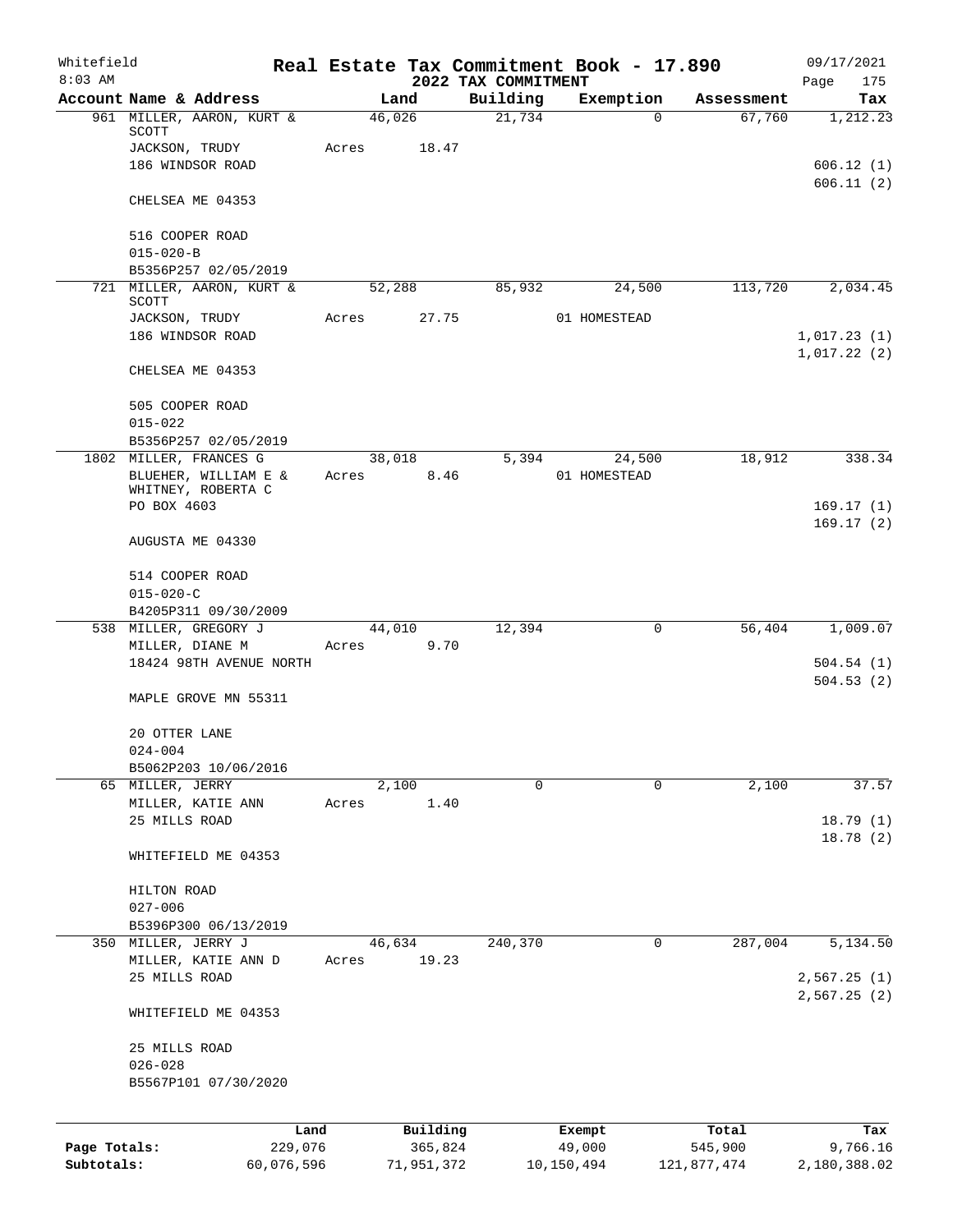| $8:03$ AM | Whitefield                         |                                        |        |       | 2022 TAX COMMITMENT | Real Estate Tax Commitment Book - 17.890 |            | 09/17/2021<br>176<br>Page |
|-----------|------------------------------------|----------------------------------------|--------|-------|---------------------|------------------------------------------|------------|---------------------------|
|           | Account Name & Address             |                                        | Land   |       | Building            | Exemption                                | Assessment | Tax                       |
|           | 1103 MILLER, JERRY J               |                                        | 31,040 |       | 63,567              | $\Omega$                                 | 94,607     | 1,692.52                  |
|           | MILLER, KATIE ANN                  |                                        | Acres  | 2.80  |                     |                                          |            |                           |
|           | 25 MILLS ROAD                      |                                        |        |       |                     |                                          |            | 846.26(1)                 |
|           |                                    | WHITEFIELD ME 04353                    |        |       |                     |                                          |            | 846.26(2)                 |
|           | 5 HILTON ROAD                      |                                        |        |       |                     |                                          |            |                           |
|           | $026 - 005$                        |                                        |        |       |                     |                                          |            |                           |
|           |                                    | B5396P296 06/13/2019                   |        |       |                     |                                          |            |                           |
|           | 1540 MILLER, JONI H                |                                        | 32,400 |       | 93,148              | 0                                        | 125,548    | 2,246.05                  |
|           | MILLER, KATIE S                    |                                        | Acres  | 3.10  |                     |                                          |            |                           |
|           | 520 HEATH ROAD                     |                                        |        |       |                     |                                          |            | 1, 123.03(1)              |
|           |                                    | WHITEFIELD ME 04353                    |        |       |                     |                                          |            | 1, 123.02(2)              |
|           | 520 HEATH ROAD                     |                                        |        |       |                     |                                          |            |                           |
|           | $008 - 004$                        |                                        |        |       |                     |                                          |            |                           |
|           |                                    | B5177P14 09/06/2017                    |        |       |                     |                                          |            |                           |
|           | 1874 MILLER, JUSTIN A              |                                        | 30,750 |       | 9,505               | 24,500                                   | 15,755     | 281.86                    |
|           | 533 COOPER ROAD                    |                                        | Acres  | 2.00  |                     | 01 HOMESTEAD                             |            |                           |
|           |                                    |                                        |        |       |                     |                                          |            | 140.93(1)                 |
|           |                                    | WHITEFIELD ME 04353                    |        |       |                     |                                          |            | 140.93(2)                 |
|           | 533 COOPER ROAD<br>$015 - 022 - 1$ |                                        |        |       |                     |                                          |            |                           |
|           |                                    | B4777P10 05/07/2014 B4777P8 05/07/2014 |        |       |                     |                                          |            |                           |
|           |                                    | 605 MILLER, KURT & LINDA               | 31,850 |       | $\Omega$            | $\mathbf 0$                              | 31,850     | 569.80                    |
|           | 478 COOPER ROAD                    |                                        | Acres  | 39.00 |                     |                                          |            | 284.90 (1)                |
|           |                                    | WHITEFIELD ME 04353                    |        |       |                     |                                          |            | 284.90 (2)                |
|           | COOPER ROAD<br>$015 - 020$         | B1538P19 03/20/1989                    |        |       |                     |                                          |            |                           |
|           | 900 MILLER, KURT A                 |                                        | 30,300 |       | 39,861              | 24,500                                   | 45,661     | 816.88                    |
|           | 478 COOPER ROAD                    |                                        | Acres  | 1.70  |                     | 01 HOMESTEAD                             |            |                           |
|           |                                    |                                        |        |       |                     |                                          |            | 408.44(1)                 |
|           |                                    | WHITEFIELD ME 04353                    |        |       |                     |                                          |            | 408.44 (2)                |
|           | 478 COOPER ROAD                    |                                        |        |       |                     |                                          |            |                           |
|           | $015 - 019$                        |                                        |        |       |                     |                                          |            |                           |
|           |                                    | 731 MILLER, KURT A & LINDA             | 1,500  |       | $\mathbf 0$         | 0                                        | 1,500      | 26.84                     |
|           | L<br>478 COOPER ROAD               |                                        |        |       |                     |                                          |            |                           |
|           |                                    |                                        | Acres  | 1.00  |                     |                                          |            |                           |
|           |                                    | WHITEFIELD ME 04353                    |        |       |                     |                                          |            | 13.42(1)<br>13.42(2)      |
|           | COOPER ROAD<br>$015 - 018 - B$     | B2513P165 11/01/1999                   |        |       |                     |                                          |            |                           |

|              | Land       | Building   | Exempt     | Total       | Tax          |
|--------------|------------|------------|------------|-------------|--------------|
| Page Totals: | 157,840    | 206,081    | 49,000     | 314,921     | 5,633.95     |
| Subtotals:   | 60,234,436 | 72,157,453 | 10,199,494 | 122,192,395 | 2,186,021.97 |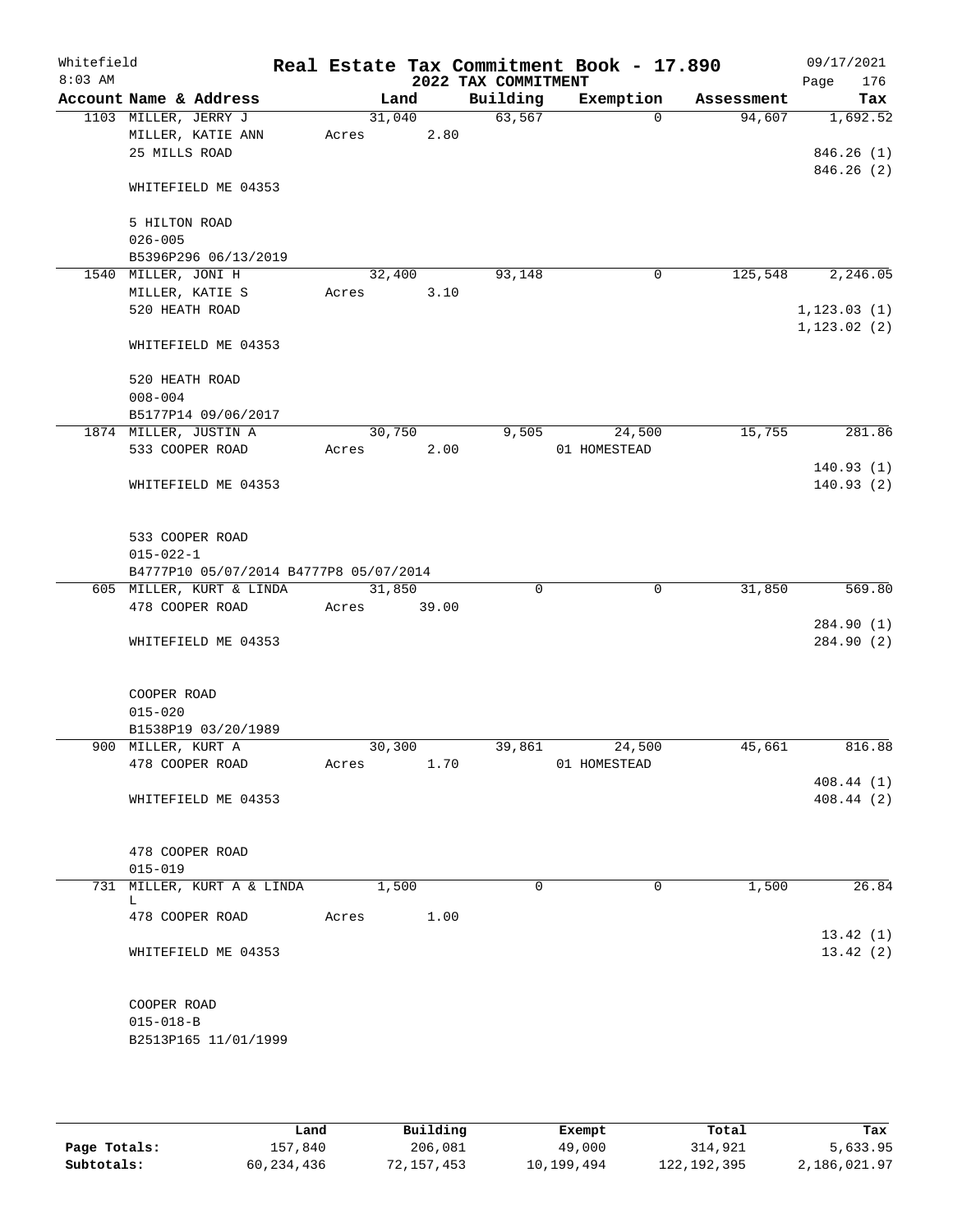| Whitefield<br>$8:03$ AM |                                  |       |        | 2022 TAX COMMITMENT | Real Estate Tax Commitment Book - 17.890 |            | 09/17/2021<br>Page<br>177 |
|-------------------------|----------------------------------|-------|--------|---------------------|------------------------------------------|------------|---------------------------|
|                         | Account Name & Address           |       | Land   | Building            | Exemption                                | Assessment | Tax                       |
|                         | 1518 MILLER, KURT E              |       | 30,000 | 65,495              | $\Omega$                                 | 95,495     | 1,708.41                  |
|                         | 6 CLARK LANE                     | Acres | 1.50   |                     |                                          |            |                           |
|                         |                                  |       |        |                     |                                          |            | 854.21 (1)                |
|                         | WHITEFIELD ME 04353              |       |        |                     |                                          |            | 854.20 (2)                |
|                         | 6 CLARK LANE                     |       |        |                     |                                          |            |                           |
|                         | $015 - 022 - A$                  |       |        |                     |                                          |            |                           |
|                         | B2629P152 12/22/2000             |       |        |                     |                                          |            |                           |
|                         | 1138 MILLER, KURT E JR           |       | 24,950 | $\mathbf 0$         | 0                                        | 24,950     | 446.36                    |
|                         | 6 CLARK LANE                     | Acres | 4.80   |                     |                                          |            |                           |
|                         |                                  |       |        |                     |                                          |            | 223.18(1)                 |
|                         | WHITEFIELD ME 04353              |       |        |                     |                                          |            | 223.18(2)                 |
|                         | 563 WISCASSET ROAD               |       |        |                     |                                          |            |                           |
|                         | $001 - 038 - D$                  |       |        |                     |                                          |            |                           |
|                         | B3983P272 03/31/2008             |       |        |                     |                                          |            |                           |
|                         | 846 MILLER, MOSE H               |       | 43,100 | $\mathbf 0$         | 0                                        | 43,100     | 771.06                    |
|                         | MILLER, CLARA A                  | Acres | 29.00  |                     |                                          |            |                           |
|                         | 522 ROCKLAND ROAD                |       |        |                     |                                          |            | 385.53(1)                 |
|                         | JEFFERSON ME 04348 4270          |       |        |                     |                                          |            | 385.53(2)                 |
|                         | NOYES LANE                       |       |        |                     |                                          |            |                           |
|                         | $020 - 037$                      |       |        |                     |                                          |            |                           |
|                         | B5065P299 10/15/2016             |       |        |                     |                                          |            |                           |
|                         | 969 MILLER, SAM & CAROLINA       |       | 45,170 | 77,528              | 0                                        | 122,698    | 2,195.07                  |
|                         | 205 GARDINER ROAD                | Acres | 17.40  |                     |                                          |            | 1,097.54(1)               |
|                         | WHITEFIELD ME 04353              |       |        |                     |                                          |            | 1,097.53(2)               |
|                         |                                  |       |        |                     |                                          |            |                           |
|                         | 205 GARDINER ROAD<br>$012 - 046$ |       |        |                     |                                          |            |                           |
|                         | B5220P39 01/05/2018              |       |        |                     |                                          |            |                           |
|                         | 301 MILLER, SAM & CAROLINA       |       | 4,350  | 0                   | 0                                        | 4,350      | 77.82                     |
|                         | 205 GARDINER ROAD                | Acres | 2.90   |                     |                                          |            |                           |
|                         |                                  |       |        |                     |                                          |            | 38.91(1)                  |
|                         | WHITEFIELD ME 04353              |       |        |                     |                                          |            | 38.91(2)                  |
|                         | GARDINER ROAD                    |       |        |                     |                                          |            |                           |
|                         | $013 - 006$                      |       |        |                     |                                          |            |                           |
|                         | B5220P039 01/05/2018             |       |        |                     |                                          |            |                           |
|                         | 1299 MILLER, SAM & CAROLINA      |       | 54,800 | 0                   | $\Omega$                                 | 54,800     | 980.37                    |
|                         | 205 GARDINER ROAD                | Acres | 47.00  |                     |                                          |            |                           |
|                         | WHITEFIELD ME 04353              |       |        |                     |                                          |            | 490.19 (1)<br>490.18 (2)  |
|                         |                                  |       |        |                     |                                          |            |                           |
|                         | GARDINER ROAD                    |       |        |                     |                                          |            |                           |
|                         | $012 - 050$                      |       |        |                     |                                          |            |                           |
|                         | B5220P39 01/05/2018              |       |        |                     |                                          |            |                           |
|                         |                                  |       |        |                     |                                          |            |                           |

|              | Land       | Building   | Exempt     | Total       | Tax          |
|--------------|------------|------------|------------|-------------|--------------|
| Page Totals: | 202,370    | 143,023    |            | 345,393     | 6.179.09     |
| Subtotals:   | 60,436,806 | 72,300,476 | 10,199,494 | 122,537,788 | 2,192,201.06 |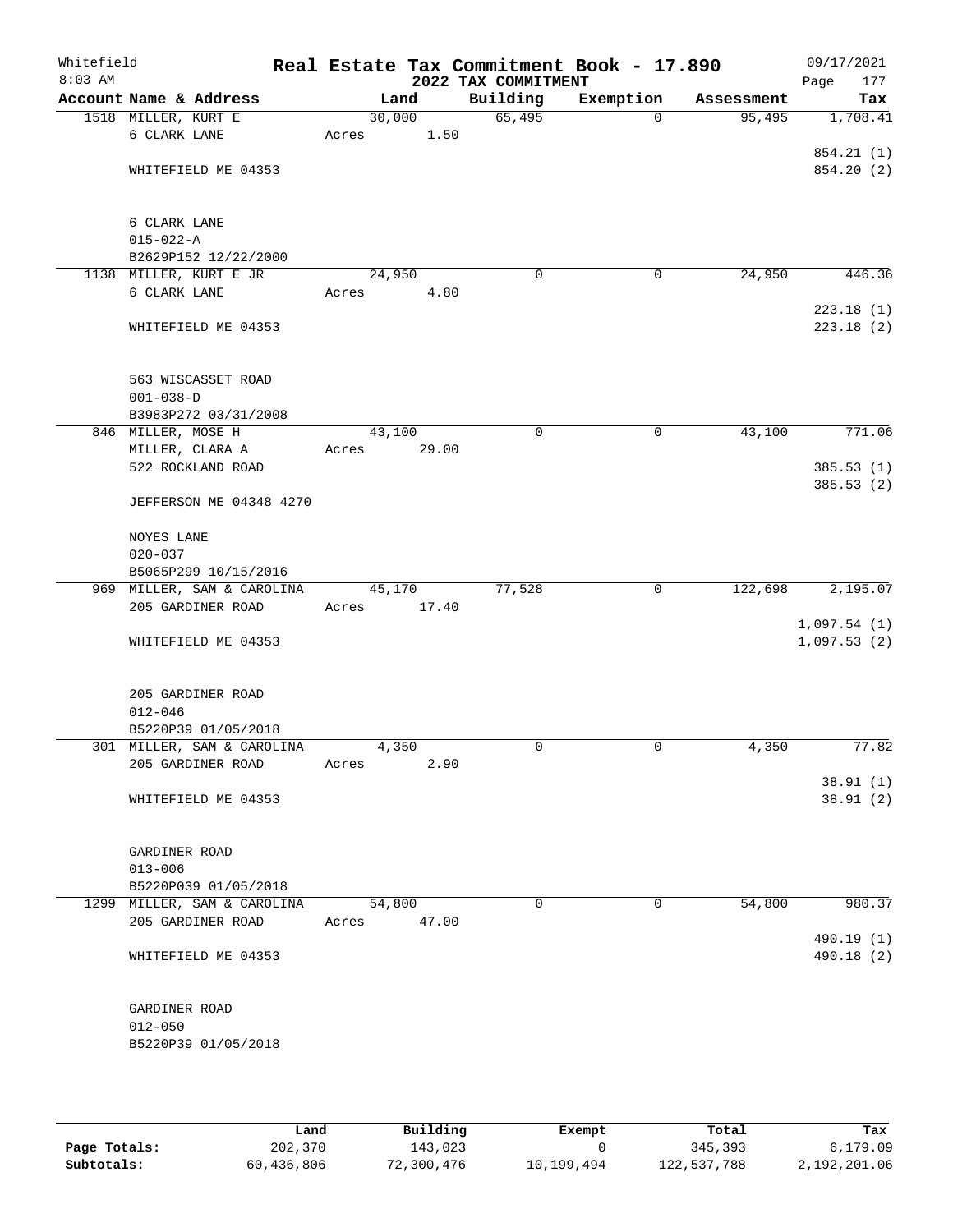| 09/17/2021<br>178<br>Page |            | Real Estate Tax Commitment Book - 17.890 | 2022 TAX COMMITMENT |                      |       |                                                                 | Whitefield<br>$8:03$ AM |
|---------------------------|------------|------------------------------------------|---------------------|----------------------|-------|-----------------------------------------------------------------|-------------------------|
| Tax                       | Assessment | Exemption                                | Building            | Land                 |       | Account Name & Address                                          |                         |
| 279.17                    | 15,605     | 24,500<br>01 HOMESTEAD                   | 9,355               | 30,750<br>Acres 2.00 |       | 1872 MILLER, SCOTT JR<br>549 COOPER ROAD                        |                         |
| 139.59(1)<br>139.58(2)    |            |                                          |                     |                      |       | WHITEFIELD ME 04353                                             |                         |
|                           |            |                                          |                     |                      |       | 549 COOPER ROAD<br>$018 - 053 - A$                              |                         |
| 38.37                     | 2,145      | 0                                        | $\mathbf 0$         | 2,145                |       | 1089 MILLER, SCOTT V SR                                         |                         |
|                           |            |                                          |                     | 1.43                 | Acres | 186 WINDSOR ROAD                                                |                         |
| 19.19(1)<br>19.18(2)      |            |                                          |                     |                      |       | CHELSEA ME 04330                                                |                         |
|                           |            |                                          |                     |                      |       | COOPER ROAD<br>$018 - 052$                                      |                         |
| 260.12                    | 14,540     | $\mathbf 0$                              | $\mathbf 0$         | 14,540               |       | B4699P108 08/14/2013<br>992 MILLER, SCOTT VERNON &              |                         |
|                           |            |                                          |                     |                      |       | HEIDI                                                           |                         |
|                           |            |                                          |                     | 13.80                | Acres | 186 WINDSOR ROAD                                                |                         |
| 130.06(1)<br>130.06(2)    |            |                                          |                     |                      |       | CHELSEA ME 04330                                                |                         |
|                           |            |                                          |                     |                      |       | 549 COOPER ROAD<br>$018 - 053$                                  |                         |
|                           |            |                                          |                     |                      |       | B1538P23 03/20/1989                                             |                         |
| 2,504.98                  | 140,021    | 24,500                                   | 132,721             | 31,800               |       | 724 MILLETT, TIMOTHY A &<br>MARCIA                              |                         |
|                           |            | 01 HOMESTEAD                             |                     | 2.70<br>Acres        |       | 70 HUNTS MEADOW ROAD                                            |                         |
| 1, 252.49(1)              |            |                                          |                     |                      |       |                                                                 |                         |
| 1, 252.49(2)              |            |                                          |                     |                      |       | WHITEFIELD ME 04353                                             |                         |
|                           |            |                                          |                     |                      |       | 70 HUNTS MEADOW ROAD<br>$012 - 014 - A$<br>B1850P138 02/01/1993 |                         |
| 416.57                    | 23,285     | 0                                        | 0                   | 23,285               |       | 827 MILLINGTON, DWAYNE &                                        |                         |
|                           |            |                                          |                     |                      |       | LINDA                                                           |                         |
|                           |            |                                          |                     | Acres 3.69           |       | 256 BAUNEG BEG ROAD                                             |                         |
| 208.29(1)<br>208.28 (2)   |            |                                          |                     |                      |       | SANFORD ME 04073                                                |                         |
|                           |            |                                          |                     |                      |       | SENOTT ROAD<br>$017 - 037 - 1$                                  |                         |
| 26.84                     | 1,500      | 0                                        | 0                   | 1,500                |       | 1492 MILLS, ROGER H III                                         |                         |
|                           |            |                                          |                     | 1.00                 | Acres | MILLS, ROGER H &<br>LUCILLE A                                   |                         |
| 13.42(1)<br>13.42(2)      |            |                                          |                     |                      |       | 710 VIGUE ROAD                                                  |                         |
|                           |            |                                          |                     |                      |       | WINDSOR ME 04363                                                |                         |
|                           |            |                                          |                     |                      |       | VIGUE ROAD                                                      |                         |
|                           |            |                                          |                     |                      |       |                                                                 |                         |

|              | Land       | Building   | Exempt     | Total       | Tax          |
|--------------|------------|------------|------------|-------------|--------------|
| Page Totals: | 104,020    | 142,076    | 49,000     | 197,096     | 3,526.05     |
| Subtotals:   | 60,540,826 | 72,442,552 | 10,248,494 | 122,734,884 | 2,195,727.11 |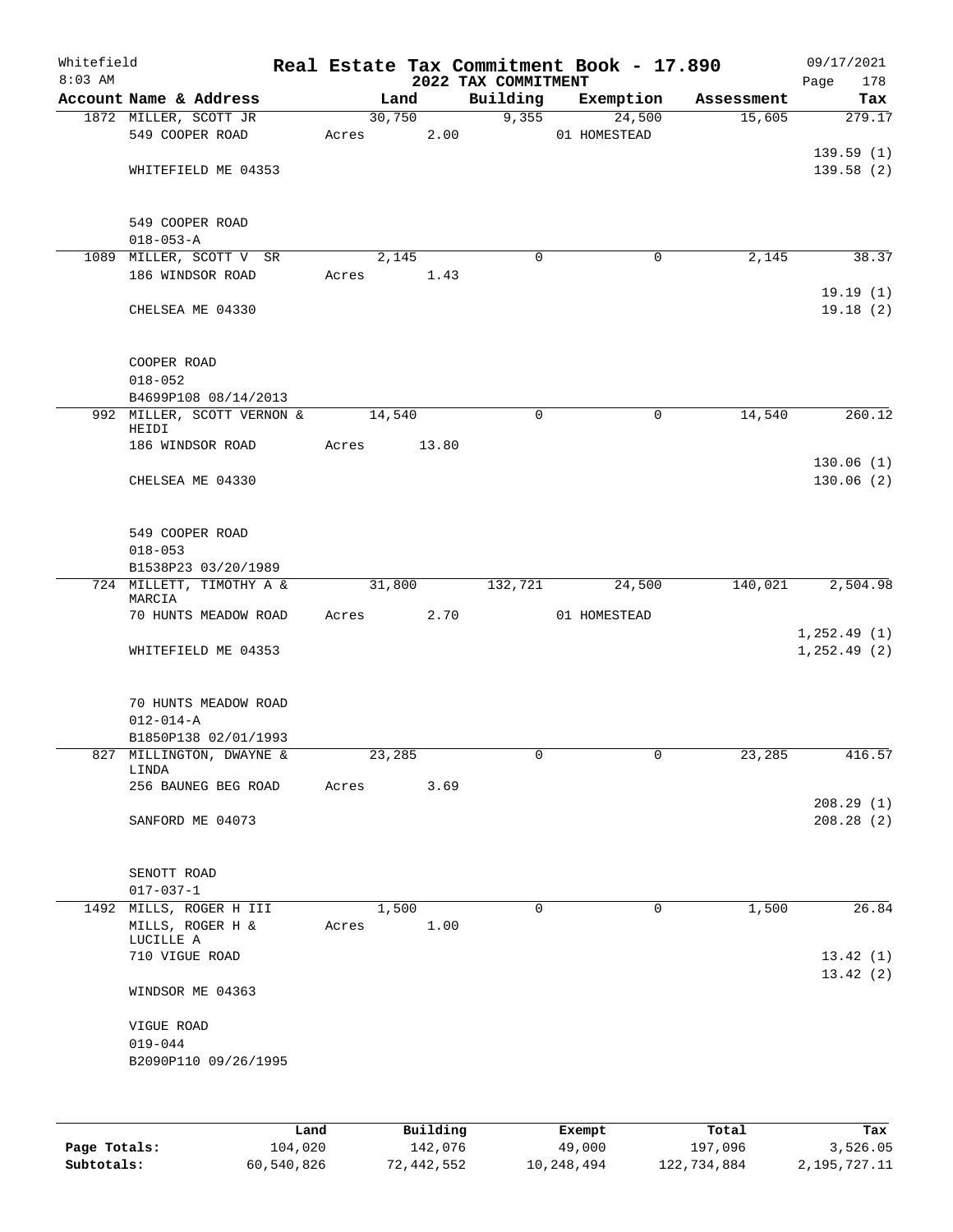| Whitefield<br>$8:03$ AM |                                           |       |        |      | 2022 TAX COMMITMENT | Real Estate Tax Commitment Book - 17.890 |            | 09/17/2021<br>Page<br>179 |
|-------------------------|-------------------------------------------|-------|--------|------|---------------------|------------------------------------------|------------|---------------------------|
|                         | Account Name & Address                    |       | Land   |      | Building            | Exemption                                | Assessment | Tax                       |
|                         | 1722 MINER, ANDREW C                      |       | 30,000 |      | 99,772              | 24,500                                   | 105,272    | 1,883.32                  |
|                         | 503 WISCASSET ROAD                        | Acres |        | 1.50 |                     | 01 HOMESTEAD                             |            |                           |
|                         |                                           |       |        |      |                     |                                          |            | 941.66(1)                 |
|                         | WHITEFIELD ME 04353                       |       |        |      |                     |                                          |            | 941.66(2)                 |
|                         |                                           |       |        |      |                     |                                          |            |                           |
|                         |                                           |       |        |      |                     |                                          |            |                           |
|                         | 503 WISCASSET ROAD                        |       |        |      |                     |                                          |            |                           |
|                         | $004 - 006 - A$                           |       |        |      |                     |                                          |            |                           |
|                         | B4712P144 09/18/2013                      |       |        |      |                     |                                          |            |                           |
|                         | 100 MINOTY, PENNY L                       |       | 30,000 |      | 44,171              | 24,500                                   | 49,671     | 888.61                    |
|                         | AKA- LORI BARTLETT                        | Acres |        | 1.50 |                     | 01 HOMESTEAD                             |            |                           |
|                         | 74 JEFFERSON ROAD                         |       |        |      |                     |                                          |            | 444.31 (1)                |
|                         | WHITEFIELD ME 04353                       |       |        |      |                     |                                          |            | 444.30 (2)                |
|                         |                                           |       |        |      |                     |                                          |            |                           |
|                         |                                           |       |        |      |                     |                                          |            |                           |
|                         | 74 JEFFERSON ROAD                         |       |        |      |                     |                                          |            |                           |
|                         | $014 - 016$                               |       |        |      |                     |                                          |            |                           |
|                         | B3268P298 04/13/2004                      |       |        |      |                     |                                          |            |                           |
|                         | 125 MINOTY, ROBERT D                      |       | 30,000 |      | 85,074              | 30,380                                   | 84,694     | 1,515.18                  |
|                         | MINOTY, NANCY L                           | Acres |        | 0.89 |                     | 01 HOMESTEAD                             |            |                           |
|                         | 40 HUNTS MEADOW ROAD                      |       |        |      |                     | 05 VET EXEMPTION                         |            | 757.59(1)                 |
|                         |                                           |       |        |      |                     |                                          |            | 757.59(2)                 |
|                         | WHITEFIELD ME 04353                       |       |        |      |                     |                                          |            |                           |
|                         |                                           |       |        |      |                     |                                          |            |                           |
|                         | 40 HUNTS MEADOW ROAD                      |       |        |      |                     |                                          |            |                           |
|                         | $012 - 012$                               |       |        |      |                     |                                          |            |                           |
|                         | B881P18 06/04/1976                        |       |        |      |                     |                                          |            |                           |
|                         | 146 MITCHELL, CHRISTI A                   |       | 35,810 |      | 130,295             | 24,500                                   | 141,605    | 2,533.31                  |
|                         | 556 EAST RIVER ROAD                       | Acres |        | 5.70 |                     | 01 HOMESTEAD                             |            |                           |
|                         |                                           |       |        |      |                     |                                          |            | 1,266.66(1)               |
|                         | WHITEFIELD ME 04353                       |       |        |      |                     |                                          |            | 1, 266.65(2)              |
|                         |                                           |       |        |      |                     |                                          |            |                           |
|                         |                                           |       |        |      |                     |                                          |            |                           |
|                         | 556 EAST RIVER ROAD                       |       |        |      |                     |                                          |            |                           |
|                         | $010 - 056 - A$                           |       |        |      |                     |                                          |            |                           |
|                         | B5381P298 05/13/2019 B2462P292 06/02/1999 |       | 30,000 |      |                     | 0                                        | 60,226     | 1,077.44                  |
|                         | 1291 MITCHELL, GERALD E &<br>DONNA LEE    |       |        |      | 30,226              |                                          |            |                           |
|                         | PO BOX 61                                 | Acres |        | 1.20 |                     |                                          |            |                           |
|                         |                                           |       |        |      |                     |                                          |            | 538.72 (1)                |
|                         | <b>BATH ME 04530</b>                      |       |        |      |                     |                                          |            | 538.72 (2)                |
|                         |                                           |       |        |      |                     |                                          |            |                           |
|                         |                                           |       |        |      |                     |                                          |            |                           |
|                         | SOUTH FOWLES LANE                         |       |        |      |                     |                                          |            |                           |
|                         | $005 - 027$                               |       |        |      |                     |                                          |            |                           |
|                         | B922P2 07/12/1977                         |       |        |      |                     |                                          |            |                           |
|                         | 1013 MITCHELL, LANCE                      |       | 30,150 |      | 120,385             | 24,500                                   | 126,035    | 2,254.77                  |
|                         | 28 SOMERVILLE ROAD                        | Acres |        | 1.60 |                     | 01 HOMESTEAD                             |            |                           |
|                         |                                           |       |        |      |                     |                                          |            | 1, 127.39(1)              |
|                         | WHITEFIELD ME 04353                       |       |        |      |                     |                                          |            | 1, 127.38(2)              |
|                         |                                           |       |        |      |                     |                                          |            |                           |
|                         |                                           |       |        |      |                     |                                          |            |                           |
|                         | 28 SOMERVILLE ROAD                        |       |        |      |                     |                                          |            |                           |
|                         | $023 - 001$                               |       |        |      |                     |                                          |            |                           |
|                         | B5086P245 12/15/2016                      |       |        |      |                     |                                          |            |                           |
|                         |                                           |       |        |      |                     |                                          |            |                           |
|                         |                                           |       |        |      |                     |                                          |            |                           |
|                         |                                           |       |        |      |                     |                                          |            |                           |

|              | Land       | Building   | Exempt     | Total       | Tax          |
|--------------|------------|------------|------------|-------------|--------------|
| Page Totals: | 185,960    | 509,923    | 128,380    | 567,503     | 10,152.63    |
| Subtotals:   | 60,726,786 | 72,952,475 | 10,376,874 | 123,302,387 | 2,205,879.74 |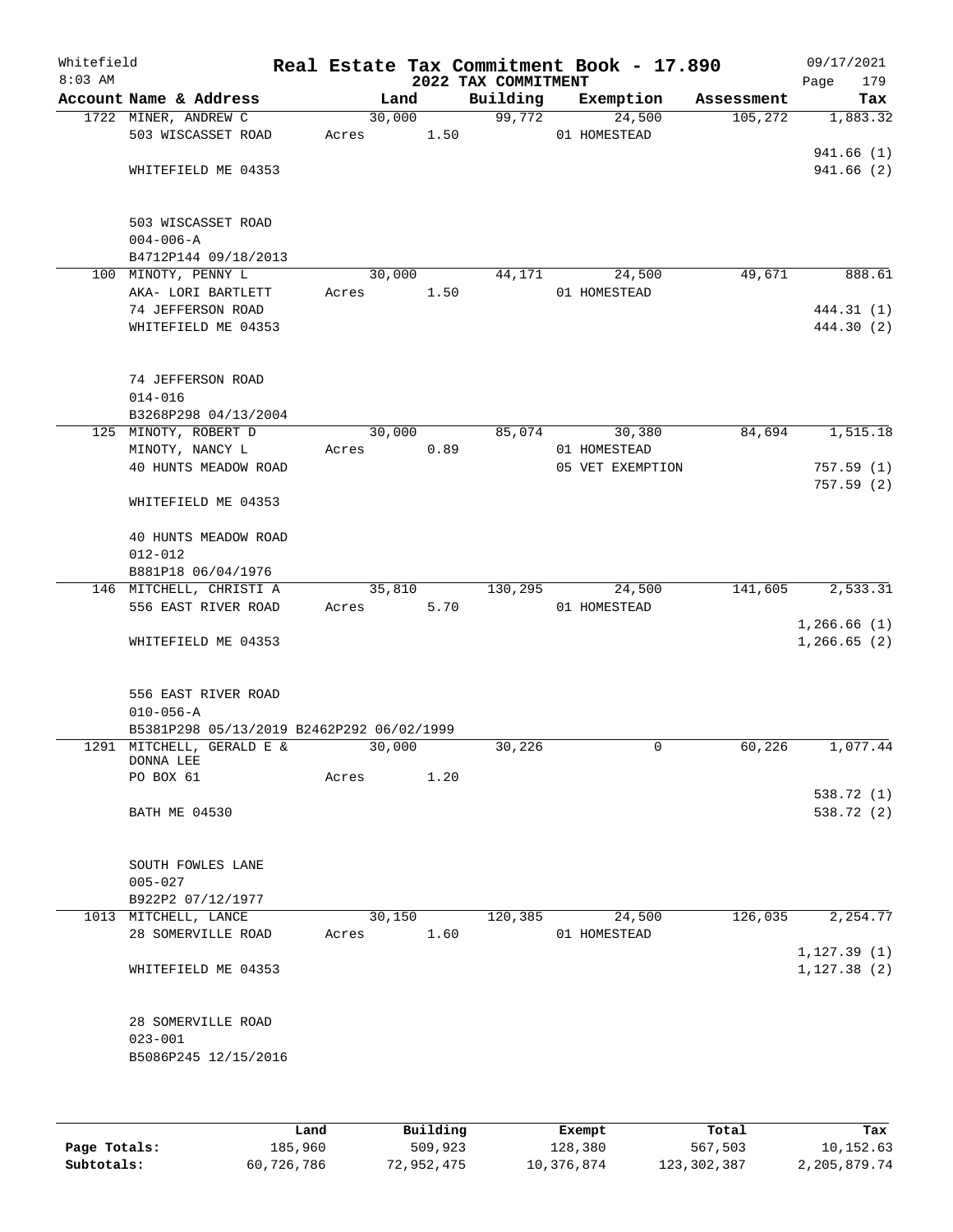| Whitefield<br>$8:03$ AM |                                 |        |        | 2022 TAX COMMITMENT | Real Estate Tax Commitment Book - 17.890 |            | Page | 09/17/2021<br>180 |
|-------------------------|---------------------------------|--------|--------|---------------------|------------------------------------------|------------|------|-------------------|
|                         | Account Name & Address          |        | Land   | Building            | Exemption                                | Assessment |      | Tax               |
|                         | 1593 MITMAN, KAREN              | 26,770 |        | $\mathsf{O}$        | $\Omega$                                 | 26,770     |      | 478.92            |
|                         | PO BOX 243                      | Acres  | 6.90   |                     |                                          |            |      |                   |
|                         |                                 |        |        |                     |                                          |            |      | 239.46(1)         |
|                         | ALNA ME 04535                   |        |        |                     |                                          |            |      | 239.46(2)         |
|                         |                                 |        |        |                     |                                          |            |      |                   |
|                         |                                 |        |        |                     |                                          |            |      |                   |
|                         | 22 HOLLYWOOD BOULEVARD          |        |        |                     |                                          |            |      |                   |
|                         | $005 - 023$                     |        |        |                     |                                          |            |      |                   |
|                         | B5066P236 10/19/2016            |        |        |                     |                                          |            |      |                   |
|                         | 106 MITMAN, WILLIAM & KAREN     |        | 49,200 | 118,528             | 24,500                                   | 143,228    |      | 2,562.35          |
|                         | PO BOX 243                      | Acres  | 23.00  |                     | 01 HOMESTEAD                             |            |      |                   |
|                         |                                 |        |        |                     |                                          |            |      | 1,281.18(1)       |
|                         | ALNA ME 04535                   |        |        |                     |                                          |            |      | 1,281.17(2)       |
|                         |                                 |        |        |                     |                                          |            |      |                   |
|                         |                                 |        |        |                     |                                          |            |      |                   |
|                         | 442 HEAD TIDE ROAD              |        |        |                     |                                          |            |      |                   |
|                         | $005 - 022$                     |        |        |                     |                                          |            |      |                   |
|                         | B2067P124 06/22/1995            |        |        |                     |                                          |            |      |                   |
|                         | 783 MONDINO, MITCHELL &<br>TARA | 50,790 |        | 0                   | 0                                        | 50,790     |      | 908.63            |
|                         | LARRABEE, JOHN & ANN            | Acres  | 40.83  |                     |                                          |            |      |                   |
|                         | PO BOX 483                      |        |        |                     |                                          |            |      | 454.32 (1)        |
|                         |                                 |        |        |                     |                                          |            |      | 454.31 (2)        |
|                         | EAST FALMOUTH MA 02536          |        |        |                     |                                          |            |      |                   |
|                         |                                 |        |        |                     |                                          |            |      |                   |
|                         | PHILBRICK LANE                  |        |        |                     |                                          |            |      |                   |
|                         | $006 - 012$                     |        |        |                     |                                          |            |      |                   |
|                         | B1459P184 03/15/1988            |        |        |                     |                                          |            |      |                   |
|                         | 161 MONROE, CHRISTOPHER T       | 20,255 |        | $\mathbf 0$         | $\mathbf 0$                              | 20,255     |      | 362.36            |
|                         | 42 STONE HOUSE COURT            | Acres  | 1.67   |                     |                                          |            |      |                   |
|                         |                                 |        |        |                     |                                          |            |      | 181.18(1)         |
|                         | WHITEFIELD ME 04353             |        |        |                     |                                          |            |      | 181.18(2)         |
|                         |                                 |        |        |                     |                                          |            |      |                   |
|                         |                                 |        |        |                     |                                          |            |      |                   |
|                         | STONE HOUSE COURT               |        |        |                     |                                          |            |      |                   |
|                         | $016 - 040 - C$                 |        |        |                     |                                          |            |      |                   |
|                         | B3724P224 08/16/2006            |        |        |                     |                                          |            |      |                   |
|                         | 37 MONROE, CHRISTOPHER T        | 30,555 |        | 231,897             | 24,500                                   | 237,952    |      | 4,256.96          |
|                         | 42 STONE HOUSE COURT            | Acres  | 1.87   |                     | 01 HOMESTEAD                             |            |      |                   |
|                         |                                 |        |        |                     |                                          |            |      | 2,128.48(1)       |
|                         | WHITEFIELD ME 04353             |        |        |                     |                                          |            |      | 2,128.48(2)       |
|                         |                                 |        |        |                     |                                          |            |      |                   |
|                         |                                 |        |        |                     |                                          |            |      |                   |
|                         | 42 STONE HOUSE COURT            |        |        |                     |                                          |            |      |                   |
|                         | $016 - 040 - A$                 |        |        |                     |                                          |            |      |                   |
|                         | B3724P203 08/16/2006            |        |        |                     |                                          |            |      |                   |
|                         | 209 MONROE, CHRISTOPHER T       |        | 20,030 | $\Omega$            | 0                                        | 20,030     |      | 358.34            |
|                         | 42 STONE HOUSE COURT            | Acres  | 1.52   |                     |                                          |            |      |                   |
|                         |                                 |        |        |                     |                                          |            |      | 179.17 (1)        |
|                         | WHITEFIELD ME 04353             |        |        |                     |                                          |            |      | 179.17(2)         |
|                         |                                 |        |        |                     |                                          |            |      |                   |
|                         |                                 |        |        |                     |                                          |            |      |                   |
|                         | STONE HOUSE COURT               |        |        |                     |                                          |            |      |                   |
|                         | $016 - 040 - B$                 |        |        |                     |                                          |            |      |                   |
|                         | B3724P203 08/16/2006            |        |        |                     |                                          |            |      |                   |
|                         |                                 |        |        |                     |                                          |            |      |                   |
|                         |                                 |        |        |                     |                                          |            |      |                   |
|                         |                                 |        |        |                     |                                          |            |      |                   |

|              | Land       | Building   | Exempt     | Total       | Tax          |
|--------------|------------|------------|------------|-------------|--------------|
| Page Totals: | 197,600    | 350,425    | 49,000     | 499,025     | 8,927.56     |
| Subtotals:   | 60,924,386 | 73,302,900 | 10,425,874 | 123,801,412 | 2,214,807.30 |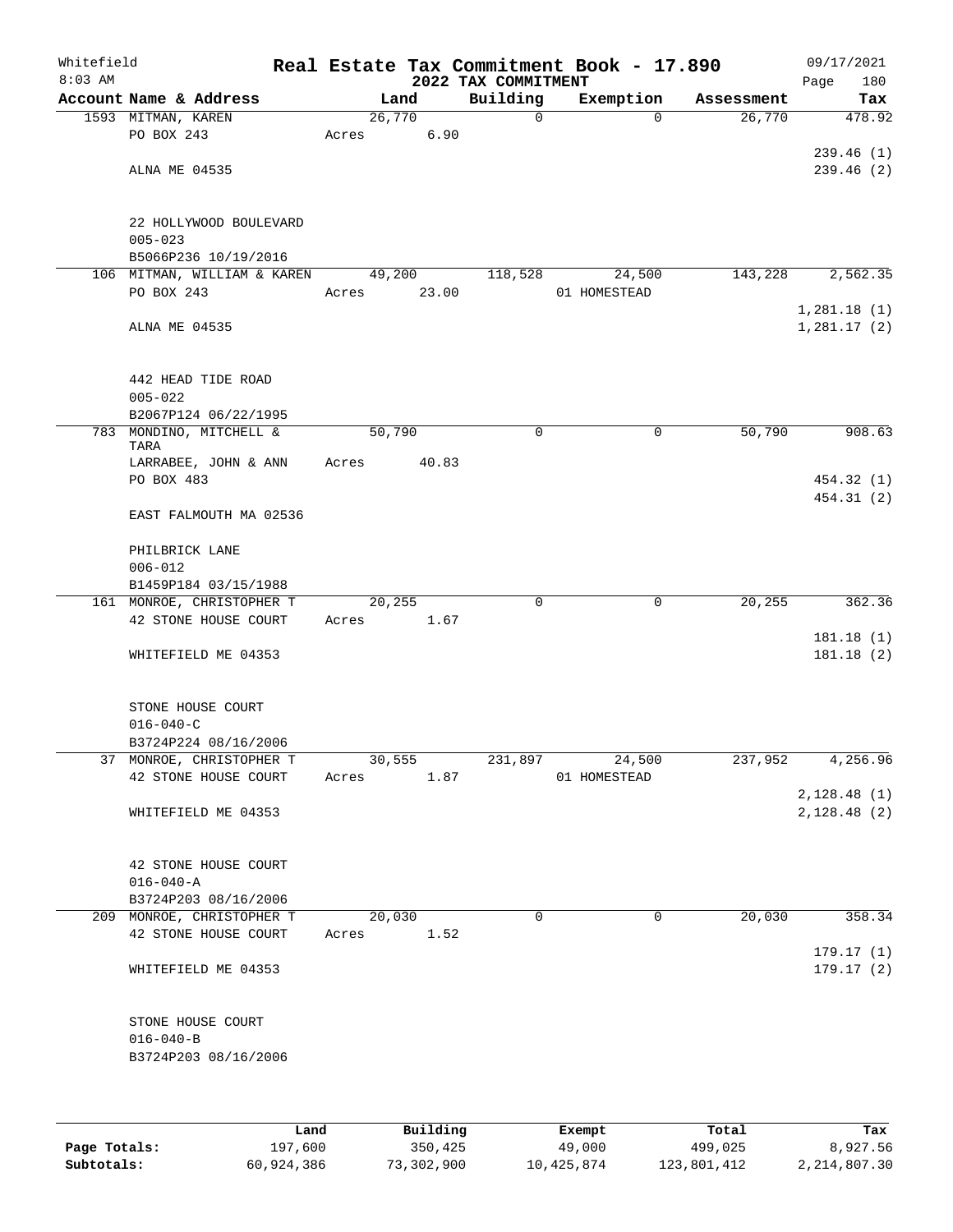| Whitefield<br>$8:03$ AM    |                                                 |                       |                       |                                 | Real Estate Tax Commitment Book - 17.890 |                        | 09/17/2021<br>181        |
|----------------------------|-------------------------------------------------|-----------------------|-----------------------|---------------------------------|------------------------------------------|------------------------|--------------------------|
|                            | Account Name & Address                          |                       | Land                  | 2022 TAX COMMITMENT<br>Building | Exemption                                | Assessment             | Page<br>Tax              |
|                            | 490 MONROE, FRANK                               |                       | 30,300                | 81,797                          | 24,500                                   | 87,597                 | 1,567.11                 |
|                            | 183 AUGUSTA ROAD                                | Acres                 | 1.70                  |                                 | 01 HOMESTEAD                             |                        |                          |
|                            |                                                 |                       |                       |                                 |                                          |                        | 783.56(1)                |
|                            | WHITEFIELD                                      |                       |                       |                                 |                                          |                        | 783.55(2)                |
|                            | ME 04353                                        |                       |                       |                                 |                                          |                        |                          |
|                            |                                                 |                       |                       |                                 |                                          |                        |                          |
|                            | 183 AUGUSTA ROAD                                |                       |                       |                                 |                                          |                        |                          |
|                            | $018 - 010 - A$                                 |                       |                       |                                 |                                          |                        |                          |
|                            | B4689P309 07/23/2013 B4106P204 02/27/2009       |                       |                       |                                 |                                          |                        |                          |
|                            | 1766 MONROE, FRANK                              |                       | 20,480                | 0                               | $\mathbf 0$                              | 20,480                 | 366.39                   |
|                            | 183 AUGUSTA ROAD                                | Acres                 | 1.82                  |                                 |                                          |                        |                          |
|                            |                                                 |                       |                       |                                 |                                          |                        | 183.20(1)                |
|                            | WHITEFIELD                                      |                       |                       |                                 |                                          |                        | 183.19(2)                |
|                            | ME 04353                                        |                       |                       |                                 |                                          |                        |                          |
|                            |                                                 |                       |                       |                                 |                                          |                        |                          |
|                            | AUGUSTA ROAD                                    |                       |                       |                                 |                                          |                        |                          |
|                            | $018 - 010 - B$                                 |                       |                       |                                 |                                          |                        |                          |
|                            | B4689P309 07/23/2013 B3673P202 05/10/2006       |                       |                       |                                 |                                          |                        |                          |
|                            | 1266 MONROE, FRANK                              |                       | 30,000                | 10,629                          | 0                                        | 40,629                 | 726.85                   |
|                            | 183 AUGUSTA ROAD                                | Acres                 | 0.69                  |                                 |                                          |                        |                          |
|                            |                                                 |                       |                       |                                 |                                          |                        | 363.43(1)                |
|                            | WHITEFIELD                                      |                       |                       |                                 |                                          |                        | 363.42(2)                |
|                            | ME 04353                                        |                       |                       |                                 |                                          |                        |                          |
|                            |                                                 |                       |                       |                                 |                                          |                        |                          |
|                            | 175 AUGUSTA ROAD                                |                       |                       |                                 |                                          |                        |                          |
|                            | $018 - 009$                                     |                       |                       |                                 |                                          |                        |                          |
|                            | B4689P309 07/23/2013 B2895P40 08/08/2002        |                       |                       |                                 |                                          |                        |                          |
|                            | 140 MONSEN, ARTHUR III                          |                       | 33,442                | $\Omega$                        | $\mathbf 0$                              | 33,442                 | 598.28                   |
|                            | 506 BANTON ROAD                                 | Acres                 | 15.24                 |                                 |                                          |                        |                          |
|                            |                                                 |                       |                       |                                 |                                          |                        | 299.14(1)                |
|                            | PALMERO ME 04354                                |                       |                       |                                 |                                          |                        | 299.14(2)                |
|                            |                                                 |                       |                       |                                 |                                          |                        |                          |
|                            |                                                 |                       |                       |                                 |                                          |                        |                          |
|                            | COOKSON LANE                                    |                       |                       |                                 |                                          |                        |                          |
|                            | $020 - 045$                                     |                       |                       |                                 |                                          |                        |                          |
|                            | B5558P239 07/24/2020<br>882 MONSEN, ARTHUR M JR |                       | 26,242                | $\mathbf 0$                     | 0                                        | 26,242                 | 469.47                   |
|                            | 140 INGRAHAM ROAD                               | Acres                 | 6.24                  |                                 |                                          |                        |                          |
|                            |                                                 |                       |                       |                                 |                                          |                        | 234.74 (1)               |
|                            | WEEKS MILLS ME 04358                            |                       |                       |                                 |                                          |                        | 234.73 (2)               |
|                            |                                                 |                       |                       |                                 |                                          |                        |                          |
|                            |                                                 |                       |                       |                                 |                                          |                        |                          |
|                            | COOKSON LANE                                    |                       |                       |                                 |                                          |                        |                          |
|                            | $020 - 045 - A$                                 |                       |                       |                                 |                                          |                        |                          |
|                            | B1186P289 05/10/1984                            |                       |                       |                                 |                                          |                        |                          |
|                            | 799 MONTAG, SUSAN A                             |                       | 30,000                | 85,582                          | 30,380                                   | 85,202                 | 1,524.26                 |
|                            | MONTAG, RICHARD O                               | Acres                 | 0.53                  |                                 | 01 HOMESTEAD                             |                        |                          |
|                            | 133 MAIN STREET                                 |                       |                       |                                 | 12 VET $2-27-61 = 8-5-64$                |                        | 762.13(1)<br>762.13(2)   |
|                            |                                                 |                       |                       |                                 |                                          |                        |                          |
|                            | WHITEFIELD ME 04353                             |                       |                       |                                 |                                          |                        |                          |
|                            | 133 MAIN STREET                                 |                       |                       |                                 |                                          |                        |                          |
|                            | $022 - 016$                                     |                       |                       |                                 |                                          |                        |                          |
|                            | B5259P243 05/09/2018                            |                       |                       |                                 |                                          |                        |                          |
|                            |                                                 |                       |                       |                                 |                                          |                        |                          |
|                            |                                                 |                       |                       |                                 |                                          |                        |                          |
|                            |                                                 | Land                  | Building              |                                 | Exempt                                   | Total                  | Tax                      |
| Page Totals:<br>Subtotals: |                                                 | 170,464<br>61,094,850 | 178,008<br>73,480,908 |                                 | 54,880<br>10,480,754                     | 293,592<br>124,095,004 | 5,252.36<br>2,220,059.66 |
|                            |                                                 |                       |                       |                                 |                                          |                        |                          |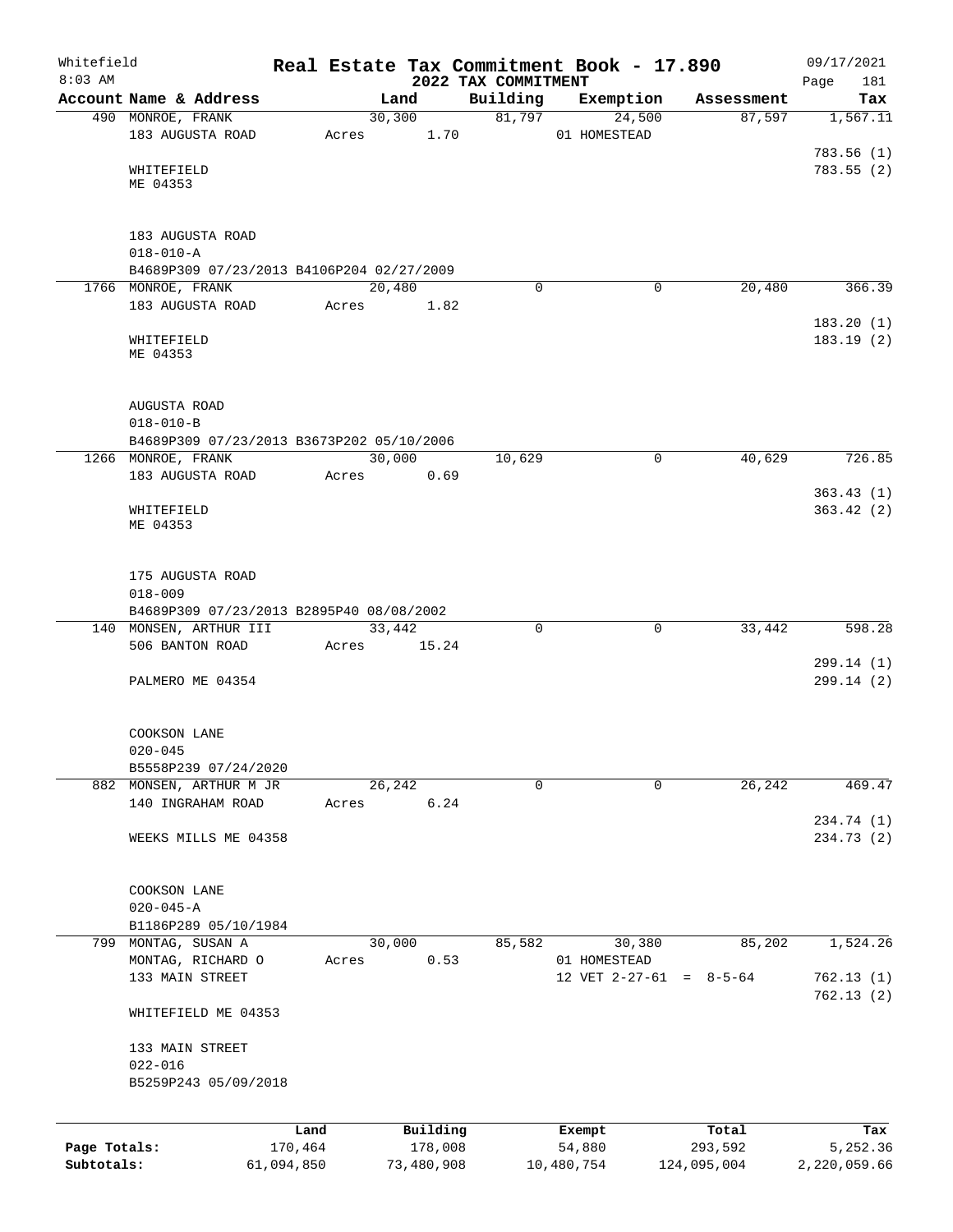| Whitefield<br>$8:03$ AM |                                                                   |            |        | 2022 TAX COMMITMENT | Real Estate Tax Commitment Book - 17.890 |            | 09/17/2021<br>Page<br>182  |
|-------------------------|-------------------------------------------------------------------|------------|--------|---------------------|------------------------------------------|------------|----------------------------|
|                         | Account Name & Address                                            |            | Land   | Building            | Exemption                                | Assessment | Tax                        |
|                         | 775 MOOERS, EUGENE L III<br>498 HUNTS MEADOW ROAD                 | Acres      | 30,300 | 80,069<br>1.70      | 24,500<br>01 HOMESTEAD                   | 85,869     | 1,536.20                   |
|                         | WHITEFIELD ME 04353                                               |            |        |                     |                                          |            | 768.10(1)<br>768.10(2)     |
|                         | 498 HUNTS MEADOW ROAD<br>$015 - 007 - C$                          |            |        |                     |                                          |            |                            |
|                         | 503 MOONEY, EDWIN C &<br>COLETTE                                  |            | 150    |                     | $\Omega$<br>$\Omega$                     | 150        | 2.68                       |
|                         | 49 JOYS POND LANE                                                 | Acres      |        | 1.50                |                                          |            |                            |
|                         | WHITEFIELD ME 04353                                               |            |        |                     |                                          |            | 1.34(1)<br>1.34(2)         |
|                         | GARDINER ROAD<br>$012 - 001 - A$                                  |            |        |                     |                                          |            |                            |
|                         | 1661 MOONEY, EDWIN C &<br><b>COLETTE</b>                          |            | 67,780 | 243,967             | 24,500                                   | 287,247    | 5,138.85                   |
|                         | 49 JOYS POND LANE                                                 | Acres      | 45.00  |                     | 01 HOMESTEAD                             |            |                            |
|                         | WHITEFIELD ME 04353                                               |            |        |                     |                                          |            | 2,569.43(1)<br>2,569.42(2) |
|                         | 49 JOYS POND LANE<br>$012 - 001 - B$                              |            |        |                     |                                          |            |                            |
|                         | B1254P128 08/02/1985<br>797 MOORE, AUSTIN J                       |            | 36,322 | 202,642             | 24,500                                   | 214,464    | 3,836.76                   |
|                         | 62 TOWNHOUSE ROAD                                                 | Acres      |        | 6.34                | 01 HOMESTEAD                             |            |                            |
|                         | WHITEFIELD ME 04353                                               |            |        |                     |                                          |            | 1,918.38(1)<br>1,918.38(2) |
|                         | 62 TOWNHOUSE ROAD<br>$013 - 055 - B$                              |            |        |                     |                                          |            |                            |
|                         | B4064P5 10/23/2008                                                |            |        |                     |                                          |            |                            |
|                         | 375 MORANG, DONALD W<br>PO BOX 254                                |            | 36,754 | 90,196              | 30,380<br>Acres 6.88 01 HOMESTEAD        | 96,570     | 1,727.64                   |
|                         |                                                                   |            |        |                     | 05 VET EXEMPTION                         |            | 863.82 (1)                 |
|                         | WHITEFIELD ME 04353                                               |            |        |                     |                                          |            | 863.82 (2)                 |
|                         | 106 EAST RIVER ROAD<br>$014 - 013$                                |            |        |                     |                                          |            |                            |
|                         | B4117P102 03/23/2009                                              |            |        |                     |                                          |            |                            |
|                         | 1466 MOREAU, BRANDON J &<br>ALICIA                                |            |        |                     | 30,150 104,463 24,500                    | 110,113    | 1,969.92                   |
|                         | 275 NO HUNTS MEADOW<br>ROAD                                       | Acres 1.60 |        |                     | 01 HOMESTEAD                             |            |                            |
|                         | WHITEFIELD ME 04353                                               |            |        |                     |                                          |            | 984.96 (1)<br>984.96 (2)   |
|                         | 275 NORTH HUNTS MEADOW<br>$018 - 046 - A$<br>B3895P219 08/15/2007 |            |        |                     |                                          |            |                            |
|                         |                                                                   |            |        |                     |                                          |            |                            |

|              | Land       | Building   | Exempt     | Total       | Tax          |
|--------------|------------|------------|------------|-------------|--------------|
| Page Totals: | 201,456    | 721,337    | 128,380    | 794,413     | 14,212.05    |
| Subtotals:   | 61,296,306 | 74,202,245 | 10,609,134 | 124,889,417 | 2,234,271.71 |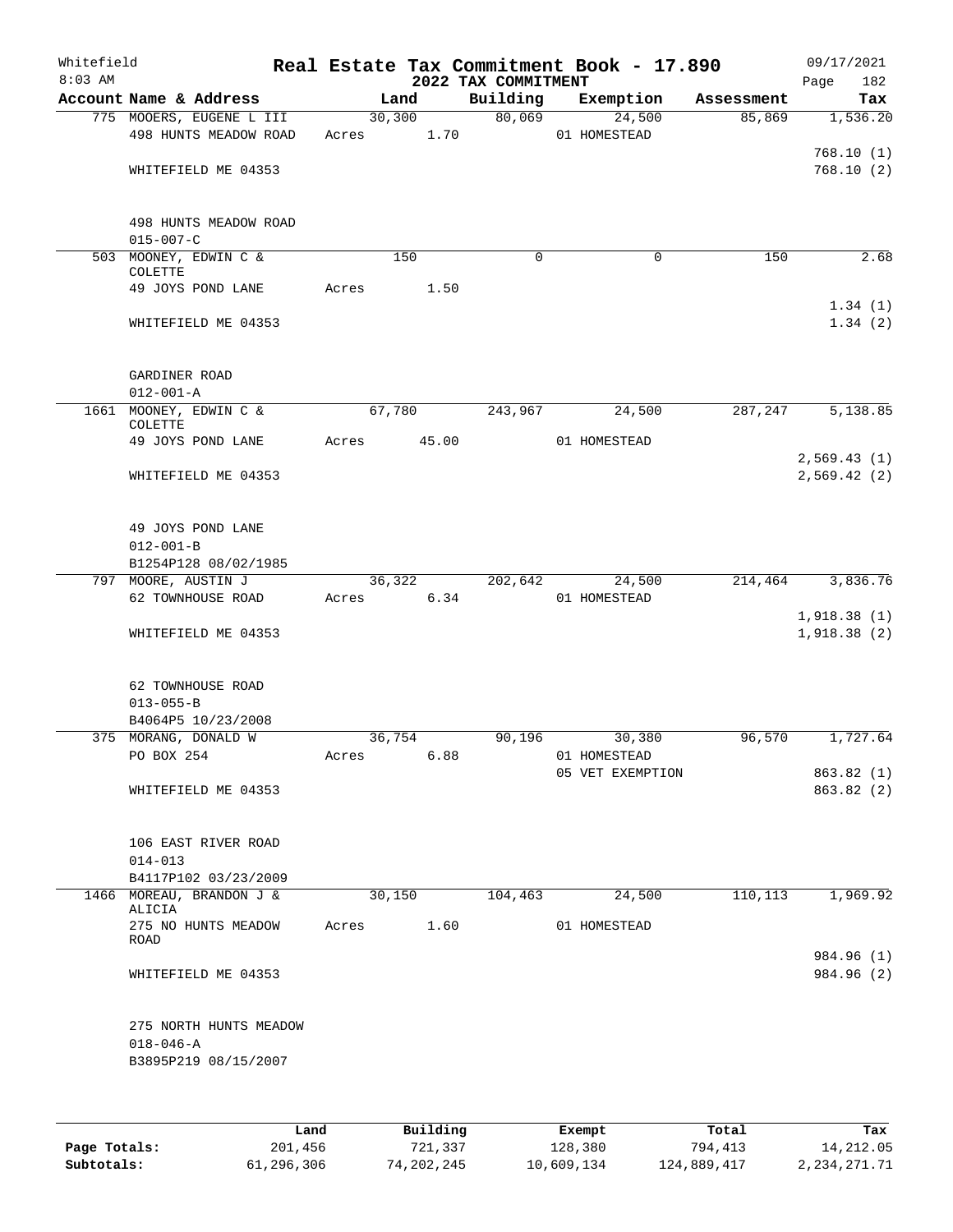| Whitefield   |                                                              |            |       |        |            |                                 | Real Estate Tax Commitment Book - 17.890 |                    | 09/17/2021                 |
|--------------|--------------------------------------------------------------|------------|-------|--------|------------|---------------------------------|------------------------------------------|--------------------|----------------------------|
| $8:03$ AM    | Account Name & Address                                       |            |       | Land   |            | 2022 TAX COMMITMENT<br>Building | Exemption                                | Assessment         | 183<br>Page<br>Tax         |
|              | 1192 MORESCO, ANNEKE                                         |            |       | 76,750 |            | 0                               |                                          | 76,750<br>$\Omega$ | 1,373.06                   |
|              | LARSEN, RICHARD SCOTT<br>9459 S. TURKEY CREEK<br><b>ROAD</b> |            | Acres |        | 70.00      |                                 |                                          |                    | 686.53(1)                  |
|              | MORRISON CO 80465                                            |            |       |        |            |                                 |                                          |                    | 686.53(2)                  |
|              |                                                              |            |       |        |            |                                 |                                          |                    |                            |
|              | HEAD TIDE ROAD<br>$005 - 014$                                |            |       |        |            |                                 |                                          |                    |                            |
|              | B5451P123 10/30/2019                                         |            |       |        |            |                                 |                                          |                    |                            |
| 1229         | MOREY, DONALD D & LOIS<br>TRUSTEES<br>G                      |            |       | 34,800 |            | 169,015                         | 30,380                                   | 173,435            | 3,102.75                   |
|              | MOREY, DONALD D & LOIS<br>G LIVING TRUST                     |            | Acres |        | 4.70       |                                 | 01 HOMESTEAD                             |                    |                            |
|              | 5 PHILBRICK LANE                                             |            |       |        |            |                                 | 09 REV TRUST VET.                        |                    | 1,551.38(1)<br>1,551.37(2) |
|              | WHITEFIELD ME 04353                                          |            |       |        |            |                                 |                                          |                    |                            |
|              | 5 PHILBRICK LANE<br>$007 - 025$                              |            |       |        |            |                                 |                                          |                    |                            |
|              | B4268P10 04/12/2010                                          |            |       |        |            |                                 |                                          |                    |                            |
|              | 678 MOREY, DONALD D & LOIS<br>G TRUSTEES                     |            |       | 69,800 |            | 0                               |                                          | 69,800<br>0        | 1,248.72                   |
|              | MOREY, DONALD D & LOIS<br>G LIVING TRUST                     |            | Acres |        | 96.50      |                                 |                                          |                    |                            |
|              | 5 PHILBRICK LANE                                             |            |       |        |            |                                 |                                          |                    | 624.36(1)<br>624.36(2)     |
|              | WHITEFIELD ME 04353                                          |            |       |        |            |                                 |                                          |                    |                            |
|              | PHILBRICK LANE                                               |            |       |        |            |                                 |                                          |                    |                            |
|              | $006 - 010$                                                  |            |       |        |            |                                 |                                          |                    |                            |
|              | B4268P10 04/12/2010<br>1066 MOREY, MARYELLEN                 |            |       | 30,000 |            | 79,817                          |                                          | 0<br>109,817       | 1,964.63                   |
|              | 92 MILLS ROAD                                                |            | Acres |        | 0.22       |                                 |                                          |                    |                            |
|              |                                                              |            |       |        |            |                                 |                                          |                    | 982.32 (1)                 |
|              | WHITEFIELD ME 04353                                          |            |       |        |            |                                 |                                          |                    | 982.31(2)                  |
|              | 92 MILLS ROAD                                                |            |       |        |            |                                 |                                          |                    |                            |
|              | $017 - 002$                                                  |            |       |        |            |                                 |                                          |                    |                            |
|              | B5524P213 05/22/2020                                         |            |       |        |            |                                 |                                          |                    |                            |
|              | 98 MOREY, TIMOTHY J                                          |            |       | 35,410 |            | 186,806                         | 24,500                                   | 197,716            | 3,537.14                   |
|              | MOREY, VICKY J                                               |            | Acres |        | 5.20       |                                 | 01 HOMESTEAD                             |                    |                            |
|              | 695 TOWNHOUSE ROAD                                           |            |       |        |            |                                 |                                          |                    | 1,768.57(1)<br>1,768.57(2) |
|              | WHITEFIELD ME 04353                                          |            |       |        |            |                                 |                                          |                    |                            |
|              | 695 TOWNHOUSE ROAD                                           |            |       |        |            |                                 |                                          |                    |                            |
|              | $007 - 023$                                                  |            |       |        |            |                                 |                                          |                    |                            |
|              | B5060P94 09/30/2016 B5028P86 07/13/2016                      |            |       |        |            |                                 |                                          |                    |                            |
|              | 181 MORGAN, MARY A                                           |            |       | 30,750 |            | 69,406                          |                                          | 100, 156<br>0      | 1,791.79                   |
|              | 266 WISCASSET ROAD                                           |            | Acres |        | 2.00       |                                 |                                          |                    | 895.90 (1)                 |
|              | WHITEFIELD ME 04353                                          |            |       |        |            |                                 |                                          |                    | 895.89 (2)                 |
|              | 268 WISCASSET ROAD                                           |            |       |        |            |                                 |                                          |                    |                            |
|              | $004 - 023 - A$                                              |            |       |        |            |                                 |                                          |                    |                            |
|              | B1388P134 05/08/1987                                         |            |       |        |            |                                 |                                          |                    |                            |
|              |                                                              | Land       |       |        | Building   |                                 | Exempt                                   | Total              | Tax                        |
| Page Totals: |                                                              | 277,510    |       |        | 505,044    |                                 | 54,880                                   | 727,674            | 13,018.09                  |
| Subtotals:   |                                                              | 61,573,816 |       |        | 74,707,289 |                                 | 10,664,014                               | 125,617,091        | 2, 247, 289.80             |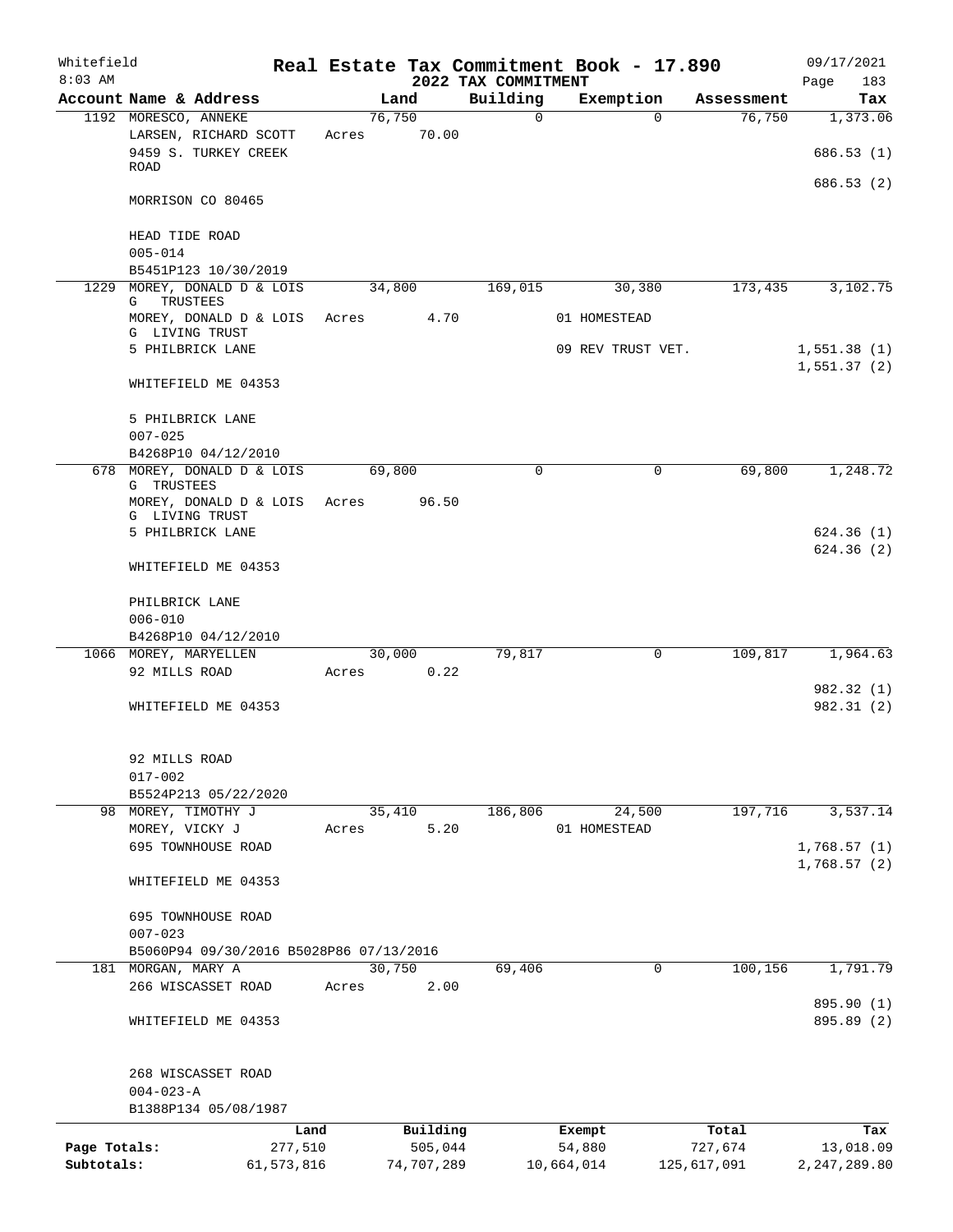| Whitefield<br>$8:03$ AM |                        |        |        | 2022 TAX COMMITMENT | Real Estate Tax Commitment Book - 17.890 |            | 09/17/2021<br>Page<br>184  |
|-------------------------|------------------------|--------|--------|---------------------|------------------------------------------|------------|----------------------------|
|                         | Account Name & Address |        | Land   | Building            | Exemption                                | Assessment | Tax                        |
|                         | 1071 MORGAN, MARY A    |        | 53,750 | 63,250              | 24,500                                   | 92,500     | 1,654.83                   |
|                         | 266 WISCASSET ROAD     | Acres  | 30.00  |                     | 01 HOMESTEAD                             |            |                            |
|                         |                        |        |        |                     |                                          |            | 827.42 (1)                 |
|                         | WHITEFIELD ME 04353    |        |        |                     |                                          |            | 827.41 (2)                 |
|                         | 266 WISCASSET ROAD     |        |        |                     |                                          |            |                            |
|                         | $004 - 023$            |        |        |                     |                                          |            |                            |
|                         | B2437P47 03/04/1999    |        |        |                     |                                          |            |                            |
|                         | 787 MORGAN, SCOTT P    |        | 33,000 | 142,000             | 24,500                                   | 150,500    | 2,692.45                   |
|                         | MORGAN, MARY L         | Acres  | 3.50   |                     | 01 HOMESTEAD                             |            |                            |
|                         | PO BOX 162             |        |        |                     |                                          |            | 1,346.23(1)                |
|                         | WHITEFIELD ME 04353    |        |        |                     |                                          |            | 1,346.22(2)                |
|                         | 60 AUGUSTA ROAD        |        |        |                     |                                          |            |                            |
|                         | $018 - 014 - D$        |        |        |                     |                                          |            |                            |
|                         | B2535P232 01/24/2000   |        |        |                     |                                          |            |                            |
|                         | 1853 MORIN, PETER      | 16,060 |        | 0                   | 0                                        | 16,060     | 287.31                     |
|                         | 42 BRANCH LANE         | Acres  | 15.70  |                     |                                          |            |                            |
|                         |                        |        |        |                     |                                          |            | 143.66(1)                  |
|                         | WHITEFIELD ME 04353    |        |        |                     |                                          |            | 143.65(2)                  |
|                         | BRANCH LANE            |        |        |                     |                                          |            |                            |
|                         | $009 - 017 - A$        |        |        |                     |                                          |            |                            |
|                         | B4615P311 01/10/2013   |        |        |                     |                                          |            |                            |
|                         | 1126 MORIN, PETER A    | 14,500 |        | 0                   | $\mathbf 0$                              | 14,500     | 259.40                     |
|                         | 42 BRANCH LANE         | Acres  | 13.75  |                     |                                          |            |                            |
|                         |                        |        |        |                     |                                          |            | 129.70(1)                  |
|                         | WHITEFIELD ME 04353    |        |        |                     |                                          |            | 129.70(2)                  |
|                         | BRANCH LANE            |        |        |                     |                                          |            |                            |
|                         | $009 - 016$            |        |        |                     |                                          |            |                            |
|                         | B1799P344 07/28/1992   |        |        |                     |                                          |            |                            |
|                         | 15 MORIN, PETER A      | 37,706 |        | 96,545              | 24,500                                   | 109,751    | 1,963.45                   |
|                         | MORIN, THERESA         | Acres  | 8.07   |                     | 01 HOMESTEAD                             |            |                            |
|                         | 42 BRANCH LANE         |        |        |                     |                                          |            | 981.73 (1)                 |
|                         | WHITEFIELD ME 04353    |        |        |                     |                                          |            | 981.72 (2)                 |
|                         | 42 BRANCH LANE         |        |        |                     |                                          |            |                            |
|                         | $009 - 015 - A$        |        |        |                     |                                          |            |                            |
|                         | B3422P263 12/21/2004   |        |        |                     |                                          |            |                            |
|                         | 826 MORIN, TIM & JOAN  |        | 32,460 | 147,772             | 24,500                                   | 155,732    | 2,786.05                   |
|                         | PO BOX 34              | Acres  | 3.14   |                     | 01 HOMESTEAD                             |            |                            |
|                         | WHITEFIELD ME 04353    |        |        |                     |                                          |            | 1,393.03(1)<br>1,393.02(2) |
|                         |                        |        |        |                     |                                          |            |                            |
|                         | 38 HEATH ROAD          |        |        |                     |                                          |            |                            |
|                         | $014 - 001 - D$        |        |        |                     |                                          |            |                            |
|                         | B1851P157 02/03/1993   |        |        |                     |                                          |            |                            |
|                         |                        |        |        |                     |                                          |            |                            |
|                         |                        |        |        |                     |                                          |            |                            |

|              | Land       | Building   | Exempt     | Total         | Tax          |
|--------------|------------|------------|------------|---------------|--------------|
| Page Totals: | 187,476    | 449,567    | 98,000     | 539,043       | 9,643.49     |
| Subtotals:   | 61,761,292 | 75,156,856 | 10,762,014 | 126, 156, 134 | 2,256,933.29 |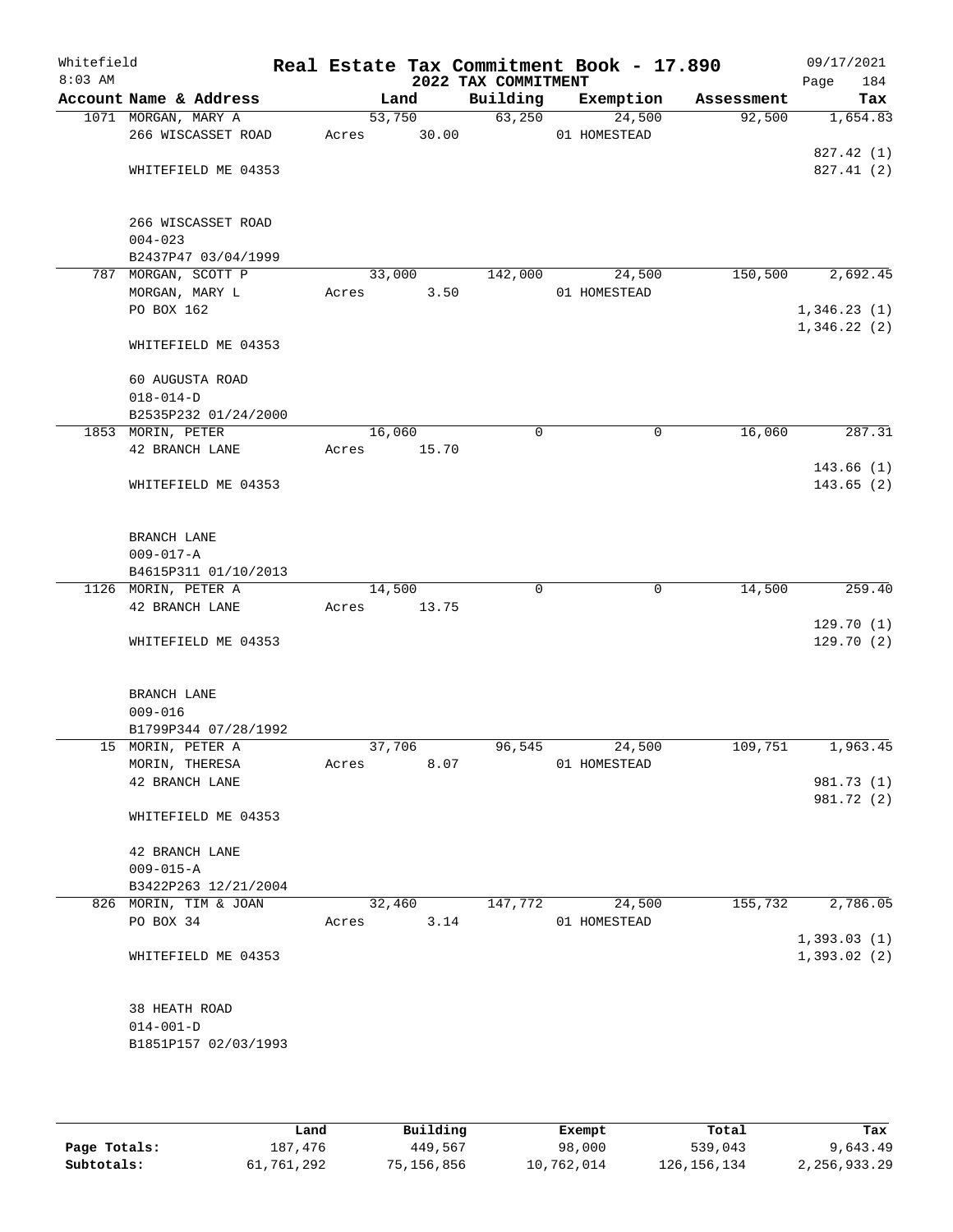| Whitefield |                                             |       |        |       |                     | Real Estate Tax Commitment Book - 17.890 |            | 09/17/2021  |
|------------|---------------------------------------------|-------|--------|-------|---------------------|------------------------------------------|------------|-------------|
| $8:03$ AM  |                                             |       |        |       | 2022 TAX COMMITMENT |                                          |            | Page<br>185 |
|            | Account Name & Address                      |       | Land   |       | Building            | Exemption                                | Assessment | Tax         |
|            | 242 MORIN, TIMOTHY M                        |       | 21,200 |       | $\mathbf 0$         | $\Omega$                                 | 21,200     | 379.27      |
|            | MORIN, JOAN M                               | Acres |        | 2.30  |                     |                                          |            |             |
|            | PO BOX 34                                   |       |        |       |                     |                                          |            | 189.64(1)   |
|            | WHITEFIELD ME 04353                         |       |        |       |                     |                                          |            | 189.63(2)   |
|            | HEATH ROAD                                  |       |        |       |                     |                                          |            |             |
|            | $014 - 003$                                 |       |        |       |                     |                                          |            |             |
|            | B2430P86 02/09/1999                         |       |        |       |                     |                                          |            |             |
| 1247       | MORONEY, VANESSA H<br>REVOCABLE TRUST       |       | 38,298 |       | $\mathbf 0$         | 0                                        | 38,298     | 685.15      |
|            | HITZ, KYLEE L                               | Acres |        | 15.06 |                     |                                          |            |             |
|            | 142 BEDFORD ROAD                            |       |        |       |                     |                                          |            | 342.58(1)   |
|            | CARLISLE MA 01741                           |       |        |       |                     |                                          |            | 342.57(2)   |
|            | HEAD TIDE ROAD                              |       |        |       |                     |                                          |            |             |
|            | $005 - 004 - A$                             |       |        |       |                     |                                          |            |             |
|            | B5453P74 10/25/2019                         |       |        |       |                     |                                          |            |             |
|            | 1714 MORROW, RYAN J &<br>WILSON, JENNIFER L |       | 30,750 |       | 92,313              | 24,500                                   | 98,563     | 1,763.29    |
|            | 279 NORTH HOWE ROAD                         | Acres |        | 2.00  |                     | 01 HOMESTEAD                             |            |             |
|            |                                             |       |        |       |                     |                                          |            | 881.65(1)   |
|            | WHITEFIELD ME 04353                         |       |        |       |                     |                                          |            | 881.64 (2)  |
|            | 279 NORTH HOWE ROAD                         |       |        |       |                     |                                          |            |             |
|            | $020 - 025 - A$                             |       |        |       |                     |                                          |            |             |
|            | B4229P125 12/03/2009                        |       |        |       |                     |                                          |            |             |
|            | 1561 MORSE, AARON R                         |       | 40,930 |       | 137,126             | $\mathsf{O}$                             | 178,056    | 3,185.42    |
|            | MORSE, JESSICA R                            | Acres |        | 5.85  |                     |                                          |            |             |
|            | 316 MILLS ROAD                              |       |        |       |                     |                                          |            | 1,592.71(1) |
|            | WHITEFIELD ME 04353                         |       |        |       |                     |                                          |            | 1,592.71(2) |
|            | 316 MILLS ROAD                              |       |        |       |                     |                                          |            |             |
|            | $017 - 009$                                 |       |        |       |                     |                                          |            |             |
|            | B5445P27 10/15/2019                         |       |        |       |                     |                                          |            |             |
|            | 1304 MORSE, KATHERINE E LIFE<br>ESTATE      |       | 57,750 |       | 0                   | 0                                        | 57,750     | 1,033.15    |
|            | CONDON, PETER A &<br>JERRET C               | Acres |        | 52.00 |                     |                                          |            |             |
|            | 461 EAST RIVER ROAD                         |       |        |       |                     |                                          |            | 516.58(1)   |
|            | WHITEFIELD ME 04353                         |       |        |       |                     |                                          |            | 516.57(2)   |
|            | EAST RIVER ROAD                             |       |        |       |                     |                                          |            |             |
|            | $010 - 050$                                 |       |        |       |                     |                                          |            |             |
|            | B4288P295 06/21/2010                        |       |        |       |                     |                                          |            |             |

|              | Land       | Building   | Exempt     | Total       | Tax            |
|--------------|------------|------------|------------|-------------|----------------|
| Page Totals: | 188,928    | 229,439    | 24,500     | 393,867     | ,046.28        |
| Subtotals:   | 61,950,220 | 75,386,295 | 10,786,514 | 126,550,001 | 2, 263, 979.57 |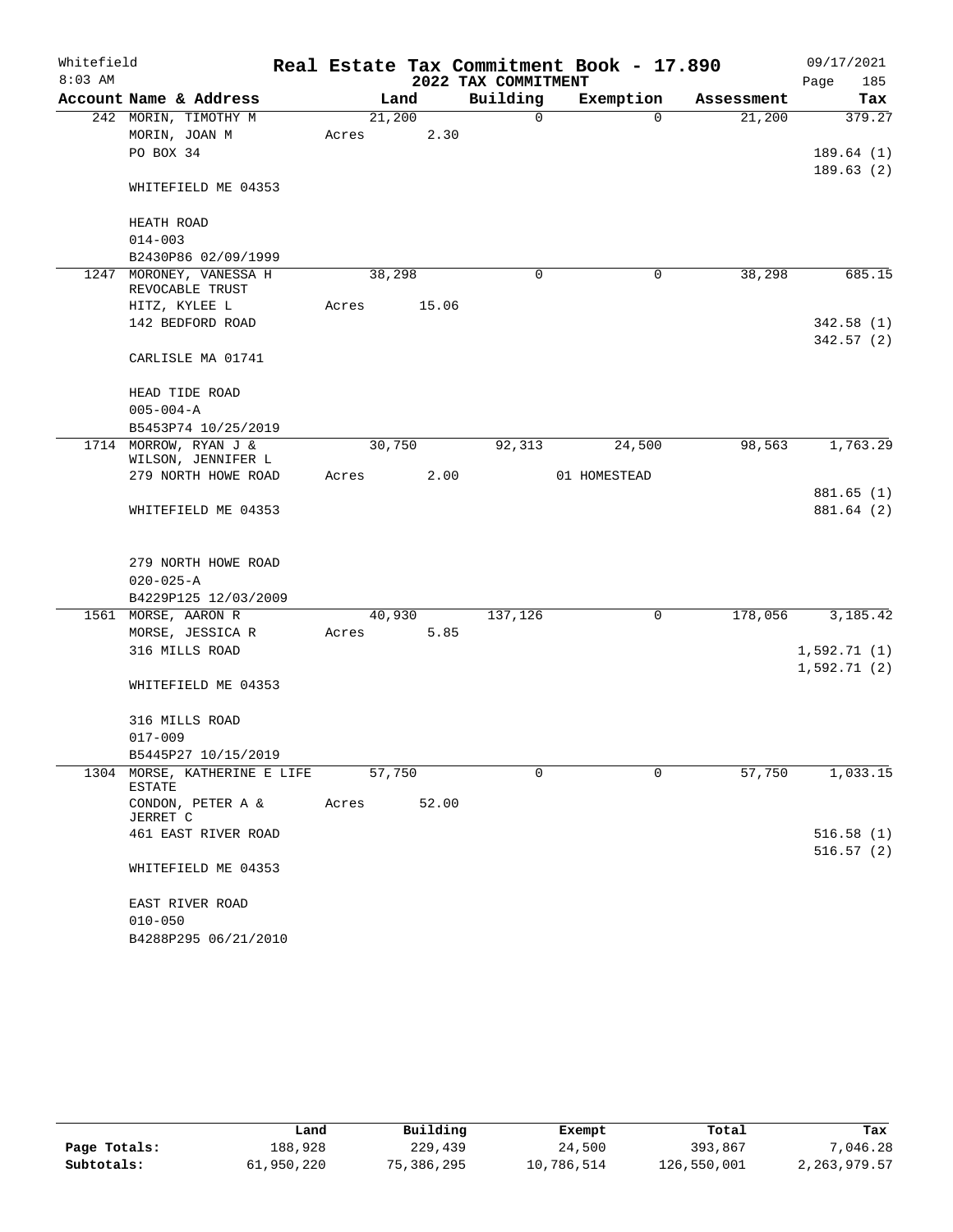| Whitefield<br>$8:03$ AM |                                                            |                       |                 | 2022 TAX COMMITMENT | Real Estate Tax Commitment Book - 17.890 |            | 09/17/2021<br>186<br>Page  |  |  |
|-------------------------|------------------------------------------------------------|-----------------------|-----------------|---------------------|------------------------------------------|------------|----------------------------|--|--|
|                         | Account Name & Address                                     |                       | Land            | Building            | Exemption                                | Assessment | Tax                        |  |  |
|                         | 784 MORSE, KATHERINE E LIFE<br>ESTATE<br>CONDON, PETER A & | Acres                 | 58,750<br>30.00 | 139,737             | 24,500<br>01 HOMESTEAD                   | 173,987    | 3,112.63                   |  |  |
|                         | JERRETT C<br>461 EAST RIVER ROAD                           |                       |                 |                     |                                          |            | 1,556.32(1)                |  |  |
|                         |                                                            |                       |                 |                     |                                          |            | 1,556.31(2)                |  |  |
|                         | WHITEFIELD ME 04353                                        |                       |                 |                     |                                          |            |                            |  |  |
|                         | 461 EAST RIVER ROAD<br>$010 - 039$                         |                       |                 |                     |                                          |            |                            |  |  |
|                         | B4288P295 06/21/2010                                       |                       |                 |                     |                                          |            |                            |  |  |
|                         | 334 MORTON LUMBER INC                                      | 155,002               |                 | 0                   | 0                                        | 155,002    | 2,772.99                   |  |  |
|                         | 14 ELM STREET                                              | Acres                 | 537.00          |                     |                                          |            |                            |  |  |
|                         | BIDDEFORD ME 04005                                         |                       |                 |                     |                                          |            | 1,386.50(1)<br>1,386.49(2) |  |  |
|                         | TG - SW-157.5, MW-204 & HW-98                              |                       |                 |                     |                                          |            |                            |  |  |
|                         | SOUTH FOWLES LANE<br>$008 - 040$                           |                       |                 |                     |                                          |            |                            |  |  |
|                         | B1601P239 02/02/1990 B1601P237 02/02/1990                  |                       |                 |                     |                                          |            |                            |  |  |
|                         | 1142 MOSKOVITZ, DAVID H<br>JONES, BARBARA A                | 310,941<br>Acres      | 771.00          | 257,755             | 24,500<br>01 HOMESTEAD                   | 544,196    | 9,735.67                   |  |  |
|                         | 204 HOLLYWOOD BOULEVARD                                    |                       |                 |                     |                                          |            | 4,867.84(1)                |  |  |
|                         |                                                            |                       |                 |                     |                                          |            | 4,867.83 (2)               |  |  |
|                         | WHITEFIELD ME 04353                                        | TG - SW-51 & MW-646.5 |                 |                     |                                          |            |                            |  |  |
|                         | 204 HOLLYWOOD BOULEVARD                                    |                       |                 |                     |                                          |            |                            |  |  |
|                         | $002 - 021$                                                |                       |                 |                     |                                          |            |                            |  |  |
|                         | B1680P19 03/22/1991<br>1826 MOULTON, MARY L                |                       | 35,250          |                     | 16,229 24,500                            | 26,979     | 482.65                     |  |  |
|                         | 365 TOWNHOUSE ROAD                                         | Acres                 | 5.00            |                     | 01 HOMESTEAD                             |            |                            |  |  |
|                         |                                                            |                       |                 |                     |                                          |            | 241.33(1)                  |  |  |
|                         | WHITEFIELD ME 04353                                        |                       |                 |                     |                                          |            | 241.32(2)                  |  |  |
|                         | 365 TOWNHOUSE ROAD                                         |                       |                 |                     |                                          |            |                            |  |  |
|                         | $010 - 011 - G$                                            |                       |                 |                     |                                          |            |                            |  |  |
|                         | B4224P292 11/20/2009                                       |                       |                 |                     |                                          |            |                            |  |  |
|                         | 879 MOUROVIC, JOHN L                                       | 50,330                |                 | 171,471             | 24,500                                   | 197,301    | 3,529.71                   |  |  |
|                         | PEPPER, JUDITH A                                           | Acres                 | 17.60           |                     | 01 HOMESTEAD                             |            |                            |  |  |
|                         | 402 WISCASSET ROAD                                         |                       |                 |                     |                                          |            | 1,764.86(1)<br>1,764.85(2) |  |  |
|                         | WHITEFIELD ME 04353                                        |                       |                 |                     |                                          |            |                            |  |  |
|                         | 402 WISCASSET ROAD                                         |                       |                 |                     |                                          |            |                            |  |  |
|                         | $004 - 007$                                                |                       |                 |                     |                                          |            |                            |  |  |
|                         | B3746P62 09/14/2006                                        | 30,000                |                 |                     | $\mathbf 0$                              |            |                            |  |  |
|                         | 695 MT VERNON AVE, LLC<br>17 HOSPITAL STREET               | Acres                 | 0.86            | 146,981             |                                          | 176,981    | 3,166.19                   |  |  |
|                         | AUGUSTA ME 04330                                           |                       |                 |                     |                                          |            | 1,583.10(1)<br>1,583.09(2) |  |  |
|                         | 6 SOUTH HUNTS MEADOW                                       |                       |                 |                     |                                          |            |                            |  |  |
|                         | $012 - 006$                                                |                       |                 |                     |                                          |            |                            |  |  |
|                         | B5530P40 06/05/2020                                        |                       |                 |                     |                                          |            |                            |  |  |
|                         |                                                            |                       |                 |                     |                                          |            |                            |  |  |
|                         | Land                                                       |                       | Building        |                     | Exempt                                   | Total      | Tax                        |  |  |
| Page Totals:            | 640,273                                                    |                       | 732,173         |                     | 98,000                                   | 1,274,446  | 22,799.84                  |  |  |

**Subtotals:** 62,590,493 76,118,468 10,884,514 127,824,447 2,286,779.41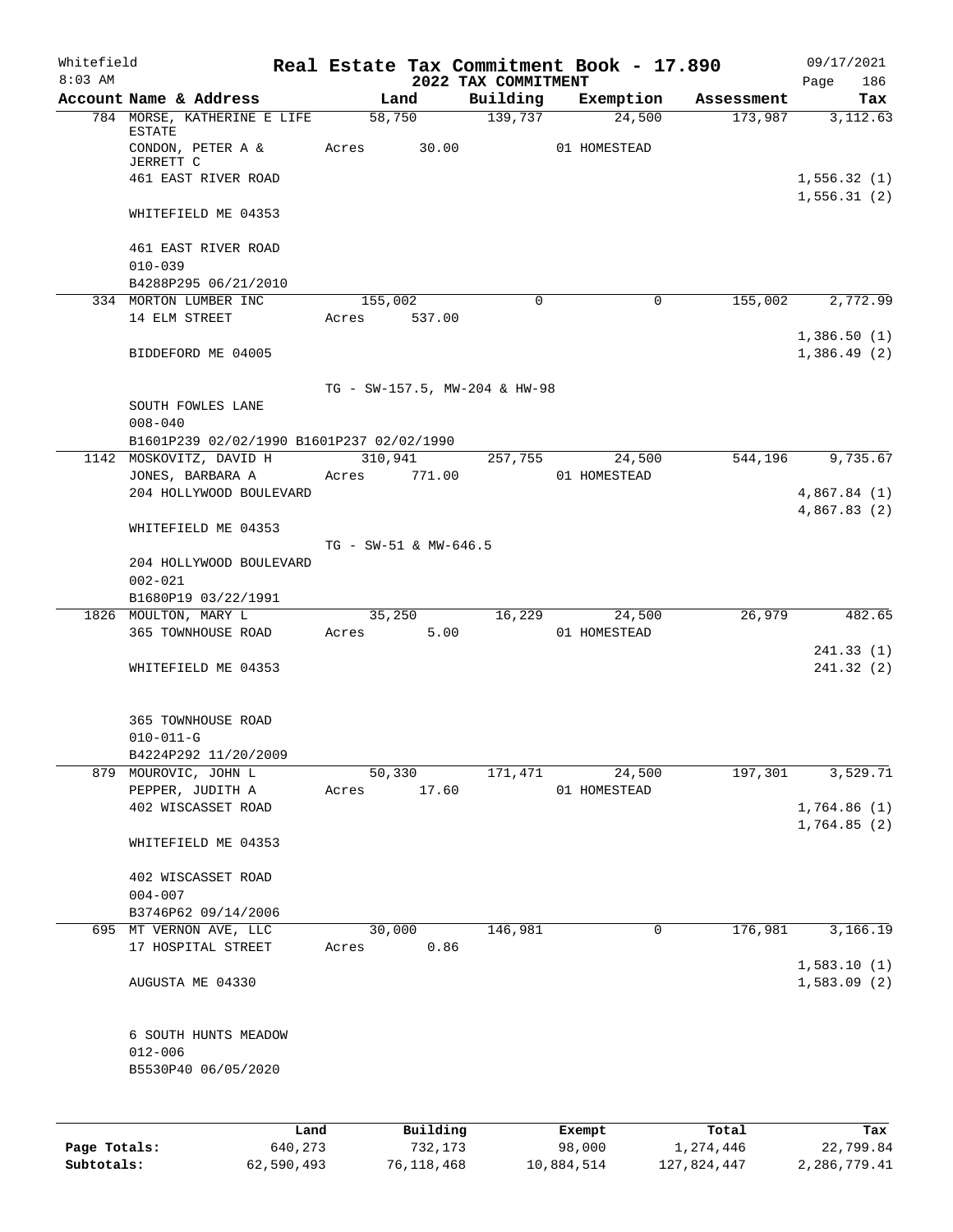| Whitefield<br>$8:03$ AM |                                                                    |        |        | 2022 TAX COMMITMENT | Real Estate Tax Commitment Book - 17.890 |                                           | 09/17/2021<br>187<br>Page |
|-------------------------|--------------------------------------------------------------------|--------|--------|---------------------|------------------------------------------|-------------------------------------------|---------------------------|
|                         | Account Name & Address                                             |        | Land   | Building            | Exemption                                | Assessment                                | Tax                       |
|                         | 244 MULLENS, DEREK R                                               | 30,105 |        | 11,497              | $\Omega$                                 | 41,602                                    | 744.26                    |
|                         | 25 WINDSOR NECK ROAD                                               | Acres  | 1.57   |                     |                                          |                                           |                           |
|                         |                                                                    |        |        |                     |                                          |                                           | 372.13(1)                 |
|                         | WINDSOR ME 04363                                                   |        |        |                     |                                          |                                           | 372.13(2)                 |
|                         |                                                                    |        |        |                     |                                          |                                           |                           |
|                         |                                                                    |        |        |                     |                                          |                                           |                           |
|                         | 226 VIGUE ROAD                                                     |        |        |                     |                                          |                                           |                           |
|                         | $016 - 037 - A$                                                    |        |        |                     |                                          |                                           |                           |
|                         | B4316P12 09/13/2010 B3984P230 04/02/2008<br>1090 MULLENS, LAUREL J | 31,200 |        | 98,325              | 30,380                                   | 99,145                                    | 1,773.70                  |
|                         | CUMMINGS, RICHARD L SR Acres                                       |        | 2.30   |                     | 01 HOMESTEAD                             |                                           |                           |
|                         | 234 VIGUE ROAD                                                     |        |        |                     | 12 VET $2-27-61 = 8-5-64$                |                                           | 886.85 (1)                |
|                         |                                                                    |        |        |                     |                                          |                                           | 886.85 (2)                |
|                         | WHITEFIELD ME 04353                                                |        |        |                     |                                          |                                           |                           |
|                         |                                                                    |        |        |                     |                                          |                                           |                           |
|                         | 234 VIGUE ROAD                                                     |        |        |                     |                                          |                                           |                           |
|                         | $016 - 037$                                                        |        |        |                     |                                          |                                           |                           |
|                         | B2626P267 12/15/2000                                               |        |        |                     |                                          |                                           |                           |
|                         | 1050 MULLENS, WAYNE                                                | 29,750 |        | 5,697               | 0                                        | 35,447                                    | 634.15                    |
|                         | BARON, SHANNON MP                                                  | Acres  | 2.00   |                     |                                          |                                           |                           |
|                         | 458 N HOWE ROAD                                                    |        |        |                     |                                          |                                           | 317.08(1)                 |
|                         |                                                                    |        |        |                     |                                          |                                           | 317.07(2)                 |
|                         | WHITEFIELD ME 04353                                                |        |        |                     |                                          |                                           |                           |
|                         |                                                                    |        |        |                     |                                          |                                           |                           |
|                         | MILLS ROAD<br>$017 - 006 - B$                                      |        |        |                     |                                          |                                           |                           |
|                         | B5174P218 08/21/2017                                               |        |        |                     |                                          |                                           |                           |
|                         | 947 MULLENS, WAYNE                                                 |        | 30,750 | 28,422              | $\mathbf 0$                              | 59,172                                    | 1,058.59                  |
|                         | BARON, SHANNON MP                                                  | Acres  | 2.00   |                     |                                          |                                           |                           |
|                         | 458 N HOWE ROAD                                                    |        |        |                     |                                          |                                           | 529.30(1)                 |
|                         |                                                                    |        |        |                     |                                          |                                           | 529.29(2)                 |
|                         | WHITEFIELD ME 04353                                                |        |        |                     |                                          |                                           |                           |
|                         |                                                                    |        |        |                     |                                          |                                           |                           |
|                         | 208 MILLS ROAD                                                     |        |        |                     |                                          |                                           |                           |
|                         | $017 - 006 - C$                                                    |        |        |                     |                                          |                                           |                           |
|                         | B5174P218 08/21/2017                                               |        |        |                     |                                          |                                           |                           |
|                         | 1471 MULLETT, STEVEN R                                             | 30,450 |        | 132,305             | 30,380                                   | 132,375                                   | 2,368.19                  |
|                         | 85 MARINE LANE                                                     | Acres  | 1.80   |                     | 01 HOMESTEAD                             | 10 VET 8-24-1982 = 7-31-1984 1,184.10 (1) |                           |
|                         | WHITEFIELD ME 04353                                                |        |        |                     |                                          |                                           | 1,184.09(2)               |
|                         |                                                                    |        |        |                     |                                          |                                           |                           |
|                         |                                                                    |        |        |                     |                                          |                                           |                           |
|                         | 85 MARINE LANE                                                     |        |        |                     |                                          |                                           |                           |
|                         | $018 - 037 - C$                                                    |        |        |                     |                                          |                                           |                           |
|                         | B1952P176 02/07/1994                                               |        |        |                     |                                          |                                           |                           |
|                         | 493 MULLINS, ANGELA M &                                            | 49,600 |        | $\Omega$            | $\mathbf 0$                              | 49,600                                    | 887.34                    |
|                         | BRIAN<br>115 MESSERVY DRIVE                                        |        | 39.00  |                     |                                          |                                           |                           |
|                         |                                                                    | Acres  |        |                     |                                          |                                           | 443.67 (1)                |
|                         | EASLEY SC 29642                                                    |        |        |                     |                                          |                                           | 443.67 (2)                |
|                         |                                                                    |        |        |                     |                                          |                                           |                           |
|                         |                                                                    |        |        |                     |                                          |                                           |                           |
|                         | WEARY POND ROAD SOUTH                                              |        |        |                     |                                          |                                           |                           |
|                         | $008 - 022$                                                        |        |        |                     |                                          |                                           |                           |
|                         | B1346P331 11/04/1986                                               |        |        |                     |                                          |                                           |                           |
|                         |                                                                    |        |        |                     |                                          |                                           |                           |
|                         |                                                                    |        |        |                     |                                          |                                           |                           |
|                         |                                                                    |        |        |                     |                                          |                                           |                           |

|              | Land       | Building   | Exempt     | Total       | Tax          |
|--------------|------------|------------|------------|-------------|--------------|
| Page Totals: | 201,855    | 276,246    | 60,760     | 417,341     | 7,466.23     |
| Subtotals:   | 62,792,348 | 76,394,714 | 10,945,274 | 128,241,788 | 2,294,245.64 |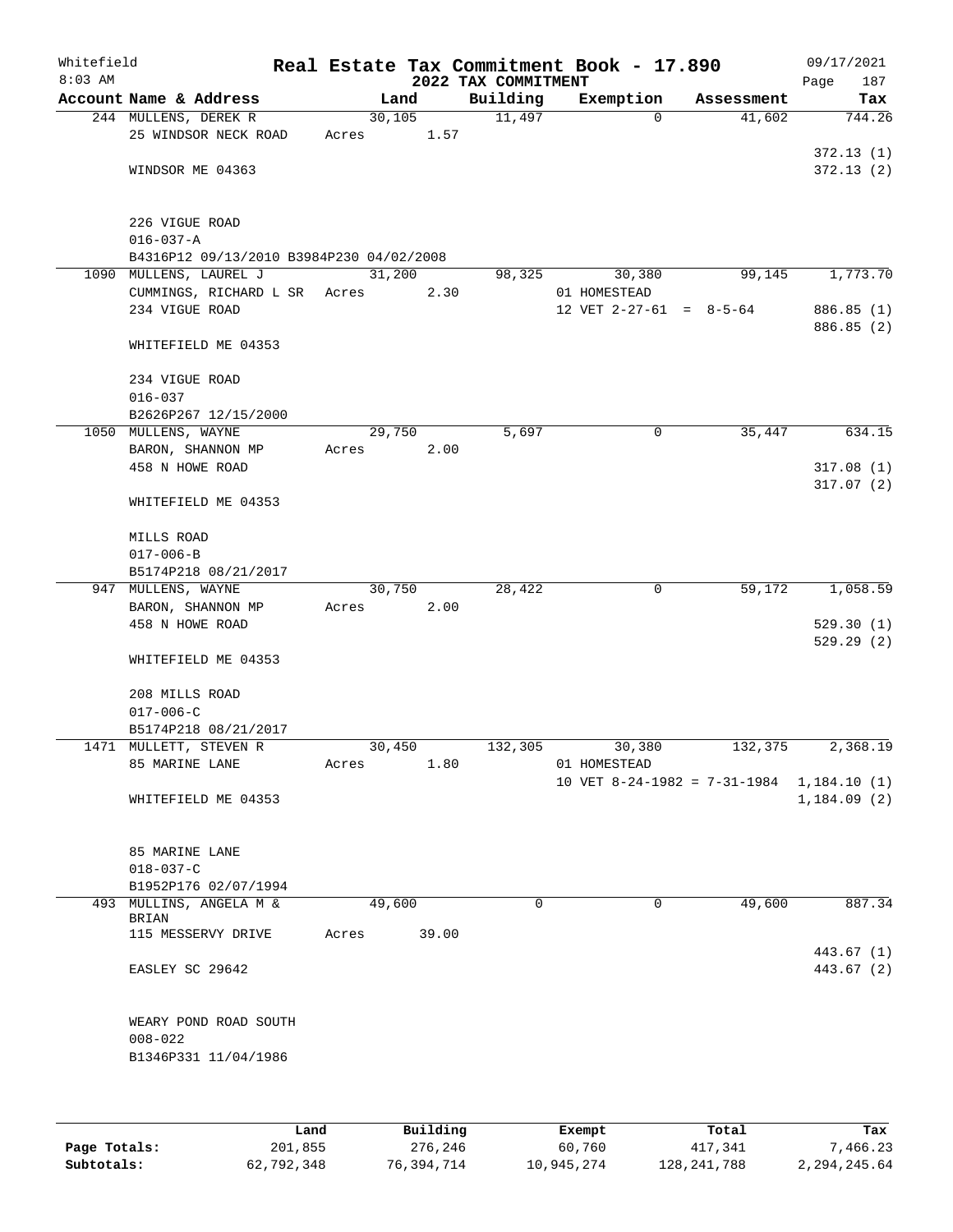| Whitefield<br>$8:03$ AM |                                  |                                                                         |        |          | 2022 TAX COMMITMENT | Real Estate Tax Commitment Book - 17.890 |            | 09/17/2021<br>Page<br>188    |
|-------------------------|----------------------------------|-------------------------------------------------------------------------|--------|----------|---------------------|------------------------------------------|------------|------------------------------|
|                         |                                  | Account Name & Address                                                  | Land   |          | Building            | Exemption                                | Assessment | Tax                          |
|                         |                                  | 1496 MURRAY, JOHN & BARBARA                                             | 24,350 |          | $\mathbf 0$         | $\Omega$                                 | 24,350     | 435.62                       |
|                         | J<br><b>ROAD</b>                 | 129 AUGUSTA-ROCKLAND                                                    | Acres  | 4.40     |                     |                                          |            |                              |
|                         |                                  | WINDSOR ME 04363                                                        |        |          |                     |                                          |            | 217.81(1)<br>217.81(2)       |
|                         | $018 - 039$                      | WINDSOR TOWN LINE                                                       |        |          |                     |                                          |            |                              |
|                         |                                  | B3982P71 03/17/2008                                                     |        |          |                     |                                          |            |                              |
|                         |                                  | 134 MURRAY, KENNETH SR                                                  |        | 0        | 747                 | 0                                        | 747        | 13.36                        |
|                         |                                  | C/O RICHARD MURRAY SR                                                   |        |          |                     |                                          |            |                              |
|                         | 19 DEANS LANE                    |                                                                         |        |          |                     |                                          |            | 6.68(1)                      |
|                         |                                  | BOWDOIN ME 04287                                                        |        |          |                     |                                          |            | 6.68(2)                      |
|                         | HILTON ROAD<br>$011 - 046 - ON$  |                                                                         |        |          |                     |                                          |            |                              |
|                         | 1400 NADEAU, RINO                |                                                                         |        | $\Omega$ | 1,820               | 1,820                                    | $\Omega$   | 0.00                         |
|                         |                                  | 198 JEFFERSON ROAD                                                      |        |          |                     | 01 HOMESTEAD                             |            |                              |
|                         |                                  | WHITEFIELD ME 04353                                                     |        |          |                     |                                          |            |                              |
|                         | $014 - 019 - ON$                 | 198 JEFFERSON ROAD                                                      |        |          |                     |                                          |            |                              |
|                         |                                  | 3 NATIONSTAR MORTGAGE LLC                                               |        | 30,000   | 113,036             | 0                                        | 143,036    | 2,558.91                     |
|                         |                                  | C/O CHAMPION MORTGAGE                                                   | Acres  | 1.50     |                     |                                          |            |                              |
|                         | PO BOX 619093<br>DALLAS TX 75261 |                                                                         |        |          |                     |                                          |            | 1, 279.46(1)<br>1, 279.45(2) |
|                         |                                  |                                                                         |        |          |                     |                                          |            |                              |
|                         | $007 - 053$                      | 736 EAST RIVER ROAD                                                     |        |          |                     |                                          |            |                              |
|                         |                                  | B5495P60 03/02/2020 B4071P253 11/18/2008<br>443 NEAL-PAAKKONEN, ALICE A | 32,700 |          |                     | 24,500                                   | 124,866    | 2,233.85                     |
|                         |                                  | PAAKKONEN, ZACHARY M                                                    | Acres  | 3.30     | 116,666             | 01 HOMESTEAD                             |            |                              |
|                         |                                  | 9 SOUTH HUNTS MEADOW                                                    |        |          |                     |                                          |            | 1, 116.93(1)                 |
|                         | ROAD                             |                                                                         |        |          |                     |                                          |            | 1, 116.92(2)                 |
|                         |                                  | WHITEFIELD ME 04353                                                     |        |          |                     |                                          |            |                              |
|                         |                                  | 9 SOUTH HUNTS MEADOW                                                    |        |          |                     |                                          |            |                              |
|                         | $012 - 005$                      | B5367P277 04/01/2019                                                    |        |          |                     |                                          |            |                              |
|                         |                                  | 42 NELSON, ZACHARY D                                                    | 31,500 |          | 113,077             | $\mathbf 0$                              | 144,577    | 2,586.48                     |
|                         | NELSON, EMMA S                   |                                                                         | Acres  | 2.50     |                     |                                          |            |                              |
|                         |                                  | 530 GARDINER ROAD                                                       |        |          |                     |                                          |            | 1, 293.24 (1)                |
|                         |                                  | WHITEFIELD ME 04353                                                     |        |          |                     |                                          |            | 1, 293.24 (2)                |
|                         |                                  |                                                                         |        |          |                     |                                          |            |                              |
|                         | $012 - 066$                      | 530 GARDINER ROAD                                                       |        |          |                     |                                          |            |                              |
|                         |                                  | B5375P156 04/19/2019                                                    |        |          |                     |                                          |            |                              |
|                         |                                  |                                                                         |        |          |                     |                                          |            |                              |
|                         |                                  |                                                                         |        |          |                     |                                          |            |                              |

|              | Land       | Building   | Exempt     | Total       | Tax          |
|--------------|------------|------------|------------|-------------|--------------|
| Page Totals: | 118,550    | 345,346    | 26,320     | 437,576     | 7,828.22     |
| Subtotals:   | 62,910,898 | 76,740,060 | 10,971,594 | 128,679,364 | 2,302,073.86 |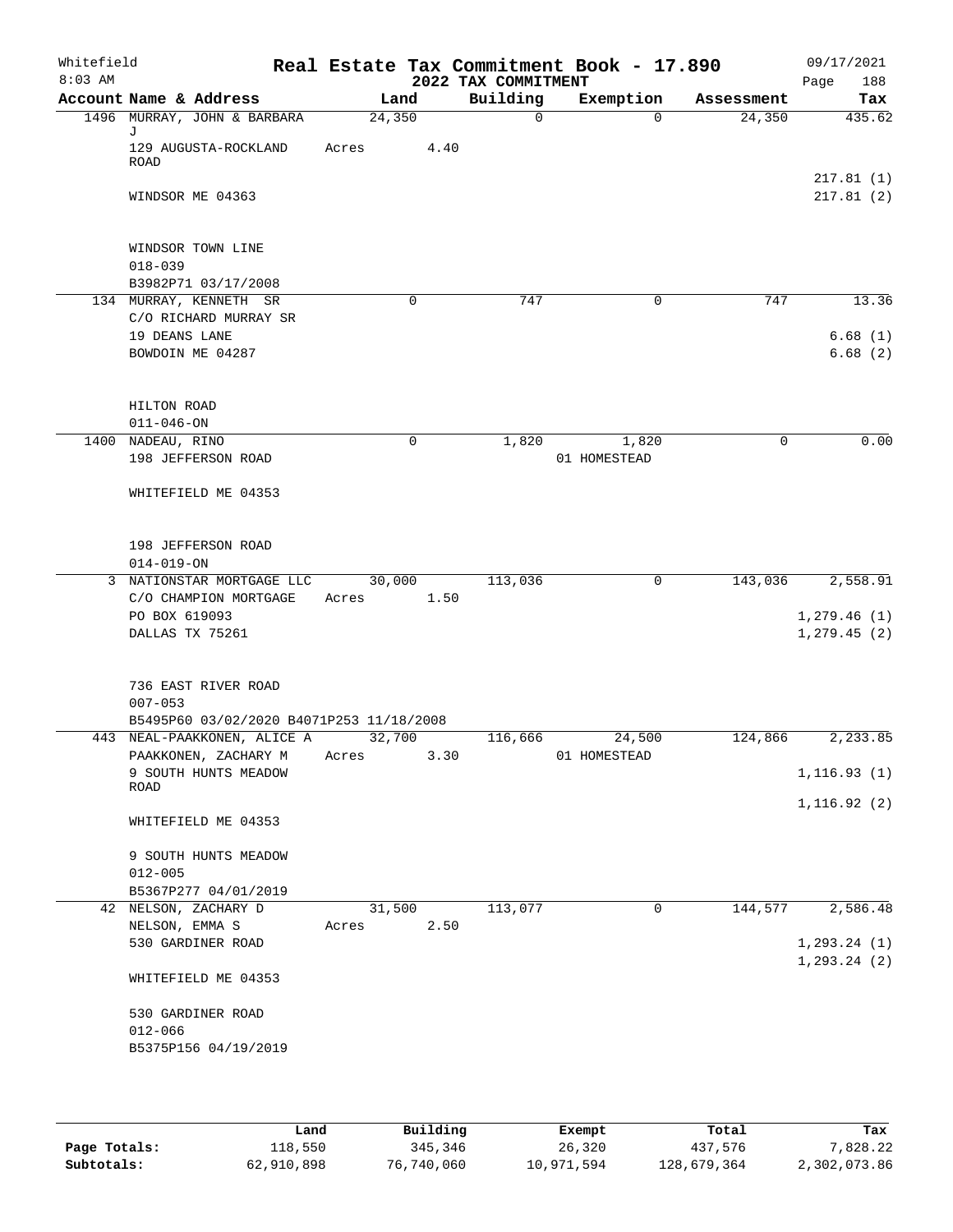| Whitefield<br>$8:03$ AM |                           |       |        |       | 2022 TAX COMMITMENT | Real Estate Tax Commitment Book - 17.890 |            | 09/17/2021<br>Page<br>189 |
|-------------------------|---------------------------|-------|--------|-------|---------------------|------------------------------------------|------------|---------------------------|
|                         | Account Name & Address    |       | Land   |       | Building            | Exemption                                | Assessment | Tax                       |
|                         | 1313 NENONEN, DAVID A     |       | 45,700 |       | $\mathbf 0$         | $\Omega$                                 | 45,700     | 817.57                    |
|                         | 11 PEARL BROOK ROAD       | Acres |        | 33.00 |                     |                                          |            |                           |
|                         |                           |       |        |       |                     |                                          |            | 408.79 (1)                |
|                         | W TOWNSEND MA 01474       |       |        |       |                     |                                          |            | 408.78 (2)                |
|                         |                           |       |        |       |                     |                                          |            |                           |
|                         |                           |       |        |       |                     |                                          |            |                           |
|                         | JEWETT LANE               |       |        |       |                     |                                          |            |                           |
|                         | $008 - 007$               |       |        |       |                     |                                          |            |                           |
|                         | B2161P314 07/02/1996      |       |        |       |                     |                                          |            |                           |
|                         | 67 NEWCOMBE, PHILIP       |       | 2,550  |       | $\Omega$            | 0                                        | 2,550      | 45.62                     |
|                         | 127 SOUTH HOWE ROAD       | Acres |        | 1.70  |                     |                                          |            |                           |
|                         |                           |       |        |       |                     |                                          |            | 22.81(1)                  |
|                         | WHITEFIELD ME 04353       |       |        |       |                     |                                          |            | 22.81(2)                  |
|                         |                           |       |        |       |                     |                                          |            |                           |
|                         |                           |       |        |       |                     |                                          |            |                           |
|                         | SOUTH HOWE ROAD           |       |        |       |                     |                                          |            |                           |
|                         | $017 - 017 - B$           |       |        |       |                     |                                          |            |                           |
|                         | B1561P162 07/14/1989      |       |        |       |                     |                                          |            |                           |
|                         | 1325 NEWCOMBE, PHILIP     |       | 42,050 |       | 29,092              | 30,380                                   | 40,762     | 729.23                    |
|                         | 127 SOUTH HOWE ROAD       | Acres |        | 13.50 |                     | 01 HOMESTEAD                             |            |                           |
|                         |                           |       |        |       |                     | 05 VET EXEMPTION                         |            | 364.62(1)                 |
|                         | WHITEFIELD ME 04353       |       |        |       |                     |                                          |            | 364.61(2)                 |
|                         |                           |       |        |       |                     |                                          |            |                           |
|                         |                           |       |        |       |                     |                                          |            |                           |
|                         | 127 SOUTH HOWE ROAD       |       |        |       |                     |                                          |            |                           |
|                         | $017 - 017$               |       |        |       |                     |                                          |            |                           |
|                         | B1561P162 07/14/1989      |       |        |       |                     |                                          |            |                           |
|                         | 722 NEWCOMBE, PHILIP J    |       | 38,250 |       | $\mathbf 0$         | $\mathbf 0$                              | 38,250     | 684.29                    |
|                         | 127 SOUTH HOWE ROAD       | Acres |        | 15.00 |                     |                                          |            |                           |
|                         |                           |       |        |       |                     |                                          |            | 342.15(1)                 |
|                         | WHITEFIELD ME 04353       |       |        |       |                     |                                          |            | 342.14(2)                 |
|                         |                           |       |        |       |                     |                                          |            |                           |
|                         |                           |       |        |       |                     |                                          |            |                           |
|                         | AUGUSTA-ROCKLAND ROAD     |       |        |       |                     |                                          |            |                           |
|                         | $020 - 017$               |       |        |       |                     |                                          |            |                           |
|                         | B2600P124 09/19/2000      |       |        |       |                     |                                          |            |                           |
|                         | 1478 NEWCOMBE, PHILLIP J  |       | 31,875 |       | 65,253              | 0                                        | 97,128     | 1,737.62                  |
|                         | NEWCOMBE, DARLENE S       | Acres |        | 2.75  |                     |                                          |            |                           |
|                         | 127 SOUTH HOWE ROAD       |       |        |       |                     |                                          |            | 868.81 (1)                |
|                         |                           |       |        |       |                     |                                          |            | 868.81 (2)                |
|                         | WHITEFIELD ME 04353       |       |        |       |                     |                                          |            |                           |
|                         |                           |       |        |       |                     |                                          |            |                           |
|                         | 88 SOUTH HOWE ROAD        |       |        |       |                     |                                          |            |                           |
|                         | $020 - 050 - A$           |       |        |       |                     |                                          |            |                           |
|                         | B4625P175 02/04/2013      |       |        |       |                     |                                          |            |                           |
|                         | 765 NEWCOMBE, RICHARD J & |       | 47,770 |       | 212,329             | 30,380                                   | 229,719    | 4,109.67                  |
|                         | PEGGY K                   |       |        |       |                     |                                          |            |                           |
|                         | 38 SOUTH HOWE ROAD        | Acres |        | 20.80 |                     | 01 HOMESTEAD                             |            |                           |
|                         |                           |       |        |       |                     | 05 VET EXEMPTION                         |            | 2,054.84(1)               |
|                         | WHITEFIELD ME 04353       |       |        |       |                     |                                          |            | 2,054.83(2)               |
|                         |                           |       |        |       |                     |                                          |            |                           |
|                         |                           |       |        |       |                     |                                          |            |                           |
|                         | 38 SOUTH HOWE ROAD        |       |        |       |                     |                                          |            |                           |
|                         | $019 - 048$               |       |        |       |                     |                                          |            |                           |
|                         | B3204P303 12/09/2003      |       |        |       |                     |                                          |            |                           |
|                         |                           |       |        |       |                     |                                          |            |                           |
|                         |                           |       |        |       |                     |                                          |            |                           |

|              | Land       | Building   | Exempt     | Total         | Tax          |
|--------------|------------|------------|------------|---------------|--------------|
| Page Totals: | 208,195    | 306,674    | 60,760     | 454,109       | 8,124.00     |
| Subtotals:   | 63,119,093 | 77,046,734 | 11,032,354 | 129, 133, 473 | 2,310,197.86 |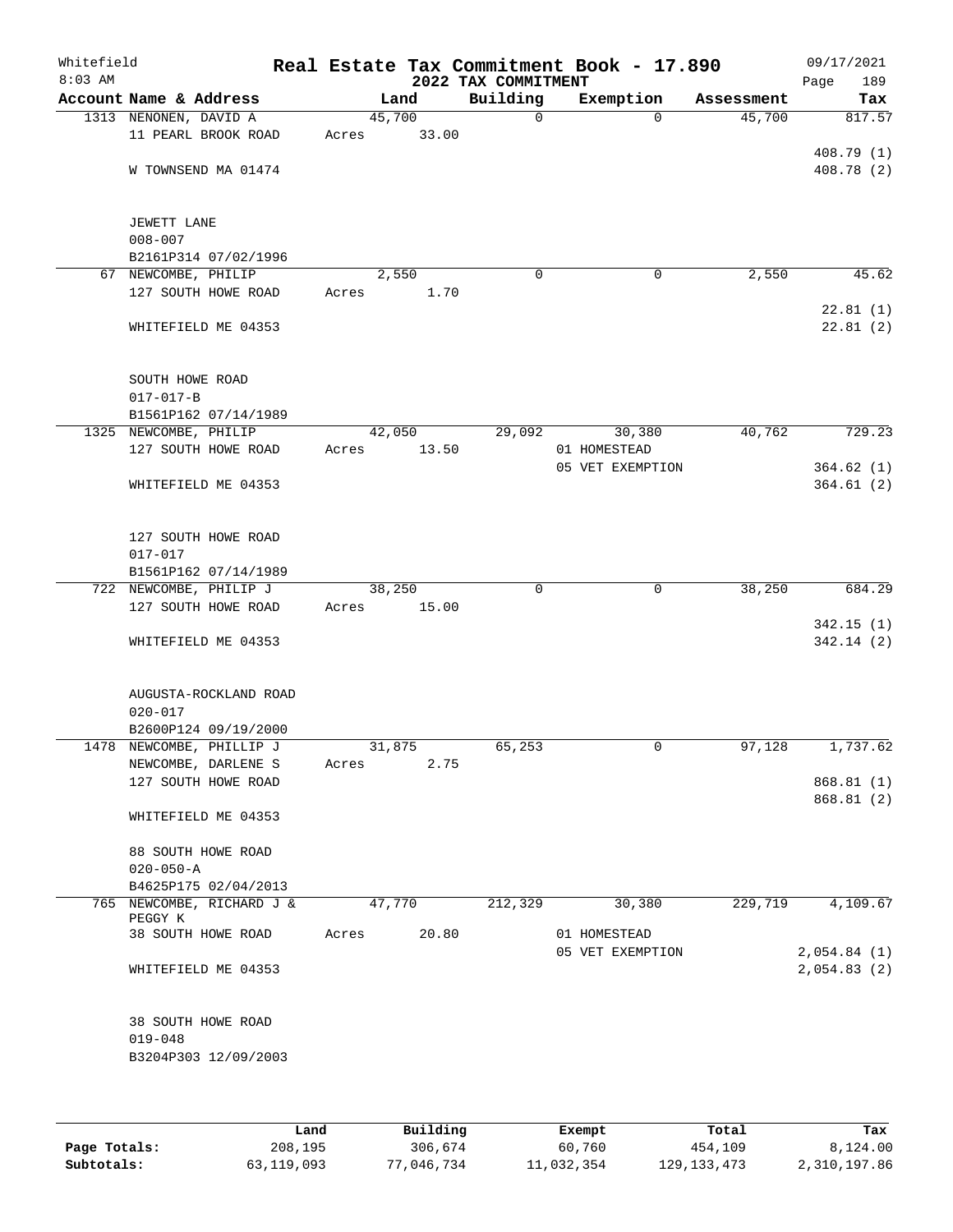| Whitefield |                                                            |            |        |                     | Real Estate Tax Commitment Book - 17.890 |            | 09/17/2021               |
|------------|------------------------------------------------------------|------------|--------|---------------------|------------------------------------------|------------|--------------------------|
| $8:03$ AM  |                                                            |            |        | 2022 TAX COMMITMENT |                                          |            | 190<br>Page              |
|            | Account Name & Address                                     |            | Land   |                     | Building Exemption                       | Assessment | Tax                      |
|            | 1392 NEWELL, ANITA M<br>PO BOX 361                         | Acres 1.50 | 30,000 | 46,330              | 24,500<br>01 HOMESTEAD                   | 51,830     | 927.24                   |
|            |                                                            |            |        |                     |                                          |            | 463.62(1)                |
|            | COOPERS MILLS ME 04341                                     |            |        |                     |                                          |            | 463.62(2)                |
|            |                                                            |            |        |                     |                                          |            |                          |
|            | 359 DEVINE ROAD                                            |            |        |                     |                                          |            |                          |
|            | $019 - 050 - A$                                            |            |        |                     |                                          |            |                          |
|            | B1817P187 10/02/1992<br>411 NEWTON FAMILY REAL             | 54,850     |        | 150,853             | 0                                        | 205, 703   | 3,680.03                 |
|            | ESTATE TRUST                                               |            |        |                     |                                          |            |                          |
|            | NEWTON, DAVID R TRUSTEE Acres 24.00                        |            |        |                     |                                          |            |                          |
|            | 932 BALLTOWN ROAD                                          |            |        |                     |                                          |            | 1,840.02(1)              |
|            | NISKAYUNA NY 12309                                         |            |        |                     |                                          |            | 1,840.01(2)              |
|            | 158 SWEET FERN LANE                                        |            |        |                     |                                          |            |                          |
|            | $001 - 051$                                                |            |        |                     |                                          |            |                          |
|            | 1631 NEWTON, DAVID R<br>TRUSTEE                            | 16,540     |        | 0                   | 0                                        | 16,540     | 295.90                   |
|            | NEWTON FAMILY REAL<br>ESTATE TRUST                         | Acres      | 16.30  |                     |                                          |            |                          |
|            | 932 BALLTOWN ROAD                                          |            |        |                     |                                          |            | 147.95(1)                |
|            | NISKAYUNA NY 12309                                         |            |        |                     |                                          |            | 147.95(2)                |
|            | WISCASSET ROAD                                             |            |        |                     |                                          |            |                          |
|            | $001 - 050$                                                |            |        |                     |                                          |            |                          |
|            | B2610P245 10/27/2000                                       |            |        |                     |                                          |            |                          |
|            | 527 NICHOLSON, M FRANCES<br>TRUST                          | 20,000     |        | $\mathbf 0$         | 0                                        | 20,000     | 357.80                   |
|            | NICHOLSON, M FRANCES &<br>HERBENICK, M FRANCES             | Acres      | 0.96   |                     |                                          |            |                          |
|            | TRUSTEES                                                   |            |        |                     |                                          |            |                          |
|            | 342 SOUND DRIVE                                            |            |        |                     |                                          |            | 178.90(1)                |
|            | KEY LARGO FL 33037                                         |            |        |                     |                                          |            | 178.90(2)                |
|            |                                                            |            |        |                     |                                          |            |                          |
|            | DEVINE ROAD                                                |            |        |                     |                                          |            |                          |
|            | $019 - 011$<br>B1354P321 12/05/1986                        |            |        |                     |                                          |            |                          |
|            | 441 NICHOLSON, M FRANCES<br>TRUST                          | 65,450     |        | 27,733              | 0                                        | 93,183     | 1,667.04                 |
|            | NICHOLSON, M FRANCES &<br>HERBENICK, M FRANCES<br>TRUSTEES | Acres      | 48.00  |                     |                                          |            |                          |
|            | 342 SOUND DRIVE                                            |            |        |                     |                                          |            | 833.52 (1)<br>833.52 (2) |
|            | KEY LARGO FL 33037                                         |            |        |                     |                                          |            |                          |
|            | 7 NORTH HUNTS MEADOW                                       |            |        |                     |                                          |            |                          |
|            | $015 - 033$                                                |            |        |                     |                                          |            |                          |
|            | B1354P321 12/05/1986                                       |            |        |                     |                                          |            |                          |

|              | Land       | Building   | Exempt     | Total       | Tax          |
|--------------|------------|------------|------------|-------------|--------------|
| Page Totals: | 186,840    | 224,916    | 24,500     | 387,256     | 6,928.01     |
| Subtotals:   | 63,305,933 | 77,271,650 | 11,056,854 | 129,520,729 | 2,317,125.87 |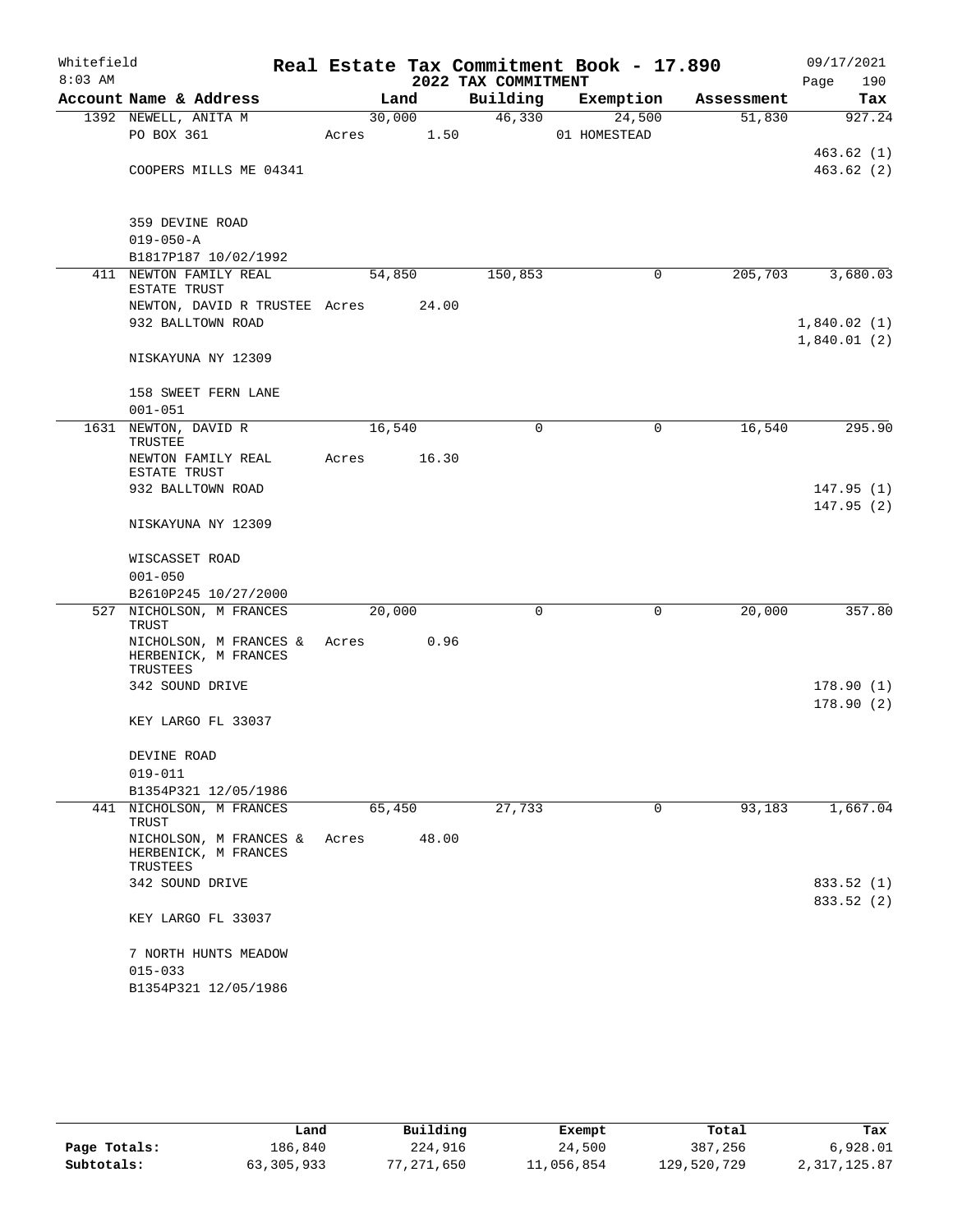| 2022 TAX COMMITMENT<br>Page<br>191<br>Account Name & Address<br>Building<br>Exemption<br>Land<br>Assessment<br>Tax<br>23,750<br>50,896<br>412 NICKERSON III, MILLARD<br>74,646<br>0<br>E TRUSTEE<br>NICKIES REVOCABLE<br>4.00<br>Acres<br>FAMILY TRUST<br>497 AUGUSTA ROCKLAND<br>ROAD<br>WINDSOR ME 04363<br>497 AUGUSTA ROCKLAND<br>$019 - 034$<br>B5556P98 07/27/2020<br>431 NIELSEN, LIANNA C<br>48,374<br>24,500<br>168,433<br>144,559<br>NIELSEN, KAREN & PAUL<br>38.45<br>01 HOMESTEAD<br>Acres<br>193 HOLLYWOOD BOULEVARD<br>WHITEFIELD ME 04353<br>$TG - MW - 31.6$<br>193 HOLLYWOOD BOULEVARD<br>$002 - 018$<br>B5423P16 08/22/2019<br>1913 NIELSEN, PAUL TRUSTEE<br>31,050<br>134,961<br>24,500<br>141,511<br>NIELSEN, JUDITH A<br>2.20<br>01 HOMESTEAD<br>Acres<br>TRUST<br>193 HOLLYWOOD BOULEVARD<br>WHITEFIELD ME 04353<br>21 SOUTH FOWLES LANE<br>$005 - 032 - C$<br>B5266P102 05/17/2018<br>$\mathbf 0$<br>29,250<br>45 NIEWOLA, GLEN<br>29,250<br>0<br>295 EAST DEERING ROAD<br>10.00<br>Acres<br>DEERING NH 03244<br>GARDINER ROAD<br>$012 - 051$<br>B2222P243 03/04/1997<br>172,123<br>24,500<br>181,373<br>128 NILES, KIMBER & JANE<br>33,750<br>219 NO HUNTS MEADOW<br>4.00<br>01 HOMESTEAD<br>Acres<br>ROAD<br>WHITEFIELD ME 04353<br>219 NORTH HUNTS MEADOW<br>$018 - 051 - B$ | Whitefield |                      |  | Real Estate Tax Commitment Book - 17.890 | 09/17/2021 |
|--------------------------------------------------------------------------------------------------------------------------------------------------------------------------------------------------------------------------------------------------------------------------------------------------------------------------------------------------------------------------------------------------------------------------------------------------------------------------------------------------------------------------------------------------------------------------------------------------------------------------------------------------------------------------------------------------------------------------------------------------------------------------------------------------------------------------------------------------------------------------------------------------------------------------------------------------------------------------------------------------------------------------------------------------------------------------------------------------------------------------------------------------------------------------------------------------------------------------------------------------------------------------------------------------------|------------|----------------------|--|------------------------------------------|------------|
|                                                                                                                                                                                                                                                                                                                                                                                                                                                                                                                                                                                                                                                                                                                                                                                                                                                                                                                                                                                                                                                                                                                                                                                                                                                                                                        | $8:03$ AM  |                      |  |                                          |            |
|                                                                                                                                                                                                                                                                                                                                                                                                                                                                                                                                                                                                                                                                                                                                                                                                                                                                                                                                                                                                                                                                                                                                                                                                                                                                                                        |            |                      |  |                                          |            |
|                                                                                                                                                                                                                                                                                                                                                                                                                                                                                                                                                                                                                                                                                                                                                                                                                                                                                                                                                                                                                                                                                                                                                                                                                                                                                                        |            |                      |  |                                          | 1,335.42   |
|                                                                                                                                                                                                                                                                                                                                                                                                                                                                                                                                                                                                                                                                                                                                                                                                                                                                                                                                                                                                                                                                                                                                                                                                                                                                                                        |            |                      |  |                                          |            |
| 667.71 (2)                                                                                                                                                                                                                                                                                                                                                                                                                                                                                                                                                                                                                                                                                                                                                                                                                                                                                                                                                                                                                                                                                                                                                                                                                                                                                             |            |                      |  |                                          | 667.71 (1) |
|                                                                                                                                                                                                                                                                                                                                                                                                                                                                                                                                                                                                                                                                                                                                                                                                                                                                                                                                                                                                                                                                                                                                                                                                                                                                                                        |            |                      |  |                                          |            |
| 3,013.27                                                                                                                                                                                                                                                                                                                                                                                                                                                                                                                                                                                                                                                                                                                                                                                                                                                                                                                                                                                                                                                                                                                                                                                                                                                                                               |            |                      |  |                                          |            |
|                                                                                                                                                                                                                                                                                                                                                                                                                                                                                                                                                                                                                                                                                                                                                                                                                                                                                                                                                                                                                                                                                                                                                                                                                                                                                                        |            |                      |  |                                          |            |
|                                                                                                                                                                                                                                                                                                                                                                                                                                                                                                                                                                                                                                                                                                                                                                                                                                                                                                                                                                                                                                                                                                                                                                                                                                                                                                        |            |                      |  |                                          |            |
| 1,506.64(1)<br>1,506.63(2)<br>2,531.63<br>1, 265.82(1)<br>1, 265.81(2)<br>523.28                                                                                                                                                                                                                                                                                                                                                                                                                                                                                                                                                                                                                                                                                                                                                                                                                                                                                                                                                                                                                                                                                                                                                                                                                       |            |                      |  |                                          |            |
|                                                                                                                                                                                                                                                                                                                                                                                                                                                                                                                                                                                                                                                                                                                                                                                                                                                                                                                                                                                                                                                                                                                                                                                                                                                                                                        |            |                      |  |                                          |            |
|                                                                                                                                                                                                                                                                                                                                                                                                                                                                                                                                                                                                                                                                                                                                                                                                                                                                                                                                                                                                                                                                                                                                                                                                                                                                                                        |            |                      |  |                                          |            |
|                                                                                                                                                                                                                                                                                                                                                                                                                                                                                                                                                                                                                                                                                                                                                                                                                                                                                                                                                                                                                                                                                                                                                                                                                                                                                                        |            |                      |  |                                          |            |
|                                                                                                                                                                                                                                                                                                                                                                                                                                                                                                                                                                                                                                                                                                                                                                                                                                                                                                                                                                                                                                                                                                                                                                                                                                                                                                        |            |                      |  |                                          |            |
|                                                                                                                                                                                                                                                                                                                                                                                                                                                                                                                                                                                                                                                                                                                                                                                                                                                                                                                                                                                                                                                                                                                                                                                                                                                                                                        |            |                      |  |                                          |            |
|                                                                                                                                                                                                                                                                                                                                                                                                                                                                                                                                                                                                                                                                                                                                                                                                                                                                                                                                                                                                                                                                                                                                                                                                                                                                                                        |            |                      |  |                                          |            |
|                                                                                                                                                                                                                                                                                                                                                                                                                                                                                                                                                                                                                                                                                                                                                                                                                                                                                                                                                                                                                                                                                                                                                                                                                                                                                                        |            |                      |  |                                          |            |
|                                                                                                                                                                                                                                                                                                                                                                                                                                                                                                                                                                                                                                                                                                                                                                                                                                                                                                                                                                                                                                                                                                                                                                                                                                                                                                        |            |                      |  |                                          |            |
|                                                                                                                                                                                                                                                                                                                                                                                                                                                                                                                                                                                                                                                                                                                                                                                                                                                                                                                                                                                                                                                                                                                                                                                                                                                                                                        |            |                      |  |                                          |            |
|                                                                                                                                                                                                                                                                                                                                                                                                                                                                                                                                                                                                                                                                                                                                                                                                                                                                                                                                                                                                                                                                                                                                                                                                                                                                                                        |            |                      |  |                                          |            |
|                                                                                                                                                                                                                                                                                                                                                                                                                                                                                                                                                                                                                                                                                                                                                                                                                                                                                                                                                                                                                                                                                                                                                                                                                                                                                                        |            |                      |  |                                          |            |
|                                                                                                                                                                                                                                                                                                                                                                                                                                                                                                                                                                                                                                                                                                                                                                                                                                                                                                                                                                                                                                                                                                                                                                                                                                                                                                        |            |                      |  |                                          |            |
|                                                                                                                                                                                                                                                                                                                                                                                                                                                                                                                                                                                                                                                                                                                                                                                                                                                                                                                                                                                                                                                                                                                                                                                                                                                                                                        |            |                      |  |                                          |            |
|                                                                                                                                                                                                                                                                                                                                                                                                                                                                                                                                                                                                                                                                                                                                                                                                                                                                                                                                                                                                                                                                                                                                                                                                                                                                                                        |            |                      |  |                                          |            |
|                                                                                                                                                                                                                                                                                                                                                                                                                                                                                                                                                                                                                                                                                                                                                                                                                                                                                                                                                                                                                                                                                                                                                                                                                                                                                                        |            |                      |  |                                          |            |
| 261.64(1)<br>261.64(2)<br>3,244.76<br>1,622.38(1)<br>1,622.38(2)                                                                                                                                                                                                                                                                                                                                                                                                                                                                                                                                                                                                                                                                                                                                                                                                                                                                                                                                                                                                                                                                                                                                                                                                                                       |            |                      |  |                                          |            |
|                                                                                                                                                                                                                                                                                                                                                                                                                                                                                                                                                                                                                                                                                                                                                                                                                                                                                                                                                                                                                                                                                                                                                                                                                                                                                                        |            |                      |  |                                          |            |
|                                                                                                                                                                                                                                                                                                                                                                                                                                                                                                                                                                                                                                                                                                                                                                                                                                                                                                                                                                                                                                                                                                                                                                                                                                                                                                        |            |                      |  |                                          |            |
|                                                                                                                                                                                                                                                                                                                                                                                                                                                                                                                                                                                                                                                                                                                                                                                                                                                                                                                                                                                                                                                                                                                                                                                                                                                                                                        |            |                      |  |                                          |            |
|                                                                                                                                                                                                                                                                                                                                                                                                                                                                                                                                                                                                                                                                                                                                                                                                                                                                                                                                                                                                                                                                                                                                                                                                                                                                                                        |            |                      |  |                                          |            |
|                                                                                                                                                                                                                                                                                                                                                                                                                                                                                                                                                                                                                                                                                                                                                                                                                                                                                                                                                                                                                                                                                                                                                                                                                                                                                                        |            |                      |  |                                          |            |
|                                                                                                                                                                                                                                                                                                                                                                                                                                                                                                                                                                                                                                                                                                                                                                                                                                                                                                                                                                                                                                                                                                                                                                                                                                                                                                        |            |                      |  |                                          |            |
|                                                                                                                                                                                                                                                                                                                                                                                                                                                                                                                                                                                                                                                                                                                                                                                                                                                                                                                                                                                                                                                                                                                                                                                                                                                                                                        |            |                      |  |                                          |            |
|                                                                                                                                                                                                                                                                                                                                                                                                                                                                                                                                                                                                                                                                                                                                                                                                                                                                                                                                                                                                                                                                                                                                                                                                                                                                                                        |            |                      |  |                                          |            |
|                                                                                                                                                                                                                                                                                                                                                                                                                                                                                                                                                                                                                                                                                                                                                                                                                                                                                                                                                                                                                                                                                                                                                                                                                                                                                                        |            |                      |  |                                          |            |
|                                                                                                                                                                                                                                                                                                                                                                                                                                                                                                                                                                                                                                                                                                                                                                                                                                                                                                                                                                                                                                                                                                                                                                                                                                                                                                        |            |                      |  |                                          |            |
|                                                                                                                                                                                                                                                                                                                                                                                                                                                                                                                                                                                                                                                                                                                                                                                                                                                                                                                                                                                                                                                                                                                                                                                                                                                                                                        |            |                      |  |                                          |            |
|                                                                                                                                                                                                                                                                                                                                                                                                                                                                                                                                                                                                                                                                                                                                                                                                                                                                                                                                                                                                                                                                                                                                                                                                                                                                                                        |            |                      |  |                                          |            |
|                                                                                                                                                                                                                                                                                                                                                                                                                                                                                                                                                                                                                                                                                                                                                                                                                                                                                                                                                                                                                                                                                                                                                                                                                                                                                                        |            | B3877P201 07/07/2007 |  |                                          |            |

|              | Land       | Building   | Exempt     | Total         | Tax          |
|--------------|------------|------------|------------|---------------|--------------|
| Page Totals: | 166,174    | 502,539    | 73,500     | 595,213       | 10,648.36    |
| Subtotals:   | 63,472,107 | 77,774,189 | 11,130,354 | 130, 115, 942 | 2,327,774.23 |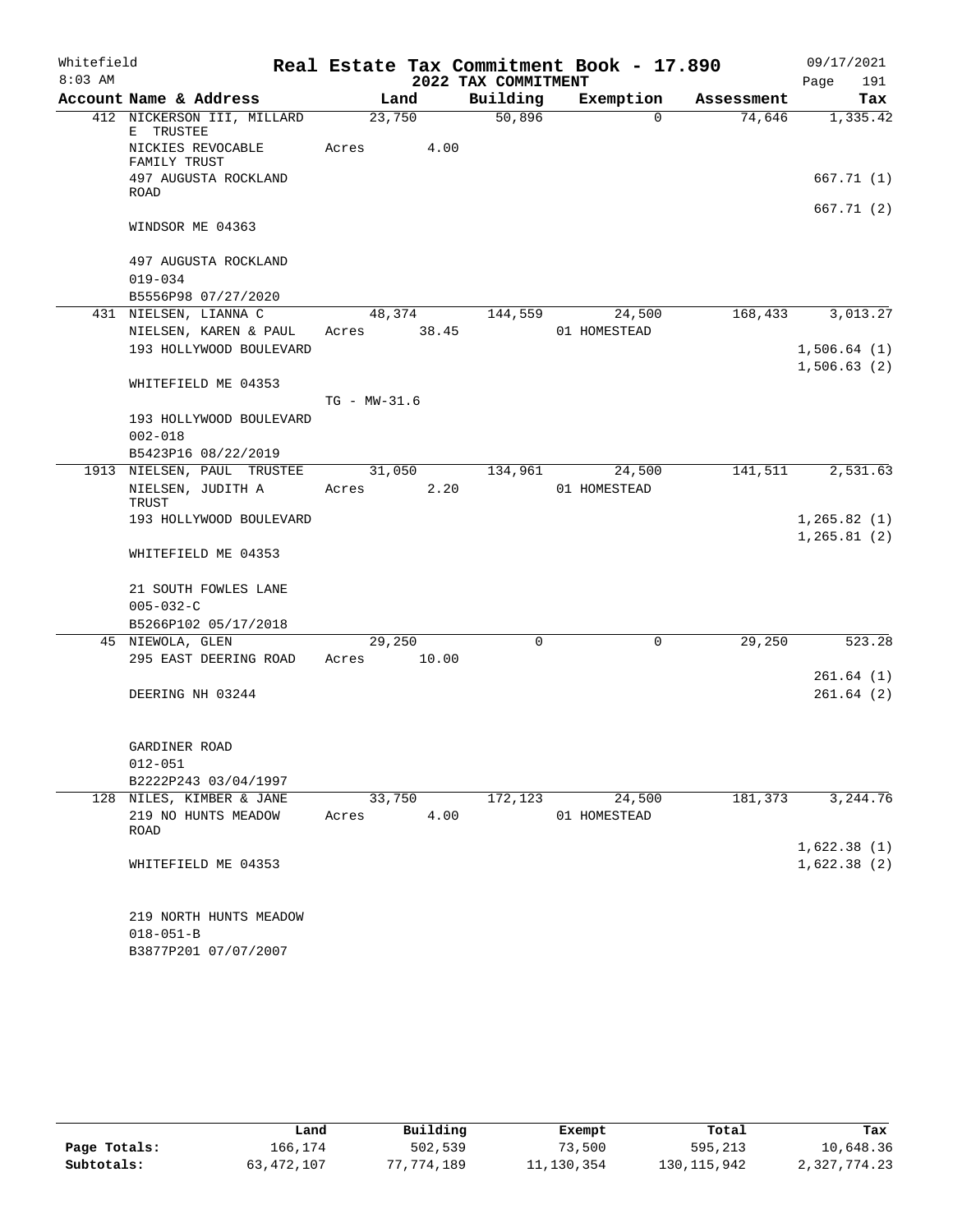| Whitefield<br>$8:03$ AM |                                                                           |       |                | 2022 TAX COMMITMENT | Real Estate Tax Commitment Book - 17.890 |            | 09/17/2021<br>192<br>Page  |
|-------------------------|---------------------------------------------------------------------------|-------|----------------|---------------------|------------------------------------------|------------|----------------------------|
|                         | Account Name & Address                                                    |       | Land           | Building            | Exemption                                | Assessment | Tax                        |
|                         | 197 NILES, SHANE H & JODIE                                                |       | 31,500         | 78,039              | 24,500                                   | 85,039     | 1,521.35                   |
|                         | L<br>513 HILTON ROAD                                                      | Acres | 2.50           |                     | 01 HOMESTEAD                             |            |                            |
|                         |                                                                           |       |                |                     |                                          |            | 760.68(1)                  |
|                         | WHITEFIELD ME 04353                                                       |       |                |                     |                                          |            | 760.67(2)                  |
|                         | 513 HILTON ROAD                                                           |       |                |                     |                                          |            |                            |
|                         | $011 - 037$                                                               |       |                |                     |                                          |            |                            |
|                         | B2086P91 09/08/1995                                                       |       |                |                     |                                          |            |                            |
|                         | 762 NILES, STEPHEN M<br>TRUSTEE                                           |       | 60,700         | 106,729             | 0                                        | 167,429    | 2,995.30                   |
|                         | NILES FAMILY<br>IRREVOCABLE TRUST                                         | Acres | 33.00          |                     |                                          |            |                            |
|                         | 1831 WASHINGTON AVE                                                       |       |                |                     |                                          |            | 1,497.65(1)<br>1,497.65(2) |
|                         | PORTLAND ME 04103                                                         |       |                |                     |                                          |            |                            |
|                         | 177 HEAD TIDE ROAD                                                        |       |                |                     |                                          |            |                            |
|                         | $007 - 073$                                                               |       |                |                     |                                          |            |                            |
|                         | B5417P91 07/26/2019                                                       |       |                |                     |                                          |            |                            |
|                         | 23 NILSEN, RUNE<br>41 PIPER ROAD                                          | Acres | 30,825<br>2.05 | 116,741             | 24,500<br>01 HOMESTEAD                   | 123,066    | 2,201.65                   |
|                         |                                                                           |       |                |                     |                                          |            | 1,100.83(1)                |
|                         | WHITEFIELD ME 04353                                                       |       |                |                     |                                          |            | 1,100.82(2)                |
|                         |                                                                           |       |                |                     |                                          |            |                            |
|                         | 41 PIPER ROAD<br>$026 - 027$                                              |       |                |                     |                                          |            |                            |
|                         | B5364P228 03/18/2019                                                      |       |                |                     |                                          |            |                            |
| 1728                    | NOFTALL, JENNIFER &                                                       |       | 35,274         | 189,207             | 24,500                                   | 199,981    | 3,577.66                   |
|                         | CHRISTOPHER                                                               |       |                |                     |                                          |            |                            |
|                         | 162 DEVINE ROAD                                                           | Acres | 5.03           |                     | 01 HOMESTEAD                             |            |                            |
|                         |                                                                           |       |                |                     |                                          |            | 1,788.83(1)<br>1,788.83(2) |
|                         | WHITEFIELD ME 04353                                                       |       |                |                     |                                          |            |                            |
|                         | 162 DEVINE ROAD                                                           |       |                |                     |                                          |            |                            |
|                         | $016 - 013 - G$                                                           |       |                |                     |                                          |            |                            |
|                         | B3317P24 06/27/2004                                                       |       |                |                     |                                          |            |                            |
| 1793                    | NORTH AMERICAN MISSION<br>BOARD OF THE SOUTHERN<br>BAPTIST CONVENTION INC |       | 30,825         | 169,886             | 0                                        | 200,711    | 3,590.72                   |
|                         | 4200 NORTH POINT                                                          | Acres | 2.05           |                     |                                          |            |                            |
|                         | PARKWAY                                                                   |       |                |                     |                                          |            | 1,795.36(1)                |
|                         | ALPHARETTA GA 30022                                                       |       |                |                     |                                          |            | 1,795.36(2)                |
|                         | 11 HICKORY LANE                                                           |       |                |                     |                                          |            |                            |
|                         | $012 - 026 - C$                                                           |       |                |                     |                                          |            |                            |
|                         | B5042P29 08/10/2016                                                       |       |                |                     |                                          |            |                            |

|              | Land       | Building   | Exempt     | Total       | Tax          |
|--------------|------------|------------|------------|-------------|--------------|
| Page Totals: | 189,124    | 660,602    | 73,500     | 776,226     | 13,886.68    |
| Subtotals:   | 63,661,231 | 78,434,791 | 11,203,854 | 130,892,168 | 2,341,660.91 |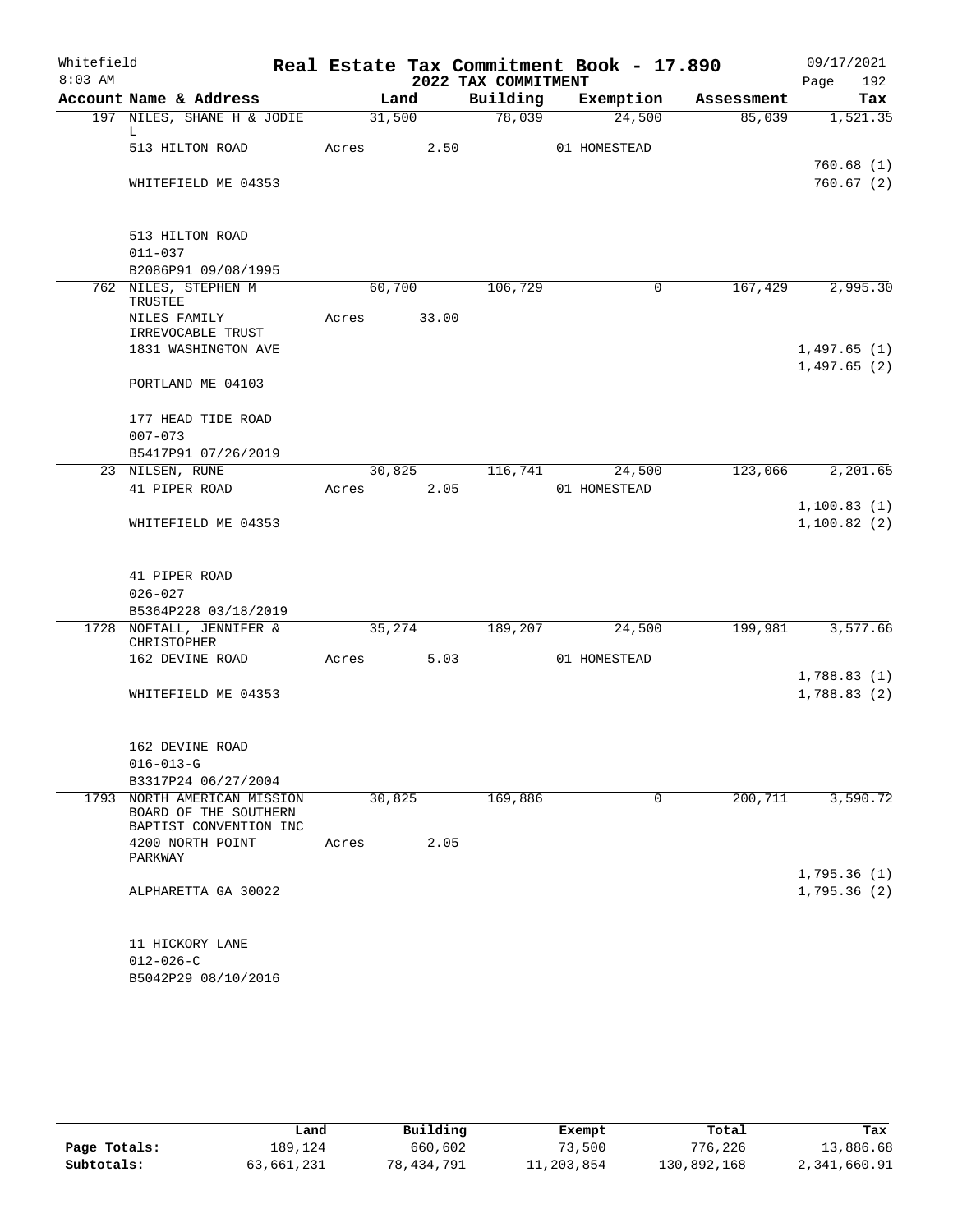| Whitefield<br>$8:03$ AM |                                                  |            |        |            |                                 | Real Estate Tax Commitment Book - 17.890 |             | 09/17/2021                   |
|-------------------------|--------------------------------------------------|------------|--------|------------|---------------------------------|------------------------------------------|-------------|------------------------------|
|                         | Account Name & Address                           |            | Land   |            | 2022 TAX COMMITMENT<br>Building | Exemption                                | Assessment  | Page<br>193<br>Tax           |
|                         | 363 NORTHERN NEW ENGLAND<br>TELEPHONE OPERATIONS |            | 20,000 |            | 226,604                         | $\Omega$                                 | 246,604     | 4,411.75                     |
|                         | LLC<br>770 ELM STREET                            | Acres      |        | 0.22       |                                 |                                          |             |                              |
|                         | MANCHESTER NH 03101                              |            |        |            |                                 |                                          |             | 2, 205.88(1)<br>2, 205.87(2) |
|                         | 32 MILLS ROAD<br>$026 - 023$                     |            |        |            |                                 |                                          |             |                              |
|                         | B3985P49 03/31/2008                              |            |        |            |                                 |                                          |             |                              |
|                         | 200 NORTHRUP LLC<br>66 GOOSE HILL ROAD           | Acres      | 49,413 | 31.02      | 0                               | 0                                        | 49,413      | 884.00                       |
|                         | JEFFERSON ME 04248                               |            |        |            |                                 |                                          |             | 442.00 (1)<br>442.00 (2)     |
|                         | NORTH HOWE ROAD                                  |            |        |            |                                 |                                          |             |                              |
|                         | $020 - 004$<br>B5387P185 05/29/2019              |            |        |            |                                 |                                          |             |                              |
|                         | 1952 NORTHRUP LLC                                |            | 50,700 |            | $\Omega$                        | $\mathbf 0$                              | 50,700      | 907.02                       |
|                         | 66 GOOSE HILL ROAD                               | Acres      |        | 33.00      |                                 |                                          |             | 453.51(1)                    |
|                         | JEFFERSON ME 04248                               |            |        |            |                                 |                                          |             | 453.51(2)                    |
|                         | COWBOY LANE                                      |            |        |            |                                 |                                          |             |                              |
|                         | $020 - 005 - 001$<br>B5387P185 05/29/2019        |            |        |            |                                 |                                          |             |                              |
|                         | 1440 NORTHRUP, CLAUDENE O                        |            | 54,473 |            | 111,953                         | 24,500                                   | 141,926     | 2,539.06                     |
|                         | 28 COWBOY LANE                                   | Acres      |        | 23.42      |                                 | 01 HOMESTEAD                             |             | 1, 269.53(1)                 |
|                         | WHITEFIELD ME 04353                              |            |        |            |                                 |                                          |             | 1, 269.53(2)                 |
|                         | 28 COWBOY LANE                                   |            |        |            |                                 |                                          |             |                              |
|                         | $020 - 005$<br>B5356P183 02/22/2019              |            |        |            |                                 |                                          |             |                              |
| 1680                    | NORTHRUP, MATTHEW L &<br>HEATHER W               |            | 30,750 |            | 174,653                         | 24,500                                   | 180,903     | 3,236.35                     |
|                         | 266 TOWNHOUSE ROAD                               | Acres      |        | 2.00       |                                 | 01 HOMESTEAD                             |             |                              |
|                         | WHITEFIELD ME 04353                              |            |        |            |                                 |                                          |             | 1,618.18(1)<br>1,618.17(2)   |
|                         | 266 TOWNHOUSE ROAD                               |            |        |            |                                 |                                          |             |                              |
|                         | $013 - 058 - A$<br>B2919P292 09/30/2002          |            |        |            |                                 |                                          |             |                              |
|                         | 1327 NORTHRUP, NATHAN O                          |            | 2,100  |            | 0                               | 0                                        | 2,100       | 37.57                        |
|                         | 66 GOOSE HILL ROAD                               | Acres      |        | 1.40       |                                 |                                          |             |                              |
|                         | JEFFERSON ME 04348                               |            |        |            |                                 |                                          |             | 18.79(1)<br>18.78 (2)        |
|                         | AUGUSTA ROAD                                     |            |        |            |                                 |                                          |             |                              |
|                         | $025 - 002$<br>B4918P66 08/14/2015               |            |        |            |                                 |                                          |             |                              |
|                         |                                                  | Land       |        | Building   |                                 | Exempt                                   | Total       | Tax                          |
| Page Totals:            |                                                  | 207,436    |        | 513,210    |                                 | 49,000                                   | 671,646     | 12,015.75                    |
| Subtotals:              |                                                  | 63,868,667 |        | 78,948,001 |                                 | 11,252,854                               | 131,563,814 | 2,353,676.66                 |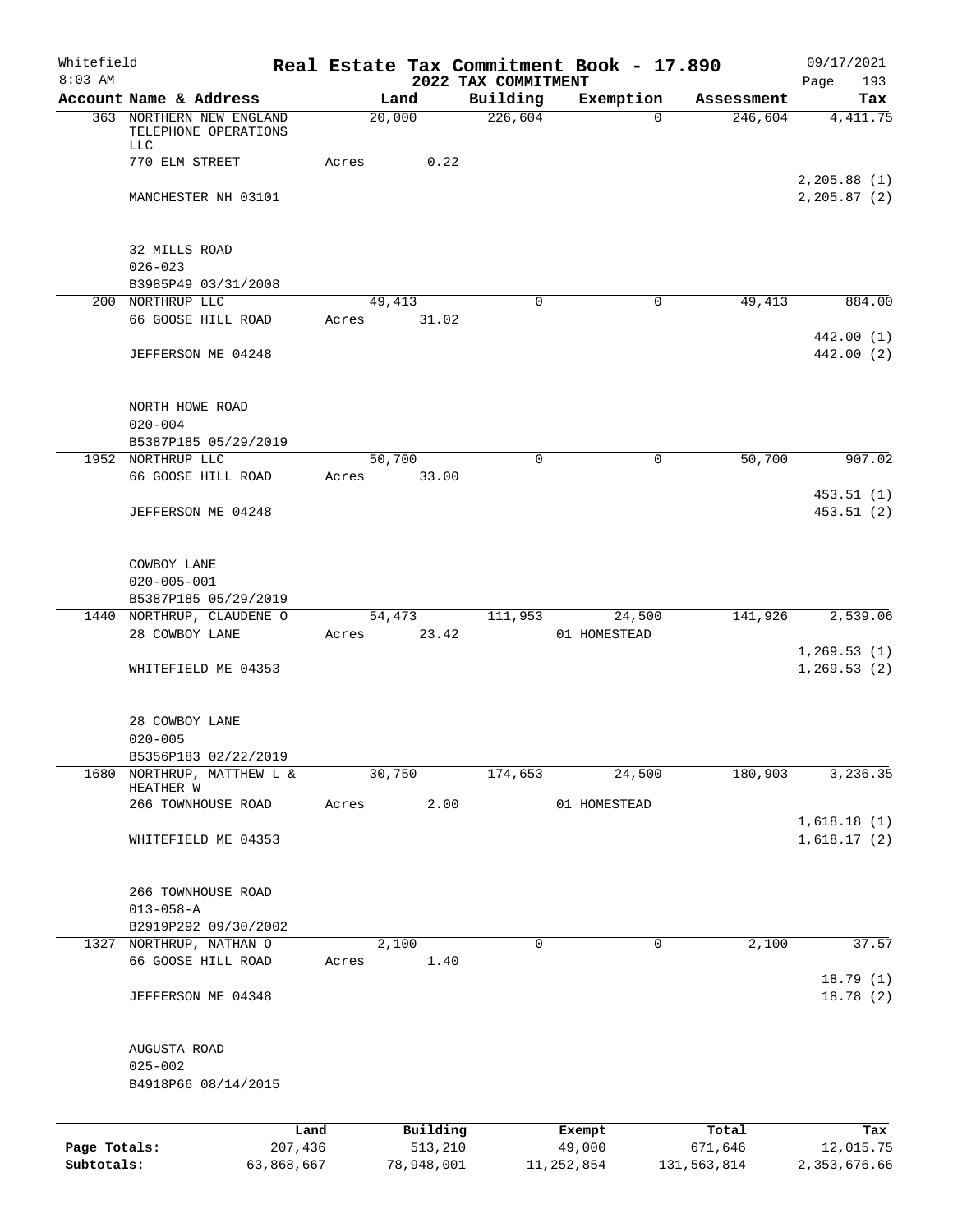| Whitefield<br>$8:03$ AM |                                                                         |                    |        | 2022 TAX COMMITMENT | Real Estate Tax Commitment Book - 17.890 |            | Page        | 09/17/2021<br>194 |
|-------------------------|-------------------------------------------------------------------------|--------------------|--------|---------------------|------------------------------------------|------------|-------------|-------------------|
|                         | Account Name & Address                                                  |                    | Land   | Building            | Exemption                                | Assessment |             | Tax               |
|                         | 1605 NORTON, JODY M                                                     |                    | 66,800 | 153,866             | 24,500                                   | 196,166    |             | 3,509.41          |
|                         | 299 HUNTS MEADOW ROAD                                                   | Acres              | 50.10  |                     | 01 HOMESTEAD                             |            |             |                   |
|                         |                                                                         |                    |        |                     |                                          |            | 1,754.71(1) |                   |
|                         | WHITEFIELD ME 04353                                                     |                    |        |                     |                                          |            | 1,754.70(2) |                   |
|                         |                                                                         |                    |        |                     |                                          |            |             |                   |
|                         | 299 HUNTS MEADOW ROAD                                                   |                    |        |                     |                                          |            |             |                   |
|                         | $012 - 024$                                                             |                    |        |                     |                                          |            |             |                   |
|                         | B4543P47 07/05/2012 B2240P259 05/22/1997                                |                    |        |                     |                                          |            |             |                   |
|                         | 5 NORTON, SEAN JUSTIN                                                   | 20,300             |        | 0                   | 0                                        | 20, 300    |             | 363.17            |
|                         | 246 HUNTS MEADOW ROAD                                                   | Acres              | 1.70   |                     |                                          |            |             |                   |
|                         |                                                                         |                    |        |                     |                                          |            |             | 181.59(1)         |
|                         | PITTSTON ME 04345                                                       |                    |        |                     |                                          |            |             | 181.58(2)         |
|                         |                                                                         |                    |        |                     |                                          |            |             |                   |
|                         |                                                                         |                    |        |                     |                                          |            |             |                   |
|                         | SOUTH HUNTS MEADOW ROAD                                                 |                    |        |                     |                                          |            |             |                   |
|                         | $009 - 001$<br>B5631P54 12/07/2020                                      |                    |        |                     |                                          |            |             |                   |
|                         | 1118 NYE, CAROLINE P &                                                  |                    | 57,933 | 101,018             | 24,500                                   | 134,451    |             | 2,405.33          |
|                         | FRANCIS, CHRISTOPHER J                                                  |                    |        |                     |                                          |            |             |                   |
|                         | 156 HEATH ROAD                                                          | Acres              | 96.00  |                     | 01 HOMESTEAD                             |            |             |                   |
|                         |                                                                         |                    |        |                     |                                          |            | 1,202.67(1) |                   |
|                         | WHITEFIELD ME 04353                                                     |                    |        |                     |                                          |            | 1,202.66(2) |                   |
|                         |                                                                         |                    |        |                     |                                          |            |             |                   |
|                         | 156 HEATH ROAD                                                          | TG - SW-17 & MW-56 |        |                     |                                          |            |             |                   |
|                         | $011 - 012$                                                             |                    |        |                     |                                          |            |             |                   |
|                         | B4091P160 01/26/2009                                                    |                    |        |                     |                                          |            |             |                   |
|                         | 899 OAK HILL HOMESTEAD LLC                                              | 84,550             |        | 0                   | $\mathbf 0$                              | 84,550     |             | 1,512.60          |
|                         | 266 TOWNHOUSE ROAD                                                      | Acres              | 95.60  |                     |                                          |            |             |                   |
|                         |                                                                         |                    |        |                     |                                          |            |             | 756.30(1)         |
|                         | WHITEFIELD ME 04353                                                     |                    |        |                     |                                          |            |             | 756.30(2)         |
|                         |                                                                         |                    |        |                     |                                          |            |             |                   |
|                         |                                                                         |                    |        |                     |                                          |            |             |                   |
|                         | TOWNHOUSE ROAD<br>$013 - 058$                                           |                    |        |                     |                                          |            |             |                   |
|                         | B5259P023 04/20/2018                                                    |                    |        |                     |                                          |            |             |                   |
|                         | 55 OAK HILL HOMESTEAD LLC                                               | 171,600            |        | 270,326             | 0                                        | 441,926    |             | 7,906.06          |
|                         | 266 TOWNHOUSE ROAD                                                      | Acres              | 182.70 |                     |                                          |            |             |                   |
|                         |                                                                         |                    |        |                     |                                          |            | 3,953.03(1) |                   |
|                         | WHITEFIELD ME 04353                                                     |                    |        |                     |                                          |            | 3,953.03(2) |                   |
|                         |                                                                         |                    |        |                     |                                          |            |             |                   |
|                         |                                                                         |                    |        |                     |                                          |            |             |                   |
|                         | 225 TOWNHOUSE ROAD                                                      |                    |        |                     |                                          |            |             |                   |
|                         | $013 - 005$                                                             |                    |        |                     |                                          |            |             |                   |
|                         | B5259P023 04/20/2018 B5195P126 10/26/2017<br>499 OAK HILL HOMESTEAD LLC | 10,000             |        | 93,838              | 0                                        | 103,838    |             | 1,857.66          |
|                         | 266 TOWNHOUSE ROAD                                                      |                    |        |                     |                                          |            |             |                   |
|                         |                                                                         |                    |        |                     |                                          |            |             | 928.83(1)         |
|                         | WHITEFIELD ME 04353                                                     |                    |        |                     |                                          |            |             | 928.83(2)         |
|                         |                                                                         |                    |        |                     |                                          |            |             |                   |
|                         |                                                                         |                    |        |                     |                                          |            |             |                   |
|                         | 185 TOWNHOUSE ROAD                                                      |                    |        |                     |                                          |            |             |                   |
|                         | $013 - 005 - ON$                                                        |                    |        |                     |                                          |            |             |                   |
|                         | B5259P23 04/20/2018                                                     |                    |        |                     |                                          |            |             |                   |
|                         |                                                                         |                    |        |                     |                                          |            |             |                   |
|                         |                                                                         |                    |        |                     |                                          |            |             |                   |
|                         |                                                                         |                    |        |                     |                                          |            |             |                   |

|              | Land       | Building   | Exempt     | Total       | Tax          |
|--------------|------------|------------|------------|-------------|--------------|
| Page Totals: | 411,183    | 619,048    | 49,000     | 981,231     | 17,554.23    |
| Subtotals:   | 64,279,850 | 79,567,049 | 11,301,854 | 132,545,045 | 2,371,230.89 |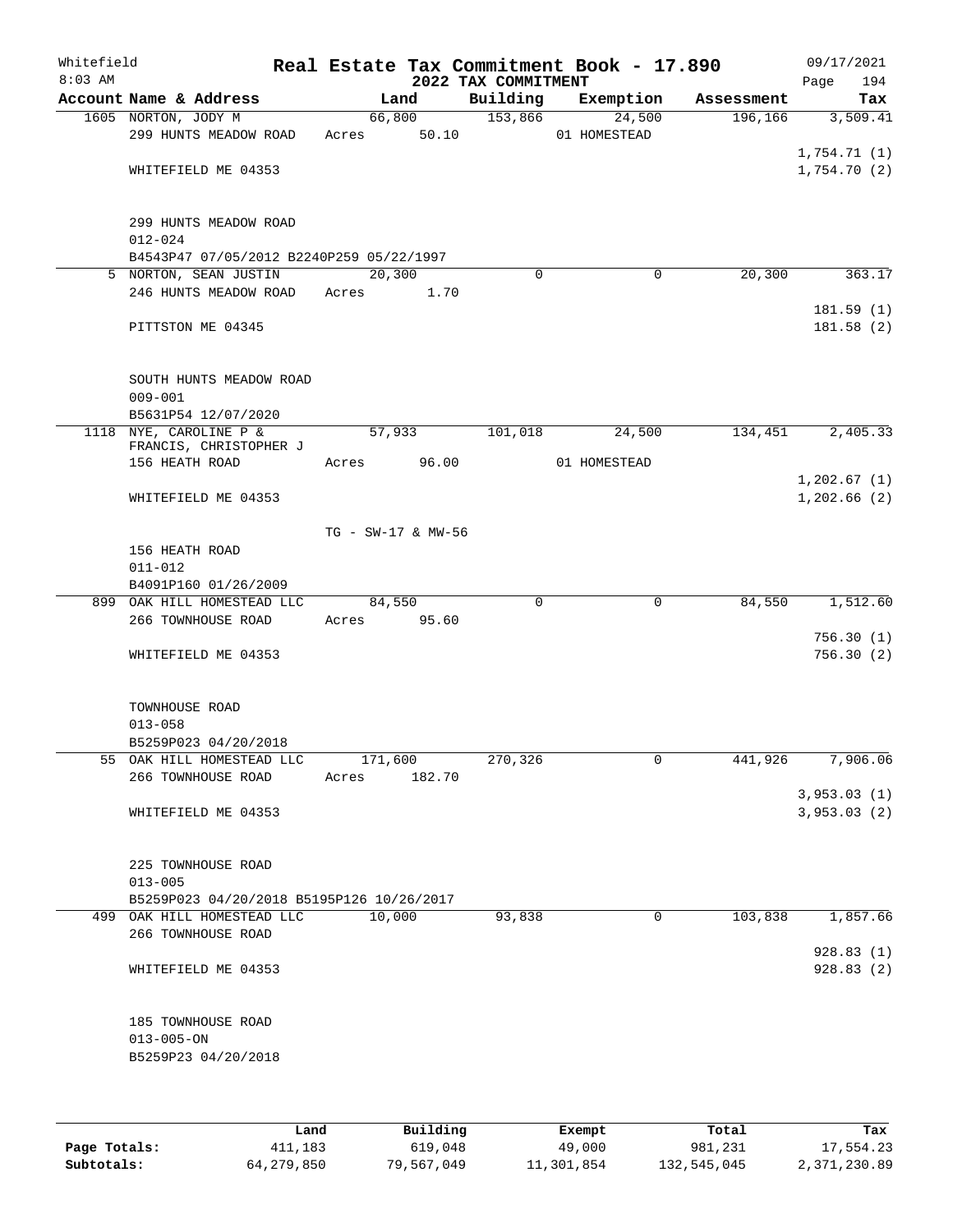| Whitefield<br>$8:03$ AM |                                                              |         |          |                                 | Real Estate Tax Commitment Book - 17.890 |            | 09/17/2021              |
|-------------------------|--------------------------------------------------------------|---------|----------|---------------------------------|------------------------------------------|------------|-------------------------|
|                         | Account Name & Address                                       |         | Land     | 2022 TAX COMMITMENT<br>Building | Exemption                                | Assessment | 195<br>Page<br>Tax      |
|                         | 1604 OAK HILL HOMESTEAD LLC                                  | 110,450 |          | $\mathbf 0$                     | $\Omega$                                 | 110,450    | 1,975.95                |
|                         | 266 TOWNHOUSE ROAD                                           | Acres   | 157.40   |                                 |                                          |            | 987.98 (1)              |
|                         | WHITEFIELD ME 04353                                          |         |          |                                 |                                          |            | 987.97 (2)              |
|                         | VIGUE ROAD                                                   |         |          |                                 |                                          |            |                         |
|                         | $016 - 042$<br>B5259P23 04/20/2018 B5195P126 10/26/2017      |         |          |                                 |                                          |            |                         |
|                         | 839 OAKES, DWIGHT A &                                        | 62,000  |          | 7,031                           | 30,380                                   | 38,651     | 691.47                  |
|                         | <b>CYNTHIA</b>                                               |         |          |                                 |                                          |            |                         |
|                         | 488 WISCASSET ROAD                                           | Acres   | 35.00    |                                 | 01 HOMESTEAD<br>05 VET EXEMPTION         |            | 345.74 (1)              |
|                         | WHITEFIELD ME 04353                                          |         |          |                                 |                                          |            | 345.73(2)               |
|                         | 488 WISCASSET ROAD<br>$001 - 044$                            |         |          |                                 |                                          |            |                         |
|                         | B1186P29 05/03/1984                                          |         |          |                                 |                                          |            |                         |
|                         | 1600 OAKES, DWIGHT A &<br>CYNTHIA L                          |         | 9,820    | $\mathbf 0$                     | 0                                        | 9,820      | 175.68                  |
|                         | 488 WISCASSET ROAD                                           | Acres   | 7.90     |                                 |                                          |            | 87.84 (1)               |
|                         | WHITEFIELD ME 04353                                          |         |          |                                 |                                          |            | 87.84(2)                |
|                         | WISCASSET ROAD<br>$001 - 043$                                |         |          |                                 |                                          |            |                         |
|                         | B1186P29 05/03/1984                                          |         |          |                                 |                                          |            |                         |
|                         | 377 OBER, FRANKLIN A                                         |         | 59,600   | 96,127                          | 0                                        | 155,727    | 2,785.96                |
|                         | 172 ROONEY LANE                                              | Acres   | 39.00    |                                 |                                          |            | 1,392.98(1)             |
|                         | WHITEFIELD ME 04353                                          |         |          |                                 |                                          |            | 1,392.98(2)             |
|                         | 172 ROONEY LANE                                              |         |          |                                 |                                          |            |                         |
|                         | $009 - 019$                                                  |         |          |                                 |                                          |            |                         |
|                         | B1796P141 07/16/1992<br>47 OBER, JANET M                     |         | 34,515   | 94,637                          | 24,500                                   | 104,652    | 1,872.22                |
|                         | 123 PHILBRICK LANE                                           | Acres   | 4.51     |                                 | 01 HOMESTEAD                             |            |                         |
|                         | WHITEFIELD ME 04353                                          |         |          |                                 |                                          |            | 936.11 (1)<br>936.11(2) |
|                         |                                                              |         |          |                                 |                                          |            |                         |
|                         | 123 PHILBRICK LANE<br>$006 - 012 - C$<br>B1799P57 07/24/1992 |         |          |                                 |                                          |            |                         |
|                         | 940 OLIVER, JAN                                              |         | 30,270   | 181,485                         | 0                                        | 211,755    | 3,788.30                |
|                         | THOURET, CLAUDE<br>8 STONE HOUSE COURT                       | Acres   | 1.68     |                                 |                                          |            | 1,894.15(1)             |
|                         |                                                              |         |          |                                 |                                          |            | 1,894.15(2)             |
|                         | WHITEFIELD ME 04353                                          |         |          |                                 |                                          |            |                         |
|                         | 8 STONE HOUSE COURT                                          |         |          |                                 |                                          |            |                         |
|                         | $016 - 040 - G$                                              |         |          |                                 |                                          |            |                         |
|                         | B5560P113 07/30/2020                                         |         |          |                                 |                                          |            |                         |
|                         |                                                              |         |          |                                 |                                          |            |                         |
|                         |                                                              | Land    | Building |                                 | Exempt                                   | Total      | Tax                     |
| Page Totals:            | 306,655                                                      |         | 379,280  |                                 | 54,880                                   | 631,055    | 11,289.58               |

**Subtotals:** 64,586,505 79,946,329 11,356,734 133,176,100 2,382,520.47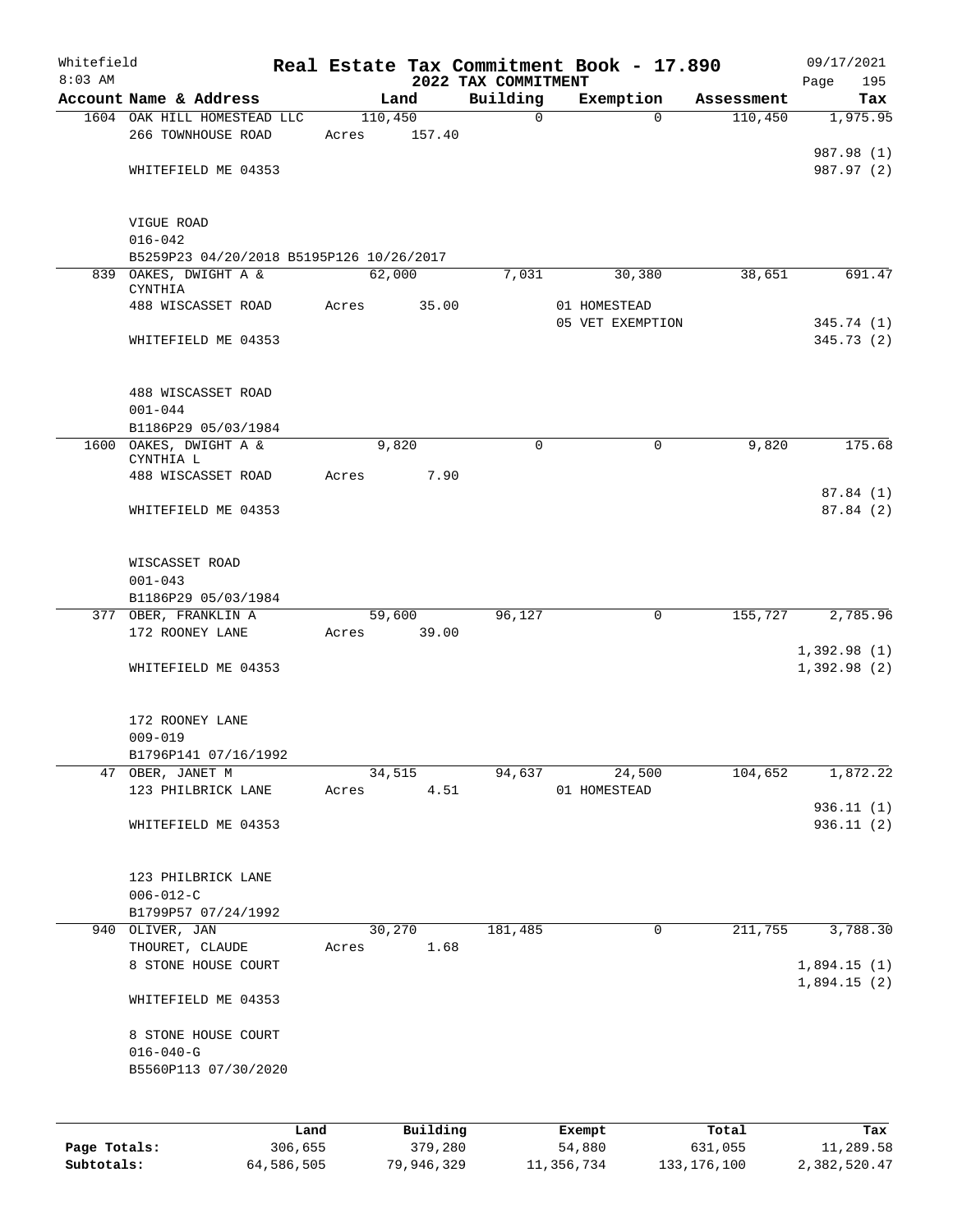| Whitefield<br>$8:03$ AM |                                             |        |                 | 2022 TAX COMMITMENT | Real Estate Tax Commitment Book - 17.890 |            | 09/17/2021<br>196<br>Page    |
|-------------------------|---------------------------------------------|--------|-----------------|---------------------|------------------------------------------|------------|------------------------------|
|                         | Account Name & Address                      |        | Land            | Building            | Exemption                                | Assessment | Tax                          |
|                         | 1586 O'MAHONEY, BRIAN J<br>STONE, KRISTIN M | Acres  | 45,490<br>17.80 | 151,404             | 24,500<br>01 HOMESTEAD                   | 172,394    | 3,084.13                     |
|                         | 90 HOLLYWOOD BOULEVARD                      |        |                 |                     |                                          |            | 1,542.07(1)<br>1,542.06(2)   |
|                         | WHITEFIELD ME 04353                         |        |                 |                     |                                          |            |                              |
|                         | 90 HOLLYWOOD BOULEVARD<br>$005 - 032$       |        |                 |                     |                                          |            |                              |
|                         | B3128P144 08/19/2003                        |        |                 |                     |                                          |            |                              |
|                         | 1493 O'MAHONEY, JANE                        | 30,870 |                 | 79,906              | 24,500                                   | 86,276     | 1,543.48                     |
|                         | O'CONNOR, MAUREEN                           | Acres  | 2.08            |                     | 01 HOMESTEAD                             |            |                              |
|                         | 51 DOYLE ROAD                               |        |                 |                     |                                          |            | 771.74(1)                    |
|                         | WHITEFIELD ME 04353                         |        |                 |                     |                                          |            | 771.74(2)                    |
|                         | 51 DOYLE ROAD<br>$019 - 039 - B$            |        |                 |                     |                                          |            |                              |
|                         | B4729P84 11/04/2013                         |        |                 |                     |                                          |            |                              |
|                         | 1084 ORTIZ, EDUARDO E &<br>CHERYL J         | 63,250 |                 | $\mathbf 0$         | 0                                        | 63,250     | 1,131.54                     |
|                         | 575 NASH ROAD                               | Acres  | 63.00           |                     |                                          |            |                              |
|                         |                                             |        |                 |                     |                                          |            | 565.77 (1)                   |
|                         | PITTSTON ME 04345                           |        |                 |                     |                                          |            | 565.77(2)                    |
|                         | PITTSTON TOWN LINE,<br>$003 - 005$          |        |                 |                     |                                          |            |                              |
|                         | 610 OSTROFF, MARK R                         |        | 46,130          | 112,788             | 24,500                                   | 134,418    | 2,404.74                     |
|                         | HUNTLEY, ROBIN M                            | Acres  | 18.60           |                     | 01 HOMESTEAD                             |            |                              |
|                         | PO BOX 224                                  |        |                 |                     |                                          |            | 1, 202.37(1)<br>1, 202.37(2) |
|                         | COOPERS MILLS ME 04341                      |        |                 |                     |                                          |            |                              |
|                         | 63 MAIN STREET                              |        |                 |                     |                                          |            |                              |
|                         | $022 - 038$                                 |        |                 |                     |                                          |            |                              |
|                         | B5493P53 02/21/2020                         |        |                 |                     |                                          |            |                              |
|                         | 945 OXFORD PROPERTIES LLC                   |        | $\mathbf 0$     | 10,580              | $\mathbf 0$                              | 10,580     | 189.28                       |
|                         | PO BOX 151                                  |        |                 |                     |                                          |            |                              |
|                         | SOUTH PARIS ME 04281                        |        |                 |                     |                                          |            | 94.64(1)<br>94.64(2)         |
|                         | 23 PINE RIDGE                               |        |                 |                     |                                          |            |                              |
|                         | $019 - 033 - ON$                            |        |                 |                     |                                          |            |                              |
|                         | 517 OXFORD PROPERTIES LLC<br>PO BOX 151     | 91,030 |                 | 0                   | 0                                        | 91,030     | 1,628.53                     |
|                         |                                             | Acres  | 42.70           |                     |                                          |            | 814.27(1)                    |
|                         | SOUTH PARIS ME 04281                        |        |                 |                     |                                          |            | 814.26(2)                    |
|                         | PINE RIDGE TRAILER PARK                     |        |                 |                     |                                          |            |                              |
|                         | $019 - 033$                                 |        |                 |                     |                                          |            |                              |
|                         | B2947P166 11/15/2002                        |        |                 |                     |                                          |            |                              |
|                         |                                             |        |                 |                     |                                          |            |                              |

|              | Land       | Building   | Exempt     | Total       | Tax          |
|--------------|------------|------------|------------|-------------|--------------|
| Page Totals: | 276,770    | 354,678    | 73,500     | 557,948     | 9,981.70     |
| Subtotals:   | 64,863,275 | 80,301,007 | 11,430,234 | 133,734,048 | 2,392,502.17 |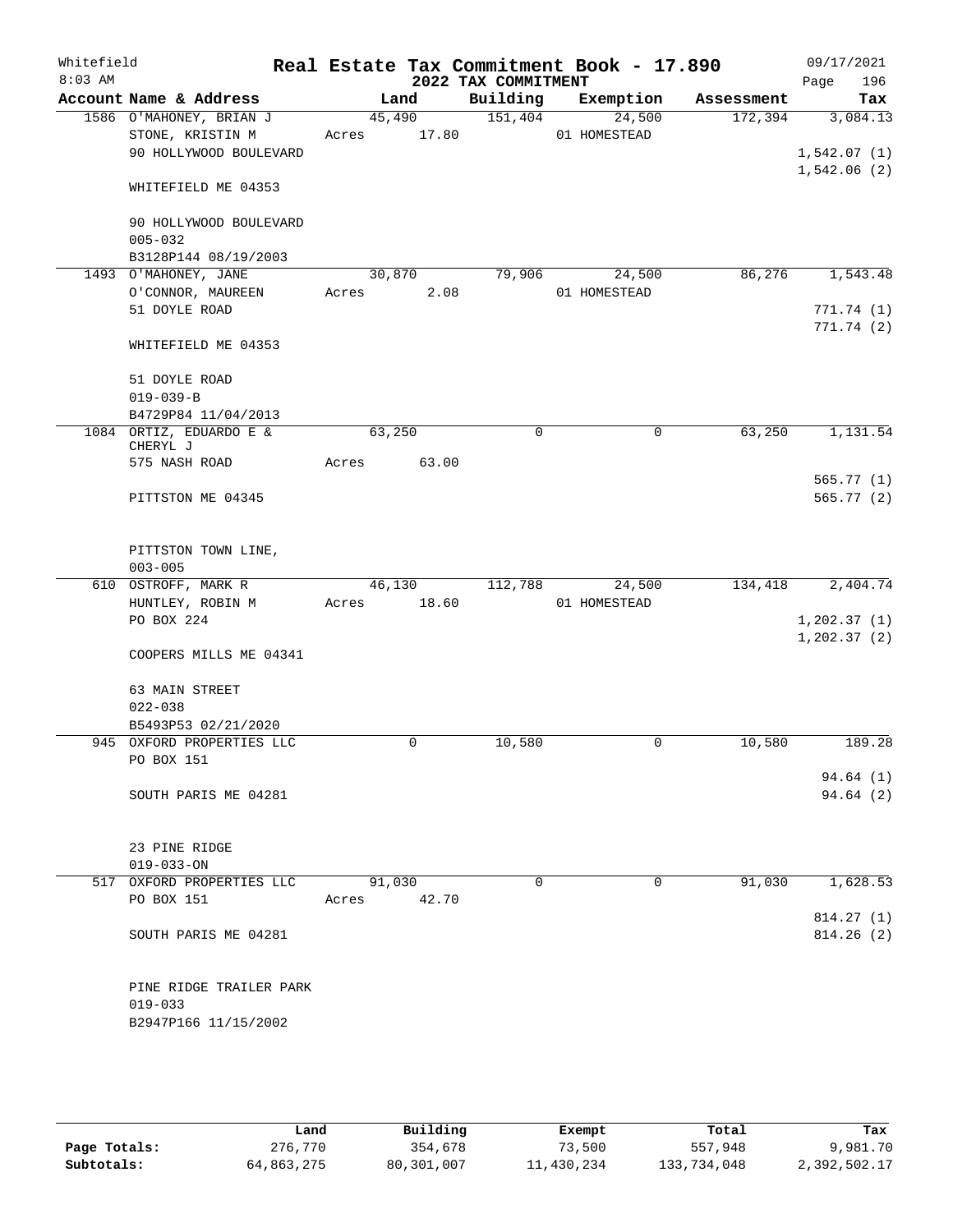| Whitefield<br>$8:03$ AM |                                                 |        |        | 2022 TAX COMMITMENT | Real Estate Tax Commitment Book - 17.890 |            | 09/17/2021<br>197<br>Page    |
|-------------------------|-------------------------------------------------|--------|--------|---------------------|------------------------------------------|------------|------------------------------|
|                         | Account Name & Address                          |        | Land   | Building            | Exemption                                | Assessment | Tax                          |
|                         | 1633 OXFORD PROPERTIES LLC                      | 22,700 |        | $\mathsf{O}$        | $\Omega$                                 | 22,700     | 406.10                       |
|                         | PO BOX 151                                      | Acres  | 3.30   |                     |                                          |            |                              |
|                         |                                                 |        |        |                     |                                          |            | 203.05(1)                    |
|                         | SOUTH PARIS ME 04281                            |        |        |                     |                                          |            | 203.05(2)                    |
|                         |                                                 |        |        |                     |                                          |            |                              |
|                         |                                                 |        |        |                     |                                          |            |                              |
|                         | PINE RIDGE TRAILER PARK                         |        |        |                     |                                          |            |                              |
|                         | $019 - 035$                                     |        |        |                     |                                          |            |                              |
|                         | B2947P166 11/15/2002                            |        |        |                     |                                          |            |                              |
|                         | 1743 PADGETT, JAMES H                           | 40,050 |        | 191,906             | 24,500                                   | 207,456    | 3,711.39                     |
|                         | 102 COOKSON LANE                                | Acres  | 11.00  |                     | 01 HOMESTEAD                             |            |                              |
|                         |                                                 |        |        |                     |                                          |            | 1,855.70(1)                  |
|                         | WHITEFIELD ME 04353                             |        |        |                     |                                          |            | 1,855.69(2)                  |
|                         |                                                 |        |        |                     |                                          |            |                              |
|                         |                                                 |        |        |                     |                                          |            |                              |
|                         | 102 COOKSON LANE                                |        |        |                     |                                          |            |                              |
|                         | $020 - 046 - A$                                 |        |        |                     |                                          |            |                              |
|                         | B4778P181 05/12/2014                            |        |        |                     |                                          |            |                              |
|                         | 1894 PAETOW, ERIC                               | 37,250 |        | 115,086             | 24,500                                   | 127,836    | 2,286.99                     |
|                         | PAETOW, SVETLANA                                | Acres  | 7.50   |                     | 01 HOMESTEAD                             |            |                              |
|                         | 268 NORTH HOWE ROAD                             |        |        |                     |                                          |            | 1, 143.50(1)<br>1, 143.49(2) |
|                         | WHITEFIELD ME 04353                             |        |        |                     |                                          |            |                              |
|                         |                                                 |        |        |                     |                                          |            |                              |
|                         | 268 NORTH HOWE ROAD                             |        |        |                     |                                          |            |                              |
|                         | $020 - 001 - A$                                 |        |        |                     |                                          |            |                              |
|                         | B5423P207 08/16/2019                            |        |        |                     |                                          |            |                              |
|                         | 1465 PAETOW, GARDNER V                          |        | 42,490 | 138,690             | 0                                        | 181,180    | 3, 241.31                    |
|                         | PO BOX 136                                      | Acres  | 7.80   |                     |                                          |            |                              |
|                         |                                                 |        |        |                     |                                          |            | 1,620.66(1)                  |
|                         | COOPERS MILLS ME 04341                          |        |        |                     |                                          |            | 1,620.65(2)                  |
|                         |                                                 |        |        |                     |                                          |            |                              |
|                         |                                                 |        |        |                     |                                          |            |                              |
|                         | <b>30 HILLSIDE LANE</b>                         |        |        |                     |                                          |            |                              |
|                         | $024 - 004 - C$                                 |        |        |                     |                                          |            |                              |
|                         | B5367P60 03/29/2019                             |        |        |                     |                                          |            |                              |
|                         | 1529 PAGURKO, JOHN J III                        | 52,450 |        | 75,957              | 24,500                                   | 103,907    | 1,858.90                     |
|                         | 571 TOWNHOUSE ROAD                              | Acres  | 28.00  |                     | 01 HOMESTEAD                             |            |                              |
|                         |                                                 |        |        |                     |                                          |            | 929.45(1)                    |
|                         | WHITEFIELD ME 04353                             |        |        |                     |                                          |            | 929.45(2)                    |
|                         |                                                 |        |        |                     |                                          |            |                              |
|                         |                                                 |        |        |                     |                                          |            |                              |
|                         | 571 TOWNHOUSE ROAD                              |        |        |                     |                                          |            |                              |
|                         | $010 - 003$                                     |        |        |                     |                                          |            |                              |
|                         | B3113P268 07/30/2003<br>295 PAGURKO, JOHN J III | 23,400 |        | $\Omega$            | 0                                        | 23,400     | 418.63                       |
|                         | 571 TOWNHOUSE ROAD                              | Acres  | 26.00  |                     |                                          |            |                              |
|                         |                                                 |        |        |                     |                                          |            | 209.32(1)                    |
|                         | WHITEFIELD ME 04353                             |        |        |                     |                                          |            | 209.31(2)                    |
|                         |                                                 |        |        |                     |                                          |            |                              |
|                         |                                                 |        |        |                     |                                          |            |                              |
|                         | TOWNHOUSE ROAD                                  |        |        |                     |                                          |            |                              |
|                         | $009 - 031$                                     |        |        |                     |                                          |            |                              |
|                         | B3113P268 07/30/2003                            |        |        |                     |                                          |            |                              |
|                         |                                                 |        |        |                     |                                          |            |                              |
|                         |                                                 |        |        |                     |                                          |            |                              |

|              | Land       | Building   | Exempt     | Total       | Tax          |
|--------------|------------|------------|------------|-------------|--------------|
| Page Totals: | 218,340    | 521,639    | 73,500     | 666,479     | 11,923.32    |
| Subtotals:   | 65,081,615 | 80,822,646 | 11,503,734 | 134,400,527 | 2,404,425.49 |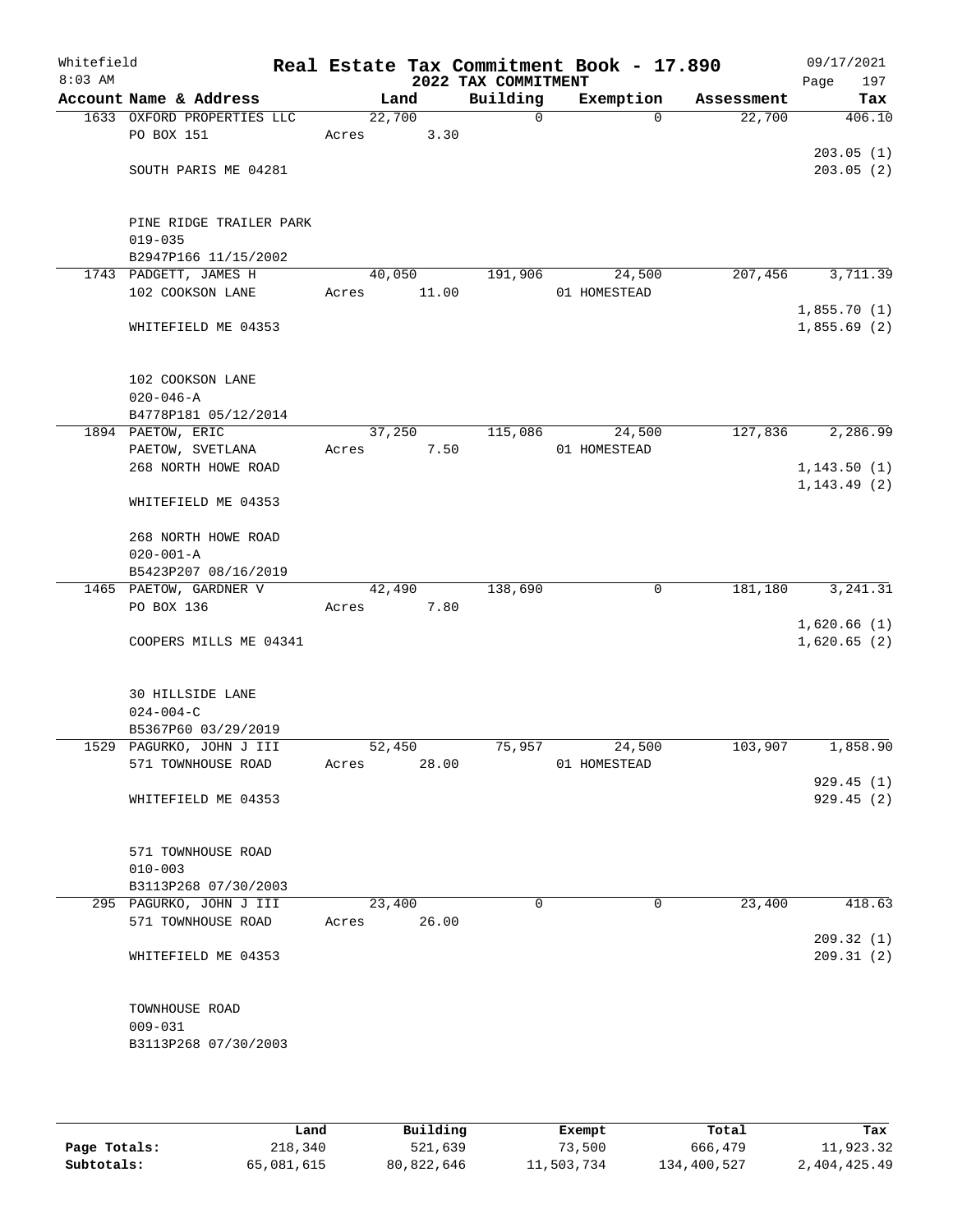| Whitefield<br>$8:03$ AM |                                              |                        |        | 2022 TAX COMMITMENT | Real Estate Tax Commitment Book - 17.890 |            | 09/17/2021<br>198<br>Page |
|-------------------------|----------------------------------------------|------------------------|--------|---------------------|------------------------------------------|------------|---------------------------|
|                         | Account Name & Address                       |                        | Land   | Building            | Exemption                                | Assessment | Tax                       |
|                         | 1598 PAICOPOLOS, HAROLD G JR<br>& DEBORAH    | 35,900                 |        | 143,254             | $\Omega$                                 | 179,154    | 3,205.07                  |
|                         | 21 CRYSTAL DRIVE                             | Acres                  | 2.10   |                     |                                          |            | 1,602.54(1)               |
|                         | STONEHAM MA 02180                            |                        |        |                     |                                          |            | 1,602.53(2)               |
|                         | 866 TOWNHOUSE ROAD<br>$007 - 038$            |                        |        |                     |                                          |            |                           |
|                         | 526 PALMER, MICHAEL L                        | 21,500                 |        | $\Omega$            | $\mathbf 0$                              | 21,500     | 384.64                    |
|                         | PO BOX 333                                   | Acres                  | 2.50   |                     |                                          |            | 192.32 (1)                |
|                         | SO. CHINA ME 04358                           |                        |        |                     |                                          |            | 192.32(2)                 |
|                         | HILTON ROAD                                  |                        |        |                     |                                          |            |                           |
|                         | $011 - 038$<br>B4865P296 03/05/2015          |                        |        |                     |                                          |            |                           |
|                         | 1497 PANOSIAN, MICHAEL G &                   | 33,825                 |        | 147,742             | 30,380                                   | 151,187    | 2,704.74                  |
|                         | APRIL                                        |                        |        |                     |                                          |            |                           |
|                         | 293 NORTH HOWE ROAD                          | Acres                  | 4.05   |                     | 01 HOMESTEAD<br>07 NMR VET & WIDOW       |            | 1,352.37(1)               |
|                         | WHITEFIELD ME 04353                          |                        |        |                     |                                          |            | 1,352.37(2)               |
|                         | 293 NORTH HOWE ROAD<br>$020 - 023 - A$       |                        |        |                     |                                          |            |                           |
|                         | 1051 PARISE, SHELDON R                       |                        | 960    | $\mathbf 0$         | $\mathbf 0$                              | 960        | 17.17                     |
|                         | PARISE, ANGELINA M<br>717 VIGUE ROAD         | Acres                  | 0.64   |                     |                                          |            | 8.59(1)                   |
|                         |                                              |                        |        |                     |                                          |            | 8.58(2)                   |
|                         | WINDSOR ME 04363                             |                        |        |                     |                                          |            |                           |
|                         | VIGUE ROAD                                   |                        |        |                     |                                          |            |                           |
|                         | $020 - 013$                                  |                        |        |                     |                                          |            |                           |
|                         | B5236P316 03/14/2018<br>991 PARKS, PATRICIA  | 23,238                 |        | 0                   | 0                                        | 23,238     | 415.73                    |
|                         | PO BOX 83                                    | Acres                  | 67.00  |                     |                                          |            |                           |
|                         | WHITEFIELD ME 04353                          |                        |        |                     |                                          |            | 207.87(1)<br>207.86(2)    |
|                         |                                              | $TG - SW-18$ & $MW-48$ |        |                     |                                          |            |                           |
|                         | DOYLE ROAD                                   |                        |        |                     |                                          |            |                           |
|                         | $019 - 019$                                  |                        |        |                     |                                          |            |                           |
|                         | B1720P270 09/26/1991<br>1664 PARKS, PATRICIA |                        | 26,827 | $\Omega$            | $\mathbf 0$                              | 26,827     | 479.94                    |
|                         | PO BOX 83                                    | Acres 82.00            |        |                     |                                          |            |                           |
|                         |                                              |                        |        |                     |                                          |            | 239.97 (1)                |
|                         | WHITEFIELD ME 04353                          |                        |        |                     |                                          |            | 239.97 (2)                |
|                         |                                              | TG - MW-56 & HW-26     |        |                     |                                          |            |                           |
|                         | DOYLE ROAD                                   |                        |        |                     |                                          |            |                           |
|                         | $019 - 030$                                  |                        |        |                     |                                          |            |                           |
|                         | B2159P345 06/27/1996                         |                        |        |                     |                                          |            |                           |
|                         |                                              |                        |        |                     |                                          |            |                           |

|              | Land         | Building   | Exempt     | Total       | Tax            |
|--------------|--------------|------------|------------|-------------|----------------|
|              |              |            |            |             |                |
| Page Totals: | 142,250      | 290,996    | 30,380     | 402,866     | 7,207.29       |
| Subtotals:   | 65, 223, 865 | 81,113,642 | 11,534,114 | 134,803,393 | 2, 411, 632.78 |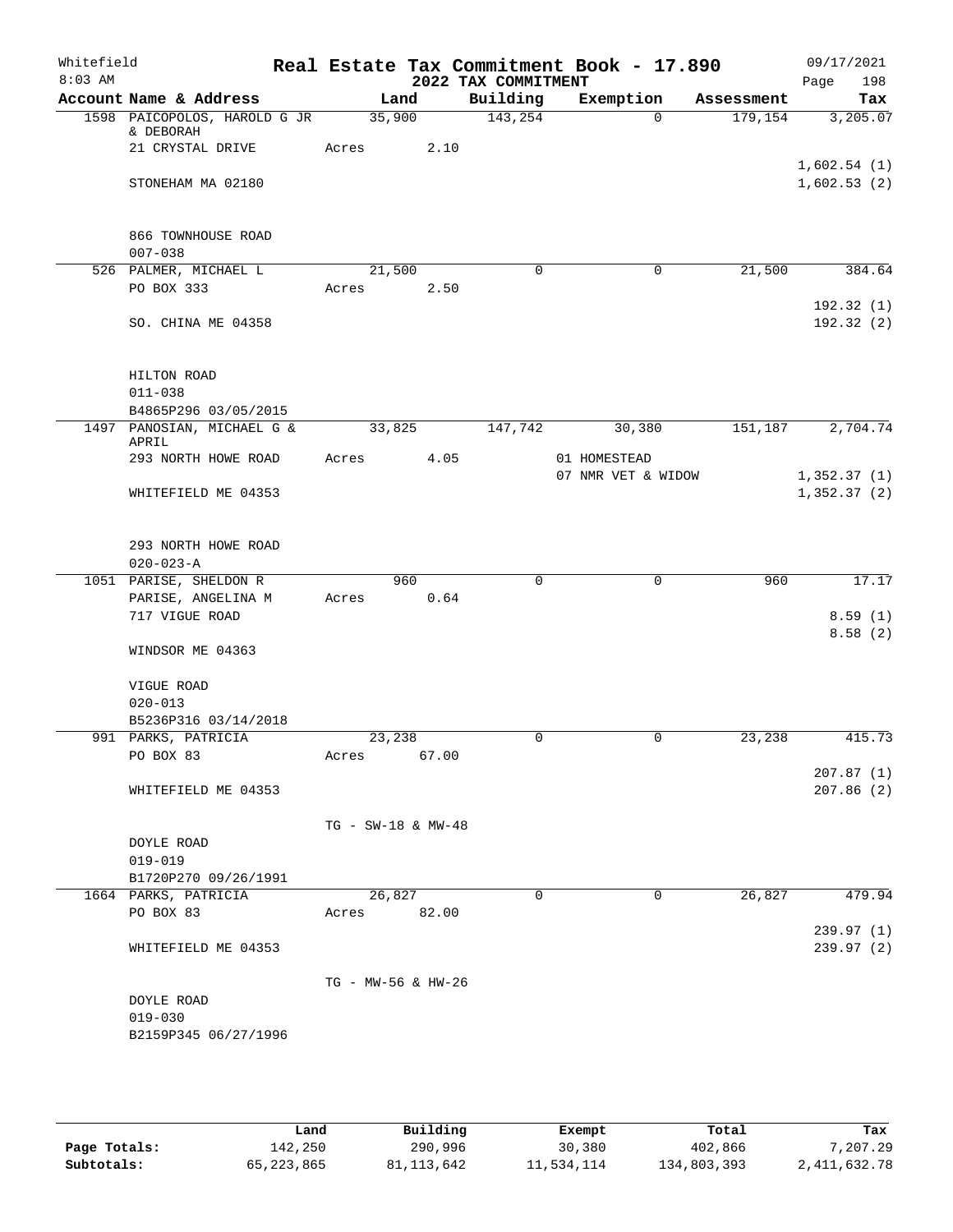| Whitefield<br>$8:03$ AM |                                    |      |       |                 | 2022 TAX COMMITMENT | Real Estate Tax Commitment Book - 17.890 |            | 09/17/2021<br>Page<br>199 |
|-------------------------|------------------------------------|------|-------|-----------------|---------------------|------------------------------------------|------------|---------------------------|
|                         | Account Name & Address             |      |       | Land            | Building            | Exemption                                | Assessment | Tax                       |
|                         | 1599 PARKS, PATRICIA E             |      |       | 21,450          | 0                   | $\Omega$                                 | 21,450     | 383.74                    |
|                         | PO BOX 83                          |      | Acres | 23.00           |                     |                                          |            |                           |
|                         |                                    |      |       |                 |                     |                                          |            | 191.87(1)                 |
|                         | WHITEFIELD ME 04353                |      |       |                 |                     |                                          |            | 191.87(2)                 |
|                         |                                    |      |       |                 |                     |                                          |            |                           |
|                         |                                    |      |       |                 |                     |                                          |            |                           |
|                         | DOYLE ROAD                         |      |       |                 |                     |                                          |            |                           |
|                         | $019 - 021 - 001$                  |      |       |                 |                     |                                          |            |                           |
|                         | B2021P159 11/14/1994               |      |       |                 |                     |                                          |            |                           |
|                         | 694 PARKS, PATRICIA E<br>PO BOX 83 |      | Acres | 81,850<br>81.00 | 132,945             | 24,500<br>01 HOMESTEAD                   | 190,295    | 3,404.38                  |
|                         |                                    |      |       |                 |                     |                                          |            | 1,702.19(1)               |
|                         | WHITEFIELD ME 04353                |      |       |                 |                     |                                          |            | 1,702.19(2)               |
|                         |                                    |      |       |                 |                     |                                          |            |                           |
|                         |                                    |      |       |                 |                     |                                          |            |                           |
|                         | 176 DOYLE ROAD                     |      |       |                 |                     |                                          |            |                           |
|                         | $019 - 020$                        |      |       |                 |                     |                                          |            |                           |
|                         | B1720P277 09/26/1991               |      |       |                 |                     |                                          |            |                           |
|                         | 167 PARLIN, HAYLEY L               |      |       | 30,810          | 61,404              | 24,500                                   | 67,714     | 1,211.40                  |
|                         | 176 SENOTT ROAD                    |      | Acres | 2.04            |                     | 01 HOMESTEAD                             |            |                           |
|                         |                                    |      |       |                 |                     |                                          |            | 605.70(1)                 |
|                         | WHITEFIELD ME 04353                |      |       |                 |                     |                                          |            | 605.70(2)                 |
|                         |                                    |      |       |                 |                     |                                          |            |                           |
|                         |                                    |      |       |                 |                     |                                          |            |                           |
|                         | 176 SENOTT ROAD                    |      |       |                 |                     |                                          |            |                           |
|                         | $017 - 039$                        |      |       |                 |                     |                                          |            |                           |
|                         | B1597P135 01/09/1990               |      |       |                 |                     |                                          |            |                           |
|                         | 294 PARLIN, MARK A                 |      |       | 42,954<br>18.13 | 128,904             | 24,500                                   | 147,358    | 2,636.23                  |
|                         | PARLIN, KATHY B<br>418 COOPER ROAD |      | Acres |                 |                     | 01 HOMESTEAD                             |            | 1,318.12(1)               |
|                         |                                    |      |       |                 |                     |                                          |            | 1,318.11(2)               |
|                         | WHITEFIELD ME 04353                |      |       |                 |                     |                                          |            |                           |
|                         | 3203                               |      |       |                 |                     |                                          |            |                           |
|                         |                                    |      |       |                 |                     |                                          |            |                           |
|                         | 418 COOPER ROAD                    |      |       |                 |                     |                                          |            |                           |
|                         | $015 - 018$                        |      |       |                 |                     |                                          |            |                           |
|                         | B5140P43 05/31/2017                |      |       |                 |                     |                                          |            |                           |
|                         | 286 PARLIN, ROBERT S               |      |       | 30,000          | 106,067             | 0                                        | 136,067    | 2,434.24                  |
|                         | 90 GARDINER ROAD                   |      | Acres | 1.00            |                     |                                          |            |                           |
|                         |                                    |      |       |                 |                     |                                          |            | 1, 217.12(1)              |
|                         | WHITEFIELD ME 04353                |      |       |                 |                     |                                          |            | 1, 217.12(2)              |
|                         |                                    |      |       |                 |                     |                                          |            |                           |
|                         | 90 GARDINER ROAD                   |      |       |                 |                     |                                          |            |                           |
|                         | $013 - 019$                        |      |       |                 |                     |                                          |            |                           |
|                         | B4789P35 06/16/2014                |      |       |                 |                     |                                          |            |                           |
|                         | 420 PARMENTER, HELEN L &           |      |       | 30,750          | 137,313             | 24,500                                   | 143,563    | 2,568.34                  |
|                         | WOODBURY, PAULA P                  |      |       |                 |                     |                                          |            |                           |
|                         | 39 SENOTT ROAD                     |      | Acres | 2.00            |                     | 01 HOMESTEAD                             |            |                           |
|                         |                                    |      |       |                 |                     |                                          |            | 1,284.17(1)               |
|                         | WHITEFIELD ME 04353                |      |       |                 |                     |                                          |            | 1,284.17(2)               |
|                         |                                    |      |       |                 |                     |                                          |            |                           |
|                         |                                    |      |       |                 |                     |                                          |            |                           |
|                         | 39 SENOTT ROAD                     |      |       |                 |                     |                                          |            |                           |
|                         | $017 - 049 - A$                    |      |       |                 |                     |                                          |            |                           |
|                         | B4497P75 02/29/2012                |      |       |                 |                     |                                          |            |                           |
|                         |                                    |      |       |                 |                     |                                          |            |                           |
|                         |                                    |      |       |                 |                     |                                          |            |                           |
|                         |                                    | Land |       | Building        |                     | Exempt                                   | Total      | Tax                       |

|              | Land       | Building   | Exempt     | Total       | Tax          |
|--------------|------------|------------|------------|-------------|--------------|
| Page Totals: | 237,814    | 566,633    | 98,000     | 706,447     | 12,638.33    |
| Subtotals:   | 65,461,679 | 81,680,275 | 11,632,114 | 135,509,840 | 2,424,271.11 |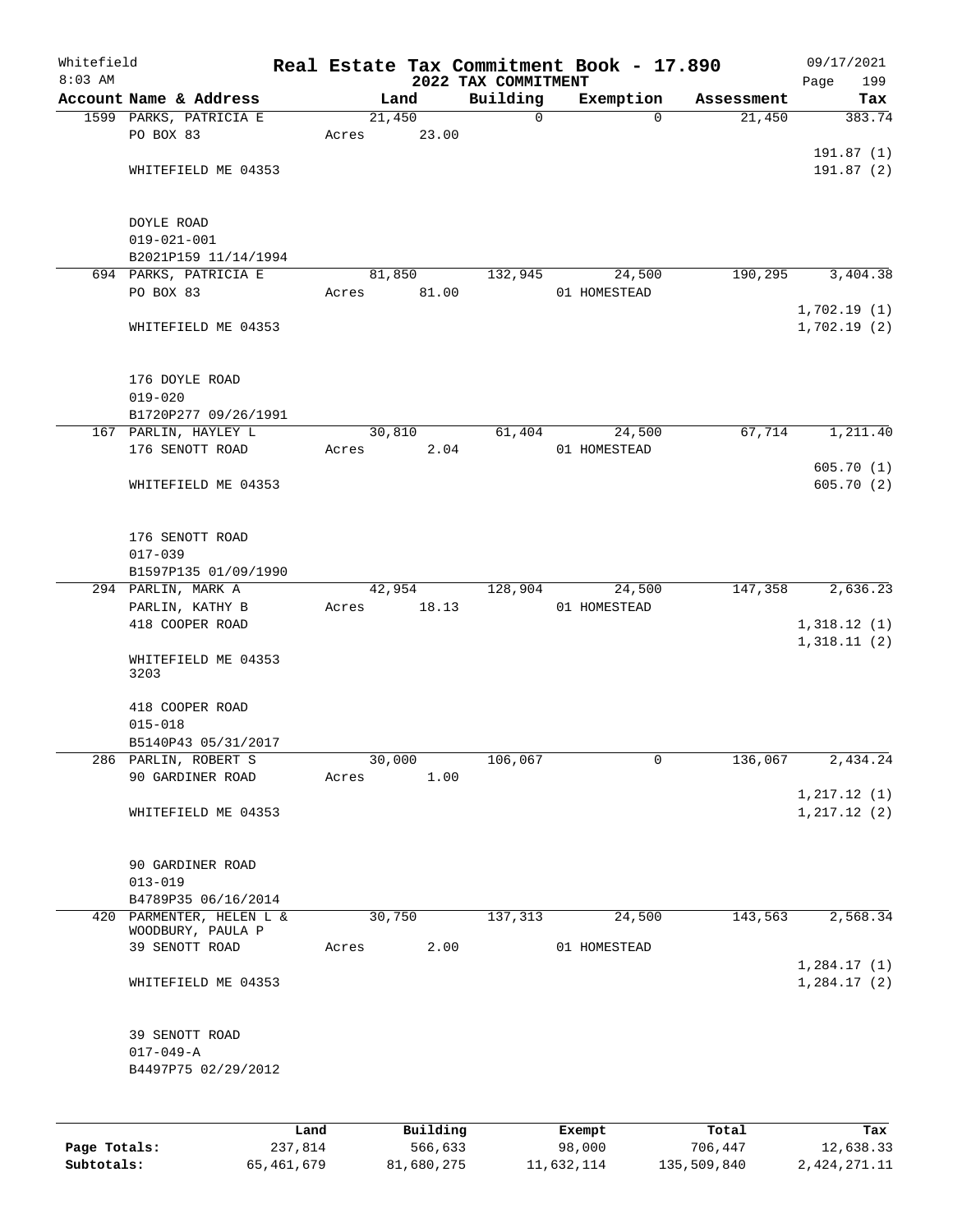| Whitefield<br>$8:03$ AM |                                         |       |        |       | 2022 TAX COMMITMENT | Real Estate Tax Commitment Book - 17.890 |            | 09/17/2021<br>200<br>Page |
|-------------------------|-----------------------------------------|-------|--------|-------|---------------------|------------------------------------------|------------|---------------------------|
|                         | Account Name & Address                  |       | Land   |       | Building            | Exemption                                | Assessment | Tax                       |
|                         | 1086 PARRINO, RICHARD J &               |       | 37,090 |       | 105,053             | 30,380                                   | 111,763    | 1,999.44                  |
|                         | CONNIE                                  |       |        |       |                     |                                          |            |                           |
|                         | 55 DEVINE ROAD                          | Acres |        | 7.30  |                     | 01 HOMESTEAD                             |            |                           |
|                         |                                         |       |        |       |                     | 07 NMR VET & WIDOW                       |            | 999.72 (1)                |
|                         | WHITEFIELD ME 04353                     |       |        |       |                     |                                          |            | 999.72 (2)                |
|                         | 55 DEVINE ROAD<br>$016 - 022$           |       |        |       |                     |                                          |            |                           |
|                         | B984P208 01/10/1979 B961P148 06/28/1978 |       |        |       |                     |                                          |            |                           |
|                         | 1 PATTON, STEPHEN R                     |       | 26,930 |       | 6,637               | 0                                        | 33,567     | 600.51                    |
|                         | HANNERS, LISE A                         | Acres |        | 7.10  |                     |                                          |            |                           |
|                         | 121 ROONEY LANE                         |       |        |       |                     |                                          |            | 300.26(1)                 |
|                         | WHITEFIELD ME 04353                     |       |        |       |                     |                                          |            | 300.25(2)                 |
|                         | ROONEY LANE                             |       |        |       |                     |                                          |            |                           |
|                         | $009 - 017$                             |       |        |       |                     |                                          |            |                           |
|                         | B4558P149 08/13/2012                    |       |        |       |                     |                                          |            |                           |
|                         | 1551 PATTON, STEPHEN R                  |       | 25,890 |       | $\mathbf 0$         | 0                                        | 25,890     | 463.17                    |
|                         | HANNERS, LISE A                         | Acres |        | 5.80  |                     |                                          |            |                           |
|                         | 121 ROONEY ROAD                         |       |        |       |                     |                                          |            | 231.59(1)<br>231.58(2)    |
|                         | WHITEFIELD ME 04353                     |       |        |       |                     |                                          |            |                           |
|                         | ROONEY LANE<br>$009 - 033$              |       |        |       |                     |                                          |            |                           |
|                         | B4843P298 12/04/2014                    |       |        |       |                     |                                          |            |                           |
|                         | 1423 PATTON, STEPHEN R                  |       | 45,330 |       | 115,821             | 24,500                                   | 136,651    | 2,444.69                  |
|                         | HANNERS, LISE A                         | Acres |        | 17.60 |                     | 01 HOMESTEAD                             |            |                           |
|                         | 121 ROONEY LANE                         |       |        |       |                     |                                          |            | 1,222.35(1)               |
|                         |                                         |       |        |       |                     |                                          |            | 1, 222.34 (2)             |
|                         | WHITEFIELD ME 04353                     |       |        |       |                     |                                          |            |                           |
|                         | 121 ROONEY LANE                         |       |        |       |                     |                                          |            |                           |
|                         | $009 - 013$                             |       |        |       |                     |                                          |            |                           |
|                         | B4558P149 08/13/2012                    |       |        |       |                     |                                          |            |                           |
|                         | 1117 PAUL, GORDON A                     |       | 30,000 |       | 67,490              | 24,500                                   | 72,990     | 1,305.79                  |
|                         | 63 SOUTH MOUNTAIN ROAD                  | Acres |        | 0.82  |                     | 01 HOMESTEAD                             |            |                           |
|                         |                                         |       |        |       |                     |                                          |            | 652.90(1)                 |
|                         | <b>JEFFERSON ME 04348-4025</b>          |       |        |       |                     |                                          |            | 652.89 (2)                |
|                         | 790 TOWNHOUSE ROAD                      |       |        |       |                     |                                          |            |                           |
|                         | $007 - 035$                             |       |        |       |                     |                                          |            |                           |
|                         | B3909P148 09/14/2007                    |       |        |       |                     |                                          |            |                           |
|                         | 154 PAULSON, NANCY J                    |       | 34,500 |       | 141,645             | 24,500                                   | 151,645    | 2,712.93                  |
|                         | 137 HEATH ROAD                          | Acres |        | 4.50  |                     | 01 HOMESTEAD                             |            |                           |
|                         |                                         |       |        |       |                     |                                          |            | 1,356.47(1)               |
|                         | WHITEFIELD ME 04353                     |       |        |       |                     |                                          |            | 1,356.46(2)               |
|                         | 137 HEATH ROAD                          |       |        |       |                     |                                          |            |                           |
|                         | $011 - 010 - A$                         |       |        |       |                     |                                          |            |                           |
|                         | B3541P1 08/22/2005                      |       |        |       |                     |                                          |            |                           |
|                         |                                         |       |        |       |                     |                                          |            |                           |
|                         |                                         |       |        |       |                     |                                          |            |                           |
|                         |                                         |       |        |       |                     |                                          |            |                           |

|              | Land       | Building   | Exempt     | Total       | Tax          |
|--------------|------------|------------|------------|-------------|--------------|
| Page Totals: | 199,740    | 436,646    | 103,880    | 532,506     | 9,526.53     |
| Subtotals:   | 65,661,419 | 82,116,921 | 11,735,994 | 136,042,346 | 2,433,797.64 |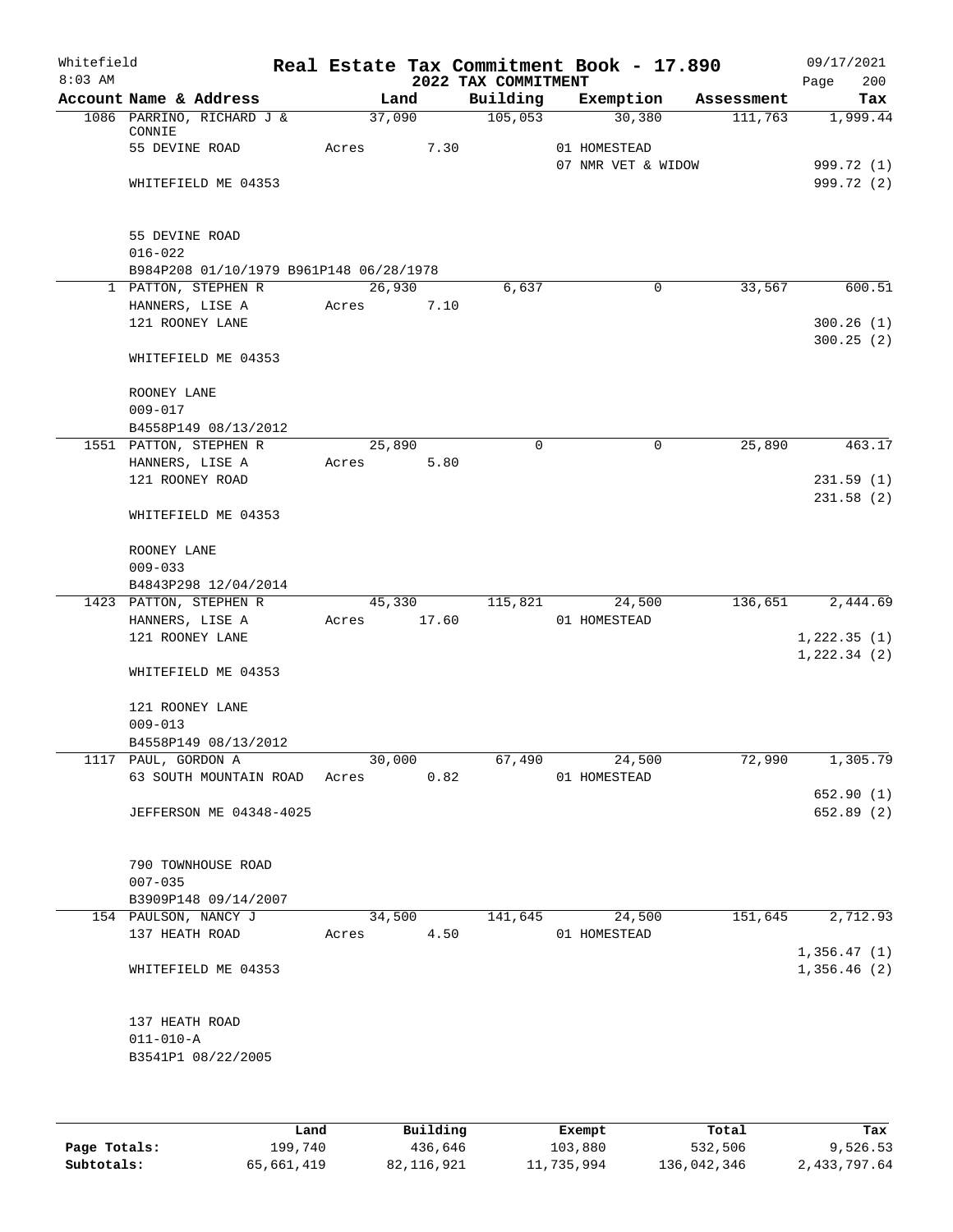| Whitefield   |                                                |            |        |          |                                 | Real Estate Tax Commitment Book - 17.890 |            | 09/17/2021             |
|--------------|------------------------------------------------|------------|--------|----------|---------------------------------|------------------------------------------|------------|------------------------|
| $8:03$ AM    | Account Name & Address                         |            | Land   |          | 2022 TAX COMMITMENT<br>Building | Exemption                                | Assessment | 201<br>Page<br>Tax     |
|              | 1782 PEASLEE, AMY M KOEHLING                   |            | 30,660 |          | 221,950                         | 24,500                                   | 228,110    | 4,080.89               |
|              | 32 DEVINE ROAD                                 | Acres 1.94 |        |          |                                 | 01 HOMESTEAD                             |            |                        |
|              |                                                |            |        |          |                                 |                                          |            | 2,040.45(1)            |
|              | WHITEFIELD ME 04353                            |            |        |          |                                 |                                          |            | 2,040.44(2)            |
|              | 32 DEVINE ROAD<br>$016 - 007 - B$              |            |        |          |                                 |                                          |            |                        |
|              | B5136P296 05/23/2017 B4888P24 05/20/2015       |            |        |          |                                 |                                          |            |                        |
|              | 191 PEASLEE, BARBARA H<br><b>ESTATE</b>        |            | 30,900 |          | 42,234                          | 0                                        | 73,134     | 1,308.37               |
|              | PEASLEE, PHILIP S PER<br>REP                   | Acres      |        | 2.10     |                                 |                                          |            |                        |
|              | 699 TOWNHOUSE ROAD                             |            |        |          |                                 |                                          |            | 654.19(1)<br>654.18(2) |
|              | WHITEFIELD ME 04353                            |            |        |          |                                 |                                          |            |                        |
|              | 699 TOWNHOUSE ROAD                             |            |        |          |                                 |                                          |            |                        |
|              | $007 - 022$                                    |            |        |          |                                 |                                          |            |                        |
|              | B5113P58 03/13/2017                            |            |        |          |                                 |                                          |            |                        |
|              | 357 PEASLEE, DONALD C &<br>GEORGIA             |            | 0      |          | 50,102                          | 24,500                                   | 25,602     | 458.02                 |
|              | PO BOX 72                                      |            |        |          |                                 | 01 HOMESTEAD                             |            |                        |
|              | WHITEFIELD ME 04353                            |            |        |          |                                 |                                          |            | 229.01(1)<br>229.01(2) |
|              | 291 PITTSTON ROAD<br>$003 - 014 - ON$          |            |        |          |                                 |                                          |            |                        |
|              | 64 PEASLEE, EDWARD E<br>PEASLEE, JOYCE A       | Acres      | 37,890 | 8.30     | 34,282                          | 24,500<br>01 HOMESTEAD                   | 47,672     | 852.85                 |
|              | PO BOX 116                                     |            |        |          |                                 |                                          |            | 426.43(1)              |
|              | WHITEFIELD ME 04353                            |            |        |          |                                 |                                          |            | 426.42(2)              |
|              | 216 HILTON ROAD                                |            |        |          |                                 |                                          |            |                        |
|              | $014 - 031 - A$                                |            |        |          |                                 |                                          |            |                        |
|              | B1528P25 01/25/1989                            |            |        |          |                                 |                                          |            |                        |
|              | 931 PEASLEE, FOREST E JR                       |            | 30,180 |          | 56,277                          | $\mathbf 0$                              | 86,457     | 1,546.72               |
|              | 545 ROCKLAND ROAD                              | Acres      |        | 1.62     |                                 |                                          |            | 773.36(1)              |
|              | JEFFERSON ME 04348                             |            |        |          |                                 |                                          |            | 773.36(2)              |
|              | 3 MAIN STREET                                  |            |        |          |                                 |                                          |            |                        |
|              | $025 - 006 - 5$                                |            |        |          |                                 |                                          |            |                        |
|              | B3673P155 05/04/2006                           |            |        |          |                                 |                                          |            |                        |
|              | 1829 PEASLEE, FOREST E JR<br>545 ROCKLAND ROAD | Acres      | 20,750 | 2.00     | 0                               | 0                                        | 20,750     | 371.22                 |
|              | JEFFERSON ME 04348                             |            |        |          |                                 |                                          |            | 185.61(1)<br>185.61(2) |
|              |                                                |            |        |          |                                 |                                          |            |                        |
|              | 27 SOMERVILLE ROAD<br>$025 - 006 - 2$          |            |        |          |                                 |                                          |            |                        |
|              | B3673P155 05/04/2006                           |            |        |          |                                 |                                          |            |                        |
|              |                                                |            |        |          |                                 |                                          |            |                        |
|              | Land                                           |            |        | Building |                                 | Exempt                                   | Total      | Tax                    |
| Page Totals: | 150,380                                        |            |        | 404,845  |                                 | 73,500                                   | 481,725    | 8,618.07               |

**Subtotals:** 65,811,799 82,521,766 11,809,494 136,524,071 2,442,415.71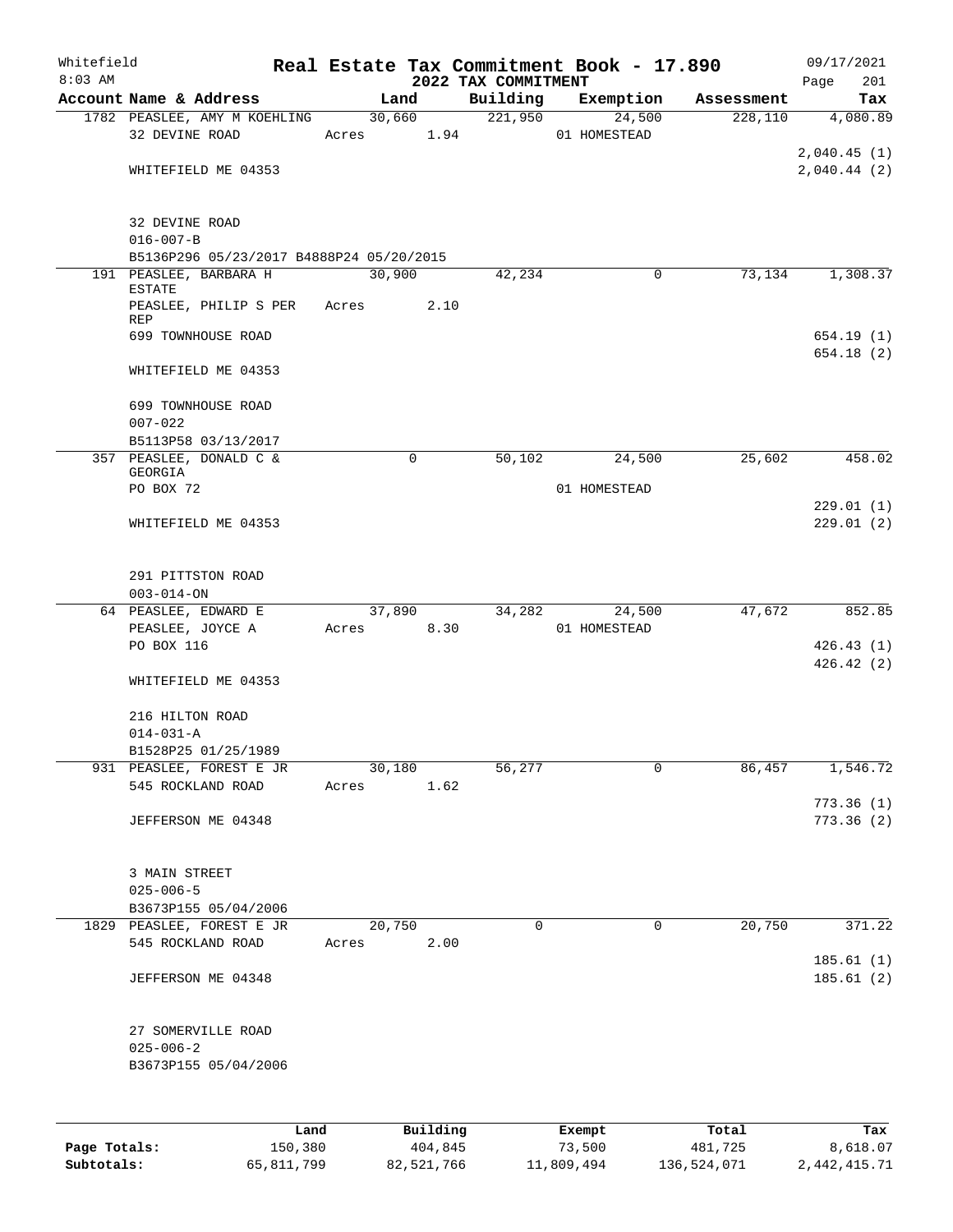| Whitefield<br>$8:03$ AM |                                                   |        |       | 2022 TAX COMMITMENT | Real Estate Tax Commitment Book - 17.890 |            | 09/17/2021<br>Page<br>202 |
|-------------------------|---------------------------------------------------|--------|-------|---------------------|------------------------------------------|------------|---------------------------|
|                         | Account Name & Address                            | Land   |       | Building            | Exemption                                | Assessment | Tax                       |
|                         | 1830 PEASLEE, FOREST E JR                         | 22,430 |       | $\mathbf 0$         | $\Omega$                                 | 22,430     | 401.27                    |
|                         | 545 ROCKLAND ROAD                                 | Acres  | 3.12  |                     |                                          |            |                           |
|                         |                                                   |        |       |                     |                                          |            | 200.64(1)                 |
|                         | JEFFERSON ME 04348                                |        |       |                     |                                          |            | 200.63(2)                 |
|                         |                                                   |        |       |                     |                                          |            |                           |
|                         | SOMERVILLE ROAD                                   |        |       |                     |                                          |            |                           |
|                         | $025 - 006 - 3$                                   |        |       |                     |                                          |            |                           |
|                         | B3673P155 05/04/2006<br>1832 PEASLEE, FOREST E JR | 20,090 |       | $\mathbf 0$         | 0                                        | 20,090     | 359.41                    |
|                         | 545 ROCKLAND ROAD                                 | Acres  | 1.56  |                     |                                          |            |                           |
|                         |                                                   |        |       |                     |                                          |            | 179.71(1)                 |
|                         | JEFFERSON ME 04348                                |        |       |                     |                                          |            | 179.70 (2)                |
|                         |                                                   |        |       |                     |                                          |            |                           |
|                         | MAIN STREET<br>$025 - 006 - 4$                    |        |       |                     |                                          |            |                           |
|                         | B3673P155 05/04/2006                              |        |       |                     |                                          |            |                           |
|                         | 1833 PEASLEE, FOREST E JR                         | 11,800 |       | 70,744              | 0                                        | 82,544     | 1,476.71                  |
|                         | 545 ROCKLAND ROAD                                 | Acres  | 2.70  |                     |                                          |            |                           |
|                         |                                                   |        |       |                     |                                          |            | 738.36(1)                 |
|                         | JEFFERSON ME 04348                                |        |       |                     |                                          |            | 738.35(2)                 |
|                         | ROCKLAND ROAD                                     |        |       |                     |                                          |            |                           |
|                         | $025 - 006$                                       |        |       |                     |                                          |            |                           |
|                         | B3673P155 05/04/2006                              |        |       |                     |                                          |            |                           |
|                         | 1645 PEASLEE, JUANITA M                           | 63,490 |       | 26,667              | 24,500                                   | 65,657     | 1,174.60                  |
|                         | PO BOX 119                                        | Acres  | 16.80 |                     | 01 HOMESTEAD                             |            |                           |
|                         |                                                   |        |       |                     |                                          |            | 587.30(1)                 |
|                         | WHITEFIELD ME 04353                               |        |       |                     |                                          |            | 587.30(2)                 |
|                         | 37 MAPLE LANE                                     |        |       |                     |                                          |            |                           |
|                         | $014 - 006$                                       |        |       |                     |                                          |            |                           |
|                         | B2334P220 05/04/1998                              |        |       |                     |                                          |            |                           |
|                         | 264 PEASLEE, LISA M                               | 30,300 |       | 15,839              | 0                                        | 46,139     | 825.43                    |
|                         | 224 HILTON ROAD                                   | Acres  | 1.70  |                     |                                          |            |                           |
|                         | WHITEFIELD ME 04353                               |        |       |                     |                                          |            | 412.72 (1)<br>412.71 (2)  |
|                         |                                                   |        |       |                     |                                          |            |                           |
|                         | 224 HILTON ROAD                                   |        |       |                     |                                          |            |                           |
|                         | $014 - 031 - B$                                   |        |       |                     |                                          |            |                           |
|                         | B5419P103 08/01/2019                              |        |       |                     |                                          |            |                           |
|                         | 1065 PEASLEE, ROBERT L &<br>RONDA L               | 30,150 |       | 10,602              | 0                                        | 40,752     | 729.05                    |
|                         | C/O TOWN OF WHITEFIELD                            | Acres  | 1.60  |                     |                                          |            |                           |
|                         | 36 TOWNHOUSE ROAD                                 |        |       |                     |                                          |            | 364.53(1)                 |
|                         | WHITEFIELD ME 04353                               |        |       |                     |                                          |            | 364.52(2)                 |
|                         | 30 BEECH LANE                                     |        |       |                     |                                          |            |                           |
|                         | $014 - 006 - G$                                   |        |       |                     |                                          |            |                           |
|                         | B4937P205 10/09/2015                              |        |       |                     |                                          |            |                           |
|                         |                                                   |        |       |                     |                                          |            |                           |
|                         |                                                   |        |       |                     |                                          |            |                           |
|                         |                                                   |        |       |                     |                                          |            |                           |

|              | Land       | Building   | Exempt     | Total       | Tax          |
|--------------|------------|------------|------------|-------------|--------------|
| Page Totals: | 178,260    | 123,852    | 24,500     | 277,612     | 4,966.47     |
| Subtotals:   | 65,990,059 | 82,645,618 | 11,833,994 | 136,801,683 | 2,447,382.18 |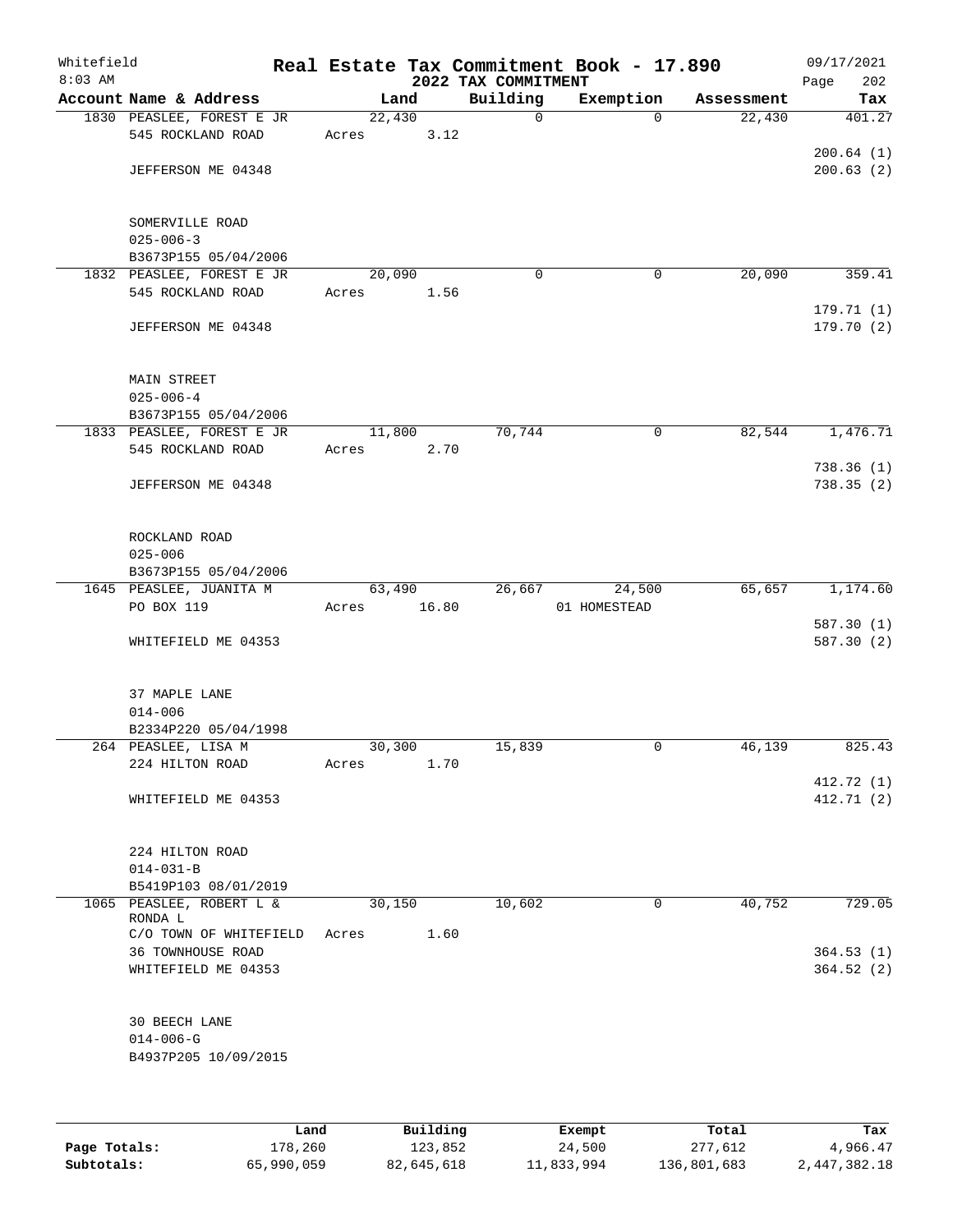| Whitefield<br>$8:03$ AM |                        |                              |       |              | 2022 TAX COMMITMENT | Real Estate Tax Commitment Book - 17.890 |             | 09/17/2021<br>203<br>Page |
|-------------------------|------------------------|------------------------------|-------|--------------|---------------------|------------------------------------------|-------------|---------------------------|
|                         | Account Name & Address |                              |       | Land         | Building            | Exemption                                | Assessment  | Tax                       |
|                         | 203 PEASLEE, STORM D   |                              |       | 34,680       | 45,461              | $\Omega$                                 | 80,141      | 1,433.72                  |
|                         |                        | PEASLEE, PAUL G JR           | Acres | 4.62         |                     |                                          |             |                           |
|                         | 225 HILTON ROAD        |                              |       |              |                     |                                          |             | 716.86(1)                 |
|                         |                        |                              |       |              |                     |                                          |             | 716.86(2)                 |
|                         |                        | WHITEFIELD ME 04353          |       |              |                     |                                          |             |                           |
|                         |                        |                              |       |              |                     |                                          |             |                           |
|                         | 225 HILTON ROAD        |                              |       |              |                     |                                          |             |                           |
|                         | $014 - 006 - F - B$    |                              |       |              |                     |                                          |             |                           |
|                         |                        | B5633P58 12/08/2020          |       |              |                     |                                          |             |                           |
|                         |                        |                              |       |              |                     |                                          |             | 774.55                    |
|                         | 39 PEASLEE, TIMOTHY    |                              |       | 30,750       | 12,545              | 0                                        | 43,295      |                           |
|                         | PEASLEE, JODY R        |                              | Acres | 2.00         |                     |                                          |             |                           |
|                         | PO BOX 56              |                              |       |              |                     |                                          |             | 387.28 (1)                |
|                         |                        |                              |       |              |                     |                                          |             | 387.27 (2)                |
|                         |                        | WHITEFIELD ME 04353          |       |              |                     |                                          |             |                           |
|                         |                        |                              |       |              |                     |                                          |             |                           |
|                         | 32 BEECH LANE          |                              |       |              |                     |                                          |             |                           |
|                         | $014 - 006 - H$        |                              |       |              |                     |                                          |             |                           |
|                         |                        | B4439P315 09/19/2011         |       |              |                     |                                          |             |                           |
|                         | 459 PEDERSEN, JOHN     |                              |       | 30,000       | 71,984              | 0                                        | 101,984     | 1,824.49                  |
|                         | PEDERSEN, BONNIE       |                              | Acres | 0.86         |                     |                                          |             |                           |
|                         | PO BOX 983             |                              |       |              |                     |                                          |             | 912.25(1)                 |
|                         |                        |                              |       |              |                     |                                          |             | 912.24(2)                 |
|                         | GARDINER ME 04345      |                              |       |              |                     |                                          |             |                           |
|                         |                        |                              |       |              |                     |                                          |             |                           |
|                         |                        | 71 NORTH HUNTS MEADOW        |       |              |                     |                                          |             |                           |
|                         | $015 - 030$            |                              |       |              |                     |                                          |             |                           |
|                         |                        | B5098P233 01/17/2017         |       |              |                     |                                          |             |                           |
|                         |                        | 1220 PEDERSEN, JOHN & BONNIE |       | 62,629       | 197,950             | 24,500                                   | 236,079     | 4,223.45                  |
|                         |                        | 271 HUNTS MEADOW ROAD        | Acres | 43.66        |                     | 01 HOMESTEAD                             |             |                           |
|                         |                        |                              |       |              |                     |                                          |             | 2, 111.73(1)              |
|                         |                        | WHITEFIELD ME 04353          |       |              |                     |                                          |             | 2,111.72(2)               |
|                         |                        |                              |       |              |                     |                                          |             |                           |
|                         |                        |                              |       |              |                     |                                          |             |                           |
|                         |                        | 271 HUNTS MEADOW ROAD        |       |              |                     |                                          |             |                           |
|                         | $012 - 024 - B$        |                              |       |              |                     |                                          |             |                           |
|                         |                        | B2293P154 12/05/1997         |       |              |                     |                                          |             |                           |
|                         |                        | 547 PEIL, ROBERT C & SARAH   |       | 31,260       | 143,055             | 24,500                                   | 149,815     | 2,680.19                  |
|                         | L                      |                              |       |              |                     |                                          |             |                           |
|                         |                        | 23 HUNTS MEADOW ROAD         | Acres | 2.34         |                     | 01 HOMESTEAD                             |             |                           |
|                         |                        |                              |       |              |                     |                                          |             | 1,340.10(1)               |
|                         |                        | WHITEFIELD ME 04353          |       |              |                     |                                          |             | 1,340.09(2)               |
|                         | 3310                   |                              |       |              |                     |                                          |             |                           |
|                         |                        |                              |       |              |                     |                                          |             |                           |
|                         |                        |                              |       |              |                     |                                          |             |                           |
|                         |                        | 23 HUNTS MEADOW ROAD         |       |              |                     |                                          |             |                           |
|                         | $012 - 033 - B$        |                              |       |              |                     |                                          |             |                           |
|                         |                        | B4882P270 05/05/2015         |       |              |                     |                                          |             |                           |
| 918                     |                        | PELLECCHIA, STEPHEN          |       | 39,490       | 174,840             | 30,380                                   | 183,950     | 3,290.87                  |
|                         | DANIEL                 |                              |       |              |                     |                                          |             |                           |
|                         |                        | SUTTON, KATHLEEN M           | Acres | 10.30        |                     | 01 HOMESTEAD                             |             |                           |
|                         | 241 COOPER ROAD        |                              |       |              |                     | 07 NMR VET & WIDOW                       |             | 1,645.44(1)               |
|                         |                        |                              |       |              |                     |                                          |             | 1,645.43(2)               |
|                         |                        | WHITEFIELD ME 04353          |       |              |                     |                                          |             |                           |
|                         |                        |                              |       |              |                     |                                          |             |                           |
|                         | 241 COOPER ROAD        |                              |       |              |                     |                                          |             |                           |
|                         | $015 - 051$            |                              |       |              |                     |                                          |             |                           |
|                         |                        | B5237P134 02/28/2018         |       |              |                     |                                          |             |                           |
|                         |                        |                              |       |              |                     |                                          |             |                           |
|                         |                        |                              |       |              |                     |                                          |             |                           |
|                         |                        | Land                         |       | Building     |                     | Exempt                                   | Total       | Tax                       |
| Page Totals:            |                        | 228,809                      |       | 645,835      |                     | 79,380                                   | 795,264     | 14,227.27                 |
| Subtotals:              |                        | 66,218,868                   |       | 83, 291, 453 |                     | 11,913,374                               | 137,596,947 | 2,461,609.45              |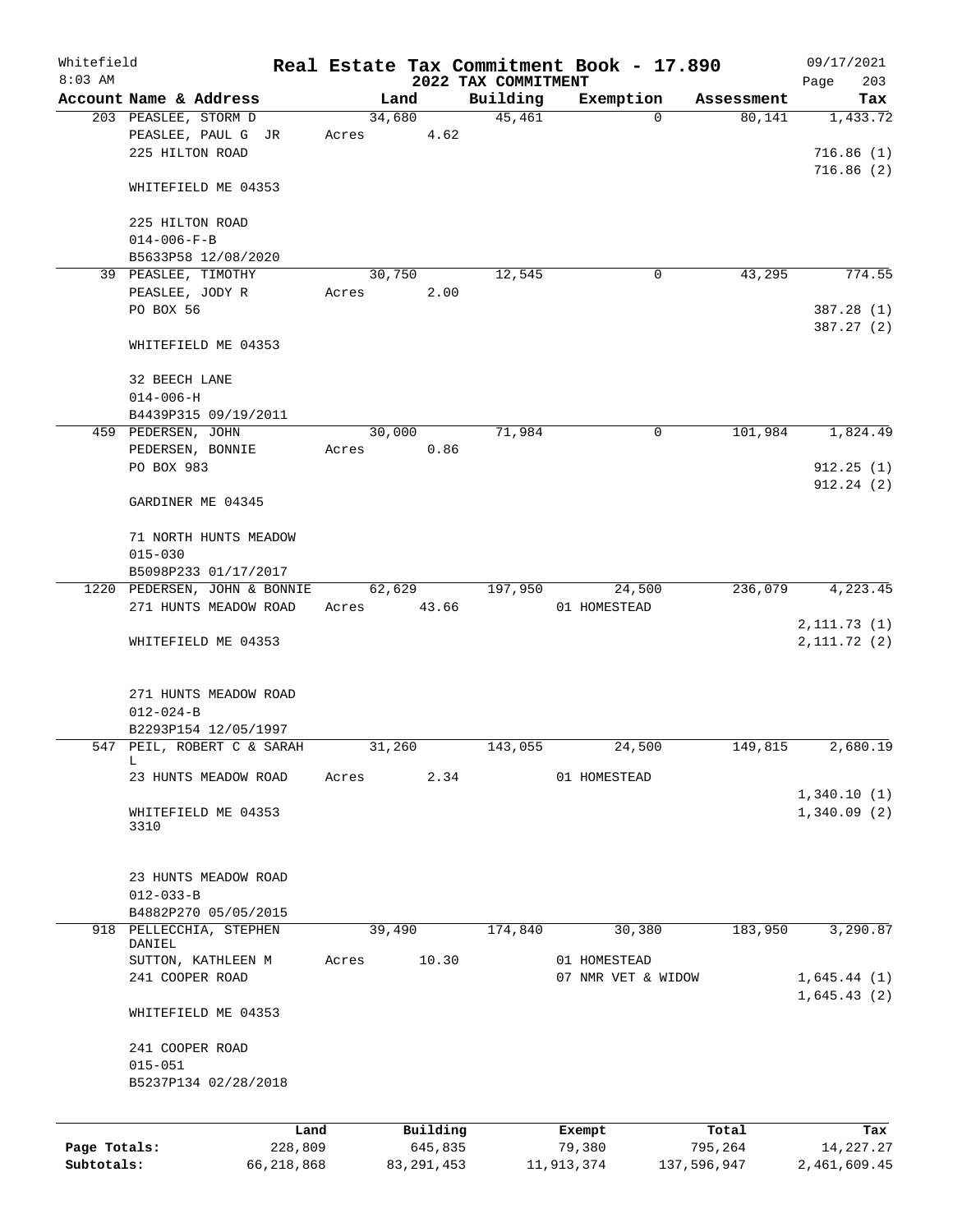| Whitefield   |                                          |         |       |                |          |                     | Real Estate Tax Commitment Book - 17.890 |                       | 09/17/2021               |
|--------------|------------------------------------------|---------|-------|----------------|----------|---------------------|------------------------------------------|-----------------------|--------------------------|
| $8:03$ AM    | Account Name & Address                   |         |       |                |          | 2022 TAX COMMITMENT |                                          |                       | 204<br>Page              |
|              | 809 PENN, SPENCER R III                  |         |       | Land<br>30,600 |          | Building<br>76, 139 | Exemption<br>$\Omega$                    | Assessment<br>106,739 | Tax<br>1,909.56          |
|              | 42 JEFFERSON ROAD                        |         | Acres |                | 1.90     |                     |                                          |                       |                          |
|              |                                          |         |       |                |          |                     |                                          |                       | 954.78 (1)               |
|              | WHITEFIELD ME 04353                      |         |       |                |          |                     |                                          |                       | 954.78 (2)               |
|              |                                          |         |       |                |          |                     |                                          |                       |                          |
|              | 42 JEFFERSON ROAD                        |         |       |                |          |                     |                                          |                       |                          |
|              | $026 - 033$                              |         |       |                |          |                     |                                          |                       |                          |
|              | B5524P92 05/21/2020                      |         |       |                |          |                     |                                          |                       |                          |
|              | 46 PENNOCK, CHRISTOPHER &                |         |       | 41,450         |          | 76,738              | 24,500                                   | 93,688                | 1,676.08                 |
|              | KRISTIN                                  |         |       |                |          |                     |                                          |                       |                          |
|              | 292 WISCASSET ROAD                       |         | Acres |                | 6.50     |                     | 01 HOMESTEAD                             |                       |                          |
|              | WHITEFIELD ME 04353                      |         |       |                |          |                     |                                          |                       | 838.04 (1)<br>838.04 (2) |
|              |                                          |         |       |                |          |                     |                                          |                       |                          |
|              | 292 WISCASSET ROAD                       |         |       |                |          |                     |                                          |                       |                          |
|              | $004 - 020$                              |         |       |                |          |                     |                                          |                       |                          |
|              | B3040P160 04/22/2003                     |         |       |                |          |                     |                                          |                       |                          |
| 447          | PENNOCK, KRISTIN L &<br>CHRISTOPHER R    |         |       | 31,690         |          | $\mathbf 0$         | 0                                        | 31,690                | 566.93                   |
|              | WILLIAMSON NATALIE                       |         | Acres |                | 6.80     |                     |                                          |                       |                          |
|              | 292 WISCASSET ROAD                       |         |       |                |          |                     |                                          |                       | 283.47(1)                |
|              | WHITEFIELD ME 04353                      |         |       |                |          |                     |                                          |                       | 283.46(2)                |
|              |                                          |         |       |                |          |                     |                                          |                       |                          |
|              | WISCASSET ROAD                           |         |       |                |          |                     |                                          |                       |                          |
|              | $004 - 021$<br>B4841P288 11/26/2014      |         |       |                |          |                     |                                          |                       |                          |
|              | 1384 PERCY, ELLIS R                      |         |       | 62,070         |          | 83,391              | 0                                        | 145,461               | 2,602.30                 |
|              | TRIBBY, JOANN                            |         | Acres |                | 42.80    |                     |                                          |                       |                          |
|              | 101 OLD MADDEN ROAD                      |         |       |                |          |                     |                                          |                       | 1,301.15(1)              |
|              |                                          |         |       |                |          |                     |                                          |                       | 1,301.15(2)              |
|              | JEFFERSON ME 04348                       |         |       |                |          |                     |                                          |                       |                          |
|              | 190 NORTH HOWE ROAD                      |         |       |                |          |                     |                                          |                       |                          |
|              | $020 - 001$                              |         |       |                |          |                     |                                          |                       |                          |
|              | B4672P261 06/10/2013                     |         |       |                |          |                     |                                          |                       |                          |
|              | 453 PERKINS, TERRY A                     |         |       | 30,300         |          | 104,373             | 24,500                                   | 110, 173              | 1,970.99                 |
|              | MONAHAN, APRIL P                         |         | Acres |                | 1.70     |                     | 01 HOMESTEAD                             |                       |                          |
|              | 358 MILLS ROAD                           |         |       |                |          |                     |                                          |                       | 985.50 (1)               |
|              | WHITEFIELD ME 04353                      |         |       |                |          |                     |                                          |                       | 985.49 (2)               |
|              | 358 MILLS ROAD                           |         |       |                |          |                     |                                          |                       |                          |
|              | $017 - 011$                              |         |       |                |          |                     |                                          |                       |                          |
|              | B5315P67 10/10/2018 B1586P311 11/14/1989 |         |       |                |          |                     |                                          |                       |                          |
|              | 163 PERKINS, WILLIAM D JR                |         |       | 31,455         |          | 134,652             | 0                                        | 166,107               | 2,971.65                 |
|              | PERKINS, AMY L                           |         | Acres |                | 2.47     |                     |                                          |                       |                          |
|              | 604 COOPER ROAD                          |         |       |                |          |                     |                                          |                       | 1,485.83(1)              |
|              | WHITEFIELD ME 04353                      |         |       |                |          |                     |                                          |                       | 1,485.82(2)              |
|              | 604 COOPER ROAD                          |         |       |                |          |                     |                                          |                       |                          |
|              | $015 - 021 - A$                          |         |       |                |          |                     |                                          |                       |                          |
|              | B2399P19 11/12/1998                      |         |       |                |          |                     |                                          |                       |                          |
|              |                                          |         |       |                |          |                     |                                          |                       |                          |
|              |                                          |         |       |                |          |                     |                                          |                       |                          |
|              |                                          | Land    |       |                | Building |                     | Exempt                                   | Total                 | Tax                      |
| Page Totals: |                                          | 227,565 |       |                | 475,293  |                     | 49,000                                   | 653,858               | 11,697.51                |

**Subtotals:** 66,446,433 83,766,746 11,962,374 138,250,805 2,473,306.96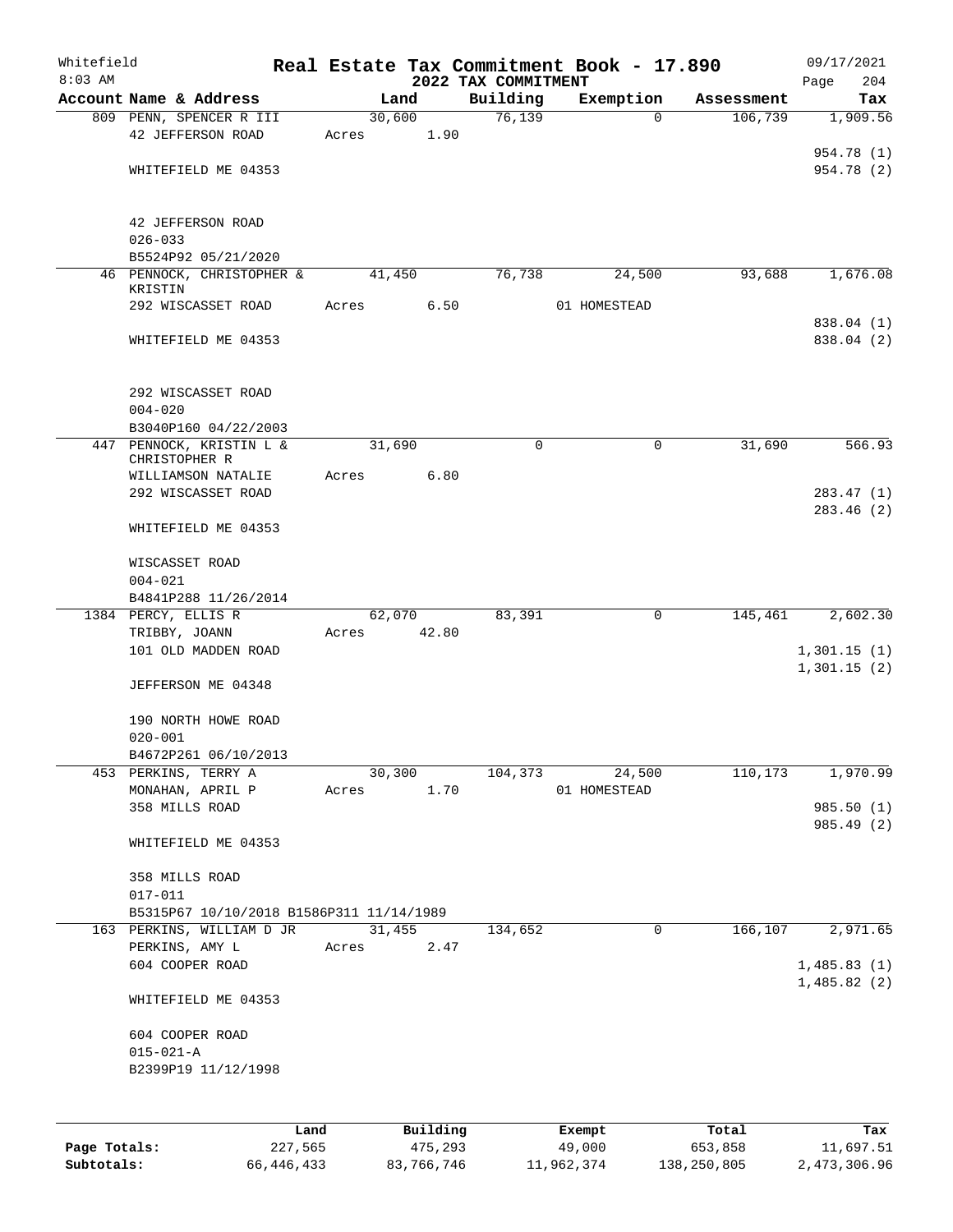| Whitefield   |                                                  |            |            | Real Estate Tax Commitment Book - 17.890 |              |                  |                       | 09/17/2021      |
|--------------|--------------------------------------------------|------------|------------|------------------------------------------|--------------|------------------|-----------------------|-----------------|
| $8:03$ AM    | Account Name & Address                           |            | Land       | 2022 TAX COMMITMENT<br>Building          |              | Exemption        |                       | 205<br>Page     |
|              | 1162 PERRY, BURT A                               |            | 31,800     | 169, 176                                 |              | 24,500           | Assessment<br>176,476 | Tax<br>3,157.16 |
|              | 208 VIGUE ROAD                                   | Acres      | 2.70       |                                          | 01 HOMESTEAD |                  |                       |                 |
|              |                                                  |            |            |                                          |              |                  |                       | 1,578.58(1)     |
|              | WHITEFIELD ME 04353                              |            |            |                                          |              |                  |                       | 1,578.58(2)     |
|              |                                                  |            |            |                                          |              |                  |                       |                 |
|              |                                                  |            |            |                                          |              |                  |                       |                 |
|              | 208 VIGUE ROAD                                   |            |            |                                          |              |                  |                       |                 |
|              | $016 - 036$                                      |            |            |                                          |              |                  |                       |                 |
|              | B1410P155 07/28/1987<br>1383 PETERS FAMILY TRUST |            | 31,650     | $\Omega$                                 |              | 0                | 31,650                | 566.22          |
|              | PETERS, WALTER TODD &                            | Acres      | 13.00      |                                          |              |                  |                       |                 |
|              | MARGOT ELIZABETH                                 |            |            |                                          |              |                  |                       |                 |
|              | TRUSTEES                                         |            |            |                                          |              |                  |                       |                 |
|              | PO BOX 33                                        |            |            |                                          |              |                  |                       | 283.11(1)       |
|              |                                                  |            |            |                                          |              |                  |                       | 283.11(2)       |
|              | WHITEFIELD ME 04353                              |            |            |                                          |              |                  |                       |                 |
|              | MILLS ROAD                                       |            |            |                                          |              |                  |                       |                 |
|              | $020 - 029$                                      |            |            |                                          |              |                  |                       |                 |
|              | B4657P129 05/02/2013                             |            |            |                                          |              |                  |                       |                 |
|              | 50 PETERS, NANCY E                               |            | 79,275     | 21,533                                   |              | 5,880            | 94,928                | 1,698.26        |
|              | PETERS, ARTHUR J                                 | Acres      | 40.00      |                                          |              | 05 VET EXEMPTION |                       |                 |
|              | 239 DOYLE ROAD                                   |            |            |                                          |              |                  |                       | 849.13 (1)      |
|              |                                                  |            |            |                                          |              |                  |                       | 849.13 (2)      |
|              | WHITEFIELD ME 04353                              |            |            |                                          |              |                  |                       |                 |
|              |                                                  |            |            |                                          |              |                  |                       |                 |
|              | 239 DOYLE ROAD                                   |            |            |                                          |              |                  |                       |                 |
|              | $019 - 028$                                      |            |            |                                          |              |                  |                       |                 |
|              | B720P107 01/28/1972                              |            |            |                                          |              |                  |                       |                 |
|              | 1233 PETERS, RUSTY S & LINDA<br>L                |            | 30,000     | 77,777                                   |              | 24,500           | 83,277                | 1,489.83        |
|              | 100 SOUTH HOWE ROAD                              | Acres      | 1.50       |                                          | 01 HOMESTEAD |                  |                       |                 |
|              |                                                  |            |            |                                          |              |                  |                       | 744.92 (1)      |
|              | WHITEFIELD ME 04353                              |            |            |                                          |              |                  |                       | 744.91 (2)      |
|              |                                                  |            |            |                                          |              |                  |                       |                 |
|              |                                                  |            |            |                                          |              |                  |                       |                 |
|              | 100 SOUTH HOWE ROAD                              |            |            |                                          |              |                  |                       |                 |
|              | $017 - 018 - D$                                  |            |            |                                          |              |                  |                       |                 |
|              | B1308P69 06/04/1986                              |            |            |                                          |              |                  |                       |                 |
|              | 347 PEZZOLESI, DAVID &<br>ANNETTE                |            | 20,000     | 17,946                                   |              | $\mathbf 0$      | 37,946                | 678.85          |
|              | PO BOX 512                                       | Acres      | 0.45       |                                          |              |                  |                       |                 |
|              |                                                  |            |            |                                          |              |                  |                       | 339.43(1)       |
|              | ASHBURNHAM MA 01430                              |            |            |                                          |              |                  |                       | 339.42 (2)      |
|              |                                                  |            |            |                                          |              |                  |                       |                 |
|              |                                                  |            |            |                                          |              |                  |                       |                 |
|              | 61 HILTON ROAD                                   |            |            |                                          |              |                  |                       |                 |
|              | $027 - 003$                                      |            |            |                                          |              |                  |                       |                 |
|              | B1650P287 10/11/1990                             |            |            |                                          |              |                  |                       |                 |
|              | 985 PHILLIPS, CAREY R                            |            | 21,650     | 0                                        |              | 0                | 21,650                | 387.32          |
|              | YATES, KATHERINE A                               | Acres      | 2.60       |                                          |              |                  |                       |                 |
|              | 132 JAMES DAVISON<br>HARRIET ROAD                |            |            |                                          |              |                  |                       | 193.66(1)       |
|              |                                                  |            |            |                                          |              |                  |                       | 193.66(2)       |
|              | DALZELL SC 29040                                 |            |            |                                          |              |                  |                       |                 |
|              |                                                  |            |            |                                          |              |                  |                       |                 |
|              | PITTSTON TOWN LINE                               |            |            |                                          |              |                  |                       |                 |
|              | $009 - 001 - A$                                  |            |            |                                          |              |                  |                       |                 |
|              | B3329P305 07/23/2004                             |            |            |                                          |              |                  |                       |                 |
|              |                                                  | Land       | Building   |                                          | Exempt       |                  | Total                 | Tax             |
| Page Totals: |                                                  | 214,375    | 286,432    |                                          | 54,880       |                  | 445,927               | 7,977.64        |
| Subtotals:   |                                                  | 66,660,808 | 84,053,178 |                                          | 12,017,254   |                  | 138,696,732           | 2,481,284.60    |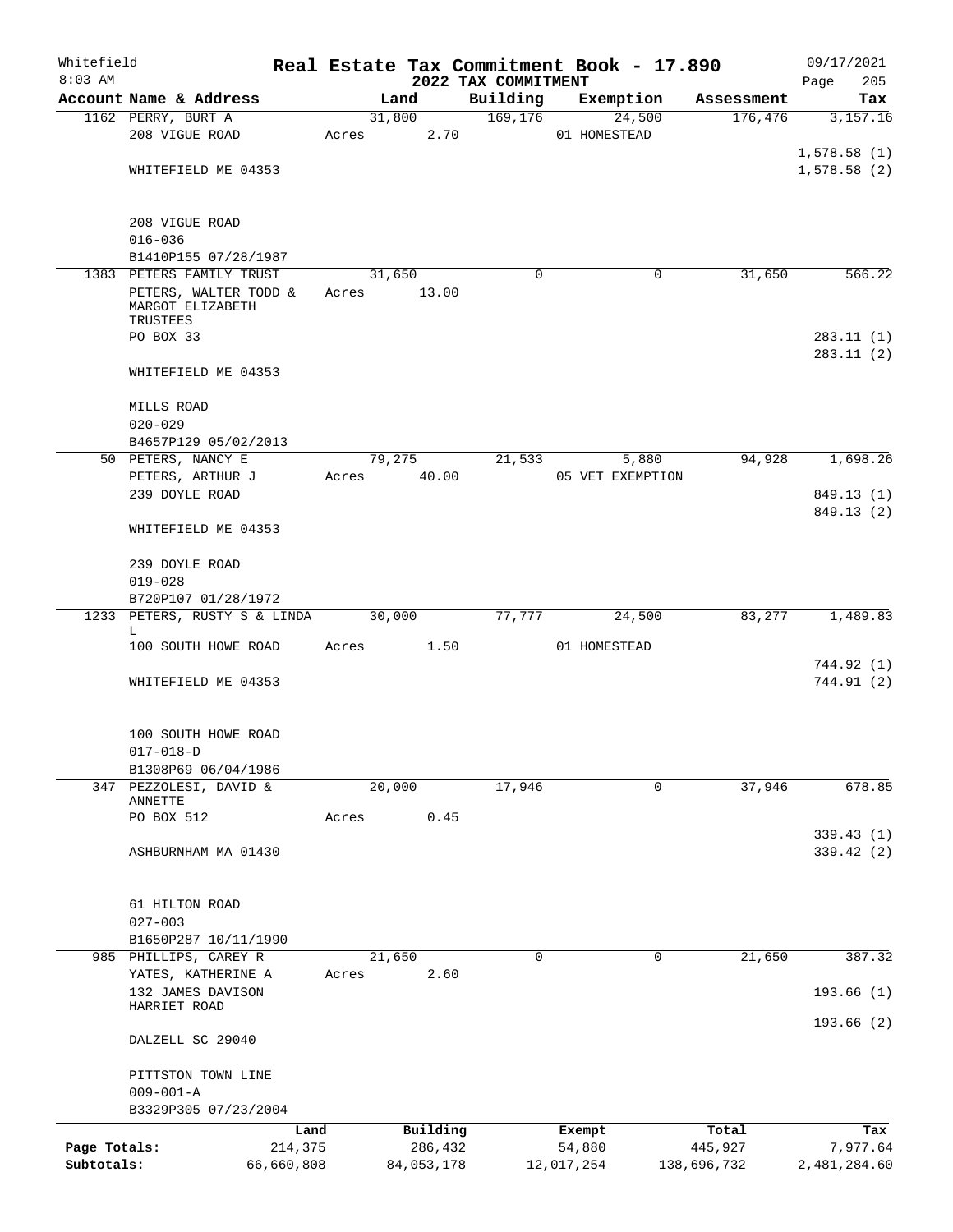| Whitefield   |                                           |       |              |                                 | Real Estate Tax Commitment Book - 17.890 |             | 09/17/2021                 |
|--------------|-------------------------------------------|-------|--------------|---------------------------------|------------------------------------------|-------------|----------------------------|
| $8:03$ AM    | Account Name & Address                    |       | Land         | 2022 TAX COMMITMENT<br>Building | Exemption                                | Assessment  | 206<br>Page<br>Tax         |
|              | 176 PIAWLOCK, LAURA E                     |       | 30,525       | 136,462                         | $\mathbf 0$                              | 166,987     | 2,987.40                   |
|              | PO BOX 1337                               | Acres | 1.85         |                                 |                                          |             |                            |
|              |                                           |       |              |                                 |                                          |             | 1,493.70(1)                |
|              | WESTBROOK ME 04098 1337                   |       |              |                                 |                                          |             | 1,493.70(2)                |
|              | 29 BEECH LANE                             |       |              |                                 |                                          |             |                            |
|              | $014 - 006 - D$                           |       |              |                                 |                                          |             |                            |
|              | B4269P140 04/16/2010 B3271P216 04/16/2004 |       |              |                                 |                                          |             |                            |
|              | 934 PICARD, TONI                          |       | 17,500       | $\Omega$                        | 0                                        | 17,500      | 313.08                     |
|              | 217 DIRIGO ROAD                           | Acres | 17.50        |                                 |                                          |             | 156.54(1)                  |
|              | CHINA ME 04358                            |       |              |                                 |                                          |             | 156.54(2)                  |
|              | DEVINE ROAD, OFF OF                       |       |              |                                 |                                          |             |                            |
|              | $016 - 017$                               |       |              |                                 |                                          |             |                            |
|              | B5666P63 02/17/2021                       |       |              |                                 |                                          |             |                            |
|              | 1422 PIERPAN, THOMAS E &<br>JENNIFER A    |       | 42,578       | 181,704                         | 30,380                                   | 193,902     | 3,468.91                   |
|              | 563 HEATH ROAD                            | Acres | 14.16        |                                 | 01 HOMESTEAD                             |             |                            |
|              |                                           |       |              |                                 | 07 NMR VET & WIDOW                       |             | 1,734.46(1)                |
|              | WHITEFIELD ME 04353                       |       |              |                                 |                                          |             | 1,734.45(2)                |
|              | 563 HEATH ROAD                            |       |              |                                 |                                          |             |                            |
|              | $007 - 056$                               |       |              |                                 |                                          |             |                            |
|              | B3351P93 08/19/2004                       |       |              |                                 |                                          |             |                            |
|              | 877 PIGNATELLO, LAUREN M &<br>SEAN M      |       | 31,500       | 2,588                           | 0                                        | 34,088      | 609.83                     |
|              | PO BOX 24                                 | Acres | 2.50         |                                 |                                          |             |                            |
|              |                                           |       |              |                                 |                                          |             | 304.92(1)                  |
|              | COOPERS MILLS ME 04341                    |       |              |                                 |                                          |             | 304.91(2)                  |
|              | MAIN STREET                               |       |              |                                 |                                          |             |                            |
|              | $022 - 035 - A$                           |       |              |                                 |                                          |             |                            |
|              | B4180P250 07/24/2009                      |       |              |                                 |                                          |             |                            |
|              | 1625 PIGNATELLO, SEAN                     |       | 6,305        | 0                               | 0                                        | 6,305       | 112.80                     |
|              | PIGNATELLO, LAUREN<br>PO BOX 24           | Acres | 0.87         |                                 |                                          |             | 56.40(1)                   |
|              |                                           |       |              |                                 |                                          |             | 56.40(2)                   |
|              | COOPERS MILLS ME 04341                    |       |              |                                 |                                          |             |                            |
|              | <b>MAIN STREET</b>                        |       |              |                                 |                                          |             |                            |
|              | $022 - 007$                               |       |              |                                 |                                          |             |                            |
|              | B2828P185 03/22/2002                      |       |              |                                 |                                          |             |                            |
|              | 1461 PIGNATELLO, SEAN &<br>LAUREN         |       | 37,400       | 159,766                         | 24,500                                   | 172,666     | 3,088.99                   |
|              | PO BOX 24                                 | Acres | 3.10         |                                 | 01 HOMESTEAD                             |             |                            |
|              | COOPERS MILLS ME 04341                    |       |              |                                 |                                          |             | 1,544.50(1)<br>1,544.49(2) |
|              |                                           |       |              |                                 |                                          |             |                            |
|              | 98 MAIN STREET                            |       |              |                                 |                                          |             |                            |
|              | $022 - 005$                               |       |              |                                 |                                          |             |                            |
|              | B2828P185 03/22/2002                      |       |              |                                 |                                          |             |                            |
|              |                                           | Land  | Building     |                                 | Exempt                                   | Total       | Tax                        |
| Page Totals: | 165,808                                   |       | 480,520      |                                 | 54,880                                   | 591,448     | 10,581.01                  |
| Subtotals:   | 66,826,616                                |       | 84, 533, 698 |                                 | 12,072,134                               | 139,288,180 | 2,491,865.61               |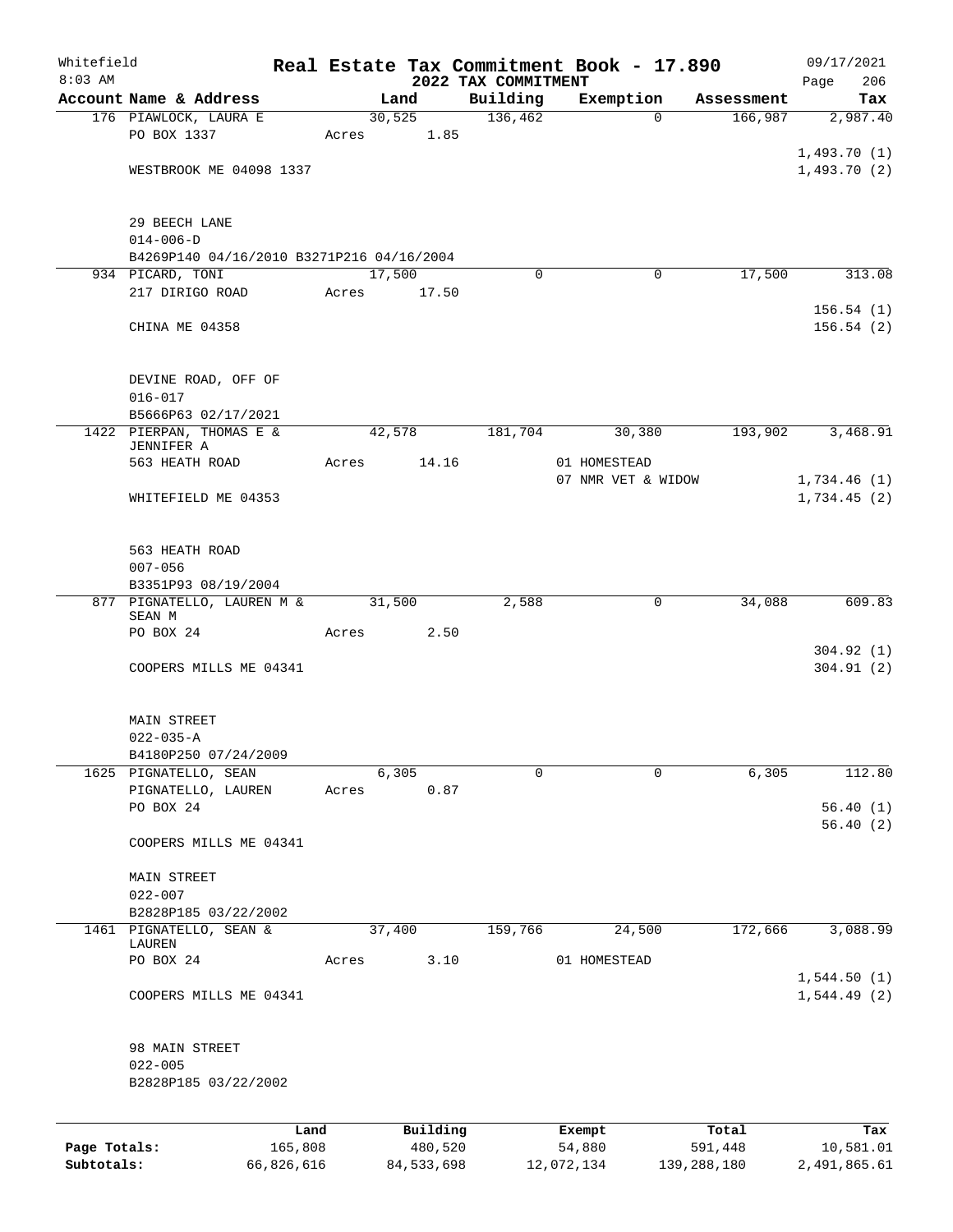| Whitefield<br>$8:03$ AM |                                                  |                 |         | Real Estate Tax Commitment Book - 17.890<br>2022 TAX COMMITMENT |                        |            | 09/17/2021<br>Page<br>207 |
|-------------------------|--------------------------------------------------|-----------------|---------|-----------------------------------------------------------------|------------------------|------------|---------------------------|
|                         | Account Name & Address                           |                 | Land    | Building                                                        | Exemption              | Assessment | Tax                       |
|                         | 1449 PILLING, JAMES A                            |                 | 50, 175 | 57,898                                                          | 24,500                 | 83,573     | 1,495.12                  |
|                         | 57 ACORN LANE                                    | Acres           | 24.50   |                                                                 | 01 HOMESTEAD           |            |                           |
|                         |                                                  |                 |         |                                                                 |                        |            | 747.56(1)                 |
|                         | WHITEFIELD ME 04353                              |                 |         |                                                                 |                        |            | 747.56 (2)                |
|                         |                                                  |                 |         |                                                                 |                        |            |                           |
|                         | 57 ACORN LANE                                    |                 |         |                                                                 |                        |            |                           |
|                         | $012 - 019 - A$                                  |                 |         |                                                                 |                        |            |                           |
|                         | B2097P323 10/27/1995                             |                 |         |                                                                 |                        |            |                           |
|                         | 819 PIMENTAL, M ANTOINETTE<br>246 HEAD TIDE ROAD | 30,000<br>Acres | 0.99    | 72,054                                                          | 24,500<br>01 HOMESTEAD | 77,554     | 1,387.44                  |
|                         |                                                  |                 |         |                                                                 |                        |            | 693.72 (1)                |
|                         | WHITEFIELD ME 04353                              |                 |         |                                                                 |                        |            | 693.72 (2)                |
|                         |                                                  |                 |         |                                                                 |                        |            |                           |
|                         |                                                  |                 |         |                                                                 |                        |            |                           |
|                         | 246 HEAD TIDE ROAD<br>$005 - 015$                |                 |         |                                                                 |                        |            |                           |
|                         | B2495P341 09/03/1999                             |                 |         |                                                                 |                        |            |                           |
|                         | 1428 PIPKIN, RICHARD & IDA                       |                 | 9,500   | $\mathbf 0$                                                     | 0                      | 9,500      | 169.96                    |
|                         | HEIRS                                            |                 |         |                                                                 |                        |            |                           |
|                         | THAYER, PATRICK A                                | Acres           | 3.00    |                                                                 |                        |            |                           |
|                         | 12 PETTICOAT ACRES LANE                          |                 |         |                                                                 |                        |            | 84.98 (1)<br>84.98 (2)    |
|                         | WHITEFIELD ME 04353                              |                 |         |                                                                 |                        |            |                           |
|                         |                                                  |                 |         |                                                                 |                        |            |                           |
|                         | PETTICOAT ACRES LANE                             |                 |         |                                                                 |                        |            |                           |
|                         | $001 - 058 - B$                                  |                 |         |                                                                 |                        |            |                           |
|                         | B589P301 08/27/1963                              |                 |         |                                                                 |                        |            |                           |
|                         | 887 PLATAIS, EDGAR A<br>635 PLEASANT STREET      | 35,370          | 5.15    | 41,361                                                          | 0                      | 76,731     | 1,372.72                  |
|                         |                                                  | Acres           |         |                                                                 |                        |            | 686.36 (1)                |
|                         | STOUGHTON MA 02072                               |                 |         |                                                                 |                        |            | 686.36 (2)                |
|                         |                                                  |                 |         |                                                                 |                        |            |                           |
|                         |                                                  |                 |         |                                                                 |                        |            |                           |
|                         | 84 OXBOW LANE<br>$013 - 048$                     |                 |         |                                                                 |                        |            |                           |
|                         | B3647P312 03/13/2006                             |                 |         |                                                                 |                        |            |                           |
|                         | 419 PLIMPTON, TYLER S                            | 40,290          |         | 89,319                                                          | 24,500                 | 105,109    | 1,880.40                  |
|                         | ANDERSON, KRISTEN L                              | Acres           | 11.30   |                                                                 | 01 HOMESTEAD           |            |                           |
|                         | 135 HILTON ROAD                                  |                 |         |                                                                 |                        |            | 940.20 (1)                |
|                         |                                                  |                 |         |                                                                 |                        |            | 940.20 (2)                |
|                         | WHITEFIELD ME 04353                              |                 |         |                                                                 |                        |            |                           |
|                         | 135 HILTON ROAD                                  |                 |         |                                                                 |                        |            |                           |
|                         | $014 - 008 - A$                                  |                 |         |                                                                 |                        |            |                           |
|                         | B5183P248 09/18/2017                             |                 |         |                                                                 |                        |            |                           |
|                         | 838 POLAND, PETER D                              | 30,000          |         | 92,127                                                          | 24,500                 | 97,627     | 1,746.55                  |
|                         | 214 MILLS ROAD                                   | Acres           | 0.68    |                                                                 | 01 HOMESTEAD           |            |                           |
|                         |                                                  |                 |         |                                                                 |                        |            | 873.28 (1)                |
|                         | WHITEFIELD ME 04353                              |                 |         |                                                                 |                        |            | 873.27 (2)                |
|                         |                                                  |                 |         |                                                                 |                        |            |                           |
|                         | 214 MILLS ROAD                                   |                 |         |                                                                 |                        |            |                           |
|                         | $017 - 006 - A$                                  |                 |         |                                                                 |                        |            |                           |
|                         | B1956P279 02/24/1994 B1853P161 02/11/1993        |                 |         |                                                                 |                        |            |                           |
|                         |                                                  |                 |         |                                                                 |                        |            |                           |
|                         |                                                  |                 |         |                                                                 |                        |            |                           |

|              | Land       | Building   | Exempt     | Total       | Tax          |
|--------------|------------|------------|------------|-------------|--------------|
| Page Totals: | 195,335    | 352,759    | 98,000     | 450,094     | 8,052.19     |
| Subtotals:   | 67,021,951 | 84,886,457 | 12,170,134 | 139,738,274 | 2,499,917.80 |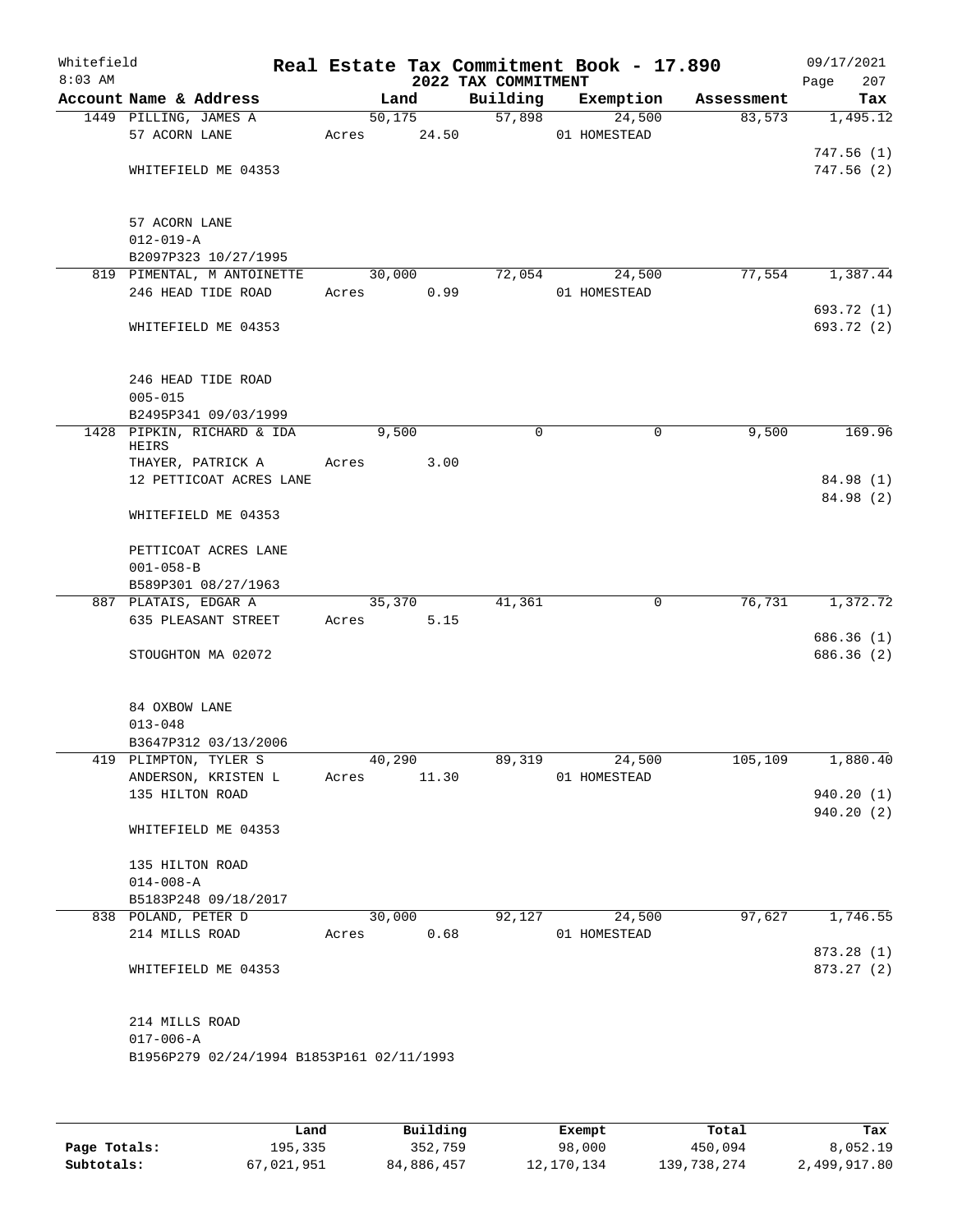| Whitefield                 |                                                                   |                         |        |                         |                                 | Real Estate Tax Commitment Book - 17.890 |                        | 09/17/2021                 |
|----------------------------|-------------------------------------------------------------------|-------------------------|--------|-------------------------|---------------------------------|------------------------------------------|------------------------|----------------------------|
| $8:03$ AM                  | Account Name & Address                                            |                         | Land   |                         | 2022 TAX COMMITMENT<br>Building | Exemption                                | Assessment             | 208<br>Page<br>Tax         |
|                            | 463 POMERLEAU, CONRAD &<br>STEPHANIE                              |                         | 26,000 |                         | $\mathbf 0$                     | $\Omega$                                 | 26,000                 | 465.14                     |
|                            | 282 SOUTH HUNTS MEADOW<br>ROAD                                    | Acres                   |        | 30.00                   |                                 |                                          |                        | 232.57(1)                  |
|                            | WHITEFIELD ME 04353                                               |                         |        |                         |                                 |                                          |                        | 232.57 (2)                 |
|                            | ROONEY LANE<br>$009 - 021$                                        |                         |        |                         |                                 |                                          |                        |                            |
|                            | B4669P89 05/30/2013<br>189 POMERLEAU, CONRAD &                    |                         | 87,555 |                         | 205,331                         | 24,500                                   | 268,386                | 4,801.43                   |
|                            | STEPHANIE<br>282 SOUTH HUNTS MEADOW<br>ROAD                       | Acres                   |        | 91.61                   |                                 | 01 HOMESTEAD                             |                        |                            |
|                            | WHITEFIELD ME 04353                                               |                         |        |                         |                                 |                                          |                        | 2,400.72(1)<br>2,400.71(2) |
|                            | 282 SOUTH HUNTS MEADOW<br>$009 - 023 - A$                         |                         |        |                         |                                 |                                          |                        |                            |
|                            | B1527P350 01/25/1989<br>7 POMERLEAU, CONRAD A                     |                         | 58,790 |                         | 0                               | $\mathbf 0$                              | 58,790                 | 1,051.75                   |
|                            | POMERLEAU, STEPHANIE R<br>282 SOUTH HUNTS MEADOW                  | Acres                   |        | 54.08                   |                                 |                                          |                        | 525.88(1)                  |
|                            | <b>ROAD</b>                                                       |                         |        |                         |                                 |                                          |                        | 525.87(2)                  |
|                            | WHITEFIELD ME 04353                                               |                         |        |                         |                                 |                                          |                        |                            |
|                            | SOUTH HUNTS MEADOW ROAD<br>$009 - 023$<br>B2533P27 01/13/2000     |                         |        |                         |                                 |                                          |                        |                            |
|                            | 1976 POMERLEAU, DEREK                                             |                         | 22,715 |                         | 0                               | 0                                        | 22,715                 | 406.37                     |
|                            | 282 SO HUNTS MEADOW<br>ROAD                                       | Acres                   |        | 3.31                    |                                 |                                          |                        |                            |
|                            | WHITEFIELD ME 04353                                               |                         |        |                         |                                 |                                          |                        | 203.19(1)<br>203.18(2)     |
|                            | SOUTH HUNTS MEADOW ROAD<br>$009 - 023 - B$<br>B5672P44 03/02/2021 |                         |        |                         |                                 |                                          |                        |                            |
|                            | 1815 PONSANT, CREIG A                                             |                         |        | 0                       | 25,182                          | 25,182                                   | $\mathbf 0$            | 0.00                       |
|                            | PONSANT, VIRGINIA<br>28 MARINE LANE                               |                         |        |                         |                                 | 05 VET EXEMPTION<br>01 HOMESTEAD         |                        |                            |
|                            | WHITEFIELD ME 04353                                               |                         |        |                         |                                 |                                          |                        |                            |
|                            | 28 MARINE LANE<br>$018 - 037 - ON - 4$                            |                         |        |                         |                                 |                                          |                        |                            |
|                            | 1183 POOLER, RONALD LEE<br>347 MILLS ROAD                         | SR<br>Acres             | 41,322 | 6.34                    | 25,189                          | 0                                        | 66,511                 | 1,189.88                   |
|                            | WHITEFIELD ME 04353                                               |                         |        |                         |                                 |                                          |                        | 594.94 (1)<br>594.94 (2)   |
|                            | 347 MILLS ROAD<br>$017 - 030$                                     |                         |        |                         |                                 |                                          |                        |                            |
|                            | B4117P100 03/23/2009                                              |                         |        |                         |                                 |                                          |                        |                            |
|                            |                                                                   | Land                    |        | Building                |                                 | Exempt                                   | Total                  | Tax                        |
| Page Totals:<br>Subtotals: |                                                                   | 236,382<br>67, 258, 333 |        | 255,702<br>85, 142, 159 |                                 | 49,682<br>12, 219, 816                   | 442,402<br>140,180,676 | 7,914.57<br>2,507,832.37   |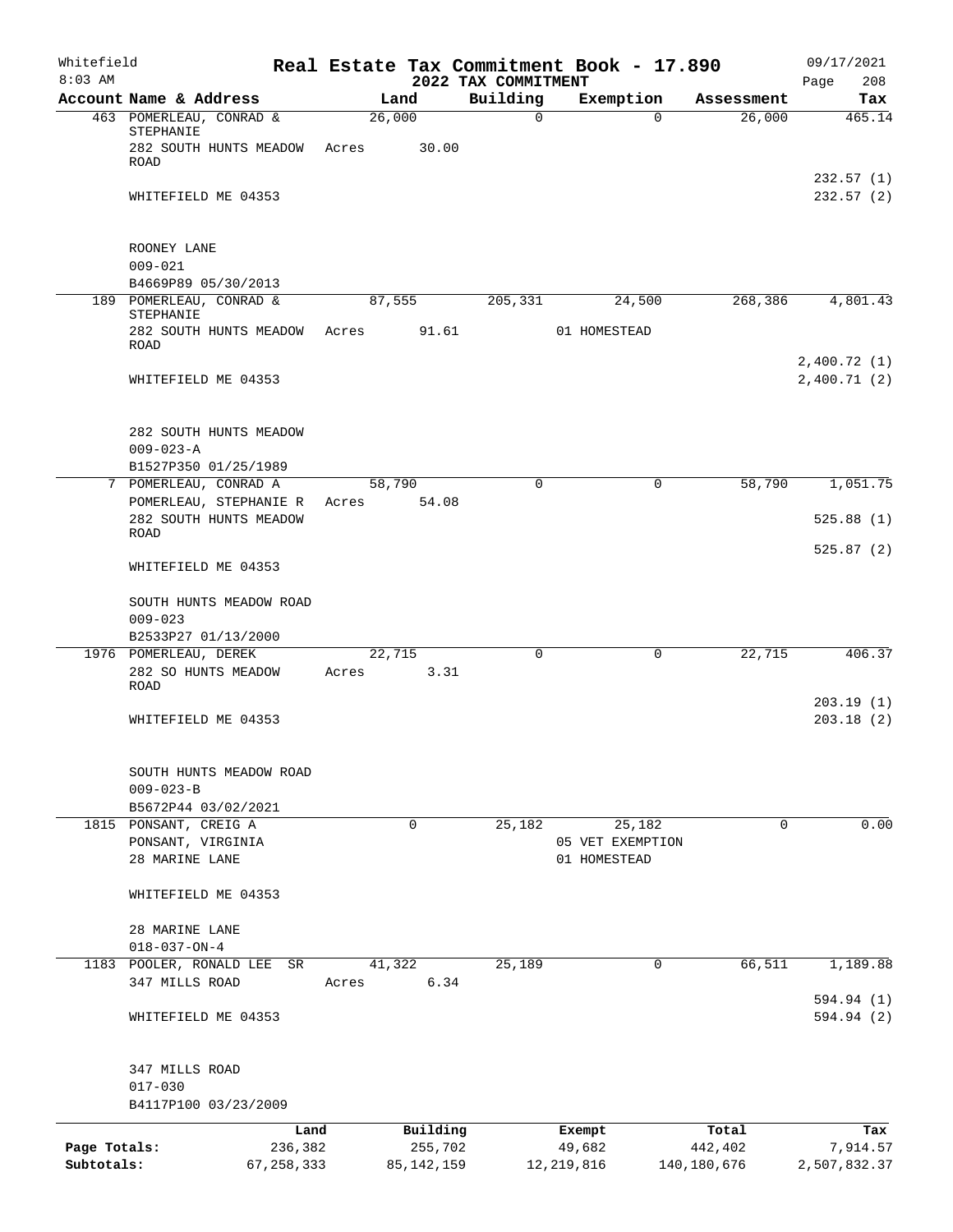| Whitefield<br>$8:03$ AM |                                                               |       |          | 2022 TAX COMMITMENT | Real Estate Tax Commitment Book - 17.890 |            | 09/17/2021<br>209<br>Page  |
|-------------------------|---------------------------------------------------------------|-------|----------|---------------------|------------------------------------------|------------|----------------------------|
|                         | Account Name & Address                                        |       | Land     | Building            | Exemption                                | Assessment | Tax                        |
|                         | 1794 POPE, JOHN T & VOIGT,<br>ELISE K                         |       | 31,500   | 90,300              | 24,500                                   | 97,300     | 1,740.70                   |
|                         | 164 HENRY LANE                                                | Acres | 2.50     |                     | 01 HOMESTEAD                             |            | 870.35(1)                  |
|                         | WHITEFIELD ME 04353                                           |       |          |                     |                                          |            | 870.35 (2)                 |
|                         | 164 HENRY LANE                                                |       |          |                     |                                          |            |                            |
|                         | $015 - 035 - B$<br>B3885P298 07/26/2007                       |       |          |                     |                                          |            |                            |
|                         | 600 POPKIN MICHAEL                                            |       | 43,250   | 151,894             | 0                                        | 195,144    | 3,491.13                   |
|                         | PO BOX 21                                                     | Acres | 15.00    |                     |                                          |            | 1,745.57(1)                |
|                         | WHITEFIELD ME 04353                                           |       |          |                     |                                          |            | 1,745.56(2)                |
|                         | 44 HENRY LANE                                                 |       |          |                     |                                          |            |                            |
|                         | $012 - 067$                                                   |       |          |                     |                                          |            |                            |
|                         | B1493P163<br>170 POPKIN, MICHAEL                              |       | 26,000   | 0                   | 0                                        | 26,000     | 465.14                     |
|                         | PO BOX 21                                                     | Acres | 30.00    |                     |                                          |            |                            |
|                         | WHITEFIELD ME 04353                                           |       |          |                     |                                          |            | 232.57(1)<br>232.57(2)     |
|                         | <b>GORMAN LANE</b>                                            |       |          |                     |                                          |            |                            |
|                         | $013 - 020 - A$                                               |       |          |                     |                                          |            |                            |
|                         | B2028P278 12/14/1994<br>149 POSSEMATO, MARIO                  |       | 41,282   | 158,948             | $\mathbf 0$                              | 200,230    | 3,582.11                   |
|                         | 1 STARVIEW DRIVE                                              | Acres | 6.29     |                     |                                          |            |                            |
|                         | HILLSBOROUGH NJ 08844                                         |       |          |                     |                                          |            | 1,791.06(1)<br>1,791.05(2) |
|                         | 632 TOWNHOUSE ROAD                                            |       |          |                     |                                          |            |                            |
|                         | $010 - 030$<br>B5395P169 04/26/2019 B5189P222 10/13/2017      |       |          |                     |                                          |            |                            |
|                         | 915 POST OFFICE EQUITIES                                      |       | 30,000   | 257,745             | 0                                        | 287,745    | 5,147.76                   |
|                         | <b>LLC</b><br>300 MAIN ST PL 5                                | Acres | 0.69     |                     |                                          |            |                            |
|                         | STAMFORD CT 06901                                             |       |          |                     |                                          |            | 2,573.88(1)<br>2,573.88(2) |
|                         | 32 JEFFERSON ROAD                                             |       |          |                     |                                          |            |                            |
|                         | $026 - 032$                                                   |       |          |                     |                                          |            |                            |
|                         | B5032P52 04/11/2016<br>1808 POTTER, JENNIFER E                |       | 30,405   | 106,759             | 24,500                                   | 112,664    | 2,015.56                   |
|                         | 292 TOWNHOUSE ROAD                                            | Acres | 1.77     |                     | 01 HOMESTEAD                             |            |                            |
|                         | WHITEFIELD ME 04353                                           |       |          |                     |                                          |            | 1,007.78(1)<br>1,007.78(2) |
|                         | 292 TOWNHOUSE ROAD<br>$013 - 059 - A$<br>B4211P269 10/14/2009 |       |          |                     |                                          |            |                            |
|                         |                                                               |       |          |                     |                                          |            |                            |
|                         |                                                               | Land  | Building |                     | Exempt                                   | Total      | Tax                        |

**Page Totals:** 202,437 765,646 49,000 919,083 16,442.40 **Subtotals:** 67,460,770 85,907,805 12,268,816 141,099,759 2,524,274.77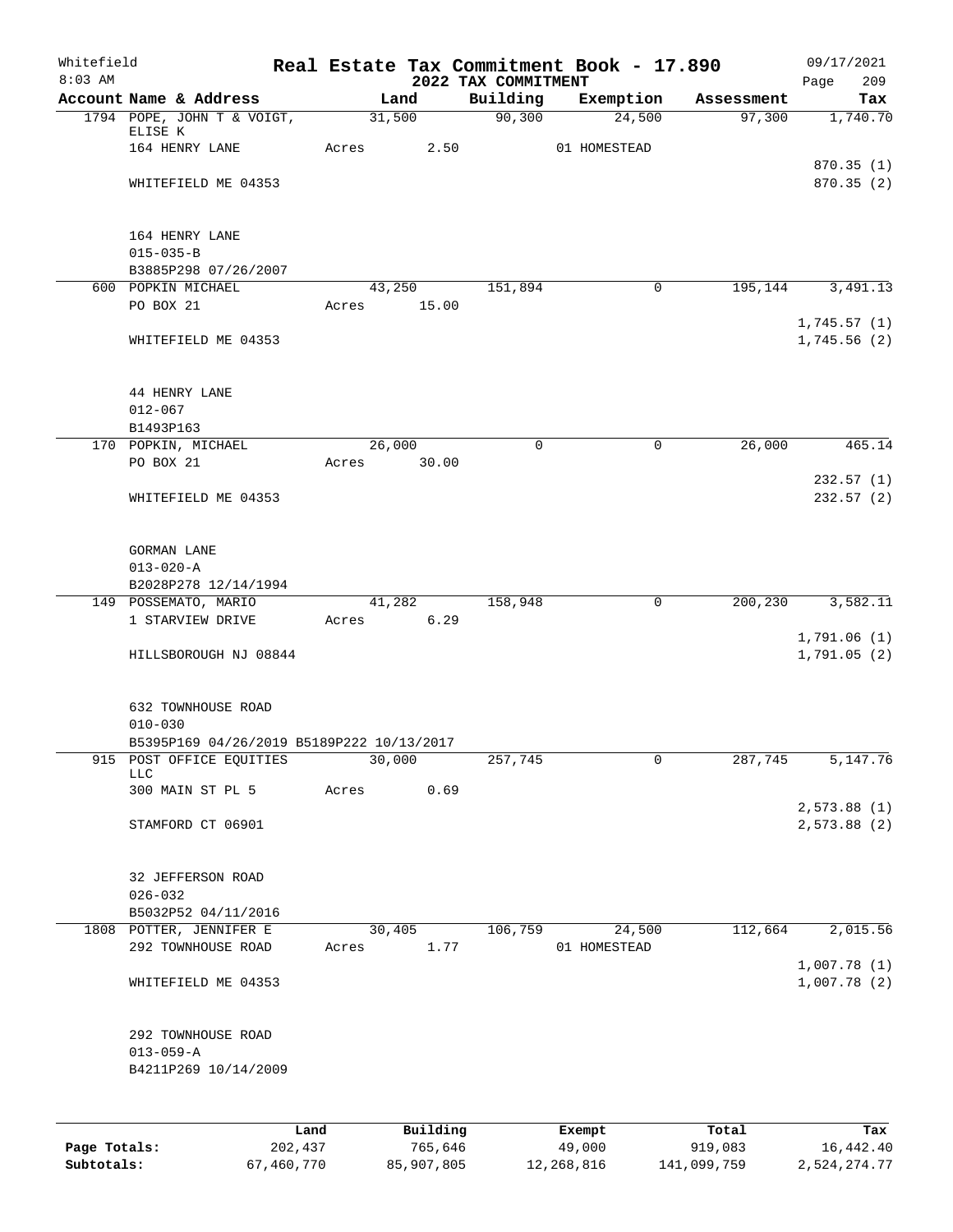| Whitefield   |                                           |       |        |          |                                 | Real Estate Tax Commitment Book - 17.890 |            | 09/17/2021                   |
|--------------|-------------------------------------------|-------|--------|----------|---------------------------------|------------------------------------------|------------|------------------------------|
| $8:03$ AM    | Account Name & Address                    |       | Land   |          | 2022 TAX COMMITMENT<br>Building | Exemption                                | Assessment | 210<br>Page<br>Tax           |
|              | 376 POTTER, JOHN E III                    |       | 30,765 |          | 86,332                          | $\Omega$                                 | 117,097    | 2,094.87                     |
|              | 96 BENNER LANE                            | Acres |        | 2.01     |                                 |                                          |            |                              |
|              |                                           |       |        |          |                                 |                                          |            | 1,047.44(1)                  |
|              | WHITEFIELD ME 04353                       |       |        |          |                                 |                                          |            | 1,047.43(2)                  |
|              | 96 BENNER LANE<br>$016 - 045$             |       |        |          |                                 |                                          |            |                              |
|              | B5220P47 01/05/2018                       |       |        |          |                                 |                                          |            |                              |
|              | 165 POTTER, MICHAEL &<br>PRATT, GAIL      |       | 40,000 |          | 26,096                          | 0                                        | 66,096     | 1,182.46                     |
|              | 264 STARBIRD CORNER<br>ROAD               | Acres |        | 0.17     |                                 |                                          |            |                              |
|              | BOWDOIN ME 04287                          |       |        |          |                                 |                                          |            | 591.23(1)<br>591.23(2)       |
|              | 25 PICKEREL LANE                          |       |        |          |                                 |                                          |            |                              |
|              | $029 - 005$                               |       |        |          |                                 |                                          |            |                              |
|              | B3970P82 02/25/2008                       |       |        |          |                                 |                                          |            |                              |
|              | 689 POTTER, RICHARD R                     |       | 30,000 |          | 101,469                         | 24,500                                   | 106,969    | 1,913.68                     |
|              | LANE, JEANETTE M<br>162 VIGUE ROAD        | Acres |        | 1.50     |                                 | 01 HOMESTEAD                             |            | 956.84(1)                    |
|              |                                           |       |        |          |                                 |                                          |            | 956.84(2)                    |
|              | WHITEFIELD ME 04353                       |       |        |          |                                 |                                          |            |                              |
|              | 162 VIGUE ROAD<br>$016 - 032 - A$         |       |        |          |                                 |                                          |            |                              |
|              | B5502P261 03/20/2020                      |       |        |          |                                 |                                          |            |                              |
|              | 1526 POTTER, STEVEN C SR &                |       | 30,750 |          | 39,695                          | 24,500                                   | 45,945     | 821.96                       |
|              | KIM M                                     |       |        |          |                                 |                                          |            |                              |
|              | 101 THAYER ROAD                           | Acres |        | 2.00     |                                 | 01 HOMESTEAD                             |            |                              |
|              | WHITEFIELD ME 04353                       |       |        |          |                                 |                                          |            | 410.98(1)<br>410.98(2)       |
|              | 101 THAYER ROAD                           |       |        |          |                                 |                                          |            |                              |
|              | $001 - 033$                               |       |        |          |                                 |                                          |            |                              |
|              | B3471P206 04/27/2005<br>1547 POULIN, ADAM |       | 31,500 |          | 144,124                         | 24,500                                   | 151,124    | 2,703.61                     |
|              | IBBITSON JENNA                            | Acres |        | 2.50     |                                 | 01 HOMESTEAD                             |            |                              |
|              | 19 BENNER LANE                            |       |        |          |                                 |                                          |            | 1,351.81(1)                  |
|              | WHITEFIELD ME 04353                       |       |        |          |                                 |                                          |            | 1,351.80(2)                  |
|              |                                           |       |        |          |                                 |                                          |            |                              |
|              | 19 BENNER LANE                            |       |        |          |                                 |                                          |            |                              |
|              | $013 - 040$                               |       |        |          |                                 |                                          |            |                              |
|              | B4926P300 09/09/2015                      |       |        |          |                                 |                                          |            |                              |
|              | 1626 POULIN, ALICE L                      |       | 31,350 |          | 135,297                         | 24,500                                   | 142,147    | 2,543.01                     |
|              | 35 HOLLYWOOD BOULEVARD                    | Acres |        | 2.40     |                                 | 01 HOMESTEAD                             |            |                              |
|              | WHITEFIELD ME 04353                       |       |        |          |                                 |                                          |            | 1, 271.51 (1)<br>1,271.50(2) |
|              | 35 HOLLYWOOD BOULEVARD<br>$005 - 034 - C$ |       |        |          |                                 |                                          |            |                              |
|              | B5169P91 08/09/2017 B2109P115 12/14/1995  |       |        |          |                                 |                                          |            |                              |
|              |                                           | Land  |        | Building |                                 | Exempt                                   | Total      | Tax                          |
| Page Totals: | 194,365                                   |       |        | 533,013  |                                 | 98,000                                   | 629,378    | 11,259.59                    |

**Subtotals:** 67,655,135 86,440,818 12,366,816 141,729,137 2,535,534.36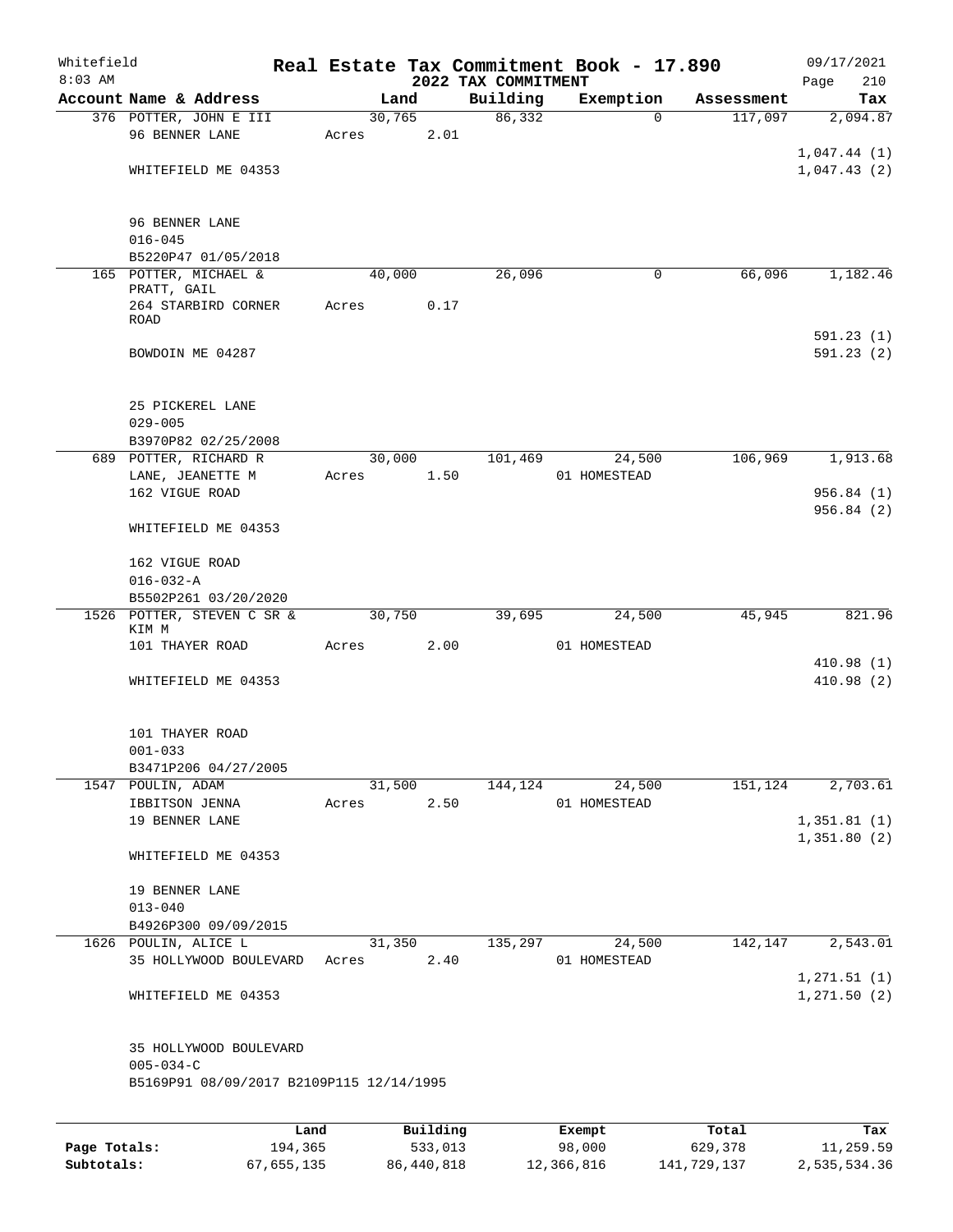| Whitefield<br>$8:03$ AM |                                    |        |          | 2022 TAX COMMITMENT         | Real Estate Tax Commitment Book - 17.890 |            | 09/17/2021<br>211<br>Page |
|-------------------------|------------------------------------|--------|----------|-----------------------------|------------------------------------------|------------|---------------------------|
|                         | Account Name & Address             |        | Land     | Building                    | Exemption                                | Assessment | Tax                       |
|                         | 790 POWELL, FORD N                 |        | 92,505   | 167,437                     | 24,500                                   | 235,442    | 4,212.06                  |
|                         | POWELL, JUDITH M                   | Acres  | 88.25    |                             | 01 HOMESTEAD                             |            |                           |
|                         | 149 CLARK LANE                     |        |          |                             |                                          |            | 2,106.03(1)               |
|                         |                                    |        |          |                             |                                          |            | 2, 106.03(2)              |
|                         | WHITEFIELD ME 04353                |        |          |                             |                                          |            |                           |
|                         |                                    |        |          | TG - SW-26, MW-46.25 & HW-8 |                                          |            |                           |
|                         | 149 CLARK LANE                     |        |          |                             |                                          |            |                           |
|                         | $018 - 026$                        |        |          |                             |                                          |            |                           |
|                         | B963P81 07/13/1978                 |        |          |                             |                                          |            |                           |
|                         | 1812 POWELL, FORD N & JUDITH       |        | 0        | 134,369                     | $\mathbf 0$                              | 134,369    | 2,403.86                  |
|                         | М                                  |        |          |                             |                                          |            |                           |
|                         | 149 CLARK LANE                     |        |          |                             |                                          |            |                           |
|                         |                                    |        |          |                             |                                          |            | 1, 201.93(1)              |
|                         | WHITEFIELD ME 04353                |        |          |                             |                                          |            | 1, 201.93(2)              |
|                         |                                    |        |          |                             |                                          |            |                           |
|                         |                                    |        |          |                             |                                          |            |                           |
|                         | 146 CLARK LANE                     |        |          |                             |                                          |            |                           |
|                         | $018 - 026 - ON$                   |        |          |                             |                                          |            |                           |
|                         | 1000 PRAY, KAREN H                 |        | 31,950   | 5,078                       | 24,500                                   | 12,528     | 224.13                    |
|                         | PO BOX 183                         | Acres  | 2.80     |                             | 01 HOMESTEAD                             |            |                           |
|                         |                                    |        |          |                             |                                          |            | 112.07(1)                 |
|                         | WHITEFIELD ME 04353                |        |          |                             |                                          |            | 112.06(2)                 |
|                         |                                    |        |          |                             |                                          |            |                           |
|                         |                                    |        |          |                             |                                          |            |                           |
|                         | 105 HILTON ROAD                    |        |          |                             |                                          |            |                           |
|                         | $014 - 009 - A$                    |        |          |                             |                                          |            |                           |
|                         | B2256P268 07/21/1997               |        |          |                             |                                          |            |                           |
|                         | 990 PRENTICE CORA                  |        | 39,950   | 106,872                     | 24,500                                   | 122,322    | 2,188.34                  |
|                         | 910 TOWNHOUSE ROAD                 | Acres  | 4.80     |                             | 01 HOMESTEAD                             |            |                           |
|                         |                                    |        |          |                             |                                          |            | 1,094.17(1)               |
|                         | WHITEFIELD ME 04353                |        |          |                             |                                          |            | 1,094.17(2)               |
|                         |                                    |        |          |                             |                                          |            |                           |
|                         |                                    |        |          |                             |                                          |            |                           |
|                         | 910 TOWNHOUSE ROAD<br>$031 - 011$  |        |          |                             |                                          |            |                           |
|                         | B4897P103 06/17/2015               |        |          |                             |                                          |            |                           |
|                         | 224 PRESBY, ELIZABETH S &          | 20,000 |          | 0                           | 0                                        | 20,000     | 357.80                    |
|                         | PETER L                            |        |          |                             |                                          |            |                           |
|                         | 22 VILLAGE VIEW LANE               | Acres  | 0.37     |                             |                                          |            |                           |
|                         |                                    |        |          |                             |                                          |            | 178.90(1)                 |
|                         | WHITEFIELD ME 04353                |        |          |                             |                                          |            | 178.90(2)                 |
|                         |                                    |        |          |                             |                                          |            |                           |
|                         |                                    |        |          |                             |                                          |            |                           |
|                         | VILLAGE VIEW LANE                  |        |          |                             |                                          |            |                           |
|                         | $030 - 006$                        |        |          |                             |                                          |            |                           |
|                         | B4442P290 09/12/2011               |        |          |                             |                                          |            |                           |
|                         | 1151 PRESCOTT, CALVIN &            | 37,450 |          | 113,738                     | 30,380                                   | 120,808    | 2,161.26                  |
|                         | WILMA                              |        |          |                             |                                          |            |                           |
|                         | 21 EAST DEXTER LANE                | Acres  | 14.00    |                             | 01 HOMESTEAD                             |            |                           |
|                         |                                    |        |          |                             | 05 VET EXEMPTION                         |            | 1,080.63(1)               |
|                         | WHITEFIELD ME 04353                |        |          |                             |                                          |            | 1,080.63(2)               |
|                         |                                    |        |          |                             |                                          |            |                           |
|                         |                                    |        |          |                             |                                          |            |                           |
|                         | 21 EAST DEXTER LANE<br>$010 - 015$ |        |          |                             |                                          |            |                           |
|                         | B3734P192 09/06/2006               |        |          |                             |                                          |            |                           |
|                         |                                    |        |          |                             |                                          |            |                           |
|                         |                                    |        |          |                             |                                          |            |                           |
|                         |                                    |        |          |                             |                                          |            |                           |
|                         |                                    | Land   | Building |                             | Exempt                                   | Total      | Tax                       |
| Page Totals:            | 221,855                            |        | 527,494  |                             | 103,880                                  | 645,469    | 11,547.45                 |

**Subtotals:** 67,876,990 86,968,312 12,470,696 142,374,606 2,547,081.81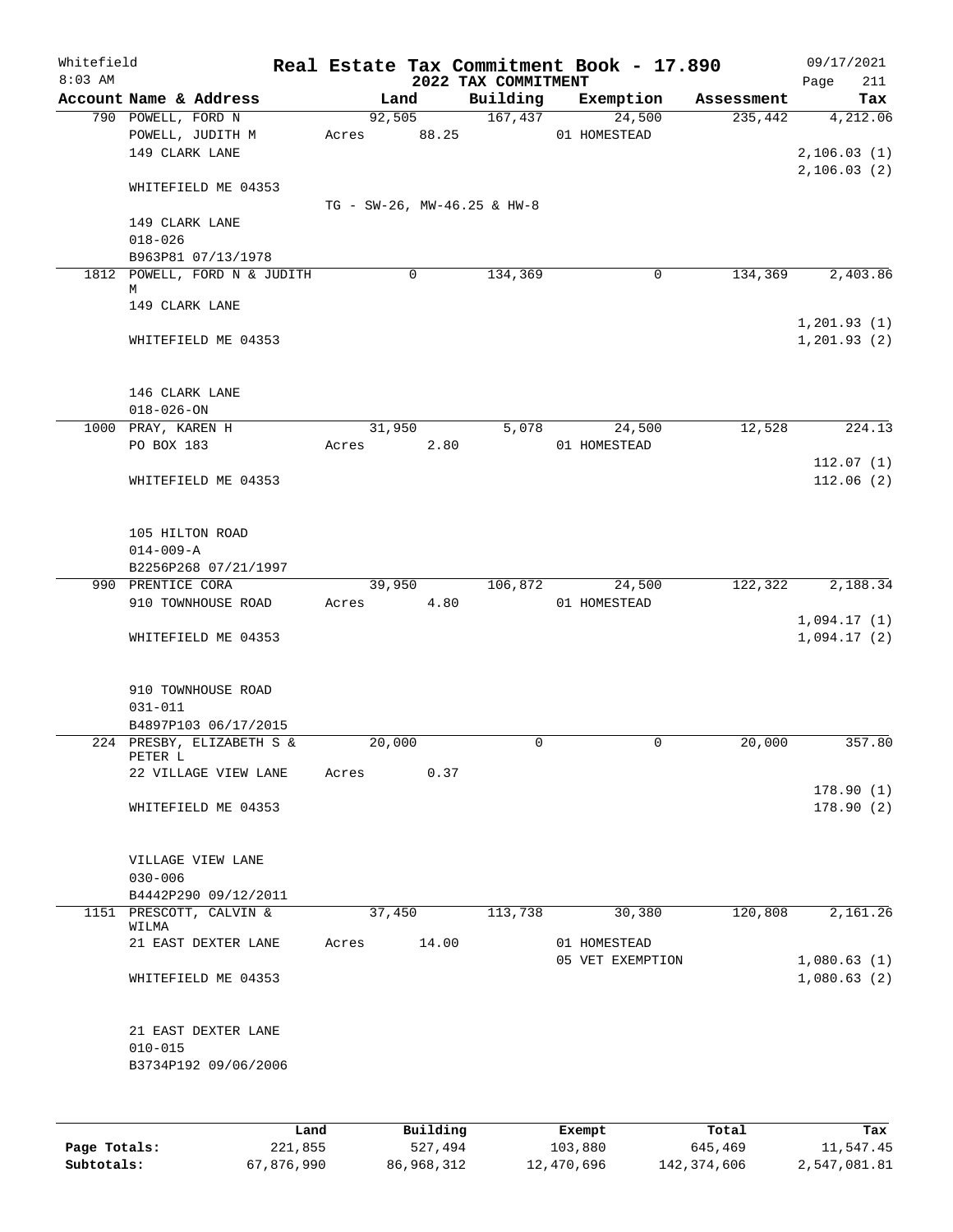| Whitefield |                                          |                  |        |                     | Real Estate Tax Commitment Book - 17.890 |            | 09/17/2021   |
|------------|------------------------------------------|------------------|--------|---------------------|------------------------------------------|------------|--------------|
| $8:03$ AM  |                                          |                  |        | 2022 TAX COMMITMENT |                                          |            | 212<br>Page  |
|            | Account Name & Address                   |                  | Land   | Building            | Exemption                                | Assessment | Tax          |
|            | 267 PRESCOTT, DENNIS L                   |                  | 40,000 | 95,936              | $\Omega$                                 | 135,936    | 2,431.90     |
|            | PRESCOTT, ASHLEY                         | Acres            | 0.09   |                     |                                          |            |              |
|            | 60 RIVER ROAD                            |                  |        |                     |                                          |            | 1, 215.95(1) |
|            | WOOLWICH ME 04579                        |                  |        |                     |                                          |            | 1, 215.95(2) |
|            | 68 PLEASANT POND LANE                    |                  |        |                     |                                          |            |              |
|            | $029 - 009$                              |                  |        |                     |                                          |            |              |
|            | B5564P184 08/04/2020                     |                  |        |                     |                                          |            |              |
|            | 1078 PRESCOTT, EZELDA P<br><b>ESTATE</b> | 110,750          |        | 88,504              | 0                                        | 199,254    | 3,564.65     |
|            | PRESCOTT, DENNIS L PER<br><b>REP</b>     | Acres            | 5.00   |                     |                                          |            |              |
|            | C/O- DENNIS PRESCOTT                     |                  |        |                     |                                          |            | 1,782.33(1)  |
|            | 60 RIVER ROAD                            |                  |        |                     |                                          |            | 1,782.32(2)  |
|            | WOOLWICH ME 04579                        |                  |        |                     |                                          |            |              |
|            | 400 MILLS ROAD                           |                  |        |                     |                                          |            |              |
|            | $017 - 013$                              |                  |        |                     |                                          |            |              |
|            | B5496P15 03/02/2020                      |                  |        |                     |                                          |            |              |
|            | 1972 PRESCOTT, EZELDA P<br><b>ESTATE</b> | 20,000           |        | 0                   | 0                                        | 20,000     | 357.80       |
|            | C/O- DENNIS PRESCOTT                     | Acres            | 0.18   |                     |                                          |            |              |
|            | 60 RIVER ROAD                            |                  |        |                     |                                          |            | 178.90(1)    |
|            | WOOLWICH ME 04579                        |                  |        |                     |                                          |            | 178.90(2)    |
|            | PLEASANT POND LANE                       |                  |        |                     |                                          |            |              |
|            | $029 - 009 - 2$                          |                  |        |                     |                                          |            |              |
|            | B2862P282 06/03/2002                     |                  |        |                     |                                          |            |              |
|            | 1433 PRESCOTT, TROY                      | 446,250          |        | $\mathbf 0$         | 0                                        | 446,250    | 7,983.41     |
|            | SHEEPSCOT VALLEY<br><b>BUILDERS</b>      | Acres            | 59.50  |                     |                                          |            |              |
|            | PO BOX 341                               |                  |        |                     |                                          |            | 3,991.71(1)  |
|            | STE #1                                   |                  |        |                     |                                          |            | 3,991.70(2)  |
|            | SOUTH CHINA ME 04358                     |                  |        |                     |                                          |            |              |
|            | 176 VIGUE ROAD                           |                  |        |                     |                                          |            |              |
|            | $016 - 033$                              |                  |        |                     |                                          |            |              |
|            | B4687P206 07/17/2014                     |                  |        |                     |                                          |            |              |
|            | 1243 PRESCOTT, TROY<br>SHEEPSCOT VALLEY  | 231,300<br>Acres | 30.84  | $\mathbf 0$         | $\mathbf 0$                              | 231,300    | 4,137.96     |
|            | BUILDERS                                 |                  |        |                     |                                          |            |              |
|            | PO BOX 341                               |                  |        |                     |                                          |            | 2,068.98(1)  |
|            | STE #1<br>SOUTH CHINA ME 04358           |                  |        |                     |                                          |            | 2,068.98(2)  |
|            | 40 VIGUE ROAD, PIT                       |                  |        |                     |                                          |            |              |
|            | $016 - 027$                              |                  |        |                     |                                          |            |              |
|            | B4687P206 07/17/2014                     |                  |        |                     |                                          |            |              |

|              | Land       | Building   | Exempt     | Total       | Tax          |
|--------------|------------|------------|------------|-------------|--------------|
| Page Totals: | 848,300    | 184,440    |            | 1,032,740   | 18,475.72    |
| Subtotals:   | 68,725,290 | 87,152,752 | 12,470,696 | 143,407,346 | 2,565,557.53 |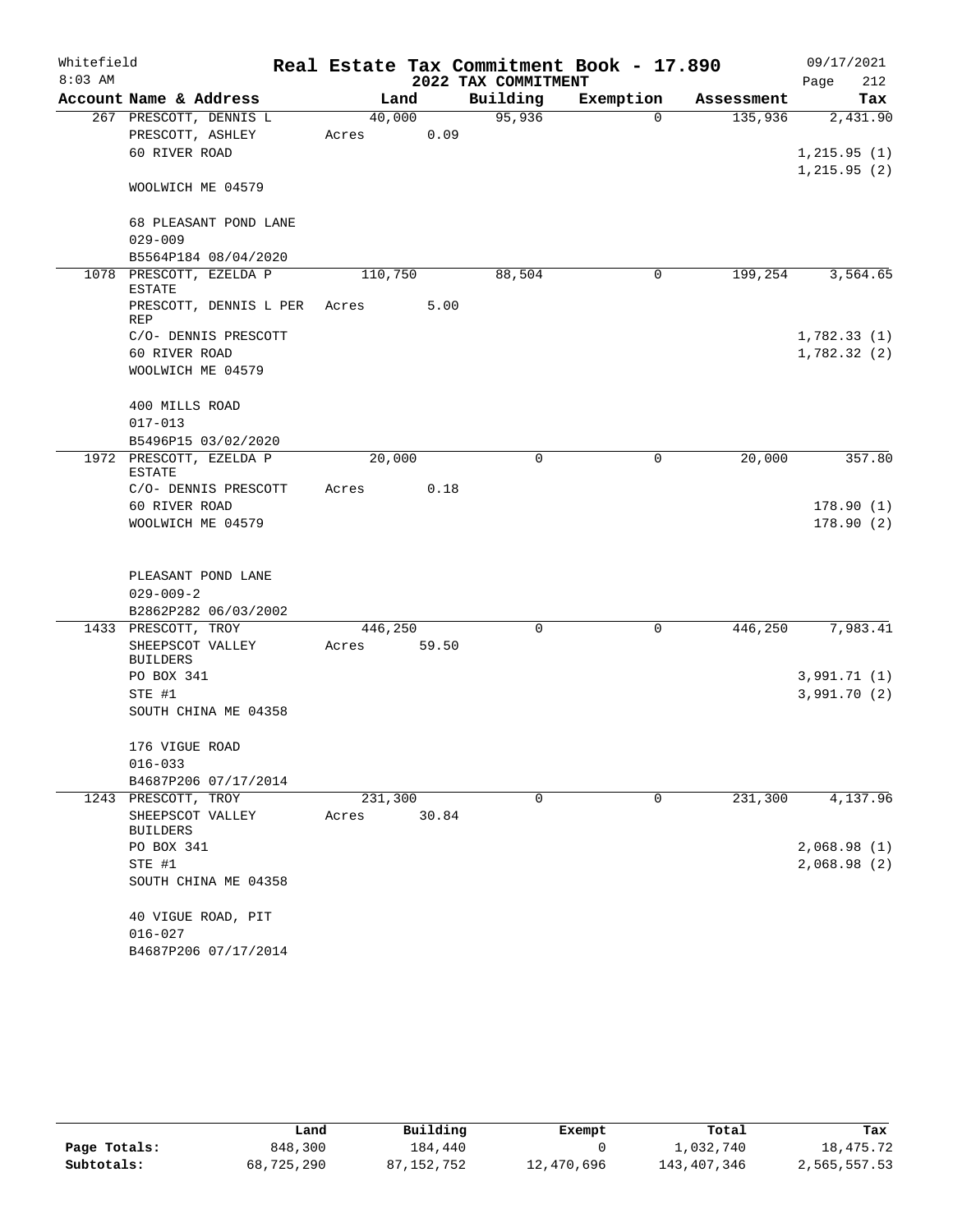| Whitefield<br>$8:03$ AM |                                     |            |       |        |              | 2022 TAX COMMITMENT | Real Estate Tax Commitment Book - 17.890 |             | 09/17/2021<br>Page<br>213 |
|-------------------------|-------------------------------------|------------|-------|--------|--------------|---------------------|------------------------------------------|-------------|---------------------------|
|                         | Account Name & Address              |            |       | Land   |              | Building            | Exemption                                | Assessment  | Tax                       |
|                         | 972 PRESCOTT, TROY                  |            |       | 18,750 |              | 0                   | $\mathbf 0$                              | 18,750      | 335.44                    |
|                         | SHEEPSCOT VALLEY                    |            | Acres |        | 2.50         |                     |                                          |             |                           |
|                         | <b>BUILDERS</b>                     |            |       |        |              |                     |                                          |             |                           |
|                         | PO BOX 341                          |            |       |        |              |                     |                                          |             | 167.72(1)                 |
|                         | STE #1<br>SOUTH CHINA ME 04358      |            |       |        |              |                     |                                          |             | 167.72(2)                 |
|                         |                                     |            |       |        |              |                     |                                          |             |                           |
|                         | VIGUE ROAD                          |            |       |        |              |                     |                                          |             |                           |
|                         | $016 - 028$                         |            |       |        |              |                     |                                          |             |                           |
|                         | B4687P206 07/17/2013                |            |       |        |              |                     |                                          |             |                           |
|                         | 1971 PRESCOTT, TROY K               |            |       | 30,000 |              | $\Omega$            | 0                                        | 30,000      | 536.70                    |
|                         | STANHOPE, JENNIFER R &              |            | Acres |        | 0.09         |                     |                                          |             |                           |
|                         | BRITTO, MORGAN P                    |            |       |        |              |                     |                                          |             |                           |
|                         | PO BOX 341                          |            |       |        |              |                     |                                          |             | 268.35(1)                 |
|                         | SOUTH CHINA ME 04358                |            |       |        |              |                     |                                          |             | 268.35(2)                 |
|                         |                                     |            |       |        |              |                     |                                          |             |                           |
|                         | PLEASANT POND LANE                  |            |       |        |              |                     |                                          |             |                           |
|                         | $029 - 009 - 1$                     |            |       |        |              |                     |                                          |             |                           |
|                         | B5564P178 08/04/2020                |            |       |        |              |                     |                                          |             |                           |
|                         | 1025 PROKNEE CORPORATION            |            |       | 27,010 |              | 0                   | 0                                        | 27,010      | 483.21                    |
|                         | C/O LEE RICHARDS                    |            | Acres |        | 7.20         |                     |                                          |             |                           |
|                         | 137 DEVINE ROAD                     |            |       |        |              |                     |                                          |             | 241.61(1)                 |
|                         | WHITEFIELD ME 04353                 |            |       |        |              |                     |                                          |             | 241.60(2)                 |
|                         |                                     |            |       |        |              |                     |                                          |             |                           |
|                         |                                     |            |       |        |              |                     |                                          |             |                           |
|                         | AUGUSTA ROAD                        |            |       |        |              |                     |                                          |             |                           |
|                         | $018 - 017$<br>B4461P106 11/16/2011 |            |       |        |              |                     |                                          |             |                           |
|                         | 439 PROKNEE CORPORATION             |            |       | 19,500 |              | 0                   | $\mathbf 0$                              | 19,500      | 348.86                    |
|                         | C/O LEE RICHARDS                    |            | Acres |        | 29.85        |                     |                                          |             |                           |
|                         | 137 DEVINE ROAD                     |            |       |        |              |                     |                                          |             | 174.43(1)                 |
|                         | WHITEFIELD ME 04353                 |            |       |        |              |                     |                                          |             | 174.43(2)                 |
|                         |                                     |            |       |        |              |                     |                                          |             |                           |
|                         |                                     |            |       |        |              |                     |                                          |             |                           |
|                         | DEVINE ROAD                         |            |       |        |              |                     |                                          |             |                           |
|                         | $016 - 013 - A$                     |            |       |        |              |                     |                                          |             |                           |
|                         | B1254P269                           |            |       |        |              |                     |                                          |             |                           |
|                         | 1761 PRUITT, COREY<br>PRUITT, AMBER |            | Acres | 32,310 | 3.04         | 142,813             | 24,500<br>01 HOMESTEAD                   | 150,623     | 2,694.65                  |
|                         | 55 MISTY MOUNTAIN LANE              |            |       |        |              |                     |                                          |             | 1,347.33(1)               |
|                         |                                     |            |       |        |              |                     |                                          |             | 1,347.32(2)               |
|                         | WHITEFIELD ME 04353                 |            |       |        |              |                     |                                          |             |                           |
|                         |                                     |            |       |        |              |                     |                                          |             |                           |
|                         | 55 MISTY MOUNTAIN LANE              |            |       |        |              |                     |                                          |             |                           |
|                         | $004 - 018 - B$                     |            |       |        |              |                     |                                          |             |                           |
|                         | B5419P194 08/13/2019                |            |       |        |              |                     |                                          |             |                           |
|                         | 1712 PURINGTON, JOHN &              |            |       | 41,877 |              | 158,416             | 24,500                                   | 175,793     | 3,144.94                  |
|                         | CATHERINE J<br>129 COOPER ROAD      |            | Acres |        | 31.34        |                     | 01 HOMESTEAD                             |             |                           |
|                         |                                     |            |       |        |              |                     |                                          |             | 1,572.47(1)               |
|                         | WHITEFIELD ME 04353                 |            |       |        |              |                     |                                          |             | 1,572.47(2)               |
|                         |                                     |            |       |        |              |                     |                                          |             |                           |
|                         |                                     |            |       |        |              |                     |                                          |             |                           |
|                         | 129 COOPER ROAD                     |            |       |        |              |                     |                                          |             |                           |
|                         | $016 - 007 - A$                     |            |       |        |              |                     |                                          |             |                           |
|                         | B3783P262 12/11/2006                |            |       |        |              |                     |                                          |             |                           |
|                         |                                     |            |       |        |              |                     |                                          |             |                           |
|                         |                                     | Land       |       |        | Building     |                     | Exempt                                   | Total       | Tax                       |
| Page Totals:            |                                     | 169,447    |       |        | 301,229      |                     | 49,000                                   | 421,676     | 7,543.80                  |
| Subtotals:              |                                     | 68,894,737 |       |        | 87, 453, 981 |                     | 12,519,696                               | 143,829,022 | 2,573,101.33              |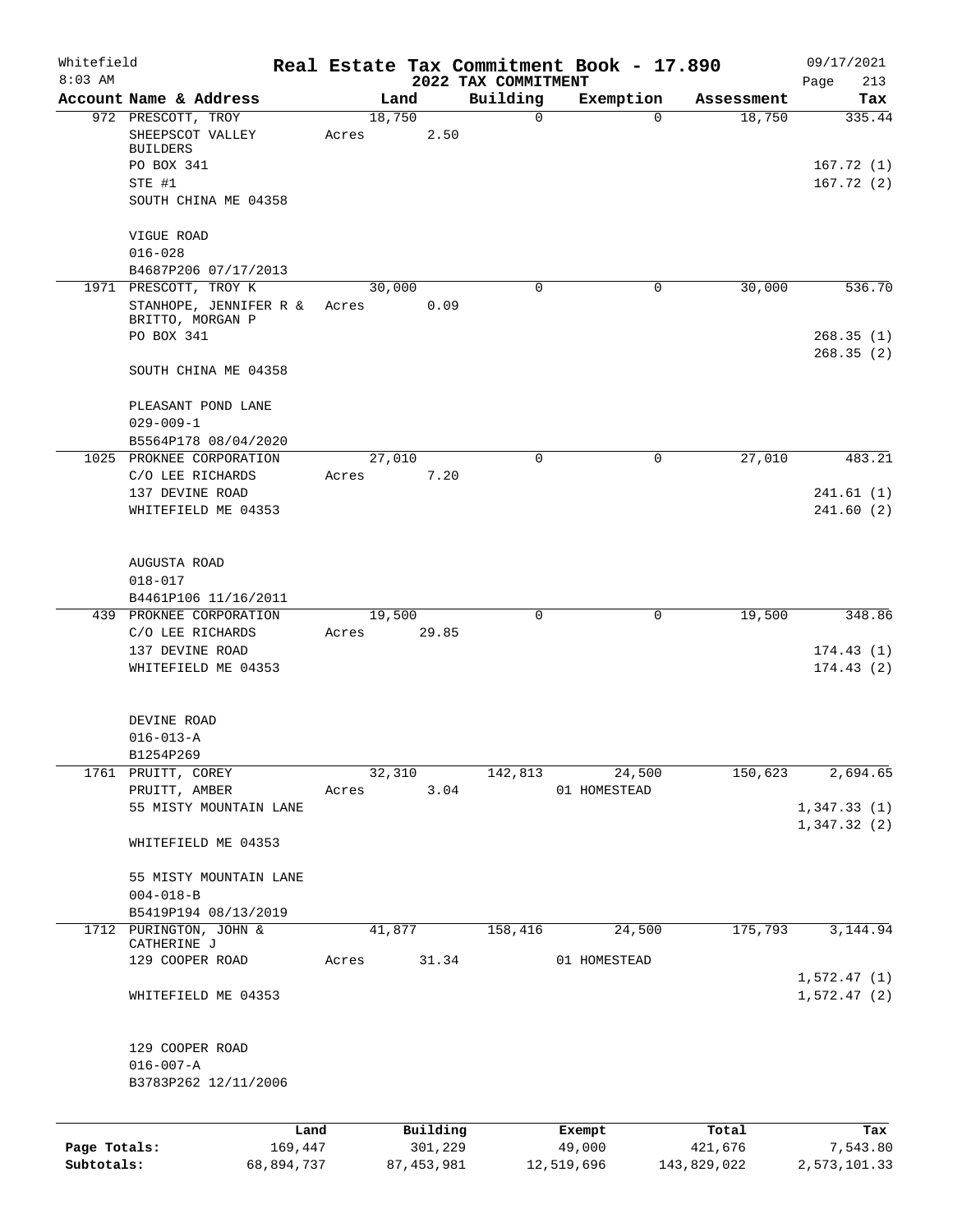| Whitefield<br>$8:03$ AM |                                                  |         |                | 2022 TAX COMMITMENT | Real Estate Tax Commitment Book - 17.890 |               | 09/17/2021<br>214<br>Page |
|-------------------------|--------------------------------------------------|---------|----------------|---------------------|------------------------------------------|---------------|---------------------------|
|                         | Account Name & Address                           |         | Land           | Building            | Exemption                                | Assessment    | Tax                       |
|                         | 987 PURINGTON, JOHN &                            |         | 18,550         | $\mathsf{O}$        | $\Omega$                                 | 18,550        | 331.86                    |
|                         | CATHERINE J                                      |         |                |                     |                                          |               |                           |
|                         | 129 COOPER ROAD                                  | Acres   | 27.50          |                     |                                          |               |                           |
|                         |                                                  |         |                |                     |                                          |               | 165.93(1)                 |
|                         | WHITEFIELD ME 04353                              |         |                |                     |                                          |               | 165.93(2)                 |
|                         | DEVINE ROAD                                      |         |                |                     |                                          |               |                           |
|                         | $016 - 023$                                      |         |                |                     |                                          |               |                           |
|                         | B3783P262 12/11/2006                             |         |                |                     |                                          |               |                           |
|                         | 848 PURINGTON, JOHN &                            |         | 15,340         | $\Omega$            | 0                                        | 15,340        | 274.43                    |
|                         | CATHERINE J<br>129 COOPER ROAD                   | Acres   | 14.80          |                     |                                          |               |                           |
|                         |                                                  |         |                |                     |                                          |               | 137.22(1)                 |
|                         | WHITEFIELD ME 04353                              |         |                |                     |                                          |               | 137.21(2)                 |
|                         |                                                  |         |                |                     |                                          |               |                           |
|                         | DEVINE ROAD                                      |         |                |                     |                                          |               |                           |
|                         | $016 - 024$                                      |         |                |                     |                                          |               |                           |
|                         | B3783P262 12/11/2006                             |         |                |                     |                                          |               |                           |
|                         | 1557 PURINGTON, JOHN E<br>PURINGTON, CATHERINE J |         | 31,020<br>2.18 | 75,680              | 0                                        | 106,700       | 1,908.86                  |
|                         | 129 COOPER ROAD                                  | Acres   |                |                     |                                          |               | 954.43(1)                 |
|                         |                                                  |         |                |                     |                                          |               | 954.43(2)                 |
|                         | WHITEFIELD ME 04353                              |         |                |                     |                                          |               |                           |
|                         | 211 MILLS ROAD                                   |         |                |                     |                                          |               |                           |
|                         | $017 - 052 - A$                                  |         |                |                     |                                          |               |                           |
|                         | B4578P123 10/05/2012                             |         |                |                     |                                          |               |                           |
|                         | 1795 PURINGTON, JOHN E &                         |         | 30,120         | 12,604              | $\mathbf 0$                              | 42,724        | 764.33                    |
|                         | CATHERINE J                                      |         |                |                     |                                          |               |                           |
|                         | 129 COOPER ROAD                                  | Acres   | 1.58           |                     |                                          |               |                           |
|                         | WHITEFIELD ME 04353                              |         |                |                     |                                          |               | 382.17(1)<br>382.16(2)    |
|                         |                                                  |         |                |                     |                                          |               |                           |
|                         | 306 DOYLE ROAD                                   |         |                |                     |                                          |               |                           |
|                         | $019 - 022 - C$                                  |         |                |                     |                                          |               |                           |
|                         | B4817P184 09/12/2014                             |         |                |                     |                                          |               |                           |
|                         | 1094 PUSHARD, CHERYL &                           | 101,750 |                | $\mathbf 0$         | $\mathbf 0$                              | 101,750       | 1,820.31                  |
|                         | TRACEE R TRUSTEES<br>PUSHARD, MAXINE B           | Acres   | 120.00         |                     |                                          |               |                           |
|                         | IRREVOCABLE TRUST                                |         |                |                     |                                          |               |                           |
|                         | 2 LOVEJOY STREET                                 |         |                |                     |                                          |               | 910.16(1)                 |
|                         |                                                  |         |                |                     |                                          |               | 910.15(2)                 |
|                         | ROCKLAND ME 04841                                |         |                |                     |                                          |               |                           |
|                         | DOYLE ROAD                                       |         |                |                     |                                          |               |                           |
|                         | $019 - 021$                                      |         |                |                     |                                          |               |                           |
|                         | B5636P147 12/07/2020                             |         |                |                     |                                          |               |                           |
|                         | 1057 QUEMADO, TAMMY M                            |         | 30,000         | 68,296              | 24,500                                   | 73,796        | 1,320.21                  |
|                         | 36 SENOTT ROAD                                   | Acres   | 1.50           |                     | 01 HOMESTEAD                             |               |                           |
|                         |                                                  |         |                |                     |                                          |               | 660.11(1)                 |
|                         | WHITEFIELD ME 04353                              |         |                |                     |                                          |               | 660.10(2)                 |
|                         |                                                  |         |                |                     |                                          |               |                           |
|                         | 36 SENOTT ROAD<br>$017 - 034$                    |         |                |                     |                                          |               |                           |
|                         | B2145P276 05/14/1996                             |         |                |                     |                                          |               |                           |
|                         |                                                  | Land    | Building       |                     | Exempt                                   | Total         | Tax                       |
| Page Totals:            | 226,780                                          |         | 156,580        |                     | 24,500                                   | 358,860       | 6,420.00                  |
| Subtotals:              | 69,121,517                                       |         | 87,610,561     |                     | 12,544,196                               | 144, 187, 882 | 2,579,521.33              |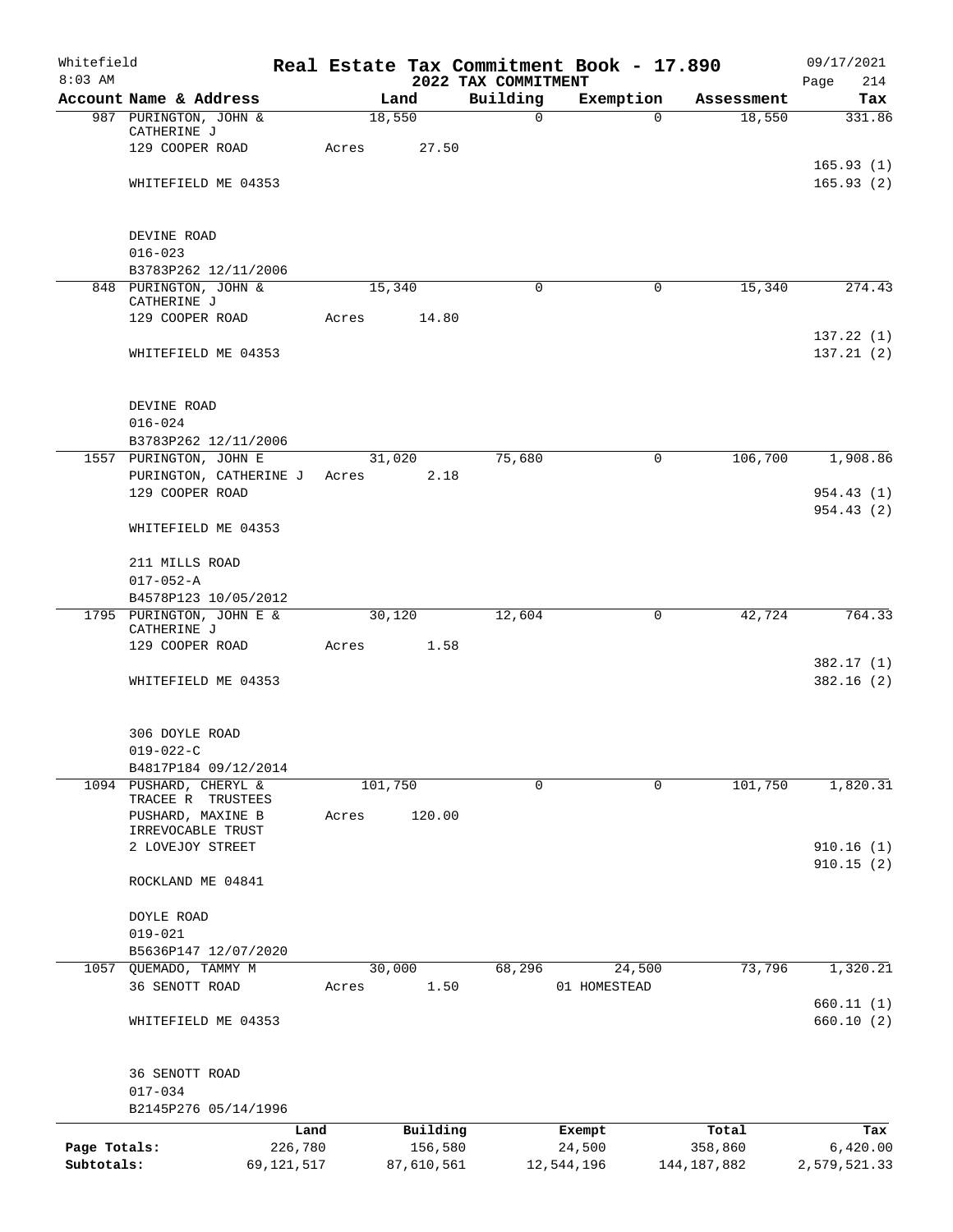| Whitefield<br>$8:03$ AM |                                                            |       |         | 2022 TAX COMMITMENT | Real Estate Tax Commitment Book - 17.890 |            | 09/17/2021<br>215<br>Page |
|-------------------------|------------------------------------------------------------|-------|---------|---------------------|------------------------------------------|------------|---------------------------|
|                         | Account Name & Address                                     |       | Land    | Building            | Exemption                                | Assessment | Tax                       |
|                         | 270 RACHKOVSKY, TATIANA &<br>ANDRE                         |       | 55,110  | 138,027             | 24,500                                   | 168,637    | 3,016.92                  |
|                         | 22 KINGS MILLS LANE                                        | Acres | 24.40   |                     | 01 HOMESTEAD                             |            | 1,508.46(1)               |
|                         | WHITEFIELD ME 04353                                        |       |         |                     |                                          |            | 1,508.46(2)               |
|                         | 22 KINGS MILLS LANE<br>$031 - 020$<br>B4862P311 02/20/2015 |       |         |                     |                                          |            |                           |
|                         | 608 RACKLIFF, BETHANY J                                    |       | 33,450  | 91,006              | 24,500                                   | 99,956     | 1,788.21                  |
|                         | 140 HUNTS MEADOW ROAD                                      | Acres | 3.80    |                     | 01 HOMESTEAD                             |            |                           |
|                         | WHITEFIELD ME 04353                                        |       |         |                     |                                          |            | 894.11 (1)<br>894.10 (2)  |
|                         | 140 HUNTS MEADOW ROAD<br>$012 - 017 - C$                   |       |         |                     |                                          |            |                           |
|                         | B4061P161 10/10/2008                                       |       |         |                     |                                          |            |                           |
|                         | 1198 RADONIS, KEITH                                        |       | 26,850  | 0                   | $\mathsf{O}$                             | 26,850     | 480.35                    |
|                         | RADONIS, VALORI J                                          | Acres | 7.00    |                     |                                          |            |                           |
|                         | 295 HEATH ROAD                                             |       |         |                     |                                          |            | 240.18(1)                 |
|                         | WHITEFIELD ME 04353                                        |       |         |                     |                                          |            | 240.17 (2)                |
|                         | WEARY POND ROAD NORTH<br>$011 - 025$                       |       |         |                     |                                          |            |                           |
|                         | B4989P68 03/24/2016                                        |       |         |                     |                                          |            |                           |
|                         | 1016 RADONIS, KEITH                                        |       | 15,500  | 0                   | 0                                        | 15,500     | 277.30                    |
|                         | RADONIS, VALORI J                                          | Acres | 15.00   |                     |                                          |            |                           |
|                         | 295 HEATH ROAD                                             |       |         |                     |                                          |            | 138.65(1)                 |
|                         | WHITEFIELD ME 04353                                        |       |         |                     |                                          |            | 138.65(2)                 |
|                         | WEARY POND ROAD NORTH<br>$011 - 019$                       |       |         |                     |                                          |            |                           |
|                         | B4989P68 03/24/2016                                        |       |         |                     |                                          |            |                           |
|                         | 370 RADONIS, KEITH                                         |       | 66,100  | 302,978             | 24,500                                   | 344,578    | 6,164.50                  |
|                         | RADONIS, VALORI J                                          | Acres | 49.00   |                     | 01 HOMESTEAD                             |            |                           |
|                         | 295 HEATH ROAD                                             |       |         |                     |                                          |            | 3,082.25(1)               |
|                         | WHITEFIELD ME 04353                                        |       |         |                     |                                          |            | 3,082.25(2)               |
|                         |                                                            |       |         |                     |                                          |            |                           |
|                         | 295 HEATH ROAD                                             |       |         |                     |                                          |            |                           |
|                         | $011 - 002$                                                |       |         |                     |                                          |            |                           |
|                         | B4989P42 03/24/2016                                        |       |         | $\Omega$            |                                          |            |                           |
|                         | 1495 RADONIS, KEITH                                        |       | 103,250 |                     | 0                                        | 103,250    | 1,847.14                  |
|                         | RADONIS, VALORI J                                          | Acres | 143.00  |                     |                                          |            |                           |
|                         | 295 HEATH ROAD                                             |       |         |                     |                                          |            | 923.57(1)                 |
|                         | WHITEFIELD ME 04353                                        |       |         |                     |                                          |            | 923.57(2)                 |
|                         | HEATH ROAD                                                 |       |         |                     |                                          |            |                           |
|                         | $011 - 015$                                                |       |         |                     |                                          |            |                           |
|                         | B4989P42 03/24/2016                                        |       |         |                     |                                          |            |                           |
|                         |                                                            |       |         |                     |                                          |            |                           |
|                         |                                                            |       |         |                     |                                          |            |                           |
|                         |                                                            |       |         |                     |                                          |            |                           |
|                         |                                                            |       |         |                     |                                          |            |                           |

|              | Land       | Building   | Exempt     | Total       | Tax          |
|--------------|------------|------------|------------|-------------|--------------|
| Page Totals: | 300,260    | 532,011    | 73,500     | 758,771     | 13,574.42    |
| Subtotals:   | 69,421,777 | 88,142,572 | 12,617,696 | 144,946,653 | 2,593,095.75 |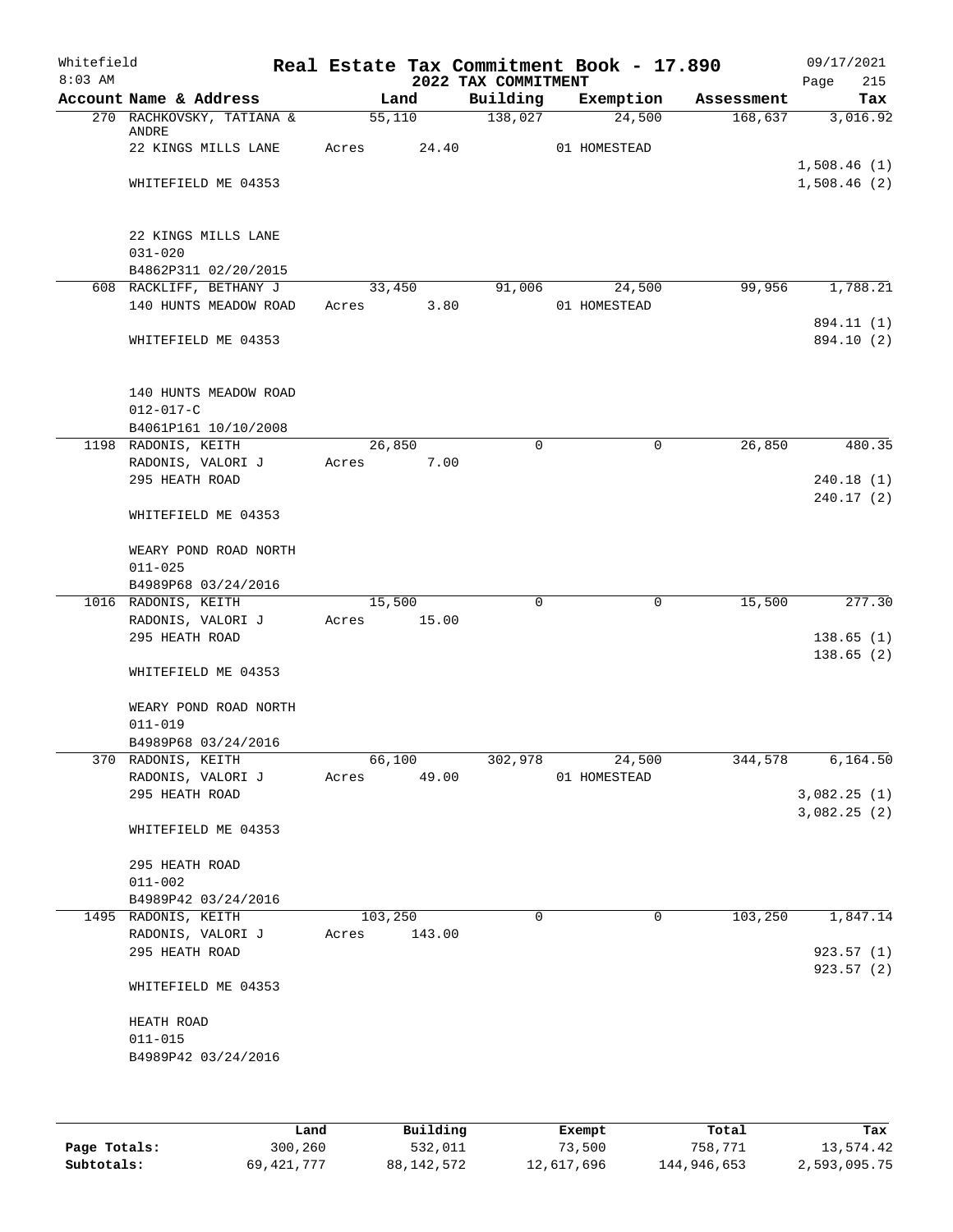| Whitefield<br>$8:03$ AM |                                                |        |       | 2022 TAX COMMITMENT | Real Estate Tax Commitment Book - 17.890 |            | 09/17/2021<br>216<br>Page |
|-------------------------|------------------------------------------------|--------|-------|---------------------|------------------------------------------|------------|---------------------------|
|                         | Account Name & Address                         |        | Land  | Building            | Exemption                                | Assessment | Tax                       |
|                         | 1455 RAFTERY, RYAN P & GRACE                   | 38,150 |       | $\mathsf{O}$        | $\Omega$                                 | 38,150     | 682.50                    |
|                         | т<br>130 MORTON ROAD                           | Acres  | 13.60 |                     |                                          |            |                           |
|                         |                                                |        |       |                     |                                          |            | 341.25(1)                 |
|                         | YARMOUTH ME 04096                              |        |       |                     |                                          |            | 341.25(2)                 |
|                         |                                                |        |       |                     |                                          |            |                           |
|                         | PITTSTON ROAD                                  |        |       |                     |                                          |            |                           |
|                         | $004 - 044 - B - 2$                            |        |       |                     |                                          |            |                           |
|                         | B4370P251 02/01/2011                           |        |       |                     |                                          |            |                           |
|                         | 1876 RAFTERY, RYAN P & GRACE<br>Т              | 73,185 |       | 1,696               | 0                                        | 74,881     | 1,339.62                  |
|                         | 130 MORTON ROAD                                | Acres  | 82.87 |                     |                                          |            |                           |
|                         |                                                |        |       |                     |                                          |            | 669.81(1)                 |
|                         | YARMOUTH ME 04096                              |        |       |                     |                                          |            | 669.81(2)                 |
|                         |                                                |        |       |                     |                                          |            |                           |
|                         | 75 HEATH ROAD                                  |        |       |                     |                                          |            |                           |
|                         | $011 - 010 - E$                                |        |       |                     |                                          |            |                           |
|                         | B4905P86 07/08/2015                            |        |       |                     |                                          |            |                           |
|                         | 866 RANDALL, RONALD F SR &<br>LINDA F TRUSTEES | 39,962 |       | 240,027             | 0                                        | 279,989    | 5,009.00                  |
|                         | RANDALL FAMILY                                 | Acres  | 10.89 |                     |                                          |            |                           |
|                         | REVOCABLE TRUST<br>211 ANNA DRIVE              |        |       |                     |                                          |            | 2,504.50(1)               |
|                         |                                                |        |       |                     |                                          |            | 2,504.50(2)               |
|                         | EAST BRIDGEWATER MA<br>02333                   |        |       |                     |                                          |            |                           |
|                         |                                                |        |       |                     |                                          |            |                           |
|                         | 12 CROCKER AVENUE NORTH<br>$030 - 017$         |        |       |                     |                                          |            |                           |
|                         | B5230P21 02/10/2018                            |        |       |                     |                                          |            |                           |
|                         | 488 RANKS, JAMES M & PAULA                     | 34,050 |       | 75,382              | 30,380                                   | 79,052     | 1,414.24                  |
|                         | L                                              |        |       |                     |                                          |            |                           |
|                         | 440 COOPER ROAD                                | Acres  | 4.20  |                     | 01 HOMESTEAD                             |            |                           |
|                         |                                                |        |       |                     | 05 VET EXEMPTION                         |            | 707.12(1)                 |
|                         | WHITEFIELD ME 04353                            |        |       |                     |                                          |            | 707.12(2)                 |
|                         | 440 COOPER ROAD                                |        |       |                     |                                          |            |                           |
|                         | $015 - 018 - D$                                |        |       |                     |                                          |            |                           |
|                         | B2600P328 09/21/2000                           |        |       |                     |                                          |            |                           |
|                         | 291 RANSLOW, CHRISTOPHER D                     | 24,230 |       | $\Omega$            | 0                                        | 24,230     | 433.47                    |
|                         | 6 WINDSOR TERRACE                              | Acres  | 4.32  |                     |                                          |            |                           |
|                         |                                                |        |       |                     |                                          |            | 216.74(1)                 |
|                         | FARMINGDALE ME 04344                           |        |       |                     |                                          |            | 216.73(2)                 |
|                         | COOPER ROAD                                    |        |       |                     |                                          |            |                           |
|                         | $016 - 006$                                    |        |       |                     |                                          |            |                           |
|                         | B4123P46 04/03/2009                            |        |       |                     |                                          |            |                           |

|              | Land       | Building     | Exempt     | Total       | Tax          |
|--------------|------------|--------------|------------|-------------|--------------|
| Page Totals: | 209,577    | 317,105      | 30,380     | 496,302     | 8,878.83     |
| Subtotals:   | 69,631,354 | 88, 459, 677 | 12,648,076 | 145,442,955 | 2,601,974.58 |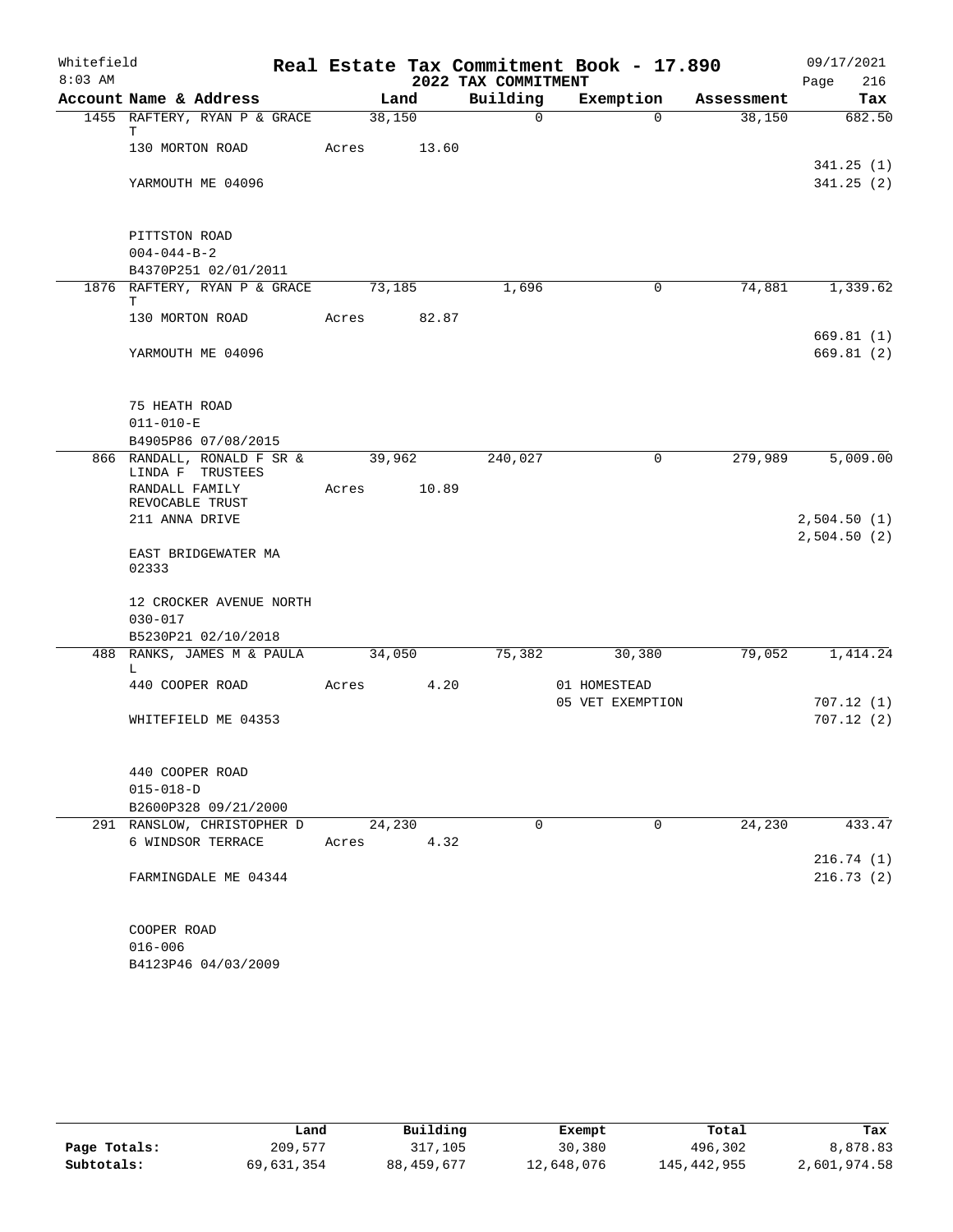| Whitefield<br>$8:03$ AM |                                                  |                 |                    |                     | 2022 TAX COMMITMENT | Real Estate Tax Commitment Book - 17.890 |                    | 09/17/2021                   |
|-------------------------|--------------------------------------------------|-----------------|--------------------|---------------------|---------------------|------------------------------------------|--------------------|------------------------------|
|                         | Account Name & Address                           |                 |                    | Land                | Building            | Exemption                                | Assessment         | 217<br>Page<br>Tax           |
|                         | 1652 RAUCH, MILLICENT FORD                       |                 | 27,299             |                     | $\mathbf 0$         |                                          | 27,299<br>$\Omega$ | 488.38                       |
|                         | FORD, WILLIAM S & FORD, Acres<br>PETER L         |                 |                    | 77.00               |                     |                                          |                    |                              |
|                         | 3 GETCHELL LANE                                  |                 |                    |                     |                     |                                          |                    | 244.19 (1)<br>244.19(2)      |
|                         | HALLOWELL ME 04347                               |                 | $TG - MW-73$       |                     |                     |                                          |                    |                              |
|                         | JEFFERSON TOWN LINE                              |                 |                    |                     |                     |                                          |                    |                              |
|                         | $008 - 036$<br>B5048P48 08/19/2016               |                 |                    |                     |                     |                                          |                    |                              |
|                         | 1863 REAL, MARGARET                              |                 | 30,015             |                     | 132,045             | 30,380                                   | 131,680            | 2,355.76                     |
|                         | REAL, RICKY                                      |                 | Acres              | 1.51                |                     | 05 VET EXEMPTION                         |                    |                              |
|                         | 246 VIGUE ROAD                                   |                 |                    |                     |                     | 01 HOMESTEAD                             |                    | 1, 177.88(1)<br>1, 177.88(2) |
|                         | WHITEFIELD ME 04353                              |                 |                    |                     |                     |                                          |                    |                              |
|                         | 246 VIGUE ROAD                                   |                 |                    |                     |                     |                                          |                    |                              |
|                         | $016 - 038 - A$                                  |                 |                    |                     |                     |                                          |                    |                              |
|                         | B5030P86 06/27/2016<br>1424 REED, KAILAH JESSICA |                 | 63,794             |                     | 98,730              | 24,500                                   | 138,024            | 2,469.25                     |
|                         | GAYTON, KEVIN BYRON                              |                 | Acres              | 61.00               |                     | 01 HOMESTEAD                             |                    |                              |
|                         | 165 NO HUNTS MEADOW<br><b>ROAD</b>               |                 |                    |                     |                     |                                          |                    | 1, 234.63(1)                 |
|                         |                                                  |                 |                    |                     |                     |                                          |                    | 1,234.62(2)                  |
|                         | WHITEFIELD ME 04353                              |                 | TG - SW-21 & MW-10 |                     |                     |                                          |                    |                              |
|                         | 165 NORTH HUNTS MEADOW                           |                 |                    |                     |                     |                                          |                    |                              |
|                         | $018 - 051$                                      |                 |                    |                     |                     |                                          |                    |                              |
|                         | B5247P109 04/12/2018<br>543 REILLY, MATTHEW A &  |                 | 68,250             |                     | 0                   |                                          | 68,250<br>0        | 1,220.99                     |
|                         | JAMES                                            |                 |                    |                     |                     |                                          |                    |                              |
|                         | 7 GUINEVERE CIRCLE                               |                 | Acres              | 63.00               |                     |                                          |                    | 610.50(1)                    |
|                         | SHREWSBURY MA 01545                              |                 |                    |                     |                     |                                          |                    | 610.49(2)                    |
|                         | VIGUE ROAD                                       |                 |                    |                     |                     |                                          |                    |                              |
|                         | $020 - 015$                                      |                 |                    |                     |                     |                                          |                    |                              |
|                         | B887P250 08/04/1976                              |                 |                    |                     |                     |                                          |                    |                              |
|                         | 1953 RHEA, WILLIAM BRIAN<br>PO BOX 66            |                 | 37,250<br>Acres    | 20.00               | 110,679             | 24,500<br>01 HOMESTEAD                   | 123,429            | 2,208.14                     |
|                         |                                                  |                 |                    |                     |                     |                                          |                    | 1, 104.07(1)                 |
|                         | WHITEFIELD ME<br>04353-0066                      |                 |                    |                     |                     |                                          |                    | 1, 104.07(2)                 |
|                         | 69 NORTH FOWLES LANE                             |                 |                    |                     |                     |                                          |                    |                              |
|                         | $008 - 015 - 001$                                |                 |                    |                     |                     |                                          |                    |                              |
|                         | B5411P43 07/26/2019                              |                 |                    |                     |                     |                                          |                    |                              |
|                         | 1915 RIBEIRO, PAULA                              |                 | 26,562             |                     | 0                   |                                          | 26,562<br>0        | 475.19                       |
|                         | RIBEIRO, JOHN                                    |                 | Acres              | 6.64                |                     |                                          |                    |                              |
|                         | 204 DUNCASTER ROAD                               |                 |                    |                     |                     |                                          |                    | 237.60(1)<br>237.59(2)       |
|                         | BLOOMFIELD CT 06002                              |                 |                    |                     |                     |                                          |                    |                              |
|                         | HEATH ROAD                                       |                 |                    |                     |                     |                                          |                    |                              |
|                         | $011 - 17A - 1$<br>B5205P166 11/22/2018          |                 |                    |                     |                     |                                          |                    |                              |
|                         |                                                  |                 |                    |                     |                     |                                          |                    |                              |
| Page Totals:            |                                                  | Land<br>253,170 |                    | Building<br>341,454 |                     | Exempt<br>79,380                         | Total<br>515,244   | Tax<br>9,217.71              |
| Subtotals:              |                                                  | 69,884,524      |                    | 88,801,131          |                     | 12,727,456                               | 145,958,199        | 2,611,192.29                 |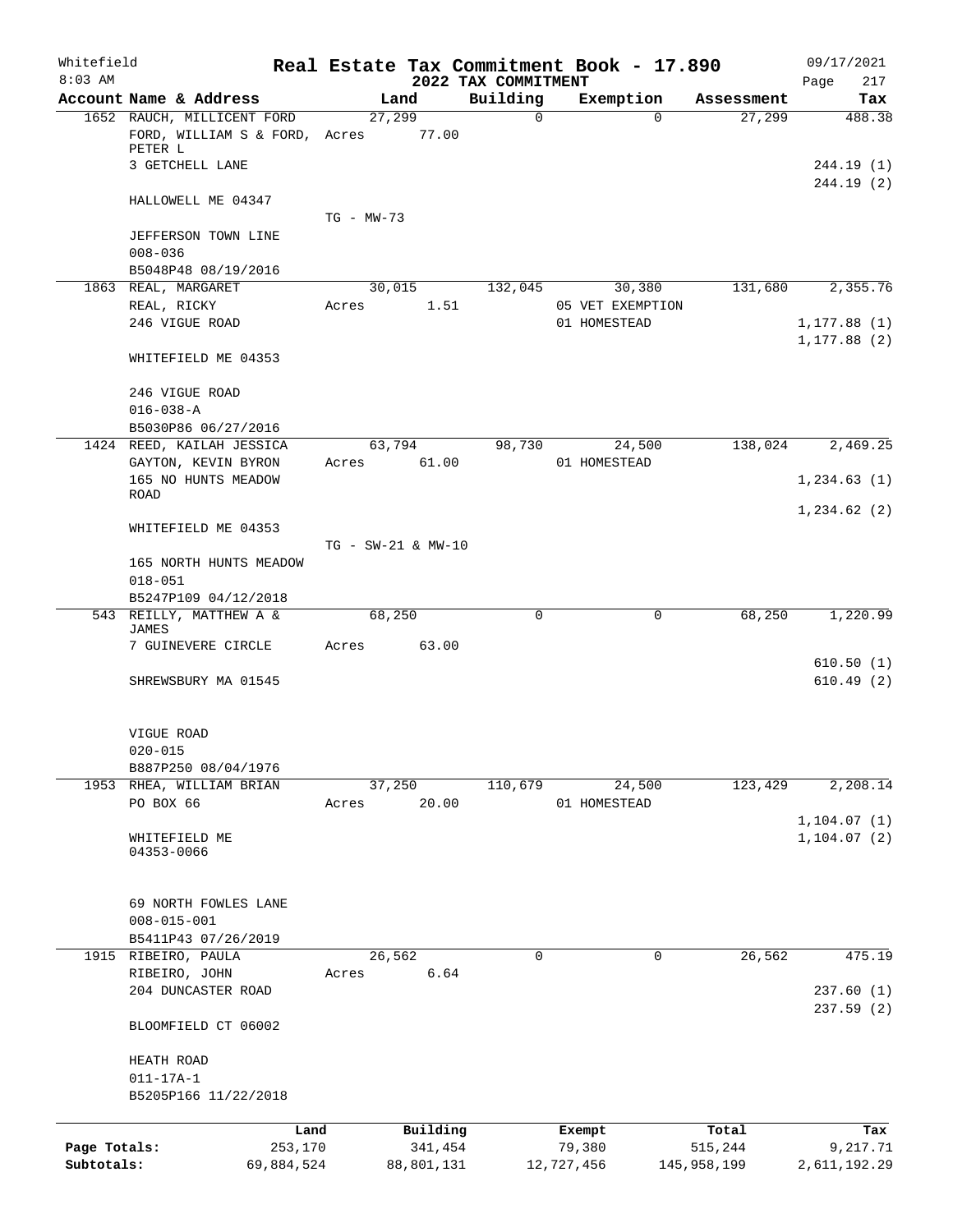| Whitefield   |                                          |            |       |                 |                                 | Real Estate Tax Commitment Book - 17.890 |             | 09/17/2021             |
|--------------|------------------------------------------|------------|-------|-----------------|---------------------------------|------------------------------------------|-------------|------------------------|
| $8:03$ AM    | Account Name & Address                   |            |       | Land            | 2022 TAX COMMITMENT<br>Building | Exemption                                | Assessment  | 218<br>Page<br>Tax     |
|              | 1360 RICHARDS, DOUG & AMY D              |            |       | 42,618          | 192,858                         | 24,500                                   | 210,976     | 3,774.36               |
|              | 62 ROONEY LANE                           |            |       | Acres 14.21     |                                 | 01 HOMESTEAD                             |             |                        |
|              |                                          |            |       |                 |                                 |                                          |             | 1,887.18(1)            |
|              | WHITEFIELD ME 04353                      |            |       |                 |                                 |                                          |             | 1,887.18(2)            |
|              |                                          |            |       |                 |                                 |                                          |             |                        |
|              | 62 ROONEY LANE                           |            |       |                 |                                 |                                          |             |                        |
|              | $012 - 061$                              |            |       |                 |                                 |                                          |             |                        |
|              | B3371P185 09/24/2004                     |            |       |                 |                                 |                                          |             |                        |
|              | 1823 RICHARDS, DOUGLAS                   |            |       | 32,265          | 93,745                          | 24,500                                   | 101,510     | 1,816.01               |
|              | EUGENE & PAMELA A                        |            |       |                 |                                 |                                          |             |                        |
|              | 42 ROONEY LANE                           |            | Acres | 3.01            |                                 | 01 HOMESTEAD                             |             |                        |
|              |                                          |            |       |                 |                                 |                                          |             | 908.01(1)<br>908.00(2) |
|              | WHITEFIELD ME 04353                      |            |       |                 |                                 |                                          |             |                        |
|              | 42 ROONEY LANE                           |            |       |                 |                                 |                                          |             |                        |
|              | $012 - 061 - A$                          |            |       |                 |                                 |                                          |             |                        |
|              | B4021P12 06/26/2008                      |            |       |                 |                                 |                                          |             |                        |
|              | 1213 RICHARDS, JENNIFER W                |            |       | 35,370          | 191,556                         | 24,500                                   | 202,426     | 3,621.40               |
|              | 134 DEVINE ROAD                          |            | Acres | 5.15            |                                 | 01 HOMESTEAD                             |             |                        |
|              |                                          |            |       |                 |                                 |                                          |             | 1,810.70(1)            |
|              | WHITEFIELD ME 04353                      |            |       |                 |                                 |                                          |             | 1,810.70(2)            |
|              |                                          |            |       |                 |                                 |                                          |             |                        |
|              |                                          |            |       |                 |                                 |                                          |             |                        |
|              | 134 DEVINE ROAD                          |            |       |                 |                                 |                                          |             |                        |
|              | $016 - 013 - F$                          |            |       |                 |                                 |                                          |             |                        |
|              | B2655P103 03/21/2001                     |            |       |                 |                                 |                                          |             |                        |
|              | 1860 RICHARDS, JONATHAN L &<br>MARLENE M |            |       | 25,562          | 0                               | 0                                        | 25,562      | 457.30                 |
|              | 241 BARTON ROAD                          |            | Acres | 5.39            |                                 |                                          |             |                        |
|              |                                          |            |       |                 |                                 |                                          |             | 228.65(1)              |
|              | WINDSOR ME 04363                         |            |       |                 |                                 |                                          |             | 228.65(2)              |
|              |                                          |            |       |                 |                                 |                                          |             |                        |
|              | 39 HEATH ROAD                            |            |       |                 |                                 |                                          |             |                        |
|              | $011 - 010 - D$                          |            |       |                 |                                 |                                          |             |                        |
|              | B4291P4 06/28/2010                       |            |       |                 |                                 |                                          |             |                        |
|              | 1856 RICHARDS, KARL S<br>204 DEVINE ROAD |            |       | 17,260<br>17.20 | 0                               | 0                                        | 17,260      | 308.78                 |
|              |                                          |            | Acres |                 |                                 |                                          |             | 154.39(1)              |
|              | WHITEFIELD ME 04353                      |            |       |                 |                                 |                                          |             | 154.39 (2)             |
|              |                                          |            |       |                 |                                 |                                          |             |                        |
|              |                                          |            |       |                 |                                 |                                          |             |                        |
|              | DEVINE ROAD                              |            |       |                 |                                 |                                          |             |                        |
|              | $016 - 013 - I$<br>B4254P226 03/03/2010  |            |       |                 |                                 |                                          |             |                        |
| 1473         | RICHARDS, KARL S &                       |            |       | 21,545          | $\mathbf 0$                     | $\mathbf 0$                              | 21,545      | 385.44                 |
|              | JUDITH                                   |            |       |                 |                                 |                                          |             |                        |
|              | 204 DEVINE ROAD                          |            | Acres | 2.53            |                                 |                                          |             |                        |
|              |                                          |            |       |                 |                                 |                                          |             | 192.72 (1)             |
|              | WHITEFIELD ME 04353                      |            |       |                 |                                 |                                          |             | 192.72 (2)             |
|              |                                          |            |       |                 |                                 |                                          |             |                        |
|              | DEVINE ROAD                              |            |       |                 |                                 |                                          |             |                        |
|              | $016 - 013 - D$                          |            |       |                 |                                 |                                          |             |                        |
|              | B1173P188 01/04/1984                     |            |       |                 |                                 |                                          |             |                        |
|              |                                          | Land       |       | Building        |                                 | Exempt                                   | Total       | Tax                    |
| Page Totals: |                                          | 174,620    |       | 478,159         |                                 | 73,500                                   | 579,279     | 10,363.29              |
| Subtotals:   |                                          | 70,059,144 |       | 89, 279, 290    |                                 | 12,800,956                               | 146,537,478 | 2,621,555.58           |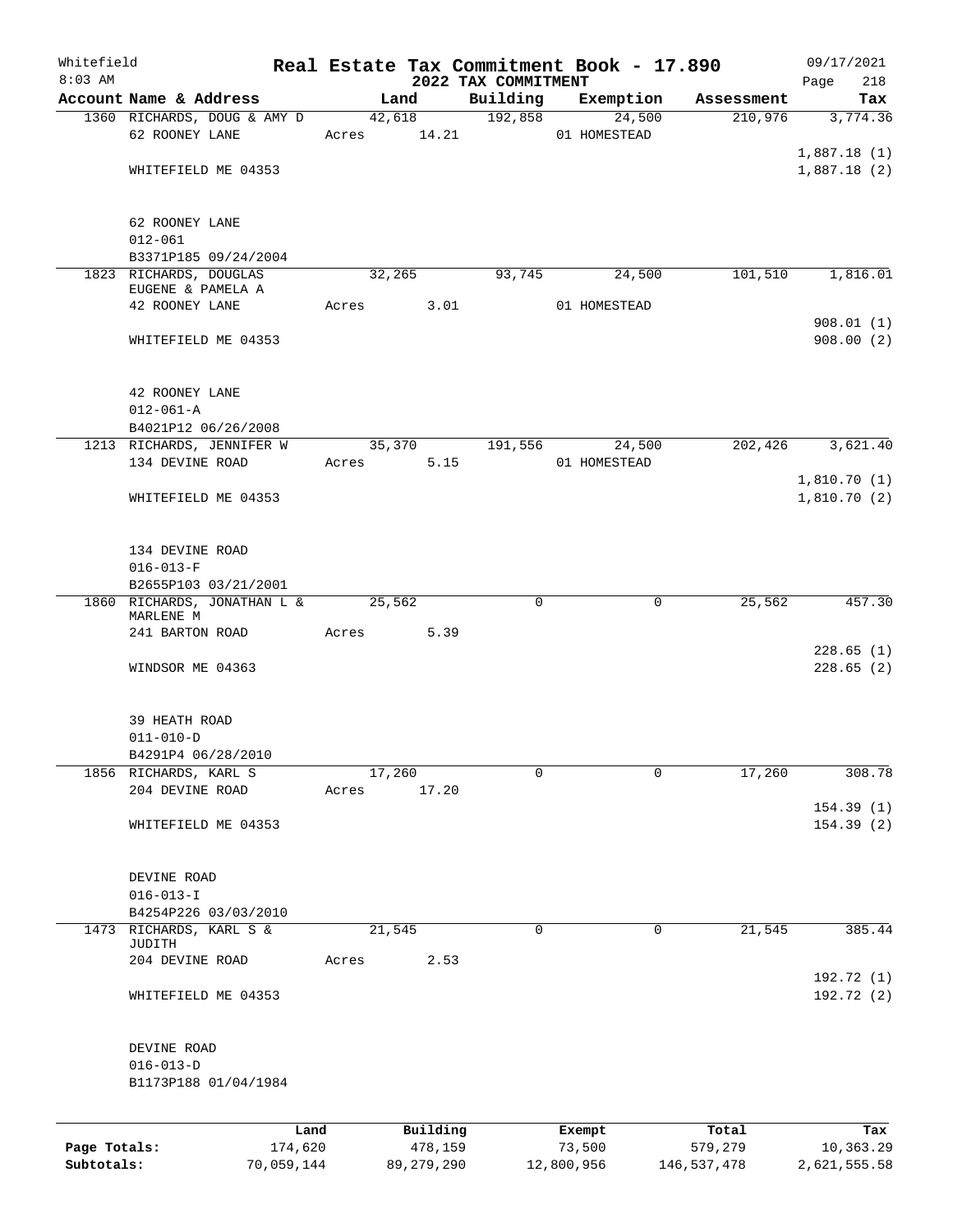| Whitefield<br>$8:03$ AM |                                         |       |        | 2022 TAX COMMITMENT | Real Estate Tax Commitment Book - 17.890 |            | 09/17/2021<br>219<br>Page   |
|-------------------------|-----------------------------------------|-------|--------|---------------------|------------------------------------------|------------|-----------------------------|
|                         | Account Name & Address                  |       | Land   | Building            | Exemption                                | Assessment | Tax                         |
|                         | 632 RICHARDS, KARL S &<br>JUDITH        |       | 35,250 | 204,699             | 24,500                                   | 215,449    | 3,854.38                    |
|                         | 204 DEVINE ROAD                         | Acres | 5.00   |                     | 01 HOMESTEAD                             |            |                             |
|                         |                                         |       |        |                     |                                          |            | 1,927.19(1)                 |
|                         | WHITEFIELD ME 04353                     |       |        |                     |                                          |            | 1,927.19(2)                 |
|                         | 204 DEVINE ROAD                         |       |        |                     |                                          |            |                             |
|                         | $016 - 013 - B$                         |       |        |                     |                                          |            |                             |
|                         | B1173P188 01/04/1984                    |       |        |                     |                                          |            |                             |
|                         | 1223 RICHARDS, KARL S &<br>JUDITH B     |       | 51,880 | $\Omega$            | 0                                        | 51,880     | 928.13                      |
|                         | 204 DEVINE ROAD                         | Acres | 55.80  |                     |                                          |            |                             |
|                         |                                         |       |        |                     |                                          |            | 464.07(1)                   |
|                         | WHITEFIELD ME 04353                     |       |        |                     |                                          |            | 464.06 (2)                  |
|                         | DEVINE ROAD                             |       |        |                     |                                          |            |                             |
|                         | $016 - 013 - E$                         |       |        |                     |                                          |            |                             |
|                         | B1173P188 01/04/1984                    |       |        |                     |                                          |            |                             |
|                         | 324 RICHARDS, LEE E                     |       | 68,024 | 899,744             | $\mathbf 0$                              | 967,768    | 17, 313.37                  |
|                         | 137 DEVINE ROAD                         | Acres | 11.28  |                     |                                          |            |                             |
|                         |                                         |       |        |                     |                                          |            | 8,656.69(1)                 |
|                         | WHITEFIELD ME 04353                     |       |        |                     |                                          |            | 8,656.68 (2)                |
|                         | 116 AUGUSTA ROAD                        |       |        |                     |                                          |            |                             |
|                         | $018 - 019$                             |       |        |                     |                                          |            |                             |
|                         | B3640P262 02/28/2006                    |       |        |                     |                                          |            |                             |
|                         | 1147 RICHARDS, LEE E &                  |       | 49,200 | 273,220             | 0                                        | 322,420    | 5,768.09                    |
|                         | JENNIFER W                              |       |        |                     |                                          |            |                             |
|                         | 137 DEVINE ROAD                         | Acres | 23.00  |                     |                                          |            |                             |
|                         | WHITEFIELD ME 04353                     |       |        |                     |                                          |            | 2,884.05(1)<br>2,884.04 (2) |
|                         | 137 DEVINE ROAD                         |       |        |                     |                                          |            |                             |
|                         | $016 - 014$                             |       |        |                     |                                          |            |                             |
|                         | B2527P330                               |       |        |                     |                                          |            |                             |
| 1857                    | RICHARDS, LEE E &<br>RICHARDS, JORDAN   |       | 17,260 | $\Omega$            | 0                                        | 17,260     | 308.78                      |
|                         | TRUSTEES<br>RICHARDS, VIOLET H          | Acres | 17.20  |                     |                                          |            |                             |
|                         | IRREVOCABLE TRUST FOR<br>LEE E RICHARDS |       |        |                     |                                          |            |                             |
|                         | 134 DEVINE ROAD                         |       |        |                     |                                          |            | 154.39(1)                   |
|                         |                                         |       |        |                     |                                          |            | 154.39(2)                   |
|                         | WHITEFIELD ME 04353                     |       |        |                     |                                          |            |                             |
|                         | DEVINE ROAD                             |       |        |                     |                                          |            |                             |
|                         | $016 - 013 - J$                         |       |        |                     |                                          |            |                             |
|                         | B4254P229 03/03/2010                    |       |        |                     |                                          |            |                             |
|                         |                                         |       |        |                     |                                          |            |                             |

|              | Land       | Building   | Exempt     | Total       | Tax          |
|--------------|------------|------------|------------|-------------|--------------|
| Page Totals: | 221,614    | 1,377,663  | 24,500     | 1,574,777   | 28,172.75    |
| Subtotals:   | 70,280,758 | 90,656,953 | 12,825,456 | 148,112,255 | 2,649,728.33 |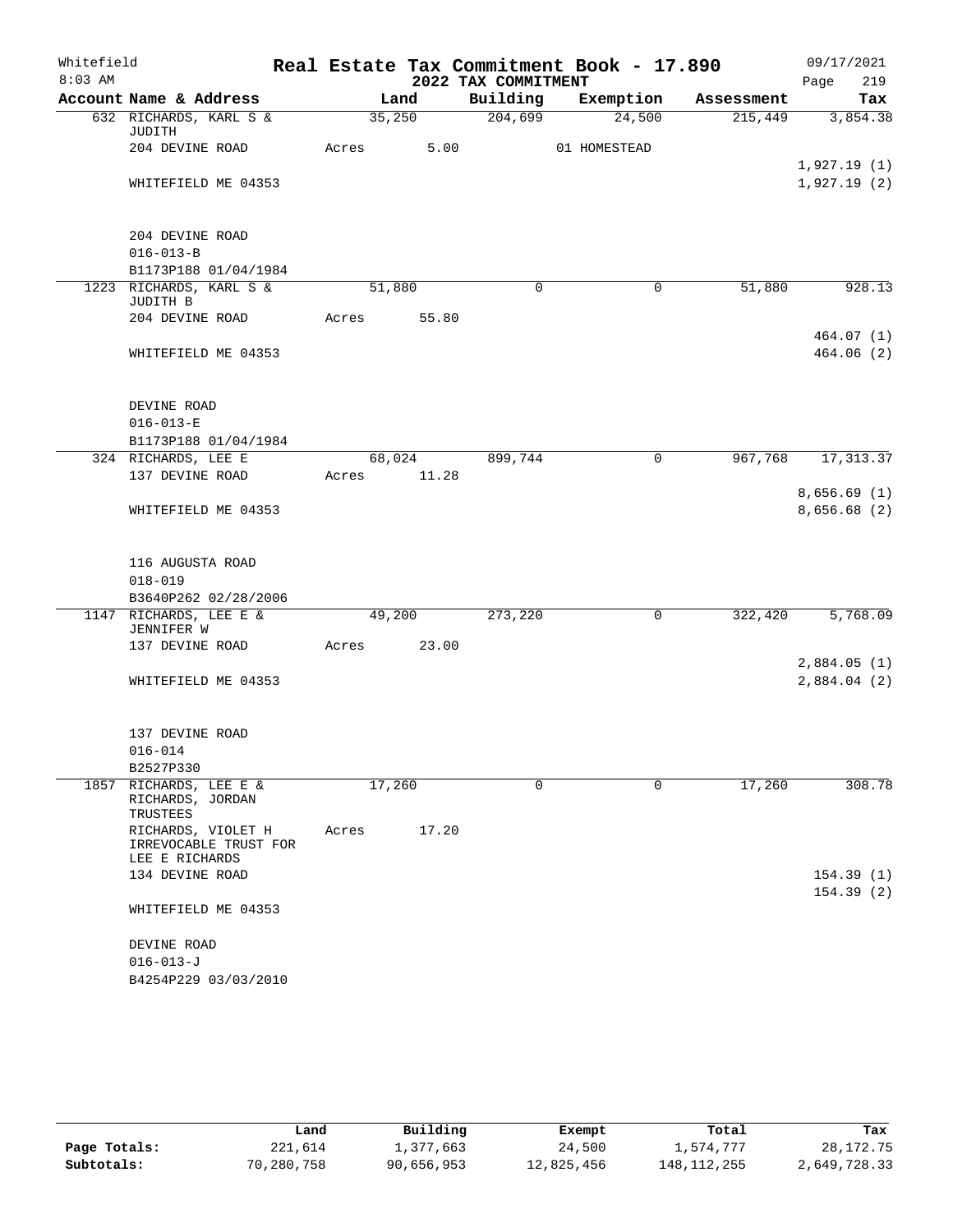| Whitefield<br>$8:03$ AM |                                         |       |                 |          | 2022 TAX COMMITMENT | Real Estate Tax Commitment Book - 17.890 |            | 09/17/2021<br>220<br>Page  |
|-------------------------|-----------------------------------------|-------|-----------------|----------|---------------------|------------------------------------------|------------|----------------------------|
|                         | Account Name & Address                  |       | Land            |          | Building            | Exemption                                | Assessment | Tax                        |
|                         | 1538 RICHARDS, MARK S & LYNN            |       | 30,960          |          | 174,052             | 24,500                                   | 180,512    | 3,229.36                   |
|                         | L.                                      |       |                 |          |                     |                                          |            |                            |
|                         | 90 HUNTS MEADOW ROAD                    | Acres |                 | 2.14     |                     | 01 HOMESTEAD                             |            |                            |
|                         | WHITEFIELD ME 04353                     |       |                 |          |                     |                                          |            | 1,614.68(1)<br>1,614.68(2) |
|                         |                                         |       |                 |          |                     |                                          |            |                            |
|                         |                                         |       |                 |          |                     |                                          |            |                            |
|                         | 90 HUNTS MEADOW ROAD<br>$012 - 015 - B$ |       |                 |          |                     |                                          |            |                            |
|                         | B1704P215 07/16/1991                    |       |                 |          |                     |                                          |            |                            |
|                         | 469 RIDEOUT, ARDELL M                   |       | 30,000          |          | 81,038              | 24,500                                   | 86,538     | 1,548.16                   |
|                         | 50 BLUE GOOSE LANE                      |       | Acres           | 1.50     |                     | 01 HOMESTEAD                             |            |                            |
|                         |                                         |       |                 |          |                     |                                          |            | 774.08(1)                  |
|                         | WHITEFIELD ME 04353                     |       |                 |          |                     |                                          |            | 774.08(2)                  |
|                         | 380 TOWNHOUSE ROAD                      |       |                 |          |                     |                                          |            |                            |
|                         | $010 - 017 - A$                         |       |                 |          |                     |                                          |            |                            |
|                         | B2636P165 01/18/2001                    |       |                 |          |                     |                                          |            |                            |
|                         | 1955 RIDEOUT, EMIL C JR                 |       | 20,150          |          | 13,576              | 0                                        | 33,726     | 603.36                     |
|                         | RIDEOUT, ARDELL M                       |       | Acres           | 1.60     |                     |                                          |            |                            |
|                         | 50 BLUE GOOSE LANE                      |       |                 |          |                     |                                          |            | 301.68(1)                  |
|                         | WHITEFIELD ME 04353                     |       |                 |          |                     |                                          |            | 301.68(2)                  |
|                         | 50 BLUE GOOSE LANE                      |       |                 |          |                     |                                          |            |                            |
|                         | $010 - 011 - F - 1$                     |       |                 |          |                     |                                          |            |                            |
|                         | B5382P18 05/08/2019                     |       |                 |          |                     |                                          |            |                            |
|                         | 1809 RIDEOUT, ERIC M                    |       | 34,050          |          | 60,756              | 0                                        | 94,806     | 1,696.08                   |
|                         | 74 BEECH LANE                           |       | Acres           | 4.20     |                     |                                          |            | 848.04 (1)                 |
|                         | WHITEFIELD ME 04353                     |       |                 |          |                     |                                          |            | 848.04 (2)                 |
|                         |                                         |       |                 |          |                     |                                          |            |                            |
|                         | 74 BEECH LANE<br>$014 - 006 - K$        |       |                 |          |                     |                                          |            |                            |
|                         | B3978P200 03/14/2008                    |       |                 |          |                     |                                          |            |                            |
|                         | 1713 RIDEOUT, JERRY T &                 |       | 31,065          |          | 275,138             | 0                                        | 306,203    | 5,477.97                   |
|                         | GEORGENE M                              |       |                 |          |                     |                                          |            |                            |
|                         | 624 TOWNHOUSE ROAD                      |       | Acres           | 2.21     |                     |                                          |            |                            |
|                         | WHITEFIELD ME 04353                     |       |                 |          |                     |                                          |            | 2,738.99(1)<br>2,738.98(2) |
|                         |                                         |       |                 |          |                     |                                          |            |                            |
|                         | 624 TOWNHOUSE ROAD                      |       |                 |          |                     |                                          |            |                            |
|                         | $010 - 030 - B$                         |       |                 |          |                     |                                          |            |                            |
|                         | B3220P63 01/08/2004                     |       |                 |          |                     |                                          |            |                            |
|                         | 1115 RIDEOUT, MARK R                    |       | 62,135<br>Acres | 42.90    | 191,314             | 24,500<br>01 HOMESTEAD                   | 228,949    | 4,095.90                   |
|                         | RIDEOUT, SHANNON<br>32 HICKORY LANE     |       |                 |          |                     |                                          |            | 2,047.95(1)                |
|                         |                                         |       |                 |          |                     |                                          |            | 2,047.95(2)                |
|                         | WHITEFIELD ME 04353                     |       |                 |          |                     |                                          |            |                            |
|                         | 32 HICKORY LANE                         |       |                 |          |                     |                                          |            |                            |
|                         | $012 - 026$                             |       |                 |          |                     |                                          |            |                            |
|                         | B5096P279 01/06/2017                    |       |                 |          |                     |                                          |            |                            |
|                         |                                         |       |                 |          |                     |                                          |            |                            |
|                         |                                         | Land  |                 | Building |                     | Exempt                                   | Total      | Tax                        |

**Page Totals:** 208,360 795,874 73,500 930,734 16,650.83 **Subtotals:** 70,489,118 91,452,827 12,898,956 149,042,989 2,666,379.16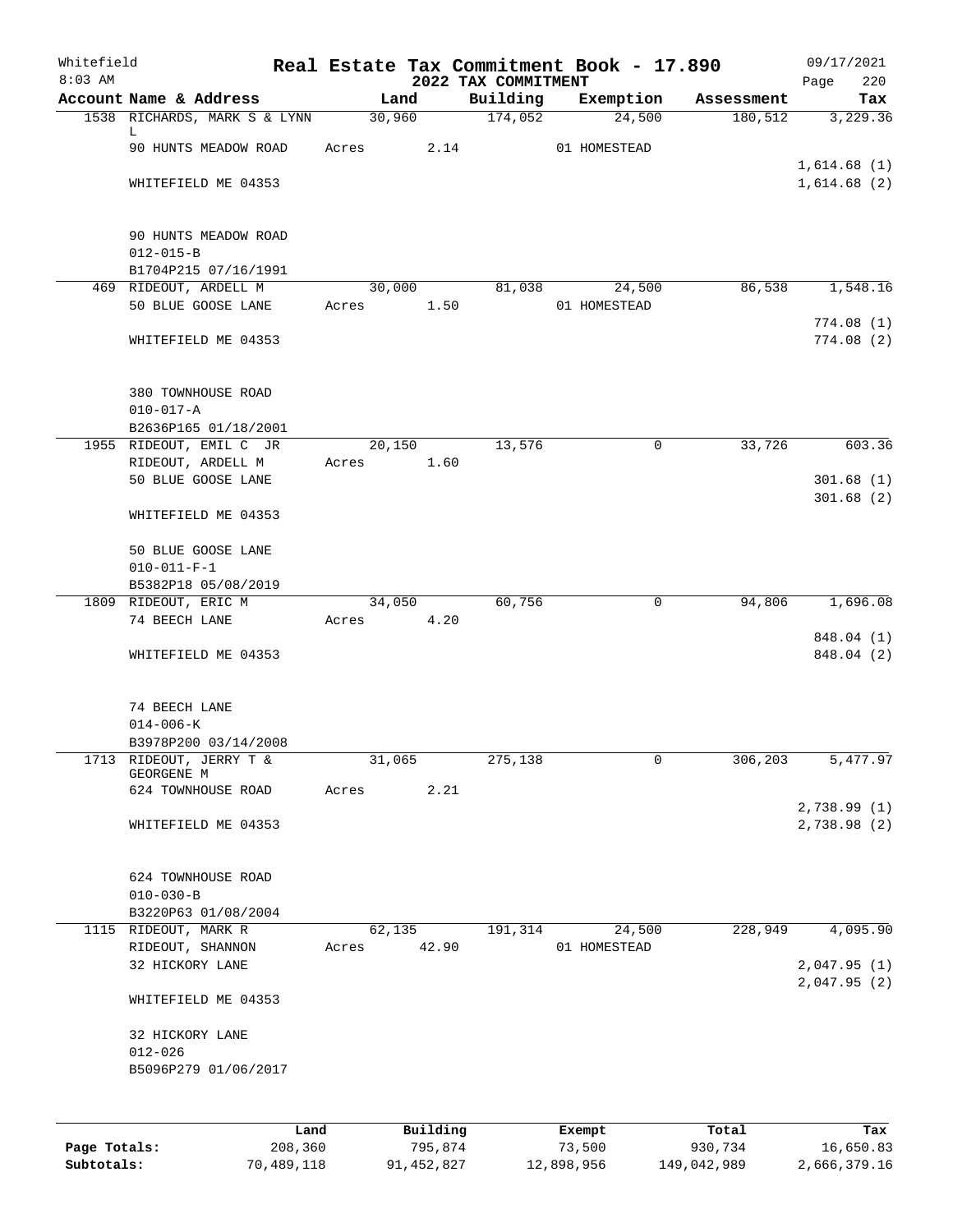| Whitefield<br>$8:03$ AM |                                                  |        |       | 2022 TAX COMMITMENT | Real Estate Tax Commitment Book - 17.890 |            | 09/17/2021<br>221<br>Page |
|-------------------------|--------------------------------------------------|--------|-------|---------------------|------------------------------------------|------------|---------------------------|
|                         | Account Name & Address                           | Land   |       | Building            | Exemption                                | Assessment | Tax                       |
|                         | 647 RIDEOUT, MARK R                              | 30,000 |       | 19,288              | $\Omega$                                 | 49,288     | 881.76                    |
|                         | RIDEOUT, SHANNON                                 | Acres  | 1.35  |                     |                                          |            |                           |
|                         | 32 CLOVER LANE                                   |        |       |                     |                                          |            | 440.88 (1)                |
|                         |                                                  |        |       |                     |                                          |            | 440.88 (2)                |
|                         | WHITEFIELD ME 04353                              |        |       |                     |                                          |            |                           |
|                         |                                                  |        |       |                     |                                          |            |                           |
|                         | 28 CLOVER LANE                                   |        |       |                     |                                          |            |                           |
|                         | $012 - 028 - F$                                  |        |       |                     |                                          |            |                           |
|                         | B5640P137 12/23/2020                             |        |       |                     |                                          |            |                           |
|                         | 130 RIDEOUT, NICHOLAS                            | 36,210 |       | 46,064              | 0                                        | 82,274     | 1,471.88                  |
|                         | RIDEOUT, MARY                                    | Acres  | 6.20  |                     |                                          |            |                           |
|                         | 33 BLUE GOOSE LANE                               |        |       |                     |                                          |            | 735.94(1)                 |
|                         | WHITEFIELD ME 04353                              |        |       |                     |                                          |            | 735.94(2)                 |
|                         |                                                  |        |       |                     |                                          |            |                           |
|                         | 33 BLUE GOOSE LANE                               |        |       |                     |                                          |            |                           |
|                         | $010 - 012$                                      |        |       |                     |                                          |            |                           |
|                         | B4126P228 04/10/2009                             |        |       |                     |                                          |            |                           |
|                         | 1685 RIDEOUT, RICHARD G                          | 7,580  |       | 10,226              | 0                                        | 17,806     | 318.55                    |
|                         | 211 HUNTS MEADOW ROAD                            | Acres  | 5.10  |                     |                                          |            |                           |
|                         |                                                  |        |       |                     |                                          |            | 159.28(1)                 |
|                         | PITTSTON ME 04345                                |        |       |                     |                                          |            | 159.27(2)                 |
|                         |                                                  |        |       |                     |                                          |            |                           |
|                         |                                                  |        |       |                     |                                          |            |                           |
|                         | 211 SOUTH HUNTS MEADOW                           |        |       |                     |                                          |            |                           |
|                         | $006 - 021 - 3$                                  |        |       |                     |                                          |            |                           |
|                         | B2913P1 09/17/2002                               |        |       |                     |                                          |            |                           |
|                         | 1182 RIDEOUT, ROBERT L                           | 65,210 |       | 97,255              | 24,500                                   | 137,965    | 2,468.19                  |
|                         | 589 MILLS ROAD                                   | Acres  | 47.63 |                     | 01 HOMESTEAD                             |            |                           |
|                         |                                                  |        |       |                     |                                          |            | 1,234.10(1)               |
|                         | WHITEFIELD ME 04353                              |        |       |                     |                                          |            | 1, 234.09(2)              |
|                         |                                                  |        |       |                     |                                          |            |                           |
|                         | 589 MILLS ROAD                                   |        |       |                     |                                          |            |                           |
|                         | $020 - 039$                                      |        |       |                     |                                          |            |                           |
|                         | B5284P245 07/26/2018 B5284P243 07/26/2018        |        |       |                     |                                          |            |                           |
|                         | 1861 RIDEOUT, TED & SARAH                        | 30,750 |       | 44,675              | $\mathbf 0$                              | 75,425     | 1,349.35                  |
|                         | 452 MILLS ROAD                                   | Acres  | 2.00  |                     |                                          |            |                           |
|                         |                                                  |        |       |                     |                                          |            | 674.68(1)                 |
|                         | WHITEFIELD ME 04353                              |        |       |                     |                                          |            | 674.67(2)                 |
|                         |                                                  |        |       |                     |                                          |            |                           |
|                         |                                                  |        |       |                     |                                          |            |                           |
|                         | 452 MILLS ROAD                                   |        |       |                     |                                          |            |                           |
|                         | $020 - 029 - B$                                  |        |       |                     |                                          |            |                           |
|                         | B4275P121 05/10/2010<br>1064 RIPLEY, NANCY HEIRS | 85,100 |       | $\Omega$            | $\mathbf{0}$                             | 85,100     | 1,522.44                  |
|                         | RIPLEY, IVA M PERS REP Acres 86.70               |        |       |                     |                                          |            |                           |
|                         | 371 TOWNHOUSE ROAD                               |        |       |                     |                                          |            | 761.22(1)                 |
|                         |                                                  |        |       |                     |                                          |            | 761.22(2)                 |
|                         | WHITEFIELD ME 04353                              |        |       |                     |                                          |            |                           |
|                         |                                                  |        |       |                     |                                          |            |                           |
|                         | 5 BLUE GOOSE LANE                                |        |       |                     |                                          |            |                           |
|                         | $010 - 011$                                      |        |       |                     |                                          |            |                           |
|                         | B4828P232 10/16/2014 B956P231 05/24/1978         |        |       |                     |                                          |            |                           |
|                         |                                                  |        |       |                     |                                          |            |                           |
|                         |                                                  |        |       |                     |                                          |            |                           |

|              | Land         | Building   | Exempt     | Total       | Tax          |
|--------------|--------------|------------|------------|-------------|--------------|
| Page Totals: | 254,850      | 217,508    | 24,500     | 447,858     | 8,012.17     |
| Subtotals:   | 70, 743, 968 | 91,670,335 | 12,923,456 | 149,490,847 | 2,674,391.33 |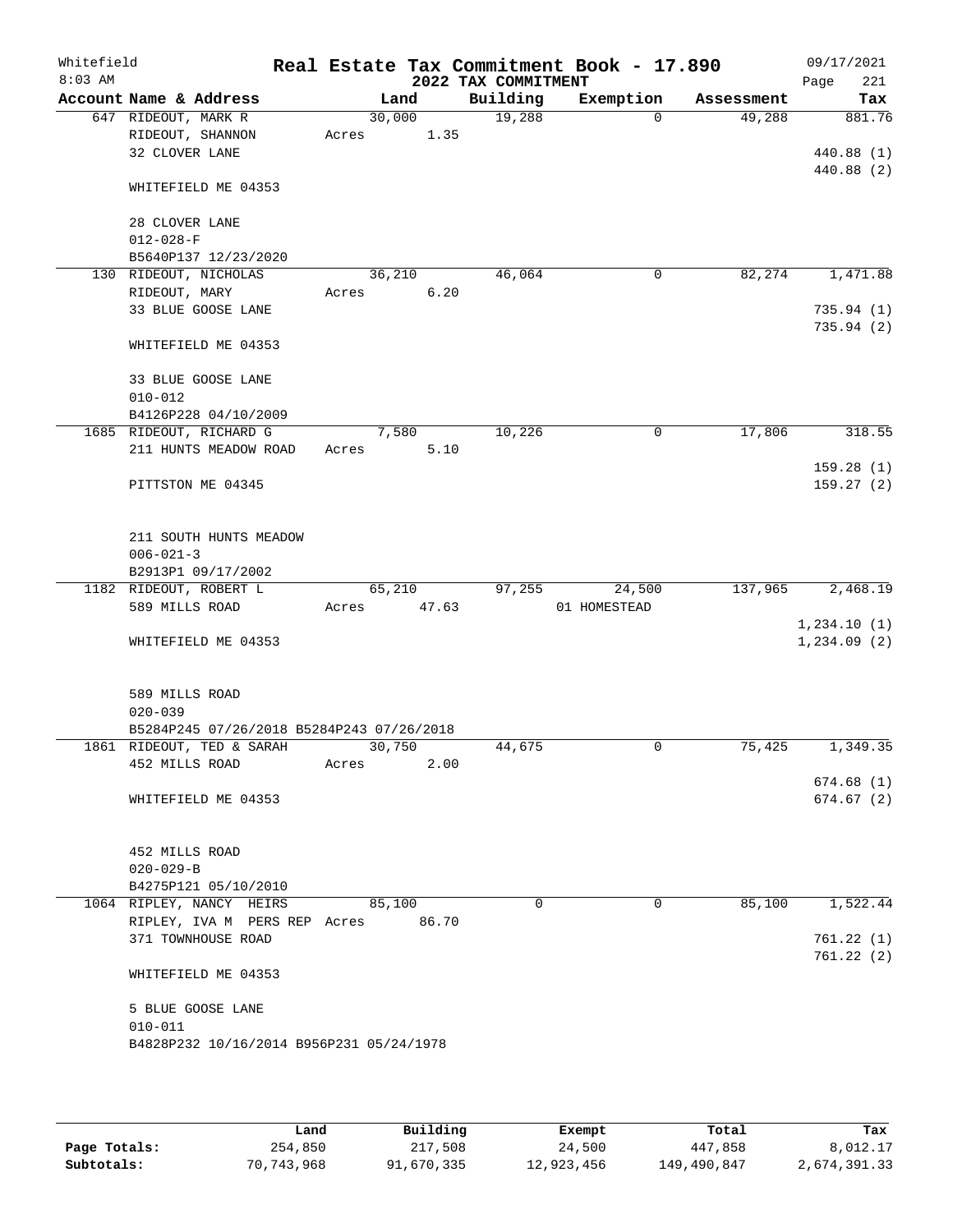| Whitefield<br>$8:03$ AM |                                               |      |       |        |             | 2022 TAX COMMITMENT | Real Estate Tax Commitment Book - 17.890 |            | 09/17/2021<br>222<br>Page |
|-------------------------|-----------------------------------------------|------|-------|--------|-------------|---------------------|------------------------------------------|------------|---------------------------|
|                         | Account Name & Address                        |      |       | Land   |             | Building            | Exemption                                | Assessment | Tax                       |
|                         | 883 ROBBINS, JONATHAN &<br>JUDITH             |      |       | 60,050 |             | 120, 365            | 30,380                                   | 150,035    | 2,684.13                  |
|                         | 223 BENNER LANE                               |      | Acres |        | 32.00       |                     | 01 HOMESTEAD<br>07 NMR VET & WIDOW       |            | 1,342.07(1)               |
|                         | WHITEFIELD ME 04353                           |      |       |        |             |                     |                                          |            | 1,342.06(2)               |
|                         | 223 BENNER LANE                               |      |       |        |             |                     |                                          |            |                           |
|                         | $016 - 050$<br>B934P21 10/11/1977             |      |       |        |             |                     |                                          |            |                           |
|                         | 873 ROBBINS, JONATHAN &                       |      |       | 77,350 |             | $-159$              | 0                                        | 77,191     | 1,380.95                  |
|                         | <b>JUDITH</b><br>223 BENNER LANE              |      | Acres |        | 91.20       |                     |                                          |            |                           |
|                         | WHITEFIELD ME 04353                           |      |       |        |             |                     |                                          |            | 690.48(1)<br>690.47(2)    |
|                         | BENNER LANE                                   |      |       |        |             |                     |                                          |            |                           |
|                         | $016 - 048$<br>B934P21 10/11/1977             |      |       |        |             |                     |                                          |            |                           |
|                         | 1584 ROBERTS, ANN S                           |      |       |        | 38,642      | 161,373             | 24,500                                   | 175,515    | 3,139.96                  |
|                         | 160 SENOTT ROAD                               |      | Acres |        | 9.24        |                     | 01 HOMESTEAD                             |            | 1,569.98(1)               |
|                         | WHITEFIELD ME 04353                           |      |       |        |             |                     |                                          |            | 1,569.98(2)               |
|                         | 160 SENOTT ROAD<br>$017 - 038 - B$            |      |       |        |             |                     |                                          |            |                           |
|                         | B1487P83 07/20/1988                           |      |       |        |             |                     |                                          |            |                           |
|                         | 501 ROBERTS, JOSHUA A                         |      |       | 48,472 |             | 167,146             | 0                                        | 215,618    | 3,857.41                  |
|                         | 268 HILTON ROAD                               |      |       |        | Acres 16.59 |                     |                                          |            | 1,928.71(1)               |
|                         | WHITEFIELD ME 04353                           |      |       |        |             |                     |                                          |            | 1,928.70(2)               |
|                         | 268 HILTON ROAD<br>$014 - 033$                |      |       |        |             |                     |                                          |            |                           |
|                         | B5406P136 07/15/2020                          |      |       |        |             |                     |                                          |            |                           |
|                         | 1869 ROBINS, CHRISTOPHER A<br>ROBINS, CAROL P |      | Acres | 48,368 | 21.72       | 169,388             | 0                                        | 217,756    | 3,895.65                  |
|                         | 228 HEATH ROAD                                |      |       |        |             |                     |                                          |            | 1,947.83(1)               |
|                         | WHITEFIELD ME 04353                           |      |       |        |             |                     |                                          |            | 1,947.82(2)               |
|                         |                                               |      |       |        |             |                     |                                          |            |                           |
|                         | 228 HEATH ROAD                                |      |       |        |             |                     |                                          |            |                           |
|                         | $011 - 013 - A$<br>B4546P48 07/17/2012        |      |       |        |             |                     |                                          |            |                           |
|                         | 226 ROBINSON, LUCIA P                         |      |       | 47,250 |             | 109,618             | 24,500                                   | 132,368    | 2,368.06                  |
|                         | 457 HUNTS MEADOW ROAD                         |      | Acres |        | 20.00       |                     | 01 HOMESTEAD                             |            | 1, 184.03(1)              |
|                         | WHITEFIELD ME 04353                           |      |       |        |             |                     |                                          |            | 1,184.03(2)               |
|                         | 457 HUNTS MEADOW ROAD                         |      |       |        |             |                     |                                          |            |                           |
|                         | $015 - 046$<br>B1111P141 08/13/1982           |      |       |        |             |                     |                                          |            |                           |
|                         |                                               |      |       |        |             |                     |                                          |            |                           |
|                         |                                               | Land |       |        | Building    |                     | Exempt                                   | Total      | Tax                       |

|              | ------     | ---------  | --------   | -----       | ----         |
|--------------|------------|------------|------------|-------------|--------------|
| Page Totals: | 320,132    | 727.731    | 79,380     | 968,483     | 17,326.16    |
| Subtotals:   | 71,064,100 | 92,398,066 | 13,002,836 | 150,459,330 | 2,691,717.49 |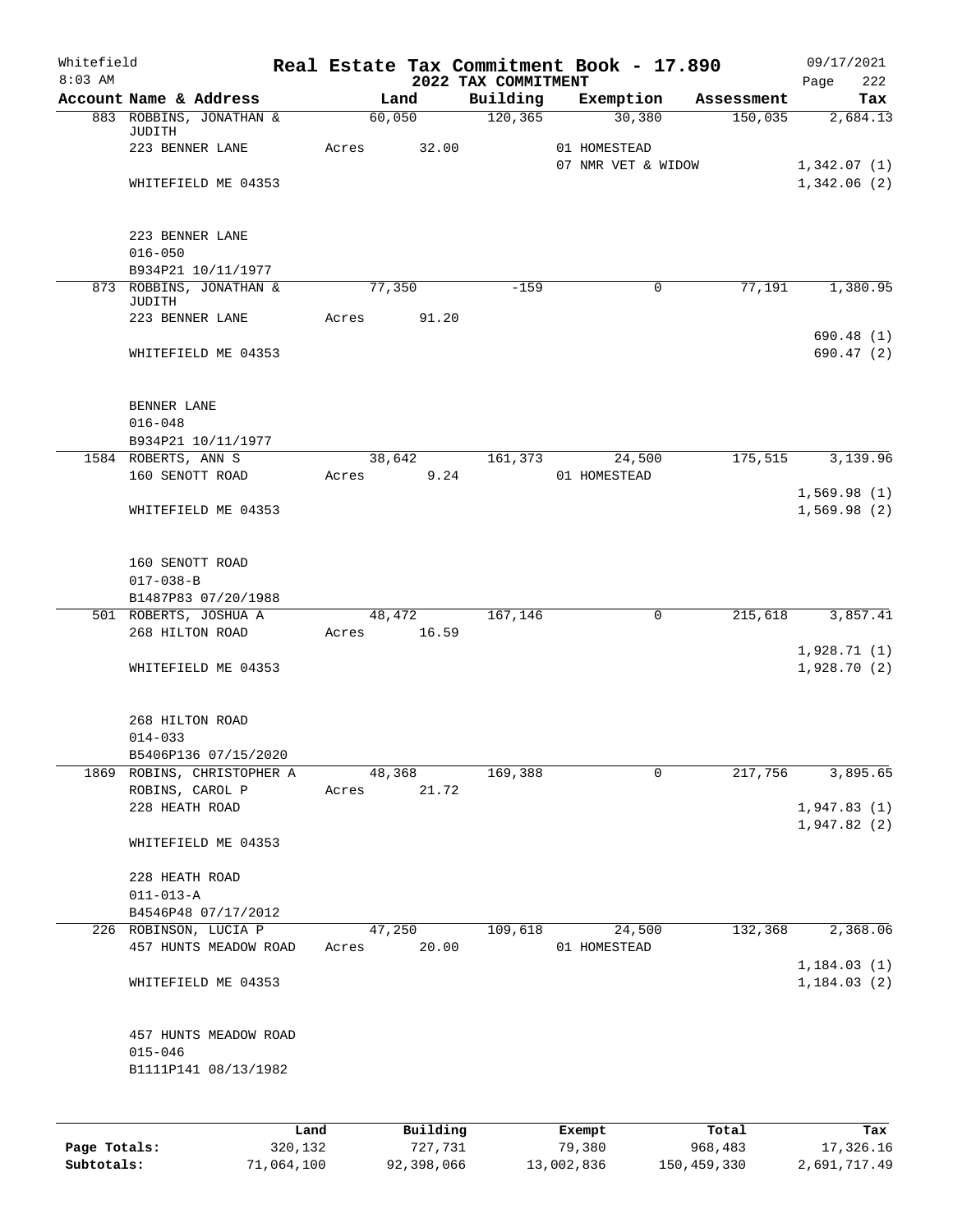| Whitefield                 |                                           |       |                         |                                 | Real Estate Tax Commitment Book - 17.890 |                        | 09/17/2021                 |
|----------------------------|-------------------------------------------|-------|-------------------------|---------------------------------|------------------------------------------|------------------------|----------------------------|
| $8:03$ AM                  | Account Name & Address                    |       | Land                    | 2022 TAX COMMITMENT<br>Building | Exemption                                | Assessment             | 223<br>Page<br>Tax         |
|                            | 567 RODRIGUEZ, MICHAEL<br>ANTHONY DAVILA  |       | 39,410                  | 192,769                         | $\mathbf 0$                              | 232,179                | 4,153.68                   |
|                            | DAVILA, NAOMI                             | Acres | 10.20                   |                                 |                                          |                        |                            |
|                            | 1536 WEST THOMAN STREET                   |       |                         |                                 |                                          |                        | 2,076.84(1)<br>2,076.84(2) |
|                            | SPRINGFIELD MO 65803                      |       |                         |                                 |                                          |                        |                            |
|                            | 8 WHITETAIL LANE<br>$017 - 038$           |       |                         |                                 |                                          |                        |                            |
|                            | B5571P21 08/20/2020                       |       |                         |                                 |                                          |                        |                            |
|                            | 532 ROEVER, DORIS E &<br>KENNETH C        |       | 24,875                  | $\Omega$                        | 0                                        | 24,875                 | 445.01                     |
|                            | 141 MILLS ROAD                            | Acres | 4.75                    |                                 |                                          |                        |                            |
|                            | WHITEFIELD ME 04353                       |       |                         |                                 |                                          |                        | 222.51(1)<br>222.50(2)     |
|                            | MILLS ROAD                                |       |                         |                                 |                                          |                        |                            |
|                            | $017 - 054$                               |       |                         |                                 |                                          |                        |                            |
|                            | B2598P92 09/12/2000                       |       |                         |                                 |                                          |                        |                            |
|                            | 1337 ROEVER, KENNETH C &<br>DORIS E       |       | 70,088                  | 147,321                         | 24,500                                   | 192,909                | 3,451.14                   |
|                            | 141 MILLS ROAD                            | Acres | 39.75                   |                                 | 01 HOMESTEAD                             |                        |                            |
|                            | WHITEFIELD ME 04353                       |       |                         |                                 |                                          |                        | 1,725.57(1)<br>1,725.57(2) |
|                            | 141 MILLS ROAD<br>$017 - 054 - A$         |       |                         |                                 |                                          |                        |                            |
|                            | B2014P235 10/14/1994                      |       |                         |                                 |                                          |                        |                            |
|                            | 1102 ROGERS, DEBRA<br>ROGERS, DANA        | Acres | 43,550<br>22.00         | 0                               | 0                                        | 43,550                 | 779.11                     |
|                            | 17 ARLINGTON LANE                         |       |                         |                                 |                                          |                        | 389.56 (1)                 |
|                            | WHITEFIELD ME 04353                       |       |                         |                                 |                                          |                        | 389.55 (2)                 |
|                            | ARLINGTON LANE<br>$013 - 043 - D$         |       |                         |                                 |                                          |                        |                            |
| 933                        | ROGERS, DEBRA G & DANA<br>R               |       | 32,325                  | 173,350                         | 24,500                                   | 181,175                | 3, 241.22                  |
|                            | 17 ARLINGTON LANE                         | Acres | 3.05                    |                                 | 01 HOMESTEAD                             |                        |                            |
|                            | WHITEFIELD ME 04353                       |       |                         |                                 |                                          |                        | 1,620.61(1)<br>1,620.61(2) |
|                            | 17 ARLINGTON LANE                         |       |                         |                                 |                                          |                        |                            |
|                            | $013 - 043 - G$                           |       |                         |                                 |                                          |                        |                            |
| 401                        | B3924P312 10/18/2007<br>ROGERS, L JAMES & |       | 30,600                  | 4,945                           | 0                                        | 35,545                 | 635.90                     |
|                            | CECELIA<br>3 COOKSON LANE                 | Acres | 1.90                    |                                 |                                          |                        |                            |
|                            |                                           |       |                         |                                 |                                          |                        | 317.95(1)                  |
|                            | WHITEFIELD ME 04353                       |       |                         |                                 |                                          |                        | 317.95(2)                  |
|                            | 3 COOKSON LANE<br>$020 - 049 - A$         |       |                         |                                 |                                          |                        |                            |
|                            | Land                                      |       | Building                |                                 | Exempt                                   | Total                  | Tax                        |
| Page Totals:<br>Subtotals: | 240,848<br>71,304,948                     |       | 518,385<br>92, 916, 451 |                                 | 49,000<br>13,051,836                     | 710,233<br>151,169,563 | 12,706.06<br>2,704,423.55  |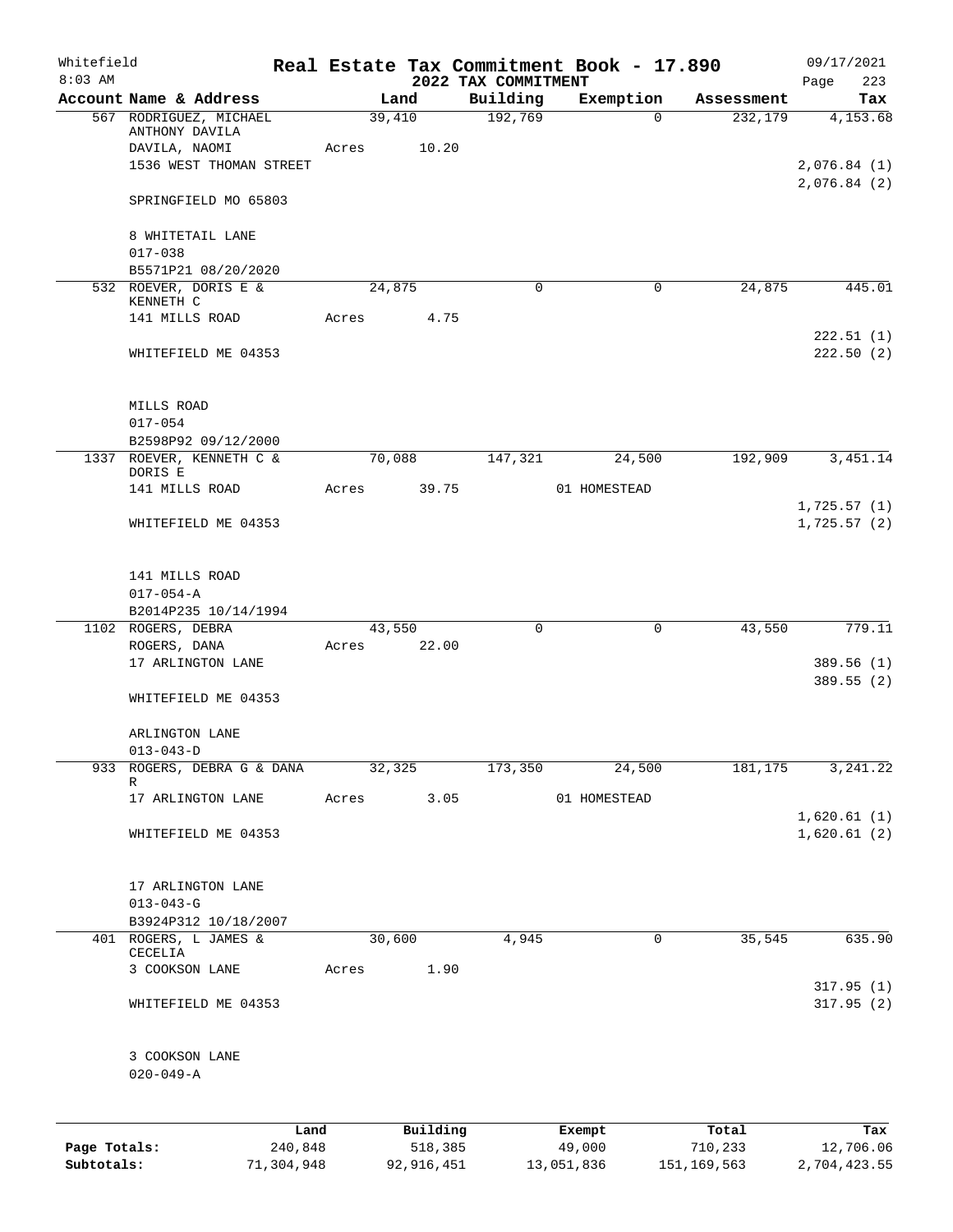| Whitefield<br>$8:03$ AM |                                        |             |        | 2022 TAX COMMITMENT | Real Estate Tax Commitment Book - 17.890 |            | 09/17/2021<br>224<br>Page  |
|-------------------------|----------------------------------------|-------------|--------|---------------------|------------------------------------------|------------|----------------------------|
|                         | Account Name & Address                 |             | Land   |                     | Building Exemption                       | Assessment | Tax                        |
|                         | 521 ROGERS, LEROY JAMES &<br>CECELIA A |             | 31,200 | 111,519             | 24,500                                   | 118,219    | 2,114.94                   |
|                         | 3 COOKSON LANE                         | Acres       | 2.30   |                     | 01 HOMESTEAD                             |            |                            |
|                         |                                        |             |        |                     |                                          |            | 1,057.47(1)                |
|                         | WHITEFIELD ME 04353                    |             |        |                     |                                          |            | 1,057.47(2)                |
|                         | 13 COOKSON LANE                        |             |        |                     |                                          |            |                            |
|                         | $020 - 049 - C$                        |             |        |                     |                                          |            |                            |
|                         | B1576P320 09/27/1989                   |             |        |                     |                                          |            |                            |
|                         | 1270 ROGERS, WILLIAM                   |             | 28,450 | 3,500               | 0                                        | 31,950     | 571.59                     |
|                         | PO BOX 57                              | Acres 9.00  |        |                     |                                          |            |                            |
|                         |                                        |             |        |                     |                                          |            | 285.80 (1)                 |
|                         | NEW VINEYARD ME 04956                  |             |        |                     |                                          |            | 285.79 (2)                 |
|                         | CROCKER AVENUE NORTH                   |             |        |                     |                                          |            |                            |
|                         | $004 - 036$<br>B5160P166 07/28/2017    |             |        |                     |                                          |            |                            |
|                         | 1905 ROGERS, WILLIAM                   |             | 28,450 | $\Omega$            | $\mathbf 0$                              | 28,450     | 508.97                     |
|                         | PO BOX 57                              | Acres       | 9.00   |                     |                                          |            |                            |
|                         |                                        |             |        |                     |                                          |            | 254.49(1)                  |
|                         | NEW VINEYARD ME 04956                  |             |        |                     |                                          |            | 254.48 (2)                 |
|                         | CROCKER AVENUE NORTH                   |             |        |                     |                                          |            |                            |
|                         | $004 - 036 - 001$                      |             |        |                     |                                          |            |                            |
|                         | B5202P6 11/16/2017                     |             |        |                     |                                          |            |                            |
|                         | 642 ROLLINS, KARA C &                  |             | 26,850 | 166,534             | 24,500                                   | 168,884    | 3,021.33                   |
|                         | RONALD E                               |             |        |                     |                                          |            |                            |
|                         | 356 ATKINS ROAD                        | Acres       | 7.00   |                     | 01 HOMESTEAD                             |            |                            |
|                         | JEFFERSON ME 04348                     |             |        |                     |                                          |            | 1,510.67(1)<br>1,510.66(2) |
|                         |                                        |             |        |                     |                                          |            |                            |
|                         | 356 STEARNS BROOK LN -                 |             |        |                     |                                          |            |                            |
|                         | $011 - 032 - 2$                        |             |        |                     |                                          |            |                            |
|                         | B4752P251 01/27/2014                   |             |        |                     |                                          |            |                            |
|                         | 924 ROLLINS, RONALD                    | Acres 0.10  | 35,000 | 53,412              | 0                                        | 88,412     | 1,581.69                   |
|                         | 386 MILLS ROAD                         |             |        |                     |                                          |            | 790.85 (1)                 |
|                         | WHITEFIELD ME 04353                    |             |        |                     |                                          |            | 790.84 (2)                 |
|                         |                                        |             |        |                     |                                          |            |                            |
|                         | 15 BASS LANE<br>$029 - 007$            |             |        |                     |                                          |            |                            |
|                         | 129 ROLLINS, RONALD W                  |             | 56,800 | 76, 763             | 30,380                                   | 103,183    | 1,845.94                   |
|                         | 386 MILLS ROAD                         | Acres 27.00 |        |                     | 01 HOMESTEAD                             |            |                            |
|                         |                                        |             |        |                     | 05 VET EXEMPTION                         |            | 922.97(1)                  |
|                         | WHITEFIELD ME 04353                    |             |        |                     |                                          |            | 922.97(2)                  |
|                         | 386 MILLS ROAD                         |             |        |                     |                                          |            |                            |
|                         | 017-012                                |             |        |                     |                                          |            |                            |
|                         |                                        |             |        |                     |                                          |            |                            |

|              | Land       | Building     | Exempt       | Total       | Tax          |
|--------------|------------|--------------|--------------|-------------|--------------|
| Page Totals: | 206,750    | 411,728      | 79,380       | 539,098     | 9,644.46     |
| Subtotals:   | 71,511,698 | 93, 328, 179 | 13, 131, 216 | 151,708,661 | 2,714,068.01 |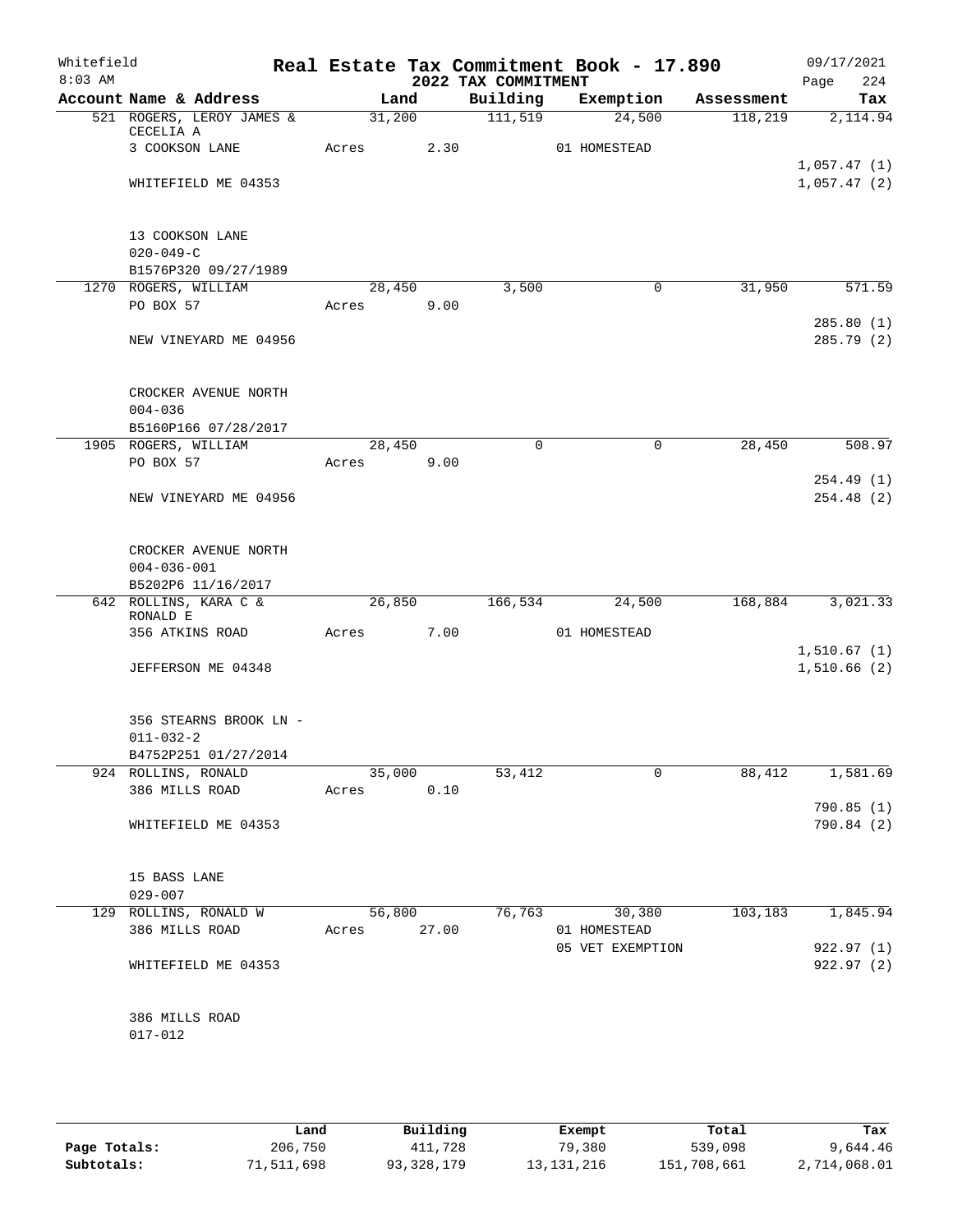| Whitefield<br>$8:03$ AM |                                          |        |       | 2022 TAX COMMITMENT | Real Estate Tax Commitment Book - 17.890 |            | 09/17/2021<br>Page<br>225 |
|-------------------------|------------------------------------------|--------|-------|---------------------|------------------------------------------|------------|---------------------------|
|                         | Account Name & Address                   |        | Land  | Building            | Exemption                                | Assessment | Tax                       |
|                         | 421 ROLLINS, RONALD W                    | 35,000 |       | 85,560              | $\Omega$                                 | 120,560    | 2,156.82                  |
|                         | 386 MILLS ROAD                           | Acres  | 0.08  |                     |                                          |            |                           |
|                         |                                          |        |       |                     |                                          |            | 1,078.41(1)               |
|                         | WHITEFIELD ME 04353                      |        |       |                     |                                          |            | 1,078.41(2)               |
|                         |                                          |        |       |                     |                                          |            |                           |
|                         |                                          |        |       |                     |                                          |            |                           |
|                         | 60 PLEASANT POND LANE                    |        |       |                     |                                          |            |                           |
|                         | $029 - 010$                              |        |       |                     |                                          |            |                           |
|                         | 261 ROPER, BECKY                         | 58,713 |       | $\mathbf 0$         | 0                                        | 58,713     | 1,050.38                  |
|                         | 68 NO HUNTS MEADOW ROAD Acres 81.18      |        |       |                     |                                          |            |                           |
|                         |                                          |        |       |                     |                                          |            | 525.19(1)                 |
|                         | WHITEFIELD ME 04353                      |        |       |                     |                                          |            | 525.19(2)                 |
|                         |                                          |        |       |                     |                                          |            |                           |
|                         |                                          |        |       |                     |                                          |            |                           |
|                         | NORTH HUNTS MEADOW ROAD                  |        |       |                     |                                          |            |                           |
|                         | $015 - 027$                              |        |       |                     |                                          |            |                           |
|                         | B5563P13 08/07/2020<br>73 ROPER, BECKY S | 30,795 |       | 125, 212            | 24,500                                   | 131,507    | 2,352.66                  |
|                         | 68 NO HUNTS MEADOW ROAD Acres            |        | 2.03  |                     | 01 HOMESTEAD                             |            |                           |
|                         |                                          |        |       |                     |                                          |            | 1, 176.33(1)              |
|                         | WHITEFIELD ME 04353                      |        |       |                     |                                          |            | 1, 176.33(2)              |
|                         |                                          |        |       |                     |                                          |            |                           |
|                         |                                          |        |       |                     |                                          |            |                           |
|                         | 68 NORTH HUNTS MEADOW                    |        |       |                     |                                          |            |                           |
|                         | $015 - 027 - A$                          |        |       |                     |                                          |            |                           |
|                         | B5556P320 07/28/2020                     |        |       |                     |                                          |            |                           |
|                         | 1235 ROPER, DAVID T                      | 35,650 |       | $\Omega$            | $\mathbf 0$                              | 35,650     | 637.78                    |
|                         | ROPER, KAREN M                           | Acres  | 25.00 |                     |                                          |            |                           |
|                         | 268 COOPER ROAD                          |        |       |                     |                                          |            | 318.89(1)                 |
|                         |                                          |        |       |                     |                                          |            | 318.89(2)                 |
|                         | WHITEFIELD ME 04353                      |        |       |                     |                                          |            |                           |
|                         |                                          |        |       |                     |                                          |            |                           |
|                         | COOPER ROAD                              |        |       |                     |                                          |            |                           |
|                         | $015 - 033 - A$                          |        |       |                     |                                          |            |                           |
|                         | B2292P205 12/02/1997                     |        |       |                     |                                          |            |                           |
|                         | 114 ROPER, DAVID T & KAREN<br>М          | 53,750 |       | 156,883             | 24,500                                   | 186,133    | 3,329.92                  |
|                         | 268 COOPER ROAD                          | Acres  | 30.00 |                     | 01 HOMESTEAD                             |            |                           |
|                         |                                          |        |       |                     |                                          |            | 1,664.96(1)               |
|                         | WHITEFIELD ME 04353                      |        |       |                     |                                          |            | 1,664.96(2)               |
|                         |                                          |        |       |                     |                                          |            |                           |
|                         |                                          |        |       |                     |                                          |            |                           |
|                         | 268 COOPER ROAD                          |        |       |                     |                                          |            |                           |
|                         | $015 - 037$                              |        |       |                     |                                          |            |                           |
|                         | 794 ROSS, BRYAN W & ANGELA               | 30,000 |       | 72,233              | 24,500                                   | 77,733     | 1,390.64                  |
|                         | М                                        |        |       |                     |                                          |            |                           |
|                         | 145 GARDINER ROAD                        | Acres  | 1.50  |                     | 01 HOMESTEAD                             |            |                           |
|                         |                                          |        |       |                     |                                          |            | 695.32(1)                 |
|                         | WHITEFIELD ME 04353                      |        |       |                     |                                          |            | 695.32(2)                 |
|                         |                                          |        |       |                     |                                          |            |                           |
|                         | 145 GARDINER ROAD                        |        |       |                     |                                          |            |                           |
|                         | $012 - 047 - B - 1$                      |        |       |                     |                                          |            |                           |
|                         | B3173P229 10/20/2003                     |        |       |                     |                                          |            |                           |
|                         |                                          |        |       |                     |                                          |            |                           |
|                         |                                          |        |       |                     |                                          |            |                           |

|              | Land       | Building   | Exempt     | Total       | Tax          |
|--------------|------------|------------|------------|-------------|--------------|
| Page Totals: | 243,908    | 439,888    | 73,500     | 610,296     | 10,918.20    |
| Subtotals:   | 71,755,606 | 93,768,067 | 13,204,716 | 152,318,957 | 2,724,986.21 |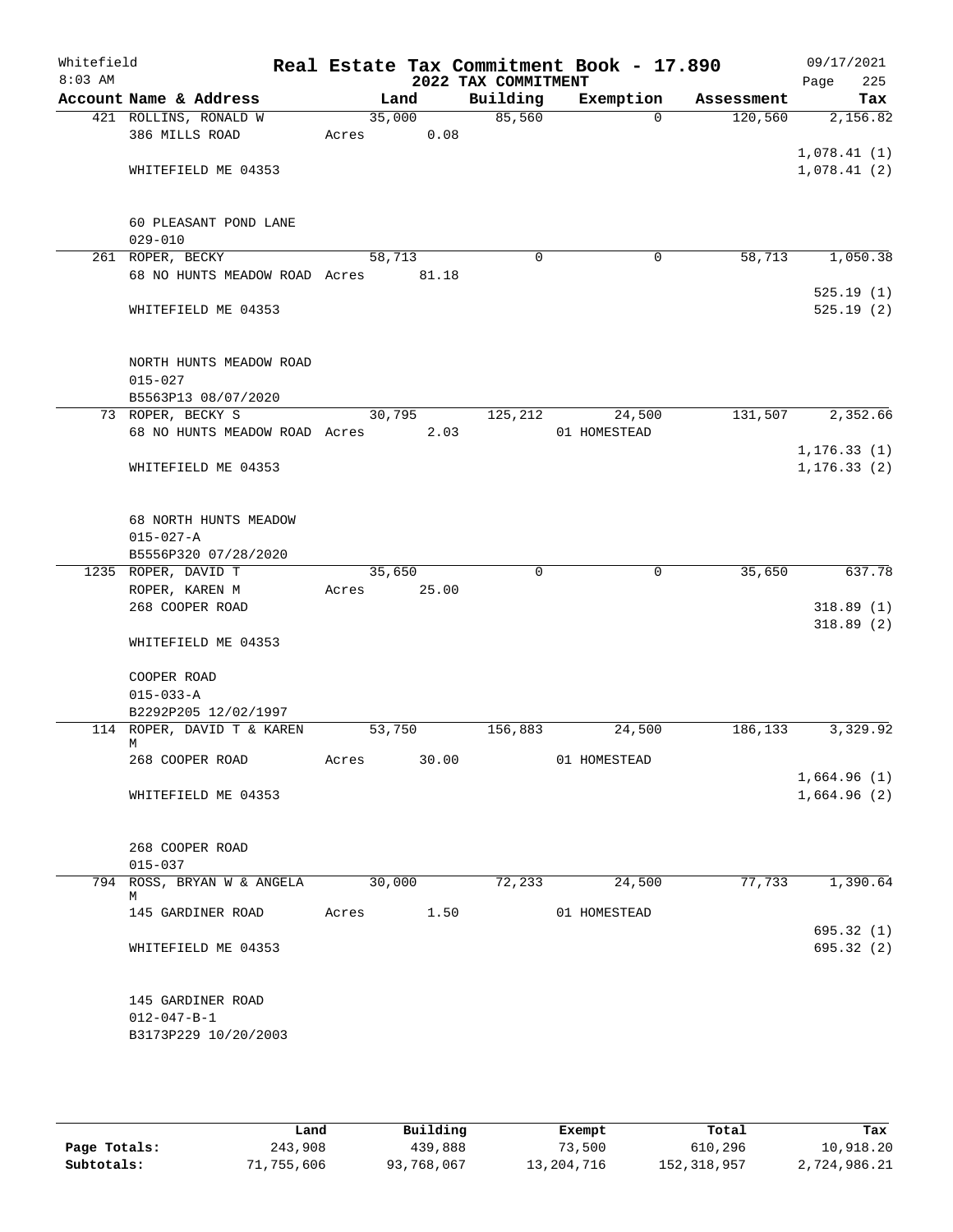| Whitefield                 |                                        |                       |                |                       |                                 | Real Estate Tax Commitment Book - 17.890 |                          | 09/17/2021                |
|----------------------------|----------------------------------------|-----------------------|----------------|-----------------------|---------------------------------|------------------------------------------|--------------------------|---------------------------|
| $8:03$ AM                  | Account Name & Address                 |                       |                | Land                  | 2022 TAX COMMITMENT<br>Building | Exemption                                |                          | 226<br>Page<br>Tax        |
|                            | 1556 ROSSO, EDWIN                      |                       | 114,560        |                       | 0                               | $\Omega$                                 | Assessment<br>114,560    | 2,049.48                  |
|                            | 224 JEFFERSON ROAD                     |                       | Acres          | 174.00                |                                 |                                          |                          |                           |
|                            |                                        |                       |                |                       |                                 |                                          |                          | 1,024.74(1)               |
|                            | WHITEFIELD ME 04353                    |                       |                |                       |                                 |                                          |                          | 1,024.74(2)               |
|                            |                                        |                       |                |                       |                                 |                                          |                          |                           |
|                            |                                        |                       | $TG$ - $HW-16$ |                       |                                 |                                          |                          |                           |
|                            | 156 HILTON ROAD                        |                       |                |                       |                                 |                                          |                          |                           |
|                            | $014 - 024$                            |                       |                |                       |                                 |                                          |                          |                           |
|                            | B2320P121 03/20/1998                   |                       |                |                       |                                 |                                          |                          |                           |
|                            | 677 ROSSO, EDWIN A                     |                       |                | 79,525                | 292,222                         | 24,500                                   | 347,247                  | 6,212.25                  |
|                            | 224 JEFFERSON ROAD                     |                       | Acres          | 25.00                 |                                 | 01 HOMESTEAD                             |                          |                           |
|                            |                                        |                       |                |                       |                                 |                                          |                          | 3, 106.13(1)              |
|                            | WHITEFIELD ME 04353                    |                       |                |                       |                                 |                                          |                          | 3,106.12(2)               |
|                            |                                        |                       |                |                       |                                 |                                          |                          |                           |
|                            |                                        |                       |                |                       |                                 |                                          |                          |                           |
|                            | 224 JEFFERSON ROAD                     |                       |                |                       |                                 |                                          |                          |                           |
|                            | $014 - 020$                            |                       |                |                       |                                 |                                          |                          |                           |
|                            | B2320P121 03/20/1998                   |                       |                |                       |                                 |                                          |                          |                           |
|                            | 1596 ROUSSEAU, CHRISTY A               |                       |                | 30,000                | 78,445                          | 24,500                                   | 83,945                   | 1,501.78                  |
|                            | 472 MILLS ROAD                         |                       | Acres          | 0.69                  |                                 | 01 HOMESTEAD                             |                          |                           |
|                            |                                        |                       |                |                       |                                 |                                          |                          | 750.89(1)                 |
|                            | WHITEFIELD ME 04353                    |                       |                |                       |                                 |                                          |                          | 750.89(2)                 |
|                            |                                        |                       |                |                       |                                 |                                          |                          |                           |
|                            | 472 MILLS ROAD                         |                       |                |                       |                                 |                                          |                          |                           |
|                            | $020 - 031$                            |                       |                |                       |                                 |                                          |                          |                           |
|                            | B4839P51 11/19/2014 B2607P4 10/16/2000 |                       |                |                       |                                 |                                          |                          |                           |
|                            | 1739 ROWLAND, ROBERT S &               |                       |                | 71,750                | 126,632                         | 24,500                                   | 173,882                  | 3,110.75                  |
|                            | MARY JANE T                            |                       |                |                       |                                 |                                          |                          |                           |
|                            | 182 HENRY LANE                         |                       | Acres          | 60.00                 |                                 | 01 HOMESTEAD                             |                          |                           |
|                            |                                        |                       |                |                       |                                 |                                          |                          | 1,555.38(1)               |
|                            | WHITEFIELD ME 04353                    |                       |                |                       |                                 |                                          |                          | 1,555.37(2)               |
|                            |                                        |                       |                |                       |                                 |                                          |                          |                           |
|                            |                                        |                       |                |                       |                                 |                                          |                          |                           |
|                            | 182 HENRY LANE                         |                       |                |                       |                                 |                                          |                          |                           |
|                            | $015 - 036 - A$                        |                       |                |                       |                                 |                                          |                          |                           |
|                            | B3364P210 09/18/2004                   |                       |                |                       |                                 |                                          |                          |                           |
|                            | 888 ROY, CONNIE M & DANIEL<br>Е        |                       |                | 30,720                | 145,150                         | 24,500                                   | 151,370                  | 2,708.01                  |
|                            | 86 TORSEY SHORES                       |                       | Acres          | 1.98                  |                                 | 01 HOMESTEAD                             |                          |                           |
|                            |                                        |                       |                |                       |                                 |                                          |                          | 1,354.01(1)               |
|                            | READFIELD ME 04353                     |                       |                |                       |                                 |                                          |                          | 1,354.00(2)               |
|                            |                                        |                       |                |                       |                                 |                                          |                          |                           |
|                            |                                        |                       |                |                       |                                 |                                          |                          |                           |
|                            | 34 CLOVER LANE                         |                       |                |                       |                                 |                                          |                          |                           |
|                            | $012 - 028 - D$                        |                       |                |                       |                                 |                                          |                          |                           |
|                            | B2726P86 08/30/2001                    |                       |                |                       |                                 |                                          |                          |                           |
|                            | 1834 ROY, DANIEL E & CONNIE            |                       |                | 27,850                | $\mathbf 0$                     | 0                                        | 27,850                   | 498.24                    |
|                            | М                                      |                       |                |                       |                                 |                                          |                          |                           |
|                            | 86 TORSEY SHORES                       |                       | Acres          | 8.25                  |                                 |                                          |                          | 249.12 (1)                |
|                            | READFIELD ME 04355                     |                       |                |                       |                                 |                                          |                          | 249.12 (2)                |
|                            |                                        |                       |                |                       |                                 |                                          |                          |                           |
|                            |                                        |                       |                |                       |                                 |                                          |                          |                           |
|                            | CLOVER LANE                            |                       |                |                       |                                 |                                          |                          |                           |
|                            | $012 - 028 - G$                        |                       |                |                       |                                 |                                          |                          |                           |
|                            | B2726P86 08/30/2001                    |                       |                |                       |                                 |                                          |                          |                           |
|                            |                                        |                       |                |                       |                                 |                                          |                          |                           |
|                            |                                        |                       |                |                       |                                 |                                          |                          |                           |
|                            |                                        | Land                  |                | Building              |                                 | Exempt                                   | Total                    | Tax                       |
| Page Totals:<br>Subtotals: |                                        | 354,405<br>72,110,011 |                | 642,449<br>94,410,516 |                                 | 98,000<br>13,302,716                     | 898,854<br>153, 217, 811 | 16,080.51<br>2,741,066.72 |
|                            |                                        |                       |                |                       |                                 |                                          |                          |                           |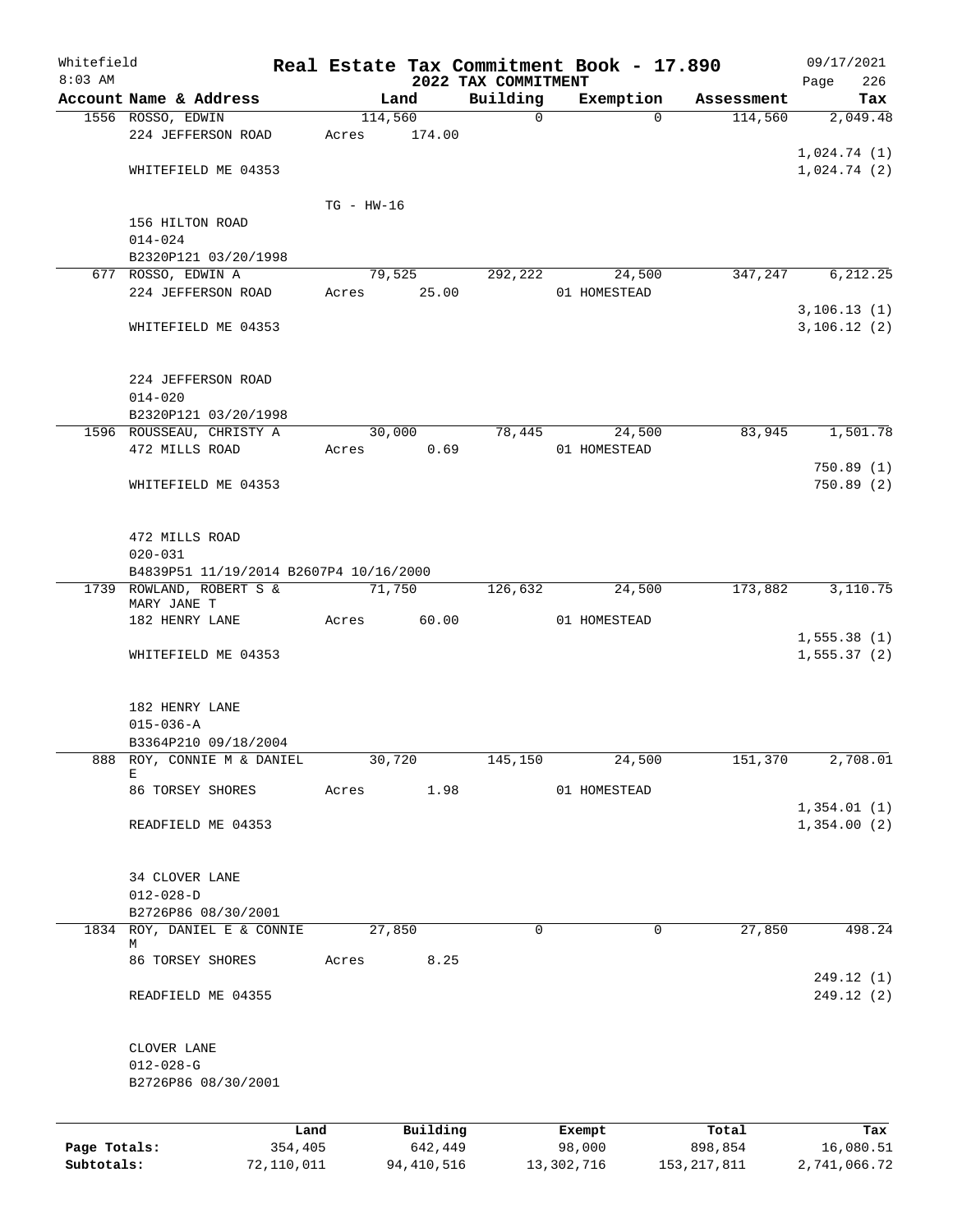| Whitefield<br>$8:03$ AM |                          |        |      |      | 2022 TAX COMMITMENT | Real Estate Tax Commitment Book - 17.890 |            | 09/17/2021<br>227<br>Page |
|-------------------------|--------------------------|--------|------|------|---------------------|------------------------------------------|------------|---------------------------|
|                         | Account Name & Address   |        | Land |      | Building            | Exemption                                | Assessment | Tax                       |
|                         | 1751 RUSSELL, ANN        | 21,515 |      |      | $\mathbf 0$         | $\Omega$                                 | 21,515     | 384.90                    |
|                         | 75 GREEN STREET          | Acres  |      | 2.51 |                     |                                          |            |                           |
|                         | APT. #1                  |        |      |      |                     |                                          |            | 192.45(1)                 |
|                         | AUGUSTA ME 04330         |        |      |      |                     |                                          |            | 192.45(2)                 |
|                         | BENNER LANE              |        |      |      |                     |                                          |            |                           |
|                         | $016 - 041 - E$          |        |      |      |                     |                                          |            |                           |
|                         | B3520P163 06/28/2005     |        |      |      |                     |                                          |            |                           |
|                         | 1205 RUSSELL, BEVERLY L  | 20,000 |      |      | 83,804              | 0                                        | 103,804    | 1,857.05                  |
|                         | 40 LEAVITT ROAD          | Acres  |      | 0.23 |                     |                                          |            | 928.53(1)                 |
|                         | AUGUSTA ME 04330         |        |      |      |                     |                                          |            | 928.52 (2)                |
|                         | 128 MAIN STREET          |        |      |      |                     |                                          |            |                           |
|                         | $022 - 012$              |        |      |      |                     |                                          |            |                           |
|                         | B2705P212 07/13/2001     |        |      |      |                     |                                          |            |                           |
|                         | 1046 RUSSELL, JAMES L    | 30,000 |      |      | 60,958              | 24,500                                   | 66,458     | 1,188.93                  |
|                         | 345 VIGUE ROAD           | Acres  |      | 1.50 |                     | 01 HOMESTEAD                             |            |                           |
|                         |                          |        |      |      |                     |                                          |            | 594.47 (1)                |
|                         | WHITEFIELD ME 04353      |        |      |      |                     |                                          |            | 594.46(2)                 |
|                         | 345 VIGUE ROAD           |        |      |      |                     |                                          |            |                           |
|                         | $016 - 041 - A$          |        |      |      |                     |                                          |            |                           |
|                         | B2178P123 09/03/1996     |        |      |      |                     |                                          |            |                           |
|                         | 656 RUSSELL, JAMES L     | 30,370 |      |      | 0                   | 0                                        | 30,370     | 543.32                    |
|                         | 345 VIGUE ROAD           | Acres  |      | 5.15 |                     |                                          |            |                           |
|                         | WHITEFIELD ME 04353      |        |      |      |                     |                                          |            | 271.66(1)<br>271.66(2)    |
|                         | BENNER LANE              |        |      |      |                     |                                          |            |                           |
|                         | $017 - 058$              |        |      |      |                     |                                          |            |                           |
|                         | B1978P3 05/23/1994       |        |      |      |                     |                                          |            |                           |
|                         | 1098 RUSSELL, LYNNETTE R | 31,200 |      |      | 54,606              | 0                                        | 85,806     | 1,535.07                  |
|                         | CONROY, DANIEL R         | Acres  |      | 2.30 |                     |                                          |            |                           |
|                         | 129 PITTSTON ROAD        |        |      |      |                     |                                          |            | 767.54(1)                 |
|                         | WHITEFIELD ME 04353      |        |      |      |                     |                                          |            | 767.53(2)                 |
|                         | 129 PITTSTON ROAD        |        |      |      |                     |                                          |            |                           |
|                         | $030 - 009$              |        |      |      |                     |                                          |            |                           |
|                         | B3659P123 04/07/2006     |        |      |      |                     |                                          |            |                           |
|                         | 631 RUSSELL, MARGARET A  | 22,130 |      |      | $\Omega$            | $\mathbf 0$                              | 22,130     | 395.91                    |
|                         | PO BOX 238               | Acres  |      | 2.92 |                     |                                          |            |                           |
|                         |                          |        |      |      |                     |                                          |            | 197.96 (1)                |
|                         | EAST WINTHROP ME 04343   |        |      |      |                     |                                          |            | 197.95 (2)                |
|                         | 345 VIGUE ROAD           |        |      |      |                     |                                          |            |                           |
|                         | $016 - 041 - B$          |        |      |      |                     |                                          |            |                           |
|                         | B1978P1 05/23/1994       |        |      |      |                     |                                          |            |                           |
|                         |                          |        |      |      |                     |                                          |            |                           |

|              | Land       | Building   | Exempt     | Total       | Tax          |
|--------------|------------|------------|------------|-------------|--------------|
| Page Totals: | 155,215    | 199,368    | 24,500     | 330,083     | 5,905.18     |
| Subtotals:   | 72,265,226 | 94,609,884 | 13,327,216 | 153,547,894 | 2,746,971.90 |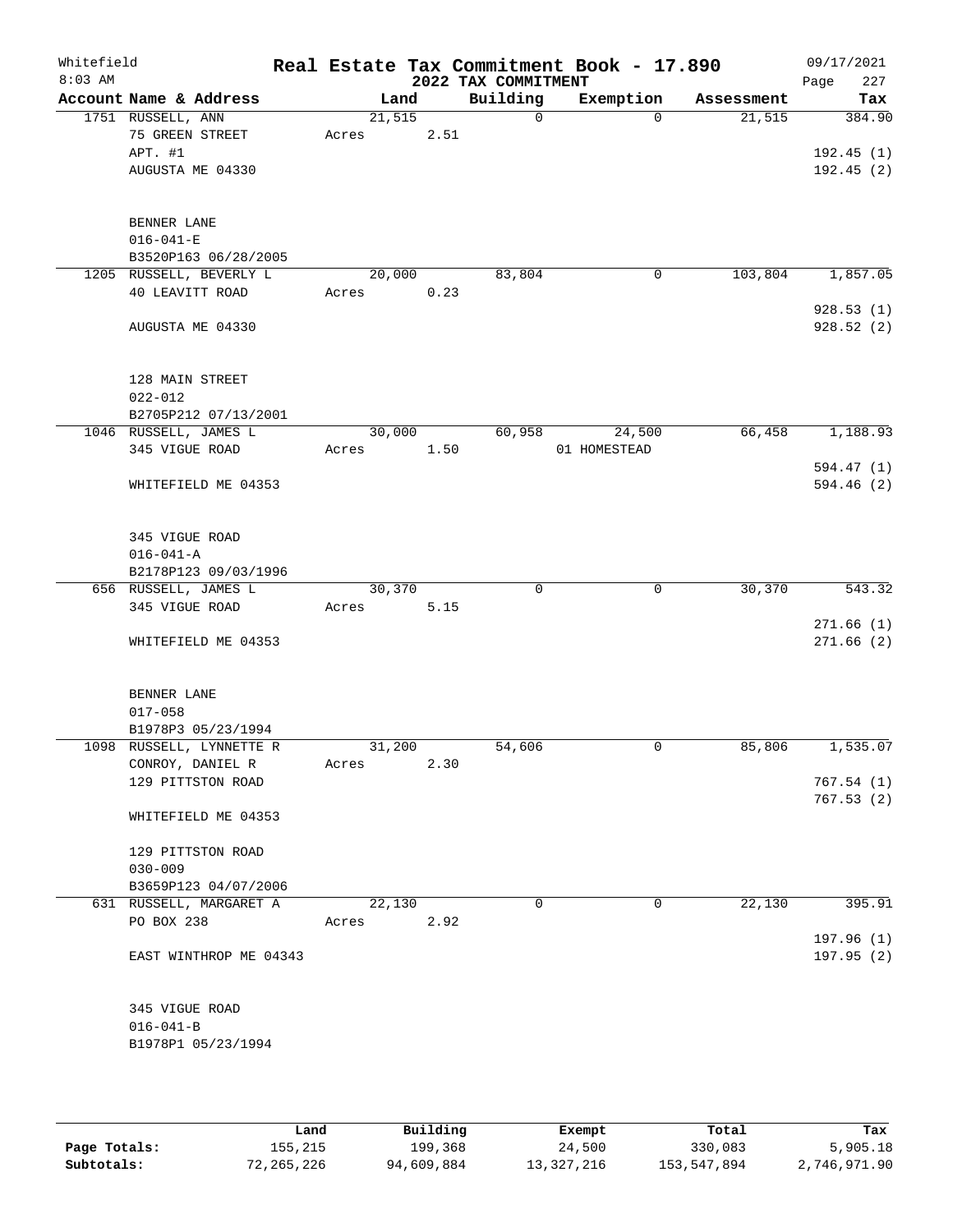| Whitefield<br>$8:03$ AM |                                                     |       |        |             | 2022 TAX COMMITMENT | Real Estate Tax Commitment Book - 17.890 |            | 09/17/2021<br>228<br>Page |
|-------------------------|-----------------------------------------------------|-------|--------|-------------|---------------------|------------------------------------------|------------|---------------------------|
|                         | Account Name & Address                              |       | Land   |             | Building            | Exemption                                | Assessment | Tax                       |
|                         | 1464 RUSSELL, MARGARET A                            |       | 20,000 |             | $\mathbf 0$         | $\Omega$                                 | 20,000     | 357.80                    |
|                         | PO BOX 238                                          | Acres |        | 1.50        |                     |                                          |            |                           |
|                         |                                                     |       |        |             |                     |                                          |            | 178.90(1)                 |
|                         | EAST WINTHROP ME 04343                              |       |        |             |                     |                                          |            | 178.90(2)                 |
|                         |                                                     |       |        |             |                     |                                          |            |                           |
|                         | 341 VIGUE ROAD                                      |       |        |             |                     |                                          |            |                           |
|                         | $017 - 058 - A$                                     |       |        |             |                     |                                          |            |                           |
|                         | B2178P126 09/03/1996                                |       |        |             |                     |                                          |            |                           |
|                         | 1208 RUSSELL, PHILIP &<br><b>BARBARA</b>            |       | 56,150 |             | 99,532              | 30,380                                   | 125,302    | 2,241.65                  |
|                         | 271 HEAD TIDE ROAD                                  | Acres |        | 26.00       |                     | 01 HOMESTEAD                             |            |                           |
|                         |                                                     |       |        |             |                     | 05 VET EXEMPTION                         |            | 1, 120.83(1)              |
|                         | WHITEFIELD ME 04353                                 |       |        |             |                     |                                          |            | 1, 120.82(2)              |
|                         |                                                     |       |        |             |                     |                                          |            |                           |
|                         | 271 HEAD TIDE ROAD                                  |       |        |             |                     |                                          |            |                           |
|                         | $005 - 009$                                         |       |        |             |                     |                                          |            |                           |
|                         | 986 RUSSELL, PHILIP J &                             |       | 8,460  |             | 0                   | 0                                        | 8,460      | 151.35                    |
|                         | <b>BARBARA</b>                                      |       |        |             |                     |                                          |            |                           |
|                         | 271 HEAD TIDE ROAD                                  | Acres |        | 6.20        |                     |                                          |            | 75.68(1)                  |
|                         | WHITEFIELD ME 04353                                 |       |        |             |                     |                                          |            | 75.67(2)                  |
|                         |                                                     |       |        |             |                     |                                          |            |                           |
|                         |                                                     |       |        |             |                     |                                          |            |                           |
|                         | SOUTH FOWLES LANE                                   |       |        |             |                     |                                          |            |                           |
|                         | $005 - 028$                                         |       |        |             |                     |                                          |            |                           |
|                         | B578P40 11/08/1962<br>1414 RUSSO, ALAN & LINDA      |       | 44,570 |             | 164,545             | 24,500                                   | 184,615    | 3,302.76                  |
|                         | 332 TOWNHOUSE ROAD                                  | Acres |        | 10.40       |                     | 01 HOMESTEAD                             |            |                           |
|                         |                                                     |       |        |             |                     |                                          |            | 1,651.38(1)               |
|                         | WHITEFIELD ME 04353                                 |       |        |             |                     |                                          |            | 1,651.38(2)               |
|                         |                                                     |       |        |             |                     |                                          |            |                           |
|                         | 332 TOWNHOUSE ROAD                                  |       |        |             |                     |                                          |            |                           |
|                         | $010 - 016$                                         |       |        |             |                     |                                          |            |                           |
|                         | B2350P197 06/15/1998                                |       |        |             |                     |                                          |            |                           |
|                         | 288 RUSSO, JANE A                                   |       |        |             |                     | 60,150 111,287 30,380                    | 141,057    | 2,523.51                  |
|                         | 217 DEVINE ROAD                                     |       | Acres  | 50.00       |                     | 01 HOMESTEAD                             |            |                           |
|                         |                                                     |       |        |             |                     | 07 NMR VET & WIDOW                       |            | 1,261.76(1)               |
|                         | WHITEFIELD ME 04353                                 |       |        |             |                     |                                          |            | 1,261.75(2)               |
|                         |                                                     |       |        |             |                     |                                          |            |                           |
|                         | 217 DEVINE ROAD                                     |       |        |             |                     |                                          |            |                           |
|                         | $016 - 014 - A$                                     |       |        |             |                     |                                          |            |                           |
|                         | B1131P290 08/18/1983                                |       |        |             |                     |                                          |            |                           |
|                         | 80 RYAN, COLLEEN ELIZABETH 65,302<br>554 MILLS ROAD |       |        | Acres 40.08 | 183,833             | 0                                        |            | 249, 135 4, 457.03        |
|                         |                                                     |       |        |             |                     |                                          |            | 2,228.52(1)               |
|                         | WHITEFIELD ME 04353                                 |       |        |             |                     |                                          |            | 2,228.51(2)               |
|                         |                                                     |       |        |             |                     |                                          |            |                           |
|                         |                                                     |       |        |             |                     |                                          |            |                           |
|                         | 554 MILLS ROAD                                      |       |        |             |                     |                                          |            |                           |
|                         | $020 - 035$<br>B5000P93 04/05/2016                  |       |        |             |                     |                                          |            |                           |
|                         |                                                     |       |        |             |                     |                                          |            |                           |
|                         |                                                     |       |        |             |                     |                                          |            |                           |

|              | Land       | Building   | Exempt     | Total         | Tax          |
|--------------|------------|------------|------------|---------------|--------------|
| Page Totals: | 254,632    | 559,197    | 85,260     | 728,569       | 13,034.10    |
| Subtotals:   | 72,519,858 | 95,169,081 | 13,412,476 | 154, 276, 463 | 2,760,006.00 |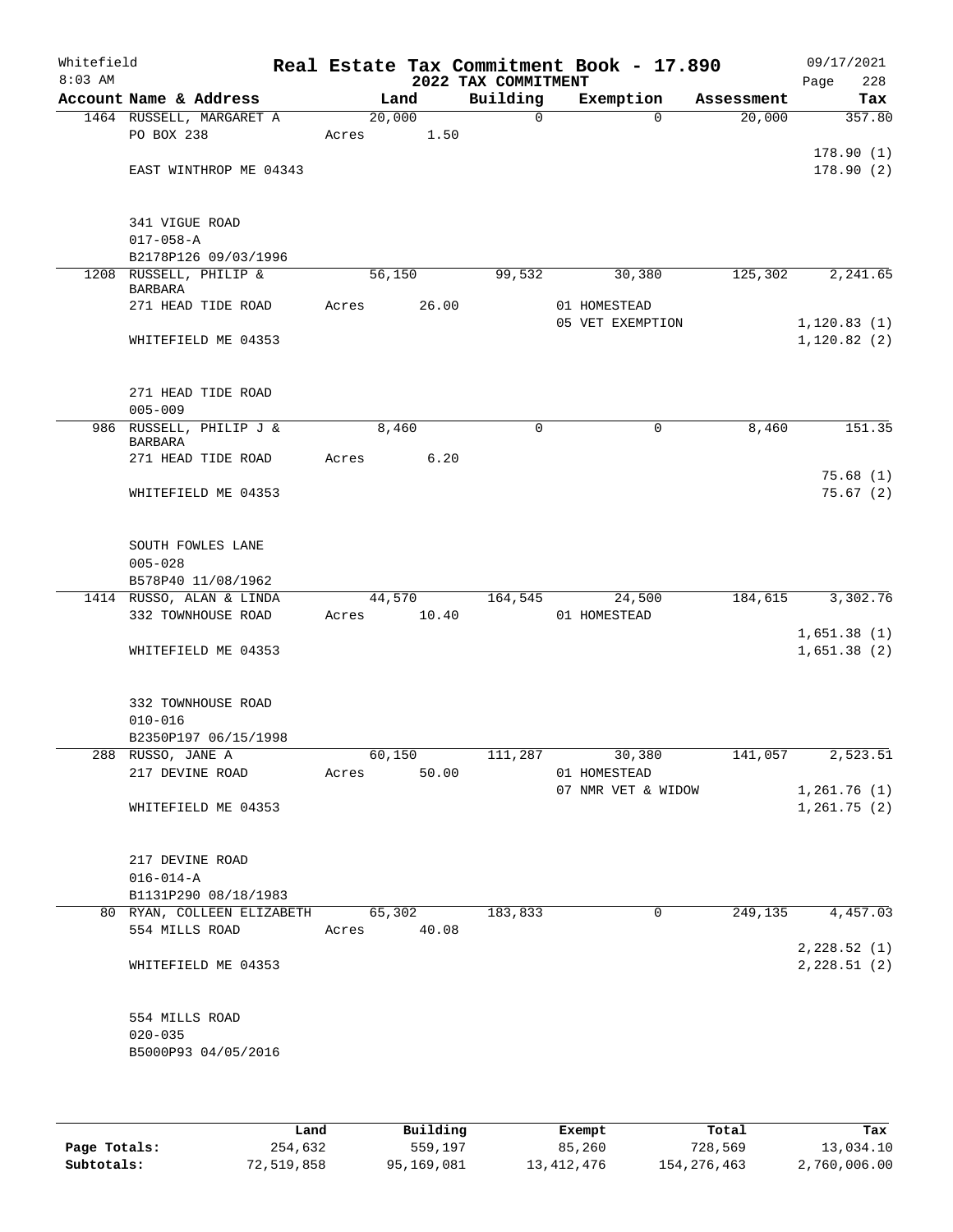| Whitefield   |                                         |       |        |            |                                 | Real Estate Tax Commitment Book - 17.890 |             | 09/17/2021         |
|--------------|-----------------------------------------|-------|--------|------------|---------------------------------|------------------------------------------|-------------|--------------------|
| $8:03$ AM    | Account Name & Address                  |       | Land   |            | 2022 TAX COMMITMENT<br>Building | Exemption                                | Assessment  | 229<br>Page<br>Tax |
|              | 607 RZYCKI, WOJCIECH                    |       | 30,000 |            | 85,382                          | $\Omega$                                 | 115,382     | 2,064.18           |
|              | 195 BIRCH POINT ROAD                    | Acres |        | 0.84       |                                 |                                          |             |                    |
|              |                                         |       |        |            |                                 |                                          |             | 1,032.09(1)        |
|              | WISCASSET ME 04578                      |       |        |            |                                 |                                          |             | 1,032.09(2)        |
|              |                                         |       |        |            |                                 |                                          |             |                    |
|              | 25 WINDSOR ROAD                         |       |        |            |                                 |                                          |             |                    |
|              | $022 - 024$                             |       |        |            |                                 |                                          |             |                    |
|              | B4906P278 07/13/2015                    |       |        |            |                                 |                                          |             |                    |
|              | 1558 SABAN, JAMES W                     |       | 31,650 |            | 70,430                          | 24,500                                   | 77,580      | 1,387.91           |
|              | SABAN, AMY L                            | Acres |        | 2.60       |                                 | 01 HOMESTEAD                             |             |                    |
|              | 758 EAST RIVER ROAD                     |       |        |            |                                 |                                          |             | 693.96(1)          |
|              |                                         |       |        |            |                                 |                                          |             | 693.95 (2)         |
|              | WHITEFIELD ME 04353                     |       |        |            |                                 |                                          |             |                    |
|              | 758 EAST RIVER ROAD                     |       |        |            |                                 |                                          |             |                    |
|              | $007 - 054$                             |       |        |            |                                 |                                          |             |                    |
|              | B5241P223 03/28/2018                    |       |        |            |                                 |                                          |             |                    |
|              | 573 SABATINE, ONOFRIO &<br>MILDRED      |       | 83,250 |            | 96,032                          | 24,500                                   | 154,782     | 2,769.05           |
|              | 661 EAST RIVER ROAD                     | Acres |        | 73.00      |                                 | 01 HOMESTEAD                             |             |                    |
|              |                                         |       |        |            |                                 |                                          |             | 1,384.53(1)        |
|              | WHITEFIELD ME 04353                     |       |        |            |                                 |                                          |             | 1,384.52(2)        |
|              |                                         |       |        |            |                                 |                                          |             |                    |
|              |                                         |       |        |            |                                 |                                          |             |                    |
|              | 661 EAST RIVER ROAD                     |       |        |            |                                 |                                          |             |                    |
|              | $010 - 031$<br>1936 SABATINE, ONOFRIO B |       |        |            | $\Omega$                        | $\mathbf 0$                              | 15,450      | 276.40             |
|              | 661 EAST RIVER ROAD                     | Acres | 15,450 | 10.00      |                                 |                                          |             |                    |
|              |                                         |       |        |            |                                 |                                          |             | 138.20(1)          |
|              | WHITEFIELD ME 04353                     |       |        |            |                                 |                                          |             | 138.20(2)          |
|              |                                         |       |        |            |                                 |                                          |             |                    |
|              | EAST RIVER ROAD                         |       |        |            |                                 |                                          |             |                    |
|              | $010 - 031 - 1$                         |       |        |            |                                 |                                          |             |                    |
|              | B5481P156 01/17/2020                    |       |        |            |                                 |                                          |             |                    |
|              | 856 SACKS, JULIAN & MARIE L             |       | 1,290  |            | 0                               | 0                                        | 1,290       | 23.08              |
|              | TRUSTEES                                |       |        |            |                                 |                                          |             |                    |
|              | SACKS, MARIE L LIVING                   | Acres |        | 0.86       |                                 |                                          |             |                    |
|              | TRUST<br>749 EAST RIVER ROAD            |       |        |            |                                 |                                          |             | 11.54(1)           |
|              |                                         |       |        |            |                                 |                                          |             | 11.54(2)           |
|              | WHITEFIELD ME 04353                     |       |        |            |                                 |                                          |             |                    |
|              | EAST RIVER ROAD                         |       |        |            |                                 |                                          |             |                    |
|              | $007 - 050 - A$                         |       |        |            |                                 |                                          |             |                    |
|              | B2575P156 06/29/2000                    |       |        |            |                                 |                                          |             |                    |
|              | 14 SACKS, MARIE L & JULIAN              |       | 64,100 |            | 182,342                         | 24,500                                   | 221,942     | 3,970.54           |
|              | H TRUSTEES                              |       |        |            |                                 |                                          |             |                    |
|              | SACKS, MARIE L LIVING<br>TRUST          | Acres |        | 56.00      |                                 | 01 HOMESTEAD                             |             |                    |
|              | 749 EAST RIVER ROAD                     |       |        |            |                                 |                                          |             | 1,985.27(1)        |
|              |                                         |       |        |            |                                 |                                          |             | 1,985.27(2)        |
|              | WHITEFIELD ME 04353                     |       |        |            |                                 |                                          |             |                    |
|              | 749 EAST RIVER ROAD                     |       |        |            |                                 |                                          |             |                    |
|              | $007 - 048$                             |       |        |            |                                 |                                          |             |                    |
|              | B1955P117 02/17/1994                    |       |        |            |                                 |                                          |             |                    |
|              |                                         | Land  |        | Building   |                                 | Exempt                                   | Total       | Tax                |
| Page Totals: | 225,740                                 |       |        | 434,186    |                                 | 73,500                                   | 586,426     | 10,491.16          |
| Subtotals:   | 72,745,598                              |       |        | 95,603,267 |                                 | 13, 485, 976                             | 154,862,889 | 2,770,497.16       |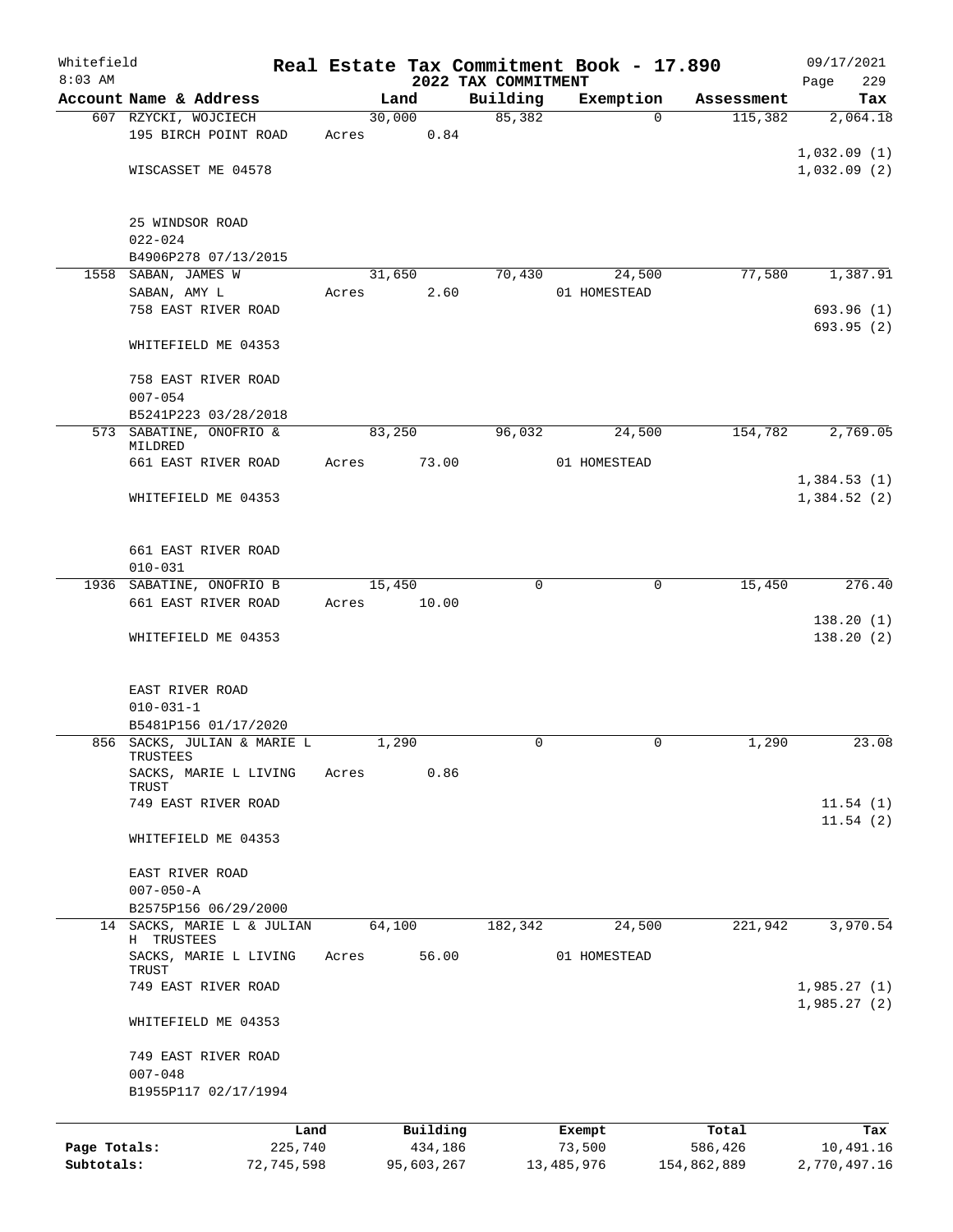| Whitefield<br>$8:03$ AM |                                          |            |       |        |            | 2022 TAX COMMITMENT | Real Estate Tax Commitment Book - 17.890 |             |               | Page | 09/17/2021<br>230 |
|-------------------------|------------------------------------------|------------|-------|--------|------------|---------------------|------------------------------------------|-------------|---------------|------|-------------------|
|                         | Account Name & Address                   |            |       | Land   |            | Building            | Exemption                                |             | Assessment    |      | Tax               |
|                         | 968 SADLER, BARBARA                      |            |       | 86,885 |            | $\mathsf{O}$        |                                          | $\Omega$    | 86,885        |      | 1,554.37          |
|                         | 137 WILLOWCREST                          |            | Acres |        | 90.27      |                     |                                          |             |               |      |                   |
|                         |                                          |            |       |        |            |                     |                                          |             |               |      | 777.19(1)         |
|                         | WAXAHACHIE TX 75165                      |            |       |        |            |                     |                                          |             |               |      | 777.18(2)         |
|                         |                                          |            |       |        |            |                     |                                          |             |               |      |                   |
|                         | <b>JEFFERSON ROAD</b>                    |            |       |        |            |                     |                                          |             |               |      |                   |
|                         | $014 - 019$                              |            |       |        |            |                     |                                          |             |               |      |                   |
|                         | B3174P317 10/21/2003                     |            |       |        |            |                     |                                          |             |               |      |                   |
|                         | 93 SALOIS, PAUL J                        |            |       | 43,250 |            | 131,440             |                                          | 24,500      | 150,190       |      | 2,686.90          |
|                         | SALOIS, CRISTINA T                       |            | Acres |        | 15.00      |                     | 01 HOMESTEAD                             |             |               |      |                   |
|                         | 366 NORTH HUNTS MEADOW                   |            |       |        |            |                     |                                          |             |               |      | 1,343.45(1)       |
|                         | <b>ROAD</b>                              |            |       |        |            |                     |                                          |             |               |      |                   |
|                         |                                          |            |       |        |            |                     |                                          |             |               |      | 1,343.45(2)       |
|                         | WHITEFIELD ME 04353                      |            |       |        |            |                     |                                          |             |               |      |                   |
|                         | 366 NORTH HUNTS MEADOW                   |            |       |        |            |                     |                                          |             |               |      |                   |
|                         | $018 - 040 - A$                          |            |       |        |            |                     |                                          |             |               |      |                   |
|                         | B1265P248 10/03/1985                     |            |       |        |            |                     |                                          |             |               |      |                   |
|                         | 864 SALOIS, PAUL J &                     |            |       | 58,040 |            | 0                   |                                          | $\mathbf 0$ | 58,040        |      | 1,038.34          |
|                         | CRISTINA T                               |            |       |        |            |                     |                                          |             |               |      |                   |
|                         | 366 NO HUNTS MEADOW<br>ROAD              |            | Acres |        | 52.58      |                     |                                          |             |               |      |                   |
|                         |                                          |            |       |        |            |                     |                                          |             |               |      | 519.17(1)         |
|                         | WHITEFIELD ME 04353                      |            |       |        |            |                     |                                          |             |               |      | 519.17(2)         |
|                         |                                          |            |       |        |            |                     |                                          |             |               |      |                   |
|                         |                                          |            |       |        |            |                     |                                          |             |               |      |                   |
|                         | NORTH HUNTS MEADOW ROAD                  |            |       |        |            |                     |                                          |             |               |      |                   |
|                         | $018 - 044 - A$                          |            |       |        |            |                     |                                          |             |               |      |                   |
|                         | B4829P133 10/20/2014                     |            |       |        |            |                     |                                          |             |               |      |                   |
|                         | 451 SANBORN, KEITH D &                   |            |       | 47,900 |            | 173,267             |                                          | 30,380      | 190,787       |      | 3, 413.18         |
|                         | ROSEMARY L<br>620 HEAD TIDE ROAD         |            | Acres |        | 21.00      |                     | 01 HOMESTEAD                             |             |               |      |                   |
|                         |                                          |            |       |        |            |                     | 07 NMR VET & WIDOW                       |             |               |      | 1,706.59(1)       |
|                         | WHITEFIELD ME 04353                      |            |       |        |            |                     |                                          |             |               |      | 1,706.59(2)       |
|                         |                                          |            |       |        |            |                     |                                          |             |               |      |                   |
|                         |                                          |            |       |        |            |                     |                                          |             |               |      |                   |
|                         | 620 HEAD TIDE ROAD                       |            |       |        |            |                     |                                          |             |               |      |                   |
|                         | $002 - 012 - C$                          |            |       |        |            |                     |                                          |             |               |      |                   |
|                         | B3839P246 04/17/2007 B2801P12 01/31/2002 |            |       |        |            |                     |                                          |             |               |      |                   |
| 1406                    | SANBORN, STEPHEN &<br>CAROL              |            |       | 24,875 |            | 0                   |                                          | $\mathbf 0$ | 24,875        |      | 445.01            |
|                         | PO BOX 229                               |            | Acres |        | 4.75       |                     |                                          |             |               |      |                   |
|                         |                                          |            |       |        |            |                     |                                          |             |               |      | 222.51(1)         |
|                         | DRESDEN ME 04342                         |            |       |        |            |                     |                                          |             |               |      | 222.50(2)         |
|                         |                                          |            |       |        |            |                     |                                          |             |               |      |                   |
|                         |                                          |            |       |        |            |                     |                                          |             |               |      |                   |
|                         | HEATH ROAD                               |            |       |        |            |                     |                                          |             |               |      |                   |
|                         | $011 - 010 - B$                          |            |       |        |            |                     |                                          |             |               |      |                   |
|                         | B2688P50 06/11/2001                      |            |       |        |            |                     |                                          |             |               |      |                   |
|                         | 1480 SAWYER, MARK G<br>PO BOX 363        |            | Acres | 30,000 | 1.50       | 164,516             | 01 HOMESTEAD                             | 24,500      | 170,016       |      | 3,041.59          |
|                         |                                          |            |       |        |            |                     |                                          |             |               |      | 1,520.80(1)       |
|                         | COOPERS MILLS ME 04341                   |            |       |        |            |                     |                                          |             |               |      | 1,520.79(2)       |
|                         |                                          |            |       |        |            |                     |                                          |             |               |      |                   |
|                         |                                          |            |       |        |            |                     |                                          |             |               |      |                   |
|                         | 203 DOYLE ROAD                           |            |       |        |            |                     |                                          |             |               |      |                   |
|                         | $019 - 029 - A$                          |            |       |        |            |                     |                                          |             |               |      |                   |
|                         | B1244P177 06/13/1985                     |            |       |        |            |                     |                                          |             |               |      |                   |
|                         |                                          | Land       |       |        | Building   |                     | Exempt                                   |             | Total         |      | Tax               |
| Page Totals:            |                                          | 290,950    |       |        | 469,223    |                     | 79,380                                   |             | 680,793       |      | 12, 179.39        |
| Subtotals:              |                                          | 73,036,548 |       |        | 96,072,490 |                     | 13,565,356                               |             | 155, 543, 682 |      | 2,782,676.55      |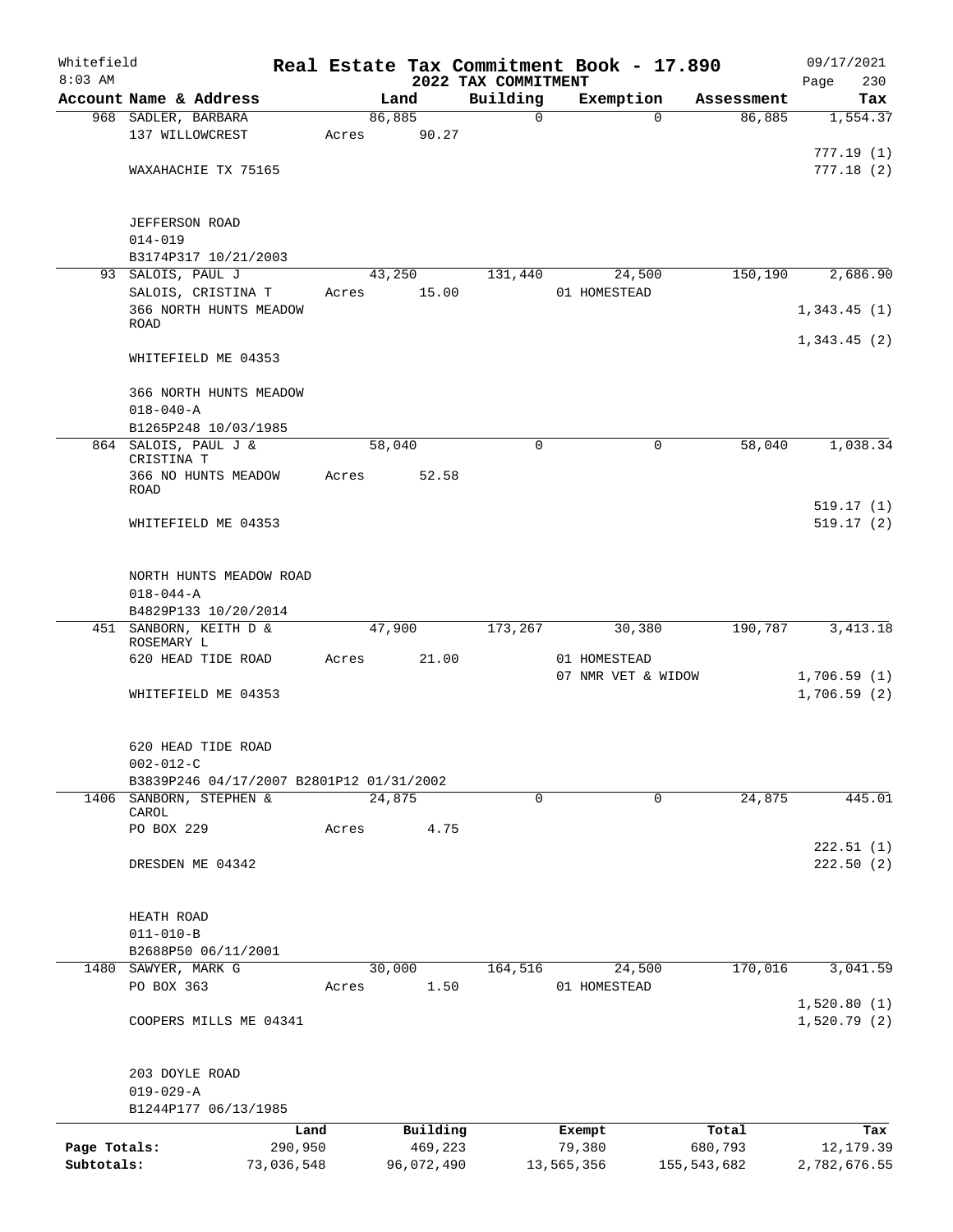| Whitefield<br>$8:03$ AM |                                   |            |        | 2022 TAX COMMITMENT | Real Estate Tax Commitment Book - 17.890 |            | 09/17/2021<br>Page<br>231 |
|-------------------------|-----------------------------------|------------|--------|---------------------|------------------------------------------|------------|---------------------------|
|                         | Account Name & Address            |            | Land   | Building            | Exemption                                | Assessment | Tax                       |
|                         | 26 SAWYER, MARK G                 |            | 20,750 | $\mathsf{O}$        | $\Omega$                                 | 20,750     | 371.22                    |
|                         | PO BOX 363                        | Acres      | 2.00   |                     |                                          |            |                           |
|                         |                                   |            |        |                     |                                          |            | 185.61(1)                 |
|                         | COOPERS MILLS ME 04341            |            |        |                     |                                          |            | 185.61(2)                 |
|                         |                                   |            |        |                     |                                          |            |                           |
|                         |                                   |            |        |                     |                                          |            |                           |
|                         | DOYLE ROAD                        |            |        |                     |                                          |            |                           |
|                         | $019 - 029 - B$                   |            |        |                     |                                          |            |                           |
|                         | B1156P60 08/25/1983               |            |        |                     |                                          |            |                           |
|                         | 220 SCALLY, SUSIE F               |            | 30,000 | 84,482              | $\mathbf 0$                              | 114,482    | 2,048.08                  |
|                         | PATRICK, DAVID M                  | Acres      | 1.50   |                     |                                          |            |                           |
|                         | 117 ELM STREET                    |            |        |                     |                                          |            | 1,024.04(1)               |
|                         |                                   |            |        |                     |                                          |            | 1,024.04(2)               |
|                         | SACO ME 04072                     |            |        |                     |                                          |            |                           |
|                         |                                   |            |        |                     |                                          |            |                           |
|                         | 443 VIGUE ROAD                    |            |        |                     |                                          |            |                           |
|                         | $019 - 047$                       |            |        |                     |                                          |            |                           |
|                         | B4145P187 05/22/2009              |            |        |                     |                                          |            |                           |
|                         | 19 SCHAU, ROBERT C                |            | 83,750 | 0                   | $\mathbf 0$                              | 83,750     | 1,498.29                  |
|                         | 1554 MOORINGS DRIVE, 2B Acres     |            | 104.00 |                     |                                          |            |                           |
|                         |                                   |            |        |                     |                                          |            | 749.15(1)                 |
|                         | RESTON VA 20190                   |            |        |                     |                                          |            | 749.14 (2)                |
|                         |                                   |            |        |                     |                                          |            |                           |
|                         |                                   |            |        |                     |                                          |            |                           |
|                         | MEAHER LANE                       |            |        |                     |                                          |            |                           |
|                         | $015 - 016$                       |            |        |                     |                                          |            |                           |
|                         | B3213P99 12/29/2003               |            |        |                     |                                          |            |                           |
|                         | 676 SCHENA, SUSAN A &<br>ROBERT A |            | 31,740 | 117,255             | 24,500                                   | 124,495    | 2,227.22                  |
|                         | 24 WOOD LANE                      | Acres      | 2.66   |                     | 01 HOMESTEAD                             |            |                           |
|                         |                                   |            |        |                     |                                          |            | 1, 113.61(1)              |
|                         | WHITEFIELD ME 04353               |            |        |                     |                                          |            | 1, 113.61(2)              |
|                         |                                   |            |        |                     |                                          |            |                           |
|                         |                                   |            |        |                     |                                          |            |                           |
|                         | 24 WOOD LANE                      |            |        |                     |                                          |            |                           |
|                         | $020 - 049 - G$                   |            |        |                     |                                          |            |                           |
|                         | B3052P87 05/09/2003               |            |        |                     |                                          |            |                           |
|                         | 17 SCHLOSSER, STEPHEN             |            | 33,945 | 14,078              | 24,500                                   | 23,523     | 420.83                    |
|                         | 6 SERENITY LANE                   | Acres      | 4.13   |                     | 01 HOMESTEAD                             |            |                           |
|                         |                                   |            |        |                     |                                          |            | 210.42(1)                 |
|                         | WHITEFIELD ME 04353               |            |        |                     |                                          |            | 210.41(2)                 |
|                         |                                   |            |        |                     |                                          |            |                           |
|                         |                                   |            |        |                     |                                          |            |                           |
|                         | 6 SERENITY LANE                   |            |        |                     |                                          |            |                           |
|                         | $016 - 043 - A$                   |            |        |                     |                                          |            |                           |
|                         | B1448P173 01/12/1988              |            |        |                     |                                          |            |                           |
|                         | 1642 SCHOENDORF, LOUIS            |            | 33,240 | 91,034              | 24,500                                   | 99,774     | 1,784.96                  |
|                         | 355 NORTH HOWE ROAD               | Acres 3.66 |        |                     | 01 HOMESTEAD                             |            |                           |
|                         |                                   |            |        |                     |                                          |            | 892.48 (1)                |
|                         | WHITEFIELD ME 04353               |            |        |                     |                                          |            | 892.48 (2)                |
|                         |                                   |            |        |                     |                                          |            |                           |
|                         |                                   |            |        |                     |                                          |            |                           |
|                         | 355 NORTH HOWE ROAD               |            |        |                     |                                          |            |                           |
|                         | $020 - 022 - A$                   |            |        |                     |                                          |            |                           |
|                         | B4841P62 11/25/2014               |            |        |                     |                                          |            |                           |
|                         |                                   |            |        |                     |                                          |            |                           |
|                         |                                   |            |        |                     |                                          |            |                           |

|              | Land       | Building     | Exempt     | Total       | Tax          |
|--------------|------------|--------------|------------|-------------|--------------|
| Page Totals: | 233,425    | 306,849      | 73,500     | 466,774     | 8,350.60     |
| Subtotals:   | 73,269,973 | 96, 379, 339 | 13,638,856 | 156,010,456 | 2,791,027.15 |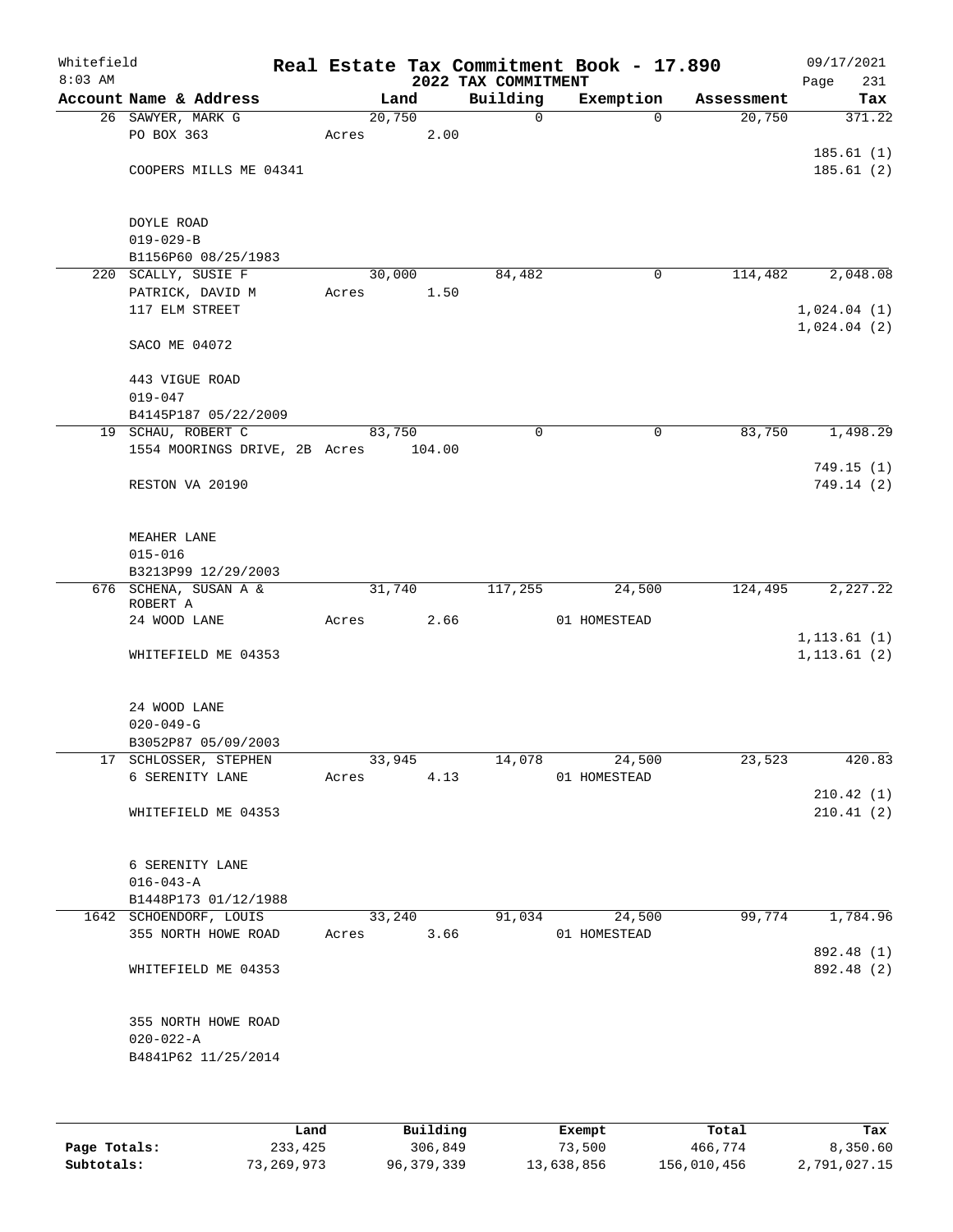| Whitefield<br>$8:03$ AM |                                               |       |        | 2022 TAX COMMITMENT | Real Estate Tax Commitment Book - 17.890 |            | 09/17/2021<br>232<br>Page    |
|-------------------------|-----------------------------------------------|-------|--------|---------------------|------------------------------------------|------------|------------------------------|
|                         | Account Name & Address                        |       | Land   | Building            | Exemption                                | Assessment | Tax                          |
|                         | 566 SCHOFIELD, MATTHEW J                      |       | 63,820 | 11,303              | $\Omega$                                 | 75, 123    | 1,343.95                     |
|                         | RABBAN, JESSICA R                             | Acres | 37.80  |                     |                                          |            |                              |
|                         | 35 NORRIS STREET                              |       |        |                     |                                          |            | 671.98(1)                    |
|                         |                                               |       |        |                     |                                          |            | 671.97(2)                    |
|                         | CAMBRIDGE MA 02140                            |       |        |                     |                                          |            |                              |
|                         |                                               |       |        |                     |                                          |            |                              |
|                         | TOWNHOUSE ROAD                                |       |        |                     |                                          |            |                              |
|                         | $007 - 033 - A$                               |       |        |                     |                                          |            |                              |
|                         | B5279P28 07/11/2018                           |       |        |                     |                                          |            |                              |
|                         | 1122 SCHOFIELD, MATTHEW J                     |       | 34,200 | 156,478             | 0                                        | 190,678    | 3, 411.23                    |
|                         | RABBIN, JESSICA R<br>35 NORRIS STREET         | Acres | 4.30   |                     |                                          |            | 1,705.62(1)                  |
|                         |                                               |       |        |                     |                                          |            | 1,705.61(2)                  |
|                         | CAMBRIDGE MA 02140                            |       |        |                     |                                          |            |                              |
|                         |                                               |       |        |                     |                                          |            |                              |
|                         | 721 TOWNHOUSE ROAD                            |       |        |                     |                                          |            |                              |
|                         | $007 - 021$                                   |       |        |                     |                                          |            |                              |
|                         | B5279P28 07/11/2018                           |       |        |                     |                                          |            |                              |
|                         | 1578 SCIASCIA, NICOLE M                       |       | 31,275 | 89,578              | 24,500                                   | 96,353     | 1,723.76                     |
|                         | 325 HILTON ROAD                               | Acres | 2.35   |                     | 01 HOMESTEAD                             |            |                              |
|                         |                                               |       |        |                     |                                          |            | 861.88 (1)                   |
|                         | WHITEFIELD ME 04353                           |       |        |                     |                                          |            | 861.88 (2)                   |
|                         |                                               |       |        |                     |                                          |            |                              |
|                         |                                               |       |        |                     |                                          |            |                              |
|                         | 325 HILTON ROAD                               |       |        |                     |                                          |            |                              |
|                         | $014 - 001 - C$                               |       |        |                     |                                          |            |                              |
|                         | B4347P311 11/18/2010<br>1594 SCOTT, FREDERICK |       | 270    | $\mathbf 0$         | $\mathbf 0$                              | 270        | 4.83                         |
|                         | DANCER, JOHN                                  | Acres | 0.18   |                     |                                          |            |                              |
|                         | 22 VILLAGE VIEW LN                            |       |        |                     |                                          |            | 2.42(1)                      |
|                         |                                               |       |        |                     |                                          |            | 2.41(2)                      |
|                         | WHITEFIELD ME 04353                           |       |        |                     |                                          |            |                              |
|                         |                                               |       |        |                     |                                          |            |                              |
|                         | PITTSTON ROAD                                 |       |        |                     |                                          |            |                              |
|                         | $030 - 005$                                   |       |        |                     |                                          |            |                              |
| 119                     | SCOTT, LYDIA B &                              |       | 30,000 | 93,243              | 24,500                                   | 98,743     | 1,766.51                     |
|                         | ELIZABETH S PRESBY                            |       |        |                     |                                          |            |                              |
|                         | 22 VILLAGE VIEW LANE                          | Acres | 1.00   |                     | 01 HOMESTEAD                             |            | 883.26 (1)                   |
|                         | WHITEFIELD ME 04353                           |       |        |                     |                                          |            | 883.25 (2)                   |
|                         |                                               |       |        |                     |                                          |            |                              |
|                         |                                               |       |        |                     |                                          |            |                              |
|                         | 22 VILLAGE VIEW LANE                          |       |        |                     |                                          |            |                              |
|                         | $030 - 007$                                   |       |        |                     |                                          |            |                              |
|                         | B4443P119 09/29/2011                          |       |        |                     |                                          |            |                              |
|                         | 1209 SEELY, DONALD C &                        |       | 31,500 | 118,655             | 24,500                                   | 125,655    | 2,247.97                     |
|                         | SANDRA L TRUSTEES                             |       |        |                     |                                          |            |                              |
|                         | SEELY TRUST                                   | Acres | 2.50   |                     | 01 HOMESTEAD                             |            |                              |
|                         | 339 VIGUE ROAD                                |       |        |                     |                                          |            | 1, 123.99(1)<br>1, 123.98(2) |
|                         | WHITEFIELD ME 04353                           |       |        |                     |                                          |            |                              |
|                         |                                               |       |        |                     |                                          |            |                              |
|                         | 339 VIGUE ROAD                                |       |        |                     |                                          |            |                              |
|                         | $016 - 041 - C$                               |       |        |                     |                                          |            |                              |
|                         | B5029P139 07/15/2016                          |       |        |                     |                                          |            |                              |
|                         |                                               |       |        |                     |                                          |            |                              |
|                         |                                               |       |        |                     |                                          |            |                              |

|              | Land       | Building   | Exempt     | Total       | Tax          |
|--------------|------------|------------|------------|-------------|--------------|
| Page Totals: | 191,065    | 469,257    | 73,500     | 586,822     | 10,498.25    |
| Subtotals:   | 73,461,038 | 96,848,596 | 13,712,356 | 156,597,278 | 2,801,525.40 |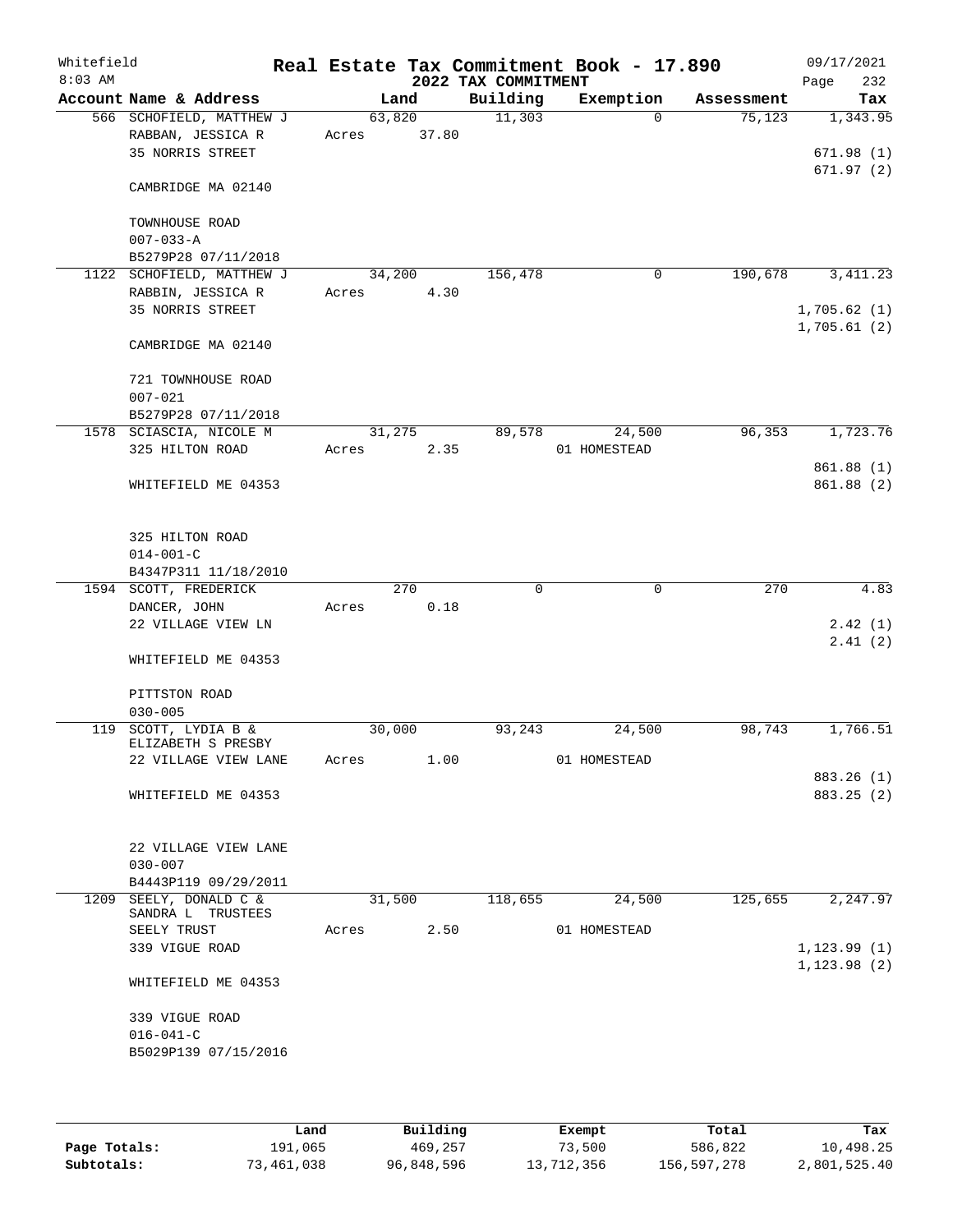| Whitefield<br>$8:03$ AM |                                             |        |                     | 2022 TAX COMMITMENT | Real Estate Tax Commitment Book - 17.890 |                  | 09/17/2021<br>233<br>Page |
|-------------------------|---------------------------------------------|--------|---------------------|---------------------|------------------------------------------|------------------|---------------------------|
|                         | Account Name & Address                      | Land   |                     | Building            | Exemption                                | Assessment       | Tax                       |
|                         | 1748 SEIDERS, RAYMOND P SR &                | 30,450 |                     | 69,537              | 24,500                                   | 75,487           | 1,350.46                  |
|                         | JUDITH A<br>8 TOWNSEND BROOK LANE           |        | 1.80                |                     |                                          |                  |                           |
|                         |                                             | Acres  |                     |                     | 01 HOMESTEAD                             |                  | 675.23(1)                 |
|                         | WHITEFIELD ME 04353                         |        |                     |                     |                                          |                  | 675.23(2)                 |
|                         |                                             |        |                     |                     |                                          |                  |                           |
|                         |                                             |        |                     |                     |                                          |                  |                           |
|                         | 8 TOWNSEND BROOK LANE<br>$007 - 053 - D$    |        |                     |                     |                                          |                  |                           |
|                         | B3576P278 10/21/2005                        |        |                     |                     |                                          |                  |                           |
|                         | 1469 SEIDMAN, NANCY                         | 210    |                     | $\mathbf 0$         | $\mathbf 0$                              | 210              | 3.76                      |
|                         | 9 CLEVELAND STREET                          | Acres  | 0.14                |                     |                                          |                  |                           |
|                         | CAMBRIDGE MA 02138                          |        |                     |                     |                                          |                  | 1.88(1)<br>1.88(2)        |
|                         |                                             |        |                     |                     |                                          |                  |                           |
|                         |                                             |        |                     |                     |                                          |                  |                           |
|                         | HOLLYWOOD BOULEVARD                         |        |                     |                     |                                          |                  |                           |
|                         | $005 - 033$                                 |        |                     |                     |                                          |                  |                           |
|                         | B2910P304 09/13/2002<br>1331 SEIDMAN, NANCY | 27,090 |                     | $\mathbf 0$         | $\mathsf{O}$                             | 27,090           | 484.64                    |
|                         | 9 CLEVELAND STREET                          | Acres  | 7.30                |                     |                                          |                  |                           |
|                         |                                             |        |                     |                     |                                          |                  | 242.32(1)                 |
|                         | CAMBRIDGE MA 02138                          |        |                     |                     |                                          |                  | 242.32(2)                 |
|                         |                                             |        |                     |                     |                                          |                  |                           |
|                         | HOLLYWOOD BOULEVARD                         |        |                     |                     |                                          |                  |                           |
|                         | $005 - 034$                                 |        |                     |                     |                                          |                  |                           |
|                         | B2910P304 09/13/2002                        |        |                     |                     |                                          |                  |                           |
|                         | 1552 SEIDMAN, NANCY L                       | 27,250 |                     | $\mathbf 0$         | $\mathbf 0$                              | 27,250           | 487.50                    |
|                         | 9 CLEVELAND STREET                          | Acres  | 7.50                |                     |                                          |                  | 243.75(1)                 |
|                         | CAMBRIDGE MA 02138                          |        |                     |                     |                                          |                  | 243.75(2)                 |
|                         |                                             |        |                     |                     |                                          |                  |                           |
|                         |                                             |        |                     |                     |                                          |                  |                           |
|                         | HOLLYWOOD BOULEVARD                         |        |                     |                     |                                          |                  |                           |
|                         | $005 - 034 - D$<br>B3210P220 12/19/2003     |        |                     |                     |                                          |                  |                           |
| 1039                    | SEIGARS, LIBBEY &                           | 25,250 |                     | 0                   | 0                                        | 25,250           | 451.72                    |
|                         | GLORIA                                      |        |                     |                     |                                          |                  |                           |
|                         | 442 NORTH HOWE ROAD                         | Acres  | 5.00                |                     |                                          |                  | 225.86(1)                 |
|                         | WHITEFIELD ME 04353                         |        |                     |                     |                                          |                  | 225.86(2)                 |
|                         |                                             |        |                     |                     |                                          |                  |                           |
|                         |                                             |        |                     |                     |                                          |                  |                           |
|                         | NORTH HOWE ROAD                             |        |                     |                     |                                          |                  |                           |
|                         | $020 - 018$<br>B1520P293 12/19/1988         |        |                     |                     |                                          |                  |                           |
|                         | 188 SEIGARS, LIBBEY A                       | 30,960 |                     | 65,886              | 24,500                                   | 72,346           | 1,294.27                  |
|                         | SPENCER, STEVEN W                           | Acres  | 2.14                |                     | 01 HOMESTEAD                             |                  |                           |
|                         | 442 NORTH HOWE ROAD                         |        |                     |                     |                                          |                  | 647.14(1)                 |
|                         |                                             |        |                     |                     |                                          |                  | 647.13(2)                 |
|                         | WHITEFIELD ME 04353                         |        |                     |                     |                                          |                  |                           |
|                         | 442 NORTH HOWE ROAD                         |        |                     |                     |                                          |                  |                           |
|                         | $020 - 009 - C$                             |        |                     |                     |                                          |                  |                           |
|                         | B3491P176 05/26/2005                        |        |                     |                     |                                          |                  |                           |
|                         |                                             |        |                     |                     |                                          |                  |                           |
|                         |                                             |        |                     |                     |                                          |                  |                           |
| Page Totals:            | Land<br>141,210                             |        | Building<br>135,423 |                     | Exempt<br>49,000                         | Total<br>227,633 | Tax<br>4,072.35           |
|                         |                                             |        |                     |                     |                                          |                  |                           |

**Subtotals:** 73,602,248 96,984,019 13,761,356 156,824,911 2,805,597.75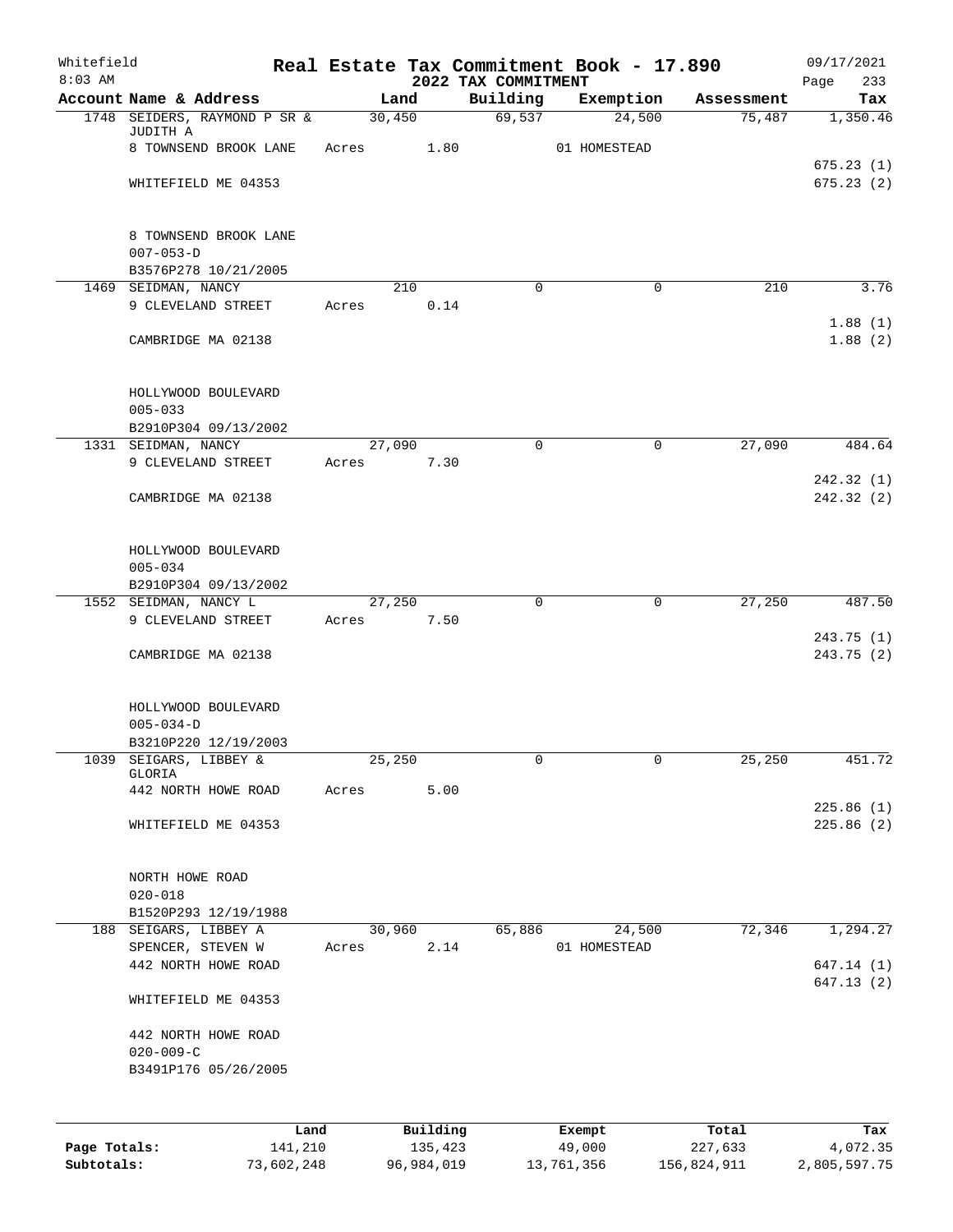| 09/17/2021<br>234<br>Page  |            | Real Estate Tax Commitment Book - 17.890 | 2022 TAX COMMITMENT |                          |                                                              | Whitefield<br>$8:03$ AM |
|----------------------------|------------|------------------------------------------|---------------------|--------------------------|--------------------------------------------------------------|-------------------------|
| Tax                        | Assessment | Exemption                                | Building            | Land                     | Account Name & Address                                       |                         |
| 3,306.34<br>1,653.17(1)    | 184,815    | 24,500<br>01 HOMESTEAD                   | 153,866             | 55,449<br>Acres 46.00    | 171 SELL, LOUIS & CATHERINE<br>571 EAST RIVER ROAD           |                         |
| 1,653.17(2)                |            |                                          |                     |                          | WHITEFIELD ME 04353                                          |                         |
|                            |            |                                          |                     | TG - SW-13, MW-18 & HW-6 | 571 EAST RIVER ROAD                                          |                         |
|                            |            |                                          |                     |                          | $010 - 033$<br>B2292P302 12/03/1997                          |                         |
| 2,721.32                   | 152,114    | 24,500                                   | 145,774             | 30,840                   | 1580 SENIOR LYNN & ROBERT                                    |                         |
| 1,360.66(1)                |            | 01 HOMESTEAD                             |                     | Acres<br>2.06            | P.O. BOX 68                                                  |                         |
| 1,360.66(2)                |            |                                          |                     |                          | WHITEFIELD ME 04353                                          |                         |
|                            |            |                                          |                     |                          | 55 EAST RIVER ROAD<br>$013 - 043 - H$<br>B2846P56 04/30/2002 |                         |
| 371.22                     | 20,750     | $\mathbf 0$                              | $\mathbf 0$         | 20,750                   | 81 SENIOR LYNN M                                             |                         |
| 185.61(1)                  |            |                                          |                     | 2.00<br>Acres            | SENIOR, ROBERT H<br>PO BOX 68                                |                         |
| 185.61(2)                  |            |                                          |                     |                          | WHITEFIELD ME 04353                                          |                         |
|                            |            |                                          |                     |                          | EAST RIVER ROAD                                              |                         |
|                            |            |                                          |                     |                          | $013 - 043 - K$                                              |                         |
| 1,765.22                   | 98,671     | 0                                        | 60,517              |                          | B2846P56 04/30/2002<br>896 SENIOR, ROBERT H                  |                         |
|                            |            |                                          |                     | 38,154<br>8.63<br>Acres  | PO BOX 68                                                    |                         |
| 882.61 (1)<br>882.61 (2)   |            |                                          |                     |                          | WHITEFIELD ME 04353                                          |                         |
|                            |            |                                          |                     |                          | 45 EAST RIVER ROAD<br>$013 - 043$                            |                         |
|                            |            |                                          |                     |                          | B5021P25 06/24/2016                                          |                         |
| 636.94                     | 35,603     | 0                                        | 3,053               | 32,550                   | 668 SENTER, ROGER O                                          |                         |
|                            |            |                                          |                     | 3.20<br>Acres            | 448 STEADMANS LANDING<br>ROAD                                |                         |
| 318.47(1)<br>318.47(2)     |            |                                          |                     |                          | DOVER FOXCROFT ME 04426                                      |                         |
|                            |            |                                          |                     |                          | 76 SOUTH HOWE ROAD<br>$020 - 050$<br>B5006P314 04/29/2016    |                         |
| 3,673.50                   | 205,338    | 24,500                                   | 197,363             | 32,475                   | 1765 SHAW, DAVID E                                           |                         |
|                            |            | 01 HOMESTEAD                             |                     | 3.15                     | DUNCAN-SHAW, MICHELLE M Acres                                |                         |
| 1,836.75(1)<br>1,836.75(2) |            |                                          |                     |                          | 81 HILTON ROAD                                               |                         |
|                            |            |                                          |                     |                          | WHITEFIELD ME 04353                                          |                         |
|                            |            |                                          |                     |                          | 81 HILTON ROAD                                               |                         |

|              | Land       | Building   | Exempt     | Total       | Tax          |
|--------------|------------|------------|------------|-------------|--------------|
| Page Totals: | 210,218    | 560,573    | 73,500     | 697,291     | 12,474.54    |
| Subtotals:   | 73,812,466 | 97,544,592 | 13,834,856 | 157,522,202 | 2,818,072.29 |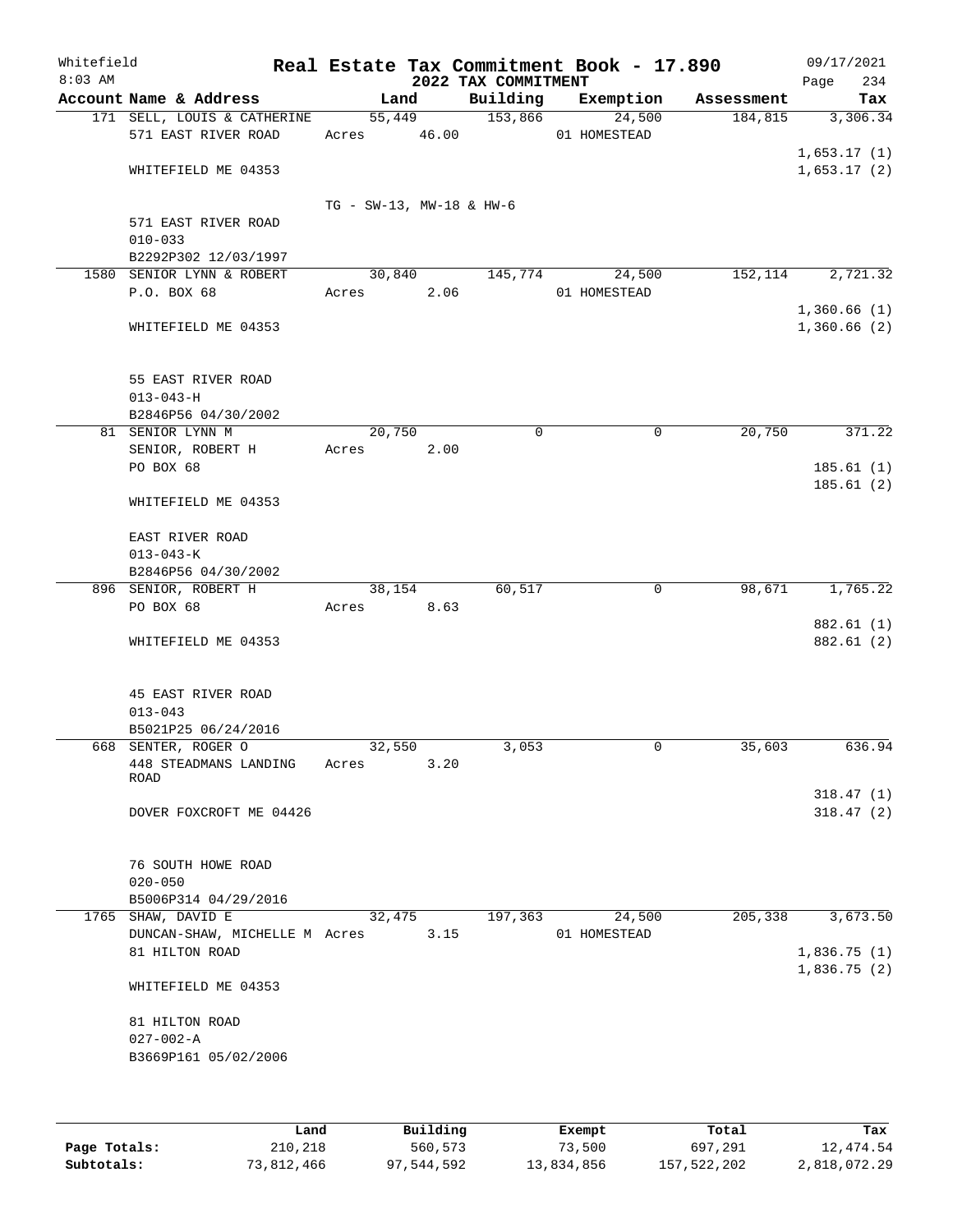| Whitefield<br>$8:03$ AM |                                              |             |        | 2022 TAX COMMITMENT | Real Estate Tax Commitment Book - 17.890 |            | 09/17/2021<br>Page<br>235 |
|-------------------------|----------------------------------------------|-------------|--------|---------------------|------------------------------------------|------------|---------------------------|
|                         | Account Name & Address                       |             | Land   | Building            | Exemption                                | Assessment | Tax                       |
|                         | 1024 SHAW, ERNEST D                          |             | 35,000 | 33,092              | $\Omega$                                 | 68,092     | 1,218.17                  |
|                         | GINGROW-SHAW, MARY M                         | Acres       | 0.25   |                     |                                          |            |                           |
|                         | 865 SOUTH BELFAST                            |             |        |                     |                                          |            | 609.09(1)                 |
|                         | AVENUE                                       |             |        |                     |                                          |            | 609.08(2)                 |
|                         | AUGUSTA ME 04330                             |             |        |                     |                                          |            |                           |
|                         |                                              |             |        |                     |                                          |            |                           |
|                         | 31 PICKEREL LANE                             |             |        |                     |                                          |            |                           |
|                         | $029 - 006$                                  |             |        |                     |                                          |            |                           |
|                         | B2384P135 09/25/1998                         |             |        |                     |                                          |            |                           |
|                         | 408 SHAW, MICHAEL C &<br>JEANNE D            |             | 63,338 | 209,004             | 30,380                                   | 241,962    | 4,328.70                  |
|                         | 430 HEATH ROAD                               | Acres       | 44.75  |                     | 07 NMR VET & WIDOW                       |            |                           |
|                         |                                              |             |        |                     | 01 HOMESTEAD                             |            | 2, 164.35(1)              |
|                         | WHITEFIELD ME 04353                          |             |        |                     |                                          |            | 2,164.35(2)               |
|                         |                                              |             |        |                     |                                          |            |                           |
|                         |                                              |             |        |                     |                                          |            |                           |
|                         | 430 HEATH ROAD                               |             |        |                     |                                          |            |                           |
|                         | $008 - 001$                                  |             |        |                     |                                          |            |                           |
|                         | B5146P39 06/19/2017<br>1791 SHAW, ROBBIE I & | 32,640      |        | 122,200             | 24,500                                   | 130,340    | 2,331.78                  |
|                         | KATRINA N                                    |             |        |                     |                                          |            |                           |
|                         | 140 SENOTT ROAD                              | Acres       | 3.26   |                     | 01 HOMESTEAD                             |            |                           |
|                         |                                              |             |        |                     |                                          |            | 1, 165.89(1)              |
|                         | WHITEFIELD ME 04353                          |             |        |                     |                                          |            | 1, 165.89(2)              |
|                         |                                              |             |        |                     |                                          |            |                           |
|                         | 140 SENOTT ROAD                              |             |        |                     |                                          |            |                           |
|                         | $017 - 037 - 2$                              |             |        |                     |                                          |            |                           |
|                         | B4195P73 08/31/2009                          |             |        |                     |                                          |            |                           |
|                         | 327 SHEA, ARLENE                             | 20,800      |        | $\mathbf 0$         | $\mathbf 0$                              | 20,800     | 372.11                    |
|                         | 73 HUNTS MEADOW ROAD                         | Acres 22.00 |        |                     |                                          |            |                           |
|                         |                                              |             |        |                     |                                          |            | 186.06(1)                 |
|                         | PITTSTON ME 04345                            |             |        |                     |                                          |            | 186.05(2)                 |
|                         |                                              |             |        |                     |                                          |            |                           |
|                         |                                              |             |        |                     |                                          |            |                           |
|                         | PHILBRICK LANE                               |             |        |                     |                                          |            |                           |
| 386                     | $006 - 017$<br>SHEA, DIANE                   | 35,100      |        | $\Omega$            | 0                                        | 35,100     | 627.94                    |
|                         | 153 HUNTS MEADOW ROAD                        | Acres 44.00 |        |                     |                                          |            |                           |
|                         |                                              |             |        |                     |                                          |            | 313.97(1)                 |
|                         | PITTSTON ME 04345                            |             |        |                     |                                          |            | 313.97(2)                 |
|                         |                                              |             |        |                     |                                          |            |                           |
|                         |                                              |             |        |                     |                                          |            |                           |
|                         | SOUTH HUNTS MEADOW ROAD                      |             |        |                     |                                          |            |                           |
|                         | $006 - 020$<br>854 SHEAFFER, JOHNNA E H      |             | 1,350  | 0                   | 0                                        | 1,350      | 24.15                     |
|                         | 71 PINE CREST LANE                           | Acres       | 0.90   |                     |                                          |            |                           |
|                         |                                              |             |        |                     |                                          |            | 12.08(1)                  |
|                         | WHITEFIELD ME 04353                          |             |        |                     |                                          |            | 12.07(2)                  |
|                         |                                              |             |        |                     |                                          |            |                           |
|                         |                                              |             |        |                     |                                          |            |                           |
|                         | PITTSTON ROAD                                |             |        |                     |                                          |            |                           |
|                         | $030 - 013 - A - 1$                          |             |        |                     |                                          |            |                           |
|                         | B4222P210 11/16/2009                         |             |        |                     |                                          |            |                           |
|                         |                                              |             |        |                     |                                          |            |                           |

|              | Land       | Building   | Exempt     | Total       | Tax          |
|--------------|------------|------------|------------|-------------|--------------|
| Page Totals: | 188,228    | 364,296    | 54,880     | 497,644     | 8,902.85     |
| Subtotals:   | 74,000,694 | 97,908,888 | 13,889,736 | 158,019,846 | 2,826,975.14 |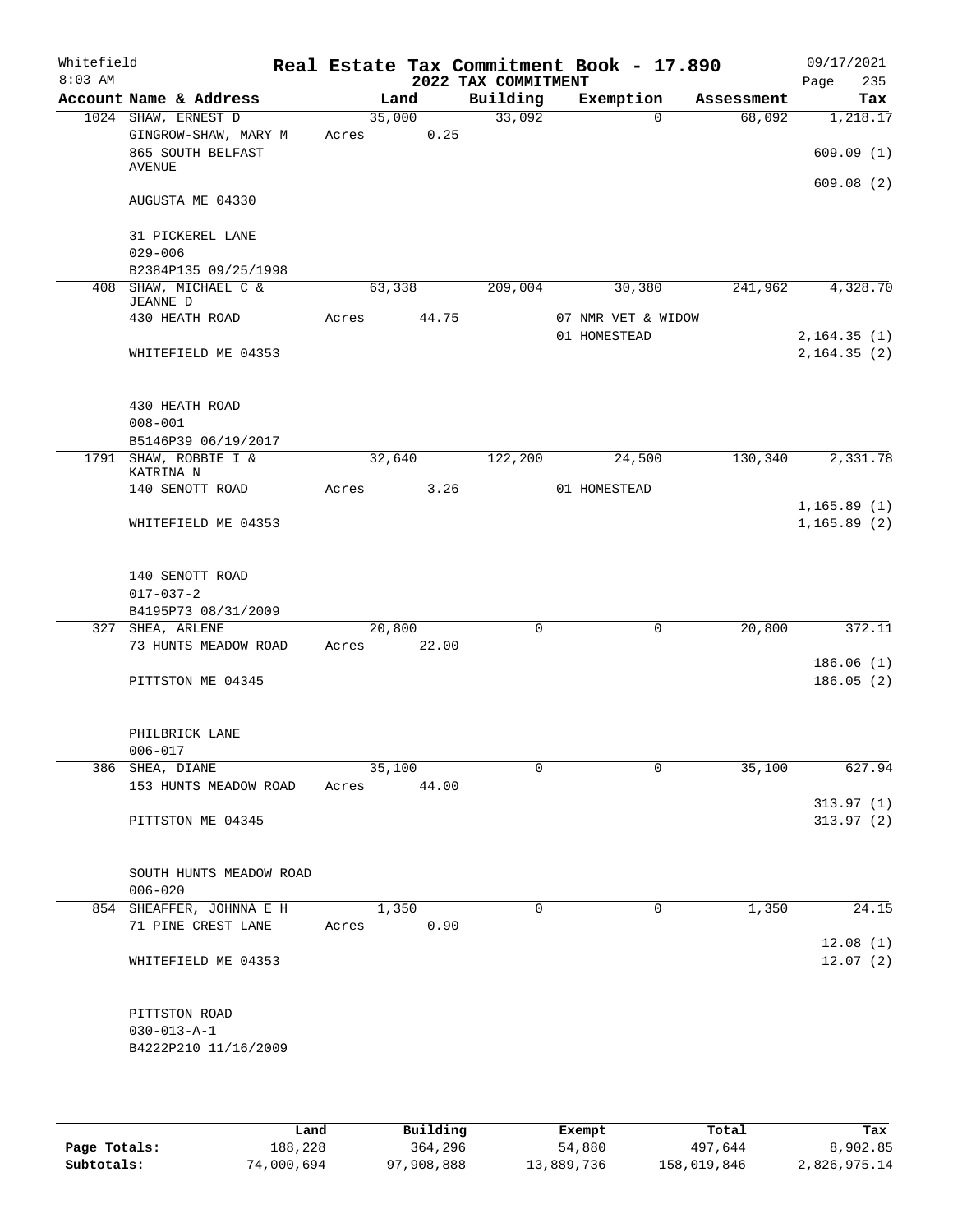| Whitefield<br>$8:03$ AM |                                                  |       |                 |                                 | Real Estate Tax Commitment Book - 17.890 |            | 09/17/2021         |
|-------------------------|--------------------------------------------------|-------|-----------------|---------------------------------|------------------------------------------|------------|--------------------|
|                         | Account Name & Address                           |       | Land            | 2022 TAX COMMITMENT<br>Building | Exemption                                | Assessment | 236<br>Page<br>Tax |
|                         | 446 SHEAFFER, JOHNNA                             |       | 4,500           | $\mathbf 0$                     | $\Omega$                                 | 4,500      | 80.51              |
|                         | HARRIGAN<br>71 PINE CREST LANE                   |       |                 |                                 |                                          |            |                    |
|                         |                                                  | Acres | 3.00            |                                 |                                          |            | 40.26(1)           |
|                         | WHITEFIELD ME 04353                              |       |                 |                                 |                                          |            | 40.25(2)           |
|                         |                                                  |       |                 |                                 |                                          |            |                    |
|                         | 78 PINE CREST LANE                               |       |                 |                                 |                                          |            |                    |
|                         | $007 - 013$                                      |       |                 |                                 |                                          |            |                    |
|                         | B4222P209 11/16/2009                             |       |                 |                                 |                                          |            |                    |
|                         | 1560 SHEAFFER, LESTER EDWIN<br>JR                |       | 58,875          | 203,031                         | 30,380                                   | 231,526    | 4,142.00           |
|                         | SHEAFFER, JOHNNA EDITH Acres                     |       | 22.50           |                                 | 01 HOMESTEAD                             |            |                    |
|                         | HARRIGAN<br>71 PINE CREST LANE                   |       |                 |                                 | 05 VET EXEMPTION                         |            | 2,071.00(1)        |
|                         |                                                  |       |                 |                                 |                                          |            | 2,071.00(2)        |
|                         | WHITEFIELD ME 04353                              |       |                 |                                 |                                          |            |                    |
|                         | 71 PINE CREST LANE                               |       |                 |                                 |                                          |            |                    |
|                         | $007 - 015$                                      |       |                 |                                 |                                          |            |                    |
|                         | B5122P226 03/22/2017                             |       |                 |                                 |                                          |            |                    |
|                         | 84 SHEEHY, STEPHEN M<br>SHEEHY, ELLIN J          | Acres | 33,586<br>15.42 | 171,485                         | 24,500<br>01 HOMESTEAD                   | 180,571    | 3,230.42           |
|                         | 757 WISCASSET ROAD                               |       |                 |                                 |                                          |            | 1,615.21(1)        |
|                         |                                                  |       |                 |                                 |                                          |            | 1,615.21(2)        |
|                         | WHITEFIELD ME 04353                              |       |                 |                                 |                                          |            |                    |
|                         | 757 WISCASSET ROAD                               |       |                 |                                 |                                          |            |                    |
|                         | $001 - 001$                                      |       |                 |                                 |                                          |            |                    |
|                         | B5080P89 12/01/2016 B1890P273 07/06/1993         |       |                 |                                 |                                          |            |                    |
|                         | 22 SHEEPSCOT HOLLOW LLC<br>28 NILSEN LANE        | Acres | 48,100<br>29.00 | $\Omega$                        | $\mathbf 0$                              | 48,100     | 860.51             |
|                         |                                                  |       |                 |                                 |                                          |            | 430.26(1)          |
|                         | WHITEFIELD ME 04353                              |       |                 |                                 |                                          |            | 430.25(2)          |
|                         |                                                  |       |                 |                                 |                                          |            |                    |
|                         | NILSEN LANE                                      |       |                 |                                 |                                          |            |                    |
|                         | $004 - 001$                                      |       |                 |                                 |                                          |            |                    |
|                         | B4743P302 12/19/2013<br>362 SHEEPSCOT HOLLOW LLC |       | 62,000          | 368,104                         | $\mathbf 0$                              | 430,104    | 7,694.56           |
|                         | 28 NILSEN LANE                                   | Acres | 35.00           |                                 |                                          |            |                    |
|                         |                                                  |       |                 |                                 |                                          |            | 3,847.28(1)        |
|                         | WHITEFIELD ME 04353                              |       |                 |                                 |                                          |            | 3,847.28(2)        |
|                         |                                                  |       |                 |                                 |                                          |            |                    |
|                         | 28 NILSEN LANE                                   |       |                 |                                 |                                          |            |                    |
|                         | $001 - 041$<br>B4743P302 12/19/2013              |       |                 |                                 |                                          |            |                    |
|                         | 734 SHEEPSCOT HOLLOW LLC                         |       | 7,708           | 0                               | 0                                        | 7,708      | 137.90             |
|                         | 28 NILSEN LANE                                   | Acres | 5.26            |                                 |                                          |            |                    |
|                         |                                                  |       |                 |                                 |                                          |            | 68.95(1)           |
|                         | WHITEFIELD ME 04353                              |       |                 |                                 |                                          |            | 68.95 (2)          |
|                         | NILSEN LANE                                      |       |                 |                                 |                                          |            |                    |
|                         | $001 - 041 - RR$                                 |       |                 |                                 |                                          |            |                    |
|                         | B4743P302 12/19/2013                             |       |                 |                                 |                                          |            |                    |
|                         |                                                  |       |                 |                                 |                                          |            |                    |
|                         |                                                  | Land  | Building        |                                 | Exempt                                   | Total      | Tax                |
| Page Totals:            | 214,769                                          |       | 742,620         |                                 | 54,880                                   | 902,509    | 16, 145.90         |

**Subtotals:** 74,215,463 98,651,508 13,944,616 158,922,355 2,843,121.04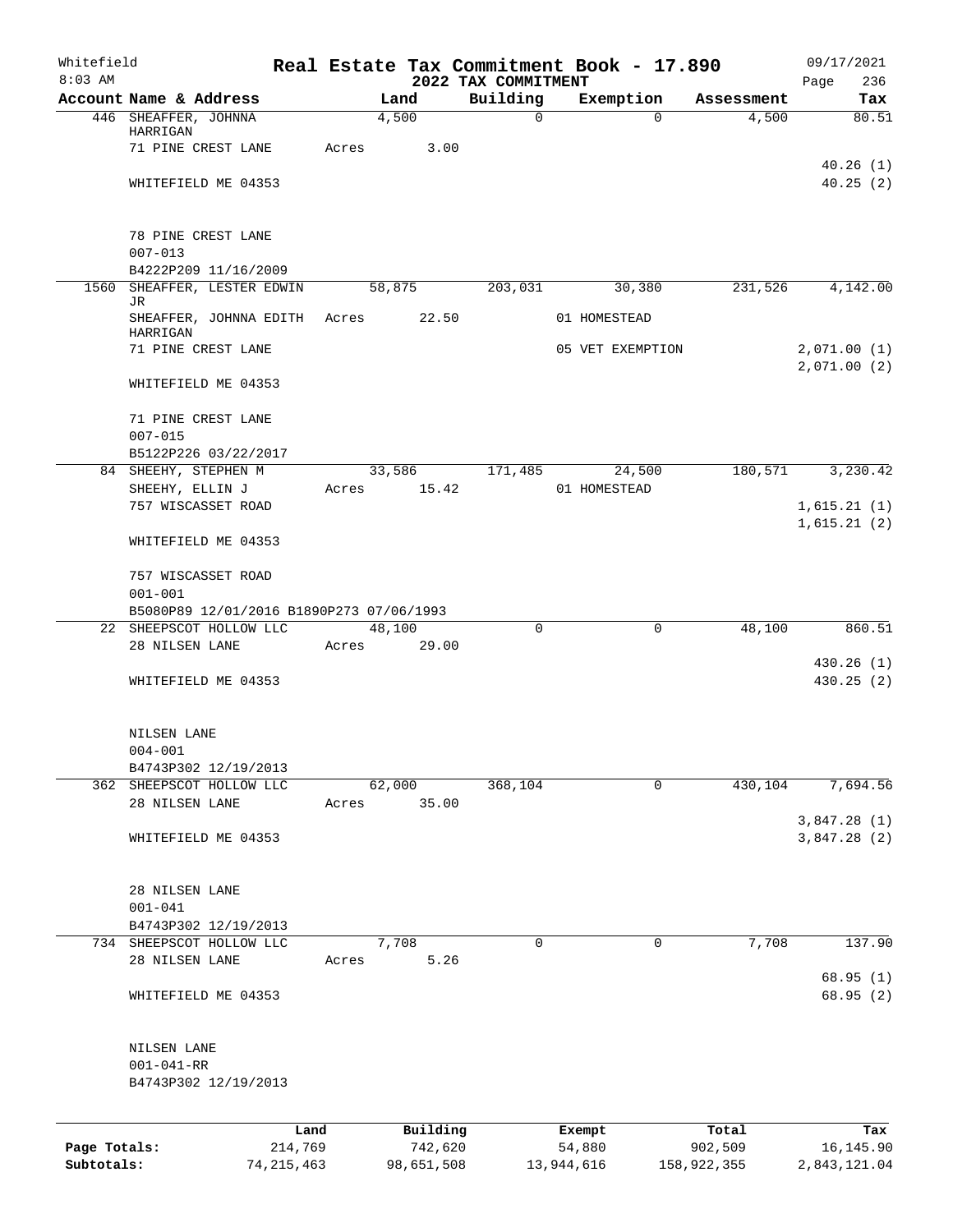| Whitefield<br>$8:03$ AM |                                             |         |      | 2022 TAX COMMITMENT | Real Estate Tax Commitment Book - 17.890 |            | 09/17/2021<br>Page<br>237 |
|-------------------------|---------------------------------------------|---------|------|---------------------|------------------------------------------|------------|---------------------------|
|                         | Account Name & Address                      | Land    |      | Building            | Exemption                                | Assessment | Tax                       |
|                         | 237 SHEEPSCOT LINKS                         | 73,637  |      | $\mathbf 0$         | $\Omega$                                 | 73,637     | 1,317.37                  |
|                         | 821 TOWNHOUSE ROAD                          | Acres   | 3.00 |                     |                                          |            |                           |
|                         |                                             |         |      |                     |                                          |            | 658.69(1)                 |
|                         | WHITEFIELD ME 04353                         |         |      |                     |                                          |            | 658.68 (2)                |
|                         |                                             |         |      |                     |                                          |            |                           |
|                         | TOWNHOUSE ROAD                              |         |      |                     |                                          |            |                           |
|                         | $007 - 037$                                 |         |      |                     |                                          |            |                           |
|                         | B5345P111 01/14/2019<br>278 SHEEPSCOT LINKS | 20,660  |      | $\mathbf 0$         | 0                                        | 20,660     | 369.61                    |
|                         | 821 TOWNHOUSE ROAD                          | Acres   | 1.94 |                     |                                          |            |                           |
|                         |                                             |         |      |                     |                                          |            | 184.81 (1)                |
|                         | WHITEFIELD ME 04353                         |         |      |                     |                                          |            | 184.80(2)                 |
|                         | TOWNHOUSE ROAD                              |         |      |                     |                                          |            |                           |
|                         | $007 - 036$                                 |         |      |                     |                                          |            |                           |
|                         | B5345P125 01/14/2019                        |         |      |                     |                                          |            |                           |
|                         | 436 SHEEPSCOT LINKS                         | 114,395 |      | 0                   | 0                                        | 114,395    | 2,046.53                  |
|                         | 821 TOWNHOUSE ROAD                          | Acres   | 5.00 |                     |                                          |            |                           |
|                         |                                             |         |      |                     |                                          |            | 1,023.27(1)               |
|                         | WHITEFIELD ME 04353                         |         |      |                     |                                          |            | 1,023.26(2)               |
|                         | TOWNHOUSE ROAD                              |         |      |                     |                                          |            |                           |
|                         | $007 - 018$                                 |         |      |                     |                                          |            |                           |
|                         | B5345P121 01/14/2019                        |         |      |                     |                                          |            |                           |
|                         | 91 SHEEPSCOT LINKS                          | 30,000  |      | 47,190              | $\mathbf 0$                              | 77,190     | 1,380.93                  |
|                         | 821 TOWNHOUSE ROAD                          | Acres   | 1.10 |                     |                                          |            |                           |
|                         | WHITEFIELD ME 04353                         |         |      |                     |                                          |            | 690.47(1)<br>690.46(2)    |
|                         |                                             |         |      |                     |                                          |            |                           |
|                         | 821 TOWNHOUSE ROAD<br>$007 - 017$           |         |      |                     |                                          |            |                           |
|                         | B2548P108 03/22/2000                        |         |      |                     |                                          |            |                           |
|                         | 158 SHEEPSCOT LINKS                         | 36,370  |      | 129,780             | 0                                        | 166,150    | 2,972.42                  |
|                         | 821 TOWNHOUSE ROAD                          | Acres   | 6.40 |                     |                                          |            |                           |
|                         |                                             |         |      |                     |                                          |            | 1,486.21(1)               |
|                         | WHITEFIELD ME 04353                         |         |      |                     |                                          |            | 1,486.21(2)               |
|                         | TOWNHOUSE ROAD                              |         |      |                     |                                          |            |                           |
|                         | $007 - 016$                                 |         |      |                     |                                          |            |                           |
|                         | B5345P121 01/14/2019                        |         |      |                     |                                          |            |                           |
|                         | 1922 SHEEPSCOT LINKS                        | 22,879  |      | $\Omega$            | 0                                        | 22,879     | 409.31                    |
|                         | 821 TOWNHOUSE ROAD                          | Acres   | 1.00 |                     |                                          |            |                           |
|                         |                                             |         |      |                     |                                          |            | 204.66(1)                 |
|                         | WHITEFIELD ME 04353                         |         |      |                     |                                          |            | 204.65(2)                 |
|                         | TOWNHOUSE ROAD                              |         |      |                     |                                          |            |                           |
|                         | $007 - 037 - A - 1$                         |         |      |                     |                                          |            |                           |
|                         | B5345P106 01/14/2019                        |         |      |                     |                                          |            |                           |
|                         |                                             |         |      |                     |                                          |            |                           |

|              | Land       | Building   | Exempt     | Total       | Tax          |
|--------------|------------|------------|------------|-------------|--------------|
| Page Totals: | 297,941    | 176,970    |            | 474,911     | 8,496.17     |
| Subtotals:   | 74,513,404 | 98,828,478 | 13,944,616 | 159,397,266 | 2,851,617.21 |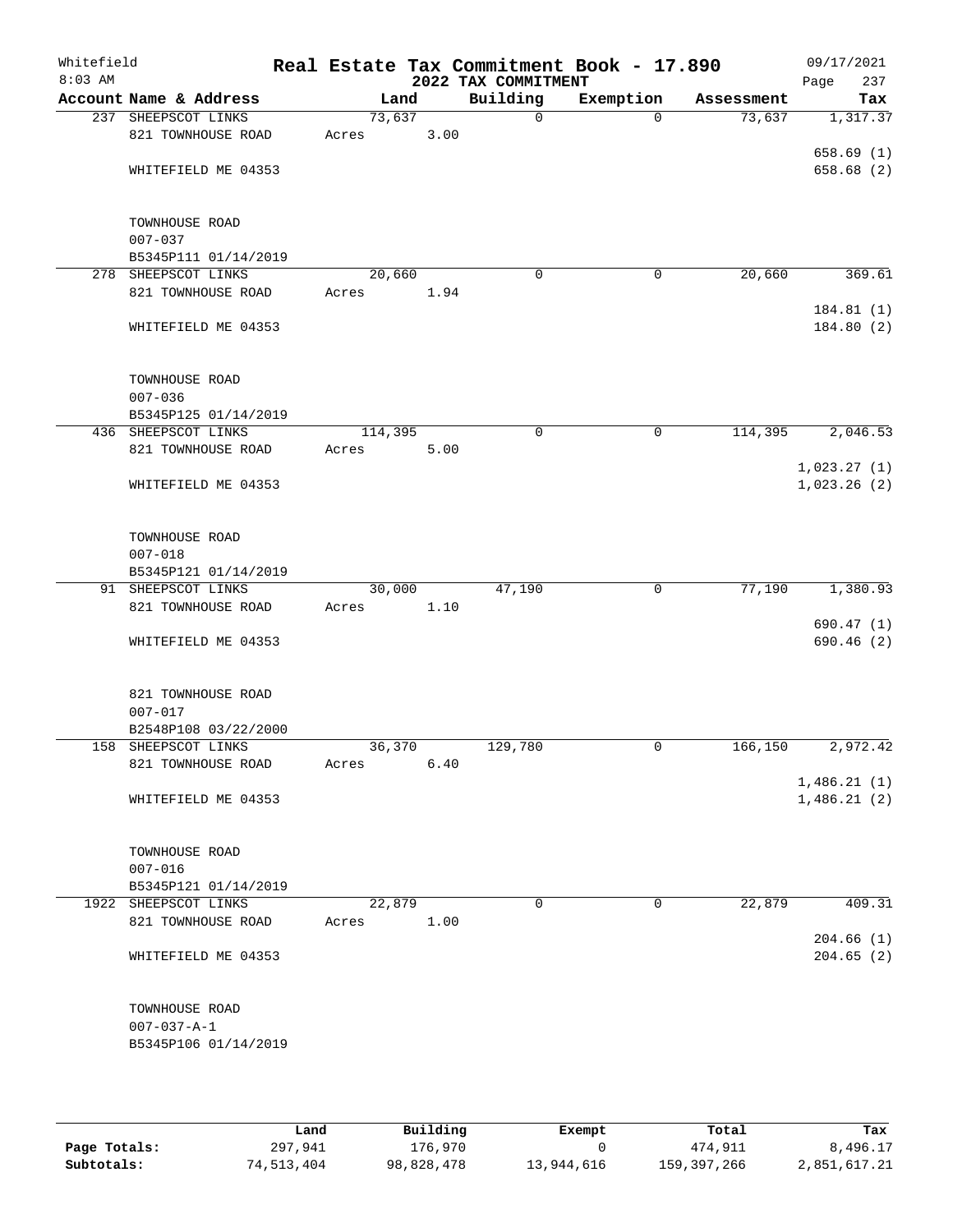| Whitefield<br>$8:03$ AM |                                           |        |       | 2022 TAX COMMITMENT | Real Estate Tax Commitment Book - 17.890 |            | 09/17/2021<br>238<br>Page |
|-------------------------|-------------------------------------------|--------|-------|---------------------|------------------------------------------|------------|---------------------------|
|                         | Account Name & Address                    |        | Land  | Building            | Exemption                                | Assessment | Tax                       |
|                         | 1430 SHEEPSCOT LINKS                      | 20,900 |       | 0                   | $\Omega$                                 | 20,900     | 373.90                    |
|                         | 821 TOWNHOUSE ROAD                        | Acres  | 2.10  |                     |                                          |            |                           |
|                         |                                           |        |       |                     |                                          |            | 186.95(1)                 |
|                         | WHITEFIELD ME 04353                       |        |       |                     |                                          |            | 186.95(2)                 |
|                         |                                           |        |       |                     |                                          |            |                           |
|                         | TOWNHOUSE ROAD                            |        |       |                     |                                          |            |                           |
|                         | $007 - 018 - E$                           |        |       |                     |                                          |            |                           |
|                         | B2548P102 03/22/2000                      |        |       |                     |                                          |            |                           |
|                         | 748 SHEPARD, BRADFORD S &                 | 33,014 |       | $\Omega$            | 0                                        | 33,014     | 590.62                    |
|                         | HEIDI M TRUSTEES                          |        |       |                     |                                          |            |                           |
|                         | SHEPARD, BRADFORD S                       | Acres  | 40.79 |                     |                                          |            |                           |
|                         | REVOCABLE TRUST &                         |        |       |                     |                                          |            |                           |
|                         | SHEPARD, HEIDI M<br>REVOCABLE TRUST       |        |       |                     |                                          |            |                           |
|                         | 27 HEATH ROAD                             |        |       |                     |                                          |            | 295.31(1)                 |
|                         |                                           |        |       |                     |                                          |            | 295.31(2)                 |
|                         | WHITEFIELD ME 04353                       |        |       |                     |                                          |            |                           |
|                         |                                           |        |       |                     |                                          |            |                           |
|                         | HEATH ROAD                                |        |       |                     |                                          |            |                           |
|                         | $014 - 005$                               |        |       |                     |                                          |            |                           |
|                         | B4747P107 01/02/2014 B4747P104 01/02/2014 |        |       |                     |                                          |            |                           |
|                         | 1174 SHEPARD, BRADFORD S &                | 31,050 |       | 185,829             | 30,380                                   | 186,499    | 3,336.47                  |
|                         | HEIDI M TRUSTEES                          |        |       |                     |                                          |            |                           |
|                         | SHEPARD, BRADFORD S                       | Acres  | 2.20  |                     | 01 HOMESTEAD                             |            |                           |
|                         | REVOCABLE TRUST &                         |        |       |                     |                                          |            |                           |
|                         | SHEPARD, HEIDI M<br>REVOCABLE TRUST       |        |       |                     |                                          |            |                           |
|                         | 27 HEATH ROAD                             |        |       |                     | 09 REV TRUST VET.                        |            | 1,668.24(1)               |
|                         |                                           |        |       |                     |                                          |            | 1,668.23(2)               |
|                         | WHITEFIELD ME 04353                       |        |       |                     |                                          |            |                           |
|                         |                                           |        |       |                     |                                          |            |                           |
|                         | 27 HEATH ROAD                             |        |       |                     |                                          |            |                           |
|                         | $014 - 004$                               |        |       |                     |                                          |            |                           |
|                         | B4747P107 01/02/2014 B4747P104 01/02/2014 |        |       |                     |                                          |            |                           |
|                         | 1349 SHERWOOD, RANDOLPH                   | 1,500  |       | 0                   | $\mathbf 0$                              | 1,500      | 26.84                     |
|                         | 6117 ROCKAFELLA AVE                       | Acres  | 1.00  |                     |                                          |            |                           |
|                         |                                           |        |       |                     |                                          |            | 13.42(1)                  |
|                         | SARASOTA FL 34231                         |        |       |                     |                                          |            | 13.42(2)                  |
|                         |                                           |        |       |                     |                                          |            |                           |
|                         |                                           |        |       |                     |                                          |            |                           |
|                         | COOPER ROAD                               |        |       |                     |                                          |            |                           |
|                         | $016 - 003 - A$                           |        |       |                     |                                          |            |                           |
|                         | B5208P241 12/04/2017 B5197P203 11/02/2017 |        |       |                     |                                          |            |                           |
|                         | 2 SHERWOOD, RANDOLPH P                    | 64,995 |       | 87,146              | 0                                        | 152,141    | 2,721.80                  |
|                         | 6117 ROCKERFELLER AVE                     | Acres  | 47.30 |                     |                                          |            |                           |
|                         |                                           |        |       |                     |                                          |            | 1,360.90(1)               |
|                         | SARASOTA FL 34231 8215                    |        |       |                     |                                          |            | 1,360.90(2)               |
|                         |                                           |        |       |                     |                                          |            |                           |
|                         | 144 COOPER ROAD                           |        |       |                     |                                          |            |                           |
|                         | $016 - 005$                               |        |       |                     |                                          |            |                           |
|                         | B3326P61 07/01/2004                       |        |       |                     |                                          |            |                           |
|                         |                                           |        |       |                     |                                          |            |                           |

|              | Land       | Building   | Exempt     | Total       | Tax          |
|--------------|------------|------------|------------|-------------|--------------|
| Page Totals: | 151,459    | 272,975    | 30,380     | 394,054     | 7,049.63     |
| Subtotals:   | 74,664,863 | 99,101,453 | 13,974,996 | 159,791,320 | 2,858,666.84 |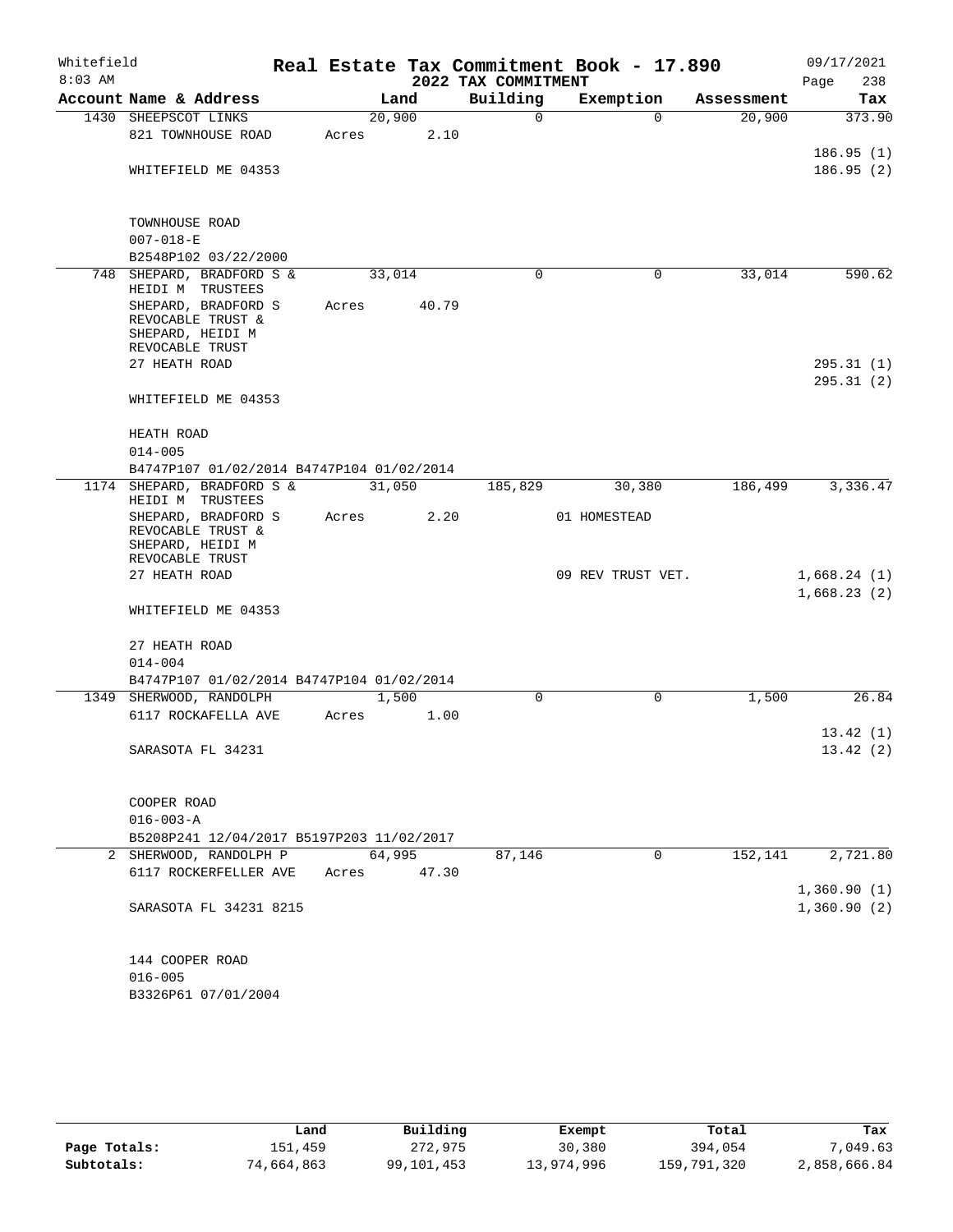| Whitefield |                                        |       |        |             |                                 | Real Estate Tax Commitment Book - 17.890 |            | 09/17/2021                 |
|------------|----------------------------------------|-------|--------|-------------|---------------------------------|------------------------------------------|------------|----------------------------|
| $8:03$ AM  | Account Name & Address                 |       | Land   |             | 2022 TAX COMMITMENT<br>Building | Exemption                                | Assessment | Page<br>239<br>Tax         |
|            | 364 SHERWOOD, ROBERT L                 |       | 29,250 |             | $\mathbf 0$                     | $\Omega$                                 | 29,250     | 523.28                     |
|            | 319 BOLTON HILL                        | Acres |        | 10.00       |                                 |                                          |            |                            |
|            |                                        |       |        |             |                                 |                                          |            | 261.64(1)                  |
|            | AUGUSTA ME 04330                       |       |        |             |                                 |                                          |            | 261.64(2)                  |
|            | THAYER ROAD                            |       |        |             |                                 |                                          |            |                            |
|            | $001 - 013$                            |       |        |             |                                 |                                          |            |                            |
|            | B4871P220 03/27/2015                   |       |        |             |                                 |                                          |            |                            |
|            | 652 SHOREY, DENA-LEE                   |       | 30,000 |             | 160,006                         | 0                                        | 190,006    | 3,399.21                   |
|            | SHOREY, BRIAN R<br>42 MOOSEHEAD LANE   | Acres |        | 1.50        |                                 |                                          |            | 1,699.61(1)                |
|            |                                        |       |        |             |                                 |                                          |            | 1,699.60(2)                |
|            | WHITEFIELD ME 04353                    |       |        |             |                                 |                                          |            |                            |
|            | 42 MOOSEHEAD LANE<br>$012 - 029 - K$   |       |        |             |                                 |                                          |            |                            |
|            | B5000P126 04/29/2016                   |       |        |             |                                 |                                          |            |                            |
|            | 655 SHOREY, LOUIS A & PAULA            |       | 58,425 |             | 78,599                          | 24,500                                   | 112,524    | 2,013.05                   |
| Ρ          |                                        |       |        |             |                                 |                                          |            |                            |
|            | 220 MILLS ROAD                         | Acres |        | 29.50       |                                 | 01 HOMESTEAD                             |            |                            |
|            | WHITEFIELD ME 04353                    |       |        |             |                                 |                                          |            | 1,006.53(1)<br>1,006.52(2) |
|            |                                        |       |        |             |                                 |                                          |            |                            |
|            | 220 MILLS ROAD                         |       |        |             |                                 |                                          |            |                            |
|            | $017 - 006$                            |       |        |             |                                 |                                          |            |                            |
|            | B1615P111 04/25/1990                   |       |        |             |                                 |                                          |            |                            |
|            | 1419 SHOREY, LOUIS ALLEN &             |       | 72,355 |             | 0                               | 0                                        | 72,355     | 1,294.43                   |
|            | PAULA PATRICIA<br>220 MILLS ROAD       |       |        | Acres 61.21 |                                 |                                          |            |                            |
|            |                                        |       |        |             |                                 |                                          |            | 647.22(1)                  |
|            | WHITEFIELD ME 04353                    |       |        |             |                                 |                                          |            | 647.21(2)                  |
|            | MILLS ROAD                             |       |        |             |                                 |                                          |            |                            |
|            | $017 - 052$                            |       |        |             |                                 |                                          |            |                            |
|            | B1615P111 04/25/1990                   |       |        |             |                                 |                                          |            |                            |
|            | 1397 SHOREY, TIMOTHY L                 |       | 1,650  |             | $\mathbf 0$                     | 0                                        | 1,650      | 29.52                      |
|            | 7 COONS ROAD                           | Acres |        | 1.10        |                                 |                                          |            |                            |
|            |                                        |       |        |             |                                 |                                          |            | 14.76(1)                   |
|            | WINDSOR ME 04363                       |       |        |             |                                 |                                          |            | 14.76(2)                   |
|            | MARINE LANE                            |       |        |             |                                 |                                          |            |                            |
|            | $018 - 036 - A$                        |       |        |             |                                 |                                          |            |                            |
|            | B2594P260 09/01/2000                   |       |        |             |                                 |                                          |            |                            |
|            | 980 SHORT, JAMES                       |       |        | 0           | 18,783                          | 18,783                                   | 0          | 0.00                       |
|            | 50 MARINE LANE                         |       |        |             |                                 | 01 HOMESTEAD                             |            |                            |
|            | WHITEFIELD ME 04353                    |       |        |             |                                 |                                          |            |                            |
|            |                                        |       |        |             |                                 |                                          |            |                            |
|            | 50 MARINE LANE<br>$018 - 037 - ON - 3$ |       |        |             |                                 |                                          |            |                            |
|            |                                        |       |        |             |                                 |                                          |            |                            |
|            |                                        |       |        |             |                                 |                                          |            |                            |
|            | Land                                   |       |        | Building    |                                 | Exempt                                   | Total      | Tax                        |

|              | Land       | Building   | Exempt     | Total         | Tax          |
|--------------|------------|------------|------------|---------------|--------------|
| Page Totals: | 191,680    | 257,388    | 43,283     | 405,785       | 7,259.49     |
| Subtotals:   | 74,856,543 | 99,358,841 | 14,018,279 | 160, 197, 105 | 2,865,926.33 |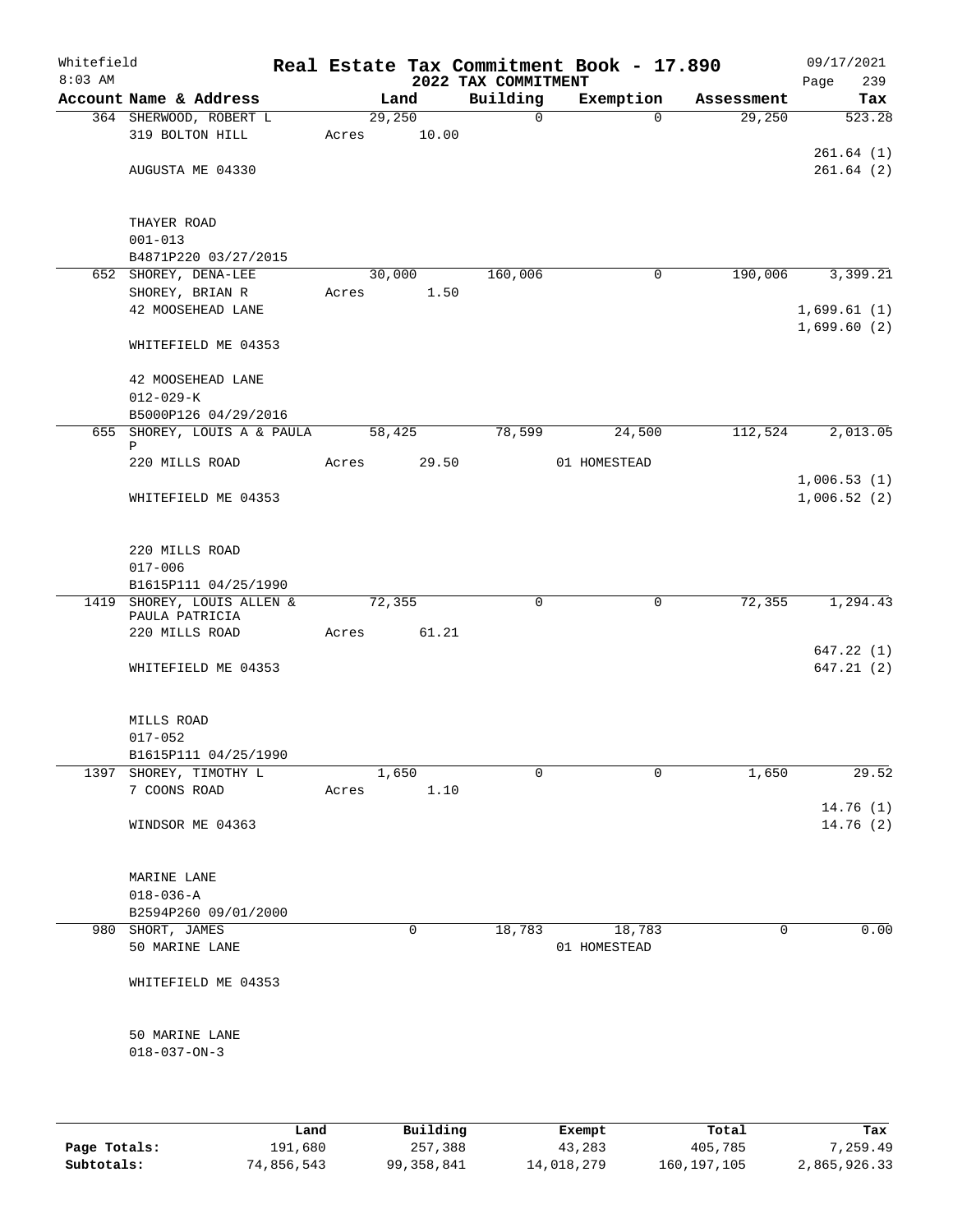| Whitefield<br>$8:03$ AM |                                                          | Real Estate Tax Commitment Book - 17.890 | 2022 TAX COMMITMENT |                        |            | 09/17/2021<br>240<br>Page  |
|-------------------------|----------------------------------------------------------|------------------------------------------|---------------------|------------------------|------------|----------------------------|
|                         | Account Name & Address                                   | Land                                     | Building            | Exemption              | Assessment | Tax                        |
|                         | 418 SILIN, JAMES & ANN<br>17 GORMAN LANE                 | 32,910<br>3.44<br>Acres                  | 129,106             | 0                      | 162,016    | 2,898.47                   |
|                         | WHITEFIELD ME 04353                                      |                                          |                     |                        |            | 1,449.24(1)<br>1,449.23(2) |
|                         | 51 GORMAN LANE<br>$013 - 021$                            |                                          |                     |                        |            |                            |
|                         | B1390P309 05/19/1987                                     |                                          |                     |                        |            |                            |
|                         | 1636 SILIN, JAMES & ANN<br>17 GORMAN LANE                | 84,275<br>85.05<br>Acres                 | 115,486             | 24,500<br>01 HOMESTEAD | 175,261    | 3, 135.42                  |
|                         | WHITEFIELD ME 04353                                      |                                          |                     |                        |            | 1,567.71(1)<br>1,567.71(2) |
|                         | 17 GORMAN LANE<br>$013 - 020$<br>B1412P263               |                                          |                     |                        |            |                            |
|                         | 1187 SILVERIO, MARK P                                    | 35,770                                   | 79,649              | 0                      | 115,419    | 2,064.85                   |
|                         | 475 GARDINER ROAD                                        | Acres<br>5.65                            |                     |                        |            |                            |
|                         | WHITEFIELD ME 04353                                      |                                          |                     |                        |            | 1,032.43(1)<br>1,032.42(2) |
|                         | 475 GARDINER ROAD<br>$012 - 038$<br>B4785P43 06/03/2014  |                                          |                     |                        |            |                            |
|                         | 1067 SIMMONS, CHARLES A                                  | 20,945                                   | $\Omega$            | $\mathbf 0$            | 20,945     | 374.71                     |
|                         | PO BOX 261                                               | 2.13<br>Acres                            |                     |                        |            |                            |
|                         | NOBLEBORO ME 04555                                       |                                          |                     |                        |            | 187.36(1)<br>187.35(2)     |
|                         | HEATH ROAD<br>$011 - 014 - A$                            |                                          |                     |                        |            |                            |
|                         | B5490P8 11/18/2019                                       |                                          |                     |                        |            |                            |
|                         | 1759 SIMMONS, CHARLES A<br>PO BOX 261                    | 30,855<br>2.07<br>Acres                  | 5,606               | 0                      | 36,461     | 652.29                     |
|                         | NOBLEBORO ME 04555                                       |                                          |                     |                        |            | 326.15(1)<br>326.14(2)     |
|                         | 274 HEATH ROAD<br>$011 - 014 - C$                        |                                          |                     |                        |            |                            |
|                         | B5490P8 11/18/2019                                       |                                          |                     |                        |            |                            |
|                         | 307 SIMPSON, CHRISTOPHER P                               | 46,890                                   | 172,650             | 24,500                 | 195,040    | 3,489.27                   |
|                         | & LAURIE<br>251 HEAD TIDE ROAD                           | 13.30<br>Acres                           |                     | 01 HOMESTEAD           |            | 1,744.64(1)                |
|                         | WHITEFIELD ME 04353                                      |                                          |                     |                        |            | 1,744.63(2)                |
|                         | 251 HEAD TIDE ROAD<br>$005 - 010$<br>B1456P56 02/25/1988 |                                          |                     |                        |            |                            |
|                         |                                                          |                                          |                     |                        |            |                            |

|              | Land       | Building   | Exempt     | Total       | Tax          |
|--------------|------------|------------|------------|-------------|--------------|
| Page Totals: | 251,645    | 502,497    | 49,000     | 705,142     | 12,615.01    |
| Subtotals:   | 75,108,188 | 99,861,338 | 14,067,279 | 160,902,247 | 2,878,541.34 |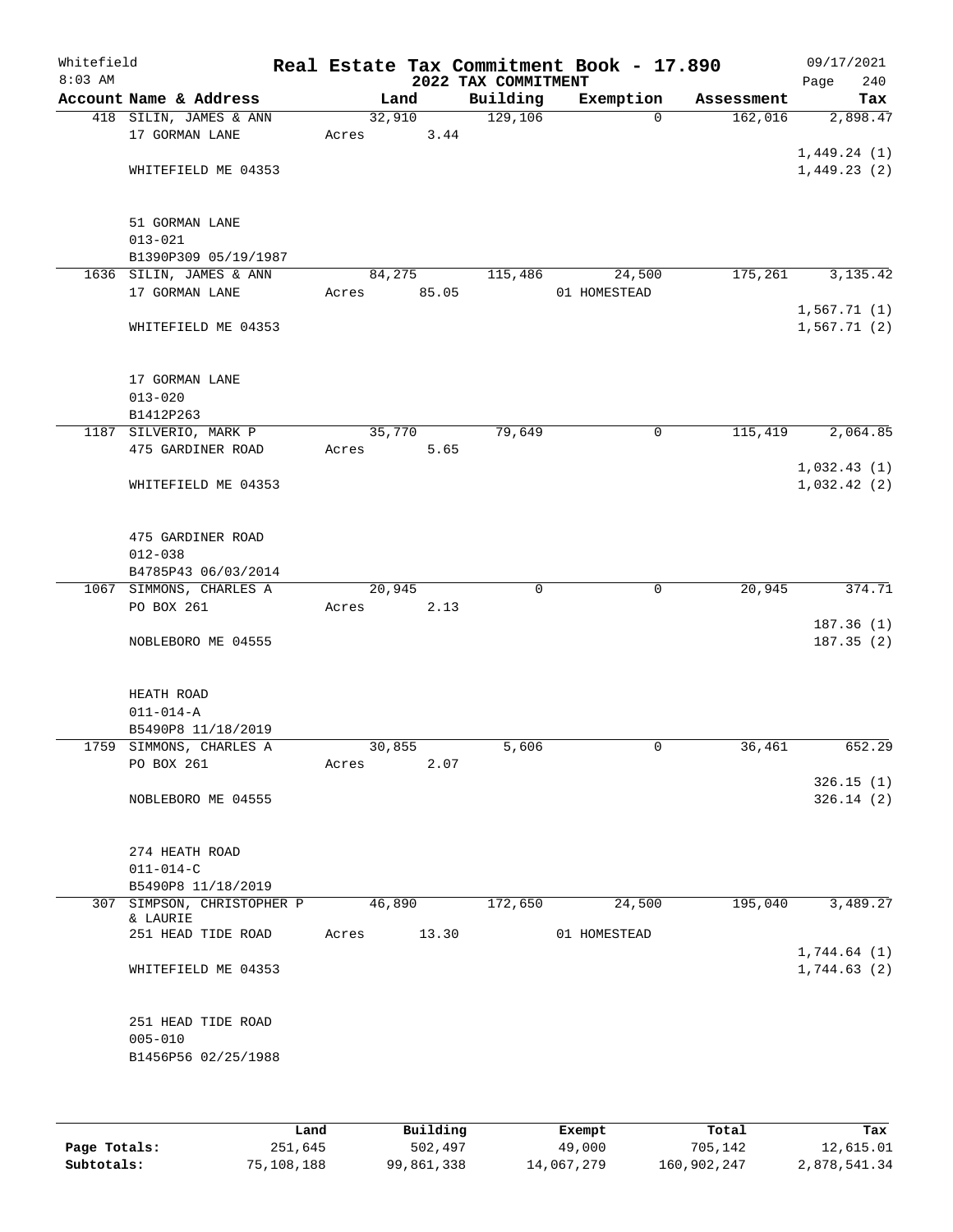| Whitefield   |                                        |              |       |                |             |                     | Real Estate Tax Commitment Book - 17.890 |                       | 09/17/2021               |
|--------------|----------------------------------------|--------------|-------|----------------|-------------|---------------------|------------------------------------------|-----------------------|--------------------------|
| $8:03$ AM    | Account Name & Address                 |              |       |                |             | 2022 TAX COMMITMENT |                                          |                       | 241<br>Page              |
|              | 1510 SIPPLE, JUDY B                    |              |       | Land<br>32,250 |             | Building<br>138,894 | Exemption<br>24,500                      | Assessment<br>146,644 | Tax<br>2,623.46          |
|              | PO BOX 193                             |              | Acres |                | 3.00        |                     | 01 HOMESTEAD                             |                       |                          |
|              |                                        |              |       |                |             |                     |                                          |                       | 1,311.73(1)              |
|              | WHITEFIELD ME 04353                    |              |       |                |             |                     |                                          |                       | 1,311.73(2)              |
|              |                                        |              |       |                |             |                     |                                          |                       |                          |
|              | 25 OXBOW LANE                          |              |       |                |             |                     |                                          |                       |                          |
|              | $013 - 047 - C$                        |              |       |                |             |                     |                                          |                       |                          |
|              | B5309P119 09/07/2018                   |              |       |                |             |                     |                                          |                       |                          |
|              | 1292 SLAYMAN, CLIFFORD L<br>TRUSTEE    |              |       | 40,500         |             | $\Omega$            | $\mathbf 0$                              | 40,500                | 724.55                   |
|              | SLAYMAN, CLIFFORD L                    |              | Acres |                | 25.00       |                     |                                          |                       |                          |
|              | REVOCABLE TRUST                        |              |       |                |             |                     |                                          |                       |                          |
|              | 5 BRIAR LANE                           |              |       |                |             |                     |                                          |                       | 362.28(1)                |
|              | HAMDEN CT 06511                        |              |       |                |             |                     |                                          |                       | 362.27(2)                |
|              | HEAD TIDE ROAD                         |              |       |                |             |                     |                                          |                       |                          |
|              | $005 - 002$                            |              |       |                |             |                     |                                          |                       |                          |
|              | B5255P117 05/04/2018                   |              |       |                |             |                     |                                          |                       |                          |
|              | 1644 SMALL, FRANK E &                  |              |       | 36,050         |             | 85,956              | 30,380                                   | 91,626                | 1,639.19                 |
|              | MABELINE<br>506 HEATH ROAD             |              | Acres |                | 6.00        |                     | 01 HOMESTEAD                             |                       |                          |
|              |                                        |              |       |                |             |                     | 05 VET EXEMPTION                         |                       | 819.60(1)                |
|              | WHITEFIELD ME 04353                    |              |       |                |             |                     |                                          |                       | 819.59(2)                |
|              |                                        |              |       |                |             |                     |                                          |                       |                          |
|              | 506 HEATH ROAD                         |              |       |                |             |                     |                                          |                       |                          |
|              | $008 - 003$                            |              |       |                |             |                     |                                          |                       |                          |
|              | 232 SMITH, ALEXANDER C                 |              |       | 35,490         |             | 55,015              | $\mathbf 0$                              | 90,505                | 1,619.13                 |
|              | HIXON, AISHA                           |              | Acres |                | 5.30        |                     |                                          |                       |                          |
|              | 168 GARDINER ROAD                      |              |       |                |             |                     |                                          |                       | 809.57 (1)<br>809.56 (2) |
|              | WHITEFIELD ME 04353                    |              |       |                |             |                     |                                          |                       |                          |
|              |                                        |              |       |                |             |                     |                                          |                       |                          |
|              | 168 GARDINER ROAD<br>$012 - 049$       |              |       |                |             |                     |                                          |                       |                          |
|              | B5639P118 12/11/2020                   |              |       |                |             |                     |                                          |                       |                          |
|              | 76 SMITH, EMERY P                      |              |       | 47,500         |             | $\mathbf 0$         | $\mathbf 0$                              | 47,500                | 849.78                   |
|              | ST PETER, CYNTHIA P                    |              | Acres |                | 67.00       |                     |                                          |                       |                          |
|              | 244 SOUTH HUNTS MEADOW                 |              |       |                |             |                     |                                          |                       | 424.89 (1)               |
|              | ROAD                                   |              |       |                |             |                     |                                          |                       | 424.89 (2)               |
|              | WHITEFIELD ME 04353                    |              |       |                |             |                     |                                          |                       |                          |
|              |                                        |              |       |                |             |                     |                                          |                       |                          |
|              | SOUTH HUNTS MEADOW ROAD<br>$009 - 020$ |              |       |                |             |                     |                                          |                       |                          |
|              | B4545P116 07/16/2012                   |              |       |                |             |                     |                                          |                       |                          |
|              | 792 SMITH, EMERY P                     |              |       | 47,250         |             | 207,531             | 24,500                                   | 230,281               | 4, 119.73                |
|              | ST PETER, CYNTHIA P                    |              | Acres |                | 20.00       |                     | 01 HOMESTEAD                             |                       |                          |
|              | 244 SOUTH HUNTS MEADOW<br>ROAD         |              |       |                |             |                     |                                          |                       | 2,059.87(1)              |
|              |                                        |              |       |                |             |                     |                                          |                       | 2,059.86(2)              |
|              | WHITEFIELD ME 04353                    |              |       |                |             |                     |                                          |                       |                          |
|              | 244 SOUTH HUNTS MEADOW                 |              |       |                |             |                     |                                          |                       |                          |
|              | $009 - 011$                            |              |       |                |             |                     |                                          |                       |                          |
|              | B4545P116 07/16/2012                   |              |       |                |             |                     |                                          |                       |                          |
|              |                                        | Land         |       |                | Building    |                     | Exempt                                   | Total                 | Tax                      |
| Page Totals: |                                        | 239,040      |       |                | 487,396     |                     | 79,380                                   | 647,056               | 11,575.84                |
| Subtotals:   |                                        | 75, 347, 228 |       |                | 100,348,734 |                     | 14, 146, 659                             | 161,549,303           | 2,890,117.18             |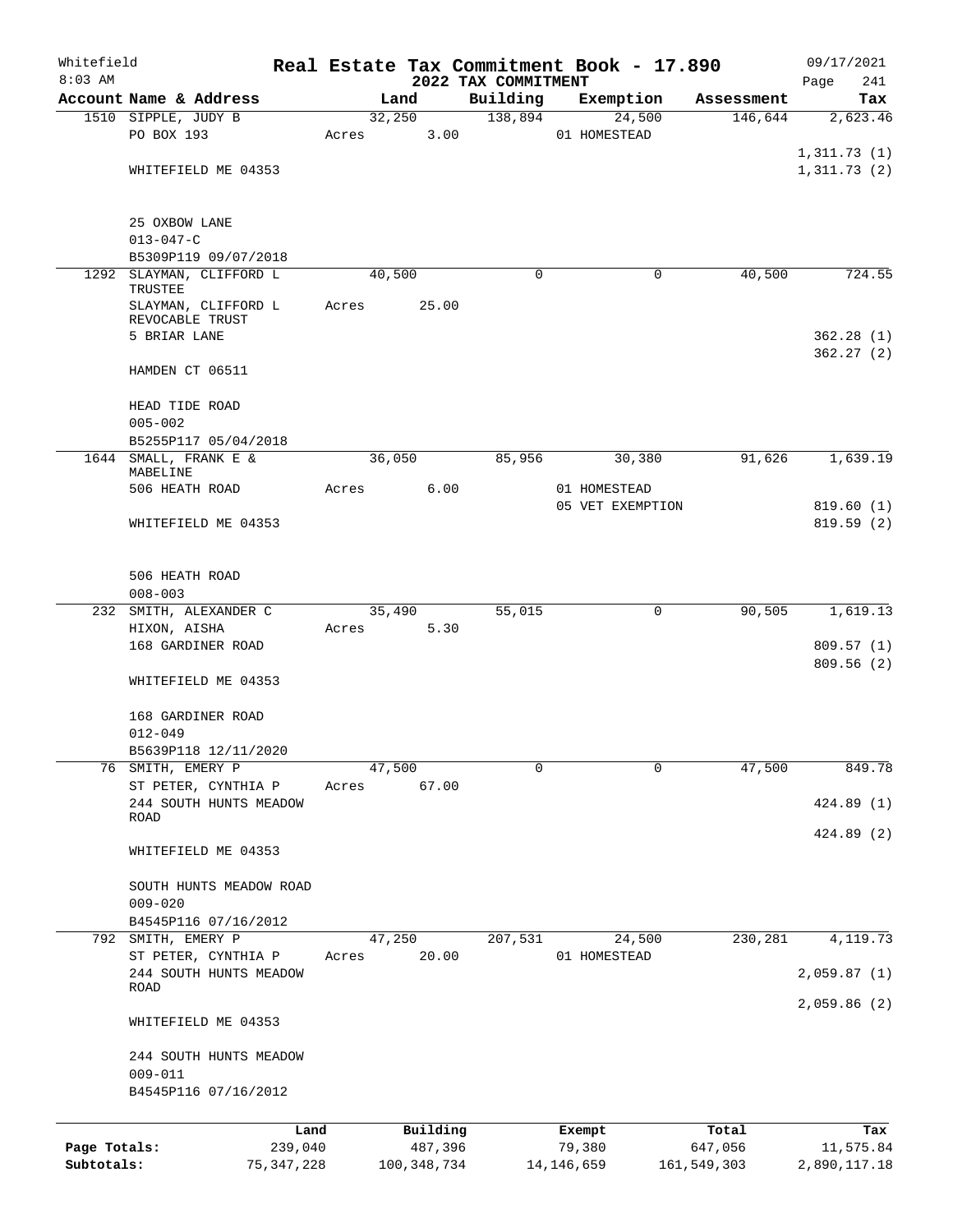| Whitefield<br>$8:03$ AM |                                           |         |        |          | 2022 TAX COMMITMENT | Real Estate Tax Commitment Book - 17.890 |            | 09/17/2021<br>242<br>Page |
|-------------------------|-------------------------------------------|---------|--------|----------|---------------------|------------------------------------------|------------|---------------------------|
|                         | Account Name & Address                    |         | Land   |          | Building            | Exemption                                | Assessment | Tax                       |
|                         | 1511 SMITH, JENNIFER M                    |         | 30,705 |          | 57,377              | $\Omega$                                 | 88,082     | 1,575.79                  |
|                         | 5 STONE HOUSE COURT                       | Acres   |        | 1.97     |                     |                                          |            |                           |
|                         |                                           |         |        |          |                     |                                          |            | 787.90 (1)                |
|                         | WHITEFIELD ME 04353                       |         |        |          |                     |                                          |            | 787.89 (2)                |
|                         |                                           |         |        |          |                     |                                          |            |                           |
|                         |                                           |         |        |          |                     |                                          |            |                           |
|                         | 5 STONE HOUSE COURT<br>$016 - 040$        |         |        |          |                     |                                          |            |                           |
|                         | B5220P78 12/11/2017                       |         |        |          |                     |                                          |            |                           |
|                         | 1825 SMITH, JORDAN                        |         | 30,000 |          | 252,234             | 24,500                                   | 257,734    | 4,610.86                  |
|                         | 258 SOUTH HUNTS MEADOW                    | Acres   |        | 1.50     |                     | 01 HOMESTEAD                             |            |                           |
|                         | ROAD                                      |         |        |          |                     |                                          |            |                           |
|                         |                                           |         |        |          |                     |                                          |            | 2,305.43(1)               |
|                         | WHITEFIELD ME 04353                       |         |        |          |                     |                                          |            | 2,305.43 (2)              |
|                         |                                           |         |        |          |                     |                                          |            |                           |
|                         |                                           |         |        |          |                     |                                          |            |                           |
|                         | 258 SOUTH HUNTS MEADOW<br>$009 - 022 - A$ |         |        |          |                     |                                          |            |                           |
|                         | B4872P172 04/01/2015                      |         |        |          |                     |                                          |            |                           |
|                         | 352 SMITH, NATHAN M                       |         | 25,274 |          | $\mathbf 0$         | $\mathbf 0$                              | 25,274     | 452.15                    |
|                         | SMITH, STEPHANIE K                        | Acres   |        | 5.03     |                     |                                          |            |                           |
|                         | 135 EAST RIVER ROAD                       |         |        |          |                     |                                          |            | 226.08(1)                 |
|                         |                                           |         |        |          |                     |                                          |            | 226.07(2)                 |
|                         | WHITEFIELD ME 04353                       |         |        |          |                     |                                          |            |                           |
|                         |                                           |         |        |          |                     |                                          |            |                           |
|                         | EAST RIVER ROAD                           |         |        |          |                     |                                          |            |                           |
|                         | $013 - 069 - A$                           |         |        |          |                     |                                          |            |                           |
| 254                     | B5035P120 07/28/2016<br>SMITH, NATHAN M & |         | 44,090 |          | 113,669             | 24,500                                   | 133,259    | 2,384.00                  |
|                         | STEPHANIE                                 |         |        |          |                     |                                          |            |                           |
|                         | 135 EAST RIVER ROAD                       | Acres   |        | 9.80     |                     | 01 HOMESTEAD                             |            |                           |
|                         |                                           |         |        |          |                     |                                          |            | 1,192.00(1)               |
|                         | WHITEFIELD ME 04353                       |         |        |          |                     |                                          |            | 1,192.00(2)               |
|                         |                                           |         |        |          |                     |                                          |            |                           |
|                         | 135 EAST RIVER ROAD                       |         |        |          |                     |                                          |            |                           |
|                         | $013 - 067$                               |         |        |          |                     |                                          |            |                           |
|                         | B2347P343 06/09/1998                      |         |        |          |                     |                                          |            |                           |
|                         | 660 SMITH, NICHOLAS P                     |         | 42,850 |          | 115,435             | 24,500                                   | 133,785    | 2,393.41                  |
|                         | 287 NO HUNTS MEADOW                       |         | Acres  | 14.50    |                     | 01 HOMESTEAD                             |            |                           |
|                         | ROAD                                      |         |        |          |                     |                                          |            |                           |
|                         |                                           |         |        |          |                     |                                          |            | 1,196.71(1)               |
|                         | WHITEFIELD ME 04353                       |         |        |          |                     |                                          |            | 1, 196.70(2)              |
|                         |                                           |         |        |          |                     |                                          |            |                           |
|                         | 287 NORTH HUNTS MEADOW                    |         |        |          |                     |                                          |            |                           |
|                         | $018 - 046$                               |         |        |          |                     |                                          |            |                           |
|                         | B3513P233 07/08/2005                      |         |        |          |                     |                                          |            |                           |
|                         | 323 SMITH, NORMAN A                       |         | 33,750 |          | 52,528              | 24,500                                   | 61,778     | 1,105.21                  |
|                         | 129 THAYER ROAD                           | Acres   |        | 4.00     |                     | 01 HOMESTEAD                             |            |                           |
|                         |                                           |         |        |          |                     |                                          |            | 552.61(1)                 |
|                         | WHITEFIELD ME 04353                       |         |        |          |                     |                                          |            | 552.60(2)                 |
|                         |                                           |         |        |          |                     |                                          |            |                           |
|                         | 129 THAYER ROAD                           |         |        |          |                     |                                          |            |                           |
|                         | $001 - 031$                               |         |        |          |                     |                                          |            |                           |
|                         | B2012P321 10/05/1994                      |         |        |          |                     |                                          |            |                           |
|                         |                                           |         |        |          |                     |                                          |            |                           |
|                         |                                           |         |        |          |                     |                                          |            |                           |
|                         |                                           | Land    |        | Building |                     | Exempt                                   | Total      | Tax                       |
| Page Totals:            |                                           | 206,669 |        | 591,243  |                     | 98,000                                   | 699,912    | 12,521.42                 |

**Subtotals:** 75,553,897 100,939,977 14,244,659 162,249,215 2,902,638.60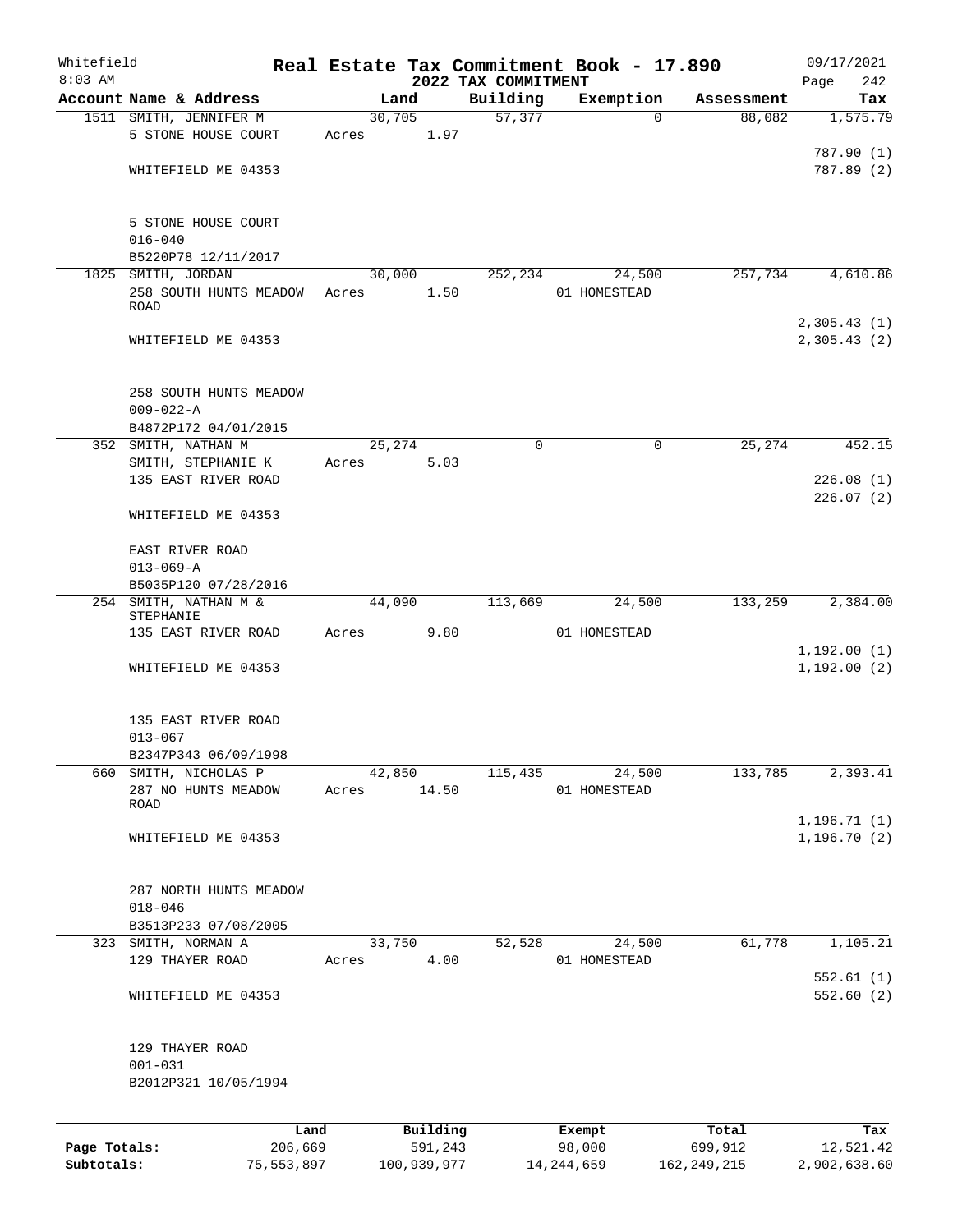| Whitefield<br>$8:03$ AM |                                | Real Estate Tax Commitment Book - 17.890 | 2022 TAX COMMITMENT |              |            | 09/17/2021<br>243<br>Page |
|-------------------------|--------------------------------|------------------------------------------|---------------------|--------------|------------|---------------------------|
|                         | Account Name & Address         | Land                                     | Building            | Exemption    | Assessment | Tax                       |
|                         | 1453 SMITH, RONALD A &         | 30,000                                   | 131,268             | 24,500       | 136,768    | 2,446.78                  |
|                         | KATHERINE H<br>PO BOX 162      | 1.00<br>Acres                            |                     | 01 HOMESTEAD |            |                           |
|                         |                                |                                          |                     |              |            | 1, 223.39(1)              |
|                         | COOPERS MILLS ME 04341         |                                          |                     |              |            | 1, 223.39(2)              |
|                         |                                |                                          |                     |              |            |                           |
|                         |                                |                                          |                     |              |            |                           |
|                         | 159 MAIN STREET<br>$021 - 018$ |                                          |                     |              |            |                           |
|                         | B1395P83 06/05/1987            |                                          |                     |              |            |                           |
|                         | 1367 SMITH, STEPHEN            | 67,500                                   | 120,746             | 24,500       | 163,746    | 2,929.42                  |
|                         | SMITH, MILVA                   | 51.50<br>Acres                           |                     | 01 HOMESTEAD |            |                           |
|                         | PO BOX 38                      |                                          |                     |              |            | 1,464.71(1)               |
|                         |                                |                                          |                     |              |            | 1,464.71(2)               |
|                         | WHITEFIELD ME 04353            |                                          |                     |              |            |                           |
|                         | 357 EAST RIVER ROAD            |                                          |                     |              |            |                           |
|                         | $010 - 042$                    |                                          |                     |              |            |                           |
|                         | B5213P130 11/28/2017           |                                          |                     |              |            |                           |
|                         | 1120 SMITH, STEPHEN            | 86,600                                   | $\mathbf 0$         | 0            | 86,600     | 1,549.27                  |
|                         | SMITH, MARY LOU                | 109.70<br>Acres                          |                     |              |            |                           |
|                         | 279 EAST RIVER RD              |                                          |                     |              |            | 774.64(1)                 |
|                         | WHITEFIELD ME 04353            |                                          |                     |              |            | 774.63(2)                 |
|                         |                                |                                          |                     |              |            |                           |
|                         | EAST RIVER ROAD                |                                          |                     |              |            |                           |
|                         | $013 - 075$                    |                                          |                     |              |            |                           |
|                         | 707 SMITH, STEPHEN & MILVA     | 2,610                                    | 0                   | $\Omega$     | 2,610      | 46.69                     |
|                         | PO BOX 38                      | 8.62<br>Acres                            |                     |              |            |                           |
|                         |                                |                                          |                     |              |            | 23.35(1)                  |
|                         | WHITEFIELD ME 04353            |                                          |                     |              |            | 23.34(2)                  |
|                         |                                | $TG - MW - 8.62$                         |                     |              |            |                           |
|                         | EAST RIVER & TOWN FARM         |                                          |                     |              |            |                           |
|                         | $010 - 045$                    |                                          |                     |              |            |                           |
|                         | B4340P234 11/10/2010           |                                          |                     |              |            |                           |
|                         | 235 SMITH, STEPHEN & MILVA     | 9,212                                    | 0                   | 0            | 9,212      | 164.80                    |
|                         | PO BOX 38                      | 25.00<br>Acres                           |                     |              |            |                           |
|                         |                                |                                          |                     |              |            | 82.40(1)                  |
|                         | WHITEFIELD ME 04353            |                                          |                     |              |            | 82.40(2)                  |
|                         |                                |                                          |                     |              |            |                           |
|                         |                                | $TG - MW - 25$                           |                     |              |            |                           |
|                         | EAST RIVER ROAD<br>$010 - 049$ |                                          |                     |              |            |                           |
|                         | B4340P234 11/10/2010           |                                          |                     |              |            |                           |
|                         | 1742 SMITH, STEPHEN & MILVA    | 390                                      | 0                   | $\Omega$     | 390        | 6.98                      |
|                         | PO BOX 38                      | 1.87<br>Acres                            |                     |              |            |                           |
|                         |                                |                                          |                     |              |            | 3.49(1)                   |
|                         | WHITEFIELD ME 04353            |                                          |                     |              |            | 3.49(2)                   |
|                         |                                |                                          |                     |              |            |                           |
|                         | TOWN FARM LANE                 |                                          |                     |              |            |                           |
|                         | $010 - 045 - B$                |                                          |                     |              |            |                           |
|                         | B4340P234 11/01/2010           |                                          |                     |              |            |                           |
|                         |                                |                                          |                     |              |            |                           |
|                         |                                |                                          |                     |              |            |                           |

|              | Land       | Building    | Exempt     | Total       | Tax          |
|--------------|------------|-------------|------------|-------------|--------------|
| Page Totals: | 196,312    | 252,014     | 49,000     | 399,326     | 7.143.94     |
| Subtotals:   | 75,750,209 | 101,191,991 | 14,293,659 | 162,648,541 | 2,909,782.54 |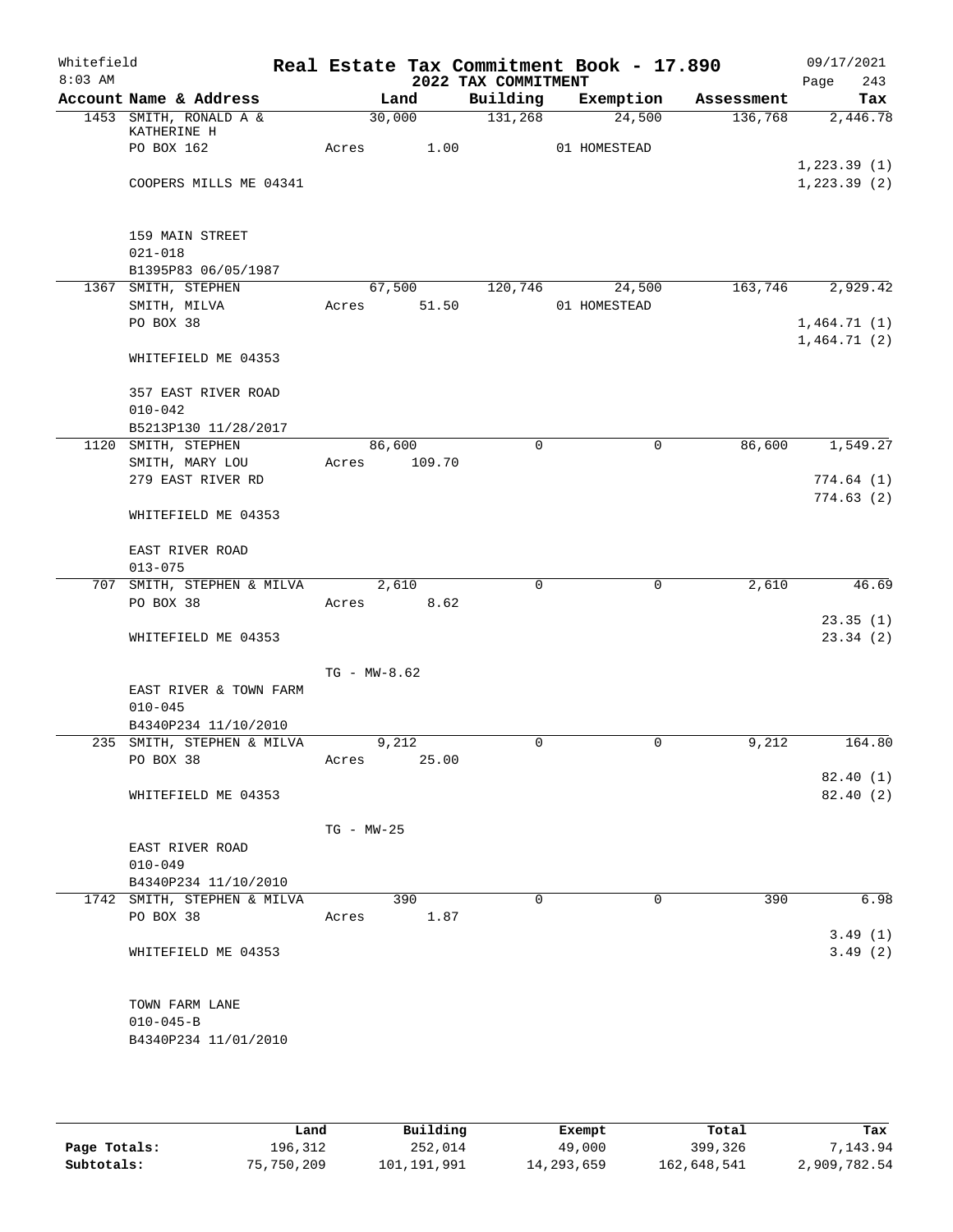| Whitefield<br>$8:03$ AM |                                         |        |       | 2022 TAX COMMITMENT | Real Estate Tax Commitment Book - 17.890 |            | 09/17/2021<br>Page<br>244  |
|-------------------------|-----------------------------------------|--------|-------|---------------------|------------------------------------------|------------|----------------------------|
|                         | Account Name & Address                  |        | Land  | Building            | Exemption                                | Assessment | Tax                        |
|                         | 1238 SMITH, STEPHEN & MILVA             | 24,301 |       | $\mathbf 0$         | $\Omega$                                 | 24,301     | 434.74                     |
|                         | PO BOX 38                               | Acres  | 74.00 |                     |                                          |            |                            |
|                         |                                         |        |       |                     |                                          |            | 217.37(1)                  |
|                         | WHITEFIELD ME 04353                     |        |       |                     |                                          |            | 217.37(2)                  |
|                         | TOWN FARM LANE                          |        |       |                     |                                          |            |                            |
|                         | $010 - 043$                             |        |       |                     |                                          |            |                            |
|                         | B4340P234 11/10/2010                    |        |       |                     |                                          |            |                            |
|                         | 491 SMITH, STEPHEN C                    | 28,050 |       | 109,087             | 0                                        | 137,137    | 2,453.38                   |
|                         | SMITH, MARY LOU                         | Acres  | 4.00  |                     |                                          |            |                            |
|                         | 279 EAST RIVER RD                       |        |       |                     |                                          |            | 1,226.69(1)                |
| $018 - 014 - F$         |                                         |        |       |                     |                                          |            | 1,226.69(2)                |
|                         | WHITEFIELD ME 04353                     |        |       |                     |                                          |            |                            |
|                         | 52 AUGUSTA ROAD                         |        |       |                     |                                          |            |                            |
|                         |                                         |        |       |                     |                                          |            |                            |
|                         | B2466P120 06/09/1999                    |        |       |                     |                                          |            |                            |
|                         | 711 SMITH, STEPHEN C<br>SMITH, MARY LOU | 50,170 | 17.40 | 160,001             | 24,500<br>01 HOMESTEAD                   | 185,671    | 3,321.65                   |
|                         | 279 EAST RIVER RD                       | Acres  |       |                     |                                          |            | 1,660.83(1)                |
|                         |                                         |        |       |                     |                                          |            | 1,660.82(2)                |
|                         | WHITEFIELD ME 04353                     |        |       |                     |                                          |            |                            |
|                         | 279 EAST RIVER ROAD                     |        |       |                     |                                          |            |                            |
|                         | $013 - 062$                             |        |       |                     |                                          |            |                            |
|                         | 679 SMITH, STEPHEN C                    | 25,150 |       | 149,615             | 0                                        | 174,765    | 3,126.55                   |
|                         | SMITH, MARY LOU                         | Acres  | 1.60  |                     |                                          |            |                            |
|                         | 279 EAST RIVER RD                       |        |       |                     |                                          |            | 1,563.28(1)                |
|                         |                                         |        |       |                     |                                          |            | 1,563.27(2)                |
|                         | WHITEFIELD ME 04353                     |        |       |                     |                                          |            |                            |
|                         | 48 AUGUSTA ROAD                         |        |       |                     |                                          |            |                            |
|                         | $018 - 014 - G$                         |        |       |                     |                                          |            |                            |
|                         | B2466P120 06/09/1999                    |        |       |                     |                                          |            |                            |
|                         | 630 SMITH, STEPHEN C                    | 30,000 |       | 123,137             | 0                                        | 153,137    | 2,739.62                   |
|                         | SMITH, MARY LOU<br>279 EAST RIVER RD    | Acres  | 0.87  |                     |                                          |            |                            |
|                         |                                         |        |       |                     |                                          |            | 1,369.81(1)<br>1,369.81(2) |
|                         | WHITEFIELD ME 04353                     |        |       |                     |                                          |            |                            |
|                         | 755 EAST RIVER ROAD                     |        |       |                     |                                          |            |                            |
|                         | $007 - 049$                             |        |       |                     |                                          |            |                            |
|                         | B5501P308 02/22/2020                    |        |       |                     |                                          |            |                            |
|                         | 621 SMITH, STEPHEN C                    | 39,042 |       | 117,921             | 0                                        | 156,963    | 2,808.07                   |
|                         | PO BOX 38                               | Acres  | 9.74  |                     |                                          |            |                            |
|                         |                                         |        |       |                     |                                          |            | 1,404.04(1)                |
|                         | WHITEFIELD ME 04353                     |        |       |                     |                                          |            | 1,404.03(2)                |
|                         |                                         |        |       |                     |                                          |            |                            |
|                         | 69 AUGUSTA ROAD<br>$018 - 013 - C$      |        |       |                     |                                          |            |                            |
|                         | B4688P21 07/18/2013                     |        |       |                     |                                          |            |                            |
|                         |                                         |        |       |                     |                                          |            |                            |

|              | Land       | Building    | Exempt       | Total       | Tax          |
|--------------|------------|-------------|--------------|-------------|--------------|
| Page Totals: | 196,713    | 659,761     | 24,500       | 831,974     | 14,884.01    |
| Subtotals:   | 75,946,922 | 101,851,752 | 14, 318, 159 | 163,480,515 | 2,924,666.55 |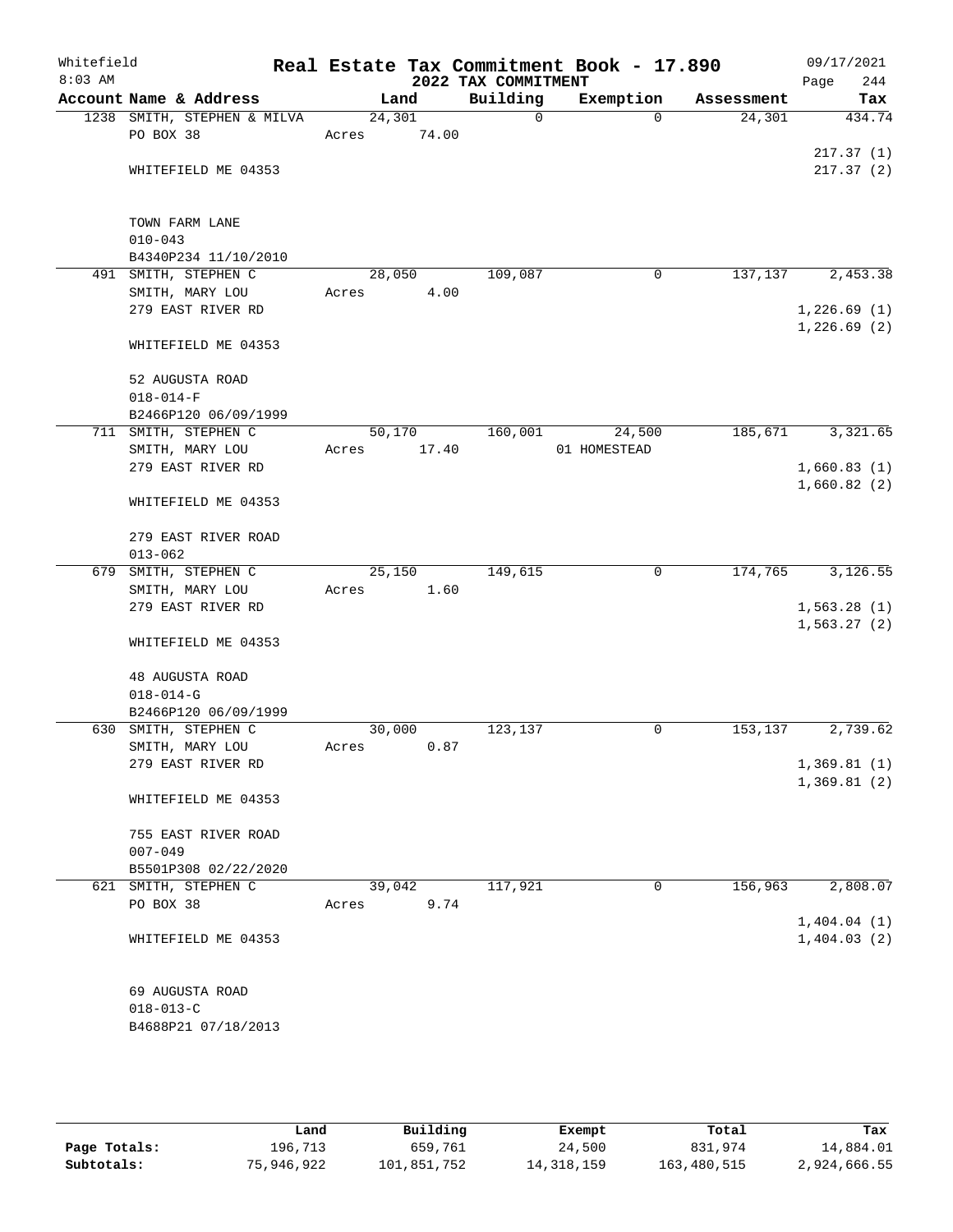| Whitefield<br>$8:03$ AM |                                         |          |        | 2022 TAX COMMITMENT                | Real Estate Tax Commitment Book - 17.890 |            | 09/17/2021<br>245<br>Page |
|-------------------------|-----------------------------------------|----------|--------|------------------------------------|------------------------------------------|------------|---------------------------|
|                         | Account Name & Address                  |          | Land   | Building                           | Exemption                                | Assessment | Tax                       |
|                         | 591 SMITH, STEPHEN C                    | 75,800   |        | $\mathbf 0$                        | $\Omega$                                 | 75,800     | 1,356.06                  |
|                         | PO BOX 38                               | Acres    | 88.10  |                                    |                                          |            |                           |
|                         |                                         |          |        |                                    |                                          |            | 678.03(1)                 |
|                         | WHITEFIELD ME 04353                     |          |        |                                    |                                          |            | 678.03(2)                 |
|                         |                                         |          |        |                                    |                                          |            |                           |
|                         | AUGUSTA ROAD                            |          |        |                                    |                                          |            |                           |
|                         | $018 - 014$                             |          |        |                                    |                                          |            |                           |
|                         | B4688P18 07/18/2013                     |          |        |                                    |                                          |            |                           |
|                         | 1135 SMITH, STEPHEN C                   | 89,310   |        | 0                                  | $\mathbf 0$                              | 89,310     | 1,597.76                  |
|                         | PO BOX 38                               | Acres    | 145.40 |                                    |                                          |            |                           |
|                         |                                         |          |        |                                    |                                          |            | 798.88 (1)                |
|                         | WHITEFIELD ME 04353                     |          |        |                                    |                                          |            | 798.88 (2)                |
|                         |                                         |          |        |                                    |                                          |            |                           |
|                         |                                         | COMBINED |        | TG - SW-7, MW-66 & HW-11 / 011-006 |                                          |            |                           |
|                         | TOWN FARM LANE                          |          |        |                                    |                                          |            |                           |
|                         | $010 - 044$                             |          |        |                                    |                                          |            |                           |
|                         | B4656P224 05/01/2013                    |          |        |                                    |                                          |            |                           |
|                         | 1588 SMITH, WAYMOND L                   | 30,870   |        | 16,786                             | 0                                        | 47,656     | 852.57                    |
|                         | PO BOX 146                              | Acres    | 2.08   |                                    |                                          |            |                           |
|                         |                                         |          |        |                                    |                                          |            | 426.29(1)                 |
|                         | WHITEFIELD ME 04353                     |          |        |                                    |                                          |            | 426.28(2)                 |
|                         |                                         |          |        |                                    |                                          |            |                           |
|                         |                                         |          |        |                                    |                                          |            |                           |
|                         | 59 BEECH LANE                           |          |        |                                    |                                          |            |                           |
|                         | $014 - 006 - J$<br>B5646P210 01/11/2021 |          |        |                                    |                                          |            |                           |
| 1975                    | SMOLIN, MARCIA M                        | 31,875   |        | 0                                  | 0                                        | 31,875     | 570.24                    |
|                         | TRUSTEE                                 |          |        |                                    |                                          |            |                           |
|                         | SMOLIN, MARCIA M LIVING Acres           |          | 2.75   |                                    |                                          |            |                           |
|                         | TRUST                                   |          |        |                                    |                                          |            |                           |
|                         | 455 FLANDERS CORNER<br>ROAD             |          |        |                                    |                                          |            | 285.12(1)                 |
|                         |                                         |          |        |                                    |                                          |            | 285.12(2)                 |
|                         | WALDOBORO ME 04572                      |          |        |                                    |                                          |            |                           |
|                         |                                         |          |        |                                    |                                          |            |                           |
|                         | HORNPOUT LANE                           |          |        |                                    |                                          |            |                           |
|                         | $014 - 019 - B$                         |          |        |                                    |                                          |            |                           |
|                         | B5591P311 09/28/2020                    |          |        |                                    |                                          |            |                           |
|                         | 1152 SNYDER, CORINNA S &                | 39,278   |        | 0                                  | 0                                        | 39,278     | 702.68                    |
|                         | ABIGAIL TRUSTEES                        |          |        |                                    |                                          |            |                           |
|                         | NORTH WHITEFIELD REALTY Acres<br>TRUST  |          | 23.12  |                                    |                                          |            |                           |
|                         | 2122 ALBEMARLE TERRACE                  |          |        |                                    |                                          |            | 351.34(1)                 |
|                         |                                         |          |        |                                    |                                          |            | 351.34(2)                 |
|                         | BROOKLYN NY 11226 3906                  |          |        |                                    |                                          |            |                           |
|                         | HILTON ROAD                             |          |        |                                    |                                          |            |                           |
|                         | $011 - 039$                             |          |        |                                    |                                          |            |                           |
|                         | B4971P276 01/25/2016                    |          |        |                                    |                                          |            |                           |
|                         |                                         |          |        |                                    |                                          |            |                           |

|              | Land       | Building    | Exempt       | Total       | Tax          |
|--------------|------------|-------------|--------------|-------------|--------------|
| Page Totals: | 267,133    | 16,786      |              | 283,919     | 5,079.31     |
|              |            |             |              |             |              |
| Subtotals:   | 76,214,055 | 101,868,538 | 14, 318, 159 | 163,764,434 | 2,929,745.86 |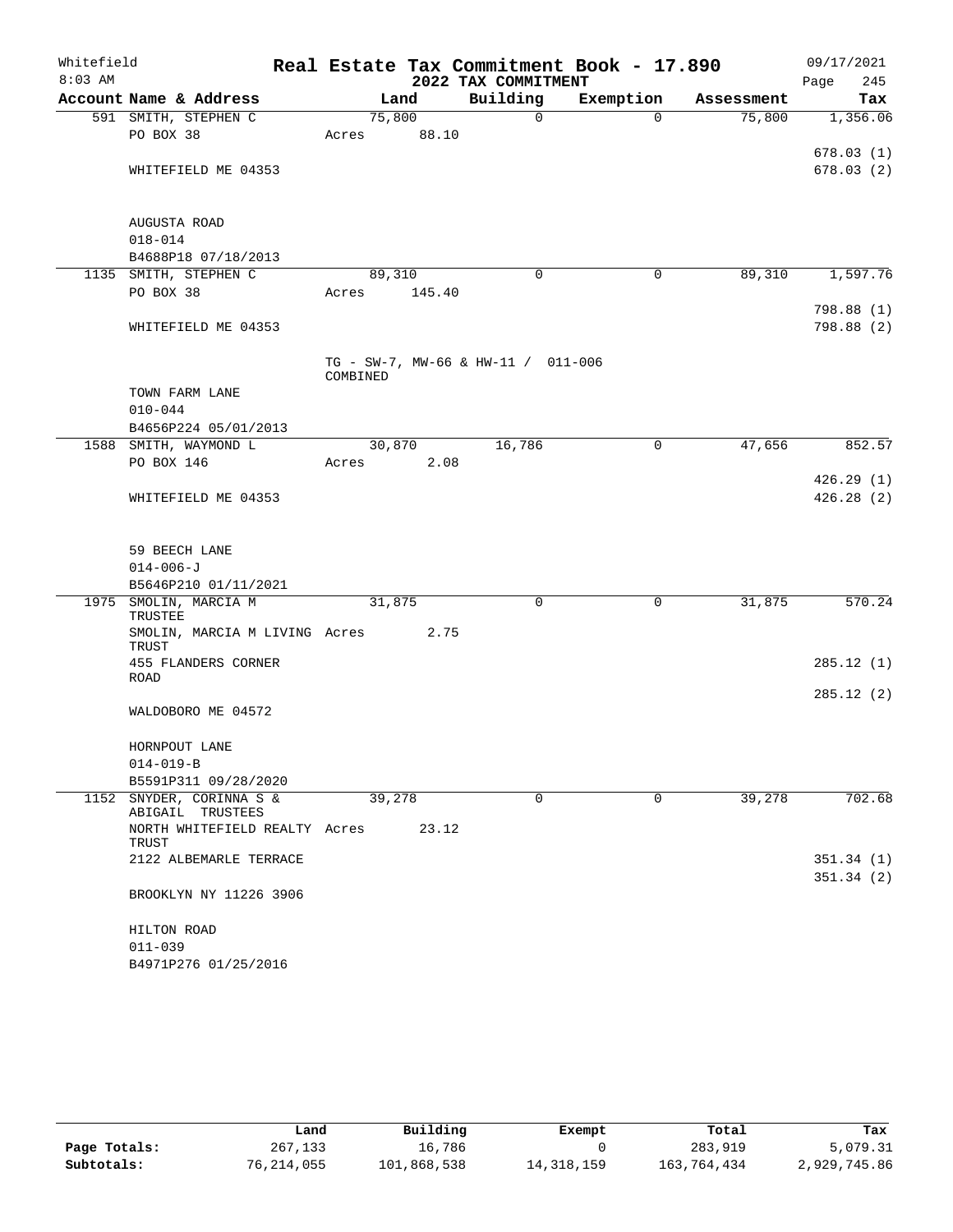| Whitefield<br>$8:03$ AM |                        |                               |        |       | 2022 TAX COMMITMENT | Real Estate Tax Commitment Book - 17.890 |            | 09/17/2021<br>246<br>Page  |
|-------------------------|------------------------|-------------------------------|--------|-------|---------------------|------------------------------------------|------------|----------------------------|
|                         | Account Name & Address |                               |        | Land  | Building            | Exemption                                | Assessment | Tax                        |
|                         |                        | 470 SNYDER, CORINNA S &       | 64,150 |       | 81,372              | 0                                        | 145,522    | 2,603.39                   |
|                         | ABIGAIL TRUSTEES       | NORTH WHITEFIELD REALTY Acres |        | 46.00 |                     |                                          |            |                            |
|                         | TRUST                  |                               |        |       |                     |                                          |            |                            |
|                         |                        | 2122 ALBEMARLE TERRACE        |        |       |                     |                                          |            | 1,301.70(1)<br>1,301.69(2) |
|                         |                        | BROOKLYN NY 11226 3906        |        |       |                     |                                          |            |                            |
|                         | 484 HILTON ROAD        |                               |        |       |                     |                                          |            |                            |
|                         | $011 - 044$            |                               |        |       |                     |                                          |            |                            |
|                         |                        | B4971P276 01/25/2016          |        |       |                     |                                          |            |                            |
|                         |                        | 1355 SOLOMON, GLADYS ESTATE   | 31,500 |       | $\mathbf 0$         | 0                                        | 31,500     | 563.54                     |
|                         | PER REP                | SOLOMON, MICHAEL DAVID        | Acres  | 2.50  |                     |                                          |            |                            |
|                         |                        | 15 TEDDY BEAR LANE            |        |       |                     |                                          |            | 281.77 (1)                 |
|                         |                        |                               |        |       |                     |                                          |            | 281.77 (2)                 |
|                         | AUGUSTA ME 04330       |                               |        |       |                     |                                          |            |                            |
|                         |                        | 25 SOUTH HOWE ROAD            |        |       |                     |                                          |            |                            |
|                         | $019 - 049 - A$        |                               |        |       |                     |                                          |            |                            |
|                         |                        | B4678P56 06/21/2013           |        |       |                     |                                          |            |                            |
|                         | <b>ESTATE</b>          | 1204 SOLOMON, GLADYS MAE      | 49,015 |       | $\mathbf 0$         | 0                                        | 49,015     | 876.88                     |
|                         | PER REP                | SOLOMON, MICHAEL DAVID Acres  |        | 38.10 |                     |                                          |            |                            |
|                         |                        | 15 TEDDY BEAR LANE            |        |       |                     |                                          |            | 438.44 (1)                 |
|                         |                        |                               |        |       |                     |                                          |            | 438.44 (2)                 |
|                         | AUGUSTA ME 04330       |                               |        |       |                     |                                          |            |                            |
|                         |                        | 75 SOUTH HOWE ROAD            |        |       |                     |                                          |            |                            |
|                         | $019 - 049$            |                               |        |       |                     |                                          |            |                            |
|                         |                        | B4678P56 06/21/2013           |        |       |                     |                                          |            |                            |
|                         | <b>ESTATE</b>          | 609 SOLOMON, GLADYS MAE       | 49,005 |       | 24,124              | 0                                        | 73,129     | 1,308.28                   |
|                         | PER REP                | SOLOMON, MICHAEL DAVID Acres  |        | 22.70 |                     |                                          |            |                            |
|                         |                        | 15 TEDDY BEAR LANE            |        |       |                     |                                          |            | 654.14 (1)                 |
|                         |                        |                               |        |       |                     |                                          |            | 654.14 (2)                 |
|                         | AUGUSTA ME 04330       |                               |        |       |                     |                                          |            |                            |
|                         | 386 VIGUE ROAD         |                               |        |       |                     |                                          |            |                            |
|                         | $019 - 050$            |                               |        |       |                     |                                          |            |                            |
|                         |                        | B4678P56 06/21/2013           |        |       |                     |                                          |            |                            |
|                         | THERESA S              | 876 SOOHEY, ROBERT S &        | 26,770 |       | 0                   | 0                                        | 26,770     | 478.92                     |
|                         | PO BOX 60              |                               | Acres  | 6.90  |                     |                                          |            |                            |
|                         |                        |                               |        |       |                     |                                          |            | 239.46(1)                  |
|                         |                        | WHITEFIELD ME 04353           |        |       |                     |                                          |            | 239.46(2)                  |
|                         |                        |                               |        |       |                     |                                          |            |                            |
|                         | COOPER ROAD            |                               |        |       |                     |                                          |            |                            |
|                         | $015 - 051 - B$        |                               |        |       |                     |                                          |            |                            |

B4855P72 01/16/2015

|              | Land       | Building    | Exempt     | Total       | Tax          |
|--------------|------------|-------------|------------|-------------|--------------|
| Page Totals: | 220,440    | 105,496     |            | 325,936     | 5,831.01     |
| Subtotals:   | 76,434,495 | 101,974,034 | 14,318,159 | 164,090,370 | 2,935,576.87 |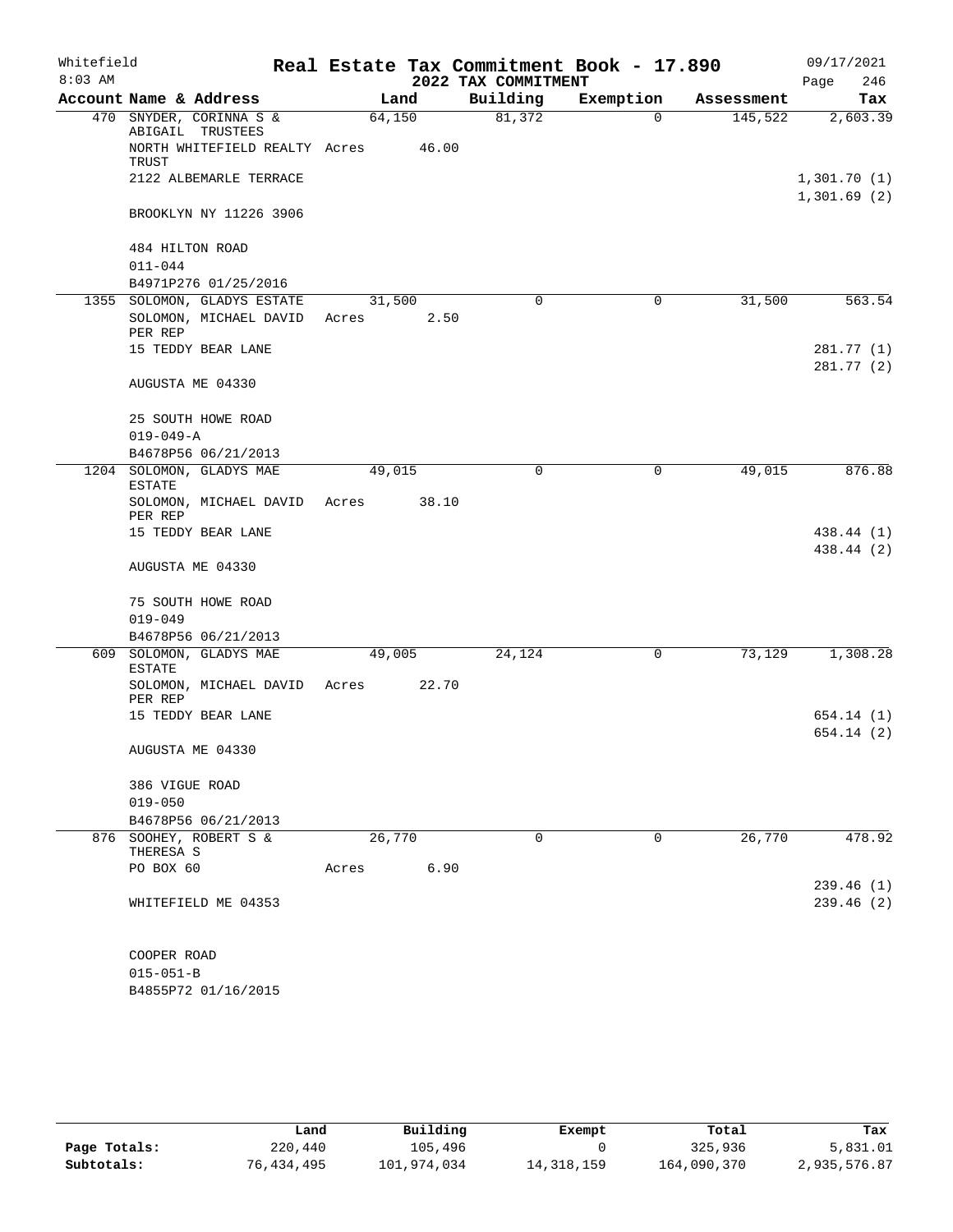| Whitefield<br>$8:03$ AM |                                                              |       |        |       | 2022 TAX COMMITMENT | Real Estate Tax Commitment Book - 17.890    |            | 09/17/2021<br>247<br>Page      |
|-------------------------|--------------------------------------------------------------|-------|--------|-------|---------------------|---------------------------------------------|------------|--------------------------------|
|                         | Account Name & Address                                       |       | Land   |       | Building            | Exemption                                   | Assessment | Tax                            |
|                         | 105 SOOHEY, ROBERT S &<br>THERESA S<br>PO BOX 60             | Acres | 41,690 | 13.05 | 331,750             | 24,500<br>01 HOMESTEAD                      | 348,940    | 6,242.54                       |
|                         | WHITEFIELD ME 04353                                          |       |        |       |                     |                                             |            | 3, 121.27 (1)<br>3, 121.27 (2) |
|                         | 203 COOPER ROAD<br>$015 - 051 - A$<br>B2240P153 05/21/1997   |       |        |       |                     |                                             |            |                                |
|                         | 954 SOULE, GEOFFREY B                                        |       | 36,690 |       | 95,733              | $\mathbf 0$                                 | 132,423    | 2,369.05                       |
|                         | SAUNDERS, MORGAN D<br>390 PITTSTON ROAD                      | Acres |        | 6.80  |                     |                                             |            | 1, 184.53(1)<br>1,184.52(2)    |
|                         | WHITEFIELD ME 04353                                          |       |        |       |                     |                                             |            |                                |
|                         | 390 PITTSTON ROAD<br>$003 - 009 - B$<br>B5248P80 04/19/2018  |       |        |       |                     |                                             |            |                                |
|                         | 186 SPEAR, PAMELA R                                          |       | 30,750 |       | 87,879              | 24,500                                      | 94,129     | 1,683.97                       |
|                         | ALLEN, PHILIP L                                              | Acres |        | 2.00  |                     | 01 HOMESTEAD                                |            |                                |
|                         | 104 MILLS ROAD                                               |       |        |       |                     |                                             |            | 841.99 (1)<br>841.98 (2)       |
|                         | WHITEFIELD ME 04353                                          |       |        |       |                     |                                             |            |                                |
|                         | 104 MILLS ROAD<br>$017 - 004$                                |       |        |       |                     |                                             |            |                                |
|                         | B4791P239 06/23/2014                                         |       |        |       |                     |                                             |            |                                |
|                         | 89 SPENCER, STEPHEN W                                        |       | 30,330 |       | 0                   | $\mathbf 0$                                 | 30,330     | 542.60                         |
|                         | SEIGARS, LIBBEY A                                            | Acres |        | 1.72  |                     |                                             |            |                                |
|                         | 442 NORTH HOWE ROAD                                          |       |        |       |                     |                                             |            | 271.30(1)<br>271.30(2)         |
|                         | WHITEFIELD ME 04353                                          |       |        |       |                     |                                             |            |                                |
|                         | 450 NORTH HOWE ROAD<br>$020 - 009 - A$                       |       |        |       |                     |                                             |            |                                |
|                         | B5030P270 06/29/2016                                         |       |        |       |                     |                                             |            |                                |
|                         | 1663 SPICER, DAVID                                           |       | 65,000 |       | 0                   | $\mathbf 0$                                 | 65,000     | 1,162.85                       |
|                         | SPICER, SUSAN                                                | Acres |        | 65.00 |                     |                                             |            |                                |
|                         | 373 HUNTS MEADOW ROAD                                        |       |        |       |                     |                                             |            | 581.43(1)                      |
|                         | WHITEFIELD ME 04353                                          |       |        |       |                     |                                             |            | 581.42(2)                      |
|                         | COOPER ROAD                                                  |       |        |       |                     |                                             |            |                                |
|                         | $015 - 034$                                                  |       |        |       |                     |                                             |            |                                |
|                         | B5645P134 01/06/2021<br>1536 SPICER, SUSAN S                 |       | 79,200 |       | 142,325             | 24,500                                      | 197,025    | 3,524.78                       |
|                         | SPICER, DAVID A                                              | Acres |        | 74.90 |                     | 01 HOMESTEAD                                |            |                                |
|                         | 373 HUNTS MEADOW ROAD                                        |       |        |       |                     |                                             |            | 1,762.39(1)                    |
|                         | WHITEFIELD ME 04353                                          |       |        |       |                     |                                             |            | 1,762.39(2)                    |
|                         | 373 HUNTS MEADOW ROAD<br>$015 - 048$<br>B2048P335 03/30/1995 |       |        |       |                     | 391 HUNTS MEADOW RD - MOBILE HOME ON CARD 2 |            |                                |

|              | Land       | Building    | Exempt     | Total       | Tax          |
|--------------|------------|-------------|------------|-------------|--------------|
| Page Totals: | 283,660    | 657,687     | 73,500     | 867,847     | 15,525.79    |
| Subtotals:   | 76,718,155 | 102,631,721 | 14,391,659 | 164,958,217 | 2,951,102.66 |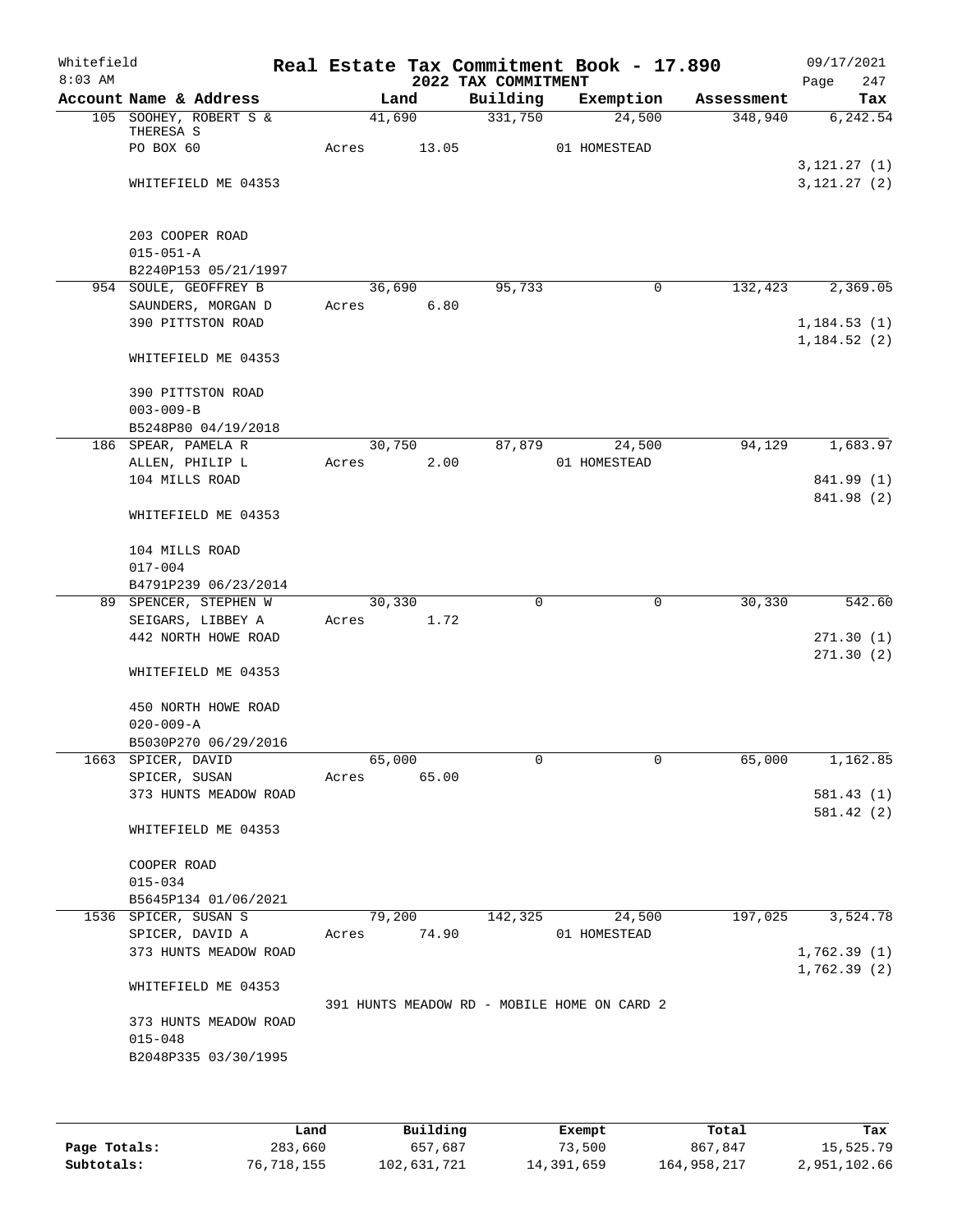| Whitefield   |                                                    |            |                |             |                      | Real Estate Tax Commitment Book - 17.890 |                       | 09/17/2021                 |
|--------------|----------------------------------------------------|------------|----------------|-------------|----------------------|------------------------------------------|-----------------------|----------------------------|
| $8:03$ AM    |                                                    |            |                |             | 2022 TAX COMMITMENT  |                                          |                       | 248<br>Page                |
|              | Account Name & Address<br>1780 SPRAGUE, NICHOLAS T |            | Land<br>30,450 |             | Building<br>149, 417 | Exemption<br>$\Omega$                    | Assessment<br>179,867 | Tax<br>3,217.82            |
|              | SPRAGUE, CHELSEA N<br>26 RED FOX LANE              | Acres      |                | 1.80        |                      |                                          |                       | 1,608.91(1)<br>1,608.91(2) |
|              | WHITEFIELD ME 04353                                |            |                |             |                      |                                          |                       |                            |
|              | 26 RED FOX LANE<br>$012 - 003 - A$                 |            |                |             |                      |                                          |                       |                            |
|              | B5138P235 05/25/2017                               |            |                |             |                      |                                          |                       |                            |
|              | 1123 SPRAGUE'S HALLOW LLC                          |            | 37,900         |             | $\mathbf 0$          | 0                                        | 37,900                | 678.03                     |
|              | 241 LESSNER ROAD                                   | Acres      |                | 21.00       |                      |                                          |                       |                            |
|              | DAMARISCOTTA ME 04543                              |            |                |             |                      |                                          |                       | 339.02(1)<br>339.01 (2)    |
|              | PALMER ROAD                                        |            |                |             |                      |                                          |                       |                            |
|              | $001 - 016$                                        |            |                |             |                      |                                          |                       |                            |
|              | B5180P33 09/14/2017<br>1393 SPRAGUE'S HALLOW LLC   |            | 74,325         |             | 0                    | 0                                        | 74,325                | 1,329.67                   |
|              | 241 LESSNER ROAD                                   | Acres      |                | 9.91        |                      |                                          |                       |                            |
|              |                                                    |            |                |             |                      |                                          |                       | 664.84 (1)                 |
|              | DAMARISCOTTA ME 04543                              |            |                |             |                      |                                          |                       | 664.83(2)                  |
|              | PALMER ROAD<br>$001 - 018$                         |            |                |             |                      |                                          |                       |                            |
|              | B5180P33 09/14/2017                                |            |                |             |                      |                                          |                       |                            |
|              | 857 SPROUL STANLEY &                               |            | 30,900         |             | 117,137              | 24,500                                   | 123,537               | 2,210.08                   |
|              | CYNTHIA                                            |            |                |             |                      |                                          |                       |                            |
|              | 269 NORTH HOWE ROAD                                | Acres      |                | 2.10        |                      | 01 HOMESTEAD                             |                       | 1, 105.04(1)               |
|              | WHITEFIELD ME 04353                                |            |                |             |                      |                                          |                       | 1, 105.04(2)               |
|              | 269 NORTH HOWE ROAD                                |            |                |             |                      |                                          |                       |                            |
|              | $020 - 026 - B$                                    |            |                |             |                      |                                          |                       |                            |
|              | B2597P82 09/11/2000                                |            |                |             |                      |                                          |                       |                            |
|              | 478 SPROUL, ARNOLD W &                             |            | 49,243         |             | 0                    | 0                                        | 49,243                | 880.96                     |
|              | ERNESTINE P TRUSTEES<br>SPROUL, ARNOLD W &         | Acres      |                | 38.45       |                      |                                          |                       |                            |
|              | ERNESTINE P TRUST                                  |            |                |             |                      |                                          |                       |                            |
|              | 60 BALSAM DRIVE                                    |            |                |             |                      |                                          |                       | 440.48 (1)                 |
|              | HALLOWELL ME 04347                                 |            |                |             |                      |                                          |                       | 440.48 (2)                 |
|              | PALMER ROAD                                        |            |                |             |                      |                                          |                       |                            |
|              | $001 - 012$                                        |            |                |             |                      |                                          |                       |                            |
| 1290         | B2304P89 01/22/1998<br>SPROUL, ARNOLD W &          |            | 38,745         |             | 0                    | 0                                        | 38,745                | 693.15                     |
|              | ERNESTINE P TRUSTEES                               |            |                |             |                      |                                          |                       |                            |
|              | SPROUL, ARNOLD W &                                 | Acres      |                | 22.30       |                      |                                          |                       |                            |
|              | ERNESTINE P TRUST<br>60 BALSAM DRIVE               |            |                |             |                      |                                          |                       | 346.58(1)                  |
|              |                                                    |            |                |             |                      |                                          |                       | 346.57(2)                  |
|              | HALLOWELL ME 04347                                 |            |                |             |                      |                                          |                       |                            |
|              | PALMER ROAD                                        |            |                |             |                      |                                          |                       |                            |
|              | $001 - 014$                                        |            |                |             |                      |                                          |                       |                            |
|              | B2304P89 01/22/1998                                |            |                |             |                      |                                          |                       |                            |
|              |                                                    | Land       |                | Building    |                      | Exempt                                   | Total                 | Tax                        |
| Page Totals: |                                                    | 261,563    |                | 266,554     |                      | 24,500                                   | 503,617               | 9,009.71                   |
| Subtotals:   |                                                    | 76,979,718 |                | 102,898,275 |                      | 14, 416, 159                             | 165,461,834           | 2,960,112.37               |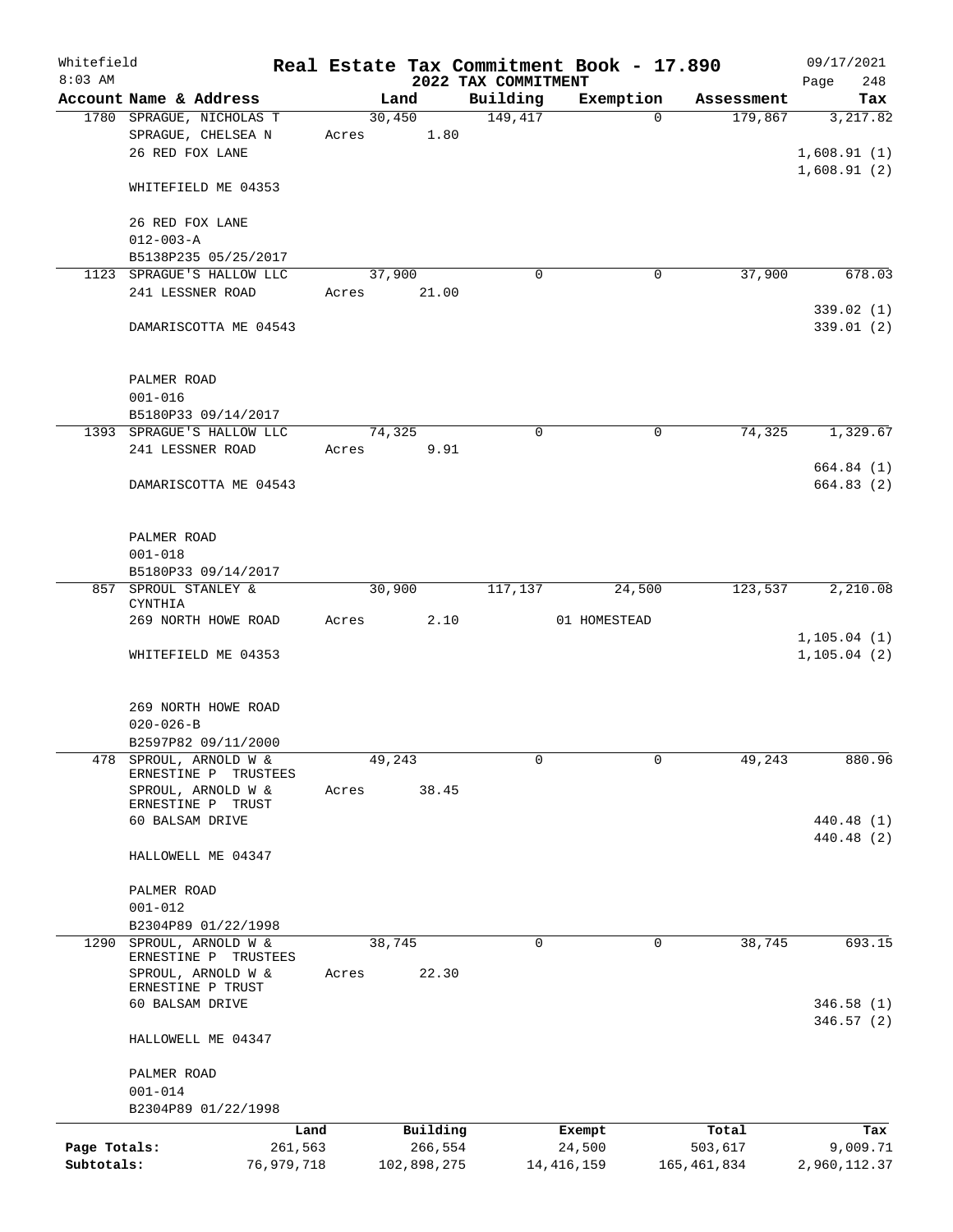| Whitefield |                                               |        |       |                     | Real Estate Tax Commitment Book - 17.890 |            | 09/17/2021                 |
|------------|-----------------------------------------------|--------|-------|---------------------|------------------------------------------|------------|----------------------------|
| $8:03$ AM  |                                               |        |       | 2022 TAX COMMITMENT |                                          |            | 249<br>Page                |
|            | Account Name & Address                        |        | Land  | Building            | Exemption                                | Assessment | Tax                        |
|            | 422 SPROUL, KATHY H<br>TRUSTEE                | 46,370 |       | 150, 278            | 24,500                                   | 172,148    | 3,079.73                   |
|            | SPROUL, KATHY HOWARD<br><b>GST TRUST</b>      | Acres  | 18.90 |                     | 01 HOMESTEAD                             |            |                            |
|            | 398 HEAD TIDE ROAD                            |        |       |                     |                                          |            | 1,539.87(1)<br>1,539.86(2) |
|            | WHITEFIELD ME 04353                           |        |       |                     |                                          |            |                            |
|            | 398 HEAD TIDE ROAD<br>$005 - 021$             |        |       |                     |                                          |            |                            |
|            | B4593P255 11/15/2012                          |        |       |                     |                                          |            |                            |
|            | 1432 SPROUL, LORETTA JEAN                     | 30,000 |       | 16,281              | 0                                        | 46,281     | 827.97                     |
|            | 416 WISCASSET ROAD                            | Acres  | 1.30  |                     |                                          |            |                            |
|            |                                               |        |       |                     |                                          |            | 413.99 (1)                 |
|            | WHITEFIELD ME 04353                           |        |       |                     |                                          |            | 413.98 (2)                 |
|            | 416 WISCASSET ROAD                            |        |       |                     |                                          |            |                            |
|            | $004 - 003 - A$                               |        |       |                     |                                          |            |                            |
|            | B5618P132 11/13/2020                          |        |       |                     |                                          |            |                            |
|            | 1030 ST PETER, CHARLES E JR,<br><b>ESTATE</b> | 32,250 |       | 51,673              | $\mathbf 0$                              | 83,923     | 1,501.38                   |
|            | STROUT, CYNTHIA P PER<br>REP                  | Acres  | 3.00  |                     |                                          |            |                            |
|            | 244 SOUTH HUNTS MEADOW<br><b>ROAD</b>         |        |       |                     |                                          |            | 750.69(1)                  |
|            | WHITEFIELD ME 04353                           |        |       |                     |                                          |            | 750.69(2)                  |
|            | 227 SOUTH HUNTS MEADOW<br>$009 - 006$         |        |       |                     |                                          |            |                            |
|            | B2726P222 08/30/2001                          |        |       |                     |                                          |            |                            |
|            | 312 ST PETER, CYNTHIA P &<br>SMITH, EMERY P   | 25,786 |       | $\mathbf 0$         | $\mathbf 0$                              | 25,786     | 461.31                     |
|            | 244 SOUTH HUNTS MEADOW<br><b>ROAD</b>         | Acres  | 5.67  |                     |                                          |            |                            |
|            |                                               |        |       |                     |                                          |            | 230.66(1)                  |
|            | WHITEFIELD ME 04353                           |        |       |                     |                                          |            | 230.65(2)                  |
|            | SOUTH HUNTS MEADOW ROAD<br>$009 - 022 - B$    |        |       |                     |                                          |            |                            |
|            | B4682P73 07/01/2013                           |        |       |                     |                                          |            |                            |
|            | 1389 ST PETER, RICHARD L                      | 40,000 |       | $\Omega$            | $\Omega$                                 | 40,000     | 715.60                     |
|            | ST PETER, KRISTEN R                           | Acres  | 52.00 |                     |                                          |            |                            |
|            | PO BOX 45                                     |        |       |                     |                                          |            | 357.80(1)                  |
|            |                                               |        |       |                     |                                          |            | 357.80(2)                  |
|            | WHITEFIELD ME 04353                           |        |       |                     |                                          |            |                            |
|            | 207 SOUTH HUNTS MEADOW                        |        |       |                     |                                          |            |                            |
|            | $009 - 006 - B$                               |        |       |                     |                                          |            |                            |
|            | B5258P100 05/18/2018                          |        |       |                     |                                          |            |                            |

|              | Land       | Building    | Exempt     | Total       | Tax          |
|--------------|------------|-------------|------------|-------------|--------------|
| Page Totals: | 174,406    | 218,232     | 24,500     | 368,138     | 6,585.99     |
| Subtotals:   | 77,154,124 | 103,116,507 | 14,440,659 | 165,829,972 | 2,966,698.36 |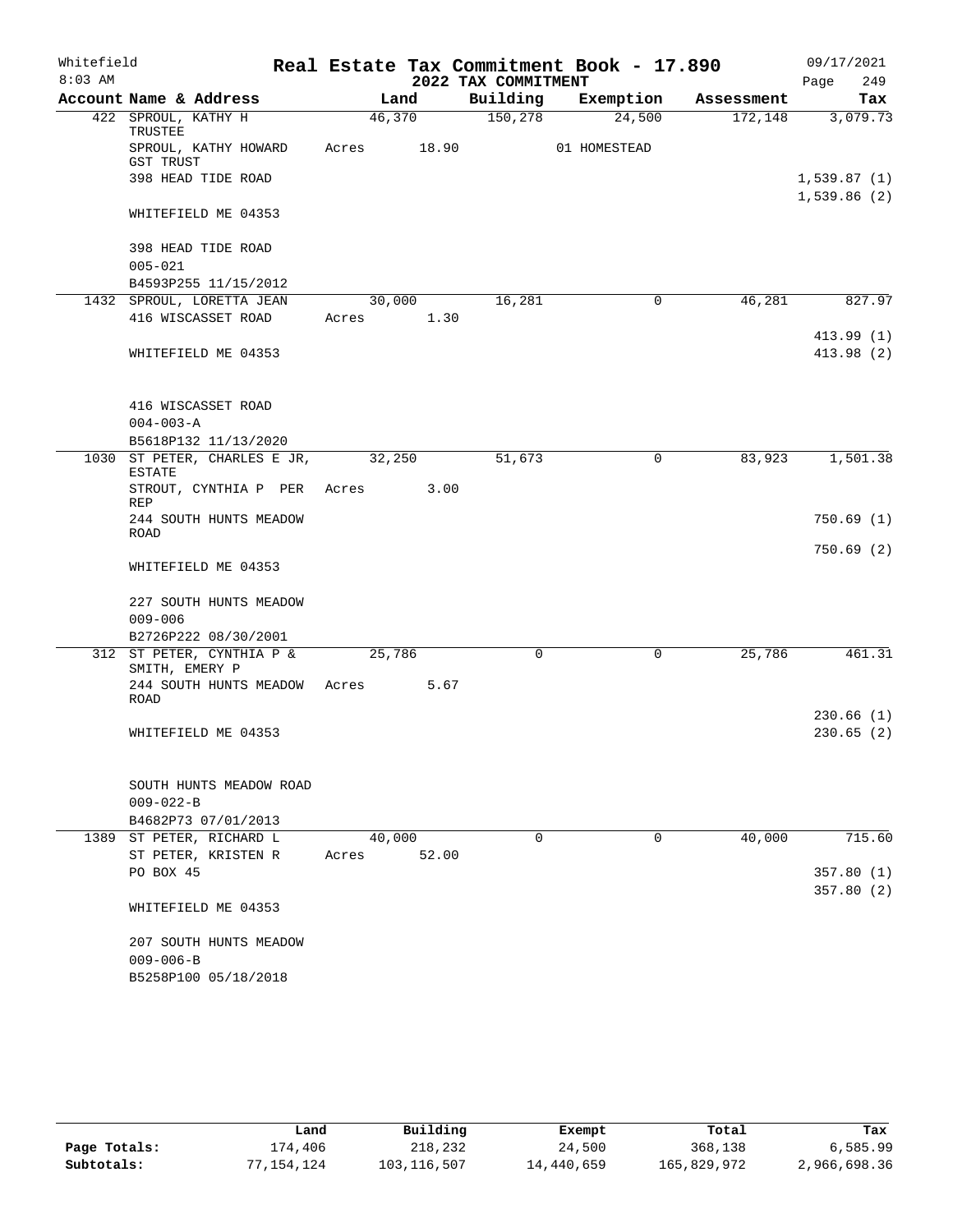| Whitefield<br>$8:03$ AM |                                                 |       |                 | 2022 TAX COMMITMENT | Real Estate Tax Commitment Book - 17.890 |            | 09/17/2021<br>Page<br>250 |
|-------------------------|-------------------------------------------------|-------|-----------------|---------------------|------------------------------------------|------------|---------------------------|
|                         | Account Name & Address                          |       | Land            | Building            | Exemption                                | Assessment | Tax                       |
|                         | 1601 STADE, HILDA M & HAROLD                    |       | 360             | $\mathbf 0$         | $\Omega$                                 | 360        | 6.44                      |
|                         | 1309 EAST PITTSTON ROAD Acres                   |       | 0.24            |                     |                                          |            |                           |
|                         | PITTSTON ME 04345                               |       |                 |                     |                                          |            | 3.22(1)<br>3.22(2)        |
|                         |                                                 |       |                 |                     |                                          |            |                           |
|                         | PITTSTON ROAD                                   |       |                 |                     |                                          |            |                           |
|                         | $003 - 008$                                     |       |                 |                     |                                          |            |                           |
|                         | B2458P96 05/18/1999                             |       |                 |                     |                                          |            |                           |
|                         | 752 STADE, HILDA M & HAROLD                     |       | 1,500           | $\mathbf 0$         | 0                                        | 1,500      | 26.84                     |
|                         | 1309 EAST PITTSTON ROAD Acres                   |       | 1.00            |                     |                                          |            |                           |
|                         | PITTSTON ME 04345                               |       |                 |                     |                                          |            | 13.42(1)<br>13.42(2)      |
|                         |                                                 |       |                 |                     |                                          |            |                           |
|                         | BRIGID LANE<br>$003 - 008 - A$                  |       |                 |                     |                                          |            |                           |
|                         | B2458P96 05/18/1999                             |       |                 |                     |                                          |            |                           |
|                         | 24 STAFFORD, CORY                               |       | 54,400          | 61,417              | 0                                        | 115,817    | 2,071.97                  |
|                         | 109 THAYER ROAD                                 | Acres | 31.00           |                     |                                          |            |                           |
|                         |                                                 |       |                 |                     |                                          |            | 1,035.99(1)               |
|                         | WHITEFIELD ME 04353                             |       |                 |                     |                                          |            | 1,035.98(2)               |
|                         | 109 THAYER ROAD                                 |       |                 |                     |                                          |            |                           |
|                         | $001 - 032$                                     |       |                 |                     |                                          |            |                           |
|                         | B4445P299 05/03/2011                            |       |                 |                     |                                          |            |                           |
|                         | 869 STANTON, AMY ELIZABETH<br>90 HOCKOMOCK ROAD | Acres | 40,266<br>24.64 | $\Omega$            | $\mathbf 0$                              | 40,266     | 720.36                    |
|                         |                                                 |       |                 |                     |                                          |            | 360.18(1)                 |
|                         | WOOLWICH ME 04579                               |       |                 |                     |                                          |            | 360.18(2)                 |
|                         | HILTON ROAD                                     |       |                 |                     |                                          |            |                           |
|                         | $014 - 009$                                     |       |                 |                     |                                          |            |                           |
|                         | B2954P141 11/27/2002                            |       |                 |                     |                                          |            |                           |
|                         | 1470 STAPLES, LYMAN                             |       | 32,850          | 65,654              | $\mathbf 0$                              | 98,504     | 1,762.24                  |
|                         | 7 WISCASSET ROAD                                | Acres | 3.40            |                     |                                          |            |                           |
|                         | WHITEFIELD ME 04353                             |       |                 |                     |                                          |            | 881.12 (1)<br>881.12 (2)  |
|                         |                                                 |       |                 |                     |                                          |            |                           |
|                         | 7 WISCASSET ROAD                                |       |                 |                     |                                          |            |                           |
|                         | $031 - 003$                                     |       |                 |                     |                                          |            |                           |
|                         | B31P3                                           |       |                 |                     |                                          |            |                           |
|                         | 1585 STAPLES, SANDRA L                          |       | 30,000          | 13,217              | $\mathbf{0}$                             | 43,217     | 773.15                    |
|                         | 7 WISCASSET ROAD                                | Acres | 1.00            |                     |                                          |            |                           |
|                         | WHITEFIELD ME 04353                             |       |                 |                     |                                          |            | 386.58 (1)<br>386.57(2)   |
|                         |                                                 |       |                 |                     |                                          |            |                           |
|                         | 11 WISCASSET ROAD                               |       |                 |                     |                                          |            |                           |
|                         | $031 - 002$                                     |       |                 |                     |                                          |            |                           |
|                         | B5453P69 10/01/2019                             |       |                 |                     |                                          |            |                           |
|                         |                                                 |       |                 |                     |                                          |            |                           |

|              | Land       | Building    | Exempt     | Total         | Tax          |
|--------------|------------|-------------|------------|---------------|--------------|
| Page Totals: | 159,376    | 140,288     |            | 299,664       | 5,361.00     |
| Subtotals:   | 77,313,500 | 103,256,795 | 14,440,659 | 166, 129, 636 | 2,972,059.36 |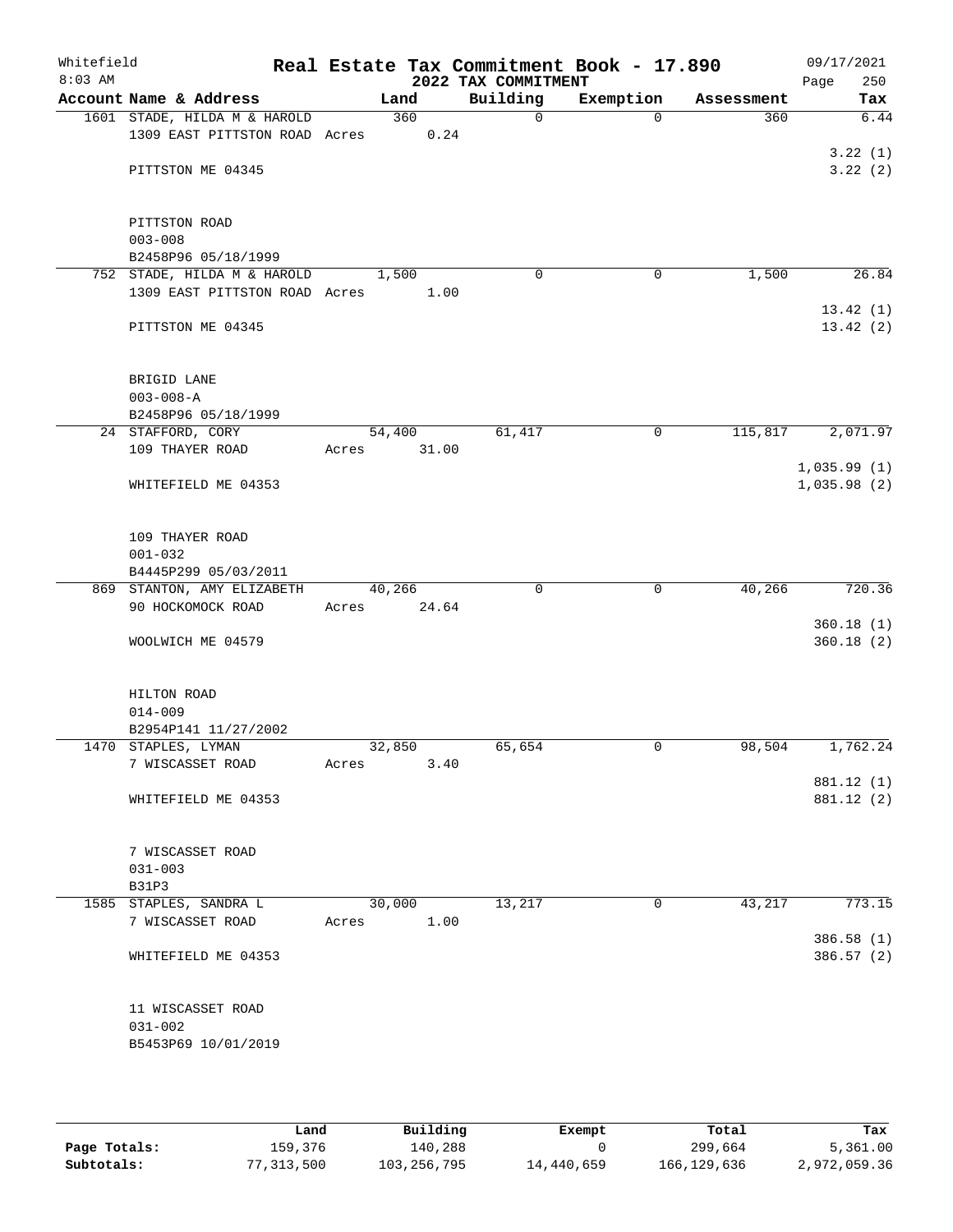| Whitefield<br>$8:03$ AM |                                                            |             |       | 2022 TAX COMMITMENT | Real Estate Tax Commitment Book - 17.890 |            | 09/17/2021<br>251<br>Page  |
|-------------------------|------------------------------------------------------------|-------------|-------|---------------------|------------------------------------------|------------|----------------------------|
|                         | Account Name & Address                                     |             | Land  | Building            | Exemption                                | Assessment | Tax                        |
|                         | 1401 STENECK, ROBERT S &<br><b>JOANNE</b>                  | 44,410      |       | 16,422              | $\Omega$                                 | 60,832     | 1,088.28                   |
|                         | 390 WISCASSET ROAD                                         | Acres       | 10.20 |                     |                                          |            |                            |
|                         | WHITEFIELD ME 04353                                        |             |       |                     |                                          |            | 544.14 (1)<br>544.14 (2)   |
|                         | 370 WISCASSET ROAD<br>$004 - 013$                          |             |       |                     |                                          |            |                            |
|                         | 1421 STENECK, ROBERT S &                                   | 44,570      |       | 162,325             | 24,500                                   | 182,395    | 3, 263.05                  |
|                         | <b>JOANNE</b><br>390 WISCASSET ROAD                        | Acres       | 10.40 |                     | 01 HOMESTEAD                             |            |                            |
|                         | WHITEFIELD ME 04353                                        |             |       |                     |                                          |            | 1,631.53(1)<br>1,631.52(2) |
|                         | 390 WISCASSET ROAD                                         |             |       |                     |                                          |            |                            |
|                         | $004 - 010$                                                |             |       |                     |                                          |            |                            |
|                         | 1413 STENECK, ROBERT S &<br><b>JOANNE</b>                  | 6,600       |       | $\mathbf 0$         | $\mathbf 0$                              | 6,600      | 118.07                     |
|                         | 390 WISCASSET ROAD                                         | Acres       | 4.40  |                     |                                          |            |                            |
|                         | WHITEFIELD ME 04353                                        |             |       |                     |                                          |            | 59.04(1)<br>59.03(2)       |
|                         | CROCKER AVENUE NORTH<br>$004 - 015 - 001$                  |             |       |                     |                                          |            |                            |
|                         | 297 STEVENS, JOHN & SHERI                                  | 53,875      |       | 150,677             | 24,500                                   | 180,052    | 3,221.13                   |
|                         | 428 NORTH HOWE ROAD                                        | Acres       | 22.50 |                     | 01 HOMESTEAD                             |            |                            |
|                         | WHITEFIELD ME 04353                                        |             |       |                     |                                          |            | 1,610.57(1)<br>1,610.56(2) |
|                         | 428 NORTH HOWE ROAD<br>$020 - 008$<br>B1171P298 12/17/1983 |             |       |                     |                                          |            |                            |
|                         | 10 STEVENS, JOHN E                                         | 45,110      |       | $\Omega$            | 0                                        | 45,110     | 807.02                     |
|                         | STEVENS, SHERI R<br>428 HOWE ROAD                          | Acres 24.40 |       |                     |                                          |            | 403.51(1)                  |
|                         | WHITEFIELD ME 04353                                        |             |       |                     |                                          |            | 403.51(2)                  |
|                         | NORTH HOWE ROAD<br>$020 - 019$                             |             |       |                     |                                          |            |                            |
|                         | B1561P171 07/14/1989                                       |             |       |                     |                                          |            |                            |
|                         | 168 STEVENS, WILLIAM R                                     | 30,000      |       | 71,080              | $\mathbf 0$                              | 101,080    | 1,808.32                   |
|                         | 439 EAGLE LANE                                             | Acres       | 1.18  |                     |                                          |            |                            |
|                         | VACAVILLE CA 95687                                         |             |       |                     |                                          |            | 904.16(1)<br>904.16(2)     |
|                         | 285 PITTSTON ROAD<br>$003 - 015$<br>B4869P111 03/19/2015   |             |       |                     |                                          |            |                            |

|              | Land       | Building    | Exempt     | Total       | Tax          |
|--------------|------------|-------------|------------|-------------|--------------|
| Page Totals: | 224,565    | 400,504     | 49,000     | 576,069     | 10,305.87    |
| Subtotals:   | 77,538,065 | 103,657,299 | 14,489,659 | 166,705,705 | 2,982,365.23 |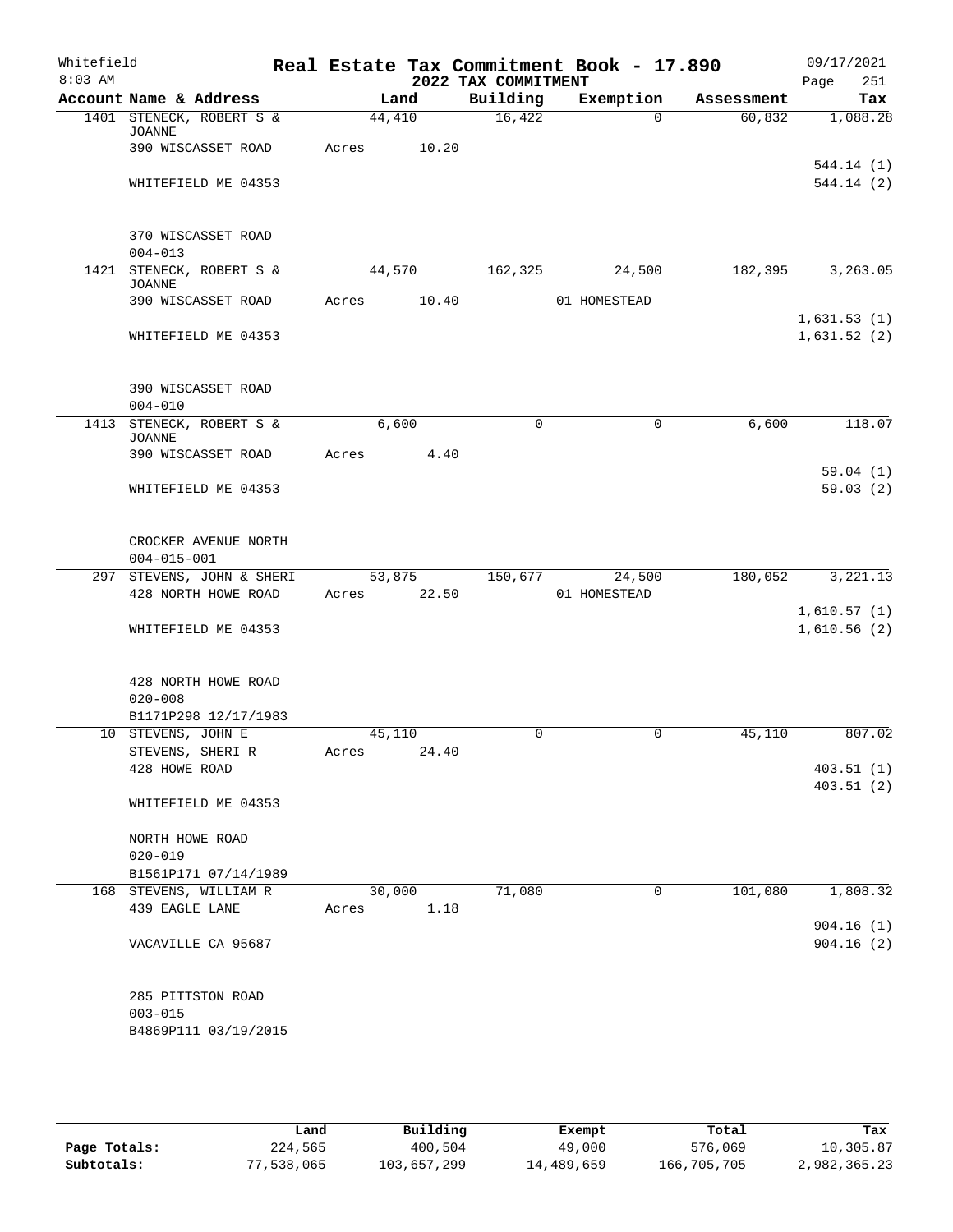| Whitefield<br>$8:03$ AM |                                                                   |            |          |                                 | Real Estate Tax Commitment Book - 17.890 |            | 09/17/2021               |
|-------------------------|-------------------------------------------------------------------|------------|----------|---------------------------------|------------------------------------------|------------|--------------------------|
|                         | Account Name & Address                                            | Land       |          | 2022 TAX COMMITMENT<br>Building | Exemption                                | Assessment | 252<br>Page<br>Tax       |
|                         | 1498 STEWART, GREGORY F &                                         | 51,800     |          | 213,390                         | 24,500                                   | 240,690    | 4,305.94                 |
|                         | KATHY L                                                           |            | 27.00    |                                 | 01 HOMESTEAD                             |            |                          |
|                         | 173 ROONEY LANE                                                   | Acres      |          |                                 |                                          |            | 2,152.97(1)              |
|                         | WHITEFIELD ME 04353                                               |            |          |                                 |                                          |            | 2,152.97(2)              |
|                         |                                                                   |            |          |                                 |                                          |            |                          |
|                         | 173 ROONEY LANE                                                   |            |          |                                 |                                          |            |                          |
|                         | $009 - 012$                                                       |            |          |                                 |                                          |            |                          |
|                         | B2262P295 08/13/1997                                              |            |          |                                 |                                          |            |                          |
|                         | 1543 STICKNEY, GEORGE                                             | 31,950     | 2.80     | 74,800                          | 24,500<br>01 HOMESTEAD                   | 82,250     | 1,471.45                 |
|                         | STICKNEY, WANDA<br>247 HILTON ROAD                                | Acres      |          |                                 |                                          |            | 735.73(1)                |
|                         |                                                                   |            |          |                                 |                                          |            | 735.72(2)                |
|                         | WHITEFIELD ME 04353                                               |            |          |                                 |                                          |            |                          |
|                         | 247 HILTON ROAD                                                   |            |          |                                 |                                          |            |                          |
|                         | $014 - 005 - A$                                                   |            |          |                                 |                                          |            |                          |
|                         | B3411P276 12/17/2004                                              |            |          |                                 |                                          |            |                          |
|                         | 996 STILLMAN, WAYNE D                                             | 30,000     |          | 73,076                          | $\mathbf 0$                              | 103,076    | 1,844.03                 |
|                         | PO BOX 153                                                        | Acres      | 0.80     |                                 |                                          |            |                          |
|                         |                                                                   |            |          |                                 |                                          |            | 922.02(1)                |
|                         | WINDSOR ME 04363                                                  |            |          |                                 |                                          |            | 922.01(2)                |
|                         | 442 VIGUE ROAD                                                    |            |          |                                 |                                          |            |                          |
|                         | $019 - 013$                                                       |            |          |                                 |                                          |            |                          |
|                         | B4474P216 12/27/2011 B4424P236 08/04/2011 B4184P217<br>07/29/2009 |            |          |                                 |                                          |            |                          |
|                         | 820 STINSON, JUSTINE N                                            | 30,270     |          | 112,244                         | $\mathbf 0$                              | 142,514    | 2,549.58                 |
|                         | 220 BEEDLE RD.                                                    | Acres 1.68 |          |                                 |                                          |            |                          |
|                         |                                                                   |            |          |                                 |                                          |            | 1, 274.79(1)             |
|                         | RICHMOND ME 04357                                                 |            |          |                                 |                                          |            | 1, 274.79(2)             |
|                         | <b>48 HUNTS MEADOW ROAD</b>                                       |            |          |                                 |                                          |            |                          |
|                         | $012 - 013 - A$                                                   |            |          |                                 |                                          |            |                          |
|                         | B5115P71 03/09/2017                                               |            |          |                                 |                                          |            |                          |
|                         | 1426 STODDARD, JAMES L                                            | 30,750     |          | 103,239                         | 24,500                                   | 109,489    | 1,958.76                 |
|                         | 472 COOPER ROAD                                                   | Acres      | 2.00     |                                 | 01 HOMESTEAD                             |            |                          |
|                         | WHITEFIELD ME 04353                                               |            |          |                                 |                                          |            | 979.38 (1)<br>979.38 (2) |
|                         |                                                                   |            |          |                                 |                                          |            |                          |
|                         | 472 COOPER ROAD                                                   |            |          |                                 |                                          |            |                          |
|                         | $015 - 020 - A$                                                   |            |          |                                 |                                          |            |                          |
|                         | B2098P328 11/01/1995                                              |            |          |                                 |                                          |            |                          |
|                         | 807 STODDER, ERIN J                                               | 35,250     |          | 186,102                         | 0                                        | 221,352    | 3,959.99                 |
|                         | 489 WISCASSET ROAD                                                | Acres      | 5.00     |                                 |                                          |            | 1,980.00(1)              |
|                         | WHITEFIELD ME 04353                                               |            |          |                                 |                                          |            | 1,979.99(2)              |
|                         |                                                                   |            |          |                                 |                                          |            |                          |
|                         | 489 WISCASSET ROAD                                                |            |          |                                 |                                          |            |                          |
|                         | $001 - 006 - A$                                                   |            |          |                                 |                                          |            |                          |
|                         | B4826P7 10/08/2014                                                |            |          |                                 |                                          |            |                          |
|                         |                                                                   |            |          |                                 |                                          |            |                          |
|                         |                                                                   | Land       | Building |                                 | Exempt                                   | Total      | Tax                      |
| Page Totals:            | 210,020                                                           |            | 762,851  |                                 | 73,500                                   | 899,371    | 16,089.75                |

**Subtotals:** 77,748,085 104,420,150 14,563,159 167,605,076 2,998,454.98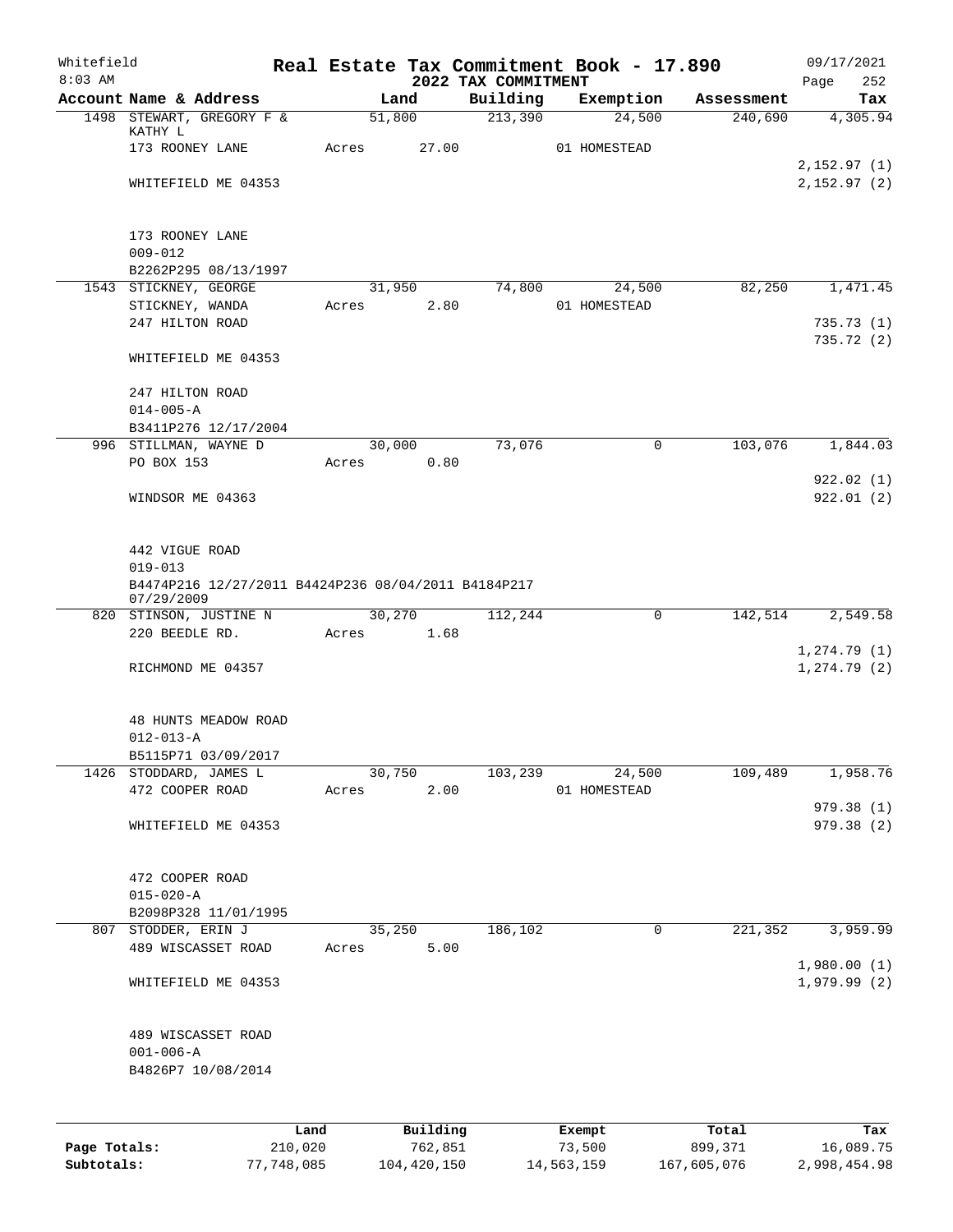| Whitefield |                                                |      |       |          |                                 | Real Estate Tax Commitment Book - 17.890 |            | 09/17/2021         |
|------------|------------------------------------------------|------|-------|----------|---------------------------------|------------------------------------------|------------|--------------------|
| $8:03$ AM  | Account Name & Address                         |      |       | Land     | 2022 TAX COMMITMENT<br>Building | Exemption                                | Assessment | 253<br>Page<br>Tax |
|            | 874 STODDER, JASON                             |      |       | 30,000   | 73,388                          | $\mathbf 0$                              | 103,388    | 1,849.61           |
|            | 61 GARDINER ROAD                               |      | Acres | 1.02     |                                 |                                          |            |                    |
|            |                                                |      |       |          |                                 |                                          |            | 924.81(1)          |
|            | WHITEFIELD ME 04353                            |      |       |          |                                 |                                          |            | 924.80(2)          |
|            |                                                |      |       |          |                                 |                                          |            |                    |
|            |                                                |      |       |          |                                 |                                          |            |                    |
|            | 61 GARDINER ROAD                               |      |       |          |                                 |                                          |            |                    |
|            | $013 - 024$                                    |      |       |          |                                 |                                          |            |                    |
|            | B5159P22 07/21/2017                            |      |       |          |                                 |                                          |            |                    |
|            | 338 STONE, FREDRICK C &<br>LAURIE D            |      |       | 71,770   | 182,572                         | 30,380                                   | 223,962    | 4,006.68           |
|            | PO BOX 8                                       |      | Acres | 20.90    |                                 | 01 HOMESTEAD                             |            |                    |
|            |                                                |      |       |          |                                 | 07 NMR VET & WIDOW                       |            | 2,003.34(1)        |
|            | WHITEFIELD ME 04353                            |      |       |          |                                 |                                          |            | 2,003.34(2)        |
|            |                                                |      |       |          |                                 |                                          |            |                    |
|            |                                                |      |       |          |                                 |                                          |            |                    |
|            | 450 TOWNHOUSE ROAD                             |      |       |          |                                 |                                          |            |                    |
|            | $010 - 020$                                    |      |       | 30,000   | 24,992                          |                                          | 54,992     |                    |
|            | 392 STORIES MAINE,<br>LLC<br>BROOKE A JOSLYN   |      | Acres | 0.22     |                                 | 0                                        |            | 983.81             |
|            | 450 WEST 24TH STREET                           |      |       |          |                                 |                                          |            | 491.91 (1)         |
|            | APT 11AB                                       |      |       |          |                                 |                                          |            |                    |
|            | NEW YORK NY 10011                              |      |       |          |                                 |                                          |            | 491.90 (2)         |
|            |                                                |      |       |          |                                 |                                          |            |                    |
|            |                                                |      |       |          |                                 |                                          |            |                    |
|            | 111 MAIN STREET                                |      |       |          |                                 |                                          |            |                    |
|            | $022 - 027$                                    |      |       |          |                                 |                                          |            |                    |
|            | B5642P243 12/28/2020<br>137 STORIES MAINE, LLC |      |       | 40,810   | 62,715                          | 0                                        | 103,525    | 1,852.06           |
|            | BROOKE A JOSLYN                                |      | Acres | 5.70     |                                 |                                          |            |                    |
|            | 450 WEST 24TH STREET                           |      |       |          |                                 |                                          |            | 926.03(1)          |
|            | APT 11AB                                       |      |       |          |                                 |                                          |            |                    |
|            | NEW YORK NY 10011                              |      |       |          |                                 |                                          |            | 926.03(2)          |
|            |                                                |      |       |          |                                 |                                          |            |                    |
|            | 107 MAIN STREET                                |      |       |          |                                 |                                          |            |                    |
|            | $022 - 028$                                    |      |       |          |                                 |                                          |            |                    |
|            | B5642P234 12/28/2020                           |      |       |          |                                 |                                          |            |                    |
|            | 1376 STORIES MAINE, LLC                        |      |       | 30,000   | 24,079                          | 0                                        | 54,079     | 967.47             |
|            | BROOKE A JOSLYN                                |      | Acres | 0.07     |                                 |                                          |            |                    |
|            | 450 WEST 24TH STREET                           |      |       |          |                                 |                                          |            | 483.74 (1)         |
|            | APT 11AB                                       |      |       |          |                                 |                                          |            |                    |
|            | NEW YORK NY 10011                              |      |       |          |                                 |                                          |            | 483.73 (2)         |
|            |                                                |      |       |          |                                 |                                          |            |                    |
|            | 105 MAIN STREET                                |      |       |          |                                 |                                          |            |                    |
|            | $022 - 029$                                    |      |       |          |                                 |                                          |            |                    |
|            | B5642P243 12/28/2020                           |      |       |          |                                 |                                          |            |                    |
|            | 906 STORY, LOUANNE                             |      |       | 46,450   | 109,646                         | 24,500                                   | 131,596    | 2,354.25           |
|            | 113 DOYLE ROAD                                 |      | Acres | 16.50    |                                 | 01 HOMESTEAD                             |            |                    |
|            |                                                |      |       |          |                                 |                                          |            | 1, 177.13(1)       |
|            | WHITEFIELD ME 04353                            |      |       |          |                                 |                                          |            | 1, 177.12(2)       |
|            |                                                |      |       |          |                                 |                                          |            |                    |
|            | 113 DOYLE ROAD                                 |      |       |          |                                 |                                          |            |                    |
|            | $019 - 031$                                    |      |       |          |                                 |                                          |            |                    |
|            | B2627P198 12/18/2000                           |      |       |          |                                 |                                          |            |                    |
|            |                                                |      |       |          |                                 |                                          |            |                    |
|            |                                                |      |       |          |                                 |                                          |            |                    |
|            |                                                | Land |       | Building |                                 | Exempt                                   | Total      | Tax                |

| Page Totals: | 249,030    | 477,392     | 54,880     | 671,542     | 12,013.88    |
|--------------|------------|-------------|------------|-------------|--------------|
| Subtotals:   | 77,997,115 | 104,897,542 | 14,618,039 | 168,276,618 | 3,010,468.86 |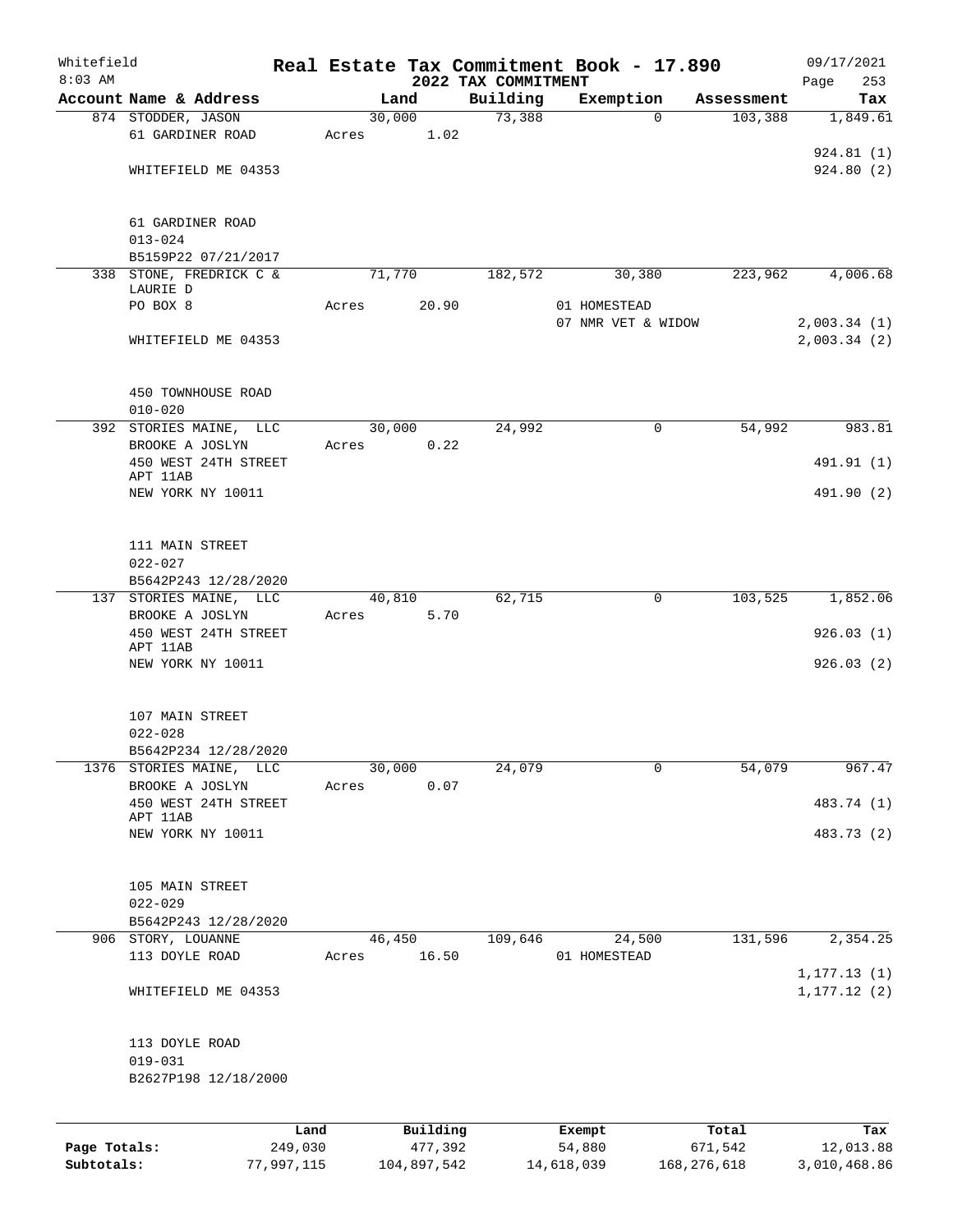| Whitefield<br>$8:03$ AM    |                                                                    |                       |                          | 2022 TAX COMMITMENT |                      | Real Estate Tax Commitment Book - 17.890 |            | 09/17/2021<br>254<br>Page   |
|----------------------------|--------------------------------------------------------------------|-----------------------|--------------------------|---------------------|----------------------|------------------------------------------|------------|-----------------------------|
|                            | Account Name & Address                                             |                       | Land                     | Building            |                      | Exemption                                | Assessment | Tax                         |
|                            | 516 STRICKLAND, TAMMY A &<br>GILBERT, GERALDINE A<br>520 NASH ROAD | Acres                 | 32,770                   | 126,790<br>14.40    |                      | 24,500<br>01 HOMESTEAD                   | 135,060    | 2,416.22                    |
|                            | PITTSTON ME 04245                                                  |                       |                          |                     |                      |                                          |            | 1, 208.11(1)<br>1,208.11(2) |
|                            | 23 CAIRN LANE<br>$017 - 044$                                       |                       |                          |                     |                      |                                          |            |                             |
|                            | B4982P100 03/03/2016                                               |                       |                          |                     |                      |                                          |            |                             |
|                            | 551 STULTZ, CHRISTOPHER R & 58,410<br>KAREN                        |                       |                          | 238,206             |                      | 30,380                                   | 266,236    | 4,762.96                    |
|                            | PO BOX 11                                                          | Acres                 | 27.70                    |                     |                      | 01 HOMESTEAD<br>07 NMR VET & WIDOW       |            | 2,381.48(1)                 |
|                            | WHITEFIELD ME 04353                                                |                       |                          |                     |                      |                                          |            | 2,381.48 (2)                |
|                            | 172 MILLS ROAD<br>$017 - 005 - A$                                  |                       |                          |                     |                      |                                          |            |                             |
|                            | B1330P321 08/29/1986                                               |                       |                          |                     |                      |                                          |            |                             |
|                            | 1779 SULLIVAN, JEFFREY M                                           |                       | 21,050                   | $\Omega$            |                      | 0                                        | 21,050     | 376.58                      |
|                            | 126 WINDSOR STREET                                                 |                       | Acres 2.20               |                     |                      |                                          |            | 188.29(1)<br>188.29(2)      |
|                            | RANDOLPH ME 04346                                                  |                       |                          |                     |                      |                                          |            |                             |
|                            | ROONEY LANE<br>$009 - 035 - B$                                     |                       |                          |                     |                      |                                          |            |                             |
|                            | B4792P269 06/25/2014<br>1777 SULLIVAN, JEFFREY M &                 | 31,200                |                          | 190,555             |                      | $\mathbf 0$                              | 221,755    | 3,967.20                    |
|                            | ANGELA L<br>126 WINDSOR STREET                                     | Acres                 |                          | 2.30                |                      |                                          |            |                             |
|                            | RANDOLPH ME 04346                                                  |                       |                          |                     |                      |                                          |            | 1,983.60(1)<br>1,983.60(2)  |
|                            | 91 ROONEY LANE                                                     |                       |                          |                     |                      |                                          |            |                             |
|                            | $009 - 035 - A$<br>B4634P1 02/27/2013                              |                       |                          |                     |                      |                                          |            |                             |
|                            | 628 SULLIVAN, LORETTA<br><b>ESTATE</b>                             |                       | 58,050                   | 75,472              |                      | 0                                        | 133,522    | 2,388.71                    |
|                            | SULLIVAN, D MICHAEL<br>PERS REP<br>477 MILLS ROAD                  | Acres                 | 10.00                    |                     |                      |                                          |            | 1, 194.36(1)                |
|                            | WHITEFIELD ME 04353                                                |                       |                          |                     |                      |                                          |            | 1, 194.35(2)                |
|                            | 477 MILLS ROAD<br>$020 - 043$                                      |                       |                          |                     |                      |                                          |            |                             |
|                            | B2664P40 B1409P132 07/24/1987                                      |                       |                          |                     |                      |                                          |            |                             |
| 1058                       | SULLIVAN, MICHAEL G JR<br>& MARLENE                                |                       | 0                        | 24,579              |                      | 24,579                                   | 0          | 0.00                        |
|                            | 222 PITTSTON ROAD                                                  |                       |                          |                     |                      | 01 HOMESTEAD<br>05 VET EXEMPTION         |            |                             |
|                            | WHITEFIELD ME 04353                                                |                       |                          |                     |                      |                                          |            |                             |
|                            | 222 PITTSTON ROAD<br>$004 - 047 - ON$                              |                       |                          |                     |                      |                                          |            |                             |
|                            |                                                                    | Land                  | Building                 |                     | Exempt               |                                          | Total      | Tax                         |
| Page Totals:<br>Subtotals: |                                                                    | 201,480<br>78,198,595 | 655,602<br>105, 553, 144 |                     | 79,459<br>14,697,498 | 169,054,241                              | 777,623    | 13,911.67<br>3,024,380.53   |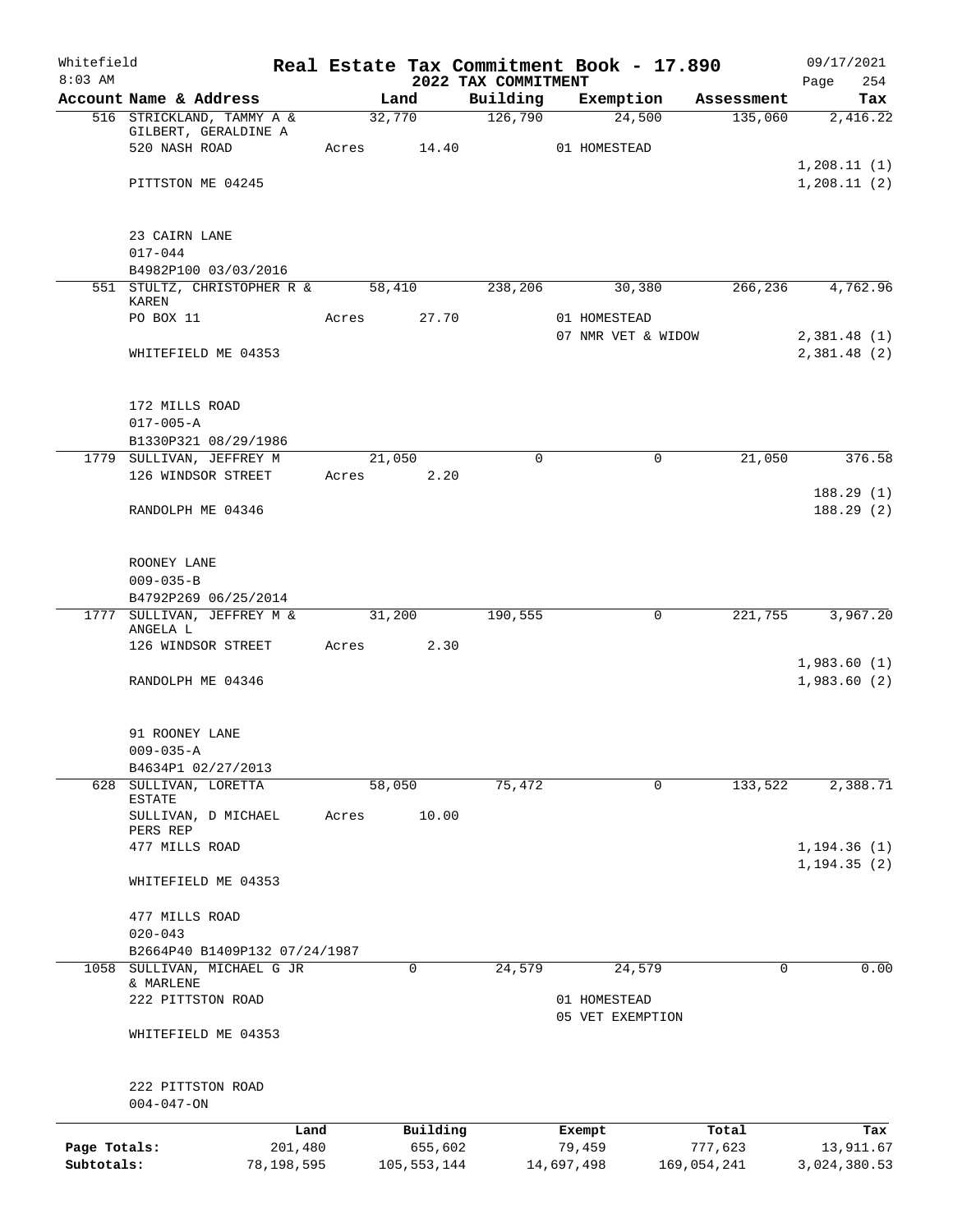| Whitefield<br>$8:03$ AM |                                                   |                 |             | 2022 TAX COMMITMENT | Real Estate Tax Commitment Book - 17.890 |            | 09/17/2021<br>255<br>Page  |
|-------------------------|---------------------------------------------------|-----------------|-------------|---------------------|------------------------------------------|------------|----------------------------|
|                         | Account Name & Address                            |                 | Land        | Building            | Exemption                                | Assessment | Tax                        |
|                         | 1258 SULLIVAN, MICHAEL G JR                       | 40,150          |             | 29,593              | $\Omega$                                 | 69,743     | 1,247.70                   |
|                         | & MARLENE<br>222 PITTSTON ROAD                    | Acres           | 1.60        |                     |                                          |            |                            |
|                         | WHITEFIELD ME 04353                               |                 |             |                     |                                          |            | 623.85(1)<br>623.85(2)     |
|                         |                                                   |                 |             |                     |                                          |            |                            |
|                         | 218 PITTSTON ROAD                                 |                 |             |                     |                                          |            |                            |
|                         | $004 - 047$<br>B1915P12 10/01/1993                |                 |             |                     |                                          |            |                            |
|                         | 304 SUMABAT, PRISCILLA M                          | 30,000          |             | 60,782              | 24,500                                   | 66,282     | 1,185.78                   |
|                         | 776 EAST RIVER ROAD                               | Acres           | 1.26        |                     | 01 HOMESTEAD                             |            |                            |
|                         | WHITEFIELD ME 04353                               |                 |             |                     |                                          |            | 592.89(1)<br>592.89(2)     |
|                         | 776 EAST RIVER ROAD                               |                 |             |                     |                                          |            |                            |
|                         | $007 - 055 - A$                                   |                 |             |                     |                                          |            |                            |
|                         | B1633P170 07/17/1990                              |                 |             |                     |                                          |            |                            |
|                         | 1336 SURETTE, PETER B                             | 33,810          |             | 105,009             | 24,500                                   | 114,319    | 2,045.17                   |
|                         | SURETTE, KERRY E                                  | Acres           | 4.04        |                     | 01 HOMESTEAD                             |            |                            |
|                         | 78 HUNTS MEADOW ROAD                              |                 |             |                     |                                          |            | 1,022.59(1)<br>1,022.58(2) |
|                         | WHITEFIELD ME 04353                               |                 |             |                     |                                          |            |                            |
|                         | 78 HUNTS MEADOW ROAD                              |                 |             |                     |                                          |            |                            |
|                         | $012 - 015 - A$                                   |                 |             |                     |                                          |            |                            |
|                         | B5002P197 04/26/2016                              |                 |             |                     |                                          |            |                            |
|                         | 1083 SWAIN, ARMAND J                              | 30,000          |             | 26,012              | 24,500                                   | 31,512     | 563.75                     |
|                         | RAYMOND, MARK G<br>50 PITTSTON ROAD               | Acres           | 1.37        |                     | 01 HOMESTEAD                             |            |                            |
|                         |                                                   |                 |             |                     |                                          |            | 281.88(1)<br>281.87(2)     |
|                         | WHITEFIELD ME 04353                               |                 |             |                     |                                          |            |                            |
|                         | 50 PITTSTON ROAD                                  |                 |             |                     |                                          |            |                            |
|                         | $030 - 014$                                       |                 |             |                     |                                          |            |                            |
|                         | B5459P128 11/15/2019                              |                 |             |                     |                                          |            |                            |
|                         | 1255 SWARTZENTRUBER, LEVI<br>SWARTZENTRUBER, ANNA | 60,250<br>Acres | 51.00       | 108,049             | 0                                        | 168,299    | 3,010.87                   |
|                         | 510 EAST RIVER ROAD                               |                 |             |                     |                                          |            | 1,505.44(1)                |
|                         |                                                   |                 |             |                     |                                          |            | 1,505.43(2)                |
|                         | WHITEFIELD ME 04353                               |                 |             |                     |                                          |            |                            |
|                         | 510 EAST RIVER ROAD                               |                 |             |                     |                                          |            |                            |
|                         | $010 - 053$                                       |                 |             |                     |                                          |            |                            |
|                         | B5649P98 08/12/2020                               |                 |             |                     |                                          |            |                            |
|                         | 1964 SWARTZENTRUBER, MOSIE<br>69 MILLS ROAD       |                 | $\mathbf 0$ | 108,959             | 0                                        | 108,959    | 1,949.28                   |
|                         |                                                   |                 |             |                     |                                          |            | 974.64(1)                  |
|                         | WHITEFIELD ME 04353                               |                 |             |                     |                                          |            | 974.64(2)                  |
|                         | MILLS ROAD                                        |                 |             |                     |                                          |            |                            |
|                         | $017 - 057 - A - ON$                              |                 |             |                     |                                          |            |                            |
|                         |                                                   |                 |             |                     |                                          |            |                            |

|              | Land       | Building    | Exempt     | Total       | Tax          |
|--------------|------------|-------------|------------|-------------|--------------|
| Page Totals: | 194,210    | 438,404     | 73,500     | 559,114     | 10,002.55    |
| Subtotals:   | 78,392,805 | 105,991,548 | 14,770,998 | 169,613,355 | 3,034,383.08 |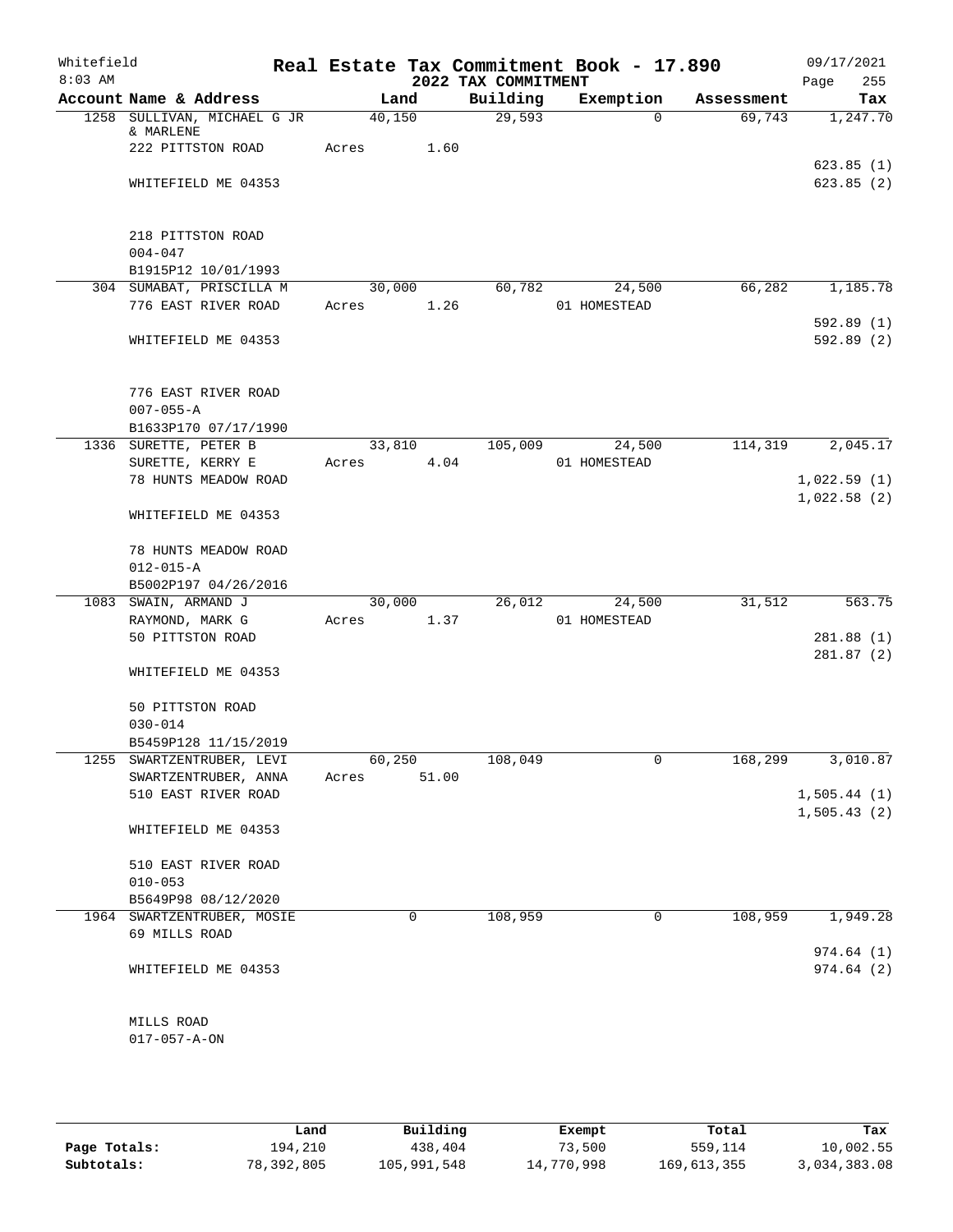| Whitefield                 |                                                                      |                      |                                      |                     | Real Estate Tax Commitment Book - 17.890 |                                 | 09/17/2021                         |
|----------------------------|----------------------------------------------------------------------|----------------------|--------------------------------------|---------------------|------------------------------------------|---------------------------------|------------------------------------|
| $8:03$ AM                  |                                                                      |                      |                                      | 2022 TAX COMMITMENT |                                          |                                 | 256<br>Page                        |
|                            | Account Name & Address                                               |                      | Land                                 | Building<br>110,477 | Exemption                                | Assessment                      | Tax                                |
|                            | 383 SWARTZENTRUBER, NOAH<br>SWARTZENTRUBER, SUSIE                    | 50, 500<br>Acres     | 25.00                                |                     | 24,500<br>01 HOMESTEAD                   | 136,477                         | 2,441.57                           |
|                            | 419 NO HUNTS MEADOW<br>ROAD                                          |                      |                                      |                     |                                          |                                 | 1,220.79(1)                        |
|                            | WHITEFIELD ME<br>04353-3218                                          |                      |                                      |                     |                                          |                                 | 1,220.78(2)                        |
|                            | 419 NORTH HUNTS MEADOW<br>$019 - 002$                                |                      |                                      |                     |                                          |                                 |                                    |
|                            | B5326P113 11/15/2018                                                 |                      |                                      |                     |                                          |                                 |                                    |
|                            | 929 SWEET, PATRICIA D &<br>CHARLES T<br>SWEET, CHARLES T (LIFE Acres | 35,650               | 5.50                                 | 131,966             |                                          | $\mathbf 0$<br>167,616          | 2,998.65                           |
|                            | ESTATE)<br>PO BOX 1475                                               |                      |                                      |                     |                                          |                                 | 1,499.33(1)                        |
|                            | WATERVILLE ME 04903                                                  |                      |                                      |                     |                                          |                                 | 1,499.32(2)                        |
|                            | 65 JEFFERSON ROAD<br>$027 - 016 - A$                                 |                      |                                      |                     |                                          |                                 |                                    |
|                            | B1313P19 06/23/1986                                                  |                      |                                      |                     |                                          |                                 |                                    |
|                            | 1009 SWIFT, BRIAN & NANCY                                            | 60,000               |                                      | 60,270              |                                          | 120,270<br>0                    | 2,151.63                           |
|                            | PO BOX 88                                                            | Acres                | 2.00                                 |                     |                                          |                                 | 1,075.82(1)                        |
|                            | WHITEFIELD ME 04353                                                  |                      |                                      |                     |                                          |                                 | 1,075.81(2)                        |
|                            | 309 HILTON ROAD                                                      |                      |                                      |                     |                                          |                                 |                                    |
|                            | $014 - 001 - B$<br>1334 SYMES, DAVID & REBECCA                       | 24,008               |                                      | $\Omega$            |                                          | 24,008<br>0                     | 429.50                             |
|                            | 605 NASH ROAD                                                        | Acres                | 59.30                                |                     |                                          |                                 |                                    |
|                            |                                                                      |                      |                                      |                     |                                          |                                 | 214.75(1)                          |
|                            | PITTSTON ME 04345                                                    |                      |                                      |                     |                                          |                                 | 214.75(2)                          |
|                            | RADDEN LANE                                                          |                      |                                      |                     |                                          |                                 |                                    |
|                            | $003 - 006$                                                          |                      |                                      |                     |                                          |                                 |                                    |
| 1525                       | B1143P63 06/07/1983<br>SZELOG, THOMAS M & LEE<br>ANN                 | 75,235               |                                      | 115,844             | 24,500                                   | 166,579                         | 2,980.10                           |
|                            | PO BOX 36                                                            | Acres                | 66.97                                |                     | 01 HOMESTEAD                             |                                 |                                    |
|                            |                                                                      |                      |                                      |                     |                                          |                                 | 1,490.05(1)                        |
|                            | WHITEFIELD ME 04353                                                  |                      |                                      |                     |                                          |                                 | 1,490.05(2)                        |
|                            | 453 TOWNHOUSE ROAD<br>$010 - 009$                                    |                      |                                      |                     |                                          |                                 |                                    |
|                            | B2156P135 06/18/1996                                                 |                      |                                      |                     |                                          |                                 |                                    |
|                            | 452 TAIT, MARTHA                                                     | 54,693               |                                      | 146,660             | 24,500                                   | 176,853                         | 3,163.90                           |
|                            | 329 NO HUNTS MEADOW<br>ROAD                                          | Acres                | 66.80                                |                     | 01 HOMESTEAD                             |                                 | 1,581.95(1)                        |
|                            | WHITEFIELD ME 04353                                                  |                      |                                      |                     |                                          |                                 | 1,581.95(2)                        |
|                            | 329 NORTH HUNTS MEADOW<br>$018 - 045$                                | TG - SW-47 & HW-11.8 |                                      |                     |                                          |                                 |                                    |
|                            | B1979P3 05/26/1994                                                   |                      |                                      |                     |                                          |                                 |                                    |
| Page Totals:<br>Subtotals: | Land<br>300,086<br>78,692,891                                        |                      | Building<br>565,217<br>106, 556, 765 |                     | Exempt<br>73,500<br>14,844,498           | Total<br>791,803<br>170,405,158 | Tax<br>14, 165. 35<br>3,048,548.43 |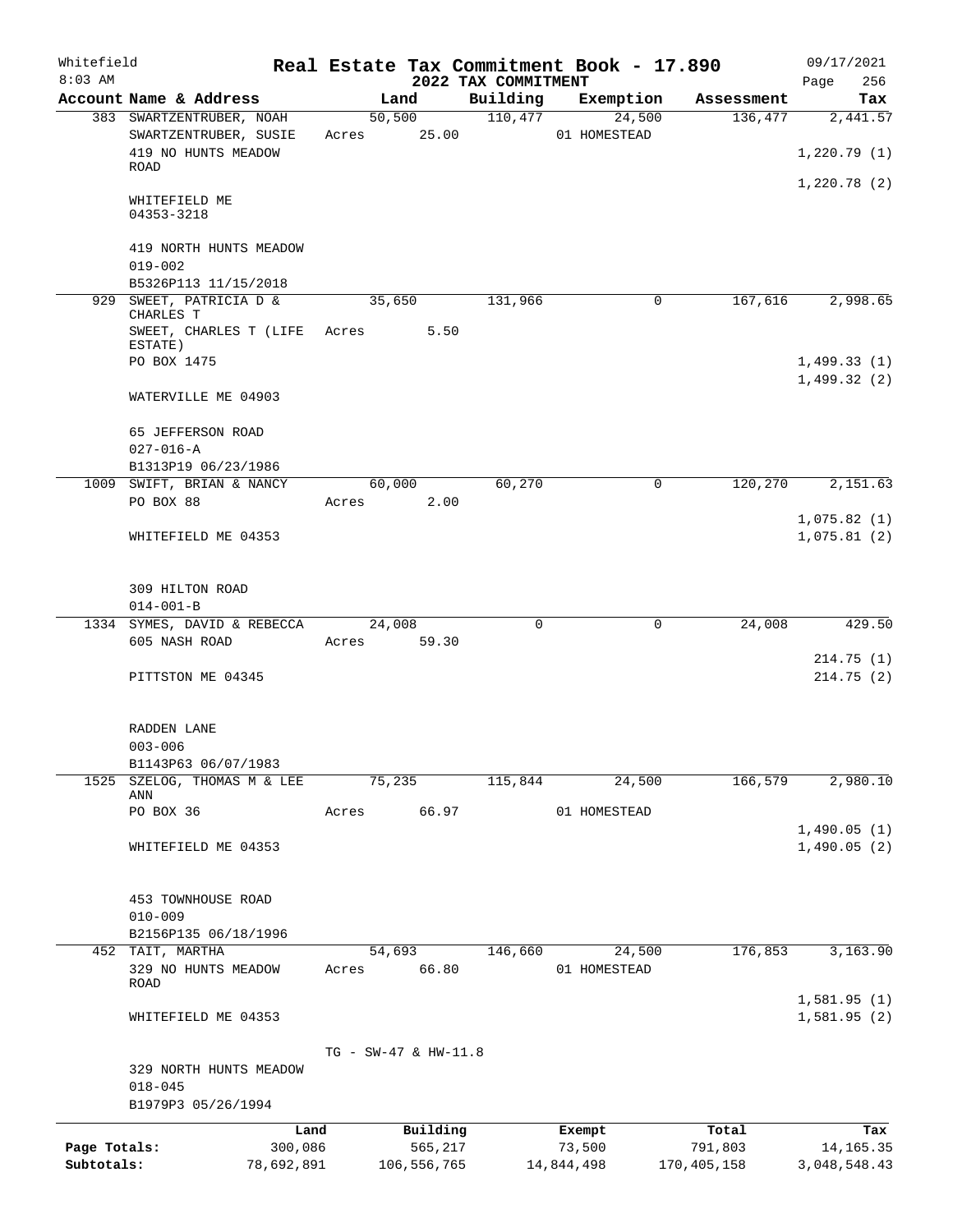| Whitefield   |                                          |                 |       |                      |       |                                 | Real Estate Tax Commitment Book - 17.890 |                      | 09/17/2021                 |
|--------------|------------------------------------------|-----------------|-------|----------------------|-------|---------------------------------|------------------------------------------|----------------------|----------------------------|
| $8:03$ AM    | Account Name & Address                   |                 |       | Land                 |       | 2022 TAX COMMITMENT<br>Building | Exemption                                |                      | 257<br>Page<br>Tax         |
|              | 875 TAIT, MARTHA                         |                 |       | 14,118               |       | $\Omega$                        | $\Omega$                                 | Assessment<br>14,118 | 252.57                     |
|              | 329 NO HUNTS MEADOW                      |                 | Acres | 45.60                |       |                                 |                                          |                      |                            |
|              | ROAD                                     |                 |       |                      |       |                                 |                                          |                      |                            |
|              |                                          |                 |       |                      |       |                                 |                                          |                      | 126.29(1)                  |
|              | WHITEFIELD ME 04353                      |                 |       |                      |       |                                 |                                          |                      | 126.28(2)                  |
|              |                                          |                 |       |                      |       |                                 |                                          |                      |                            |
|              | NORTH HUNTS MEADOW ROAD                  |                 |       | TG - MW-25 & HW-20.6 |       |                                 |                                          |                      |                            |
|              | $018 - 038 - B$                          |                 |       |                      |       |                                 |                                          |                      |                            |
|              | B1979P3 05/26/1994                       |                 |       |                      |       |                                 |                                          |                      |                            |
|              | 486 TALACKO, DEBORAH A &                 |                 |       | 47,802               |       | 179,271                         | 24,500                                   | 202,573              | 3,624.03                   |
|              | LYNN J                                   |                 |       |                      |       |                                 |                                          |                      |                            |
|              | 425 HEAD TIDE ROAD                       |                 | Acres |                      | 14.44 |                                 | 01 HOMESTEAD                             |                      | 1,812.02(1)                |
|              | WHITEFIELD ME 04353                      |                 |       |                      |       |                                 |                                          |                      | 1,812.01(2)                |
|              |                                          |                 |       |                      |       |                                 |                                          |                      |                            |
|              |                                          |                 |       |                      |       |                                 |                                          |                      |                            |
|              | 425 HEAD TIDE ROAD                       |                 |       |                      |       |                                 |                                          |                      |                            |
|              | $005 - 004$                              |                 |       |                      |       |                                 |                                          |                      |                            |
|              | B4024P111 06/26/2008                     |                 |       |                      |       |                                 |                                          |                      |                            |
|              | 560 TAYLOR, CARLOS R SR &<br>SANDY LYNN  |                 |       | 36,650               |       | 142,459                         | 30,380                                   | 148,729              | 2,660.76                   |
|              | PO BOX 168                               |                 | Acres |                      | 6.75  |                                 | 07 NMR VET & WIDOW                       |                      |                            |
|              |                                          |                 |       |                      |       |                                 | 01 HOMESTEAD                             |                      | 1,330.38(1)                |
|              | WHITEFIELD ME 04353                      |                 |       |                      |       |                                 |                                          |                      | 1,330.38(2)                |
|              |                                          |                 |       |                      |       |                                 |                                          |                      |                            |
|              |                                          |                 |       |                      |       |                                 |                                          |                      |                            |
|              | 304 NORTH HOWE ROAD                      |                 |       |                      |       |                                 |                                          |                      |                            |
|              | $020 - 004 - B$<br>B1572P267 09/06/1989  |                 |       |                      |       |                                 |                                          |                      |                            |
|              | 495 TAYLOR, GLENN P &                    |                 |       | 30,930               |       | 93,873                          | 24,500                                   | 100,303              | 1,794.42                   |
|              | TRACEY L                                 |                 |       |                      |       |                                 |                                          |                      |                            |
|              | 368 COOPER ROAD                          |                 | Acres |                      | 2.12  |                                 | 01 HOMESTEAD                             |                      |                            |
|              |                                          |                 |       |                      |       |                                 |                                          |                      | 897.21 (1)<br>897.21 (2)   |
|              | WHITEFIELD ME 04353                      |                 |       |                      |       |                                 |                                          |                      |                            |
|              |                                          |                 |       |                      |       |                                 |                                          |                      |                            |
|              | 368 COOPER ROAD                          |                 |       |                      |       |                                 |                                          |                      |                            |
|              | $015 - 040$                              |                 |       |                      |       |                                 |                                          |                      |                            |
|              | B4900P81 06/26/2015                      |                 |       |                      |       |                                 |                                          |                      |                            |
|              | 644 TEELE, ASHLEIGH M                    |                 |       | 30,705               |       | 112,493                         | $\mathbf 0$                              | 143,198              | 2,561.81                   |
|              | 420 MILLS ROAD                           |                 | Acres |                      | 1.97  |                                 |                                          |                      |                            |
|              | WHITEFIELD ME 04353                      |                 |       |                      |       |                                 |                                          |                      | 1,280.91(1)<br>1,280.90(2) |
|              |                                          |                 |       |                      |       |                                 |                                          |                      |                            |
|              |                                          |                 |       |                      |       |                                 |                                          |                      |                            |
|              | 420 MILLS ROAD                           |                 |       |                      |       |                                 |                                          |                      |                            |
|              | $020 - 027 - A - 1$                      |                 |       |                      |       |                                 |                                          |                      |                            |
|              | B5379P13 04/30/2019 B5355P101 02/15/2019 |                 |       |                      |       |                                 |                                          |                      |                            |
|              | 1167 TESSIER, PHILLIPPE L                |                 |       | 60,900               |       | 160,798                         | 0                                        | 221,698              | 3,966.18                   |
|              | GOETZMAN, KATHY A                        |                 | Acres |                      | 41.00 |                                 |                                          |                      |                            |
|              | 116 HEAD TIDE ROAD                       |                 |       |                      |       |                                 |                                          |                      | 1,983.09(1)<br>1,983.09(2) |
|              | WHITEFIELD ME                            |                 |       |                      |       |                                 |                                          |                      |                            |
|              | 04353-3721                               |                 |       |                      |       |                                 |                                          |                      |                            |
|              |                                          |                 |       |                      |       |                                 |                                          |                      |                            |
|              | 116 HEAD TIDE ROAD                       |                 |       |                      |       |                                 |                                          |                      |                            |
|              | $007 - 071$                              |                 |       |                      |       |                                 |                                          |                      |                            |
|              | B5503P154 03/25/2020                     |                 |       |                      |       |                                 |                                          |                      |                            |
| Page Totals: |                                          | Land<br>221,105 |       | Building<br>688,894  |       |                                 | Exempt<br>79,380                         | Total<br>830,619     | Tax<br>14,859.77           |
| Subtotals:   |                                          | 78,913,996      |       | 107, 245, 659        |       |                                 | 14,923,878                               | 171, 235, 777        | 3,063,408.20               |
|              |                                          |                 |       |                      |       |                                 |                                          |                      |                            |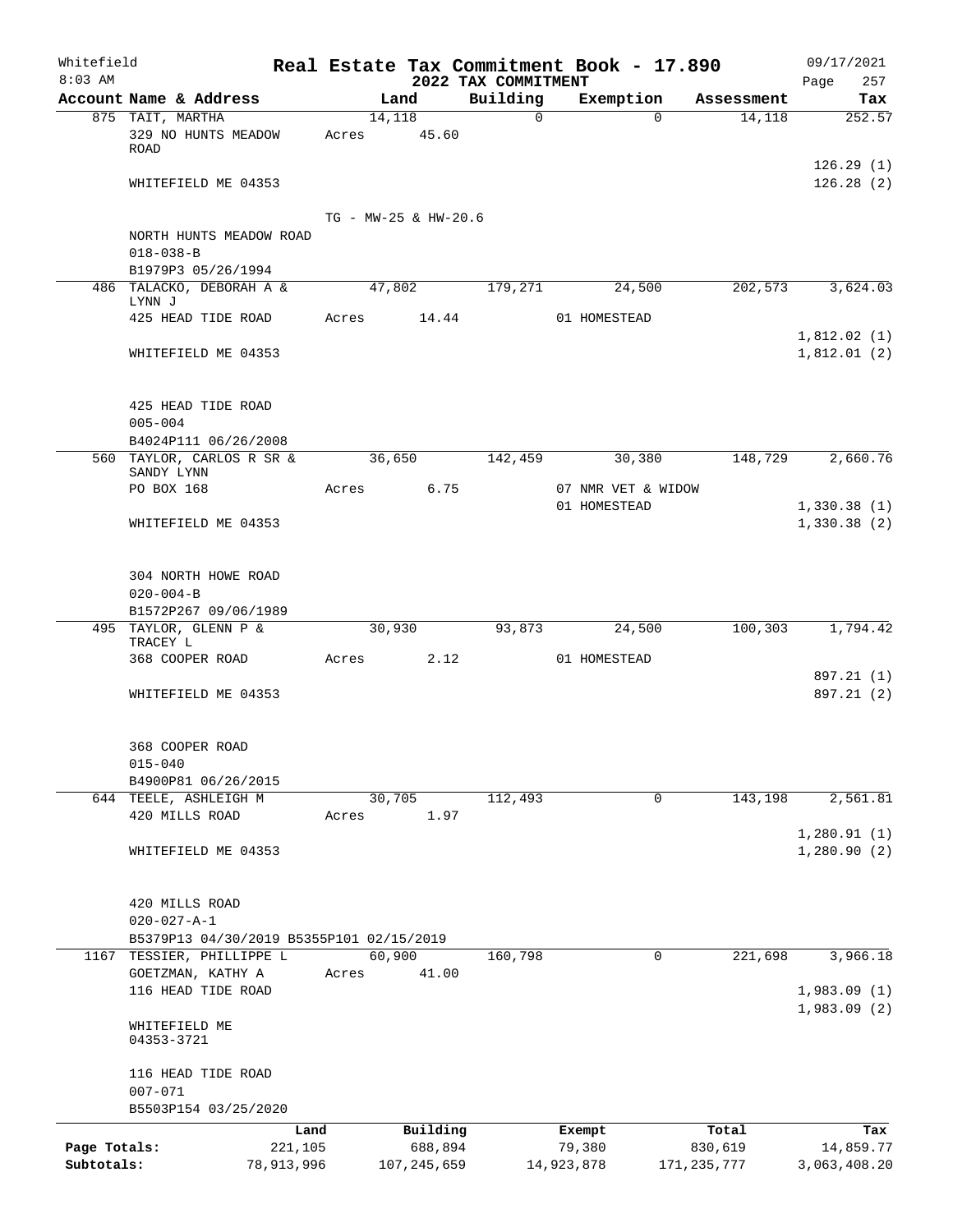| Whitefield<br>$8:03$ AM |                                               |       |            |          | 2022 TAX COMMITMENT | Real Estate Tax Commitment Book - 17.890 |            | 09/17/2021<br>Page<br>258 |
|-------------------------|-----------------------------------------------|-------|------------|----------|---------------------|------------------------------------------|------------|---------------------------|
|                         | Account Name & Address                        |       | Land       |          | Building            | Exemption                                | Assessment | Tax                       |
|                         | 1646 THAYER, HALLIS A I &<br>GAIL C           |       | 30,450     |          | 51,415              | 24,500                                   | 57, 365    | 1,026.26                  |
|                         | 778 WISCASSET ROAD                            | Acres |            | 1.80     |                     | 01 HOMESTEAD                             |            | 513.13(1)                 |
|                         | WHITEFIELD ME 04353                           |       |            |          |                     |                                          |            | 513.13(2)                 |
|                         | 778 WISCASSET ROAD                            |       |            |          |                     |                                          |            |                           |
|                         | $001 - 059$<br>B4782P276 05/28/2014           |       |            |          |                     |                                          |            |                           |
|                         | 1816 THAYER, HALLIS A II                      |       | 31,590     |          | 88,440              | 30,380                                   | 89,650     | 1,603.84                  |
|                         | 7 PETTICOAT ACRES LANE                        |       | Acres      | 2.56     |                     | 01 HOMESTEAD<br>05 VET EXEMPTION         |            | 801.92(1)                 |
|                         | WHITEFIELD ME 04353                           |       |            |          |                     |                                          |            | 801.92(2)                 |
|                         | 7 PETTICOAT ACRES LANE<br>$001 - 058 - E$     |       |            |          |                     |                                          |            |                           |
|                         | B4011P259 05/31/2008                          |       |            |          |                     |                                          |            |                           |
|                         | 285 THAYER, PATRICK A &<br>EDGERLY, SARAMAE E |       | 38,930     |          | 55,093              | 24,500                                   | 69,523     | 1,243.77                  |
|                         | 12 PETTICOAT ACRES LANE Acres                 |       |            | 9.60     |                     | 01 HOMESTEAD                             |            |                           |
|                         | WHITEFIELD ME 04353                           |       |            |          |                     |                                          |            | 621.89(1)<br>621.88(2)    |
|                         | 12 PETTICOAT ACRES LANE                       |       |            |          |                     |                                          |            |                           |
|                         | $001 - 058 - C$<br>B4011P263 05/31/2008       |       |            |          |                     |                                          |            |                           |
|                         | 1328 THERIAULT, DALTON                        |       | 37,978     |          | 29,133              | $\mathbf 0$                              | 67,111     | 1,200.62                  |
|                         | 718 S CLARY ROAD                              |       | Acres 8.41 |          |                     |                                          |            | 600.31(1)                 |
|                         | JEFFERSON ME 04348                            |       |            |          |                     |                                          |            | 600.31(2)                 |
|                         | 848 EAST RIVER ROAD<br>$007 - 063$            |       |            |          |                     |                                          |            |                           |
|                         | B5659P54 02/05/2021                           |       |            |          |                     |                                          |            |                           |
|                         | 514 THERIAULT, JOHN &                         |       | 40,570     |          | 110,294             | 24,500                                   | 126,364    | 2,260.65                  |
|                         | <b>ESTHER</b><br>PO BOX 79                    | Acres |            | 11.65    |                     | 01 HOMESTEAD                             |            |                           |
|                         |                                               |       |            |          |                     |                                          |            | 1, 130.33(1)              |
|                         | WHITEFIELD ME 04353                           |       |            |          |                     |                                          |            | 1, 130.32(2)              |
|                         | 192 HILTON ROAD                               |       |            |          |                     |                                          |            |                           |
|                         | $014 - 030$                                   |       |            |          |                     |                                          |            |                           |
|                         | 1277 THERIAULT, MARK A<br>PO BOX 20           | Acres | 37,930     | 8.35     | 83,911              | 24,500<br>01 HOMESTEAD                   | 97,341     | 1,741.43                  |
|                         | WHITEFIELD ME 04353                           |       |            |          |                     |                                          |            | 870.72 (1)<br>870.71 (2)  |
|                         | 176 HILTON ROAD                               |       |            |          |                     |                                          |            |                           |
|                         | $014 - 030 - A$<br>B3977P7 03/12/2008         |       |            |          |                     |                                          |            |                           |
|                         |                                               |       |            |          |                     |                                          |            |                           |
|                         |                                               | Land  |            | Building |                     | Exempt                                   | Total      | Tax                       |

**Page Totals:** 217,448 418,286 128,380 507,354 9,076.57 **Subtotals:** 79,131,444 107,663,945 15,052,258 171,743,131 3,072,484.77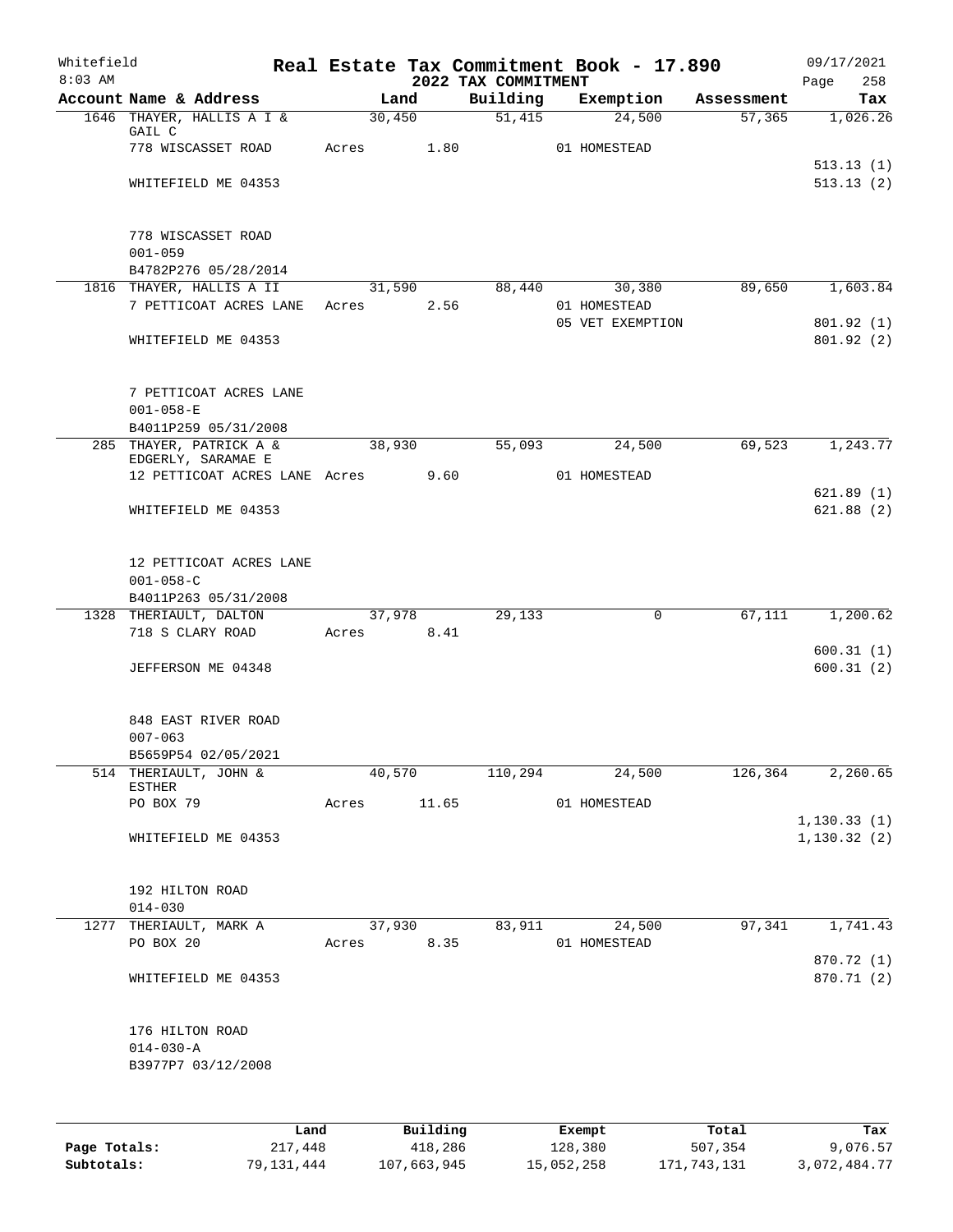| Whitefield<br>$8:03$ AM |                                         |       |        | 2022 TAX COMMITMENT | Real Estate Tax Commitment Book - 17.890 |            | 09/17/2021<br>259<br>Page |
|-------------------------|-----------------------------------------|-------|--------|---------------------|------------------------------------------|------------|---------------------------|
|                         | Account Name & Address                  |       | Land   | Building            | Exemption                                | Assessment | Tax                       |
|                         | 1175 THOMAS LORANCE & GARY              |       | 37,900 | $\mathbf 0$         | $\Omega$                                 | 37,900     | 678.03                    |
|                         | WALTZ<br>PO BOX 523                     | Acres | 21.00  |                     |                                          |            |                           |
|                         |                                         |       |        |                     |                                          |            | 339.02(1)                 |
|                         | BOOTHBAY ME 04537                       |       |        |                     |                                          |            | 339.01(2)                 |
|                         |                                         |       |        |                     |                                          |            |                           |
|                         |                                         |       |        |                     |                                          |            |                           |
|                         | HOLLYWOOD BOULEVARD                     |       |        |                     |                                          |            |                           |
|                         | $002 - 012$                             |       |        |                     |                                          |            |                           |
|                         | B3984P28 03/31/2008                     |       |        |                     |                                          |            |                           |
|                         | 530 THOMAS, JOSH P                      |       | 41,690 | 232,414             | 24,500                                   | 249,604    | 4,465.42                  |
|                         | THOMAS, ZOE B<br>10 MISTY MOUNTAIN LANE | Acres | 13.05  |                     | 01 HOMESTEAD                             |            | 2,232.71(1)               |
|                         |                                         |       |        |                     |                                          |            | 2, 232.71(2)              |
|                         | WHITEFIELD ME 04353                     |       |        |                     |                                          |            |                           |
|                         |                                         |       |        |                     |                                          |            |                           |
|                         | 10 MISTY MOUNTAIN LANE                  |       |        |                     |                                          |            |                           |
|                         | $004 - 018 - A$                         |       |        |                     |                                          |            |                           |
|                         | B5310P113 10/01/2018                    |       |        |                     |                                          |            |                           |
|                         | 354 THOMAS, JOSH P                      |       | 10,828 | 0                   | 0                                        | 10,828     | 193.71                    |
|                         | THOMAS, ZOE B                           | Acres | 9.16   |                     |                                          |            |                           |
|                         | 10 MISTY MOUNTAIN LANE                  |       |        |                     |                                          |            | 96.86(1)<br>96.85(2)      |
|                         | WHITEFIELD ME 04353                     |       |        |                     |                                          |            |                           |
|                         |                                         |       |        |                     |                                          |            |                           |
|                         | WISCASSET ROAD                          |       |        |                     |                                          |            |                           |
|                         | $004 - 019$                             |       |        |                     |                                          |            |                           |
|                         | B5310P113 10/02/2018                    |       |        |                     |                                          |            |                           |
|                         | 553 THOMPSON, DARLENE                   |       | 40,810 | 10,104              | 30,380                                   | 20,534     | 367.35                    |
|                         | 478 TOWNHOUSE ROAD                      | Acres | 5.70   |                     | 01 HOMESTEAD                             |            |                           |
|                         |                                         |       |        |                     | 07 NMR VET & WIDOW                       |            | 183.68(1)                 |
|                         | WHITEFIELD ME 04353                     |       |        |                     |                                          |            | 183.67(2)                 |
|                         |                                         |       |        |                     |                                          |            |                           |
|                         | 478 TOWNHOUSE ROAD                      |       |        |                     |                                          |            |                           |
|                         | $010 - 022 - A$                         |       |        |                     |                                          |            |                           |
|                         | B1892P134 07/13/1993                    |       |        |                     |                                          |            |                           |
|                         | 365 THOMPSON, GREGORY J                 |       | 20,285 | 0                   | 0                                        | 20,285     | 362.90                    |
|                         | 23 MOOSEHEAD LANE                       | Acres | 1.69   |                     |                                          |            |                           |
|                         |                                         |       |        |                     |                                          |            | 181.45(1)                 |
|                         | WHITEFIELD ME 04353                     |       |        |                     |                                          |            | 181.45(2)                 |
|                         |                                         |       |        |                     |                                          |            |                           |
|                         | MOOSEHEAD LANE                          |       |        |                     |                                          |            |                           |
|                         | $012 - 029 - H$                         |       |        |                     |                                          |            |                           |
|                         | B5175P289 09/01/2017                    |       |        |                     |                                          |            |                           |
|                         | 1288 THOMPSON, GREGORY J                |       | 30,000 | 174,855             | 24,500                                   | 180,355    | 3,226.55                  |
|                         | 23 MOOSEHEAD LANE                       | Acres | 1.50   |                     | 01 HOMESTEAD                             |            |                           |
|                         |                                         |       |        |                     |                                          |            | 1,613.28(1)               |
|                         | WHITEFIELD ME 04353                     |       |        |                     |                                          |            | 1,613.27(2)               |
|                         |                                         |       |        |                     |                                          |            |                           |
|                         | 23 MOOSEHEAD LANE                       |       |        |                     |                                          |            |                           |
|                         | $012 - 029 - E$                         |       |        |                     |                                          |            |                           |
|                         | B4865P70 03/03/2015 B2722P29 08/21/2001 |       |        |                     |                                          |            |                           |
|                         |                                         |       |        |                     |                                          |            |                           |
|                         |                                         |       |        |                     |                                          |            |                           |

|              | Land         | Building    | Exempt     | Total         | Tax          |
|--------------|--------------|-------------|------------|---------------|--------------|
| Page Totals: | 181,513      | 417,373     | 79,380     | 519,506       | 9,293.96     |
| Subtotals:   | 79, 312, 957 | 108,081,318 | 15,131,638 | 172, 262, 637 | 3,081,778.73 |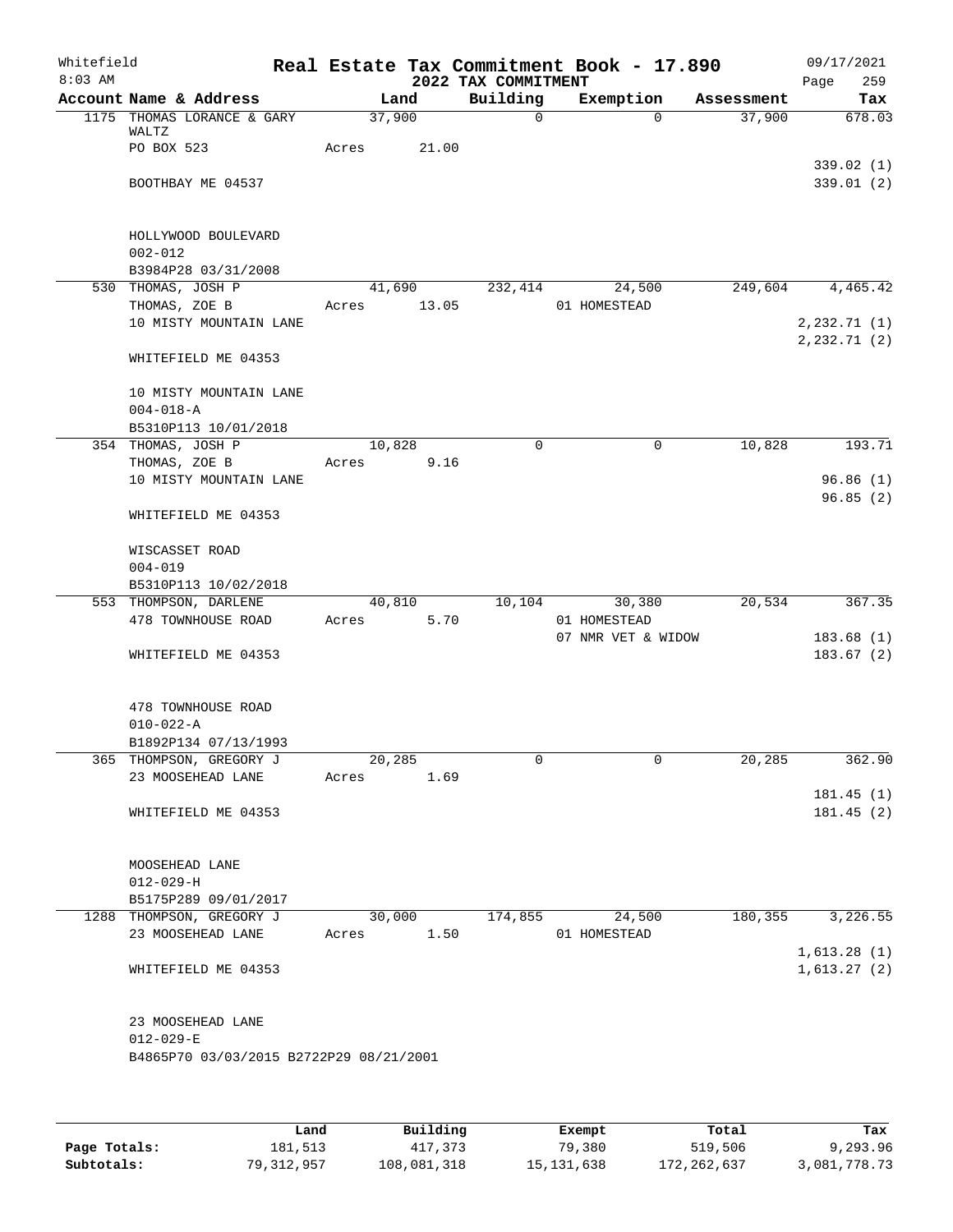| Whitefield<br>$8:03$ AM |                                                 |       |        |          |                                 | Real Estate Tax Commitment Book - 17.890 |            | 09/17/2021             |
|-------------------------|-------------------------------------------------|-------|--------|----------|---------------------------------|------------------------------------------|------------|------------------------|
|                         | Account Name & Address                          |       | Land   |          | 2022 TAX COMMITMENT<br>Building | Exemption                                | Assessment | Page<br>260<br>Tax     |
|                         | 1804 THOMPSON, SILAS &                          |       | 35,410 |          | 75,371                          | 24,500                                   | 86,281     | 1,543.57               |
|                         | JENNIFER                                        |       |        |          |                                 |                                          |            |                        |
|                         | 481 TOWNHOUSE ROAD                              | Acres |        | 5.20     |                                 | 01 HOMESTEAD                             |            | 771.79(1)              |
|                         | WHITEFIELD ME 04353                             |       |        |          |                                 |                                          |            | 771.78(2)              |
|                         |                                                 |       |        |          |                                 |                                          |            |                        |
|                         |                                                 |       |        |          |                                 |                                          |            |                        |
|                         | 481 TOWNHOUSE ROAD<br>$010 - 008 - E$           |       |        |          |                                 |                                          |            |                        |
|                         | B4312P206 09/03/2010                            |       |        |          |                                 |                                          |            |                        |
|                         | 1711 THORNTON, ALAN JR &                        |       | 31,050 |          | 68,392                          | 0                                        | 99,442     | 1,779.02               |
|                         | MELISSA ANN<br>16 HENRY LANE                    | Acres |        | 2.20     |                                 |                                          |            |                        |
|                         |                                                 |       |        |          |                                 |                                          |            | 889.51 (1)             |
|                         | WHITEFIELD ME 04353                             |       |        |          |                                 |                                          |            | 889.51 (2)             |
|                         | 16 HENRY LANE                                   |       |        |          |                                 |                                          |            |                        |
|                         | $012 - 042 - B$                                 |       |        |          |                                 |                                          |            |                        |
|                         | B4185P182 08/05/2009                            |       |        |          |                                 |                                          |            |                        |
|                         | 860 THORNTON, ALAN T JR<br>THORNTON, MELISSA A  | Acres | 31,665 | 2.61     | 9,429                           | 0                                        | 41,094     | 735.17                 |
|                         | 16 HENRY LANE                                   |       |        |          |                                 |                                          |            | 367.59(1)              |
|                         |                                                 |       |        |          |                                 |                                          |            | 367.58(2)              |
|                         | WHITEFIELD ME 04353                             |       |        |          |                                 |                                          |            |                        |
|                         | 26 BRANCH LANE                                  |       |        |          |                                 |                                          |            |                        |
|                         | $009 - 015$                                     |       |        |          |                                 |                                          |            |                        |
|                         | B5307P110 09/19/2018<br>1129 THORNTON, ALAN T & |       | 30,900 |          | 68,975                          | 30,380                                   | 69,495     | 1,243.27               |
|                         | JOYCE                                           |       |        |          |                                 |                                          |            |                        |
|                         | 13 HENRY LANE                                   | Acres |        | 2.10     |                                 | 01 HOMESTEAD                             |            |                        |
|                         | WHITEFIELD ME 04353                             |       |        |          |                                 | 05 VET EXEMPTION                         |            | 621.64(1)<br>621.63(2) |
|                         |                                                 |       |        |          |                                 |                                          |            |                        |
|                         | 13 HENRY LANE                                   |       |        |          |                                 |                                          |            |                        |
|                         | $012 - 044$                                     |       |        |          |                                 |                                          |            |                        |
|                         | 1877 THORNTON, COREY J<br>356 GARDINER ROAD     | Acres | 34,335 | 4.39     | 16,266                          | 0                                        | 50,601     | 905.25                 |
|                         |                                                 |       |        |          |                                 |                                          |            | 452.63(1)              |
|                         | WHITEFIELD ME 04353                             |       |        |          |                                 |                                          |            | 452.62 (2)             |
|                         |                                                 |       |        |          |                                 |                                          |            |                        |
|                         | 356 GARDINER ROAD<br>$012 - 055 - A$            |       |        |          |                                 |                                          |            |                        |
|                         | B4968P132 01/12/2016                            |       |        |          |                                 |                                          |            |                        |
|                         | 1906 THORNTON, GREGORY E                        |       | 20,900 |          | 3,936                           | 0                                        | 24,836     | 444.32                 |
|                         | 102 HENRY LANE                                  | Acres |        | 2.10     |                                 |                                          |            |                        |
|                         | WHITEFIELD ME 04353                             |       |        |          |                                 |                                          |            | 222.16(1)<br>222.16(2) |
|                         |                                                 |       |        |          |                                 |                                          |            |                        |
|                         | 102 HENRY LANE                                  |       |        |          |                                 |                                          |            |                        |
|                         | $012 - 042 - C$                                 |       |        |          |                                 |                                          |            |                        |
|                         | B5071P29 10/21/2016                             |       |        |          |                                 |                                          |            |                        |
|                         |                                                 |       |        |          |                                 |                                          |            |                        |
|                         |                                                 | Land  |        | Building |                                 | Exempt                                   | Total      | Tax                    |

|              | ⊥and       | Building    | Exempt     | Total       | тах          |
|--------------|------------|-------------|------------|-------------|--------------|
| Page Totals: | 184,260    | 242,369     | 54,880     | 371,749     | 6,650.60     |
| Subtotals:   | 79,497,217 | 108,323,687 | 15,186,518 | 172,634,386 | 3,088,429.33 |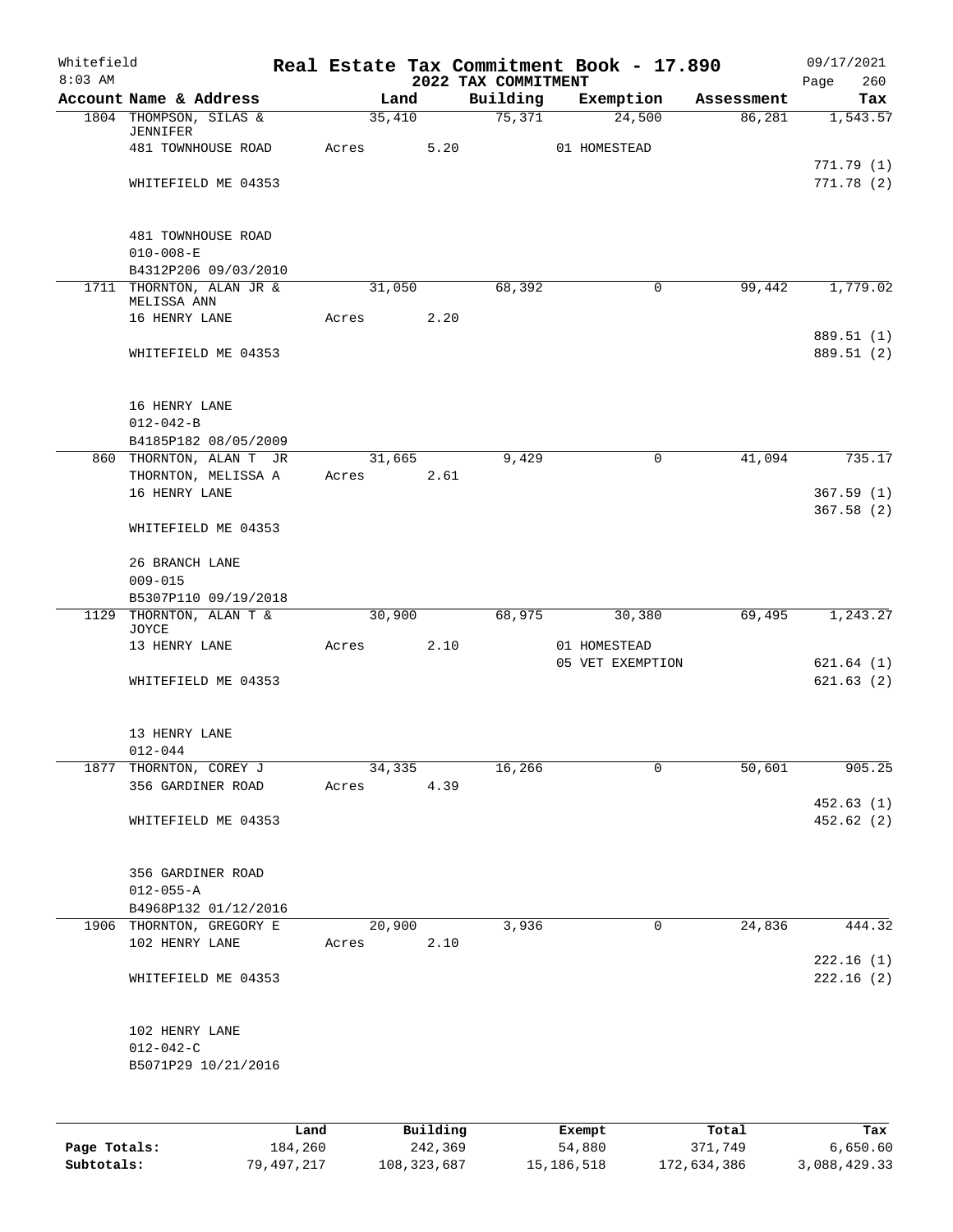| Whitefield<br>$8:03$ AM |                                                          |       |             |          | 2022 TAX COMMITMENT | Real Estate Tax Commitment Book - 17.890 |               | 09/17/2021                 |
|-------------------------|----------------------------------------------------------|-------|-------------|----------|---------------------|------------------------------------------|---------------|----------------------------|
|                         | Account Name & Address                                   |       | Land        |          | Building            | Exemption                                | Assessment    | 261<br>Page<br>Tax         |
|                         | 1974 THORNTON, MELISSA A                                 |       | 43,646      |          | 0                   | $\Omega$                                 | 43,646        | 780.83                     |
|                         | THORNTON, ALAN T JR<br>16 HENRY LANE                     | Acres |             | 29.84    |                     |                                          |               | 390.42 (1)<br>390.41(2)    |
|                         | WHITEFIELD ME 04353                                      |       |             |          |                     |                                          |               |                            |
|                         | OFF DEVINE ROAD<br>$016 - 007 - 1$                       |       |             |          |                     |                                          |               |                            |
|                         | B5575P130 08/26/2020                                     |       |             |          |                     |                                          |               |                            |
|                         | 504 THORNTON, THOMAS E III<br>& CHARLENE                 |       | 30,375      |          | 119,687             | 0                                        | 150,062       | 2,684.61                   |
|                         | C/O CHARLENE CURRIE                                      | Acres |             | 1.75     |                     |                                          |               |                            |
|                         | 85 MITCHELL HILL<br>SCARBOROUGH ME 04074                 |       |             |          |                     |                                          |               | 1,342.31(1)<br>1,342.30(2) |
|                         | 72 HENRY LANE<br>$012 - 042 - A$                         |       |             |          |                     |                                          |               |                            |
|                         | B1433P31 10/28/1987                                      |       |             |          |                     |                                          |               |                            |
|                         | 1358 THORNTON, THOMAS E JR<br>34 HENRY LANE              | Acres | 78,100      | 72.70    | 73,455              | 24,500<br>01 HOMESTEAD                   | 127,055       | 2,273.01                   |
|                         |                                                          |       |             |          |                     |                                          |               | 1, 136.51(1)               |
|                         | WHITEFIELD ME 04353                                      |       |             |          |                     |                                          |               | 1, 136.50(2)               |
|                         | 34 HENRY LANE                                            |       |             |          |                     |                                          |               |                            |
|                         | $012 - 042$                                              |       |             |          |                     |                                          |               |                            |
|                         | B2657P57 03/26/2001                                      |       |             |          |                     |                                          |               |                            |
|                         | 123 THURSTON, MIRA-SU<br>199 MILLS ROAD                  | Acres | 30,855      | 2.07     | 161,588             | 24,500<br>01 HOMESTEAD                   | 167,943       | 3,004.50                   |
|                         | WHITEFIELD ME 04353                                      |       |             |          |                     |                                          |               | 1,502.25(1)<br>1,502.25(2) |
|                         | 199 MILLS ROAD<br>$017 - 052 - B$<br>B2661P94 04/04/2001 |       |             |          |                     |                                          |               |                            |
|                         | 483 TIBBETTS, BARRY &                                    |       | 15,740      |          | 0                   | 0                                        | 15,740        | 281.59                     |
|                         | ELAINE<br>61 TOWNHOUSE ROAD                              | Acres |             | 15.30    |                     |                                          |               |                            |
|                         | WHITEFIELD ME 04353                                      |       |             |          |                     |                                          |               | 140.80(1)<br>140.79(2)     |
|                         | TOWNHOUSE ROAD                                           |       |             |          |                     |                                          |               |                            |
|                         | $013 - 004$                                              |       |             |          |                     |                                          |               |                            |
|                         | B2198P17 11/15/1996                                      |       |             |          |                     |                                          |               |                            |
| 1210                    | TIBBETTS, BARRY &<br>ELAINE                              |       | 55,515      |          | 0                   | $\mathbf 0$                              | 55,515        | 993.16                     |
|                         | 61 TOWNHOUSE ROAD                                        | Acres |             | 48.10    |                     |                                          |               |                            |
|                         | WHITEFIELD ME 04353                                      |       |             |          |                     |                                          |               | 496.58 (1)<br>496.58 (2)   |
|                         |                                                          |       |             |          |                     |                                          |               |                            |
|                         | TOWNHOUSE ROAD<br>$013 - 003$                            |       |             |          |                     |                                          |               |                            |
|                         | B2239P90 05/16/1997                                      |       |             |          |                     |                                          |               |                            |
|                         | Land                                                     |       |             | Building |                     | Exempt                                   | Total         | Tax                        |
| Page Totals:            | 254,231                                                  |       |             | 354,730  |                     | 49,000                                   | 559,961       | 10,017.70                  |
| Subtotals:              | 79,751,448                                               |       | 108,678,417 |          |                     | 15, 235, 518                             | 173, 194, 347 | 3,098,447.03               |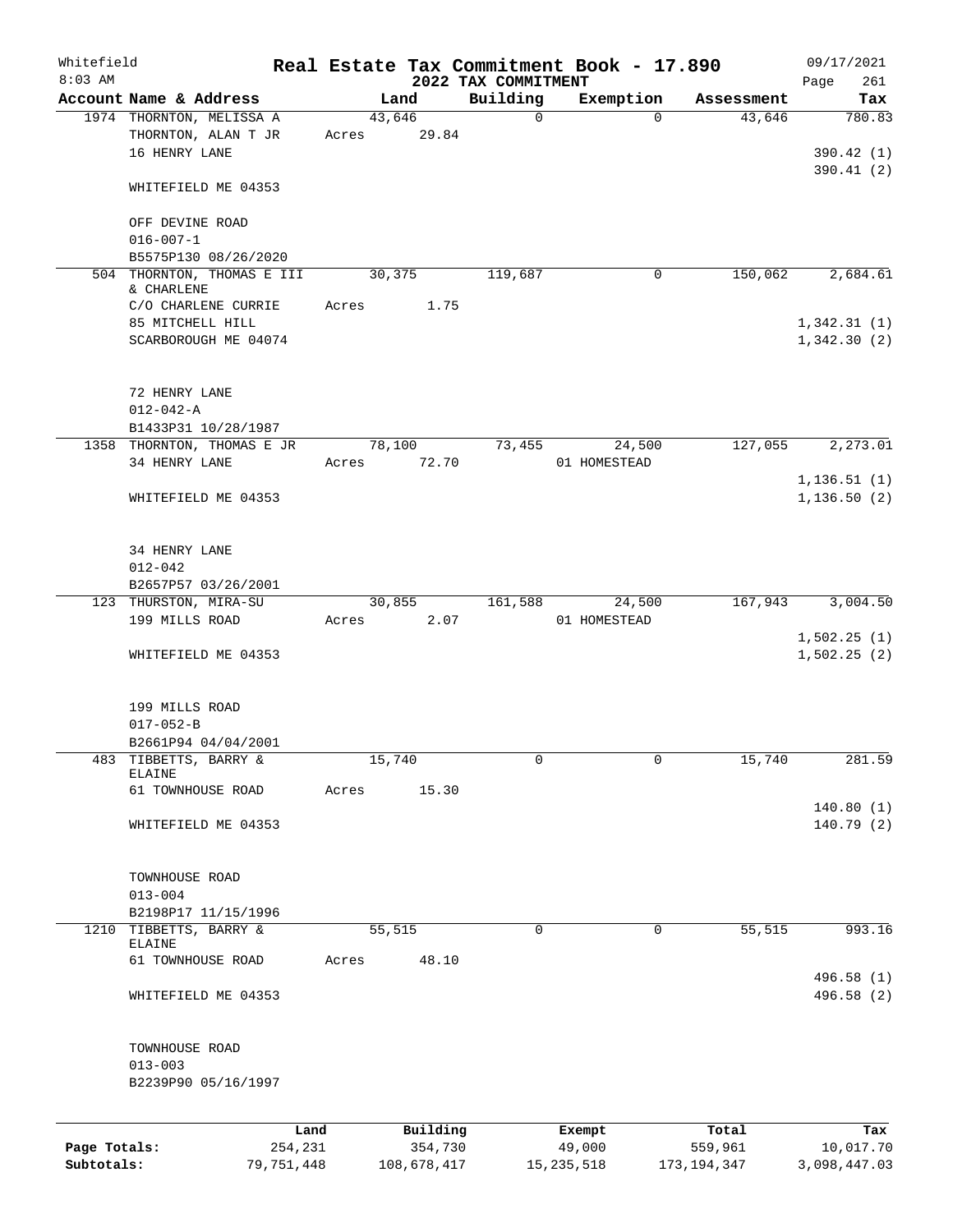| Whitefield<br>$8:03$ AM |                                                          |            |                 | 2022 TAX COMMITMENT | Real Estate Tax Commitment Book - 17.890 |             | 09/17/2021<br>262<br>Page  |
|-------------------------|----------------------------------------------------------|------------|-----------------|---------------------|------------------------------------------|-------------|----------------------------|
|                         | Account Name & Address                                   |            | Land            | Building            | Exemption                                | Assessment  | Tax                        |
|                         | 1145 TIBBETTS, BARRY &                                   |            | 3,000           | $\mathsf{O}$        | $\Omega$                                 | 3,000       | 53.67                      |
|                         | ELAINE                                                   |            |                 |                     |                                          |             |                            |
|                         | 61 TOWNHOUSE ROAD                                        | Acres      | 2.00            |                     |                                          |             | 26.84(1)                   |
|                         | WHITEFIELD ME 04353                                      |            |                 |                     |                                          |             | 26.83(2)                   |
|                         |                                                          |            |                 |                     |                                          |             |                            |
|                         |                                                          |            |                 |                     |                                          |             |                            |
|                         | GARDINER ROAD                                            |            |                 |                     |                                          |             |                            |
|                         | $012 - 054$<br>B2198P17 11/15/1996                       |            |                 |                     |                                          |             |                            |
|                         | 932 TIBBETTS, BARRY &                                    |            | 7,820           | $\Omega$            | 0                                        | 7,820       | 139.90                     |
|                         | <b>ELAINE</b>                                            |            |                 |                     |                                          |             |                            |
|                         | 61 TOWNHOUSE ROAD                                        | Acres      | 5.40            |                     |                                          |             |                            |
|                         | WHITEFIELD ME 04353                                      |            |                 |                     |                                          |             | 69.95(1)<br>69.95(2)       |
|                         |                                                          |            |                 |                     |                                          |             |                            |
|                         |                                                          |            |                 |                     |                                          |             |                            |
|                         | WEST DEXTER LANE                                         |            |                 |                     |                                          |             |                            |
|                         | $012 - 057$<br>B2239P90 05/16/1997                       |            |                 |                     |                                          |             |                            |
|                         | 1350 TIBBETTS, BARRY &                                   |            | 30,000          | 150,114             | 24,500                                   | 155,614     | 2,783.93                   |
|                         | <b>ELAINE</b>                                            |            |                 |                     |                                          |             |                            |
|                         | 61 TOWNHOUSE ROAD                                        | Acres      | 1.50            |                     | 01 HOMESTEAD                             |             |                            |
|                         | WHITEFIELD ME 04353                                      |            |                 |                     |                                          |             | 1,391.97(1)<br>1,391.96(2) |
|                         |                                                          |            |                 |                     |                                          |             |                            |
|                         |                                                          |            |                 |                     |                                          |             |                            |
|                         | 61 TOWNHOUSE ROAD                                        |            |                 |                     |                                          |             |                            |
|                         | $013 - 010$                                              |            |                 |                     |                                          |             |                            |
|                         | B2198P18 11/15/1996<br>1545 TIBBETTS, BARRY &            |            | 40,434          | 13,314              | 0                                        | 53,748      | 961.55                     |
|                         | ELAINE                                                   |            |                 |                     |                                          |             |                            |
|                         | 61 TOWNHOUSE ROAD                                        | Acres      | 17.73           |                     |                                          |             |                            |
|                         |                                                          |            |                 |                     |                                          |             | 480.78 (1)                 |
|                         | WHITEFIELD ME 04353                                      |            |                 |                     |                                          |             | 480.77 (2)                 |
|                         |                                                          |            |                 |                     |                                          |             |                            |
|                         | TOWNHOUSE ROAD                                           |            |                 |                     |                                          |             |                            |
|                         | $013 - 059$                                              |            |                 |                     |                                          |             |                            |
|                         | B2393P98 10/26/1998                                      |            |                 |                     |                                          |             |                            |
|                         | 1468 TIBBETTS, BARRY J<br>61 TOWNHOUSE ROAD              | Acres      | 51,892<br>56.50 | 22,375              | 0                                        | 74,267      | 1,328.64                   |
|                         |                                                          |            |                 |                     |                                          |             | 664.32 (1)                 |
|                         | WHITEFIELD ME 04353                                      |            |                 |                     |                                          |             | 664.32(2)                  |
|                         |                                                          |            |                 |                     |                                          |             |                            |
|                         |                                                          |            |                 |                     |                                          |             |                            |
|                         | 318 COOPER ROAD<br>$015 - 038$                           |            |                 |                     |                                          |             |                            |
|                         | B2224P6 03/11/1997                                       |            |                 |                     |                                          |             |                            |
|                         | 1372 TIBBETTS, BARRY J &                                 |            | 1,500           | 0                   | 0                                        | 1,500       | 26.84                      |
|                         | ELAINE                                                   |            |                 |                     |                                          |             |                            |
|                         | 61 TOWNHOUSE ROAD                                        | Acres      | 1.00            |                     |                                          |             | 13.42(1)                   |
|                         | WHITEFIELD ME 04353                                      |            |                 |                     |                                          |             | 13.42(2)                   |
|                         |                                                          |            |                 |                     |                                          |             |                            |
|                         |                                                          |            |                 |                     |                                          |             |                            |
|                         | WEST OF CMP CORR                                         |            |                 |                     |                                          |             |                            |
|                         | $009 - 027$<br>B4658P268 05/07/2013 B1421P295 09/11/1987 |            |                 |                     |                                          |             |                            |
|                         |                                                          | Land       | Building        |                     | Exempt                                   | Total       |                            |
| Page Totals:            |                                                          | 134,646    | 185,803         |                     | 24,500                                   | 295,949     | Tax<br>5,294.53            |
| Subtotals:              |                                                          | 79,886,094 | 108,864,220     |                     | 15,260,018                               | 173,490,296 | 3, 103, 741.56             |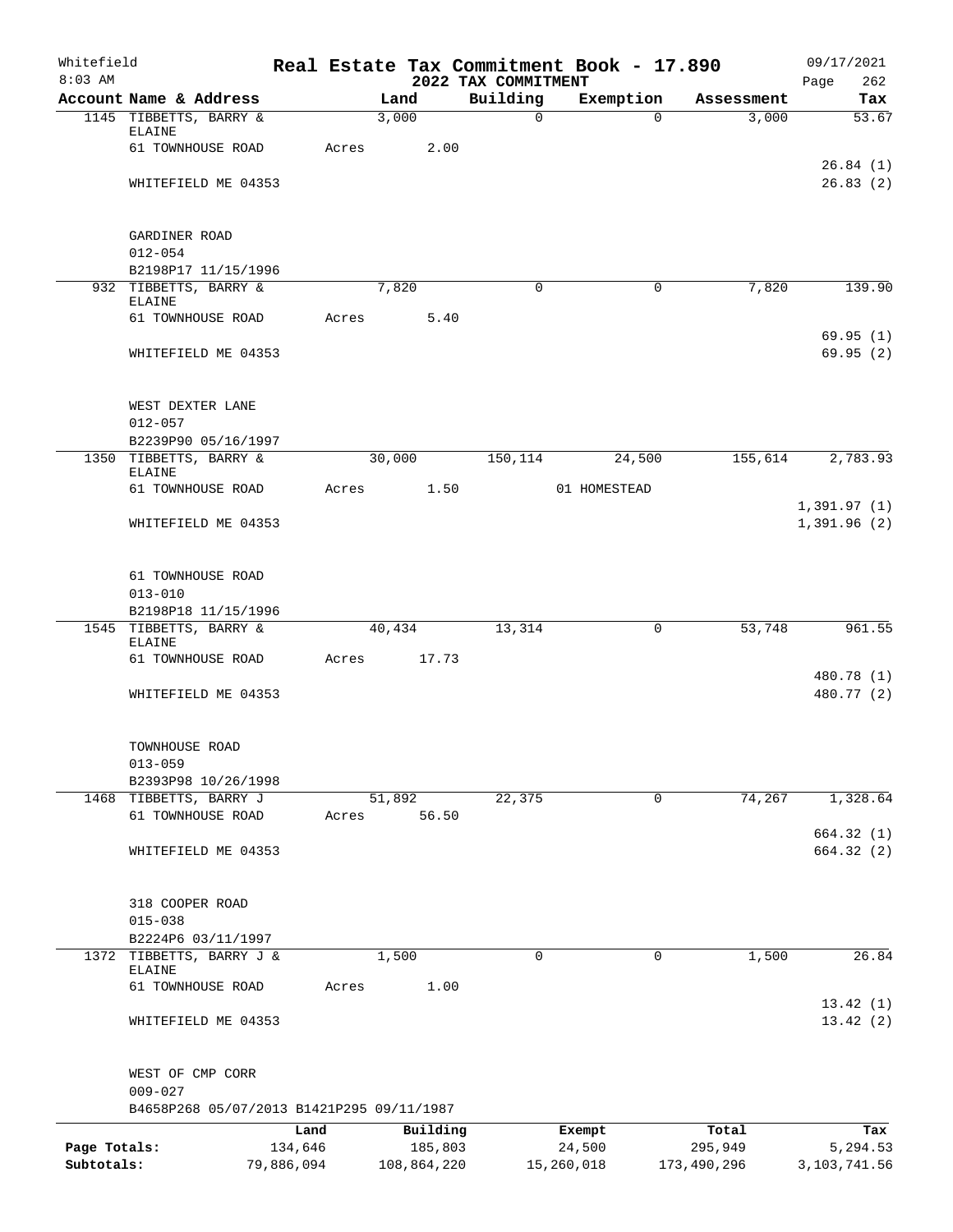| Whitefield<br>$8:03$ AM    |                                         |                       |        |                          | Real Estate Tax Commitment Book - 17.890<br>2022 TAX COMMITMENT |                 |             |                        | 09/17/2021<br>Page<br>263    |
|----------------------------|-----------------------------------------|-----------------------|--------|--------------------------|-----------------------------------------------------------------|-----------------|-------------|------------------------|------------------------------|
|                            | Account Name & Address                  |                       | Land   |                          | Building                                                        | Exemption       |             | Assessment             | Tax                          |
|                            | 709 TIBBETTS, BARRY J &                 |                       | 8,140  |                          | $\mathbf 0$                                                     |                 | $\Omega$    | 8,140                  | 145.62                       |
|                            | ELAINE                                  |                       |        |                          |                                                                 |                 |             |                        |                              |
|                            | 61 TOWNHOUSE ROAD                       | Acres                 |        | 5.80                     |                                                                 |                 |             |                        | 72.81(1)                     |
|                            | WHITEFIELD ME 04353                     |                       |        |                          |                                                                 |                 |             |                        | 72.81(2)                     |
|                            |                                         |                       |        |                          |                                                                 |                 |             |                        |                              |
|                            |                                         |                       |        |                          |                                                                 |                 |             |                        |                              |
|                            | GARDINER ROAD, OFF OF                   |                       |        |                          |                                                                 |                 |             |                        |                              |
|                            | $013 - 011$<br>B1420P156 09/08/1987     |                       |        |                          |                                                                 |                 |             |                        |                              |
|                            | 700 TIBBETTS, BARRY J &                 |                       | 29,570 |                          | 0                                                               |                 | $\mathbf 0$ | 29,570                 | 529.01                       |
|                            | <b>ELAINE</b>                           |                       |        |                          |                                                                 |                 |             |                        |                              |
|                            | 61 TOWNHOUSE ROAD                       | Acres                 |        | 10.40                    |                                                                 |                 |             |                        | 264.51(1)                    |
|                            | WHITEFIELD ME 04353                     |                       |        |                          |                                                                 |                 |             |                        | 264.50(2)                    |
|                            |                                         |                       |        |                          |                                                                 |                 |             |                        |                              |
|                            |                                         |                       |        |                          |                                                                 |                 |             |                        |                              |
|                            | TOWNHOUSE ROAD                          |                       |        |                          |                                                                 |                 |             |                        |                              |
|                            | $007 - 029$<br>B1421P295 09/17/1987     |                       |        |                          |                                                                 |                 |             |                        |                              |
|                            | 559 TIBBETTS, BARRY J &                 |                       | 54,275 |                          | $\Omega$                                                        |                 | 0           | 54,275                 | 970.98                       |
|                            | <b>ELAINE</b>                           |                       |        |                          |                                                                 |                 |             |                        |                              |
|                            | 61 TOWNHOUSE ROAD                       | Acres                 |        | 38.50                    |                                                                 |                 |             |                        | 485.49 (1)                   |
|                            | WHITEFIELD ME 04353                     |                       |        |                          |                                                                 |                 |             |                        | 485.49 (2)                   |
|                            |                                         |                       |        |                          |                                                                 |                 |             |                        |                              |
|                            |                                         |                       |        |                          |                                                                 |                 |             |                        |                              |
|                            | TOWNHOUSE ROAD                          |                       |        |                          |                                                                 |                 |             |                        |                              |
|                            | $013 - 057$<br>B1421P295 09/11/1987     |                       |        |                          |                                                                 |                 |             |                        |                              |
|                            | 1388 TIME WARNER NY CABLE               |                       | 20,000 |                          | 114,875                                                         |                 | 0           | 134,875                | 2,412.91                     |
|                            | LLC                                     |                       |        |                          |                                                                 |                 |             |                        |                              |
|                            | C/O TAX DEPARTMENT                      | Acres                 |        | 1.50                     |                                                                 |                 |             |                        |                              |
|                            | PO BOX 7467<br>CHARLOTTE NC 28241       |                       |        |                          |                                                                 |                 |             |                        | 1, 206.46(1)<br>1, 206.45(2) |
|                            |                                         |                       |        |                          |                                                                 |                 |             |                        |                              |
|                            |                                         |                       |        |                          |                                                                 |                 |             |                        |                              |
|                            | 122 GRAND ARMY ROAD                     |                       |        |                          |                                                                 |                 |             |                        |                              |
|                            | $013 - 047 - D$<br>B3728P184 07/31/2006 |                       |        |                          |                                                                 |                 |             |                        |                              |
|                            | 1052 TIMKO, MARK                        |                       | 66,750 |                          | 111,581                                                         |                 | 0           | 178,331                | 3,190.34                     |
|                            | 451 ERICO AVENUE                        | Acres                 |        | 70.00                    |                                                                 |                 |             |                        |                              |
|                            |                                         |                       |        |                          |                                                                 |                 |             |                        | 1,595.17(1)                  |
|                            | ELIZABETH NJ 07202                      |                       |        |                          |                                                                 |                 |             |                        | 1, 595.17(2)                 |
|                            |                                         |                       |        |                          |                                                                 |                 |             |                        |                              |
|                            | 5 FAWN LANE                             |                       |        |                          |                                                                 |                 |             |                        |                              |
|                            | $004 - 028$                             |                       |        |                          |                                                                 |                 |             |                        |                              |
|                            | B4915P251 08/07/2015                    |                       |        |                          |                                                                 |                 |             |                        |                              |
| 1275                       | TIMS, KEVIN J<br>448 COOPER ROAD        | Acres                 | 30,750 | 2.00                     | 22,323                                                          |                 | 0           | 53,073                 | 949.48                       |
|                            |                                         |                       |        |                          |                                                                 |                 |             |                        | 474.74 (1)                   |
|                            | WHITEFIELD ME                           |                       |        |                          |                                                                 |                 |             |                        | 474.74 (2)                   |
|                            | 04353-3203                              |                       |        |                          |                                                                 |                 |             |                        |                              |
|                            |                                         |                       |        |                          |                                                                 |                 |             |                        |                              |
|                            | 448 COOPER ROAD                         |                       |        |                          |                                                                 |                 |             |                        |                              |
|                            | $015 - 018 - E$                         |                       |        |                          |                                                                 |                 |             |                        |                              |
|                            | B5311P114 10/02/2018                    |                       |        |                          |                                                                 |                 |             |                        |                              |
|                            |                                         | Land                  |        | Building                 |                                                                 | Exempt          |             | Total                  | Tax                          |
| Page Totals:<br>Subtotals: |                                         | 209,485<br>80,095,579 |        | 248,779<br>109, 112, 999 |                                                                 | 0<br>15,260,018 |             | 458,264<br>173,948,560 | 8,198.34<br>3, 111, 939.90   |
|                            |                                         |                       |        |                          |                                                                 |                 |             |                        |                              |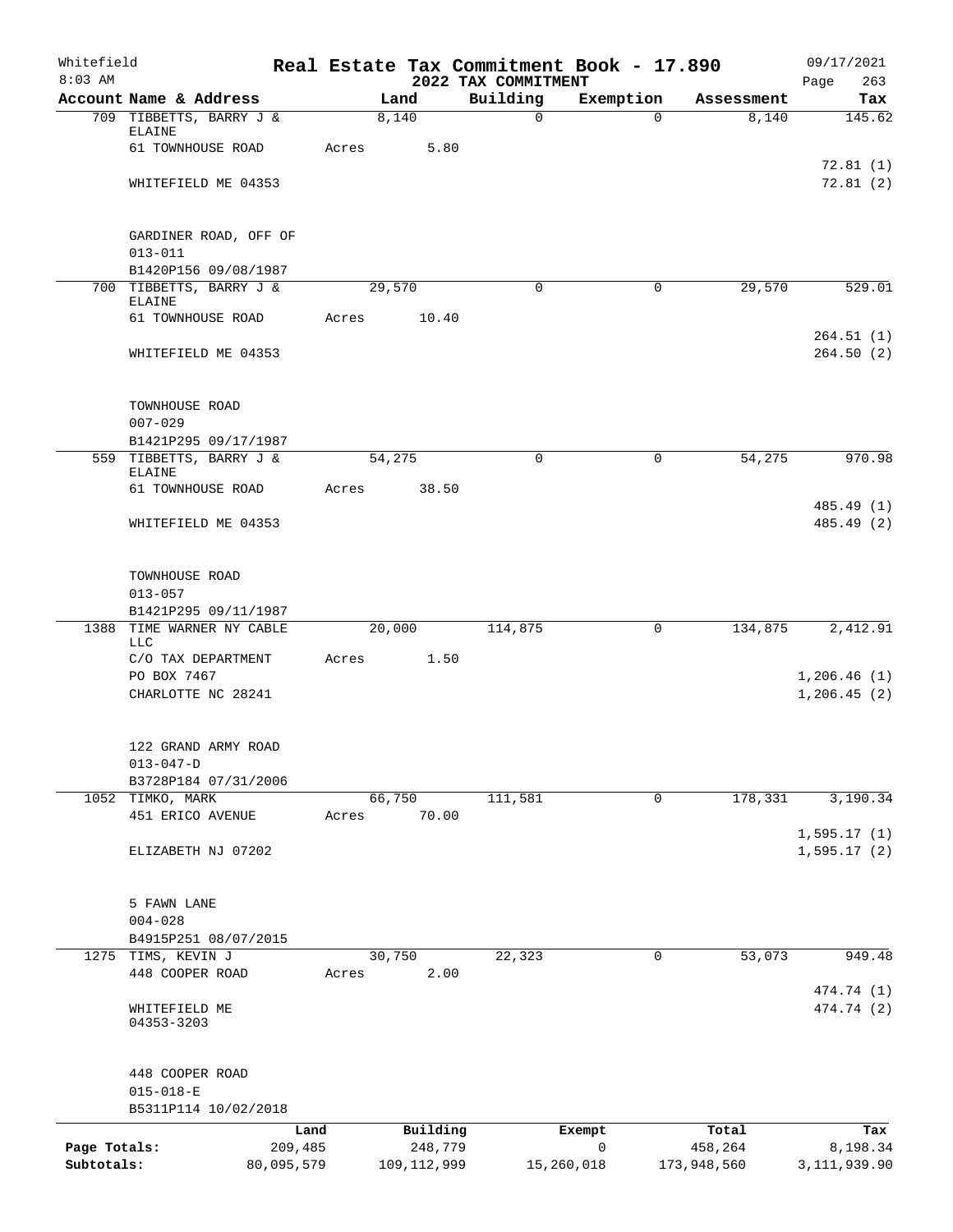| Whitefield                 |                                              |       |                        |                                 | Real Estate Tax Commitment Book - 17.890 |                        | 09/17/2021               |
|----------------------------|----------------------------------------------|-------|------------------------|---------------------------------|------------------------------------------|------------------------|--------------------------|
| $8:03$ AM                  | Account Name & Address                       |       | Land                   | 2022 TAX COMMITMENT<br>Building | Exemption                                | Assessment             | 264<br>Page<br>Tax       |
|                            | 1300 TONDREAU, RAYMOND R &                   |       | 30,000                 | 68,654                          | 24,500                                   | 74,154                 | 1,326.62                 |
|                            | SONYA                                        |       |                        |                                 |                                          |                        |                          |
|                            | 480 MILLS ROAD                               | Acres | 1.20                   |                                 | 01 HOMESTEAD                             |                        |                          |
|                            | WHITEFIELD ME 04353                          |       |                        |                                 |                                          |                        | 663.31(1)<br>663.31(2)   |
|                            |                                              |       |                        |                                 |                                          |                        |                          |
|                            | 480 MILLS ROAD                               |       |                        |                                 |                                          |                        |                          |
|                            | $020 - 032$                                  |       |                        |                                 |                                          |                        |                          |
|                            | B1470P264 05/16/1988                         |       |                        |                                 |                                          |                        |                          |
|                            | 1456 TORBERT, JAMES R                        |       | 48,100                 | 35,902                          |                                          | 0<br>84,002            | 1,502.80                 |
|                            | 527 EAST RIVER ROAD                          | Acres | 29.00                  |                                 |                                          |                        |                          |
|                            | WHITEFIELD ME 04353                          |       |                        |                                 |                                          |                        | 751.40(1)<br>751.40(2)   |
|                            |                                              |       |                        |                                 |                                          |                        |                          |
|                            | 511 EAST RIVER ROAD                          |       |                        |                                 |                                          |                        |                          |
|                            | $010 - 037$                                  |       |                        |                                 |                                          |                        |                          |
|                            | B5399P26 06/24/2019                          |       |                        |                                 |                                          |                        |                          |
|                            | 1531 TORBERT, JAMES R<br>527 EAST RIVER ROAD | Acres | 30,000<br>0.90         | 61,510                          | 24,500<br>01 HOMESTEAD                   | 67,010                 | 1,198.81                 |
|                            |                                              |       |                        |                                 |                                          |                        | 599.41(1)                |
|                            | WHITEFIELD ME 04353                          |       |                        |                                 |                                          |                        | 599.40(2)                |
|                            |                                              |       |                        |                                 |                                          |                        |                          |
|                            | 527 EAST RIVER ROAD                          |       |                        |                                 |                                          |                        |                          |
|                            | $010 - 036$                                  |       |                        |                                 |                                          |                        |                          |
|                            | B5399P26 06/24/2019                          |       |                        |                                 |                                          |                        |                          |
|                            | 756 TORBERT, JAMES R                         |       | 34,950                 | 149,813                         |                                          | $\mathbf 0$<br>184,763 | 3,305.41                 |
|                            | 527 EAST RIVER ROAD                          | Acres | 4.80                   |                                 |                                          |                        |                          |
|                            |                                              |       |                        |                                 |                                          |                        | 1,652.71(1)              |
|                            | WHITEFIELD ME 04353                          |       |                        |                                 |                                          |                        | 1,652.70(2)              |
|                            | 528 EAST RIVER ROAD                          |       |                        |                                 |                                          |                        |                          |
|                            | $010 - 055$                                  |       |                        |                                 |                                          |                        |                          |
|                            | B5399P26 06/24/2019                          |       |                        |                                 |                                          |                        |                          |
| 798                        | TORSEY, STEPHEN V &                          |       | 25,903                 | 0                               |                                          | 0<br>25,903            | 463.40                   |
|                            | HOLLY R<br>651 TOWNHOUSE ROAD                | Acres | 29.85                  |                                 |                                          |                        |                          |
|                            |                                              |       |                        |                                 |                                          |                        | 231.70(1)                |
|                            | WHITEFIELD ME 04353                          |       |                        |                                 |                                          |                        | 231.70(2)                |
|                            |                                              |       |                        |                                 |                                          |                        |                          |
|                            | TOWNHOUSE ROAD, BACK OF                      |       |                        |                                 |                                          |                        |                          |
|                            | $009 - 026$                                  |       |                        |                                 |                                          |                        |                          |
|                            | B4277P134 05/14/2010                         |       |                        |                                 |                                          |                        |                          |
| 1037                       | TORSEY, STEPHEN V &                          |       | 29,237                 | $\mathbf 0$                     |                                          | $\mathbf 0$<br>29,237  | 523.05                   |
|                            | HOLLY R<br>651 TOWNHOUSE ROAD                | Acres | 34.98                  |                                 |                                          |                        |                          |
|                            |                                              |       |                        |                                 |                                          |                        | 261.53(1)                |
|                            | WHITEFIELD ME 04353                          |       |                        |                                 |                                          |                        | 261.52(2)                |
|                            |                                              |       |                        |                                 |                                          |                        |                          |
|                            | TOWNHOUSE ROAD, BACK OF<br>$009 - 028$       |       |                        |                                 |                                          |                        |                          |
|                            | B2513P117 11/01/1999                         |       |                        |                                 |                                          |                        |                          |
|                            |                                              |       |                        |                                 |                                          |                        |                          |
|                            | Land                                         |       | Building               |                                 | Exempt                                   | Total                  | Tax                      |
| Page Totals:<br>Subtotals: | 198,190<br>80, 293, 769                      |       | 315,879<br>109,428,878 |                                 | 49,000<br>15,309,018                     | 465,069<br>174,413,629 | 8,320.09<br>3,120,259.99 |
|                            |                                              |       |                        |                                 |                                          |                        |                          |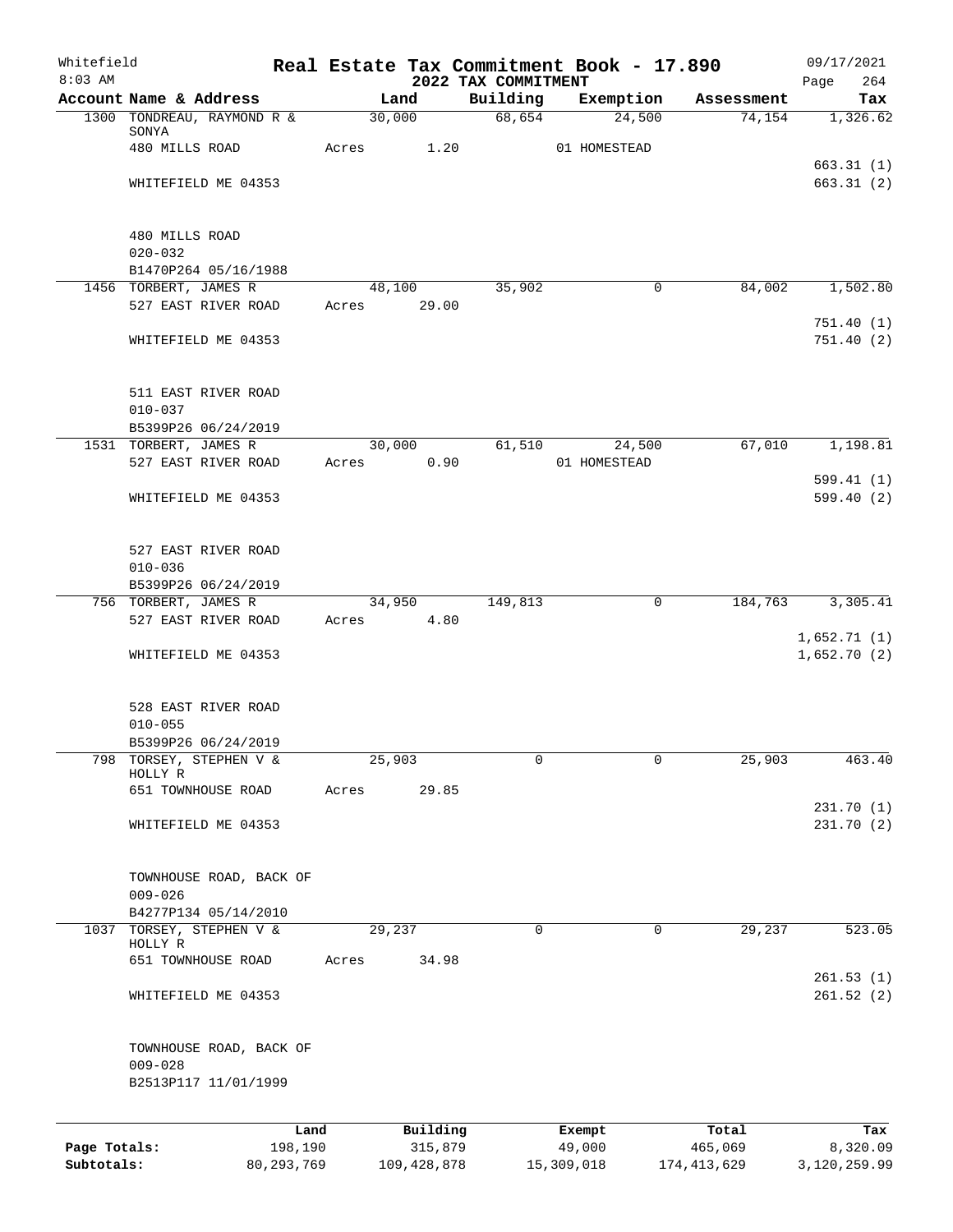| Whitefield<br>$8:03$ AM |                                                                        |                   |          | 2022 TAX COMMITMENT | Real Estate Tax Commitment Book - 17.890 |              | 09/17/2021<br>265<br>Page |
|-------------------------|------------------------------------------------------------------------|-------------------|----------|---------------------|------------------------------------------|--------------|---------------------------|
|                         | Account Name & Address                                                 |                   | Land     | Building            | Exemption                                | Assessment   | Tax                       |
|                         | 113 TORSEY, STEPHEN V &                                                | 43,786            |          | 62,654              | 30,380                                   | 76,060       | 1,360.71                  |
|                         | HOLLY R<br>651 TOWNHOUSE ROAD                                          | Acres             | 15.67    |                     | 01 HOMESTEAD                             |              |                           |
|                         |                                                                        |                   |          |                     | 07 NMR VET & WIDOW                       |              | 680.36 (1)                |
|                         | WHITEFIELD ME 04353                                                    |                   |          |                     |                                          |              | 680.35(2)                 |
|                         | 651 TOWNHOUSE ROAD                                                     |                   |          |                     |                                          |              |                           |
|                         | $007 - 028$                                                            |                   |          |                     |                                          |              |                           |
|                         | B2513P117 11/01/1999                                                   |                   |          |                     |                                          |              |                           |
|                         | 454 TOTMAN, LYNN M TRUSTEE                                             | 41,548            |          | 187,394             |                                          | 228,942<br>0 | 4,095.77                  |
|                         | FULTON, CAROL A<br>IRREVOCABLE TRUST                                   | Acres             | 30.00    |                     |                                          |              |                           |
|                         | 1685 MAIN STREET                                                       |                   |          |                     |                                          |              | 2,047.89(1)               |
|                         |                                                                        |                   |          |                     |                                          |              | 2,047.88 (2)              |
|                         | PHIPPSBURG ME 04562                                                    |                   |          |                     |                                          |              |                           |
|                         |                                                                        | TG - MW-22 & HW-5 |          |                     |                                          |              |                           |
|                         | 390 SOUTH HUNTS MEADOW                                                 |                   |          |                     |                                          |              |                           |
|                         | $006 - 022$<br>B4754P108 02/03/2014                                    |                   |          |                     |                                          |              |                           |
|                         | 344 TOWER, KENNETH V                                                   | 30,120            |          | 92,653              | 24,500                                   | 98,273       | 1,758.10                  |
|                         | TOWER, MARY LOU                                                        | Acres             | 1.58     |                     | 01 HOMESTEAD                             |              |                           |
|                         | 33 HUNTS MEADOW ROAD                                                   |                   |          |                     |                                          |              | 879.05 (1)                |
|                         | WHITEFIELD ME 04353                                                    |                   |          |                     |                                          |              | 879.05(2)                 |
|                         | 33 HUNTS MEADOW ROAD                                                   |                   |          |                     |                                          |              |                           |
|                         | $012 - 033 - A$                                                        |                   |          |                     |                                          |              |                           |
|                         | B1543P94 04/18/1989                                                    |                   |          |                     |                                          |              |                           |
|                         | 1226 TOWER, STACEY A &                                                 | 30,000            |          | 121,586             |                                          | 151,586<br>0 | 2,711.87                  |
|                         | PAMELA A                                                               |                   |          |                     |                                          |              |                           |
|                         | 164 AUGUSTA ROAD                                                       | Acres             | 1.50     |                     |                                          |              | 1,355.94(1)               |
|                         | WHITEFIELD ME 04353                                                    |                   |          |                     |                                          |              | 1, 355.93(2)              |
|                         | 164 AUGUSTA ROAD                                                       |                   |          |                     |                                          |              |                           |
|                         | $018 - 020 - D$                                                        |                   |          |                     |                                          |              |                           |
|                         | B3478P118 05/09/2005                                                   |                   |          |                     |                                          |              |                           |
|                         | 1170 TOWLE, WILLIAM A                                                  | 60,796            |          | 39,244              |                                          | 100,040<br>0 | 1,789.72                  |
|                         | 95 SALMON FALLS ROAD                                                   | Acres             | 40.84    |                     |                                          |              |                           |
|                         |                                                                        |                   |          |                     |                                          |              | 894.86 (1)                |
|                         | ROCHESTER NH 03868                                                     |                   |          |                     |                                          |              | 894.86 (2)                |
|                         | 111 PHILBRICK LANE                                                     |                   |          |                     |                                          |              |                           |
|                         | $006 - 012 - B$                                                        |                   |          |                     |                                          |              |                           |
|                         | B1581P106 10/18/1989                                                   |                   |          |                     |                                          |              |                           |
|                         | 1228 TOWLE, WILLIAM C                                                  | 39,978            |          | 268,524             | 24,500                                   | 284,002      | 5,080.80                  |
|                         | BALBO, SUZANNE E                                                       | Acres             | 10.91    |                     | 01 HOMESTEAD                             |              |                           |
|                         | 737 TOWNHOUSE ROAD                                                     |                   |          |                     |                                          |              | 2,540.40(1)               |
|                         | WHITEFIELD ME 04353                                                    |                   |          |                     |                                          |              | 2,540.40(2)               |
|                         | 737 TOWNHOUSE ROAD                                                     |                   |          |                     |                                          |              |                           |
|                         | $007 - 018 - A$<br>B5275P299 01/14/2019 B5332P309 10/27/2018 B5240P132 |                   |          |                     |                                          |              |                           |
|                         | 03/11/2018 B5043P32 08/11/2016                                         |                   |          |                     |                                          |              |                           |
|                         |                                                                        | Land              | Building |                     | Exempt                                   | Total        | Tax                       |
| Page Totals:            | 246,228                                                                |                   | 772,055  |                     | 79,380                                   | 938,903      | 16,796.97                 |

**Subtotals:** 80,539,997 110,200,933 15,388,398 175,352,532 3,137,056.96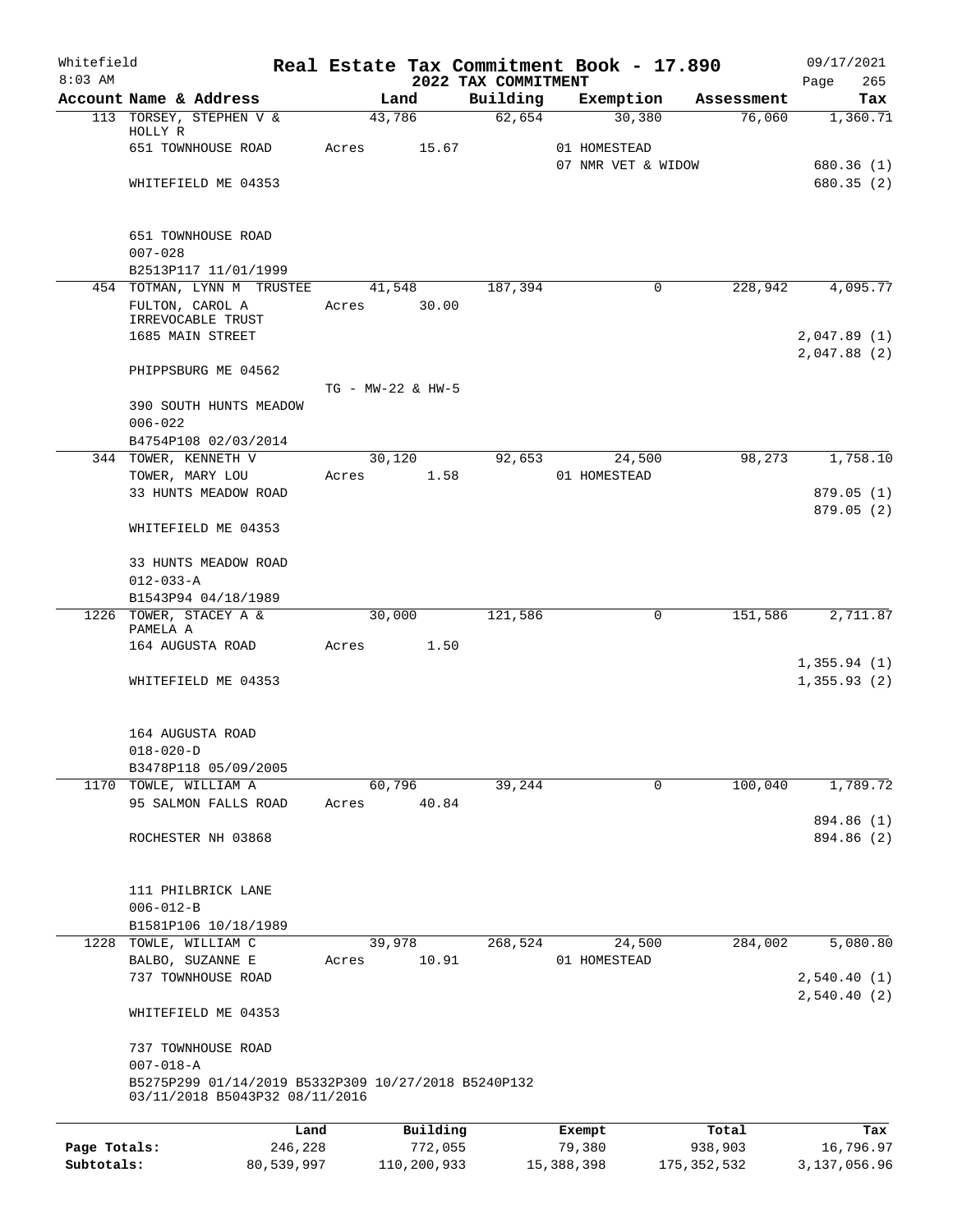| Whitefield   |                                      |       |             |                                 | Real Estate Tax Commitment Book - 17.890 |               | 09/17/2021         |
|--------------|--------------------------------------|-------|-------------|---------------------------------|------------------------------------------|---------------|--------------------|
| $8:03$ AM    | Account Name & Address               |       | Land        | 2022 TAX COMMITMENT<br>Building | Exemption                                | Assessment    | 266<br>Page<br>Tax |
|              | 57 TOWNSEND, DANIEL S                |       | 56,826      | 116,206                         | 24,500                                   | 148,532       | 2,657.24           |
|              | TOWNSEND, KARYN V                    | Acres | 27.04       |                                 | 01 HOMESTEAD                             |               |                    |
|              | 411 HEAD TIDE ROAD                   |       |             |                                 |                                          |               | 1,328.62(1)        |
|              |                                      |       |             |                                 |                                          |               | 1,328.62(2)        |
|              | WHITEFIELD ME 04353                  |       |             |                                 |                                          |               |                    |
|              | 411 HEAD TIDE ROAD                   |       |             |                                 |                                          |               |                    |
|              | $005 - 005$                          |       |             |                                 |                                          |               |                    |
|              | B2364P281 07/23/1998                 |       |             |                                 |                                          |               |                    |
|              | 335 TRASK, AUSTIN & COLEEN           |       | 51,323      | $\Omega$                        | 0                                        | 51,323        | 918.17             |
|              | 1647 ALNA ROAD                       | Acres | 41.65       |                                 |                                          |               |                    |
|              |                                      |       |             |                                 |                                          |               | 459.09 (1)         |
|              | ALNA ME 04535                        |       |             |                                 |                                          |               | 459.08 (2)         |
|              |                                      |       |             |                                 |                                          |               |                    |
|              |                                      |       |             |                                 |                                          |               |                    |
|              | HOLLYWOOD BOULEVARD                  |       |             |                                 |                                          |               |                    |
|              | $002 - 008$                          |       |             |                                 |                                          |               |                    |
|              | B767P194 04/23/1973                  |       |             |                                 |                                          |               |                    |
|              | 43 TRIPP, PATRICIA A                 |       | 41,650      | 97,732                          | 24,500                                   | 114,882       | 2,055.24           |
|              | 422 HUNTS MEADOW ROAD                | Acres | 13.00       |                                 | 01 HOMESTEAD                             |               |                    |
|              |                                      |       |             |                                 |                                          |               | 1,027.62(1)        |
|              | WHITEFIELD ME 04353                  |       |             |                                 |                                          |               | 1,027.62(2)        |
|              |                                      |       |             |                                 |                                          |               |                    |
|              |                                      |       |             |                                 |                                          |               |                    |
|              | 422 HUNTS MEADOW ROAD<br>$015 - 004$ |       |             |                                 |                                          |               |                    |
|              | B4341P129 11/15/2010                 |       |             |                                 |                                          |               |                    |
|              | 1202 TROYER, ELI A                   |       | 63,702      | 153,471                         | 24,500                                   | 192,673       | 3,446.92           |
|              | TROYER, ANNA D &                     | Acres | 73.50       |                                 | 01 HOMESTEAD                             |               |                    |
|              | CHRISTENA A                          |       |             |                                 |                                          |               |                    |
|              | 84 GRAND ARMY ROAD                   |       |             |                                 |                                          |               | 1,723.46(1)        |
|              |                                      |       |             |                                 |                                          |               | 1,723.46(2)        |
|              | WHITEFIELD ME 04353                  |       |             |                                 |                                          |               |                    |
|              |                                      |       |             |                                 |                                          |               |                    |
|              | 84 GRAND ARMY ROAD                   |       |             |                                 |                                          |               |                    |
|              | $013 - 047$                          |       |             |                                 |                                          |               |                    |
|              | B5256P77 05/14/2018                  |       |             |                                 |                                          |               |                    |
| 1308         | TRUDEAU, DEAN M                      |       | 49,850      | 117,191                         | 0                                        | 167,041       | 2,988.36           |
|              | TRUDEAU, ELIZABETH C                 | Acres | 24.00       |                                 |                                          |               |                    |
|              | 44 HEIDI LANE                        |       |             |                                 |                                          |               | 1,494.18(1)        |
|              |                                      |       |             |                                 |                                          |               | 1,494.18(2)        |
|              | PITTSTON ME 04345                    |       |             |                                 |                                          |               |                    |
|              |                                      |       |             |                                 |                                          |               |                    |
|              | 19 HEIDI LANE                        |       |             |                                 |                                          |               |                    |
|              | $006 - 019$                          |       |             |                                 |                                          |               |                    |
|              | B5149P227 06/23/2017                 |       |             |                                 |                                          |               |                    |
|              | 1696 TRUMAN, DEBRA E &<br>ROBERT A   |       | 33,900      | 76,244                          | 24,500                                   | 85,644        | 1,532.17           |
|              | 269 SOUTH HUNTS MEADOW               | Acres | 4.10        |                                 | 01 HOMESTEAD                             |               |                    |
|              | RD                                   |       |             |                                 |                                          |               |                    |
|              |                                      |       |             |                                 |                                          |               | 766.09(1)          |
|              | WHITEFIELD ME 04353                  |       |             |                                 |                                          |               | 766.08(2)          |
|              |                                      |       |             |                                 |                                          |               |                    |
|              |                                      |       |             |                                 |                                          |               |                    |
|              | 269 SOUTH HUNTS MEADOW               |       |             |                                 |                                          |               |                    |
|              | $009 - 005 - B$                      |       |             |                                 |                                          |               |                    |
|              | B2839P49 04/17/2002                  |       |             |                                 |                                          |               |                    |
|              |                                      |       |             |                                 |                                          |               |                    |
|              |                                      | Land  | Building    |                                 | Exempt                                   | Total         | Tax                |
| Page Totals: | 297,251                              |       | 560,844     |                                 | 98,000                                   | 760,095       | 13,598.10          |
| Subtotals:   | 80,837,248                           |       | 110,761,777 |                                 | 15,486,398                               | 176, 112, 627 | 3,150,655.06       |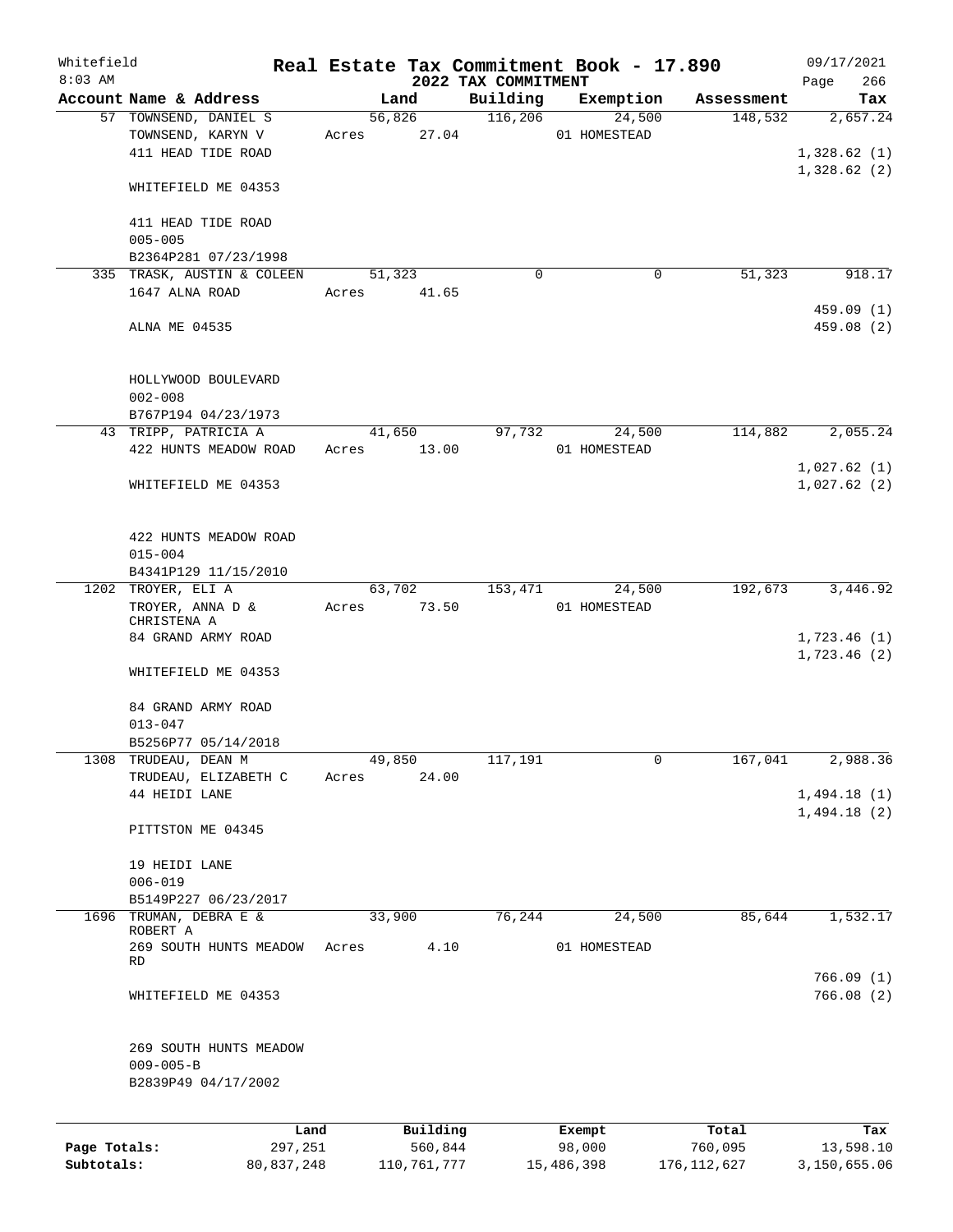| Whitefield<br>$8:03$ AM |                               |        |        | 2022 TAX COMMITMENT | Real Estate Tax Commitment Book - 17.890 |            | 09/17/2021<br>267<br>Page |
|-------------------------|-------------------------------|--------|--------|---------------------|------------------------------------------|------------|---------------------------|
|                         | Account Name & Address        |        | Land   | Building            | Exemption                                | Assessment | Tax                       |
|                         | 1707 TRUNDY, ERIN N           |        | 48,810 | 172,856             | 24,500                                   | 197,166    | 3,527.30                  |
|                         | GIGUERE, BENJAMIN O           | Acres  | 15.70  |                     | 01 HOMESTEAD                             |            |                           |
|                         | 72 SOUTH HOWE ROAD            |        |        |                     |                                          |            | 1,763.65(1)               |
|                         |                               |        |        |                     |                                          |            | 1,763.65(2)               |
|                         | WHITEFIELD ME 04353           |        |        |                     |                                          |            |                           |
|                         | 72 SOUTH HOWE ROAD            |        |        |                     |                                          |            |                           |
|                         | $019 - 048 - A$               |        |        |                     |                                          |            |                           |
|                         | B3275P168 04/23/2004          |        |        |                     |                                          |            |                           |
|                         | 32 TRUSSELL, DONNA K          |        | 37,674 | 144,672             | 24,500                                   | 157,846    | 2,823.86                  |
|                         | 16 CLOVER LANE                | Acres  | 8.03   |                     | 01 HOMESTEAD                             |            |                           |
|                         |                               |        |        |                     |                                          |            | 1,411.93(1)               |
|                         | WHITEFIELD ME 04353           |        |        |                     |                                          |            | 1,411.93(2)               |
|                         |                               |        |        |                     |                                          |            |                           |
|                         | 16 CLOVER LANE                |        |        |                     |                                          |            |                           |
|                         | $012 - 028 - C$               |        |        |                     |                                          |            |                           |
|                         | B2289P290 11/20/1997          |        |        |                     |                                          |            |                           |
|                         | 229 TSCHAMLER, VIVIAN         |        | 30,000 | 58,338              | 0                                        | 88,338     | 1,580.37                  |
|                         | 2 GRAND ARMY ROAD             | Acres  | 0.65   |                     |                                          |            |                           |
|                         |                               |        |        |                     |                                          |            | 790.19(1)                 |
|                         | WHITEFIELD ME 04353           |        |        |                     |                                          |            | 790.18(2)                 |
|                         |                               |        |        |                     |                                          |            |                           |
|                         |                               |        |        |                     |                                          |            |                           |
|                         | 2 GRAND ARMY ROAD             |        |        |                     |                                          |            |                           |
|                         | $026 - 007$                   |        |        |                     |                                          |            |                           |
|                         | B5638P69 12/22/2020           |        |        |                     |                                          |            |                           |
|                         | 1307 TURNBULL, GEORGE         |        | 21,500 | 3,136               | $\mathbf 0$                              | 24,636     | 440.74                    |
|                         | TURNBULL, SHARON              | Acres  | 2.50   |                     |                                          |            |                           |
|                         | 61 LEMONT ST                  |        |        |                     |                                          |            | 220.37(1)                 |
|                         |                               |        |        |                     |                                          |            | 220.37(2)                 |
|                         | <b>BATH ME 04530</b>          |        |        |                     |                                          |            |                           |
|                         | 735 WISCASSET ROAD            |        |        |                     |                                          |            |                           |
|                         | $001 - 003$                   |        |        |                     |                                          |            |                           |
|                         | B5677P117 03/12/2021          |        |        |                     |                                          |            |                           |
|                         | 1508 TURNER, NATALIA E &      | 31,950 |        | 113,673             | 30,380                                   | 115,243    | 2,061.70                  |
|                         | ANTHONY W                     |        |        |                     |                                          |            |                           |
|                         | 103 SOUTH HOWE ROAD           | Acres  | 2.80   |                     | 01 HOMESTEAD                             |            |                           |
|                         |                               |        |        |                     | 05 VET EXEMPTION                         |            | 1,030.85(1)               |
|                         | WHITEFIELD ME 04353           |        |        |                     |                                          |            | 1,030.85(2)               |
|                         |                               |        |        |                     |                                          |            |                           |
|                         |                               |        |        |                     |                                          |            |                           |
|                         | 103 SOUTH HOWE ROAD           |        |        |                     |                                          |            |                           |
|                         | $017 - 017 - A$               |        |        |                     |                                          |            |                           |
|                         | B1543P46 04/18/1989           |        |        |                     |                                          |            |                           |
|                         | 872 TUTTLE, LISA              |        | 58,950 | 120,081             | 24,500                                   | 154,531    | 2,764.56                  |
|                         | 2 SOUTH WEARY POND ROAD Acres |        | 38.00  |                     | 01 HOMESTEAD                             |            |                           |
|                         |                               |        |        |                     |                                          |            | 1,382.28(1)               |
|                         | WHITEFIELD ME 04353           |        |        |                     |                                          |            | 1,382.28(2)               |
|                         |                               |        |        |                     |                                          |            |                           |
|                         | 2 WEARY POND ROAD SOUTH       |        |        |                     |                                          |            |                           |
|                         | $008 - 039$                   |        |        |                     |                                          |            |                           |
|                         | B2977P19 01/06/2003           |        |        |                     |                                          |            |                           |
|                         |                               |        |        |                     |                                          |            |                           |
|                         |                               |        |        |                     |                                          |            |                           |
|                         |                               |        |        |                     |                                          |            |                           |

|              | Land       | Building    | Exempt     | Total       | Tax             |
|--------------|------------|-------------|------------|-------------|-----------------|
| Page Totals: | 228,884    | 612,756     | 103,880    | 737,760     | 13,198.53       |
| Subtotals:   | 81,066,132 | 111,374,533 | 15,590,278 | 176,850,387 | 3, 163, 853. 59 |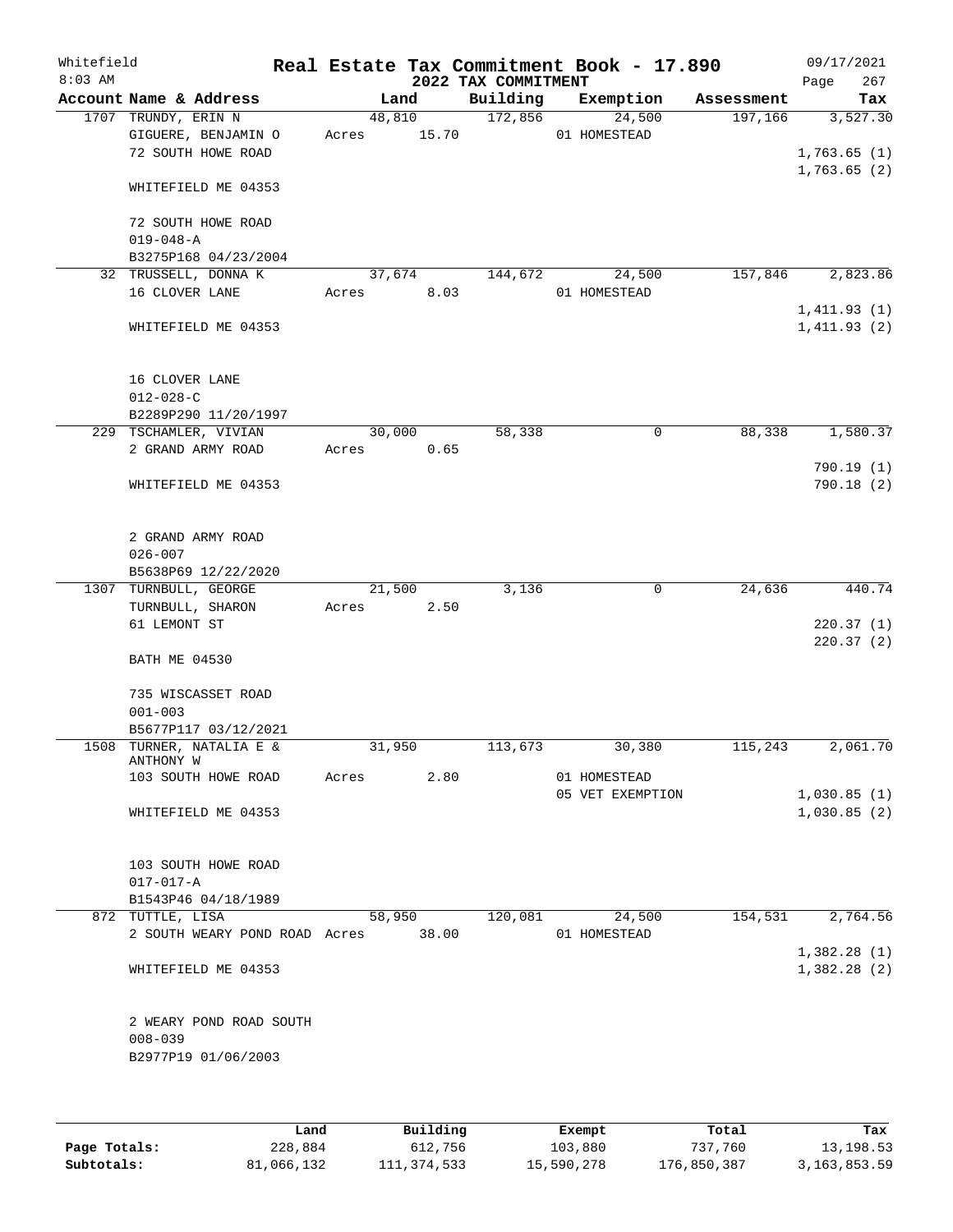| Whitefield<br>$8:03$ AM |                                                 |       |                | 2022 TAX COMMITMENT | Real Estate Tax Commitment Book - 17.890 |             | 09/17/2021<br>268<br>Page |
|-------------------------|-------------------------------------------------|-------|----------------|---------------------|------------------------------------------|-------------|---------------------------|
|                         | Account Name & Address                          |       | Land           | Building            | Exemption                                | Assessment  | Tax                       |
|                         | 266 TUTTLE, ROBERT &                            |       | 39,200         | $\mathbf 0$         | $\Omega$                                 | 39,200      | 701.29                    |
|                         | ANGELINE                                        |       |                |                     |                                          |             |                           |
|                         | 31 SOUTH BAY ROAD                               | Acres | 23.00          |                     |                                          |             |                           |
|                         | FRANKLIN ME 04634                               |       |                |                     |                                          |             | 350.65(1)<br>350.64(2)    |
|                         |                                                 |       |                |                     |                                          |             |                           |
|                         | WEARY POND ROAD SOUTH                           |       |                |                     |                                          |             |                           |
|                         | $008 - 038$                                     |       |                |                     |                                          |             |                           |
|                         | B2647P227 03/01/2001                            |       |                |                     |                                          |             |                           |
|                         | 1472 VALLIERES, MELISSA P &<br>GARY C           |       | 40,050         | 154,947             | 24,500                                   | 170,497     | 3,050.19                  |
|                         | 131 HANLEY ROAD                                 | Acres | 11.00          |                     | 01 HOMESTEAD                             |             |                           |
|                         |                                                 |       |                |                     |                                          |             | 1,525.10(1)               |
|                         | PITTSTON ME 04345                               |       |                |                     |                                          |             | 1,525.09(2)               |
|                         | 131 HANLEY ROAD,                                |       |                |                     |                                          |             |                           |
|                         | $006 - 004$                                     |       |                |                     |                                          |             |                           |
|                         | B3650P314 03/23/2006                            |       |                |                     |                                          |             |                           |
|                         | 1399 VAN LUNEN, ELIZABETH                       |       | 30,300         | 125,726             | 0                                        | 156,026     | 2,791.31                  |
|                         | ANNE<br>743 WISCASSET ROAD                      | Acres | 1.70           |                     |                                          |             |                           |
|                         |                                                 |       |                |                     |                                          |             | 1,395.66(1)               |
|                         | WHITEFIELD ME 04353                             |       |                |                     |                                          |             | 1,395.65(2)               |
|                         |                                                 |       |                |                     |                                          |             |                           |
|                         | 743 WISCASSET ROAD                              |       |                |                     |                                          |             |                           |
|                         | $001 - 002$                                     |       |                |                     |                                          |             |                           |
|                         | B5558P247 07/31/2020                            |       |                |                     |                                          |             |                           |
|                         | 1249 VAN LUNEN, MARK<br>VAN LUNEN, DEBORAH J    | Acres | 38,850<br>9.50 | 142,663             | $\mathbf 0$                              | 181,513     | 3, 247.27                 |
|                         | 359 SOUTH HUNTS MEADOW                          |       |                |                     |                                          |             | 1,623.64(1)               |
|                         | ROAD                                            |       |                |                     |                                          |             |                           |
|                         | WHITEFIELD ME 04353<br>3428                     |       |                |                     |                                          |             | 1,623.63(2)               |
|                         |                                                 |       |                |                     |                                          |             |                           |
|                         | 359 SOUTH HUNTS MEADOW                          |       |                |                     |                                          |             |                           |
|                         | $009 - 003$                                     |       |                |                     |                                          |             |                           |
|                         | B5154P210 07/10/2017<br>399 VANDERBILT, BARBARA |       |                | 0                   | 0                                        | 27,594      | 493.66                    |
|                         | 85 DOYLE ROAD                                   | Acres | 27,594<br>7.93 |                     |                                          |             |                           |
|                         |                                                 |       |                |                     |                                          |             | 246.83(1)                 |
|                         | WHITEFIELD ME 04353                             |       |                |                     |                                          |             | 246.83(2)                 |
|                         | DOYLE ROAD                                      |       |                |                     |                                          |             |                           |
|                         | $019 - 039 - C$                                 |       |                |                     |                                          |             |                           |
|                         | B2306P168 02/02/1998                            |       |                |                     |                                          |             |                           |
|                         | 400 VANDERBILT, BARBARA S                       |       | 4,410          | 0                   | $\mathbf 0$                              | 4,410       | 78.89                     |
|                         | CUREWITZ, RICHARD                               | Acres | 2.94           |                     |                                          |             |                           |
|                         | 85 DOYLE ROAD                                   |       |                |                     |                                          |             | 39.45(1)                  |
|                         | WHITEFIELD ME 04353                             |       |                |                     |                                          |             | 39.44(2)                  |
|                         | DOYLE ROAD                                      |       |                |                     |                                          |             |                           |
|                         | $019 - 038 - 001$                               |       |                |                     |                                          |             |                           |
|                         | B5290P116 08/08/2018                            |       |                |                     |                                          |             |                           |
|                         |                                                 | Land  | Building       |                     | Exempt                                   | Total       | Tax                       |
| Page Totals:            | 180,404                                         |       | 423,336        |                     | 24,500                                   | 579,240     | 10,362.61                 |
| Subtotals:              | 81,246,536                                      |       | 111,797,869    |                     | 15,614,778                               | 177,429,627 | 3, 174, 216. 20           |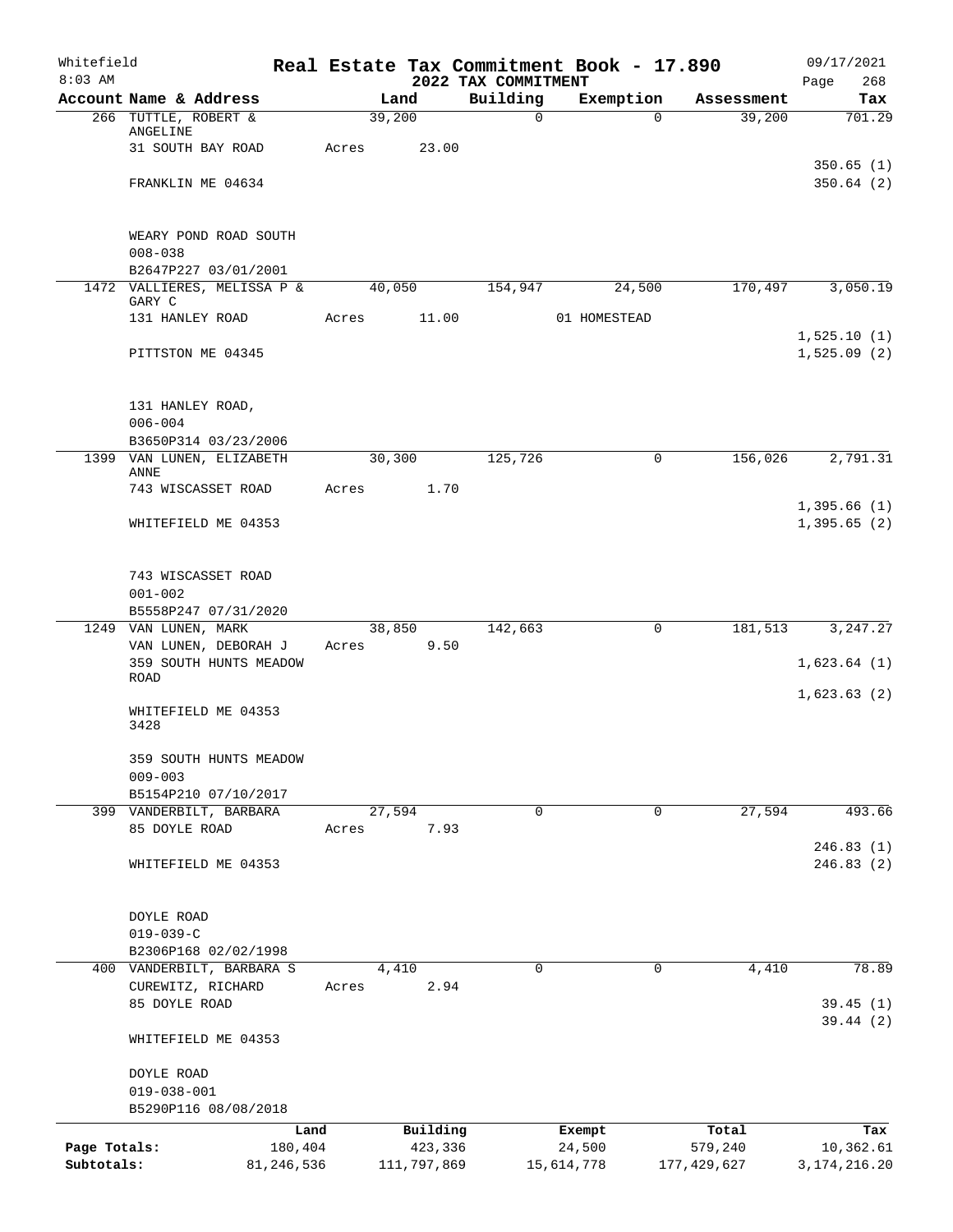| Whitefield<br>$8:03$ AM |                                                                 |       |                       | 2022 TAX COMMITMENT | Real Estate Tax Commitment Book - 17.890 |            | 09/17/2021<br>269<br>Page |
|-------------------------|-----------------------------------------------------------------|-------|-----------------------|---------------------|------------------------------------------|------------|---------------------------|
|                         | Account Name & Address                                          |       | Land                  | Building            | Exemption                                | Assessment | Tax                       |
|                         | 505 VANDERBILT, BARBARA S<br>CUREWITZ, RICHARD<br>85 DOYLE ROAD |       | 47,066<br>Acres 19.77 | 138,178             | 24,500<br>01 HOMESTEAD                   | 160,744    | 2,875.71<br>1,437.86(1)   |
|                         | WHITEFIELD ME 04353                                             |       |                       |                     |                                          |            | 1,437.85(2)               |
|                         | 85 DOYLE ROAD<br>$019 - 038$                                    |       |                       |                     |                                          |            |                           |
|                         | B5290P116 08/08/2018                                            |       |                       |                     |                                          |            |                           |
|                         | 269 VANDERBILT, BARBARA S<br>85 DOYLE ROAD                      | Acres | 9,140<br>7.05         | $\mathbf 0$         | $\mathbf 0$                              | 9,140      | 163.51                    |
|                         | WHITEFIELD ME 04353                                             |       |                       |                     |                                          |            | 81.76(1)<br>81.75(2)      |
|                         | DOYLE ROAD<br>$019 - 039 - A$<br>B1611P190 04/03/1990           |       |                       |                     |                                          |            |                           |
|                         | 44 VAUGHAN, CHARLES M                                           |       | 30,000                | 13,611              | 0                                        | 43,611     | 780.20                    |
|                         | VAUGHAN, HARRIET F                                              |       | Acres 1.00            |                     |                                          |            |                           |
|                         | PO BOX 345                                                      |       |                       |                     |                                          |            | 390.10(1)                 |
|                         | COOPERS MILLS ME 04341                                          |       |                       |                     |                                          |            | 390.10(2)                 |
|                         | 18 WINDSOR ROAD                                                 |       |                       |                     |                                          |            |                           |
|                         | $022 - 019$                                                     |       |                       |                     |                                          |            |                           |
|                         | B4285P37 06/11/2010<br>840 VAUGHAN, CHARLES M &                 |       | 30,000                | 92,186              | 24,500                                   | 97,686     | 1,747.60                  |
|                         | HARRIET F                                                       |       |                       |                     |                                          |            |                           |
|                         | PO BOX 345                                                      | Acres | 1.00                  |                     | 01 HOMESTEAD                             |            |                           |
|                         | COOPERS MILLS ME 04341                                          |       |                       |                     |                                          |            | 873.80 (1)<br>873.80 (2)  |
|                         | 119 MAIN STREET<br>$022 - 019 - A$                              |       |                       |                     |                                          |            |                           |
|                         | B4285P37 06/09/2010                                             |       |                       |                     |                                          |            |                           |
|                         | 1031 VEROW, SHAIN D<br>VEROW, LAUREN E                          | Acres | 44,450<br>16.50       | 129,005             | 24,500<br>01 HOMESTEAD                   | 148,955    | 2,664.80                  |
|                         | 121 DEVINE ROAD                                                 |       |                       |                     |                                          |            | 1,332.40(1)               |
|                         | WHITEFIELD ME 04353                                             |       |                       |                     |                                          |            | 1,332.40(2)               |
|                         | 121 DEVINE ROAD                                                 |       |                       |                     |                                          |            |                           |
|                         | $016 - 016$                                                     |       |                       |                     |                                          |            |                           |
|                         | B5435P204 09/20/2019                                            |       |                       |                     |                                          |            |                           |
|                         | 754 VICKERS, ELLEN                                              |       | 30,000                | 87,566              | 24,500                                   | 93,066     | 1,664.95                  |
|                         | GOODRIDGE<br>PO BOX 241                                         | Acres | 0.46                  |                     | 01 HOMESTEAD                             |            |                           |
|                         |                                                                 |       |                       |                     |                                          |            | 832.48 (1)                |
|                         | COOPERS MILLS ME 04341                                          |       |                       |                     |                                          |            | 832.47 (2)                |
|                         | 129 MAIN STREET<br>$022 - 017$<br>B4899P249 06/24/2015          |       |                       |                     |                                          |            |                           |
|                         |                                                                 |       |                       |                     |                                          |            |                           |
|                         |                                                                 |       |                       |                     |                                          |            |                           |

|              | Land       | Building    | Exempt     | Total       | Tax          |
|--------------|------------|-------------|------------|-------------|--------------|
| Page Totals: | 190,656    | 460,546     | 98,000     | 553,202     | 9,896.77     |
| Subtotals:   | 81,437,192 | 112,258,415 | 15,712,778 | 177,982,829 | 3,184,112.97 |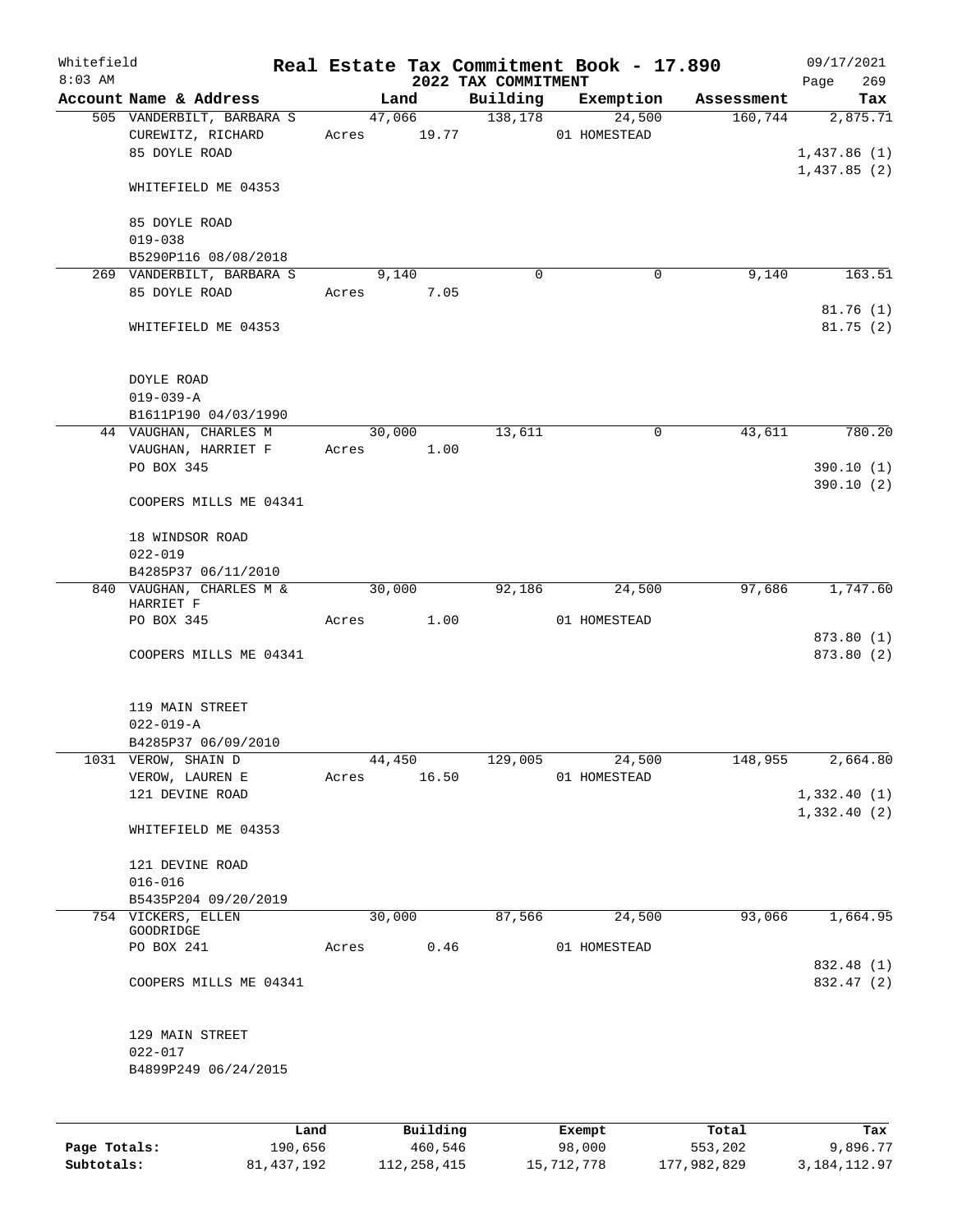| Whitefield<br>$8:03$ AM |                                      |            |        | 2022 TAX COMMITMENT | Real Estate Tax Commitment Book - 17.890 |            | 09/17/2021<br>Page<br>270 |
|-------------------------|--------------------------------------|------------|--------|---------------------|------------------------------------------|------------|---------------------------|
|                         | Account Name & Address               | Land       |        | Building            | Exemption                                | Assessment | Tax                       |
|                         | 596 VIGUE, DEAN A & JEAN F           |            | 36,210 | 100,593             | 24,500                                   | 112,303    | 2,009.10                  |
|                         | P.O. BOX 147                         | Acres 6.20 |        |                     | 01 HOMESTEAD                             |            |                           |
|                         |                                      |            |        |                     |                                          |            | 1,004.55(1)               |
|                         | WHITEFIELD ME 04353                  |            |        |                     |                                          |            | 1,004.55(2)               |
|                         | 127 GRAND ARMY ROAD                  |            |        |                     |                                          |            |                           |
|                         | $013 - 033 - A$                      |            |        |                     |                                          |            |                           |
|                         | B1575P270 09/21/1989                 |            |        |                     |                                          |            |                           |
|                         | 1189 VIGUE, GARY                     | 58,632     |        | 127,139             | 24,500                                   | 161,271    | 2,885.14                  |
|                         | PO BOX 173                           | Acres      | 37.51  |                     | 01 HOMESTEAD                             |            |                           |
|                         |                                      |            |        |                     |                                          |            | 1,442.57(1)               |
|                         | WHITEFIELD ME 04353                  |            |        |                     |                                          |            | 1,442.57(2)               |
|                         | 256 GRAND ARMY ROAD                  |            |        |                     |                                          |            |                           |
|                         | $013 - 014$                          |            |        |                     |                                          |            |                           |
|                         | B1739P76 12/26/1991                  |            |        |                     |                                          |            |                           |
|                         | 1736 VIGUE, GARY                     | 22,175     |        | 0                   | $\mathbf 0$                              | 22,175     | 396.71                    |
|                         | PO BOX 173                           | Acres      | 2.95   |                     |                                          |            |                           |
|                         | WHITEFIELD ME 04353                  |            |        |                     |                                          |            | 198.36 (1)<br>198.35(2)   |
|                         | PIPER ROAD                           |            |        |                     |                                          |            |                           |
|                         | $026 - 027 - A$                      |            |        |                     |                                          |            |                           |
|                         | B4432P72 08/24/2011                  |            |        |                     |                                          |            |                           |
|                         | 1760 VIGUE, GARY M                   | 30,495     |        | 95,531              | $\mathbf 0$                              | 126,026    | 2,254.61                  |
|                         | WARREN, SHIRLEY J                    | Acres 1.83 |        |                     |                                          |            |                           |
|                         | PO BOX 173                           |            |        |                     |                                          |            | 1, 127.31(1)              |
|                         | WHITEFIELD ME 04353                  |            |        |                     |                                          |            | 1, 127.30(2)              |
|                         | 29 TOWNHOUSE ROAD<br>$013 - 014 - A$ |            |        |                     |                                          |            |                           |
|                         | B3626P229 01/20/2006                 |            |        |                     |                                          |            |                           |
|                         | 861 VIGUE, JEFFREY L                 | 60,055     |        | 0                   | 0                                        | 60,055     | 1,074.38                  |
|                         | VIGUE, BETHANY J                     | Acres      | 56.61  |                     |                                          |            |                           |
|                         | PO BOX 70                            |            |        |                     |                                          |            | 537.19 (1)                |
|                         |                                      |            |        |                     |                                          |            | 537.19(2)                 |
|                         | WHITEFIELD ME 04353                  |            |        |                     |                                          |            |                           |
|                         | VIGUE ROAD                           |            |        |                     |                                          |            |                           |
|                         | $016 - 043$                          |            |        |                     |                                          |            |                           |
|                         | B5085P277 12/13/2016                 |            |        |                     |                                          |            |                           |
|                         | 1463 VIGUE, JEFFREY L &<br>BETHANY J | 93,150     |        | 135,899             | 24,500                                   | 204,549    | 3,659.38                  |
|                         | PO BOX 70                            | Acres      | 102.80 |                     | 01 HOMESTEAD                             |            |                           |
|                         |                                      |            |        |                     |                                          |            | 1,829.69(1)               |
|                         | WHITEFIELD ME 04353                  |            |        |                     |                                          |            | 1,829.69(2)               |
|                         | 37 VIGUE ROAD                        |            |        |                     |                                          |            |                           |
|                         | $013 - 033$                          |            |        |                     |                                          |            |                           |
|                         | B2129P65 03/12/1996                  |            |        |                     |                                          |            |                           |
|                         |                                      |            |        |                     |                                          |            |                           |
|                         |                                      |            |        |                     |                                          |            |                           |
|                         |                                      |            |        |                     |                                          |            |                           |

|              | Land       | Building    | Exempt     | Total       | Tax          |
|--------------|------------|-------------|------------|-------------|--------------|
| Page Totals: | 300,717    | 459,162     | 73,500     | 686,379     | 12,279.32    |
| Subtotals:   | 81,737,909 | 112,717,577 | 15,786,278 | 178,669,208 | 3,196,392.29 |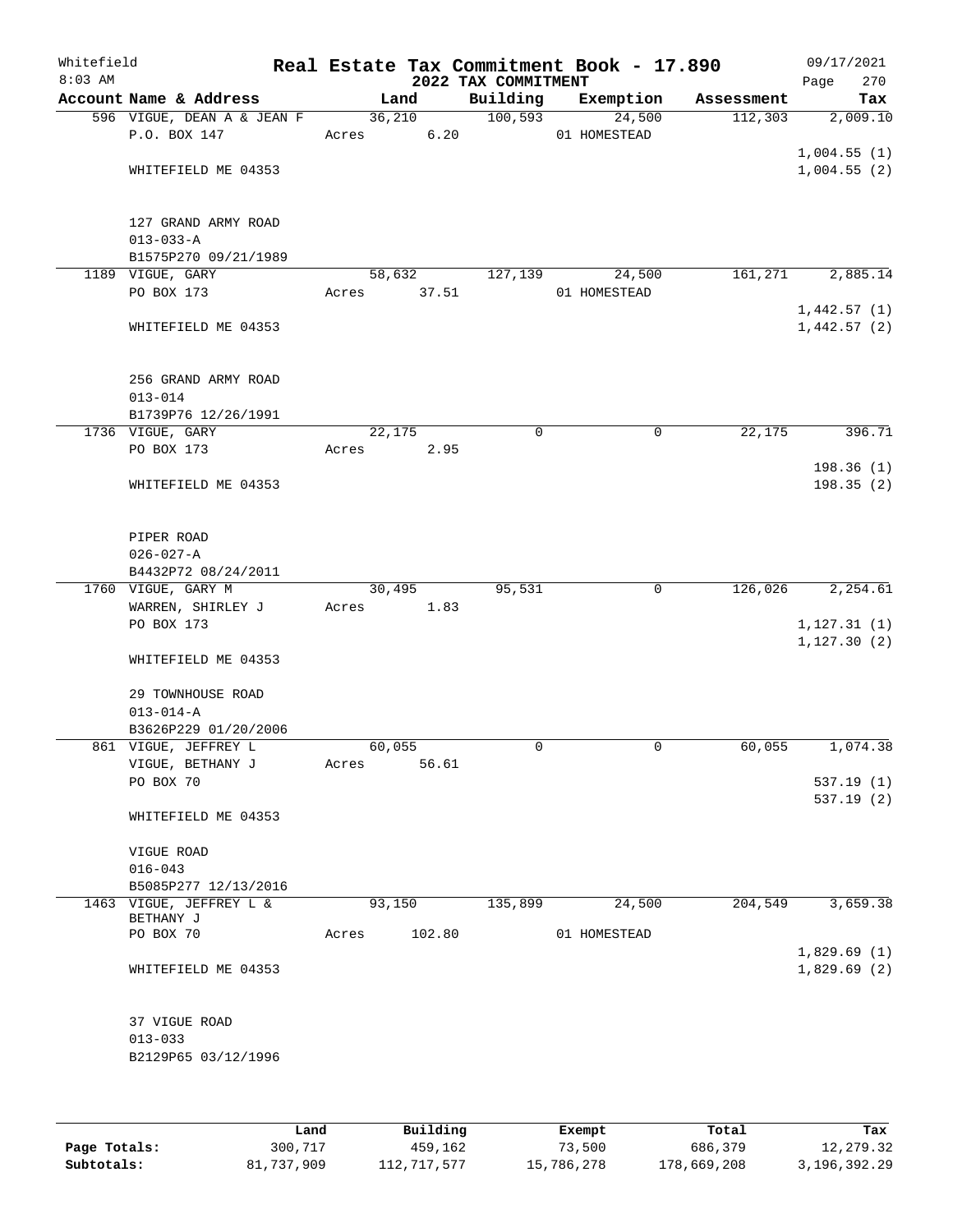| Whitefield<br>$8:03$ AM |                                                          |       |                | 2022 TAX COMMITMENT | Real Estate Tax Commitment Book - 17.890 |            | 09/17/2021<br>271<br>Page  |
|-------------------------|----------------------------------------------------------|-------|----------------|---------------------|------------------------------------------|------------|----------------------------|
|                         | Account Name & Address                                   |       | Land           | Building            | Exemption                                | Assessment | Tax                        |
|                         | 1411 VIGUE, THOMAS<br>PO BOX 173                         | Acres | 40,000<br>1.15 | 79,687              | 24,500<br>01 HOMESTEAD                   | 95,187     | 1,702.90                   |
|                         | WHITEFIELD ME 04353                                      |       |                |                     |                                          |            | 851.45 (1)<br>851.45 (2)   |
|                         | 318 JEFFERSON ROAD<br>$029 - 002$<br>B4951P90 11/19/2015 |       |                |                     |                                          |            |                            |
|                         | 785 VILLENEUVE, WILLIAM J &                              |       | 82,525         | 139,360             | 24,500                                   | 197,385    | 3,531.22                   |
|                         | JUDITH M                                                 |       |                |                     |                                          |            |                            |
|                         | 10 FAWN LANE                                             | Acres | 45.00          |                     | 01 HOMESTEAD                             |            |                            |
|                         | WHITEFIELD ME 04353                                      |       |                |                     |                                          |            | 1,765.61(1)<br>1,765.61(2) |
|                         | 10 FAWN LANE<br>$004 - 026$<br>B4213P46 10/19/2009       |       |                |                     |                                          |            |                            |
|                         | 1481 VIRGIN, DEBORAH J MOREY                             |       | 32,250         | 88,034              | 0                                        | 120,284    | 2,151.88                   |
|                         | VIRGIN, WAYNE H                                          | Acres | 3.00           |                     |                                          |            |                            |
|                         | 59 PHILBRICK LANE                                        |       |                |                     |                                          |            | 1,075.94(1)                |
|                         | WHITEFIELD ME 04353                                      |       |                |                     |                                          |            | 1,075.94(2)                |
|                         | 59 PHILBRICK LANE                                        |       |                |                     |                                          |            |                            |
|                         | $006 - 010 - A$                                          |       |                |                     |                                          |            |                            |
|                         | B2614P87 11/06/2000                                      |       |                |                     |                                          |            |                            |
|                         | 1731 VITALIS, NED A                                      |       | 23,780         | $\mathbf 0$         | $\mathbf 0$                              | 23,780     | 425.42                     |
|                         | PO BOX 2065                                              | Acres | 4.02           |                     |                                          |            |                            |
|                         |                                                          |       |                |                     |                                          |            | 212.71(1)                  |
|                         | AUGUSTA ME 04338                                         |       |                |                     |                                          |            | 212.71(2)                  |
|                         | EAST RIVER ROAD<br>$010 - 045 - A$                       |       |                |                     |                                          |            |                            |
|                         | B3325P277 06/28/2004                                     |       |                |                     |                                          |            |                            |
|                         | 692 VITI, STEPHEN F                                      |       | 40,000         | 59,227              | 0                                        | 99,227     | 1,775.17                   |
|                         | 18 HOWARDS HILL ROAD                                     | Acres | 0.14           |                     |                                          |            |                            |
|                         |                                                          |       |                |                     |                                          |            | 887.59 (1)                 |
|                         | HARPSWELL ME 04079                                       |       |                |                     |                                          |            | 887.58 (2)                 |
|                         | 17 BASS LANE                                             |       |                |                     |                                          |            |                            |
|                         | $029 - 008$                                              |       |                |                     |                                          |            |                            |
|                         | B2112P40 12/26/1995 B1250P51 07/12/1985                  |       |                |                     |                                          |            |                            |
|                         | 1686 VOGEL, EMILY ANN                                    |       | 7,200          | $\Omega$            | $\Omega$                                 | 7,200      | 128.81                     |
|                         | VOGEL, MATTHEW PHILIP                                    | Acres | 4.80           |                     |                                          |            |                            |
|                         | 205 HUNTS MEADOW ROAD                                    |       |                |                     |                                          |            | 64.41(1)                   |
|                         | PITTSTON ME 04345                                        |       |                |                     |                                          |            | 64.40(2)                   |
|                         | SOUTH HUNTS MEADOW ROAD                                  |       |                |                     |                                          |            |                            |
|                         | $006 - 021 - 4$                                          |       |                |                     |                                          |            |                            |
|                         | B5315P100 10/15/2018                                     |       |                |                     |                                          |            |                            |
|                         |                                                          |       |                |                     |                                          |            |                            |
|                         |                                                          |       |                |                     |                                          |            |                            |
|                         |                                                          |       |                |                     |                                          |            |                            |

|              | Land       | Building    | Exempt     | Total         | Tax          |
|--------------|------------|-------------|------------|---------------|--------------|
| Page Totals: | 225,755    | 366,308     | 49,000     | 543,063       | 9,715.40     |
| Subtotals:   | 81,963,664 | 113,083,885 | 15,835,278 | 179, 212, 271 | 3,206,107.69 |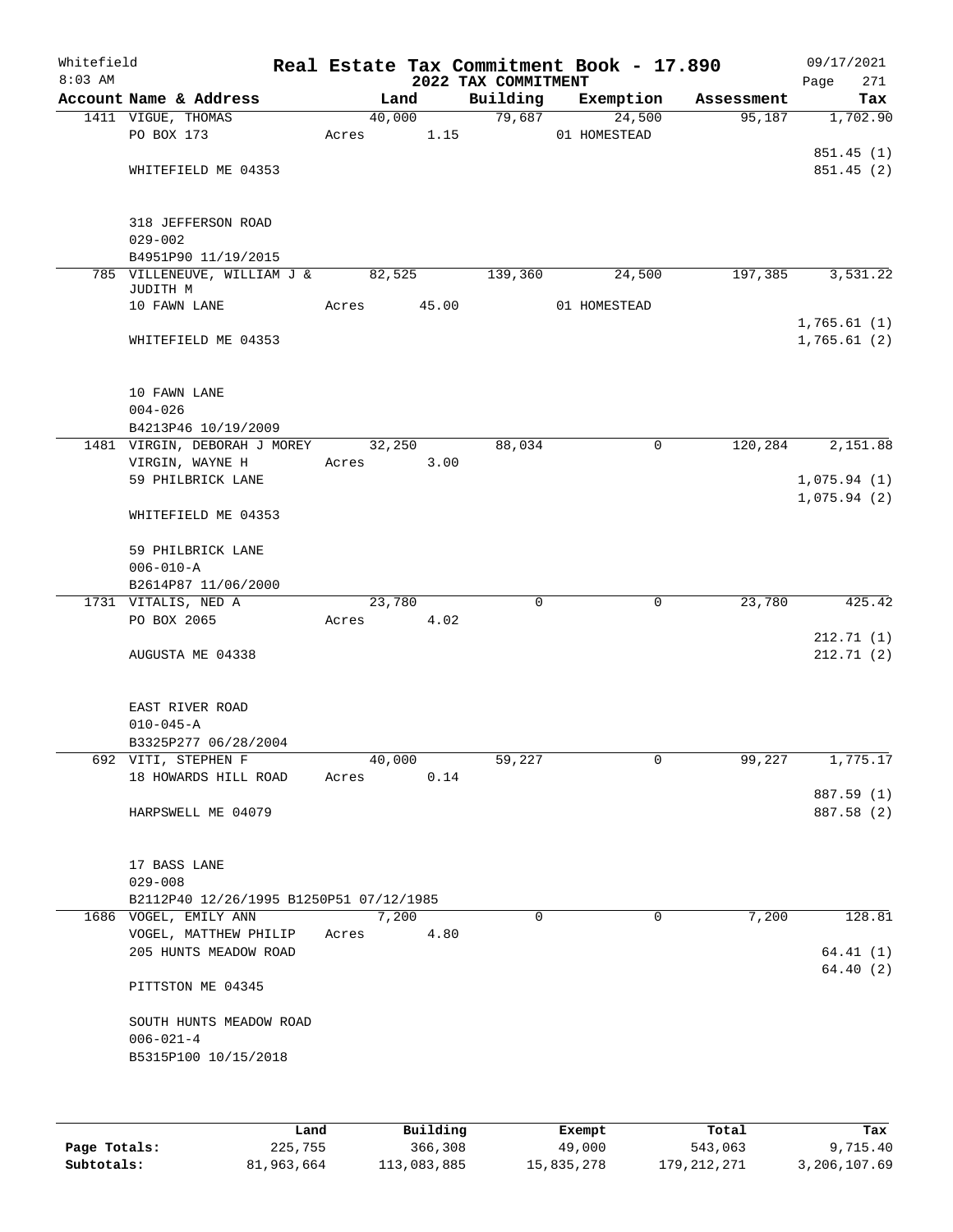| Whitefield<br>$8:03$ AM |                                                   |       |        |       | 2022 TAX COMMITMENT | Real Estate Tax Commitment Book - 17.890 |            | 09/17/2021<br>272<br>Page |
|-------------------------|---------------------------------------------------|-------|--------|-------|---------------------|------------------------------------------|------------|---------------------------|
|                         | Account Name & Address                            |       | Land   |       | Building            | Exemption                                | Assessment | Tax                       |
|                         | 862 VOIGT, PAUL D & DEBORAH<br>795 TOWNHOUSE ROAD | Acres | 30,000 | 1.10  | 106, 299            | 24,500<br>01 HOMESTEAD                   | 111,799    | 2,000.08                  |
|                         |                                                   |       |        |       |                     |                                          |            | 1,000.04(1)               |
|                         | WHITEFIELD ME 04353                               |       |        |       |                     |                                          |            | 1,000.04(2)               |
|                         | 795 TOWNHOUSE ROAD                                |       |        |       |                     |                                          |            |                           |
|                         | $007 - 017 - A$<br>B1317P75 07/09/1986            |       |        |       |                     |                                          |            |                           |
|                         | 1351 WADE, DANNIE G & MARY                        |       | 33,345 |       | 152,659             | 24,500                                   | 161,504    | 2,889.31                  |
|                         | ELIZABETH                                         |       |        |       |                     |                                          |            |                           |
|                         | 182 VIGUE ROAD                                    | Acres |        | 3.73  |                     | 01 HOMESTEAD                             |            |                           |
|                         |                                                   |       |        |       |                     |                                          |            | 1,444.66(1)               |
|                         | WHITEFIELD ME 04353                               |       |        |       |                     |                                          |            | 1,444.65(2)               |
|                         | 182 VIGUE ROAD                                    |       |        |       |                     |                                          |            |                           |
|                         | $016 - 034$                                       |       |        |       |                     |                                          |            |                           |
|                         | B1655P52 10/31/1990                               |       |        |       |                     |                                          |            |                           |
|                         | 1848 WAKEFIELD, ALEXANDER S<br>20 IRISH LANE      | Acres | 45,362 | 17.64 | 108,606             | $\mathbf 0$                              | 153,968    | 2,754.49                  |
|                         |                                                   |       |        |       |                     |                                          |            | 1,377.25(1)               |
|                         | WHITEFIELD ME 04353                               |       |        |       |                     |                                          |            | 1,377.24(2)               |
|                         | 20 IRISH LANE                                     |       |        |       |                     |                                          |            |                           |
|                         | $006 - 021 - B$                                   |       |        |       |                     |                                          |            |                           |
|                         | B5165P163 08/02/2017                              |       |        |       |                     |                                          |            |                           |
|                         | 1214 WALDRON, LEONARD A &<br>HELEN                |       | 30,750 |       | 117,282             | 30,380                                   | 117,652    | 2,104.79                  |
|                         | 107 GRAND ARMY ROAD                               | Acres |        | 2.00  |                     | 01 HOMESTEAD<br>05 VET EXEMPTION         |            | 1,052.40(1)               |
|                         | WHITEFIELD ME 04353                               |       |        |       |                     |                                          |            | 1,052.39(2)               |
|                         | 107 GRAND ARMY ROAD                               |       |        |       |                     |                                          |            |                           |
|                         | $013 - 036$                                       |       |        |       |                     |                                          |            |                           |
|                         | B4756P231 02/12/2014<br>175 WALLACE, DONNA J      |       | 8,000  |       | 0                   | 0                                        | 8,000      | 143.12                    |
|                         | WALLACE, DAVID N                                  | Acres |        | 2.00  |                     |                                          |            |                           |
|                         | 2271 ALNA ROAD                                    |       |        |       |                     |                                          |            | 71.56(1)                  |
|                         | ALNA ME 04535                                     |       |        |       |                     |                                          |            | 71.56(2)                  |
|                         | PETTICOAT ACRES LANE                              |       |        |       |                     |                                          |            |                           |
|                         | $001 - 058 - A$                                   |       |        |       |                     |                                          |            |                           |
|                         | B5497P83 02/25/2020<br>271 WALMER, JACOB R        |       | 32,415 |       | 96,797              | 30,380                                   | 98,832     | 1,768.10                  |
|                         | 52 HEATH ROAD                                     | Acres |        | 3.11  |                     | 01 HOMESTEAD                             |            |                           |
|                         |                                                   |       |        |       |                     | 05 VET EXEMPTION                         |            | 884.05 (1)                |
|                         | WHITEFIELD ME 04353                               |       |        |       |                     |                                          |            | 884.05 (2)                |
|                         | 52 HEATH ROAD                                     |       |        |       |                     |                                          |            |                           |
|                         | $011 - 047$                                       |       |        |       |                     |                                          |            |                           |
|                         | B4816P137 09/09/2014 B1871P131 05/06/1993         |       |        |       |                     |                                          |            |                           |
|                         |                                                   |       |        |       |                     |                                          |            |                           |

|              | Land       | Building    | Exempt     | Total       | Tax          |
|--------------|------------|-------------|------------|-------------|--------------|
| Page Totals: | 179.872    | 581,643     | 109,760    | 651,755     | 11,659.89    |
| Subtotals:   | 82,143,536 | 113,665,528 | 15,945,038 | 179,864,026 | 3,217,767.58 |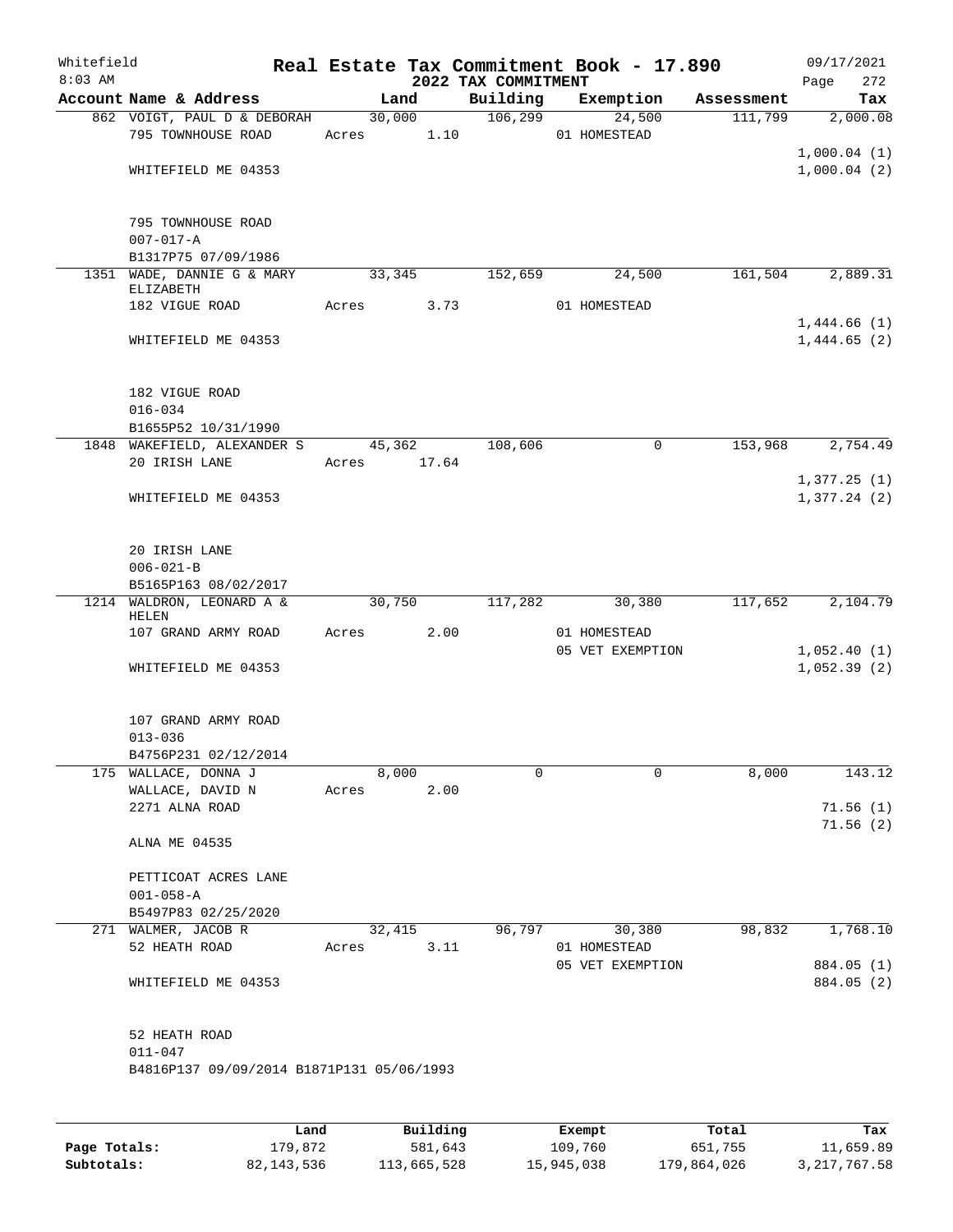| Whitefield<br>$8:03$ AM |                                                                    |       |        |       | 2022 TAX COMMITMENT | Real Estate Tax Commitment Book - 17.890 |            | 09/17/2021<br>273<br>Page   |
|-------------------------|--------------------------------------------------------------------|-------|--------|-------|---------------------|------------------------------------------|------------|-----------------------------|
|                         | Account Name & Address                                             |       | Land   |       | Building            | Exemption                                | Assessment | Tax                         |
|                         | 704 WALTER, MICHAEL<br>MENTING, MICHELLE<br>176 HENRY LANE         | Acres | 35,330 | 5.10  | 143,035             | $\Omega$                                 | 178,365    | 3,190.95<br>1,595.48(1)     |
|                         | WHITEFIELD ME 04353                                                |       |        |       |                     |                                          |            | 1,595.47(2)                 |
|                         | 176 HENRY LANE<br>$015 - 035 - A$                                  |       |        |       |                     |                                          |            |                             |
|                         | B5574P234 08/27/2020                                               |       |        |       |                     |                                          |            |                             |
|                         | 151 WALTZ, ALEX P<br>38 SPLIT ROCK ROAD                            | Acres | 36,354 | 6.38  | 115,665             | 24,500<br>01 HOMESTEAD                   | 127,519    | 2,281.31                    |
|                         | WALPOLE ME 04573                                                   |       |        |       |                     |                                          |            | 1,140.66(1)<br>1, 140.65(2) |
|                         | 79 JEFFERSON ROAD<br>$027 - 016$<br>B5176P69 09/06/2017            |       |        |       |                     |                                          |            |                             |
|                         | 279 WALTZ, GARY A                                                  |       | 30,735 |       | 88,833              | 24,500                                   | 95,068     | 1,700.77                    |
|                         | WALTZ, GWENDOLYN E                                                 | Acres |        | 1.99  |                     | 01 HOMESTEAD                             |            |                             |
|                         | 297 HOLLYWOOD BOULEVARD                                            |       |        |       |                     |                                          |            | 850.39 (1)<br>850.38 (2)    |
|                         | WHITEFIELD ME 04353                                                |       |        |       |                     |                                          |            |                             |
|                         | 297 HOLLYWOOD BOULEVARD<br>$002 - 012 - A$                         |       |        |       |                     |                                          |            |                             |
|                         | B4511P240 04/10/2012<br>1533 WALTZ, GARY A &                       |       | 30,735 |       | 30,656              | 0                                        | 61,391     | 1,098.28                    |
|                         | <b>GWENDOLYN E</b><br>297 HOLLYWOOD BOULEVARD Acres                |       |        | 1.99  |                     |                                          |            |                             |
|                         |                                                                    |       |        |       |                     |                                          |            | 549.14(1)                   |
|                         | WHITEFIELD ME 04353                                                |       |        |       |                     |                                          |            | 549.14 (2)                  |
|                         | 291 HOLLYWOOD BOULEVARD<br>$002 - 012 - B$<br>B4511P238 04/10/2012 |       |        |       |                     |                                          |            |                             |
|                         | 702 WARREN, KELLEY D                                               |       | 32,250 |       | 68,815              | 24,500                                   | 76,565     | 1,369.75                    |
|                         | 368 NORTH HOWE ROAD                                                | Acres |        | 3.00  |                     | 01 HOMESTEAD                             |            |                             |
|                         |                                                                    |       |        |       |                     |                                          |            | 684.88 (1)                  |
|                         | WHITEFIELD ME 04353                                                |       |        |       |                     |                                          |            | 684.87 (2)                  |
|                         | 368 NORTH HOWE ROAD                                                |       |        |       |                     |                                          |            |                             |
|                         | $020 - 005 - C$<br>B5250P97 04/25/2018                             |       |        |       |                     |                                          |            |                             |
|                         | 1363 WASHBURN, JESSICA R                                           |       | 36,130 |       | $\Omega$            | 0                                        | 36,130     | 646.37                      |
|                         | 8 WENTWORTH LANE                                                   | Acres |        | 18.60 |                     |                                          |            | 323.19 (1)                  |
|                         | BAILEY ISLAND ME 04003                                             |       |        |       |                     |                                          |            | 323.18(2)                   |
|                         | HUNTS MEADOW ROAD<br>$012 - 023$                                   |       |        |       |                     |                                          |            |                             |
|                         | B3757P278 11/26/2004                                               |       |        |       |                     |                                          |            |                             |
|                         |                                                                    |       |        |       |                     |                                          |            |                             |

|              | Land       | Building    | Exempt     | Total       | Tax          |
|--------------|------------|-------------|------------|-------------|--------------|
| Page Totals: | 201,534    | 447,004     | 73,500     | 575,038     | 10,287.43    |
| Subtotals:   | 82,345,070 | 114,112,532 | 16,018,538 | 180,439,064 | 3,228,055.01 |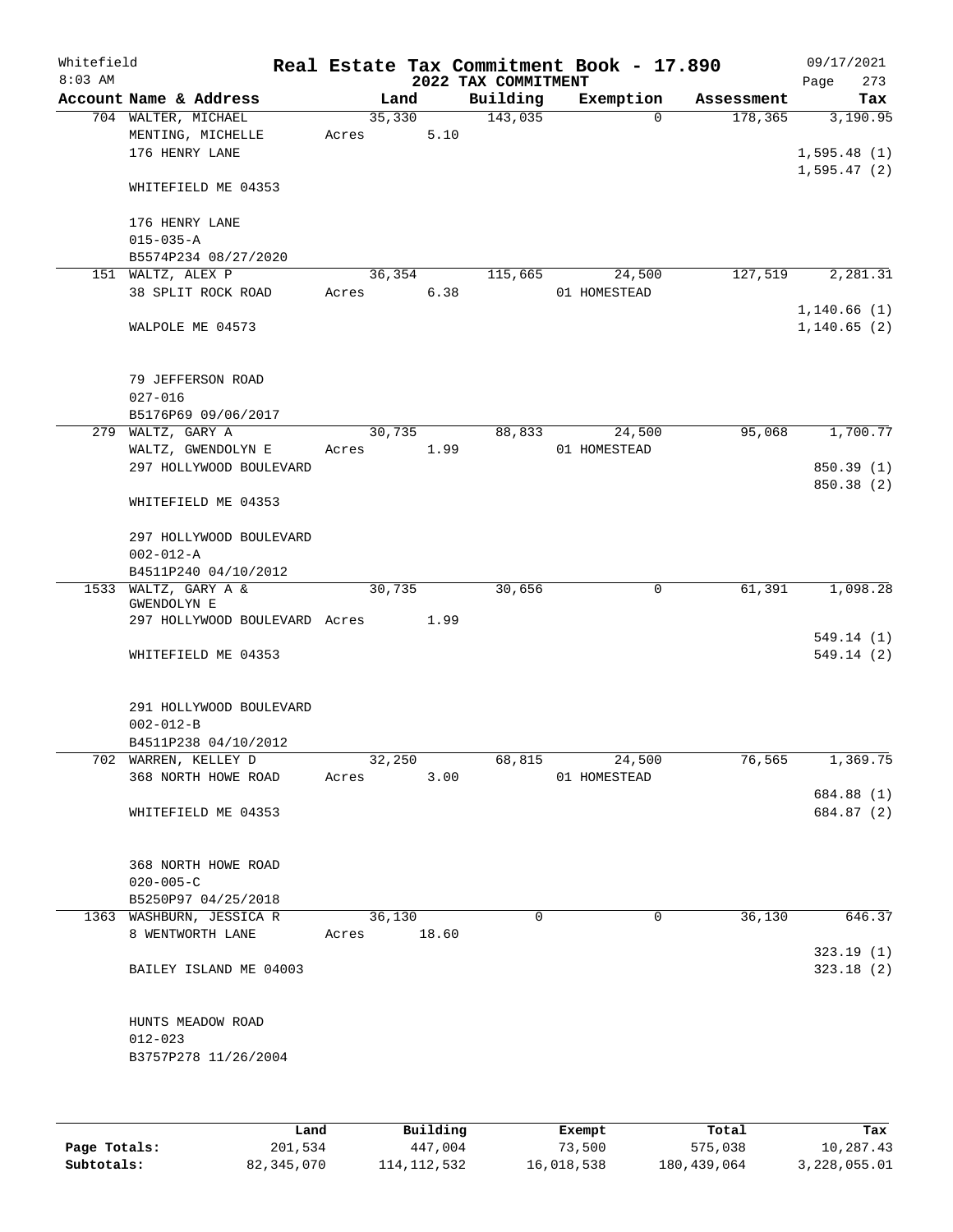| Whitefield |                                        |       |        |          |                                 | Real Estate Tax Commitment Book - 17.890 |            | 09/17/2021         |
|------------|----------------------------------------|-------|--------|----------|---------------------------------|------------------------------------------|------------|--------------------|
| $8:03$ AM  | Account Name & Address                 |       | Land   |          | 2022 TAX COMMITMENT<br>Building | Exemption                                | Assessment | 274<br>Page<br>Tax |
|            | 622 WATERS, HENRY C III                |       | 7,500  |          | $\mathsf{O}$                    | $\Omega$                                 | 7,500      | 134.18             |
|            | WATERS, BEATRIZ                        | Acres |        | 5.00     |                                 |                                          |            |                    |
|            | 2373 LAZY RIVER DRIVE                  |       |        |          |                                 |                                          |            | 67.09(1)           |
|            |                                        |       |        |          |                                 |                                          |            | 67.09(2)           |
|            | RALEIGH NC 27630                       |       |        |          |                                 |                                          |            |                    |
|            |                                        |       |        |          |                                 |                                          |            |                    |
|            | EAST RIVER ROAD                        |       |        |          |                                 |                                          |            |                    |
|            | $010 - 051$                            |       |        |          |                                 |                                          |            |                    |
|            | B5060P79 10/06/2016                    |       |        |          |                                 |                                          |            |                    |
|            | 1191 WATERS, HENRY C III               |       | 55,500 |          | 93,881                          | 0                                        | 149,381    | 2,672.43           |
|            | WATERS, BEATRIZ                        | Acres |        | 25.00    |                                 |                                          |            |                    |
|            | 2373 LAZY RIVER DRIVE                  |       |        |          |                                 |                                          |            | 1,336.22(1)        |
|            |                                        |       |        |          |                                 |                                          |            | 1,336.21(2)        |
|            | RALEIGH NC 27630                       |       |        |          |                                 |                                          |            |                    |
|            | 485 EAST RIVER ROAD                    |       |        |          |                                 |                                          |            |                    |
|            | $010 - 038$                            |       |        |          |                                 |                                          |            |                    |
|            | B4830P209 10/23/2014                   |       |        |          |                                 |                                          |            |                    |
|            | 1381 WATERS, HENRY C III               |       | 56,100 |          | 9,058                           | 0                                        | 65,158     | 1,165.68           |
|            | WATERS, BEATRIZ                        | Acres |        | 49.00    |                                 |                                          |            |                    |
|            | 2373 LAZY RIVER DRIVE                  |       |        |          |                                 |                                          |            | 582.84(1)          |
|            |                                        |       |        |          |                                 |                                          |            | 582.84 (2)         |
|            | RALEIGH NC 27630                       |       |        |          |                                 |                                          |            |                    |
|            |                                        |       |        |          |                                 |                                          |            |                    |
|            | EAST RIVER ROAD                        |       |        |          |                                 |                                          |            |                    |
|            | $010 - 052$                            |       |        |          |                                 |                                          |            |                    |
|            | B4830P209 10/23/2014                   |       | 30,300 |          | 84,064                          |                                          | 83,984     | 1,502.47           |
|            | 1443 WATSON, MAXINE<br>31 COOKSON LANE | Acres |        | 1.70     |                                 | 30,380<br>01 HOMESTEAD                   |            |                    |
|            |                                        |       |        |          |                                 | 05 VET EXEMPTION                         |            | 751.24(1)          |
|            | WHITEFIELD ME 04353                    |       |        |          |                                 |                                          |            | 751.23(2)          |
|            |                                        |       |        |          |                                 |                                          |            |                    |
|            |                                        |       |        |          |                                 |                                          |            |                    |
|            | 31 COOKSON LANE                        |       |        |          |                                 |                                          |            |                    |
|            | $020 - 049 - D$                        |       |        |          |                                 |                                          |            |                    |
|            | B1277P14 11/27/1985                    |       |        |          |                                 |                                          |            |                    |
|            | 830 WATSON-MOODY                       |       | 73,250 |          | 359,488                         | 0                                        | 432,738    | 7,741.68           |
|            | ENTERPRISES LLC<br>163 TOWNHOUSE ROAD  | Acres |        | 63.00    |                                 |                                          |            |                    |
|            |                                        |       |        |          |                                 |                                          |            | 3,870.84 (1)       |
|            | WHITEFIELD ME 04353                    |       |        |          |                                 |                                          |            | 3,870.84(2)        |
|            |                                        |       |        |          |                                 |                                          |            |                    |
|            |                                        |       |        |          |                                 |                                          |            |                    |
|            | 163 TOWNHOUSE ROAD                     |       |        |          |                                 |                                          |            |                    |
|            | $013 - 007$                            |       |        |          |                                 |                                          |            |                    |
|            | B4658P260 05/07/2013                   |       |        |          |                                 |                                          |            |                    |
|            | 1054 WEBB, JONATHAN W                  |       | 24,850 |          | $\Omega$                        | 0                                        | 24,850     | 444.57             |
|            | WEBB, CAROLANN M & JUDY Acres<br>Α     |       |        | 17.00    |                                 |                                          |            |                    |
|            | 17 HEAVENS WAY LANE                    |       |        |          |                                 |                                          |            | 222.29(1)          |
|            |                                        |       |        |          |                                 |                                          |            | 222.28(2)          |
|            | WHITEFIELD ME 04353                    |       |        |          |                                 |                                          |            |                    |
|            | HUNTS MEADOW ROAD                      |       |        |          |                                 |                                          |            |                    |
|            | $012 - 018$                            |       |        |          |                                 |                                          |            |                    |
|            | B5292P110 08/10/2018                   |       |        |          |                                 |                                          |            |                    |
|            |                                        |       |        |          |                                 |                                          |            |                    |
|            |                                        |       |        |          |                                 |                                          |            |                    |
|            |                                        | Land  |        | Building |                                 | Exempt                                   | Total      | Tax                |

|              | Land       | Building    | Exempt     | Total         | Tax            |
|--------------|------------|-------------|------------|---------------|----------------|
| Page Totals: | 247,500    | 546,491     | 30,380     | 763,611       | 13,661.01      |
| Subtotals:   | 82,592,570 | 114,659,023 | 16,048,918 | 181, 202, 675 | 3, 241, 716.02 |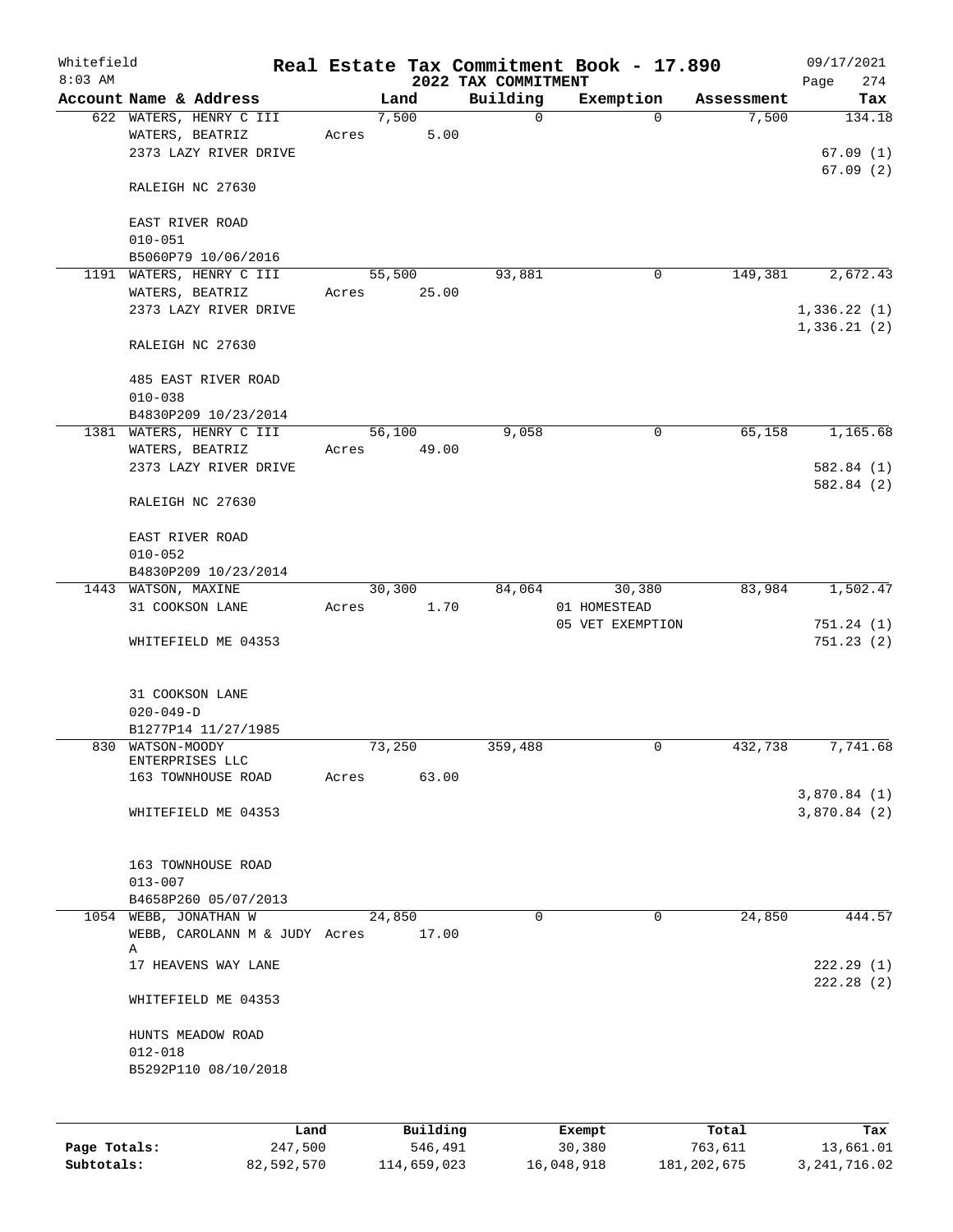| Whitefield<br>$8:03$ AM |                          |                              |       |          |                                 | Real Estate Tax Commitment Book - 17.890 |            | 09/17/2021                 |
|-------------------------|--------------------------|------------------------------|-------|----------|---------------------------------|------------------------------------------|------------|----------------------------|
|                         | Account Name & Address   |                              |       | Land     | 2022 TAX COMMITMENT<br>Building | Exemption                                | Assessment | Page<br>275<br>Tax         |
|                         | 205 WEBB, JONATHAN W     |                              |       | 21,500   | 31,536                          | $\Omega$                                 | 53,036     | 948.81                     |
|                         | WEBB, JUDY A             |                              | Acres | 2.50     |                                 |                                          |            |                            |
|                         | 17A HEAVENS WAY LANE     |                              |       |          |                                 |                                          |            | 474.41 (1)                 |
|                         |                          |                              |       |          |                                 |                                          |            | 474.40 (2)                 |
|                         | WHITEFIELD ME 04353      |                              |       |          |                                 |                                          |            |                            |
|                         | 65 HUNTS MEADOW ROAD     |                              |       |          |                                 |                                          |            |                            |
|                         | $012 - 030$              |                              |       |          |                                 |                                          |            |                            |
|                         | B3222P129 01/15/2004     |                              |       |          |                                 |                                          |            |                            |
|                         |                          | 633 WEBB, JONATHAN W & JUDY  |       | 36,930   | 133,242                         | 24,500                                   | 145,672    | 2,606.07                   |
|                         | Α                        |                              |       |          |                                 |                                          |            |                            |
|                         | 17 HEAVENS WAY LANE      |                              | Acres | 7.10     |                                 | 01 HOMESTEAD                             |            |                            |
|                         | WHITEFIELD ME 04353      |                              |       |          |                                 |                                          |            | 1,303.04(1)<br>1,303.03(2) |
|                         |                          |                              |       |          |                                 |                                          |            |                            |
|                         | 17 HEAVENS WAY LANE      |                              |       |          |                                 |                                          |            |                            |
|                         | $012 - 019$              |                              |       |          |                                 |                                          |            |                            |
|                         | B2802P87 02/04/2002      |                              |       |          |                                 |                                          |            |                            |
|                         |                          | 1410 WEBB, JONATHAN W & JUDY |       | 47,315   | $\mathbf 0$                     | $\mathbf 0$                              | 47,315     | 846.47                     |
|                         | Α                        | 17A HEAVEN'S WAY LANE        | Acres | 51.13    |                                 |                                          |            |                            |
|                         |                          |                              |       |          |                                 |                                          |            | 423.24 (1)                 |
|                         | WHITEFIELD ME 04353      |                              |       |          |                                 |                                          |            | 423.23(2)                  |
|                         |                          |                              |       |          |                                 |                                          |            |                            |
|                         | PITTSTON TOWN LINE       |                              |       |          |                                 |                                          |            |                            |
|                         | $012 - 016$              |                              |       |          |                                 |                                          |            |                            |
|                         | B2543P233                |                              |       |          |                                 |                                          |            |                            |
|                         |                          | 1317 WEBB, JONATHAN W & JUDY |       | 34,478   | 0                               | $\mathbf 0$                              | 34,478     | 616.81                     |
|                         | Α<br>17 HEAVENS WAY LANE |                              | Acres | 31.12    |                                 |                                          |            |                            |
|                         |                          |                              |       |          |                                 |                                          |            | 308.41(1)                  |
|                         | WHITEFIELD ME 04353      |                              |       |          |                                 |                                          |            | 308.40(2)                  |
|                         |                          |                              |       |          |                                 |                                          |            |                            |
|                         | HUNTS MEADOW ROAD        |                              |       |          |                                 |                                          |            |                            |
|                         | $012 - 017$              |                              |       |          |                                 |                                          |            |                            |
|                         | B2802P87 02/04/2002      |                              |       |          |                                 |                                          |            |                            |
|                         | 975 WEEKS, BRIAN L       |                              |       | 30,660   | 22,375                          | 24,500                                   | 28,535     | 510.49                     |
|                         | 32 LILAC LANE            |                              | Acres | 1.94     |                                 | 01 HOMESTEAD                             |            |                            |
|                         | WHITEFIELD ME 04353      |                              |       |          |                                 |                                          |            | 255.25(1)<br>255.24(2)     |
|                         |                          |                              |       |          |                                 |                                          |            |                            |
|                         | 32 LILAC LANE            |                              |       |          |                                 |                                          |            |                            |
|                         | $018 - 020 - J$          |                              |       |          |                                 |                                          |            |                            |
|                         | 9 WEEKS, DANIEL J        |                              |       | 44,650   | 106,274                         | 24,500                                   | 126,424    | 2,261.73                   |
|                         | WEEKS, ELIZABETH A       |                              | Acres | 10.50    |                                 | 01 HOMESTEAD                             |            |                            |
|                         | 342 MILLS ROAD           |                              |       |          |                                 |                                          |            | 1, 130.87(1)               |
|                         | WHITEFIELD ME 04353      |                              |       |          |                                 |                                          |            | 1,130.86(2)                |
|                         |                          |                              |       |          |                                 |                                          |            |                            |
|                         | 342 MILLS ROAD           |                              |       |          |                                 |                                          |            |                            |
|                         | $017 - 010$              |                              |       |          |                                 |                                          |            |                            |
|                         | B5292P252 08/14/2018     |                              |       |          |                                 |                                          |            |                            |
|                         |                          |                              |       |          |                                 |                                          |            |                            |
|                         |                          |                              | Land  | Building |                                 | Exempt                                   | Total      | Tax                        |

|              | ------     | ---------   | --------   | -----       | ----         |
|--------------|------------|-------------|------------|-------------|--------------|
| Page Totals: | 215,533    | 293,427     | 73,500     | 435,460     | 7,790.38     |
| Subtotals:   | 82,808,103 | 114,952,450 | 16,122,418 | 181,638,135 | 3,249,506.40 |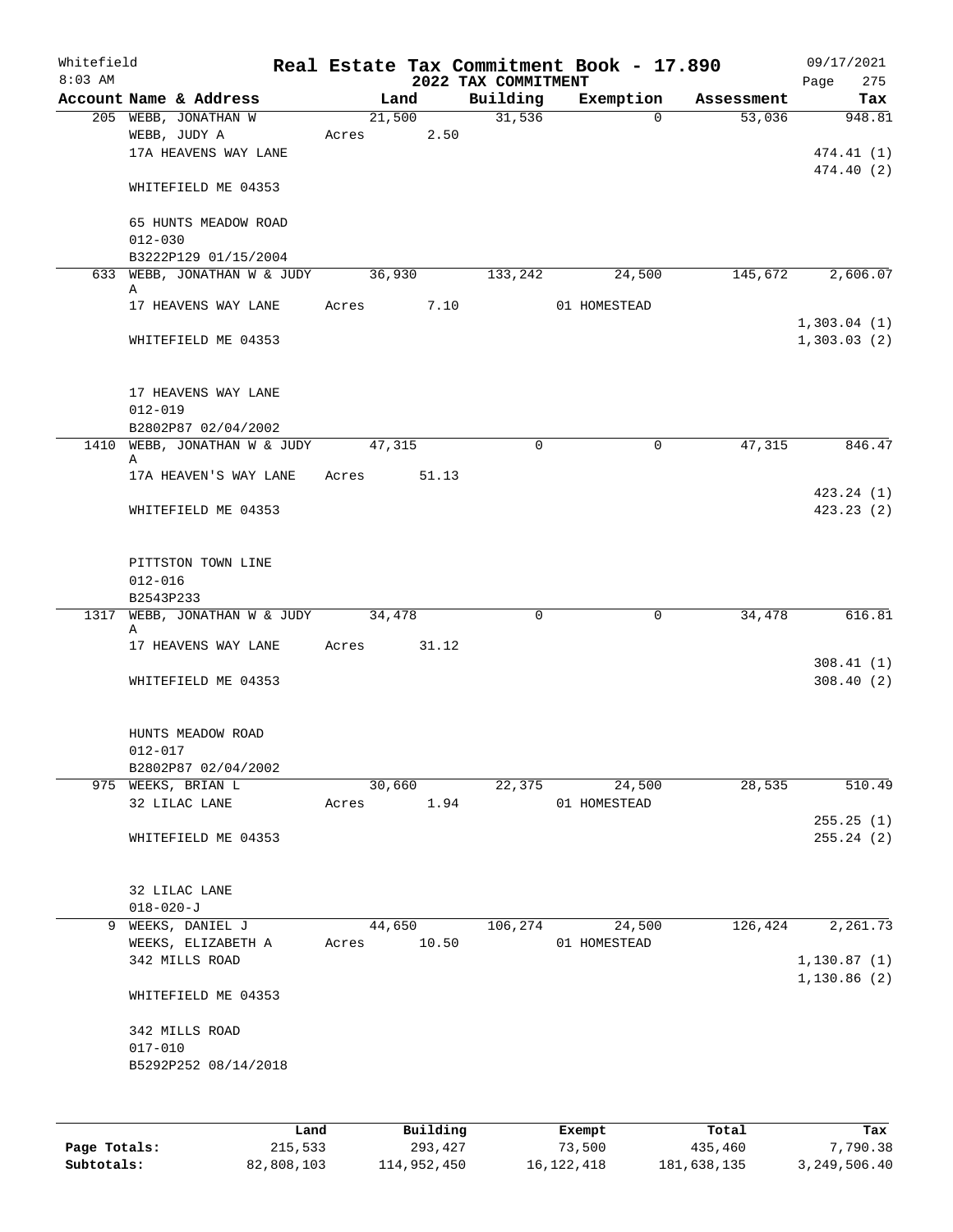| Whitefield<br>$8:03$ AM |                                       |                       |       |                     | 2022 TAX COMMITMENT | Real Estate Tax Commitment Book - 17.890 |                  | 09/17/2021<br>276<br>Page   |
|-------------------------|---------------------------------------|-----------------------|-------|---------------------|---------------------|------------------------------------------|------------------|-----------------------------|
|                         | Account Name & Address                |                       |       | Land                | Building            | Exemption                                | Assessment       | Tax                         |
|                         | 1279 WEEKS, DANIEL J                  |                       |       | 38,420              | 11,205              | $\Omega$                                 | 49,625           | 887.79                      |
|                         | WEEKS, ELIZABETH A                    |                       | Acres | 21.80               |                     |                                          |                  |                             |
|                         | 342 MILLS ROAD                        |                       |       |                     |                     |                                          |                  | 443.90 (1)                  |
|                         |                                       |                       |       |                     |                     |                                          |                  | 443.89 (2)                  |
|                         | WHITEFIELD ME 04353                   |                       |       |                     |                     |                                          |                  |                             |
|                         |                                       |                       |       |                     |                     |                                          |                  |                             |
|                         | 315 MILLS ROAD                        |                       |       |                     |                     |                                          |                  |                             |
|                         | $017 - 032$                           |                       |       |                     |                     |                                          |                  |                             |
|                         | B5376P209 04/26/2019                  |                       |       |                     |                     |                                          |                  |                             |
|                         | 1609 WEEKS, DANIEL J &<br>ELIZABETH A |                       |       | 30,450              | 52,742              | 0                                        | 83,192           | 1,488.30                    |
|                         | 342 MILLS ROAD                        |                       | Acres | 1.80                |                     |                                          |                  |                             |
|                         |                                       |                       |       |                     |                     |                                          |                  | 744.15(1)                   |
|                         | WHITEFIELD ME 04353                   |                       |       |                     |                     |                                          |                  | 744.15(2)                   |
|                         |                                       |                       |       |                     |                     |                                          |                  |                             |
|                         |                                       |                       |       |                     |                     |                                          |                  |                             |
|                         | 337 MILLS ROAD                        |                       |       |                     |                     |                                          |                  |                             |
|                         | $017 - 031$                           |                       |       |                     |                     |                                          |                  |                             |
|                         | B4822P8 09/25/2014                    |                       |       |                     |                     |                                          |                  |                             |
|                         | 1919 WEEKS, JESSICA R                 |                       |       | 25,250              | 0                   | 0                                        | 25,250           | 451.72                      |
|                         | MORSE, AARON                          |                       | Acres | 5.00                |                     |                                          |                  |                             |
|                         | 316 MILLS ROAD                        |                       |       |                     |                     |                                          |                  | 225.86(1)                   |
|                         |                                       |                       |       |                     |                     |                                          |                  | 225.86(2)                   |
|                         | WHITEFIELD ME 04353                   |                       |       |                     |                     |                                          |                  |                             |
|                         | MILLS ROAD                            |                       |       |                     |                     |                                          |                  |                             |
|                         | $017 - 010 - A$                       |                       |       |                     |                     |                                          |                  |                             |
|                         | B5334P123 11/23/2018                  |                       |       |                     |                     |                                          |                  |                             |
|                         | 893 WEEKS, JOHN C                     |                       |       | 57,775              | $\mathbf 0$         | $\mathbf 0$                              | 57,775           | 1,033.59                    |
|                         | RR 1 BOX 144                          |                       | Acres | 52.05               |                     |                                          |                  |                             |
|                         |                                       |                       |       |                     |                     |                                          |                  | 516.80(1)                   |
|                         | SO. THOMASTON ME 04858                |                       |       |                     |                     |                                          |                  | 516.79(2)                   |
|                         |                                       |                       |       |                     |                     |                                          |                  |                             |
|                         |                                       |                       |       |                     |                     |                                          |                  |                             |
|                         | SENOTT ROAD                           |                       |       |                     |                     |                                          |                  |                             |
|                         | $017 - 036$                           |                       |       |                     |                     |                                          |                  |                             |
|                         | B662P285 12/04/1969                   |                       |       |                     |                     |                                          |                  |                             |
|                         | 841 WEEKS, TIMOTHY &                  |                       |       | 62,527              | 137,533             | 0                                        | 200,060          | $3,579.\overline{07}$       |
|                         | JENNIFER<br>375 NORTH HOWE ROAD       |                       |       | 35.81               |                     |                                          |                  |                             |
|                         |                                       |                       | Acres |                     |                     |                                          |                  | 1,789.54(1)                 |
|                         | WHITEFIELD ME 04353                   |                       |       |                     |                     |                                          |                  | 1,789.53(2)                 |
|                         |                                       |                       |       |                     |                     |                                          |                  |                             |
|                         |                                       |                       |       |                     |                     |                                          |                  |                             |
|                         | 375 NORTH HOWE ROAD                   |                       |       |                     |                     |                                          |                  |                             |
|                         | $020 - 022$                           |                       |       |                     |                     |                                          |                  |                             |
|                         | B4751P283 01/23/2014                  |                       |       |                     |                     |                                          |                  |                             |
|                         | 629 WEISS, ANN E TRUSTEE              |                       |       | 37,330              | 142,605             | 24,500                                   | 155,435          | 2,780.73                    |
|                         | WEISS, ANN E LOVING                   |                       | Acres | 7.60                |                     | 01 HOMESTEAD                             |                  |                             |
|                         | TRUST                                 |                       |       |                     |                     |                                          |                  |                             |
|                         | 403 WISCASSET ROAD                    |                       |       |                     |                     |                                          |                  | 1,390.37(1)                 |
|                         |                                       |                       |       |                     |                     |                                          |                  | 1,390.36(2)                 |
|                         | WHITEFIELD ME 04353                   |                       |       |                     |                     |                                          |                  |                             |
|                         | 403 WISCASSET ROAD                    |                       |       |                     |                     |                                          |                  |                             |
|                         | $004 - 008$                           |                       |       |                     |                     |                                          |                  |                             |
|                         | B1574P122 09/13/1989                  |                       |       |                     |                     |                                          |                  |                             |
|                         |                                       |                       |       |                     |                     |                                          |                  |                             |
|                         |                                       |                       |       |                     |                     |                                          |                  |                             |
| Page Totals:            |                                       | Land                  |       | Building<br>344,085 |                     | Exempt<br>24,500                         | Total<br>571,337 | Tax                         |
| Subtotals:              |                                       | 251,752<br>83,059,855 |       | 115,296,535         |                     | 16, 146, 918                             | 182, 209, 472    | 10,221.20<br>3, 259, 727.60 |
|                         |                                       |                       |       |                     |                     |                                          |                  |                             |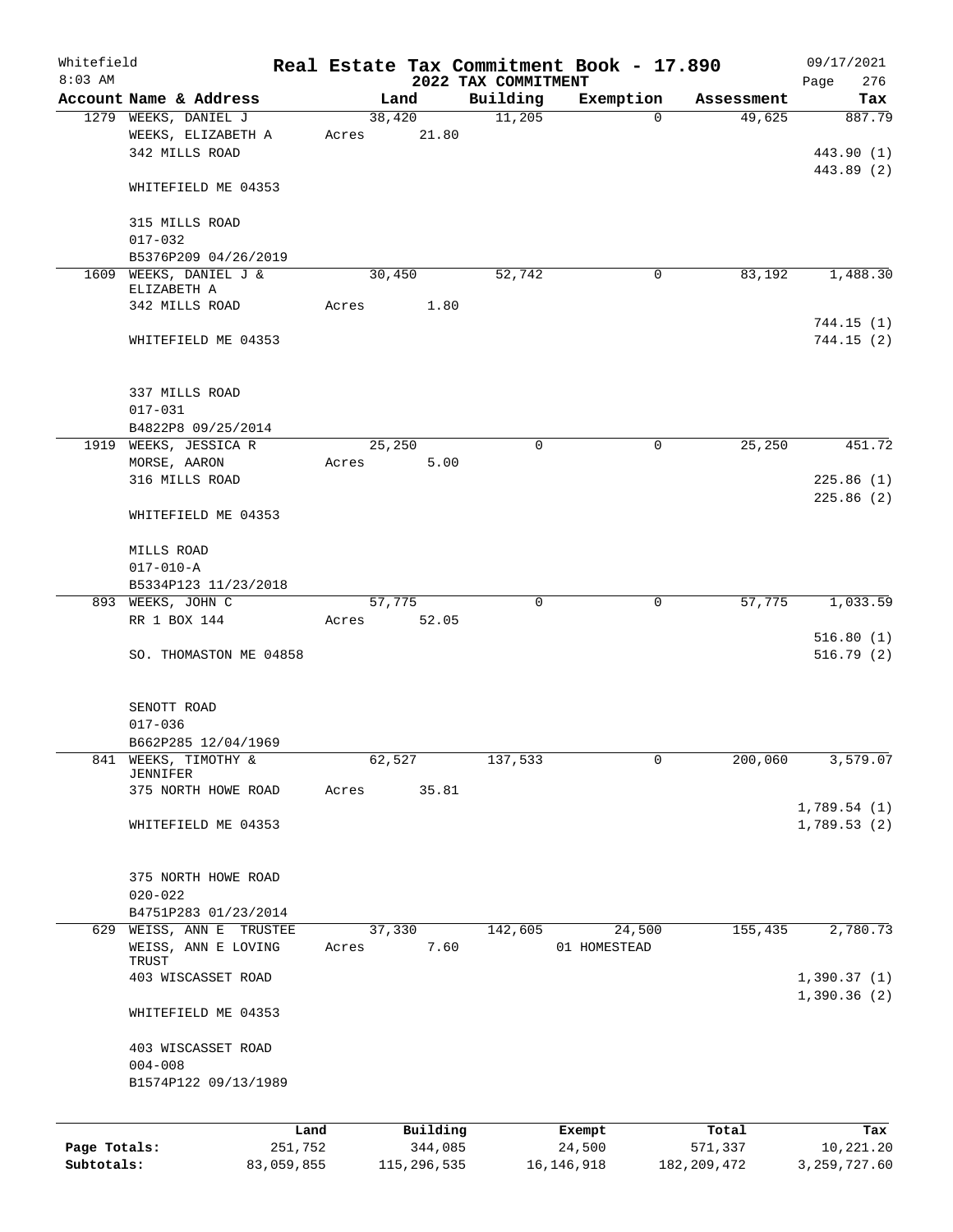| Whitefield<br>$8:03$ AM    |                                           |       |                          | 2022 TAX COMMITMENT | Real Estate Tax Commitment Book - 17.890 |                          | 09/17/2021<br>Page<br>277  |
|----------------------------|-------------------------------------------|-------|--------------------------|---------------------|------------------------------------------|--------------------------|----------------------------|
|                            | Account Name & Address                    |       | Land                     | Building            | Exemption                                | Assessment               | Tax                        |
|                            | 512 WEISS, ANN E TRUSTEE                  |       | 7,740                    | 0                   | 0                                        | 7,740                    | 138.47                     |
|                            | WEISS, ANN E LIVING<br>TRUST              | Acres | 5.30                     |                     |                                          |                          |                            |
|                            | 403 WISCASSET ROAD                        |       |                          |                     |                                          |                          | 69.24(1)<br>69.23(2)       |
|                            | WHITEFIELD ME 04353                       |       |                          |                     |                                          |                          |                            |
|                            | WISCASSET ROAD<br>$004 - 004$             |       |                          |                     |                                          |                          |                            |
|                            | B2604P275 10/04/2000                      |       |                          |                     |                                          |                          |                            |
|                            | 1260 WEISS, ANN E TRUSTEE                 |       | 9,100                    | 0                   | $\mathbf 0$                              | 9,100                    | 162.80                     |
|                            | WEISS, ANN E LOVING<br>TRUST              | Acres | 7.00                     |                     |                                          |                          |                            |
|                            | 403 WISCASSET ROAD                        |       |                          |                     |                                          |                          | 81.40(1)<br>81.40(2)       |
|                            | WHITEFIELD ME 04353                       |       |                          |                     |                                          |                          |                            |
|                            | WISCASSET ROAD<br>$004 - 009$             |       |                          |                     |                                          |                          |                            |
|                            | B1574P122 09/13/1989                      |       |                          |                     |                                          |                          |                            |
|                            | 1810 WELLMAN, AARON O                     |       | 20,150                   | 8,163               | 0                                        | 28,313                   | 506.52                     |
|                            | PERKINS, KRISTY A                         | Acres | 1.60                     |                     |                                          |                          |                            |
|                            | <b>34 SOMERVILLE ROAD</b>                 |       |                          |                     |                                          |                          | 253.26(1)<br>253.26(2)     |
|                            | WHITEFIELD ME<br>04353-3165               |       |                          |                     |                                          |                          |                            |
|                            | <b>34 SOMERVILLE ROAD</b>                 |       |                          |                     |                                          |                          |                            |
|                            | $023 - 001 - A$<br>B5260P192 05/25/2018   |       |                          |                     |                                          |                          |                            |
|                            | 919 WELLS, JENNIFER L &                   |       | 61,680                   | 172,221             | 0                                        | 233,901                  | 4,184.49                   |
|                            | KENNETH C TRUSTEES<br>WELLS, JENNIFER L & | Acres | 42.20                    |                     |                                          |                          |                            |
|                            | KENNETH C LIVING TRUSTS                   |       |                          |                     |                                          |                          |                            |
|                            | 11 RED FOX LANE                           |       |                          |                     |                                          |                          | 2,092.25(1)<br>2,092.24(2) |
|                            | WHITEFIELD ME 04353                       |       |                          |                     |                                          |                          |                            |
|                            | 11 RED FOX LANE<br>$012 - 003$            |       |                          |                     |                                          |                          |                            |
|                            | B5677P178 03/15/2021                      |       |                          |                     |                                          |                          |                            |
|                            | 967 WENTWORTH, DEREK R                    |       | 21,350                   | 0                   | 0                                        | 21,350                   | 381.95                     |
|                            | WENTWORTH, BEVERLY A                      | Acres | 2.40                     |                     |                                          |                          |                            |
|                            | 15 COONS ROAD                             |       |                          |                     |                                          |                          | 190.98(1)<br>190.97(2)     |
|                            | WINDSOR ME 04363                          |       |                          |                     |                                          |                          |                            |
|                            | MARINE LANE                               |       |                          |                     |                                          |                          |                            |
|                            | $018 - 036 - B$                           |       |                          |                     |                                          |                          |                            |
|                            | B3533P145 07/18/2005                      |       |                          |                     |                                          |                          |                            |
|                            | 31 WESTBYE, ELEANOR                       |       | 22,100                   | 1,239               | $\mathbf 0$                              | 23,339                   | 417.53                     |
|                            | 486 HEATH ROAD                            | Acres | 2.90                     |                     |                                          |                          | 208.77(1)                  |
|                            | WHITEFIELD ME 04353                       |       |                          |                     |                                          |                          | 208.76(2)                  |
|                            | HEATH ROAD                                |       |                          |                     |                                          |                          |                            |
|                            | $007 - 058$                               |       |                          |                     |                                          |                          |                            |
|                            | B1947P211 01/19/1994                      |       |                          |                     |                                          |                          |                            |
|                            | Land                                      |       | Building                 |                     | Exempt<br>0                              | Total                    | Tax                        |
| Page Totals:<br>Subtotals: | 142,120<br>83, 201, 975                   |       | 181,623<br>115, 478, 158 |                     | 16, 146, 918                             | 323,743<br>182, 533, 215 | 5,791.76<br>3, 265, 519.36 |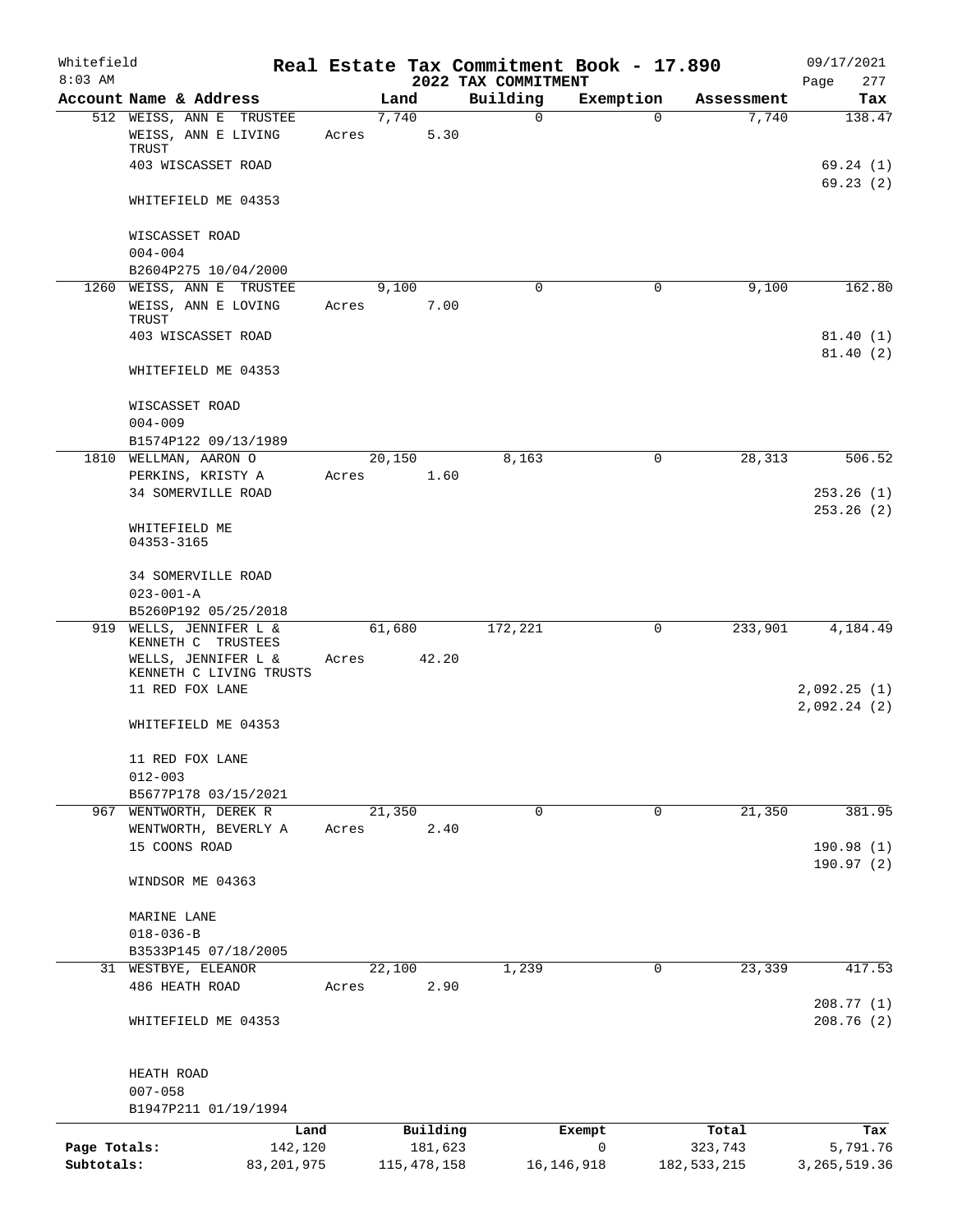| Whitefield<br>$8:03$ AM |                                                 |                      |        | 2022 TAX COMMITMENT | Real Estate Tax Commitment Book - 17.890 |            | 09/17/2021<br>278<br>Page  |
|-------------------------|-------------------------------------------------|----------------------|--------|---------------------|------------------------------------------|------------|----------------------------|
|                         | Account Name & Address                          |                      | Land   | Building            | Exemption                                | Assessment | Tax                        |
|                         | 94 WESTBYE, ERIC F                              | 107,890              |        | 132,392             | 24,500                                   | 215,782    | 3,860.34                   |
|                         | WESTBYE, ELEANOR                                | Acres                | 132.28 |                     | 01 HOMESTEAD                             |            |                            |
|                         | 486 HEATH ROAD                                  |                      |        |                     |                                          |            | 1,930.17(1)                |
|                         | WHITEFIELD ME 04353                             |                      |        |                     |                                          |            | 1,930.17(2)                |
|                         | 486 HEATH ROAD                                  |                      |        |                     |                                          |            |                            |
|                         | $008 - 002$                                     |                      |        |                     |                                          |            |                            |
|                         | B1947P213 01/19/1994                            |                      |        |                     |                                          |            |                            |
|                         | 576 WESTGATE, GEORGE                            | 30,450               |        | 184,613             | $\mathbf 0$                              | 215,063    | 3,847.48                   |
|                         | 32 WISCASSET ROAD                               | Acres                | 1.80   |                     |                                          |            |                            |
|                         | WHITEFIELD ME 04353                             |                      |        |                     |                                          |            | 1,923.74(1)<br>1,923.74(2) |
|                         |                                                 |                      |        |                     |                                          |            |                            |
|                         | 32 WISCASSET ROAD                               |                      |        |                     |                                          |            |                            |
|                         | $031 - 019$                                     |                      |        |                     |                                          |            |                            |
|                         | B5445P268 10/18/2019                            |                      |        |                     |                                          |            |                            |
|                         | 1179 WEYMOUTH, KITTYANNE F<br>161 PITTSTON ROAD | 32,850<br>Acres 3.40 |        | 177,536             | 24,500<br>01 HOMESTEAD                   | 185,886    | 3,325.50                   |
|                         |                                                 |                      |        |                     |                                          |            | 1,662.75(1)                |
|                         | WHITEFIELD ME 04353                             |                      |        |                     |                                          |            | 1,662.75(2)                |
|                         | 161 PITTSTON ROAD                               |                      |        |                     |                                          |            |                            |
|                         | $007 - 004$                                     |                      |        |                     |                                          |            |                            |
|                         | B4762P59 03/10/2014                             |                      |        |                     |                                          |            |                            |
|                         | 1873 WHEELER, DAVID A                           | 23,120               |        | 0                   | 0                                        | 23,120     | 413.62                     |
|                         | PO BOX 307                                      | Acres                | 3.58   |                     |                                          |            |                            |
|                         | DRESDEN ME 04342                                |                      |        |                     |                                          |            | 206.81(1)<br>206.81(2)     |
|                         |                                                 |                      |        |                     |                                          |            |                            |
|                         | BRIGID LANE                                     |                      |        |                     |                                          |            |                            |
|                         | $006 - 002 - C$                                 |                      |        |                     |                                          |            |                            |
|                         | B5324P276 11/06/2018                            |                      |        |                     |                                          |            |                            |
|                         | 664 WHEELER, MICHAEL F<br>537 EAST RIVER ROAD   | 47,900<br>Acres      | 21.00  | 47,887              | 30,380<br>01 HOMESTEAD                   | 65,407     | 1,170.13                   |
|                         |                                                 |                      |        |                     | 05 VET EXEMPTION                         |            | 585.07(1)                  |
|                         | WHITEFIELD ME 04353                             |                      |        |                     |                                          |            | 585.06(2)                  |
|                         |                                                 |                      |        |                     |                                          |            |                            |
|                         | 537 EAST RIVER ROAD                             |                      |        |                     |                                          |            |                            |
|                         | $010 - 035$                                     |                      |        |                     |                                          |            |                            |
|                         | B4649P274 04/09/2013                            |                      |        |                     | $\mathbf{0}$                             |            |                            |
|                         | 201 WHEELER, MICHAEL F<br>537 EAST RIVER ROAD   | 20,000<br>Acres      | 1.00   | 0                   |                                          | 20,000     | 357.80                     |
|                         |                                                 |                      |        |                     |                                          |            | 178.90(1)                  |
|                         | WHITEFIELD ME 04353                             |                      |        |                     |                                          |            | 178.90(2)                  |
|                         |                                                 |                      |        |                     |                                          |            |                            |
|                         | EAST RIVER ROAD                                 |                      |        |                     |                                          |            |                            |
|                         | $010 - 034 - A$                                 |                      |        |                     |                                          |            |                            |
|                         | B1657P57 11/13/1990                             |                      |        |                     |                                          |            |                            |
|                         |                                                 |                      |        |                     |                                          |            |                            |

|              | Land       | Building    | Exempt     | Total         | Tax             |
|--------------|------------|-------------|------------|---------------|-----------------|
| Page Totals: | 262,210    | 542,428     | 79,380     | 725,258       | 12,974.87       |
| Subtotals:   | 83,464,185 | 116,020,586 | 16,226,298 | 183, 258, 473 | 3, 278, 494. 23 |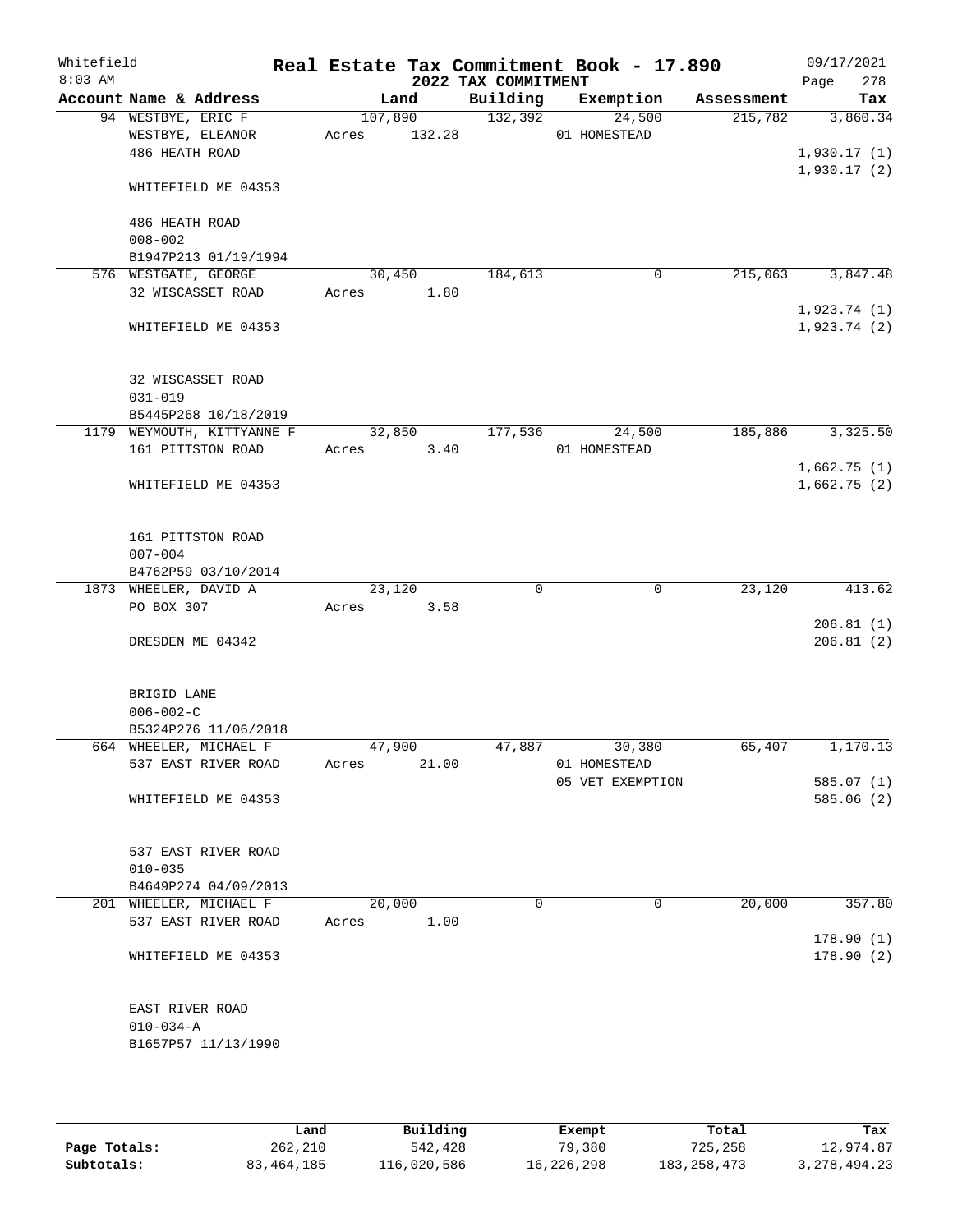| Whitefield<br>$8:03$ AM |                                 | Real Estate Tax Commitment Book - 17.890 | 2022 TAX COMMITMENT |              |            | 09/17/2021<br>Page<br>279 |
|-------------------------|---------------------------------|------------------------------------------|---------------------|--------------|------------|---------------------------|
|                         | Account Name & Address          | Land                                     | Building            | Exemption    | Assessment | Tax                       |
|                         | 746 WHITE, DAVID L              | 30,000                                   | 135,275             | $\Omega$     | 165, 275   | 2,956.77                  |
|                         | WHITE, NICOLE M                 | 0.73<br>Acres                            |                     |              |            |                           |
|                         | 2151 JAMIESON AVE, UNIT<br>1104 |                                          |                     |              |            | 1,478.39(1)               |
|                         |                                 |                                          |                     |              |            | 1,478.38(2)               |
|                         | ALEXANDRIA VA 22314             |                                          |                     |              |            |                           |
|                         | 20 PITTSTON ROAD                |                                          |                     |              |            |                           |
|                         | $031 - 004$                     |                                          |                     |              |            |                           |
|                         | B5255P1 05/10/2018              |                                          |                     |              |            |                           |
|                         | 172 WHITE, ROBIN                | 44,050                                   | 46,808              | 24,500       | 66,358     | 1,187.14                  |
|                         | 264 SOUTH HUNTS MEADOW          | 16.00<br>Acres                           |                     | 01 HOMESTEAD |            |                           |
|                         | ROAD                            |                                          |                     |              |            | 593.57(1)                 |
|                         | WHITEFIELD ME 04353             |                                          |                     |              |            | 593.57 (2)                |
|                         |                                 |                                          |                     |              |            |                           |
|                         | 264 SOUTH HUNTS MEADOW          |                                          |                     |              |            |                           |
|                         | $009 - 022$                     |                                          |                     |              |            |                           |
|                         | B4669P89 05/30/2013             |                                          |                     |              |            |                           |
|                         | 1180 WHITMORE, JOSEPH D         | 36,034                                   | $\Omega$            | $\mathbf 0$  | 36,034     | 644.65                    |
|                         | 516 RIVER ROAD                  | Acres<br>18.48                           |                     |              |            |                           |
|                         |                                 |                                          |                     |              |            | 322.33(1)                 |
|                         | LEBANON ME 04027                |                                          |                     |              |            | 322.32 (2)                |
|                         | WISCASSET ROAD                  |                                          |                     |              |            |                           |
|                         | $001 - 057 - 001$               |                                          |                     |              |            |                           |
|                         | 546 WHITMORE, RUBY D            | 32,250                                   | 8,080               | 28,420       | 11,910     | 213.07                    |
|                         | 20 HILTON ROAD                  | 3.00<br>Acres                            |                     | 01 HOMESTEAD |            |                           |
|                         |                                 |                                          |                     | 04 BLIND     |            | 106.54(1)                 |
|                         | WHITEFIELD ME 04353             |                                          |                     |              |            | 106.53(2)                 |
|                         |                                 |                                          |                     |              |            |                           |
|                         | 20 HILTON ROAD                  |                                          |                     |              |            |                           |
|                         | $027 - 012$                     |                                          |                     |              |            |                           |
|                         | B1615P252 04/26/1990            |                                          |                     |              |            |                           |
|                         | 1967 WHITTEN-DRUMMOND, KYLE     | 10,000                                   | 65,203              |              | 75,203     | 1,345.38                  |
|                         | R<br>159 THAYER ROAD            |                                          |                     |              |            |                           |
|                         |                                 |                                          |                     |              |            | 672.69(1)                 |
|                         | WHITEFIELD ME 04353             |                                          |                     |              |            | 672.69(2)                 |
|                         |                                 |                                          |                     |              |            |                           |
|                         | 149 THAYER ROAD                 |                                          |                     |              |            |                           |
|                         | $001 - 030 - ON$                |                                          |                     |              |            |                           |
|                         | 1408 WILBUR, WAYNE M            | 39,970                                   | 2,151               | 0            | 42,121     | 753.54                    |
|                         | 342 LAKEDALE ROAD               | 10.90<br>Acres                           |                     |              |            |                           |
|                         | BERLIN NJ 08009-9503            |                                          |                     |              |            | 376.77 (1)<br>376.77(2)   |
|                         |                                 |                                          |                     |              |            |                           |
|                         | 96 EAST RIVER ROAD              |                                          |                     |              |            |                           |
|                         | $014 - 011$                     |                                          |                     |              |            |                           |
|                         | B4896P190 06/16/2015            |                                          |                     |              |            |                           |
|                         |                                 |                                          |                     |              |            |                           |

|              | Land       | Building    | Exempt       | Total       | Tax             |
|--------------|------------|-------------|--------------|-------------|-----------------|
| Page Totals: | 192,304    | 257,517     | 52,920       | 396,901     | $'$ ,100.55     |
| Subtotals:   | 83,656,489 | 116,278,103 | 16, 279, 218 | 183,655,374 | 3, 285, 594. 78 |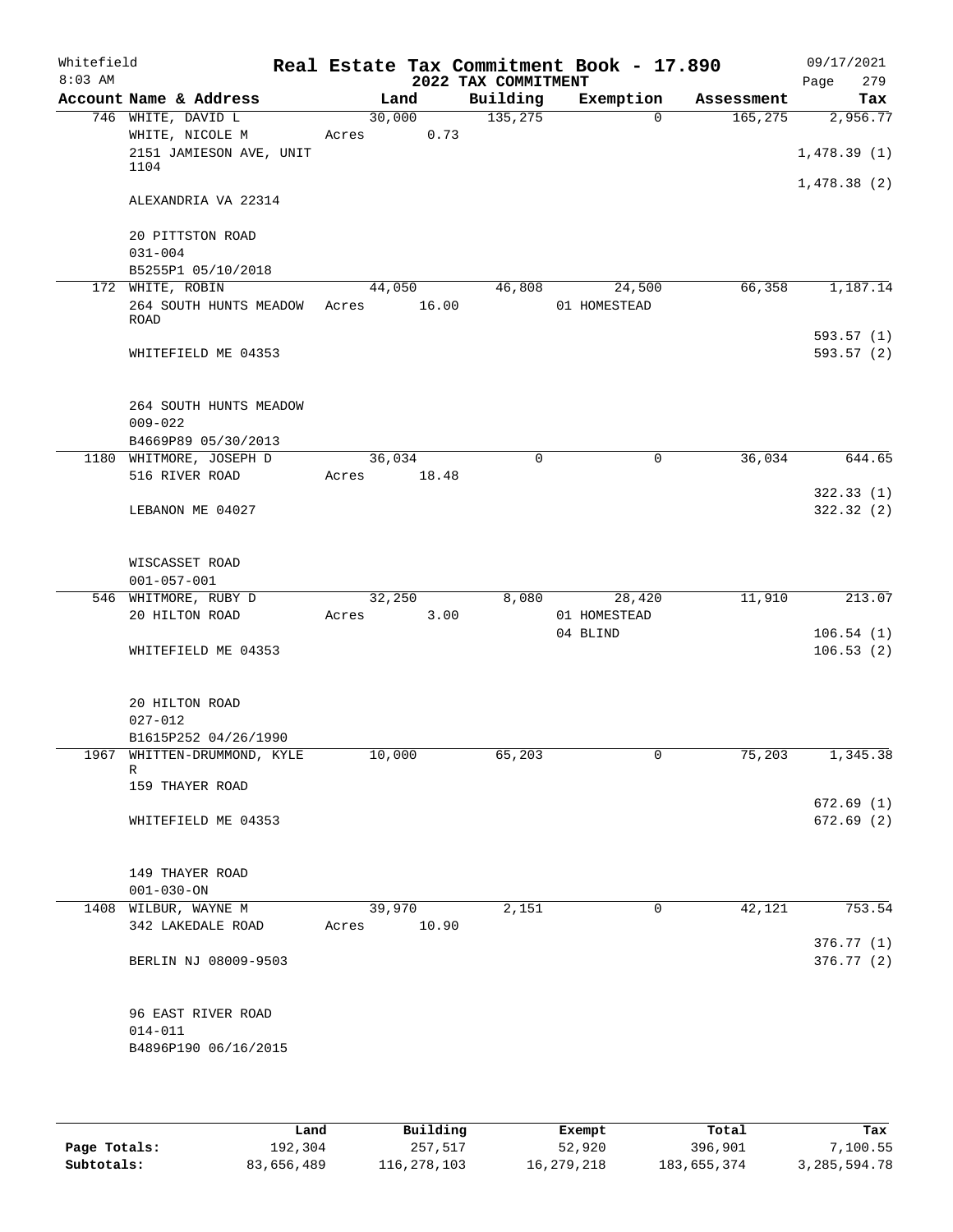| Whitefield<br>$8:03$ AM |                                                                      |       |       |         |          | Real Estate Tax Commitment Book - 17.890<br>2022 TAX COMMITMENT |               |                        |            | 09/17/2021<br>280<br>Page               |
|-------------------------|----------------------------------------------------------------------|-------|-------|---------|----------|-----------------------------------------------------------------|---------------|------------------------|------------|-----------------------------------------|
|                         | Account Name & Address                                               |       |       | Land    |          | Building                                                        |               | Exemption              | Assessment | Tax                                     |
|                         | 72 WILDES, DENISE<br>WILDES, CHRISTIAN<br>390 NO HOWE ROAD           |       | Acres | 80, 250 | 67.00    | 71,033                                                          |               | 24,500<br>01 HOMESTEAD | 126,783    | 2,268.15<br>1,134.08(1)<br>1,134.07 (2) |
|                         | WHITEFIELD ME 04353                                                  |       |       |         |          |                                                                 |               |                        |            |                                         |
|                         | 390 NORTH HOWE ROAD<br>$020 - 006$                                   |       |       |         |          |                                                                 |               |                        |            |                                         |
|                         | B5453P207 11/01/2019                                                 |       |       |         |          |                                                                 |               |                        |            |                                         |
|                         | 1164 WILLARD, BILLIE G<br>261 PITTSTON ROAD                          |       | Acres | 30,750  | 2.00     | 68,983                                                          |               | 24,500<br>01 HOMESTEAD | 75,233     | 1,345.92                                |
|                         | WHITEFIELD ME 04353                                                  |       |       |         |          |                                                                 |               |                        |            | 672.96(1)<br>672.96 (2)                 |
|                         | 261 PITTSTON ROAD<br>$003 - 017 - A$<br>B4978P138 02/16/2016         |       |       |         |          |                                                                 |               |                        |            |                                         |
|                         | 1570 WILLARD, WILLIAM J &                                            |       |       | 30,610  |          | $\mathbf 0$                                                     |               | 0                      | 30,610     | 547.61                                  |
|                         | PAULINE A & WILLIAM H<br>115 HANLEY ROAD                             |       | Acres |         | 11.70    |                                                                 |               |                        |            |                                         |
|                         | PITTSTON ME 04345                                                    |       |       |         |          |                                                                 |               |                        |            | 273.81 (1)<br>273.80(2)                 |
|                         | PHILBRICK LANE<br>$006 - 003$<br>B4971P185 01/25/2016                |       |       |         |          |                                                                 |               |                        |            |                                         |
|                         | 564 WILLETTE, MARY BRENDA                                            |       |       | 32,400  |          | 59,672                                                          |               | 0                      | 92,072     | 1,647.17                                |
|                         | 54 DEVINE ROAD                                                       |       | Acres |         | 3.10     |                                                                 |               |                        |            |                                         |
|                         | WHITEFIELD ME 04353                                                  |       |       |         |          |                                                                 |               |                        |            | 823.59(1)<br>823.58(2)                  |
|                         | 54 DEVINE ROAD<br>$016 - 008$                                        |       |       |         |          |                                                                 |               |                        |            |                                         |
|                         | B2268P159 09/03/1997                                                 |       |       |         |          |                                                                 |               |                        |            |                                         |
|                         | 384 WILLIAMS, HENRY F                                                |       |       | 33,705  |          | 15,195                                                          |               | 0                      | 48,900     | 874.82                                  |
|                         | 15 MAPLE LANE                                                        |       | Acres |         | 3.97     |                                                                 |               |                        |            | 437.41 (1)                              |
|                         | WHITEFIELD ME 04353                                                  |       |       |         |          |                                                                 |               |                        |            | 437.41 (2)                              |
|                         | 15 MAPLE LANE<br>$014 - 006 - F - A$                                 |       |       |         |          |                                                                 |               |                        |            |                                         |
|                         | B4172P136 07/10/2009 B2355P4 06/25/1998<br>738 WILLIAMSON, GLENN A & |       |       | 39,762  |          | 101,072                                                         |               | 24,500                 | 116,334    | 2,081.22                                |
|                         | MERLENE A                                                            |       |       |         |          |                                                                 |               |                        |            |                                         |
|                         | 98 BENNER LANE                                                       |       | Acres |         | 10.64    |                                                                 |               | 01 HOMESTEAD           |            | 1,040.61(1)                             |
|                         | WHITEFIELD ME 04353                                                  |       |       |         |          |                                                                 |               |                        |            | 1,040.61(2)                             |
|                         | 98 BENNER LANE<br>$016 - 044$<br>B3685P168 05/31/2006                |       |       |         |          |                                                                 |               |                        |            |                                         |
|                         |                                                                      | Land. |       |         | Building |                                                                 | <b>Fromnt</b> |                        | $T$ ctal   | Tov                                     |

|              | Land       | Building    | Exempt     | Total         | Tax            |
|--------------|------------|-------------|------------|---------------|----------------|
| Page Totals: | 247,477    | 315,955     | 73,500     | 489,932       | 8,764.89       |
| Subtotals:   | 83,903,966 | 116,594,058 | 16,352,718 | 184, 145, 306 | 3, 294, 359.67 |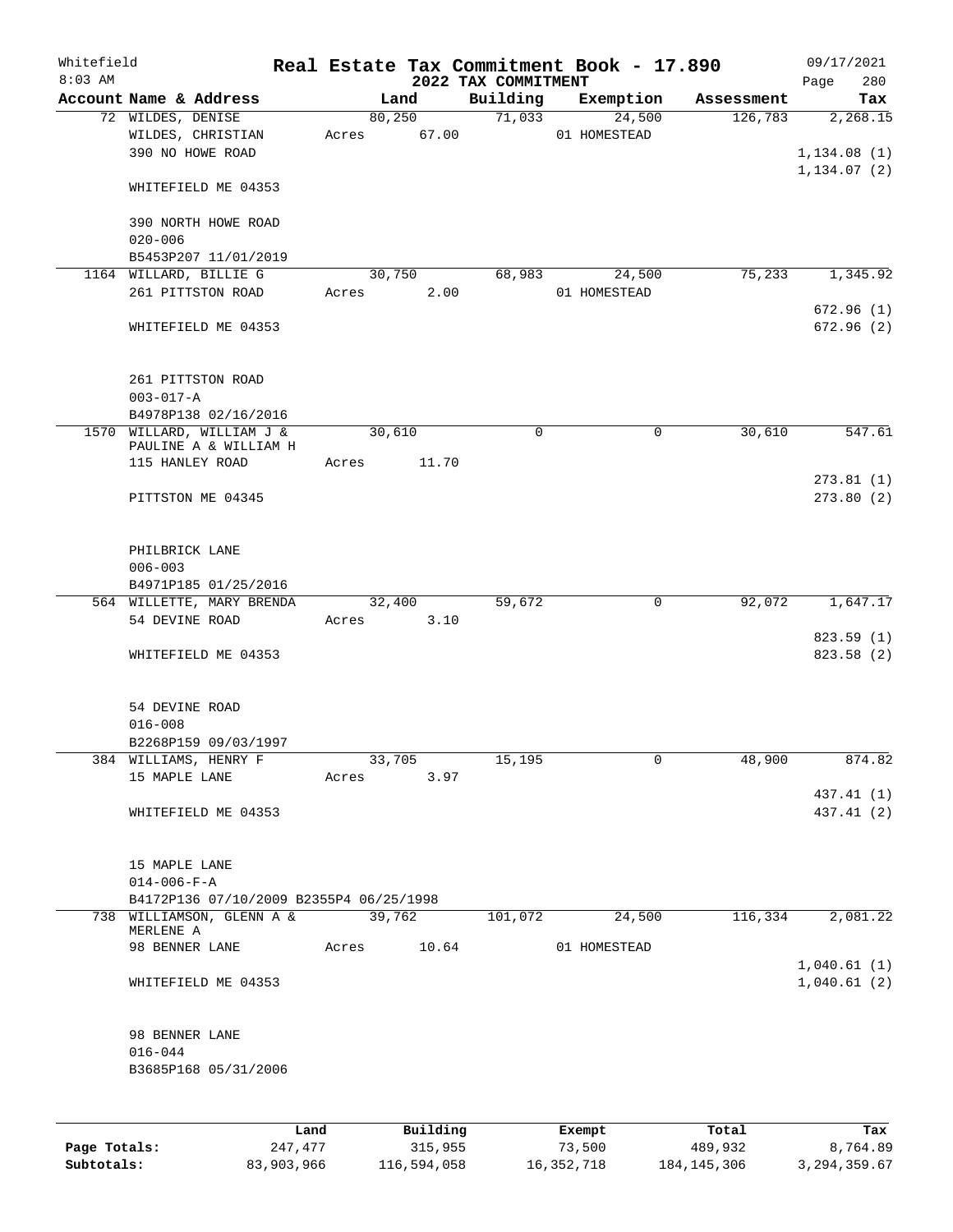| Whitefield<br>$8:03$ AM |                                               |              |             | 2022 TAX COMMITMENT | Real Estate Tax Commitment Book - 17.890 |               | 09/17/2021<br>281<br>Page  |
|-------------------------|-----------------------------------------------|--------------|-------------|---------------------|------------------------------------------|---------------|----------------------------|
|                         | Account Name & Address                        |              | Land        | Building            | Exemption                                | Assessment    | Tax                        |
|                         | 315 WILLRODT, CHRISTIANA                      |              | 98,750      | 280,021             | $\Omega$                                 | 378,771       | 6,776.21                   |
|                         | TRUSTEE<br>WILLRODT, CHRISTIANA               | Acres        | 114.00      |                     |                                          |               |                            |
|                         | LIVING TRUST<br>PO BOX 168                    |              |             |                     |                                          |               | 3,388.11(1)                |
|                         |                                               |              |             |                     |                                          |               | 3,388.10(2)                |
|                         | COMPTCHE CA 95427                             |              |             |                     |                                          |               |                            |
|                         | 95 TOWNHOUSE ROAD<br>$013 - 009 - A$          |              |             |                     |                                          |               |                            |
|                         | B5557P3 07/15/2020                            |              |             |                     |                                          |               |                            |
|                         | 1803 WILSON, ANDREW R                         |              | 37,706      | 195,166             | 24,500                                   | 208,372       | 3,727.78                   |
|                         | WILSON, JULIE A                               | Acres        | 8.07        |                     | 01 HOMESTEAD                             |               |                            |
|                         | 485 TOWN HOUSE ROAD                           |              |             |                     |                                          |               | 1,863.89(1)<br>1,863.89(2) |
|                         | WHITEFIELD ME 04353                           |              |             |                     |                                          |               |                            |
|                         | 485 TOWNHOUSE ROAD                            |              |             |                     |                                          |               |                            |
|                         | $010 - 008 - D$                               |              |             |                     |                                          |               |                            |
|                         | B3955P83 01/11/2008<br>1034 WILSON, CHARLES R |              | 36,386      | 141,512             | $\mathbf 0$                              | 177,898       | 3,182.60                   |
|                         | PO BOX 202                                    | Acres        | 6.42        |                     |                                          |               |                            |
|                         |                                               |              |             |                     |                                          |               | 1,591.30(1)                |
|                         | WHITEFIELD ME 04353                           |              |             |                     |                                          |               | 1,591.30(2)                |
|                         | 33 TOWNSEND BROOK LANE                        |              |             |                     |                                          |               |                            |
|                         | $007 - 053 - B$                               |              |             |                     |                                          |               |                            |
|                         | B5405P265 07/12/2019                          |              |             |                     |                                          |               |                            |
|                         | 1344 WILSON, CLIFFORD E                       |              | 52,250      | 21,677              | 24,500                                   | 49,427        | 884.25                     |
|                         | 19 HILLSIDE LANE                              | Acres        | 3.00        |                     | 01 HOMESTEAD                             |               | 442.13 (1)                 |
|                         | WHITEFIELD ME 04353                           |              |             |                     |                                          |               | 442.12 (2)                 |
|                         |                                               |              |             |                     |                                          |               |                            |
|                         | 19 HILLSIDE LANE                              |              |             |                     |                                          |               |                            |
|                         | $024 - 004 - A$                               |              |             |                     |                                          |               |                            |
| 619                     | B1412P261 08/06/1987<br>WILSON, KENNETH &     |              | 30,105      | 157,507             | 24,500                                   | 163,112       | 2,918.07                   |
|                         | <b>ROXANNE</b>                                |              |             |                     |                                          |               |                            |
|                         | 499 TOWNHOUSE ROAD                            | Acres        | 1.57        |                     | 01 HOMESTEAD                             |               |                            |
|                         | WHITEFIELD ME 04353                           |              |             |                     |                                          |               | 1,459.04(1)<br>1,459.03(2) |
|                         |                                               |              |             |                     |                                          |               |                            |
|                         | 499 TOWNHOUSE ROAD                            |              |             |                     |                                          |               |                            |
|                         | $010 - 006$                                   |              |             |                     |                                          |               |                            |
|                         | B925P27 08/08/1977                            |              |             |                     |                                          |               |                            |
| 944                     | WILSON, ROBERT D<br>ESTATE                    |              | 36,626      | 10,380              | 0                                        | 47,006        | 840.94                     |
|                         | C/O ALTA MILLER                               | Acres        | 6.72        |                     |                                          |               |                            |
|                         | 2156 WALDEN ROAD                              |              |             |                     |                                          |               | 420.47(1)                  |
|                         | MACON GA 31216                                |              |             |                     |                                          |               | 420.47(2)                  |
|                         | 48 BEECH LANE                                 |              |             |                     |                                          |               |                            |
|                         | $014 - 006 - E$                               |              |             |                     |                                          |               |                            |
|                         | B3592P185 11/18/2005                          |              |             |                     |                                          |               |                            |
|                         |                                               | Land         | Building    |                     | Exempt                                   | Total         | Tax                        |
| Page Totals:            |                                               | 291,823      | 806,263     |                     | 73,500                                   | 1,024,586     | 18,329.85                  |
| Subtotals:              |                                               | 84, 195, 789 | 117,400,321 |                     | 16, 426, 218                             | 185, 169, 892 | 3, 312, 689.52             |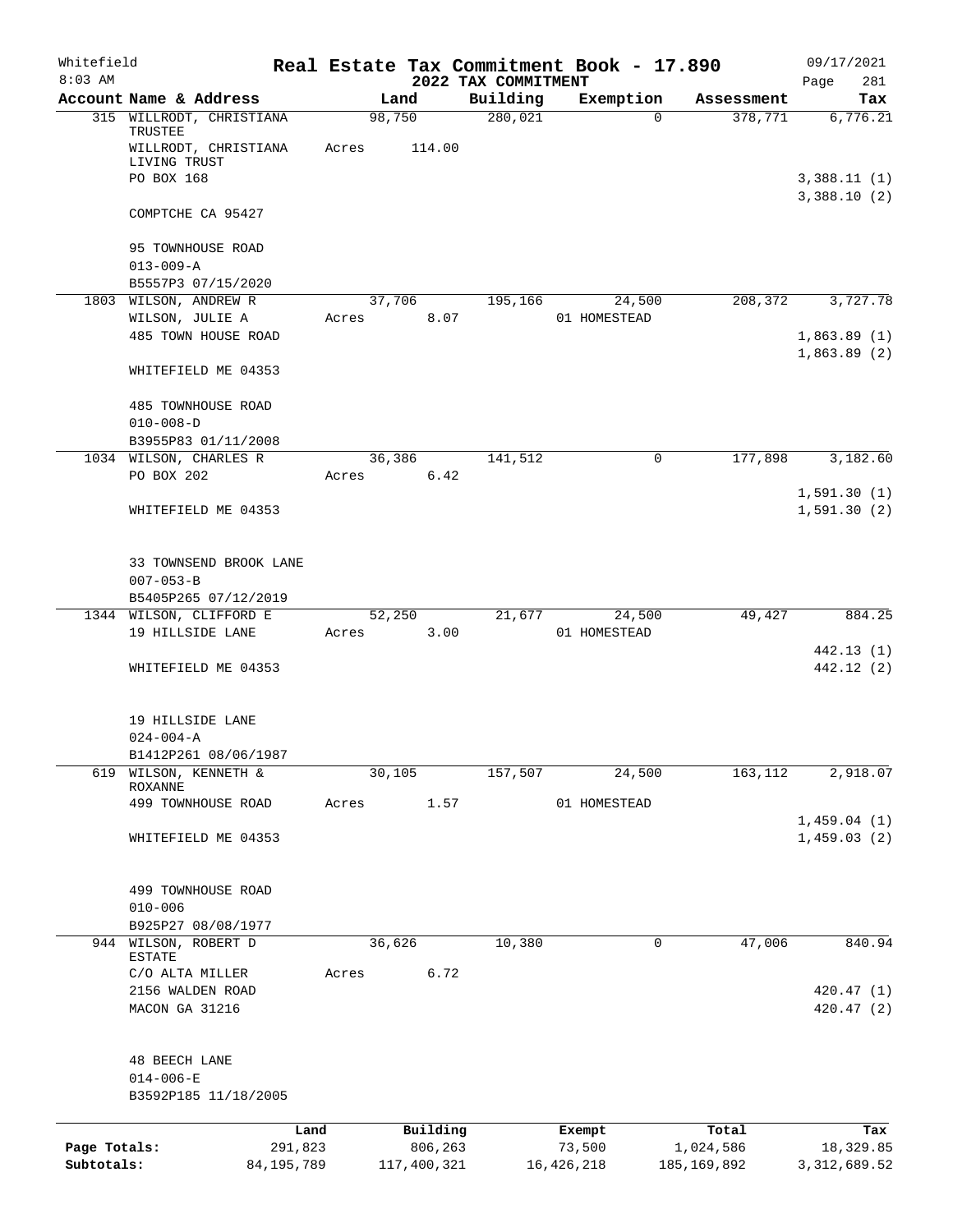| Whitefield<br>$8:03$ AM    |                                                                 |                 |                        | 2022 TAX COMMITMENT | Real Estate Tax Commitment Book - 17.890 |                        | 09/17/2021<br>282<br>Page    |
|----------------------------|-----------------------------------------------------------------|-----------------|------------------------|---------------------|------------------------------------------|------------------------|------------------------------|
|                            | Account Name & Address                                          |                 | Land                   | Building            | Exemption                                | Assessment             | Tax                          |
|                            | 878 WILSON, ROXANNE R &<br>KENNETH R<br>499 TOWNHOUSE ROAD      | 52,870<br>Acres | 44.03                  | $\mathbf 0$         | $\Omega$                                 | 52,870                 | 945.84                       |
|                            | WHITEFIELD ME 04353                                             |                 |                        |                     |                                          |                        | 472.92 (1)<br>472.92(2)      |
|                            | TOWNHOUSE ROAD                                                  |                 |                        |                     |                                          |                        |                              |
|                            | $010 - 008$<br>B3966P39 02/15/2008                              |                 |                        |                     |                                          |                        |                              |
|                            | 640 WINCHENBACH, TIFFANY M                                      | 33,090          |                        | $\Omega$            | $\Omega$                                 | 33,090                 | 591.98                       |
|                            | & MICHAEL<br>88 JEFFERESON ROAD                                 | Acres           | 14.80                  |                     |                                          |                        |                              |
|                            | WHITEFIELD ME 04353                                             |                 |                        |                     |                                          |                        | 295.99(1)<br>295.99(2)       |
|                            | <b>JEFFERSON ROAD</b>                                           |                 |                        |                     |                                          |                        |                              |
|                            | $014 - 017$<br>B4412P1 06/24/2011                               |                 |                        |                     |                                          |                        |                              |
|                            | 1821 WINCHENBACH, TIFFANY M<br>& MICHAEL                        | 45,570          |                        | 121,352             | 24,500                                   | 142,422                | 2,547.93                     |
|                            | 88 JEFFERSON ROAD                                               | Acres           | 5.40                   |                     | 01 HOMESTEAD                             |                        |                              |
|                            | WHITEFIELD ME 04353                                             |                 |                        |                     |                                          |                        | 1, 273.97(1)<br>1, 273.96(2) |
|                            | 88 JEFFERSON ROAD<br>$014 - 017 - A$                            |                 |                        |                     |                                          |                        |                              |
|                            | B4412P1 06/24/2011                                              |                 |                        |                     |                                          |                        |                              |
|                            | 1550 WINKLEY, HENRY                                             | 30,585          |                        | 76,410              | 24,500                                   | 82,495                 | 1,475.84                     |
|                            | 20 MARINE LANE                                                  | Acres           | 1.89                   |                     | 01 HOMESTEAD                             |                        | 737.92(1)                    |
|                            | WHITEFIELD ME 04353                                             |                 |                        |                     |                                          |                        | 737.92(2)                    |
|                            | 20 MARINE LANE<br>$018 - 037 - B$                               |                 |                        |                     |                                          |                        |                              |
|                            | 1171 WINSLOW, JEFFREY G &<br>CHRISTINE                          |                 | 375                    | $\mathbf 0$         | $\mathbf 0$                              | 375                    | 6.71                         |
|                            | 47 MOLSAM ROAD                                                  | Acres           | 0.25                   |                     |                                          |                        |                              |
|                            | WINDSOR ME 04363                                                |                 |                        |                     |                                          |                        | 3.36(1)<br>3.35(2)           |
|                            | WINDSOR LINE, ON<br>$020 - 012$                                 |                 |                        |                     |                                          |                        |                              |
|                            | B3229P11 01/30/2004                                             |                 |                        |                     |                                          |                        |                              |
|                            | 494 WISCASSET AND QUEBEC<br>RAILROAD                            | 29,081          |                        | $\mathbf 0$         | $\mathbf 0$                              | 29,081                 | 520.26                       |
|                            | C/O LES FOSSEL,<br>TREASURER                                    | Acres           | 34.74                  |                     |                                          |                        |                              |
|                            | PO BOX 525<br>ALNA ME 04535                                     |                 |                        |                     |                                          |                        | 260.13(1)<br>260.13(2)       |
|                            | NARROW GAGE RAILROAD<br>$001 - 099 - RR$<br>B2787P91 01/10/2002 |                 |                        |                     |                                          |                        |                              |
|                            | Land                                                            |                 | Building               |                     | Exempt                                   | Total                  | Tax                          |
| Page Totals:<br>Subtotals: | 191,571<br>84, 387, 360                                         |                 | 197,762<br>117,598,083 |                     | 49,000<br>16, 475, 218                   | 340,333<br>185,510,225 | 6,088.56<br>3, 318, 778.08   |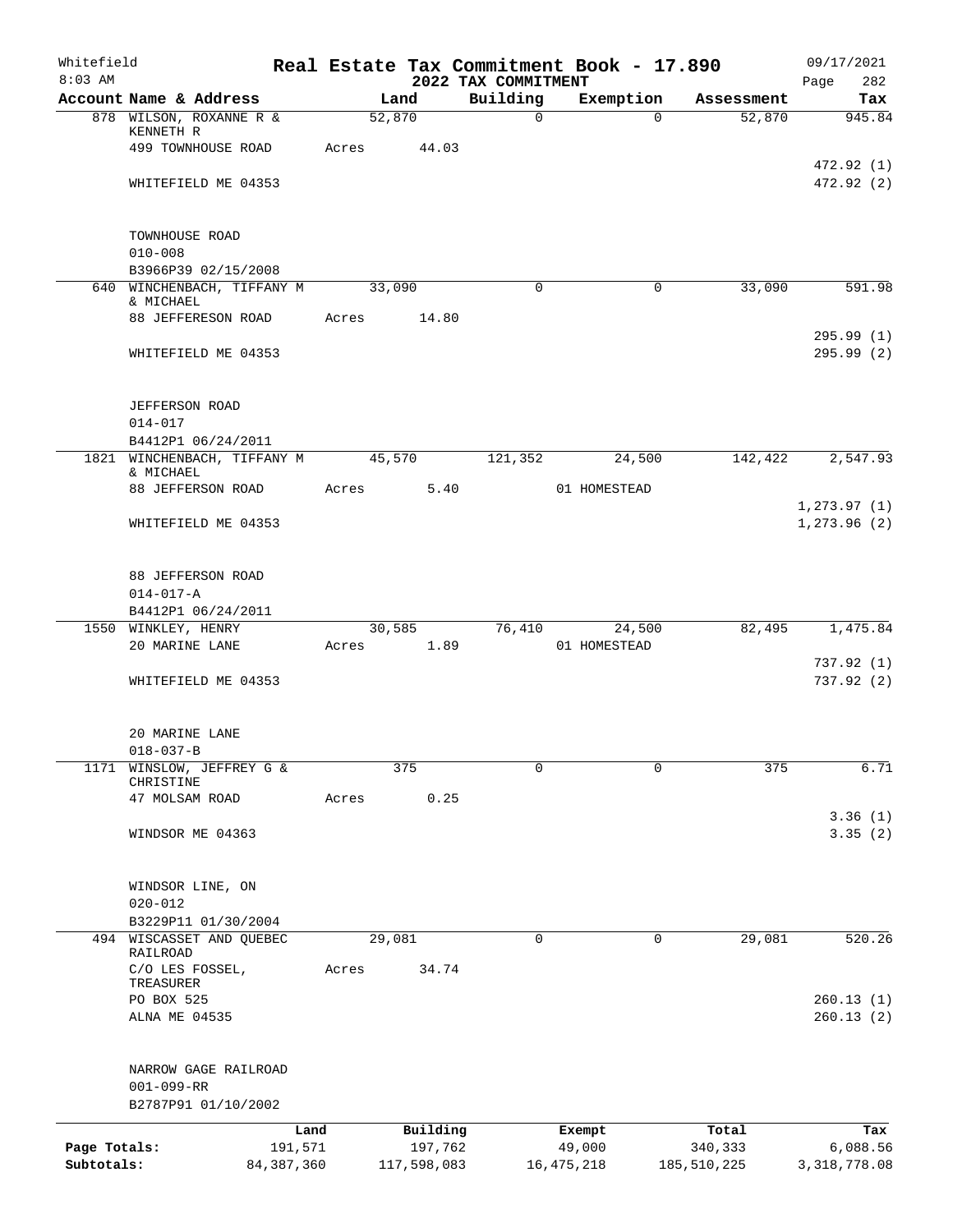| Whitefield<br>$8:03$ AM    |                                                               |       |                        | 2022 TAX COMMITMENT | Real Estate Tax Commitment Book - 17.890 |                        | 09/17/2021<br>283<br>Page     |
|----------------------------|---------------------------------------------------------------|-------|------------------------|---------------------|------------------------------------------|------------------------|-------------------------------|
|                            | Account Name & Address                                        |       | Land                   | Building            | Exemption                                | Assessment             | Tax                           |
|                            | 618 WISCASSET, WATERVILLE &<br>FARMINGTON RAILWAY<br>MUSEUM   |       | 14,380                 | $\mathbf 0$         | $\Omega$                                 | 14,380                 | 257.26                        |
|                            | PO BOX 242                                                    | Acres | 13.60                  |                     |                                          |                        |                               |
|                            | ALNA ME 04535                                                 |       |                        |                     |                                          |                        | 128.63(1)<br>128.63(2)        |
|                            | CORNER EAST RIVER ROAD<br>$007 - 040$<br>B2524P215 12/14/1999 |       |                        |                     |                                          |                        |                               |
| 1322                       | WITHEE, DAVID C &                                             |       | 44,450                 | 217,487             | 24,500                                   | 237,437                | 4,247.75                      |
|                            | CAROLEE F<br>325 SOUTH HUNTS MEADOW<br>ROAD                   | Acres | 16.50                  |                     | 01 HOMESTEAD                             |                        |                               |
|                            | WHITEFIELD ME 04353                                           |       |                        |                     |                                          |                        | 2, 123.88(1)<br>2, 123.87 (2) |
|                            | 325 SOUTH HUNTS MEADOW<br>$009 - 004 - A$                     |       |                        |                     |                                          |                        |                               |
|                            | B2588P65 08/09/2000<br>1744 WOOD, ERIC M                      |       | 30,050                 | $\mathbf 0$         | 0                                        | 30,050                 | 537.59                        |
|                            | PO BOX 394                                                    | Acres | 11.00                  |                     |                                          |                        |                               |
|                            | BOOTHBAY ME 04537                                             |       |                        |                     |                                          |                        | 268.80(1)<br>268.79(2)        |
|                            | THAYER ROAD<br>$001 - 026 - A$                                |       |                        |                     |                                          |                        |                               |
|                            | B3451P313 03/07/2005                                          |       |                        |                     |                                          |                        |                               |
|                            | 984 WOOD, JOHN J<br>NADEAU, TIFFANY A<br>208 NO HUNTS MEADOW  | Acres | 25,750<br>2.00         | 152,041             | 24,500<br>01 HOMESTEAD                   | 153,291                | 2,742.38                      |
|                            | ROAD                                                          |       |                        |                     |                                          |                        | 1,371.19(1)                   |
|                            | WHITEFIELD ME 04353                                           |       |                        |                     |                                          |                        | 1,371.19(2)                   |
|                            | 208 NORTH HUNTS MEADOW<br>$018 - 032$                         |       |                        |                     |                                          |                        |                               |
|                            | B4864P213 02/27/2015                                          |       |                        |                     |                                          |                        |                               |
|                            | 1567 WOODBURY, BRIAN<br>1007 ALEXANDER REED<br>ROAD           | Acres | 49,600<br>39.00        | 0                   | 0                                        | 49,600                 | 887.34                        |
|                            | RICHMOND ME 04357                                             |       |                        |                     |                                          |                        | 443.67 (1)<br>443.67 (2)      |
|                            | STEARNS BROOK LANE<br>$011 - 031$                             |       |                        |                     |                                          |                        |                               |
|                            | B2152P336 06/07/1996                                          |       |                        |                     |                                          |                        |                               |
|                            | 535 WOODBURY, FREDERICK<br>348 POND ROAD                      | Acres | 47,780<br>36.20        | 0                   | 0                                        | 47,780                 | 854.78                        |
|                            | NEWCASTLE ME 04553                                            |       |                        |                     |                                          |                        | 427.39(1)<br>427.39 (2)       |
|                            | JEFFERSON LINE<br>$011 - 033$                                 |       |                        |                     |                                          |                        |                               |
|                            | Land                                                          |       | Building               |                     | Exempt                                   | Total                  | Tax                           |
| Page Totals:<br>Subtotals: | 212,010<br>84,599,370                                         |       | 369,528<br>117,967,611 |                     | 49,000<br>16,524,218                     | 532,538<br>186,042,763 | 9,527.10<br>3,328,305.18      |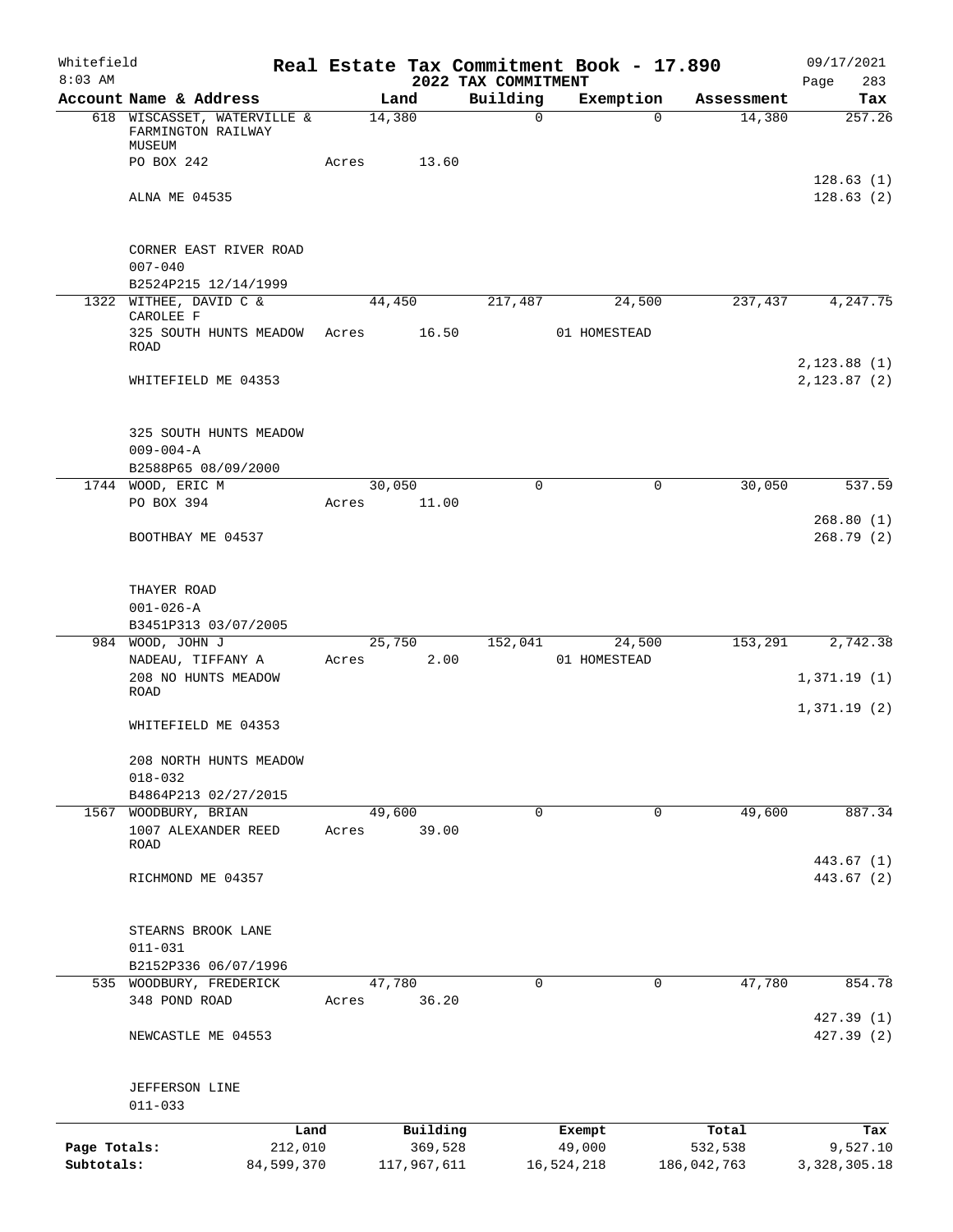| Whitefield<br>$8:03$ AM    |                                                                |       |                          | 2022 TAX COMMITMENT | Real Estate Tax Commitment Book - 17.890 |                        | 09/17/2021<br>284          |
|----------------------------|----------------------------------------------------------------|-------|--------------------------|---------------------|------------------------------------------|------------------------|----------------------------|
|                            | Account Name & Address                                         |       | Land                     | Building            | Exemption                                | Assessment             | Page<br>Tax                |
|                            | 1110 WOODBURY, KATHLEEN                                        |       | 66,850                   | 68,285              | 30,380                                   | 104,755                | 1,874.07                   |
|                            | JOYCE<br>100 EAST RIVER ROAD                                   | Acres | 21.00                    |                     | 01 HOMESTEAD                             |                        |                            |
|                            | WHITEFIELD ME 04353                                            |       |                          |                     | 05 VET EXEMPTION                         |                        | 937.04 (1)<br>937.03 (2)   |
|                            | 100 EAST RIVER ROAD                                            |       |                          |                     |                                          |                        |                            |
|                            | $014 - 012$<br>B3238P135 02/19/2004                            |       |                          |                     |                                          |                        |                            |
|                            | 669 WOODWORTH, MIKE                                            |       | 0                        | 4,884               |                                          | 0<br>4,884             | 87.37                      |
|                            | 138 AUGUSTA ROAD                                               |       |                          |                     |                                          |                        |                            |
|                            | WHITEFIELD ME 04353                                            |       |                          |                     |                                          |                        | 43.69(1)<br>43.68(2)       |
|                            | 140 AUGUSTA ROAD                                               |       |                          |                     |                                          |                        |                            |
| 1509                       | $018 - 020 - C - ON$<br>WOODWORTH, PHILIP W &                  |       | 33,180                   | 84,156              | 24,500                                   | 92,836                 | 1,660.84                   |
|                            | JANICE                                                         |       |                          |                     |                                          |                        |                            |
|                            | 492 HUNTS MEADOW ROAD                                          | Acres | 3.62                     |                     | 01 HOMESTEAD                             |                        | 830.42 (1)                 |
|                            | WHITEFIELD ME 04353                                            |       |                          |                     |                                          |                        | 830.42 (2)                 |
|                            | 492 HUNTS MEADOW ROAD<br>$015 - 007$                           |       |                          |                     |                                          |                        |                            |
|                            | B1413P215 08/11/1987                                           |       |                          |                     |                                          |                        |                            |
| 1319                       | WRIGHT, BARBARA L<br>HEIRS                                     |       | 32,250                   | 35,896              |                                          | 0<br>68,146            | 1,219.13                   |
|                            | TINA M GOLDEN - PERS<br>REP                                    | Acres | 3.00                     |                     |                                          |                        |                            |
|                            | 41 GOLDEN APPLE DRIVE<br>#10                                   |       |                          |                     |                                          |                        | 609.57(1)                  |
|                            | WISCASSET ME 04578                                             |       |                          |                     |                                          |                        | 609.56(2)                  |
|                            | 307 HOLLYWOOD BOULEVARD<br>$002 - 012 - D$                     |       |                          |                     |                                          |                        |                            |
|                            | B4644P77 03/26/2013 B1395P30 06/04/1987                        |       |                          |                     |                                          |                        |                            |
|                            | 1845 WRIGHT, CHASE L                                           |       | $\overline{4,920}$       | $\mathbf 0$         |                                          | 0<br>4,920             | 88.02                      |
|                            | 17 VILLAGE VIEW LANE                                           | Acres | 2.78                     |                     |                                          |                        | 44.01 (1)                  |
|                            | WHITEFIELD ME 04353                                            |       |                          |                     |                                          |                        | 44.01 (2)                  |
|                            | VILLAGE VIEW LANE<br>$007 - 014 - A$                           |       |                          |                     |                                          |                        |                            |
|                            | B5673P27 03/03/2021                                            |       |                          |                     |                                          |                        |                            |
|                            | 1846 WRIGHT, CHASE L<br>17 VILLAGE VIEW LANE                   | Acres | 35,410<br>5.20           | 67,996              |                                          | 103,406<br>0           | 1,849.93                   |
|                            | WHITEFIELD ME 04353                                            |       |                          |                     |                                          |                        | 924.97 (1)<br>924.96(2)    |
|                            | 17 VILLAGE VIEW LANE<br>$007 - 014 - B$<br>B5673P27 03/02/2021 |       |                          |                     |                                          |                        |                            |
|                            |                                                                | Land  | Building                 |                     | Exempt                                   | Total                  | Tax                        |
| Page Totals:<br>Subtotals: | 172,610<br>84,771,980                                          |       | 261,217<br>118, 228, 828 |                     | 54,880<br>16,579,098                     | 378,947<br>186,421,710 | 6,779.36<br>3, 335, 084.54 |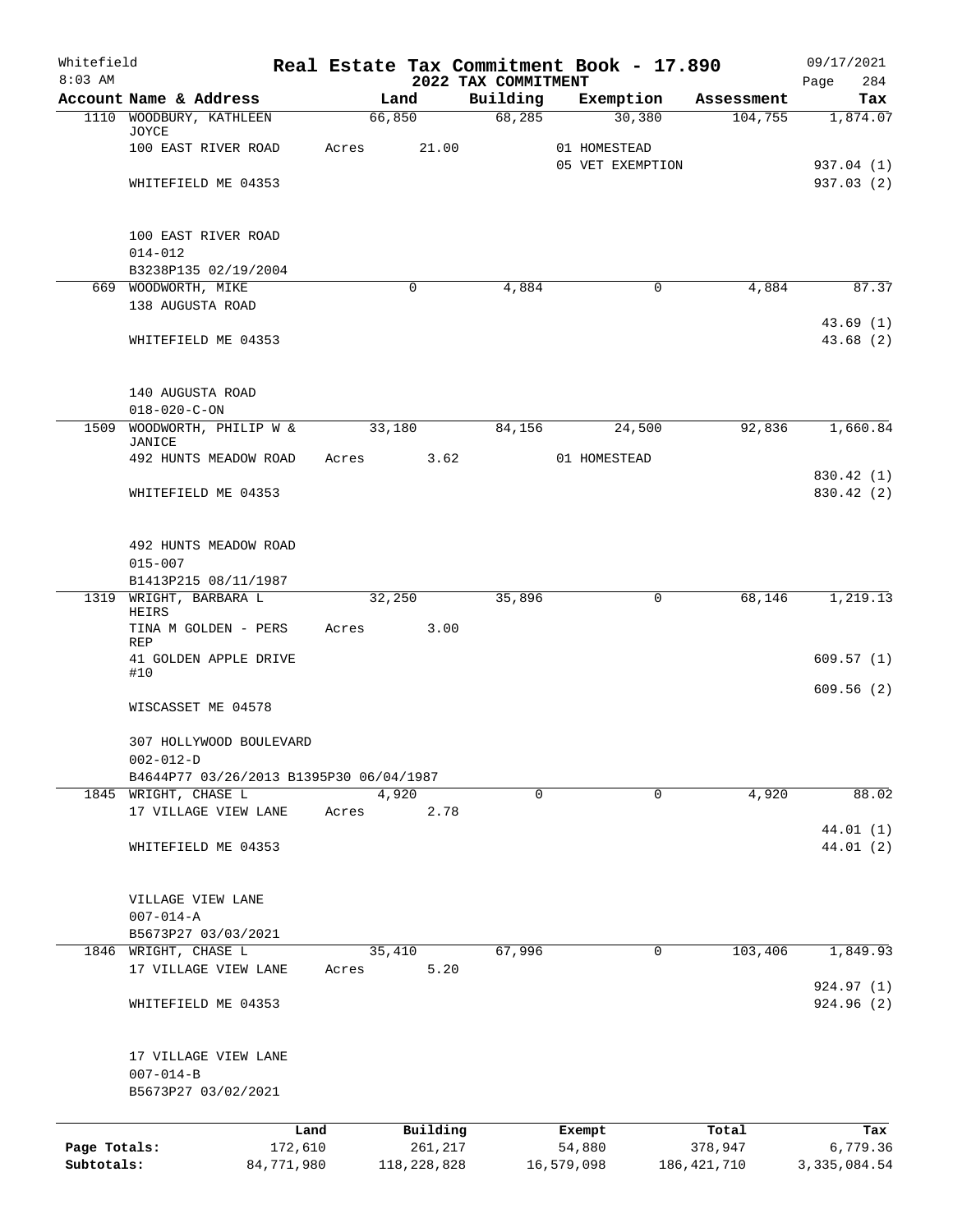| Whitefield |                                                |         |             |                     | Real Estate Tax Commitment Book - 17.890 |            | 09/17/2021  |
|------------|------------------------------------------------|---------|-------------|---------------------|------------------------------------------|------------|-------------|
| $8:03$ AM  |                                                |         |             | 2022 TAX COMMITMENT |                                          |            | Page<br>285 |
|            | Account Name & Address                         |         | Land        | Building            | Exemption                                | Assessment | Tax         |
|            | 1858 WRIGHT, LUCILLE                           |         | 0           | 18,499              | $\Omega$                                 | 18,499     | 330.95      |
|            | 68 DEVINE ROAD                                 |         |             |                     |                                          |            |             |
|            |                                                |         |             |                     |                                          |            | 165.48(1)   |
|            | WHITEFIELD ME 04353                            |         |             |                     |                                          |            | 165.47(2)   |
|            |                                                |         |             |                     |                                          |            |             |
|            | 49 PENNY LANE                                  |         |             |                     |                                          |            |             |
|            | $016 - 007 - ON - 2$                           |         |             |                     |                                          |            |             |
|            | 1805 WRIGHT, LUCILLE                           |         | 0           | 9,822               | 0                                        | 9,822      | 175.72      |
|            | 68 DEVINE ROAD                                 |         |             |                     |                                          |            |             |
|            |                                                |         |             |                     |                                          |            | 87.86(1)    |
|            | WHITEFIELD ME 04353                            |         |             |                     |                                          |            | 87.86 (2)   |
|            |                                                |         |             |                     |                                          |            |             |
|            | 32 PENNY LANE                                  |         |             |                     |                                          |            |             |
|            | $016 - 007 - ON - 1$                           |         |             |                     |                                          |            |             |
|            | 1878 WRIGHT, LUCILLE                           |         | $\mathbf 0$ | 11,687              | 0                                        | 11,687     | 209.08      |
|            | 68 DEVINE ROAD                                 |         |             |                     |                                          |            |             |
|            |                                                |         |             |                     |                                          |            | 104.54(1)   |
|            | WHITEFIELD ME 04353                            |         |             |                     |                                          |            | 104.54(2)   |
|            |                                                |         |             |                     |                                          |            |             |
|            |                                                |         |             |                     |                                          |            |             |
|            | 39 PENNY LANE                                  |         |             |                     |                                          |            |             |
|            | $016 - 007 - ON - 3$<br>1973 WRIGHT, LUCILLE M | 25,000  |             | 0                   | 0                                        | 25,000     | 447.25      |
|            | WRIGHT, HUGH H                                 | Acres   | 50.00       |                     |                                          |            |             |
|            | 68 DEVINE ROAD                                 |         |             |                     |                                          |            | 223.63(1)   |
|            |                                                |         |             |                     |                                          |            | 223.62(2)   |
|            | WHITEFIELD ME 04353                            |         |             |                     |                                          |            |             |
|            |                                                |         |             |                     |                                          |            |             |
|            | OFF DEVINE ROAD                                |         |             |                     |                                          |            |             |
|            | $016 - 007 - 2$                                |         |             |                     |                                          |            |             |
|            | B5114P229 03/20/2017                           |         |             |                     |                                          |            |             |
| 1927       | WRIGHT, LUCILLE M                              |         | 0           | 17,291              | 0                                        | 17,291     | 309.34      |
|            | 68 DEVINE ROAD                                 |         |             |                     |                                          |            |             |
|            |                                                |         |             |                     |                                          |            | 154.67(1)   |
|            | WHITEFIELD ME 04353                            |         |             |                     |                                          |            | 154.67(2)   |
|            |                                                |         |             |                     |                                          |            |             |
|            | 42 PENNY LANE                                  |         |             |                     |                                          |            |             |
|            | $016 - 007 - ON - 4$                           |         |             |                     |                                          |            |             |
| 852        | WRIGHT, LUCILLE M                              | 150,679 |             | 96,091              | 24,500                                   | 222,270    | 3,976.41    |
|            | WRIGHT, HUGH H                                 | Acres   | 45.16       |                     | 01 HOMESTEAD                             |            |             |
|            | 68 DEVINE ROAD                                 |         |             |                     |                                          |            | 1,988.21(1) |
|            |                                                |         |             |                     |                                          |            | 1,988.20(2) |
|            | WHITEFIELD ME 04353                            |         |             |                     |                                          |            |             |
|            | 68 DEVINE ROAD                                 |         |             |                     |                                          |            |             |
|            | $016 - 007$                                    |         |             |                     |                                          |            |             |
|            | B5114P229 03/20/2017                           |         |             |                     |                                          |            |             |
|            |                                                |         |             |                     |                                          |            |             |

|              | Land       | Building    | Exempt     | Total       | Tax          |
|--------------|------------|-------------|------------|-------------|--------------|
| Page Totals: | 175,679    | 153,390     | 24,500     | 304,569     | 5,448.75     |
| Subtotals:   | 84,947,659 | 118,382,218 | 16,603,598 | 186,726,279 | 3,340,533.29 |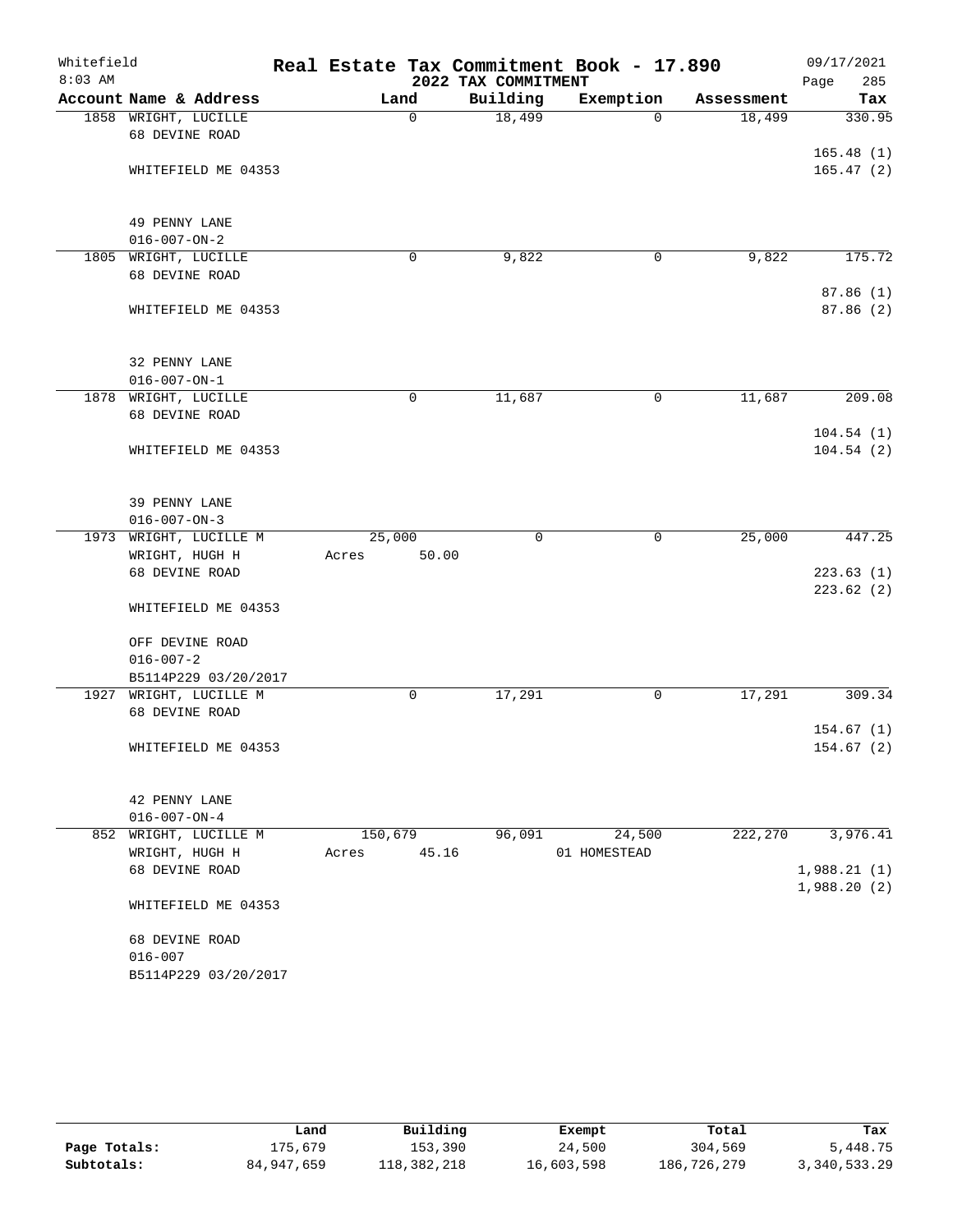| Whitefield<br>$8:03$ AM |                                                            |       |                 | 2022 TAX COMMITMENT | Real Estate Tax Commitment Book - 17.890 |            | 09/17/2021<br>286<br>Page  |
|-------------------------|------------------------------------------------------------|-------|-----------------|---------------------|------------------------------------------|------------|----------------------------|
|                         | Account Name & Address                                     |       | Land            | Building            | Exemption                                | Assessment | Tax                        |
|                         | 1106 WRIGHT, NEIL A &                                      |       | 35,000          | 108,061             | $\Omega$                                 | 143,061    | 2,559.36                   |
|                         | CHELSEE M<br>120 MAIN STREET                               | Acres | 0.87            |                     |                                          |            |                            |
|                         | WHITEFIELD ME 04353                                        |       |                 |                     |                                          |            | 1,279.68(1)<br>1,279.68(2) |
|                         | 120 MAIN STREET                                            |       |                 |                     |                                          |            |                            |
|                         | $022 - 010$<br>B4783P52 05/29/2014                         |       |                 |                     |                                          |            |                            |
|                         | 1442 WRIGHT, VIRGINIA B                                    |       | 45,050          | 55,812              | 24,500                                   | 76,362     | 1,366.12                   |
|                         | 593 HEAD TIDE ROAD                                         | Acres | 11.00           |                     | 01 HOMESTEAD                             |            | 683.06 (1)                 |
|                         | WHITEFIELD ME 04353                                        |       |                 |                     |                                          |            | 683.06 (2)                 |
|                         | 593 HEAD TIDE ROAD                                         |       |                 |                     |                                          |            |                            |
|                         | $002 - 005$<br>B4114P166 03/18/2009                        |       |                 |                     |                                          |            |                            |
|                         | 118 XAVIER, MYRIAM M<br>253 WISCASSET ROAD                 | Acres | 31,500<br>2.50  | 73,912              | 24,500<br>01 HOMESTEAD                   | 80,912     | 1,447.52                   |
|                         |                                                            |       |                 |                     |                                          |            | 723.76(1)                  |
|                         | WHITEFIELD ME 04353                                        |       |                 |                     |                                          |            | 723.76(2)                  |
|                         | 253 WISCASSET ROAD<br>$004 - 024 - A$                      |       |                 |                     |                                          |            |                            |
|                         | B4007P121 05/23/2008                                       |       |                 |                     |                                          |            |                            |
|                         | 1951 YODER, AARON H                                        |       | 66,500          | 81,168              | 24,500                                   | 123,168    | 2,203.48                   |
|                         | YODER, NOAH D                                              | Acres | 69.50           |                     | 01 HOMESTEAD                             |            |                            |
|                         | 594 VIGUE ROAD                                             |       |                 |                     |                                          |            | 1, 101.74(1)               |
|                         | WHITEFIELD ME 04353                                        |       |                 |                     |                                          |            | 1, 101.74(2)               |
|                         | 594 VIGUE ROAD                                             |       |                 |                     |                                          |            |                            |
|                         | 019-042-001<br>B5441P192 10/04/2019                        |       |                 |                     |                                          |            |                            |
|                         | 1827 YODER, MOSE                                           |       | 28,314          | 41,012              | $\mathsf{O}$                             | 69,326     | 1,240.24                   |
|                         | YODER, ANNA                                                | Acres | 8.83            |                     |                                          |            |                            |
|                         | 712 EAST RIVER ROAD                                        |       |                 |                     |                                          |            | 620.12(1)<br>620.12(2)     |
|                         | WHITEFIELD ME 04353                                        |       |                 |                     |                                          |            |                            |
|                         | 748 EAST RIVER ROAD                                        |       |                 |                     |                                          |            |                            |
|                         | $007 - 053 - E$                                            |       |                 |                     |                                          |            |                            |
|                         | B5116P234 03/24/2017                                       |       |                 |                     |                                          |            |                            |
|                         | 136 YODER, MOSE J<br>YODER, ANNE M                         | Acres | 62,750<br>62.00 | 97,662              | 24,500<br>01 HOMESTEAD                   | 135,912    | 2,431.47                   |
|                         | 712 EAST RIVER ROAD                                        |       |                 |                     |                                          |            | 1, 215.74(1)               |
|                         | WHITEFIELD ME 04353                                        |       |                 |                     |                                          |            | 1, 215.73(2)               |
|                         |                                                            |       |                 |                     |                                          |            |                            |
|                         | 712 EAST RIVER ROAD<br>$007 - 052$<br>B5023P106 06/29/2016 |       |                 |                     |                                          |            |                            |
|                         |                                                            |       |                 |                     |                                          |            |                            |

|              | Land       | Building    | Exempt     | Total         | Tax            |
|--------------|------------|-------------|------------|---------------|----------------|
| Page Totals: | 269,114    | 457.627     | 98,000     | 628,741       | 11,248.19      |
| Subtotals:   | 85,216,773 | 118,839,845 | 16,701,598 | 187, 355, 020 | 3, 351, 781.48 |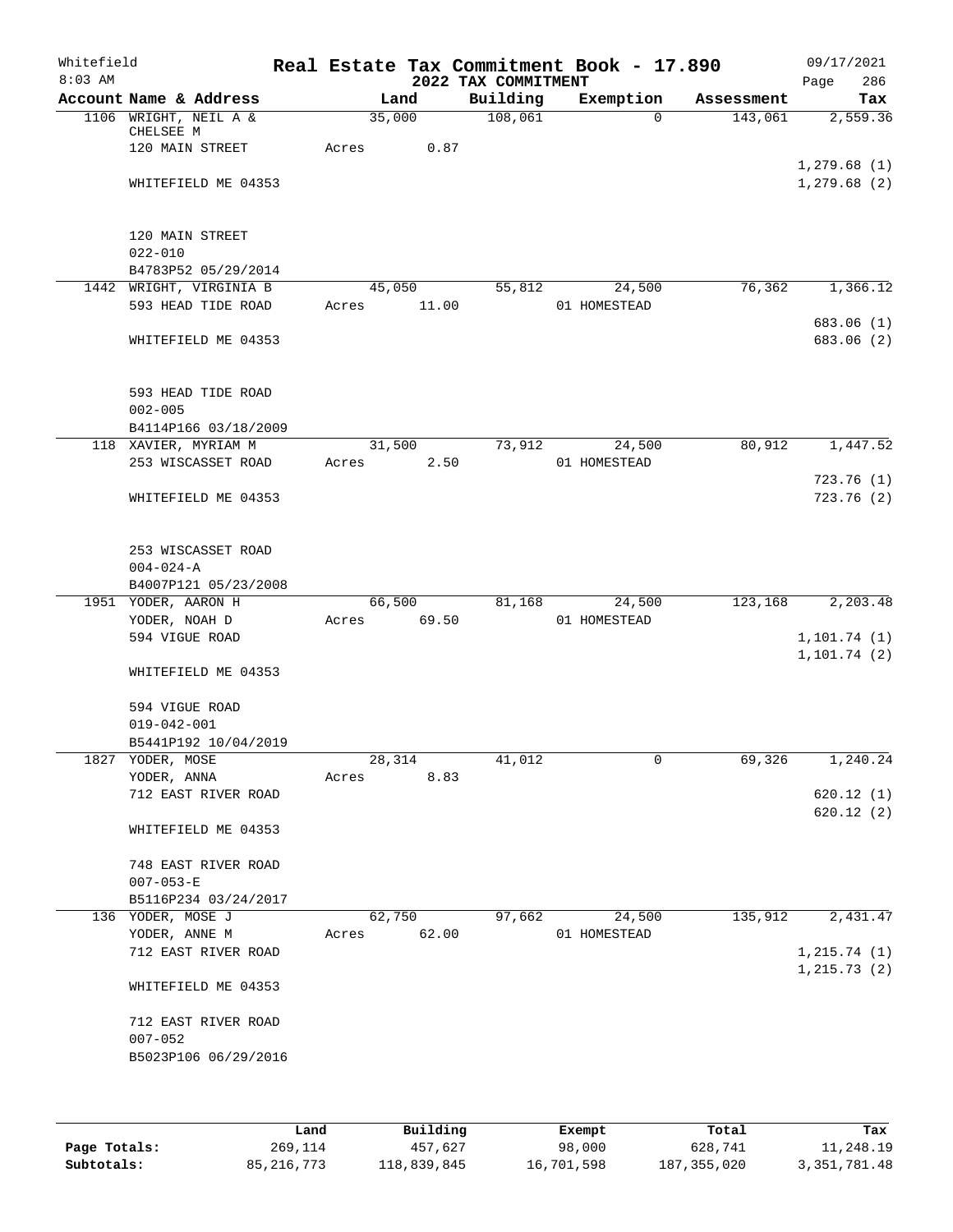|           |                                                                          |                         |                                 | Real Estate Tax Commitment Book - 17.890 |            |                            |
|-----------|--------------------------------------------------------------------------|-------------------------|---------------------------------|------------------------------------------|------------|----------------------------|
| $8:03$ AM | Account Name & Address                                                   | Land                    | 2022 TAX COMMITMENT<br>Building | Exemption                                | Assessment | 287<br>Page<br>Tax         |
|           | 901 YODER, NOAH D                                                        | 63,250                  | 131,194                         | 24,500                                   | 169,944    | 3,040.30                   |
|           | YODER, MATTIE M<br>586 EAST RIVER ROAD                                   | 54.00<br>Acres          |                                 | 01 HOMESTEAD                             |            | 1,520.15(1)                |
|           | WHITEFIELD ME<br>04353-3511                                              |                         |                                 |                                          |            | 1,520.15(2)                |
|           | 586 EAST RIVER ROAD<br>$010 - 057$                                       |                         |                                 |                                          |            |                            |
|           | B5170P113 08/16/2017                                                     | 630                     | $\Omega$                        | $\mathbf 0$                              | 630        | 11.27                      |
|           | 674 YORK, DOROTHY B ESTATE<br>YORK, BRIAN R PERS REP Acres<br>PO BOX 152 | 0.42                    |                                 |                                          |            | 5.64(1)                    |
|           | SOUTH CHINA ME 04358                                                     |                         |                                 |                                          |            | 5.63(2)                    |
|           | <b>MAIN STREET</b><br>$021 - 008$                                        |                         |                                 |                                          |            |                            |
|           | B2837P41 04/10/2002                                                      |                         |                                 |                                          |            |                            |
|           | 672 YORKUS, IMELDA<br>99 DAM POND ROAD                                   | 21,350<br>2.40<br>Acres | $\mathbf 0$                     | $\mathsf{O}$                             | 21,350     | 381.95                     |
|           | AUGUSTA ME 04330-8452                                                    |                         |                                 |                                          |            | 190.98(1)<br>190.97(2)     |
|           | VIGUE ROAD<br>$019 - 042$                                                |                         |                                 |                                          |            |                            |
| 1589      | YOUNG, RICHARD &<br>JENNIFER                                             | 37,570                  | 124,183                         | 24,500                                   | 137,253    | 2,455.46                   |
|           | 468 HUNTS MEADOW ROAD                                                    | 7.90<br>Acres           |                                 | 01 HOMESTEAD                             |            |                            |
|           | WHITEFIELD ME 04353                                                      |                         |                                 |                                          |            | 1,227.73(1)<br>1,227.73(2) |
|           | 468 HUNTS MEADOW ROAD<br>$015 - 006$<br>B2243P94 06/07/1997              |                         |                                 |                                          |            |                            |
|           | 688 YOUNG, RICHARD K &                                                   | 36,234                  | 0                               | 0                                        | 36,234     | 648.23                     |
|           | JENNIFER C                                                               |                         |                                 |                                          |            |                            |
|           | 468 HUNTS MEADOW ROAD                                                    | Acres<br>18.73          |                                 |                                          |            | 324.12 (1)                 |
|           | WHITEFIELD ME 04353                                                      |                         |                                 |                                          |            | 324.11(2)                  |
|           | MEAHER LANE<br>$015 - 005$                                               |                         |                                 |                                          |            |                            |
|           | B2243P94 06/04/1997                                                      |                         |                                 |                                          |            |                            |
|           | 225 YOUNG, RICHARD K &<br>JENNIFER C                                     | 31,410                  | 0                               | $\mathbf 0$                              | 31,410     | 561.92                     |
|           | 468 HUNTS MEADOW ROAD                                                    | 12.70<br>Acres          |                                 |                                          |            | 280.96 (1)                 |
|           | WHITEFIELD ME 04353                                                      |                         |                                 |                                          |            | 280.96(2)                  |
|           | MEAHER LANE<br>$015 - 004 - A$                                           |                         |                                 |                                          |            |                            |
|           | B4272P134 04/27/2010                                                     |                         |                                 |                                          |            |                            |
|           |                                                                          |                         |                                 |                                          |            |                            |
|           | Land                                                                     | Building                |                                 | Exempt                                   | Total      | Tax                        |

**Subtotals:** 85,407,217 119,095,222 16,750,598 187,751,841 3,358,880.61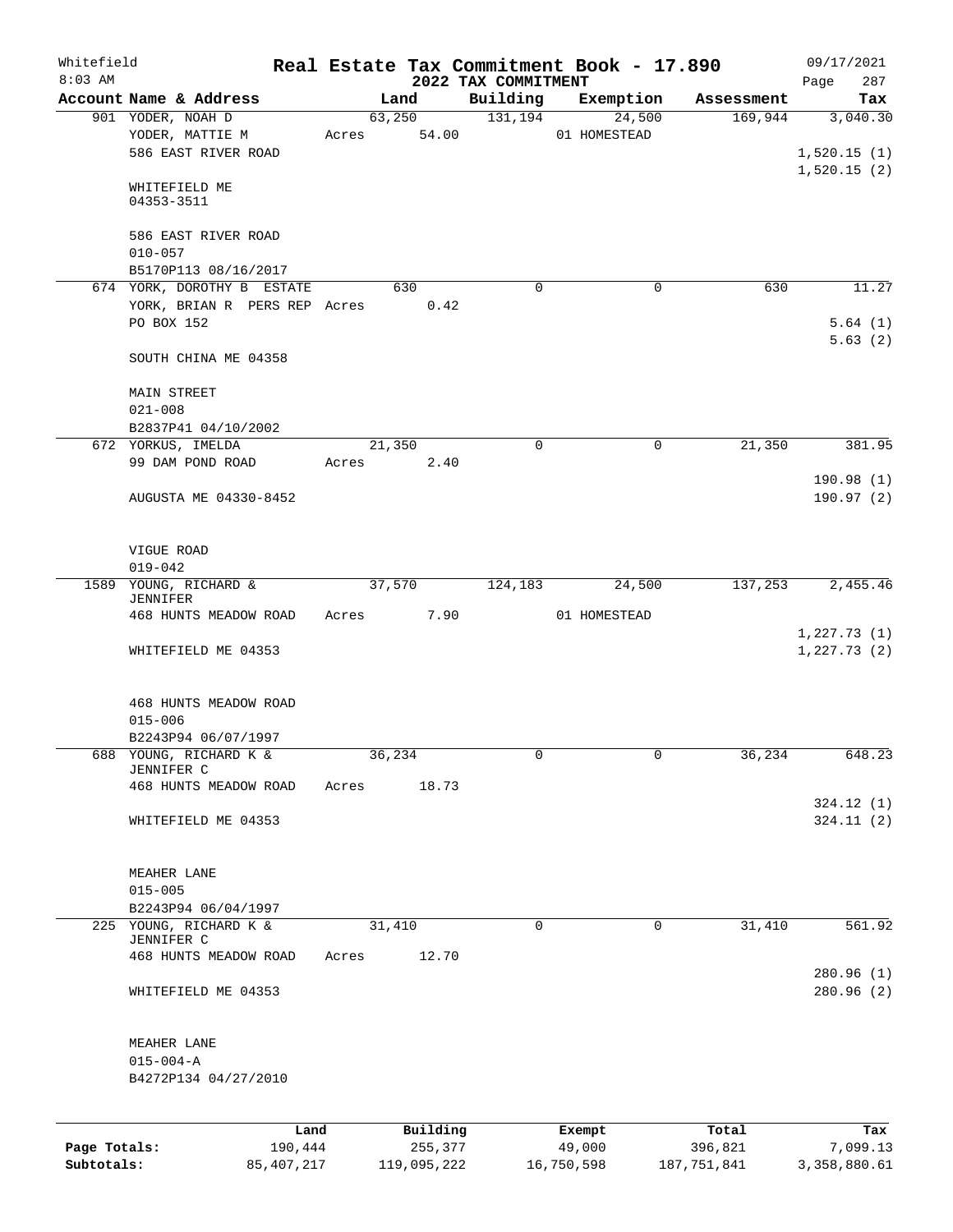| Whitefield<br>$8:03$ AM |                                                            |       |        | 2022 TAX COMMITMENT | Real Estate Tax Commitment Book - 17.890 |            | 09/17/2021<br>288<br>Page |
|-------------------------|------------------------------------------------------------|-------|--------|---------------------|------------------------------------------|------------|---------------------------|
|                         | Account Name & Address                                     |       | Land   | Building            | Exemption                                | Assessment | Tax                       |
|                         | 1634 YOUNG, RUSSELL JR                                     |       | 40,250 | 11,334              | $\Omega$                                 | 51,584     | 922.84                    |
|                         | 81 WILLIAMS ROAD                                           | Acres | 5.00   |                     |                                          |            |                           |
|                         |                                                            |       |        |                     |                                          |            | 461.42(1)                 |
|                         | CHELSEA ME 04330                                           |       |        |                     |                                          |            | 461.42(2)                 |
|                         |                                                            |       |        |                     |                                          |            |                           |
|                         | 110 DUNCAN ROAD,                                           |       |        |                     |                                          |            |                           |
|                         | $017 - 043 - B$                                            |       |        |                     |                                          |            |                           |
|                         | B4752P8 01/23/2014<br>1415 YOUNG, STEVEN E & CAROL         |       | 30,750 | 162,567             | 30,380                                   | 162,937    | 2,914.94                  |
|                         | 9 TRESTLE LANE                                             | Acres | 2.00   |                     | 01 HOMESTEAD                             |            |                           |
|                         |                                                            |       |        |                     | 05 VET EXEMPTION                         |            | 1,457.47(1)               |
|                         | WHITEFIELD ME 04353                                        |       |        |                     |                                          |            | 1,457.47(2)               |
|                         |                                                            |       |        |                     |                                          |            |                           |
|                         | 9 TRESTLE LANE                                             |       |        |                     |                                          |            |                           |
|                         | $020 - 027 - B$                                            |       |        |                     |                                          |            |                           |
|                         | B1682P306 04/08/1991                                       |       |        |                     |                                          |            |                           |
|                         | 701 YOUNGS, WILLIAM M &                                    |       | 31,800 | 146,798             | 0                                        | 178,598    | 3,195.12                  |
|                         | CAROL N<br>PO BOX 67                                       | Acres | 2.70   |                     |                                          |            |                           |
|                         |                                                            |       |        |                     |                                          |            | 1,597.56(1)               |
|                         | STUEBEN ME 04680                                           |       |        |                     |                                          |            | 1,597.56(2)               |
|                         |                                                            |       |        |                     |                                          |            |                           |
|                         |                                                            |       |        |                     |                                          |            |                           |
|                         | 118 HOLLYWOOD BOULEVARD<br>$005 - 032 - A$                 |       |        |                     |                                          |            |                           |
|                         | B4969P221 01/15/2016                                       |       |        |                     |                                          |            |                           |
|                         | 75 YUND, PHILIP                                            |       | 22,250 | 605                 | 0                                        | 22,855     | 408.88                    |
|                         | MEIDEL, SUSANNE                                            | Acres | 3.00   |                     |                                          |            |                           |
|                         | 179 HOLLYWOOD BOULEVARD                                    |       |        |                     |                                          |            | 204.44(1)                 |
|                         | WHITEFIELD ME 04353                                        |       |        |                     |                                          |            | 204.44(2)                 |
|                         |                                                            |       |        |                     |                                          |            |                           |
|                         | HOLLYWOOD BOULEVARD                                        |       |        |                     |                                          |            |                           |
|                         | $005 - 034 - B$                                            |       |        |                     |                                          |            |                           |
|                         | B3910P100 09/09/2007                                       |       |        |                     |                                          |            |                           |
|                         | 1512 YUND, PHILIP O<br>179 HOLLYWOOD BOULEVARD Acres 14.37 |       | 42,746 | 123,949             | 24,500<br>01 HOMESTEAD                   | 142,195    | 2,543.87                  |
|                         |                                                            |       |        |                     |                                          |            | 1,271.94(1)               |
|                         | WHITEFIELD ME 04353                                        |       |        |                     |                                          |            | 1, 271.93(2)              |
|                         |                                                            |       |        |                     |                                          |            |                           |
|                         |                                                            |       |        |                     |                                          |            |                           |
|                         | 179 HOLLYWOOD BOULEVARD<br>$005 - 034 - A$                 |       |        |                     |                                          |            |                           |
|                         | B2270P44 09/10/1997                                        |       |        |                     |                                          |            |                           |
|                         | 1597 ZEEB, NOEL C                                          |       | 28,400 | $\Omega$            | $\Omega$                                 | 28,400     | 508.08                    |
|                         | ZEEB, PETER J                                              | Acres | 26.00  |                     |                                          |            |                           |
|                         | 32 SODEN STREET                                            |       |        |                     |                                          |            | 254.04(1)                 |
|                         | CAMBRIDGE MA 02139                                         |       |        |                     |                                          |            | 254.04(2)                 |
|                         |                                                            |       |        |                     |                                          |            |                           |
|                         | SWEET FERN LANE<br>$001 - 049$                             |       |        |                     |                                          |            |                           |
|                         | B5023P60 06/28/2016                                        |       |        |                     |                                          |            |                           |
|                         |                                                            |       |        |                     |                                          |            |                           |
|                         |                                                            |       |        |                     |                                          |            |                           |
|                         |                                                            |       |        |                     |                                          |            |                           |

|              | Land       | Building    | Exempt     | Total       | Tax          |
|--------------|------------|-------------|------------|-------------|--------------|
| Page Totals: | 196,196    | 445,253     | 54,880     | 586,569     | 10,493.73    |
| Subtotals:   | 85,603,413 | 119,540,475 | 16,805,478 | 188,338,410 | 3,369,374.34 |